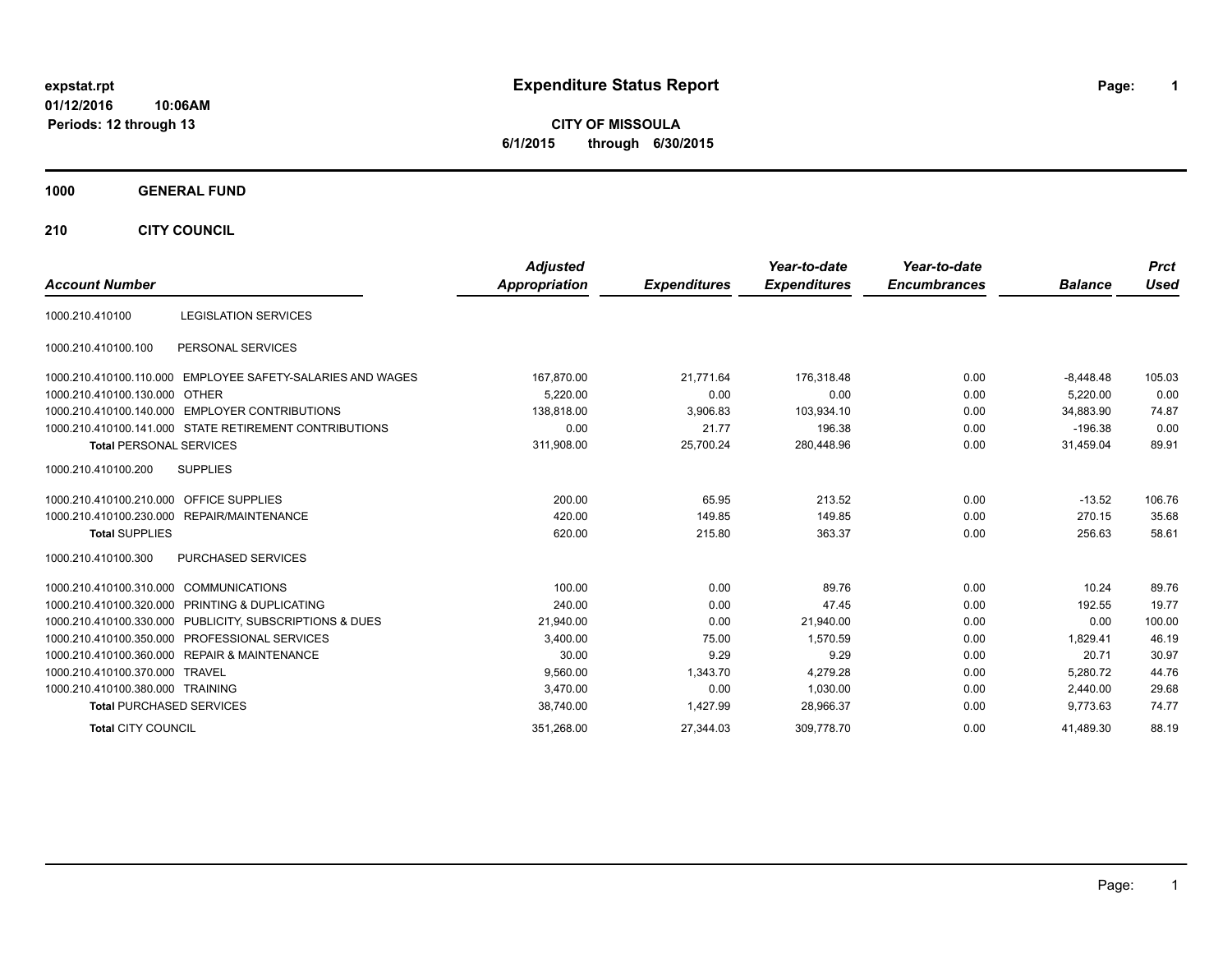**CITY OF MISSOULA 6/1/2015 through 6/30/2015**

**1000 GENERAL FUND**

**220 MAYOR**

| <b>Account Number</b>                   |                                                         | <b>Adjusted</b><br><b>Appropriation</b> | <b>Expenditures</b> | Year-to-date<br><b>Expenditures</b> | Year-to-date<br><b>Encumbrances</b> | <b>Balance</b> | <b>Prct</b><br><b>Used</b> |
|-----------------------------------------|---------------------------------------------------------|-----------------------------------------|---------------------|-------------------------------------|-------------------------------------|----------------|----------------------------|
| 1000.220.410210                         | <b>ADMINISTRATION</b>                                   |                                         |                     |                                     |                                     |                |                            |
| 1000.220.410210.100                     | PERSONAL SERVICES                                       |                                         |                     |                                     |                                     |                |                            |
|                                         | 1000.220.410210.110.000 SALARIES AND WAGES              | 292,159.00                              | 82,886.59           | 354,815.32                          | 0.00                                | $-62,656.32$   | 121.45                     |
|                                         | 1000.220.410210.120.000 OVERTIME/TERMINATION            | 500.00                                  | 0.00                | 0.00                                | 0.00                                | 500.00         | 0.00                       |
| 1000.220.410210.130.000 OTHER           |                                                         | 6,600.00                                | 0.00                | 0.00                                | 0.00                                | 6,600.00       | 0.00                       |
|                                         | 1000.220.410210.140.000 EMPLOYER CONTRIBUTIONS          | 90,363.00                               | 14,863.44           | 98,187.94                           | 0.00                                | $-7,824.94$    | 108.66                     |
|                                         | 1000.220.410210.141.000 STATE RETIREMENT CONTRIBUTIONS  | 0.00                                    | 93.16               | 475.46                              | 0.00                                | $-475.46$      | 0.00                       |
| <b>Total PERSONAL SERVICES</b>          |                                                         | 389,622.00                              | 97,843.19           | 453,478.72                          | 0.00                                | $-63,856.72$   | 116.39                     |
| 1000.220.410210.200                     | <b>SUPPLIES</b>                                         |                                         |                     |                                     |                                     |                |                            |
| 1000.220.410210.210.000 OFFICE SUPPLIES |                                                         | 1,004.00                                | 225.51              | 974.57                              | 0.00                                | 29.43          | 97.07                      |
|                                         | 1000.220.410210.220.000 OPERATING SUPPLIES              | 1,120.00                                | 0.00                | 426.18                              | 0.00                                | 693.82         | 38.05                      |
|                                         | 1000.220.410210.230.000 REPAIR/MAINTENANCE              | 100.00                                  | 0.00                | 0.00                                | 0.00                                | 100.00         | 0.00                       |
| 1000.220.410210.231.000 GASOLINE        |                                                         | 108.00                                  | 0.00                | 80.36                               | 0.00                                | 27.64          | 74.41                      |
| <b>Total SUPPLIES</b>                   |                                                         | 2,332.00                                | 225.51              | 1,481.11                            | 0.00                                | 850.89         | 63.51                      |
| 1000.220.410210.300                     | PURCHASED SERVICES                                      |                                         |                     |                                     |                                     |                |                            |
| 1000.220.410210.310.000 COMMUNICATIONS  |                                                         | 712.00                                  | 43.23               | 517.25                              | 0.00                                | 194.75         | 72.65                      |
|                                         | 1000.220.410210.320.000 PRINTING & DUPLICATING          | 956.00                                  | 99.90               | 133.30                              | 0.00                                | 822.70         | 13.94                      |
|                                         | 1000.220.410210.330.000 PUBLICITY, SUBSCRIPTIONS & DUES | 7,710.00                                | 16.00               | 8,145.67                            | 0.00                                | $-435.67$      | 105.65                     |
|                                         | 1000.220.410210.344.000 TELEPHONE SERVICE               | 4,124.00                                | 516.79              | 3,580.99                            | 0.00                                | 543.01         | 86.83                      |
|                                         | 1000.220.410210.350.000 PROFESSIONAL SERVICES           | 2,072.00                                | 250.00              | 902.66                              | 0.00                                | 1,169.34       | 43.56                      |
|                                         | 1000.220.410210.360.000 REPAIR & MAINTENANCE            | 1,305.00                                | 29.46               | 359.87                              | 0.00                                | 945.13         | 27.58                      |
| 1000.220.410210.370.000 TRAVEL          |                                                         | 2,008.00                                | 0.00                | 348.36                              | 0.00                                | 1,659.64       | 17.35                      |
| 1000.220.410210.380.000 TRAINING        |                                                         | 1,600.00                                | 0.00                | 100.00                              | 0.00                                | 1,500.00       | 6.25                       |
|                                         | 1000.220.410210.390.000 OTHER PURCHASED SERVICES        | 1,050.00                                | 191.50              | 1,220.75                            | 0.00                                | $-170.75$      | 116.26                     |
| <b>Total PURCHASED SERVICES</b>         |                                                         | 21,537.00                               | 1,146.88            | 15,308.85                           | 0.00                                | 6,228.15       | 71.08                      |
| <b>Total ADMINISTRATION</b>             |                                                         | 413,491.00                              | 99,215.58           | 470,268.68                          | 0.00                                | $-56,777.68$   | 113.73                     |
| 1000000110005                           | <b>DUDLIO DEL ATIONO</b>                                |                                         |                     |                                     |                                     |                |                            |

1000.220.410225 PUBLIC RELATIONS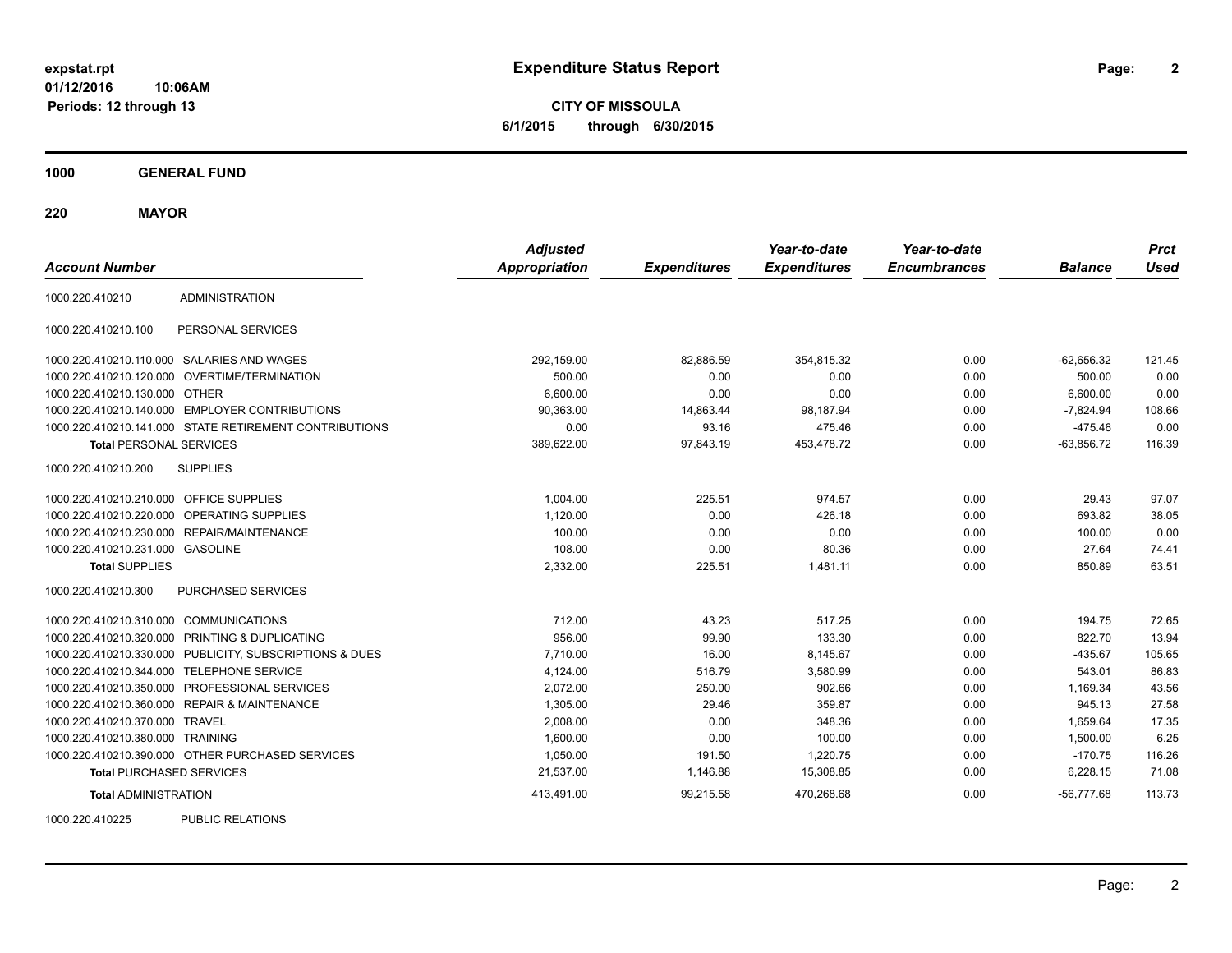**CITY OF MISSOULA 6/1/2015 through 6/30/2015**

**1000 GENERAL FUND**

**220 MAYOR**

| <b>Account Number</b>                                   | <b>Adjusted</b><br><b>Appropriation</b> | <b>Expenditures</b> | Year-to-date<br><b>Expenditures</b> | Year-to-date<br><b>Encumbrances</b> | <b>Balance</b> | <b>Prct</b><br><b>Used</b> |
|---------------------------------------------------------|-----------------------------------------|---------------------|-------------------------------------|-------------------------------------|----------------|----------------------------|
| PERSONAL SERVICES<br>1000.220.410225.100                |                                         |                     |                                     |                                     |                |                            |
| 1000.220.410225.110.000 SALARIES AND WAGES              | 5,962.00                                | 1,691.57            | 7,231.64                            | 0.00                                | $-1,269.64$    | 121.30                     |
| 1000.220.410225.140.000 EMPLOYER CONTRIBUTIONS          | 1,842.00                                | 303.35              | 2,745.48                            | 0.00                                | $-903.48$      | 149.05                     |
| <b>Total PERSONAL SERVICES</b>                          | 7,804.00                                | 1,994.92            | 9,977.12                            | 0.00                                | $-2,173.12$    | 127.85                     |
| 1000.220.410225.200<br><b>SUPPLIES</b>                  |                                         |                     |                                     |                                     |                |                            |
| 1000.220.410225.240.000 OTHER SUPPLIES                  | 400.00                                  | 0.00                | 0.00                                | 0.00                                | 400.00         | 0.00                       |
| <b>Total SUPPLIES</b>                                   | 400.00                                  | 0.00                | 0.00                                | 0.00                                | 400.00         | 0.00                       |
| 1000.220.410225.300<br>PURCHASED SERVICES               |                                         |                     |                                     |                                     |                |                            |
| 1000.220.410225.330.000 PUBLICITY, SUBSCRIPTIONS & DUES | 1,970.00                                | 0.00                | 2,072.00                            | 0.00                                | $-102.00$      | 105.18                     |
| 1000.220.410225.390.000 OTHER PURCHASED SERVICES        | 200.00                                  | 0.00                | 0.00                                | 0.00                                | 200.00         | 0.00                       |
| <b>Total PURCHASED SERVICES</b>                         | 2,170.00                                | 0.00                | 2,072.00                            | 0.00                                | 98.00          | 95.48                      |
| <b>Total PUBLIC RELATIONS</b>                           | 10,374.00                               | 1,994.92            | 12,049.12                           | 0.00                                | $-1,675.12$    | 116.15                     |
| 1000.220.410250<br><b>ADMINISTRATION</b>                |                                         |                     |                                     |                                     |                |                            |
| 1000.220.410250.100<br>PERSONAL SERVICES                |                                         |                     |                                     |                                     |                |                            |
| 1000.220.410250.110.000 SALARIES AND WAGES              | 69,954.00                               | 8,578.21            | 69,917.43                           | 0.00                                | 36.57          | 99.95                      |
| 1000.220.410250.140.000 EMPLOYER CONTRIBUTIONS          | 20,992.00                               | 1,580.02            | 20,960.66                           | 0.00                                | 31.34          | 99.85                      |
| <b>Total PERSONAL SERVICES</b>                          | 90,946.00                               | 10,158.23           | 90,878.09                           | 0.00                                | 67.91          | 99.93                      |
| 1000.220.410250.300<br>PURCHASED SERVICES               |                                         |                     |                                     |                                     |                |                            |
| 1000.220.410250.320.000 PRINTING & DUPLICATING          | 2,100.00                                | 2,553.24            | 2,829.94                            | 0.00                                | $-729.94$      | 134.76                     |
| 1000.220.410250.344.000 TELEPHONE SERVICE               | 1,952.00                                | 230.69              | 1,726.45                            | 0.00                                | 225.55         | 88.45                      |
| 1000.220.410250.350.000 PROFESSIONAL SERVICES           | 1,235.00                                | 597.59              | 800.09                              | 0.00                                | 434.91         | 64.78                      |
| 1000.220.410250.380.000 TRAINING                        | 420.00                                  | 0.00                | 0.00                                | 0.00                                | 420.00         | 0.00                       |
| <b>Total PURCHASED SERVICES</b>                         | 5,707.00                                | 3,381.52            | 5,356.48                            | 0.00                                | 350.52         | 93.86                      |
| <b>Total ADMINISTRATION</b>                             | 96,653.00                               | 13,539.75           | 96,234.57                           | 0.00                                | 418.43         | 99.57                      |
| <b>Total MAYOR</b>                                      | 520,518.00                              | 114,750.25          | 578,552.37                          | 0.00                                | $-58,034.37$   | 111.15                     |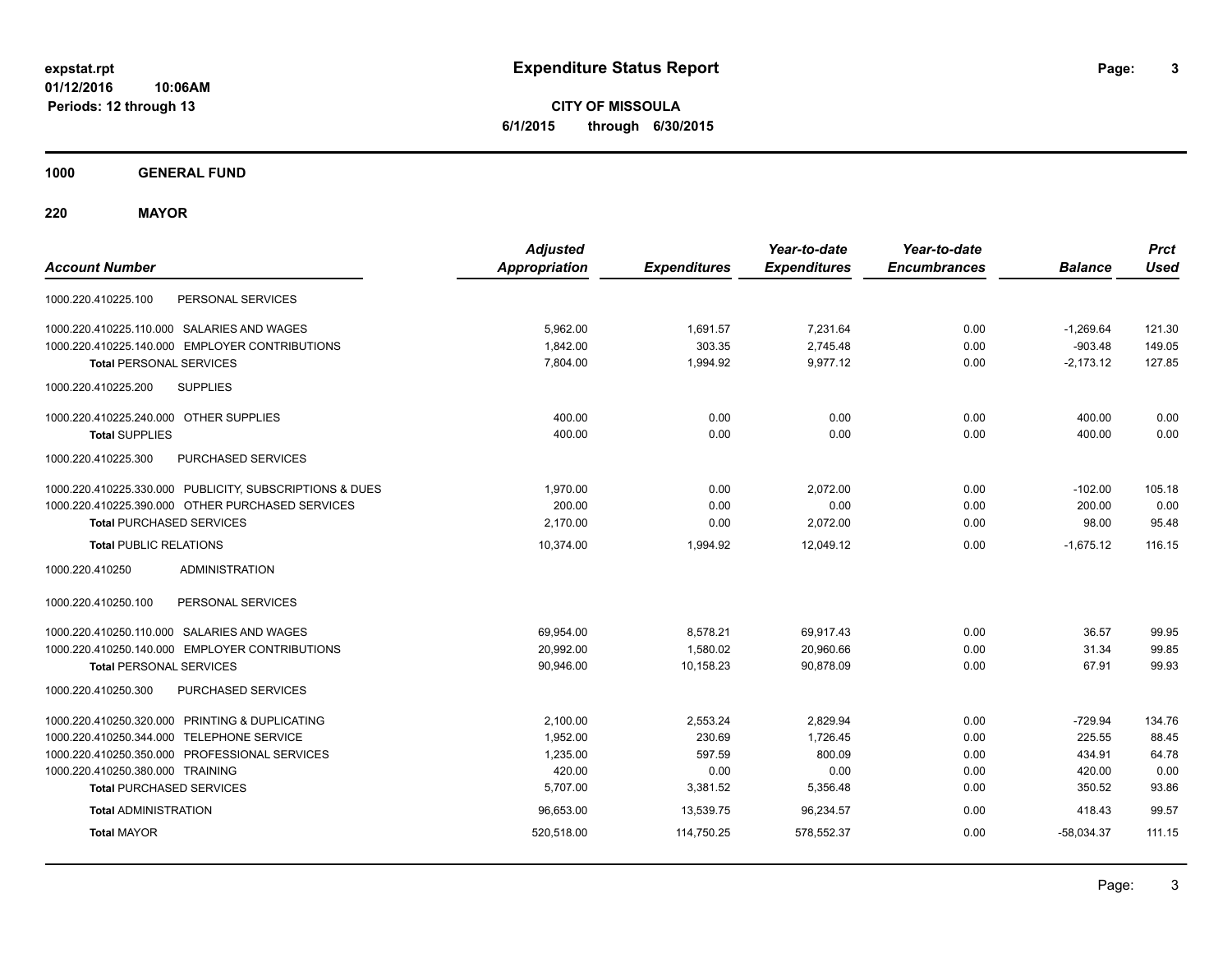**CITY OF MISSOULA 6/1/2015 through 6/30/2015**

**1000 GENERAL FUND**

|                                                         | <b>Adjusted</b>      |                     | Year-to-date        | Year-to-date        |                | <b>Prct</b> |
|---------------------------------------------------------|----------------------|---------------------|---------------------|---------------------|----------------|-------------|
| <b>Account Number</b>                                   | <b>Appropriation</b> | <b>Expenditures</b> | <b>Expenditures</b> | <b>Encumbrances</b> | <b>Balance</b> | <b>Used</b> |
| <b>ADMINISTRATION</b><br>1000.221.410810                |                      |                     |                     |                     |                |             |
| 1000.221.410810.100<br>PERSONAL SERVICES                |                      |                     |                     |                     |                |             |
| 1000.221.410810.110.000 SALARIES AND WAGES              | 102,470.00           | 10,345.14           | 96,931.92           | 0.00                | 5,538.08       | 94.60       |
| 1000.221.410810.140.000 EMPLOYER CONTRIBUTIONS          | 34,869.00            | 1,947.33            | 28,263.36           | 0.00                | 6,605.64       | 81.06       |
| 1000.221.410810.141.000 STATE RETIREMENT CONTRIBUTIONS  | 0.00                 | 22.82               | 220.05              | 0.00                | $-220.05$      | 0.00        |
| <b>Total PERSONAL SERVICES</b>                          | 137,339.00           | 12,315.29           | 125,415.33          | 0.00                | 11,923.67      | 91.32       |
| 1000.221.410810.200<br><b>SUPPLIES</b>                  |                      |                     |                     |                     |                |             |
| 1000.221.410810.210.000 OFFICE SUPPLIES                 | 1,000.00             | 2,012.54            | 2,409.82            | 0.00                | $-1,409.82$    | 240.98      |
| <b>Total SUPPLIES</b>                                   | 1,000.00             | 2,012.54            | 2,409.82            | 0.00                | $-1,409.82$    | 240.98      |
| 1000.221.410810.300<br><b>PURCHASED SERVICES</b>        |                      |                     |                     |                     |                |             |
| 1000.221.410810.310.000 COMMUNICATIONS                  | 150.00               | 46.55               | 402.62              | 0.00                | $-252.62$      | 268.41      |
| 1000.221.410810.320.000 PRINTING & DUPLICATING          | 517.00               | 0.00                | 689.67              | 0.00                | $-172.67$      | 133.40      |
| 1000.221.410810.330.000 PUBLICITY, SUBSCRIPTIONS & DUES | 750.00               | 258.38              | 1,435.28            | 0.00                | $-685.28$      | 191.37      |
| 1000.221.410810.344.000 TELEPHONE SERVICE               | 45.00                | 3.15                | 86.62               | 0.00                | $-41.62$       | 192.49      |
| 1000.221.410810.350.000 PROFESSIONAL SERVICES           | 0.00                 | 0.00                | 4,000.00            | 0.00                | $-4,000.00$    | 0.00        |
| 1000.221.410810.360.000 REPAIR & MAINTENANCE            | 1,260.00             | 134.75              | 610.88              | 0.00                | 649.12         | 48.48       |
| 1000.221.410810.370.000 TRAVEL                          | 995.00               | 142.00              | 565.13              | 0.00                | 429.87         | 56.80       |
| 1000.221.410810.380.000 TRAINING                        | 225.00               | 0.00                | 79.60               | 0.00                | 145.40         | 35.38       |
| <b>Total PURCHASED SERVICES</b>                         | 3,942.00             | 584.83              | 7,869.80            | 0.00                | $-3,927.80$    | 199.64      |
| <b>Total ADMINISTRATION</b>                             | 142,281.00           | 14,912.66           | 135,694.95          | 0.00                | 6.586.05       | 95.37       |
| <b>TRAINING</b><br>1000.221.410820                      |                      |                     |                     |                     |                |             |
| 1000.221.410820.100<br>PERSONAL SERVICES                |                      |                     |                     |                     |                |             |
| 1000.221.410820.110.000 SALARIES AND WAGES              | 6,327.00             | 504.93              | 5,187.81            | 0.00                | 1,139.19       | 81.99       |
| 1000.221.410820.140.000 EMPLOYER CONTRIBUTIONS          | 2,132.00             | 90.83               | 1,515.58            | 0.00                | 616.42         | 71.09       |
| <b>Total PERSONAL SERVICES</b>                          | 8,459.00             | 595.76              | 6,703.39            | 0.00                | 1,755.61       | 79.25       |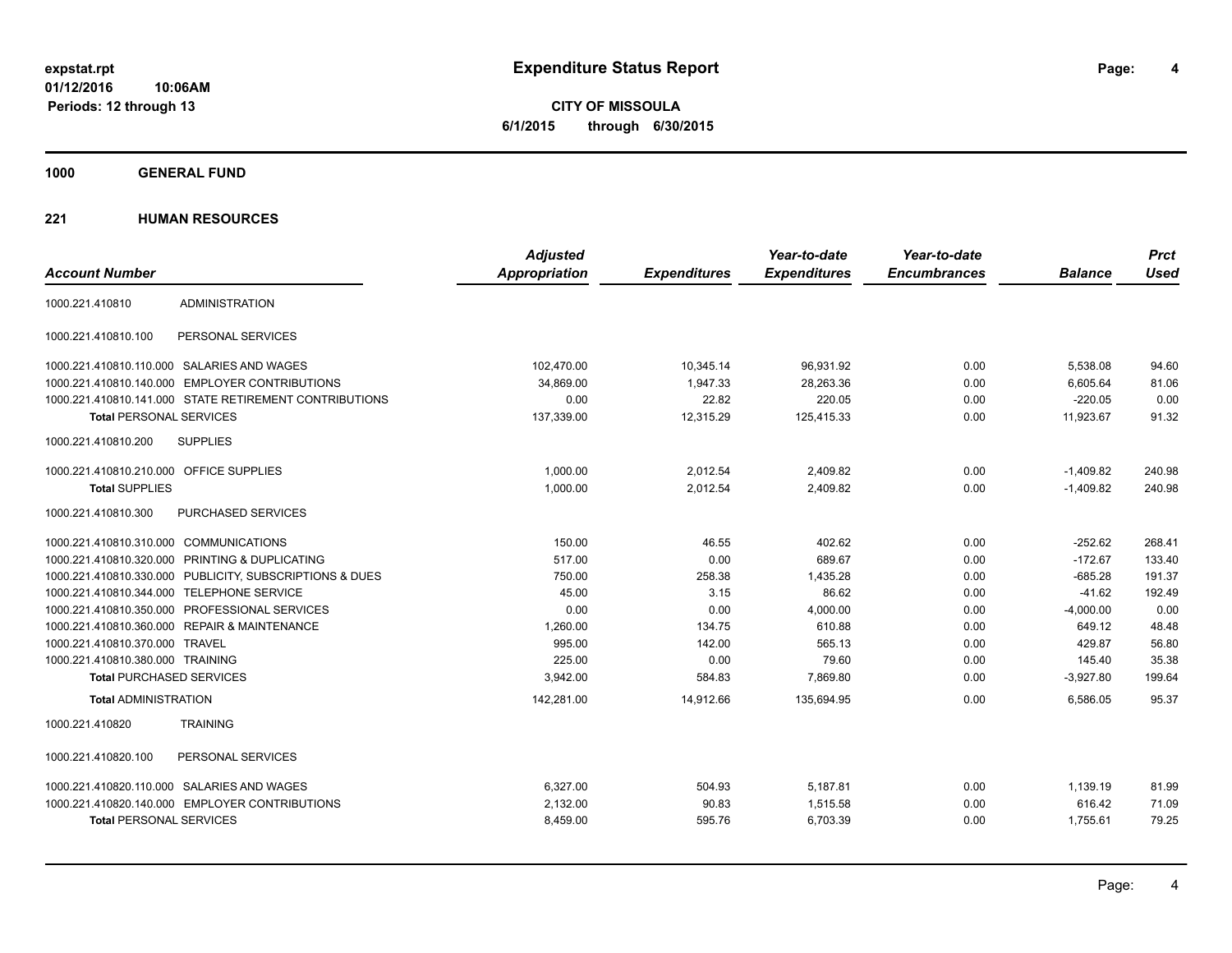**CITY OF MISSOULA 6/1/2015 through 6/30/2015**

### **1000 GENERAL FUND**

|                                                         | <b>Adjusted</b>      |                     | Year-to-date        | Year-to-date        |                | <b>Prct</b> |
|---------------------------------------------------------|----------------------|---------------------|---------------------|---------------------|----------------|-------------|
| <b>Account Number</b>                                   | <b>Appropriation</b> | <b>Expenditures</b> | <b>Expenditures</b> | <b>Encumbrances</b> | <b>Balance</b> | <b>Used</b> |
| <b>SUPPLIES</b><br>1000.221.410820.200                  |                      |                     |                     |                     |                |             |
| 1000.221.410820.210.000 OFFICE SUPPLIES                 | 405.00               | 0.00                | 0.00                | 0.00                | 405.00         | 0.00        |
| <b>Total SUPPLIES</b>                                   | 405.00               | 0.00                | 0.00                | 0.00                | 405.00         | 0.00        |
| 1000.221.410820.300<br>PURCHASED SERVICES               |                      |                     |                     |                     |                |             |
| 1000.221.410820.320.000 PRINTING & DUPLICATING          | 600.00               | 277.86              | 277.86              | 0.00                | 322.14         | 46.31       |
| 1000.221.410820.330.000 PUBLICITY, SUBSCRIPTIONS & DUES | 26.00                | 0.00                | 299.00              | 0.00                | $-273.00$      | 1,150.00    |
| 1000.221.410820.344.000 TELEPHONE SERVICE               | 34.00                | 0.00                | 0.00                | 0.00                | 34.00          | 0.00        |
| 1000.221.410820.350.000 PROFESSIONAL SERVICES           | 2,000.00             | 0.00                | 0.00                | 0.00                | 2,000.00       | 0.00        |
| 1000.221.410820.360.000 REPAIR & MAINTENANCE            | 1,556.00             | 1,499.00            | 1,499.00            | 0.00                | 57.00          | 96.34       |
| 1000.221.410820.370.000 TRAVEL                          | 600.00               | 99.50               | 99.50               | 0.00                | 500.50         | 16.58       |
| 1000.221.410820.380.000 TRAINING                        | 250.00               | 0.00                | 179.00              | 0.00                | 71.00          | 71.60       |
| <b>Total PURCHASED SERVICES</b>                         | 5.066.00             | 1.876.36            | 2,354.36            | 0.00                | 2,711.64       | 46.47       |
| <b>Total TRAINING</b>                                   | 13,930.00            | 2,472.12            | 9.057.75            | 0.00                | 4.872.25       | 65.02       |
| 1000.221.410840<br><b>LABOR RELATIONS</b>               |                      |                     |                     |                     |                |             |
| PERSONAL SERVICES<br>1000.221.410840.100                |                      |                     |                     |                     |                |             |
| 1000.221.410840.110.000 SALARIES AND WAGES              | 43,665.00            | 5,084.25            | 42,521.10           | 0.00                | 1,143.90       | 97.38       |
| 1000.221.410840.140.000 EMPLOYER CONTRIBUTIONS          | 17,970.00            | 1,012.49            | 17,099.37           | 0.00                | 870.63         | 95.16       |
| <b>Total PERSONAL SERVICES</b>                          | 61,635.00            | 6,096.74            | 59,620.47           | 0.00                | 2,014.53       | 96.73       |
| 1000.221.410840.200<br><b>SUPPLIES</b>                  |                      |                     |                     |                     |                |             |
| 1000.221.410840.210.000 OFFICE SUPPLIES                 | 950.00               | 0.00                | 78.66               | 0.00                | 871.34         | 8.28        |
| <b>Total SUPPLIES</b>                                   | 950.00               | 0.00                | 78.66               | 0.00                | 871.34         | 8.28        |
| 1000.221.410840.300<br><b>PURCHASED SERVICES</b>        |                      |                     |                     |                     |                |             |
| 1000.221.410840.320.000 PRINTING & DUPLICATING          | 350.00               | 55.00               | 179.50              | 0.00                | 170.50         | 51.29       |
| 1000.221.410840.330.000 PUBLICITY, SUBSCRIPTIONS & DUES | 450.00               | 0.00                | 0.00                | 0.00                | 450.00         | 0.00        |
| 1000.221.410840.344.000 TELEPHONE SERVICE               | 24.00                | 0.00                | 0.00                | 0.00                | 24.00          | 0.00        |
|                                                         |                      |                     |                     |                     |                |             |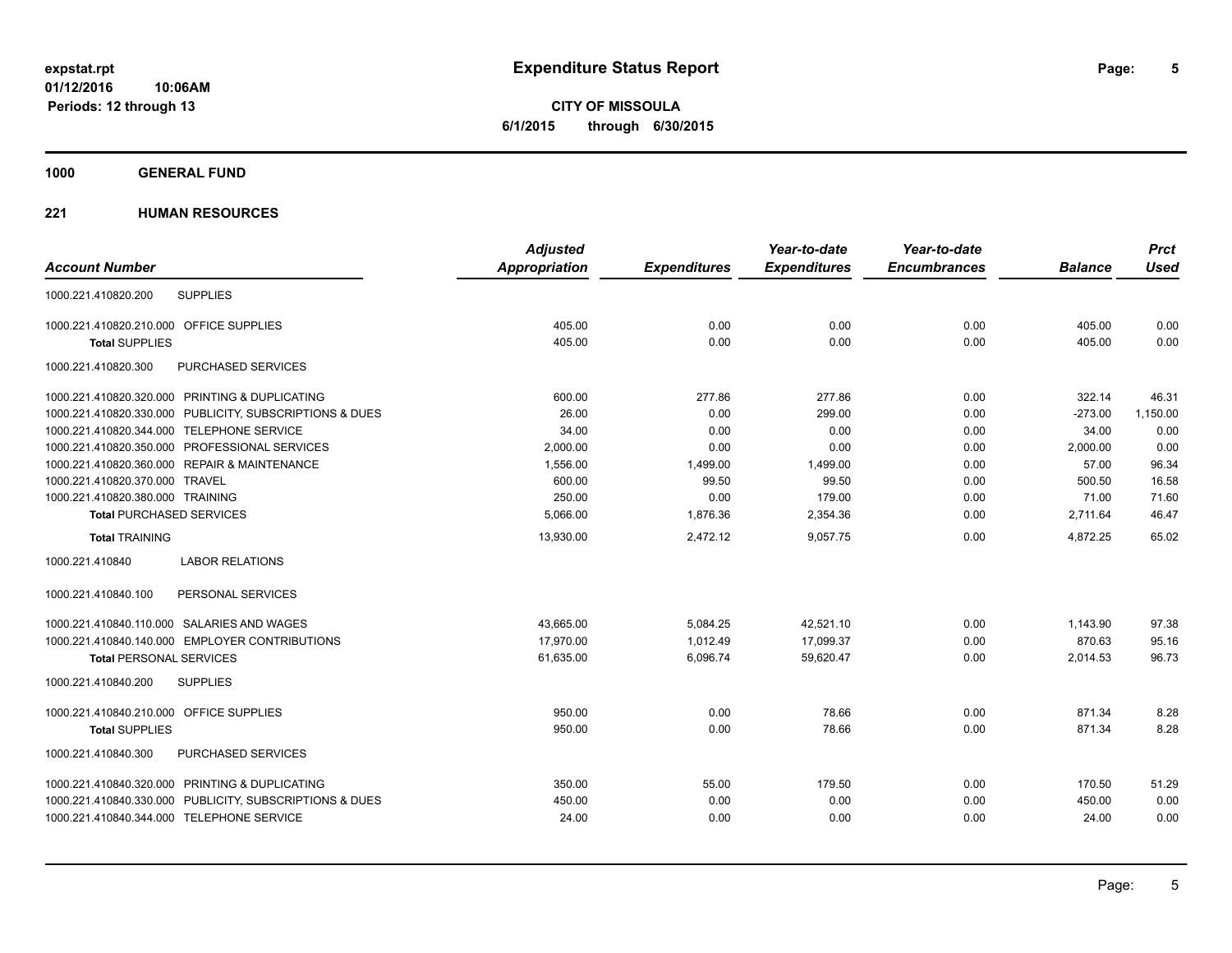**CITY OF MISSOULA 6/1/2015 through 6/30/2015**

### **1000 GENERAL FUND**

|                                                | <b>Adjusted</b>      |                     | Year-to-date        | Year-to-date        |                | <b>Prct</b> |
|------------------------------------------------|----------------------|---------------------|---------------------|---------------------|----------------|-------------|
| <b>Account Number</b>                          | <b>Appropriation</b> | <b>Expenditures</b> | <b>Expenditures</b> | <b>Encumbrances</b> | <b>Balance</b> | <b>Used</b> |
| 1000.221.410840.360.000 REPAIR & MAINTENANCE   | 1,526.00             | 0.00                | 0.00                | 0.00                | 1,526.00       | 0.00        |
| 1000.221.410840.370.000 TRAVEL                 | 815.00               | 0.00                | 298.03              | 0.00                | 516.97         | 36.57       |
| 1000.221.410840.380.000 TRAINING               | 300.00               | 0.00                | 485.00              | 0.00                | $-185.00$      | 161.67      |
| <b>Total PURCHASED SERVICES</b>                | 3,465.00             | 55.00               | 962.53              | 0.00                | 2,502.47       | 27.78       |
| <b>Total LABOR RELATIONS</b>                   | 66,050.00            | 6,151.74            | 60,661.66           | 0.00                | 5,388.34       | 91.84       |
| 1000.221.410850<br><b>EEO COMPLIANCE</b>       |                      |                     |                     |                     |                |             |
| 1000.221.410850.100<br>PERSONAL SERVICES       |                      |                     |                     |                     |                |             |
| 1000.221.410850.110.000 SALARIES AND WAGES     | 39,214.00            | 4,100.32            | 36,717.30           | 0.00                | 2,496.70       | 93.63       |
| 1000.221.410850.140.000 EMPLOYER CONTRIBUTIONS | 13,384.00            | 781.13              | 11,170.32           | 0.00                | 2,213.68       | 83.46       |
| <b>Total PERSONAL SERVICES</b>                 | 52,598.00            | 4,881.45            | 47,887.62           | 0.00                | 4,710.38       | 91.04       |
| 1000.221.410850.200<br><b>SUPPLIES</b>         |                      |                     |                     |                     |                |             |
| <b>Total SUPPLIES</b>                          | 0.00                 | 0.00                | 0.00                | 0.00                | 0.00           | 0.00        |
| PURCHASED SERVICES<br>1000.221.410850.300      |                      |                     |                     |                     |                |             |
| 1000.221.410850.350.000 PROFESSIONAL SERVICES  | 9.000.00             | 300.00              | 8.370.00            | 0.00                | 630.00         | 93.00       |
| 1000.221.410850.380.000 TRAINING               | 0.00                 | 800.00              | 800.00              | 0.00                | $-800.00$      | 0.00        |
| <b>Total PURCHASED SERVICES</b>                | 9,000.00             | 1,100.00            | 9,170.00            | 0.00                | $-170.00$      | 101.89      |
| <b>CAPITAL OUTLAY</b><br>1000.221.410850.900   |                      |                     |                     |                     |                |             |
| <b>Total CAPITAL OUTLAY</b>                    | 0.00                 | 0.00                | 0.00                | 0.00                | 0.00           | 0.00        |
| <b>Total EEO COMPLIANCE</b>                    | 61,598.00            | 5,981.45            | 57,057.62           | 0.00                | 4,540.38       | 92.63       |
| <b>EMPLOYEE BENEFITS</b><br>1000.221.410860    |                      |                     |                     |                     |                |             |
| 1000.221.410860.100<br>PERSONAL SERVICES       |                      |                     |                     |                     |                |             |
| 1000.221.410860.110.000 SALARIES AND WAGES     | 22,764.00            | 2,787.54            | 23,228.58           | 0.00                | $-464.58$      | 102.04      |
| 1000.221.410860.140.000 EMPLOYER CONTRIBUTIONS | 7,842.00             | 544.60              | 7,227.10            | 0.00                | 614.90         | 92.16       |
| <b>Total PERSONAL SERVICES</b>                 | 30,606.00            | 3,332.14            | 30,455.68           | 0.00                | 150.32         | 99.51       |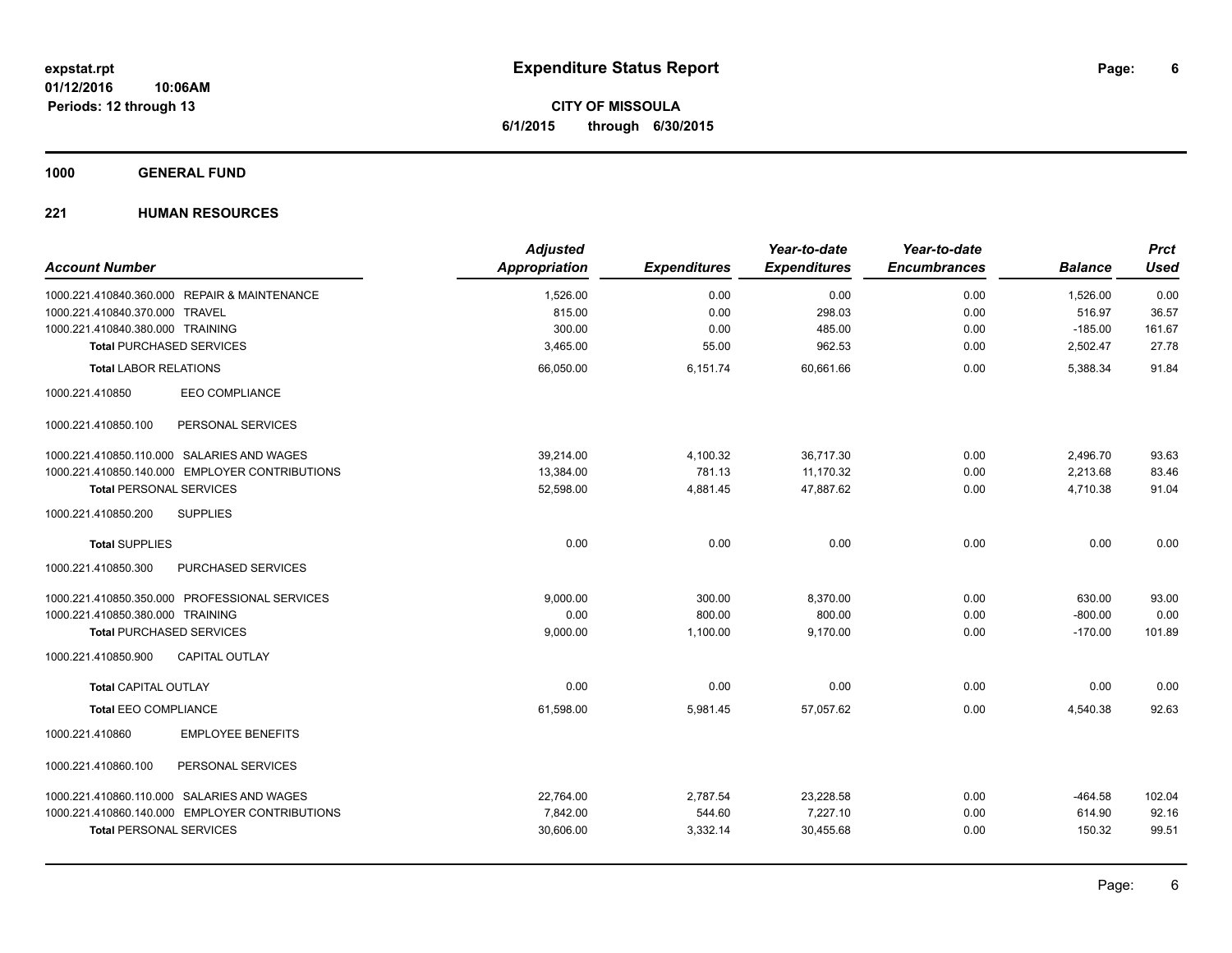**CITY OF MISSOULA 6/1/2015 through 6/30/2015**

### **1000 GENERAL FUND**

|                                                              | <b>Adjusted</b>      |                     | Year-to-date        | Year-to-date        |                | <b>Prct</b> |
|--------------------------------------------------------------|----------------------|---------------------|---------------------|---------------------|----------------|-------------|
| <b>Account Number</b>                                        | <b>Appropriation</b> | <b>Expenditures</b> | <b>Expenditures</b> | <b>Encumbrances</b> | <b>Balance</b> | Used        |
| <b>SUPPLIES</b><br>1000.221.410860.200                       |                      |                     |                     |                     |                |             |
| <b>OFFICE SUPPLIES</b><br>1000.221.410860.210.000            | 760.00               | 0.00                | 779.11              | 0.00                | $-19.11$       | 102.51      |
| <b>Total SUPPLIES</b>                                        | 760.00               | 0.00                | 779.11              | 0.00                | $-19.11$       | 102.51      |
| PURCHASED SERVICES<br>1000.221.410860.300                    |                      |                     |                     |                     |                |             |
| <b>PRINTING &amp; DUPLICATING</b><br>1000.221.410860.320.000 | 465.00               | 0.00                | 209.38              | 0.00                | 255.62         | 45.03       |
| 1000.221.410860.330.000 PUBLICITY, SUBSCRIPTIONS & DUES      | 865.00               | 0.00                | 0.00                | 0.00                | 865.00         | 0.00        |
| 1000.221.410860.344.000 TELEPHONE SERVICE                    | 87.00                | 0.00                | 0.00                | 0.00                | 87.00          | 0.00        |
| 1000.221.410860.360.000 REPAIR & MAINTENANCE                 | 1,650.00             | 0.00                | 0.00                | 0.00                | 1,650.00       | 0.00        |
| 1000.221.410860.370.000 TRAVEL                               | 678.00               | 0.00                | 582.83              | 0.00                | 95.17          | 85.96       |
| 1000.221.410860.380.000 TRAINING                             | 275.00               | 0.00                | 445.00              | 0.00                | $-170.00$      | 161.82      |
| 1000.221.410860.390.000 OTHER PURCHASED SERVICES             | 17,490.00            | 25.00               | 17,433.14           | 0.00                | 56.86          | 99.67       |
| <b>Total PURCHASED SERVICES</b>                              | 21,510.00            | 25.00               | 18,670.35           | 0.00                | 2,839.65       | 86.80       |
| <b>Total EMPLOYEE BENEFITS</b>                               | 52,876.00            | 3,357.14            | 49,905.14           | 0.00                | 2,970.86       | 94.38       |
| <b>Total HUMAN RESOURCES</b>                                 | 336,735.00           | 32,875.11           | 312,377.12          | 0.00                | 24,357.88      | 92.77       |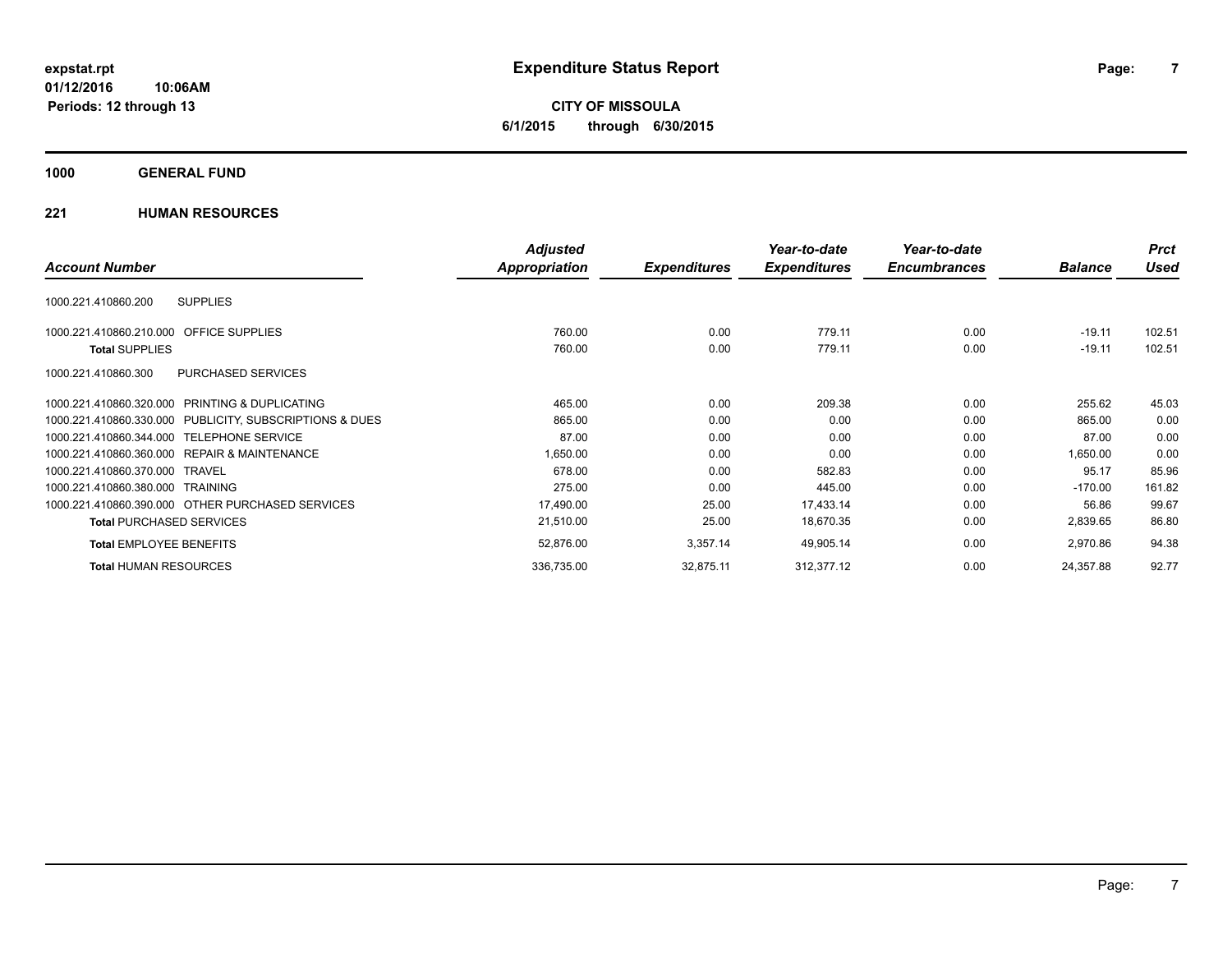**CITY OF MISSOULA 6/1/2015 through 6/30/2015**

**1000 GENERAL FUND**

| <b>Account Number</b>                  |                                                                                             | <b>Adjusted</b><br><b>Appropriation</b> | <b>Expenditures</b> | Year-to-date<br><b>Expenditures</b> | Year-to-date<br><b>Encumbrances</b> | <b>Balance</b>         | <b>Prct</b><br><b>Used</b> |
|----------------------------------------|---------------------------------------------------------------------------------------------|-----------------------------------------|---------------------|-------------------------------------|-------------------------------------|------------------------|----------------------------|
| 1000.223.410101                        | <b>NC-GRANT CREEK</b>                                                                       |                                         |                     |                                     |                                     |                        |                            |
| 1000.223.410101.300                    | PURCHASED SERVICES                                                                          |                                         |                     |                                     |                                     |                        |                            |
|                                        | 1000.223.410101.310.000 GRANT CREEK NC/COMMUNICATIONS<br><b>Total PURCHASED SERVICES</b>    | 311.61<br>311.61                        | 413.16<br>413.16    | 413.16<br>413.16                    | 0.00<br>0.00                        | $-101.55$<br>$-101.55$ | 132.59<br>132.59           |
| 1000.223.410101.700                    | <b>GRANTS &amp; CONTRIBUTIONS</b>                                                           |                                         |                     |                                     |                                     |                        |                            |
|                                        | 1000.223.410101.700.000 GRANTS & CONTRIBUTIONS<br><b>Total GRANTS &amp; CONTRIBUTIONS</b>   | 800.00<br>800.00                        | 229.77<br>229.77    | 392.42<br>392.42                    | 0.00<br>0.00                        | 407.58<br>407.58       | 49.05<br>49.05             |
| <b>Total NC-GRANT CREEK</b>            |                                                                                             | 1,111.61                                | 642.93              | 805.58                              | 0.00                                | 306.03                 | 72.47                      |
| 1000.223.410102                        | NC-UPPER RATTLESNAKE                                                                        |                                         |                     |                                     |                                     |                        |                            |
| 1000.223.410102.300                    | PURCHASED SERVICES                                                                          |                                         |                     |                                     |                                     |                        |                            |
|                                        | 1000.223.410102.310.000 UPPER RATTLESNAKE/COMMUNICATIONS<br><b>Total PURCHASED SERVICES</b> | 714.71<br>714.71                        | 0.00<br>0.00        | 564.53<br>564.53                    | 0.00<br>0.00                        | 150.18<br>150.18       | 78.99<br>78.99             |
| 1000.223.410102.700                    | <b>GRANTS &amp; CONTRIBUTIONS</b>                                                           |                                         |                     |                                     |                                     |                        |                            |
|                                        | 1000.223.410102.700.000 GRANTS & CONTRIBUTIONS<br><b>Total GRANTS &amp; CONTRIBUTIONS</b>   | 800.00<br>800.00                        | 0.00<br>0.00        | 237.56<br>237.56                    | 0.00<br>0.00                        | 562.44<br>562.44       | 29.70<br>29.70             |
|                                        | Total NC-UPPER RATTLESNAKE                                                                  | 1,514.71                                | 0.00                | 802.09                              | 0.00                                | 712.62                 | 52.95                      |
| 1000.223.410103                        | <b>NC-LOWER RATTLESNAKE</b>                                                                 |                                         |                     |                                     |                                     |                        |                            |
| 1000.223.410103.300                    | PURCHASED SERVICES                                                                          |                                         |                     |                                     |                                     |                        |                            |
| 1000.223.410103.310.000 COMMUNICATIONS | <b>Total PURCHASED SERVICES</b>                                                             | 391.59<br>391.59                        | 0.00<br>0.00        | 391.59<br>391.59                    | 0.00<br>0.00                        | 0.00<br>0.00           | 100.00<br>100.00           |
| 1000.223.410103.700                    | <b>GRANTS &amp; CONTRIBUTIONS</b>                                                           |                                         |                     |                                     |                                     |                        |                            |
|                                        | 1000.223.410103.700.000 GRANTS & CONTRIBUTIONS                                              | 800.00                                  | 0.00                | 185.39                              | 0.00                                | 614.61                 | 23.17                      |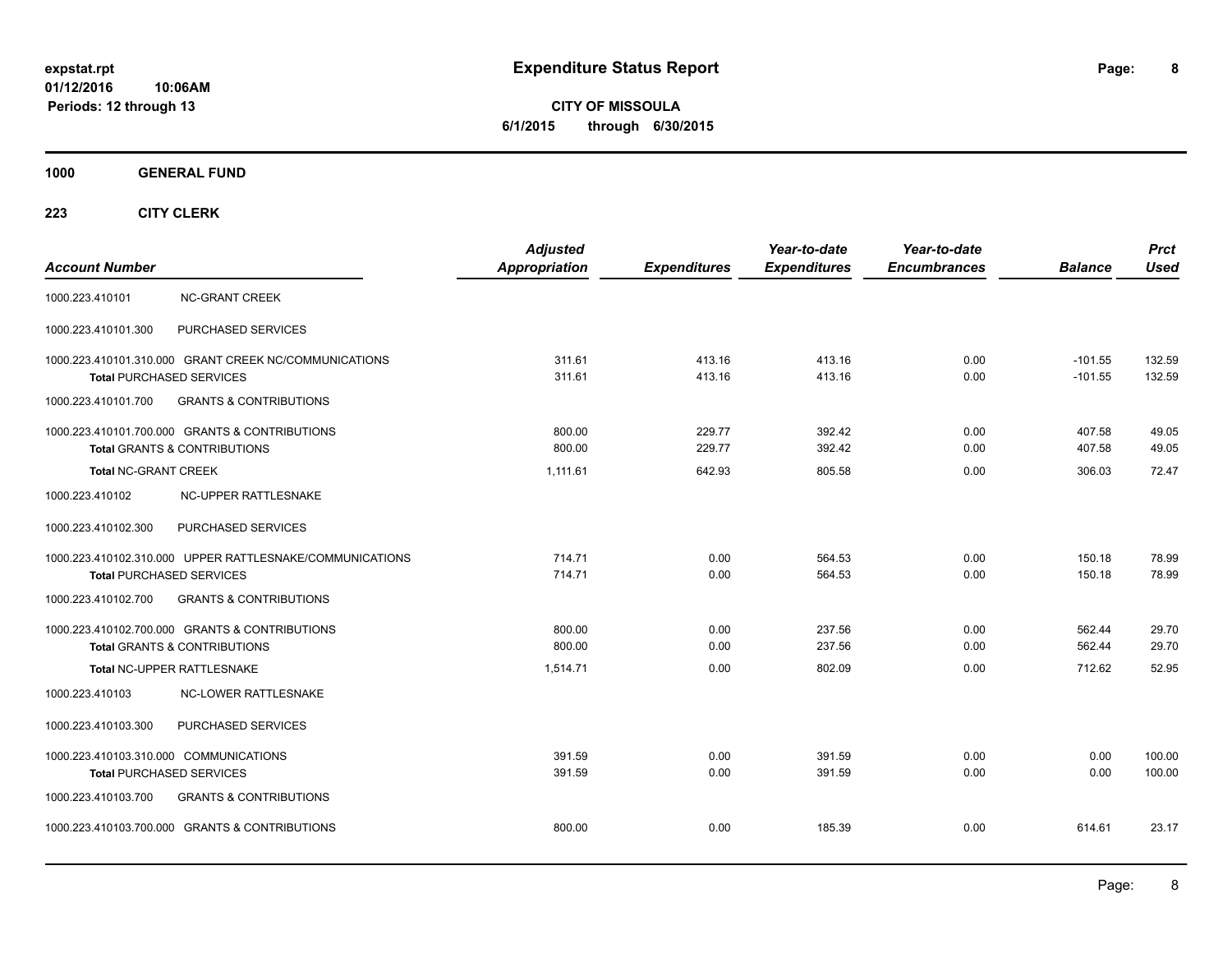**CITY OF MISSOULA 6/1/2015 through 6/30/2015**

**1000 GENERAL FUND**

| <b>Account Number</b>                  |                                                | <b>Adjusted</b><br>Appropriation | <b>Expenditures</b> | Year-to-date<br><b>Expenditures</b> | Year-to-date<br><b>Encumbrances</b> | <b>Balance</b> | <b>Prct</b><br>Used |
|----------------------------------------|------------------------------------------------|----------------------------------|---------------------|-------------------------------------|-------------------------------------|----------------|---------------------|
|                                        | <b>Total GRANTS &amp; CONTRIBUTIONS</b>        | 800.00                           | 0.00                | 185.39                              | 0.00                                | 614.61         | 23.17               |
|                                        | Total NC-LOWER RATTLESNAKE                     | 1,191.59                         | 0.00                | 576.98                              | 0.00                                | 614.61         | 48.42               |
| 1000.223.410104                        | NC-NORTHSIDE                                   |                                  |                     |                                     |                                     |                |                     |
| 1000.223.410104.300                    | PURCHASED SERVICES                             |                                  |                     |                                     |                                     |                |                     |
| 1000.223.410104.310.000 COMMUNICATIONS |                                                | 595.27                           | 491.22              | 491.22                              | 0.00                                | 104.05         | 82.52               |
| <b>Total PURCHASED SERVICES</b>        |                                                | 595.27                           | 491.22              | 491.22                              | 0.00                                | 104.05         | 82.52               |
| 1000.223.410104.700                    | <b>GRANTS &amp; CONTRIBUTIONS</b>              |                                  |                     |                                     |                                     |                |                     |
|                                        | 1000.223.410104.700.000 GRANTS & CONTRIBUTIONS | 800.00                           | 150.44              | 244.67                              | 0.00                                | 555.33         | 30.58               |
|                                        | <b>Total GRANTS &amp; CONTRIBUTIONS</b>        | 800.00                           | 150.44              | 244.67                              | 0.00                                | 555.33         | 30.58               |
| <b>Total NC-NORTHSIDE</b>              |                                                | 1.395.27                         | 641.66              | 735.89                              | 0.00                                | 659.38         | 52.74               |
| 1000.223.410105                        | NC-WESTSIDE                                    |                                  |                     |                                     |                                     |                |                     |
| 1000.223.410105.300                    | PURCHASED SERVICES                             |                                  |                     |                                     |                                     |                |                     |
| 1000.223.410105.310.000 COMMUNICATIONS |                                                | 1.122.94                         | 491.22              | 491.22                              | 0.00                                | 631.72         | 43.74               |
| <b>Total PURCHASED SERVICES</b>        |                                                | 1,122.94                         | 491.22              | 491.22                              | 0.00                                | 631.72         | 43.74               |
| 1000.223.410105.700                    | <b>GRANTS &amp; CONTRIBUTIONS</b>              |                                  |                     |                                     |                                     |                |                     |
|                                        | 1000.223.410105.700.000 GRANTS & CONTRIBUTIONS | 800.00                           | 150.45              | 244.67                              | 0.00                                | 555.33         | 30.58               |
|                                        | <b>Total GRANTS &amp; CONTRIBUTIONS</b>        | 800.00                           | 150.45              | 244.67                              | 0.00                                | 555.33         | 30.58               |
| <b>Total NC-WESTSIDE</b>               |                                                | 1,922.94                         | 641.67              | 735.89                              | 0.00                                | 1,187.05       | 38.27               |
| 1000.223.410106                        | NC-HEART OF MISSOULA                           |                                  |                     |                                     |                                     |                |                     |
| 1000.223.410106.300                    | PURCHASED SERVICES                             |                                  |                     |                                     |                                     |                |                     |
| 1000.223.410106.310.000 COMMUNICATIONS |                                                | 604.45                           | 0.00                | 604.45                              | 0.00                                | 0.00           | 100.00              |
| <b>Total PURCHASED SERVICES</b>        |                                                | 604.45                           | 0.00                | 604.45                              | 0.00                                | 0.00           | 100.00              |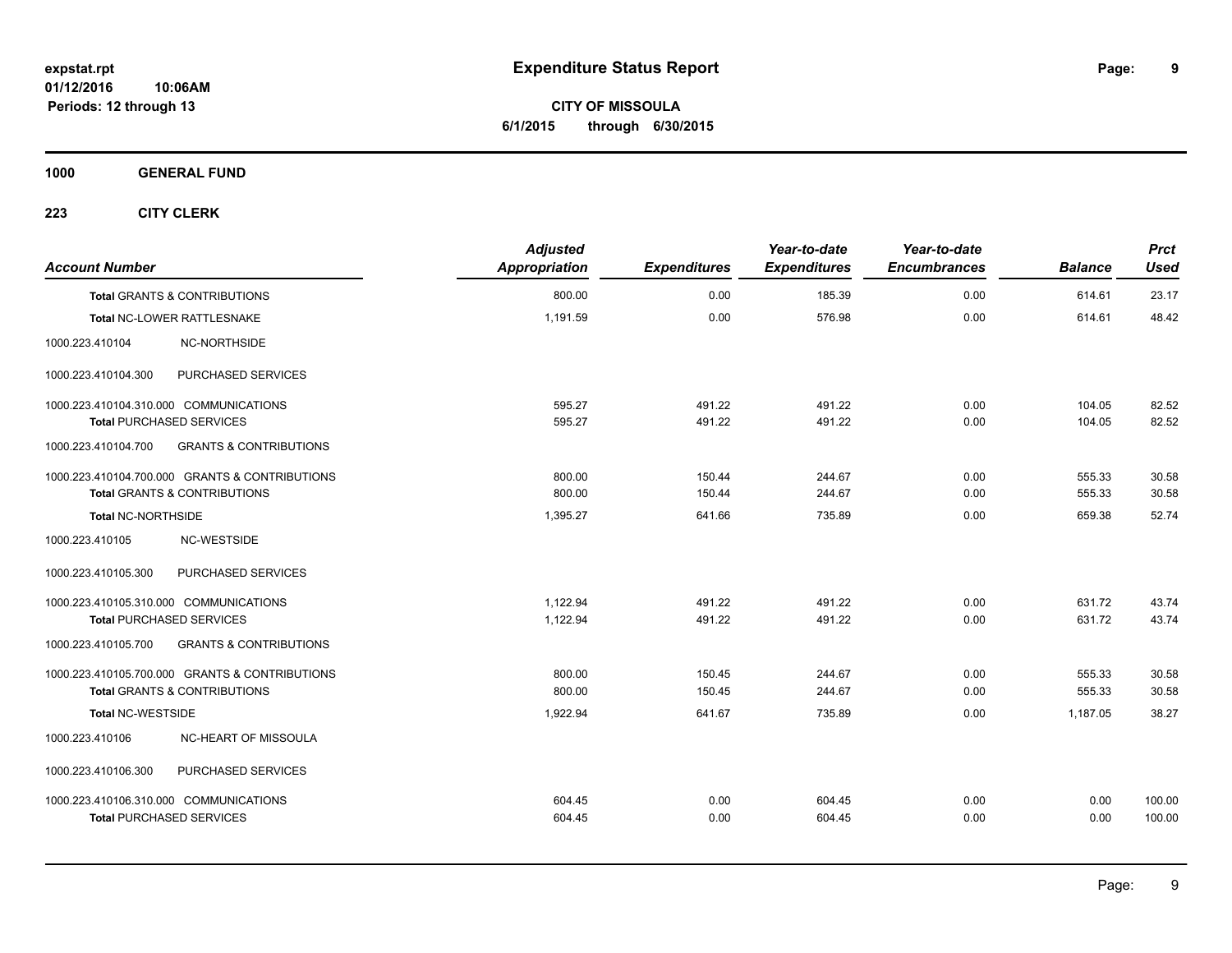**CITY OF MISSOULA 6/1/2015 through 6/30/2015**

**1000 GENERAL FUND**

**223 CITY CLERK**

| <b>Account Number</b>                                    | <b>Adjusted</b><br><b>Appropriation</b> | <b>Expenditures</b> | Year-to-date<br><b>Expenditures</b> | Year-to-date<br><b>Encumbrances</b> | <b>Balance</b> | <b>Prct</b><br><b>Used</b> |
|----------------------------------------------------------|-----------------------------------------|---------------------|-------------------------------------|-------------------------------------|----------------|----------------------------|
| 1000.223.410106.700<br><b>GRANTS &amp; CONTRIBUTIONS</b> |                                         |                     |                                     |                                     |                |                            |
| 1000.223.410106.700.000 GRANTS & CONTRIBUTIONS           | 800.00                                  | 0.00                | 431.32                              | 0.00                                | 368.68         | 53.92                      |
| <b>Total GRANTS &amp; CONTRIBUTIONS</b>                  | 800.00                                  | 0.00                | 431.32                              | 0.00                                | 368.68         | 53.92                      |
| Total NC-HEART OF MISSOULA                               | 1,404.45                                | 0.00                | 1,035.77                            | 0.00                                | 368.68         | 73.75                      |
| 1000.223.410107<br>NC-UNIVERSITY DISTRICT                |                                         |                     |                                     |                                     |                |                            |
| PURCHASED SERVICES<br>1000.223.410107.300                |                                         |                     |                                     |                                     |                |                            |
| 1000.223.410107.310.000 COMMUNICATIONS                   | 1,597.07                                | 0.00                | 1,313.52                            | 0.00                                | 283.55         | 82.25                      |
| <b>Total PURCHASED SERVICES</b>                          | 1,597.07                                | 0.00                | 1,313.52                            | 0.00                                | 283.55         | 82.25                      |
| 1000.223.410107.700<br><b>GRANTS &amp; CONTRIBUTIONS</b> |                                         |                     |                                     |                                     |                |                            |
| 1000.223.410107.700.000 GRANTS & CONTRIBUTIONS           | 800.00                                  | 142.65              | 168.65                              | 0.00                                | 631.35         | 21.08                      |
| <b>Total GRANTS &amp; CONTRIBUTIONS</b>                  | 800.00                                  | 142.65              | 168.65                              | 0.00                                | 631.35         | 21.08                      |
| <b>Total NC-UNIVERSITY DISTRICT</b>                      | 2,397.07                                | 142.65              | 1,482.17                            | 0.00                                | 914.90         | 61.83                      |
| <b>NC-RIVERFRONT</b><br>1000.223.410108                  |                                         |                     |                                     |                                     |                |                            |
| PURCHASED SERVICES<br>1000.223.410108.300                |                                         |                     |                                     |                                     |                |                            |
| 1000.223.410108.310.000 COMMUNICATIONS                   | 557.10                                  | 0.00                | 644.77                              | 0.00                                | $-87.67$       | 115.74                     |
| <b>Total PURCHASED SERVICES</b>                          | 557.10                                  | 0.00                | 644.77                              | 0.00                                | $-87.67$       | 115.74                     |
| <b>GRANTS &amp; CONTRIBUTIONS</b><br>1000.223.410108.700 |                                         |                     |                                     |                                     |                |                            |
| 1000.223.410108.700.000 GRANTS & CONTRIBUTIONS           | 800.00                                  | 343.85              | 712.33                              | 0.00                                | 87.67          | 89.04                      |
| <b>Total GRANTS &amp; CONTRIBUTIONS</b>                  | 800.00                                  | 343.85              | 712.33                              | 0.00                                | 87.67          | 89.04                      |
| <b>Total NC-RIVERFRONT</b>                               | 1,357.10                                | 343.85              | 1,357.10                            | 0.00                                | 0.00           | 100.00                     |
| NC-EMMA DICKENSON & ORCHARD HOMES<br>1000.223.410109     |                                         |                     |                                     |                                     |                |                            |

1000.223.410109.300 PURCHASED SERVICES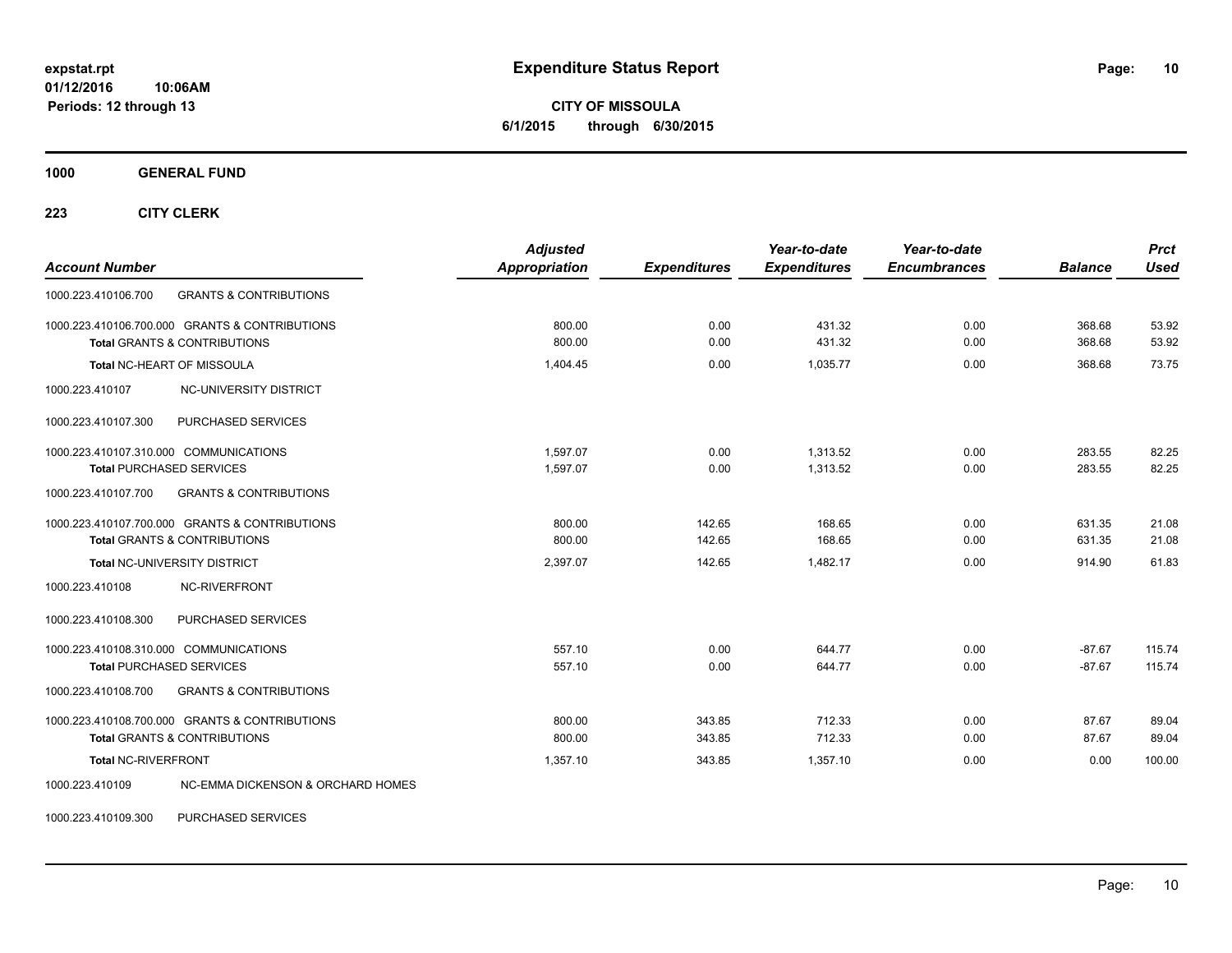**CITY OF MISSOULA 6/1/2015 through 6/30/2015**

**1000 GENERAL FUND**

| <b>Account Number</b>                  |                                                | <b>Adjusted</b><br><b>Appropriation</b> | <b>Expenditures</b> | Year-to-date<br><b>Expenditures</b> | Year-to-date<br><b>Encumbrances</b> | <b>Balance</b> | <b>Prct</b><br><b>Used</b> |
|----------------------------------------|------------------------------------------------|-----------------------------------------|---------------------|-------------------------------------|-------------------------------------|----------------|----------------------------|
|                                        | 1000.223.410109.310.000 COMMUNICATIONS         | 686.35                                  | 206.25              | 686.35                              | 0.00                                | 0.00           | 100.00                     |
|                                        | <b>Total PURCHASED SERVICES</b>                | 686.35                                  | 206.25              | 686.35                              | 0.00                                | 0.00           | 100.00                     |
| 1000.223.410109.700                    | <b>GRANTS &amp; CONTRIBUTIONS</b>              |                                         |                     |                                     |                                     |                |                            |
|                                        | 1000.223.410109.700.000 GRANTS & CONTRIBUTIONS | 800.00                                  | 664.63              | 691.35                              | 0.00                                | 108.65         | 86.42                      |
|                                        | <b>Total GRANTS &amp; CONTRIBUTIONS</b>        | 800.00                                  | 664.63              | 691.35                              | 0.00                                | 108.65         | 86.42                      |
|                                        | Total NC-EMMA DICKENSON & ORCHARD HOMES        | 1.486.35                                | 870.88              | 1.377.70                            | 0.00                                | 108.65         | 92.69                      |
| 1000.223.410110                        | <b>NC-FRANKLIN TO FORT</b>                     |                                         |                     |                                     |                                     |                |                            |
| 1000.223.410110.300                    | PURCHASED SERVICES                             |                                         |                     |                                     |                                     |                |                            |
| 1000.223.410110.310.000 COMMUNICATIONS |                                                | 1.646.98                                | 0.00                | 1.028.65                            | 0.00                                | 618.33         | 62.46                      |
|                                        | <b>Total PURCHASED SERVICES</b>                | 1,646.98                                | 0.00                | 1,028.65                            | 0.00                                | 618.33         | 62.46                      |
| 1000.223.410110.700                    | <b>GRANTS &amp; CONTRIBUTIONS</b>              |                                         |                     |                                     |                                     |                |                            |
|                                        | 1000.223.410110.700.000 GRANTS & CONTRIBUTIONS | 800.00                                  | 569.84              | 758.52                              | 0.00                                | 41.48          | 94.82                      |
|                                        | Total GRANTS & CONTRIBUTIONS                   | 800.00                                  | 569.84              | 758.52                              | 0.00                                | 41.48          | 94.82                      |
|                                        | Total NC-FRANKLIN TO FORT                      | 2,446.98                                | 569.84              | 1.787.17                            | 0.00                                | 659.81         | 73.04                      |
| 1000.223.410111                        | <b>NC-ROSE PARK</b>                            |                                         |                     |                                     |                                     |                |                            |
| 1000.223.410111.300                    | PURCHASED SERVICES                             |                                         |                     |                                     |                                     |                |                            |
| 1000.223.410111.310.000 COMMUNICATIONS |                                                | 1,026.32                                | 0.00                | 627.50                              | 0.00                                | 398.82         | 61.14                      |
|                                        | <b>Total PURCHASED SERVICES</b>                | 1,026.32                                | 0.00                | 627.50                              | 0.00                                | 398.82         | 61.14                      |
| 1000.223.410111.700                    | <b>GRANTS &amp; CONTRIBUTIONS</b>              |                                         |                     |                                     |                                     |                |                            |
|                                        | 1000.223.410111.700.000 GRANTS & CONTRIBUTIONS | 800.00                                  | 0.00                | 380.75                              | 0.00                                | 419.25         | 47.59                      |
|                                        | <b>Total GRANTS &amp; CONTRIBUTIONS</b>        | 800.00                                  | 0.00                | 380.75                              | 0.00                                | 419.25         | 47.59                      |
| <b>Total NC-ROSE PARK</b>              |                                                | 1,826.32                                | 0.00                | 1.008.25                            | 0.00                                | 818.07         | 55.21                      |
| 1000.223.410112                        | NC-FARVIEWS & PATTEE CANYON                    |                                         |                     |                                     |                                     |                |                            |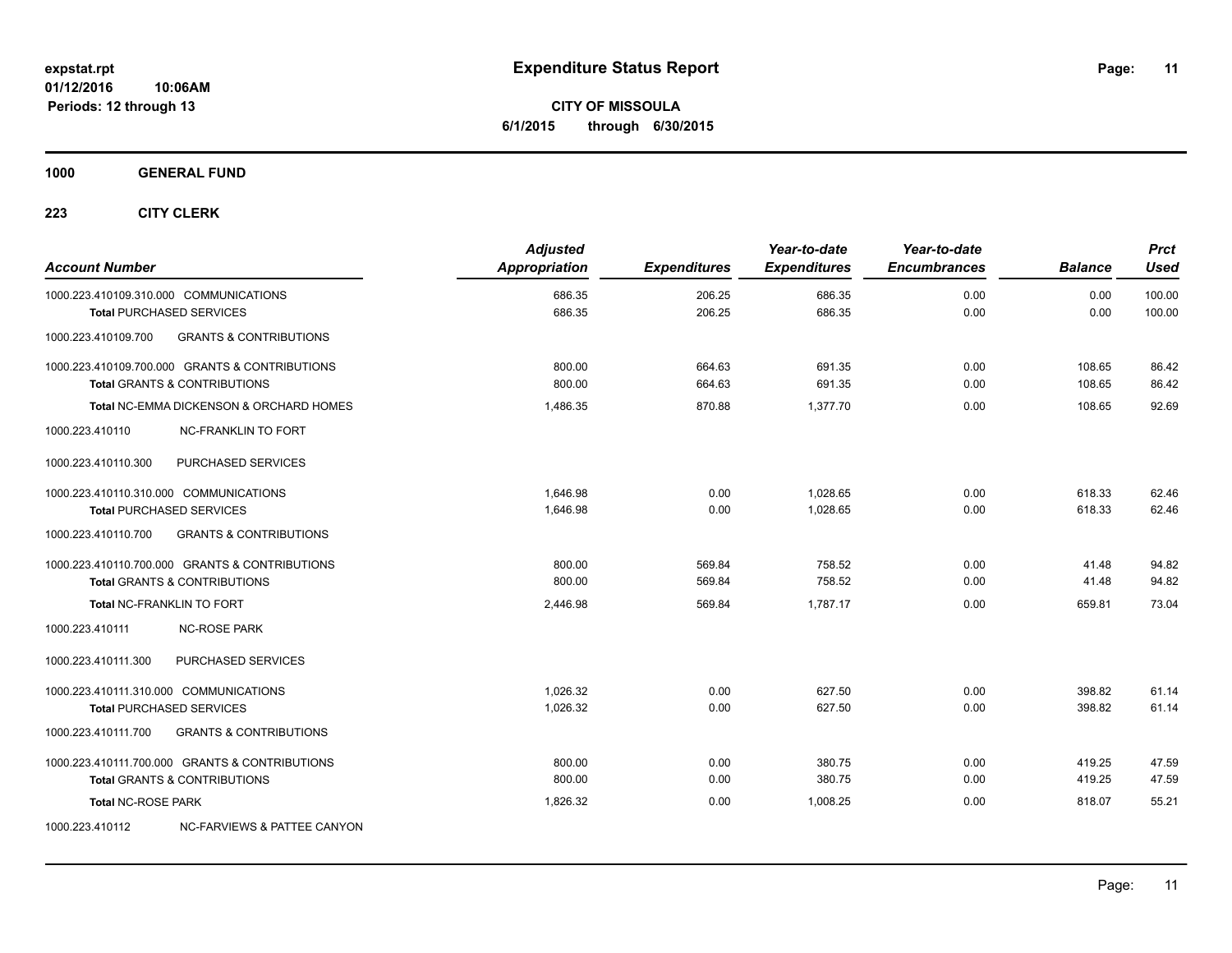**CITY OF MISSOULA 6/1/2015 through 6/30/2015**

### **1000 GENERAL FUND**

| Appropriation<br><b>Expenditures</b><br><b>Account Number</b><br><b>Expenditures</b><br><b>Encumbrances</b> | <b>Used</b><br><b>Balance</b> |
|-------------------------------------------------------------------------------------------------------------|-------------------------------|
|                                                                                                             |                               |
| PURCHASED SERVICES<br>1000.223.410112.300                                                                   |                               |
| 412.25<br>1000.223.410112.310.000 COMMUNICATIONS<br>679.31<br>0.00<br>0.00                                  | 267.06<br>60.69               |
| 679.31<br>0.00<br>412.25<br>0.00<br><b>Total PURCHASED SERVICES</b>                                         | 267.06<br>60.69               |
| 1000.223.410112.700<br><b>GRANTS &amp; CONTRIBUTIONS</b>                                                    |                               |
| 1000.223.410112.700.000 GRANTS & CONTRIBUTIONS<br>82.24<br>0.00<br>800.00<br>0.00                           | 717.76<br>10.28               |
| 82.24<br>800.00<br>0.00<br>0.00<br><b>Total GRANTS &amp; CONTRIBUTIONS</b>                                  | 717.76<br>10.28               |
| Total NC-FARVIEWS & PATTEE CANYON<br>1,479.31<br>0.00<br>494.49<br>0.00                                     | 33.43<br>984.82               |
| 1000.223.410113<br><b>NC-SOUTHGATE &amp; TRIANGLE</b>                                                       |                               |
| 1000.223.410113.300<br>PURCHASED SERVICES                                                                   |                               |
| 1000.223.410113.310.000 COMMUNICATIONS<br>593.35<br>0.00<br>430.25<br>0.00                                  | 72.51<br>163.10               |
| 430.25<br><b>Total PURCHASED SERVICES</b><br>593.35<br>0.00<br>0.00                                         | 163.10<br>72.51               |
| <b>GRANTS &amp; CONTRIBUTIONS</b><br>1000.223.410113.700                                                    |                               |
| 1000.223.410113.700.000 GRANTS & CONTRIBUTIONS<br>800.00<br>8.42<br>75.82<br>0.00                           | 9.48<br>724.18                |
| <b>Total GRANTS &amp; CONTRIBUTIONS</b><br>800.00<br>8.42<br>75.82<br>0.00                                  | 724.18<br>9.48                |
| Total NC-SOUTHGATE & TRIANGLE<br>8.42<br>506.07<br>0.00<br>1,393.35                                         | 887.28<br>36.32               |
| <b>NC-LEWIS &amp; CLARK</b><br>1000.223.410114                                                              |                               |
| PURCHASED SERVICES<br>1000.223.410114.300                                                                   |                               |
| 635.16<br>635.00<br>635.00<br>0.00<br>1000.223.410114.310.000 COMMUNICATIONS                                | 0.16<br>99.97                 |
| 635.00<br>0.00<br>635.16<br>635.00<br><b>Total PURCHASED SERVICES</b>                                       | 0.16<br>99.97                 |
| 1000.223.410114.700<br><b>GRANTS &amp; CONTRIBUTIONS</b>                                                    |                               |
| 1000.223.410114.700.000 GRANTS & CONTRIBUTIONS<br>383.53<br>800.00<br>383.53<br>0.00                        | 416.47<br>47.94               |
| <b>Total GRANTS &amp; CONTRIBUTIONS</b><br>383.53<br>383.53<br>0.00<br>800.00                               | 416.47<br>47.94               |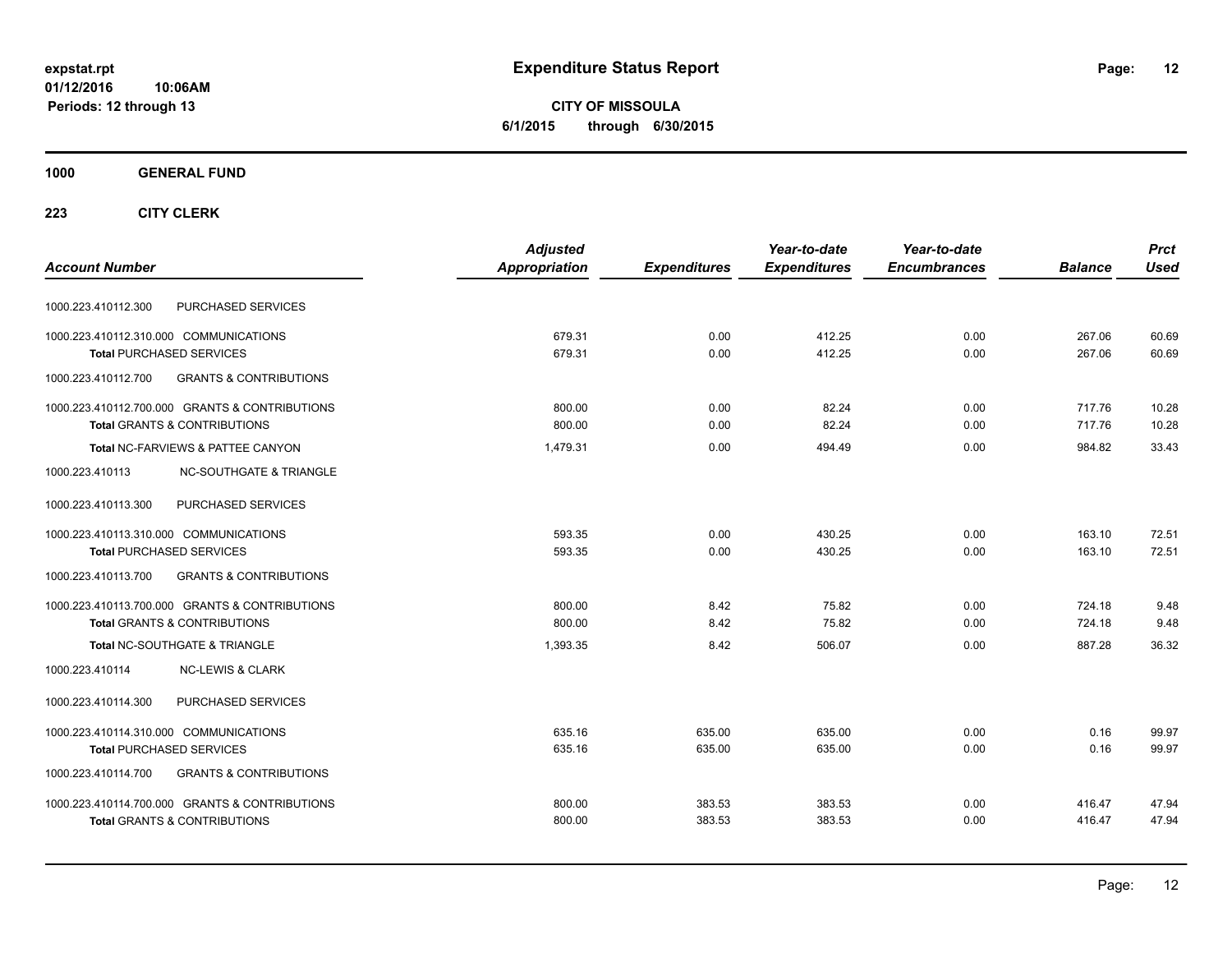**CITY OF MISSOULA 6/1/2015 through 6/30/2015**

**1000 GENERAL FUND**

| <b>Account Number</b>                                    | <b>Adjusted</b><br>Appropriation | <b>Expenditures</b> | Year-to-date<br><b>Expenditures</b> | Year-to-date<br><b>Encumbrances</b> | <b>Balance</b> | <b>Prct</b><br>Used |
|----------------------------------------------------------|----------------------------------|---------------------|-------------------------------------|-------------------------------------|----------------|---------------------|
| Total NC-LEWIS & CLARK                                   | 1,435.16                         | 1.018.53            | 1.018.53                            | 0.00                                | 416.63         | 70.97               |
| 1000.223.410115<br>NC-S 39TH                             |                                  |                     |                                     |                                     |                |                     |
| PURCHASED SERVICES<br>1000.223.410115.300                |                                  |                     |                                     |                                     |                |                     |
| 1000.223.410115.310.000 COMMUNICATIONS                   | 520.63                           | 0.00                | 695.40                              | 0.00                                | $-174.77$      | 133.57              |
| 1000.223.410115.320.000 PRINTING & DUPLICATING           | 0.00                             | 0.00                | 187.74                              | 0.00                                | $-187.74$      | 0.00                |
| <b>Total PURCHASED SERVICES</b>                          | 520.63                           | 0.00                | 883.14                              | 0.00                                | $-362.51$      | 169.63              |
| 1000.223.410115.700<br><b>GRANTS &amp; CONTRIBUTIONS</b> |                                  |                     |                                     |                                     |                |                     |
| 1000.223.410115.700.000 GRANTS & CONTRIBUTIONS           | 800.00                           | 0.00                | 237.85                              | 0.00                                | 562.15         | 29.73               |
| Total GRANTS & CONTRIBUTIONS                             | 800.00                           | 0.00                | 237.85                              | 0.00                                | 562.15         | 29.73               |
| Total NC-S 39TH                                          | 1,320.63                         | 0.00                | 1,120.99                            | 0.00                                | 199.64         | 84.88               |
| 1000.223.410116<br><b>NC-MOOSE CAN GULLY</b>             |                                  |                     |                                     |                                     |                |                     |
| PURCHASED SERVICES<br>1000.223.410116.300                |                                  |                     |                                     |                                     |                |                     |
| 1000.223.410116.310.000 COMMUNICATIONS                   | 933.54                           | 0.00                | 933.54                              | 0.00                                | 0.00           | 100.00              |
| <b>Total PURCHASED SERVICES</b>                          | 933.54                           | 0.00                | 933.54                              | 0.00                                | 0.00           | 100.00              |
| <b>GRANTS &amp; CONTRIBUTIONS</b><br>1000.223.410116.700 |                                  |                     |                                     |                                     |                |                     |
| 1000.223.410116.700.000 GRANTS & CONTRIBUTIONS           | 800.00                           | 0.00                | 800.00                              | 0.00                                | 0.00           | 100.00              |
| <b>Total GRANTS &amp; CONTRIBUTIONS</b>                  | 800.00                           | 0.00                | 800.00                              | 0.00                                | 0.00           | 100.00              |
| Total NC-MOOSE CAN GULLY                                 | 1,733.54                         | 0.00                | 1,733.54                            | 0.00                                | 0.00           | 100.00              |
| <b>NC-MILLER CREEK</b><br>1000.223.410117                |                                  |                     |                                     |                                     |                |                     |
| 1000.223.410117.300<br>PURCHASED SERVICES                |                                  |                     |                                     |                                     |                |                     |
| 1000.223.410117.310.000 COMMUNICATIONS                   | 668.00                           | 0.00                | 668.00                              | 0.00                                | 0.00           | 100.00              |
| <b>Total PURCHASED SERVICES</b>                          | 668.00                           | 0.00                | 668.00                              | 0.00                                | 0.00           | 100.00              |
|                                                          |                                  |                     |                                     |                                     |                |                     |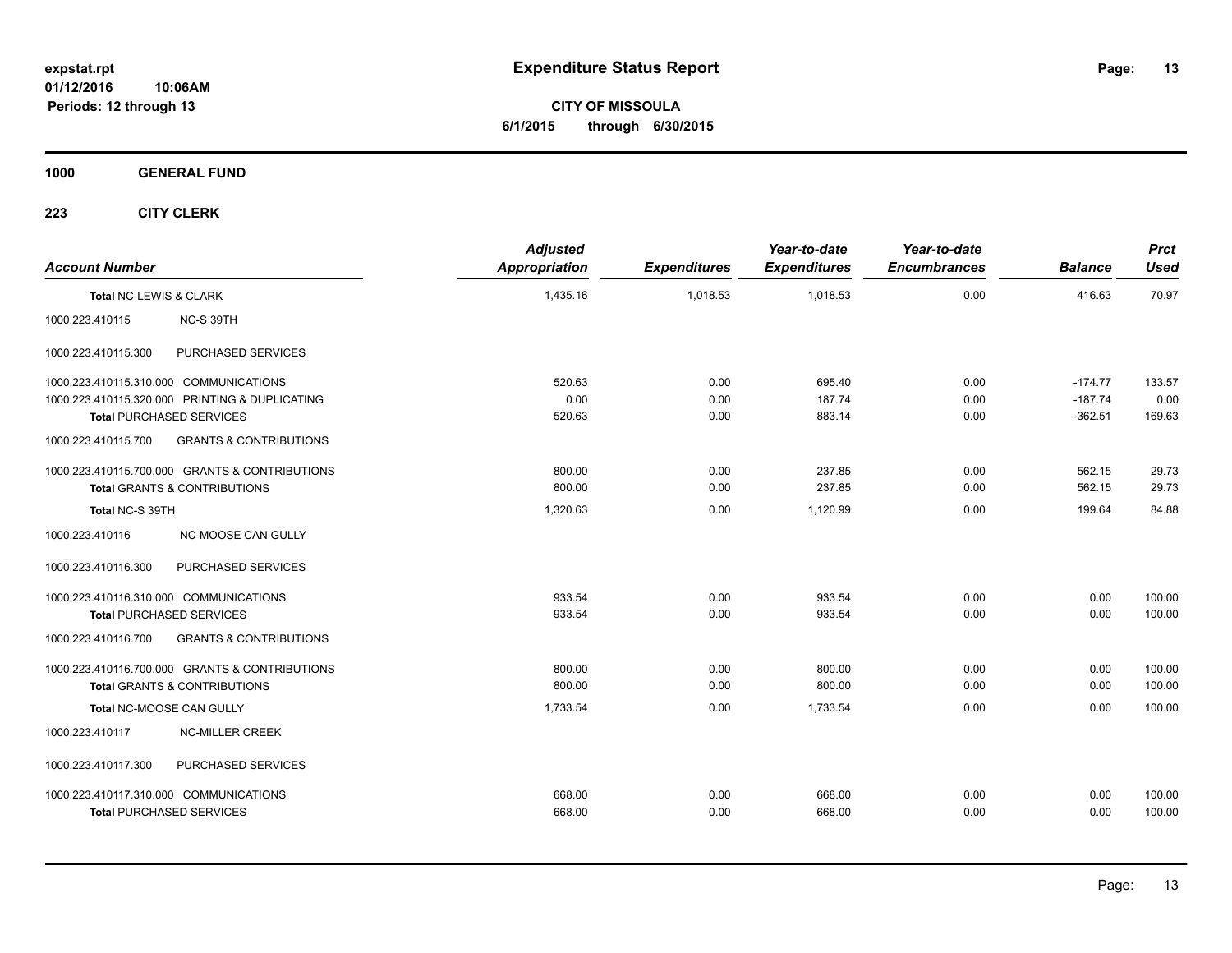**CITY OF MISSOULA 6/1/2015 through 6/30/2015**

**1000 GENERAL FUND**

**223 CITY CLERK**

| <b>Account Number</b>                                      | <b>Adjusted</b><br><b>Appropriation</b> | <b>Expenditures</b> | Year-to-date<br><b>Expenditures</b> | Year-to-date<br><b>Encumbrances</b> | <b>Balance</b> | <b>Prct</b><br><b>Used</b> |
|------------------------------------------------------------|-----------------------------------------|---------------------|-------------------------------------|-------------------------------------|----------------|----------------------------|
| <b>GRANTS &amp; CONTRIBUTIONS</b><br>1000.223.410117.700   |                                         |                     |                                     |                                     |                |                            |
| 1000.223.410117.700.000 GRANTS & CONTRIBUTIONS             | 800.00                                  | 0.00                | 163.86                              | 0.00                                | 636.14         | 20.48                      |
| <b>Total GRANTS &amp; CONTRIBUTIONS</b>                    | 800.00                                  | 0.00                | 163.86                              | 0.00                                | 636.14         | 20.48                      |
| <b>Total NC-MILLER CREEK</b>                               | 1,468.00                                | 0.00                | 831.86                              | 0.00                                | 636.14         | 56.67                      |
| MULLAN ROAD NC<br>1000.223.410118                          |                                         |                     |                                     |                                     |                |                            |
| PURCHASED SERVICES<br>1000.223.410118.300                  |                                         |                     |                                     |                                     |                |                            |
| 1000.223.410118.310.000 COMMUNICATIONS                     | 687.61                                  | 0.00                | 573.52                              | 0.00                                | 114.09         | 83.41                      |
| <b>Total PURCHASED SERVICES</b>                            | 687.61                                  | 0.00                | 573.52                              | 0.00                                | 114.09         | 83.41                      |
| 1000.223.410118.700<br><b>GRANTS &amp; CONTRIBUTIONS</b>   |                                         |                     |                                     |                                     |                |                            |
| 1000.223.410118.700.000 GRANTS & CONTRIBUTIONS             | 800.00                                  | 0.00                | 90.46                               | 0.00                                | 709.54         | 11.31                      |
| <b>Total GRANTS &amp; CONTRIBUTIONS</b>                    | 800.00                                  | 0.00                | 90.46                               | 0.00                                | 709.54         | 11.31                      |
| <b>Total MULLAN ROAD NC</b>                                | 1,487.61                                | 0.00                | 663.98                              | 0.00                                | 823.63         | 44.63                      |
| <b>EAST MISSOULA NC</b><br>1000.223.410119                 |                                         |                     |                                     |                                     |                |                            |
| PURCHASED SERVICES<br>1000.223.410119.300                  |                                         |                     |                                     |                                     |                |                            |
| 1000.223.410119.310.000 COMMUNICATIONS                     | 11.52                                   | 0.00                | 0.00                                | 0.00                                | 11.52          | 0.00                       |
| <b>Total PURCHASED SERVICES</b>                            | 11.52                                   | 0.00                | 0.00                                | 0.00                                | 11.52          | 0.00                       |
| <b>GRANTS &amp; CONTRIBUTIONS</b><br>1000.223.410119.700   |                                         |                     |                                     |                                     |                |                            |
| 1000.223.410119.700.000 EAST MISSOULA NEIGHBORHOOD COUNCIL | 800.00                                  | 0.00                | 0.00                                | 0.00                                | 800.00         | 0.00                       |
| <b>Total GRANTS &amp; CONTRIBUTIONS</b>                    | 800.00                                  | 0.00                | 0.00                                | 0.00                                | 800.00         | 0.00                       |
| Total EAST MISSOULA NC                                     | 811.52                                  | 0.00                | 0.00                                | 0.00                                | 811.52         | 0.00                       |
| <b>COMMUNITY FORUM/NC LIAISON</b><br>1000.223.410120       |                                         |                     |                                     |                                     |                |                            |

1000.223.410120.300 PURCHASED SERVICES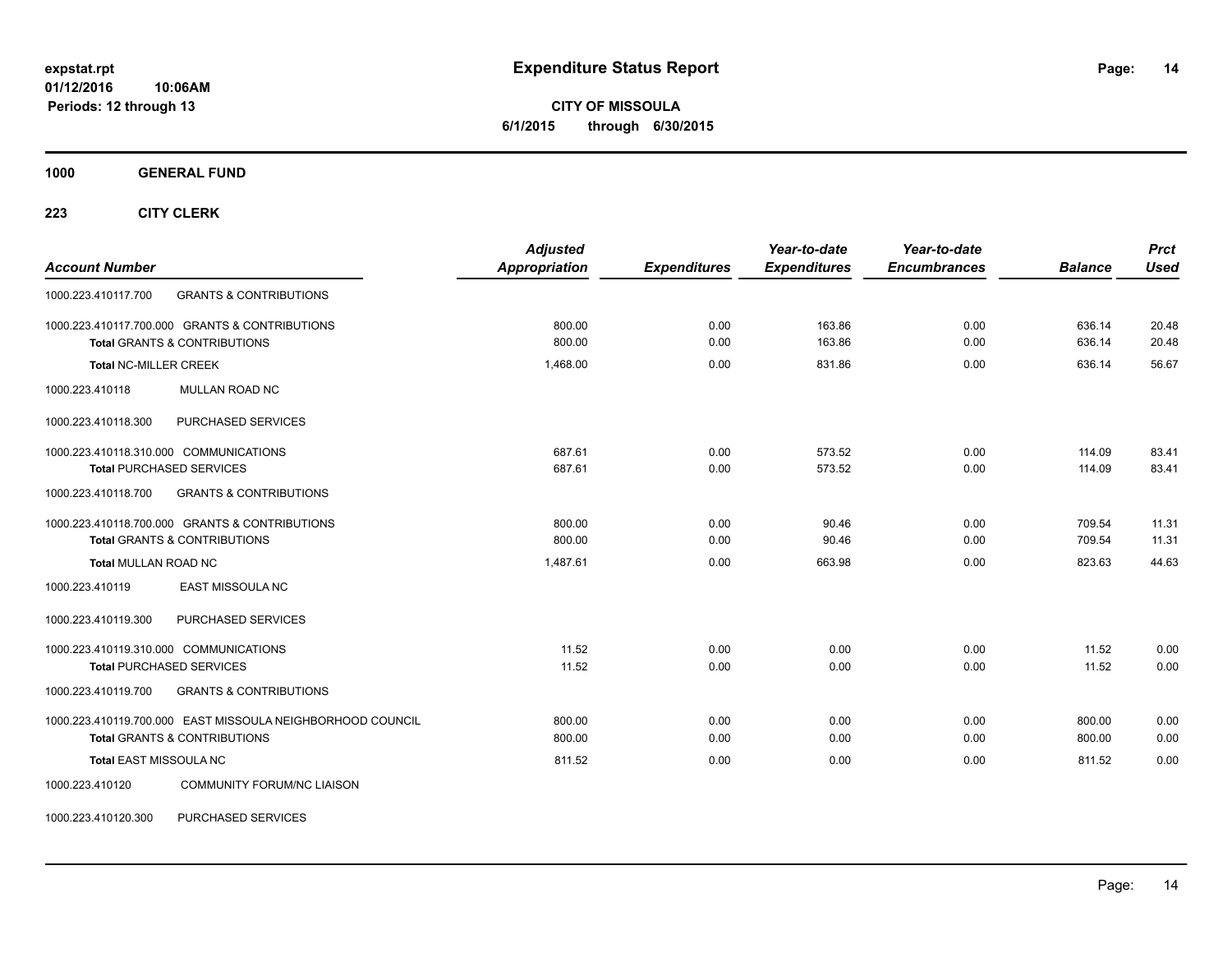**CITY OF MISSOULA 6/1/2015 through 6/30/2015**

### **1000 GENERAL FUND**

| <b>Account Number</b>                                     | <b>Adjusted</b><br>Appropriation | <b>Expenditures</b> | Year-to-date<br><b>Expenditures</b> | Year-to-date<br><b>Encumbrances</b> | <b>Balance</b> | Prct<br><b>Used</b> |
|-----------------------------------------------------------|----------------------------------|---------------------|-------------------------------------|-------------------------------------|----------------|---------------------|
| 1000.223.410120.310.232 COMMUNICATIONS                    | 0.00                             | 0.00                | 111.92                              | 0.00                                | $-111.92$      | 0.00                |
| 1000.223.410120.310.235 COMMUNICATIONS                    | 0.00                             | 0.00                | 114.20                              | 0.00                                | $-114.20$      | 0.00                |
| 1000.223.410120.320.000 PRINTING & DUPLICATING            | 500.00                           | 0.00                | 499.98                              | 0.00                                | 0.02           | 100.00              |
| 1000.223.410120.380.000 TRAINING                          | 1,000.00                         | 0.00                | 1,000.00                            | 0.00                                | 0.00           | 100.00              |
| <b>Total PURCHASED SERVICES</b>                           | 1,500.00                         | 0.00                | 1,726.10                            | 0.00                                | $-226.10$      | 115.07              |
| <b>GRANTS &amp; CONTRIBUTIONS</b><br>1000.223.410120.700  |                                  |                     |                                     |                                     |                |                     |
| 1000.223.410120.700.000 GRANTS & CONTRIBUTIONS            | 1,700.00                         | 51.06               | 1,700.00                            | 0.00                                | 0.00           | 100.00              |
| 1000.223.410120.700.799 GRANTS & CONTRIBUTIONS            | 8,728.00                         | 432.35              | 2,031.56                            | 0.00                                | 6,696.44       | 23.28               |
| <b>Total GRANTS &amp; CONTRIBUTIONS</b>                   | 10,428.00                        | 483.41              | 3,731.56                            | 0.00                                | 6,696.44       | 35.78               |
| Total COMMUNITY FORUM/NC LIAISON                          | 11,928.00                        | 483.41              | 5,457.66                            | 0.00                                | 6,470.34       | 45.76               |
| NEIGHBORHOOD PROJECT<br>1000.223.410121                   |                                  |                     |                                     |                                     |                |                     |
| <b>GRANTS &amp; CONTRIBUTIONS</b><br>1000.223.410121.700  |                                  |                     |                                     |                                     |                |                     |
| 1000.223.410121.700.000 NEIGHBORHOOD PROJECT              | 47,985.00                        | 0.00                | 0.00                                | 0.00                                | 47,985.00      | 0.00                |
| 1000.223.410121.700.800 SG RIVERFRONT MURAL PHASE II      | 0.00                             | 0.00                | 500.00                              | 0.00                                | $-500.00$      | 0.00                |
| 1000.223.410121.700.805 NORTHSIDE/WESTSIDE BLOCK PARTY    | 0.00                             | 0.00                | 150.00                              | 0.00                                | $-150.00$      | 0.00                |
| 1000.223.410121.700.812 SUNSET MEMORIAL PARK TREES        | 0.00                             | 0.00                | 479.94                              | 0.00                                | $-479.94$      | 0.00                |
| 1000.223.410121.700.813 GRANTS & CONTRIBUTIONS            | 0.00                             | 0.00                | 2,713.08                            | 0.00                                | $-2,713.08$    | 0.00                |
| 1000.223.410121.700.822 LOWELL ELEMENTARY 4 SEASON MOSAIC | 0.00                             | 353.62              | 412.71                              | 0.00                                | $-412.71$      | 0.00                |
| 1000.223.410121.700.823 ROSE PARK RESTORATION             | 0.00                             | 1,206.08            | 1,206.08                            | 0.00                                | $-1,206.08$    | 0.00                |
| 1000.223.410121.700.825 MOON RANDOLPH HOMESTEAD           | 0.00                             | 0.00                | 1,475.00                            | 0.00                                | $-1,475.00$    | 0.00                |
| 1000.223.410121.700.826 EVELYN BORG JOHNSON PARK          | 0.00                             | 0.00                | 361.05                              | 0.00                                | $-361.05$      | 0.00                |
| 1000.223.410121.700.829 39TH ST MEDIAN REVEGETATION       | 0.00                             | 0.00                | 169.16                              | 0.00                                | $-169.16$      | 0.00                |
| 1000.223.410121.700.830 FY15 VAN BUREN BLVD               | 0.00                             | 500.00              | 1,000.00                            | 0.00                                | $-1,000.00$    | 0.00                |
| 1000.223.410121.700.831 LOWELL SCHOOL FUN RUN T-SHIRTS    | 0.00                             | 500.00              | 500.00                              | 0.00                                | $-500.00$      | 0.00                |
| 1000.223.410121.700.832 BEN HUGHES TRAIL                  | 0.00                             | 0.00                | 3,000.00                            | 0.00                                | $-3,000.00$    | 0.00                |
| 1000.223.410121.700.836 GRANTS & CONTRIBUTIONS            | 0.00                             | 0.00                | 1,295.00                            | 0.00                                | $-1,295.00$    | 0.00                |
| 1000.223.410121.700.838 ALL ABILITEIS NEIGHBORHOOD PROJ   | 0.00                             | 0.00                | 3,000.00                            | 0.00                                | $-3,000.00$    | 0.00                |
| 1000.223.410121.700.839 FY13 ROSE PARK RESTORATION        | 0.00                             | 283.92              | 283.92                              | 0.00                                | $-283.92$      | 0.00                |
| 1000.223.410121.700.840 DOWNTOWN PIANO PROJECT            | 0.00                             | 500.00              | 500.00                              | 0.00                                | $-500.00$      | 0.00                |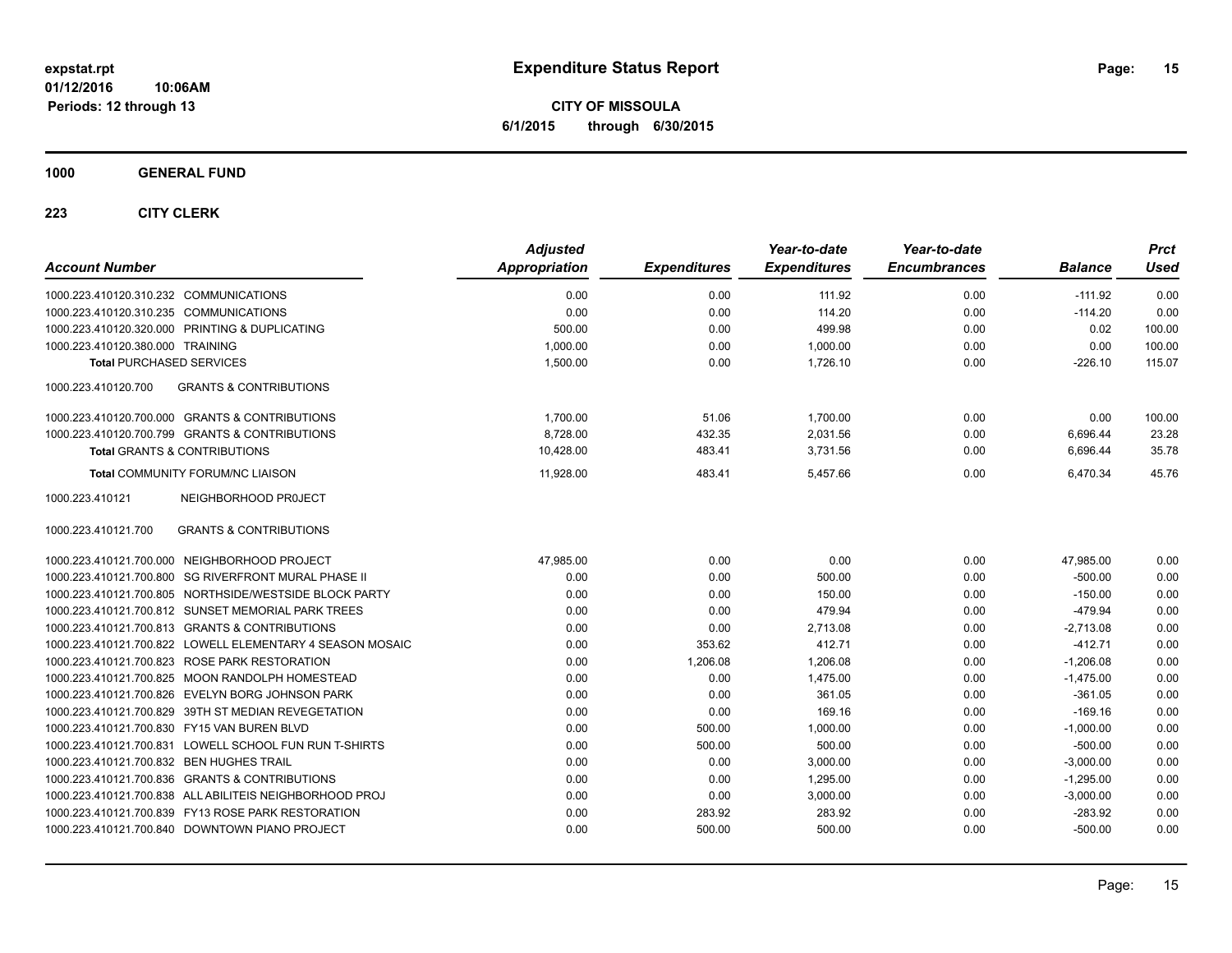**CITY OF MISSOULA 6/1/2015 through 6/30/2015**

**1000 GENERAL FUND**

| <b>Account Number</b>                   |                                                            | <b>Adjusted</b><br><b>Appropriation</b> | <b>Expenditures</b> | Year-to-date<br><b>Expenditures</b> | Year-to-date<br><b>Encumbrances</b> | <b>Balance</b> | <b>Prct</b><br><b>Used</b> |
|-----------------------------------------|------------------------------------------------------------|-----------------------------------------|---------------------|-------------------------------------|-------------------------------------|----------------|----------------------------|
|                                         | Total NEIGHBORHOOD PROJECT                                 | 47,985.00                               | 3,343.62            | 17,045.94                           | 0.00                                | 30.939.06      | 35.52                      |
| 1000.223.410122                         | ORCHARD HOMES NEIGHBORHOOD COUNCIL                         |                                         |                     |                                     |                                     |                |                            |
| 1000.223.410122.300                     | PURCHASED SERVICES                                         |                                         |                     |                                     |                                     |                |                            |
| 1000.223.410122.310.000 COMMUNICATIONS  |                                                            | 229.49                                  | 0.00                | 0.00                                | 0.00                                | 229.49         | 0.00                       |
|                                         | <b>Total PURCHASED SERVICES</b>                            | 229.49                                  | 0.00                | 0.00                                | 0.00                                | 229.49         | 0.00                       |
| 1000.223.410122.700                     | <b>GRANTS &amp; CONTRIBUTIONS</b>                          |                                         |                     |                                     |                                     |                |                            |
|                                         | 1000.223.410122.700.000 ORCHARD HOMES NEIGHBORHOOD COUNCIL | 800.00                                  | 0.00                | 0.00                                | 0.00                                | 800.00         | 0.00                       |
|                                         | <b>Total GRANTS &amp; CONTRIBUTIONS</b>                    | 800.00                                  | 0.00                | 0.00                                | 0.00                                | 800.00         | 0.00                       |
|                                         | Total ORCHARD HOMES NEIGHBORHOOD COUNCIL                   | 1.029.49                                | 0.00                | 0.00                                | 0.00                                | 1.029.49       | 0.00                       |
| 1000.223.410125                         | NEIGHBORHOOD OFFICE                                        |                                         |                     |                                     |                                     |                |                            |
| 1000.223.410125.100                     | PERSONAL SERVICES                                          |                                         |                     |                                     |                                     |                |                            |
|                                         | 1000.223.410125.110.000 SALARIES AND WAGES                 | 63.746.00                               | 8.983.44            | 65,681.08                           | 0.00                                | $-1,935.08$    | 103.04                     |
|                                         | 1000.223.410125.140.000 EMPLOYER CONTRIBUTIONS             | 35,008.00                               | 1,858.21            | 25,118.12                           | 0.00                                | 9,889.88       | 71.75                      |
| <b>Total PERSONAL SERVICES</b>          |                                                            | 98,754.00                               | 10,841.65           | 90,799.20                           | 0.00                                | 7,954.80       | 91.94                      |
| 1000.223.410125.200                     | <b>SUPPLIES</b>                                            |                                         |                     |                                     |                                     |                |                            |
| 1000.223.410125.210.000 OFFICE SUPPLIES |                                                            | 200.00                                  | 83.73               | 286.83                              | 0.00                                | $-86.83$       | 143.42                     |
|                                         | 1000.223.410125.220.000 OPERATING SUPPLIES                 | 1.550.00                                | 0.00                | 1,391.26                            | 0.00                                | 158.74         | 89.76                      |
| 1000.223.410125.231.000 GASOLINE        |                                                            | 100.00                                  | 45.71               | 72.09                               | 0.00                                | 27.91          | 72.09                      |
| 1000.223.410125.240.000 OTHER SUPPLIES  |                                                            | 64.00                                   | 3.50                | 3.50                                | 0.00                                | 60.50          | 5.47                       |
| <b>Total SUPPLIES</b>                   |                                                            | 1,914.00                                | 132.94              | 1,753.68                            | 0.00                                | 160.32         | 91.62                      |
| 1000.223.410125.300                     | <b>PURCHASED SERVICES</b>                                  |                                         |                     |                                     |                                     |                |                            |
| 1000.223.410125.310.000 COMMUNICATIONS  |                                                            | 200.00                                  | 0.00                | 27.03                               | 0.00                                | 172.97         | 13.52                      |
|                                         | 1000.223.410125.320.000 PRINTING & DUPLICATING             | 100.00                                  | 0.00                | 100.00                              | 0.00                                | 0.00           | 100.00                     |
|                                         | 1000.223.410125.330.000 PUBLICITY, SUBSCRIPTIONS & DUES    | 550.00                                  | 0.00                | 291.04                              | 0.00                                | 258.96         | 52.92                      |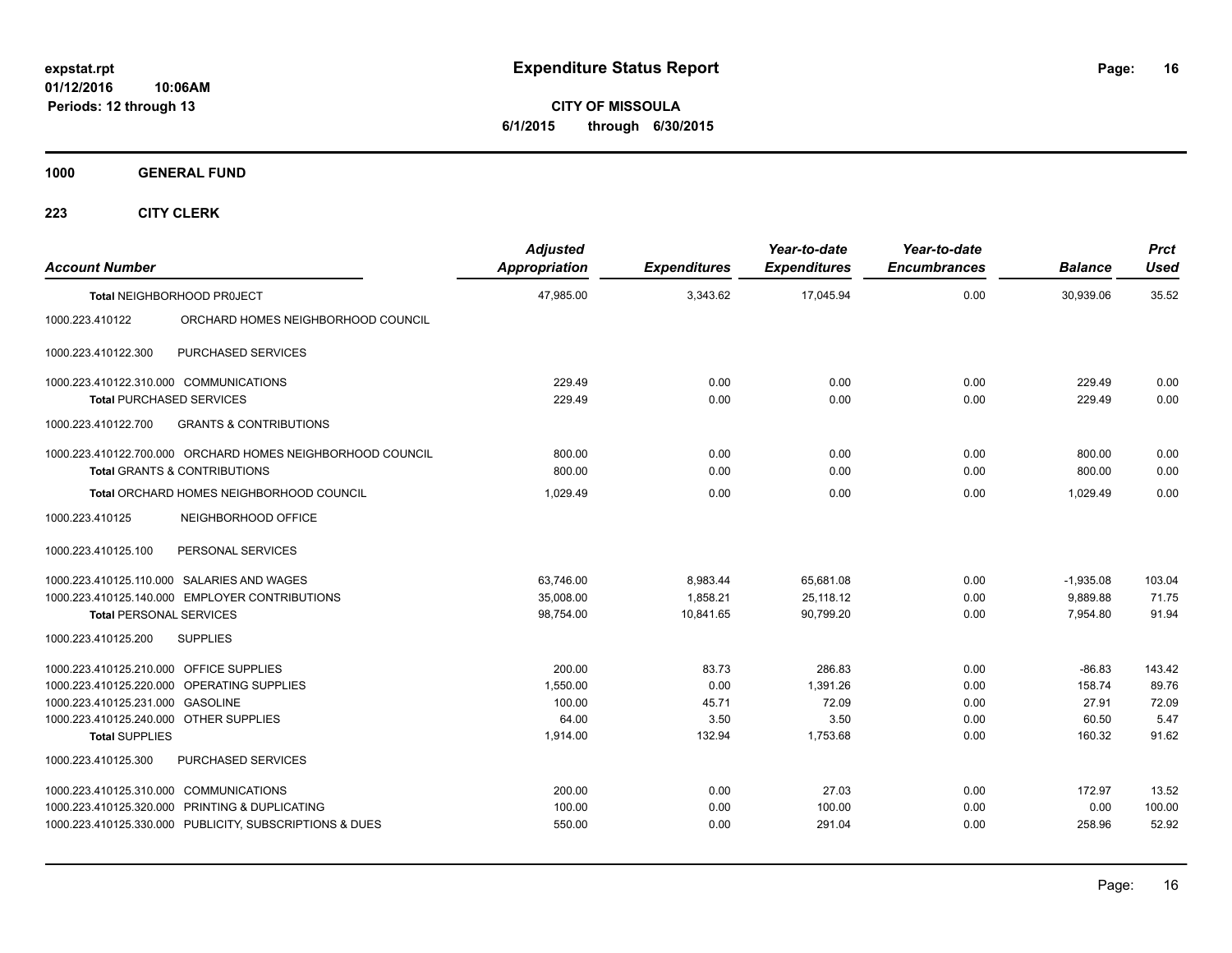**CITY OF MISSOULA 6/1/2015 through 6/30/2015**

**1000 GENERAL FUND**

| <b>Account Number</b>                                  | <b>Adjusted</b><br><b>Appropriation</b> | <b>Expenditures</b> | Year-to-date<br><b>Expenditures</b> | Year-to-date<br><b>Encumbrances</b> | <b>Balance</b> | <b>Prct</b><br><b>Used</b> |
|--------------------------------------------------------|-----------------------------------------|---------------------|-------------------------------------|-------------------------------------|----------------|----------------------------|
| 1000.223.410125.344.000 TELEPHONE SERVICE              | 340.00                                  | 0.00                | 0.00                                | 0.00                                | 340.00         | 0.00                       |
| 1000.223.410125.350.000 PROFESSIONAL SERVICES          | 3,000.00                                | 0.00                | 968.18                              | 0.00                                | 2,031.82       | 32.27                      |
| 1000.223.410125.370.000 TRAVEL                         | 1,810.00                                | 0.00                | 1,751.30                            | 0.00                                | 58.70          | 96.76                      |
| 1000.223.410125.380.000 TRAINING                       | 200.00                                  | 0.00                | 200.00                              | 0.00                                | 0.00           | 100.00                     |
| <b>Total PURCHASED SERVICES</b>                        | 6,200.00                                | 0.00                | 3,337.55                            | 0.00                                | 2,862.45       | 53.83                      |
| 1000.223.410125.900<br><b>CAPITAL OUTLAY</b>           |                                         |                     |                                     |                                     |                |                            |
| 1000.223.410125.930.000 IMPROVEMENTS                   | 465.00                                  | 0.00                | 465.00                              | 0.00                                | 0.00           | 100.00                     |
| 1000.223.410125.940.000 MACHINERY & EQUIPMENT          | 575.00                                  | 0.00                | 575.00                              | 0.00                                | 0.00           | 100.00                     |
| <b>Total CAPITAL OUTLAY</b>                            | 1,040.00                                | 0.00                | 1,040.00                            | 0.00                                | 0.00           | 100.00                     |
| Total NEIGHBORHOOD OFFICE                              | 107,908.00                              | 10,974.59           | 96,930.43                           | 0.00                                | 10,977.57      | 89.83                      |
| <b>ELECTIONS</b><br>1000.223.410600                    |                                         |                     |                                     |                                     |                |                            |
| 1000.223.410600.300<br>PURCHASED SERVICES              |                                         |                     |                                     |                                     |                |                            |
| <b>Total ELECTIONS</b>                                 | 0.00                                    | 0.00                | 0.00                                | 0.00                                | 0.00           | 0.00                       |
| 1000.223.410900<br><b>RECORDS ADMINISTRATION</b>       |                                         |                     |                                     |                                     |                |                            |
| PERSONAL SERVICES<br>1000.223.410900.100               |                                         |                     |                                     |                                     |                |                            |
| 1000.223.410900.141.000 STATE RETIREMENT CONTRIBUTIONS | 0.00                                    | 25.93               | 213.87                              | 0.00                                | $-213.87$      | 0.00                       |
| <b>Total RECORDS ADMINISTRATION</b>                    | 0.00                                    | 25.93               | 213.87                              | 0.00                                | $-213.87$      | 0.00                       |
| 1000.223.410910<br><b>ADMINISTRATION</b>               |                                         |                     |                                     |                                     |                |                            |
| 1000.223.410910.100<br>PERSONAL SERVICES               |                                         |                     |                                     |                                     |                |                            |
| 1000.223.410910.110.000 SALARIES AND WAGES             | 142,600.00                              | 16.950.91           | 131,925.72                          | 0.00                                | 10,674.28      | 92.51                      |
| 1000.223.410910.140.000 EMPLOYER CONTRIBUTIONS         | 52,873.00                               | 3,365.53            | 48,622.72                           | 0.00                                | 4,250.28       | 91.96                      |
| <b>Total PERSONAL SERVICES</b>                         | 195,473.00                              | 20,316.44           | 180,548.44                          | 0.00                                | 14,924.56      | 92.36                      |
| <b>SUPPLIES</b><br>1000.223.410910.200                 |                                         |                     |                                     |                                     |                |                            |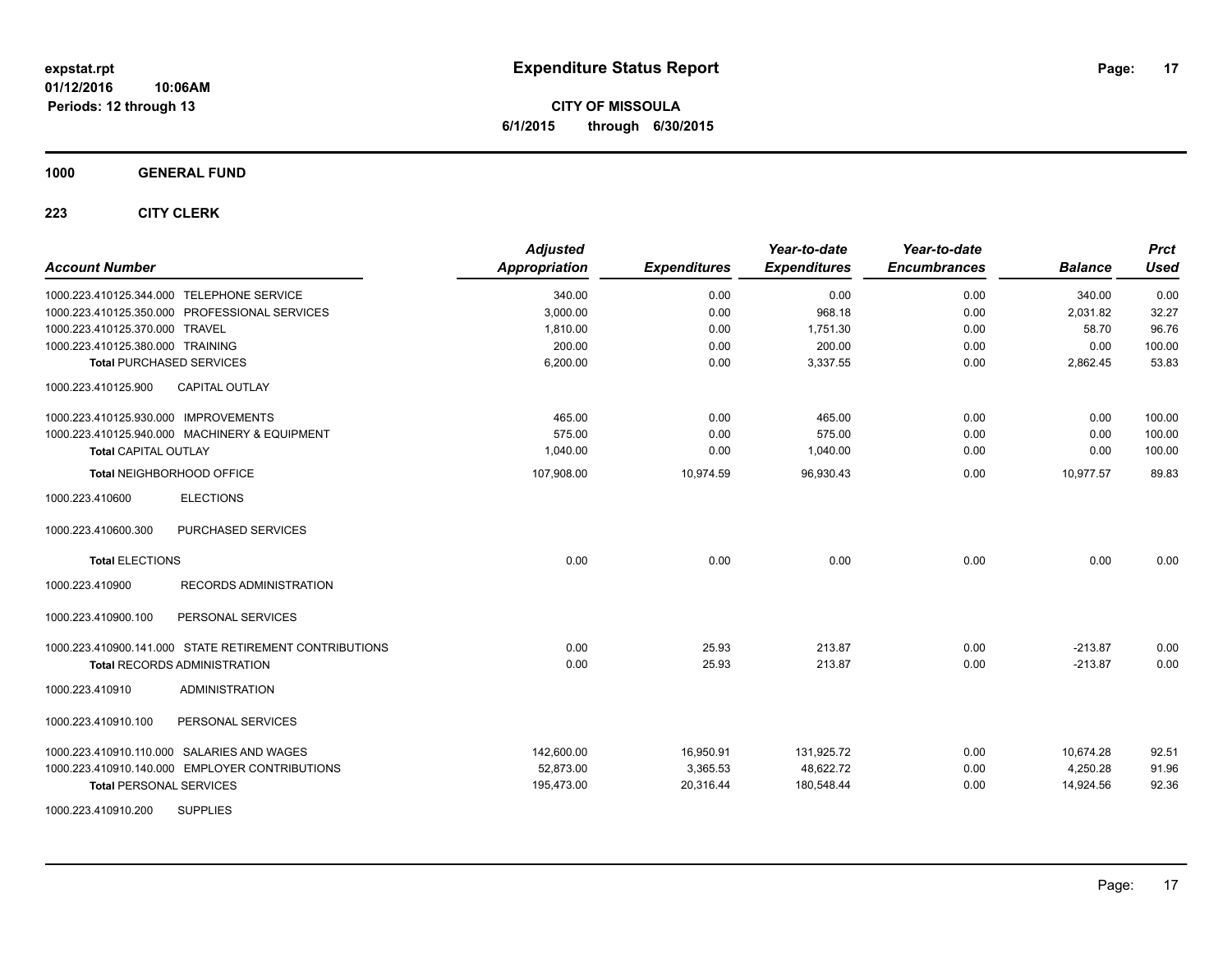**CITY OF MISSOULA 6/1/2015 through 6/30/2015**

### **1000 GENERAL FUND**

| <b>Account Number</b>                                   | <b>Adjusted</b><br><b>Appropriation</b> | <b>Expenditures</b> | Year-to-date<br><b>Expenditures</b> | Year-to-date<br><b>Encumbrances</b> | <b>Balance</b> | <b>Prct</b><br><b>Used</b> |
|---------------------------------------------------------|-----------------------------------------|---------------------|-------------------------------------|-------------------------------------|----------------|----------------------------|
| 1000.223.410910.210.000 OFFICE SUPPLIES                 | 2,000.00                                | 973.96              | 2,798.75                            | 0.00                                | $-798.75$      | 139.94                     |
| 1000.223.410910.220.000 OPERATING SUPPLIES              | 100.00                                  | 0.00                | 100.00                              | 0.00                                | 0.00           | 100.00                     |
| 1000.223.410910.230.000 REPAIR/MAINTENANCE              | 0.00                                    | 0.00                | 97.50                               | 0.00                                | $-97.50$       | 0.00                       |
| 1000.223.410910.231.000 GASOLINE                        | 150.00                                  | 69.64               | 158.04                              | 0.00                                | $-8.04$        | 105.36                     |
| 1000.223.410910.240.000 OTHER SUPPLIES                  | 160.00                                  | 0.00                | 160.00                              | 0.00                                | 0.00           | 100.00                     |
| <b>Total SUPPLIES</b>                                   | 2,410.00                                | 1,043.60            | 3,314.29                            | 0.00                                | $-904.29$      | 137.52                     |
| 1000.223.410910.300<br>PURCHASED SERVICES               |                                         |                     |                                     |                                     |                |                            |
| 1000.223.410910.310.000 COMMUNICATIONS                  | 4,390.00                                | $-3,332.24$         | $-1,462.82$                         | 0.00                                | 5,852.82       | 33.32                      |
| 1000.223.410910.320.000 PRINTING & DUPLICATING          | 100.00                                  | 0.00                | 47.45                               | 0.00                                | 52.55          | 47.45                      |
| 1000.223.410910.330.000 PUBLICITY, SUBSCRIPTIONS & DUES | 1,725.00                                | 120.44              | 1,971.94                            | 0.00                                | $-246.94$      | 114.32                     |
| 1000.223.410910.344.000 TELEPHONE SERVICE               | 100.00                                  | 6.50                | 55.77                               | 0.00                                | 44.23          | 55.77                      |
| 1000.223.410910.350.000 PROFESSIONAL SERVICES           | 11,800.00                               | 1,484.00            | 5,140.88                            | 0.00                                | 6,659.12       | 43.57                      |
| 1000.223.410910.360.000 REPAIR & MAINTENANCE            | 1,100.00                                | 113.09              | 1,136.09                            | 0.00                                | $-36.09$       | 103.28                     |
| 1000.223.410910.370.000 TRAVEL                          | 3,690.00                                | 0.00                | 2,822.12                            | 0.00                                | 867.88         | 76.48                      |
| 1000.223.410910.380.000 TRAINING                        | 3,070.00                                | 0.00                | 2,107.00                            | 0.00                                | 963.00         | 68.63                      |
| 1000.223.410910.390.000 OTHER PURCHASED SERVICES        | 3,500.00                                | 168.00              | 2,047.79                            | 0.00                                | 1,452.21       | 58.51                      |
| <b>Total PURCHASED SERVICES</b>                         | 29,475.00                               | $-1,440.21$         | 13,866.22                           | 0.00                                | 15,608.78      | 47.04                      |
| <b>FIXED CHARGES</b><br>1000.223.410910.500             |                                         |                     |                                     |                                     |                |                            |
| <b>Total FIXED CHARGES</b>                              | 0.00                                    | 0.00                | 0.00                                | 0.00                                | 0.00           | 0.00                       |
| 1000.223.410910.800<br>OTHER OBJECTS                    |                                         |                     |                                     |                                     |                |                            |
| <b>Total OTHER OBJECTS</b>                              | 0.00                                    | 0.00                | 0.00                                | 0.00                                | 0.00           | 0.00                       |
| 1000.223.410910.900<br><b>CAPITAL OUTLAY</b>            |                                         |                     |                                     |                                     |                |                            |
| <b>Total CAPITAL OUTLAY</b>                             | 0.00                                    | 0.00                | 0.00                                | 0.00                                | 0.00           | 0.00                       |
| <b>Total ADMINISTRATION</b>                             | 227,358.00                              | 19,919.83           | 197,728.95                          | 0.00                                | 29,629.05      | 86.97                      |
| <b>Total CITY CLERK</b>                                 | 425,392.00                              | 39,627.81           | 335,450.90                          | 0.00                                | 89,941.10      | 78.86                      |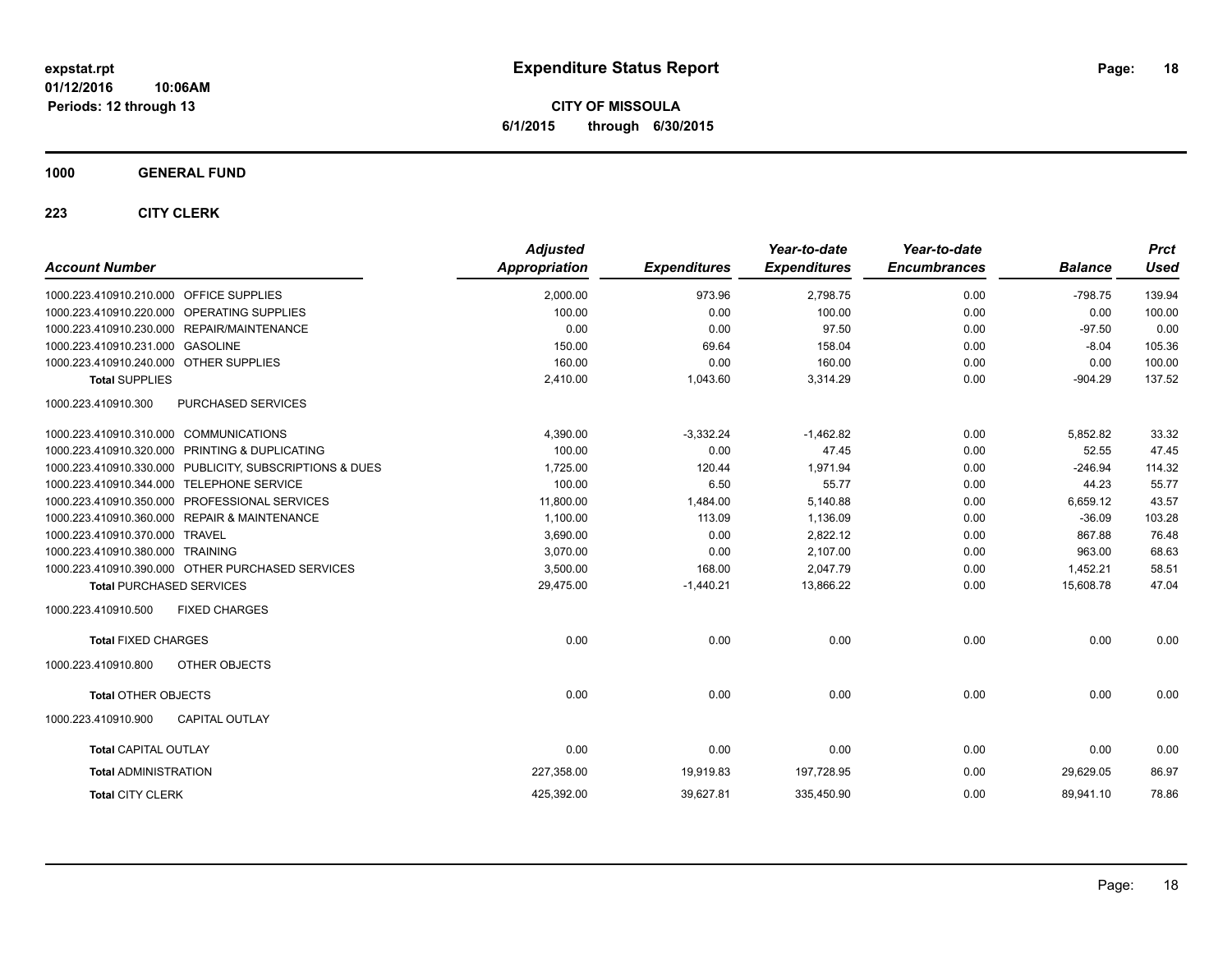**CITY OF MISSOULA 6/1/2015 through 6/30/2015**

**1000 GENERAL FUND**

### **224 INFORMATION SERVICES**

|                                         |                                                         | <b>Adjusted</b>      |                     | Year-to-date        | Year-to-date        |                | <b>Prct</b> |
|-----------------------------------------|---------------------------------------------------------|----------------------|---------------------|---------------------|---------------------|----------------|-------------|
| <b>Account Number</b>                   |                                                         | <b>Appropriation</b> | <b>Expenditures</b> | <b>Expenditures</b> | <b>Encumbrances</b> | <b>Balance</b> | <b>Used</b> |
| 1000.224.410580                         | <b>INFORMATION TECHNOLOGIES</b>                         |                      |                     |                     |                     |                |             |
| 1000.224.410580.100                     | PERSONAL SERVICES                                       |                      |                     |                     |                     |                |             |
|                                         | 1000.224.410580.110.000 SALARIES AND WAGES              | 338,436.00           | 40,669.80           | 328.710.74          | 0.00                | 9,725.26       | 97.13       |
| 1000.224.410580.130.000 OTHER           |                                                         | 5,400.00             | 0.00                | 0.00                | 0.00                | 5,400.00       | 0.00        |
|                                         | 1000.224.410580.140.000 EMPLOYER CONTRIBUTIONS          | 113.521.00           | 8.719.96            | 112.117.49          | 0.00                | 1.403.51       | 98.76       |
|                                         | 1000.224.410580.141.000 STATE RETIREMENT CONTRIBUTIONS  | 0.00                 | 40.67               | 364.80              | 0.00                | $-364.80$      | 0.00        |
| <b>Total PERSONAL SERVICES</b>          |                                                         | 457,357.00           | 49,430.43           | 441,193.03          | 0.00                | 16,163.97      | 96.47       |
| 1000.224.410580.200                     | <b>SUPPLIES</b>                                         |                      |                     |                     |                     |                |             |
| 1000.224.410580.210.000 OFFICE SUPPLIES |                                                         | 1.135.00             | 93.11               | 1.074.01            | 0.00                | 60.99          | 94.63       |
|                                         | 1000.224.410580.220.000 OPERATING SUPPLIES              | 12,525.00            | 6,203.86            | 11,240.62           | 0.00                | 1,284.38       | 89.75       |
|                                         | 1000.224.410580.230.000 REPAIR/MAINTENANCE              | 3,000.00             | 1,823.83            | 2,554.23            | 0.00                | 445.77         | 85.14       |
| 1000.224.410580.231.000 GASOLINE        |                                                         | 250.00               | 33.13               | 120.92              | 0.00                | 129.08         | 48.37       |
| 1000.224.410580.240.000 OTHER SUPPLIES  |                                                         | 3.500.00             | 71.98               | 3,500.00            | 0.00                | 0.00           | 100.00      |
| <b>Total SUPPLIES</b>                   |                                                         | 20,410.00            | 8,225.91            | 18,489.78           | 0.00                | 1,920.22       | 90.59       |
| 1000.224.410580.300                     | PURCHASED SERVICES                                      |                      |                     |                     |                     |                |             |
| 1000.224.410580.310.000 COMMUNICATIONS  |                                                         | 100.00               | 45.00               | 129.40              | 0.00                | $-29.40$       | 129.40      |
|                                         | 1000.224.410580.320.000 PRINTING & DUPLICATING          | 350.00               | 9.13                | 92.17               | 0.00                | 257.83         | 26.33       |
|                                         | 1000.224.410580.330.000 PUBLICITY, SUBSCRIPTIONS & DUES | 179,199.00           | 0.00                | 160,870.28          | 0.00                | 18,328.72      | 89.77       |
|                                         | 1000.224.410580.344.000 TELEPHONE SERVICE               | 135,330.00           | 11,923.96           | 122,475.39          | 0.00                | 12,854.61      | 90.50       |
| 1000.224.410580.350.000                 | PROFESSIONAL SERVICES                                   | 57,090.00            | 0.00                | 48,395.09           | 0.00                | 8,694.91       | 84.77       |
|                                         | 1000.224.410580.360.000 REPAIR & MAINTENANCE            | 1,350.00             | 234.48              | 234.48              | 0.00                | 1,115.52       | 17.37       |
| 1000.224.410580.370.000 TRAVEL          |                                                         | 6,809.00             | 0.00                | 3,682.14            | 0.00                | 3,126.86       | 54.08       |
| 1000.224.410580.380.000 TRAINING        |                                                         | 11,981.00            | 250.00              | 13,853.32           | 0.00                | $-1,872.32$    | 115.63      |
| <b>Total PURCHASED SERVICES</b>         |                                                         | 392,209.00           | 12,462.57           | 349,732.27          | 0.00                | 42,476.73      | 89.17       |
| 1000.224.410580.500                     | <b>FIXED CHARGES</b>                                    |                      |                     |                     |                     |                |             |
| <b>Total FIXED CHARGES</b>              |                                                         | 0.00                 | 0.00                | 0.00                | 0.00                | 0.00           | 0.00        |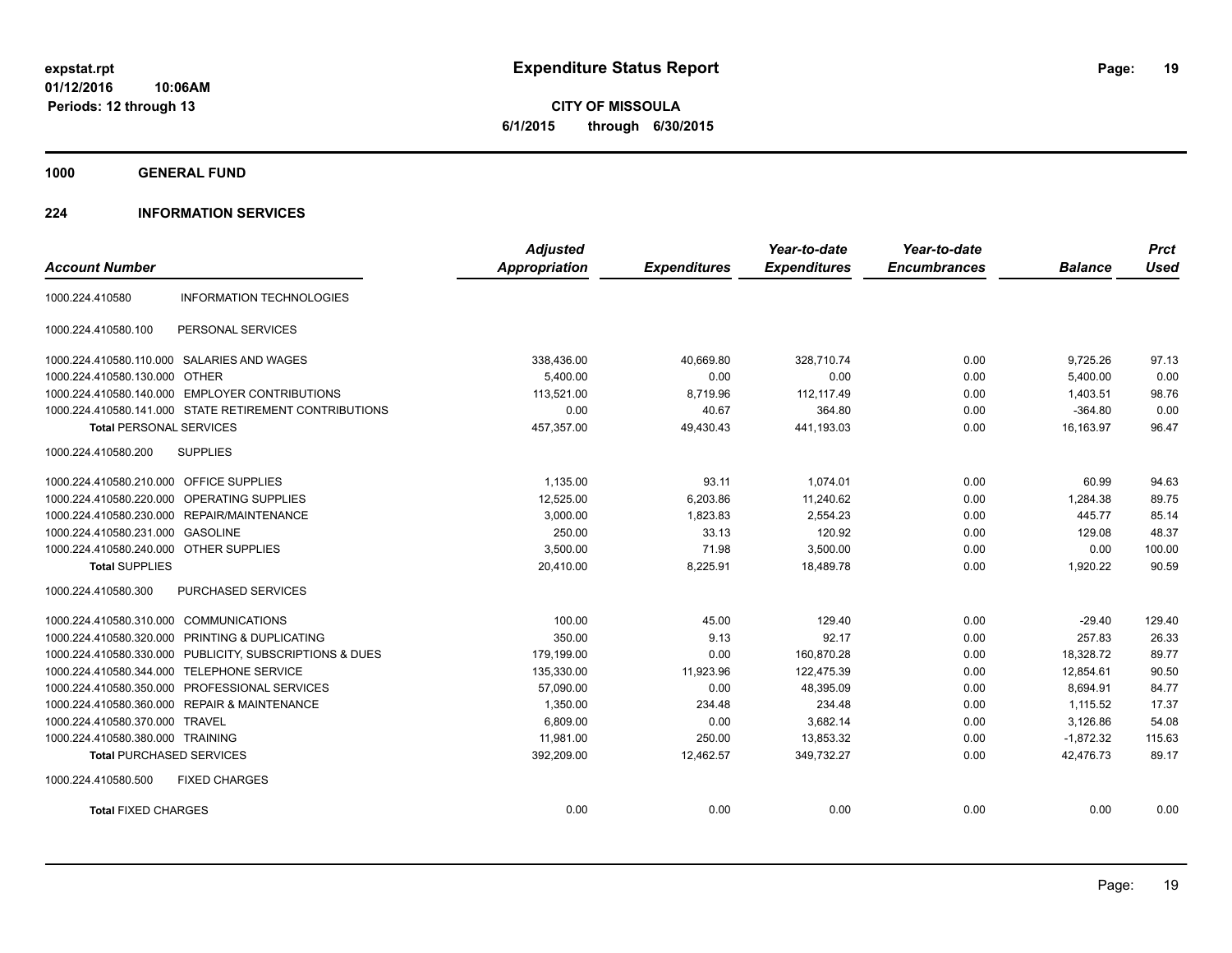**CITY OF MISSOULA 6/1/2015 through 6/30/2015**

**1000 GENERAL FUND**

### **224 INFORMATION SERVICES**

| <b>Account Number</b>                        | <b>Adjusted</b><br>Appropriation | <b>Expenditures</b> | Year-to-date<br><b>Expenditures</b> | Year-to-date<br>Encumbrances | <b>Balance</b> | <b>Prct</b><br>Used |
|----------------------------------------------|----------------------------------|---------------------|-------------------------------------|------------------------------|----------------|---------------------|
| <b>CAPITAL OUTLAY</b><br>1000.224.410580.900 |                                  |                     |                                     |                              |                |                     |
| <b>Total CAPITAL OUTLAY</b>                  | 0.00                             | 0.00                | 0.00                                | 0.00                         | 0.00           | 0.00                |
| <b>Total INFORMATION SERVICES</b>            | 869,976.00                       | 70,118.91           | 809,415.08                          | 0.00                         | 60,560.92      | 93.04               |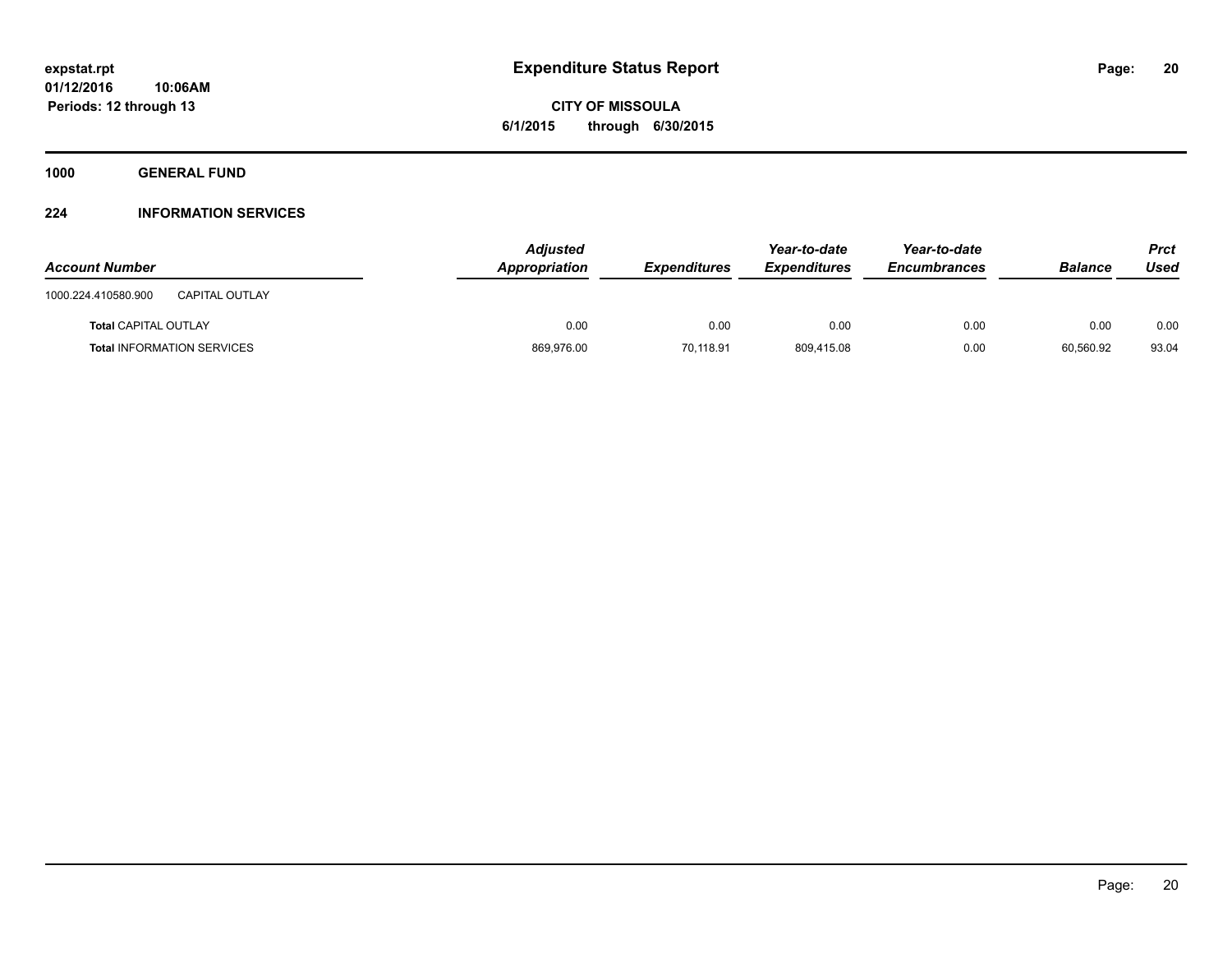**CITY OF MISSOULA 6/1/2015 through 6/30/2015**

**1000 GENERAL FUND**

**230 MUNICIPAL COURT**

| <b>Account Number</b>                   |                                                         | <b>Adjusted</b><br><b>Appropriation</b> | <b>Expenditures</b> | Year-to-date<br><b>Expenditures</b> | Year-to-date<br><b>Encumbrances</b> | <b>Balance</b> | <b>Prct</b><br><b>Used</b> |
|-----------------------------------------|---------------------------------------------------------|-----------------------------------------|---------------------|-------------------------------------|-------------------------------------|----------------|----------------------------|
| 1000.230.410360                         | CITY/MUNICIPAL COURT                                    |                                         |                     |                                     |                                     |                |                            |
| 1000.230.410360.100                     | PERSONAL SERVICES                                       |                                         |                     |                                     |                                     |                |                            |
|                                         | 1000.230.410360.110.000 SALARIES AND WAGES              | 745,063.00                              | 87,038.83           | 687,571.67                          | 0.00                                | 57.491.33      | 92.28                      |
|                                         | 1000.230.410360.120.000 OVERTIME/TERMINATION            | 10.000.00                               | 326.82              | 6.216.05                            | 0.00                                | 3.783.95       | 62.16                      |
|                                         | 1000.230.410360.140.000 EMPLOYER CONTRIBUTIONS          | 299,318.00                              | 17,479.62           | 264,515.64                          | 0.00                                | 34,802.36      | 88.37                      |
|                                         | 1000.230.410360.141.000 STATE RETIREMENT CONTRIBUTIONS  | 0.00                                    | 87.04               | 763.24                              | 0.00                                | $-763.24$      | 0.00                       |
| <b>Total PERSONAL SERVICES</b>          |                                                         | 1,054,381.00                            | 104,932.31          | 959,066.60                          | 0.00                                | 95,314.40      | 90.96                      |
| 1000.230.410360.200                     | <b>SUPPLIES</b>                                         |                                         |                     |                                     |                                     |                |                            |
| 1000.230.410360.210.000 OFFICE SUPPLIES |                                                         | 4,756.00                                | 3,135.02            | 10,838.07                           | 0.00                                | $-6,082.07$    | 227.88                     |
|                                         | 1000.230.410360.220.000 OPERATING SUPPLIES              | 4.972.00                                | 3.250.13            | 3.943.27                            | 0.00                                | 1.028.73       | 79.31                      |
| 1000.230.410360.240.000 OTHER SUPPLIES  |                                                         | 3.540.00                                | 11.281.89           | 14.462.76                           | 0.00                                | $-10,922.76$   | 408.55                     |
| <b>Total SUPPLIES</b>                   |                                                         | 13,268.00                               | 17,667.04           | 29,244.10                           | 0.00                                | $-15,976.10$   | 220.41                     |
| 1000.230.410360.300                     | PURCHASED SERVICES                                      |                                         |                     |                                     |                                     |                |                            |
| 1000.230.410360.310.000 COMMUNICATIONS  |                                                         | 11,500.00                               | 8,478.26            | 17,147.11                           | 0.00                                | $-5,647.11$    | 149.11                     |
|                                         | 1000.230.410360.320.000 PRINTING & DUPLICATING          | 1,187.00                                | 0.00                | 280.89                              | 0.00                                | 906.11         | 23.66                      |
|                                         | 1000.230.410360.330.000 PUBLICITY, SUBSCRIPTIONS & DUES | 10,196.00                               | 904.00              | 9,250.55                            | 0.00                                | 945.45         | 90.73                      |
|                                         | 1000.230.410360.344.000 TELEPHONE SERVICE               | 1,584.00                                | 256.15              | 1.410.82                            | 0.00                                | 173.18         | 89.07                      |
|                                         | 1000.230.410360.350.000 PROFESSIONAL SERVICES           | 220,707.00                              | 44,833.81           | 179,445.84                          | 0.00                                | 41.261.16      | 81.31                      |
|                                         | 1000.230.410360.350.004 PROFESSIONAL SERVICES           | 0.00                                    | 667.10              | 1,257.22                            | 0.00                                | $-1,257.22$    | 0.00                       |
|                                         | 1000.230.410360.350.005 PROFESSIONAL SERVICES           | 0.00                                    | 2,890.75            | 17,907.52                           | 0.00                                | $-17,907.52$   | 0.00                       |
|                                         | 1000.230.410360.350.006 PROFESSIONAL SERVICES           | 0.00                                    | 816.00              | 5,370.00                            | 0.00                                | $-5,370.00$    | 0.00                       |
|                                         | 1000.230.410360.360.000 REPAIR & MAINTENANCE            | 3,790.00                                | 95.00               | 7,954.96                            | 0.00                                | $-4,164.96$    | 209.89                     |
| 1000.230.410360.370.000 TRAVEL          |                                                         | 5,174.00                                | 2,124.35            | 4,733.97                            | 0.00                                | 440.03         | 91.50                      |
| 1000.230.410360.380.000 TRAINING        |                                                         | 9,000.00                                | 398.34              | 6,922.29                            | 0.00                                | 2,077.71       | 76.91                      |
|                                         | 1000.230.410360.390.000 OTHER PURCHASED SERVICES        | 6,263.00                                | 236.16              | 4,628.89                            | 0.00                                | 1,634.11       | 73.91                      |
| <b>Total PURCHASED SERVICES</b>         |                                                         | 269,401.00                              | 61,699.92           | 256,310.06                          | 0.00                                | 13,090.94      | 95.14                      |

1000.230.410360.500 FIXED CHARGES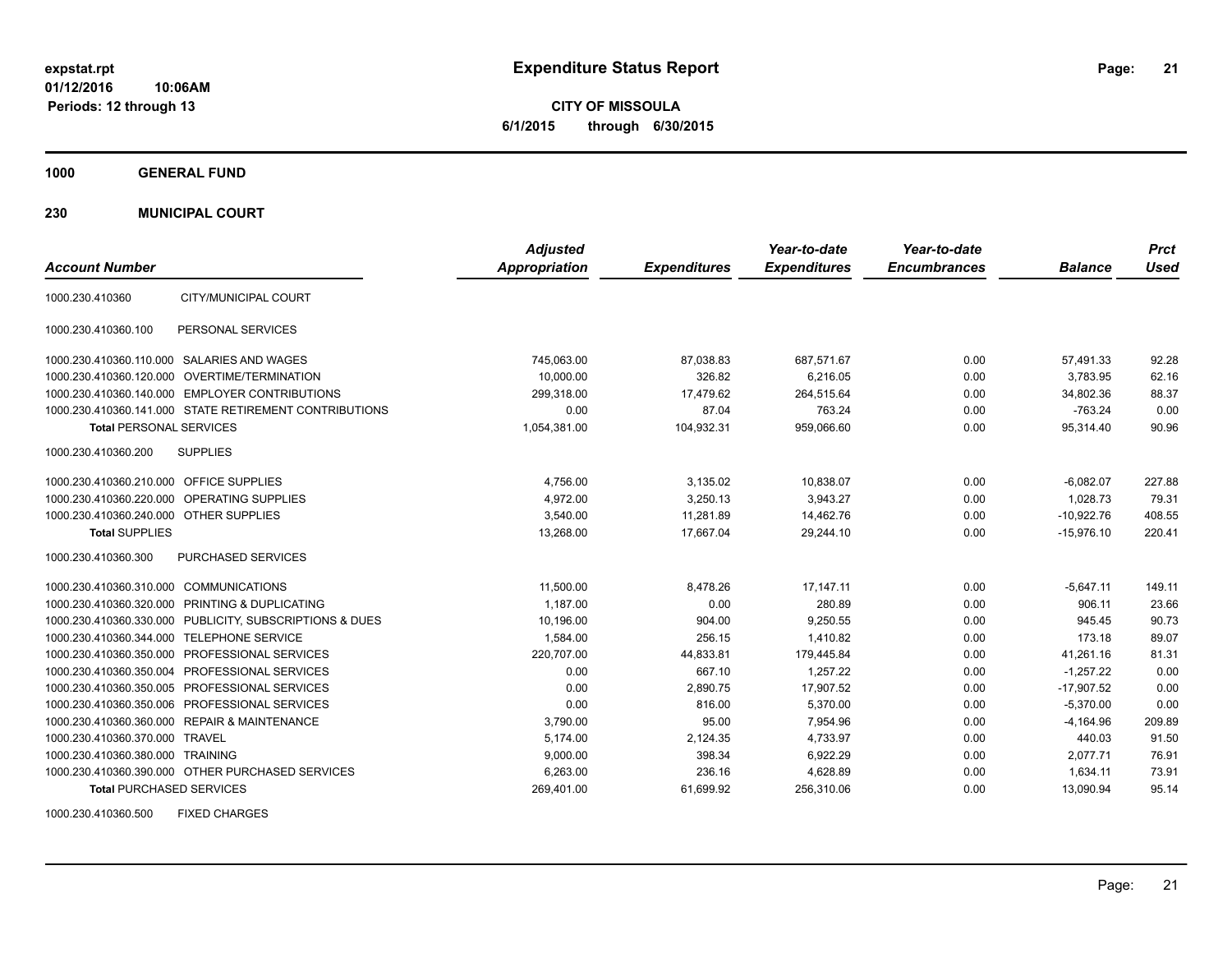**CITY OF MISSOULA 6/1/2015 through 6/30/2015**

**1000 GENERAL FUND**

### **230 MUNICIPAL COURT**

|                                              | <b>Adjusted</b> |                     | Year-to-date        | Year-to-date        |                | <b>Prct</b> |
|----------------------------------------------|-----------------|---------------------|---------------------|---------------------|----------------|-------------|
| <b>Account Number</b>                        | Appropriation   | <b>Expenditures</b> | <b>Expenditures</b> | <b>Encumbrances</b> | <b>Balance</b> | Used        |
| <b>Total FIXED CHARGES</b>                   | 0.00            | 0.00                | 0.00                | 0.00                | 0.00           | 0.00        |
| 1000.230.410360.900<br><b>CAPITAL OUTLAY</b> |                 |                     |                     |                     |                |             |
| <b>Total CAPITAL OUTLAY</b>                  | 0.00            | 0.00                | 0.00                | 0.00                | 0.00           | 0.00        |
| <b>Total MUNICIPAL COURT</b>                 | 1,337,050.00    | 184,299.27          | 1,244,620.76        | 0.00                | 92.429.24      | 93.09       |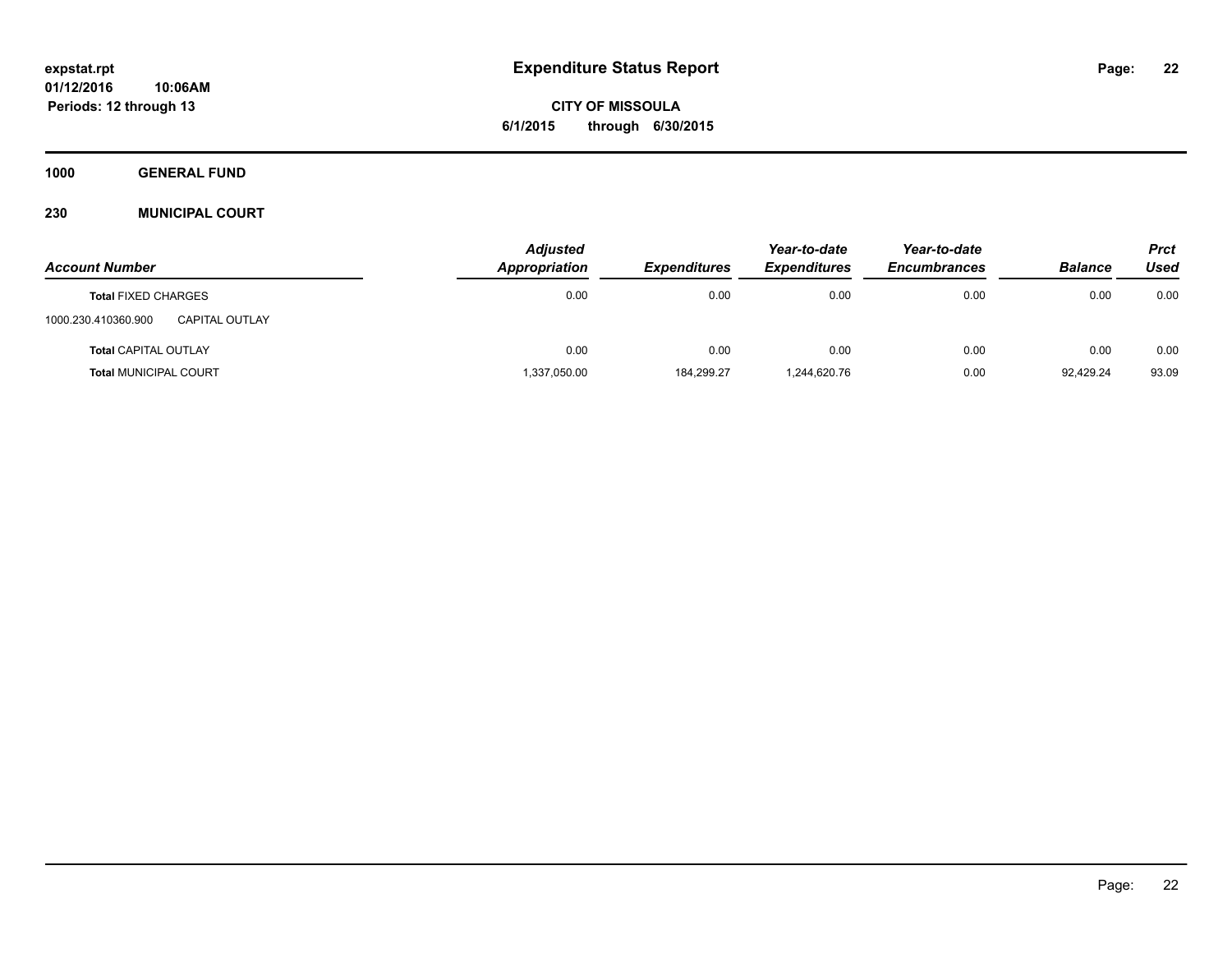**CITY OF MISSOULA 6/1/2015 through 6/30/2015**

**1000 GENERAL FUND**

| <b>Account Number</b>                                | <b>Adjusted</b><br><b>Appropriation</b> | <b>Expenditures</b> | Year-to-date<br><b>Expenditures</b> | Year-to-date<br><b>Encumbrances</b> | <b>Balance</b> | <b>Prct</b><br><b>Used</b> |
|------------------------------------------------------|-----------------------------------------|---------------------|-------------------------------------|-------------------------------------|----------------|----------------------------|
| <b>BUDGETING</b><br>1000.240.410520                  |                                         |                     |                                     |                                     |                |                            |
| 1000.240.410520.100<br>PERSONAL SERVICES             |                                         |                     |                                     |                                     |                |                            |
| 1000.240.410520.110.000 SALARIES AND WAGES           | 77,443.00                               | 6,660.19            | 62,553.98                           | 0.00                                | 14,889.02      | 80.77                      |
| 1000.240.410520.140.000 EMPLOYER CONTRIBUTIONS       | 23,856.00                               | 1,260.53            | 20,208.31                           | 0.00                                | 3,647.69       | 84.71                      |
| <b>Total PERSONAL SERVICES</b>                       | 101,299.00                              | 7,920.72            | 82.762.29                           | 0.00                                | 18,536.71      | 81.70                      |
| 1000.240.410520.200<br><b>SUPPLIES</b>               |                                         |                     |                                     |                                     |                |                            |
| 1000.240.410520.210.000 OFFICE SUPPLIES              | 200.00                                  | 0.00                | 0.00                                | 0.00                                | 200.00         | 0.00                       |
| 1000.240.410520.220.000<br><b>OPERATING SUPPLIES</b> | 400.00                                  | 44.99               | 44.99                               | 0.00                                | 355.01         | 11.25                      |
| <b>Total SUPPLIES</b>                                | 600.00                                  | 44.99               | 44.99                               | 0.00                                | 555.01         | 7.50                       |
| 1000.240.410520.300<br>PURCHASED SERVICES            |                                         |                     |                                     |                                     |                |                            |
| 1000.240.410520.320.000 PRINTING & DUPLICATING       | 1,313.00                                | 186.69              | 768.79                              | 0.00                                | 544.21         | 58.55                      |
| 1000.240.410520.350.000 PROFESSIONAL SERVICES        | 9,289.00                                | 0.00                | 0.00                                | 0.00                                | 9,289.00       | 0.00                       |
| <b>Total PURCHASED SERVICES</b>                      | 10,602.00                               | 186.69              | 768.79                              | 0.00                                | 9,833.21       | 7.25                       |
| <b>Total BUDGETING</b>                               | 112,501.00                              | 8,152.40            | 83,576.07                           | 0.00                                | 28,924.93      | 74.29                      |
| <b>TREASURY</b><br>1000.240.410540                   |                                         |                     |                                     |                                     |                |                            |
| PERSONAL SERVICES<br>1000.240.410540.100             |                                         |                     |                                     |                                     |                |                            |
| 1000.240.410540.110.000 SALARIES AND WAGES           | 194,511.00                              | 19,528.74           | 164,790.47                          | 0.00                                | 29,720.53      | 84.72                      |
| 1000.240.410540.140.000 EMPLOYER CONTRIBUTIONS       | 75,797.00                               | 3,744.83            | 63,249.32                           | 0.00                                | 12,547.68      | 83.45                      |
| <b>Total PERSONAL SERVICES</b>                       | 270,308.00                              | 23,273.57           | 228,039.79                          | 0.00                                | 42,268.21      | 84.36                      |
| <b>SUPPLIES</b><br>1000.240.410540.200               |                                         |                     |                                     |                                     |                |                            |
| <b>OFFICE SUPPLIES</b><br>1000.240.410540.210.000    | 1,741.00                                | 10.16               | 1,634.40                            | 0.00                                | 106.60         | 93.88                      |
| 1000.240.410540.220.000<br>OPERATING SUPPLIES        | 425.00                                  | 16.25               | 58.09                               | 0.00                                | 366.91         | 13.67                      |
| <b>Total SUPPLIES</b>                                | 2,166.00                                | 26.41               | 1,692.49                            | 0.00                                | 473.51         | 78.14                      |
| PURCHASED SERVICES<br>1000.240.410540.300            |                                         |                     |                                     |                                     |                |                            |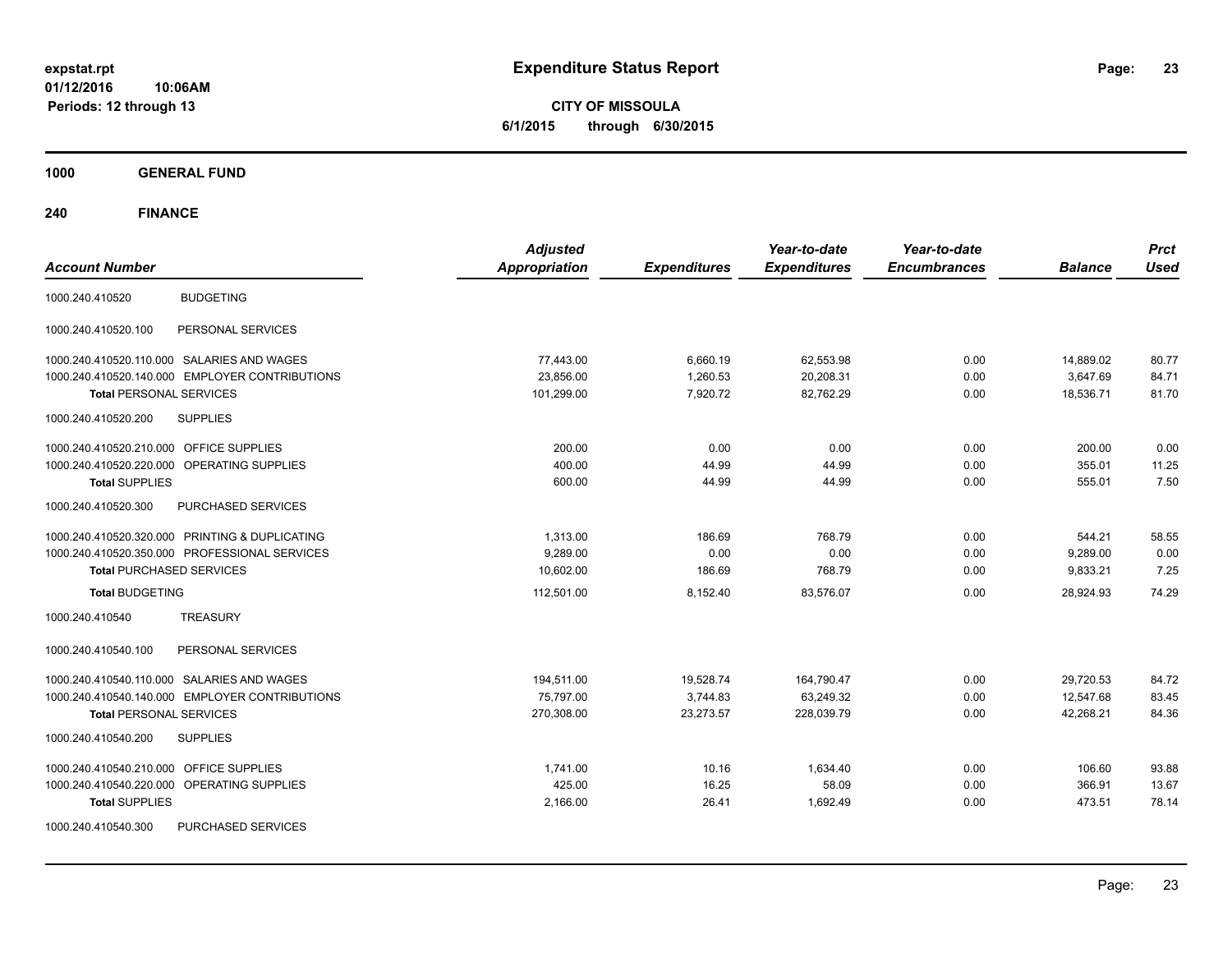**CITY OF MISSOULA 6/1/2015 through 6/30/2015**

**1000 GENERAL FUND**

| <b>Account Number</b>                                   | <b>Adjusted</b><br><b>Appropriation</b> | <b>Expenditures</b> | Year-to-date<br><b>Expenditures</b> | Year-to-date<br><b>Encumbrances</b> | <b>Balance</b> | <b>Prct</b><br><b>Used</b> |
|---------------------------------------------------------|-----------------------------------------|---------------------|-------------------------------------|-------------------------------------|----------------|----------------------------|
|                                                         |                                         |                     |                                     |                                     |                |                            |
| 1000.240.410540.310.000 COMMUNICATIONS                  | 4,814.00                                | 1,369.61            | 5,935.96                            | 0.00                                | $-1,121.96$    | 123.31                     |
| 1000.240.410540.320.000 PRINTING & DUPLICATING          | 715.00                                  | 71.00               | 2,586.51                            | 0.00                                | $-1,871.51$    | 361.75                     |
| 1000.240.410540.330.000 PUBLICITY, SUBSCRIPTIONS & DUES | 10.00                                   | 0.00                | 0.00                                | 0.00                                | 10.00          | 0.00                       |
| 1000.240.410540.344.000 TELEPHONE SERVICE               | 50.00                                   | 0.00                | 0.00                                | 0.00                                | 50.00          | 0.00                       |
| 1000.240.410540.350.000 PROFESSIONAL SERVICES           | 11,911.00                               | 801.00              | 5,194.93                            | 0.00                                | 6,716.07       | 43.61                      |
| 1000.240.410540.360.000 REPAIR & MAINTENANCE            | 170.00                                  | 0.00                | 276.65                              | 0.00                                | $-106.65$      | 162.74                     |
| 1000.240.410540.370.000 TRAVEL                          | 4,125.00                                | 0.00                | 413.90                              | 0.00                                | 3,711.10       | 10.03                      |
| 1000.240.410540.380.000 TRAINING                        | 2,000.00                                | 0.00                | 248.20                              | 0.00                                | 1,751.80       | 12.41                      |
| <b>Total PURCHASED SERVICES</b>                         | 23,795.00                               | 2,241.61            | 14,656.15                           | 0.00                                | 9,138.85       | 61.59                      |
| 1000.240.410540.500<br><b>FIXED CHARGES</b>             |                                         |                     |                                     |                                     |                |                            |
| 1000.240.410540.500.000 FIXED CHARGES                   | 500.00                                  | 0.00                | 0.00                                | 0.00                                | 500.00         | 0.00                       |
| <b>Total FIXED CHARGES</b>                              | 500.00                                  | 0.00                | 0.00                                | 0.00                                | 500.00         | 0.00                       |
| <b>CAPITAL OUTLAY</b><br>1000.240.410540.900            |                                         |                     |                                     |                                     |                |                            |
| <b>Total CAPITAL OUTLAY</b>                             | 0.00                                    | 0.00                | 0.00                                | 0.00                                | 0.00           | 0.00                       |
| <b>Total TREASURY</b>                                   | 296,769.00                              | 25,541.59           | 244,388.43                          | 0.00                                | 52,380.57      | 82.35                      |
| 1000.240.410550<br><b>ACCOUNTING</b>                    |                                         |                     |                                     |                                     |                |                            |
| PERSONAL SERVICES<br>1000.240.410550.100                |                                         |                     |                                     |                                     |                |                            |
| 1000.240.410550.110.000 SALARIES AND WAGES              | 324,228.00                              | 42,387.38           | 339,575.15                          | 0.00                                | $-15,347.15$   | 104.73                     |
| 1000.240.410550.120.000 OVERTIME/TERMINATION            | 1,000.00                                | 0.00                | 0.00                                | 0.00                                | 1,000.00       | 0.00                       |
| 1000.240.410550.140.000 EMPLOYER CONTRIBUTIONS          | 121,819.00                              | 9,219.02            | 128,911.26                          | 0.00                                | $-7,092.26$    | 105.82                     |
| 1000.240.410550.141.000 STATE RETIREMENT CONTRIBUTIONS  | 0.00                                    | 73.41               | 678.35                              | 0.00                                | $-678.35$      | 0.00                       |
| <b>Total PERSONAL SERVICES</b>                          | 447,047.00                              | 51,679.81           | 469,164.76                          | 0.00                                | $-22,117.76$   | 104.95                     |
| 1000.240.410550.200<br><b>SUPPLIES</b>                  |                                         |                     |                                     |                                     |                |                            |
| 1000.240.410550.210.000 OFFICE SUPPLIES                 | 2,824.00                                | 36.03               | 2,450.58                            | 0.00                                | 373.42         | 86.78                      |
| 1000.240.410550.220.000 OPERATING SUPPLIES              | 1,300.00                                | 180.00              | 1,383.61                            | 0.00                                | $-83.61$       | 106.43                     |
| 1000.240.410550.230.000 REPAIR/MAINTENANCE              | 300.00                                  | 0.00                | 0.00                                | 0.00                                | 300.00         | 0.00                       |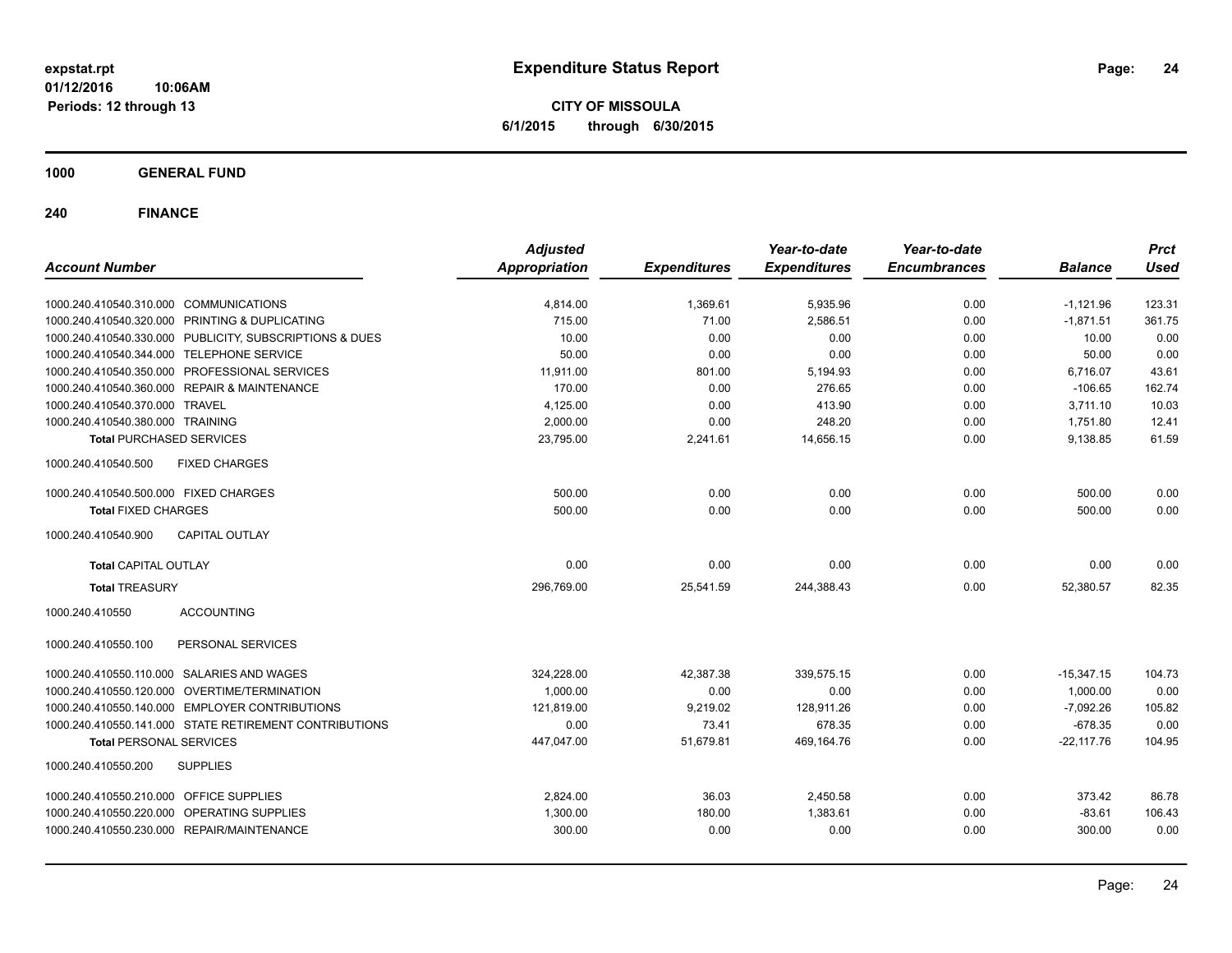**CITY OF MISSOULA 6/1/2015 through 6/30/2015**

### **1000 GENERAL FUND**

| <b>Account Number</b>                     |                                                         | <b>Adjusted</b><br><b>Appropriation</b> | <b>Expenditures</b> | Year-to-date<br><b>Expenditures</b> | Year-to-date<br><b>Encumbrances</b> | <b>Balance</b> | <b>Prct</b><br><b>Used</b> |
|-------------------------------------------|---------------------------------------------------------|-----------------------------------------|---------------------|-------------------------------------|-------------------------------------|----------------|----------------------------|
|                                           |                                                         |                                         |                     |                                     |                                     |                |                            |
| 1000.240.410550.231.000 GASOLINE          |                                                         | 91.00                                   | 0.00                | 0.00                                | 0.00                                | 91.00          | 0.00                       |
| 1000.240.410550.240.000 OTHER SUPPLIES    |                                                         | 500.00                                  | 0.00                | 0.00                                | 0.00                                | 500.00         | 0.00                       |
| <b>Total SUPPLIES</b>                     |                                                         | 5,015.00                                | 216.03              | 3,834.19                            | 0.00                                | 1,180.81       | 76.45                      |
| 1000.240.410550.300                       | <b>PURCHASED SERVICES</b>                               |                                         |                     |                                     |                                     |                |                            |
| 1000.240.410550.310.000 COMMUNICATIONS    |                                                         | 31,645.00                               | 457.26              | 32,513.57                           | 0.00                                | $-868.57$      | 102.74                     |
|                                           | 1000.240.410550.320.000 PRINTING & DUPLICATING          | 3,215.00                                | 1,211.79            | 1,832.43                            | 0.00                                | 1,382.57       | 57.00                      |
|                                           | 1000.240.410550.330.000 PUBLICITY, SUBSCRIPTIONS & DUES | 2,316.00                                | 340.32              | 2,096.61                            | 0.00                                | 219.39         | 90.53                      |
| 1000.240.410550.344.000 TELEPHONE SERVICE |                                                         | 2,075.00                                | 127.52              | 854.59                              | 0.00                                | 1,220.41       | 41.19                      |
|                                           | 1000.240.410550.350.000 PROFESSIONAL SERVICES           | 133,406.00                              | 1,170.00            | 128,097.37                          | 0.00                                | 5,308.63       | 96.02                      |
|                                           | 1000.240.410550.360.000 REPAIR & MAINTENANCE            | 1,135.00                                | 0.00                | 75.00                               | 0.00                                | 1,060.00       | 6.61                       |
| 1000.240.410550.370.000 TRAVEL            |                                                         | 3,520.00                                | 987.55              | 3,337.05                            | 0.00                                | 182.95         | 94.80                      |
| 1000.240.410550.380.000 TRAINING          |                                                         | 3,805.00                                | 99.50               | 924.50                              | 0.00                                | 2,880.50       | 24.30                      |
| <b>Total PURCHASED SERVICES</b>           |                                                         | 181,117.00                              | 4,393.94            | 169,731.12                          | 0.00                                | 11,385.88      | 93.71                      |
| 1000.240.410550.500                       | <b>FIXED CHARGES</b>                                    |                                         |                     |                                     |                                     |                |                            |
| <b>Total FIXED CHARGES</b>                |                                                         | 0.00                                    | 0.00                | 0.00                                | 0.00                                | 0.00           | 0.00                       |
| 1000.240.410550.900                       | CAPITAL OUTLAY                                          |                                         |                     |                                     |                                     |                |                            |
| <b>Total CAPITAL OUTLAY</b>               |                                                         | 0.00                                    | 0.00                | 0.00                                | 0.00                                | 0.00           | 0.00                       |
| <b>Total ACCOUNTING</b>                   |                                                         | 633,179.00                              | 56,289.78           | 642,730.07                          | 0.00                                | $-9,551.07$    | 101.51                     |
| 1000.240.410552                           | <b>FINANCIAL REPORTING</b>                              |                                         |                     |                                     |                                     |                |                            |
| 1000.240.410552.100                       | PERSONAL SERVICES                                       |                                         |                     |                                     |                                     |                |                            |
|                                           | 1000.240.410552.110.000 SALARIES AND WAGES              | 49,877.00                               | 4,837.13            | 40,553.59                           | 0.00                                | 9,323.41       | 81.31                      |
|                                           | 1000.240.410552.140.000 EMPLOYER CONTRIBUTIONS          | 15,662.00                               | 919.27              | 12,777.56                           | 0.00                                | 2,884.44       | 81.58                      |
| <b>Total PERSONAL SERVICES</b>            |                                                         | 65,539.00                               | 5,756.40            | 53,331.15                           | 0.00                                | 12,207.85      | 81.37                      |
| 1000.240.410552.200                       | <b>SUPPLIES</b>                                         |                                         |                     |                                     |                                     |                |                            |
| 1000.240.410552.210.000 OFFICE SUPPLIES   |                                                         | 160.00                                  | 0.00                | 0.00                                | 0.00                                | 160.00         | 0.00                       |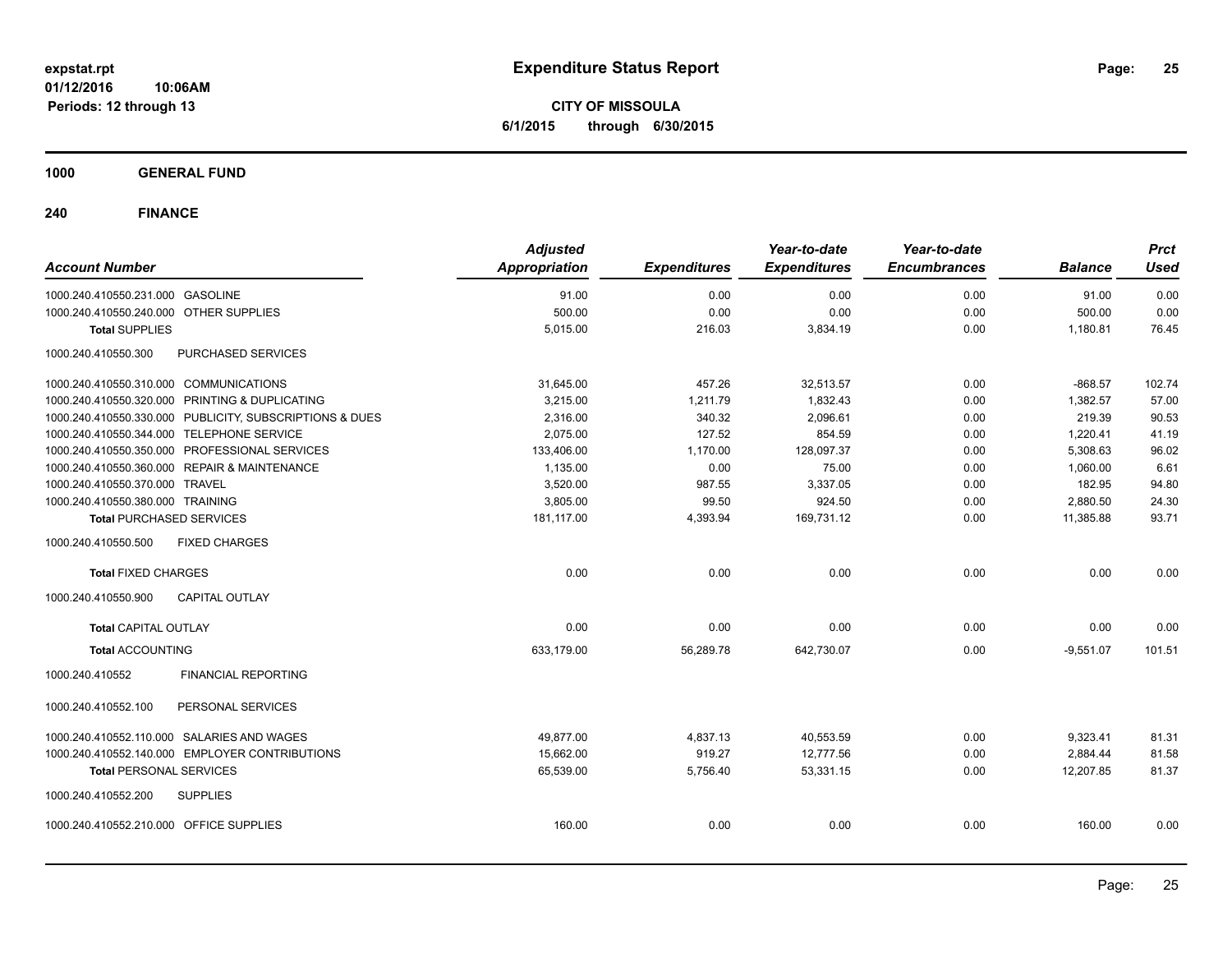**CITY OF MISSOULA 6/1/2015 through 6/30/2015**

**1000 GENERAL FUND**

| <b>Account Number</b>                          |                           | <b>Adjusted</b><br><b>Appropriation</b> | <b>Expenditures</b> | Year-to-date<br><b>Expenditures</b> | Year-to-date<br><b>Encumbrances</b> | <b>Balance</b> | <b>Prct</b><br><b>Used</b> |
|------------------------------------------------|---------------------------|-----------------------------------------|---------------------|-------------------------------------|-------------------------------------|----------------|----------------------------|
|                                                |                           |                                         |                     |                                     |                                     |                |                            |
| 1000.240.410552.220.000                        | <b>OPERATING SUPPLIES</b> | 549.00                                  | 172.49              | 172.49                              | 0.00                                | 376.51         | 31.42                      |
| <b>Total SUPPLIES</b>                          |                           | 709.00                                  | 172.49              | 172.49                              | 0.00                                | 536.51         | 24.33                      |
| 1000.240.410552.300                            | PURCHASED SERVICES        |                                         |                     |                                     |                                     |                |                            |
| 1000.240.410552.310.000 COMMUNICATIONS         |                           | 321.00                                  | 0.00                | 12.65                               | 0.00                                | 308.35         | 3.94                       |
| 1000.240.410552.320.000 PRINTING & DUPLICATING |                           | 3,503.00                                | 0.00                | 0.00                                | 0.00                                | 3,503.00       | 0.00                       |
| 1000.240.410552.350.000 PROFESSIONAL SERVICES  |                           | 10,530.00                               | 0.00                | 25,050.00                           | 0.00                                | $-14,520.00$   | 237.89                     |
| 1000.240.410552.370.000 TRAVEL                 |                           | 600.00                                  | 0.00                | 0.00                                | 0.00                                | 600.00         | 0.00                       |
| 1000.240.410552.380.000 TRAINING               |                           | 1,525.00                                | 0.00                | 0.00                                | 0.00                                | 1,525.00       | 0.00                       |
| <b>Total PURCHASED SERVICES</b>                |                           | 16,479.00                               | 0.00                | 25,062.65                           | 0.00                                | $-8,583.65$    | 152.09                     |
| 1000.240.410552.900<br><b>CAPITAL OUTLAY</b>   |                           |                                         |                     |                                     |                                     |                |                            |
| <b>Total CAPITAL OUTLAY</b>                    |                           | 0.00                                    | 0.00                | 0.00                                | 0.00                                | 0.00           | 0.00                       |
| <b>Total FINANCIAL REPORTING</b>               |                           | 82,727.00                               | 5,928.89            | 78,566.29                           | 0.00                                | 4,160.71       | 94.97                      |
| 1000.240.410553                                | <b>FINANCIAL SOFTWARE</b> |                                         |                     |                                     |                                     |                |                            |
| PERSONAL SERVICES<br>1000.240.410553.100       |                           |                                         |                     |                                     |                                     |                |                            |
| <b>Total FINANCIAL SOFTWARE</b>                |                           | 0.00                                    | 0.00                | 0.00                                | 0.00                                | 0.00           | 0.00                       |
| <b>Total FINANCE</b>                           |                           | 1,125,176.00                            | 95,912.66           | 1,049,260.86                        | 0.00                                | 75,915.14      | 93.25                      |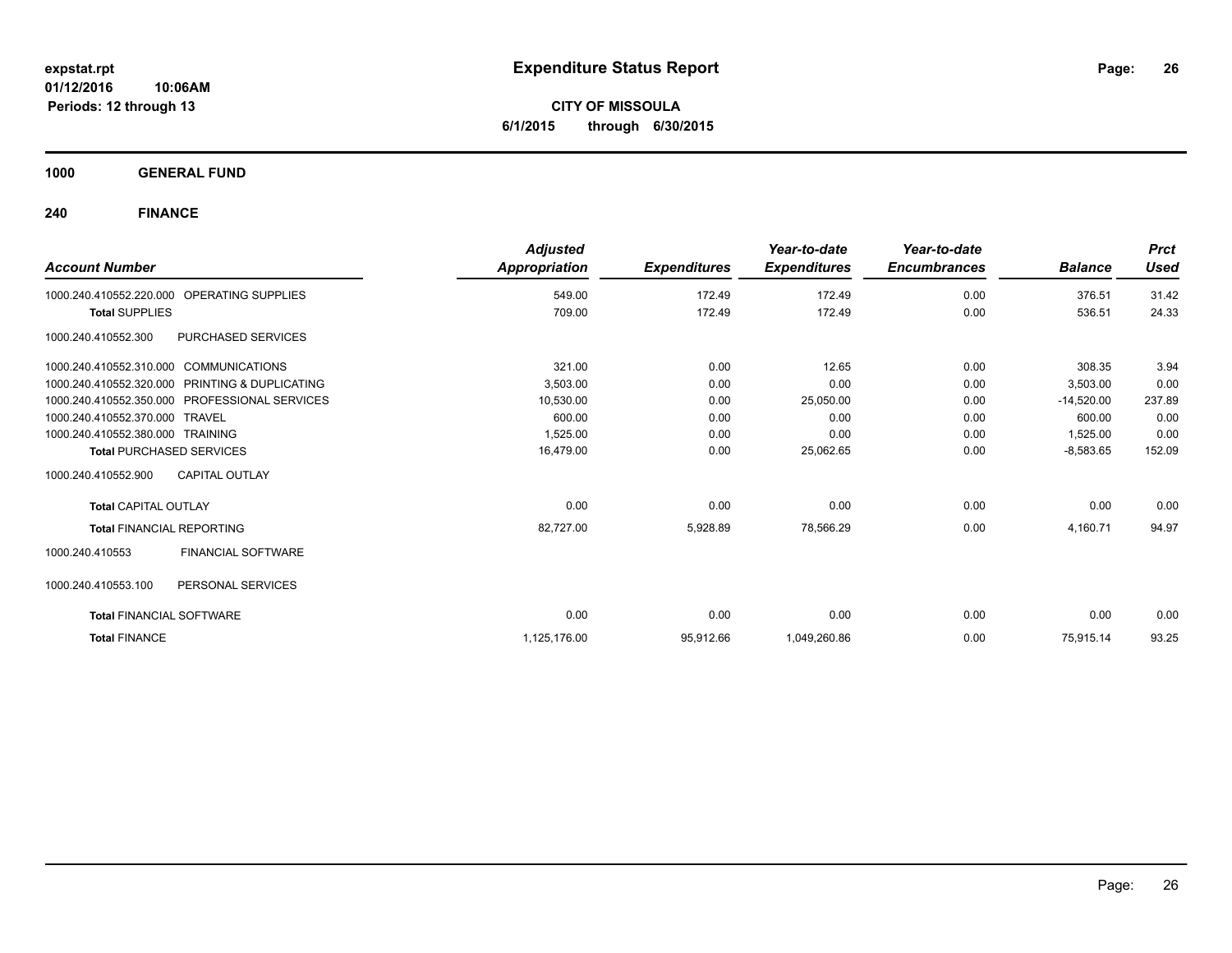**CITY OF MISSOULA 6/1/2015 through 6/30/2015**

**1000 GENERAL FUND**

### **245 CENTRALIZED SERVICES**

| <b>Account Number</b>                   |                                                         | <b>Adjusted</b><br><b>Appropriation</b> | <b>Expenditures</b> | Year-to-date<br><b>Expenditures</b> | Year-to-date<br><b>Encumbrances</b> | <b>Balance</b> | <b>Prct</b><br><b>Used</b> |
|-----------------------------------------|---------------------------------------------------------|-----------------------------------------|---------------------|-------------------------------------|-------------------------------------|----------------|----------------------------|
| 1000.245.410810                         | <b>ADMINISTRATION</b>                                   |                                         |                     |                                     |                                     |                |                            |
| 1000.245.410810.100                     | PERSONAL SERVICES                                       |                                         |                     |                                     |                                     |                |                            |
| 1000.245.410810.110.000                 | CENTRALIZED SERVICES/SALARIES AND WAGES                 | 120,062.00                              | 14,580.34           | 118,908.73                          | 0.00                                | 1,153.27       | 99.04                      |
|                                         | 1000.245.410810.140.000 EMPLOYER CONTRIBUTIONS          | 29,435.00                               | 2,625.17            | 31,004.02                           | 0.00                                | $-1,569.02$    | 105.33                     |
|                                         | 1000.245.410810.141.000 STATE RETIREMENT CONTRIBUTIONS  | 0.00                                    | 31.03               | 280.64                              | 0.00                                | $-280.64$      | 0.00                       |
| <b>Total PERSONAL SERVICES</b>          |                                                         | 149,497.00                              | 17,236.54           | 150,193.39                          | 0.00                                | $-696.39$      | 100.47                     |
| 1000.245.410810.200                     | <b>SUPPLIES</b>                                         |                                         |                     |                                     |                                     |                |                            |
| 1000.245.410810.210.000 OFFICE SUPPLIES |                                                         | 400.00                                  | 25.85               | 1,297.07                            | 0.00                                | $-897.07$      | 324.27                     |
| <b>Total SUPPLIES</b>                   |                                                         | 400.00                                  | 25.85               | 1,297.07                            | 0.00                                | $-897.07$      | 324.27                     |
| 1000.245.410810.300                     | <b>PURCHASED SERVICES</b>                               |                                         |                     |                                     |                                     |                |                            |
|                                         | 1000.245.410810.320.000 PRINTING & DUPLICATING          | 0.00                                    | 26.38               | 62.37                               | 0.00                                | $-62.37$       | 0.00                       |
|                                         | 1000.245.410810.330.000 PUBLICITY, SUBSCRIPTIONS & DUES | 0.00                                    | 0.00                | 265.00                              | 0.00                                | $-265.00$      | 0.00                       |
|                                         | 1000.245.410810.344.000 TELEPHONE SERVICE               | 0.00                                    | 137.96              | 166.65                              | 0.00                                | $-166.65$      | 0.00                       |
| 1000.245.410810.370.000 TRAVEL          |                                                         | 1,000.00                                | 87.00               | 387.33                              | 0.00                                | 612.67         | 38.73                      |
| 1000.245.410810.380.000 TRAINING        |                                                         | 1,000.00                                | 0.00                | 35.85                               | 0.00                                | 964.15         | 3.59                       |
|                                         | 1000.245.410810.390.000 OTHER PURCHASED SERVICES        | 0.00                                    | 0.00                | 58.50                               | 0.00                                | $-58.50$       | 0.00                       |
| <b>Total PURCHASED SERVICES</b>         |                                                         | 2,000.00                                | 251.34              | 975.70                              | 0.00                                | 1,024.30       | 48.79                      |
| 1000.245.410810.700                     | <b>GRANTS &amp; CONTRIBUTIONS</b>                       |                                         |                     |                                     |                                     |                |                            |
|                                         | 1000.245.410810.700.000 GRANTS & CONTRIBUTIONS          | 0.00                                    | 0.00                | 50.00                               | 0.00                                | $-50.00$       | 0.00                       |
|                                         | <b>Total GRANTS &amp; CONTRIBUTIONS</b>                 | 0.00                                    | 0.00                | 50.00                               | 0.00                                | $-50.00$       | 0.00                       |
| <b>Total ADMINISTRATION</b>             |                                                         | 151,897.00                              | 17,513.73           | 152,516.16                          | 0.00                                | $-619.16$      | 100.41                     |
| 1000.245.410835                         | <b>RISK MANAGEMENT</b>                                  |                                         |                     |                                     |                                     |                |                            |
| 1000.245.410835.100                     | PERSONAL SERVICES                                       |                                         |                     |                                     |                                     |                |                            |
|                                         | 1000.245.410835.110.000 SALARIES AND WAGES              | 82,967.00                               | 10,280.02           | 83,818.14                           | 0.00                                | $-851.14$      | 101.03                     |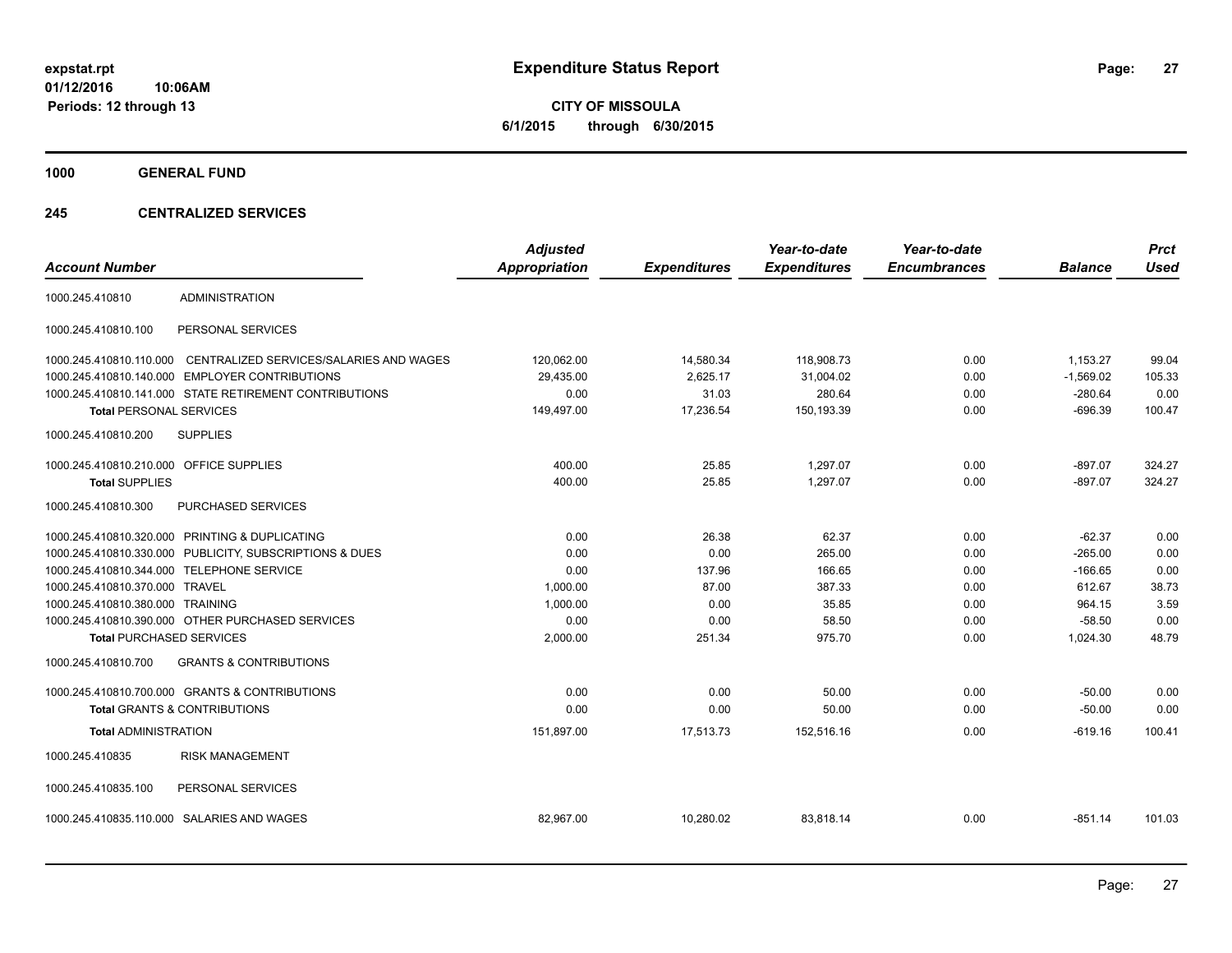**CITY OF MISSOULA 6/1/2015 through 6/30/2015**

**1000 GENERAL FUND**

### **245 CENTRALIZED SERVICES**

| <b>Account Number</b>                                         | <b>Adjusted</b><br><b>Appropriation</b> | <b>Expenditures</b> | Year-to-date<br><b>Expenditures</b> | Year-to-date<br><b>Encumbrances</b> | <b>Balance</b> | <b>Prct</b><br><b>Used</b> |
|---------------------------------------------------------------|-----------------------------------------|---------------------|-------------------------------------|-------------------------------------|----------------|----------------------------|
| 1000.245.410835.140.000 EMPLOYER CONTRIBUTIONS                | 23,184.00                               | 2,206.74            | 26,098.45                           | 0.00                                | $-2,914.45$    | 112.57                     |
| <b>Total PERSONAL SERVICES</b>                                | 106,151.00                              | 12,486.76           | 109,916.59                          | 0.00                                | $-3,765.59$    | 103.55                     |
| <b>SUPPLIES</b><br>1000.245.410835.200                        |                                         |                     |                                     |                                     |                |                            |
| 1000.245.410835.210.000 OFFICE SUPPLIES                       | 100.00                                  | 0.00                | 0.00                                | 0.00                                | 100.00         | 0.00                       |
| 1000.245.410835.220.000 OPERATING SUPPLIES                    | 500.00                                  | 0.00                | 0.00                                | 0.00                                | 500.00         | 0.00                       |
| <b>Total SUPPLIES</b>                                         | 600.00                                  | 0.00                | 0.00                                | 0.00                                | 600.00         | 0.00                       |
| 1000.245.410835.300<br>PURCHASED SERVICES                     |                                         |                     |                                     |                                     |                |                            |
| 1000.245.410835.310.000 COMMUNICATIONS                        | 100.00                                  | 0.00                | 0.00                                | 0.00                                | 100.00         | 0.00                       |
| 1000.245.410835.344.000 TELEPHONE SERVICE                     | 793.00                                  | 124.08              | 805.41                              | 0.00                                | $-12.41$       | 101.56                     |
| <b>Total PURCHASED SERVICES</b>                               | 893.00                                  | 124.08              | 805.41                              | 0.00                                | 87.59          | 90.19                      |
| <b>Total RISK MANAGEMENT</b>                                  | 107.644.00                              | 12.610.84           | 110.722.00                          | 0.00                                | $-3.078.00$    | 102.86                     |
| <b>ENERGY CONSERVATION</b><br>1000.245.411231                 |                                         |                     |                                     |                                     |                |                            |
| 1000.245.411231.100<br>PERSONAL SERVICES                      |                                         |                     |                                     |                                     |                |                            |
| 1000.245.411231.110.000 ENERGY COORDINATOR/SALARIES AND WAGES | 50,446.00                               | 6,167.68            | 51,337.18                           | 0.00                                | $-891.18$      | 101.77                     |
| 1000.245.411231.140.000 EMPLOYER CONTRIBUTIONS                | 20.648.00                               | $-2,092.71$         | 13.789.23                           | 0.00                                | 6,858.77       | 66.78                      |
| <b>Total PERSONAL SERVICES</b>                                | 71,094.00                               | 4,074.97            | 65,126.41                           | 0.00                                | 5,967.59       | 91.61                      |
| 1000.245.411231.200<br><b>SUPPLIES</b>                        |                                         |                     |                                     |                                     |                |                            |
| 1000.245.411231.210.000 OFFICE SUPPLIES                       | 400.00                                  | 34.52               | 128.19                              | 0.00                                | 271.81         | 32.05                      |
| 1000.245.411231.220.000 OPERATING SUPPLIES                    | 200.00                                  | 632.88              | 656.59                              | 0.00                                | $-456.59$      | 328.30                     |
| 1000.245.411231.231.000 GASOLINE                              | 178.00                                  | 0.00                | 52.55                               | 0.00                                | 125.45         | 29.52                      |
| <b>Total SUPPLIES</b>                                         | 778.00                                  | 667.40              | 837.33                              | 0.00                                | $-59.33$       | 107.63                     |
| <b>PURCHASED SERVICES</b><br>1000.245.411231.300              |                                         |                     |                                     |                                     |                |                            |
| 1000.245.411231.320.000 PRINTING & DUPLICATING                | 200.00                                  | 6.45                | 58.98                               | 0.00                                | 141.02         | 29.49                      |
| 1000.245.411231.330.000 PUBLICITY, SUBSCRIPTIONS & DUES       | 185.00                                  | 115.00              | 185.00                              | 0.00                                | 0.00           | 100.00                     |
| 1000.245.411231.350.000 PROFESSIONAL SERVICES                 | 8,000.00                                | $-1,294.16$         | 6,470.84                            | 0.00                                | 1,529.16       | 80.89                      |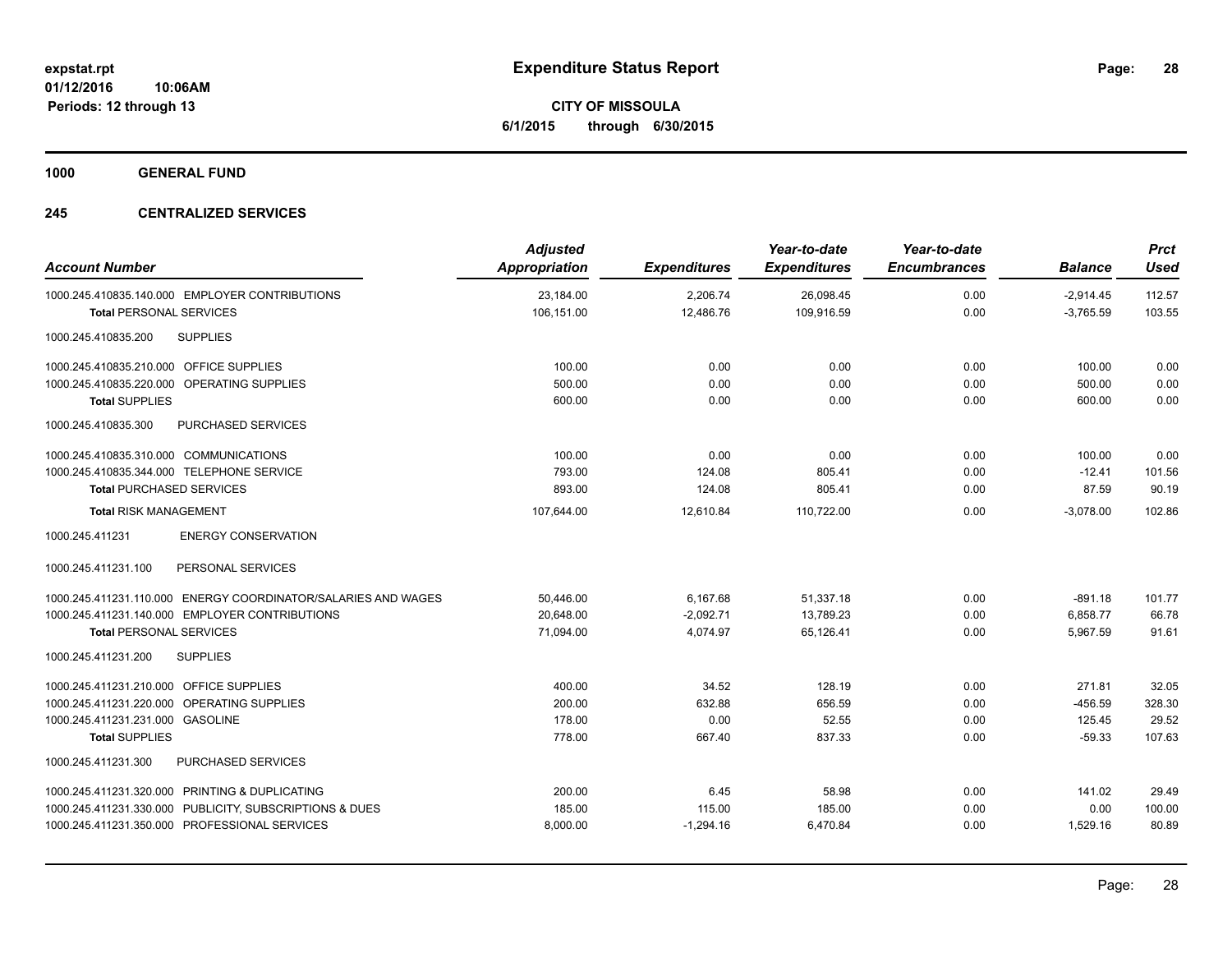**CITY OF MISSOULA 6/1/2015 through 6/30/2015**

**1000 GENERAL FUND**

### **245 CENTRALIZED SERVICES**

|                                   | <b>Adjusted</b>      |                     | Year-to-date        | Year-to-date        |                | <b>Prct</b> |
|-----------------------------------|----------------------|---------------------|---------------------|---------------------|----------------|-------------|
| <b>Account Number</b>             | <b>Appropriation</b> | <b>Expenditures</b> | <b>Expenditures</b> | <b>Encumbrances</b> | <b>Balance</b> | Used        |
| 1000.245.411231.370.000 TRAVEL    | 1.000.00             | 0.00                | 243.40              | 0.00                | 756.60         | 24.34       |
| 1000.245.411231.380.000 TRAINING  | 1.000.00             | 0.00                | 350.00              | 0.00                | 650.00         | 35.00       |
| <b>Total PURCHASED SERVICES</b>   | 10.385.00            | $-1.172.71$         | 7.308.22            | 0.00                | 3.076.78       | 70.37       |
| <b>Total ENERGY CONSERVATION</b>  | 82.257.00            | 3.569.66            | 73.271.96           | 0.00                | 8.985.04       | 89.08       |
| <b>Total CENTRALIZED SERVICES</b> | 341.798.00           | 33.694.23           | 336.510.12          | 0.00                | 5.287.88       | 98.45       |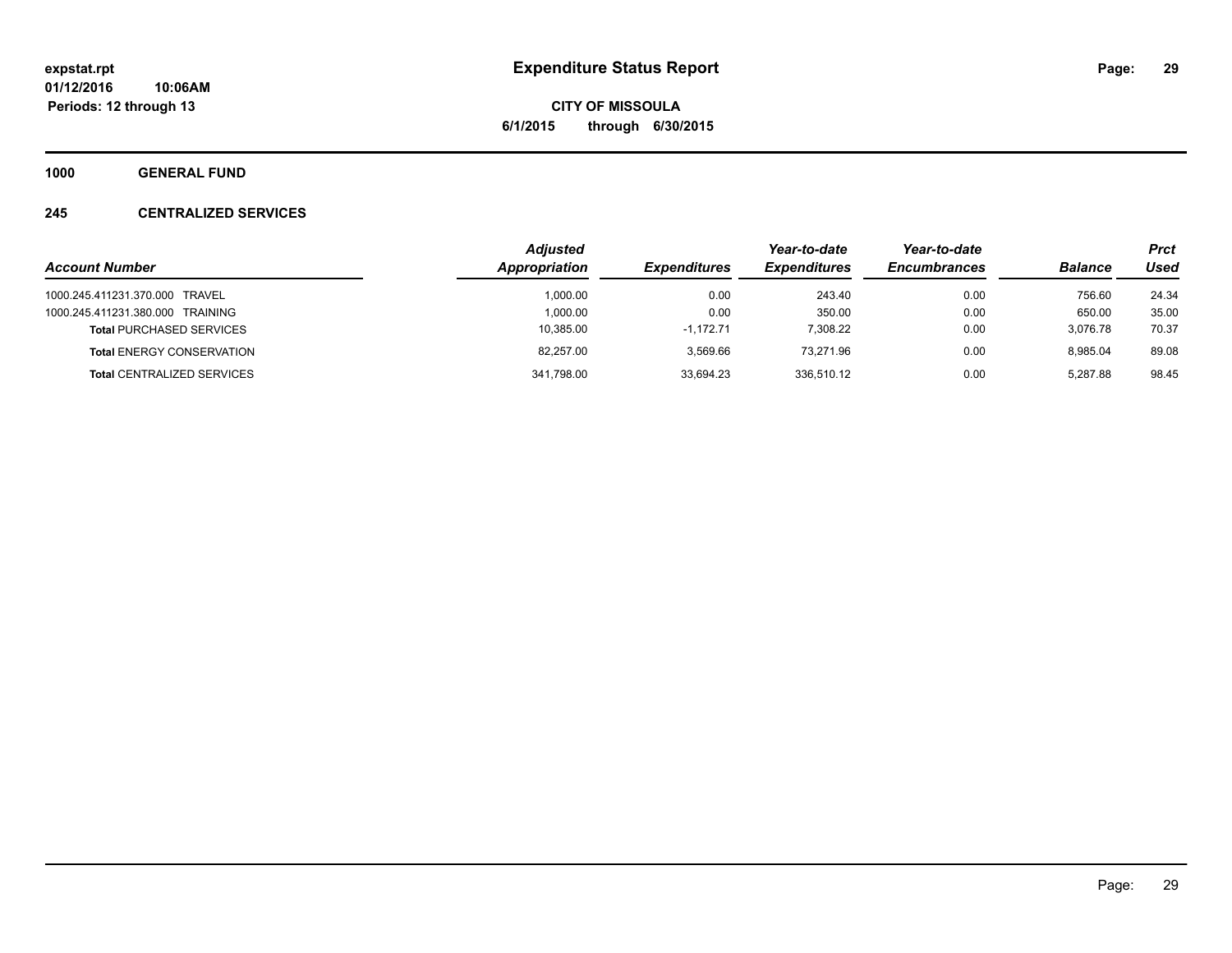**CITY OF MISSOULA 6/1/2015 through 6/30/2015**

**1000 GENERAL FUND**

|                                         |                                                              | <b>Adjusted</b>      |                     | Year-to-date        | Year-to-date        |                | <b>Prct</b> |
|-----------------------------------------|--------------------------------------------------------------|----------------------|---------------------|---------------------|---------------------|----------------|-------------|
| <b>Account Number</b>                   |                                                              | <b>Appropriation</b> | <b>Expenditures</b> | <b>Expenditures</b> | <b>Encumbrances</b> | <b>Balance</b> | <b>Used</b> |
| 1000.250.411010                         | <b>ADMINISTRATION</b>                                        |                      |                     |                     |                     |                |             |
| 1000.250.411010.100                     | PERSONAL SERVICES                                            |                      |                     |                     |                     |                |             |
|                                         | 1000.250.411010.110.000 ADMIN/SALARIES AND WAGES             | 142,441.00           | $-10,129.21$        | 182,023.95          | 0.00                | $-39,582.95$   | 127.79      |
|                                         | 1000.250.411010.120.000 ADMIN-OVERTIME/TERMINATION           | 1,155.00             | 0.00                | 0.00                | 0.00                | 1.155.00       | 0.00        |
|                                         | 1000.250.411010.140.000 ADMIN/EMPLOYER CONTRIBUTIONS         | 52.497.00            | $-2,993.70$         | 76,897.36           | 0.00                | $-24,400.36$   | 146.48      |
|                                         | 1000.250.411010.141.000 ADMIN-STATE RETIREMENT CONTRIBUTIONS | 0.00                 | 129.66              | 1,421.05            | 0.00                | $-1.421.05$    | 0.00        |
| <b>Total PERSONAL SERVICES</b>          |                                                              | 196,093.00           | $-12,993.25$        | 260,342.36          | 0.00                | $-64,249.36$   | 132.76      |
| 1000.250.411010.200                     | <b>SUPPLIES</b>                                              |                      |                     |                     |                     |                |             |
| 1000.250.411010.210.000 OFFICE SUPPLIES |                                                              | 7,100.00             | 850.91              | 1,552.17            | 0.00                | 5,547.83       | 21.86       |
| 1000.250.411010.210.300 OFFICE SUPPLIES |                                                              | 0.00                 | 0.00                | 2,461.00            | 0.00                | $-2,461.00$    | 0.00        |
| 1000.250.411010.210.301 OFFICE SUPPLIES |                                                              | 0.00                 | 650.25              | 2,922.51            | 0.00                | $-2,922.51$    | 0.00        |
| 1000.250.411010.210.304 OFFICE SUPPLIES |                                                              | 0.00                 | 0.00                | 299.99              | 0.00                | $-299.99$      | 0.00        |
|                                         | 1000.250.411010.220.000 ADMIN-OPERATING SUPPLIES             | 181.00               | 0.00                | 0.00                | 0.00                | 181.00         | 0.00        |
| 1000.250.411010.220.300                 | <b>OPERATING SUPPLIES</b>                                    | 0.00                 | 0.00                | 35.92               | 0.00                | $-35.92$       | 0.00        |
|                                         | 1000.250.411010.230.000 REPAIR/MAINTENANCE                   | 50.00                | 0.00                | 0.00                | 0.00                | 50.00          | 0.00        |
|                                         | 1000.250.411010.230.321 REPAIR/MAINTENANCE                   | 0.00                 | 0.00                | 70.18               | 0.00                | $-70.18$       | 0.00        |
| 1000.250.411010.231.000 ADMIN-GASOLINE  |                                                              | 1,068.00             | 0.00                | 0.00                | 0.00                | 1,068.00       | 0.00        |
| 1000.250.411010.240.000 OTHER SUPPLIES  |                                                              | 100.00               | 0.00                | 47.99               | 0.00                | 52.01          | 47.99       |
| <b>Total SUPPLIES</b>                   |                                                              | 8,499.00             | 1,501.16            | 7,389.76            | 0.00                | 1,109.24       | 86.95       |
| 1000.250.411010.300                     | <b>PURCHASED SERVICES</b>                                    |                      |                     |                     |                     |                |             |
| 1000.250.411010.310.000                 | <b>COMMUNICATIONS</b>                                        | 3,343.00             | 0.00                | 0.00                | 0.00                | 3,343.00       | 0.00        |
| 1000.250.411010.310.351                 | <b>COMMUNICATIONS</b>                                        | 0.00                 | 56.14               | 285.81              | 0.00                | $-285.81$      | 0.00        |
| 1000.250.411010.320.000                 | PRINTING & DUPLICATING                                       | 1,365.00             | 0.00                | 34.95               | 0.00                | 1,330.05       | 2.56        |
|                                         | 1000.250.411010.330.000 PUBLICITY, SUBSCRIPTIONS & DUES      | 1,370.00             | 0.00                | 910.04              | 0.00                | 459.96         | 66.43       |
| 1000.250.411010.330.300                 | PUBLICITY, SUBSCRIPTIONS & DUES                              | 0.00                 | 0.00                | 882.50              | 0.00                | $-882.50$      | 0.00        |
|                                         | 1000.250.411010.330.375 PUBLICITY, SUBSCRIPTIONS & DUES      | 0.00                 | 0.00                | 353.70              | 0.00                | $-353.70$      | 0.00        |
|                                         | 1000.250.411010.344.000 TELEPHONE SERVICE                    | 655.00               | 104.89              | 784.44              | 0.00                | $-129.44$      | 119.76      |
|                                         | 1000.250.411010.350.000 PROFESSIONAL SERVICES                | 500.00               | 0.00                | 2,226.19            | 0.00                | $-1,726.19$    | 445.24      |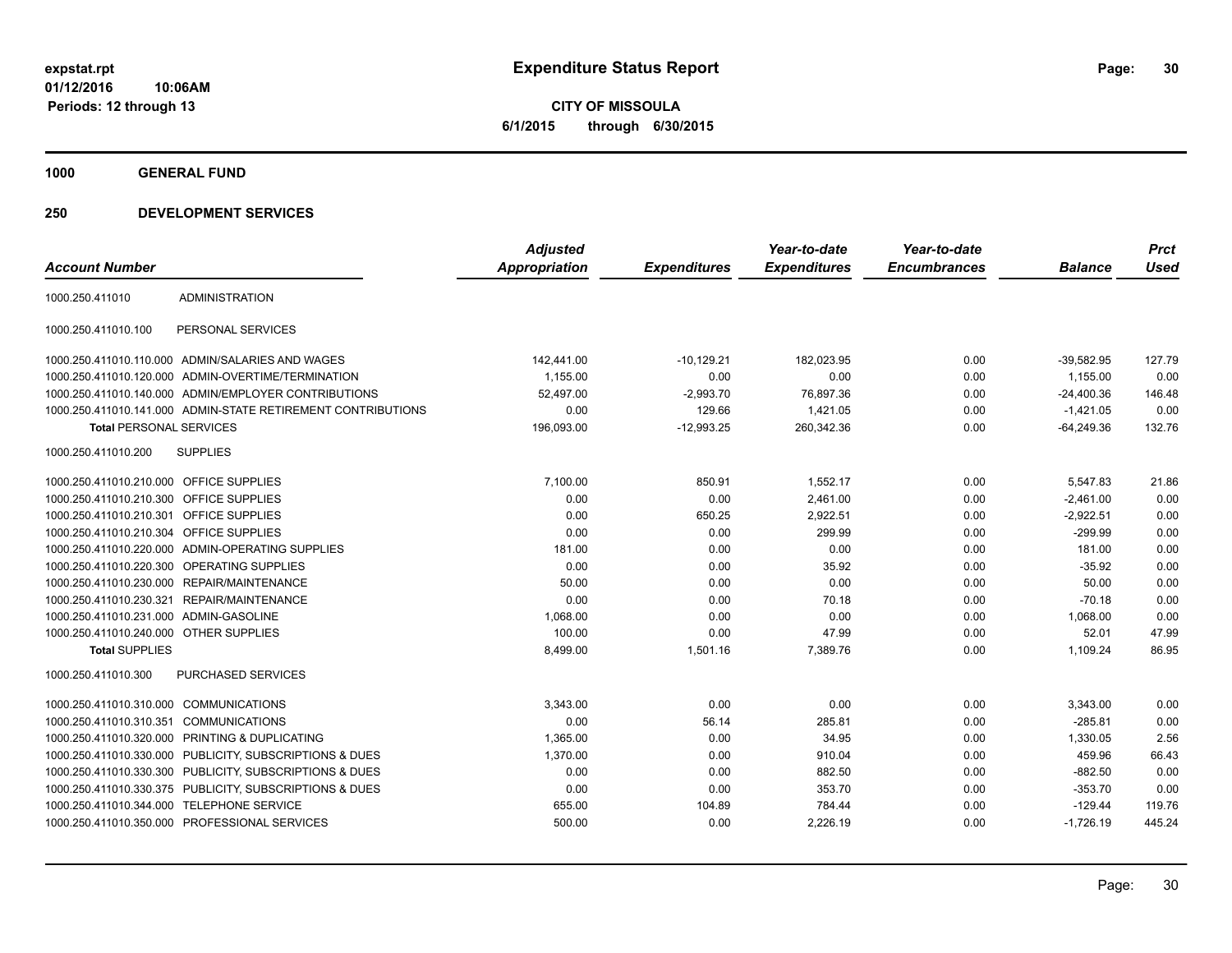**Periods: 12 through 13**

**CITY OF MISSOULA 6/1/2015 through 6/30/2015**

**1000 GENERAL FUND**

### **250 DEVELOPMENT SERVICES**

**10:06AM**

| <b>Appropriation</b> | <b>Expenditures</b>                                         | <b>Expenditures</b>                      | <b>Encumbrances</b>                                        | <b>Balance</b>                               | <b>Prct</b><br><b>Used</b>                                     |
|----------------------|-------------------------------------------------------------|------------------------------------------|------------------------------------------------------------|----------------------------------------------|----------------------------------------------------------------|
| 0.00                 | 0.00                                                        | 980.01                                   | 0.00                                                       | $-980.01$                                    | 0.00                                                           |
|                      |                                                             |                                          |                                                            |                                              | 0.00                                                           |
|                      |                                                             |                                          |                                                            |                                              | 114.99                                                         |
|                      |                                                             |                                          |                                                            |                                              | 82.50                                                          |
|                      |                                                             |                                          |                                                            |                                              | 0.00                                                           |
|                      |                                                             |                                          |                                                            |                                              | 88.27                                                          |
| 215,275.00           | $-11,149.54$                                                | 277,161.72                               | 0.00                                                       | $-61,886.72$                                 | 128.75                                                         |
|                      |                                                             |                                          |                                                            |                                              |                                                                |
|                      |                                                             |                                          |                                                            |                                              |                                                                |
| 0.00                 | 0.00                                                        | 0.00                                     | 0.00                                                       | 0.00                                         | 0.00                                                           |
|                      |                                                             |                                          |                                                            |                                              |                                                                |
| 0.00                 | 0.00                                                        | 0.00                                     | 0.00                                                       | 0.00                                         | 0.00                                                           |
|                      |                                                             |                                          |                                                            |                                              |                                                                |
| 0.00                 | 0.00                                                        | $-6.00$                                  | 0.00                                                       | 6.00                                         | 0.00                                                           |
| 0.00                 | 0.00                                                        | 6.00                                     | 0.00                                                       | $-6.00$                                      | 0.00                                                           |
|                      | 0.00                                                        |                                          |                                                            |                                              | 0.00                                                           |
|                      |                                                             |                                          |                                                            |                                              |                                                                |
| 0.00                 | 0.00                                                        | 0.00                                     | 0.00                                                       | 0.00                                         | 0.00                                                           |
|                      |                                                             |                                          |                                                            |                                              |                                                                |
| 0.00                 | 0.00                                                        | 0.00                                     | 0.00                                                       | 0.00                                         | 0.00                                                           |
|                      |                                                             |                                          |                                                            |                                              |                                                                |
|                      |                                                             |                                          |                                                            |                                              |                                                                |
| 467,890.00           | 71,025.11                                                   | 582,425.82                               | 0.00                                                       | $-114,535.82$                                | 124.48                                                         |
|                      | 650.00<br>1,500.00<br>1,300.00<br>0.00<br>10,683.00<br>0.00 | 0.00<br>0.00<br>181.52<br>0.00<br>342.55 | 0.00<br>1,724.84<br>1,072.52<br>174.60<br>9,429.60<br>0.00 | 0.00<br>0.00<br>0.00<br>0.00<br>0.00<br>0.00 | 650.00<br>$-224.84$<br>227.48<br>$-174.60$<br>1,253.40<br>0.00 |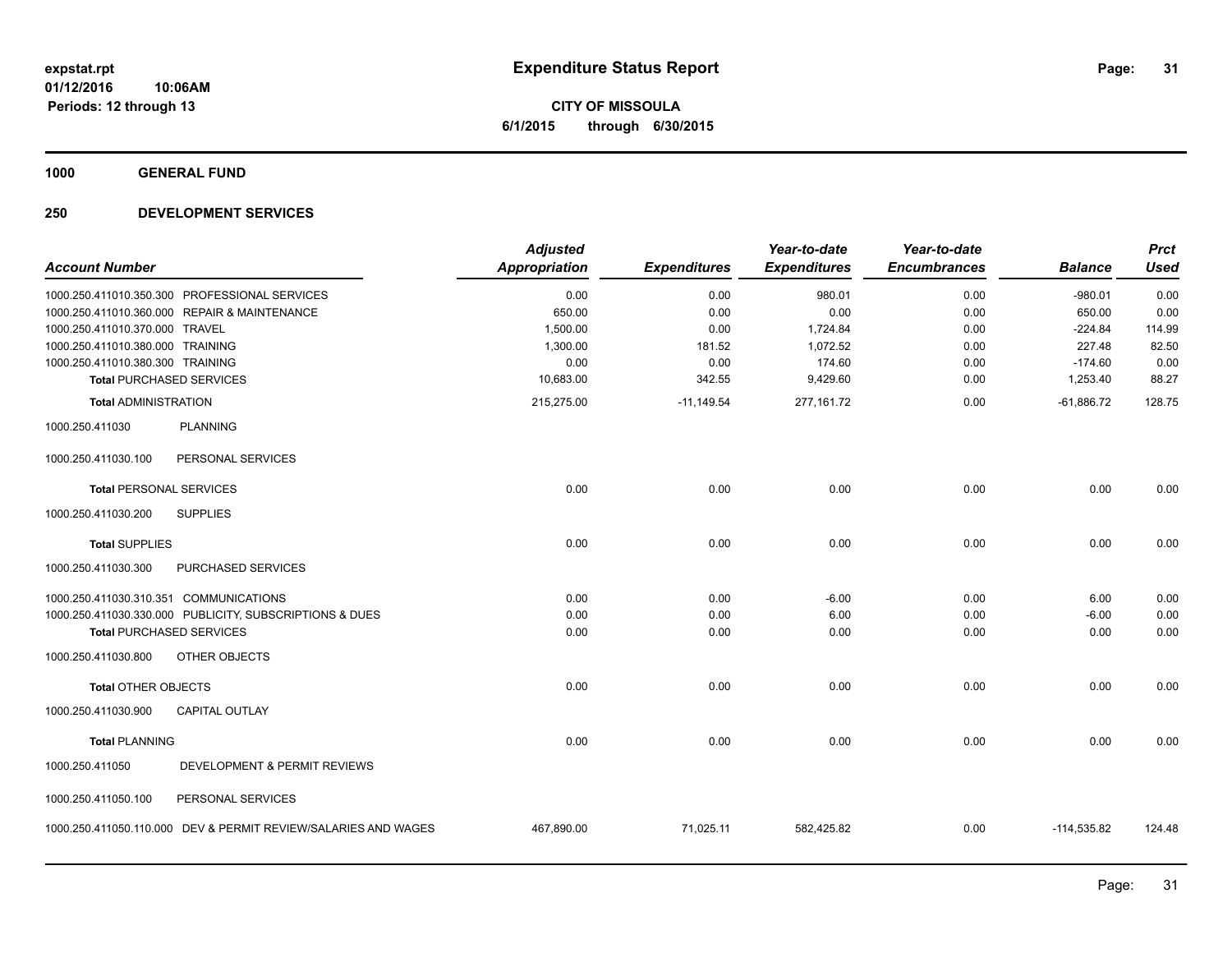**CITY OF MISSOULA 6/1/2015 through 6/30/2015**

**1000 GENERAL FUND**

| <b>Account Number</b>                                       | <b>Adjusted</b><br><b>Appropriation</b> | <b>Expenditures</b> | Year-to-date<br><b>Expenditures</b> | Year-to-date<br><b>Encumbrances</b> | <b>Balance</b> | <b>Prct</b><br><b>Used</b> |
|-------------------------------------------------------------|-----------------------------------------|---------------------|-------------------------------------|-------------------------------------|----------------|----------------------------|
| 1000.250.411050.120.000 OVERTIME/TERMINATION                | 684.00                                  | 0.00                | $-16.91$                            | 0.00                                | 700.91         | 2.47                       |
| 1000.250.411050.140.000 EMPLOYER CONTRIBUTIONS              | 149,655.00                              | 13,763.49           | 207,537.69                          | 0.00                                | $-57,882.69$   | 138.68                     |
| <b>Total PERSONAL SERVICES</b>                              | 618.229.00                              | 84,788.60           | 789.946.60                          | 0.00                                | $-171.717.60$  | 127.78                     |
| 1000.250.411050.200<br><b>SUPPLIES</b>                      |                                         |                     |                                     |                                     |                |                            |
| 1000.250.411050.210.000 DEV & PERMIT REVIEW-OFFICE SUPPLIES | 4,550.00                                | 1,959.87            | 2,852.56                            | 0.00                                | 1,697.44       | 62.69                      |
| 1000.250.411050.210.300 OFFICE SUPPLIES                     | 0.00                                    | 0.00                | 607.95                              | 0.00                                | $-607.95$      | 0.00                       |
| 1000.250.411050.210.301 OFFICE SUPPLIES                     | 0.00                                    | 64.69               | 178.98                              | 0.00                                | $-178.98$      | 0.00                       |
| 1000.250.411050.210.303 OFFICE SUPPLIES                     | 0.00                                    | 0.00                | 42.52                               | 0.00                                | $-42.52$       | 0.00                       |
| 1000.250.411050.210.304 OFFICE SUPPLIES                     | 0.00                                    | 0.00                | 512.44                              | 0.00                                | $-512.44$      | 0.00                       |
| 1000.250.411050.220.000 OPERATING SUPPLIES                  | 600.00                                  | 0.00                | 159.14                              | 0.00                                | 440.86         | 26.52                      |
| 1000.250.411050.220.300 OPERATING SUPPLIES                  | 0.00                                    | 0.00                | 170.24                              | 0.00                                | $-170.24$      | 0.00                       |
| 1000.250.411050.230.000 REPAIR/MAINTENANCE                  | 700.00                                  | 0.00                | 440.07                              | 0.00                                | 259.93         | 62.87                      |
| 1000.250.411050.230.300 REPAIR/MAINTENANCE                  | 0.00                                    | 0.00                | 202.10                              | 0.00                                | $-202.10$      | 0.00                       |
| 1000.250.411050.231.000 DEV & PERMIT REVIEW-GASOLINE        | 2,800.00                                | 485.19              | 1,820.80                            | 0.00                                | 979.20         | 65.03                      |
| 1000.250.411050.240.000 OTHER SUPPLIES                      | 255.00                                  | 0.00                | 0.00                                | 0.00                                | 255.00         | 0.00                       |
| 1000.250.411050.240.300 OTHER SUPPLIES                      | 0.00                                    | 0.00                | 130.94                              | 0.00                                | $-130.94$      | 0.00                       |
| <b>Total SUPPLIES</b>                                       | 8,905.00                                | 2,509.75            | 7.117.74                            | 0.00                                | 1.787.26       | 79.93                      |
| PURCHASED SERVICES<br>1000.250.411050.300                   |                                         |                     |                                     |                                     |                |                            |
| 1000.250.411050.310.000 COMMUNICATIONS                      | 7,350.00                                | 0.00                | 0.00                                | 0.00                                | 7,350.00       | 0.00                       |
| 1000.250.411050.310.351 COMMUNICATIONS                      | 0.00                                    | 4,930.72            | 7,890.89                            | 0.00                                | $-7,890.89$    | 0.00                       |
| 1000.250.411050.320.000 PRINTING & DUPLICATING              | 5,019.00                                | 130.01              | 164.96                              | 0.00                                | 4,854.04       | 3.29                       |
| 1000.250.411050.320.300 PRINTING & DUPLICATING              | 0.00                                    | 0.00                | 148.35                              | 0.00                                | $-148.35$      | 0.00                       |
| 1000.250.411050.320.363 PRINTING & DUPLICATING              | 0.00                                    | 0.00                | 68.35                               | 0.00                                | $-68.35$       | 0.00                       |
| 1000.250.411050.330.000 PUBLICITY, SUBSCRIPTIONS & DUES     | 3,680.00                                | 1,266.78            | 3,475.78                            | 0.00                                | 204.22         | 94.45                      |
| 1000.250.411050.330.300 PUBLICITY, SUBSCRIPTIONS & DUES     | 0.00                                    | 0.00                | 126.00                              | 0.00                                | $-126.00$      | 0.00                       |
| 1000.250.411050.330.373 PUBLICITY, SUBSCRIPTIONS & DUES     | 0.00                                    | 0.00                | 817.24                              | 0.00                                | $-817.24$      | 0.00                       |
| 1000.250.411050.330.377 PUBLICITY, SUBSCRIPTIONS & DUES     | 0.00                                    | 0.00                | 1,007.50                            | 0.00                                | $-1,007.50$    | 0.00                       |
| 1000.250.411050.344.000 TELEPHONE SERVICE                   | 3,015.00                                | 665.33              | 4,526.70                            | 0.00                                | $-1,511.70$    | 150.14                     |
| 1000.250.411050.350.000 PROFESSIONAL SERVICES               | 22,105.00                               | 1,135.82            | 8,225.82                            | 0.00                                | 13,879.18      | 37.21                      |
| 1000.250.411050.350.300 PROFESSIONAL SERVICES               | 0.00                                    | 0.00                | 1,777.94                            | 0.00                                | $-1.777.94$    | 0.00                       |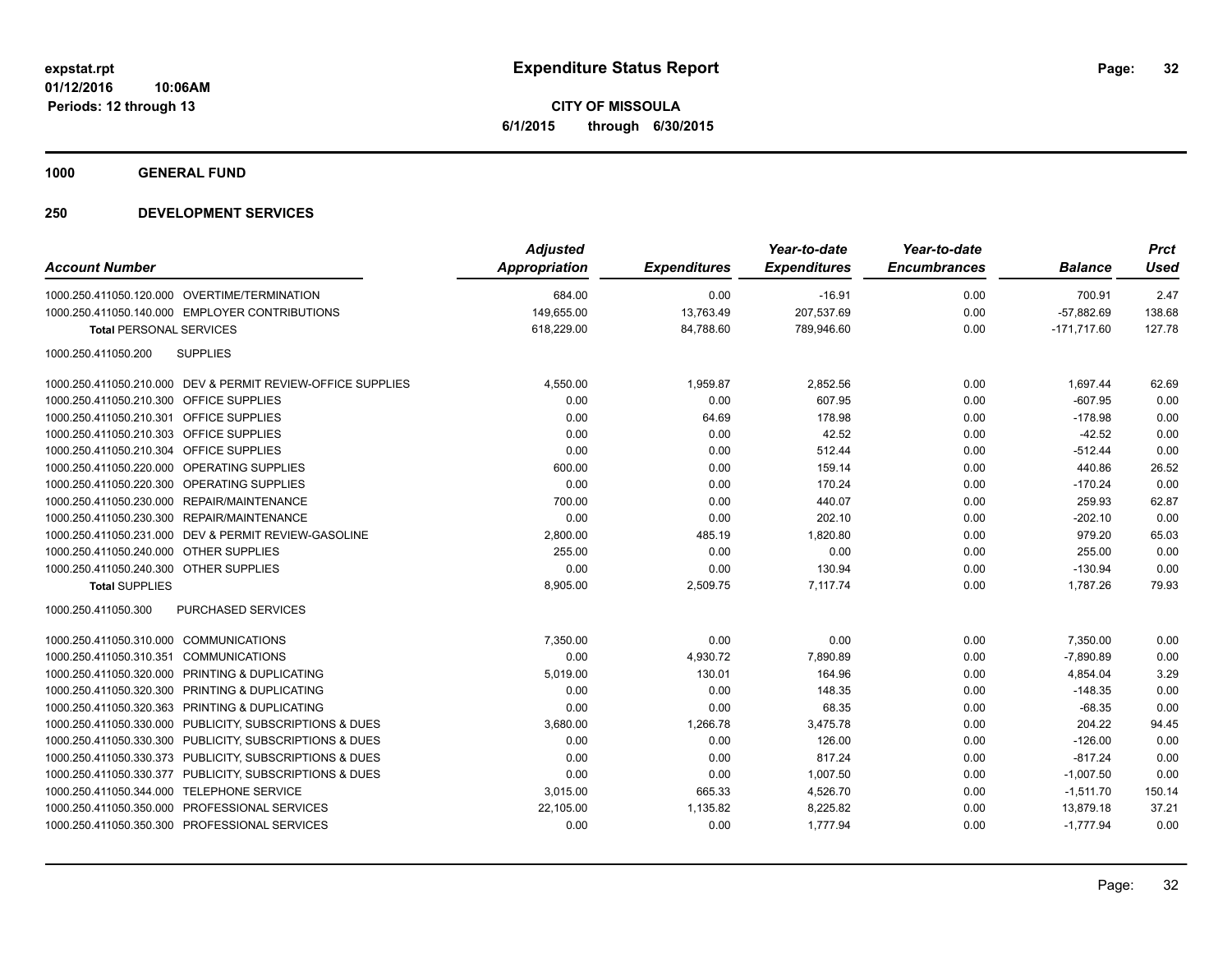**CITY OF MISSOULA 6/1/2015 through 6/30/2015**

**1000 GENERAL FUND**

|                                                    | <b>Adjusted</b>      |                     | Year-to-date        | Year-to-date        |                | <b>Prct</b> |
|----------------------------------------------------|----------------------|---------------------|---------------------|---------------------|----------------|-------------|
| <b>Account Number</b>                              | <b>Appropriation</b> | <b>Expenditures</b> | <b>Expenditures</b> | <b>Encumbrances</b> | <b>Balance</b> | <b>Used</b> |
| 1000.250.411050.360.000 REPAIR & MAINTENANCE       | 945.00               | 0.00                | 0.00                | 0.00                | 945.00         | 0.00        |
| 1000.250.411050.370.000 DEV & PERMIT REVIEW-TRAVEL | 8,372.00             | 0.00                | 928.40              | 0.00                | 7,443.60       | 11.09       |
| 1000.250.411050.370.300 TRAVEL                     | 6,589.00             | 0.00                | 1,781.50            | 0.00                | 4,807.50       | 27.04       |
| 1000.250.411050.380.000 TRAINING                   | 0.00                 | 1,741.12            | 3,272.12            | 0.00                | $-3,272.12$    | 0.00        |
| 1000.250.411050.380.300 TRAINING                   | 0.00                 | 0.00                | 835.00              | 0.00                | $-835.00$      | 0.00        |
| <b>Total PURCHASED SERVICES</b>                    | 57,075.00            | 9,869.78            | 35,046.55           | 0.00                | 22,028.45      | 61.40       |
| 1000.250.411050.900<br><b>CAPITAL OUTLAY</b>       |                      |                     |                     |                     |                |             |
| <b>Total CAPITAL OUTLAY</b>                        | 0.00                 | 0.00                | 0.00                | 0.00                | 0.00           | 0.00        |
| <b>Total DEVELOPMENT &amp; PERMIT REVIEWS</b>      | 684,209.00           | 97,168.13           | 832,110.89          | 0.00                | $-147,901.89$  | 121.62      |
| <b>CODE COMPLIANCE</b><br>1000.250.411055          |                      |                     |                     |                     |                |             |
| 1000.250.411055.100<br>PERSONAL SERVICES           |                      |                     |                     |                     |                |             |
| 1000.250.411055.110.000 SALARIES AND WAGES         | 280,542.00           | 28,551.07           | 151,483.01          | 0.00                | 129,058.99     | 54.00       |
| 1000.250.411055.140.000 EMPLOYER CONTRIBUTIONS     | 109,263.00           | 6,223.70            | 54,869.74           | 0.00                | 54,393.26      | 50.22       |
| <b>Total PERSONAL SERVICES</b>                     | 389,805.00           | 34,774.77           | 206,352.75          | 0.00                | 183,452.25     | 52.94       |
| 1000.250.411055.200<br><b>SUPPLIES</b>             |                      |                     |                     |                     |                |             |
| 1000.250.411055.210.000 OFFICE SUPPLIES            | 3,233.00             | 612.96              | 1,232.57            | 0.00                | 2,000.43       | 38.12       |
| 1000.250.411055.210.300 OFFICE SUPPLIES            | 0.00                 | 0.00                | 59.29               | 0.00                | $-59.29$       | 0.00        |
| 1000.250.411055.220.000 OPERATING SUPPLIES         | 200.00               | 233.97              | 604.84              | 0.00                | $-404.84$      | 302.42      |
| 1000.250.411055.220.300 OPERATING SUPPLIES         | 0.00                 | 0.00                | 120.24              | 0.00                | $-120.24$      | 0.00        |
| 1000.250.411055.230.000 1200                       | 1,200.00             | 0.00                | 2.27                | 0.00                | 1,197.73       | 0.19        |
| 1000.250.411055.231.000 GASOLINE                   | 8,600.00             | 1,377.72            | 5,368.87            | 0.00                | 3,231.13       | 62.43       |
| 1000.250.411055.240.000 OTHER SUPPLIES             | 650.00               | 675.64              | 736.62              | 0.00                | $-86.62$       | 113.33      |
| <b>Total SUPPLIES</b>                              | 13,883.00            | 2,900.29            | 8,124.70            | 0.00                | 5,758.30       | 58.52       |
| PURCHASED SERVICES<br>1000.250.411055.300          |                      |                     |                     |                     |                |             |
| 1000.250.411055.310.000 COMMUNICATIONS             | 1,050.00             | 0.00                | 0.00                | 0.00                | 1,050.00       | 0.00        |
| 1000.250.411055.310.351 COMMUNICATIONS             | 0.00                 | 46.35               | 76.70               | 0.00                | $-76.70$       | 0.00        |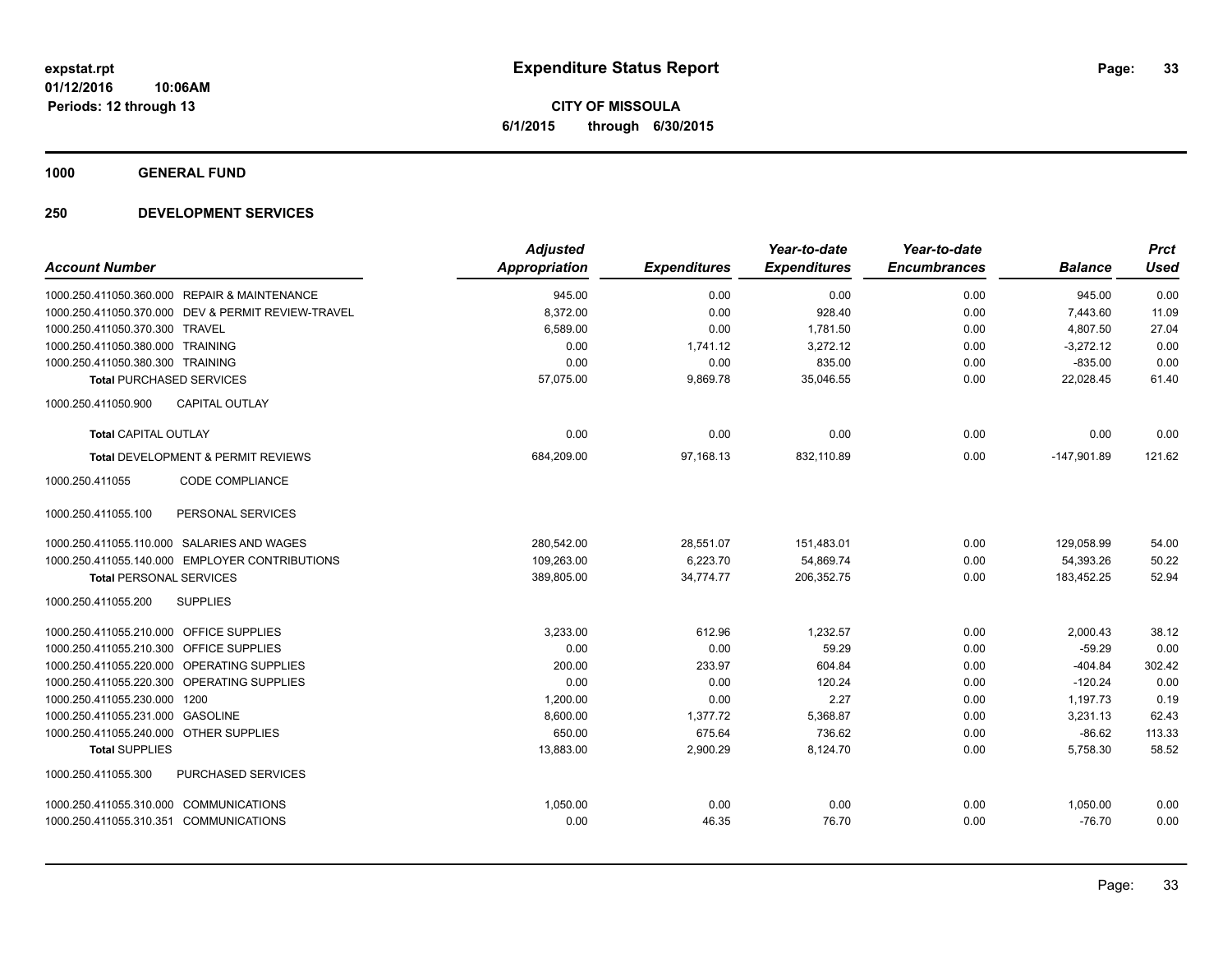**CITY OF MISSOULA 6/1/2015 through 6/30/2015**

**1000 GENERAL FUND**

| <b>Account Number</b>            |                                                         | <b>Adjusted</b><br><b>Appropriation</b> | <b>Expenditures</b> | Year-to-date<br><b>Expenditures</b> | Year-to-date<br><b>Encumbrances</b> | <b>Balance</b> | <b>Prct</b><br><b>Used</b> |
|----------------------------------|---------------------------------------------------------|-----------------------------------------|---------------------|-------------------------------------|-------------------------------------|----------------|----------------------------|
|                                  | 1000.250.411055.320.000 PRINTING & DUPLICATING          | 1,450.00                                | 56.57               | 492.50                              | 0.00                                | 957.50         | 33.97                      |
|                                  | 1000.250.411055.330.000 PUBLICITY, SUBSCRIPTIONS & DUES | 200.00                                  | 0.00                | 453.32                              | 0.00                                | $-253.32$      | 226.66                     |
|                                  | 1000.250.411055.330.377 PUBLICITY, SUBSCRIPTIONS & DUES | 0.00                                    | 0.00                | 35.00                               | 0.00                                | $-35.00$       | 0.00                       |
|                                  | 1000.250.411055.344.000 TELEPHONE SERVICE               | 3,185.00                                | 871.87              | 4,485.83                            | 0.00                                | $-1,300.83$    | 140.84                     |
|                                  | 1000.250.411055.350.000 PROFESSIONAL SERVICES           | 150.00                                  | 408.81              | 408.81                              | 0.00                                | $-258.81$      | 272.54                     |
|                                  | 1000.250.411055.360.000 REPAIR & MAINTENANCE            | 500.00                                  | 146.98              | 530.95                              | 0.00                                | $-30.95$       | 106.19                     |
| 1000.250.411055.370.000 TRAVEL   |                                                         | 2,300.00                                | 0.00                | 1,445.47                            | 0.00                                | 854.53         | 62.85                      |
| 1000.250.411055.380.000 TRAINING |                                                         | 2,375.00                                | 121.06              | 1,565.06                            | 0.00                                | 809.94         | 65.90                      |
|                                  | 1000.250.411055.390.000 OTHER PURCHASED SERVICES        | 1,450.00                                | 0.00                | 0.00                                | 0.00                                | 1,450.00       | 0.00                       |
|                                  | <b>Total PURCHASED SERVICES</b>                         | 12,660.00                               | 1,651.64            | 9,493.64                            | 0.00                                | 3,166.36       | 74.99                      |
| <b>Total CODE COMPLIANCE</b>     |                                                         | 416,348.00                              | 39,326.70           | 223,971.09                          | 0.00                                | 192,376.91     | 53.79                      |
| 1000.250.411070                  | <b>TRANSPORTATION</b>                                   |                                         |                     |                                     |                                     |                |                            |
| 1000.250.411070.100              | PERSONAL SERVICES                                       |                                         |                     |                                     |                                     |                |                            |
| <b>Total PERSONAL SERVICES</b>   |                                                         | 0.00                                    | 0.00                | 0.00                                | 0.00                                | 0.00           | 0.00                       |
| 1000.250.411070.200              | <b>SUPPLIES</b>                                         |                                         |                     |                                     |                                     |                |                            |
| <b>Total SUPPLIES</b>            |                                                         | 0.00                                    | 0.00                | 0.00                                | 0.00                                | 0.00           | 0.00                       |
| 1000.250.411070.300              | <b>PURCHASED SERVICES</b>                               |                                         |                     |                                     |                                     |                |                            |
|                                  | <b>Total PURCHASED SERVICES</b>                         | 0.00                                    | 0.00                | 0.00                                | 0.00                                | 0.00           | 0.00                       |
| 1000.250.411070.500              | <b>FIXED CHARGES</b>                                    |                                         |                     |                                     |                                     |                |                            |
| <b>Total FIXED CHARGES</b>       |                                                         | 0.00                                    | 0.00                | 0.00                                | 0.00                                | 0.00           | 0.00                       |
| 1000.250.411070.700              | <b>GRANTS &amp; CONTRIBUTIONS</b>                       |                                         |                     |                                     |                                     |                |                            |
|                                  | <b>Total GRANTS &amp; CONTRIBUTIONS</b>                 | 0.00                                    | 0.00                | 0.00                                | 0.00                                | 0.00           | 0.00                       |
| 1000.250.411070.800              | <b>OTHER OBJECTS</b>                                    |                                         |                     |                                     |                                     |                |                            |
| <b>Total TRANSPORTATION</b>      |                                                         | 0.00                                    | 0.00                | 0.00                                | 0.00                                | 0.00           | 0.00                       |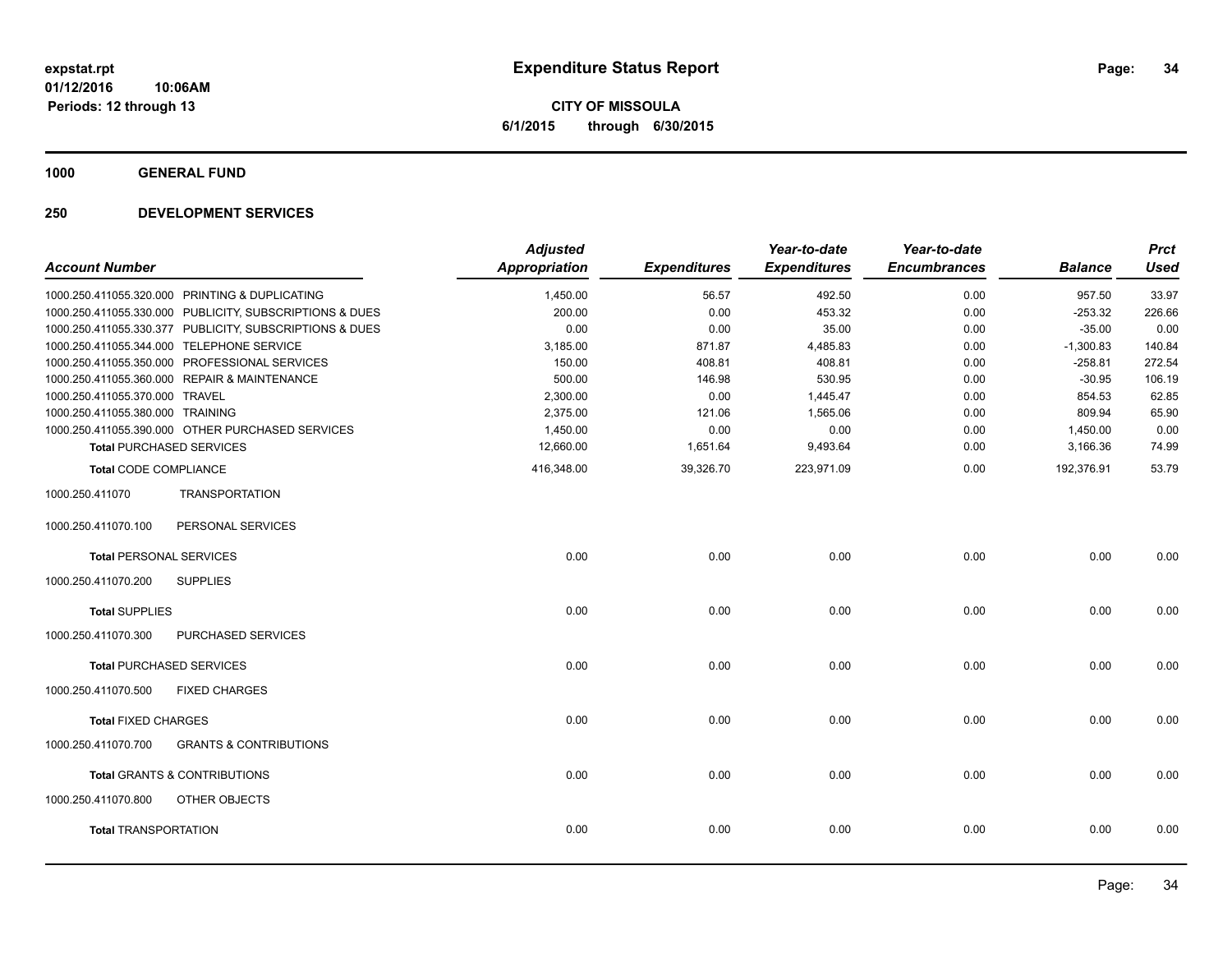**35**

**01/12/2016 10:06AM Periods: 12 through 13**

# **CITY OF MISSOULA 6/1/2015 through 6/30/2015**

**1000 GENERAL FUND**

| <b>Account Number</b>      |                                   | <b>Adjusted</b><br><b>Appropriation</b> | <b>Expenditures</b> | Year-to-date<br><b>Expenditures</b> | Year-to-date<br><b>Encumbrances</b> | <b>Balance</b> | <b>Prct</b><br><b>Used</b> |
|----------------------------|-----------------------------------|-----------------------------------------|---------------------|-------------------------------------|-------------------------------------|----------------|----------------------------|
| 1000.250.411080            | <b>MIM MDT</b>                    |                                         |                     |                                     |                                     |                |                            |
| 1000.250.411080.100        | PERSONAL SERVICES                 |                                         |                     |                                     |                                     |                |                            |
|                            | <b>Total PERSONAL SERVICES</b>    | 0.00                                    | 0.00                | 0.00                                | 0.00                                | 0.00           | 0.00                       |
| 1000.250.411080.200        | <b>SUPPLIES</b>                   |                                         |                     |                                     |                                     |                |                            |
| <b>Total SUPPLIES</b>      |                                   | 0.00                                    | 0.00                | 0.00                                | 0.00                                | 0.00           | 0.00                       |
| 1000.250.411080.300        | PURCHASED SERVICES                |                                         |                     |                                     |                                     |                |                            |
|                            | <b>Total PURCHASED SERVICES</b>   | 0.00                                    | 0.00                | 0.00                                | 0.00                                | 0.00           | 0.00                       |
| 1000.250.411080.500        | <b>FIXED CHARGES</b>              |                                         |                     |                                     |                                     |                |                            |
| <b>Total FIXED CHARGES</b> |                                   | 0.00                                    | 0.00                | 0.00                                | 0.00                                | 0.00           | 0.00                       |
| 1000.250.411080.700        | <b>GRANTS &amp; CONTRIBUTIONS</b> |                                         |                     |                                     |                                     |                |                            |
| <b>Total MIM MDT</b>       |                                   | 0.00                                    | 0.00                | 0.00                                | 0.00                                | 0.00           | 0.00                       |
| 1000.250.411081            | <b>MIM-TRANSIT</b>                |                                         |                     |                                     |                                     |                |                            |
| 1000.250.411081.100        | PERSONAL SERVICES                 |                                         |                     |                                     |                                     |                |                            |
|                            | <b>Total PERSONAL SERVICES</b>    | 0.00                                    | 0.00                | 0.00                                | 0.00                                | 0.00           | 0.00                       |
| 1000.250.411081.200        | <b>SUPPLIES</b>                   |                                         |                     |                                     |                                     |                |                            |
| <b>Total SUPPLIES</b>      |                                   | 0.00                                    | 0.00                | 0.00                                | 0.00                                | 0.00           | 0.00                       |
| 1000.250.411081.300        | PURCHASED SERVICES                |                                         |                     |                                     |                                     |                |                            |
|                            | <b>Total PURCHASED SERVICES</b>   | 0.00                                    | 0.00                | 0.00                                | 0.00                                | 0.00           | 0.00                       |
| 1000.250.411081.500        | <b>FIXED CHARGES</b>              |                                         |                     |                                     |                                     |                |                            |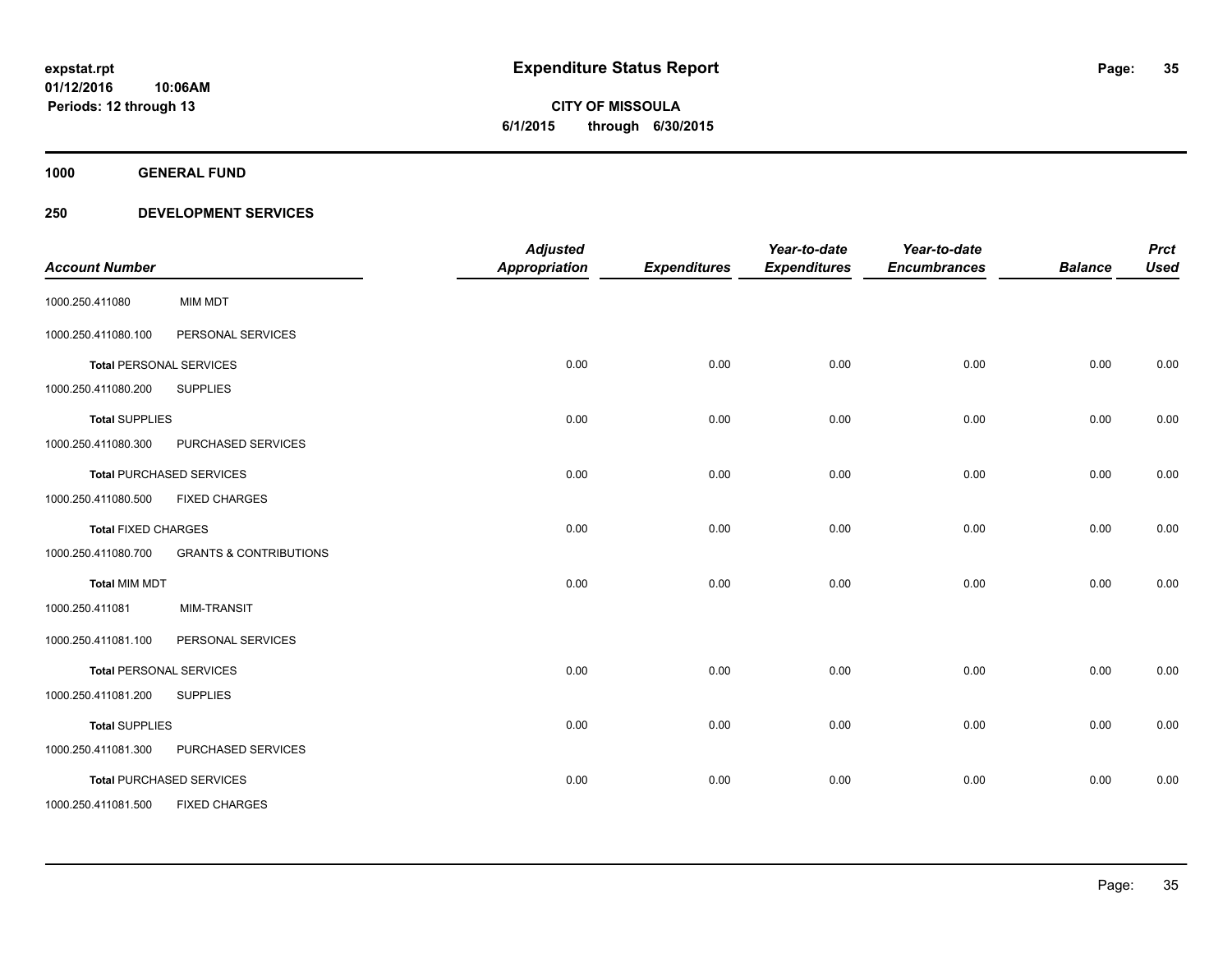**Periods: 12 through 13**

**36**

**CITY OF MISSOULA 6/1/2015 through 6/30/2015**

**1000 GENERAL FUND**

### **250 DEVELOPMENT SERVICES**

**10:06AM**

| <b>Account Number</b>                                    | <b>Adjusted</b><br><b>Appropriation</b> | <b>Expenditures</b> | Year-to-date<br><b>Expenditures</b> | Year-to-date<br><b>Encumbrances</b> | <b>Balance</b> | <b>Prct</b><br><b>Used</b> |
|----------------------------------------------------------|-----------------------------------------|---------------------|-------------------------------------|-------------------------------------|----------------|----------------------------|
| <b>Total FIXED CHARGES</b>                               | 0.00                                    | 0.00                | 0.00                                | 0.00                                | 0.00           | 0.00                       |
| <b>GRANTS &amp; CONTRIBUTIONS</b><br>1000.250.411081.700 |                                         |                     |                                     |                                     |                |                            |
| <b>Total GRANTS &amp; CONTRIBUTIONS</b>                  | 0.00                                    | 0.00                | 0.00                                | 0.00                                | 0.00           | 0.00                       |
| 1000.250.411081.900<br><b>CAPITAL OUTLAY</b>             |                                         |                     |                                     |                                     |                |                            |
| <b>Total MIM-TRANSIT</b>                                 | 0.00                                    | 0.00                | 0.00                                | 0.00                                | 0.00           | 0.00                       |
| 1000.250.430255<br><b>BIKE-PED PROGRAM</b>               |                                         |                     |                                     |                                     |                |                            |
| 1000.250.430255.100<br>PERSONAL SERVICES                 |                                         |                     |                                     |                                     |                |                            |
| <b>Total PERSONAL SERVICES</b>                           | 0.00                                    | 0.00                | 0.00                                | 0.00                                | 0.00           | 0.00                       |
| 1000.250.430255.200<br><b>SUPPLIES</b>                   |                                         |                     |                                     |                                     |                |                            |
| <b>Total SUPPLIES</b>                                    | 0.00                                    | 0.00                | 0.00                                | 0.00                                | 0.00           | 0.00                       |
| PURCHASED SERVICES<br>1000.250.430255.300                |                                         |                     |                                     |                                     |                |                            |
| 1000.250.430255.310.000 COMMUNICATIONS                   | 0.00                                    | $-5.32$             | 0.00                                | 0.00                                | 0.00           | 0.00                       |
| 1000.250.430255.370.000 TRAVEL                           | 0.00                                    | $-271.89$           | 0.00                                | 0.00                                | 0.00           | 0.00                       |
| <b>Total PURCHASED SERVICES</b>                          | 0.00                                    | $-277.21$           | 0.00                                | 0.00                                | 0.00           | 0.00                       |
| <b>FIXED CHARGES</b><br>1000.250.430255.500              |                                         |                     |                                     |                                     |                |                            |
| <b>Total FIXED CHARGES</b>                               | 0.00                                    | 0.00                | 0.00                                | 0.00                                | 0.00           | 0.00                       |
| 1000.250.430255.700<br><b>GRANTS &amp; CONTRIBUTIONS</b> |                                         |                     |                                     |                                     |                |                            |
| <b>Total GRANTS &amp; CONTRIBUTIONS</b>                  | 0.00                                    | 0.00                | 0.00                                | 0.00                                | 0.00           | 0.00                       |
| 1000.250.430255.800<br>OTHER OBJECTS                     |                                         |                     |                                     |                                     |                |                            |
| <b>Total OTHER OBJECTS</b>                               | 0.00                                    | 0.00                | 0.00                                | 0.00                                | 0.00           | 0.00                       |
| Total BIKE-PED PROGRAM                                   | 0.00                                    | $-277.21$           | 0.00                                | 0.00                                | 0.00           | 0.00                       |
|                                                          |                                         |                     |                                     |                                     |                |                            |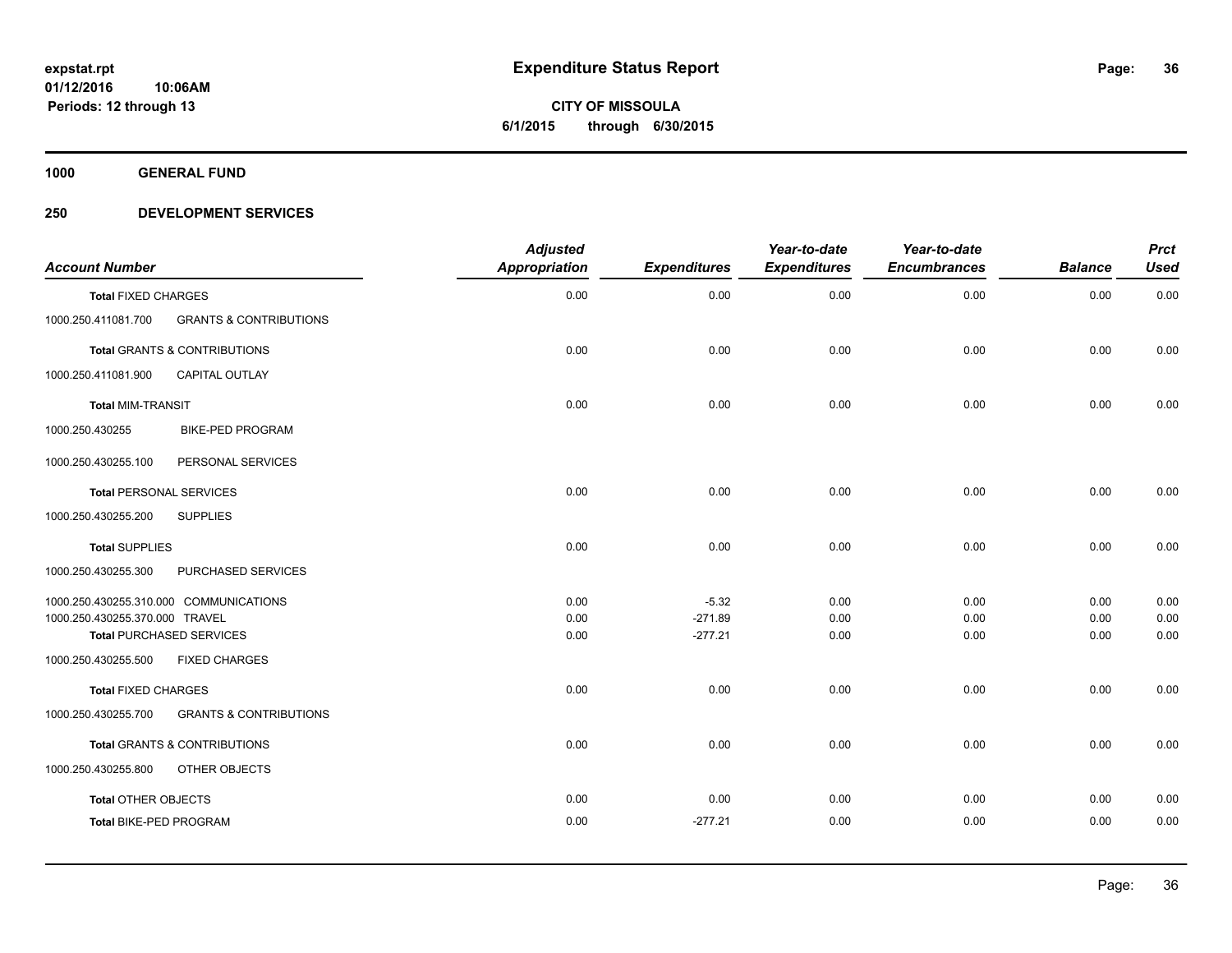# **CITY OF MISSOULA 6/1/2015 through 6/30/2015**

**1000 GENERAL FUND**

### **250 DEVELOPMENT SERVICES**

| <b>Account Number</b>          |                                 | <b>Adjusted</b><br><b>Appropriation</b> | <b>Expenditures</b> | Year-to-date<br><b>Expenditures</b> | Year-to-date<br><b>Encumbrances</b> | <b>Balance</b> | <b>Prct</b><br><b>Used</b> |
|--------------------------------|---------------------------------|-----------------------------------------|---------------------|-------------------------------------|-------------------------------------|----------------|----------------------------|
| 1000.250.430256                | SAFE ROUTES TO SCHOOLS          |                                         |                     |                                     |                                     |                |                            |
| 1000.250.430256.100            | PERSONAL SERVICES               |                                         |                     |                                     |                                     |                |                            |
| <b>Total PERSONAL SERVICES</b> |                                 | 0.00                                    | 0.00                | 0.00                                | 0.00                                | 0.00           | 0.00                       |
| 1000.250.430256.300            | PURCHASED SERVICES              |                                         |                     |                                     |                                     |                |                            |
|                                | Total SAFE ROUTES TO SCHOOLS    | 0.00                                    | 0.00                | 0.00                                | 0.00                                | 0.00           | 0.00                       |
| 1000.250.430262                | <b>SIDEWALKS</b>                |                                         |                     |                                     |                                     |                |                            |
| 1000.250.430262.300            | PURCHASED SERVICES              |                                         |                     |                                     |                                     |                |                            |
| <b>Total SIDEWALKS</b>         |                                 | 0.00                                    | 0.00                | 0.00                                | 0.00                                | 0.00           | 0.00                       |
| 1000.250.430267                | <b>CMAQ GRANT</b>               |                                         |                     |                                     |                                     |                |                            |
| 1000.250.430267.100            | PERSONAL SERVICES               |                                         |                     |                                     |                                     |                |                            |
| <b>Total PERSONAL SERVICES</b> |                                 | 0.00                                    | 0.00                | 0.00                                | 0.00                                | 0.00           | 0.00                       |
| 1000.250.430267.200            | <b>SUPPLIES</b>                 |                                         |                     |                                     |                                     |                |                            |
| <b>Total SUPPLIES</b>          |                                 | 0.00                                    | 0.00                | 0.00                                | 0.00                                | 0.00           | 0.00                       |
| 1000.250.430267.300            | PURCHASED SERVICES              |                                         |                     |                                     |                                     |                |                            |
|                                | <b>Total PURCHASED SERVICES</b> | 0.00                                    | 0.00                | 0.00                                | 0.00                                | 0.00           | 0.00                       |
| 1000.250.430267.500            | <b>FIXED CHARGES</b>            |                                         |                     |                                     |                                     |                |                            |
| <b>Total CMAQ GRANT</b>        |                                 | 0.00                                    | 0.00                | 0.00                                | 0.00                                | 0.00           | 0.00                       |
| 1000.250.431400                | <b>ENGINEERING</b>              |                                         |                     |                                     |                                     |                |                            |
| 1000.250.431400.100            | PERSONAL SERVICES               |                                         |                     |                                     |                                     |                |                            |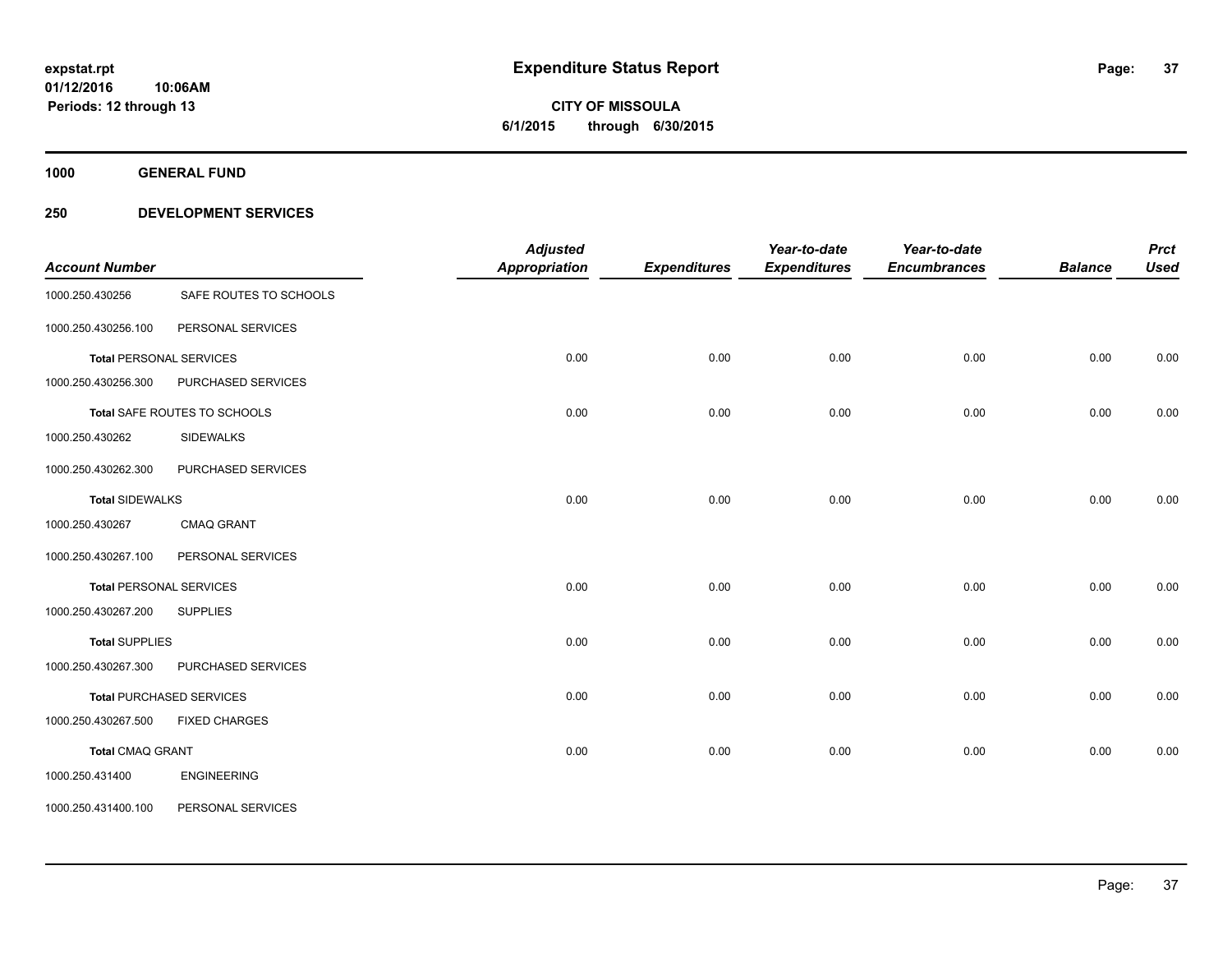**CITY OF MISSOULA 6/1/2015 through 6/30/2015**

**1000 GENERAL FUND**

### **250 DEVELOPMENT SERVICES**

| <b>Account Number</b>                                    | <b>Adjusted</b><br><b>Appropriation</b> | <b>Expenditures</b> | Year-to-date<br><b>Expenditures</b> | Year-to-date<br><b>Encumbrances</b> | <b>Balance</b> | <b>Prct</b><br><b>Used</b> |
|----------------------------------------------------------|-----------------------------------------|---------------------|-------------------------------------|-------------------------------------|----------------|----------------------------|
| 1000.250.431400.110.000 ENGINEERING/SALARIES AND WAGES   | 338,846.00                              | 40,210.75           | 302,647.60                          | 0.00                                | 36,198.40      | 89.32                      |
| 1000.250.431400.120.00 OVERTIME/TERMINATION              | 2,437.00                                | 0.00                | 0.00                                | 0.00                                | 2,437.00       | 0.00                       |
| 1000.250.431400.140.000 EMPLOYER CONTRIBUTIONS           | 108,540.00                              | 7,763.79            | 93,907.05                           | 0.00                                | 14,632.95      | 86.52                      |
| <b>Total PERSONAL SERVICES</b>                           | 449,823.00                              | 47,974.54           | 396,554.65                          | 0.00                                | 53,268.35      | 88.16                      |
| <b>SUPPLIES</b><br>1000.250.431400.200                   |                                         |                     |                                     |                                     |                |                            |
| 1000.250.431400.210.000 ENGINEERING-OFFICE SUPPLIES      | 875.00                                  | 810.15              | 1,410.15                            | 0.00                                | $-535.15$      | 161.16                     |
| 1000.250.431400.210.300 OFFICE SUPPLIES                  | 0.00                                    | 0.00                | 506.86                              | 0.00                                | $-506.86$      | 0.00                       |
| 1000.250.431400.210.301 OFFICE SUPPLIES                  | 0.00                                    | 156.41              | 531.16                              | 0.00                                | $-531.16$      | 0.00                       |
| <b>OFFICE SUPPLIES</b><br>1000.250.431400.210.304        | 0.00                                    | 0.00                | 299.99                              | 0.00                                | $-299.99$      | 0.00                       |
| 1000.250.431400.220.000 OPERATING SUPPLIES               | 425.00                                  | $-423.44$           | 436.92                              | 0.00                                | $-11.92$       | 102.80                     |
| 1000.250.431400.220.300 OPERATING SUPPLIES               | 0.00                                    | 0.00                | 341.71                              | 0.00                                | $-341.71$      | 0.00                       |
| 1000.250.431400.220.313 OPERATING SUPPLIES               | 0.00                                    | 0.00                | 623.90                              | 0.00                                | $-623.90$      | 0.00                       |
| 1000.250.431400.230.000 REPAIR/MAINTENANCE               | 1,050.00                                | 26.59               | 173.13                              | 0.00                                | 876.87         | 16.49                      |
| 1000.250.431400.230.300 REPAIR/MAINTENANCE               | 0.00                                    | 0.00                | 16.50                               | 0.00                                | $-16.50$       | 0.00                       |
| 1000.250.431400.230.321 REPAIR/MAINTENANCE               | 0.00                                    | 0.00                | 257.34                              | 0.00                                | $-257.34$      | 0.00                       |
| 1000.250.431400.231.000 ENGINEERING-GASOLINE             | 3.500.00                                | 633.67              | 2.299.58                            | 0.00                                | 1.200.42       | 65.70                      |
| 1000.250.431400.240.000 OTHER SUPPLIES                   | 400.00                                  | 0.00                | 0.00                                | 0.00                                | 400.00         | 0.00                       |
| 1000.250.431400.240.300 OTHER SUPPLIES                   | 0.00                                    | 0.00                | 85.23                               | 0.00                                | $-85.23$       | 0.00                       |
| <b>Total SUPPLIES</b>                                    | 6,250.00                                | 1,203.38            | 6,982.47                            | 0.00                                | $-732.47$      | 111.72                     |
| <b>PURCHASED SERVICES</b><br>1000.250.431400.300         |                                         |                     |                                     |                                     |                |                            |
| 1000.250.431400.310.000 COMMUNICATIONS                   | 4,270.00                                | 0.00                | 28.54                               | 0.00                                | 4,241.46       | 0.67                       |
| 1000.250.431400.310.351 COMMUNICATIONS                   | 0.00                                    | 396.11              | 981.68                              | 0.00                                | $-981.68$      | 0.00                       |
| 1000.250.431400.320.000 PRINTING & DUPLICATING           | 520.00                                  | 60.20               | 60.20                               | 0.00                                | 459.80         | 11.58                      |
| 1000.250.431400.320.300 PRINTING & DUPLICATING           | 0.00                                    | 0.00                | 180.97                              | 0.00                                | $-180.97$      | 0.00                       |
| 1000.250.431400.330.000 PUBLICITY, SUBSCRIPTIONS & DUES  | 6,800.00                                | 99.00               | 563.00                              | 0.00                                | 6,237.00       | 8.28                       |
| 1000.250.431400.330.377 PUBLICITY, SUBSCRIPTIONS & DUES  | 0.00                                    | 0.00                | 363.00                              | 0.00                                | $-363.00$      | 0.00                       |
| 1000.250.431400.344.000 TELEPHONE SERVICE                | 1,975.00                                | 1,027.26            | 4,147.08                            | 0.00                                | $-2,172.08$    | 209.98                     |
| 1000.250.431400.350.000 PROFESSIONAL SERVICES            | 63,330.00                               | 21,810.71           | 53,700.02                           | 0.00                                | 9,629.98       | 84.79                      |
| 1000.250.431400.360.000 ENGINEERING-REPAIR & MAINTENANCE | 400.00                                  | 0.00                | 0.00                                | 0.00                                | 400.00         | 0.00                       |
| 1000.250.431400.370.000 ENGINEERING-TRAVEL               | 1,850.00                                | 0.00                | 222.59                              | 0.00                                | 1,627.41       | 12.03                      |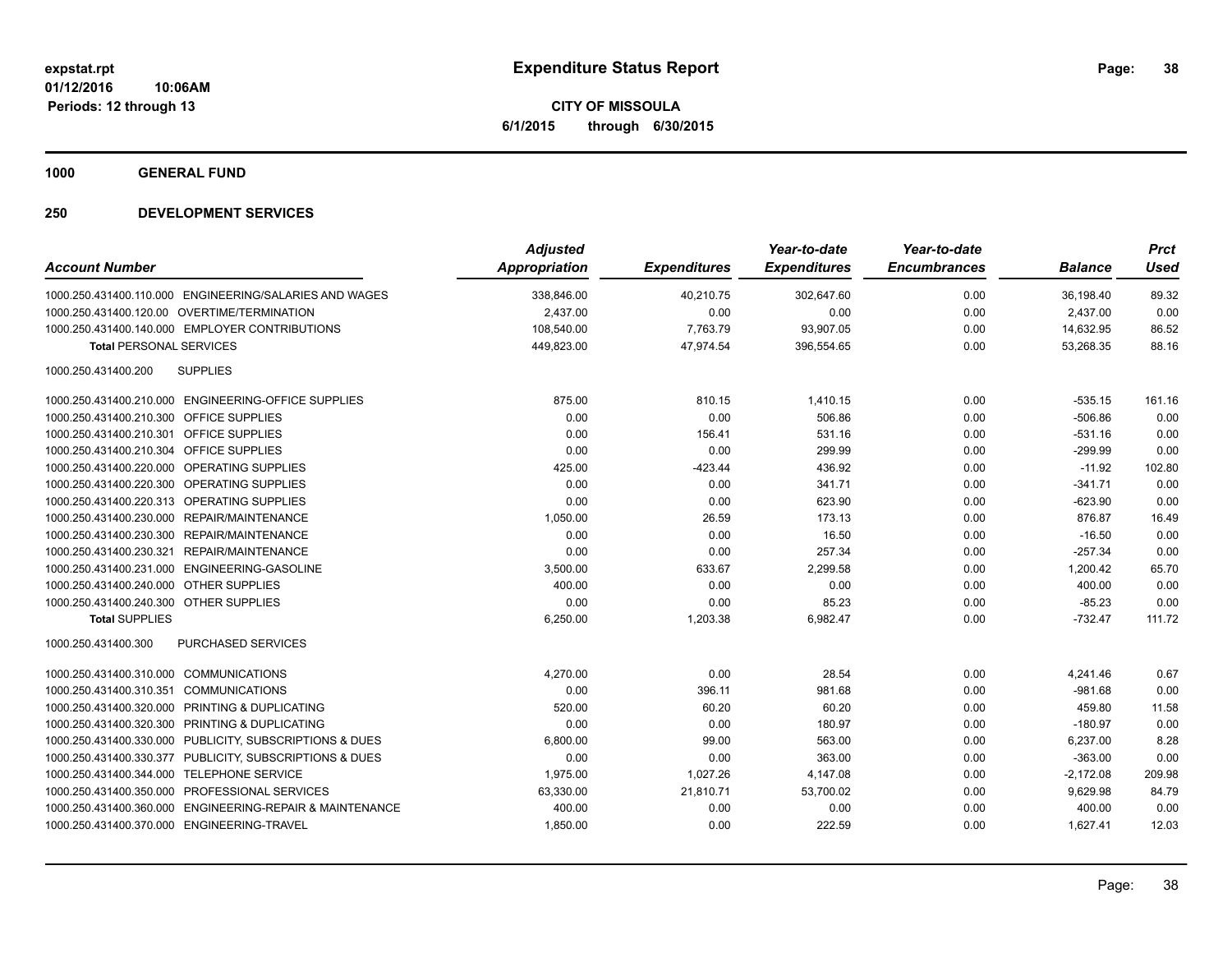**CITY OF MISSOULA 6/1/2015 through 6/30/2015**

**1000 GENERAL FUND**

### **250 DEVELOPMENT SERVICES**

| <b>Account Number</b>                                   | <b>Adjusted</b><br>Appropriation | <b>Expenditures</b> | Year-to-date<br><b>Expenditures</b> | Year-to-date<br><b>Encumbrances</b> | <b>Balance</b> | <b>Prct</b><br><b>Used</b> |
|---------------------------------------------------------|----------------------------------|---------------------|-------------------------------------|-------------------------------------|----------------|----------------------------|
| <b>TRAINING</b><br>1000.250.431400.380.000              | 1,850.00                         | 121.06              | 1,186.06                            | 0.00                                | 663.94         | 64.11                      |
| 1000.250.431400.380.300<br>TRAINING                     | 0.00                             | 0.00                | 144.00                              | 0.00                                | $-144.00$      | 0.00                       |
| 1000.250.431400.390.000 OTHER PURCHASED SERVICES        | 100.00                           | 0.00                | 0.00                                | 0.00                                | 100.00         | 0.00                       |
| <b>Total PURCHASED SERVICES</b>                         | 81,095.00                        | 23,514.34           | 61,577.14                           | 0.00                                | 19,517.86      | 75.93                      |
| <b>CAPITAL OUTLAY</b><br>1000.250.431400.900            |                                  |                     |                                     |                                     |                |                            |
| 1000.250.431400.940.000 MACHINERY & EQUIPMENT           | 8,576.00                         | 0.00                | 0.00                                | 0.00                                | 8,576.00       | 0.00                       |
| <b>Total CAPITAL OUTLAY</b>                             | 8,576.00                         | 0.00                | 0.00                                | 0.00                                | 8,576.00       | 0.00                       |
| <b>Total ENGINEERING</b>                                | 545,744.00                       | 72,692.26           | 465,114.26                          | 0.00                                | 80,629.74      | 85.23                      |
| <b>MERCHANT SERVICES</b><br>1000.250.510110             |                                  |                     |                                     |                                     |                |                            |
| 1000.250.510110.500<br><b>FIXED CHARGES</b>             |                                  |                     |                                     |                                     |                |                            |
| 1000.250.510110.550.000 MERCHANT SERVICE FEES - DEV SVC | 0.00                             | 2,679.10            | 11,874.94                           | 0.00                                | $-11,874.94$   | 0.00                       |
| <b>Total MERCHANT SERVICES</b>                          | 0.00                             | 2,679.10            | 11,874.94                           | 0.00                                | $-11,874.94$   | 0.00                       |
| <b>Total DEVELOPMENT SERVICES</b>                       | 1,861,576.00                     | 200,439.44          | 1,810,232.90                        | 0.00                                | 51,343.10      | 97.24                      |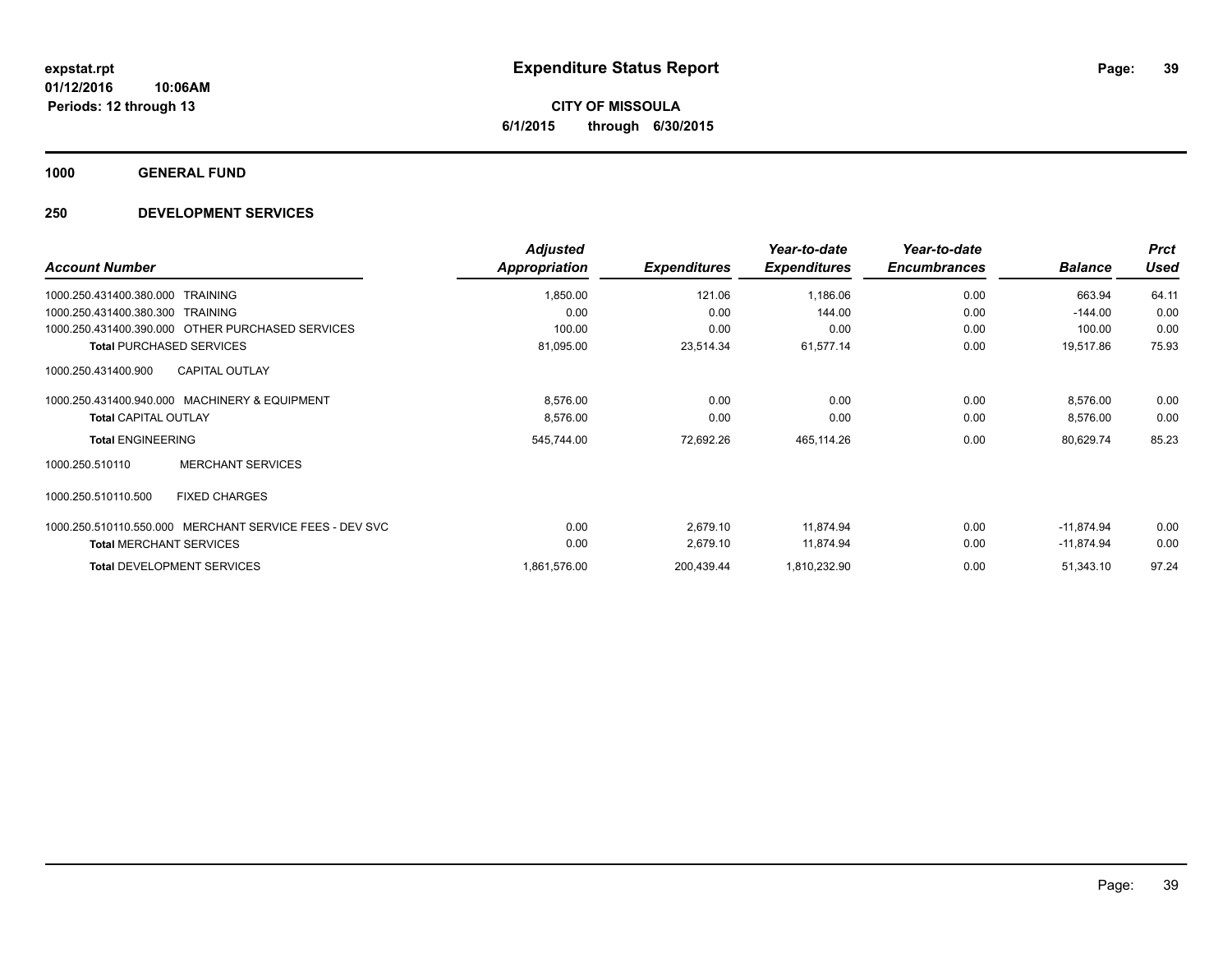**CITY OF MISSOULA 6/1/2015 through 6/30/2015**

### **1000 GENERAL FUND**

**260 GIS SERVICES**

| <b>Account Number</b>                                      |                                 | <b>Adjusted</b><br><b>Appropriation</b> | <b>Expenditures</b> | Year-to-date<br><b>Expenditures</b> | Year-to-date<br><b>Encumbrances</b> | <b>Balance</b> | <b>Prct</b><br>Used |
|------------------------------------------------------------|---------------------------------|-----------------------------------------|---------------------|-------------------------------------|-------------------------------------|----------------|---------------------|
| GIS<br>1000.260.411060                                     |                                 |                                         |                     |                                     |                                     |                |                     |
| PERSONAL SERVICES<br>1000.260.411060.100                   |                                 |                                         |                     |                                     |                                     |                |                     |
| SALARIES AND WAGES<br>1000.260.411060.110.000              |                                 | 160,098.00                              | 12,157.69           | 136.178.60                          | 0.00                                | 23.919.40      | 85.06               |
| <b>EMPLOYER CONTRIBUTIONS</b><br>1000.260.411060.140.000   |                                 | 57.165.00                               | 1,894.65            | 48,089.67                           | 0.00                                | 9,075.33       | 84.12               |
| 1000.260.411060.141.000 STATE RETIREMENT CONTRIBUTIONS     |                                 | 0.00                                    | 12.16               | 154.27                              | 0.00                                | $-154.27$      | 0.00                |
| <b>Total PERSONAL SERVICES</b>                             |                                 | 217,263.00                              | 14,064.50           | 184,422.54                          | 0.00                                | 32,840.46      | 84.88               |
| <b>SUPPLIES</b><br>1000.260.411060.200                     |                                 |                                         |                     |                                     |                                     |                |                     |
| 1000.260.411060.210.000 OFFICE SUPPLIES                    |                                 | 3,500.00                                | 0.00                | 1.247.79                            | 0.00                                | 2,252.21       | 35.65               |
| 1000.260.411060.220.000 OPERATING SUPPLIES                 |                                 | 684.00                                  | 0.00                | 81.98                               | 0.00                                | 602.02         | 11.99               |
| REPAIR/MAINTENANCE<br>1000.260.411060.230.000              |                                 | 2,140.00                                | 0.00                | 259.20                              | 0.00                                | 1,880.80       | 12.11               |
| 1000.260.411060.231.000<br><b>GASOLINE</b>                 |                                 | 500.00                                  | 0.00                | 0.00                                | 0.00                                | 500.00         | 0.00                |
| 1000.260.411060.240.000 OTHER SUPPLIES                     |                                 | 1,000.00                                | 0.00                | 0.00                                | 0.00                                | 1,000.00       | 0.00                |
| <b>Total SUPPLIES</b>                                      |                                 | 7,824.00                                | 0.00                | 1,588.97                            | 0.00                                | 6,235.03       | 20.31               |
| 1000.260.411060.300<br>PURCHASED SERVICES                  |                                 |                                         |                     |                                     |                                     |                |                     |
| 1000.260.411060.310.000 COMMUNICATIONS                     |                                 | 1.220.00                                | 0.00                | 619.51                              | 0.00                                | 600.49         | 50.78               |
| 1000.260.411060.330.000                                    | PUBLICITY, SUBSCRIPTIONS & DUES | 500.00                                  | 0.00                | 30.00                               | 0.00                                | 470.00         | 6.00                |
| <b>TELEPHONE SERVICE</b><br>1000.260.411060.344.000        |                                 | 2,000.00                                | 0.00                | 34.88                               | 0.00                                | 1.965.12       | 1.74                |
| PROFESSIONAL SERVICES<br>1000.260.411060.350.000           |                                 | 380.00                                  | 0.00                | 10.00                               | 0.00                                | 370.00         | 2.63                |
| 1000.260.411060.360.000<br><b>REPAIR &amp; MAINTENANCE</b> |                                 | 172,800.00                              | 450.00              | 160,256.09                          | 0.00                                | 12,543.91      | 92.74               |
| 1000.260.411060.370.000<br><b>TRAVEL</b>                   |                                 | 2.450.00                                | 0.00                | 1.946.46                            | 0.00                                | 503.54         | 79.45               |
| 1000.260.411060.380.000<br><b>TRAINING</b>                 |                                 | 2,425.00                                | 0.00                | 0.00                                | 0.00                                | 2,425.00       | 0.00                |
| 1000.260.411060.390.000 OTHER PURCHASED SERVICES           |                                 | 1,550.00                                | 0.00                | 450.00                              | 0.00                                | 1,100.00       | 29.03               |
| <b>Total PURCHASED SERVICES</b>                            |                                 | 183,325.00                              | 450.00              | 163,346.94                          | 0.00                                | 19,978.06      | 89.10               |
| <b>Total GIS SERVICES</b>                                  |                                 | 408.412.00                              | 14.514.50           | 349.358.45                          | 0.00                                | 59.053.55      | 85.54               |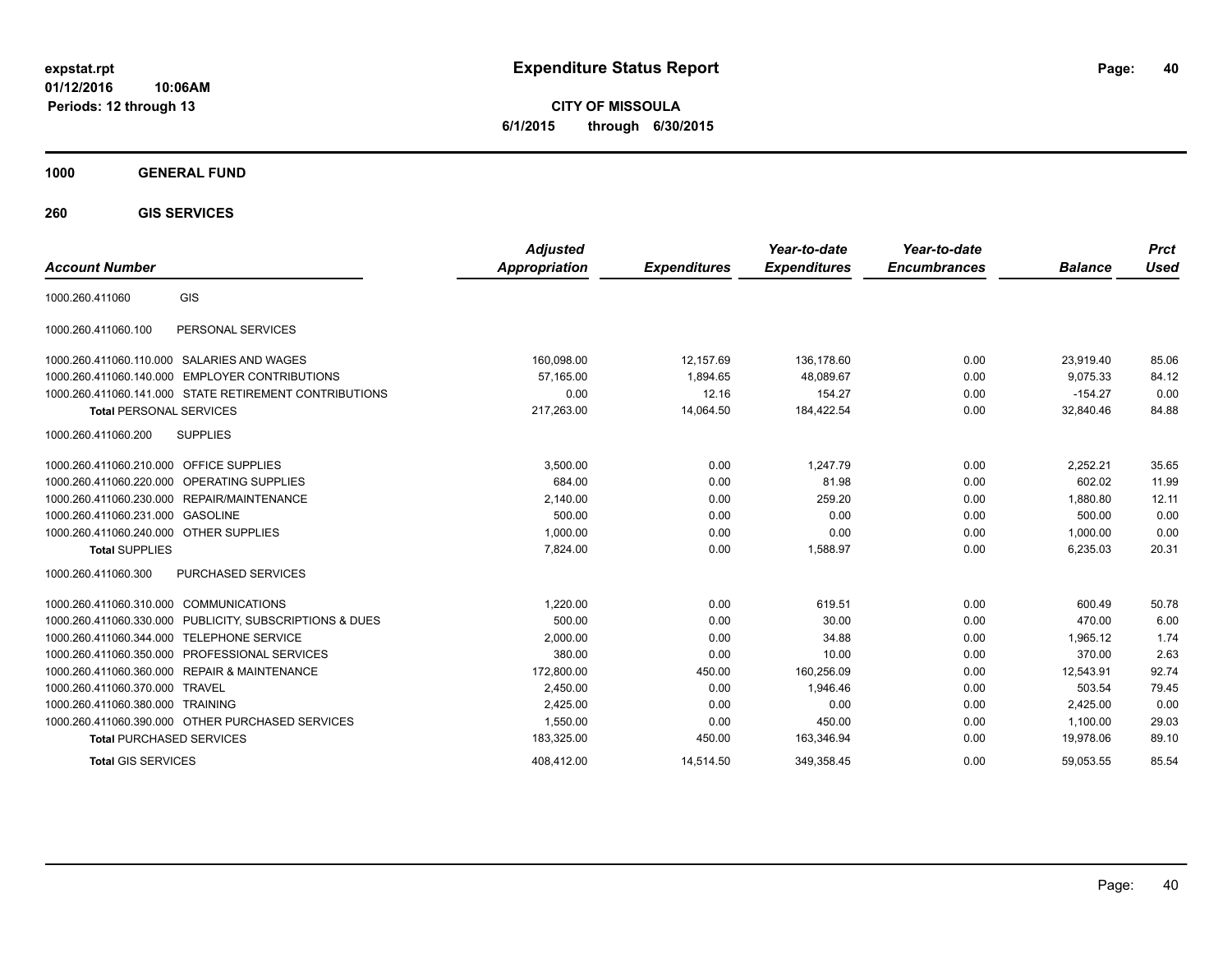**CITY OF MISSOULA 6/1/2015 through 6/30/2015**

**1000 GENERAL FUND**

**270 CITY ATTORNEY**

| <b>Account Number</b>                                  | <b>Adjusted</b><br>Appropriation | <b>Expenditures</b> | Year-to-date<br><b>Expenditures</b> | Year-to-date<br><b>Encumbrances</b> | <b>Balance</b> | <b>Prct</b><br><b>Used</b> |
|--------------------------------------------------------|----------------------------------|---------------------|-------------------------------------|-------------------------------------|----------------|----------------------------|
| <b>VICTIM SERVICES</b><br>1000.270.411115              |                                  |                     |                                     |                                     |                |                            |
| 1000.270.411115.100<br>PERSONAL SERVICES               |                                  |                     |                                     |                                     |                |                            |
| 1000.270.411115.110.000 SALARIES AND WAGES             | 19,661.00                        | 0.00                | 0.00                                | 0.00                                | 19,661.00      | 0.00                       |
| 1000.270.411115.140.000 EMPLOYER CONTRIBUTIONS         | 6.114.00                         | 0.00                | 0.00                                | 0.00                                | 6.114.00       | 0.00                       |
| 1000.270.411115.141.000 STATE RETIREMENT CONTRIBUTIONS | 0.00                             | 110.73              | 1,005.30                            | 0.00                                | $-1,005.30$    | 0.00                       |
| <b>Total PERSONAL SERVICES</b>                         | 25,775.00                        | 110.73              | 1,005.30                            | 0.00                                | 24,769.70      | 3.90                       |
| 1000.270.411115.300<br>PURCHASED SERVICES              |                                  |                     |                                     |                                     |                |                            |
| 1000.270.411115.350.000 PROFESSIONAL SERVICES          | 9,665.00                         | 9,690.00            | 9,690.00                            | 0.00                                | $-25.00$       | 100.26                     |
| <b>Total PURCHASED SERVICES</b>                        | 9,665.00                         | 9,690.00            | 9,690.00                            | 0.00                                | $-25.00$       | 100.26                     |
| <b>CAPITAL OUTLAY</b><br>1000.270.411115.900           |                                  |                     |                                     |                                     |                |                            |
| <b>Total CAPITAL OUTLAY</b>                            | 0.00                             | 0.00                | 0.00                                | 0.00                                | 0.00           | 0.00                       |
| <b>Total VICTIM SERVICES</b>                           | 35,440.00                        | 9,800.73            | 10,695.30                           | 0.00                                | 24.744.70      | 30.18                      |
| 1000.270.411120<br>ADMINISTRATION & CIVIL LAW          |                                  |                     |                                     |                                     |                |                            |
| 1000.270.411120.100<br>PERSONAL SERVICES               |                                  |                     |                                     |                                     |                |                            |
| 1000.270.411120.110.000 SALARIES AND WAGES             | 295,203.00                       | 60,006.05           | 489,044.56                          | 0.00                                | $-193,841.56$  | 165.66                     |
| 1000.270.411120.120.000 OVERTIME/TERMINATION           | 1,816.00                         | 0.00                | 2,041.61                            | 0.00                                | $-225.61$      | 112.42                     |
| 1000.270.411120.140.000 EMPLOYER CONTRIBUTIONS         | 88,671.00                        | 11,432.50           | 148,569.56                          | 0.00                                | $-59,898.56$   | 167.55                     |
| <b>Total PERSONAL SERVICES</b>                         | 385,690.00                       | 71,438.55           | 639,655.73                          | 0.00                                | $-253,965.73$  | 165.85                     |
| 1000.270.411120.200<br><b>SUPPLIES</b>                 |                                  |                     |                                     |                                     |                |                            |
| 1000.270.411120.210.000<br><b>OFFICE SUPPLIES</b>      | 2,709.00                         | 177.45              | 1,258.38                            | 0.00                                | 1,450.62       | 46.45                      |
| OPERATING SUPPLIES<br>1000.270.411120.220.000          | 800.00                           | 0.00                | 0.00                                | 0.00                                | 800.00         | 0.00                       |
| 1000.270.411120.231.000 GASOLINE                       | 163.00                           | 101.48              | 306.60                              | 0.00                                | $-143.60$      | 188.10                     |
| <b>Total SUPPLIES</b>                                  | 3,672.00                         | 278.93              | 1,564.98                            | 0.00                                | 2,107.02       | 42.62                      |
| 1000.270.411120.300<br><b>PURCHASED SERVICES</b>       |                                  |                     |                                     |                                     |                |                            |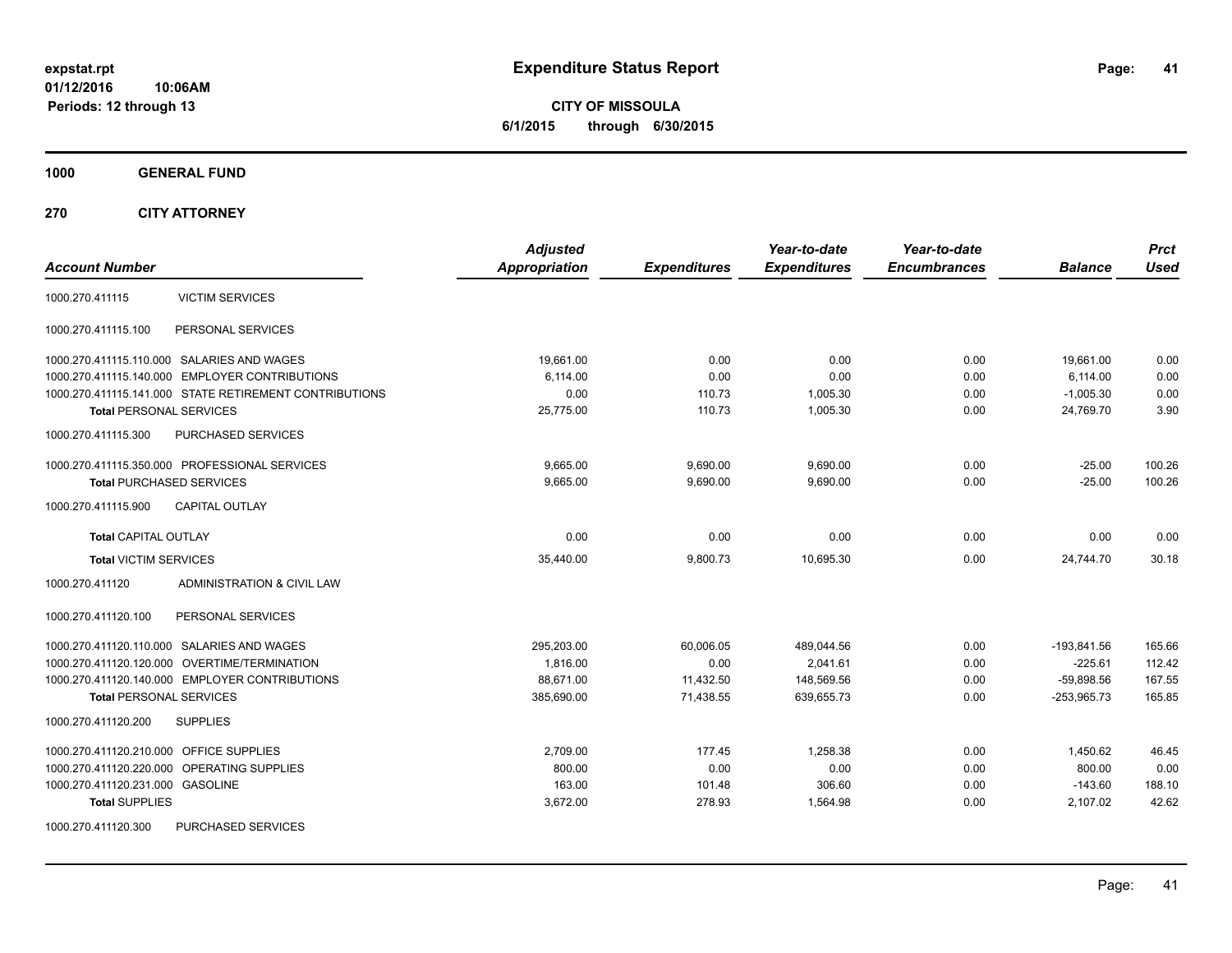**CITY OF MISSOULA 6/1/2015 through 6/30/2015**

**1000 GENERAL FUND**

**270 CITY ATTORNEY**

| <b>Account Number</b>                                   | <b>Adjusted</b><br><b>Appropriation</b> | <b>Expenditures</b> | Year-to-date<br><b>Expenditures</b> | Year-to-date<br><b>Encumbrances</b> | <b>Balance</b> | <b>Prct</b><br><b>Used</b> |
|---------------------------------------------------------|-----------------------------------------|---------------------|-------------------------------------|-------------------------------------|----------------|----------------------------|
| 1000.270.411120.310.000 COMMUNICATIONS                  | 500.00                                  | 0.00                | 25.98                               | 0.00                                | 474.02         | 5.20                       |
| 1000.270.411120.320.000 PRINTING & DUPLICATING          | 325.00                                  | 0.00                | 166.42                              | 0.00                                | 158.58         | 51.21                      |
| 1000.270.411120.330.000 PUBLICITY, SUBSCRIPTIONS & DUES | 10,505.00                               | 1,475.34            | 7,732.46                            | 0.00                                | 2,772.54       | 73.61                      |
| 1000.270.411120.344.000 TELEPHONE SERVICE               | 132.00                                  | 23.17               | 185.64                              | 0.00                                | $-53.64$       | 140.64                     |
| 1000.270.411120.350.000 PROFESSIONAL SERVICES           | 900.00                                  | 0.00                | 135.00                              | 0.00                                | 765.00         | 15.00                      |
| 1000.270.411120.360.000 REPAIR & MAINTENANCE            | 2,758.00                                | 95.54               | 976.14                              | 0.00                                | 1,781.86       | 35.39                      |
| 1000.270.411120.370.000 TRAVEL                          | 1,875.00                                | 625.56              | 1,975.56                            | 0.00                                | $-100.56$      | 105.36                     |
| 1000.270.411120.380.000 TRAINING                        | 3,761.00                                | 0.00                | 389.00                              | 0.00                                | 3,372.00       | 10.34                      |
| <b>Total PURCHASED SERVICES</b>                         | 20,756.00                               | 2,219.61            | 11,586.20                           | 0.00                                | 9,169.80       | 55.82                      |
| 1000.270.411120.800<br>OTHER OBJECTS                    |                                         |                     |                                     |                                     |                |                            |
| <b>Total OTHER OBJECTS</b>                              | 0.00                                    | 0.00                | 0.00                                | 0.00                                | 0.00           | 0.00                       |
| <b>CAPITAL OUTLAY</b><br>1000.270.411120.900            |                                         |                     |                                     |                                     |                |                            |
| <b>Total CAPITAL OUTLAY</b>                             | 0.00                                    | 0.00                | 0.00                                | 0.00                                | 0.00           | 0.00                       |
| Total ADMINISTRATION & CIVIL LAW                        | 410,118.00                              | 73,937.09           | 652,806.91                          | 0.00                                | $-242,688.91$  | 159.18                     |
| 1000.270.411125<br><b>CRIMINAL LAW</b>                  |                                         |                     |                                     |                                     |                |                            |
| PERSONAL SERVICES<br>1000.270.411125.100                |                                         |                     |                                     |                                     |                |                            |
| 1000.270.411125.110.000 SALARIES AND WAGES              | 586,828.00                              | 50,727.10           | 411,904.67                          | 0.00                                | 174,923.33     | 70.19                      |
| 1000.270.411125.120.000 OVERTIME/TERMINATION            | 454.00                                  | 0.00                | 226.83                              | 0.00                                | 227.17         | 49.96                      |
| 1000.270.411125.140.000 EMPLOYER CONTRIBUTIONS          | 207.358.00                              | 9,994.49            | 151,719.47                          | 0.00                                | 55,638.53      | 73.17                      |
| <b>Total PERSONAL SERVICES</b>                          | 794,640.00                              | 60,721.59           | 563,850.97                          | 0.00                                | 230,789.03     | 70.96                      |
| 1000.270.411125.200<br><b>SUPPLIES</b>                  |                                         |                     |                                     |                                     |                |                            |
| 1000.270.411125.210.000 OFFICE SUPPLIES                 | 2,909.00                                | 444.63              | 2,920.26                            | 0.00                                | $-11.26$       | 100.39                     |
| 1000.270.411125.220.000 OPERATING SUPPLIES              | 950.00                                  | 0.00                | 200.00                              | 0.00                                | 750.00         | 21.05                      |
| 1000.270.411125.231.000 GASOLINE                        | 100.00                                  | 0.00                | 0.00                                | 0.00                                | 100.00         | 0.00                       |
| <b>Total SUPPLIES</b>                                   | 3,959.00                                | 444.63              | 3,120.26                            | 0.00                                | 838.74         | 78.81                      |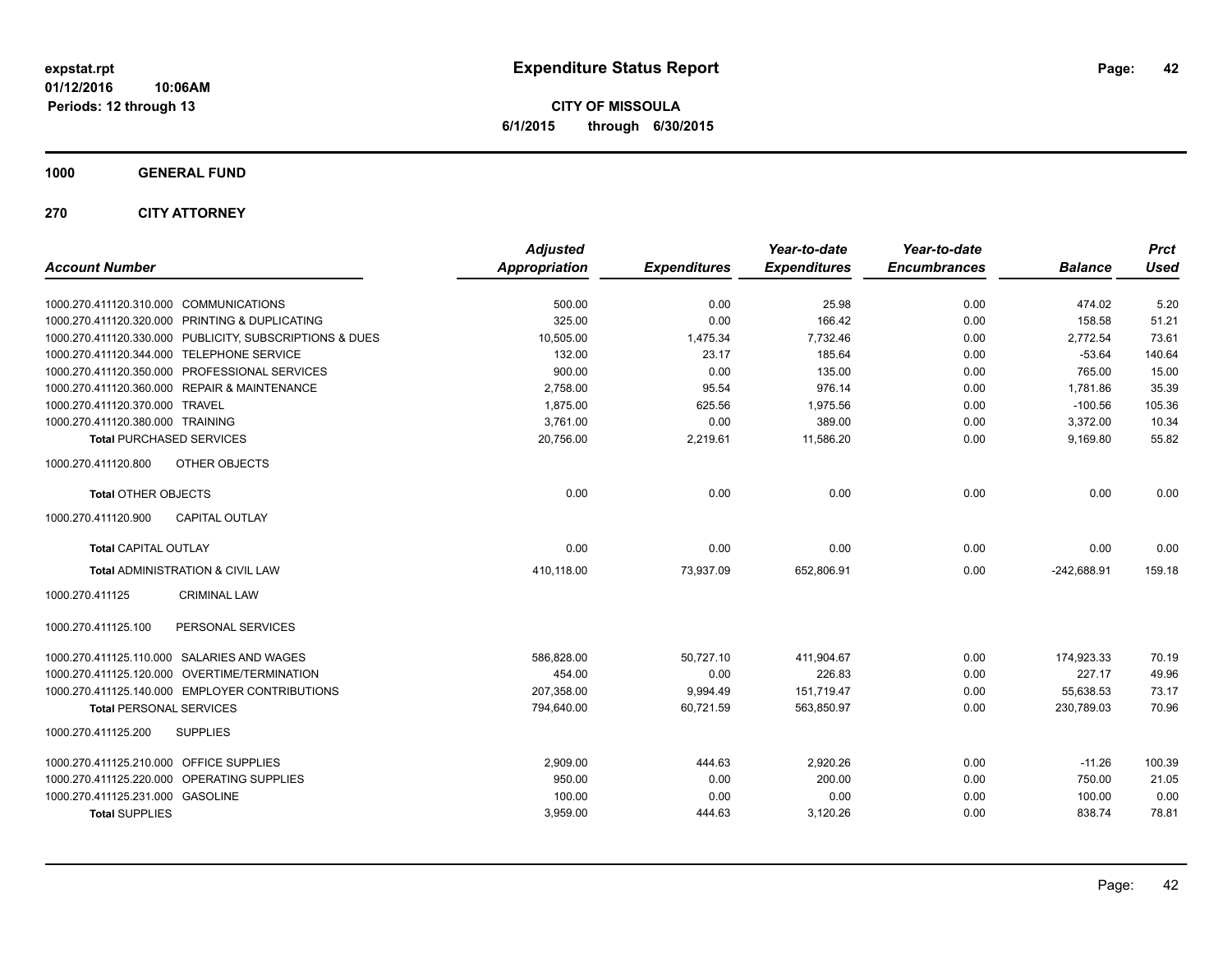**CITY OF MISSOULA 6/1/2015 through 6/30/2015**

**1000 GENERAL FUND**

**270 CITY ATTORNEY**

|                                                              | <b>Adjusted</b>      |                     | Year-to-date        | Year-to-date<br><b>Encumbrances</b> | <b>Balance</b> | <b>Prct</b><br><b>Used</b> |
|--------------------------------------------------------------|----------------------|---------------------|---------------------|-------------------------------------|----------------|----------------------------|
| <b>Account Number</b>                                        | <b>Appropriation</b> | <b>Expenditures</b> | <b>Expenditures</b> |                                     |                |                            |
| PURCHASED SERVICES<br>1000.270.411125.300                    |                      |                     |                     |                                     |                |                            |
| 1000.270.411125.310.000 COMMUNICATIONS                       | 850.00               | 190.02              | 1.028.26            | 0.00                                | $-178.26$      | 120.97                     |
| <b>PRINTING &amp; DUPLICATING</b><br>1000.270.411125.320.000 | 325.00               | 0.00                | 34.95               | 0.00                                | 290.05         | 10.75                      |
| 1000.270.411125.330.000 PUBLICITY, SUBSCRIPTIONS & DUES      | 6,645.00             | 0.00                | 3,486.29            | 0.00                                | 3,158.71       | 52.46                      |
| 1000.270.411125.344.000 TELEPHONE SERVICE                    | 132.00               | 0.00                | 0.00                | 0.00                                | 132.00         | 0.00                       |
| 1000.270.411125.350.000<br><b>PROFESSIONAL SERVICES</b>      | 1,100.00             | 3,731.04            | 5,745.79            | 0.00                                | $-4,645.79$    | 522.34                     |
| <b>REPAIR &amp; MAINTENANCE</b><br>1000.270.411125.360.000   | 14,688.00            | 0.00                | 15,968.49           | 0.00                                | $-1.280.49$    | 108.72                     |
| 1000.270.411125.370.000<br>TRAVFI                            | 3,125.00             | 0.00                | 1,674.68            | 0.00                                | 1,450.32       | 53.59                      |
| 1000.270.411125.380.000 TRAINING                             | 5.239.00             | 601.25              | 3,153.05            | 0.00                                | 2.085.95       | 60.18                      |
| <b>Total PURCHASED SERVICES</b>                              | 32,104.00            | 4,522.31            | 31,091.51           | 0.00                                | 1,012.49       | 96.85                      |
| 1000.270.411125.500<br><b>FIXED CHARGES</b>                  |                      |                     |                     |                                     |                |                            |
| <b>Total FIXED CHARGES</b>                                   | 0.00                 | 0.00                | 0.00                | 0.00                                | 0.00           | 0.00                       |
| <b>CAPITAL OUTLAY</b><br>1000.270.411125.900                 |                      |                     |                     |                                     |                |                            |
| 1000.270.411125.940.000 MACHINERY & EQUIPMENT                | 0.00                 | 0.00                | 616.26              | 0.00                                | $-616.26$      | 0.00                       |
| <b>Total CAPITAL OUTLAY</b>                                  | 0.00                 | 0.00                | 616.26              | 0.00                                | $-616.26$      | 0.00                       |
| <b>Total CRIMINAL LAW</b>                                    | 830,703.00           | 65,688.53           | 598,679.00          | 0.00                                | 232,024.00     | 72.07                      |
| <b>Total CITY ATTORNEY</b>                                   | 1,276,261.00         | 149,426.35          | 1,262,181.21        | 0.00                                | 14.079.79      | 98.90                      |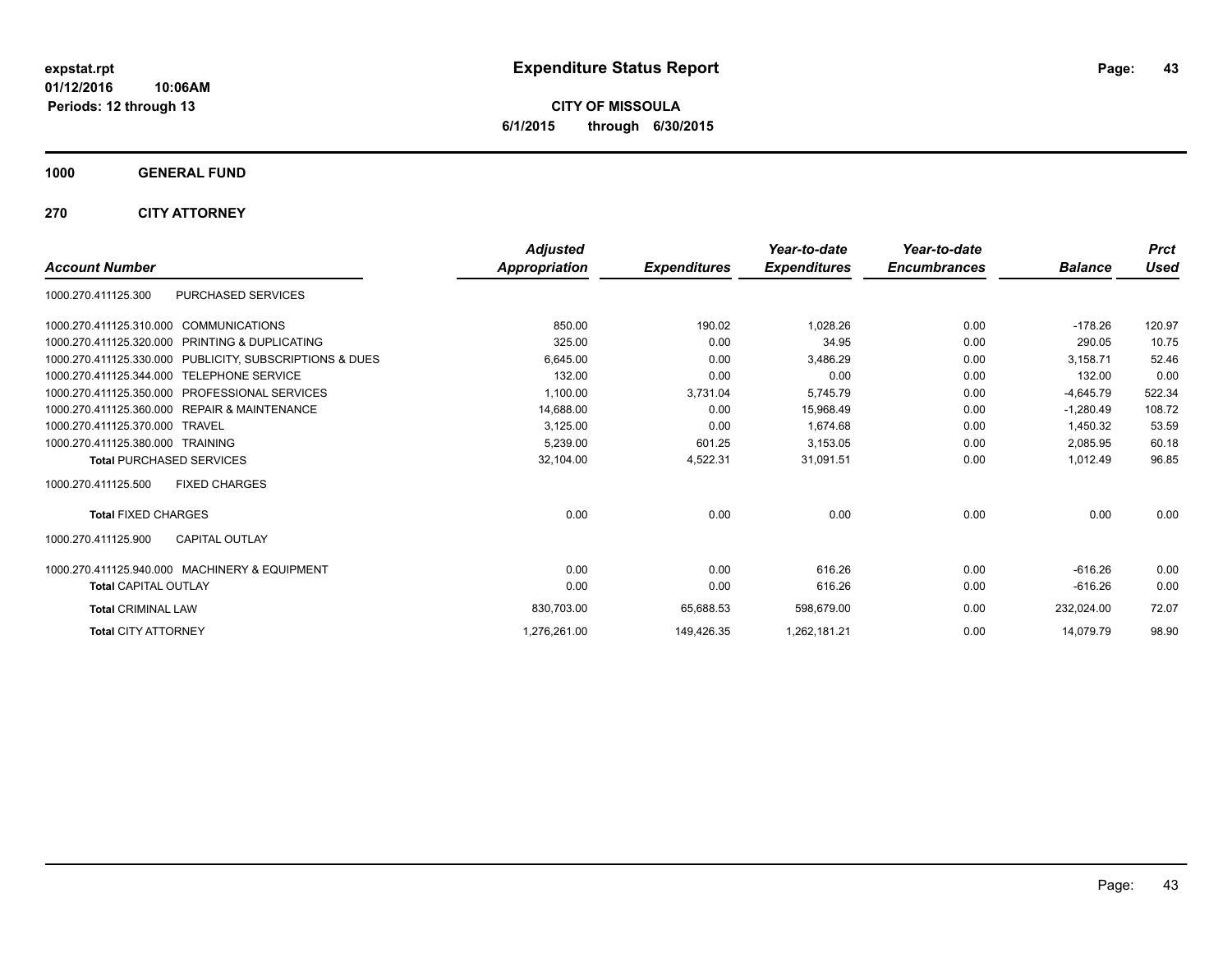**01/12/2016 10:06AM Periods: 12 through 13**

**CITY OF MISSOULA 6/1/2015 through 6/30/2015**

**1000 GENERAL FUND**

| <b>Account Number</b>                                      | <b>Adjusted</b><br><b>Appropriation</b> | <b>Expenditures</b> | Year-to-date<br><b>Expenditures</b> | Year-to-date<br><b>Encumbrances</b> | <b>Balance</b> | <b>Prct</b><br><b>Used</b> |
|------------------------------------------------------------|-----------------------------------------|---------------------|-------------------------------------|-------------------------------------|----------------|----------------------------|
|                                                            |                                         |                     |                                     |                                     |                |                            |
| PUBLIC WORKS ADMINISTRATION<br>1000.280.430100             |                                         |                     |                                     |                                     |                |                            |
| 1000.280.430100.100<br>PERSONAL SERVICES                   |                                         |                     |                                     |                                     |                |                            |
| 1000.280.430100.110.000 SALARIES AND WAGES                 | 89,026.00                               | 19.047.17           | 73,342.06                           | 0.00                                | 15.683.94      | 82.38                      |
| OVERTIME/TERMINATION<br>1000.280.430100.120.000            | 291.00                                  | 0.00                | 0.00                                | 0.00                                | 291.00         | 0.00                       |
| 1000.280.430100.130.000 OTHER                              | 0.00                                    | 0.00                | 247.07                              | 0.00                                | $-247.07$      | 0.00                       |
| 1000.280.430100.140.000 EMPLOYER CONTRIBUTIONS             | 25,924.00                               | 3,315.26            | 13,972.14                           | 0.00                                | 11,951.86      | 53.90                      |
| 1000.280.430100.141.000 STATE RETIREMENT CONTRIBUTIONS     | 0.00                                    | 64.94               | 484.24                              | 0.00                                | $-484.24$      | 0.00                       |
| <b>Total PERSONAL SERVICES</b>                             | 115,241.00                              | 22,427.37           | 88,045.51                           | 0.00                                | 27,195.49      | 76.40                      |
| <b>SUPPLIES</b><br>1000.280.430100.200                     |                                         |                     |                                     |                                     |                |                            |
| 1000.280.430100.210.000 OFFICE SUPPLIES                    | 250.00                                  | 1,042.03            | 2,723.17                            | 0.00                                | $-2,473.17$    | 1,089.27                   |
| REPAIR/MAINTENANCE<br>1000.280.430100.230.000              | 50.00                                   | 0.00                | 0.00                                | 0.00                                | 50.00          | 0.00                       |
| 1000.280.430100.231.000 GASOLINE                           | 249.00                                  | 0.00                | 1.05                                | 0.00                                | 247.95         | 0.42                       |
| <b>Total SUPPLIES</b>                                      | 549.00                                  | 1,042.03            | 2,724.22                            | 0.00                                | $-2,175.22$    | 496.21                     |
| 1000.280.430100.300<br><b>PURCHASED SERVICES</b>           |                                         |                     |                                     |                                     |                |                            |
| 1000.280.430100.310.000 COMMUNICATIONS                     | 500.00                                  | 0.00                | 363.34                              | 0.00                                | 136.66         | 72.67                      |
| 1000.280.430100.310.351 COMMUNICATIONS~POSTAGE             | 0.00                                    | 88.49               | 98.29                               | 0.00                                | $-98.29$       | 0.00                       |
| 1000.280.430100.320.000 PRINTING & DUPLICATING             | 200.00                                  | 0.00                | 29.95                               | 0.00                                | 170.05         | 14.98                      |
| 1000.280.430100.330.000 PUBLICITY, SUBSCRIPTIONS & DUES    | 920.00                                  | 0.00                | 1,061.63                            | 0.00                                | $-141.63$      | 115.39                     |
| 1000.280.430100.330.371 PUBLICITY, SUBSCRIPTIONS & DUES    | 0.00                                    | 0.00                | 240.00                              | 0.00                                | $-240.00$      | 0.00                       |
| 1000.280.430100.344.000 TELEPHONE SERVICE                  | 733.00                                  | 206.19              | 866.86                              | 0.00                                | $-133.86$      | 118.26                     |
| 1000.280.430100.344.391 TELEPHONE SERVICE                  | 0.00                                    | 3.66                | 13.08                               | 0.00                                | $-13.08$       | 0.00                       |
| <b>REPAIR &amp; MAINTENANCE</b><br>1000.280.430100.360.000 | 100.00                                  | 169.00              | 169.00                              | 0.00                                | $-69.00$       | 169.00                     |
| 1000.280.430100.370.000<br><b>TRAVEL</b>                   | 700.00                                  | 0.00                | 59.72                               | 0.00                                | 640.28         | 8.53                       |
| 1000.280.430100.380.000 TRAINING                           | 800.00                                  | 0.00                | 1,014.64                            | 0.00                                | $-214.64$      | 126.83                     |
| <b>Total PURCHASED SERVICES</b>                            | 3,953.00                                | 467.34              | 3,916.51                            | 0.00                                | 36.49          | 99.08                      |
| 1000.280.430100.500<br><b>FIXED CHARGES</b>                |                                         |                     |                                     |                                     |                |                            |
| 1000.280.430100.500.000 FIXED CHARGES                      | 0.00                                    | 0.00                | 1.988.80                            | 0.00                                | $-1,988.80$    | 0.00                       |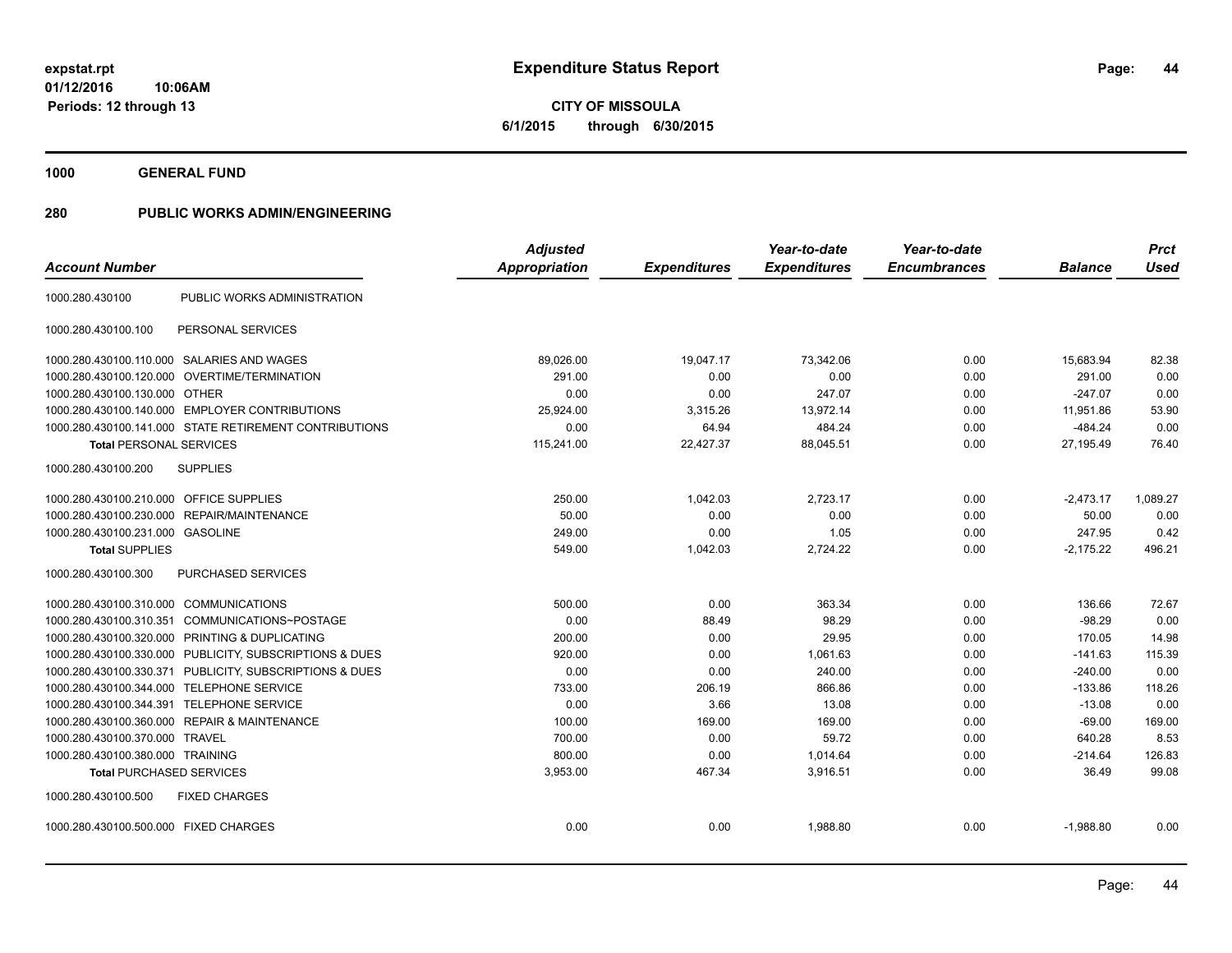**01/12/2016 10:06AM Periods: 12 through 13**

# **CITY OF MISSOULA 6/1/2015 through 6/30/2015**

**1000 GENERAL FUND**

| <b>Account Number</b>                             | <b>Adjusted</b><br>Appropriation | <b>Expenditures</b> | Year-to-date<br><b>Expenditures</b> | Year-to-date<br><b>Encumbrances</b> | <b>Balance</b> | <b>Prct</b><br><b>Used</b> |
|---------------------------------------------------|----------------------------------|---------------------|-------------------------------------|-------------------------------------|----------------|----------------------------|
| <b>Total FIXED CHARGES</b>                        | 0.00                             | 0.00                | 1,988.80                            | 0.00                                | $-1,988.80$    | 0.00                       |
| <b>Total PUBLIC WORKS ADMINISTRATION</b>          | 119,743.00                       | 23,936.74           | 96,675.04                           | 0.00                                | 23,067.96      | 80.74                      |
| <b>REIMBURSABLE SERVICES</b><br>1000.280.430250   |                                  |                     |                                     |                                     |                |                            |
| <b>SUPPLIES</b><br>1000.280.430250.200            |                                  |                     |                                     |                                     |                |                            |
| 1000.280.430250.230.000 REPAIR/MAINTENANCE        | 10.000.00                        | 0.00                | 0.00                                | 0.00                                | 10,000.00      | 0.00                       |
| <b>Total SUPPLIES</b>                             | 10,000.00                        | 0.00                | 0.00                                | 0.00                                | 10,000.00      | 0.00                       |
| 1000.280.430250.300<br>PURCHASED SERVICES         |                                  |                     |                                     |                                     |                |                            |
| 1000.280.430250.360.000 REPAIR & MAINTENANCE      | 10,000.00                        | 0.00                | 28.67                               | 0.00                                | 9,971.33       | 0.29                       |
| 1000.280.430250.360.300 REPAIR & MAINTENANCE      | 0.00                             | 2,058.90            | 7,132.17                            | 0.00                                | $-7,132.17$    | 0.00                       |
| <b>Total PURCHASED SERVICES</b>                   | 10,000.00                        | 2,058.90            | 7,160.84                            | 0.00                                | 2,839.16       | 71.61                      |
| <b>Total REIMBURSABLE SERVICES</b>                | 20,000.00                        | 2,058.90            | 7,160.84                            | 0.00                                | 12.839.16      | 35.80                      |
| 1000.280.430263<br><b>STREET LIGHTING</b>         |                                  |                     |                                     |                                     |                |                            |
| PERSONAL SERVICES<br>1000.280.430263.100          |                                  |                     |                                     |                                     |                |                            |
| 1000.280.430263.110.000 SALARIES AND WAGES        | 3,483.00                         | 400.08              | 3,261.80                            | 0.00                                | 221.20         | 93.65                      |
| 1000.280.430263.120.000 OVERTIME/TERMINATION      | 380.00                           | 0.00                | 9.14                                | 0.00                                | 370.86         | 2.41                       |
| 1000.280.430263.130.000 OTHER                     | 267.00                           | 0.00                | 0.00                                | 0.00                                | 267.00         | 0.00                       |
| 1000.280.430263.140.000 EMPLOYER CONTRIBUTIONS    | 1,772.00                         | 93.60               | 1,251.82                            | 0.00                                | 520.18         | 70.64                      |
| <b>Total PERSONAL SERVICES</b>                    | 5,902.00                         | 493.68              | 4,522.76                            | 0.00                                | 1,379.24       | 76.63                      |
| 1000.280.430263.300<br>PURCHASED SERVICES         |                                  |                     |                                     |                                     |                |                            |
| 1000.280.430263.341.000 ELECTRICITY & NATURAL GAS | 118,654.00                       | 20,936.55           | 123,782.91                          | 0.00                                | $-5,128.91$    | 104.32                     |
| <b>Total PURCHASED SERVICES</b>                   | 118,654.00                       | 20,936.55           | 123,782.91                          | 0.00                                | $-5,128.91$    | 104.32                     |
| <b>Total STREET LIGHTING</b>                      | 124,556.00                       | 21,430.23           | 128,305.67                          | 0.00                                | $-3,749.67$    | 103.01                     |
| 1000.280.430264<br>TRAFFIC SIGNAL MAINTENANCE     |                                  |                     |                                     |                                     |                |                            |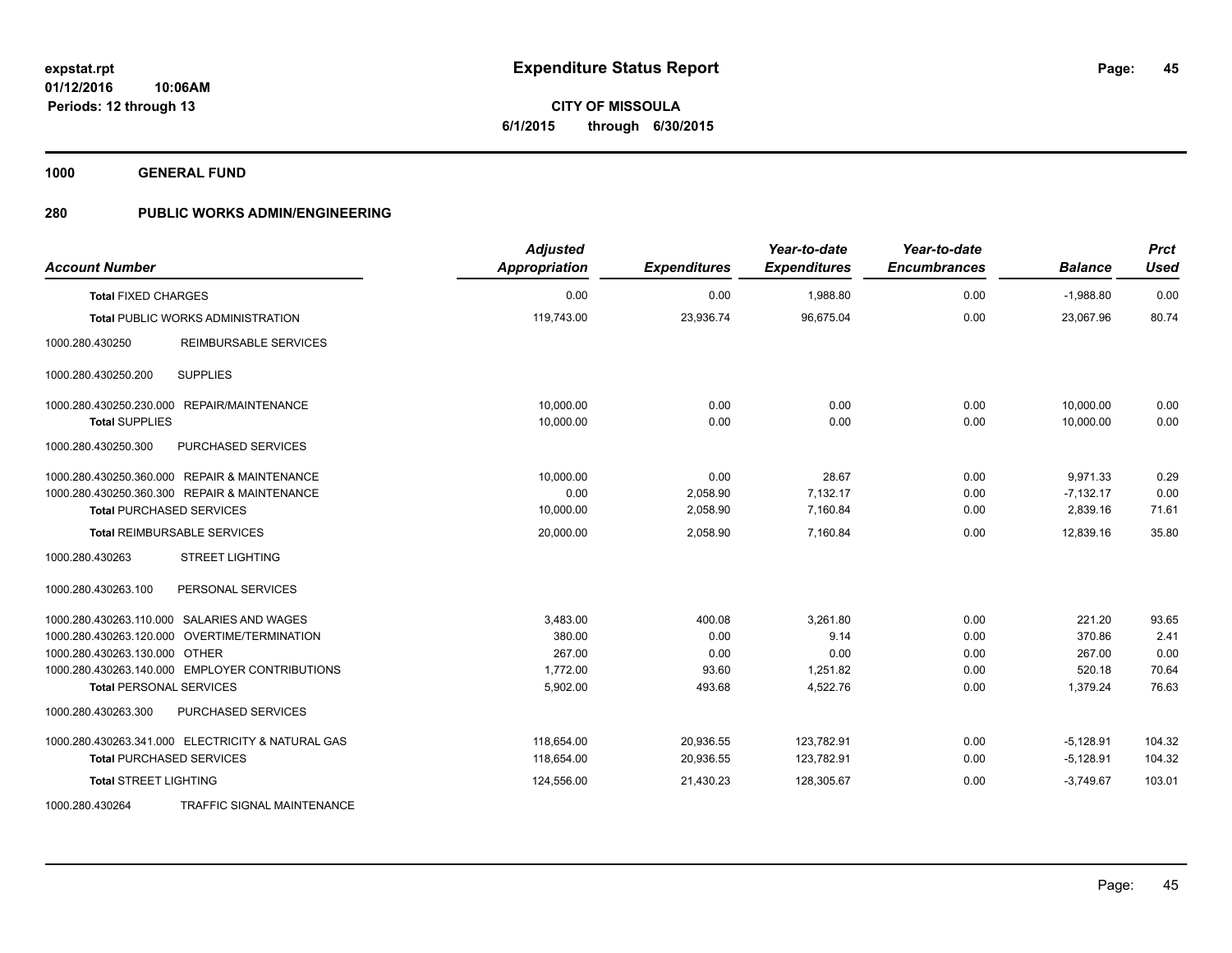**01/12/2016 10:06AM Periods: 12 through 13**

**CITY OF MISSOULA 6/1/2015 through 6/30/2015**

**1000 GENERAL FUND**

| <b>Account Number</b>                                       | <b>Adjusted</b><br>Appropriation | <b>Expenditures</b> | Year-to-date<br><b>Expenditures</b> | Year-to-date<br><b>Encumbrances</b> | <b>Balance</b> | <b>Prct</b><br><b>Used</b> |
|-------------------------------------------------------------|----------------------------------|---------------------|-------------------------------------|-------------------------------------|----------------|----------------------------|
|                                                             |                                  |                     |                                     |                                     |                |                            |
| 1000.280.430264.100<br>PERSONAL SERVICES                    |                                  |                     |                                     |                                     |                |                            |
| 1000.280.430264.110.000 SALARIES AND WAGES                  | 78,359.00                        | 9,001.62            | 73,390.22                           | 0.00                                | 4,968.78       | 93.66                      |
| OVERTIME/TERMINATION<br>1000.280.430264.120.000             | 1.229.00                         | 0.00                | 205.80                              | 0.00                                | 1,023.20       | 16.75                      |
| 1000.280.430264.130.000 OTHER                               | 6,007.00                         | 0.00                | 0.00                                | 0.00                                | 6,007.00       | 0.00                       |
| 1000.280.430264.140.000 EMPLOYER CONTRIBUTIONS              | 37,169.00                        | 2,107.34            | 29,706.93                           | 0.00                                | 7,462.07       | 79.92                      |
| <b>Total PERSONAL SERVICES</b>                              | 122,764.00                       | 11,108.96           | 103.302.95                          | 0.00                                | 19.461.05      | 84.15                      |
| 1000.280.430264.200<br><b>SUPPLIES</b>                      |                                  |                     |                                     |                                     |                |                            |
| 1000.280.430264.210.000 OFFICE SUPPLIES                     | 350.00                           | 0.00                | 101.64                              | 0.00                                | 248.36         | 29.04                      |
| 1000.280.430264.220.000 OPERATING SUPPLIES                  | 235.00                           | 0.00                | 0.00                                | 0.00                                | 235.00         | 0.00                       |
| 1000.280.430264.220.311 OPERATING SUPPLIES                  | 0.00                             | 0.00                | 150.00                              | 0.00                                | $-150.00$      | 0.00                       |
| 1000.280.430264.230.000 REPAIR/MAINTENANCE                  | 1,060.00                         | 0.00                | 147.99                              | 0.00                                | 912.01         | 13.96                      |
| REPAIR/MAINTENANCE~VEHICLE PARTS<br>1000.280.430264.230.321 | 0.00                             | 270.69              | 1,315.35                            | 0.00                                | $-1,315.35$    | 0.00                       |
| 1000.280.430264.230.324 REPAIR/MAINTENANCE                  | 0.00                             | 0.00                | 159.15                              | 0.00                                | $-159.15$      | 0.00                       |
| 1000.280.430264.230.336 REPAIR/MAINTENANCE                  | 0.00                             | 0.00                | 46.32                               | 0.00                                | $-46.32$       | 0.00                       |
| 1000.280.430264.231.000 GASOLINE                            | 2.799.00                         | 386.81              | 1,051.30                            | 0.00                                | 1,747.70       | 37.56                      |
| 1000.280.430264.240.000 OTHER SUPPLIES                      | 9,880.00                         | 460.78              | 4,761.10                            | 0.00                                | 5.118.90       | 48.19                      |
| 1000.280.430264.240.330 OTHER SUPPLIES                      | 0.00                             | 0.00                | 105.00                              | 0.00                                | $-105.00$      | 0.00                       |
| 1000.280.430264.240.336 OTHER SUPPLIES~LIGHT PARTS          | 0.00                             | 0.00                | 10,510.04                           | 0.00                                | $-10,510.04$   | 0.00                       |
| <b>Total SUPPLIES</b>                                       | 14,324.00                        | 1,118.28            | 18,347.89                           | 0.00                                | $-4,023.89$    | 128.09                     |
| 1000.280.430264.300<br><b>PURCHASED SERVICES</b>            |                                  |                     |                                     |                                     |                |                            |
| 1000.280.430264.341.000 ELECTRICITY & NATURAL GAS           | 14,650.00                        | 1,431.40            | 10,351.82                           | 0.00                                | 4,298.18       | 70.66                      |
| 1000.280.430264.350.000 PROFESSIONAL SERVICES               | 200.00                           | 0.00                | 355.00                              | 0.00                                | $-155.00$      | 177.50                     |
| 1000.280.430264.360.000 REPAIR & MAINTENANCE                | 1,100.00                         | 0.00                | 762.32                              | 0.00                                | 337.68         | 69.30                      |
| 1000.280.430264.370.000 TRAVEL                              | 150.00                           | 340.80              | 607.02                              | 0.00                                | $-457.02$      | 404.68                     |
| 1000.280.430264.380.000 TRAINING                            | 450.00                           | 0.00                | 88.11                               | 0.00                                | 361.89         | 19.58                      |
| <b>Total PURCHASED SERVICES</b>                             | 16,550.00                        | 1,772.20            | 12,164.27                           | 0.00                                | 4,385.73       | 73.50                      |
| <b>Total TRAFFIC SIGNAL MAINTENANCE</b>                     | 153,638.00                       | 13,999.44           | 133,815.11                          | 0.00                                | 19,822.89      | 87.10                      |
| 1000.280.430265<br>SIGNING & STRIPING                       |                                  |                     |                                     |                                     |                |                            |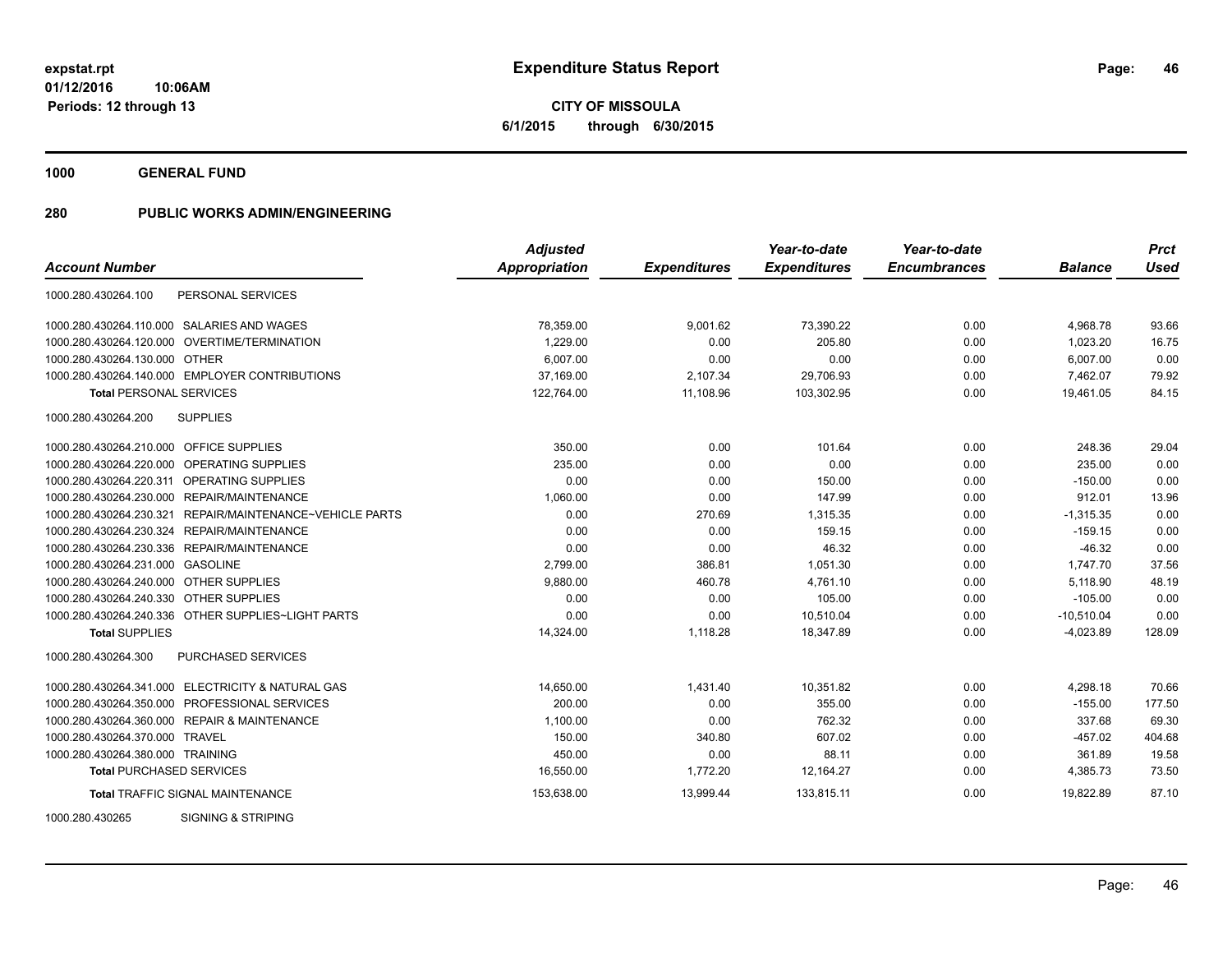**CITY OF MISSOULA 6/1/2015 through 6/30/2015**

**1000 GENERAL FUND**

|                                                              | <b>Adjusted</b>      |                     | Year-to-date        | Year-to-date        |                | <b>Prct</b> |
|--------------------------------------------------------------|----------------------|---------------------|---------------------|---------------------|----------------|-------------|
| <b>Account Number</b>                                        | <b>Appropriation</b> | <b>Expenditures</b> | <b>Expenditures</b> | <b>Encumbrances</b> | <b>Balance</b> | <b>Used</b> |
| 1000.280.430265.100<br>PERSONAL SERVICES                     |                      |                     |                     |                     |                |             |
| 1000.280.430265.110.000 SALARIES AND WAGES                   | 171,067.00           | 25,893.02           | 201,141.73          | 0.00                | $-30,074.73$   | 117.58      |
| <b>OVERTIME/TERMINATION</b><br>1000.280.430265.120.000       | 67.00                | 0.00                | 1,099.68            | 0.00                | $-1,032.68$    | 1,641.31    |
| 1000.280.430265.130.000 OTHER                                | 1,900.00             | 0.00                | 0.00                | 0.00                | 1,900.00       | 0.00        |
| 1000.280.430265.140.000 EMPLOYER CONTRIBUTIONS               | 91,664.00            | 8,693.46            | 108,195.47          | 0.00                | $-16,531.47$   | 118.03      |
| <b>Total PERSONAL SERVICES</b>                               | 264,698.00           | 34,586.48           | 310,436.88          | 0.00                | $-45,738.88$   | 117.28      |
| 1000.280.430265.200<br><b>SUPPLIES</b>                       |                      |                     |                     |                     |                |             |
| 1000.280.430265.210.000 OFFICE SUPPLIES                      | 350.00               | 0.00                | 258.44              | 0.00                | 91.56          | 73.84       |
| OPERATING SUPPLIES<br>1000.280.430265.220.000                | 1,700.00             | 0.00                | 264.31              | 0.00                | 1,435.69       | 15.55       |
| OPERATING SUPPLIES~CLOTHING ALLOW<br>1000.280.430265.220.311 | 0.00                 | 26.15               | 1,030.00            | 0.00                | $-1,030.00$    | 0.00        |
| <b>REPAIR/MAINTENANCE</b><br>1000.280.430265.230.000         | 40,700.00            | 132.46              | 45,936.59           | 0.00                | $-5,236.59$    | 112.87      |
| 1000.280.430265.230.321<br>REPAIR/MAINTENANCE~VEHICLE PARTS  | 0.00                 | 156.99              | 1,884.06            | 0.00                | $-1,884.06$    | 0.00        |
| REPAIR/MAINTENANCE~S/W SNOW MAINT<br>1000.280.430265.230.323 | 0.00                 | 0.00                | 254.60              | 0.00                | $-254.60$      | 0.00        |
| 1000.280.430265.231.000<br><b>GASOLINE</b>                   | 3,739.00             | 1,392.25            | 5,635.51            | 0.00                | $-1,896.51$    | 150.72      |
| 1000.280.430265.240.000<br><b>OTHER SUPPLIES</b>             | 21,210.00            | 940.18              | 8,159.35            | 0.00                | 13,050.65      | 38.47       |
| <b>Total SUPPLIES</b>                                        | 67,699.00            | 2,648.03            | 63,422.86           | 0.00                | 4,276.14       | 93.68       |
| PURCHASED SERVICES<br>1000.280.430265.300                    |                      |                     |                     |                     |                |             |
| 1000.280.430265.344.000 TELEPHONE SERVICE                    | 558.00               | 2.16                | 9.45                | 0.00                | 548.55         | 1.69        |
| 1000.280.430265.344.399 TELEPHONE SERVICE                    | 0.00                 | 141.26              | 891.72              | 0.00                | $-891.72$      | 0.00        |
| 1000.280.430265.345.000 GARBAGE                              | 457.00               | 31.20               | 187.20              | 0.00                | 269.80         | 40.96       |
| PROFESSIONAL SERVICES<br>1000.280.430265.350.000             | 570.00               | 0.00                | 117.50              | 0.00                | 452.50         | 20.61       |
| <b>REPAIR &amp; MAINTENANCE</b><br>1000.280.430265.360.000   | 1,700.00             | 0.00                | 0.00                | 0.00                | 1,700.00       | 0.00        |
| 1000.280.430265.370.000<br><b>TRAVEL</b>                     | 700.00               | 0.00                | 0.00                | 0.00                | 700.00         | 0.00        |
| 1000.280.430265.380.000 TRAINING                             | 950.00               | 0.00                | $-189.00$           | 0.00                | 1,139.00       | 19.89       |
| <b>Total PURCHASED SERVICES</b>                              | 4,935.00             | 174.62              | 1,016.87            | 0.00                | 3,918.13       | 20.61       |
| <b>CAPITAL OUTLAY</b><br>1000.280.430265.900                 |                      |                     |                     |                     |                |             |
| 1000.280.430265.940.000 MACHINERY & EQUIPMENT                | 0.00                 | 0.00                | 1,799.99            | 0.00                | $-1,799.99$    | 0.00        |
| <b>Total CAPITAL OUTLAY</b>                                  | 0.00                 | 0.00                | 1,799.99            | 0.00                | $-1,799.99$    | 0.00        |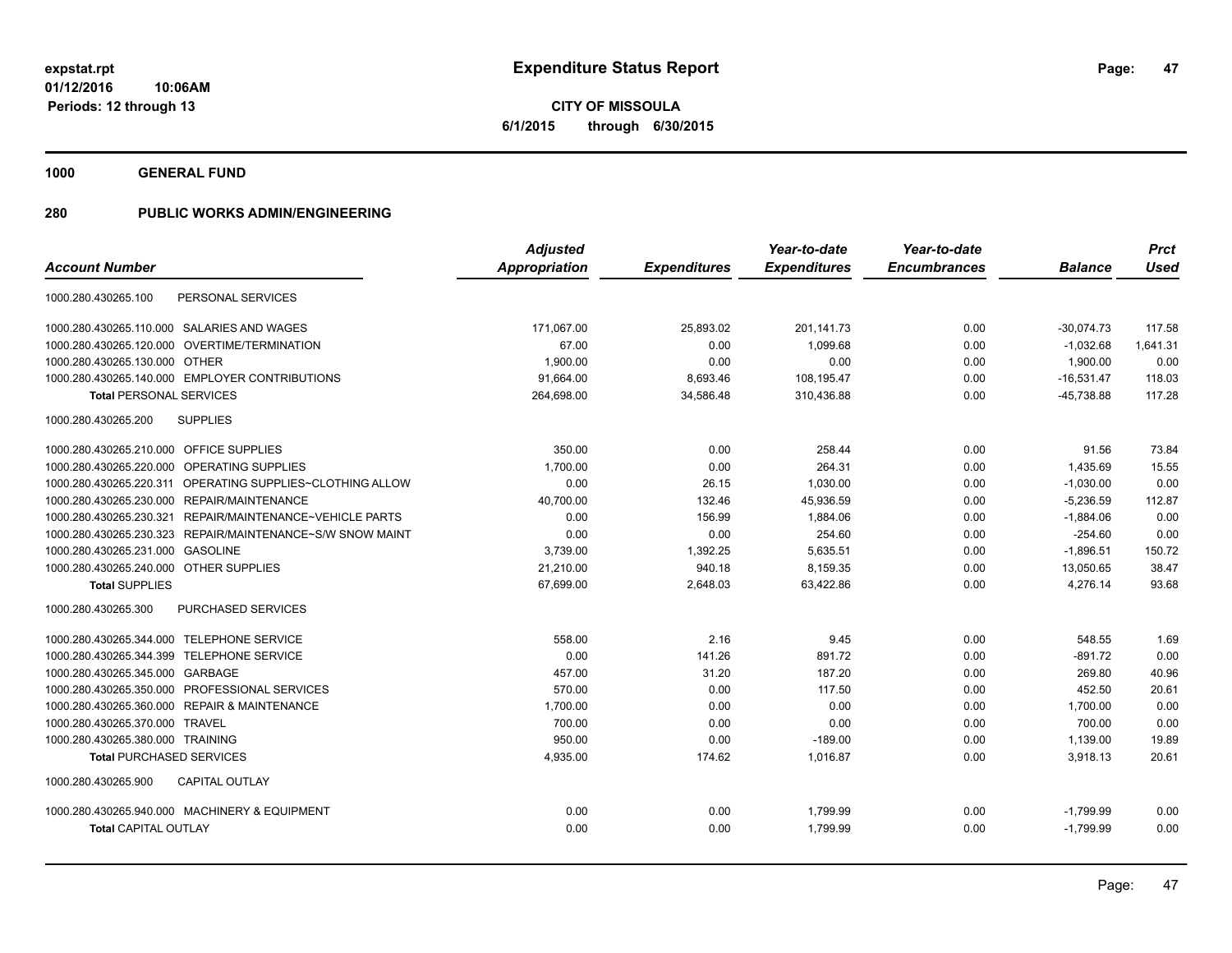**01/12/2016 10:06AM Periods: 12 through 13**

# **CITY OF MISSOULA 6/1/2015 through 6/30/2015**

**1000 GENERAL FUND**

| <b>Account Number</b>                                   | <b>Adjusted</b><br><b>Appropriation</b> | <b>Expenditures</b> | Year-to-date<br><b>Expenditures</b> | Year-to-date<br><b>Encumbrances</b> | <b>Balance</b> | <b>Prct</b><br><b>Used</b> |
|---------------------------------------------------------|-----------------------------------------|---------------------|-------------------------------------|-------------------------------------|----------------|----------------------------|
| <b>Total SIGNING &amp; STRIPING</b>                     | 337,332.00                              | 37,409.13           | 376,676.60                          | 0.00                                | $-39,344.60$   | 111.66                     |
| 1000.280.430267<br><b>CMAQ GRANT</b>                    |                                         |                     |                                     |                                     |                |                            |
| 1000.280.430267.100<br>PERSONAL SERVICES                |                                         |                     |                                     |                                     |                |                            |
| <b>Total CMAQ GRANT</b>                                 | 0.00                                    | 0.00                | 0.00                                | 0.00                                | 0.00           | 0.00                       |
| <b>COMMUNICATIONS</b><br>1000.280.430270                |                                         |                     |                                     |                                     |                |                            |
| 1000.280.430270.100<br>PERSONAL SERVICES                |                                         |                     |                                     |                                     |                |                            |
| 1000.280.430270.110.000 SALARIES AND WAGES              | 92,289.00                               | 10,601.80           | 86,436.80                           | 0.00                                | 5,852.20       | 93.66                      |
| 1000.280.430270.120.000 OVERTIME/TERMINATION            | 268.00                                  | 0.00                | 242.37                              | 0.00                                | 25.63          | 90.44                      |
| 1000.280.430270.130.000 OTHER                           | 7.076.00                                | 0.00                | 0.00                                | 0.00                                | 7,076.00       | 0.00                       |
| 1000.280.430270.140.000 EMPLOYER CONTRIBUTIONS          | 43,341.00                               | 2,482.29            | 33,183.66                           | 0.00                                | 10,157.34      | 76.56                      |
| <b>Total PERSONAL SERVICES</b>                          | 142,974.00                              | 13,084.09           | 119,862.83                          | 0.00                                | 23,111.17      | 83.84                      |
| <b>SUPPLIES</b><br>1000.280.430270.200                  |                                         |                     |                                     |                                     |                |                            |
| 1000.280.430270.230.000 REPAIR/MAINTENANCE              | 8,050.00                                | 915.23              | 7,375.75                            | 0.00                                | 674.25         | 91.62                      |
| 1000.280.430270.230.324 REPAIR/MAINTENANCE~COMM PARTS   | 0.00                                    | 0.00                | 3,786.62                            | 0.00                                | $-3,786.62$    | 0.00                       |
| 1000.280.430270.230.336 REPAIR/MAINTENANCE              | 0.00                                    | 0.00                | 173.22                              | 0.00                                | $-173.22$      | 0.00                       |
| 1000.280.430270.231.000 GASOLINE                        | 2,493.00                                | 95.84               | 1,010.58                            | 0.00                                | 1,482.42       | 40.54                      |
| 1000.280.430270.240.000 OTHER SUPPLIES                  | 0.00                                    | 0.00                | 112.70                              | 0.00                                | $-112.70$      | 0.00                       |
| <b>Total SUPPLIES</b>                                   | 10,543.00                               | 1,011.07            | 12,458.87                           | 0.00                                | $-1,915.87$    | 118.17                     |
| 1000.280.430270.300<br>PURCHASED SERVICES               |                                         |                     |                                     |                                     |                |                            |
| 1000.280.430270.330.000 PUBLICITY, SUBSCRIPTIONS & DUES | 180.00                                  | 0.00                | 225.00                              | 0.00                                | $-45.00$       | 125.00                     |
| 1000.280.430270.341.000 ELECTRICITY & NATURAL GAS       | 2,474.00                                | 514.10              | 3,144.66                            | 0.00                                | $-670.66$      | 127.11                     |
| 1000.280.430270.344.000 TELEPHONE SERVICE               | 513.00                                  | 9.66                | 94.34                               | 0.00                                | 418.66         | 18.39                      |
| 1000.280.430270.344.400 TELEPHONE SERVICE               | 0.00                                    | 120.11              | 708.75                              | 0.00                                | $-708.75$      | 0.00                       |
| 1000.280.430270.350.000 PROFESSIONAL SERVICES           | 100.00                                  | 0.00                | 0.00                                | 0.00                                | 100.00         | 0.00                       |
| 1000.280.430270.360.000 REPAIR & MAINTENANCE            | 3,000.00                                | 0.00                | 630.00                              | 0.00                                | 2,370.00       | 21.00                      |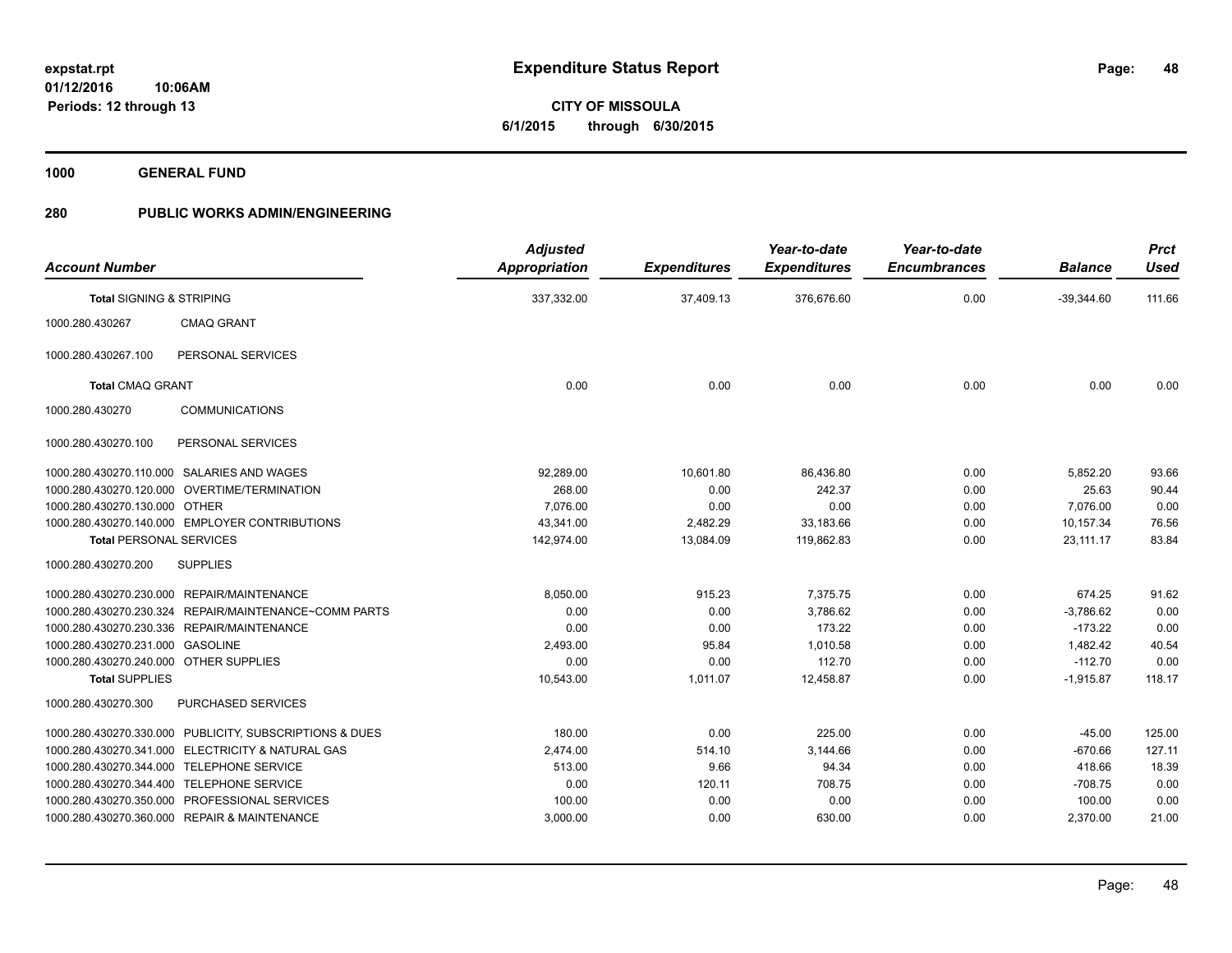**1000 GENERAL FUND**

| <b>Account Number</b>       |                                           | <b>Adjusted</b><br>Appropriation | <b>Expenditures</b> | Year-to-date<br><b>Expenditures</b> | Year-to-date<br><b>Encumbrances</b> | <b>Balance</b> | <b>Prct</b><br><b>Used</b> |
|-----------------------------|-------------------------------------------|----------------------------------|---------------------|-------------------------------------|-------------------------------------|----------------|----------------------------|
|                             | <b>Total PURCHASED SERVICES</b>           | 6,267.00                         | 643.87              | 4,802.75                            | 0.00                                | 1,464.25       | 76.64                      |
| <b>Total COMMUNICATIONS</b> |                                           | 159,784.00                       | 14,739.03           | 137, 124.45                         | 0.00                                | 22,659.55      | 85.82                      |
| 1000.280.431120             | <b>WEED PROGRAM</b>                       |                                  |                     |                                     |                                     |                |                            |
| 1000.280.431120.100         | PERSONAL SERVICES                         |                                  |                     |                                     |                                     |                |                            |
| <b>Total WEED PROGRAM</b>   |                                           | 0.00                             | 0.00                | 0.00                                | 0.00                                | 0.00           | 0.00                       |
| 1000.280.431400             | <b>ENGINEERING</b>                        |                                  |                     |                                     |                                     |                |                            |
| 1000.280.431400.100         | PERSONAL SERVICES                         |                                  |                     |                                     |                                     |                |                            |
|                             | <b>Total PERSONAL SERVICES</b>            | 0.00                             | 0.00                | 0.00                                | 0.00                                | 0.00           | 0.00                       |
| 1000.280.431400.300         | PURCHASED SERVICES                        |                                  |                     |                                     |                                     |                |                            |
|                             | 1000.280.431400.310.000 COMMUNICATIONS    | 0.00                             | 33.18               | 193.18                              | 0.00                                | $-193.18$      | 0.00                       |
|                             | 1000.280.431400.344.000 TELEPHONE SERVICE | 0.00                             | 6.67                | 45.68                               | 0.00                                | $-45.68$       | 0.00                       |
| <b>Total ENGINEERING</b>    |                                           | 0.00                             | 39.85               | 238.86                              | 0.00                                | $-238.86$      | 0.00                       |
|                             | Total PUBLIC WORKS ADMIN/ENGINEERING      | 915,053.00                       | 113,613.32          | 879,996.57                          | 0.00                                | 35,056.43      | 96.17                      |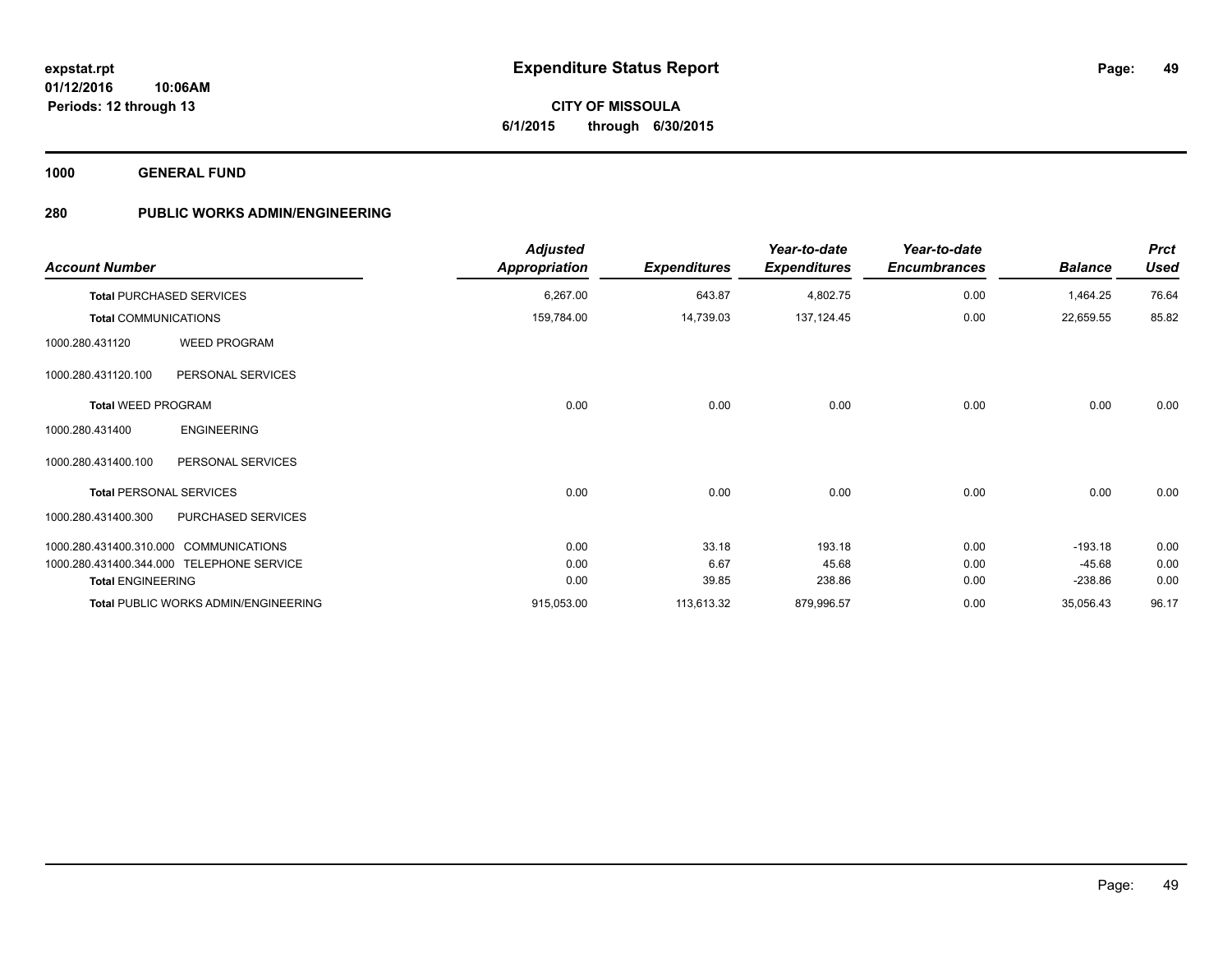**CITY OF MISSOULA 6/1/2015 through 6/30/2015**

**1000 GENERAL FUND**

**290 POLICE**

| <b>Account Number</b>                   |                                                         | <b>Adjusted</b><br>Appropriation | <b>Expenditures</b> | Year-to-date<br><b>Expenditures</b> | Year-to-date<br><b>Encumbrances</b> | <b>Balance</b> | <b>Prct</b><br>Used |
|-----------------------------------------|---------------------------------------------------------|----------------------------------|---------------------|-------------------------------------|-------------------------------------|----------------|---------------------|
| 1000.290.420110                         | <b>ADMINISTRATION</b>                                   |                                  |                     |                                     |                                     |                |                     |
| 1000.290.420110.100                     | PERSONAL SERVICES                                       |                                  |                     |                                     |                                     |                |                     |
|                                         | 1000.290.420110.110.000 SALARIES AND WAGES              | 721,945.00                       | 79,402.76           | 636,944.22                          | 0.00                                | 85,000.78      | 88.23               |
| 1000.290.420110.115.000                 | SALARIES/HEALTH INSURANCE BENEFIT                       | 0.00                             | 4,560.00            | 33,829.50                           | 0.00                                | $-33,829.50$   | 0.00                |
| 1000.290.420110.120.000                 | <b>OVERTIME/TERMINATION</b>                             | 8,471.00                         | 342.43              | 5,464.16                            | 0.00                                | 3,006.84       | 64.50               |
| 1000.290.420110.121.000                 | <b>OUTSIDE HIRE OVERTIME</b>                            | 75,000.00                        | 7.961.68            | 92,287.08                           | 0.00                                | $-17,287.08$   | 123.05              |
| 1000.290.420110.130.000 OTHER           |                                                         | 3,365.00                         | 0.00                | 3,365.45                            | 0.00                                | $-0.45$        | 100.01              |
|                                         | 1000.290.420110.140.000 EMPLOYER CONTRIBUTIONS          | 394,750.00                       | 18,576.11           | 195,760.62                          | 0.00                                | 198,989.38     | 49.59               |
|                                         | 1000.290.420110.141.000 STATE RETIREMENT CONTRIBUTIONS  | 0.00                             | 20,643.85           | 147,844.18                          | 0.00                                | $-147,844.18$  | 0.00                |
| <b>Total PERSONAL SERVICES</b>          |                                                         | 1,203,531.00                     | 131,486.83          | 1,115,495.21                        | 0.00                                | 88.035.79      | 92.69               |
| 1000.290.420110.200                     | <b>SUPPLIES</b>                                         |                                  |                     |                                     |                                     |                |                     |
| 1000.290.420110.210.000 OFFICE SUPPLIES |                                                         | 36,650.00                        | 2.365.17            | 34,461.03                           | 0.00                                | 2,188.97       | 94.03               |
|                                         | 1000.290.420110.220.000 OPERATING SUPPLIES              | 19.550.00                        | 1.291.76            | 21,605.10                           | 0.00                                | $-2,055.10$    | 110.51              |
|                                         | 1000.290.420110.230.000 REPAIR/MAINTENANCE              | 900.00                           | 62.44               | 842.56                              | 0.00                                | 57.44          | 93.62               |
| 1000.290.420110.231.000 GASOLINE        |                                                         | 3,515.00                         | 1,452.15            | 6,236.44                            | 0.00                                | $-2,721.44$    | 177.42              |
| <b>Total SUPPLIES</b>                   |                                                         | 60,615.00                        | 5,171.52            | 63,145.13                           | 0.00                                | $-2,530.13$    | 104.17              |
| 1000.290.420110.300                     | <b>PURCHASED SERVICES</b>                               |                                  |                     |                                     |                                     |                |                     |
| 1000.290.420110.310.000                 | <b>COMMUNICATIONS</b>                                   | 4,713.00                         | 1.246.09            | 5.601.24                            | 0.00                                | $-888.24$      | 118.85              |
|                                         | 1000.290.420110.320.000 PRINTING & DUPLICATING          | 500.00                           | 79.42               | 178.44                              | 0.00                                | 321.56         | 35.69               |
|                                         | 1000.290.420110.330.000 PUBLICITY, SUBSCRIPTIONS & DUES | 12,538.00                        | 1,278.35            | 14,714.13                           | 0.00                                | $-2,176.13$    | 117.36              |
| 1000.290.420110.344.000                 | <b>TELEPHONE SERVICE</b>                                | 47,692.00                        | 10,068.71           | 42,547.21                           | 0.00                                | 5,144.79       | 89.21               |
| 1000.290.420110.350.000                 | PROFESSIONAL SERVICES                                   | 51,420.00                        | 15,272.21           | 95,050.63                           | 0.00                                | $-43,630.63$   | 184.85              |
| 1000.290.420110.350.048                 | 400 RYMAN/PROFESSIONAL SERVICES                         | 0.00                             | 0.00                | 13.60                               | 0.00                                | $-13.60$       | 0.00                |
|                                         | 1000.290.420110.350.049 PROFESSIONAL SERVICES           | 0.00                             | 0.00                | 1,217.15                            | 0.00                                | $-1,217.15$    | 0.00                |
|                                         | 1000.290.420110.360.000 REPAIR & MAINTENANCE            | 10,600.00                        | 598.46              | 25,842.70                           | 0.00                                | $-15,242.70$   | 243.80              |
| <b>Total PURCHASED SERVICES</b>         |                                                         | 127,463.00                       | 28,543.24           | 185,165.10                          | 0.00                                | $-57,702.10$   | 145.27              |

1000.290.420110.500 FIXED CHARGES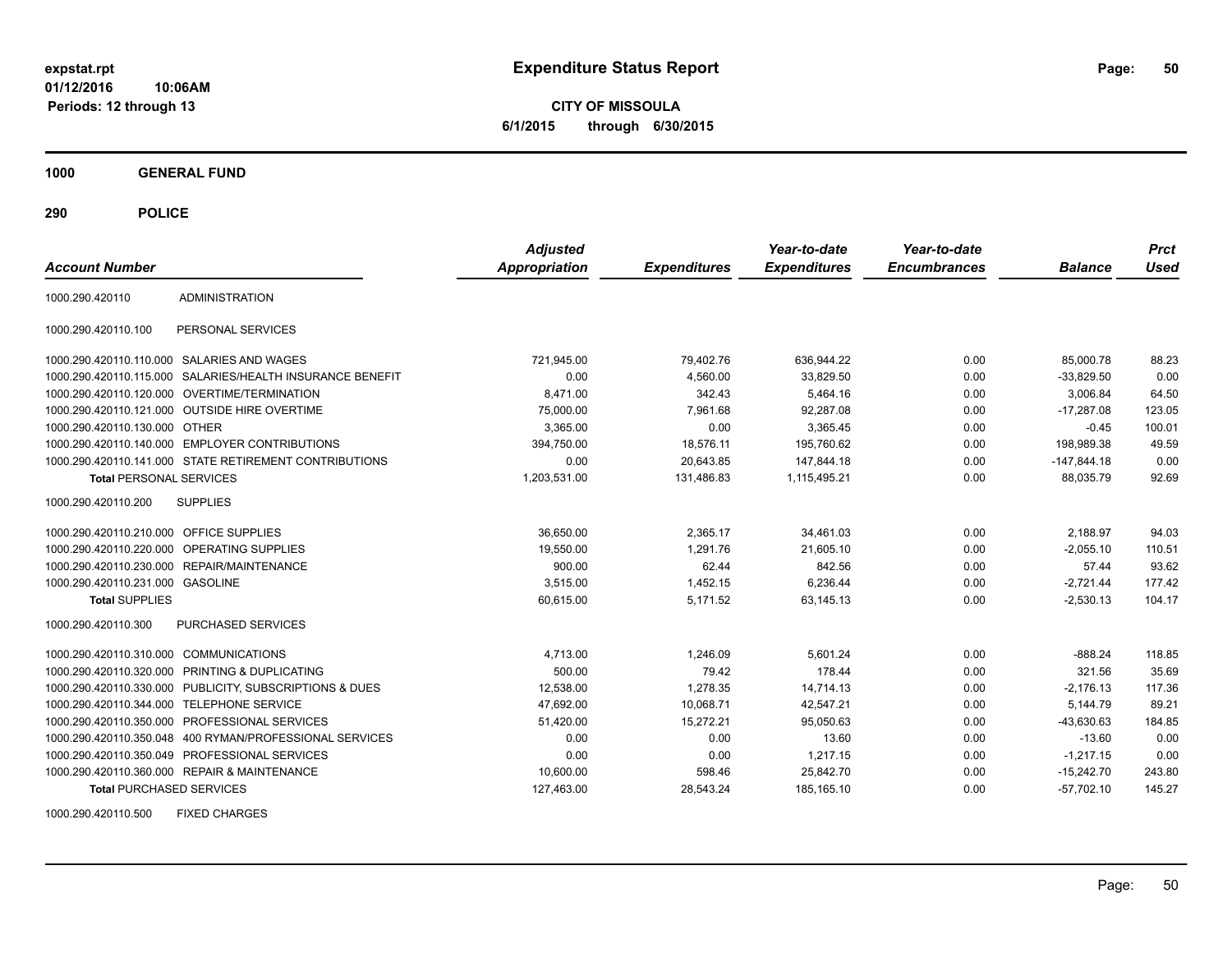**CITY OF MISSOULA 6/1/2015 through 6/30/2015**

**1000 GENERAL FUND**

| <b>Account Number</b>                                     | <b>Adjusted</b><br>Appropriation | <b>Expenditures</b> | Year-to-date<br><b>Expenditures</b> | Year-to-date<br><b>Encumbrances</b> | <b>Balance</b> | <b>Prct</b><br><b>Used</b> |
|-----------------------------------------------------------|----------------------------------|---------------------|-------------------------------------|-------------------------------------|----------------|----------------------------|
| 1000.290.420110.500.000 FIXED CHARGES                     | 124,694.00                       | 12,106.99           | 90,997.90                           | 0.00                                | 33,696.10      | 72.98                      |
| <b>Total FIXED CHARGES</b>                                | 124,694.00                       | 12,106.99           | 90,997.90                           | 0.00                                | 33,696.10      | 72.98                      |
| 1000.290.420110.700<br><b>GRANTS &amp; CONTRIBUTIONS</b>  |                                  |                     |                                     |                                     |                |                            |
| 1000.290.420110.700.000 GRANTS & CONTRIBUTIONS            | 4,000.00                         | 2,720.00            | 3,720.00                            | 0.00                                | 280.00         | 93.00                      |
| <b>Total GRANTS &amp; CONTRIBUTIONS</b>                   | 4.000.00                         | 2.720.00            | 3.720.00                            | 0.00                                | 280.00         | 93.00                      |
| OTHER OBJECTS<br>1000.290.420110.800                      |                                  |                     |                                     |                                     |                |                            |
| <b>Total OTHER OBJECTS</b>                                | 0.00                             | 0.00                | 0.00                                | 0.00                                | 0.00           | 0.00                       |
| 1000.290.420110.900<br><b>CAPITAL OUTLAY</b>              |                                  |                     |                                     |                                     |                |                            |
| <b>Total CAPITAL OUTLAY</b>                               | 0.00                             | 0.00                | 0.00                                | 0.00                                | 0.00           | 0.00                       |
| <b>Total ADMINISTRATION</b>                               | 1,520,303.00                     | 180,028.58          | 1,458,523.34                        | 0.00                                | 61.779.66      | 95.94                      |
| 1000.290.420130<br>PERSONNEL TRAINING                     |                                  |                     |                                     |                                     |                |                            |
| 1000.290.420130.100<br>PERSONAL SERVICES                  |                                  |                     |                                     |                                     |                |                            |
| 1000.290.420130.110.000 SALARIES AND WAGES                | 71.576.00                        | 8,086.49            | 65,020.14                           | 0.00                                | 6,555.86       | 90.84                      |
| 1000.290.420130.115.000 SALARIES/HEALTH INSURANCE BENEFIT | 0.00                             | 912.00              | 6,868.50                            | 0.00                                | $-6,868.50$    | 0.00                       |
| 1000.290.420130.120.000 OVERTIME/TERMINATION              | 1,070.00                         | 0.00                | 1,339.14                            | 0.00                                | $-269.14$      | 125.15                     |
| 1000.290.420130.130.000 OTHER                             | 673.00                           | 0.00                | 673.09                              | 0.00                                | $-0.09$        | 100.01                     |
| 1000.290.420130.140.000 EMPLOYER CONTRIBUTIONS            | 39.156.00                        | 1,963.53            | 17,997.03                           | 0.00                                | 21,158.97      | 45.96                      |
| 1000.290.420130.141.000 STATE RETIREMENT CONTRIBUTIONS    | 0.00                             | 2,642.86            | 21,113.69                           | 0.00                                | $-21,113.69$   | 0.00                       |
| <b>Total PERSONAL SERVICES</b>                            | 112,475.00                       | 13,604.88           | 113,011.59                          | 0.00                                | $-536.59$      | 100.48                     |
| 1000.290.420130.200<br><b>SUPPLIES</b>                    |                                  |                     |                                     |                                     |                |                            |
| OFFICE SUPPLIES<br>1000.290.420130.210.000                | 200.00                           | 0.00                | 43.49                               | 0.00                                | 156.51         | 21.75                      |
| 1000.290.420130.220.000 OPERATING SUPPLIES                | 25,020.00                        | 1,257.74            | 27,580.42                           | 0.00                                | $-2,560.42$    | 110.23                     |
| <b>Total SUPPLIES</b>                                     | 25,220.00                        | 1,257.74            | 27,623.91                           | 0.00                                | $-2,403.91$    | 109.53                     |
| 1000.290.420130.300<br>PURCHASED SERVICES                 |                                  |                     |                                     |                                     |                |                            |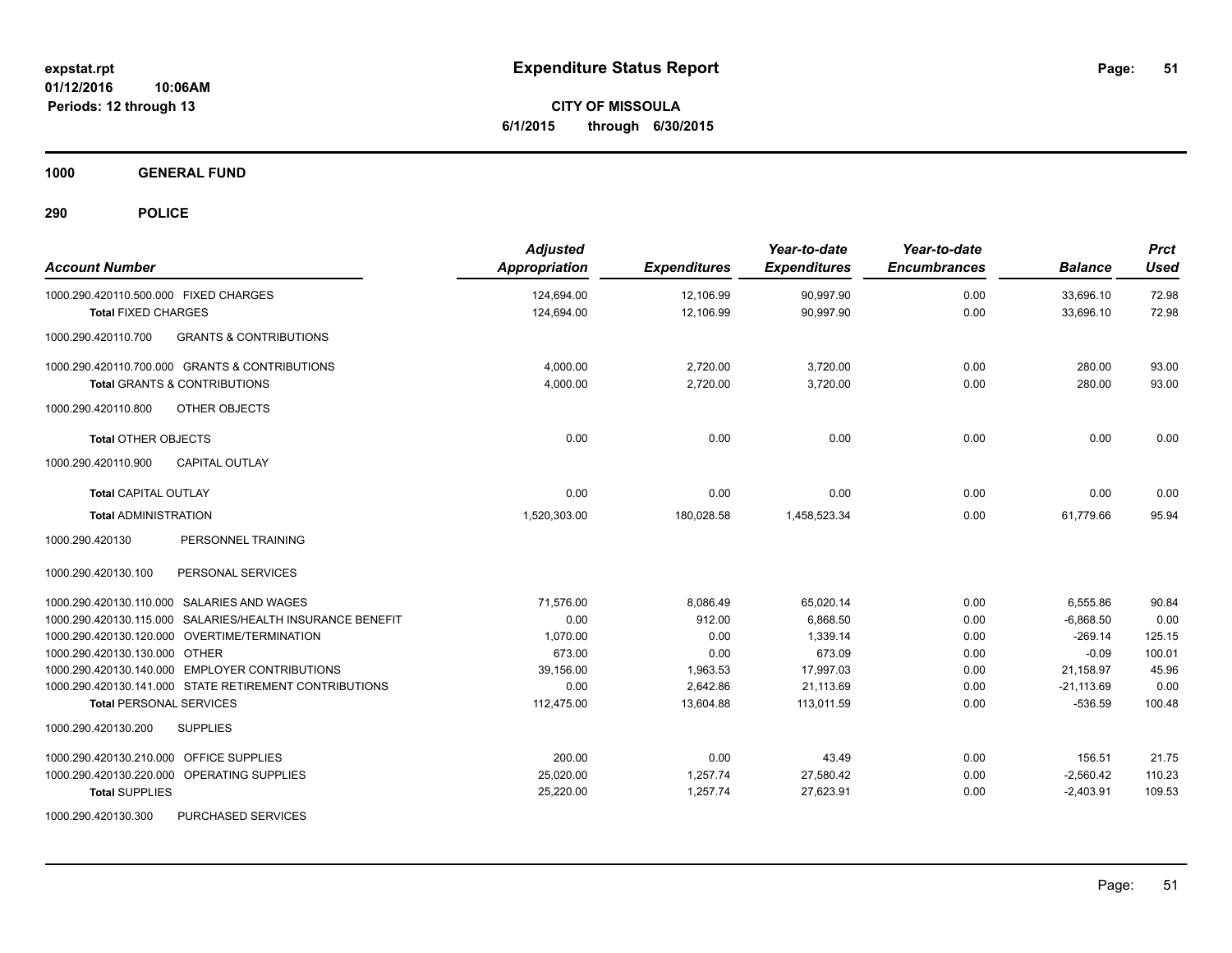**CITY OF MISSOULA 6/1/2015 through 6/30/2015**

**1000 GENERAL FUND**

**290 POLICE**

| <b>Account Number</b>                                         | <b>Adjusted</b><br>Appropriation | <b>Expenditures</b> | Year-to-date<br><b>Expenditures</b> | Year-to-date<br><b>Encumbrances</b> | <b>Balance</b> | <b>Prct</b><br>Used |
|---------------------------------------------------------------|----------------------------------|---------------------|-------------------------------------|-------------------------------------|----------------|---------------------|
| 1000.290.420130.320.000 PRINTING & DUPLICATING                | 350.00                           | 0.00                | 0.00                                | 0.00                                | 350.00         | 0.00                |
| 1000.290.420130.360.000 REPAIR & MAINTENANCE                  | 100.00                           | 0.00                | 0.00                                | 0.00                                | 100.00         | 0.00                |
| 1000.290.420130.370.000 TRAVEL                                | 26,000.00                        | 3,324.56            | 30,033.21                           | 0.00                                | $-4,033.21$    | 115.51              |
| 1000.290.420130.380.000 TRAINING                              | 31,300.00                        | 1,425.00            | 25.963.94                           | 0.00                                | 5.336.06       | 82.95               |
| 1000.290.420130.390.000 OTHER PURCHASED SERVICES              | 25,000.00                        | 0.00                | 0.00                                | 0.00                                | 25,000.00      | 0.00                |
| 1000.290.420130.390.021 WOMEN IN LAW ENFORCEMENT              | 0.00                             | 0.00                | 599.99                              | 0.00                                | $-599.99$      | 0.00                |
| 1000.290.420130.390.022 PSYCH FLEXIBILITY                     | 0.00                             | 1,930.44            | 1,930.44                            | 0.00                                | $-1,930.44$    | 0.00                |
| 1000.290.420130.390.023 VERBAL JUDO                           | 0.00                             | 167.58              | 167.58                              | 0.00                                | $-167.58$      | 0.00                |
| 1000.290.420130.390.030 SEXUAL ASSUALT INVESTIGATION TRAINING | 0.00                             | 0.00                | 690.00                              | 0.00                                | $-690.00$      | 0.00                |
| MISC TRAINING/TRAVEL EXPENSES<br>1000.290.420130.390.031      | 0.00                             | $-299.00$           | 7.108.37                            | 0.00                                | $-7.108.37$    | 0.00                |
| <b>Total PURCHASED SERVICES</b>                               | 82,750.00                        | 6,548.58            | 66,493.53                           | 0.00                                | 16,256.47      | 80.35               |
| <b>Total PERSONNEL TRAINING</b>                               | 220,445.00                       | 21,411.20           | 207,129.03                          | 0.00                                | 13,315.97      | 93.96               |
| 1000.290.420141<br><b>CRIMINAL INVESTIGATION</b>              |                                  |                     |                                     |                                     |                |                     |
| PERSONAL SERVICES<br>1000.290.420141.100                      |                                  |                     |                                     |                                     |                |                     |
| 1000.290.420141.110.000 SALARIES AND WAGES                    | 1,238,112.00                     | 136,445.69          | 1.117.116.89                        | 0.00                                | 120.995.11     | 90.23               |
| 1000.290.420141.115.000 SALARIES/HEALTH INSURANCE BENEFIT     | 0.00                             | 13,395.00           | 101,289.00                          | 0.00                                | $-101,289.00$  | 0.00                |
| 1000.290.420141.120.000 OVERTIME/TERMINATION                  | 46,370.00                        | 4,345.02            | 61,214.31                           | 0.00                                | $-14,844.31$   | 132.01              |
| 1000.290.420141.130.000 OTHER                                 | 10,096.00                        | 0.00                | 10,769.44                           | 0.00                                | $-673.44$      | 106.67              |
| 1000.290.420141.140.000 EMPLOYER CONTRIBUTIONS                | 673,430.00                       | 32,839.27           | 317,476.68                          | 0.00                                | 355,953.32     | 47.14               |
| 1000.290.420141.141.000 STATE RETIREMENT CONTRIBUTIONS        | 0.00                             | 42,243.02           | 336,064.25                          | 0.00                                | $-336,064.25$  | 0.00                |
| <b>Total PERSONAL SERVICES</b>                                | 1,968,008.00                     | 229,268.00          | 1,943,930.57                        | 0.00                                | 24,077.43      | 98.78               |
| 1000.290.420141.200<br><b>SUPPLIES</b>                        |                                  |                     |                                     |                                     |                |                     |
| 1000.290.420141.210.000 OFFICE SUPPLIES                       | 2.500.00                         | 109.10              | 2,164.30                            | 0.00                                | 335.70         | 86.57               |
| 1000.290.420141.220.000 OPERATING SUPPLIES                    | 3,500.00                         | 246.82              | 4,083.01                            | 0.00                                | $-583.01$      | 116.66              |
| 1000.290.420141.230.000 REPAIR/MAINTENANCE                    | 3,900.00                         | 119.77              | 2,808.81                            | 0.00                                | 1,091.19       | 72.02               |
| 1000.290.420141.231.000 GASOLINE                              | 7.744.00                         | 2,503.07            | 10,400.46                           | 0.00                                | $-2,656.46$    | 134.30              |
| <b>Total SUPPLIES</b>                                         | 17,644.00                        | 2,978.76            | 19,456.58                           | 0.00                                | $-1,812.58$    | 110.27              |
| 1000.290.420141.300<br>PURCHASED SERVICES                     |                                  |                     |                                     |                                     |                |                     |

Page: 52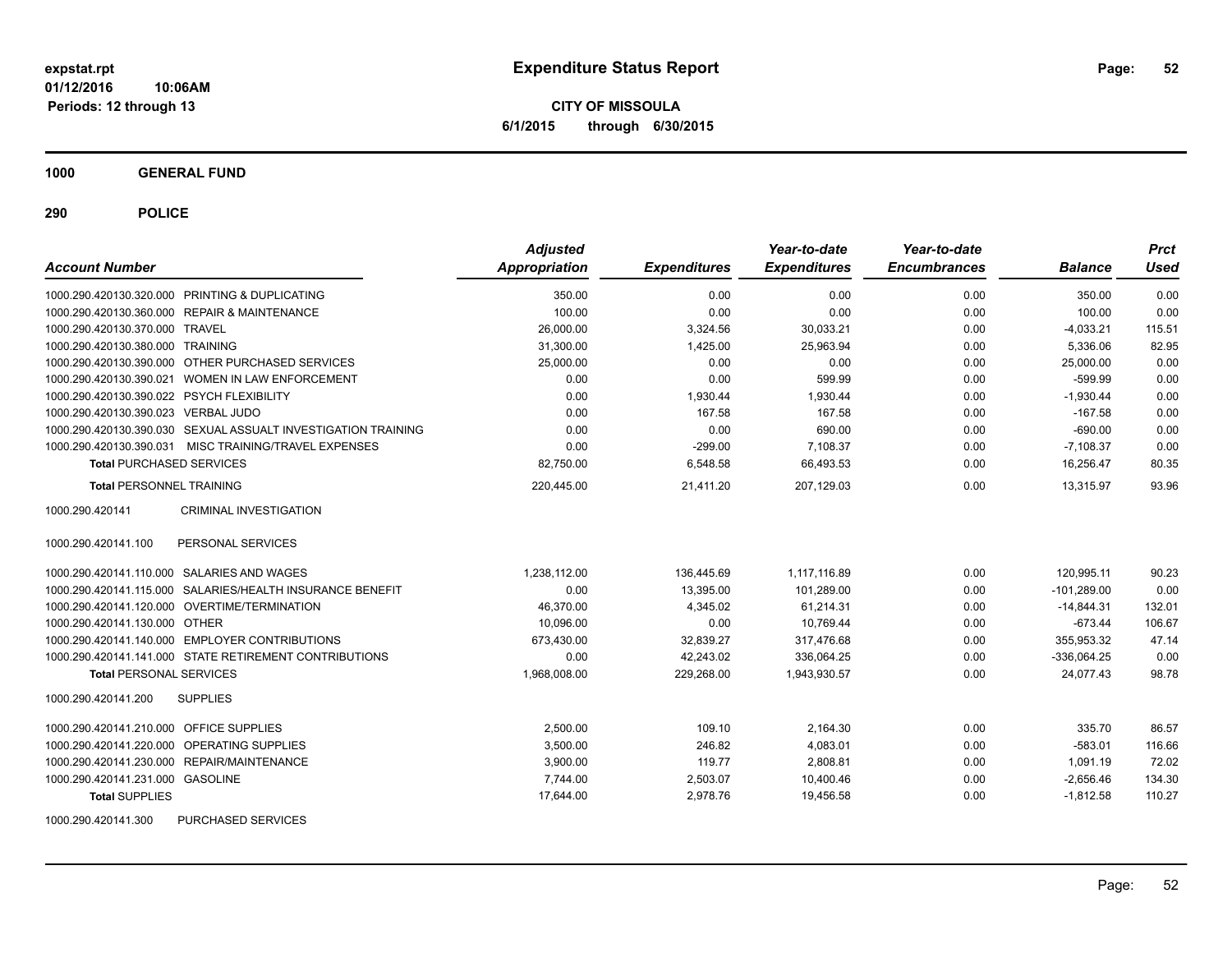**CITY OF MISSOULA 6/1/2015 through 6/30/2015**

**1000 GENERAL FUND**

| <b>Account Number</b>                                     | <b>Adjusted</b><br><b>Appropriation</b> | <b>Expenditures</b> | Year-to-date<br><b>Expenditures</b> | Year-to-date<br><b>Encumbrances</b> | <b>Balance</b> | <b>Prct</b><br><b>Used</b> |
|-----------------------------------------------------------|-----------------------------------------|---------------------|-------------------------------------|-------------------------------------|----------------|----------------------------|
| 1000.290.420141.310.000 COMMUNICATIONS                    | 200.00                                  | 0.00                | 0.00                                | 0.00                                | 200.00         | 0.00                       |
| 1000.290.420141.320.000 PRINTING & DUPLICATING            | 1,300.00                                | 246.06              | 1.083.32                            | 0.00                                | 216.68         | 83.33                      |
| 1000.290.420141.350.000 PROFESSIONAL SERVICES             | 2.500.00                                | 0.00                | 789.06                              | 0.00                                | 1.710.94       | 31.56                      |
| 1000.290.420141.360.000 REPAIR & MAINTENANCE              | 1,500.00                                | 0.00                | 1,793.56                            | 0.00                                | $-293.56$      | 119.57                     |
| <b>Total PURCHASED SERVICES</b>                           | 5,500.00                                | 246.06              | 3,665.94                            | 0.00                                | 1,834.06       | 66.65                      |
| 1000.290.420141.900<br><b>CAPITAL OUTLAY</b>              |                                         |                     |                                     |                                     |                |                            |
| <b>Total CAPITAL OUTLAY</b>                               | 0.00                                    | 0.00                | 0.00                                | 0.00                                | 0.00           | 0.00                       |
| <b>Total CRIMINAL INVESTIGATION</b>                       | 1,991,152.00                            | 232,492.82          | 1,967,053.09                        | 0.00                                | 24,098.91      | 98.79                      |
| <b>NARCOTICS</b><br>1000.290.420142                       |                                         |                     |                                     |                                     |                |                            |
| 1000.290.420142.100<br>PERSONAL SERVICES                  |                                         |                     |                                     |                                     |                |                            |
| 1000.290.420142.110.000 SALARIES AND WAGES                | 156,349.00                              | 24,765.17           | 203,003.97                          | 0.00                                | $-46,654.97$   | 129.84                     |
| 1000.290.420142.115.000 SALARIES/HEALTH INSURANCE BENEFIT | 0.00                                    | 2,736.00            | 20,320.50                           | 0.00                                | $-20,320.50$   | 0.00                       |
| 1000.290.420142.120.000 OVERTIME/TERMINATION              | 4,637.00                                | 182.78              | 4.606.42                            | 0.00                                | 30.58          | 99.34                      |
| 1000.290.420142.130.000 OTHER                             | 2,019.00                                | 0.00                | 2,019.27                            | 0.00                                | $-0.27$        | 100.01                     |
| 1000.290.420142.140.000 EMPLOYER CONTRIBUTIONS            | 85.356.00                               | 5,999.01            | 54,332.78                           | 0.00                                | 31,023.22      | 63.65                      |
| 1000.290.420142.141.000 STATE RETIREMENT CONTRIBUTIONS    | 0.00                                    | 8.077.09            | 65.466.51                           | 0.00                                | $-65.466.51$   | 0.00                       |
| <b>Total PERSONAL SERVICES</b>                            | 248,361.00                              | 41,760.05           | 349,749.45                          | 0.00                                | $-101,388.45$  | 140.82                     |
| 1000.290.420142.200<br><b>SUPPLIES</b>                    |                                         |                     |                                     |                                     |                |                            |
| 1000.290.420142.210.000 OFFICE SUPPLIES                   | 100.00                                  | 0.00                | 0.00                                | 0.00                                | 100.00         | 0.00                       |
| 1000.290.420142.220.000 OPERATING SUPPLIES                | 200.00                                  | 0.00                | 0.00                                | 0.00                                | 200.00         | 0.00                       |
| 1000.290.420142.230.000 REPAIR/MAINTENANCE                | 700.00                                  | 0.00                | 24.04                               | 0.00                                | 675.96         | 3.43                       |
| 1000.290.420142.231.000 GASOLINE                          | 2.674.00                                | 298.17              | 1.103.77                            | 0.00                                | 1,570.23       | 41.28                      |
| <b>Total SUPPLIES</b>                                     | 3,674.00                                | 298.17              | 1,127.81                            | 0.00                                | 2,546.19       | 30.70                      |
| PURCHASED SERVICES<br>1000.290.420142.300                 |                                         |                     |                                     |                                     |                |                            |
| 1000.290.420142.320.000 PRINTING & DUPLICATING            | 100.00                                  | 0.00                | 0.00                                | 0.00                                | 100.00         | 0.00                       |
| 1000.290.420142.350.000 PROFESSIONAL SERVICES             | 300.00                                  | 0.00                | 0.00                                | 0.00                                | 300.00         | 0.00                       |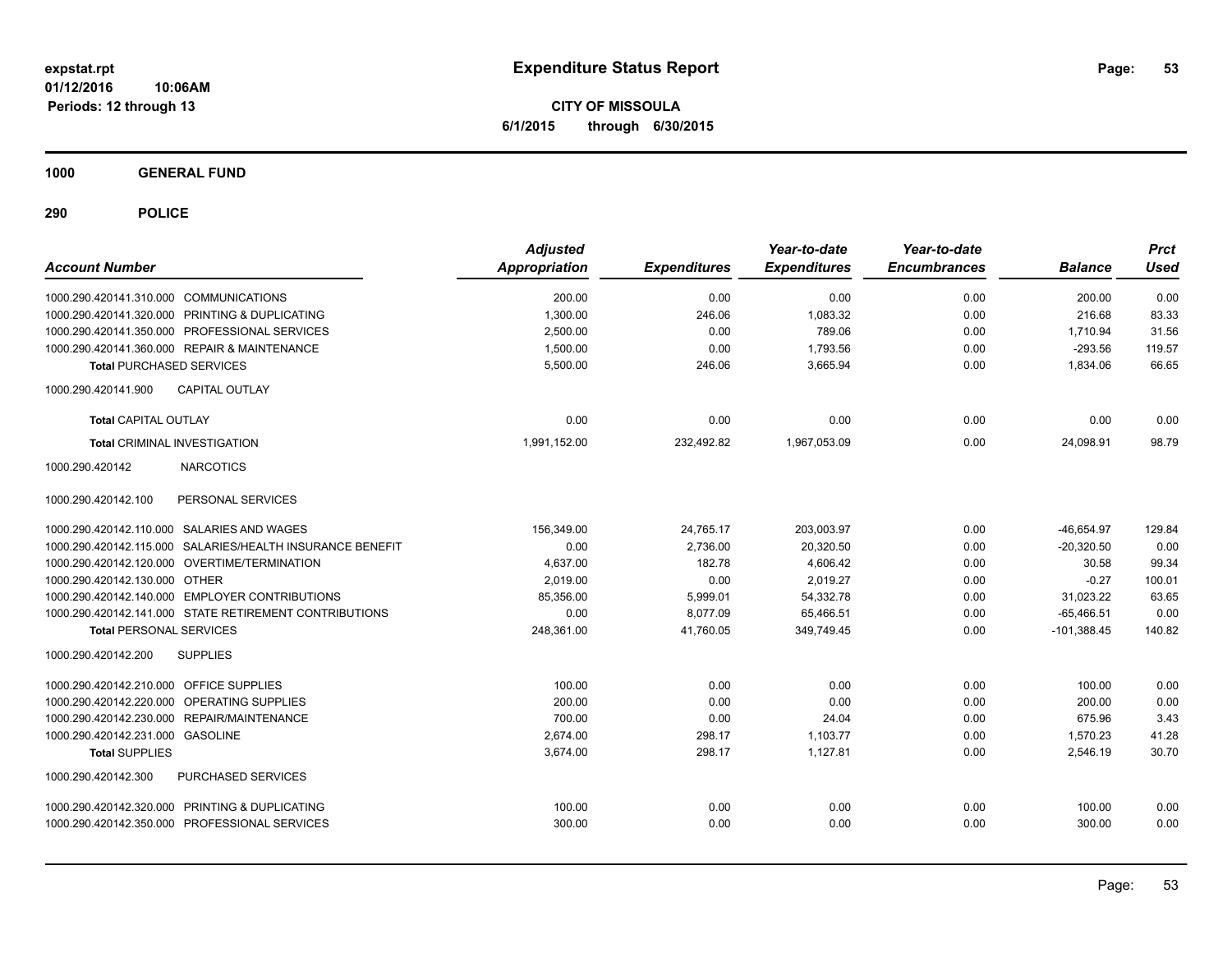**CITY OF MISSOULA 6/1/2015 through 6/30/2015**

**1000 GENERAL FUND**

| <b>Account Number</b>                   |                                                           | <b>Adjusted</b><br><b>Appropriation</b> | <b>Expenditures</b> | Year-to-date<br><b>Expenditures</b> | Year-to-date<br><b>Encumbrances</b> | <b>Balance</b>  | <b>Prct</b><br><b>Used</b> |
|-----------------------------------------|-----------------------------------------------------------|-----------------------------------------|---------------------|-------------------------------------|-------------------------------------|-----------------|----------------------------|
|                                         | 1000.290.420142.360.000 REPAIR & MAINTENANCE              | 300.00                                  | 0.00                | 0.00                                | 0.00                                | 300.00          | 0.00                       |
| <b>Total PURCHASED SERVICES</b>         |                                                           | 700.00                                  | 0.00                | 0.00                                | 0.00                                | 700.00          | 0.00                       |
| <b>Total NARCOTICS</b>                  |                                                           | 252,735.00                              | 42.058.22           | 350,877.26                          | 0.00                                | $-98.142.26$    | 138.83                     |
| 1000.290.420150                         | <b>TRAFFIC POLICING-UNIFORM</b>                           |                                         |                     |                                     |                                     |                 |                            |
| 1000.290.420150.100                     | PERSONAL SERVICES                                         |                                         |                     |                                     |                                     |                 |                            |
|                                         | 1000.290.420150.110.000 SALARIES AND WAGES                | 4,212,079.00                            | 475.609.95          | 3.849.471.79                        | 0.00                                | 362.607.21      | 91.39                      |
|                                         | 1000.290.420150.115.000 SALARIES/HEALTH INSURANCE BENEFIT | 0.00                                    | 56,031.00           | 421,315.50                          | 0.00                                | $-421,315.50$   | 0.00                       |
|                                         | 1000.290.420150.120.000 OVERTIME/TERMINATION              | 154,166.00                              | 19,460.15           | 169,934.45                          | 0.00                                | $-15,768.45$    | 110.23                     |
| 1000.290.420150.122.000 COURT OVERTIME  |                                                           | 0.00                                    | 3,922.90            | 15,793.27                           | 0.00                                | $-15,793.27$    | 0.00                       |
| 1000.290.420150.130.000 OTHER           |                                                           | 44,424.00                               | 0.00                | 39,430.18                           | 0.00                                | 4,993.82        | 88.76                      |
|                                         | 1000.290.420150.140.000 EMPLOYER CONTRIBUTIONS            | 2.421.411.00                            | 117,288.79          | 1.087.945.56                        | 0.00                                | 1,333,465.44    | 44.93                      |
|                                         | 1000.290.420150.141.000 STATE RETIREMENT CONTRIBUTIONS    | 0.00                                    | 156,142.95          | 1,253,719.31                        | 0.00                                | $-1,253,719.31$ | 0.00                       |
| <b>Total PERSONAL SERVICES</b>          |                                                           | 6,832,080.00                            | 828,455.74          | 6,837,610.06                        | 0.00                                | $-5,530.06$     | 100.08                     |
| 1000.290.420150.200                     | <b>SUPPLIES</b>                                           |                                         |                     |                                     |                                     |                 |                            |
| 1000.290.420150.210.000 OFFICE SUPPLIES |                                                           | 1.444.00                                | 70.15               | 1,527.00                            | 0.00                                | $-83.00$        | 105.75                     |
|                                         | 1000.290.420150.220.000 OPERATING SUPPLIES                | 9.384.00                                | 186.69              | 9.380.79                            | 0.00                                | 3.21            | 99.97                      |
|                                         | 1000.290.420150.230.000 REPAIR/MAINTENANCE                | 34,284.00                               | 4,485.98            | 35,244.53                           | 0.00                                | $-960.53$       | 102.80                     |
| 1000.290.420150.231.000 GASOLINE        |                                                           | 141.236.00                              | 30,553.07           | 131.562.46                          | 0.00                                | 9.673.54        | 93.15                      |
| <b>Total SUPPLIES</b>                   |                                                           | 186,348.00                              | 35,295.89           | 177,714.78                          | 0.00                                | 8,633.22        | 95.37                      |
| 1000.290.420150.300                     | PURCHASED SERVICES                                        |                                         |                     |                                     |                                     |                 |                            |
|                                         | 1000.290.420150.320.000 PRINTING & DUPLICATING            | 5,669.00                                | 1,551.07            | 2,806.03                            | 0.00                                | 2,862.97        | 49.50                      |
|                                         | 1000.290.420150.350.000 PROFESSIONAL SERVICES             | 4.425.00                                | 157.99              | 1,619.98                            | 0.00                                | 2,805.02        | 36.61                      |
|                                         | 1000.290.420150.360.000 REPAIR & MAINTENANCE              | 13,630.00                               | 5,990.54            | 13.011.10                           | 0.00                                | 618.90          | 95.46                      |
| <b>Total PURCHASED SERVICES</b>         |                                                           | 23,724.00                               | 7,699.60            | 17,437.11                           | 0.00                                | 6,286.89        | 73.50                      |
| 1000.290.420150.900                     | <b>CAPITAL OUTLAY</b>                                     |                                         |                     |                                     |                                     |                 |                            |
| <b>Total CAPITAL OUTLAY</b>             |                                                           | 0.00                                    | 0.00                | 0.00                                | 0.00                                | 0.00            | 0.00                       |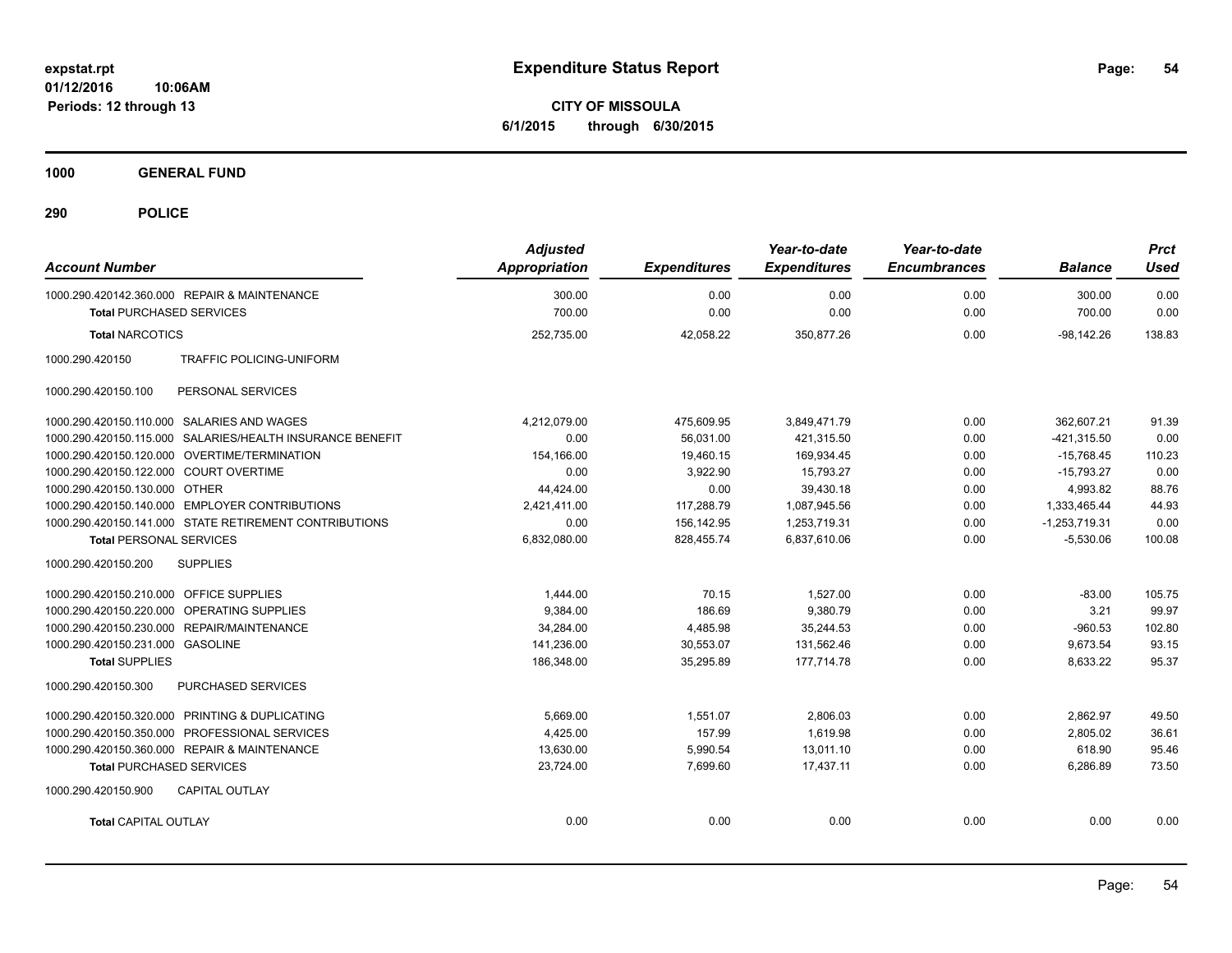**CITY OF MISSOULA 6/1/2015 through 6/30/2015**

**1000 GENERAL FUND**

| <b>Account Number</b>                                     | <b>Adjusted</b><br>Appropriation | <b>Expenditures</b> | Year-to-date<br><b>Expenditures</b> | Year-to-date<br><b>Encumbrances</b> | <b>Balance</b> | <b>Prct</b><br><b>Used</b> |
|-----------------------------------------------------------|----------------------------------|---------------------|-------------------------------------|-------------------------------------|----------------|----------------------------|
| <b>Total TRAFFIC POLICING-UNIFORM</b>                     | 7,042,152.00                     | 871,451.23          | 7,032,761.95                        | 0.00                                | 9,390.05       | 99.87                      |
| 1000.290.420151<br><b>ACCIDENT INVESTIGATION</b>          |                                  |                     |                                     |                                     |                |                            |
| 1000.290.420151.100<br>PERSONAL SERVICES                  |                                  |                     |                                     |                                     |                |                            |
| 1000.290.420151.110.000 SALARIES AND WAGES                | 484.216.00                       | 59,082.44           | 506,351.71                          | 0.00                                | $-22,135.71$   | 104.57                     |
| 1000.290.420151.115.000 SALARIES/HEALTH INSURANCE BENEFIT | 0.00                             | 5,187.00            | 39.786.00                           | 0.00                                | $-39,786.00$   | 0.00                       |
| 1000.290.420151.120.000 OVERTIME/TERMINATION              | 13,376.00                        | 1,391.76            | 19,833.62                           | 0.00                                | $-6,457.62$    | 148.28                     |
| 1000.290.420151.130.000 OTHER                             | 3,365.00                         | 0.00                | 4,038.54                            | 0.00                                | $-673.54$      | 120.02                     |
| 1000.290.420151.140.000 EMPLOYER CONTRIBUTIONS            | 256,313.00                       | 15,570.61           | 152,647.69                          | 0.00                                | 103,665.31     | 59.56                      |
| 1000.290.420151.141.000 STATE RETIREMENT CONTRIBUTIONS    | 0.00                             | 18,875.93           | 161,084.93                          | 0.00                                | $-161,084.93$  | 0.00                       |
| <b>Total PERSONAL SERVICES</b>                            | 757,270.00                       | 100,107.74          | 883,742.49                          | 0.00                                | $-126,472.49$  | 116.70                     |
| 1000.290.420151.200<br><b>SUPPLIES</b>                    |                                  |                     |                                     |                                     |                |                            |
| 1000.290.420151.210.000 OFFICE SUPPLIES                   | 200.00                           | 0.00                | 32.90                               | 0.00                                | 167.10         | 16.45                      |
| 1000.290.420151.220.000 OPERATING SUPPLIES                | 2,966.00                         | 920.02              | 4,331.48                            | 0.00                                | $-1,365.48$    | 146.04                     |
| 1000.290.420151.230.000 REPAIR/MAINTENANCE                | 4,151.00                         | 415.10              | 5,290.53                            | 0.00                                | $-1,139.53$    | 127.45                     |
| 1000.290.420151.231.000 GASOLINE                          | 13,423.00                        | 2,927.45            | 12,087.43                           | 0.00                                | 1,335.57       | 90.05                      |
| <b>Total SUPPLIES</b>                                     | 20,740.00                        | 4,262.57            | 21,742.34                           | 0.00                                | $-1,002.34$    | 104.83                     |
| PURCHASED SERVICES<br>1000.290.420151.300                 |                                  |                     |                                     |                                     |                |                            |
| 1000.290.420151.320.000 PRINTING & DUPLICATING            | 207.00                           | 136.06              | 158.44                              | 0.00                                | 48.56          | 76.54                      |
| 1000.290.420151.350.000 PROFESSIONAL SERVICES             | 300.00                           | 0.00                | 0.00                                | 0.00                                | 300.00         | 0.00                       |
| 1000.290.420151.360.000 REPAIR & MAINTENANCE              | 5.615.00                         | 163.45              | 5,535.13                            | 0.00                                | 79.87          | 98.58                      |
| <b>Total PURCHASED SERVICES</b>                           | 6,122.00                         | 299.51              | 5,693.57                            | 0.00                                | 428.43         | 93.00                      |
| <b>CAPITAL OUTLAY</b><br>1000.290.420151.900              |                                  |                     |                                     |                                     |                |                            |
| <b>Total CAPITAL OUTLAY</b>                               | 0.00                             | 0.00                | 0.00                                | 0.00                                | 0.00           | 0.00                       |
| <b>Total ACCIDENT INVESTIGATION</b>                       | 784,132.00                       | 104,669.82          | 911,178.40                          | 0.00                                | $-127,046.40$  | 116.20                     |
| <b>PLANS UNIT</b><br>1000.290.420152                      |                                  |                     |                                     |                                     |                |                            |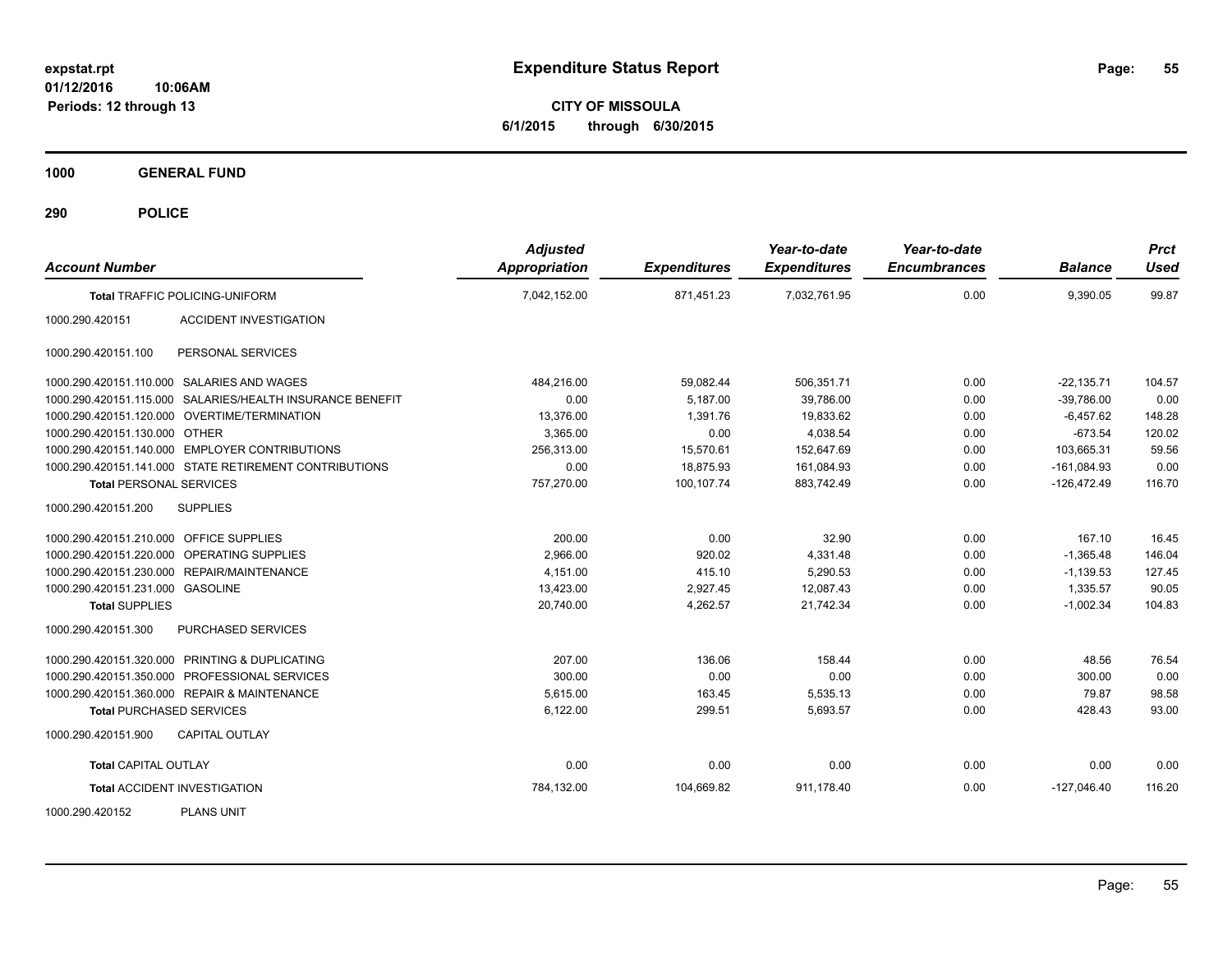**CITY OF MISSOULA 6/1/2015 through 6/30/2015**

**1000 GENERAL FUND**

| <b>Account Number</b>                                        | <b>Adjusted</b><br><b>Appropriation</b> | <b>Expenditures</b> | Year-to-date<br><b>Expenditures</b> | Year-to-date<br><b>Encumbrances</b> | <b>Balance</b> | <b>Prct</b><br><b>Used</b> |
|--------------------------------------------------------------|-----------------------------------------|---------------------|-------------------------------------|-------------------------------------|----------------|----------------------------|
| PERSONAL SERVICES<br>1000.290.420152.100                     |                                         |                     |                                     |                                     |                |                            |
| 1000.290.420152.110.000 SALARIES AND WAGES                   | 167.190.00                              | 27.166.47           | 223,056.85                          | 0.00                                | $-55.866.85$   | 133.42                     |
| SALARIES/HEALTH INSURANCE BENEFIT<br>1000.290.420152.115.000 | 0.00                                    | 2,736.00            | 20,862.00                           | 0.00                                | $-20,862.00$   | 0.00                       |
| 1000.290.420152.120.000 OVERTIME/TERMINATION                 | 2,675.00                                | 43.35               | 5,011.72                            | 0.00                                | $-2,336.72$    | 187.35                     |
| 1000.290.420152.130.000 OTHER                                | 2.019.00                                | 0.00                | 2.019.27                            | 0.00                                | $-0.27$        | 100.01                     |
| 1000.290.420152.140.000 EMPLOYER CONTRIBUTIONS               | 90,718.00                               | 6,406.59            | 59,589.06                           | 0.00                                | 31,128.94      | 65.69                      |
| 1000.290.420152.141.000 STATE RETIREMENT CONTRIBUTIONS       | 0.00                                    | 8,782.36            | 71,629.84                           | 0.00                                | $-71,629.84$   | 0.00                       |
| <b>Total PERSONAL SERVICES</b>                               | 262.602.00                              | 45.134.77           | 382.168.74                          | 0.00                                | $-119.566.74$  | 145.53                     |
| <b>SUPPLIES</b><br>1000.290.420152.200                       |                                         |                     |                                     |                                     |                |                            |
| 1000.290.420152.210.000 OFFICE SUPPLIES                      | 200.00                                  | 0.00                | 14.97                               | 0.00                                | 185.03         | 7.49                       |
| OPERATING SUPPLIES<br>1000.290.420152.220.000                | 2,000.00                                | 0.00                | 169.95                              | 0.00                                | 1,830.05       | 8.50                       |
| <b>Total SUPPLIES</b>                                        | 2,200.00                                | 0.00                | 184.92                              | 0.00                                | 2,015.08       | 8.41                       |
| <b>PURCHASED SERVICES</b><br>1000.290.420152.300             |                                         |                     |                                     |                                     |                |                            |
| 1000.290.420152.320.000 PRINTING & DUPLICATING               | 200.00                                  | 0.00                | 0.00                                | 0.00                                | 200.00         | 0.00                       |
| 1000.290.420152.350.000<br>PROFESSIONAL SERVICES             | 150.00                                  | 0.00                | 0.00                                | 0.00                                | 150.00         | 0.00                       |
| 1000.290.420152.360.000 REPAIR & MAINTENANCE                 | 500.00                                  | 0.00                | 0.00                                | 0.00                                | 500.00         | 0.00                       |
| <b>Total PURCHASED SERVICES</b>                              | 850.00                                  | 0.00                | 0.00                                | 0.00                                | 850.00         | 0.00                       |
| <b>Total PLANS UNIT</b>                                      | 265,652.00                              | 45,134.77           | 382,353.66                          | 0.00                                | $-116.701.66$  | 143.93                     |
| <b>COMMUNITY RESOURCE</b><br>1000.290.420153                 |                                         |                     |                                     |                                     |                |                            |
| PERSONAL SERVICES<br>1000.290.420153.100                     |                                         |                     |                                     |                                     |                |                            |
| <b>CRO/SALARIES AND WAGES</b><br>1000.290.420153.110.000     | 670,485.00                              | 59,119.78           | 532,002.04                          | 0.00                                | 138.482.96     | 79.35                      |
| SALARIES/HEALTH INSURANCE BENEFIT<br>1000.290.420153.115.000 | 0.00                                    | 5,472.00            | 43,804.50                           | 0.00                                | $-43,804.50$   | 0.00                       |
| OVERTIME/TERMINATION<br>1000.290.420153.120.000              | 3,567.00                                | 287.21              | 4,955.48                            | 0.00                                | $-1,388.48$    | 138.93                     |
| 1000.290.420153.130.000<br>OTHER                             | 3,365.00                                | 0.00                | 4.711.63                            | 0.00                                | $-1,346.63$    | 140.02                     |
| 1000.290.420153.140.000 EMPLOYER CONTRIBUTIONS               | 359,368.00                              | 15,966.85           | 155,045.13                          | 0.00                                | 204,322.87     | 43.14                      |
| 1000.290.420153.141.000 STATE RETIREMENT CONTRIBUTIONS       | 0.00                                    | 18,970.61           | 166,956.15                          | 0.00                                | $-166,956.15$  | 0.00                       |
| <b>Total PERSONAL SERVICES</b>                               | 1,036,785.00                            | 99,816.45           | 907,474.93                          | 0.00                                | 129,310.07     | 87.53                      |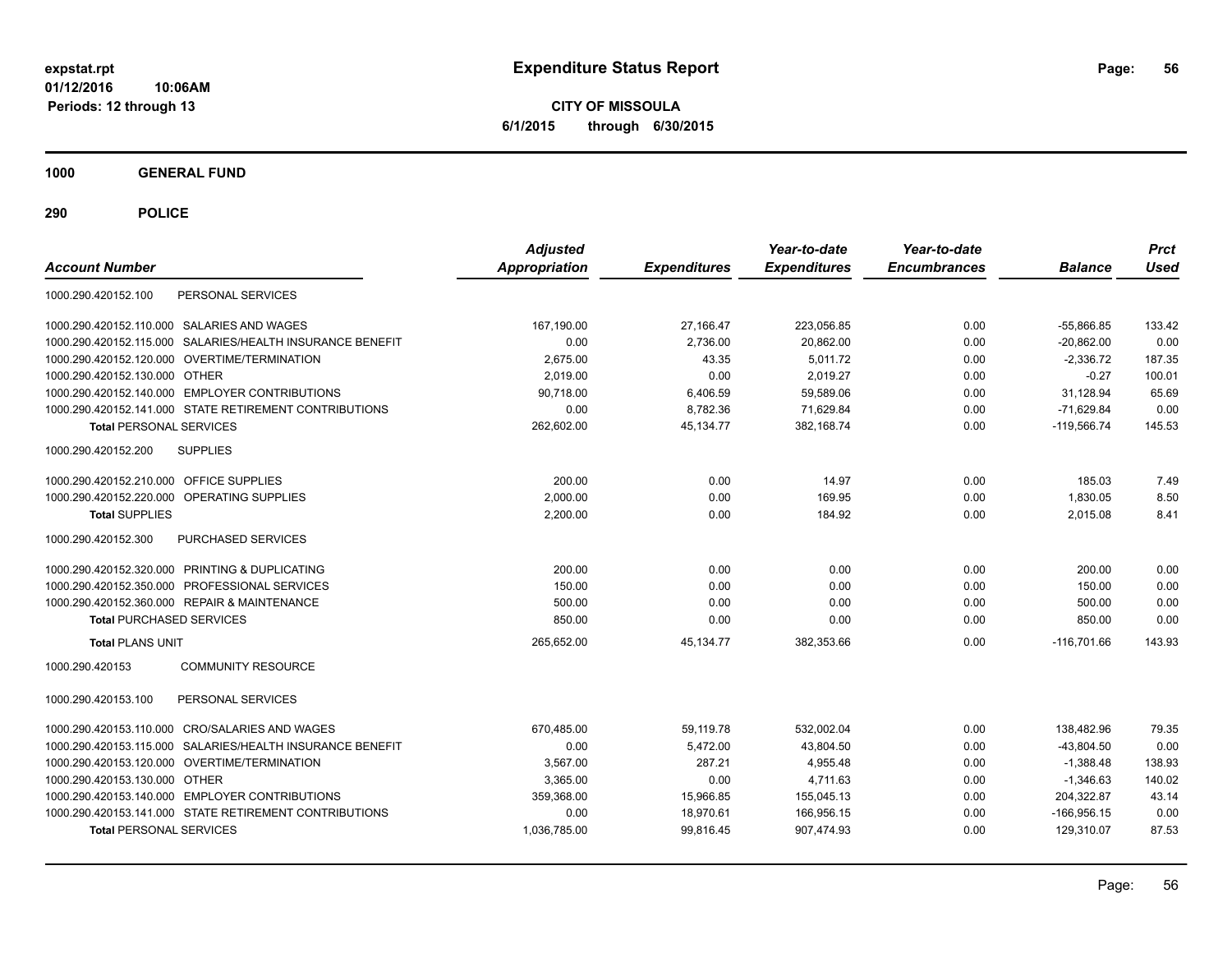**CITY OF MISSOULA 6/1/2015 through 6/30/2015**

### **1000 GENERAL FUND**

|                                                | <b>Adjusted</b>      |                     | Year-to-date        | Year-to-date        |                | <b>Prct</b> |
|------------------------------------------------|----------------------|---------------------|---------------------|---------------------|----------------|-------------|
| <b>Account Number</b>                          | <b>Appropriation</b> | <b>Expenditures</b> | <b>Expenditures</b> | <b>Encumbrances</b> | <b>Balance</b> | <b>Used</b> |
| <b>SUPPLIES</b><br>1000.290.420153.200         |                      |                     |                     |                     |                |             |
| 1000.290.420153.210.000 OFFICE SUPPLIES        | 1,340.00             | 0.00                | 29.99               | 0.00                | 1,310.01       | 2.24        |
| 1000.290.420153.220.000 OPERATING SUPPLIES     | 3,500.00             | 337.59              | 3,639.63            | 0.00                | $-139.63$      | 103.99      |
| 1000.290.420153.230.000 REPAIR/MAINTENANCE     | 1,100.00             | 0.00                | 103.00              | 0.00                | 997.00         | 9.36        |
| 1000.290.420153.231.000 GASOLINE               | 3,561.00             | 37.40               | 1,169.28            | 0.00                | 2,391.72       | 32.84       |
| <b>Total SUPPLIES</b>                          | 9,501.00             | 374.99              | 4,941.90            | 0.00                | 4,559.10       | 52.01       |
| PURCHASED SERVICES<br>1000.290.420153.300      |                      |                     |                     |                     |                |             |
| 1000.290.420153.320.000 PRINTING & DUPLICATING | 580.00               | 0.00                | 0.00                | 0.00                | 580.00         | 0.00        |
| 1000.290.420153.360.000 REPAIR & MAINTENANCE   | 500.00               | 0.00                | 617.00              | 0.00                | $-117.00$      | 123.40      |
| <b>Total PURCHASED SERVICES</b>                | 1,080.00             | 0.00                | 617.00              | 0.00                | 463.00         | 57.13       |
| <b>CAPITAL OUTLAY</b><br>1000.290.420153.900   |                      |                     |                     |                     |                |             |
| <b>Total CAPITAL OUTLAY</b>                    | 0.00                 | 0.00                | 0.00                | 0.00                | 0.00           | 0.00        |
| <b>Total COMMUNITY RESOURCE</b>                | 1.047.366.00         | 100,191.44          | 913,033.83          | 0.00                | 134,332.17     | 87.17       |
| ABANDONED VEHICLE PROGRAM<br>1000.290.420154   |                      |                     |                     |                     |                |             |
| 1000.290.420154.100<br>PERSONAL SERVICES       |                      |                     |                     |                     |                |             |
| 1000.290.420154.110.000 SALARIES AND WAGES     | 36,885.00            | 4,508.94            | 36,858.40           | 0.00                | 26.60          | 99.93       |
| 1000.290.420154.120.000 OVERTIME/TERMINATION   | 892.00               | 0.00                | 229.16              | 0.00                | 662.84         | 25.69       |
| 1000.290.420154.140.000 EMPLOYER CONTRIBUTIONS | 15,844.00            | 948.11              | 15,812.33           | 0.00                | 31.67          | 99.80       |
| <b>Total PERSONAL SERVICES</b>                 | 53,621.00            | 5,457.05            | 52,899.89           | 0.00                | 721.11         | 98.66       |
| <b>SUPPLIES</b><br>1000.290.420154.200         |                      |                     |                     |                     |                |             |
| 1000.290.420154.210.000 OFFICE SUPPLIES        | 240.00               | 0.00                | 15.81               | 0.00                | 224.19         | 6.59        |
| 1000.290.420154.220.000 OPERATING SUPPLIES     | 400.00               | 9.68                | 556.14              | 0.00                | $-156.14$      | 139.04      |
| <b>Total SUPPLIES</b>                          | 640.00               | 9.68                | 571.95              | 0.00                | 68.05          | 89.37       |
| 1000.290.420154.300<br>PURCHASED SERVICES      |                      |                     |                     |                     |                |             |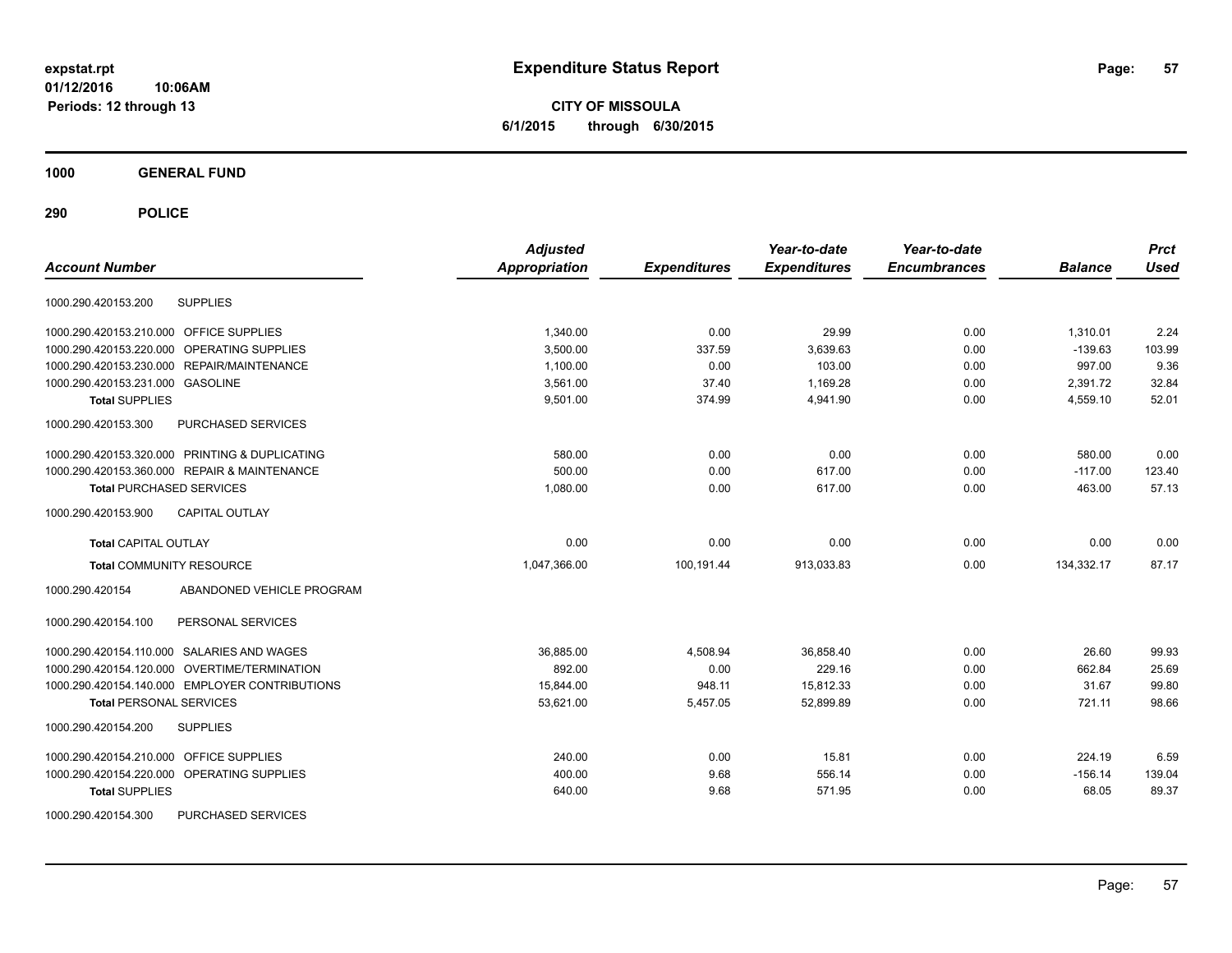**CITY OF MISSOULA 6/1/2015 through 6/30/2015**

**1000 GENERAL FUND**

**290 POLICE**

| <b>Account Number</b>                                     | <b>Adjusted</b><br>Appropriation | <b>Expenditures</b> | Year-to-date<br><b>Expenditures</b> | Year-to-date<br><b>Encumbrances</b> | <b>Balance</b> | <b>Prct</b><br><b>Used</b> |
|-----------------------------------------------------------|----------------------------------|---------------------|-------------------------------------|-------------------------------------|----------------|----------------------------|
| 1000.290.420154.310.000 COMMUNICATIONS                    | 2,484.00                         | 149.04              | 825.13                              | 0.00                                | 1.658.87       | 33.22                      |
| 1000.290.420154.320.000 PRINTING & DUPLICATING            | 768.00                           | 44.00               | 166.33                              | 0.00                                | 601.67         | 21.66                      |
| 1000.290.420154.330.000 PUBLICITY, SUBSCRIPTIONS & DUES   | 2.400.00                         | 0.00                | 339.00                              | 0.00                                | 2.061.00       | 14.13                      |
| 1000.290.420154.350.000 PROFESSIONAL SERVICES             | 12,429.00                        | 18.00               | 238.33                              | 0.00                                | 12,190.67      | 1.92                       |
| 1000.290.420154.350.011 PROFESSIONAL SERVICES             | 0.00                             | 380.00              | 2,497.50                            | 0.00                                | $-2,497.50$    | 0.00                       |
| 1000.290.420154.350.012 PROFESSIONAL SERVICES             | 0.00                             | 800.00              | 4,800.00                            | 0.00                                | $-4,800.00$    | 0.00                       |
| <b>Total PURCHASED SERVICES</b>                           | 18,081.00                        | 1,391.04            | 8,866.29                            | 0.00                                | 9,214.71       | 49.04                      |
| <b>Total ABANDONED VEHICLE PROGRAM</b>                    | 72.342.00                        | 6.857.77            | 62.338.13                           | 0.00                                | 10.003.87      | 86.17                      |
| <b>COMMUNICATIONS</b><br>1000.290.420160                  |                                  |                     |                                     |                                     |                |                            |
| 1000.290.420160.100<br>PERSONAL SERVICES                  |                                  |                     |                                     |                                     |                |                            |
| 1000.290.420160.110.000 SALARIES AND WAGES                | 223.110.00                       | 33.412.65           | 219.813.79                          | 0.00                                | 3,296.21       | 98.52                      |
| 1000.290.420160.115.000 SALARIES/HEALTH INSURANCE BENEFIT | 0.00                             | 0.00                | $-256.50$                           | 0.00                                | 256.50         | 0.00                       |
| 1000.290.420160.120.000 OVERTIME/TERMINATION              | 8,917.00                         | 263.21              | 5,973.26                            | 0.00                                | 2,943.74       | 66.99                      |
| 1000.290.420160.140.000 EMPLOYER CONTRIBUTIONS            | 86,520.00                        | 6,606.15            | 79,819.15                           | 0.00                                | 6,700.85       | 92.26                      |
| <b>Total PERSONAL SERVICES</b>                            | 318,547.00                       | 40,282.01           | 305,349.70                          | 0.00                                | 13,197.30      | 95.86                      |
| <b>SUPPLIES</b><br>1000.290.420160.200                    |                                  |                     |                                     |                                     |                |                            |
| 1000.290.420160.210.000 OFFICE SUPPLIES                   | 400.00                           | 188.80              | 640.87                              | 0.00                                | $-240.87$      | 160.22                     |
| 1000.290.420160.220.000 OPERATING SUPPLIES                | 800.00                           | 0.00                | 342.08                              | 0.00                                | 457.92         | 42.76                      |
| <b>Total SUPPLIES</b>                                     | 1,200.00                         | 188.80              | 982.95                              | 0.00                                | 217.05         | 81.91                      |
| 1000.290.420160.300<br><b>PURCHASED SERVICES</b>          |                                  |                     |                                     |                                     |                |                            |
| 1000.290.420160.310.000 COMMUNICATIONS                    | 6,700.00                         | 0.00                | 6,773.49                            | 0.00                                | $-73.49$       | 101.10                     |
| 1000.290.420160.320.000 PRINTING & DUPLICATING            | 150.00                           | 45.92               | 148.30                              | 0.00                                | 1.70           | 98.87                      |
| <b>Total PURCHASED SERVICES</b>                           | 6,850.00                         | 45.92               | 6,921.79                            | 0.00                                | $-71.79$       | 101.05                     |
| <b>Total COMMUNICATIONS</b>                               | 326,597.00                       | 40,516.73           | 313,254.44                          | 0.00                                | 13,342.56      | 95.91                      |
| 1000.290.420170<br><b>RECORDS</b>                         |                                  |                     |                                     |                                     |                |                            |
|                                                           |                                  |                     |                                     |                                     |                |                            |

1000.290.420170.100 PERSONAL SERVICES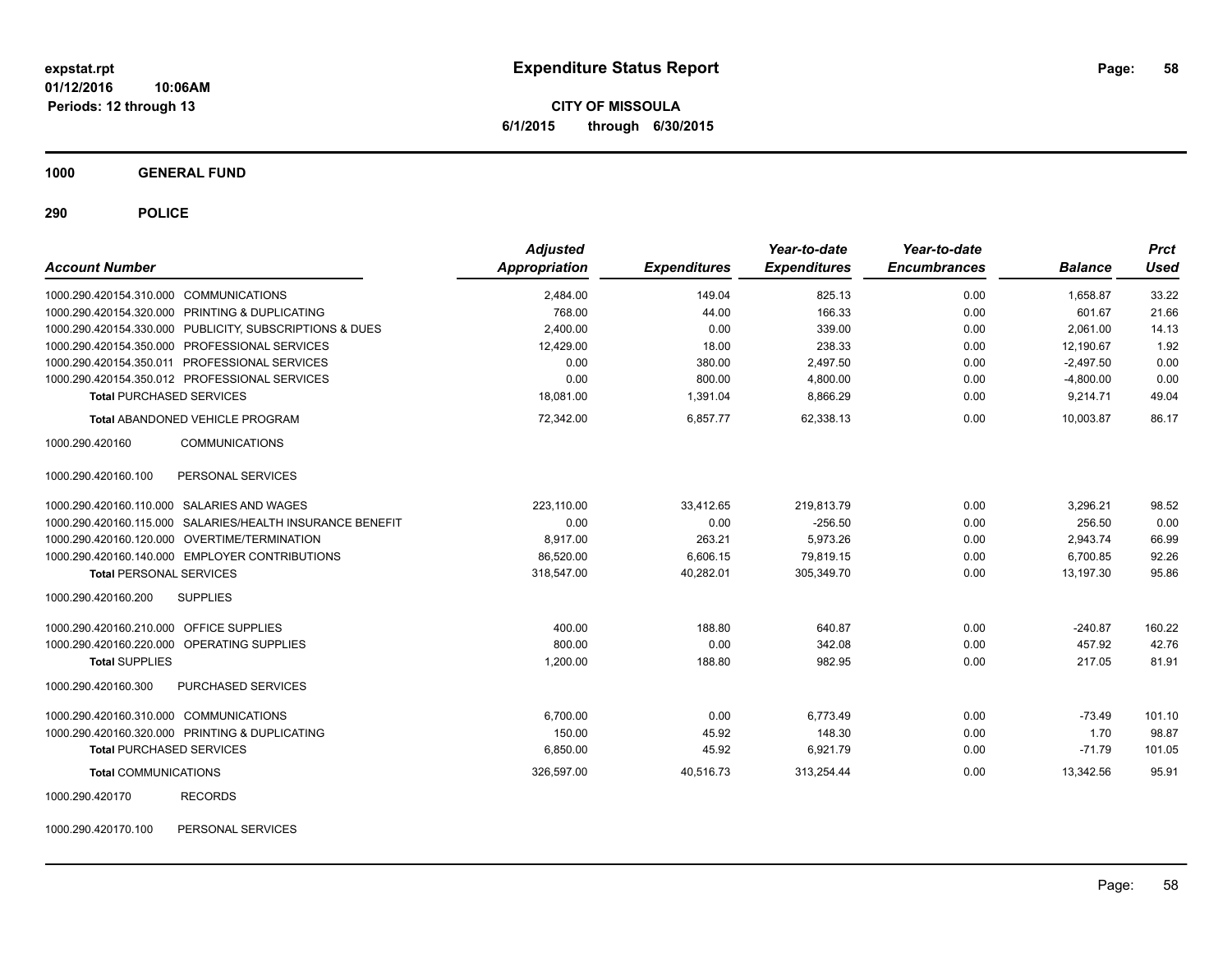**CITY OF MISSOULA 6/1/2015 through 6/30/2015**

**1000 GENERAL FUND**

| <b>Account Number</b>                          | <b>Adjusted</b><br><b>Appropriation</b> | <b>Expenditures</b> | Year-to-date<br><b>Expenditures</b> | Year-to-date<br><b>Encumbrances</b> | <b>Balance</b> | <b>Prct</b><br><b>Used</b> |
|------------------------------------------------|-----------------------------------------|---------------------|-------------------------------------|-------------------------------------|----------------|----------------------------|
| 1000.290.420170.110.000 SALARIES AND WAGES     | 165,924.00                              | 11,971.29           | 127,937.82                          | 0.00                                | 37,986.18      | 77.11                      |
| 1000.290.420170.120.000 OVERTIME/TERMINATION   | 713.00                                  | 295.40              | 1,640.26                            | 0.00                                | $-927.26$      | 230.05                     |
| 1000.290.420170.140.000 EMPLOYER CONTRIBUTIONS | 66,367.00                               | 3,231.18            | 58,754.77                           | 0.00                                | 7,612.23       | 88.53                      |
| <b>Total PERSONAL SERVICES</b>                 | 233,004.00                              | 15,497.87           | 188,332.85                          | 0.00                                | 44,671.15      | 80.83                      |
| 1000.290.420170.200<br><b>SUPPLIES</b>         |                                         |                     |                                     |                                     |                |                            |
| 1000.290.420170.210.000 OFFICE SUPPLIES        | 800.00                                  | 0.00                | 175.54                              | 0.00                                | 624.46         | 21.94                      |
| 1000.290.420170.220.000 OPERATING SUPPLIES     | 850.00                                  | 0.00                | $-219.33$                           | 0.00                                | 1.069.33       | 25.80                      |
| <b>Total SUPPLIES</b>                          | 1,650.00                                | 0.00                | $-43.79$                            | 0.00                                | 1,693.79       | 0.00                       |
| PURCHASED SERVICES<br>1000.290.420170.300      |                                         |                     |                                     |                                     |                |                            |
| <b>Total PURCHASED SERVICES</b>                | 0.00                                    | 0.00                | 0.00                                | 0.00                                | 0.00           | 0.00                       |
| 1000.290.420170.500<br><b>FIXED CHARGES</b>    |                                         |                     |                                     |                                     |                |                            |
| <b>Total FIXED CHARGES</b>                     | 0.00                                    | 0.00                | 0.00                                | 0.00                                | 0.00           | 0.00                       |
| 1000.290.420170.900<br>CAPITAL OUTLAY          |                                         |                     |                                     |                                     |                |                            |
| <b>Total CAPITAL OUTLAY</b>                    | 0.00                                    | 0.00                | 0.00                                | 0.00                                | 0.00           | 0.00                       |
| <b>Total RECORDS</b>                           | 234,654.00                              | 15,497.87           | 188,289.06                          | 0.00                                | 46,364.94      | 80.24                      |
| 1000.290.420182<br><b>EVIDENCE</b>             |                                         |                     |                                     |                                     |                |                            |
| PERSONAL SERVICES<br>1000.290.420182.100       |                                         |                     |                                     |                                     |                |                            |
| 1000.290.420182.110.000 SALARIES AND WAGES     | 71,541.00                               | 9,079.77            | 71,839.96                           | 0.00                                | $-298.96$      | 100.42                     |
| 1000.290.420182.120.000 OVERTIME/TERMINATION   | 2,229.00                                | 37.31               | 1,664.97                            | 0.00                                | 564.03         | 74.70                      |
| 1000.290.420182.140.000 EMPLOYER CONTRIBUTIONS | 31,334.00                               | 2,043.17            | 31,549.37                           | 0.00                                | $-215.37$      | 100.69                     |
| <b>Total PERSONAL SERVICES</b>                 | 105,104.00                              | 11,160.25           | 105,054.30                          | 0.00                                | 49.70          | 99.95                      |
| <b>SUPPLIES</b><br>1000.290.420182.200         |                                         |                     |                                     |                                     |                |                            |
| 1000.290.420182.210.000 OFFICE SUPPLIES        | 800.00                                  | 0.00                | 610.18                              | 0.00                                | 189.82         | 76.27                      |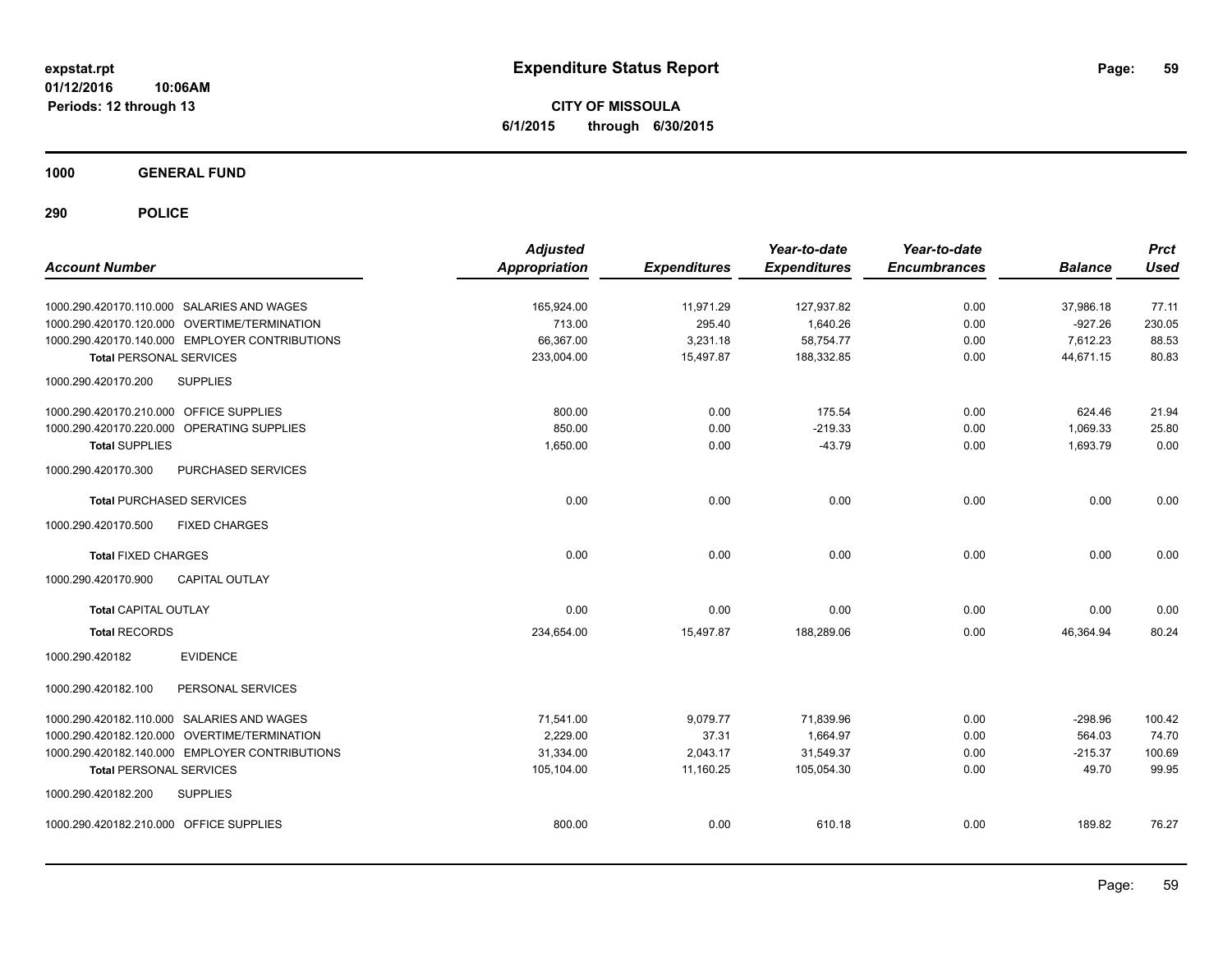**CITY OF MISSOULA 6/1/2015 through 6/30/2015**

**1000 GENERAL FUND**

| <b>Account Number</b>                          | <b>Adjusted</b><br><b>Appropriation</b> | <b>Expenditures</b> | Year-to-date<br><b>Expenditures</b> | Year-to-date<br><b>Encumbrances</b> | <b>Balance</b> | <b>Prct</b><br><b>Used</b> |
|------------------------------------------------|-----------------------------------------|---------------------|-------------------------------------|-------------------------------------|----------------|----------------------------|
| 1000.290.420182.220.000 OPERATING SUPPLIES     | 5,800.00                                | 1.320.18            | 7.356.22                            | 0.00                                | $-1.556.22$    | 126.83                     |
| 1000.290.420182.230.000 REPAIR/MAINTENANCE     | 500.00                                  | 0.00                | 0.00                                | 0.00                                | 500.00         | 0.00                       |
| 1000.290.420182.231.000 GASOLINE               | 479.00                                  | 59.66               | 337.54                              | 0.00                                | 141.46         | 70.47                      |
| <b>Total SUPPLIES</b>                          | 7,579.00                                | 1.379.84            | 8,303.94                            | 0.00                                | $-724.94$      | 109.57                     |
| 1000.290.420182.300<br>PURCHASED SERVICES      |                                         |                     |                                     |                                     |                |                            |
| 1000.290.420182.310.000 COMMUNICATIONS         | 300.00                                  | 0.00                | 0.00                                | 0.00                                | 300.00         | 0.00                       |
| 1000.290.420182.320.000 PRINTING & DUPLICATING | 1,000.00                                | 8.29                | 18.99                               | 0.00                                | 981.01         | 1.90                       |
| 1000.290.420182.350.000 PROFESSIONAL SERVICES  | 34,700.00                               | 9,088.66            | 48,523.51                           | 0.00                                | $-13,823.51$   | 139.84                     |
| 1000.290.420182.360.000 REPAIR & MAINTENANCE   | 150.00                                  | 130.00              | 130.00                              | 0.00                                | 20.00          | 86.67                      |
| <b>Total PURCHASED SERVICES</b>                | 36,150.00                               | 9,226.95            | 48,672.50                           | 0.00                                | $-12,522.50$   | 134.64                     |
| 1000.290.420182.500<br><b>FIXED CHARGES</b>    |                                         |                     |                                     |                                     |                |                            |
| 1000.290.420182.500.000 FIXED CHARGES          | 650.00                                  | 0.00                | 0.00                                | 0.00                                | 650.00         | 0.00                       |
| <b>Total FIXED CHARGES</b>                     | 650.00                                  | 0.00                | 0.00                                | 0.00                                | 650.00         | 0.00                       |
| <b>Total EVIDENCE</b>                          | 149,483.00                              | 21,767.04           | 162,030.74                          | 0.00                                | $-12,547.74$   | 108.39                     |
| 1000.290.420185<br><b>SPECIAL TEAMS</b>        |                                         |                     |                                     |                                     |                |                            |
| 1000.290.420185.100<br>PERSONAL SERVICES       |                                         |                     |                                     |                                     |                |                            |
| <b>Total PERSONAL SERVICES</b>                 | 0.00                                    | 0.00                | 0.00                                | 0.00                                | 0.00           | 0.00                       |
| <b>SUPPLIES</b><br>1000.290.420185.200         |                                         |                     |                                     |                                     |                |                            |
| 1000.290.420185.220.000 OPERATING SUPPLIES     | 6,325.00                                | 110.50              | 6,308.19                            | 0.00                                | 16.81          | 99.73                      |
| 1000.290.420185.230.000 REPAIR/MAINTENANCE     | 200.00                                  | 34.85               | 625.87                              | 0.00                                | $-425.87$      | 312.94                     |
| 1000.290.420185.231.000 GASOLINE               | 239.00                                  | 157.71              | 458.71                              | 0.00                                | $-219.71$      | 191.93                     |
| <b>Total SUPPLIES</b>                          | 6,764.00                                | 303.06              | 7,392.77                            | 0.00                                | $-628.77$      | 109.30                     |
| 1000.290.420185.300<br>PURCHASED SERVICES      |                                         |                     |                                     |                                     |                |                            |
| 1000.290.420185.350.000 PROFESSIONAL SERVICES  | 175.00                                  | 0.00                | 0.00                                | 0.00                                | 175.00         | 0.00                       |
| 1000.290.420185.360.000 REPAIR & MAINTENANCE   | 350.00                                  | 0.00                | 0.00                                | 0.00                                | 350.00         | 0.00                       |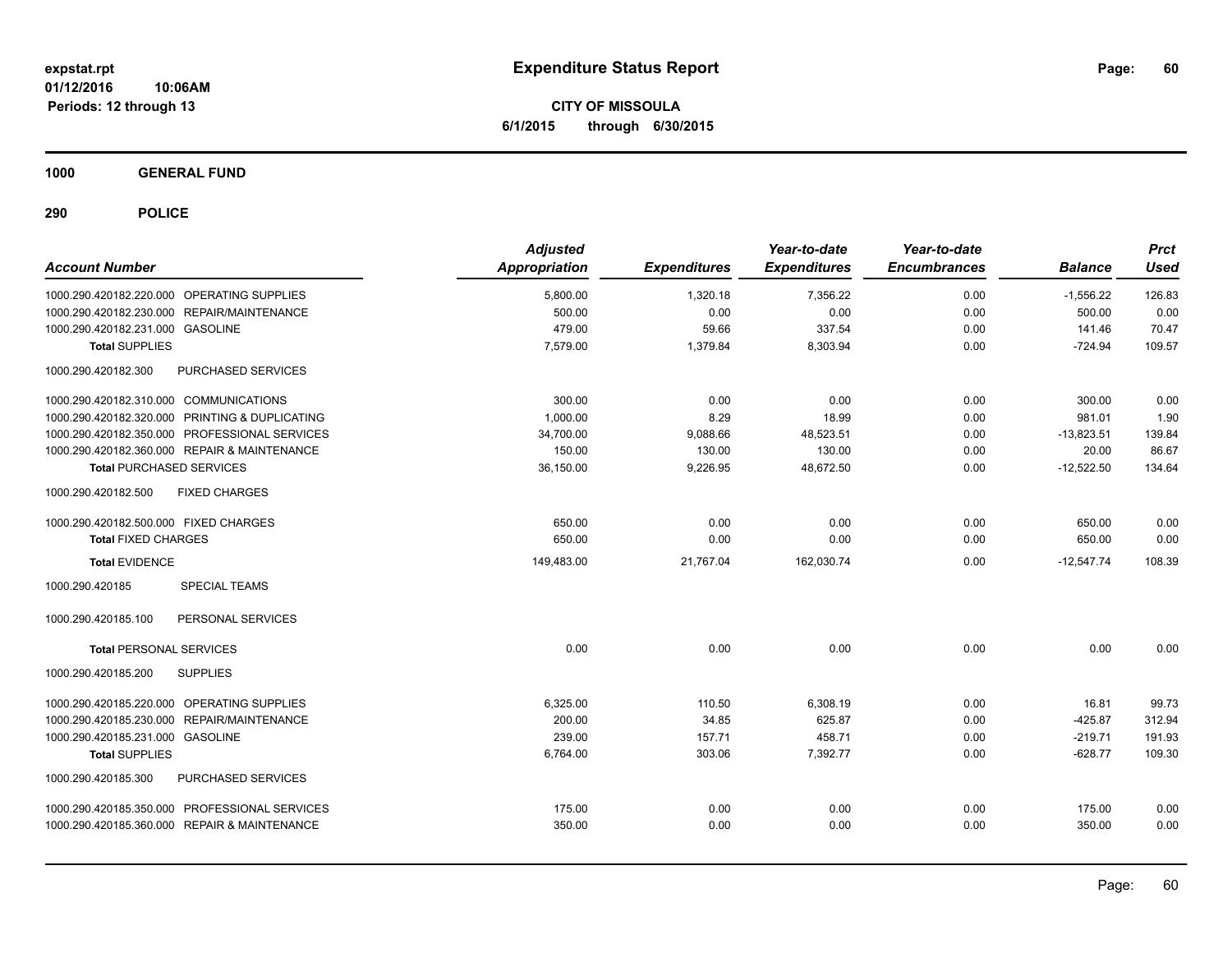**CITY OF MISSOULA 6/1/2015 through 6/30/2015**

**1000 GENERAL FUND**

| <b>Account Number</b>          |                                     | <b>Adjusted</b><br><b>Appropriation</b> | <b>Expenditures</b> | Year-to-date<br><b>Expenditures</b> | Year-to-date<br><b>Encumbrances</b> | <b>Balance</b> | <b>Prct</b><br><b>Used</b> |
|--------------------------------|-------------------------------------|-----------------------------------------|---------------------|-------------------------------------|-------------------------------------|----------------|----------------------------|
|                                | <b>Total PURCHASED SERVICES</b>     | 525.00                                  | 0.00                | 0.00                                | 0.00                                | 525.00         | 0.00                       |
| <b>Total SPECIAL TEAMS</b>     |                                     | 7,289.00                                | 303.06              | 7,392.77                            | 0.00                                | $-103.77$      | 101.42                     |
| 1000.290.420199                | CONTINGENCY-NEW AWARD FUNDING       |                                         |                     |                                     |                                     |                |                            |
| 1000.290.420199.100            | PERSONAL SERVICES                   |                                         |                     |                                     |                                     |                |                            |
| <b>Total PERSONAL SERVICES</b> |                                     | 0.00                                    | 0.00                | 0.00                                | 0.00                                | 0.00           | 0.00                       |
| 1000.290.420199.200            | <b>SUPPLIES</b>                     |                                         |                     |                                     |                                     |                |                            |
| <b>Total SUPPLIES</b>          |                                     | 0.00                                    | 0.00                | 0.00                                | 0.00                                | 0.00           | 0.00                       |
| 1000.290.420199.300            | PURCHASED SERVICES                  |                                         |                     |                                     |                                     |                |                            |
|                                | <b>Total PURCHASED SERVICES</b>     | 0.00                                    | 0.00                | 0.00                                | 0.00                                | 0.00           | 0.00                       |
| 1000.290.420199.900            | CAPITAL OUTLAY                      |                                         |                     |                                     |                                     |                |                            |
|                                | Total CONTINGENCY-NEW AWARD FUNDING | 0.00                                    | 0.00                | 0.00                                | 0.00                                | 0.00           | 0.00                       |
| 1000.290.420256                | *** Title Not Found ***             |                                         |                     |                                     |                                     |                |                            |
| 1000.290.420256.100            | PERSONAL SERVICES                   |                                         |                     |                                     |                                     |                |                            |
| Total *** Title Not Found ***  |                                     | 0.00                                    | 0.00                | 0.00                                | 0.00                                | 0.00           | 0.00                       |
| <b>Total POLICE</b>            |                                     | 13,914,302.00                           | 1,682,380.55        | 13,956,215.70                       | 0.00                                | $-41,913.70$   | 100.30                     |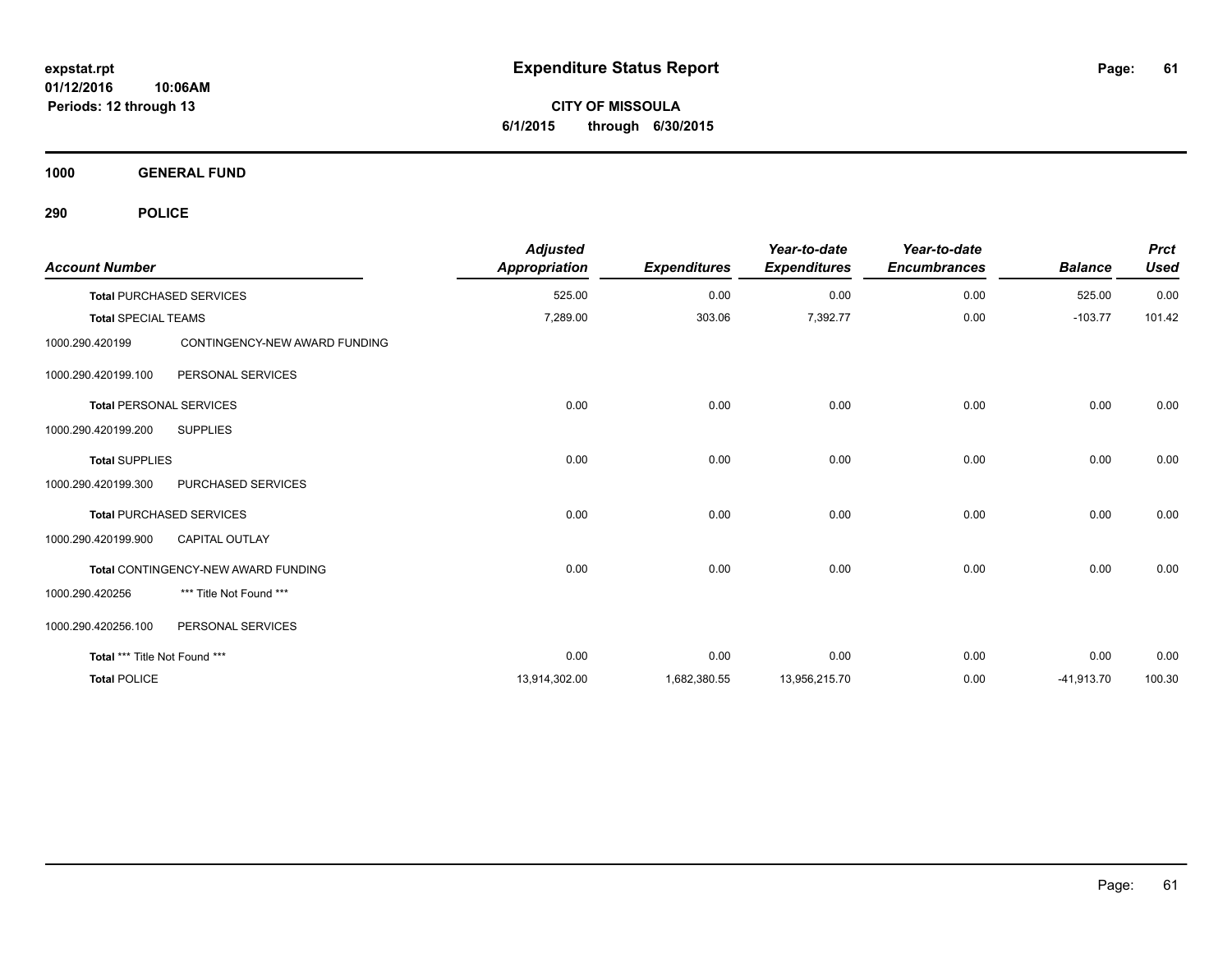**CITY OF MISSOULA 6/1/2015 through 6/30/2015**

**1000 GENERAL FUND**

| <b>Account Number</b>                   |                                                         | <b>Adjusted</b><br>Appropriation | <b>Expenditures</b> | Year-to-date<br><b>Expenditures</b> | Year-to-date<br><b>Encumbrances</b> | <b>Balance</b> | <b>Prct</b><br><b>Used</b> |
|-----------------------------------------|---------------------------------------------------------|----------------------------------|---------------------|-------------------------------------|-------------------------------------|----------------|----------------------------|
| 1000.300.420410                         | <b>ADMINISTRATION</b>                                   |                                  |                     |                                     |                                     |                |                            |
| 1000.300.420410.100                     | PERSONAL SERVICES                                       |                                  |                     |                                     |                                     |                |                            |
|                                         | 1000.300.420410.110.000 SALARIES AND WAGES              | 410,937.00                       | 50,362.49           | 410,591.14                          | 0.00                                | 345.86         | 99.92                      |
| 1000.300.420410.115.000                 | SALARIES/HEALTH INSURANCE BENEFIT                       | 20.520.00                        | 2,736.00            | 20.605.50                           | 0.00                                | $-85.50$       | 100.42                     |
| 1000.300.420410.140.000                 | <b>EMPLOYER CONTRIBUTIONS</b>                           | 119,415.00                       | 10,867.49           | 119,126.79                          | 0.00                                | 288.21         | 99.76                      |
|                                         | 1000.300.420410.141.000 STATE RETIREMENT CONTRIBUTIONS  | 103,109.00                       | 14,475.62           | 103,299.72                          | 0.00                                | $-190.72$      | 100.18                     |
| <b>Total PERSONAL SERVICES</b>          |                                                         | 653,981.00                       | 78,441.60           | 653,623.15                          | 0.00                                | 357.85         | 99.95                      |
| 1000.300.420410.200                     | <b>SUPPLIES</b>                                         |                                  |                     |                                     |                                     |                |                            |
| 1000.300.420410.210.000 OFFICE SUPPLIES |                                                         | 8,471.00                         | 675.48              | 4,353.78                            | 0.00                                | 4,117.22       | 51.40                      |
| 1000.300.420410.220.000                 | OPERATING SUPPLIES                                      | 2,822.00                         | 1,941.32            | 3,080.50                            | 0.00                                | $-258.50$      | 109.16                     |
|                                         | 1000.300.420410.230.000 REPAIR/MAINTENANCE              | 900.00                           | 39.98               | 176.81                              | 0.00                                | 723.19         | 19.65                      |
| 1000.300.420410.240.000 OTHER SUPPLIES  |                                                         | 2,848.00                         | 0.00                | 132.00                              | 0.00                                | 2,716.00       | 4.63                       |
| <b>Total SUPPLIES</b>                   |                                                         | 15,041.00                        | 2,656.78            | 7,743.09                            | 0.00                                | 7,297.91       | 51.48                      |
| 1000.300.420410.300                     | PURCHASED SERVICES                                      |                                  |                     |                                     |                                     |                |                            |
| 1000.300.420410.310.000 COMMUNICATIONS  |                                                         | 577.00                           | 116.36              | 322.11                              | 0.00                                | 254.89         | 55.82                      |
|                                         | 1000.300.420410.320.000 PRINTING & DUPLICATING          | 240.00                           | 0.00                | 15.00                               | 0.00                                | 225.00         | 6.25                       |
|                                         | 1000.300.420410.330.000 PUBLICITY, SUBSCRIPTIONS & DUES | 1,238.00                         | 0.00                | 882.00                              | 0.00                                | 356.00         | 71.24                      |
| 1000.300.420410.350.000                 | PROFESSIONAL SERVICES                                   | 192.00                           | 0.00                | 192.00                              | 0.00                                | 0.00           | 100.00                     |
| 1000.300.420410.370.000                 | <b>TRAVEL</b>                                           | 4,240.00                         | 0.00                | 1,636.12                            | 0.00                                | 2,603.88       | 38.59                      |
| 1000.300.420410.380.000 TRAINING        |                                                         | 1,054.00                         | 125.00              | 3,064.00                            | 0.00                                | $-2,010.00$    | 290.70                     |
| <b>Total PURCHASED SERVICES</b>         |                                                         | 7,541.00                         | 241.36              | 6,111.23                            | 0.00                                | 1,429.77       | 81.04                      |
| 1000.300.420410.700                     | <b>GRANTS &amp; CONTRIBUTIONS</b>                       |                                  |                     |                                     |                                     |                |                            |
|                                         | 1000.300.420410.700.000 GRANTS & CONTRIBUTIONS          | 0.00                             | 5,936.92            | 5,936.92                            | 0.00                                | $-5,936.92$    | 0.00                       |
|                                         | <b>Total GRANTS &amp; CONTRIBUTIONS</b>                 | 0.00                             | 5,936.92            | 5,936.92                            | 0.00                                | $-5,936.92$    | 0.00                       |
| <b>Total ADMINISTRATION</b>             |                                                         | 676,563.00                       | 87,276.66           | 673,414.39                          | 0.00                                | 3,148.61       | 99.53                      |
| 1000.300.420420                         | <b>FACILITY</b>                                         |                                  |                     |                                     |                                     |                |                            |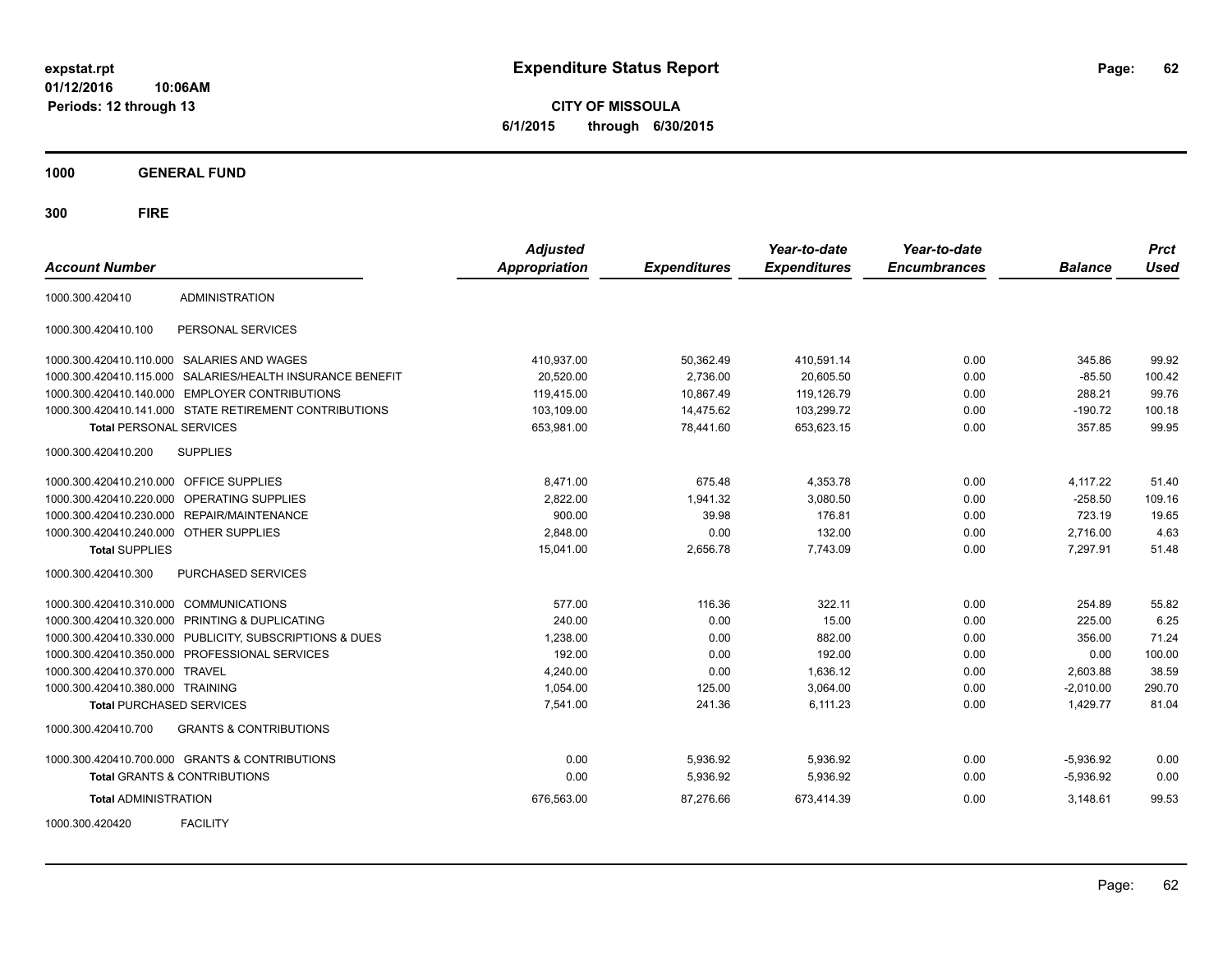**CITY OF MISSOULA 6/1/2015 through 6/30/2015**

**1000 GENERAL FUND**

| <b>Account Number</b>                                        | <b>Adjusted</b><br><b>Appropriation</b> | <b>Expenditures</b> | Year-to-date<br><b>Expenditures</b> | Year-to-date<br><b>Encumbrances</b> | <b>Balance</b> | <b>Prct</b><br><b>Used</b> |
|--------------------------------------------------------------|-----------------------------------------|---------------------|-------------------------------------|-------------------------------------|----------------|----------------------------|
| PERSONAL SERVICES<br>1000.300.420420.100                     |                                         |                     |                                     |                                     |                |                            |
|                                                              |                                         |                     |                                     |                                     |                |                            |
| <b>Total PERSONAL SERVICES</b>                               | 0.00                                    | 0.00                | 0.00                                | 0.00                                | 0.00           | 0.00                       |
| 1000.300.420420.200<br><b>SUPPLIES</b>                       |                                         |                     |                                     |                                     |                |                            |
| 1000.300.420420.210.000 OFFICE SUPPLIES                      | 7.245.00                                | 1,822.00            | 4,371.00                            | 0.00                                | 2,874.00       | 60.33                      |
| 1000.300.420420.220.000<br><b>OPERATING SUPPLIES</b>         | 6,448.00                                | 993.96              | 5,087.52                            | 0.00                                | 1,360.48       | 78.90                      |
| 1000.300.420420.230.000 REPAIR/MAINTENANCE                   | 14,000.00                               | 801.53              | 9.378.90                            | 0.00                                | 4,621.10       | 66.99                      |
| <b>Total SUPPLIES</b>                                        | 27,693.00                               | 3,617.49            | 18,837.42                           | 0.00                                | 8,855.58       | 68.02                      |
| 1000.300.420420.300<br>PURCHASED SERVICES                    |                                         |                     |                                     |                                     |                |                            |
| 1000.300.420420.340.000 SEWER                                | 1,394.00                                | 0.00                | 1,181.16                            | 0.00                                | 212.84         | 84.73                      |
| 1000.300.420420.341.000 ELECTRICITY & NATURAL GAS            | 65.579.00                               | 9,629.78            | 73.747.45                           | 0.00                                | $-8,168.45$    | 112.46                     |
| 1000.300.420420.343.000 WATER CHARGES                        | 14,677.00                               | 3,199.36            | 13,377.00                           | 0.00                                | 1,300.00       | 91.14                      |
| 1000.300.420420.344.000 TELEPHONE SERVICE                    | 20,485.00                               | 2,558.80            | 14,841.38                           | 0.00                                | 5,643.62       | 72.45                      |
| 1000.300.420420.345.000 GARBAGE                              | 5,462.00                                | 955.60              | 5,240.60                            | 0.00                                | 221.40         | 95.95                      |
| 1000.300.420420.360.000 REPAIR & MAINTENANCE                 | 25,258.00                               | 5,199.97            | 31,961.49                           | 0.00                                | $-6,703.49$    | 126.54                     |
| <b>Total PURCHASED SERVICES</b>                              | 132,855.00                              | 21,543.51           | 140,349.08                          | 0.00                                | $-7,494.08$    | 105.64                     |
| 1000.300.420420.500<br><b>FIXED CHARGES</b>                  |                                         |                     |                                     |                                     |                |                            |
| 1000.300.420420.500.000 FIXED CHARGES                        | 226.00                                  | 0.00                | 0.00                                | 0.00                                | 226.00         | 0.00                       |
| 1000.300.420420.530.000 PROPANE TANK RENTAL                  | 0.00                                    | 0.00                | 276.00                              | 0.00                                | $-276.00$      | 0.00                       |
| <b>Total FIXED CHARGES</b>                                   | 226.00                                  | 0.00                | 276.00                              | 0.00                                | $-50.00$       | 122.12                     |
| <b>Total FACILITY</b>                                        | 160,774.00                              | 25,161.00           | 159,462.50                          | 0.00                                | 1,311.50       | 99.18                      |
| PERSONNEL TRAINING<br>1000.300.420430                        |                                         |                     |                                     |                                     |                |                            |
| PERSONAL SERVICES<br>1000.300.420430.100                     |                                         |                     |                                     |                                     |                |                            |
| 1000.300.420430.110.000 SALARIES AND WAGES                   | 85,034.00                               | 10,459.31           | 84,847.06                           | 0.00                                | 186.94         | 99.78                      |
| SALARIES/HEALTH INSURANCE BENEFIT<br>1000.300.420430.115.000 | 6,840.00                                | 855.00              | 6,840.00                            | 0.00                                | 0.00           | 100.00                     |
| 1000.300.420430.120.000 OVERTIME/TERMINATION                 | 2,065.00                                | 366.08              | 2,440.50                            | 0.00                                | $-375.50$      | 118.18                     |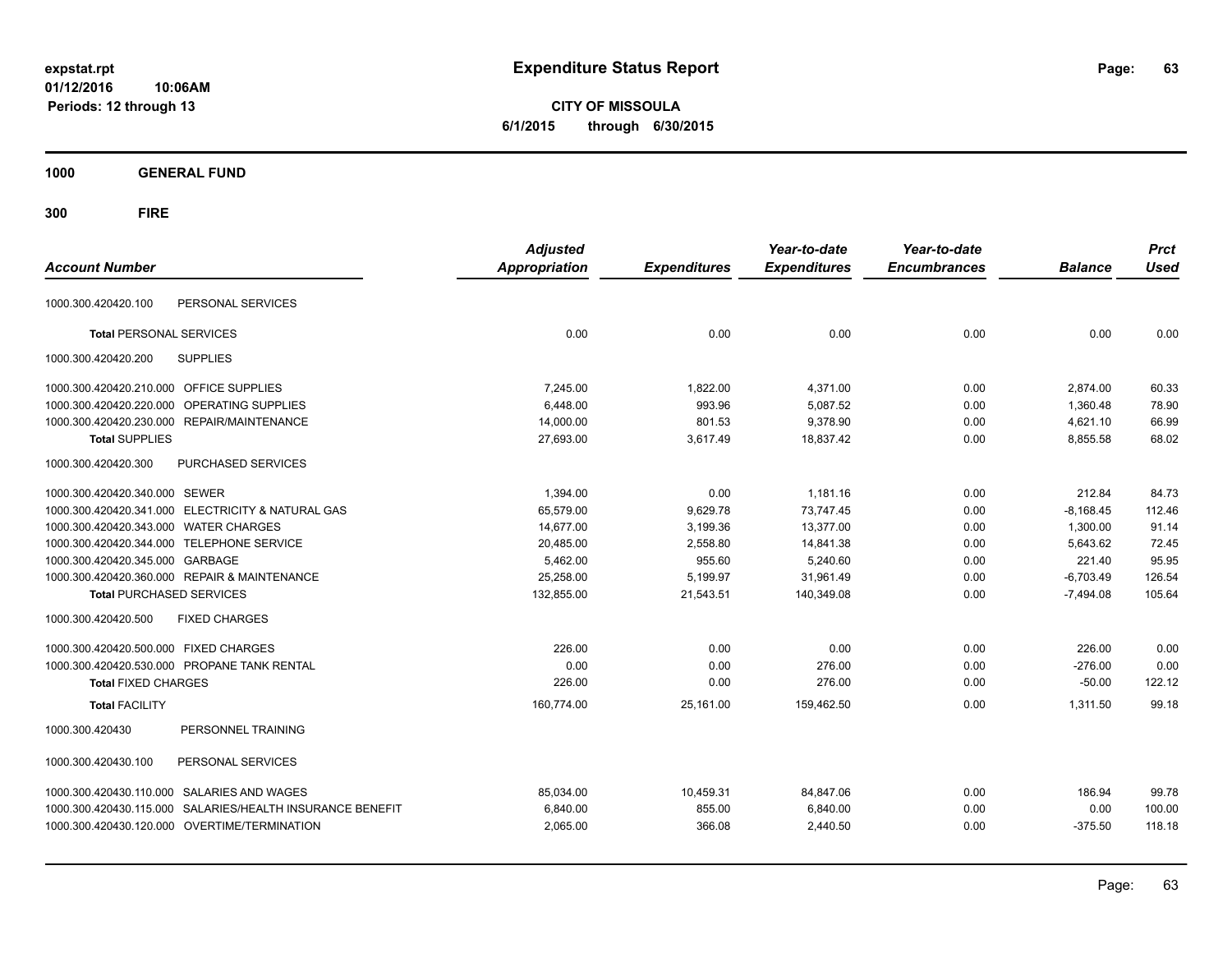**CITY OF MISSOULA 6/1/2015 through 6/30/2015**

**1000 GENERAL FUND**

| <b>Account Number</b>                                     | <b>Adjusted</b><br><b>Appropriation</b> | <b>Expenditures</b> | Year-to-date<br><b>Expenditures</b> | Year-to-date<br><b>Encumbrances</b> | <b>Balance</b> | <b>Prct</b><br><b>Used</b> |
|-----------------------------------------------------------|-----------------------------------------|---------------------|-------------------------------------|-------------------------------------|----------------|----------------------------|
| 1000.300.420430.140.000 EMPLOYER CONTRIBUTIONS            | 21,201.00                               | 2,243.10            | 20,559.46                           | 0.00                                | 641.54         | 96.97                      |
| 1000.300.420430.141.000 STATE RETIREMENT CONTRIBUTIONS    | 29,960.00                               | 3,693.02            | 29,933.85                           | 0.00                                | 26.15          | 99.91                      |
| <b>Total PERSONAL SERVICES</b>                            | 145,100.00                              | 17,616.51           | 144,620.87                          | 0.00                                | 479.13         | 99.67                      |
| 1000.300.420430.200<br><b>SUPPLIES</b>                    |                                         |                     |                                     |                                     |                |                            |
| 1000.300.420430.210.000 OFFICE SUPPLIES                   | 96.00                                   | 0.00                | 0.00                                | 0.00                                | 96.00          | 0.00                       |
| 1000.300.420430.220.000 OPERATING SUPPLIES                | 2.741.00                                | 558.04              | 1.425.77                            | 0.00                                | 1,315.23       | 52.02                      |
| 1000.300.420430.230.000 REPAIR/MAINTENANCE                | 320.00                                  | 0.00                | 59.98                               | 0.00                                | 260.02         | 18.74                      |
| <b>Total SUPPLIES</b>                                     | 3,157.00                                | 558.04              | 1,485.75                            | 0.00                                | 1,671.25       | 47.06                      |
| 1000.300.420430.300<br>PURCHASED SERVICES                 |                                         |                     |                                     |                                     |                |                            |
| 1000.300.420430.320.000 PRINTING & DUPLICATING            | 192.00                                  | 0.00                | 0.00                                | 0.00                                | 192.00         | 0.00                       |
| 1000.300.420430.330.000 PUBLICITY, SUBSCRIPTIONS & DUES   | 322.00                                  | 0.00                | 29.00                               | 0.00                                | 293.00         | 9.01                       |
| 1000.300.420430.370.000 TRAVEL                            | 1,148.00                                | 0.00                | 340.45                              | 0.00                                | 807.55         | 29.66                      |
| 1000.300.420430.380.000 TRAINING                          | 480.00                                  | 0.00                | 0.00                                | 0.00                                | 480.00         | 0.00                       |
| <b>Total PURCHASED SERVICES</b>                           | 2,142.00                                | 0.00                | 369.45                              | 0.00                                | 1.772.55       | 17.25                      |
| <b>Total PERSONNEL TRAINING</b>                           | 150,399.00                              | 18,174.55           | 146,476.07                          | 0.00                                | 3,922.93       | 97.39                      |
| 1000.300.420440<br><b>FIRE PREVENTION</b>                 |                                         |                     |                                     |                                     |                |                            |
| PERSONAL SERVICES<br>1000.300.420440.100                  |                                         |                     |                                     |                                     |                |                            |
| 1000.300.420440.110.000 SALARIES AND WAGES                | 398,627.00                              | 48,189.25           | 390,636.88                          | 0.00                                | 7,990.12       | 98.00                      |
| 1000.300.420440.115.000 SALARIES/HEALTH INSURANCE BENEFIT | 34,200.00                               | 4.275.00            | 34.200.00                           | 0.00                                | 0.00           | 100.00                     |
| 1000.300.420440.120.000 OVERTIME/TERMINATION              | 8,909.00                                | 597.01              | 10,065.45                           | 0.00                                | $-1,156.45$    | 112.98                     |
| 1000.300.420440.140.000 EMPLOYER CONTRIBUTIONS            | 100,565.00                              | 10,819.05           | 97.793.79                           | 0.00                                | 2.771.21       | 97.24                      |
| 1000.300.420440.141.000 STATE RETIREMENT CONTRIBUTIONS    | 141,145.00                              | 17,131.69           | 138,701.16                          | 0.00                                | 2,443.84       | 98.27                      |
| <b>Total PERSONAL SERVICES</b>                            | 683,446.00                              | 81,012.00           | 671,397.28                          | 0.00                                | 12,048.72      | 98.24                      |
| 1000.300.420440.200<br><b>SUPPLIES</b>                    |                                         |                     |                                     |                                     |                |                            |
| 1000.300.420440.210.000 OFFICE SUPPLIES                   | 144.00                                  | 26.49               | 26.49                               | 0.00                                | 117.51         | 18.40                      |
| 1000.300.420440.220.000 OPERATING SUPPLIES                | 4,956.00                                | 48.22               | 2,696.81                            | 0.00                                | 2,259.19       | 54.42                      |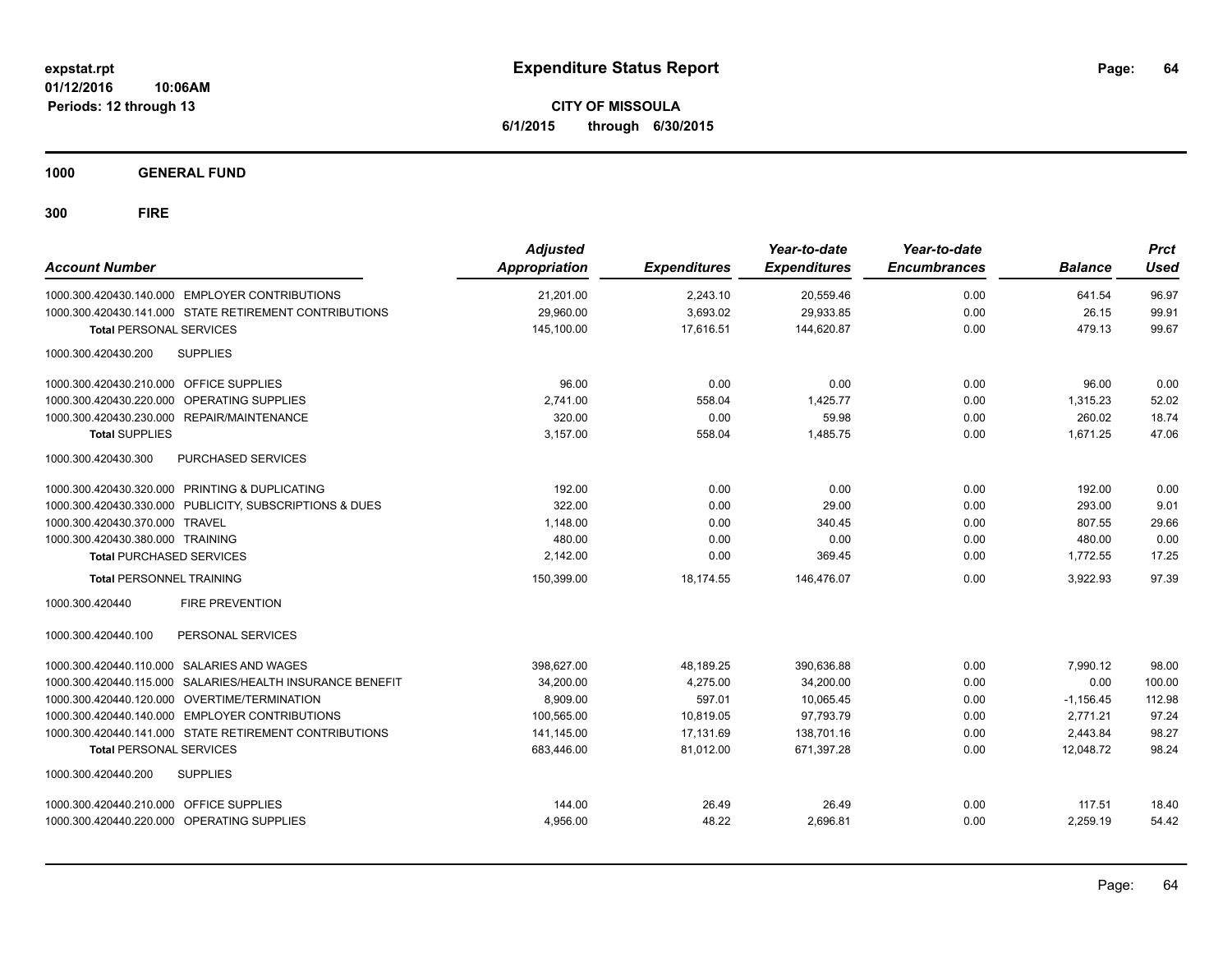**CITY OF MISSOULA 6/1/2015 through 6/30/2015**

**1000 GENERAL FUND**

| <b>Account Number</b>            |                                                           | <b>Adjusted</b><br><b>Appropriation</b> | <b>Expenditures</b> | Year-to-date<br><b>Expenditures</b> | Year-to-date<br><b>Encumbrances</b> | <b>Balance</b> | <b>Prct</b><br><b>Used</b> |
|----------------------------------|-----------------------------------------------------------|-----------------------------------------|---------------------|-------------------------------------|-------------------------------------|----------------|----------------------------|
|                                  | 1000.300.420440.230.000 REPAIR/MAINTENANCE                | 1,540.00                                | 438.32              | 1,252.42                            | 0.00                                | 287.58         | 81.33                      |
| <b>Total SUPPLIES</b>            |                                                           | 6,640.00                                | 513.03              | 3,975.72                            | 0.00                                | 2,664.28       | 59.88                      |
| 1000.300.420440.300              | PURCHASED SERVICES                                        |                                         |                     |                                     |                                     |                |                            |
|                                  | 1000.300.420440.320.000 PRINTING & DUPLICATING            | 192.00                                  | 0.00                | 137.11                              | 0.00                                | 54.89          | 71.41                      |
|                                  | 1000.300.420440.330.000 PUBLICITY, SUBSCRIPTIONS & DUES   | 3,916.00                                | 480.00              | 3,810.50                            | 0.00                                | 105.50         | 97.31                      |
| 1000.300.420440.370.000 TRAVEL   |                                                           | 5,448.00                                | $-503.20$           | 1,233.96                            | 0.00                                | 4,214.04       | 22.65                      |
| 1000.300.420440.380.000 TRAINING |                                                           | 2,506.00                                | 0.00                | 494.00                              | 0.00                                | 2,012.00       | 19.71                      |
| <b>Total PURCHASED SERVICES</b>  |                                                           | 12,062.00                               | $-23.20$            | 5,675.57                            | 0.00                                | 6,386.43       | 47.05                      |
| <b>Total FIRE PREVENTION</b>     |                                                           | 702,148.00                              | 81,501.83           | 681,048.57                          | 0.00                                | 21,099.43      | 97.00                      |
| 1000.300.420450                  | <b>FIRE GRANTS</b>                                        |                                         |                     |                                     |                                     |                |                            |
| 1000.300.420450.300              | <b>PURCHASED SERVICES</b>                                 |                                         |                     |                                     |                                     |                |                            |
| <b>Total FIRE GRANTS</b>         |                                                           | 0.00                                    | 0.00                | 0.00                                | 0.00                                | 0.00           | 0.00                       |
| 1000.300.420455                  | <b>EMS</b>                                                |                                         |                     |                                     |                                     |                |                            |
| 1000.300.420455.100              | PERSONAL SERVICES                                         |                                         |                     |                                     |                                     |                |                            |
|                                  | 1000.300.420455.110.000 SALARIES AND WAGES                | 81,698.00                               | 10,099.94           | 81,441.62                           | 0.00                                | 256.38         | 99.69                      |
|                                  | 1000.300.420455.115.000 SALARIES/HEALTH INSURANCE BENEFIT | 6,840.00                                | 855.00              | 6,840.00                            | 0.00                                | 0.00           | 100.00                     |
|                                  | 1000.300.420455.120.000 OVERTIME/TERMINATION              | 2,005.00                                | 412.41              | 2,091.53                            | 0.00                                | $-86.53$       | 104.32                     |
|                                  | 1000.300.420455.140.000 EMPLOYER CONTRIBUTIONS            | 20,517.00                               | 2,242.84            | 20,238.41                           | 0.00                                | 278.59         | 98.64                      |
|                                  | 1000.300.420455.141.000 STATE RETIREMENT CONTRIBUTIONS    | 28,872.00                               | 3,576.35            | 28,837.91                           | 0.00                                | 34.09          | 99.88                      |
| <b>Total PERSONAL SERVICES</b>   |                                                           | 139,932.00                              | 17,186.54           | 139,449.47                          | 0.00                                | 482.53         | 99.66                      |
| 1000.300.420455.200              | <b>SUPPLIES</b>                                           |                                         |                     |                                     |                                     |                |                            |
|                                  | 1000.300.420455.220.000 OPERATING SUPPLIES                | 13,581.00                               | 388.70              | 16,316.08                           | 0.00                                | $-2,735.08$    | 120.14                     |
|                                  | 1000.300.420455.230.000 REPAIR/MAINTENANCE                | 320.00                                  | 375.11              | 471.84                              | 0.00                                | $-151.84$      | 147.45                     |
| <b>Total SUPPLIES</b>            |                                                           | 13,901.00                               | 763.81              | 16,787.92                           | 0.00                                | $-2,886.92$    | 120.77                     |
| 1000.300.420455.300              | PURCHASED SERVICES                                        |                                         |                     |                                     |                                     |                |                            |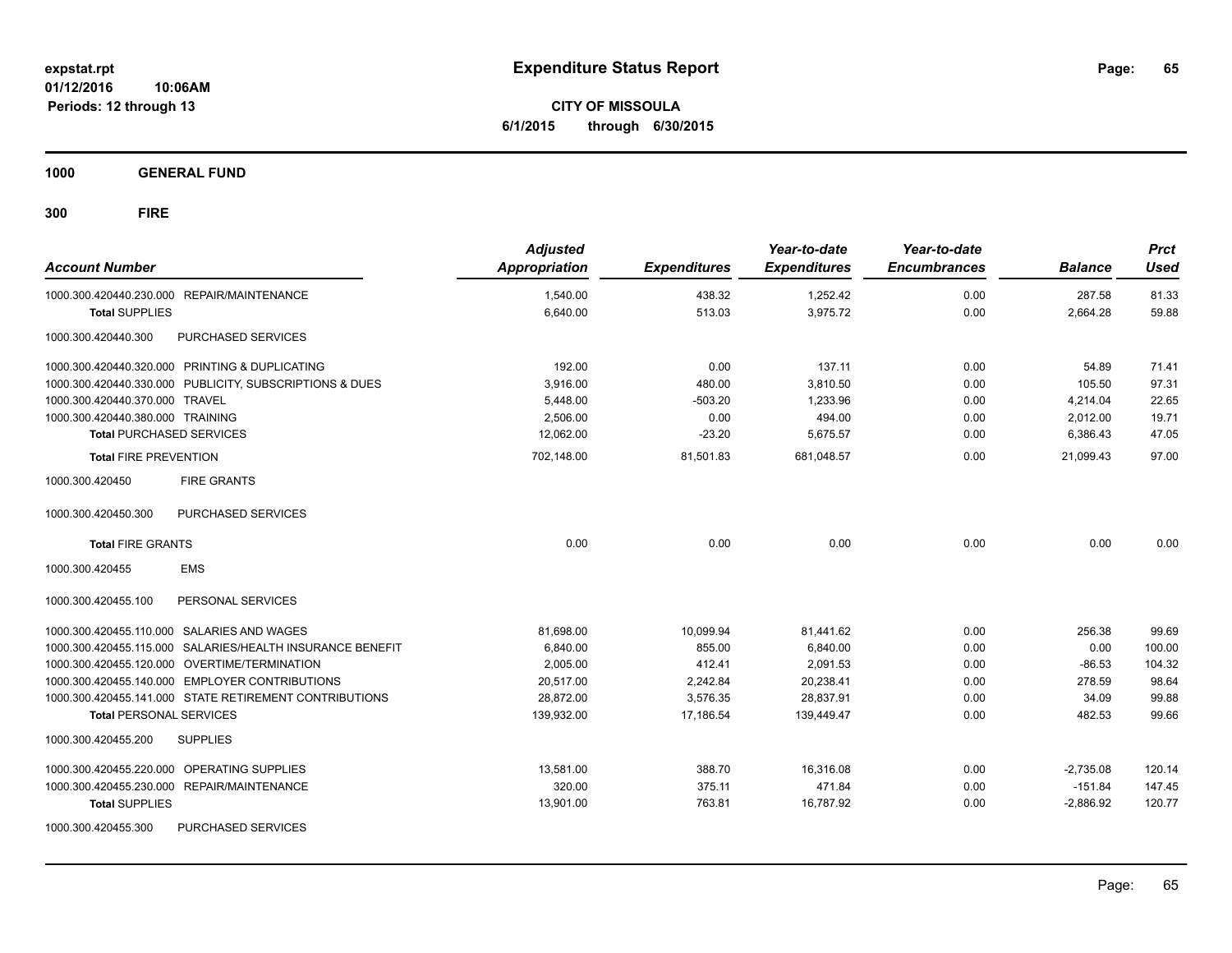**CITY OF MISSOULA 6/1/2015 through 6/30/2015**

**1000 GENERAL FUND**

| <b>Account Number</b>                      |                                                         | <b>Adjusted</b><br><b>Appropriation</b> | <b>Expenditures</b> | Year-to-date<br><b>Expenditures</b> | Year-to-date<br><b>Encumbrances</b> | <b>Balance</b> | <b>Prct</b><br><b>Used</b> |
|--------------------------------------------|---------------------------------------------------------|-----------------------------------------|---------------------|-------------------------------------|-------------------------------------|----------------|----------------------------|
|                                            | 1000.300.420455.330.000 PUBLICITY, SUBSCRIPTIONS & DUES | 3,984.00                                | 0.00                | 3,351.90                            | 0.00                                | 632.10         | 84.13                      |
| 1000.300.420455.350.000                    | PROFESSIONAL SERVICES                                   | 5.000.00                                | 5,000.00            | 5.000.00                            | 0.00                                | 0.00           | 100.00                     |
| 1000.300.420455.360.000                    | <b>REPAIR &amp; MAINTENANCE</b>                         | 2,500.00                                | 0.00                | 1.803.75                            | 0.00                                | 696.25         | 72.15                      |
| 1000.300.420455.370.000                    | <b>TRAVEL</b>                                           | 1,023.00                                | 0.00                | 828.72                              | 0.00                                | 194.28         | 81.01                      |
| 1000.300.420455.380.000                    | <b>TRAINING</b>                                         | 1.920.00                                | 26.75               | 1.714.04                            | 0.00                                | 205.96         | 89.27                      |
|                                            | 1000.300.420455.390.000 OTHER PURCHASED SERVICES        | 10,080.00                               | 4,370.00            | 6,749.21                            | 0.00                                | 3,330.79       | 66.96                      |
| <b>Total PURCHASED SERVICES</b>            |                                                         | 24,507.00                               | 9,396.75            | 19,447.62                           | 0.00                                | 5,059.38       | 79.36                      |
| <b>Total EMS</b>                           |                                                         | 178,340.00                              | 27,347.10           | 175,685.01                          | 0.00                                | 2,654.99       | 98.51                      |
| 1000.300.420460                            | <b>OPERATIONS</b>                                       |                                         |                     |                                     |                                     |                |                            |
| 1000.300.420460.100                        | PERSONAL SERVICES                                       |                                         |                     |                                     |                                     |                |                            |
| 1000.300.420460.110.000 SALARIES AND WAGES |                                                         | 5,324,104.00                            | 647,265.92          | 5,326,032.32                        | 0.00                                | $-1,928.32$    | 100.04                     |
| 1000.300.420460.115.000                    | SALARIES/HEALTH INSURANCE BENEFIT                       | 547,200.00                              | 64,980.00           | 529,245.00                          | 0.00                                | 17,955.00      | 96.72                      |
| 1000.300.420460.120.000                    | OVERTIME/TERMINATION                                    | 680,682.00                              | 52,169.67           | 575,406.83                          | 0.00                                | 105,275.17     | 84.53                      |
| 1000.300.420460.130.000                    | <b>OTHER</b>                                            | 54,464.00                               | 0.00                | 53,872.00                           | 0.00                                | 592.00         | 98.91                      |
| 1000.300.420460.140.000                    | <b>EMPLOYER CONTRIBUTIONS</b>                           | 1,435,306.00                            | 152,226.11          | 1,415,764.38                        | 0.00                                | 19,541.62      | 98.64                      |
|                                            | 1000.300.420460.141.000 STATE RETIREMENT CONTRIBUTIONS  | 1,905,873.00                            | 232,732.55          | 1,912,516.84                        | 0.00                                | $-6,643.84$    | 100.35                     |
| <b>Total PERSONAL SERVICES</b>             |                                                         | 9,947,629.00                            | 1,149,374.25        | 9,812,837.37                        | 0.00                                | 134,791.63     | 98.64                      |
| 1000.300.420460.200                        | <b>SUPPLIES</b>                                         |                                         |                     |                                     |                                     |                |                            |
| 1000.300.420460.220.000                    | OPERATING SUPPLIES                                      | 177,196.00                              | 62,738.24           | 184,702.35                          | 0.00                                | $-7,506.35$    | 104.24                     |
| 1000.300.420460.230.000                    | REPAIR/MAINTENANCE                                      | 40.820.00                               | 6,774.63            | 31.998.40                           | 0.00                                | 8,821.60       | 78.39                      |
| 1000.300.420460.231.000                    | <b>GASOLINE</b>                                         | 61,827.00                               | 9,862.18            | 54,217.18                           | 0.00                                | 7,609.82       | 87.69                      |
| <b>Total SUPPLIES</b>                      |                                                         | 279,843.00                              | 79.375.05           | 270,917.93                          | 0.00                                | 8,925.07       | 96.81                      |
| 1000.300.420460.300                        | PURCHASED SERVICES                                      |                                         |                     |                                     |                                     |                |                            |
| 1000.300.420460.320.000                    | PRINTING & DUPLICATING                                  | 864.00                                  | 264.76              | 809.70                              | 0.00                                | 54.30          | 93.72                      |
| 1000.300.420460.330.000                    | PUBLICITY, SUBSCRIPTIONS & DUES                         | 312.00                                  | 0.00                | 0.00                                | 0.00                                | 312.00         | 0.00                       |
| 1000.300.420460.350.000                    | PROFESSIONAL SERVICES                                   | 19,080.00                               | 0.00                | 12,990.00                           | 0.00                                | 6,090.00       | 68.08                      |
|                                            | 1000.300.420460.360.000 REPAIR & MAINTENANCE            | 22,225.00                               | 1,749.18            | 18,572.09                           | 0.00                                | 3,652.91       | 83.56                      |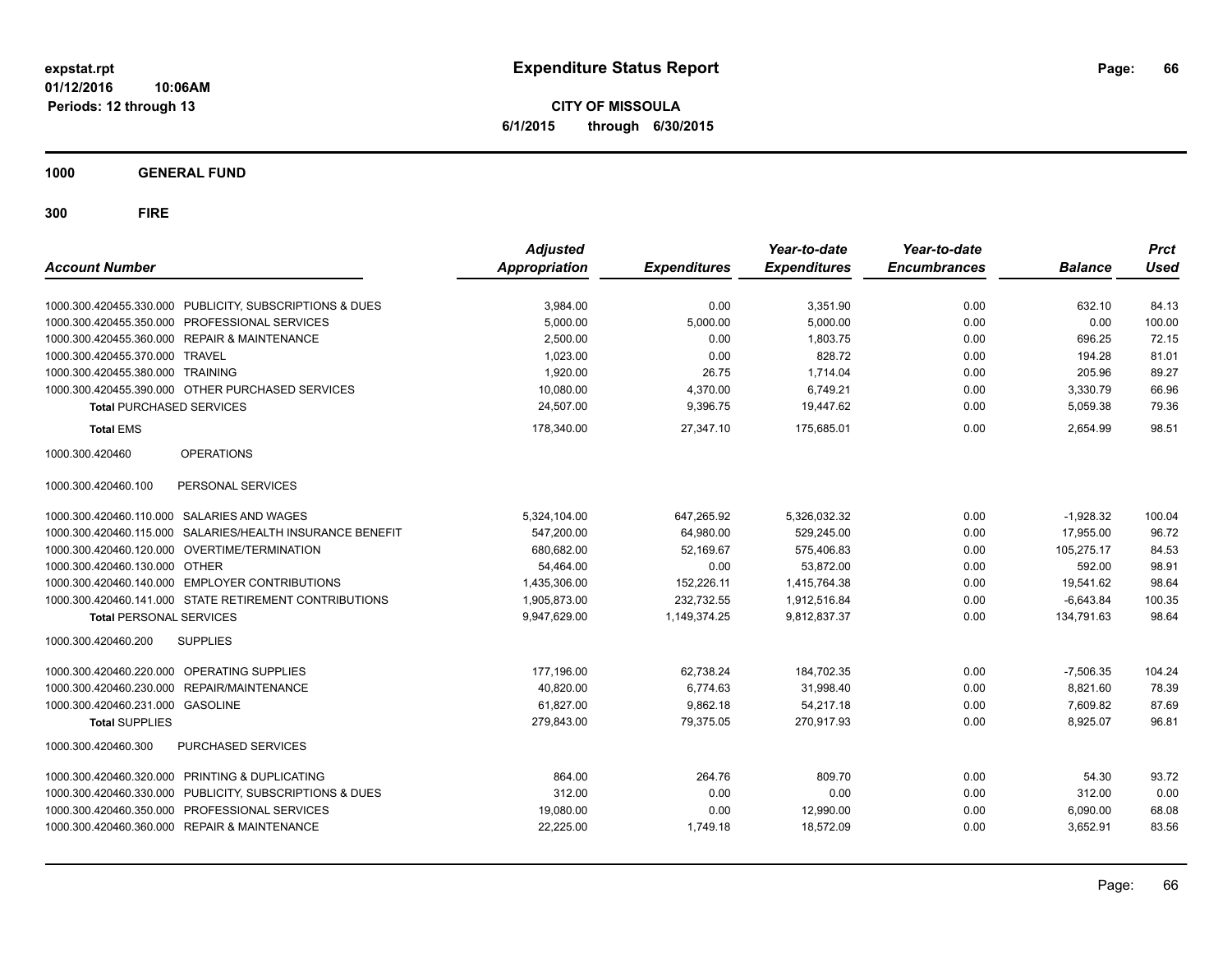**CITY OF MISSOULA 6/1/2015 through 6/30/2015**

**1000 GENERAL FUND**

| <b>Account Number</b>                                     | <b>Adjusted</b><br><b>Appropriation</b> | <b>Expenditures</b> | Year-to-date<br><b>Expenditures</b> | Year-to-date<br><b>Encumbrances</b> | <b>Balance</b> | <b>Prct</b><br><b>Used</b> |
|-----------------------------------------------------------|-----------------------------------------|---------------------|-------------------------------------|-------------------------------------|----------------|----------------------------|
| 1000.300.420460.370.000 TRAVEL                            | 6,158.00                                | 2,021.55            | 5,246.86                            | 0.00                                | 911.14         | 85.20                      |
| 1000.300.420460.380.000 TRAINING                          | 5,956.00                                | 116.48              | 4,434.14                            | 0.00                                | 1,521.86       | 74.45                      |
| 1000.300.420460.390.000 OTHER PURCHASED SERVICES          | 1,500.00                                | 0.00                | 55.00                               | 0.00                                | 1,445.00       | 3.67                       |
| <b>Total PURCHASED SERVICES</b>                           | 56,095.00                               | 4,151.97            | 42,107.79                           | 0.00                                | 13,987.21      | 75.07                      |
| CAPITAL OUTLAY<br>1000.300.420460.900                     |                                         |                     |                                     |                                     |                |                            |
| <b>Total CAPITAL OUTLAY</b>                               | 0.00                                    | 0.00                | 0.00                                | 0.00                                | 0.00           | 0.00                       |
| <b>Total OPERATIONS</b>                                   | 10,283,567.00                           | 1,232,901.27        | 10,125,863.09                       | 0.00                                | 157,703.91     | 98.47                      |
| 1000.300.420490<br><b>MAINTENANCE</b>                     |                                         |                     |                                     |                                     |                |                            |
| 1000.300.420490.100<br>PERSONAL SERVICES                  |                                         |                     |                                     |                                     |                |                            |
| 1000.300.420490.110.000 SALARIES AND WAGES                | 157,468.00                              | 19,274.59           | 156,338.28                          | 0.00                                | 1,129.72       | 99.28                      |
| 1000.300.420490.115.000 SALARIES/HEALTH INSURANCE BENEFIT | 13,680.00                               | 1,710.00            | 13,680.00                           | 0.00                                | 0.00           | 100.00                     |
| 1000.300.420490.120.000 OVERTIME/TERMINATION              | 4,112.00                                | 1,173.80            | 4,976.40                            | 0.00                                | $-864.40$      | 121.02                     |
| 1000.300.420490.140.000 EMPLOYER CONTRIBUTIONS            | 39,820.00                               | 4,303.45            | 38,663.70                           | 0.00                                | 1,156.30       | 97.10                      |
| 1000.300.420490.141.000 STATE RETIREMENT CONTRIBUTIONS    | 55,811.00                               | 6,852.32            | 55,507.55                           | 0.00                                | 303.45         | 99.46                      |
| <b>Total PERSONAL SERVICES</b>                            | 270,891.00                              | 33,314.16           | 269,165.93                          | 0.00                                | 1,725.07       | 99.36                      |
| 1000.300.420490.200<br><b>SUPPLIES</b>                    |                                         |                     |                                     |                                     |                |                            |
| 1000.300.420490.210.000 OFFICE SUPPLIES                   | 48.00                                   | 0.00                | 0.00                                | 0.00                                | 48.00          | 0.00                       |
| 1000.300.420490.230.000 REPAIR/MAINTENANCE                | 3,600.00                                | 69.61               | 2,399.33                            | 0.00                                | 1,200.67       | 66.65                      |
| <b>Total SUPPLIES</b>                                     | 3,648.00                                | 69.61               | 2,399.33                            | 0.00                                | 1,248.67       | 65.77                      |
| 1000.300.420490.300<br>PURCHASED SERVICES                 |                                         |                     |                                     |                                     |                |                            |
| 1000.300.420490.330.000 PUBLICITY, SUBSCRIPTIONS & DUES   | 91.00                                   | 0.00                | 0.00                                | 0.00                                | 91.00          | 0.00                       |
| 1000.300.420490.370.000 TRAVEL                            | 2,000.00                                | 814.85              | 814.85                              | 0.00                                | 1,185.15       | 40.74                      |
| 1000.300.420490.380.000 TRAINING                          | 1,500.00                                | 0.00                | 1,232.77                            | 0.00                                | 267.23         | 82.18                      |
| <b>Total PURCHASED SERVICES</b>                           | 3,591.00                                | 814.85              | 2,047.62                            | 0.00                                | 1,543.38       | 57.02                      |
| <b>Total MAINTENANCE</b>                                  | 278,130.00                              | 34,198.62           | 273,612.88                          | 0.00                                | 4,517.12       | 98.38                      |
| <b>Total FIRE</b>                                         | 12,429,921.00                           | 1,506,561.03        | 12,235,562.51                       | 0.00                                | 194,358.49     | 98.44                      |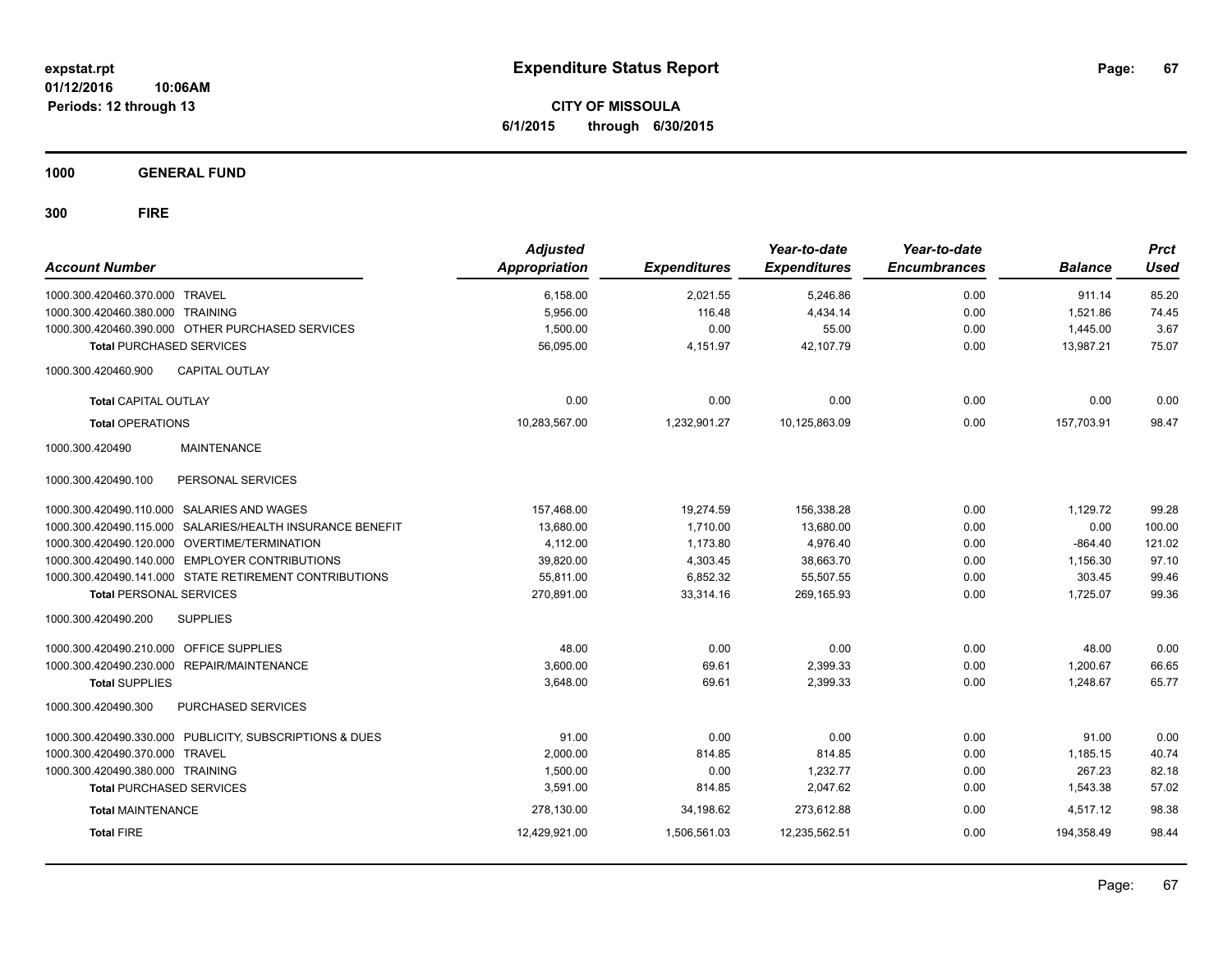**CITY OF MISSOULA 6/1/2015 through 6/30/2015**

**1000 GENERAL FUND**

|                                         |                                                         | <b>Adjusted</b>      |                     | Year-to-date        | Year-to-date        |                | <b>Prct</b> |
|-----------------------------------------|---------------------------------------------------------|----------------------|---------------------|---------------------|---------------------|----------------|-------------|
| <b>Account Number</b>                   |                                                         | <b>Appropriation</b> | <b>Expenditures</b> | <b>Expenditures</b> | <b>Encumbrances</b> | <b>Balance</b> | <b>Used</b> |
| 1000.320.430210                         | <b>ADMINISTRATION</b>                                   |                      |                     |                     |                     |                |             |
| 1000.320.430210.100                     | PERSONAL SERVICES                                       |                      |                     |                     |                     |                |             |
|                                         | 1000.320.430210.110.000 SALARIES AND WAGES              | 96,588.00            | 12,557.72           | 97,488.12           | 0.00                | $-900.12$      | 100.93      |
| 1000.320.430210.120.000                 | OVERTIME/TERMINATION                                    | 0.00                 | 44.61               | 2,308.74            | 0.00                | $-2,308.74$    | 0.00        |
|                                         | 1000.320.430210.140.000 EMPLOYER CONTRIBUTIONS          | 53,146.00            | 4,889.75            | 54,835.93           | 0.00                | $-1,689.93$    | 103.18      |
|                                         | 1000.320.430210.141.000 STATE RETIREMENT CONTRIBUTIONS  | 0.00                 | 169.47              | 1,466.74            | 0.00                | $-1,466.74$    | 0.00        |
| <b>Total PERSONAL SERVICES</b>          |                                                         | 149,734.00           | 17,661.55           | 156,099.53          | 0.00                | $-6,365.53$    | 104.25      |
| 1000.320.430210.200                     | <b>SUPPLIES</b>                                         |                      |                     |                     |                     |                |             |
| 1000.320.430210.210.000 OFFICE SUPPLIES |                                                         | 1,600.00             | 64.95               | 771.08              | 0.00                | 828.92         | 48.19       |
|                                         | 1000.320.430210.220.000 OPERATING SUPPLIES              | 8,440.00             | 1,674.59            | 8,370.00            | 0.00                | 70.00          | 99.17       |
| <b>Total SUPPLIES</b>                   |                                                         | 10,040.00            | 1,739.54            | 9,141.08            | 0.00                | 898.92         | 91.05       |
| 1000.320.430210.300                     | <b>PURCHASED SERVICES</b>                               |                      |                     |                     |                     |                |             |
| 1000.320.430210.310.000 COMMUNICATIONS  |                                                         | 7,000.00             | 0.00                | 0.00                | 0.00                | 7,000.00       | 0.00        |
|                                         | 1000.320.430210.320.000 PRINTING & DUPLICATING          | 3,000.00             | 0.00                | 2,725.83            | 0.00                | 274.17         | 90.86       |
|                                         | 1000.320.430210.330.000 PUBLICITY, SUBSCRIPTIONS & DUES | 0.00                 | 1,689.70            | 8,186.18            | 0.00                | $-8,186.18$    | 0.00        |
| 1000.320.430210.370.000 TRAVEL          |                                                         | 3,300.00             | 0.00                | 768.76              | 0.00                | 2,531.24       | 23.30       |
| 1000.320.430210.380.000 TRAINING        |                                                         | 1.500.00             | 0.00                | 540.00              | 0.00                | 960.00         | 36.00       |
| <b>Total PURCHASED SERVICES</b>         |                                                         | 14,800.00            | 1,689.70            | 12,220.77           | 0.00                | 2,579.23       | 82.57       |
| 1000.320.430210.900                     | <b>CAPITAL OUTLAY</b>                                   |                      |                     |                     |                     |                |             |
| <b>Total CAPITAL OUTLAY</b>             |                                                         | 0.00                 | 0.00                | 0.00                | 0.00                | 0.00           | 0.00        |
| <b>Total ADMINISTRATION</b>             |                                                         | 174,574.00           | 21,090.79           | 177,461.38          | 0.00                | $-2,887.38$    | 101.65      |
| 1000.320.430220                         | <b>FACILITY</b>                                         |                      |                     |                     |                     |                |             |
| 1000.320.430220.100                     | PERSONAL SERVICES                                       |                      |                     |                     |                     |                |             |
| 1000.320.430220.110.000                 | SALARIES AND WAGES                                      | 44,477.00            | 5,779.13            | 44,865.15           | 0.00                | $-388.15$      | 100.87      |
|                                         |                                                         |                      |                     |                     |                     |                |             |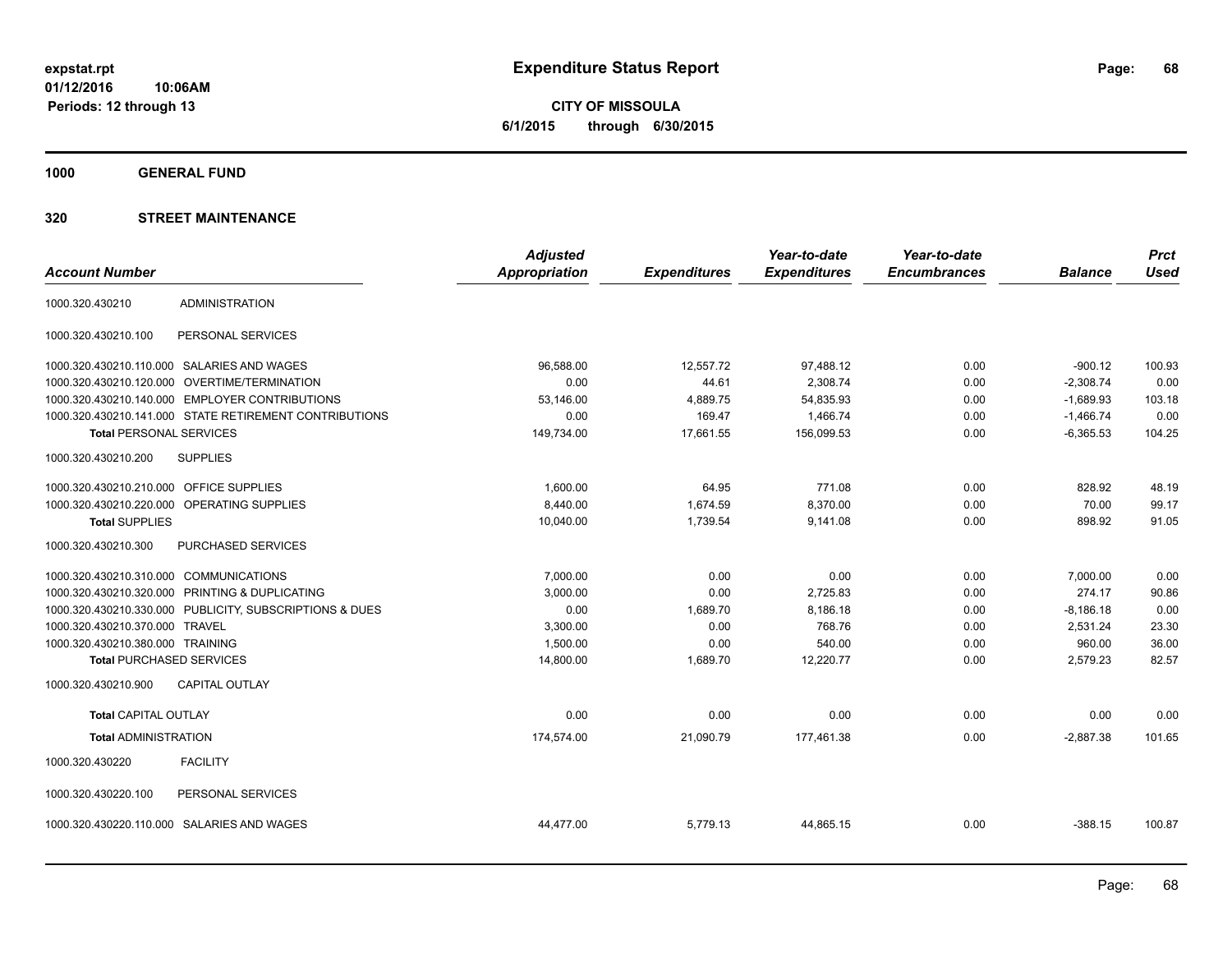**CITY OF MISSOULA 6/1/2015 through 6/30/2015**

**1000 GENERAL FUND**

|                                                  | <b>Adjusted</b> |                     | Year-to-date        | Year-to-date        |                | <b>Prct</b> |
|--------------------------------------------------|-----------------|---------------------|---------------------|---------------------|----------------|-------------|
| <b>Account Number</b>                            | Appropriation   | <b>Expenditures</b> | <b>Expenditures</b> | <b>Encumbrances</b> | <b>Balance</b> | <b>Used</b> |
| 1000.320.430220.120.000 OVERTIME/TERMINATION     | 0.00            | 20.51               | 1,062.51            | 0.00                | $-1,062.51$    | 0.00        |
| 1000.320.430220.140.000 EMPLOYER CONTRIBUTIONS   | 24,473.00       | 2,250.48            | 25,240.59           | 0.00                | $-767.59$      | 103.14      |
| <b>Total PERSONAL SERVICES</b>                   | 68,950.00       | 8,050.12            | 71,168.25           | 0.00                | $-2,218.25$    | 103.22      |
| <b>SUPPLIES</b><br>1000.320.430220.200           |                 |                     |                     |                     |                |             |
| 1000.320.430220.220.000 OPERATING SUPPLIES       | 8,000.00        | 1,432.11            | 26,242.05           | 0.00                | $-18,242.05$   | 328.03      |
| <b>Total SUPPLIES</b>                            | 8,000.00        | 1,432.11            | 26,242.05           | 0.00                | $-18,242.05$   | 328.03      |
| 1000.320.430220.300<br><b>PURCHASED SERVICES</b> |                 |                     |                     |                     |                |             |
| 1000.320.430220.343.000 WATER CHARGES            | 6,000.00        | 4,303.75            | 14,502.57           | 0.00                | $-8,502.57$    | 241.71      |
| 1000.320.430220.344.000 TELEPHONE SERVICE        | 1.821.00        | 337.10              | 2,180.16            | 0.00                | $-359.16$      | 119.72      |
| 1000.320.430220.345.000 GARBAGE                  | 0.00            | 28.75               | 154.25              | 0.00                | $-154.25$      | 0.00        |
| 1000.320.430220.350.000 PROFESSIONAL SERVICES    | 1,650.00        | 0.00                | 1,171.50            | 0.00                | 478.50         | 71.00       |
| <b>Total PURCHASED SERVICES</b>                  | 9,471.00        | 4,669.60            | 18,008.48           | 0.00                | $-8,537.48$    | 190.14      |
| <b>FIXED CHARGES</b><br>1000.320.430220.500      |                 |                     |                     |                     |                |             |
| 1000.320.430220.500.000 FIXED CHARGES            | 9,000.00        | 0.00                | 0.00                | 0.00                | 9,000.00       | 0.00        |
| <b>Total FIXED CHARGES</b>                       | 9,000.00        | 0.00                | 0.00                | 0.00                | 9,000.00       | 0.00        |
| <b>Total FACILITY</b>                            | 95,421.00       | 14,151.83           | 115,418.78          | 0.00                | $-19,997.78$   | 120.96      |
| 1000.320.430230<br><b>STREET RESTORATION</b>     |                 |                     |                     |                     |                |             |
| PERSONAL SERVICES<br>1000.320.430230.100         |                 |                     |                     |                     |                |             |
| 1000.320.430230.110.000 SALARIES AND WAGES       | 289,005.00      | 37,978.84           | 294,840.84          | 0.00                | $-5,835.84$    | 102.02      |
| 1000.320.430230.120.000 OVERTIME/TERMINATION     | 3.000.00        | 134.86              | 6,982.36            | 0.00                | $-3.982.36$    | 232.75      |
| 1000.320.430230.140.000 EMPLOYER CONTRIBUTIONS   | 160,673.00      | 14,784.75           | 165,824.22          | 0.00                | $-5,151.22$    | 103.21      |
| <b>Total PERSONAL SERVICES</b>                   | 452,678.00      | 52,898.45           | 467,647.42          | 0.00                | $-14,969.42$   | 103.31      |
| 1000.320.430230.200<br><b>SUPPLIES</b>           |                 |                     |                     |                     |                |             |
| 1000.320.430230.220.000 OPERATING SUPPLIES       | 1,599.00        | 0.00                | 1,218.00            | 0.00                | 381.00         | 76.17       |
| 1000.320.430230.230.000 REPAIR/MAINTENANCE       | 25,009.00       | 151.54              | 24,531.01           | 0.00                | 477.99         | 98.09       |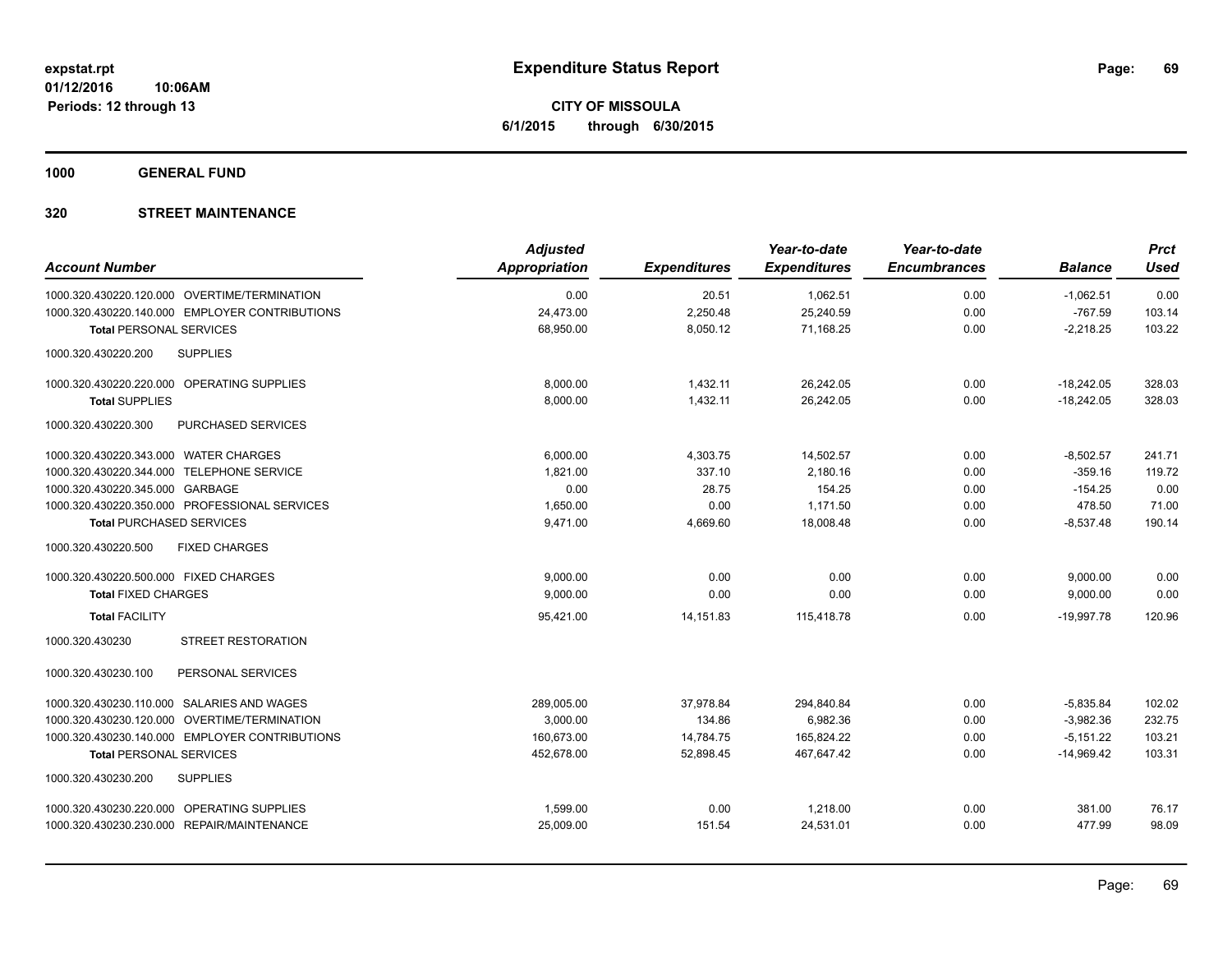**CITY OF MISSOULA 6/1/2015 through 6/30/2015**

**1000 GENERAL FUND**

| <b>Account Number</b>                            | <b>Adjusted</b><br><b>Appropriation</b> | <b>Expenditures</b> | Year-to-date<br><b>Expenditures</b> | Year-to-date<br><b>Encumbrances</b> | <b>Balance</b> | <b>Prct</b><br><b>Used</b> |
|--------------------------------------------------|-----------------------------------------|---------------------|-------------------------------------|-------------------------------------|----------------|----------------------------|
| 1000.320.430230.231.000 GASOLINE                 | 74,487.00                               | 38,817.64           | 190,964.20                          | 0.00                                | $-116,477.20$  | 256.37                     |
| <b>Total SUPPLIES</b>                            | 101,095.00                              | 38,969.18           | 216,713.21                          | 0.00                                | $-115,618.21$  | 214.37                     |
| <b>PURCHASED SERVICES</b><br>1000.320.430230.300 |                                         |                     |                                     |                                     |                |                            |
| 1000.320.430230.345.000 GARBAGE                  | 5,200.00                                | 0.00                | 583.25                              | 0.00                                | 4,616.75       | 11.22                      |
| 1000.320.430230.350.000 PROFESSIONAL SERVICES    | 1,000.00                                | 0.00                | 0.00                                | 0.00                                | 1,000.00       | 0.00                       |
| 1000.320.430230.360.000 REPAIR & MAINTENANCE     | 2,000.00                                | 186.09              | 6,333.21                            | 0.00                                | $-4,333.21$    | 316.66                     |
| <b>Total PURCHASED SERVICES</b>                  | 8,200.00                                | 186.09              | 6,916.46                            | 0.00                                | 1,283.54       | 84.35                      |
| 1000.320.430230.400<br><b>BUILDING MATERIALS</b> |                                         |                     |                                     |                                     |                |                            |
| 1000.320.430230.400.000 BUILDING MATERIALS       | 17,598.00                               | 0.00                | 9,757.58                            | 0.00                                | 7,840.42       | 55.45                      |
| <b>Total BUILDING MATERIALS</b>                  | 17,598.00                               | 0.00                | 9,757.58                            | 0.00                                | 7.840.42       | 55.45                      |
| 1000.320.430230.500<br><b>FIXED CHARGES</b>      |                                         |                     |                                     |                                     |                |                            |
| 1000.320.430230.500.000 FIXED CHARGES            | 5,500.00                                | 7,500.00            | 12,920.00                           | 0.00                                | $-7,420.00$    | 234.91                     |
| <b>Total FIXED CHARGES</b>                       | 5,500.00                                | 7,500.00            | 12,920.00                           | 0.00                                | $-7,420.00$    | 234.91                     |
| <b>CAPITAL OUTLAY</b><br>1000.320.430230.900     |                                         |                     |                                     |                                     |                |                            |
| <b>Total CAPITAL OUTLAY</b>                      | 0.00                                    | 0.00                | 0.00                                | 0.00                                | 0.00           | 0.00                       |
| <b>Total STREET RESTORATION</b>                  | 585,071.00                              | 99,553.72           | 713,954.67                          | 0.00                                | $-128,883.67$  | 122.03                     |
| STREET MAINTENANCE<br>1000.320.430240            |                                         |                     |                                     |                                     |                |                            |
| PERSONAL SERVICES<br>1000.320.430240.100         |                                         |                     |                                     |                                     |                |                            |
| 1000.320.430240.110.000 SALARIES AND WAGES       | 391,128.00                              | 51,553.71           | 400.226.66                          | 0.00                                | $-9,098.66$    | 102.33                     |
| 1000.320.430240.120.000 OVERTIME/TERMINATION     | 2,100.00                                | 183.08              | 9,478.10                            | 0.00                                | $-7,378.10$    | 451.34                     |
| 1000.320.430240.130.000 OTHER                    | 3,000.00                                | 0.00                | 0.00                                | 0.00                                | 3,000.00       | 0.00                       |
| 1000.320.430240.140.000 EMPLOYER CONTRIBUTIONS   | 218,020.00                              | 20,068.35           | 225,084.08                          | 0.00                                | $-7,064.08$    | 103.24                     |
| <b>Total PERSONAL SERVICES</b>                   | 614,248.00                              | 71,805.14           | 634,788.84                          | 0.00                                | $-20,540.84$   | 103.34                     |
| 1000.320.430240.200<br><b>SUPPLIES</b>           |                                         |                     |                                     |                                     |                |                            |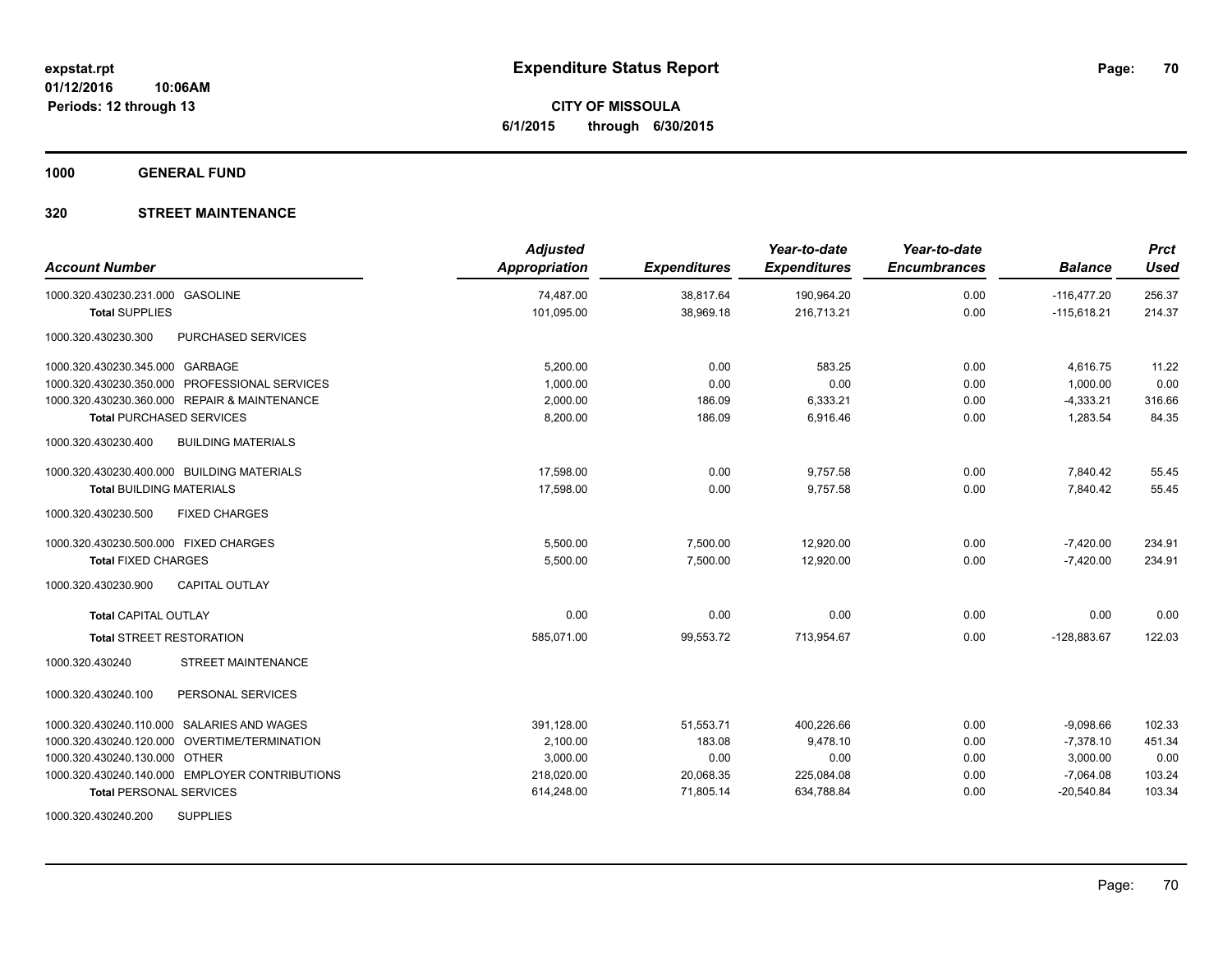**CITY OF MISSOULA 6/1/2015 through 6/30/2015**

**1000 GENERAL FUND**

| <b>Account Number</b>                            | <b>Adjusted</b><br><b>Appropriation</b> | <b>Expenditures</b> | Year-to-date<br><b>Expenditures</b> | Year-to-date<br><b>Encumbrances</b> | <b>Balance</b> | <b>Prct</b><br><b>Used</b> |
|--------------------------------------------------|-----------------------------------------|---------------------|-------------------------------------|-------------------------------------|----------------|----------------------------|
|                                                  |                                         |                     |                                     |                                     |                |                            |
| 1000.320.430240.220.000 OPERATING SUPPLIES       | 1,599.00                                | 0.00                | 0.00                                | 0.00                                | 1,599.00       | 0.00                       |
| 1000.320.430240.230.000 REPAIR/MAINTENANCE       | 19,455.00                               | 2,659.00            | 16,339.56                           | 0.00                                | 3,115.44       | 83.99                      |
| 1000.320.430240.231.000 GASOLINE                 | 14,132.00                               | 339.05              | 2,914.00                            | 0.00                                | 11,218.00      | 20.62                      |
| <b>Total SUPPLIES</b>                            | 35.186.00                               | 2,998.05            | 19.253.56                           | 0.00                                | 15.932.44      | 54.72                      |
| PURCHASED SERVICES<br>1000.320.430240.300        |                                         |                     |                                     |                                     |                |                            |
| 1000.320.430240.345.000 GARBAGE                  | 2,080.00                                | 0.00                | 0.00                                | 0.00                                | 2,080.00       | 0.00                       |
| 1000.320.430240.350.000 PROFESSIONAL SERVICES    | 2,000.00                                | 0.00                | 0.00                                | 0.00                                | 2,000.00       | 0.00                       |
| 1000.320.430240.360.000 REPAIR & MAINTENANCE     | 0.00                                    | 0.00                | 419.48                              | 0.00                                | $-419.48$      | 0.00                       |
| <b>Total PURCHASED SERVICES</b>                  | 4,080.00                                | 0.00                | 419.48                              | 0.00                                | 3,660.52       | 10.28                      |
| 1000.320.430240.400<br><b>BUILDING MATERIALS</b> |                                         |                     |                                     |                                     |                |                            |
| 1000.320.430240.400.000 BUILDING MATERIALS       | 44,665.00                               | 558.03              | 30,345.08                           | 0.00                                | 14,319.92      | 67.94                      |
| <b>Total BUILDING MATERIALS</b>                  | 44,665.00                               | 558.03              | 30,345.08                           | 0.00                                | 14,319.92      | 67.94                      |
| 1000.320.430240.500<br><b>FIXED CHARGES</b>      |                                         |                     |                                     |                                     |                |                            |
| 1000.320.430240.500.000 FIXED CHARGES            | 5,000.00                                | 65.00               | 1,430.00                            | 0.00                                | 3,570.00       | 28.60                      |
| <b>Total FIXED CHARGES</b>                       | 5,000.00                                | 65.00               | 1,430.00                            | 0.00                                | 3,570.00       | 28.60                      |
| 1000.320.430240.900<br><b>CAPITAL OUTLAY</b>     |                                         |                     |                                     |                                     |                |                            |
| <b>Total CAPITAL OUTLAY</b>                      | 0.00                                    | 0.00                | 0.00                                | 0.00                                | 0.00           | 0.00                       |
| <b>Total STREET MAINTENANCE</b>                  | 703,179.00                              | 75,426.22           | 686,236.96                          | 0.00                                | 16,942.04      | 97.59                      |
| <b>ICE &amp; SNOW REMOVAL</b><br>1000.320.430251 |                                         |                     |                                     |                                     |                |                            |
| 1000.320.430251.100<br>PERSONAL SERVICES         |                                         |                     |                                     |                                     |                |                            |
| 1000.320.430251.110.000 SALARIES AND WAGES       | 130,722.00                              | 17,659.14           | 137,092.58                          | 0.00                                | $-6,370.58$    | 104.87                     |
| 1000.320.430251.120.000 OVERTIME/TERMINATION     | 4,950.00                                | 62.68               | 3,246.60                            | 0.00                                | 1,703.40       | 65.59                      |
| 1000.320.430251.140.000 EMPLOYER CONTRIBUTIONS   | 74,652.00                               | 6,869.58            | 77,076.04                           | 0.00                                | $-2,424.04$    | 103.25                     |
| <b>Total PERSONAL SERVICES</b>                   | 210,324.00                              | 24,591.40           | 217,415.22                          | 0.00                                | $-7,091.22$    | 103.37                     |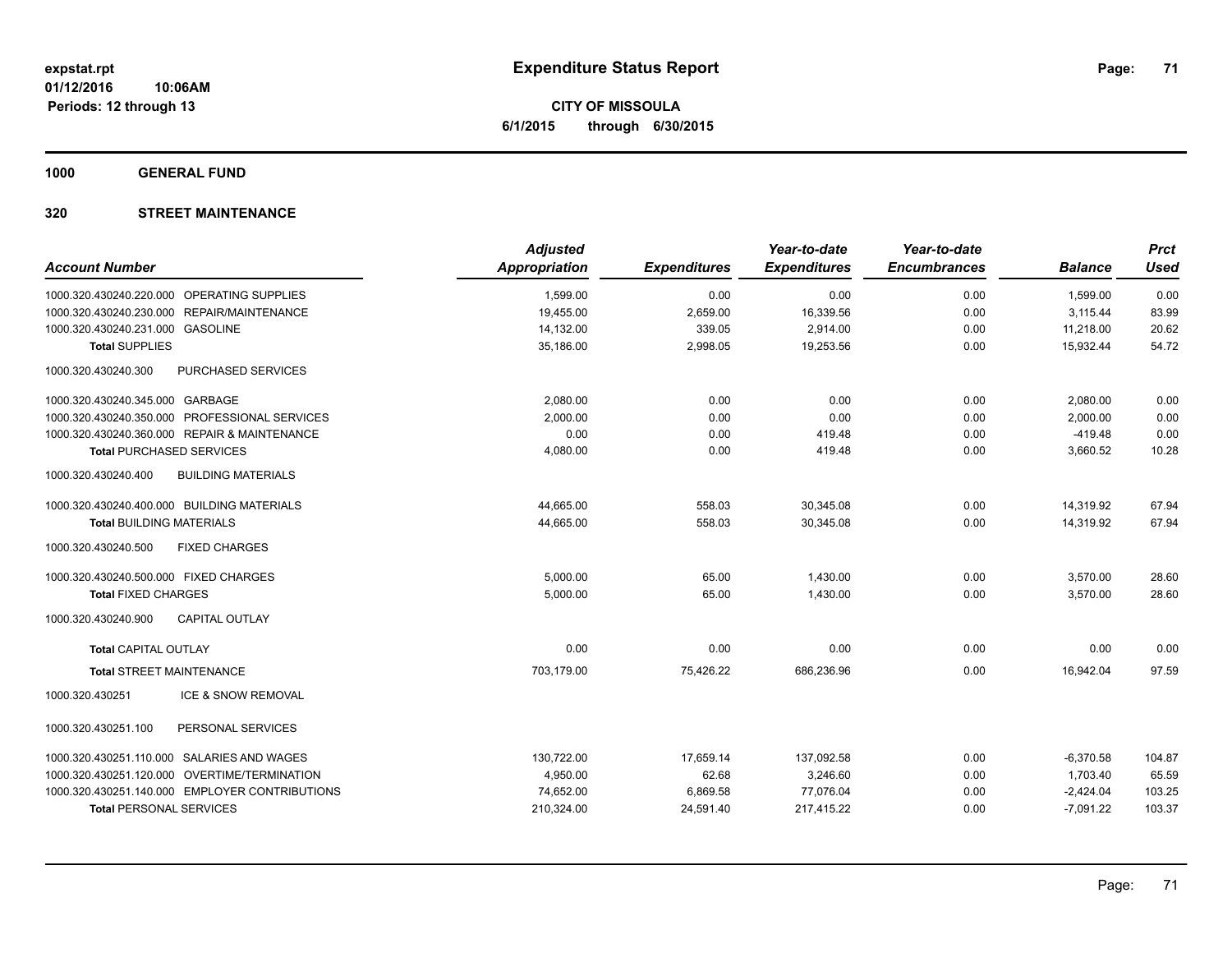**CITY OF MISSOULA 6/1/2015 through 6/30/2015**

**1000 GENERAL FUND**

|                                                | <b>Adjusted</b>      |                     | Year-to-date        | Year-to-date        |                | <b>Prct</b> |
|------------------------------------------------|----------------------|---------------------|---------------------|---------------------|----------------|-------------|
| <b>Account Number</b>                          | <b>Appropriation</b> | <b>Expenditures</b> | <b>Expenditures</b> | <b>Encumbrances</b> | <b>Balance</b> | <b>Used</b> |
| <b>SUPPLIES</b><br>1000.320.430251.200         |                      |                     |                     |                     |                |             |
| 1000.320.430251.220.000 OPERATING SUPPLIES     | 148,547.00           | 0.00                | 148,329.32          | 0.00                | 217.68         | 99.85       |
| REPAIR/MAINTENANCE<br>1000.320.430251.230.000  | 14,315.00            | 507.00              | 19,728.92           | 0.00                | $-5,413.92$    | 137.82      |
| 1000.320.430251.231.000 GASOLINE               | 86,170.00            | 0.00                | 0.00                | 0.00                | 86,170.00      | 0.00        |
| <b>Total SUPPLIES</b>                          | 249,032.00           | 507.00              | 168,058.24          | 0.00                | 80,973.76      | 67.48       |
| 1000.320.430251.300<br>PURCHASED SERVICES      |                      |                     |                     |                     |                |             |
| 1000.320.430251.360.000 REPAIR & MAINTENANCE   | 5,000.00             | 0.00                | 82.49               | 0.00                | 4,917.51       | 1.65        |
| <b>Total PURCHASED SERVICES</b>                | 5,000.00             | 0.00                | 82.49               | 0.00                | 4,917.51       | 1.65        |
| 1000.320.430251.500<br><b>FIXED CHARGES</b>    |                      |                     |                     |                     |                |             |
| 1000.320.430251.500.000 FIXED CHARGES          | 2.000.00             | 0.00                | 0.00                | 0.00                | 2,000.00       | 0.00        |
| <b>Total FIXED CHARGES</b>                     | 2,000.00             | 0.00                | 0.00                | 0.00                | 2,000.00       | 0.00        |
| 1000.320.430251.900<br><b>CAPITAL OUTLAY</b>   |                      |                     |                     |                     |                |             |
| <b>Total CAPITAL OUTLAY</b>                    | 0.00                 | 0.00                | 0.00                | 0.00                | 0.00           | 0.00        |
| Total ICE & SNOW REMOVAL                       | 466.356.00           | 25,098.40           | 385,555.95          | 0.00                | 80.800.05      | 82.67       |
| 1000.320.430252<br><b>STREET CLEANING</b>      |                      |                     |                     |                     |                |             |
| 1000.320.430252.100<br>PERSONAL SERVICES       |                      |                     |                     |                     |                |             |
| 1000.320.430252.110.000 SALARIES AND WAGES     | 329.861.00           | 43,943.93           | 341.146.90          | 0.00                | $-11,285.90$   | 103.42      |
| 1000.320.430252.120.000 OVERTIME/TERMINATION   | 4,950.00             | 156.03              | 8.078.92            | 0.00                | $-3,128.92$    | 163.21      |
| 1000.320.430252.130.000 OTHER                  | 3,000.00             | 0.00                | 0.00                | 0.00                | 3,000.00       | 0.00        |
| 1000.320.430252.140.000 EMPLOYER CONTRIBUTIONS | 185,877.00           | 17,829.03           | 200,494.50          | 0.00                | $-14,617.50$   | 107.86      |
| <b>Total PERSONAL SERVICES</b>                 | 523,688.00           | 61,928.99           | 549,720.32          | 0.00                | $-26,032.32$   | 104.97      |
| <b>SUPPLIES</b><br>1000.320.430252.200         |                      |                     |                     |                     |                |             |
| 1000.320.430252.220.000 OPERATING SUPPLIES     | 2,132.00             | 0.00                | 0.00                | 0.00                | 2,132.00       | 0.00        |
| 1000.320.430252.230.000 REPAIR/MAINTENANCE     | 25,435.00            | 596.47              | 50,093.48           | 0.00                | $-24,658.48$   | 196.95      |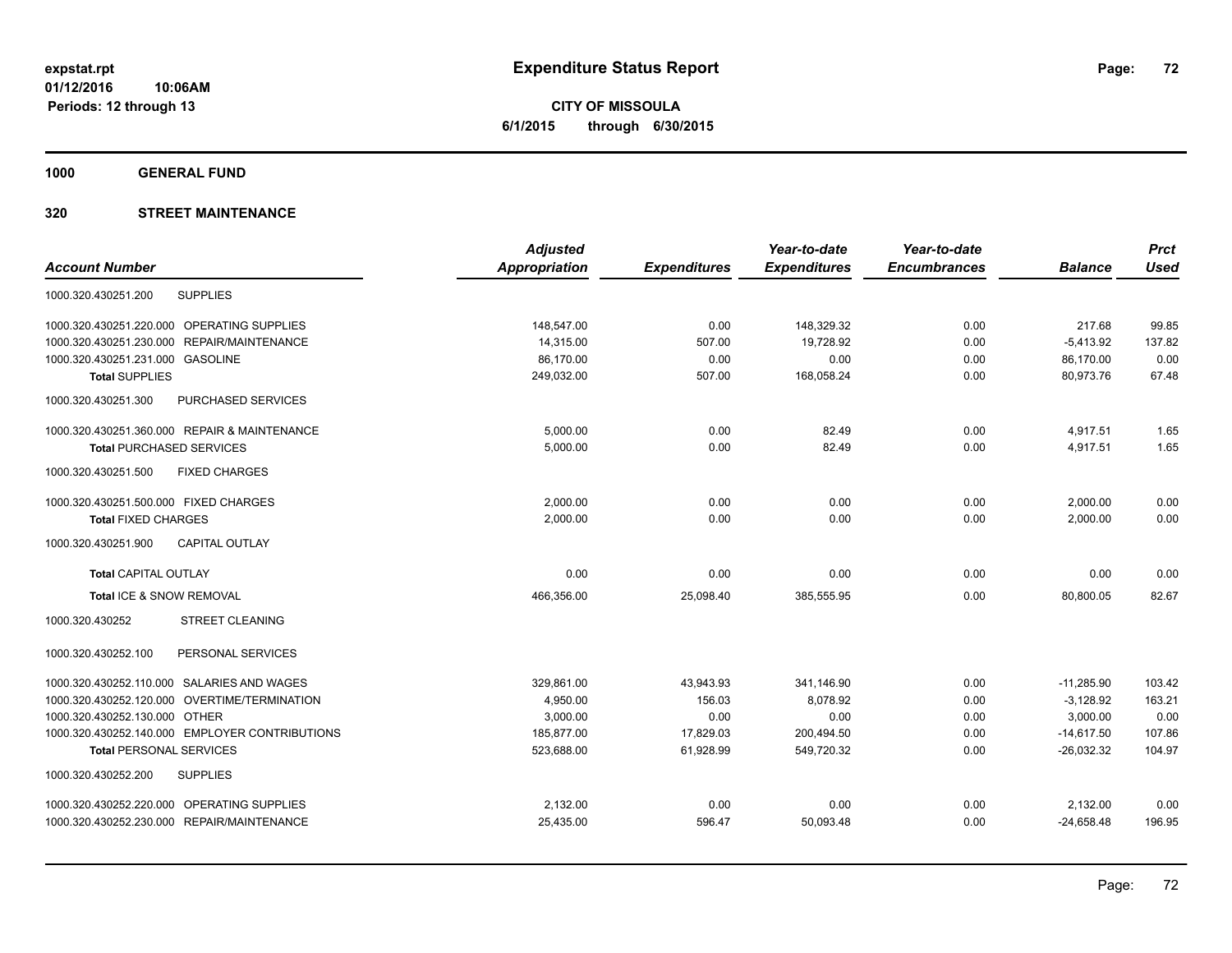**CITY OF MISSOULA 6/1/2015 through 6/30/2015**

**1000 GENERAL FUND**

## **320 STREET MAINTENANCE**

| <b>Account Number</b>                                | <b>Adjusted</b><br><b>Appropriation</b> | <b>Expenditures</b> | Year-to-date<br><b>Expenditures</b> | Year-to-date<br><b>Encumbrances</b> | <b>Balance</b> | <b>Prct</b><br><b>Used</b> |
|------------------------------------------------------|-----------------------------------------|---------------------|-------------------------------------|-------------------------------------|----------------|----------------------------|
| 1000.320.430252.231.000 GASOLINE                     | 43,814.00                               | 0.00                | 0.00                                | 0.00                                | 43,814.00      | 0.00                       |
| <b>Total SUPPLIES</b>                                | 71,381.00                               | 596.47              | 50,093.48                           | 0.00                                | 21,287.52      | 70.18                      |
| 1000.320.430252.300<br>PURCHASED SERVICES            |                                         |                     |                                     |                                     |                |                            |
| 1000.320.430252.350.000 PROFESSIONAL SERVICES        | 500.00                                  | 0.00                | 0.00                                | 0.00                                | 500.00         | 0.00                       |
| 1000.320.430252.360.000 REPAIR & MAINTENANCE         | 14,000.00                               | 0.00                | 1,703.53                            | 0.00                                | 12,296.47      | 12.17                      |
| <b>Total PURCHASED SERVICES</b>                      | 14,500.00                               | 0.00                | 1,703.53                            | 0.00                                | 12,796.47      | 11.75                      |
| 1000.320.430252.400<br><b>BUILDING MATERIALS</b>     |                                         |                     |                                     |                                     |                |                            |
| 1000.320.430252.400.000 BUILDING MATERIALS           | 9.000.00                                | 0.00                | 0.00                                | 0.00                                | 9,000.00       | 0.00                       |
| <b>Total BUILDING MATERIALS</b>                      | 9,000.00                                | 0.00                | 0.00                                | 0.00                                | 9,000.00       | 0.00                       |
| 1000.320.430252.500<br><b>FIXED CHARGES</b>          |                                         |                     |                                     |                                     |                |                            |
| 1000.320.430252.500.000 FIXED CHARGES                | 0.00                                    | 2,145.00            | 7,020.00                            | 0.00                                | $-7,020.00$    | 0.00                       |
| <b>Total FIXED CHARGES</b>                           | 0.00                                    | 2,145.00            | 7,020.00                            | 0.00                                | $-7,020.00$    | 0.00                       |
| <b>Total STREET CLEANING</b>                         | 618,569.00                              | 64,670.46           | 608,537.33                          | 0.00                                | 10.031.67      | 98.38                      |
| <b>COMMUNICATIONS MAINTENANCE</b><br>1000.320.430270 |                                         |                     |                                     |                                     |                |                            |
| 1000.320.430270.100<br>PERSONAL SERVICES             |                                         |                     |                                     |                                     |                |                            |
| <b>Total PERSONAL SERVICES</b>                       | 0.00                                    | 0.00                | 0.00                                | 0.00                                | 0.00           | 0.00                       |
| 1000.320.430270.200<br><b>SUPPLIES</b>               |                                         |                     |                                     |                                     |                |                            |
| 1000.320.430270.220.000 OPERATING SUPPLIES           | 0.00                                    | 0.00                | 132.00                              | 0.00                                | $-132.00$      | 0.00                       |
| <b>Total SUPPLIES</b>                                | 0.00                                    | 0.00                | 132.00                              | 0.00                                | $-132.00$      | 0.00                       |
| 1000.320.430270.900<br><b>CAPITAL OUTLAY</b>         |                                         |                     |                                     |                                     |                |                            |
| 1000.320.430270.930.000 IMPROVEMENTS                 | 196,558.00                              | 0.00                | 150,254.62                          | 0.00                                | 46,303.38      | 76.44                      |
| <b>Total CAPITAL OUTLAY</b>                          | 196,558.00                              | 0.00                | 150,254.62                          | 0.00                                | 46,303.38      | 76.44                      |
| <b>Total COMMUNICATIONS MAINTENANCE</b>              | 196,558.00                              | 0.00                | 150,386.62                          | 0.00                                | 46,171.38      | 76.51                      |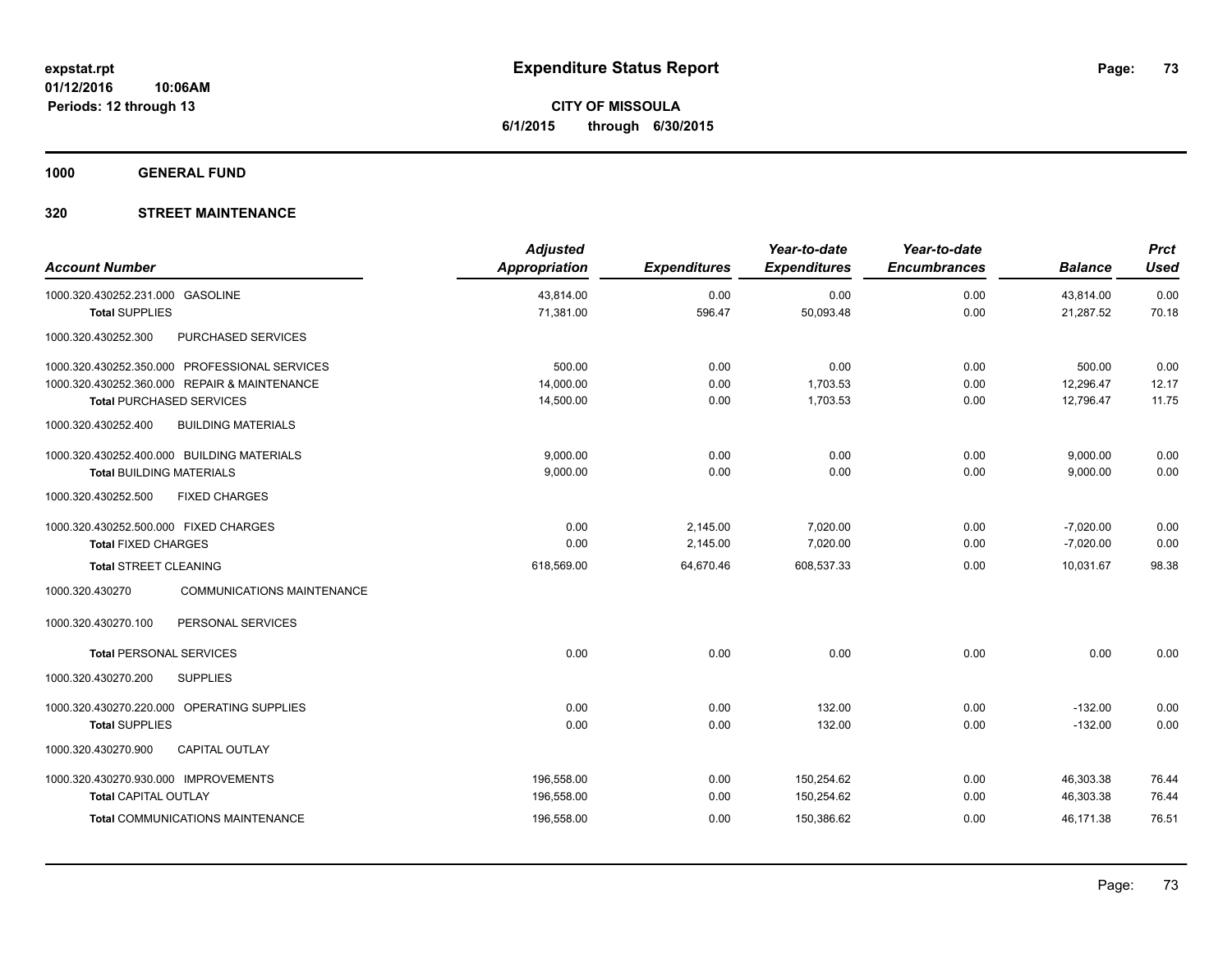**1000 GENERAL FUND**

## **320 STREET MAINTENANCE**

| <b>Account Number</b>     |                                 | <b>Adjusted</b><br>Appropriation | <b>Expenditures</b> | Year-to-date<br><b>Expenditures</b> | Year-to-date<br><b>Encumbrances</b> | <b>Balance</b> | <b>Prct</b><br>Used |
|---------------------------|---------------------------------|----------------------------------|---------------------|-------------------------------------|-------------------------------------|----------------|---------------------|
| 1000.320.490504           | <b>DEBT SERVICE</b>             |                                  |                     |                                     |                                     |                |                     |
| 1000.320.490504.600       | <b>DEBT SERVICE</b>             |                                  |                     |                                     |                                     |                |                     |
| <b>Total DEBT SERVICE</b> |                                 | 0.00                             | 0.00                | 0.00                                | 0.00                                | 0.00           | 0.00                |
|                           | <b>Total STREET MAINTENANCE</b> | 2,839,728.00                     | 299,991.42          | 2,837,551.69                        | 0.00                                | 2,176.31       | 99.92               |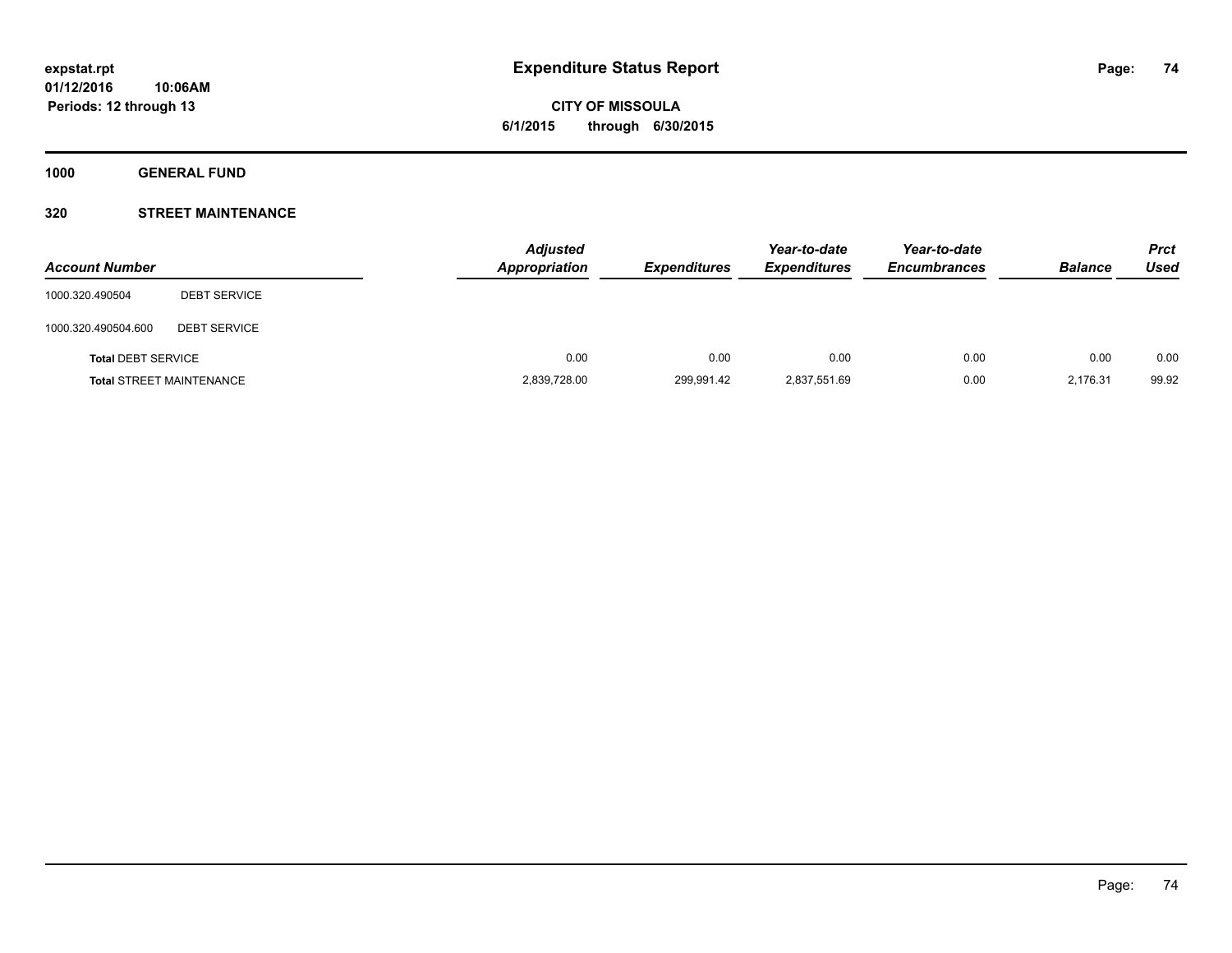**1000 GENERAL FUND**

| <b>Account Number</b>                  |                                                   | <b>Adjusted</b><br><b>Appropriation</b> | <b>Expenditures</b> | Year-to-date<br><b>Expenditures</b> | Year-to-date<br><b>Encumbrances</b> | <b>Balance</b> | <b>Prct</b><br><b>Used</b> |
|----------------------------------------|---------------------------------------------------|-----------------------------------------|---------------------|-------------------------------------|-------------------------------------|----------------|----------------------------|
|                                        |                                                   |                                         |                     |                                     |                                     |                |                            |
| 1000.321.411231                        | <b>ENERGY CONSERVATION</b>                        |                                         |                     |                                     |                                     |                |                            |
| 1000.321.411231.100                    | PERSONAL SERVICES                                 |                                         |                     |                                     |                                     |                |                            |
|                                        | 1000.321.411231.140.000 EMPLOYER CONTRIBUTIONS    | 0.00                                    | 0.00                | 1,534.00                            | 0.00                                | $-1,534.00$    | 0.00                       |
| <b>Total PERSONAL SERVICES</b>         |                                                   | 0.00                                    | 0.00                | 1,534.00                            | 0.00                                | $-1,534.00$    | 0.00                       |
| 1000.321.411231.200                    | <b>SUPPLIES</b>                                   |                                         |                     |                                     |                                     |                |                            |
| <b>Total SUPPLIES</b>                  |                                                   | 0.00                                    | 0.00                | 0.00                                | 0.00                                | 0.00           | 0.00                       |
| 1000.321.411231.300                    | PURCHASED SERVICES                                |                                         |                     |                                     |                                     |                |                            |
|                                        | <b>Total PURCHASED SERVICES</b>                   | 0.00                                    | 0.00                | 0.00                                | 0.00                                | 0.00           | 0.00                       |
|                                        | <b>Total ENERGY CONSERVATION</b>                  | 0.00                                    | 0.00                | 1,534.00                            | 0.00                                | $-1,534.00$    | 0.00                       |
| 1000.321.411810                        | <b>FACILITY MAINTENANCE</b>                       |                                         |                     |                                     |                                     |                |                            |
| 1000.321.411810.100                    | PERSONAL SERVICES                                 |                                         |                     |                                     |                                     |                |                            |
|                                        | 1000.321.411810.110.000 SALARIES AND WAGES        | 40.266.00                               | 4,972.74            | 40,238.08                           | 0.00                                | 27.92          | 99.93                      |
|                                        | 1000.321.411810.120.000 OVERTIME/TERMINATION      | 0.00                                    | 0.00                | 13.39                               | 0.00                                | $-13.39$       | 0.00                       |
|                                        | 1000.321.411810.140.000 EMPLOYER CONTRIBUTIONS    | 18,339.00                               | 1,444.17            | 16,920.48                           | 0.00                                | 1,418.52       | 92.27                      |
| <b>Total PERSONAL SERVICES</b>         |                                                   | 58,605.00                               | 6,416.91            | 57,171.95                           | 0.00                                | 1,433.05       | 97.55                      |
| 1000.321.411810.200                    | <b>SUPPLIES</b>                                   |                                         |                     |                                     |                                     |                |                            |
|                                        | 1000.321.411810.220.000 OPERATING SUPPLIES        | 450.00                                  | 0.00                | 0.00                                | 0.00                                | 450.00         | 0.00                       |
| 1000.321.411810.231.000 GASOLINE       |                                                   | 198.00                                  | 0.00                | 0.00                                | 0.00                                | 198.00         | 0.00                       |
| 1000.321.411810.240.000 OTHER SUPPLIES |                                                   | 6,070.00                                | 0.00                | 0.00                                | 0.00                                | 6,070.00       | 0.00                       |
| <b>Total SUPPLIES</b>                  |                                                   | 6,718.00                                | 0.00                | 0.00                                | 0.00                                | 6,718.00       | 0.00                       |
| 1000.321.411810.300                    | <b>PURCHASED SERVICES</b>                         |                                         |                     |                                     |                                     |                |                            |
| 1000.321.411810.340.000 SEWER          |                                                   | 679.00                                  | 0.00                | 70.25                               | 0.00                                | 608.75         | 10.35                      |
|                                        | 1000.321.411810.341.000 ELECTRICITY & NATURAL GAS | 3,680.00                                | 534.96              | 11,973.08                           | 0.00                                | $-8,293.08$    | 325.36                     |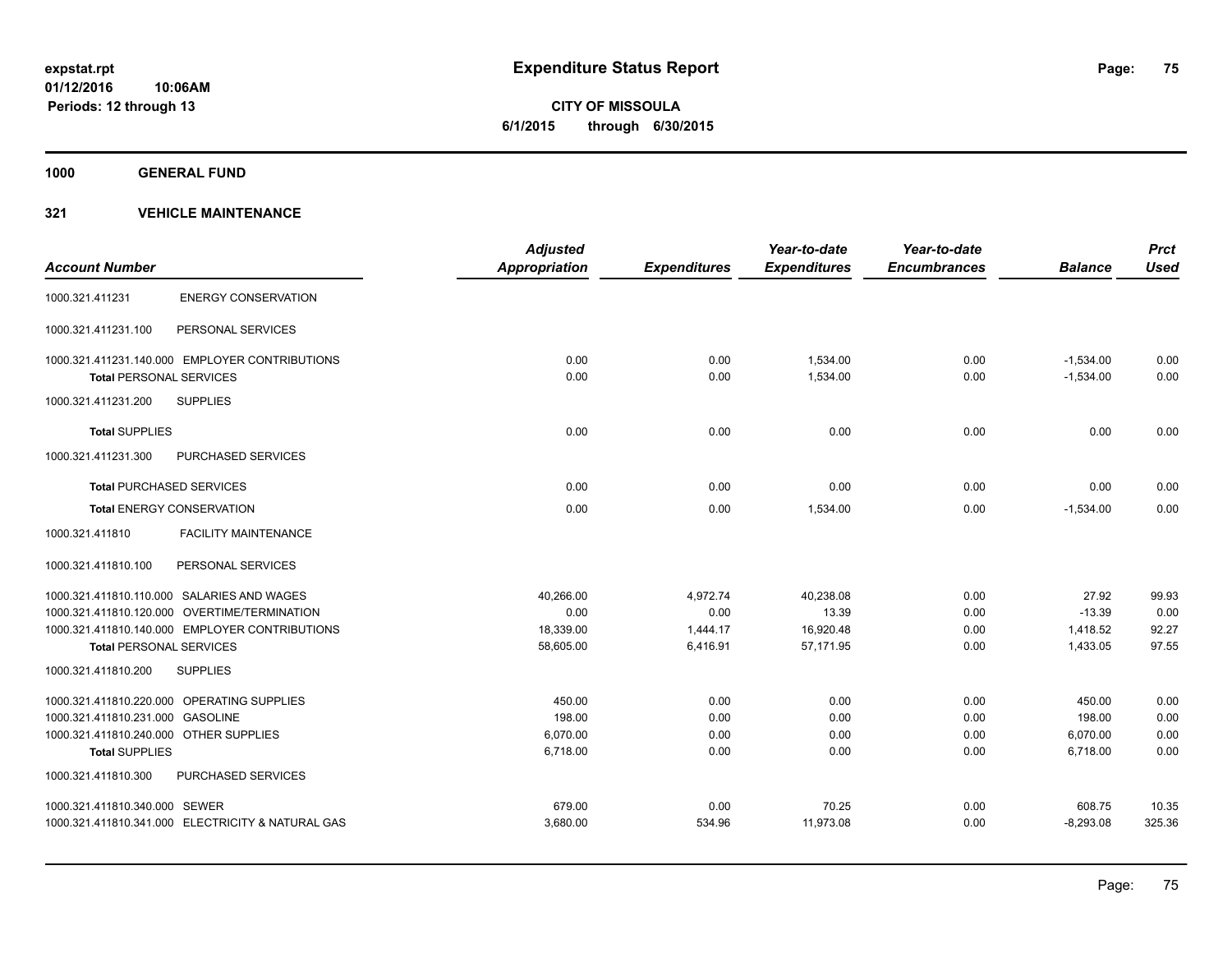**1000 GENERAL FUND**

| <b>Account Number</b>                                      | <b>Adjusted</b><br><b>Appropriation</b> | <b>Expenditures</b> | Year-to-date<br><b>Expenditures</b> | Year-to-date<br><b>Encumbrances</b> | <b>Balance</b> | <b>Prct</b><br><b>Used</b> |
|------------------------------------------------------------|-----------------------------------------|---------------------|-------------------------------------|-------------------------------------|----------------|----------------------------|
| 1000.321.411810.343.000 WATER CHARGES                      | 957.00                                  | 0.00                | 0.00                                | 0.00                                | 957.00         | 0.00                       |
| 1000.321.411810.360.000 REPAIR & MAINTENANCE               | 9,982.00                                | 0.00                | 1,306.00                            | 0.00                                | 8,676.00       | 13.08                      |
| 1000.321.411810.370.000 TRAVEL                             | 150.00                                  | 0.00                | 0.00                                | 0.00                                | 150.00         | 0.00                       |
| <b>Total PURCHASED SERVICES</b>                            | 15,448.00                               | 534.96              | 13,349.33                           | 0.00                                | 2,098.67       | 86.41                      |
| <b>CAPITAL OUTLAY</b><br>1000.321.411810.900               |                                         |                     |                                     |                                     |                |                            |
| <b>Total CAPITAL OUTLAY</b>                                | 0.00                                    | 0.00                | 0.00                                | 0.00                                | 0.00           | 0.00                       |
| <b>Total FACILITY MAINTENANCE</b>                          | 80,771.00                               | 6,951.87            | 70,521.28                           | 0.00                                | 10,249.72      | 87.31                      |
| 1000.321.430220<br><b>CITY HALL UTILITIES</b>              |                                         |                     |                                     |                                     |                |                            |
| 1000.321.430220.200<br><b>SUPPLIES</b>                     |                                         |                     |                                     |                                     |                |                            |
| 1000.321.430220.240.000 CITY HALL UTILITIES/OTHER SUPPLIES | 2,340.00                                | 524.38              | 2,851.19                            | 0.00                                | $-511.19$      | 121.85                     |
| <b>Total SUPPLIES</b>                                      | 2,340.00                                | 524.38              | 2,851.19                            | 0.00                                | $-511.19$      | 121.85                     |
| 1000.321.430220.300<br>PURCHASED SERVICES                  |                                         |                     |                                     |                                     |                |                            |
| 1000.321.430220.340.000 CITY HALL/SEWER                    | 1.222.00                                | 0.00                | 1.084.61                            | 0.00                                | 137.39         | 88.76                      |
| 1000.321.430220.341.000 CITYHALL/ELECTRICITY & NATURAL GAS | 72,651.00                               | 22,422.17           | 131,865.50                          | 0.00                                | $-59,214.50$   | 181.51                     |
| 1000.321.430220.343.000 CITYHALL/WATER CHARGES             | 7,677.00                                | 824.61              | 4,515.44                            | 0.00                                | 3,161.56       | 58.82                      |
| 1000.321.430220.344.000 CITYHALL/TELEPHONE SERVICE         | 637.00                                  | 0.00                | 0.00                                | 0.00                                | 637.00         | 0.00                       |
| 1000.321.430220.345.000 CITY HALL/GARBAGE                  | 5,747.00                                | 846.34              | 5,183.17                            | 0.00                                | 563.83         | 90.19                      |
| 1000.321.430220.350.000 PROFESSIONAL SERVICES              | 1,720.00                                | 93.00               | 1.579.00                            | 0.00                                | 141.00         | 91.80                      |
| 1000.321.430220.360.000 CITY HALL/REPAIR & MAINTENANCE     | 150,939.00                              | 15,395.23           | 157,126.32                          | 0.00                                | $-6,187.32$    | 104.10                     |
| <b>Total PURCHASED SERVICES</b>                            | 240,593.00                              | 39,581.35           | 301,354.04                          | 0.00                                | $-60,761.04$   | 125.25                     |
| CAPITAL OUTLAY<br>1000.321.430220.900                      |                                         |                     |                                     |                                     |                |                            |
| 1000.321.430220.940.000 MACHINERY & EQUIPMENT              | 0.00                                    | 0.00                | 21,560.00                           | 0.00                                | $-21,560.00$   | 0.00                       |
| <b>Total CAPITAL OUTLAY</b>                                | 0.00                                    | 0.00                | 21,560.00                           | 0.00                                | $-21,560.00$   | 0.00                       |
| <b>Total CITY HALL UTILITIES</b>                           | 242,933.00                              | 40,105.73           | 325,765.23                          | 0.00                                | $-82,832.23$   | 134.10                     |
| 1000.321.431310<br><b>ADMINISTRATION</b>                   |                                         |                     |                                     |                                     |                |                            |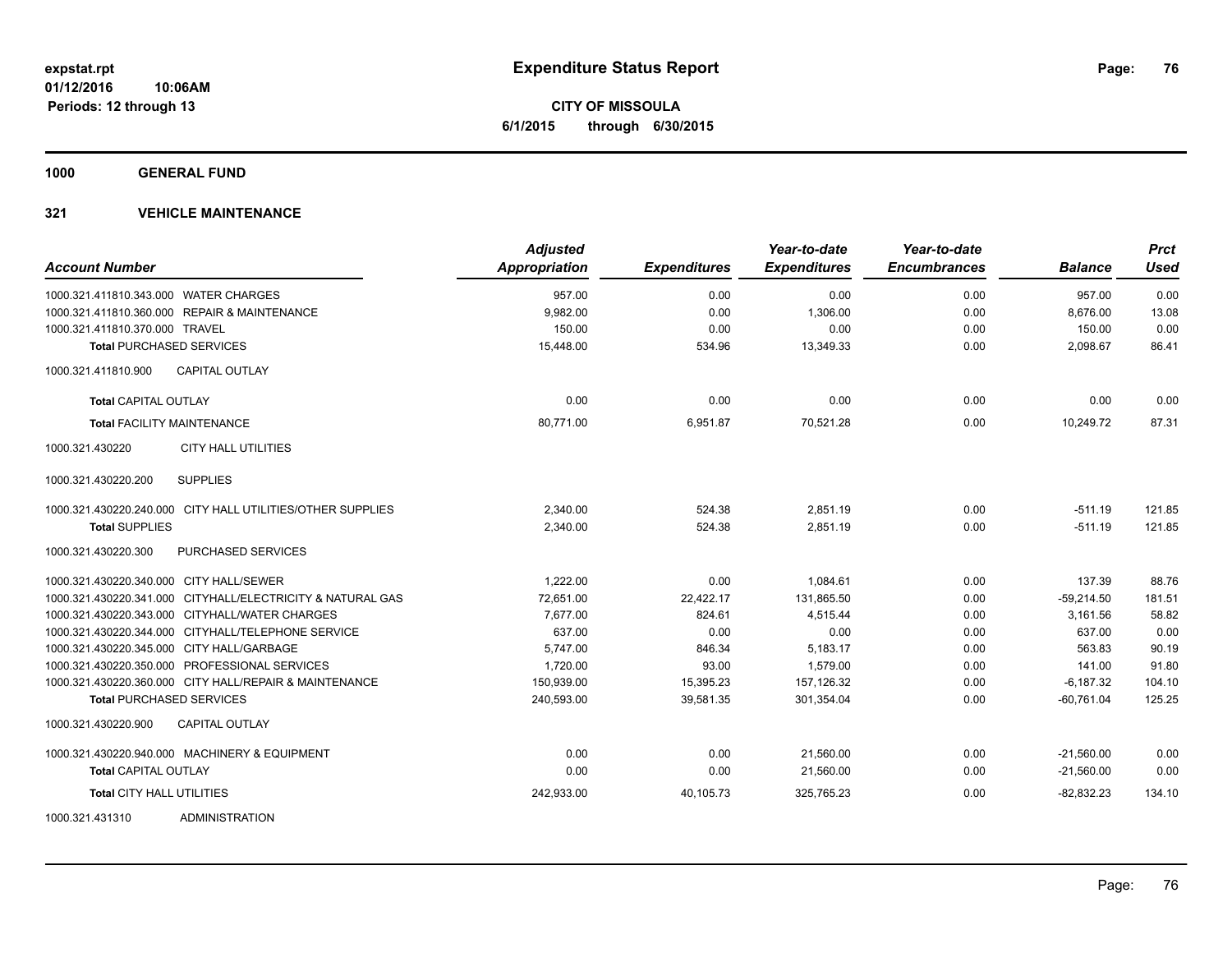**CITY OF MISSOULA 6/1/2015 through 6/30/2015**

**1000 GENERAL FUND**

|                                                         | <b>Adjusted</b> |                     | Year-to-date        | Year-to-date        |                | <b>Prct</b> |
|---------------------------------------------------------|-----------------|---------------------|---------------------|---------------------|----------------|-------------|
| <b>Account Number</b>                                   | Appropriation   | <b>Expenditures</b> | <b>Expenditures</b> | <b>Encumbrances</b> | <b>Balance</b> | <b>Used</b> |
| PERSONAL SERVICES<br>1000.321.431310.100                |                 |                     |                     |                     |                |             |
| 1000.321.431310.110.000 SALARIES AND WAGES              | 85.202.00       | 11.366.14           | 91,973.23           | 0.00                | $-6,771.23$    | 107.95      |
| 1000.321.431310.120.000 OVERTIME/TERMINATION            | 0.00            | 0.00                | 30.58               | 0.00                | $-30.58$       | 0.00        |
| 1000.321.431310.140.000 EMPLOYER CONTRIBUTIONS          | 34,864.00       | 3,302.68            | 38,684.26           | 0.00                | $-3,820.26$    | 110.96      |
| <b>Total PERSONAL SERVICES</b>                          | 120,066.00      | 14,668.82           | 130,688.07          | 0.00                | $-10,622.07$   | 108.85      |
| <b>SUPPLIES</b><br>1000.321.431310.200                  |                 |                     |                     |                     |                |             |
| 1000.321.431310.210.000 OFFICE SUPPLIES                 | 1,000.00        | 417.22              | 927.36              | 0.00                | 72.64          | 92.74       |
| 1000.321.431310.220.000 OPERATING SUPPLIES              | 150.00          | 0.00                | 0.00                | 0.00                | 150.00         | 0.00        |
| <b>Total SUPPLIES</b>                                   | 1,150.00        | 417.22              | 927.36              | 0.00                | 222.64         | 80.64       |
| 1000.321.431310.300<br><b>PURCHASED SERVICES</b>        |                 |                     |                     |                     |                |             |
| 1000.321.431310.310.000 COMMUNICATIONS                  | 150.00          | 0.00                | 0.00                | 0.00                | 150.00         | 0.00        |
| 1000.321.431310.320.000 PRINTING & DUPLICATING          | 100.00          | 0.00                | 0.00                | 0.00                | 100.00         | 0.00        |
| 1000.321.431310.330.000 PUBLICITY, SUBSCRIPTIONS & DUES | 230.00          | 0.00                | 240.00              | 0.00                | $-10.00$       | 104.35      |
| <b>Total PURCHASED SERVICES</b>                         | 480.00          | 0.00                | 240.00              | 0.00                | 240.00         | 50.00       |
| 1000.321.431310.800<br>OTHER OBJECTS                    |                 |                     |                     |                     |                |             |
| <b>Total OTHER OBJECTS</b>                              | 0.00            | 0.00                | 0.00                | 0.00                | 0.00           | 0.00        |
| <b>Total ADMINISTRATION</b>                             | 121,696.00      | 15,086.04           | 131,855.43          | 0.00                | $-10,159.43$   | 108.35      |
| <b>EQUIPMENT MAINTENANCE</b><br>1000.321.431330         |                 |                     |                     |                     |                |             |
| 1000.321.431330.100<br>PERSONAL SERVICES                |                 |                     |                     |                     |                |             |
| 1000.321.431330.110.000 SALARIES AND WAGES              | 392,694.00      | 55,358.94           | 443,278.64          | 0.00                | $-50,584.64$   | 112.88      |
| 1000.321.431330.120.000 OVERTIME/TERMINATION            | 2,000.00        | 0.00                | 147.20              | 0.00                | 1.852.80       | 7.36        |
| 1000.321.431330.130.000 OTHER                           | 75,168.00       | 0.00                | 0.00                | 0.00                | 75,168.00      | 0.00        |
| 1000.321.431330.140.000 EMPLOYER CONTRIBUTIONS          | 190,116.00      | 16,777.90           | 187,517.10          | 0.00                | 2,598.90       | 98.63       |
| 1000.321.431330.141.000 STATE RETIREMENT CONTRIBUTIONS  | 0.00            | 71.70               | 636.96              | 0.00                | $-636.96$      | 0.00        |
| <b>Total PERSONAL SERVICES</b>                          | 659,978.00      | 72,208.54           | 631,579.90          | 0.00                | 28,398.10      | 95.70       |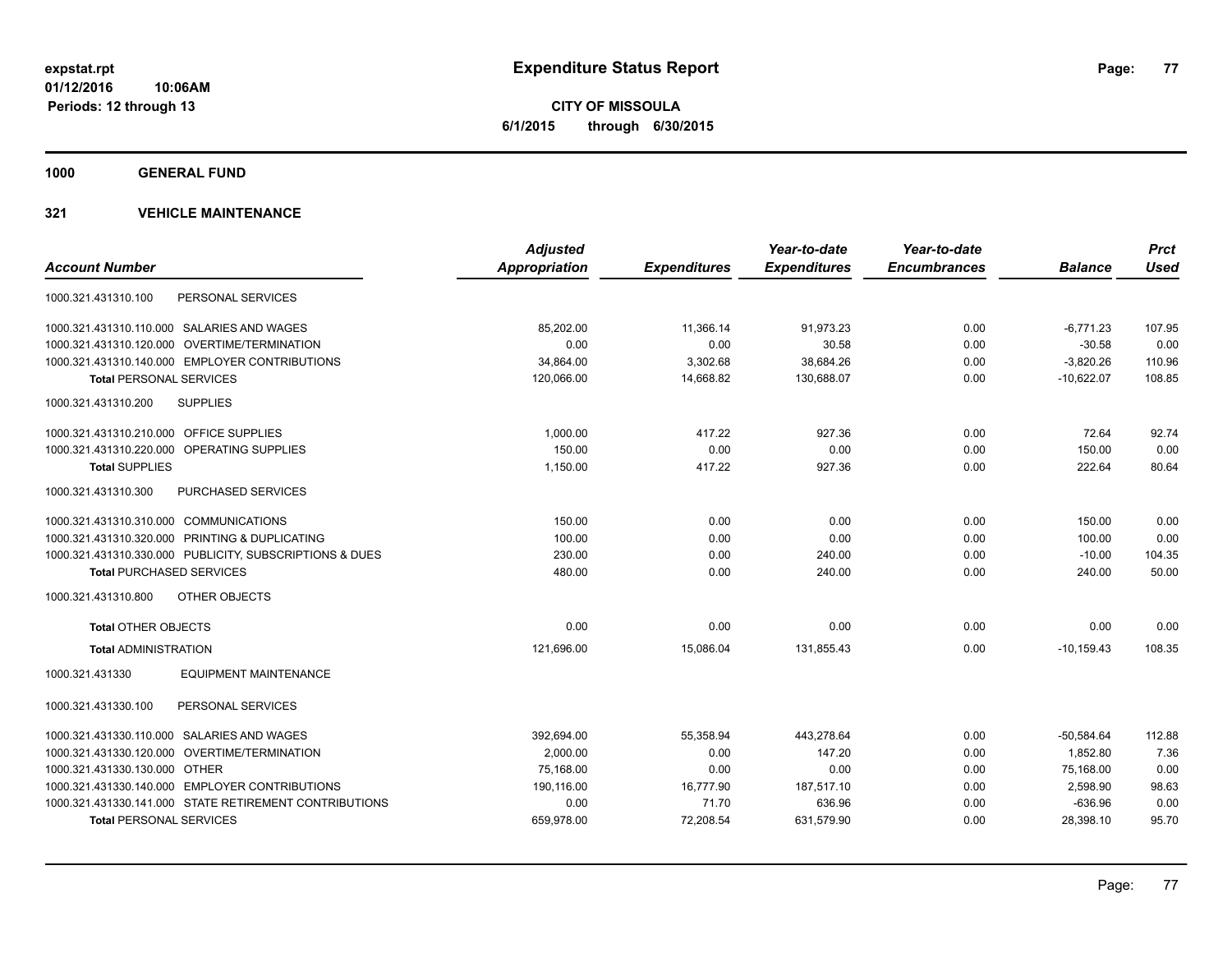**CITY OF MISSOULA 6/1/2015 through 6/30/2015**

**1000 GENERAL FUND**

| <b>Account Number</b>                             | <b>Adjusted</b><br><b>Appropriation</b> |                     | Year-to-date<br><b>Expenditures</b> | Year-to-date<br><b>Encumbrances</b> | <b>Balance</b> | <b>Prct</b><br><b>Used</b> |
|---------------------------------------------------|-----------------------------------------|---------------------|-------------------------------------|-------------------------------------|----------------|----------------------------|
|                                                   |                                         | <b>Expenditures</b> |                                     |                                     |                |                            |
| <b>SUPPLIES</b><br>1000.321.431330.200            |                                         |                     |                                     |                                     |                |                            |
| 1000.321.431330.220.000 OPERATING SUPPLIES        | 17,600.00                               | 1,354.95            | 17,641.49                           | 0.00                                | $-41.49$       | 100.24                     |
| 1000.321.431330.230.000 REPAIR/MAINTENANCE        | 34,631.00                               | 301.49              | 36,783.58                           | 0.00                                | $-2,152.58$    | 106.22                     |
| 1000.321.431330.231.000 GASOLINE                  | 4,615.00                                | 494.45              | 3,630.06                            | 0.00                                | 984.94         | 78.66                      |
| 1000.321.431330.240.000 OTHER SUPPLIES            | 2,600.00                                | 0.00                | 3,802.47                            | 0.00                                | $-1,202.47$    | 146.25                     |
| <b>Total SUPPLIES</b>                             | 59,446.00                               | 2,150.89            | 61,857.60                           | 0.00                                | $-2,411.60$    | 104.06                     |
| <b>PURCHASED SERVICES</b><br>1000.321.431330.300  |                                         |                     |                                     |                                     |                |                            |
| 1000.321.431330.320.000 PRINTING & DUPLICATING    | 250.00                                  | 0.00                | 0.00                                | 0.00                                | 250.00         | 0.00                       |
| 1000.321.431330.350.000 PROFESSIONAL SERVICES     | 5,980.00                                | 0.00                | 2,862.38                            | 0.00                                | 3,117.62       | 47.87                      |
| 1000.321.431330.360.000 REPAIR & MAINTENANCE      | 15,735.00                               | 903.24              | 6,312.93                            | 0.00                                | 9,422.07       | 40.12                      |
| 1000.321.431330.370.000 TRAVEL                    | 900.00                                  | 0.00                | 0.00                                | 0.00                                | 900.00         | 0.00                       |
| 1000.321.431330.380.000 TRAINING                  | 850.00                                  | 0.00                | 1,008.60                            | 0.00                                | $-158.60$      | 118.66                     |
| <b>Total PURCHASED SERVICES</b>                   | 23,715.00                               | 903.24              | 10,183.91                           | 0.00                                | 13,531.09      | 42.94                      |
| <b>CAPITAL OUTLAY</b><br>1000.321.431330.900      |                                         |                     |                                     |                                     |                |                            |
| <b>Total CAPITAL OUTLAY</b>                       | 0.00                                    | 0.00                | 0.00                                | 0.00                                | 0.00           | 0.00                       |
| <b>Total EQUIPMENT MAINTENANCE</b>                | 743,139.00                              | 75,262.67           | 703,621.41                          | 0.00                                | 39,517.59      | 94.68                      |
| <b>VEHICLE FACILITY</b><br>1000.321.431350        |                                         |                     |                                     |                                     |                |                            |
| 1000.321.431350.200<br><b>SUPPLIES</b>            |                                         |                     |                                     |                                     |                |                            |
| 1000.321.431350.210.000 OFFICE SUPPLIES           | 0.00                                    | 37.16               | 530.53                              | 0.00                                | $-530.53$      | 0.00                       |
| OPERATING SUPPLIES<br>1000.321.431350.220.000     | 10,106.00                               | 11.97               | 463.73                              | 0.00                                | 9,642.27       | 4.59                       |
| 1000.321.431350.230.000 REPAIR/MAINTENANCE        | 0.00                                    | 0.00                | 21.48                               | 0.00                                | $-21.48$       | 0.00                       |
| <b>Total SUPPLIES</b>                             | 10,106.00                               | 49.13               | 1,015.74                            | 0.00                                | 9,090.26       | 10.05                      |
| PURCHASED SERVICES<br>1000.321.431350.300         |                                         |                     |                                     |                                     |                |                            |
| 1000.321.431350.340.000 SEWER                     | 679.00                                  | 0.00                | 358.92                              | 0.00                                | 320.08         | 52.86                      |
| 1000.321.431350.341.000 ELECTRICITY & NATURAL GAS | 85,671.00                               | 0.00                | 40,044.09                           | 0.00                                | 45,626.91      | 46.74                      |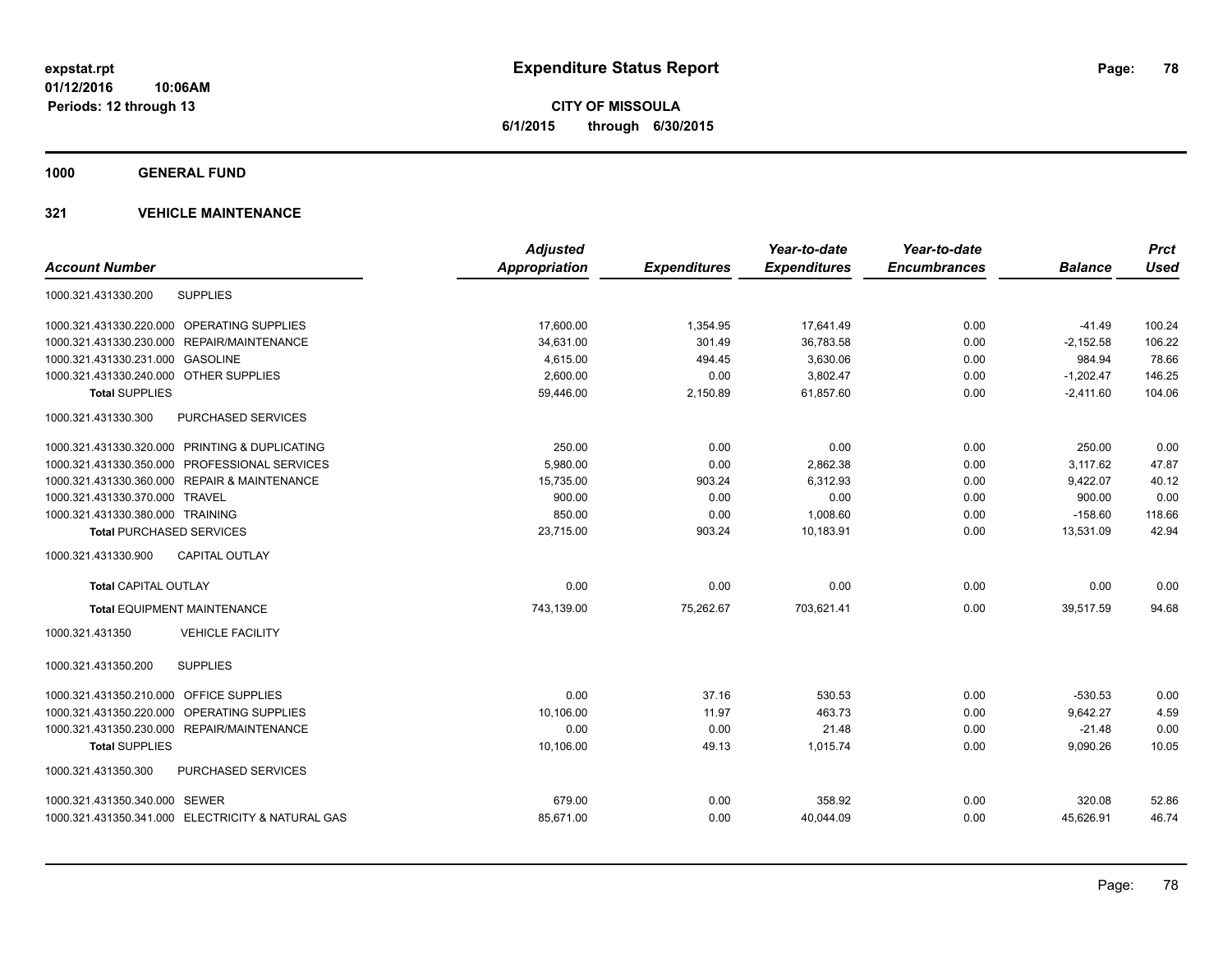**Periods: 12 through 13**

**CITY OF MISSOULA 6/1/2015 through 6/30/2015**

**1000 GENERAL FUND**

|                                               | <b>Adjusted</b> |                     | Year-to-date        | Year-to-date        |                | <b>Prct</b> |
|-----------------------------------------------|-----------------|---------------------|---------------------|---------------------|----------------|-------------|
| <b>Account Number</b>                         | Appropriation   | <b>Expenditures</b> | <b>Expenditures</b> | <b>Encumbrances</b> | <b>Balance</b> | Used        |
| 1000.321.431350.343.000 WATER CHARGES         | 3.722.00        | 221.39              | 1.591.88            | 0.00                | 2.130.12       | 42.77       |
| 1000.321.431350.344.000 TELEPHONE SERVICE     | 1,953.00        | 298.13              | 1.821.64            | 0.00                | 131.36         | 93.27       |
| 1000.321.431350.345.000 GARBAGE               | 4,068.00        | 181.80              | 2,541.02            | 0.00                | 1,526.98       | 62.46       |
| 1000.321.431350.350.000 PROFESSIONAL SERVICES | 5,195.00        | 333.00              | 3,542.06            | 0.00                | 1,652.94       | 68.18       |
| 1000.321.431350.360.000 REPAIR & MAINTENANCE  | 35.670.00       | 4,590.00            | 34.234.46           | 0.00                | 1.435.54       | 95.98       |
| <b>Total PURCHASED SERVICES</b>               | 136,958.00      | 5,624.32            | 84,134.07           | 0.00                | 52,823.93      | 61.43       |
| 1000.321.431350.900<br>CAPITAL OUTLAY         |                 |                     |                     |                     |                |             |
| <b>Total CAPITAL OUTLAY</b>                   | 0.00            | 0.00                | 0.00                | 0.00                | 0.00           | 0.00        |
| <b>Total VEHICLE FACILITY</b>                 | 147.064.00      | 5.673.45            | 85.149.81           | 0.00                | 61.914.19      | 57.90       |
| <b>Total VEHICLE MAINTENANCE</b>              | 1.335.603.00    | 143.079.76          | 1.318.447.16        | 0.00                | 17.155.84      | 98.72       |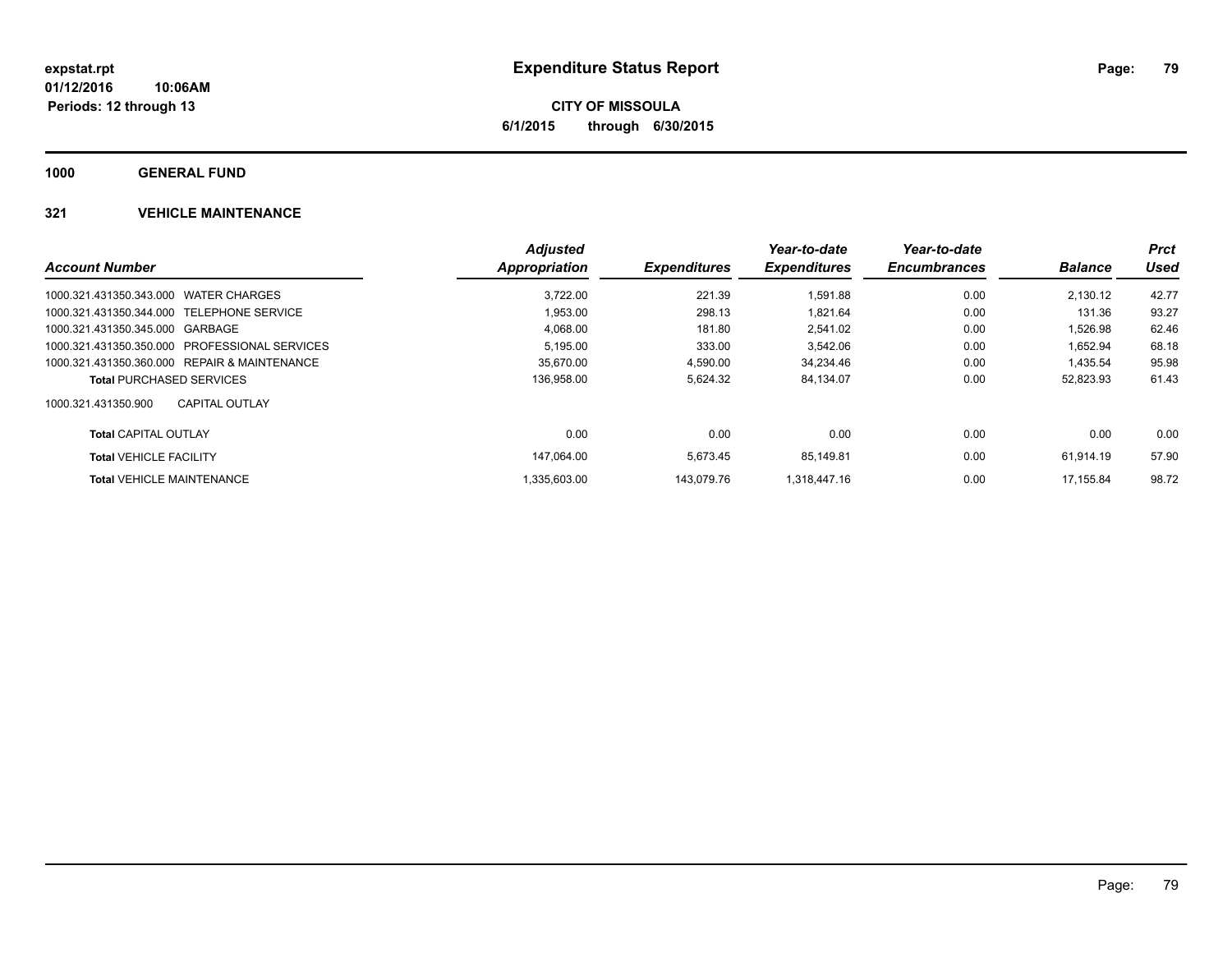**CITY OF MISSOULA 6/1/2015 through 6/30/2015**

**1000 GENERAL FUND**

**340 CEMETERY**

| <b>Account Number</b>                   |                                                         | <b>Adjusted</b><br>Appropriation | <b>Expenditures</b> | Year-to-date<br><b>Expenditures</b> | Year-to-date<br><b>Encumbrances</b> | <b>Balance</b> | <b>Prct</b><br><b>Used</b> |
|-----------------------------------------|---------------------------------------------------------|----------------------------------|---------------------|-------------------------------------|-------------------------------------|----------------|----------------------------|
| 1000.340.430910                         | <b>ADMINISTRATION</b>                                   |                                  |                     |                                     |                                     |                |                            |
| 1000.340.430910.100                     | PERSONAL SERVICES                                       |                                  |                     |                                     |                                     |                |                            |
|                                         | 1000.340.430910.110.000 SALARIES AND WAGES              | 98,754.00                        | 9,323.59            | 101,565.42                          | 0.00                                | $-2,811.42$    | 102.85                     |
|                                         | 1000.340.430910.120.000 OVERTIME/TERMINATION            | 5,000.00                         | 87.78               | 1.165.02                            | 0.00                                | 3,834.98       | 23.30                      |
|                                         | 1000.340.430910.140.000 EMPLOYER CONTRIBUTIONS          | 36,292.00                        | 2,141.35            | 36,509.30                           | 0.00                                | $-217.30$      | 100.60                     |
|                                         | 1000.340.430910.141.000 STATE RETIREMENT CONTRIBUTIONS  | 0.00                             | 48.51               | 411.41                              | 0.00                                | $-411.41$      | 0.00                       |
| <b>Total PERSONAL SERVICES</b>          |                                                         | 140,046.00                       | 11,601.23           | 139,651.15                          | 0.00                                | 394.85         | 99.72                      |
| 1000.340.430910.200                     | <b>SUPPLIES</b>                                         |                                  |                     |                                     |                                     |                |                            |
| 1000.340.430910.210.000 OFFICE SUPPLIES |                                                         | 2,770.00                         | 851.99              | 1,540.70                            | 0.00                                | 1,229.30       | 55.62                      |
| <b>Total SUPPLIES</b>                   |                                                         | 2,770.00                         | 851.99              | 1,540.70                            | 0.00                                | 1,229.30       | 55.62                      |
| 1000.340.430910.300                     | PURCHASED SERVICES                                      |                                  |                     |                                     |                                     |                |                            |
| 1000.340.430910.310.000 COMMUNICATIONS  |                                                         | 1.933.00                         | 272.74              | 1.701.18                            | 0.00                                | 231.82         | 88.01                      |
|                                         | 1000.340.430910.320.000 PRINTING & DUPLICATING          | 775.00                           | 0.00                | 129.95                              | 0.00                                | 645.05         | 16.77                      |
|                                         | 1000.340.430910.330.000 PUBLICITY, SUBSCRIPTIONS & DUES | 814.00                           | 0.00                | 0.00                                | 0.00                                | 814.00         | 0.00                       |
|                                         | 1000.340.430910.344.000 TELEPHONE SERVICE               | 2,100.00                         | 196.23              | 1,011.03                            | 0.00                                | 1,088.97       | 48.14                      |
|                                         | 1000.340.430910.350.000 PROFESSIONAL SERVICES           | 600.00                           | 0.00                | 300.00                              | 0.00                                | 300.00         | 50.00                      |
|                                         | 1000.340.430910.360.000 REPAIR & MAINTENANCE            | 600.00                           | 61.18               | 526.15                              | 0.00                                | 73.85          | 87.69                      |
| 1000.340.430910.370.000 TRAVEL          |                                                         | 500.00                           | 0.00                | 0.00                                | 0.00                                | 500.00         | 0.00                       |
| 1000.340.430910.380.000 TRAINING        |                                                         | 1,006.00                         | 0.00                | 755.44                              | 0.00                                | 250.56         | 75.09                      |
| <b>Total PURCHASED SERVICES</b>         |                                                         | 8,328.00                         | 530.15              | 4,423.75                            | 0.00                                | 3,904.25       | 53.12                      |
| 1000.340.430910.900                     | <b>CAPITAL OUTLAY</b>                                   |                                  |                     |                                     |                                     |                |                            |
| <b>Total CAPITAL OUTLAY</b>             |                                                         | 0.00                             | 0.00                | 0.00                                | 0.00                                | 0.00           | 0.00                       |
| <b>Total ADMINISTRATION</b>             |                                                         | 151,144.00                       | 12,983.37           | 145,615.60                          | 0.00                                | 5,528.40       | 96.34                      |
| 1000.340.430920                         | <b>FACILITIES</b>                                       |                                  |                     |                                     |                                     |                |                            |

1000.340.430920.100 PERSONAL SERVICES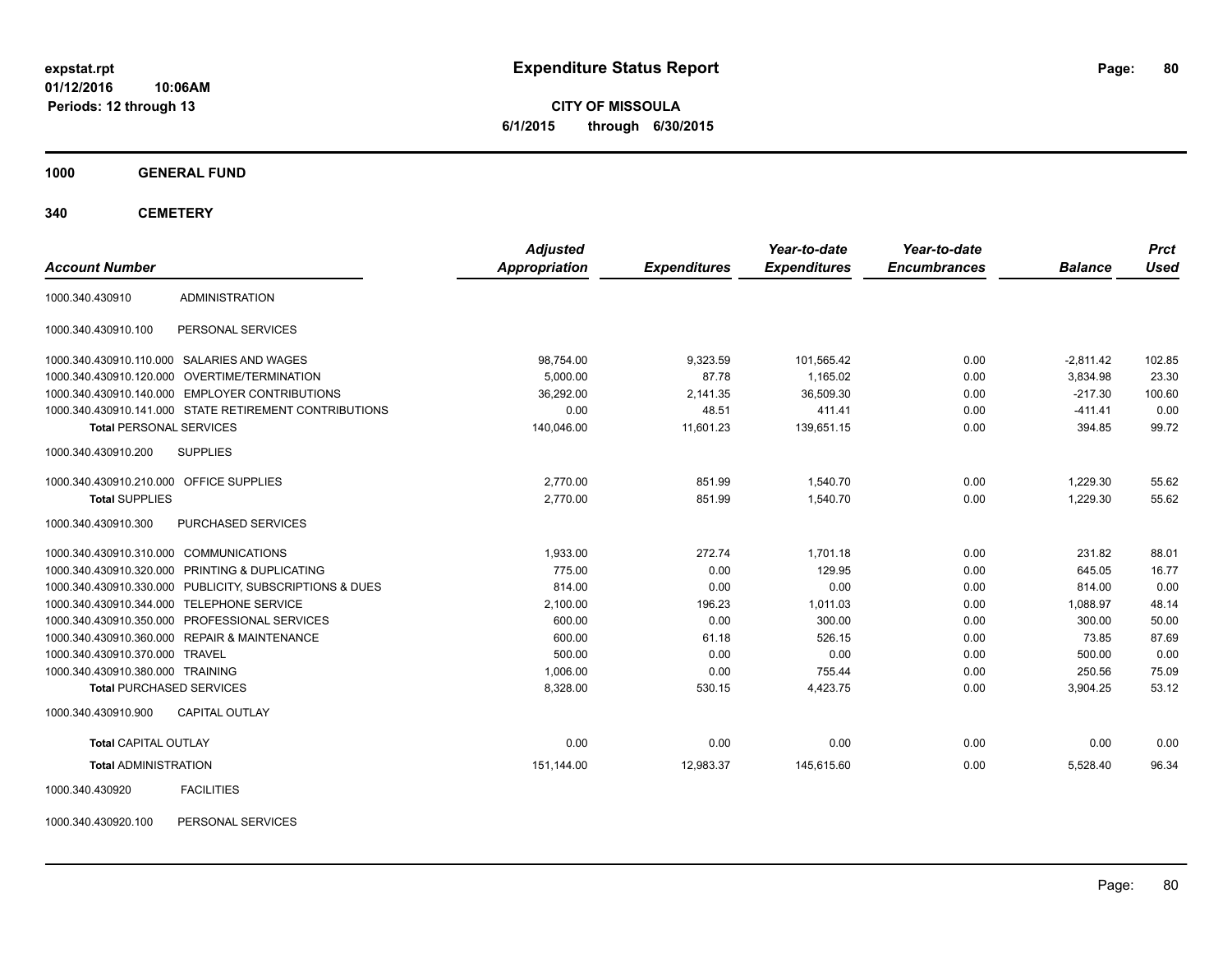**CITY OF MISSOULA 6/1/2015 through 6/30/2015**

**1000 GENERAL FUND**

**340 CEMETERY**

| <b>Account Number</b>                             | <b>Adjusted</b><br><b>Appropriation</b> | <b>Expenditures</b> | Year-to-date<br><b>Expenditures</b> | Year-to-date<br><b>Encumbrances</b> | <b>Balance</b> | <b>Prct</b><br><b>Used</b> |
|---------------------------------------------------|-----------------------------------------|---------------------|-------------------------------------|-------------------------------------|----------------|----------------------------|
| 1000.340.430920.110.000 SALARIES AND WAGES        | 11,890.00                               | 1,296.56            | 6,585.08                            | 0.00                                | 5,304.92       | 55.38                      |
| 1000.340.430920.120.000 OVERTIME/TERMINATION      | 0.00                                    | 98.70               | 181.78                              | 0.00                                | $-181.78$      | 0.00                       |
| 1000.340.430920.140.000 EMPLOYER CONTRIBUTIONS    | 4.867.00                                | 327.36              | 2,872.23                            | 0.00                                | 1,994.77       | 59.01                      |
| <b>Total PERSONAL SERVICES</b>                    | 16,757.00                               | 1,722.62            | 9,639.09                            | 0.00                                | 7,117.91       | 57.52                      |
| <b>SUPPLIES</b><br>1000.340.430920.200            |                                         |                     |                                     |                                     |                |                            |
| 1000.340.430920.220.000 OPERATING SUPPLIES        | 2,050.00                                | 199.73              | 895.96                              | 0.00                                | 1,154.04       | 43.71                      |
| 1000.340.430920.230.000 REPAIR/MAINTENANCE        | 500.00                                  | 0.00                | 110.39                              | 0.00                                | 389.61         | 22.08                      |
| <b>Total SUPPLIES</b>                             | 2,550.00                                | 199.73              | 1,006.35                            | 0.00                                | 1,543.65       | 39.46                      |
| PURCHASED SERVICES<br>1000.340.430920.300         |                                         |                     |                                     |                                     |                |                            |
| 1000.340.430920.341.000 ELECTRICITY & NATURAL GAS | 10,208.00                               | 876.12              | 7,806.37                            | 0.00                                | 2,401.63       | 76.47                      |
| 1000.340.430920.343.000 WATER CHARGES             | 1.082.00                                | 154.76              | 870.59                              | 0.00                                | 211.41         | 80.46                      |
| 1000.340.430920.345.000 GARBAGE                   | 780.00                                  | 153.00              | 918.00                              | 0.00                                | $-138.00$      | 117.69                     |
| 1000.340.430920.350.000 PROFESSIONAL SERVICES     | 400.00                                  | 0.00                | 0.00                                | 0.00                                | 400.00         | 0.00                       |
| 1000.340.430920.360.000 REPAIR & MAINTENANCE      | 2,145.00                                | 0.00                | 1,091.50                            | 0.00                                | 1,053.50       | 50.89                      |
| <b>Total PURCHASED SERVICES</b>                   | 14,615.00                               | 1,183.88            | 10,686.46                           | 0.00                                | 3,928.54       | 73.12                      |
| 1000.340.430920.400<br><b>BUILDING MATERIALS</b>  |                                         |                     |                                     |                                     |                |                            |
| <b>Total BUILDING MATERIALS</b>                   | 0.00                                    | 0.00                | 0.00                                | 0.00                                | 0.00           | 0.00                       |
| <b>CAPITAL OUTLAY</b><br>1000.340.430920.900      |                                         |                     |                                     |                                     |                |                            |
| <b>Total CAPITAL OUTLAY</b>                       | 0.00                                    | 0.00                | 0.00                                | 0.00                                | 0.00           | 0.00                       |
| <b>Total FACILITIES</b>                           | 33,922.00                               | 3,106.23            | 21,331.90                           | 0.00                                | 12,590.10      | 62.89                      |
| 1000.340.430930<br><b>GROUNDS MAINTENANCE</b>     |                                         |                     |                                     |                                     |                |                            |
| 1000.340.430930.100<br>PERSONAL SERVICES          |                                         |                     |                                     |                                     |                |                            |
| 1000.340.430930.110.000 SALARIES AND WAGES        | 189.613.00                              | 27,209.11           | 189.666.10                          | 0.00                                | $-53.10$       | 100.03                     |
| 1000.340.430930.120.000 OVERTIME/TERMINATION      | 0.00                                    | 761.07              | 2,031.90                            | 0.00                                | $-2,031.90$    | 0.00                       |
| 1000.340.430930.140.000 EMPLOYER CONTRIBUTIONS    | 85,314.00                               | 6,377.40            | 85,899.18                           | 0.00                                | $-585.18$      | 100.69                     |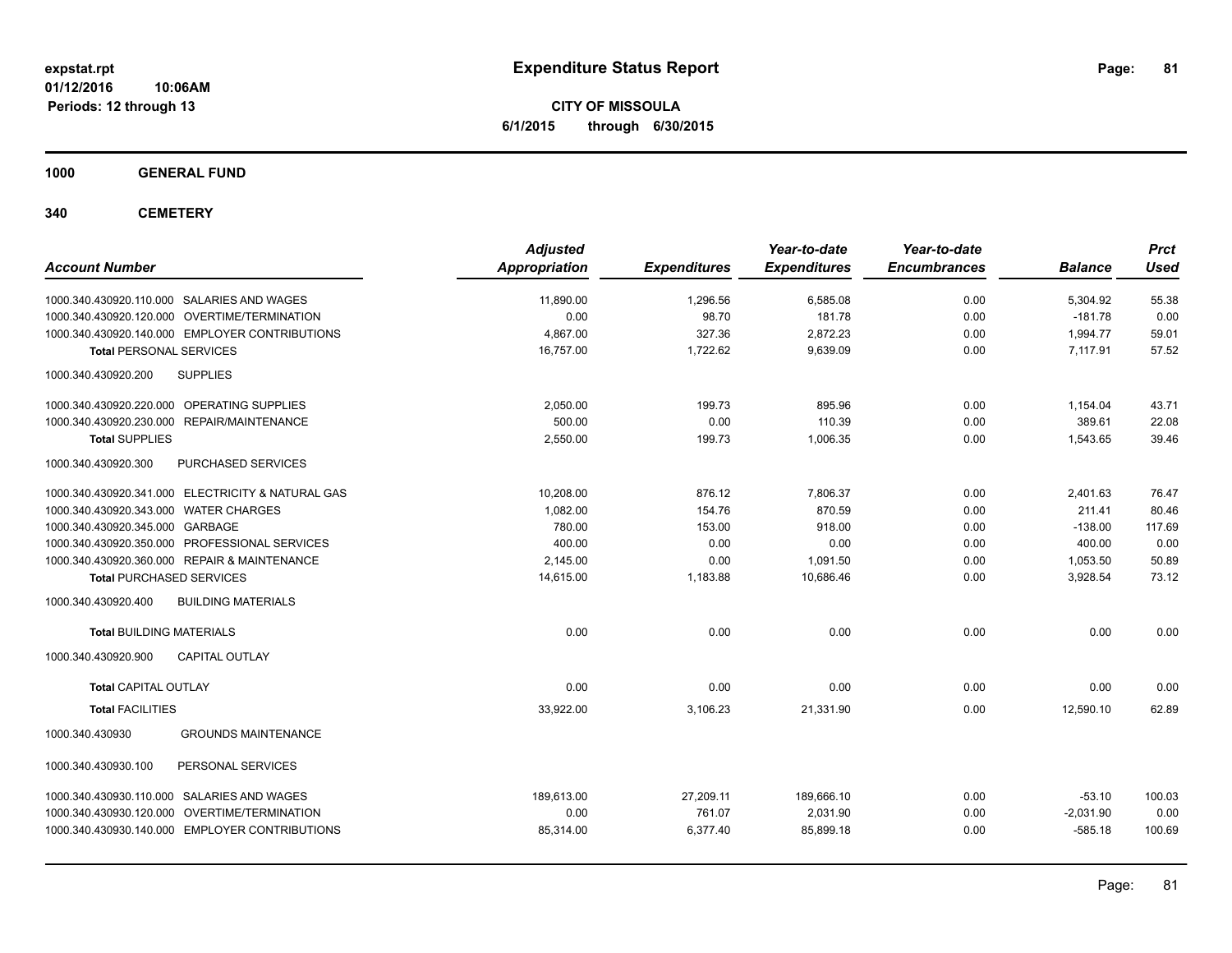**CITY OF MISSOULA 6/1/2015 through 6/30/2015**

**1000 GENERAL FUND**

**340 CEMETERY**

| <b>Account Number</b>                             |                           | <b>Adjusted</b><br><b>Appropriation</b> | <b>Expenditures</b> | Year-to-date<br><b>Expenditures</b> | Year-to-date<br><b>Encumbrances</b> | <b>Balance</b> | <b>Prct</b><br><b>Used</b> |
|---------------------------------------------------|---------------------------|-----------------------------------------|---------------------|-------------------------------------|-------------------------------------|----------------|----------------------------|
| <b>Total PERSONAL SERVICES</b>                    |                           | 274,927.00                              | 34,347.58           | 277,597.18                          | 0.00                                | $-2,670.18$    | 100.97                     |
| 1000.340.430930.200                               | <b>SUPPLIES</b>           |                                         |                     |                                     |                                     |                |                            |
| 1000.340.430930.220.000 OPERATING SUPPLIES        |                           | 32,252.00                               | 12,579.42           | 34,819.10                           | 0.00                                | $-2,567.10$    | 107.96                     |
| 1000.340.430930.230.000 REPAIR/MAINTENANCE        |                           | 19,620.00                               | 468.39              | 19,671.98                           | 0.00                                | $-51.98$       | 100.26                     |
| 1000.340.430930.231.000 GASOLINE                  |                           | 14,398.00                               | 2,621.15            | 11,505.19                           | 0.00                                | 2,892.81       | 79.91                      |
| <b>Total SUPPLIES</b>                             |                           | 66,270.00                               | 15,668.96           | 65,996.27                           | 0.00                                | 273.73         | 99.59                      |
| 1000.340.430930.300                               | <b>PURCHASED SERVICES</b> |                                         |                     |                                     |                                     |                |                            |
| 1000.340.430930.341.000 ELECTRICITY & NATURAL GAS |                           | 7.657.00                                | 2,807.51            | 8,955.01                            | 0.00                                | $-1,298.01$    | 116.95                     |
| 1000.340.430930.344.000 TELEPHONE SERVICE         |                           | 300.00                                  | 106.76              | 794.17                              | 0.00                                | $-494.17$      | 264.72                     |
| 1000.340.430930.345.000 GARBAGE                   |                           | 290.00                                  | 59.50               | 144.50                              | 0.00                                | 145.50         | 49.83                      |
| 1000.340.430930.360.000 REPAIR & MAINTENANCE      |                           | 955.00                                  | 0.00                | 779.61                              | 0.00                                | 175.39         | 81.63                      |
| 1000.340.430930.390.000 OTHER PURCHASED SERVICES  |                           | 3.342.00                                | 414.49              | 2.763.02                            | 0.00                                | 578.98         | 82.68                      |
| <b>Total PURCHASED SERVICES</b>                   |                           | 12,544.00                               | 3,388.26            | 13,436.31                           | 0.00                                | $-892.31$      | 107.11                     |
| 1000.340.430930.400                               | <b>BUILDING MATERIALS</b> |                                         |                     |                                     |                                     |                |                            |
| <b>Total BUILDING MATERIALS</b>                   |                           | 0.00                                    | 0.00                | 0.00                                | 0.00                                | 0.00           | 0.00                       |
| 1000.340.430930.500                               | <b>FIXED CHARGES</b>      |                                         |                     |                                     |                                     |                |                            |
| 1000.340.430930.530.000 EQUIPMENT RENTAL          |                           | 500.00                                  | 21.00               | 361.00                              | 0.00                                | 139.00         | 72.20                      |
| <b>Total FIXED CHARGES</b>                        |                           | 500.00                                  | 21.00               | 361.00                              | 0.00                                | 139.00         | 72.20                      |
| 1000.340.430930.900                               | <b>CAPITAL OUTLAY</b>     |                                         |                     |                                     |                                     |                |                            |
| <b>Total CAPITAL OUTLAY</b>                       |                           | 0.00                                    | 0.00                | 0.00                                | 0.00                                | 0.00           | 0.00                       |
| <b>Total GROUNDS MAINTENANCE</b>                  |                           | 354,241.00                              | 53,425.80           | 357,390.76                          | 0.00                                | $-3,149.76$    | 100.89                     |
| 1000.340.430940                                   | <b>BURIALS</b>            |                                         |                     |                                     |                                     |                |                            |
| 1000.340.430940.100                               | PERSONAL SERVICES         |                                         |                     |                                     |                                     |                |                            |
| 1000.340.430940.110.000 SALARIES AND WAGES        |                           | 87,654.00                               | 10,684.54           | 68,561.29                           | 0.00                                | 19,092.71      | 78.22                      |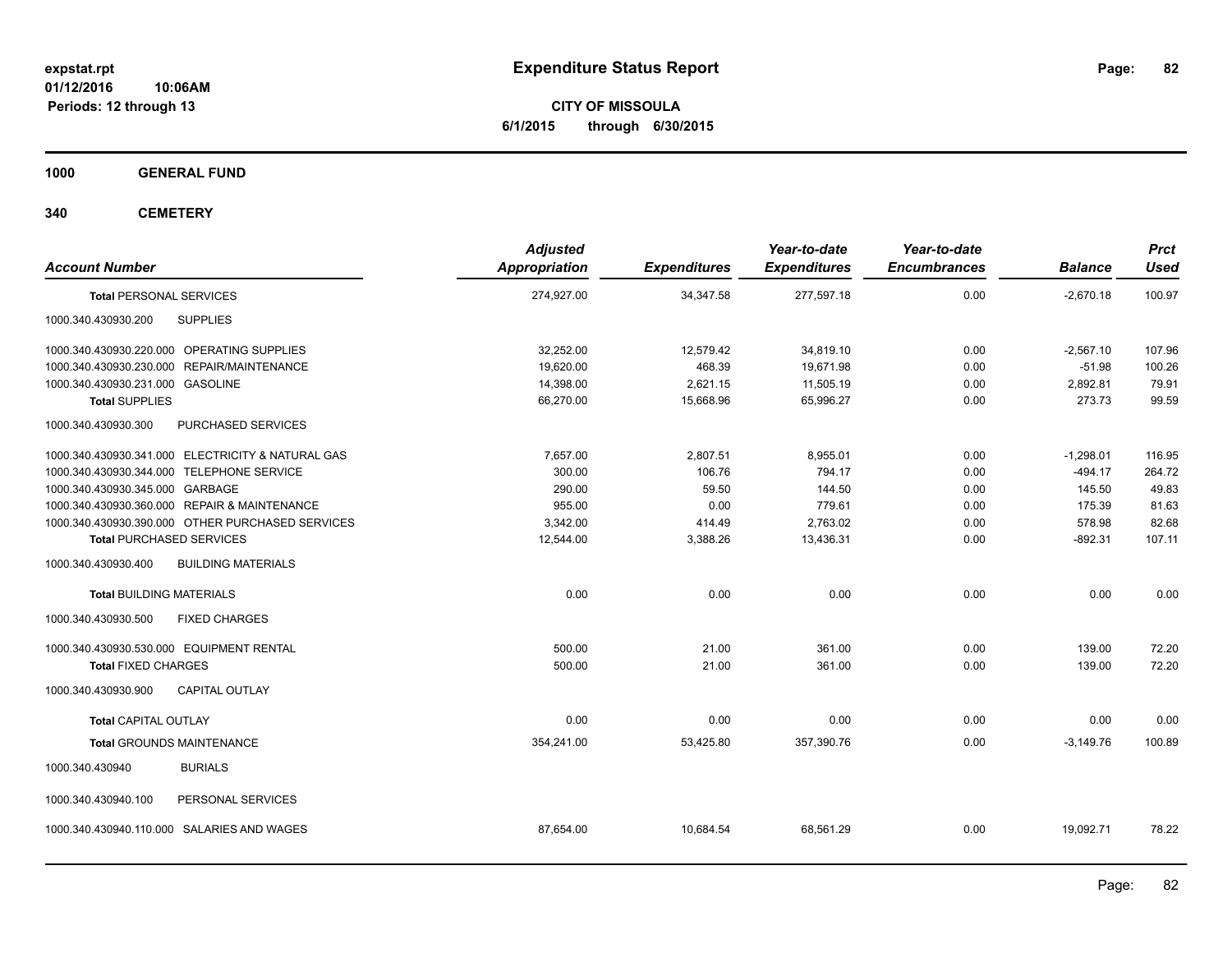**CITY OF MISSOULA 6/1/2015 through 6/30/2015**

**1000 GENERAL FUND**

**340 CEMETERY**

| <b>Account Number</b>                            | <b>Adjusted</b><br>Appropriation | <b>Expenditures</b> | Year-to-date<br><b>Expenditures</b> | Year-to-date<br><b>Encumbrances</b> | <b>Balance</b> | <b>Prct</b><br><b>Used</b> |
|--------------------------------------------------|----------------------------------|---------------------|-------------------------------------|-------------------------------------|----------------|----------------------------|
| 1000.340.430940.120.000 OVERTIME/TERMINATION     | 0.00                             | 476.85              | 1,019.33                            | 0.00                                | $-1.019.33$    | 0.00                       |
| 1000.340.430940.140.000 EMPLOYER CONTRIBUTIONS   | 36,980.00                        | 2,563.04            | 30,484.42                           | 0.00                                | 6,495.58       | 82.43                      |
| <b>Total PERSONAL SERVICES</b>                   | 124,634.00                       | 13,724.43           | 100,065.04                          | 0.00                                | 24,568.96      | 80.29                      |
| <b>SUPPLIES</b><br>1000.340.430940.200           |                                  |                     |                                     |                                     |                |                            |
| 1000.340.430940.220.000 OPERATING SUPPLIES       | 1,500.00                         | 0.00                | 0.00                                | 0.00                                | 1,500.00       | 0.00                       |
| <b>Total SUPPLIES</b>                            | 1.500.00                         | 0.00                | 0.00                                | 0.00                                | 1.500.00       | 0.00                       |
| 1000.340.430940.300<br><b>PURCHASED SERVICES</b> |                                  |                     |                                     |                                     |                |                            |
| <b>Total PURCHASED SERVICES</b>                  | 0.00                             | 0.00                | 0.00                                | 0.00                                | 0.00           | 0.00                       |
| <b>BUILDING MATERIALS</b><br>1000.340.430940.400 |                                  |                     |                                     |                                     |                |                            |
| <b>Total BUILDING MATERIALS</b>                  | 0.00                             | 0.00                | 0.00                                | 0.00                                | 0.00           | 0.00                       |
| 1000.340.430940.800<br>OTHER OBJECTS             |                                  |                     |                                     |                                     |                |                            |
| 1000.340.430940.845.000 CONTINGENCY              | 8,185.00                         | 0.00                | 9,649.00                            | 0.00                                | $-1,464.00$    | 117.89                     |
| <b>Total OTHER OBJECTS</b>                       | 8,185.00                         | 0.00                | 9,649.00                            | 0.00                                | $-1,464.00$    | 117.89                     |
| <b>CAPITAL OUTLAY</b><br>1000.340.430940.900     |                                  |                     |                                     |                                     |                |                            |
| <b>Total CAPITAL OUTLAY</b>                      | 0.00                             | 0.00                | 0.00                                | 0.00                                | 0.00           | 0.00                       |
| <b>Total BURIALS</b>                             | 134,319.00                       | 13,724.43           | 109,714.04                          | 0.00                                | 24,604.96      | 81.68                      |
| <b>Total CEMETERY</b>                            | 673,626.00                       | 83,239.83           | 634,052.30                          | 0.00                                | 39,573.70      | 94.13                      |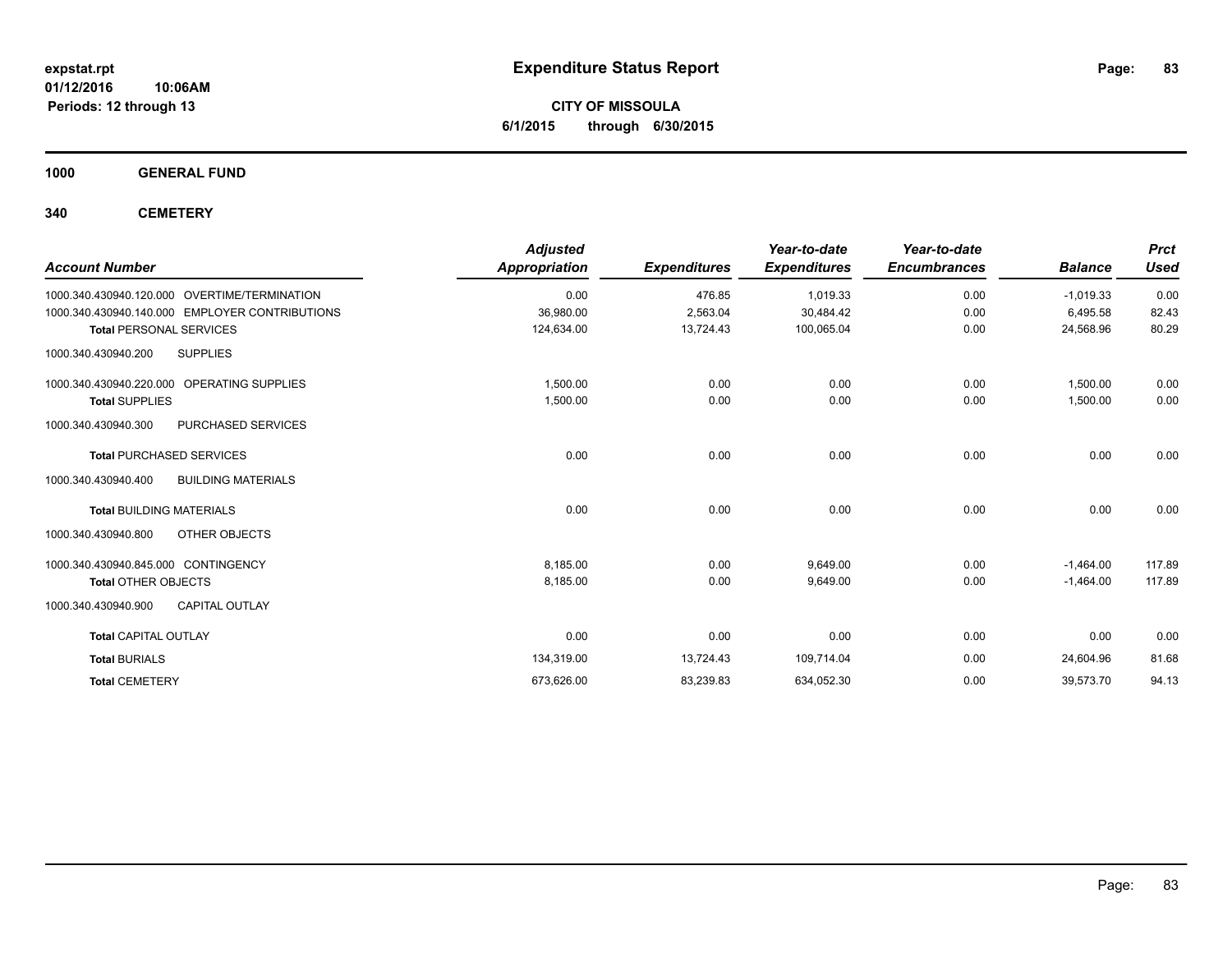**CITY OF MISSOULA 6/1/2015 through 6/30/2015**

**1000 GENERAL FUND**

### **370 PARKS & RECREATION**

|                                           |                                                         | <b>Adjusted</b> |                     | Year-to-date        | Year-to-date        |                | <b>Prct</b> |
|-------------------------------------------|---------------------------------------------------------|-----------------|---------------------|---------------------|---------------------|----------------|-------------|
| <b>Account Number</b>                     |                                                         | Appropriation   | <b>Expenditures</b> | <b>Expenditures</b> | <b>Encumbrances</b> | <b>Balance</b> | <b>Used</b> |
| 1000.370.460410                           | PARKS & RECREATION ADMINISTRATION                       |                 |                     |                     |                     |                |             |
| 1000.370.460410.100                       | PERSONAL SERVICES                                       |                 |                     |                     |                     |                |             |
| 1000.370.460410.110.000                   | SALARIES AND WAGES                                      | 259,739.00      | 38,144.01           | 255,280.13          | 0.00                | 4,458.87       | 98.28       |
| 1000.370.460410.120.000                   | OVERTIME/TERMINATION                                    | 700.00          | 0.00                | 0.00                | 0.00                | 700.00         | 0.00        |
|                                           | 1000.370.460410.140.000 EMPLOYER CONTRIBUTIONS          | 84,446.00       | 7,845.76            | 83,623.78           | 0.00                | 822.22         | 99.03       |
|                                           | 1000.370.460410.141.000 STATE RETIREMENT CONTRIBUTIONS  | 0.00            | 317.81              | 2.297.08            | 0.00                | $-2.297.08$    | 0.00        |
| <b>Total PERSONAL SERVICES</b>            |                                                         | 344,885.00      | 46,307.58           | 341,200.99          | 0.00                | 3,684.01       | 98.93       |
| 1000.370.460410.200                       | <b>SUPPLIES</b>                                         |                 |                     |                     |                     |                |             |
| 1000.370.460410.210.000 OFFICE SUPPLIES   |                                                         | 2,095.00        | 403.97              | 2,339.95            | 0.00                | $-244.95$      | 111.69      |
|                                           | 1000.370.460410.220.000 OPERATING SUPPLIES              | 1,500.00        | 67.08               | 406.66              | 0.00                | 1,093.34       | 27.11       |
| <b>Total SUPPLIES</b>                     |                                                         | 3,595.00        | 471.05              | 2,746.61            | 0.00                | 848.39         | 76.40       |
| 1000.370.460410.300                       | <b>PURCHASED SERVICES</b>                               |                 |                     |                     |                     |                |             |
| 1000.370.460410.310.000 COMMUNICATIONS    |                                                         | 3,464.00        | 1,047.66            | 2,534.25            | 0.00                | 929.75         | 73.16       |
|                                           | 1000.370.460410.320.000 PRINTING & DUPLICATING          | 900.00          | 0.00                | 110.00              | 0.00                | 790.00         | 12.22       |
|                                           | 1000.370.460410.330.000 PUBLICITY, SUBSCRIPTIONS & DUES | 550.00          | 1,000.00            | 1,366.70            | 0.00                | $-816.70$      | 248.49      |
|                                           | 1000.370.460410.341.000 ELECTRICITY & NATURAL GAS       | 15,225.00       | 0.00                | 15,225.00           | 0.00                | 0.00           | 100.00      |
| 1000.370.460410.343.000 WATER CHARGES     |                                                         | 3.397.00        | 729.65              | 1.717.69            | 0.00                | 1.679.31       | 50.56       |
| 1000.370.460410.344.000 TELEPHONE SERVICE |                                                         | 1.319.00        | 194.45              | 824.63              | 0.00                | 494.37         | 62.52       |
|                                           | 1000.370.460410.350.000 PROFESSIONAL SERVICES           | 19,725.00       | 8,792.47            | 18,788.37           | 0.00                | 936.63         | 95.25       |
|                                           | 1000.370.460410.360.000 REPAIR & MAINTENANCE            | 4,867.00        | 1,193.24            | 3,719.73            | 0.00                | 1,147.27       | 76.43       |
| 1000.370.460410.370.000 TRAVEL            |                                                         | 350.00          | 300.20              | 585.94              | 0.00                | $-235.94$      | 167.41      |
| 1000.370.460410.380.000 TRAINING          |                                                         | 800.00          | 0.00                | 614.60              | 0.00                | 185.40         | 76.83       |
| <b>Total PURCHASED SERVICES</b>           |                                                         | 50,597.00       | 13,257.67           | 45,486.91           | 0.00                | 5,110.09       | 89.90       |
|                                           | <b>Total PARKS &amp; RECREATION ADMINISTRATION</b>      | 399,077.00      | 60,036.30           | 389,434.51          | 0.00                | 9,642.49       | 97.58       |

1000.370.460411 NMT ADMIN

1000.370.460411.100 PERSONAL SERVICES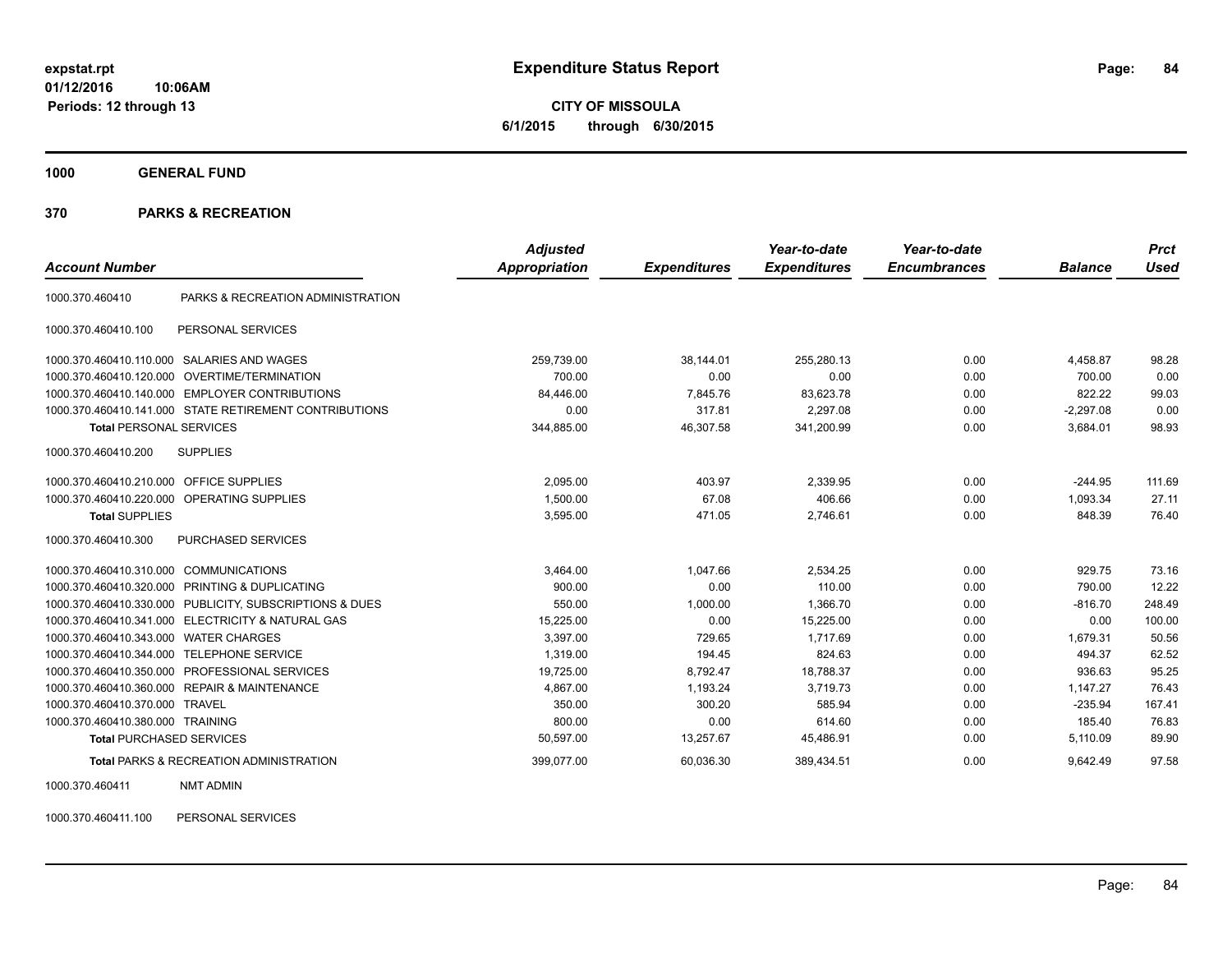**CITY OF MISSOULA 6/1/2015 through 6/30/2015**

**1000 GENERAL FUND**

|                                           |                                                         | <b>Adjusted</b>      |                     | Year-to-date        | Year-to-date        |                | <b>Prct</b> |
|-------------------------------------------|---------------------------------------------------------|----------------------|---------------------|---------------------|---------------------|----------------|-------------|
| <b>Account Number</b>                     |                                                         | <b>Appropriation</b> | <b>Expenditures</b> | <b>Expenditures</b> | <b>Encumbrances</b> | <b>Balance</b> | <b>Used</b> |
|                                           | 1000.370.460411.110.000 SALARIES AND WAGES              | 45,719.00            | 6,025.48            | 49,850.26           | 0.00                | $-4,131.26$    | 109.04      |
|                                           | 1000.370.460411.140.000 EMPLOYER CONTRIBUTIONS          | 16,908.00            | 1,144.92            | 17,708.61           | 0.00                | $-800.61$      | 104.74      |
| <b>Total PERSONAL SERVICES</b>            |                                                         | 62,627.00            | 7,170.40            | 67,558.87           | 0.00                | $-4,931.87$    | 107.87      |
| 1000.370.460411.200                       | <b>SUPPLIES</b>                                         |                      |                     |                     |                     |                |             |
| 1000.370.460411.210.000 OFFICE SUPPLIES   |                                                         | 300.00               | 0.00                | 190.30              | 0.00                | 109.70         | 63.43       |
|                                           | 1000.370.460411.220.000 OPERATING SUPPLIES              | 400.00               | 523.99              | 1,988.79            | 0.00                | $-1,588.79$    | 497.20      |
| <b>Total SUPPLIES</b>                     |                                                         | 700.00               | 523.99              | 2,179.09            | 0.00                | $-1,479.09$    | 311.30      |
| 1000.370.460411.300                       | PURCHASED SERVICES                                      |                      |                     |                     |                     |                |             |
| 1000.370.460411.310.000 COMMUNICATIONS    |                                                         | 150.00               | 0.00                | 0.00                | 0.00                | 150.00         | 0.00        |
|                                           | 1000.370.460411.320.000 PRINTING & DUPLICATING          | 350.00               | 475.20              | 475.20              | 0.00                | $-125.20$      | 135.77      |
|                                           | 1000.370.460411.330.000 PUBLICITY, SUBSCRIPTIONS & DUES | 1,150.00             | 665.00              | 1,104.00            | 0.00                | 46.00          | 96.00       |
| 1000.370.460411.344.000 TELEPHONE SERVICE |                                                         | 795.00               | 85.61               | 554.77              | 0.00                | 240.23         | 69.78       |
|                                           | 1000.370.460411.350.000 PROFESSIONAL SERVICES           | 1,436.00             | 159.98              | 159.98              | 0.00                | 1,276.02       | 11.14       |
|                                           | 1000.370.460411.360.000 REPAIR & MAINTENANCE            | 1,346.00             | 0.00                | 31.29               | 0.00                | 1,314.71       | 2.32        |
| 1000.370.460411.370.000 TRAVEL            |                                                         | 300.00               | 0.00                | 285.64              | 0.00                | 14.36          | 95.21       |
| 1000.370.460411.380.000 TRAINING          |                                                         | 200.00               | 0.00                | 145.00              | 0.00                | 55.00          | 72.50       |
|                                           | 1000.370.460411.390.000 OTHER PURCHASED SERVICES        | 9,497.00             | 0.00                | 5,309.55            | 0.00                | 4,187.45       | 55.91       |
| <b>Total PURCHASED SERVICES</b>           |                                                         | 15,224.00            | 1,385.79            | 8,065.43            | 0.00                | 7.158.57       | 52.98       |
| <b>Total NMT ADMIN</b>                    |                                                         | 78,551.00            | 9,080.18            | 77,803.39           | 0.00                | 747.61         | 99.05       |
| 1000.370.460413                           | <b>PARKS PROJECTS</b>                                   |                      |                     |                     |                     |                |             |
| 1000.370.460413.100                       | PERSONAL SERVICES                                       |                      |                     |                     |                     |                |             |
|                                           | 1000.370.460413.110.000 SALARIES AND WAGES              | 55,322.00            | 6,784.31            | 54,747.57           | 0.00                | 574.43         | 98.96       |
|                                           | 1000.370.460413.140.000 EMPLOYER CONTRIBUTIONS          | 18,526.00            | 1,264.32            | 18,246.34           | 0.00                | 279.66         | 98.49       |
| <b>Total PERSONAL SERVICES</b>            |                                                         | 73,848.00            | 8,048.63            | 72,993.91           | 0.00                | 854.09         | 98.84       |
| 1000.370.460413.200                       | <b>SUPPLIES</b>                                         |                      |                     |                     |                     |                |             |
| 1000.370.460413.210.000 OFFICE SUPPLIES   |                                                         | 100.00               | 94.72               | 94.72               | 0.00                | 5.28           | 94.72       |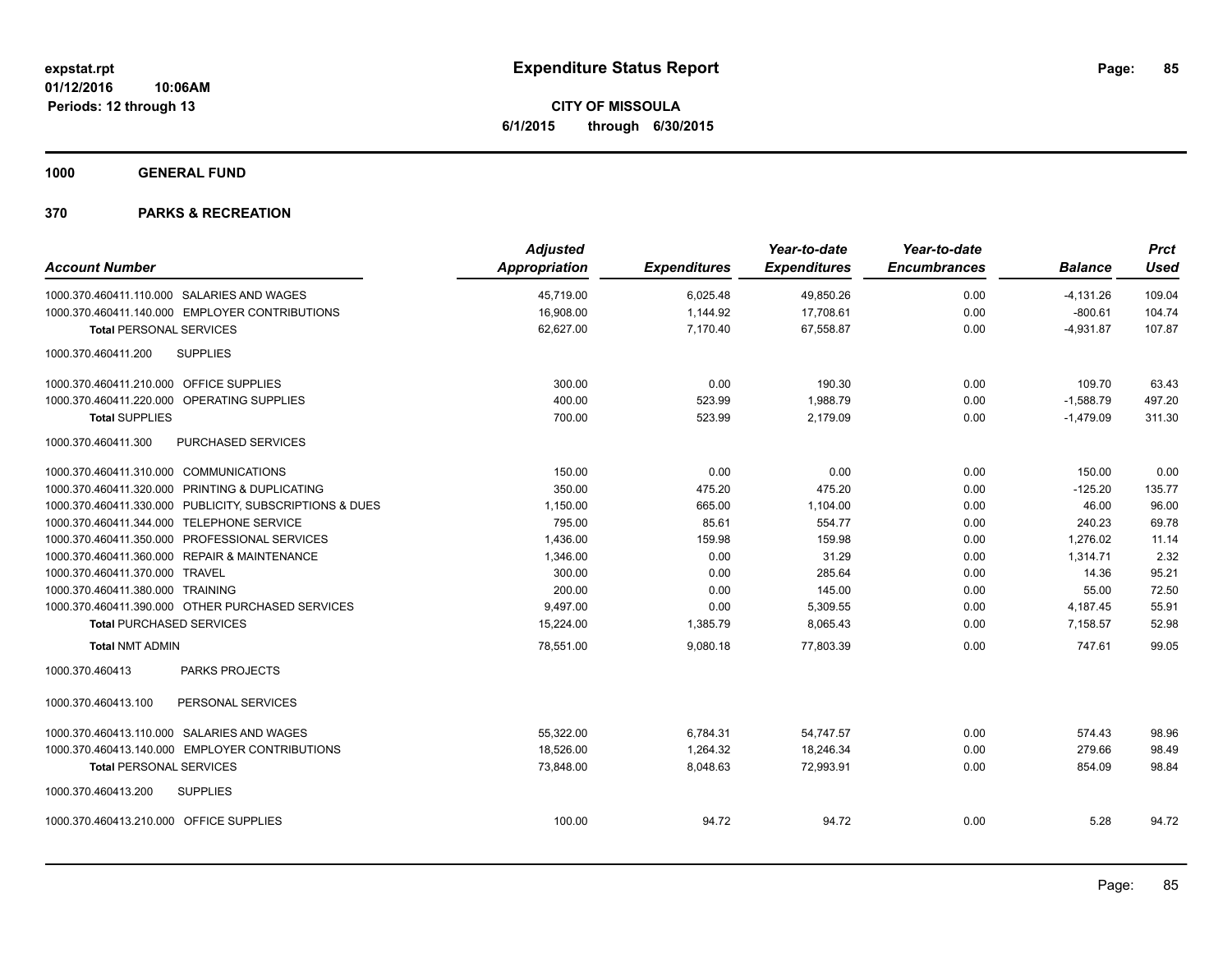**CITY OF MISSOULA 6/1/2015 through 6/30/2015**

**1000 GENERAL FUND**

| <b>Account Number</b>                                   | <b>Adjusted</b><br>Appropriation | <b>Expenditures</b> | Year-to-date<br><b>Expenditures</b> | Year-to-date<br><b>Encumbrances</b> | <b>Balance</b> | <b>Prct</b><br><b>Used</b> |
|---------------------------------------------------------|----------------------------------|---------------------|-------------------------------------|-------------------------------------|----------------|----------------------------|
|                                                         |                                  |                     |                                     |                                     |                |                            |
| 1000.370.460413.220.000 OPERATING SUPPLIES              | 550.00                           | 19.50               | 393.92                              | 0.00                                | 156.08         | 71.62                      |
| <b>Total SUPPLIES</b>                                   | 650.00                           | 114.22              | 488.64                              | 0.00                                | 161.36         | 75.18                      |
| 1000.370.460413.300<br>PURCHASED SERVICES               |                                  |                     |                                     |                                     |                |                            |
| 1000.370.460413.320.000 PRINTING & DUPLICATING          | 150.00                           | 0.00                | 0.00                                | 0.00                                | 150.00         | 0.00                       |
| 1000.370.460413.344.000 TELEPHONE SERVICE               | 700.00                           | 117.16              | 756.95                              | 0.00                                | $-56.95$       | 108.14                     |
| 1000.370.460413.350.000 PROFESSIONAL SERVICES           | 150.00                           | 0.00                | 0.00                                | 0.00                                | 150.00         | 0.00                       |
| 1000.370.460413.360.000 REPAIR & MAINTENANCE            | 1,500.00                         | 0.00                | 0.00                                | 0.00                                | 1,500.00       | 0.00                       |
| 1000.370.460413.370.000 TRAVEL                          | 300.00                           | 0.00                | 0.00                                | 0.00                                | 300.00         | 0.00                       |
| 1000.370.460413.380.000 TRAINING                        | 200.00                           | 0.00                | 0.00                                | 0.00                                | 200.00         | 0.00                       |
| 1000.370.460413.390.000 OTHER PURCHASED SERVICES        | 137.00                           | 0.00                | 0.00                                | 0.00                                | 137.00         | 0.00                       |
| <b>Total PURCHASED SERVICES</b>                         | 3,137.00                         | 117.16              | 756.95                              | 0.00                                | 2,380.05       | 24.13                      |
| <b>Total PARKS PROJECTS</b>                             | 77,635.00                        | 8,280.01            | 74,239.50                           | 0.00                                | 3,395.50       | 95.63                      |
| OPEN SPACE<br>1000.370.460431                           |                                  |                     |                                     |                                     |                |                            |
| 1000.370.460431.100<br>PERSONAL SERVICES                |                                  |                     |                                     |                                     |                |                            |
| 1000.370.460431.110.000 SALARIES AND WAGES              | 52.827.00                        | 6,853.14            | 55,869.00                           | 0.00                                | $-3,042.00$    | 105.76                     |
| 1000.370.460431.140.000 EMPLOYER CONTRIBUTIONS          | 18,106.00                        | 1,250.39            | 18,112.56                           | 0.00                                | $-6.56$        | 100.04                     |
| <b>Total PERSONAL SERVICES</b>                          | 70,933.00                        | 8,103.53            | 73,981.56                           | 0.00                                | $-3,048.56$    | 104.30                     |
| 1000.370.460431.200<br><b>SUPPLIES</b>                  |                                  |                     |                                     |                                     |                |                            |
| 1000.370.460431.210.000 OFFICE SUPPLIES                 | 200.00                           | 0.00                | 33.83                               | 0.00                                | 166.17         | 16.92                      |
| 1000.370.460431.220.000 OPERATING SUPPLIES              | 300.00                           | 0.00                | 171.50                              | 0.00                                | 128.50         | 57.17                      |
| <b>Total SUPPLIES</b>                                   | 500.00                           | 0.00                | 205.33                              | 0.00                                | 294.67         | 41.07                      |
| 1000.370.460431.300<br>PURCHASED SERVICES               |                                  |                     |                                     |                                     |                |                            |
| 1000.370.460431.320.000 PRINTING & DUPLICATING          | 300.00                           | 0.00                | 0.00                                | 0.00                                | 300.00         | 0.00                       |
| 1000.370.460431.330.000 PUBLICITY, SUBSCRIPTIONS & DUES | 400.00                           | 0.00                | 415.00                              | 0.00                                | $-15.00$       | 103.75                     |
| 1000.370.460431.344.000 TELEPHONE SERVICE               | 425.00                           | 75.25               | 225.85                              | 0.00                                | 199.15         | 53.14                      |
| 1000.370.460431.350.000 PROFESSIONAL SERVICES           | 200.00                           | 0.00                | 727.78                              | 0.00                                | $-527.78$      | 363.89                     |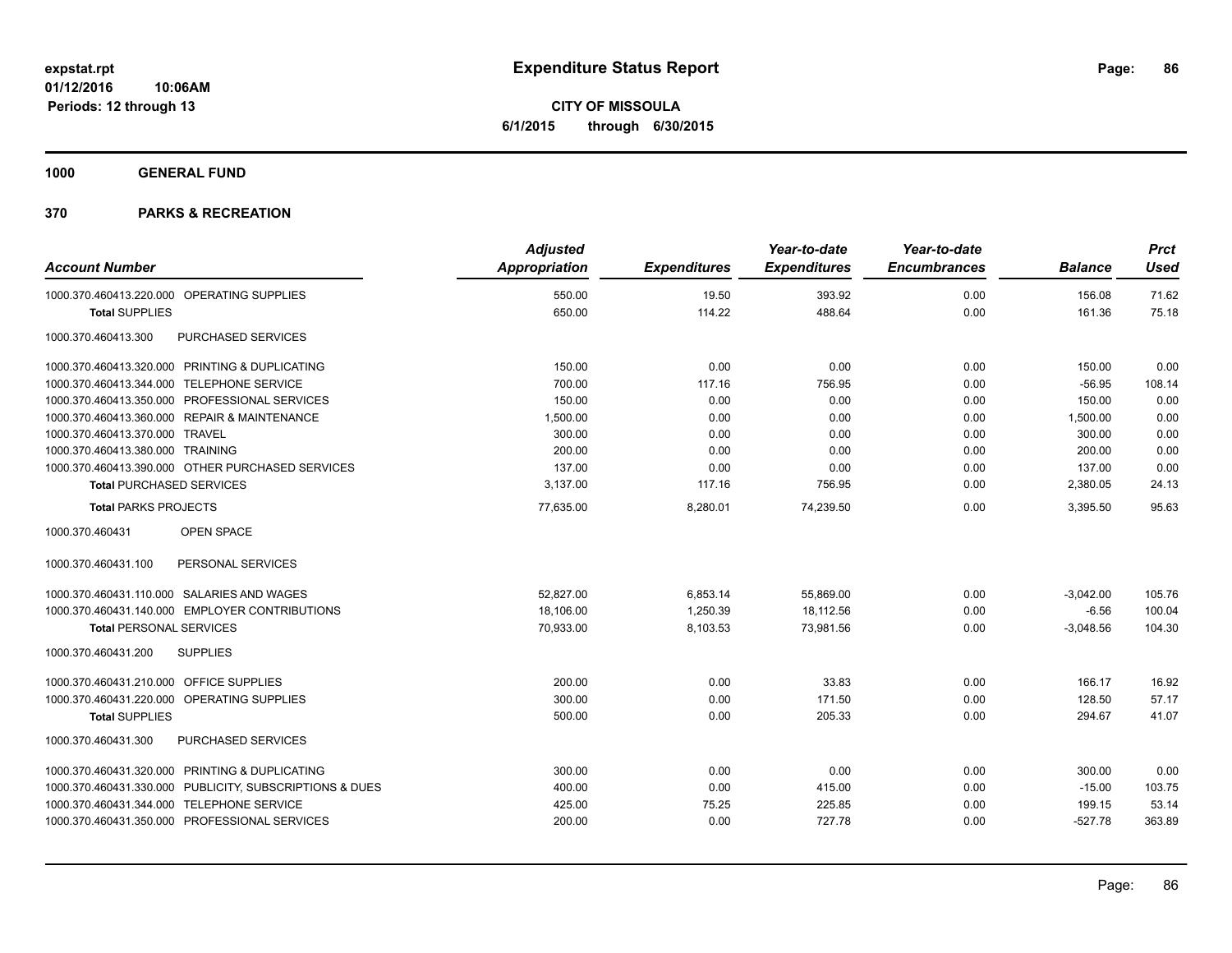**CITY OF MISSOULA 6/1/2015 through 6/30/2015**

**1000 GENERAL FUND**

|                                                         | <b>Adjusted</b> |                     | Year-to-date        | Year-to-date        |                | <b>Prct</b> |
|---------------------------------------------------------|-----------------|---------------------|---------------------|---------------------|----------------|-------------|
| <b>Account Number</b>                                   | Appropriation   | <b>Expenditures</b> | <b>Expenditures</b> | <b>Encumbrances</b> | <b>Balance</b> | <b>Used</b> |
| 1000.370.460431.370.000 TRAVEL                          | 300.00          | 0.00                | 0.00                | 0.00                | 300.00         | 0.00        |
| 1000.370.460431.380.000 TRAINING                        | 200.00          | 0.00                | 269.00              | 0.00                | $-69.00$       | 134.50      |
| <b>Total PURCHASED SERVICES</b>                         | 1,825.00        | 75.25               | 1,637.63            | 0.00                | 187.37         | 89.73       |
| <b>Total OPEN SPACE</b>                                 | 73.258.00       | 8.178.78            | 75.824.52           | 0.00                | $-2.566.52$    | 103.50      |
| 1000.370.460432<br>PARK ADMIN                           |                 |                     |                     |                     |                |             |
| PERSONAL SERVICES<br>1000.370.460432.100                |                 |                     |                     |                     |                |             |
| 1000.370.460432.110.000 SALARIES AND WAGES              | 94,645.00       | 11.975.06           | 85.276.02           | 0.00                | 9.368.98       | 90.10       |
| 1000.370.460432.130.000 OTHER                           | 7,880.00        | 0.00                | 0.00                | 0.00                | 7,880.00       | 0.00        |
| 1000.370.460432.140.000 EMPLOYER CONTRIBUTIONS          | 46,217.00       | 1,563.56            | 35,324.40           | 0.00                | 10,892.60      | 76.43       |
| <b>Total PERSONAL SERVICES</b>                          | 148,742.00      | 13,538.62           | 120,600.42          | 0.00                | 28,141.58      | 81.08       |
| <b>SUPPLIES</b><br>1000.370.460432.200                  |                 |                     |                     |                     |                |             |
| 1000.370.460432.210.000 OFFICE SUPPLIES                 | 1,520.00        | 0.00                | 1,508.65            | 0.00                | 11.35          | 99.25       |
| 1000.370.460432.220.000 OPERATING SUPPLIES              | 6.650.00        | 2,858.34            | 7.175.54            | 0.00                | $-525.54$      | 107.90      |
| <b>Total SUPPLIES</b>                                   | 8,170.00        | 2,858.34            | 8,684.19            | 0.00                | $-514.19$      | 106.29      |
| 1000.370.460432.300<br><b>PURCHASED SERVICES</b>        |                 |                     |                     |                     |                |             |
| 1000.370.460432.310.000 COMMUNICATIONS                  | 100.00          | 0.00                | 86.89               | 0.00                | 13.11          | 86.89       |
| 1000.370.460432.320.000 PRINTING & DUPLICATING          | 150.00          | 0.00                | 305.90              | 0.00                | $-155.90$      | 203.93      |
| 1000.370.460432.330.000 PUBLICITY, SUBSCRIPTIONS & DUES | 500.00          | 0.00                | 0.00                | 0.00                | 500.00         | 0.00        |
| 1000.370.460432.340.000 SEWER                           | 2,154.00        | 0.00                | 2,092.11            | 0.00                | 61.89          | 97.13       |
| 1000.370.460432.344.000 TELEPHONE SERVICE               | 14,429.00       | 2,689.69            | 11,812.70           | 0.00                | 2,616.30       | 81.87       |
| 1000.370.460432.350.000 PROFESSIONAL SERVICES           | 20,112.00       | 4,725.54            | 8,271.90            | 0.00                | 11,840.10      | 41.13       |
| 1000.370.460432.390.000 OTHER PURCHASED SERVICES        | 2,345.00        | 362.50              | 362.50              | 0.00                | 1,982.50       | 15.46       |
| <b>Total PURCHASED SERVICES</b>                         | 39,790.00       | 7,777.73            | 22,932.00           | 0.00                | 16,858.00      | 57.63       |
| 1000.370.460432.900<br><b>CAPITAL OUTLAY</b>            |                 |                     |                     |                     |                |             |
| <b>Total CAPITAL OUTLAY</b>                             | 0.00            | 0.00                | 0.00                | 0.00                | 0.00           | 0.00        |
| <b>Total PARK ADMIN</b>                                 | 196,702.00      | 24,174.69           | 152,216.61          | 0.00                | 44,485.39      | 77.38       |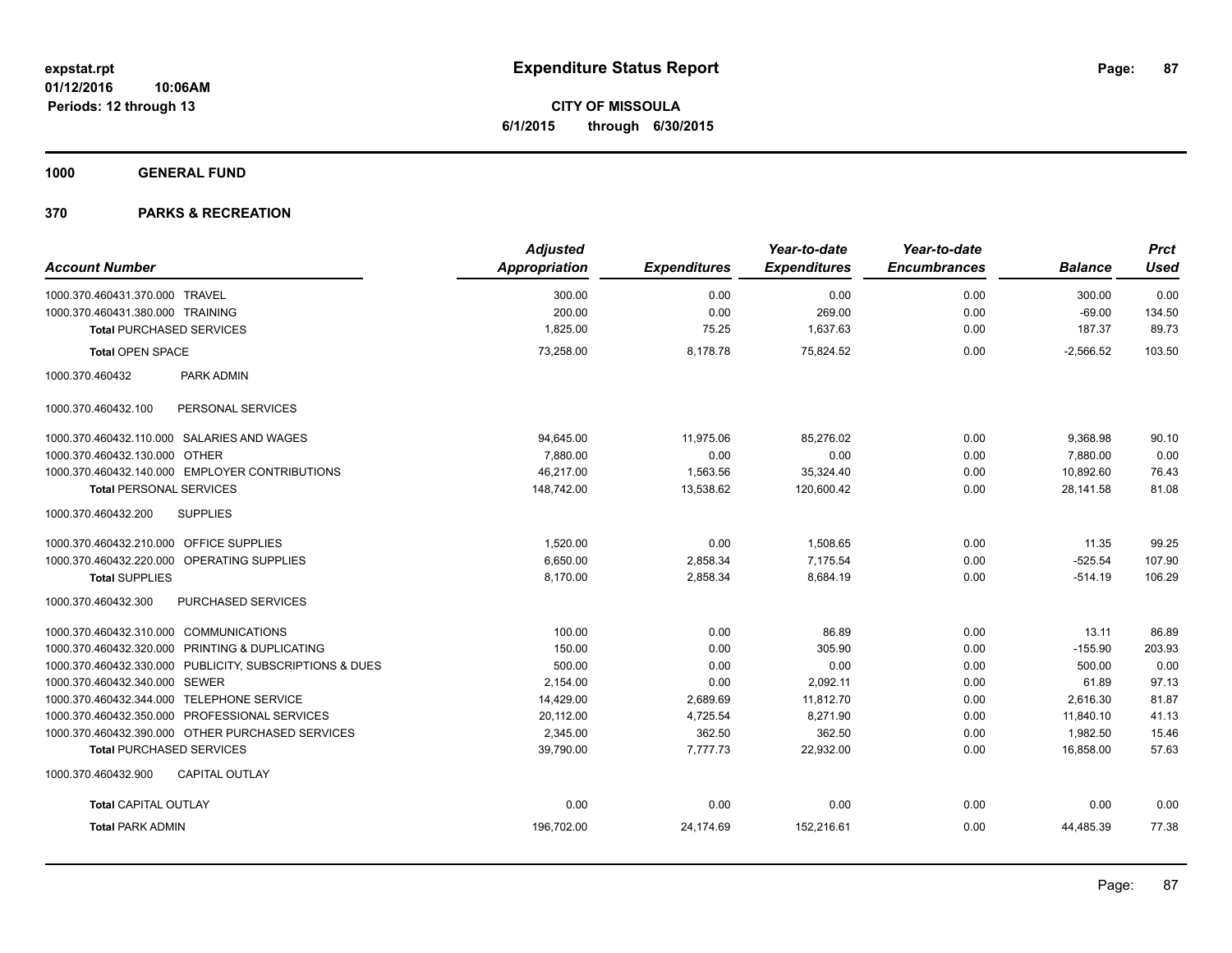**CITY OF MISSOULA 6/1/2015 through 6/30/2015**

**1000 GENERAL FUND**

| <b>Account Number</b>                                   | <b>Adjusted</b><br><b>Appropriation</b> | <b>Expenditures</b> | Year-to-date<br><b>Expenditures</b> | Year-to-date<br><b>Encumbrances</b> | <b>Balance</b> | <b>Prct</b><br><b>Used</b> |
|---------------------------------------------------------|-----------------------------------------|---------------------|-------------------------------------|-------------------------------------|----------------|----------------------------|
| <b>GREENWAYS &amp; HORTICULTURE</b><br>1000.370.460434  |                                         |                     |                                     |                                     |                |                            |
| PERSONAL SERVICES<br>1000.370.460434.100                |                                         |                     |                                     |                                     |                |                            |
| 1000.370.460434.110.000 SALARIES AND WAGES              | 99,547.00                               | 17,531.13           | 105,405.44                          | 0.00                                | $-5,858.44$    | 105.89                     |
| <b>OVERTIME/TERMINATION</b><br>1000.370.460434.120.000  | 0.00                                    | 133.19              | 707.52                              | 0.00                                | $-707.52$      | 0.00                       |
| 1000.370.460434.140.000 EMPLOYER CONTRIBUTIONS          | 40,275.00                               | 4,067.07            | 39,675.75                           | 0.00                                | 599.25         | 98.51                      |
| Total GREENWAYS & HORTICULTURE                          | 139,822.00                              | 21,731.39           | 145,788.71                          | 0.00                                | $-5,966.71$    | 104.27                     |
| 1000.370.460439<br><b>URBAN FORESTRY</b>                |                                         |                     |                                     |                                     |                |                            |
| PERSONAL SERVICES<br>1000.370.460439.100                |                                         |                     |                                     |                                     |                |                            |
| SALARIES AND WAGES<br>1000.370.460439.110.000           | 178,792.00                              | 19,051.18           | 153,059.49                          | 0.00                                | 25,732.51      | 85.61                      |
| 1000.370.460439.120.000<br>OVERTIME/TERMINATION         | 1,750.00                                | 13.33               | 287.88                              | 0.00                                | 1,462.12       | 16.45                      |
| 1000.370.460439.140.000 EMPLOYER CONTRIBUTIONS          | 77,057.00                               | 4,524.36            | 60,857.44                           | 0.00                                | 16,199.56      | 78.98                      |
| <b>Total PERSONAL SERVICES</b>                          | 257,599.00                              | 23,588.87           | 214,204.81                          | 0.00                                | 43,394.19      | 83.15                      |
| 1000.370.460439.200<br><b>SUPPLIES</b>                  |                                         |                     |                                     |                                     |                |                            |
| 1000.370.460439.220.000<br>OPERATING SUPPLIES           | 2,132.00                                | 2,660.00            | 2,660.00                            | 0.00                                | $-528.00$      | 124.77                     |
| 1000.370.460439.230.000 REPAIR/MAINTENANCE              | 581.00                                  | 0.00                | 17.14                               | 0.00                                | 563.86         | 2.95                       |
| <b>Total SUPPLIES</b>                                   | 2,713.00                                | 2,660.00            | 2,677.14                            | 0.00                                | 35.86          | 98.68                      |
| 1000.370.460439.300<br><b>PURCHASED SERVICES</b>        |                                         |                     |                                     |                                     |                |                            |
| 1000.370.460439.310.000 COMMUNICATIONS                  | 145.00                                  | 0.00                | 0.00                                | 0.00                                | 145.00         | 0.00                       |
| 1000.370.460439.320.000 PRINTING & DUPLICATING          | 100.00                                  | 0.00                | 0.00                                | 0.00                                | 100.00         | 0.00                       |
| 1000.370.460439.330.000 PUBLICITY, SUBSCRIPTIONS & DUES | 700.00                                  | 0.00                | 0.00                                | 0.00                                | 700.00         | 0.00                       |
| 1000.370.460439.350.000 PROFESSIONAL SERVICES           | 525.00                                  | 0.00                | 0.00                                | 0.00                                | 525.00         | 0.00                       |
| 1000.370.460439.360.000 REPAIR & MAINTENANCE            | 22,382.00                               | 0.00                | 0.00                                | 0.00                                | 22,382.00      | 0.00                       |
| <b>Total PURCHASED SERVICES</b>                         | 23,852.00                               | 0.00                | 0.00                                | 0.00                                | 23,852.00      | 0.00                       |
| <b>Total URBAN FORESTRY</b>                             | 284,164.00                              | 26,248.87           | 216,881.95                          | 0.00                                | 67,282.05      | 76.32                      |
| CITY LIFE GYM LEASE<br>1000.370.460440                  |                                         |                     |                                     |                                     |                |                            |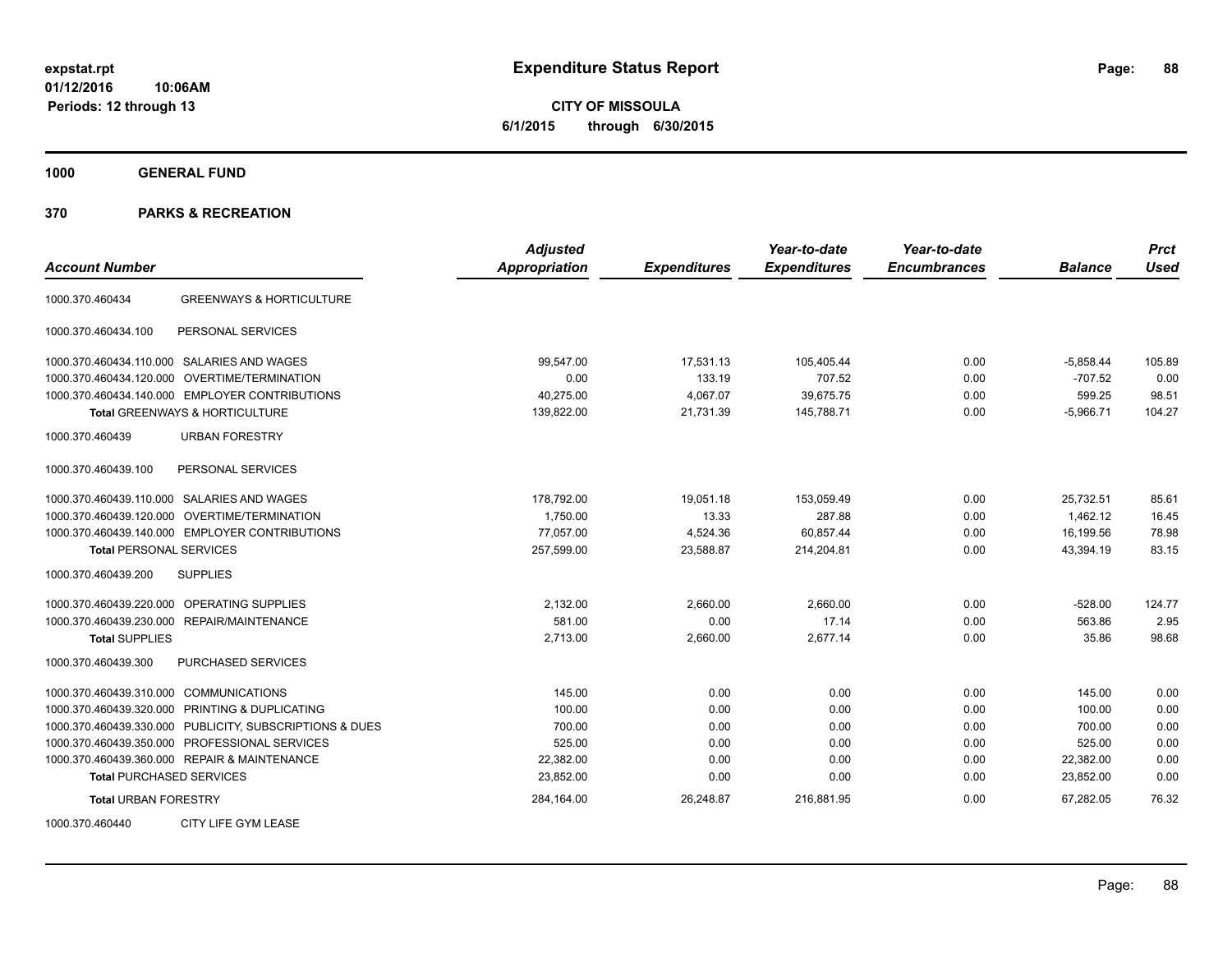**CITY OF MISSOULA 6/1/2015 through 6/30/2015**

# **1000 GENERAL FUND**

|                                                         | <b>Adjusted</b>      |                     | Year-to-date        | Year-to-date        |                | <b>Prct</b> |
|---------------------------------------------------------|----------------------|---------------------|---------------------|---------------------|----------------|-------------|
| <b>Account Number</b>                                   | <b>Appropriation</b> | <b>Expenditures</b> | <b>Expenditures</b> | <b>Encumbrances</b> | <b>Balance</b> | <b>Used</b> |
| <b>SUPPLIES</b><br>1000.370.460440.200                  |                      |                     |                     |                     |                |             |
| 1000.370.460440.220.000 OPERATING SUPPLIES              | 0.00                 | 0.00                | 131.90              | 0.00                | $-131.90$      | 0.00        |
| Total CITY LIFE GYM LEASE                               | 0.00                 | 0.00                | 131.90              | 0.00                | $-131.90$      | 0.00        |
| 1000.370.460441<br><b>RECREATION</b>                    |                      |                     |                     |                     |                |             |
| PERSONAL SERVICES<br>1000.370.460441.100                |                      |                     |                     |                     |                |             |
| 1000.370.460441.110.000 SALARIES AND WAGES              | 130,631.00           | 16,310.50           | 133,101.99          | 0.00                | $-2,470.99$    | 101.89      |
| 1000.370.460441.120.000 OVERTIME/TERMINATION            | 700.00               | 0.00                | 0.00                | 0.00                | 700.00         | 0.00        |
| 1000.370.460441.130.000 OTHER                           | 4,880.00             | 2,400.00            | 2,400.00            | 0.00                | 2,480.00       | 49.18       |
| 1000.370.460441.140.000 EMPLOYER CONTRIBUTIONS          | 55,299.00            | 3,698.18            | 54,437.71           | 0.00                | 861.29         | 98.44       |
| <b>Total PERSONAL SERVICES</b>                          | 191,510.00           | 22,408.68           | 189,939.70          | 0.00                | 1,570.30       | 99.18       |
| <b>SUPPLIES</b><br>1000.370.460441.200                  |                      |                     |                     |                     |                |             |
| 1000.370.460441.210.000 OFFICE SUPPLIES                 | 300.00               | 3.99                | 69.39               | 0.00                | 230.61         | 23.13       |
| <b>Total SUPPLIES</b>                                   | 300.00               | 3.99                | 69.39               | 0.00                | 230.61         | 23.13       |
| 1000.370.460441.300<br><b>PURCHASED SERVICES</b>        |                      |                     |                     |                     |                |             |
| 1000.370.460441.320.000 PRINTING & DUPLICATING          | 2,150.00             | 1,356.00            | 2,149.75            | 0.00                | 0.25           | 99.99       |
| 1000.370.460441.330.000 PUBLICITY, SUBSCRIPTIONS & DUES | 1,490.00             | 456.00              | 1,489.89            | 0.00                | 0.11           | 99.99       |
| 1000.370.460441.344.000 TELEPHONE SERVICE               | 696.00               | 81.19               | 500.37              | 0.00                | 195.63         | 71.89       |
| 1000.370.460441.350.000 PROFESSIONAL SERVICES           | 1,360.00             | 660.00              | 1,304.50            | 0.00                | 55.50          | 95.92       |
| 1000.370.460441.360.000 REPAIR & MAINTENANCE            | 1,200.00             | 324.00              | 1,883.40            | 0.00                | $-683.40$      | 156.95      |
| 1000.370.460441.370.000 TRAVEL                          | 1,200.00             | 713.58              | 1.090.91            | 0.00                | 109.09         | 90.91       |
| 1000.370.460441.380.000 TRAINING                        | 900.00               | 0.00                | 612.00              | 0.00                | 288.00         | 68.00       |
| 1000.370.460441.380.147 TRAINING                        | 0.00                 | 0.00                | 140.00              | 0.00                | $-140.00$      | 0.00        |
| <b>Total PURCHASED SERVICES</b>                         | 8.996.00             | 3,590.77            | 9.170.82            | 0.00                | $-174.82$      | 101.94      |
| 1000.370.460441.800<br>OTHER OBJECTS                    |                      |                     |                     |                     |                |             |
| 1000.370.460441.820.000 TRANSFERS TO OTHER FUNDS        | 10,000.00            | 0.00                | 10,000.00           | 0.00                | 0.00           | 100.00      |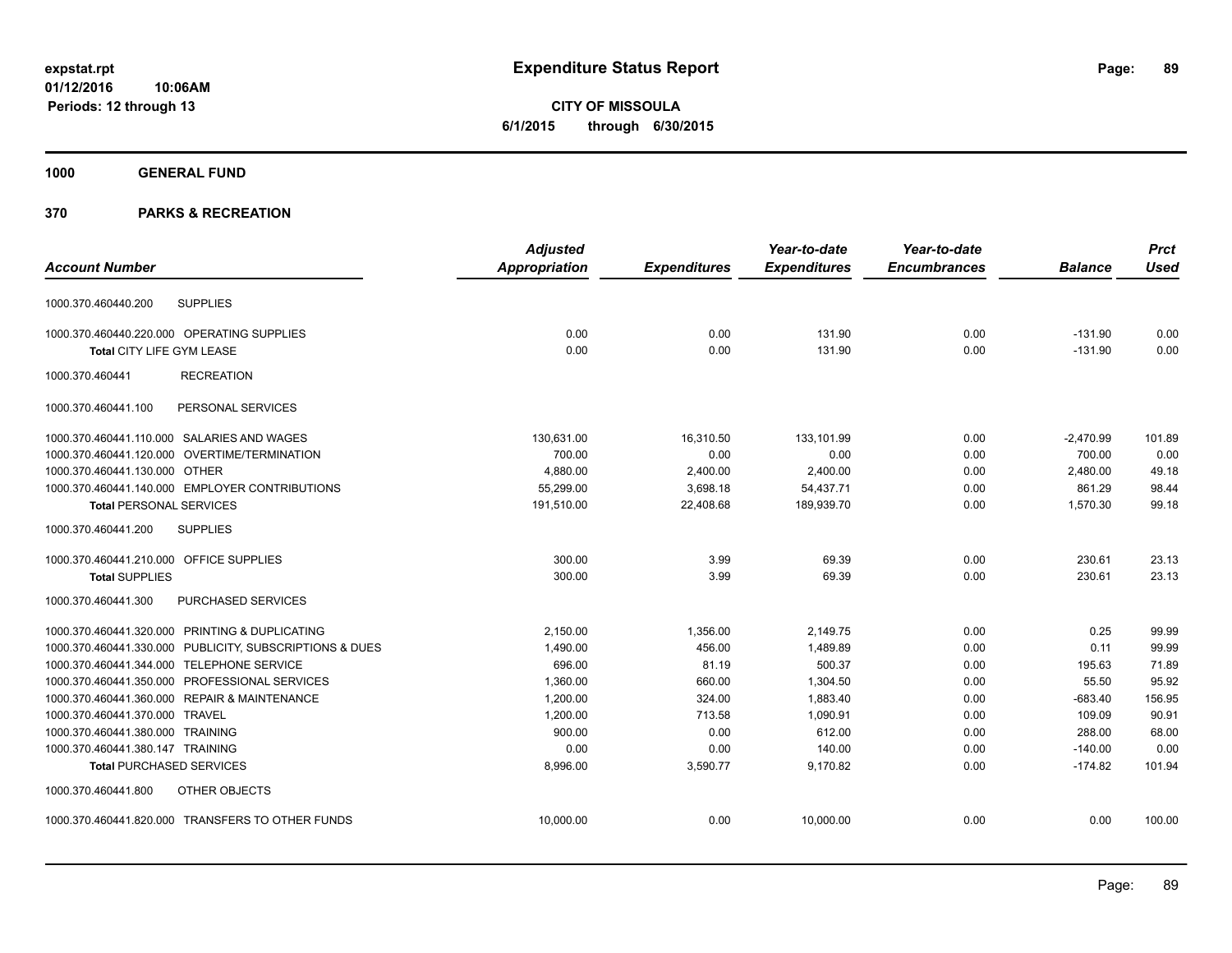**CITY OF MISSOULA 6/1/2015 through 6/30/2015**

**1000 GENERAL FUND**

### **370 PARKS & RECREATION**

| <b>Account Number</b>                                   | <b>Adjusted</b><br><b>Appropriation</b> | <b>Expenditures</b> | Year-to-date<br><b>Expenditures</b> | Year-to-date<br><b>Encumbrances</b> | <b>Balance</b> | <b>Prct</b><br><b>Used</b> |
|---------------------------------------------------------|-----------------------------------------|---------------------|-------------------------------------|-------------------------------------|----------------|----------------------------|
| <b>Total OTHER OBJECTS</b>                              | 10,000.00                               | 0.00                | 10,000.00                           | 0.00                                | 0.00           | 100.00                     |
| <b>Total RECREATION</b>                                 | 210,806.00                              | 26,003.44           | 209,179.91                          | 0.00                                | 1,626.09       | 99.23                      |
| <b>RECREATION MORE</b><br>1000.370.460470               |                                         |                     |                                     |                                     |                |                            |
| PERSONAL SERVICES<br>1000.370.460470.100                |                                         |                     |                                     |                                     |                |                            |
| 1000.370.460470.110.000 SALARIES AND WAGES              | 138,863.00                              | 27,294.66           | 120,490.53                          | 0.00                                | 18,372.47      | 86.77                      |
| 1000.370.460470.120.000 OVERTIME/TERMINATION            | 0.00                                    | 375.97              | 512.26                              | 0.00                                | $-512.26$      | 0.00                       |
| 1000.370.460470.140.000 EMPLOYER CONTRIBUTIONS          | 38,553.00                               | 5,121.70            | 40,653.59                           | 0.00                                | $-2,100.59$    | 105.45                     |
| <b>Total PERSONAL SERVICES</b>                          | 177,416.00                              | 32,792.33           | 161,656.38                          | 0.00                                | 15,759.62      | 91.12                      |
| 1000.370.460470.200<br><b>SUPPLIES</b>                  |                                         |                     |                                     |                                     |                |                            |
| 1000.370.460470.210.000 OFFICE SUPPLIES                 | 100.00                                  | 0.00                | 120.60                              | 0.00                                | $-20.60$       | 120.60                     |
| 1000.370.460470.220.000 OPERATING SUPPLIES              | 8,567.00                                | 3,266.06            | 9,189.47                            | 0.00                                | $-622.47$      | 107.27                     |
| 1000.370.460470.220.155 OPERATING SUPPLIES              | 0.00                                    | 0.00                | 390.38                              | 0.00                                | $-390.38$      | 0.00                       |
| 1000.370.460470.220.156 OPERATING SUPPLIES              | 0.00                                    | 0.00                | 579.28                              | 0.00                                | $-579.28$      | 0.00                       |
| 1000.370.460470.220.159 OPERATING SUPPLIES              | 0.00                                    | 0.00                | 282.00                              | 0.00                                | $-282.00$      | 0.00                       |
| <b>Total SUPPLIES</b>                                   | 8,667.00                                | 3,266.06            | 10,561.73                           | 0.00                                | $-1,894.73$    | 121.86                     |
| 1000.370.460470.300<br><b>PURCHASED SERVICES</b>        |                                         |                     |                                     |                                     |                |                            |
| 1000.370.460470.320.000 PRINTING & DUPLICATING          | 1,200.00                                | 403.48              | 1,195.23                            | 0.00                                | 4.77           | 99.60                      |
| 1000.370.460470.330.000 PUBLICITY, SUBSCRIPTIONS & DUES | 780.00                                  | 0.00                | 457.97                              | 0.00                                | 322.03         | 58.71                      |
| 1000.370.460470.344.000 TELEPHONE SERVICE               | 428.00                                  | 128.37              | 752.26                              | 0.00                                | $-324.26$      | 175.76                     |
| 1000.370.460470.390.000 OTHER PURCHASED SERVICES        | 21,372.00                               | 1,050.07            | 10,910.61                           | 0.00                                | 10,461.39      | 51.05                      |
| 1000.370.460470.390.154 OTHER PURCHASED SERVICES        | 0.00                                    | 0.00                | 97.50                               | 0.00                                | $-97.50$       | 0.00                       |
| 1000.370.460470.390.155 OTHER PURCHASED SERVICES        | 0.00                                    | 0.00                | 165.00                              | 0.00                                | $-165.00$      | 0.00                       |
| 1000.370.460470.390.156 OTHER PURCHASED SERVICES        | 0.00                                    | 0.00                | 3,009.40                            | 0.00                                | $-3,009.40$    | 0.00                       |
| <b>Total PURCHASED SERVICES</b>                         | 23,780.00                               | 1,581.92            | 16,587.97                           | 0.00                                | 7,192.03       | 69.76                      |
| <b>Total RECREATION MORE</b>                            | 209,863.00                              | 37,640.31           | 188,806.08                          | 0.00                                | 21,056.92      | 89.97                      |
| DECDEATION ADULTS<br>1000.270.400174                    |                                         |                     |                                     |                                     |                |                            |

1000.370.460471 RECREATION ADULTS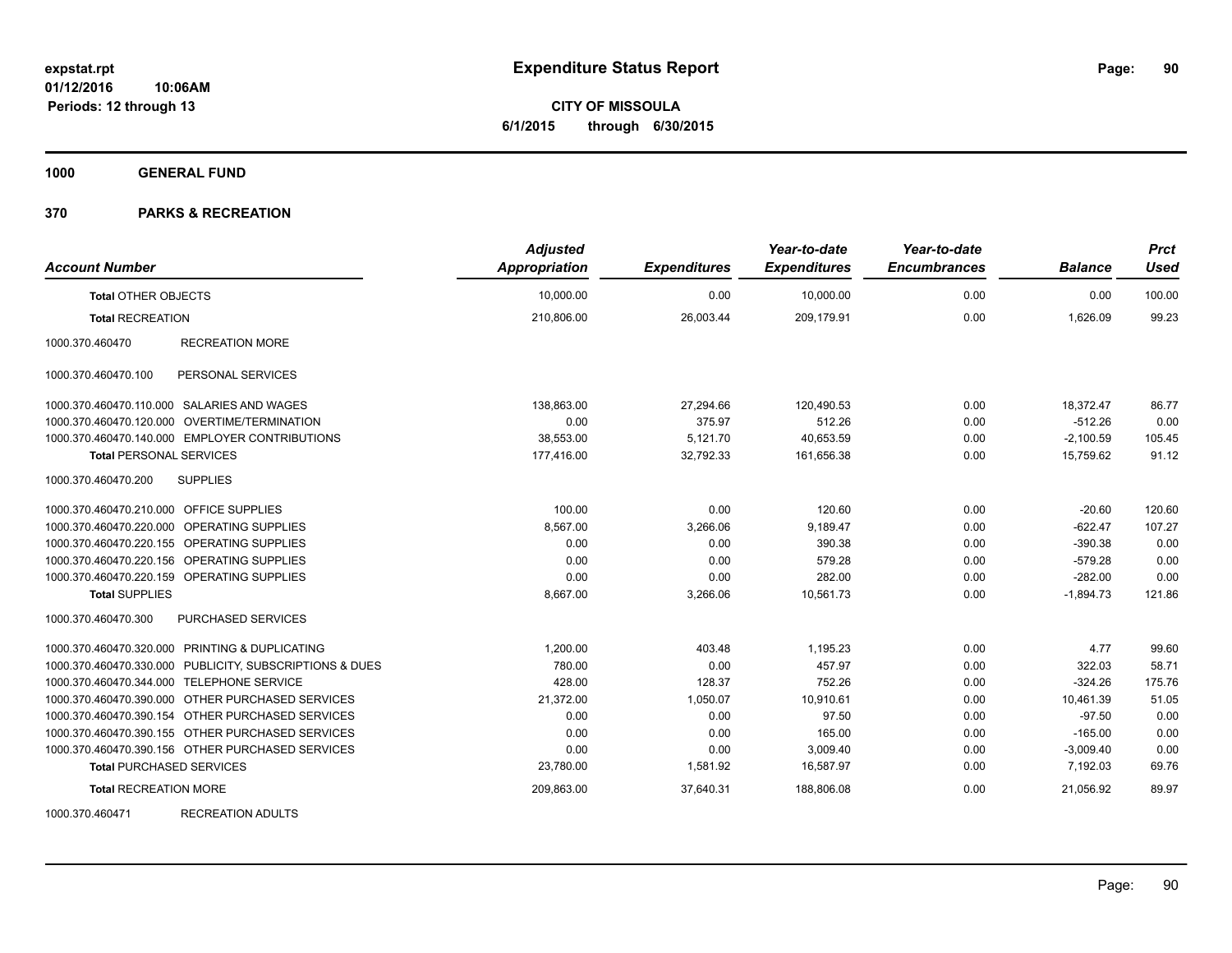**CITY OF MISSOULA 6/1/2015 through 6/30/2015**

**1000 GENERAL FUND**

|                                                         | <b>Adjusted</b>      |                     | Year-to-date        | Year-to-date        |                | <b>Prct</b> |
|---------------------------------------------------------|----------------------|---------------------|---------------------|---------------------|----------------|-------------|
| <b>Account Number</b>                                   | <b>Appropriation</b> | <b>Expenditures</b> | <b>Expenditures</b> | <b>Encumbrances</b> | <b>Balance</b> | <b>Used</b> |
| PERSONAL SERVICES<br>1000.370.460471.100                |                      |                     |                     |                     |                |             |
| 1000.370.460471.110.000 SALARIES AND WAGES              | 107,130.00           | 16,894.93           | 92,159.20           | 0.00                | 14,970.80      | 86.03       |
| 1000.370.460471.140.000 EMPLOYER CONTRIBUTIONS          | 29,028.00            | 3,153.64            | 27,488.68           | 0.00                | 1,539.32       | 94.70       |
| <b>Total PERSONAL SERVICES</b>                          | 136,158.00           | 20,048.57           | 119.647.88          | 0.00                | 16,510.12      | 87.87       |
| <b>SUPPLIES</b><br>1000.370.460471.200                  |                      |                     |                     |                     |                |             |
| 1000.370.460471.210.000 OFFICE SUPPLIES                 | 600.00               | 0.00                | 282.14              | 0.00                | 317.86         | 47.02       |
| 1000.370.460471.210.147<br><b>OFFICE SUPPLIES</b>       | 0.00                 | 73.95               | 98.46               | 0.00                | $-98.46$       | 0.00        |
| 1000.370.460471.220.000 OPERATING SUPPLIES              | 8,892.00             | 65.00               | 49.29               | 0.00                | 8,842.71       | 0.55        |
| 1000.370.460471.220.142 OPERATING SUPPLIES              | 0.00                 | 0.00                | 143.35              | 0.00                | $-143.35$      | 0.00        |
| 1000.370.460471.220.143 OPERATING SUPPLIES              | 0.00                 | 0.00                | 1,145.00            | 0.00                | $-1,145.00$    | 0.00        |
| 1000.370.460471.220.144 OPERATING SUPPLIES              | 0.00                 | 0.00                | 1,530.56            | 0.00                | $-1,530.56$    | 0.00        |
| 1000.370.460471.220.145 OPERATING SUPPLIES~TENNIS       | 0.00                 | 77.98               | 77.98               | 0.00                | $-77.98$       | 0.00        |
| 1000.370.460471.220.146 OPERATING SUPPLIES              | 0.00                 | 0.00                | 509.02              | 0.00                | $-509.02$      | 0.00        |
| 1000.370.460471.220.147 OPERATING SUPPLIES              | 0.00                 | 2,472.71            | 5,569.27            | 0.00                | $-5,569.27$    | 0.00        |
| 1000.370.460471.220.192 OPERATING SUPPLIES              | 0.00                 | 0.00                | 11.65               | 0.00                | $-11.65$       | 0.00        |
| 1000.370.460471.220.193 OPERATING SUPPLIES              | 0.00                 | 0.00                | 97.49               | 0.00                | $-97.49$       | 0.00        |
| <b>Total SUPPLIES</b>                                   | 9,492.00             | 2,689.64            | 9,514.21            | 0.00                | $-22.21$       | 100.23      |
| 1000.370.460471.300<br>PURCHASED SERVICES               |                      |                     |                     |                     |                |             |
| 1000.370.460471.310.000 COMMUNICATIONS                  | 460.00               | 0.00                | 0.00                | 0.00                | 460.00         | 0.00        |
| 1000.370.460471.320.000 PRINTING & DUPLICATING          | 1,800.00             | 625.00              | 1,269.25            | 0.00                | 530.75         | 70.51       |
| PRINTING & DUPLICATING<br>1000.370.460471.320.147       | 0.00                 | 0.00                | 30.00               | 0.00                | $-30.00$       | 0.00        |
| 1000.370.460471.330.000 PUBLICITY, SUBSCRIPTIONS & DUES | 1,220.00             | 0.00                | 660.00              | 0.00                | 560.00         | 54.10       |
| 1000.370.460471.330.147 PUBLICITY, SUBSCRIPTIONS & DUES | 0.00                 | 0.00                | 25.00               | 0.00                | $-25.00$       | 0.00        |
| 1000.370.460471.344.000 TELEPHONE SERVICE               | 567.00               | 90.80               | 584.02              | 0.00                | $-17.02$       | 103.00      |
| 1000.370.460471.390.000 OTHER PURCHASED SERVICES        | 10,000.00            | 0.00                | 3,104.18            | 0.00                | 6,895.82       | 31.04       |
| 1000.370.460471.390.143 OTHER PURCHASED SERVICES        | 0.00                 | 0.00                | 2,100.00            | 0.00                | $-2,100.00$    | 0.00        |
| 1000.370.460471.390.146 OTHER PURCHASED SERVICES        | 0.00                 | 0.00                | 1,132.50            | 0.00                | $-1,132.50$    | 0.00        |
| 1000.370.460471.390.147 OTHER PURCHASED SERVICES        | 0.00                 | 80.00               | 80.00               | 0.00                | $-80.00$       | 0.00        |
| <b>Total PURCHASED SERVICES</b>                         | 14,047.00            | 795.80              | 8,984.95            | 0.00                | 5,062.05       | 63.96       |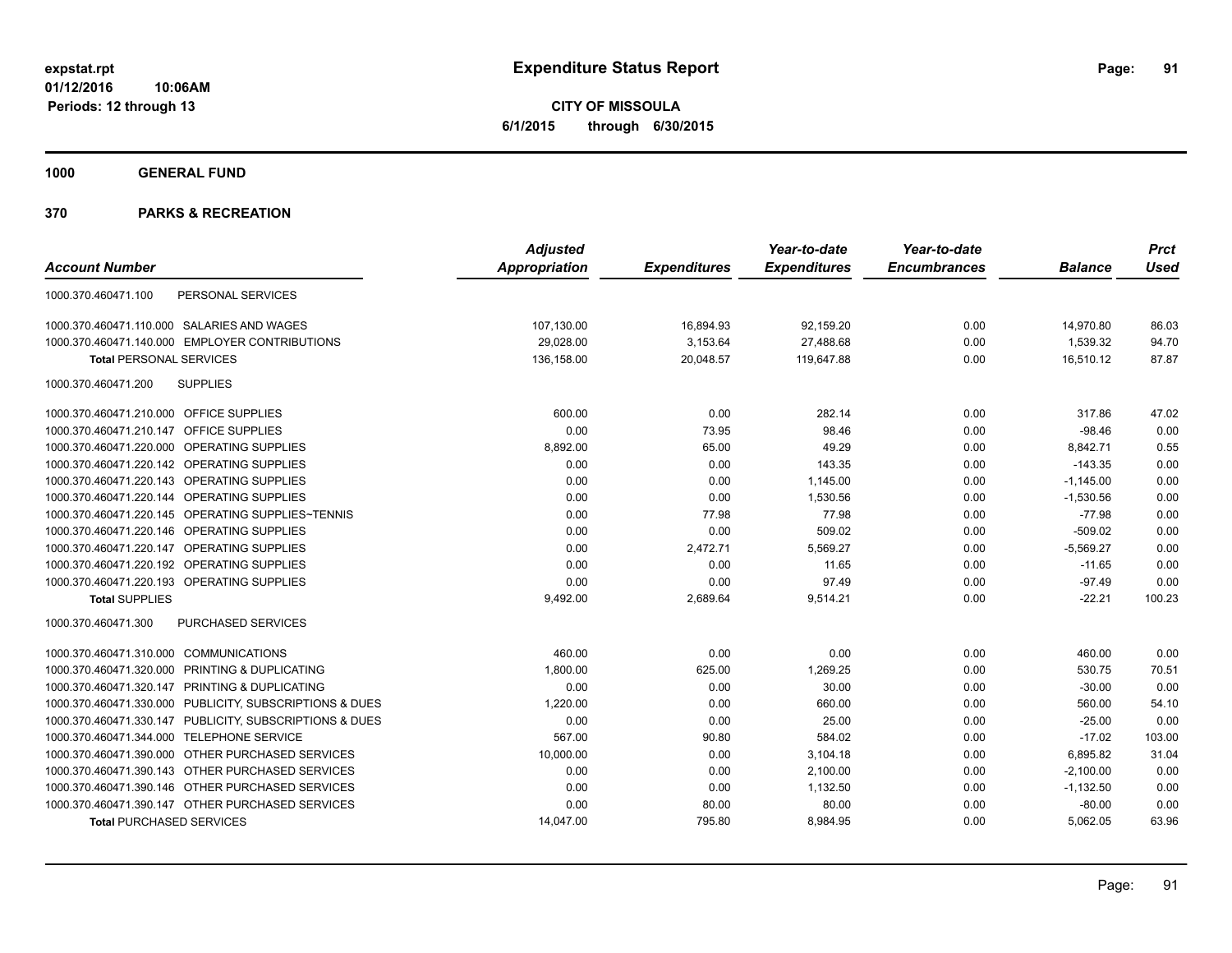**CITY OF MISSOULA 6/1/2015 through 6/30/2015**

**1000 GENERAL FUND**

|                                         |                                                         | <b>Adjusted</b> |                     | Year-to-date        | Year-to-date        |                | <b>Prct</b> |
|-----------------------------------------|---------------------------------------------------------|-----------------|---------------------|---------------------|---------------------|----------------|-------------|
| <b>Account Number</b>                   |                                                         | Appropriation   | <b>Expenditures</b> | <b>Expenditures</b> | <b>Encumbrances</b> | <b>Balance</b> | <b>Used</b> |
| <b>Total RECREATION ADULTS</b>          |                                                         | 159,697.00      | 23,534.01           | 138,147.04          | 0.00                | 21,549.96      | 86.51       |
| 1000.370.460472                         | <b>RECREATION YOUTH</b>                                 |                 |                     |                     |                     |                |             |
| 1000.370.460472.100                     | PERSONAL SERVICES                                       |                 |                     |                     |                     |                |             |
|                                         | 1000.370.460472.110.000 SALARIES AND WAGES              | 91.974.00       | 21,536.65           | 73.180.43           | 0.00                | 18.793.57      | 79.57       |
|                                         | 1000.370.460472.120.000 OVERTIME/TERMINATION            | 0.00            | 107.57              | 107.57              | 0.00                | $-107.57$      | 0.00        |
|                                         | 1000.370.460472.140.000 EMPLOYER CONTRIBUTIONS          | 17,686.00       | 3,446.76            | 20,256.10           | 0.00                | $-2,570.10$    | 114.53      |
| <b>Total PERSONAL SERVICES</b>          |                                                         | 109,660.00      | 25,090.98           | 93.544.10           | 0.00                | 16,115.90      | 85.30       |
| 1000.370.460472.200                     | <b>SUPPLIES</b>                                         |                 |                     |                     |                     |                |             |
| 1000.370.460472.210.000 OFFICE SUPPLIES |                                                         | 100.00          | 0.00                | 50.00               | 0.00                | 50.00          | 50.00       |
| 1000.370.460472.210.190 OFFICE SUPPLIES |                                                         | 0.00            | 41.10               | 42.09               | 0.00                | $-42.09$       | 0.00        |
| 1000.370.460472.210.193 OFFICE SUPPLIES |                                                         | 0.00            | 0.00                | 7.91                | 0.00                | $-7.91$        | 0.00        |
|                                         | 1000.370.460472.220.000 OPERATING SUPPLIES              | 16,006.00       | 304.00              | 698.49              | 0.00                | 15,307.51      | 4.36        |
|                                         | 1000.370.460472.220.145 OPERATING SUPPLIES              | 0.00            | 0.00                | 28.97               | 0.00                | $-28.97$       | 0.00        |
|                                         | 1000.370.460472.220.147 OPERATING SUPPLIES              | 0.00            | 0.00                | 258.13              | 0.00                | $-258.13$      | 0.00        |
|                                         | 1000.370.460472.220.190 OPERATING SUPPLIES              | 0.00            | 2,934.46            | 3,639.15            | 0.00                | $-3,639.15$    | 0.00        |
|                                         | 1000.370.460472.220.191 OPERATING SUPPLIES              | 0.00            | 1,235.66            | 12.635.36           | 0.00                | $-12.635.36$   | 0.00        |
|                                         | 1000.370.460472.220.192 OPERATING SUPPLIES              | 0.00            | 0.00                | 357.57              | 0.00                | $-357.57$      | 0.00        |
|                                         | 1000.370.460472.220.193 OPERATING SUPPLIES              | 0.00            | 0.00                | 86.58               | 0.00                | $-86.58$       | 0.00        |
| <b>Total SUPPLIES</b>                   |                                                         | 16,106.00       | 4,515.22            | 17,804.25           | 0.00                | $-1,698.25$    | 110.54      |
| 1000.370.460472.300                     | PURCHASED SERVICES                                      |                 |                     |                     |                     |                |             |
|                                         | 1000.370.460472.320.000 PRINTING & DUPLICATING          | 1,300.00        | 574.00              | 1,239.25            | 0.00                | 60.75          | 95.33       |
|                                         | 1000.370.460472.320.191 PRINTING & DUPLICATING~TENNIS   | 0.00            | 0.00                | 12.00               | 0.00                | $-12.00$       | 0.00        |
|                                         | 1000.370.460472.330.000 PUBLICITY, SUBSCRIPTIONS & DUES | 1,500.00        | 0.00                | 1,179.60            | 0.00                | 320.40         | 78.64       |
|                                         | 1000.370.460472.330.191 PUBLICITY, SUBSCRIPTIONS & DUES | 0.00            | 0.00                | 229.77              | 0.00                | $-229.77$      | 0.00        |
|                                         | 1000.370.460472.341.000 ELECTRICITY & NATURAL GAS       | 1,225.00        | 0.00                | 0.00                | 0.00                | 1,225.00       | 0.00        |
| 1000.370.460472.343.000 WATER CHARGES   |                                                         | 601.00          | 601.00              | 601.00              | 0.00                | 0.00           | 100.00      |
|                                         | 1000.370.460472.344.000 TELEPHONE SERVICE               | 662.00          | 41.19               | 229.90              | 0.00                | 432.10         | 34.73       |
| 1000.370.460472.345.000 GARBAGE         |                                                         | 450.00          | 0.00                | 635.41              | 0.00                | $-185.41$      | 141.20      |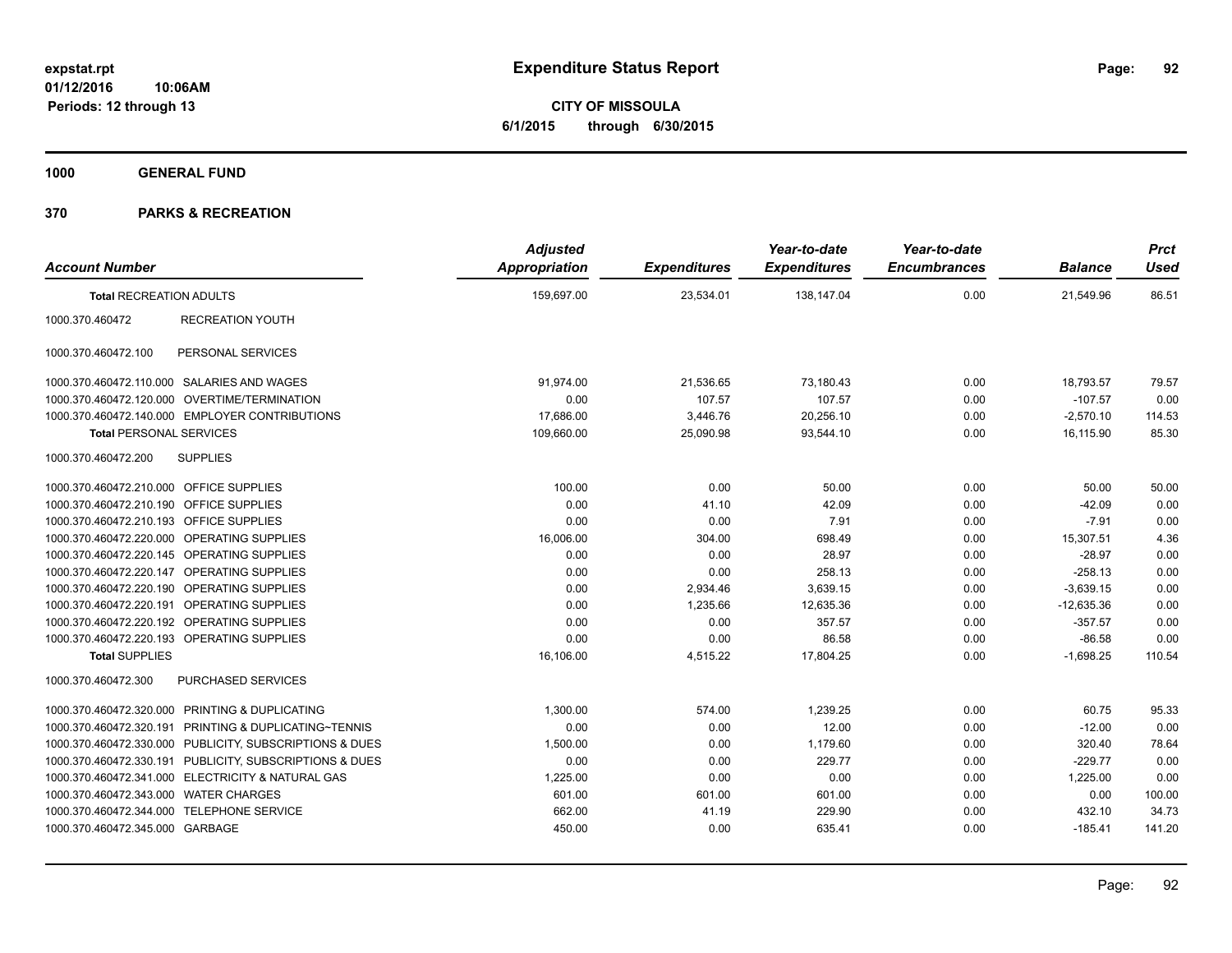**CITY OF MISSOULA 6/1/2015 through 6/30/2015**

**1000 GENERAL FUND**

|                                                      | <b>Adjusted</b> |                     | Year-to-date        | Year-to-date        |                | <b>Prct</b> |
|------------------------------------------------------|-----------------|---------------------|---------------------|---------------------|----------------|-------------|
| <b>Account Number</b>                                | Appropriation   | <b>Expenditures</b> | <b>Expenditures</b> | <b>Encumbrances</b> | <b>Balance</b> | <b>Used</b> |
| 1000.370.460472.350.000 PROFESSIONAL SERVICES        | 2,487.00        | 0.00                | 169.00              | 0.00                | 2,318.00       | 6.80        |
| 1000.370.460472.350.190 PROFESSIONAL SERVICES        | 0.00            | 0.00                | 1,662.75            | 0.00                | $-1,662.75$    | 0.00        |
| 1000.370.460472.350.191 PROFESSIONAL SERVICES-TENNIS | 0.00            | 0.00                | 715.00              | 0.00                | $-715.00$      | 0.00        |
| 1000.370.460472.350.193 PROFESSIONAL SERVICES        | 0.00            | 0.00                | 85.00               | 0.00                | $-85.00$       | 0.00        |
| 1000.370.460472.390.000 OTHER PURCHASED SERVICES     | 500.00          | 0.00                | 0.00                | 0.00                | 500.00         | 0.00        |
| 1000.370.460472.390.190 OTHER PURCHASED SERVICES     | 0.00            | 492.90              | 492.90              | 0.00                | $-492.90$      | 0.00        |
| 1000.370.460472.390.191 OTHER PURCHASED SERVICES     | 0.00            | 0.00                | 2,137.50            | 0.00                | $-2,137.50$    | 0.00        |
| <b>Total PURCHASED SERVICES</b>                      | 8,725.00        | 1,709.09            | 9,389.08            | 0.00                | $-664.08$      | 107.61      |
| <b>Total RECREATION YOUTH</b>                        | 134,491.00      | 31,315.29           | 120,737.43          | 0.00                | 13,753.57      | 89.77       |
| <b>RECREATION SPECIAL EVENTS</b><br>1000.370.460473  |                 |                     |                     |                     |                |             |
| <b>SUPPLIES</b><br>1000.370.460473.200               |                 |                     |                     |                     |                |             |
| 1000.370.460473.220.000 OPERATING SUPPLIES           | 2,328.00        | 148.96              | 1.840.37            | 0.00                | 487.63         | 79.05       |
| 1000.370.460473.220.193 OPERATING SUPPLIES           | 0.00            | 0.00                | 91.51               | 0.00                | $-91.51$       | 0.00        |
| <b>Total SUPPLIES</b>                                | 2,328.00        | 148.96              | 1,931.88            | 0.00                | 396.12         | 82.98       |
| 1000.370.460473.300<br>PURCHASED SERVICES            |                 |                     |                     |                     |                |             |
| <b>Total PURCHASED SERVICES</b>                      | 0.00            | 0.00                | 0.00                | 0.00                | 0.00           | 0.00        |
| Total RECREATION SPECIAL EVENTS                      | 2,328.00        | 148.96              | 1,931.88            | 0.00                | 396.12         | 82.98       |
| <b>SPRAY DECKS</b><br>1000.370.460474                |                 |                     |                     |                     |                |             |
| 1000.370.460474.100<br>PERSONAL SERVICES             |                 |                     |                     |                     |                |             |
| 1000.370.460474.110.000 SALARIES AND WAGES           | 8.023.00        | 0.00                | 0.00                | 0.00                | 8,023.00       | 0.00        |
| 1000.370.460474.140.000 EMPLOYER CONTRIBUTIONS       | 1.157.00        | 9,180.00            | 9,180.00            | 0.00                | $-8,023.00$    | 793.43      |
| <b>Total PERSONAL SERVICES</b>                       | 9,180.00        | 9,180.00            | 9,180.00            | 0.00                | 0.00           | 100.00      |
| 1000.370.460474.200<br><b>SUPPLIES</b>               |                 |                     |                     |                     |                |             |
| 1000.370.460474.220.000 OPERATING SUPPLIES           | 1,535.00        | 486.81              | 486.81              | 0.00                | 1,048.19       | 31.71       |
| 1000.370.460474.230.000 REPAIR/MAINTENANCE           | 5,424.00        | 2,645.23            | 4,728.33            | 0.00                | 695.67         | 87.17       |
|                                                      |                 |                     |                     |                     |                |             |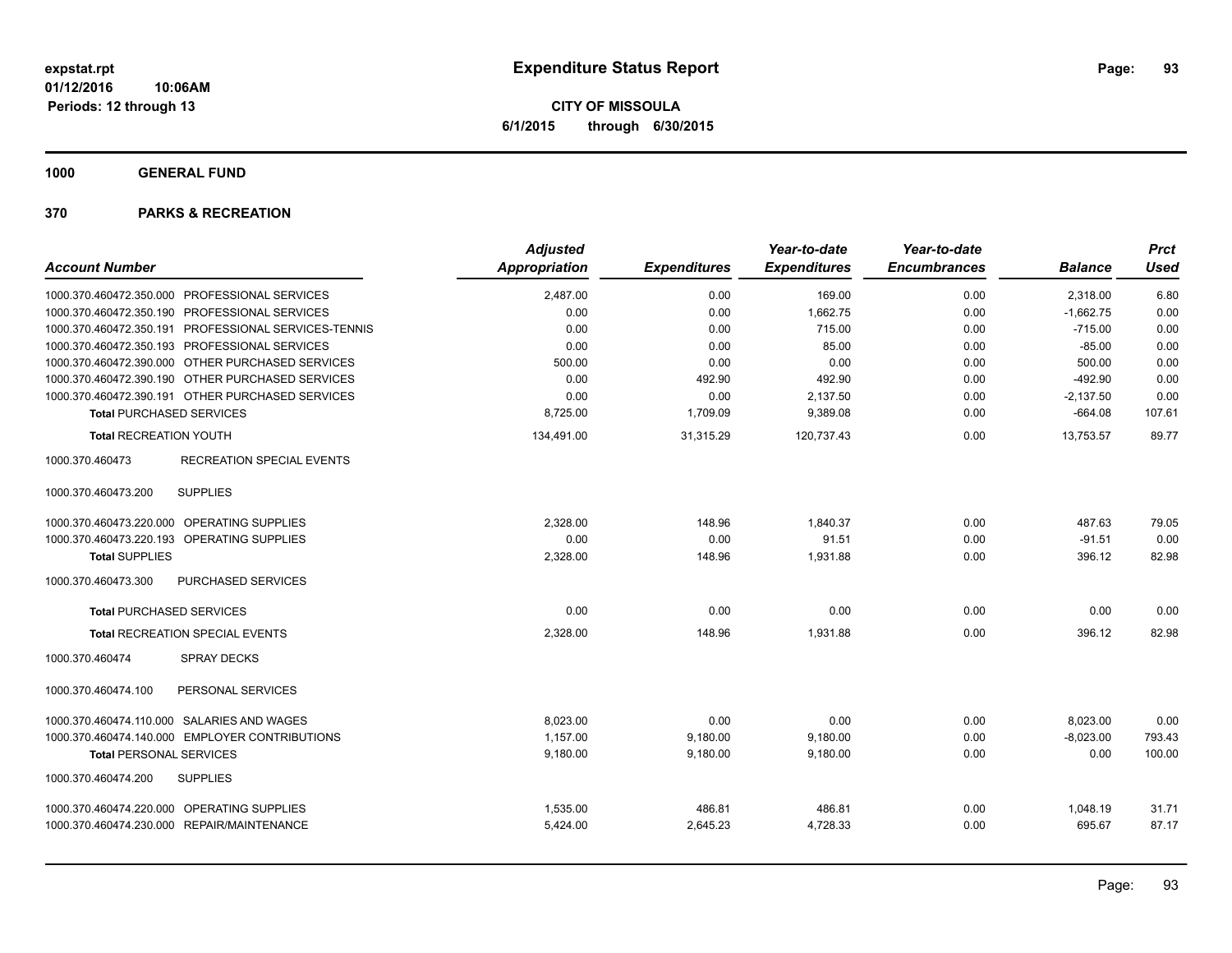**CITY OF MISSOULA 6/1/2015 through 6/30/2015**

**1000 GENERAL FUND**

| <b>Account Number</b>                                   | <b>Adjusted</b><br><b>Appropriation</b> | <b>Expenditures</b> | Year-to-date<br><b>Expenditures</b> | Year-to-date<br><b>Encumbrances</b> | <b>Balance</b> | <b>Prct</b><br><b>Used</b> |
|---------------------------------------------------------|-----------------------------------------|---------------------|-------------------------------------|-------------------------------------|----------------|----------------------------|
| <b>Total SUPPLIES</b>                                   | 6,959.00                                | 3,132.04            | 5,215.14                            | 0.00                                | 1,743.86       | 74.94                      |
| 1000.370.460474.300<br>PURCHASED SERVICES               |                                         |                     |                                     |                                     |                |                            |
| 1000.370.460474.330.000 PUBLICITY, SUBSCRIPTIONS & DUES | 750.00                                  | 0.00                | 609.00                              | 0.00                                | 141.00         | 81.20                      |
| 1000.370.460474.360.000 REPAIR & MAINTENANCE            | 2,050.00                                | 0.00                | 1,083.62                            | 0.00                                | 966.38         | 52.86                      |
| <b>Total PURCHASED SERVICES</b>                         | 2,800.00                                | 0.00                | 1,692.62                            | 0.00                                | 1,107.38       | 60.45                      |
| 1000.370.460474.900<br><b>CAPITAL OUTLAY</b>            |                                         |                     |                                     |                                     |                |                            |
| 1000.370.460474.930.125 SACAJAWEA SPRAYDECKS            | 7.640.00                                | 0.00                | 7.640.00                            | 0.00                                | 0.00           | 100.00                     |
| 1000.370.460474.930.127 SOUTHSIDE LIONS SPRAYDECKS      | 7.640.00                                | 0.00                | 7.640.00                            | 0.00                                | 0.00           | 100.00                     |
| <b>Total CAPITAL OUTLAY</b>                             | 15,280.00                               | 0.00                | 15,280.00                           | 0.00                                | 0.00           | 100.00                     |
| <b>Total SPRAY DECKS</b>                                | 34,219.00                               | 12,312.04           | 31,367.76                           | 0.00                                | 2,851.24       | 91.67                      |
| YOUTH DRUG<br>1000.370.460476                           |                                         |                     |                                     |                                     |                |                            |
| PERSONAL SERVICES<br>1000.370.460476.100                |                                         |                     |                                     |                                     |                |                            |
| 1000.370.460476.110.000 SALARIES AND WAGES              | 8.922.00                                | 0.00                | 0.00                                | 0.00                                | 8,922.00       | 0.00                       |
| 1000.370.460476.140.000 EMPLOYER CONTRIBUTIONS          | 1.286.00                                | 0.00                | 0.00                                | 0.00                                | 1.286.00       | 0.00                       |
| <b>Total PERSONAL SERVICES</b>                          | 10,208.00                               | 0.00                | 0.00                                | 0.00                                | 10.208.00      | 0.00                       |
| 1000.370.460476.200<br><b>SUPPLIES</b>                  |                                         |                     |                                     |                                     |                |                            |
| 1000.370.460476.210.000 OFFICE SUPPLIES                 | 150.00                                  | 0.00                | 0.00                                | 0.00                                | 150.00         | 0.00                       |
| 1000.370.460476.220.000 OPERATING SUPPLIES              | 2,200.00                                | 260.69              | 874.17                              | 0.00                                | 1,325.83       | 39.74                      |
| <b>Total SUPPLIES</b>                                   | 2,350.00                                | 260.69              | 874.17                              | 0.00                                | 1,475.83       | 37.20                      |
| PURCHASED SERVICES<br>1000.370.460476.300               |                                         |                     |                                     |                                     |                |                            |
| 1000.370.460476.320.000 PRINTING & DUPLICATING          | 250.00                                  | 0.00                | 0.00                                | 0.00                                | 250.00         | 0.00                       |
| 1000.370.460476.330.000 PUBLICITY, SUBSCRIPTIONS & DUES | 100.00                                  | 0.00                | 100.00                              | 0.00                                | 0.00           | 100.00                     |
| 1000.370.460476.350.000 PROFESSIONAL SERVICES           | 1.200.00                                | 0.00                | 271.50                              | 0.00                                | 928.50         | 22.63                      |
| <b>Total PURCHASED SERVICES</b>                         | 1,550.00                                | 0.00                | 371.50                              | 0.00                                | 1,178.50       | 23.97                      |
| <b>Total YOUTH DRUG</b>                                 | 14,108.00                               | 260.69              | 1,245.67                            | 0.00                                | 12,862.33      | 8.83                       |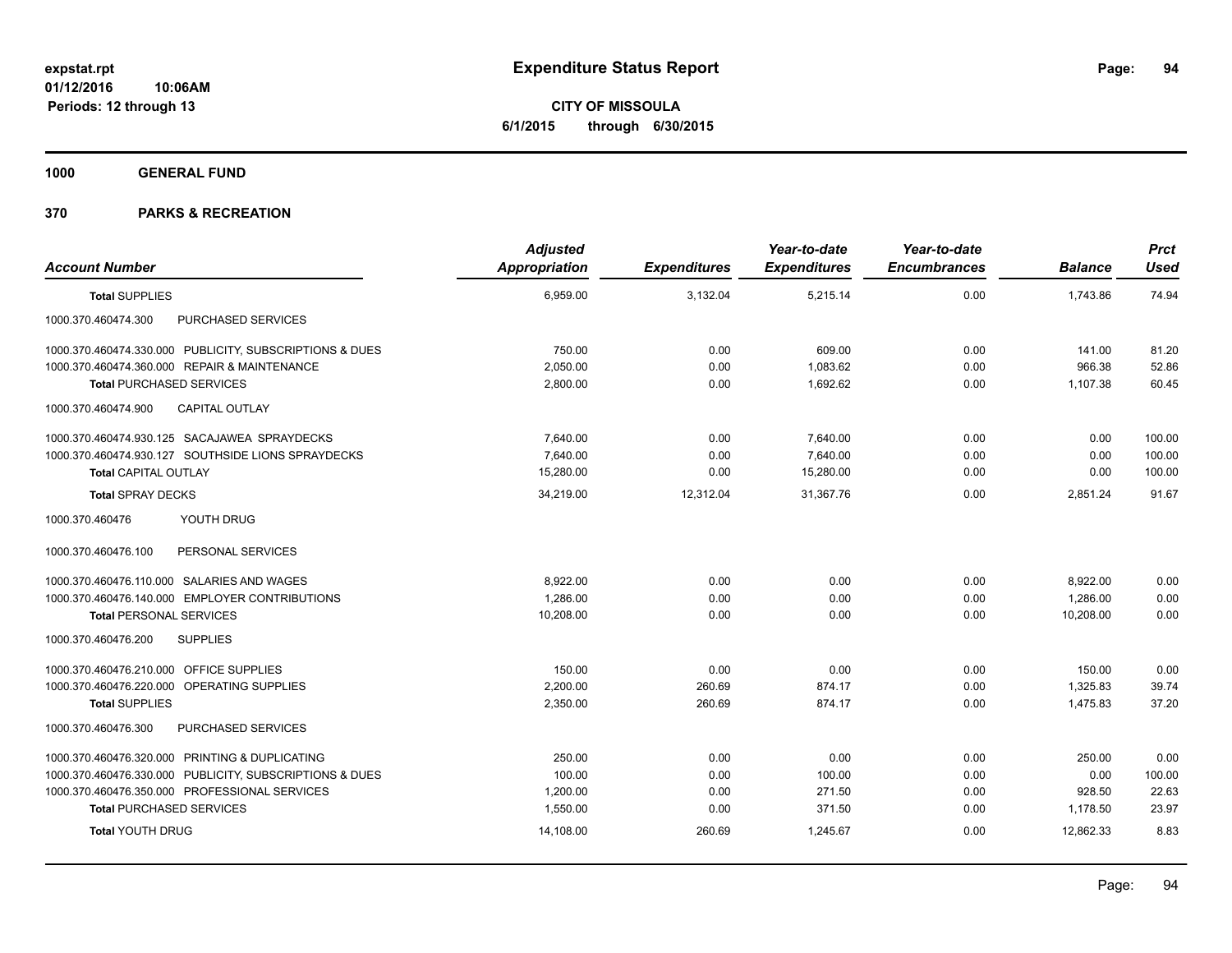**1000 GENERAL FUND**

| <b>Account Number</b>            |                                                  | <b>Adjusted</b><br><b>Appropriation</b> | <b>Expenditures</b> | Year-to-date<br><b>Expenditures</b> | Year-to-date<br><b>Encumbrances</b> | <b>Balance</b> | <b>Prct</b><br><b>Used</b> |
|----------------------------------|--------------------------------------------------|-----------------------------------------|---------------------|-------------------------------------|-------------------------------------|----------------|----------------------------|
| 1000.370.460477                  | <b>VEHICLE MAINTENANCE</b>                       |                                         |                     |                                     |                                     |                |                            |
| 1000.370.460477.200              | <b>SUPPLIES</b>                                  |                                         |                     |                                     |                                     |                |                            |
|                                  | 1000.370.460477.220.000 OPERATING SUPPLIES       | 12.754.00                               | 493.06              | 5,526.55                            | 0.00                                | 7.227.45       | 43.33                      |
|                                  | 1000.370.460477.230.000 REPAIR/MAINTENANCE       | 29,102.00                               | 5,168.86            | 44,874.50                           | 0.00                                | $-15,772.50$   | 154.20                     |
| <b>Total SUPPLIES</b>            |                                                  | 41,856.00                               | 5,661.92            | 50,401.05                           | 0.00                                | $-8,545.05$    | 120.42                     |
| 1000.370.460477.300              | PURCHASED SERVICES                               |                                         |                     |                                     |                                     |                |                            |
|                                  | 1000.370.460477.350.000 PROFESSIONAL SERVICES    | 900.00                                  | 0.00                | 0.00                                | 0.00                                | 900.00         | 0.00                       |
|                                  | 1000.370.460477.360.000 REPAIR & MAINTENANCE     | 5,228.00                                | 0.00                | 5,666.26                            | 0.00                                | $-438.26$      | 108.38                     |
| <b>Total PURCHASED SERVICES</b>  |                                                  | 6,128.00                                | 0.00                | 5,666.26                            | 0.00                                | 461.74         | 92.47                      |
| <b>Total VEHICLE MAINTENANCE</b> |                                                  | 47.984.00                               | 5.661.92            | 56.067.31                           | 0.00                                | $-8,083.31$    | 116.85                     |
| 1000.370.460484                  | <b>CONSERVATION LANDS MGMT</b>                   |                                         |                     |                                     |                                     |                |                            |
| 1000.370.460484.100              | PERSONAL SERVICES                                |                                         |                     |                                     |                                     |                |                            |
|                                  | 1000.370.460484.110.000 SALARIES AND WAGES       | 166,892.00                              | 23.006.68           | 176.518.16                          | 0.00                                | $-9.626.16$    | 105.77                     |
| 1000.370.460484.120.000          | OVERTIME/TERMINATION                             | 1,750.00                                | 0.00                | 1,352.33                            | 0.00                                | 397.67         | 77.28                      |
|                                  | 1000.370.460484.140.000 EMPLOYER CONTRIBUTIONS   | 61.048.00                               | 5,190.86            | 62,347.67                           | 0.00                                | $-1,299.67$    | 102.13                     |
| <b>Total PERSONAL SERVICES</b>   |                                                  | 229,690.00                              | 28,197.54           | 240,218.16                          | 0.00                                | $-10,528.16$   | 104.58                     |
| 1000.370.460484.200              | <b>SUPPLIES</b>                                  |                                         |                     |                                     |                                     |                |                            |
| 1000.370.460484.220.000          | OPERATING SUPPLIES                               | 6.337.00                                | 2,897.33            | 5,063.91                            | 0.00                                | 1,273.09       | 79.91                      |
| 1000.370.460484.230.000          | REPAIR/MAINTENANCE                               | 10,364.00                               | 1,008.49            | 8,647.46                            | 0.00                                | 1,716.54       | 83.44                      |
| <b>Total SUPPLIES</b>            |                                                  | 16,701.00                               | 3,905.82            | 13.711.37                           | 0.00                                | 2,989.63       | 82.10                      |
| 1000.370.460484.300              | PURCHASED SERVICES                               |                                         |                     |                                     |                                     |                |                            |
|                                  | 1000.370.460484.350.000 PROFESSIONAL SERVICES    | 6,228.00                                | 4,332.00            | 5,953.39                            | 0.00                                | 274.61         | 95.59                      |
|                                  | 1000.370.460484.390.000 OTHER PURCHASED SERVICES | 520.00                                  | 0.00                | 139.15                              | 0.00                                | 380.85         | 26.76                      |
| <b>Total PURCHASED SERVICES</b>  |                                                  | 6,748.00                                | 4,332.00            | 6,092.54                            | 0.00                                | 655.46         | 90.29                      |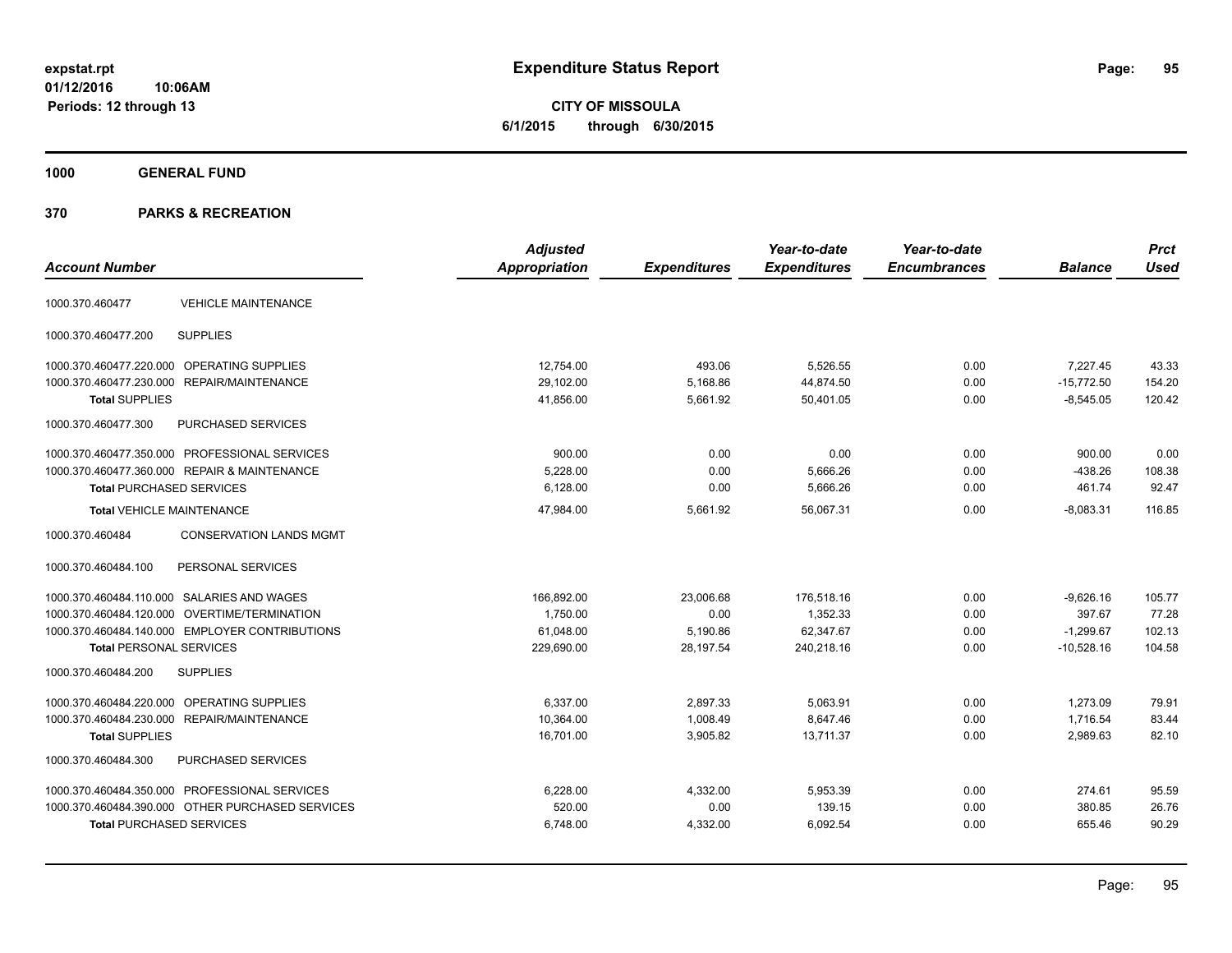**CITY OF MISSOULA 6/1/2015 through 6/30/2015**

**1000 GENERAL FUND**

| <b>Account Number</b>                  |                                                | <b>Adjusted</b><br>Appropriation | <b>Expenditures</b> | Year-to-date<br><b>Expenditures</b> | Year-to-date<br><b>Encumbrances</b> | <b>Balance</b> | <b>Prct</b><br><b>Used</b> |
|----------------------------------------|------------------------------------------------|----------------------------------|---------------------|-------------------------------------|-------------------------------------|----------------|----------------------------|
|                                        | <b>Total CONSERVATION LANDS MGMT</b>           | 253,139.00                       | 36,435.36           | 260,022.07                          | 0.00                                | $-6,883.07$    | 102.72                     |
| 1000.370.460485                        | SAFETY & TRAINING                              |                                  |                     |                                     |                                     |                |                            |
| 1000.370.460485.200                    | <b>SUPPLIES</b>                                |                                  |                     |                                     |                                     |                |                            |
|                                        | 1000.370.460485.220.000 OPERATING SUPPLIES     | 5,980.00                         | 818.44              | 4,074.51                            | 0.00                                | 1,905.49       | 68.14                      |
| <b>Total SUPPLIES</b>                  |                                                | 5,980.00                         | 818.44              | 4,074.51                            | 0.00                                | 1,905.49       | 68.14                      |
| 1000.370.460485.300                    | PURCHASED SERVICES                             |                                  |                     |                                     |                                     |                |                            |
| 1000.370.460485.310.000 COMMUNICATIONS |                                                | 50.00                            | 0.00                | 2.20                                | 0.00                                | 47.80          | 4.40                       |
|                                        | 1000.370.460485.320.000 PRINTING & DUPLICATING | 50.00                            | 0.00                | 0.00                                | 0.00                                | 50.00          | 0.00                       |
| 1000.370.460485.370.000 TRAVEL         |                                                | 3,744.00                         | 0.00                | 1,296.73                            | 0.00                                | 2,447.27       | 34.63                      |
| 1000.370.460485.380.000 TRAINING       |                                                | 2,936.00                         | 300.00              | 4,797.08                            | 0.00                                | $-1,861.08$    | 163.39                     |
|                                        | <b>Total PURCHASED SERVICES</b>                | 6,780.00                         | 300.00              | 6,096.01                            | 0.00                                | 683.99         | 89.91                      |
| <b>Total SAFETY &amp; TRAINING</b>     |                                                | 12,760.00                        | 1,118.44            | 10,170.52                           | 0.00                                | 2,589.48       | 79.71                      |
| 1000.370.460490                        | <b>CURRENTS POOL EXPENSES</b>                  |                                  |                     |                                     |                                     |                |                            |
| 1000.370.460490.200                    | <b>SUPPLIES</b>                                |                                  |                     |                                     |                                     |                |                            |
| 1000.370.460490.240.175 OTHER SUPPLIES |                                                | 0.00                             | 0.00                | 14.99                               | 0.00                                | $-14.99$       | 0.00                       |
|                                        | Total CURRENTS POOL EXPENSES                   | 0.00                             | 0.00                | 14.99                               | 0.00                                | $-14.99$       | 0.00                       |
| 1000.370.460500                        | PARK MAINTENANCE CONTRACTS                     |                                  |                     |                                     |                                     |                |                            |
| 1000.370.460500.200                    | <b>SUPPLIES</b>                                |                                  |                     |                                     |                                     |                |                            |
|                                        | 1000.370.460500.220.000 OPERATING SUPPLIES     | 6.540.00                         | 0.00                | 0.00                                | 0.00                                | 6,540.00       | 0.00                       |
| 1000.370.460500.230.000                | REPAIR/MAINTENANCE                             | 3,939.00                         | 0.00                | 374.48                              | 0.00                                | 3,564.52       | 9.51                       |
| <b>Total SUPPLIES</b>                  |                                                | 10,479.00                        | 0.00                | 374.48                              | 0.00                                | 10,104.52      | 3.57                       |
| 1000.370.460500.300                    | PURCHASED SERVICES                             |                                  |                     |                                     |                                     |                |                            |
|                                        | 1000.370.460500.350.000 PROFESSIONAL SERVICES  | 0.00                             | 4,966.00            | 4,966.00                            | 0.00                                | $-4,966.00$    | 0.00                       |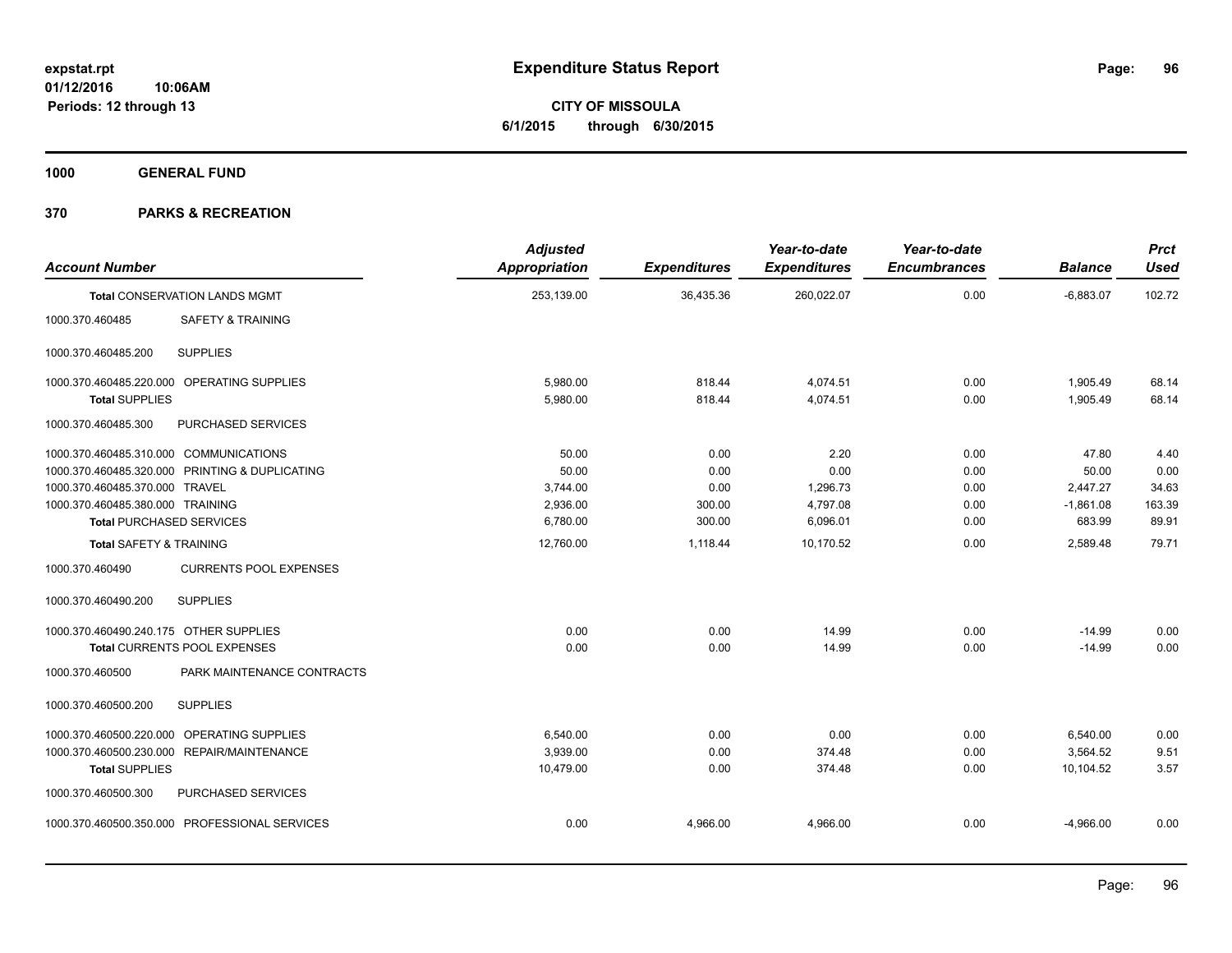**CITY OF MISSOULA 6/1/2015 through 6/30/2015**

**1000 GENERAL FUND**

| <b>Account Number</b>                 |                                                   | <b>Adjusted</b><br><b>Appropriation</b> | <b>Expenditures</b> | Year-to-date<br><b>Expenditures</b> | Year-to-date<br><b>Encumbrances</b> | <b>Balance</b> | <b>Prct</b><br><b>Used</b> |
|---------------------------------------|---------------------------------------------------|-----------------------------------------|---------------------|-------------------------------------|-------------------------------------|----------------|----------------------------|
| <b>Total PURCHASED SERVICES</b>       |                                                   | 0.00                                    | 4,966.00            | 4,966.00                            | 0.00                                | $-4,966.00$    | 0.00                       |
|                                       | <b>Total PARK MAINTENANCE CONTRACTS</b>           | 10,479.00                               | 4,966.00            | 5,340.48                            | 0.00                                | 5,138.52       | 50.96                      |
| 1000.370.460501                       | PARK MAINTENANCE ROUTINE                          |                                         |                     |                                     |                                     |                |                            |
| 1000.370.460501.100                   | PERSONAL SERVICES                                 |                                         |                     |                                     |                                     |                |                            |
|                                       | 1000.370.460501.110.000 SALARIES AND WAGES        | 602,320.00                              | 97,104.78           | 583.147.62                          | 0.00                                | 19,172.38      | 96.82                      |
|                                       | 1000.370.460501.120.000 OVERTIME/TERMINATION      | 2,100.00                                | 0.00                | 1,403.13                            | 0.00                                | 696.87         | 66.82                      |
|                                       | 1000.370.460501.140.000 EMPLOYER CONTRIBUTIONS    | 230,451.00                              | 21,702.21           | 224,331.81                          | 0.00                                | 6,119.19       | 97.34                      |
| <b>Total PERSONAL SERVICES</b>        |                                                   | 834,871.00                              | 118,806.99          | 808,882.56                          | 0.00                                | 25,988.44      | 96.89                      |
| 1000.370.460501.200                   | <b>SUPPLIES</b>                                   |                                         |                     |                                     |                                     |                |                            |
|                                       | 1000.370.460501.220.000 OPERATING SUPPLIES        | 5,319.00                                | 2,831.12            | 2,831.12                            | 0.00                                | 2,487.88       | 53.23                      |
|                                       | 1000.370.460501.230.000 REPAIR/MAINTENANCE        | 5,275.00                                | 34.02               | 42.00                               | 0.00                                | 5,233.00       | 0.80                       |
| 1000.370.460501.231.000 GASOLINE      |                                                   | 79,836.00                               | 21,280.50           | 70,553.67                           | 0.00                                | 9,282.33       | 88.37                      |
| <b>Total SUPPLIES</b>                 |                                                   | 90,430.00                               | 24,145.64           | 73,426.79                           | 0.00                                | 17,003.21      | 81.20                      |
| 1000.370.460501.300                   | <b>PURCHASED SERVICES</b>                         |                                         |                     |                                     |                                     |                |                            |
|                                       | 1000.370.460501.341.000 ELECTRICITY & NATURAL GAS | 89,012.00                               | 20,417.93           | 67,994.66                           | 0.00                                | 21,017.34      | 76.39                      |
| 1000.370.460501.343.000 WATER CHARGES |                                                   | 152,803.00                              | 66,345.83           | 197,009.47                          | 0.00                                | $-44,206.47$   | 128.93                     |
| 1000.370.460501.345.000 GARBAGE       |                                                   | 27,833.00                               | 7,283.86            | 27,003.56                           | 0.00                                | 829.44         | 97.02                      |
|                                       | 1000.370.460501.350.000 PROFESSIONAL SERVICES     | 2,347.00                                | 732.14              | 1,107.14                            | 0.00                                | 1,239.86       | 47.17                      |
|                                       | 1000.370.460501.360.000 REPAIR & MAINTENANCE      | 3,183.00                                | 1,482.27            | 1,482.27                            | 0.00                                | 1,700.73       | 46.57                      |
| <b>Total PURCHASED SERVICES</b>       |                                                   | 275,178.00                              | 96,262.03           | 294,597.10                          | 0.00                                | $-19,419.10$   | 107.06                     |
| 1000.370.460501.800                   | OTHER OBJECTS                                     |                                         |                     |                                     |                                     |                |                            |
| <b>Total OTHER OBJECTS</b>            |                                                   | 0.00                                    | 0.00                | 0.00                                | 0.00                                | 0.00           | 0.00                       |
|                                       | <b>Total PARK MAINTENANCE ROUTINE</b>             | 1,200,479.00                            | 239,214.66          | 1,176,906.45                        | 0.00                                | 23,572.55      | 98.04                      |
| 1000.370.460502                       | <b>HICKORY FACILITY MAINTENANCE</b>               |                                         |                     |                                     |                                     |                |                            |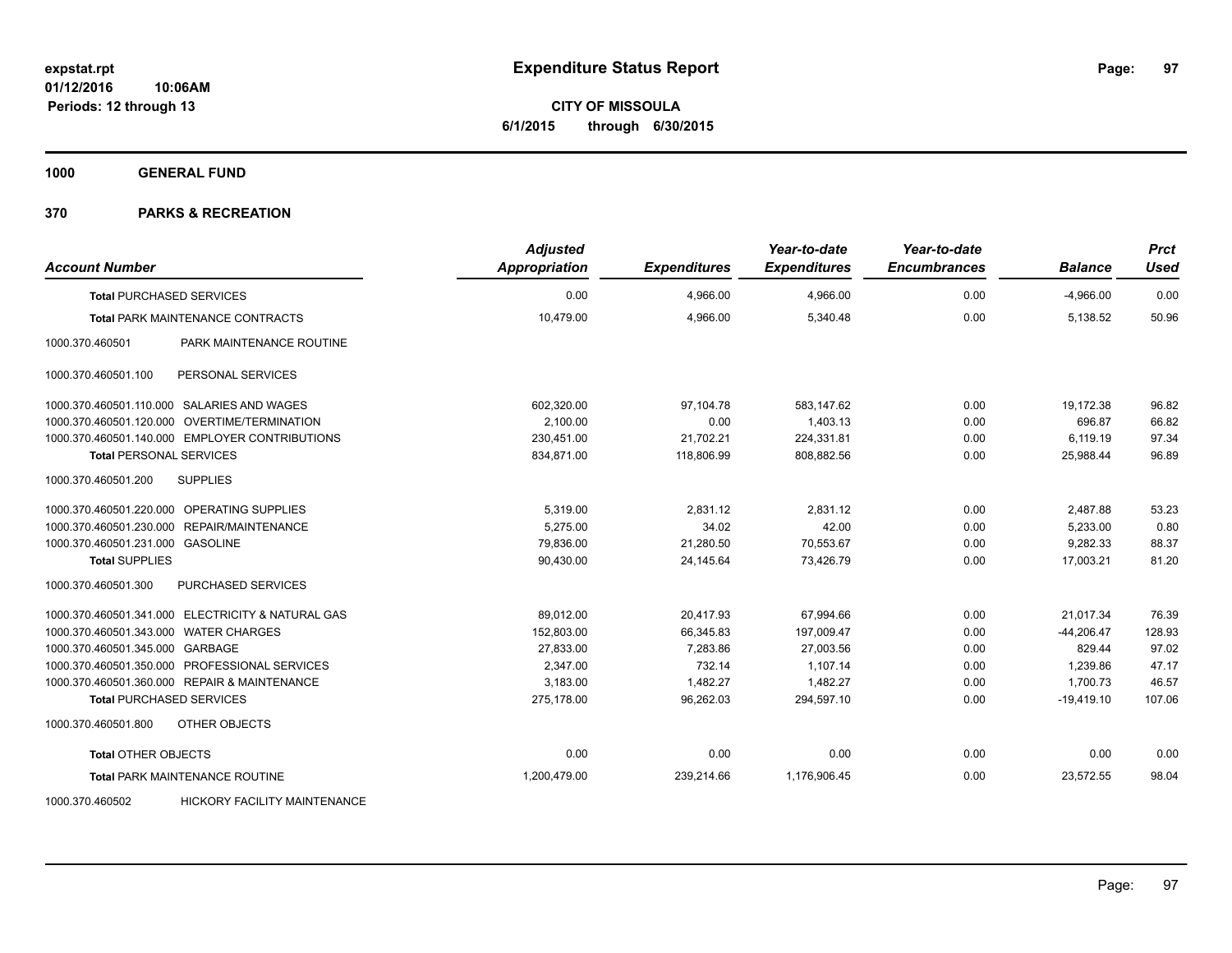**CITY OF MISSOULA 6/1/2015 through 6/30/2015**

**1000 GENERAL FUND**

|                                 |                                                | <b>Adjusted</b> |                     | Year-to-date        | Year-to-date        |                | <b>Prct</b> |
|---------------------------------|------------------------------------------------|-----------------|---------------------|---------------------|---------------------|----------------|-------------|
| <b>Account Number</b>           |                                                | Appropriation   | <b>Expenditures</b> | <b>Expenditures</b> | <b>Encumbrances</b> | <b>Balance</b> | <b>Used</b> |
| 1000.370.460502.100             | PERSONAL SERVICES                              |                 |                     |                     |                     |                |             |
| <b>Total PERSONAL SERVICES</b>  |                                                | 0.00            | 0.00                | 0.00                | 0.00                | 0.00           | 0.00        |
| 1000.370.460502.200             | <b>SUPPLIES</b>                                |                 |                     |                     |                     |                |             |
|                                 | 1000.370.460502.220.000 OPERATING SUPPLIES     | 3,200.00        | 462.25              | 566.25              | 0.00                | 2,633.75       | 17.70       |
|                                 | 1000.370.460502.230.000 REPAIR/MAINTENANCE     | 1,500.00        | 0.00                | 0.00                | 0.00                | 1,500.00       | 0.00        |
| <b>Total SUPPLIES</b>           |                                                | 4,700.00        | 462.25              | 566.25              | 0.00                | 4,133.75       | 12.05       |
| 1000.370.460502.300             | PURCHASED SERVICES                             |                 |                     |                     |                     |                |             |
|                                 | 1000.370.460502.350.000 PROFESSIONAL SERVICES  | 3,080.00        | 3,534.00            | 5,913.00            | 0.00                | $-2,833.00$    | 191.98      |
|                                 | 1000.370.460502.360.000 REPAIR & MAINTENANCE   | 6,000.00        | 80.00               | 1,527.00            | 0.00                | 4,473.00       | 25.45       |
| <b>Total PURCHASED SERVICES</b> |                                                | 9,080.00        | 3,614.00            | 7,440.00            | 0.00                | 1,640.00       | 81.94       |
|                                 | <b>Total HICKORY FACILITY MAINTENANCE</b>      | 13,780.00       | 4,076.25            | 8,006.25            | 0.00                | 5,773.75       | 58.10       |
| 1000.370.460503                 | SPORTS FACILITIES MAINTENANCE                  |                 |                     |                     |                     |                |             |
| 1000.370.460503.100             | PERSONAL SERVICES                              |                 |                     |                     |                     |                |             |
|                                 | 1000.370.460503.110.000 SALARIES AND WAGES     | 62,722.00       | 9,296.19            | 63,949.96           | 0.00                | $-1,227.96$    | 101.96      |
|                                 | 1000.370.460503.140.000 EMPLOYER CONTRIBUTIONS | 23,433.00       | 2,243.87            | 23,746.98           | 0.00                | $-313.98$      | 101.34      |
| <b>Total PERSONAL SERVICES</b>  |                                                | 86,155.00       | 11,540.06           | 87,696.94           | 0.00                | $-1,541.94$    | 101.79      |
| 1000.370.460503.200             | <b>SUPPLIES</b>                                |                 |                     |                     |                     |                |             |
|                                 | 1000.370.460503.220.000 OPERATING SUPPLIES     | 10,211.00       | 12,648.51           | 13,689.20           | 0.00                | $-3,478.20$    | 134.06      |
|                                 | 1000.370.460503.230.000 REPAIR/MAINTENANCE     | 12,464.00       | 0.00                | 9,839.39            | 0.00                | 2,624.61       | 78.94       |
| <b>Total SUPPLIES</b>           |                                                | 22,675.00       | 12,648.51           | 23,528.59           | 0.00                | $-853.59$      | 103.76      |
| 1000.370.460503.300             | <b>PURCHASED SERVICES</b>                      |                 |                     |                     |                     |                |             |
| <b>Total PURCHASED SERVICES</b> |                                                | 0.00            | 0.00                | 0.00                | 0.00                | 0.00           | 0.00        |
|                                 | <b>Total SPORTS FACILITIES MAINTENANCE</b>     | 108,830.00      | 24,188.57           | 111,225.53          | 0.00                | $-2,395.53$    | 102.20      |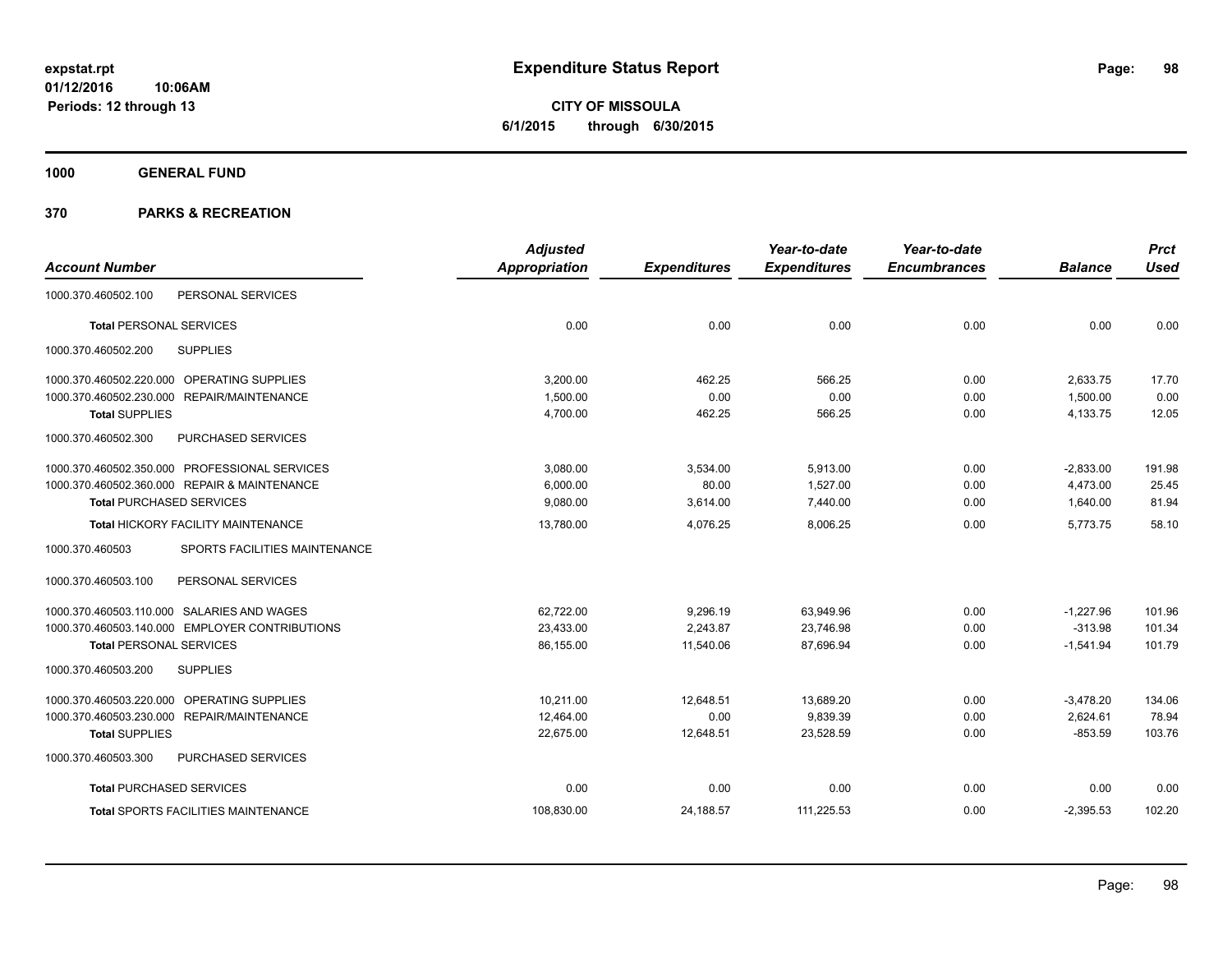# **CITY OF MISSOULA 6/1/2015 through 6/30/2015**

**1000 GENERAL FUND**

| <b>Account Number</b>          |                                     | <b>Adjusted</b><br><b>Appropriation</b> | <b>Expenditures</b> | Year-to-date<br><b>Expenditures</b> | Year-to-date<br><b>Encumbrances</b> | <b>Balance</b> | <b>Prct</b><br><b>Used</b> |
|--------------------------------|-------------------------------------|-----------------------------------------|---------------------|-------------------------------------|-------------------------------------|----------------|----------------------------|
| 1000.370.460504                | <b>PARK SPECIAL DISTRICTS</b>       |                                         |                     |                                     |                                     |                |                            |
| 1000.370.460504.100            | PERSONAL SERVICES                   |                                         |                     |                                     |                                     |                |                            |
| <b>Total PERSONAL SERVICES</b> |                                     | 0.00                                    | 0.00                | 0.00                                | 0.00                                | 0.00           | 0.00                       |
| 1000.370.460504.200            | <b>SUPPLIES</b>                     |                                         |                     |                                     |                                     |                |                            |
| <b>Total SUPPLIES</b>          |                                     | 0.00                                    | 0.00                | 0.00                                | 0.00                                | 0.00           | 0.00                       |
| 1000.370.460504.300            | PURCHASED SERVICES                  |                                         |                     |                                     |                                     |                |                            |
|                                | <b>Total PARK SPECIAL DISTRICTS</b> | 0.00                                    | 0.00                | 0.00                                | 0.00                                | 0.00           | 0.00                       |
|                                | <b>Total PARKS &amp; RECREATION</b> | 3.662.172.00                            | 604,606.16          | 3,451,490.46                        | 0.00                                | 210.681.54     | 94.25                      |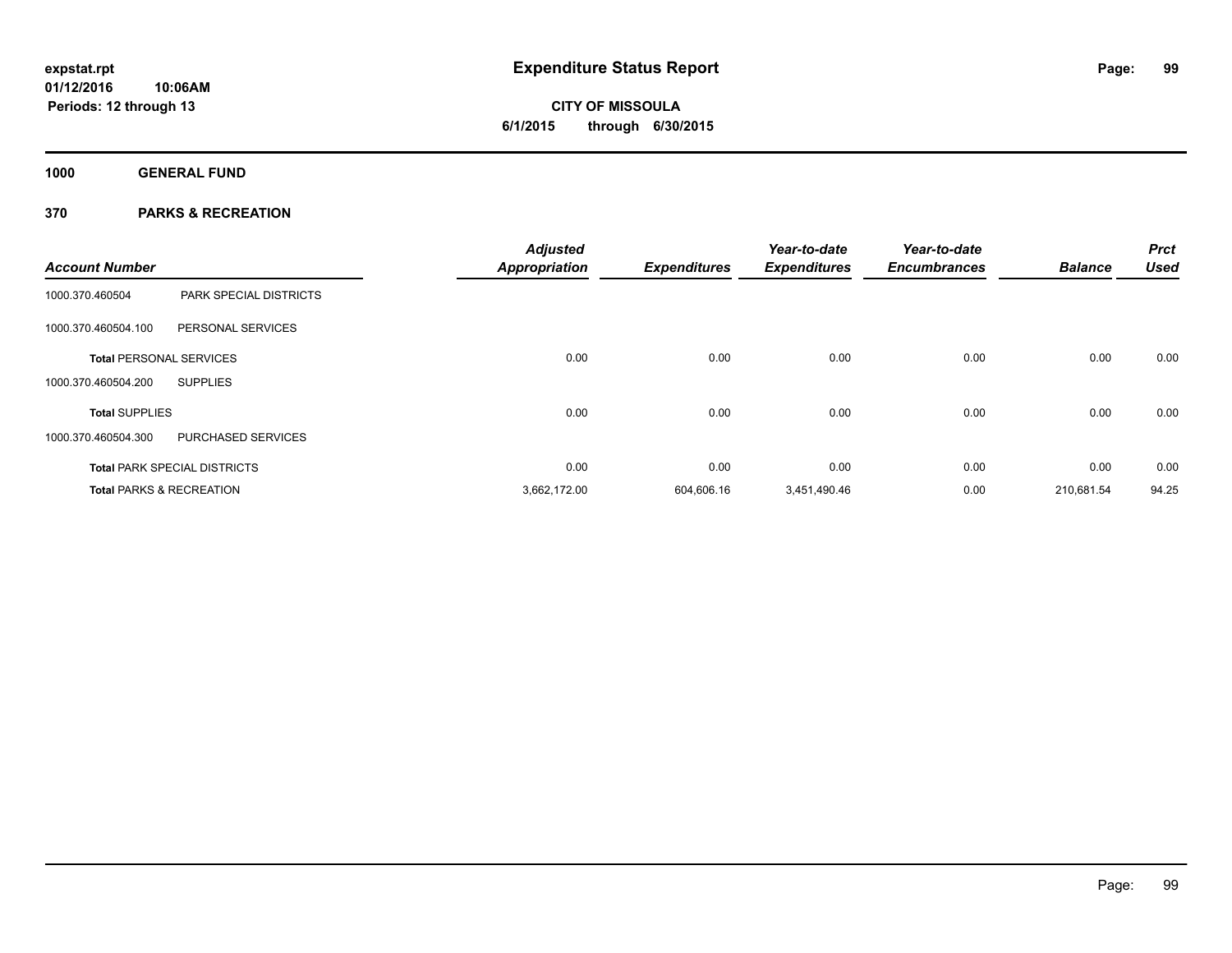**CITY OF MISSOULA 6/1/2015 through 6/30/2015**

**1000 GENERAL FUND**

| <b>Account Number</b>          |                                                                                                  | <b>Adjusted</b><br><b>Appropriation</b> | <b>Expenditures</b>            | Year-to-date<br><b>Expenditures</b> | Year-to-date<br><b>Encumbrances</b> | <b>Balance</b>             | <b>Prct</b><br><b>Used</b> |
|--------------------------------|--------------------------------------------------------------------------------------------------|-----------------------------------------|--------------------------------|-------------------------------------|-------------------------------------|----------------------------|----------------------------|
| 1000.390.410000                | <b>GENERAL GOVERNMENT</b>                                                                        |                                         |                                |                                     |                                     |                            |                            |
| 1000.390.410000.200            | <b>SUPPLIES</b>                                                                                  |                                         |                                |                                     |                                     |                            |                            |
|                                | 1000.390.410000.220.000 OPERATING SUPPLIES<br><b>Total GENERAL GOVERNMENT</b>                    | 0.00<br>0.00                            | $-276,117.00$<br>$-276,117.00$ | $-276, 117.00$<br>$-276, 117.00$    | 0.00<br>0.00                        | 276,117.00<br>276,117.00   | 0.00<br>0.00               |
| 1000.390.410123                | <b>LEGISLATIVE PROGRAM</b>                                                                       |                                         |                                |                                     |                                     |                            |                            |
| 1000.390.410123.300            | PURCHASED SERVICES                                                                               |                                         |                                |                                     |                                     |                            |                            |
|                                | 1000.390.410123.350.000 LEGISLATIVE PROGRAM/PROF SVS<br>Total LEGISLATIVE PROGRAM                | 33,000.00<br>33,000.00                  | 0.00<br>0.00                   | 32,500.00<br>32,500.00              | 0.00<br>0.00                        | 500.00<br>500.00           | 98.48<br>98.48             |
| 1000.390.410230                | WORK COMP CONSULTANT                                                                             |                                         |                                |                                     |                                     |                            |                            |
| 1000.390.410230.100            | PERSONAL SERVICES                                                                                |                                         |                                |                                     |                                     |                            |                            |
| <b>Total PERSONAL SERVICES</b> |                                                                                                  | 0.00                                    | 0.00                           | 0.00                                | 0.00                                | 0.00                       | 0.00                       |
| 1000.390.410230.300            | PURCHASED SERVICES                                                                               |                                         |                                |                                     |                                     |                            |                            |
|                                | Total WORK COMP CONSULTANT                                                                       | 0.00                                    | 0.00                           | 0.00                                | 0.00                                | 0.00                       | 0.00                       |
| 1000.390.410360                | COMMUNITY DISPUTE RESOLUTION                                                                     |                                         |                                |                                     |                                     |                            |                            |
| 1000.390.410360.700            | <b>GRANTS &amp; CONTRIBUTIONS</b>                                                                |                                         |                                |                                     |                                     |                            |                            |
|                                | 1000.390.410360.700.000 CDR GRANTS & CONTRIBUTION<br>Total COMMUNITY DISPUTE RESOLUTION          | 7,200.00<br>7,200.00                    | 0.00<br>0.00                   | 7,200.00<br>7,200.00                | 0.00<br>0.00                        | 0.00<br>0.00               | 100.00<br>100.00           |
| 1000.390.410371                | SEXUAL ASSUALT PREVENTION CAMPAIGN                                                               |                                         |                                |                                     |                                     |                            |                            |
| 1000.390.410371.300            | PURCHASED SERVICES                                                                               |                                         |                                |                                     |                                     |                            |                            |
|                                | 1000.390.410371.350.000 HEALTHY RELATIONSHIP PROJECT<br>Total SEXUAL ASSUALT PREVENTION CAMPAIGN | 55,766.00<br>55,766.00                  | 10,303.35<br>10,303.35         | 61,523.13<br>61,523.13              | 0.00<br>0.00                        | $-5,757.13$<br>$-5,757.13$ | 110.32<br>110.32           |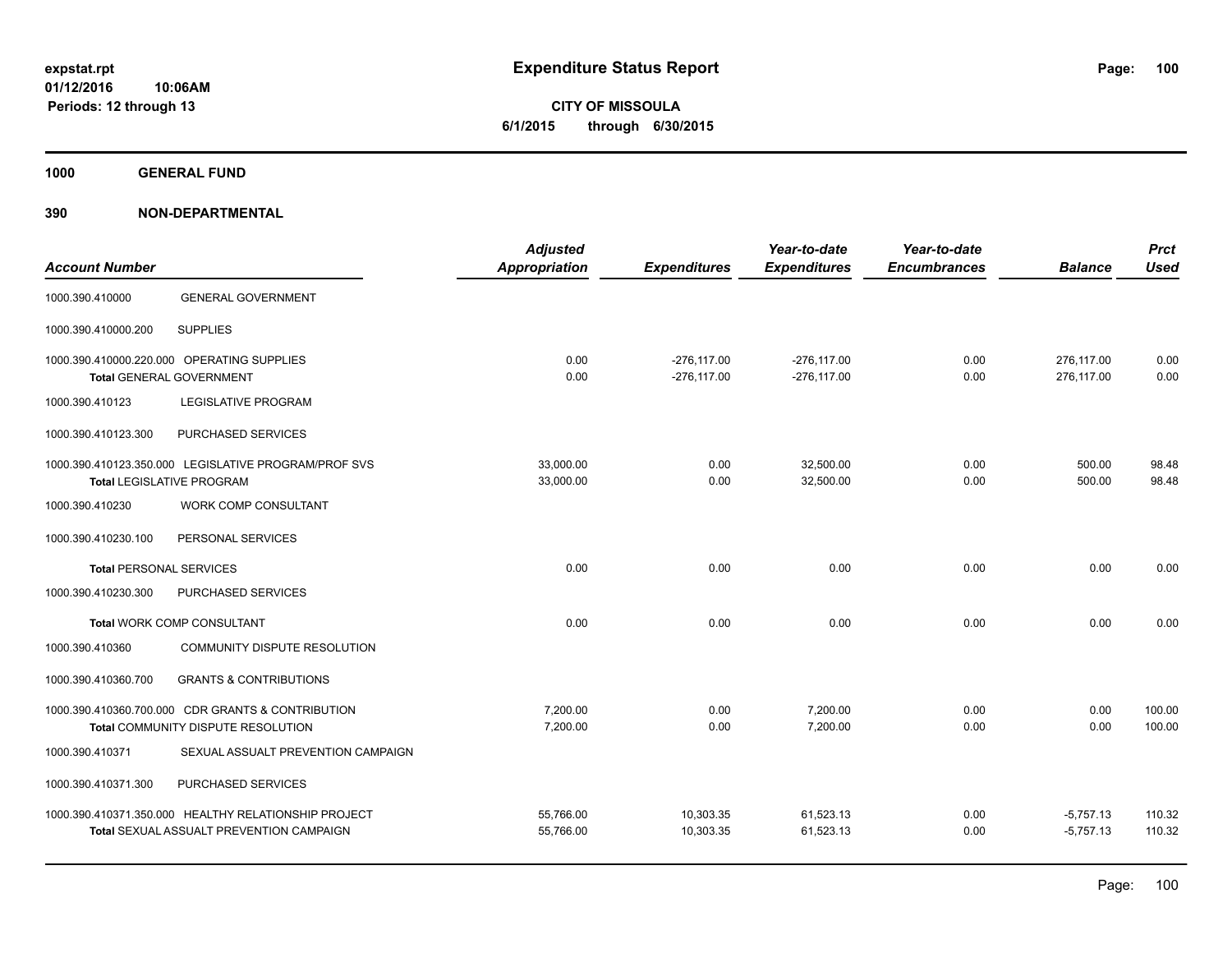**CITY OF MISSOULA 6/1/2015 through 6/30/2015**

**1000 GENERAL FUND**

| <b>Account Number</b>                                          |                                                                                      | <b>Adjusted</b><br><b>Appropriation</b> | <b>Expenditures</b>        | Year-to-date<br><b>Expenditures</b> | Year-to-date<br><b>Encumbrances</b> | <b>Balance</b>                         | <b>Prct</b><br><b>Used</b> |
|----------------------------------------------------------------|--------------------------------------------------------------------------------------|-----------------------------------------|----------------------------|-------------------------------------|-------------------------------------|----------------------------------------|----------------------------|
| 1000.390.410550                                                | <b>ACCOUNTING</b>                                                                    |                                         |                            |                                     |                                     |                                        |                            |
| 1000.390.410550.500                                            | <b>FIXED CHARGES</b>                                                                 |                                         |                            |                                     |                                     |                                        |                            |
| 1000.390.410550.500.000 FIXED CHARGES-MISC<br>Total ACCOUNTING |                                                                                      | 0.00<br>0.00                            | 16,049.36<br>16,049.36     | 16,049.36<br>16,049.36              | 0.00<br>0.00                        | $-16,049.36$<br>$-16,049.36$           | 0.00<br>0.00               |
| 1000.390.410551                                                | RESERVE FOR SALARY INCREASES                                                         |                                         |                            |                                     |                                     |                                        |                            |
| 1000.390.410551.100                                            | PERSONAL SERVICES                                                                    |                                         |                            |                                     |                                     |                                        |                            |
| 1000.390.410551.110.000 SALARY RESERVE                         | 1000.390.410551.140.000 EMPLOYER CONTRIBUTIONS<br>Total RESERVE FOR SALARY INCREASES | 44,976.00<br>$-22,556.00$<br>22,420.00  | 0.00<br>$-2.65$<br>$-2.65$ | $-2.85$<br>389.12<br>386.27         | 0.00<br>0.00<br>0.00                | 44,978.85<br>$-22,945.12$<br>22,033.73 | 0.01<br>1.73<br>1.72       |
| 1000.390.411000                                                | <b>MRTMA</b>                                                                         |                                         |                            |                                     |                                     |                                        |                            |
| 1000.390.411000.700                                            | <b>GRANTS &amp; CONTRIBUTIONS</b>                                                    |                                         |                            |                                     |                                     |                                        |                            |
| 1000.390.411000.700.000 MRTMA<br><b>Total MRTMA</b>            |                                                                                      | 10.780.00<br>10,780.00                  | 0.00<br>0.00               | 10,780.00<br>10,780.00              | 0.00<br>0.00                        | 0.00<br>0.00                           | 100.00<br>100.00           |
| 1000.390.411030                                                | <b>PLANNING</b>                                                                      |                                         |                            |                                     |                                     |                                        |                            |
| 1000.390.411030.300                                            | PURCHASED SERVICES                                                                   |                                         |                            |                                     |                                     |                                        |                            |
| <b>Total PLANNING</b>                                          | 1000.390.411030.390.000 GRANTS & COMMUNITY PROGRAMS                                  | 261,796.00<br>261,796.00                | 113,203.92<br>113,203.92   | 241.888.60<br>241,888.60            | 0.00<br>0.00                        | 19.907.40<br>19,907.40                 | 92.40<br>92.40             |
| 1000.390.411031                                                | PLANNING SUBSIDY                                                                     |                                         |                            |                                     |                                     |                                        |                            |
| 1000.390.411031.800                                            | OTHER OBJECTS                                                                        |                                         |                            |                                     |                                     |                                        |                            |
| <b>Total PLANNING SUBSIDY</b>                                  | 1000.390.411031.820.000 PLANNING SUBSIDY TRANSFER TO                                 | 18,900.00<br>18,900.00                  | 18,900.00<br>18,900.00     | 18,900.00<br>18,900.00              | 0.00<br>0.00                        | 0.00<br>0.00                           | 100.00<br>100.00           |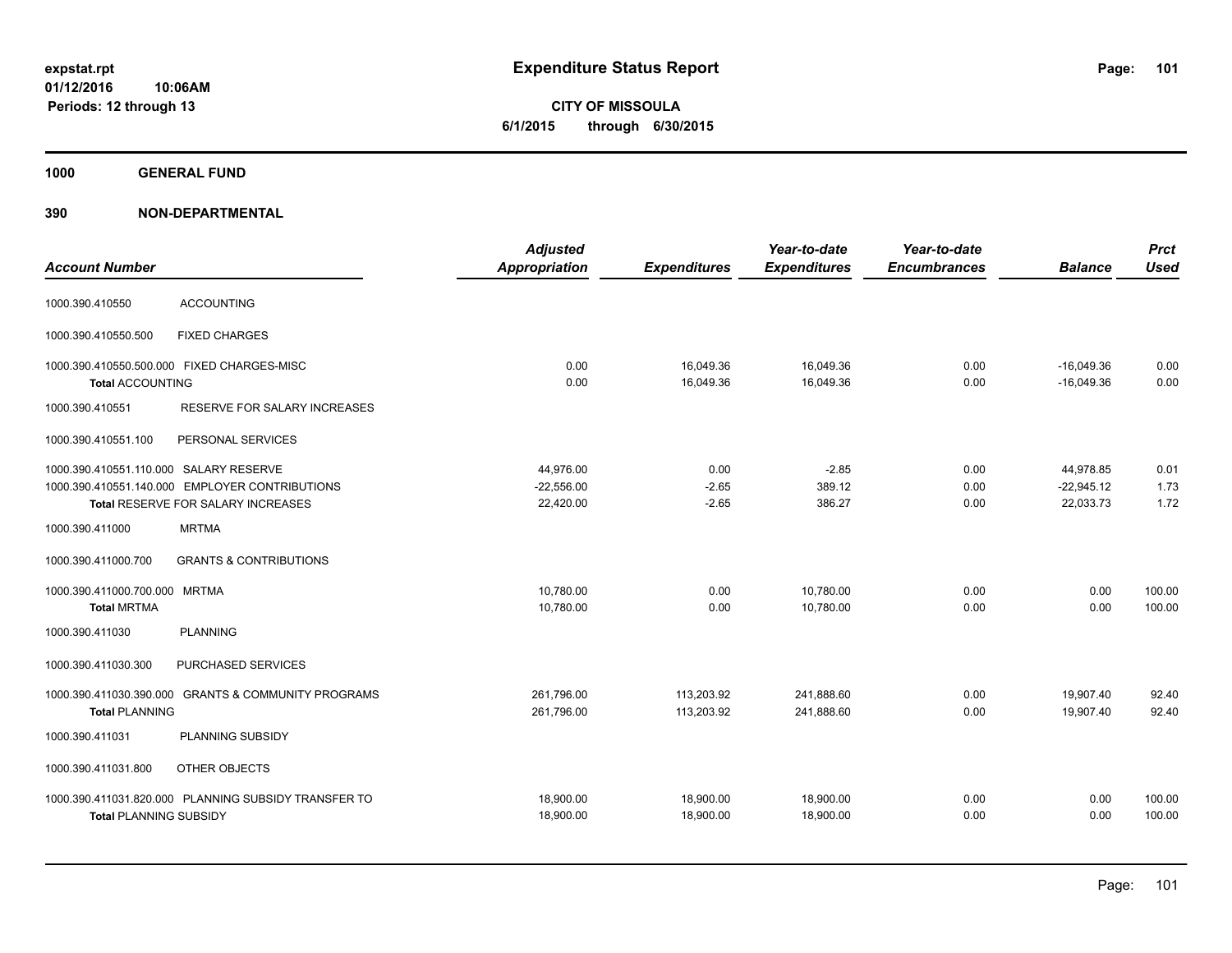**CITY OF MISSOULA 6/1/2015 through 6/30/2015**

**1000 GENERAL FUND**

| <b>Account Number</b>           |                                                                                          | <b>Adjusted</b><br><b>Appropriation</b> | <b>Expenditures</b> | Year-to-date<br><b>Expenditures</b> | Year-to-date<br><b>Encumbrances</b> | <b>Balance</b>         | <b>Prct</b><br><b>Used</b> |
|---------------------------------|------------------------------------------------------------------------------------------|-----------------------------------------|---------------------|-------------------------------------|-------------------------------------|------------------------|----------------------------|
| 1000.390.411071                 | <b>MOUNTAIN LINE SUBSIDY</b>                                                             |                                         |                     |                                     |                                     |                        |                            |
| 1000.390.411071.700             | <b>GRANTS &amp; CONTRIBUTIONS</b>                                                        |                                         |                     |                                     |                                     |                        |                            |
|                                 | 1000.390.411071.700.000 MOUNTAIN LINE FARE SUBSIDY<br><b>Total MOUNTAIN LINE SUBSIDY</b> | 50,000.00<br>50,000.00                  | 0.00<br>0.00        | 50,000.00<br>50,000.00              | 0.00<br>0.00                        | 0.00<br>0.00           | 100.00<br>100.00           |
| 1000.390.411080                 | <b>MIM MDT</b>                                                                           |                                         |                     |                                     |                                     |                        |                            |
| 1000.390.411080.700             | <b>GRANTS &amp; CONTRIBUTIONS</b>                                                        |                                         |                     |                                     |                                     |                        |                            |
|                                 | <b>Total GRANTS &amp; CONTRIBUTIONS</b>                                                  | 0.00                                    | 0.00                | 0.00                                | 0.00                                | 0.00                   | 0.00                       |
| 1000.390.411080.800             | OTHER OBJECTS                                                                            |                                         |                     |                                     |                                     |                        |                            |
| <b>Total MIM MDT</b>            | 1000.390.411080.820.000 TRANSPORTATION-MIM SUBSIDY TRANSFER TO                           | 9,900.00<br>9,900.00                    | 0.00<br>0.00        | 9,900.00<br>9,900.00                | 0.00<br>0.00                        | 0.00<br>0.00           | 100.00<br>100.00           |
| 1000.390.411240                 | OPG OFFICE REMODEL                                                                       |                                         |                     |                                     |                                     |                        |                            |
| 1000.390.411240.400             | <b>BUILDING MATERIALS</b>                                                                |                                         |                     |                                     |                                     |                        |                            |
| <b>Total OPG OFFICE REMODEL</b> |                                                                                          | 0.00                                    | 0.00                | 0.00                                | 0.00                                | 0.00                   | 0.00                       |
| 1000.390.411802                 | <b>VOLUNTEER MISSOULA</b>                                                                |                                         |                     |                                     |                                     |                        |                            |
| 1000.390.411802.700             | <b>GRANTS &amp; CONTRIBUTIONS</b>                                                        |                                         |                     |                                     |                                     |                        |                            |
|                                 | 1000.390.411802.700.000 VOLUNTEER MISSOULA<br>Total VOLUNTEER MISSOULA                   | 15,000.00<br>15,000.00                  | 0.00<br>0.00        | 15,000.00<br>15,000.00              | 0.00<br>0.00                        | 0.00<br>0.00           | 100.00<br>100.00           |
| 1000.390.411810                 | <b>TERMINATION PAY</b>                                                                   |                                         |                     |                                     |                                     |                        |                            |
| 1000.390.411810.100             | PERSONAL SERVICES                                                                        |                                         |                     |                                     |                                     |                        |                            |
| <b>Total PERSONAL SERVICES</b>  | 1000.390.411810.120.000 OVERTIME/TERMINATION                                             | 25,000.00<br>25,000.00                  | 0.00<br>0.00        | 0.00<br>0.00                        | 0.00<br>0.00                        | 25,000.00<br>25,000.00 | 0.00<br>0.00               |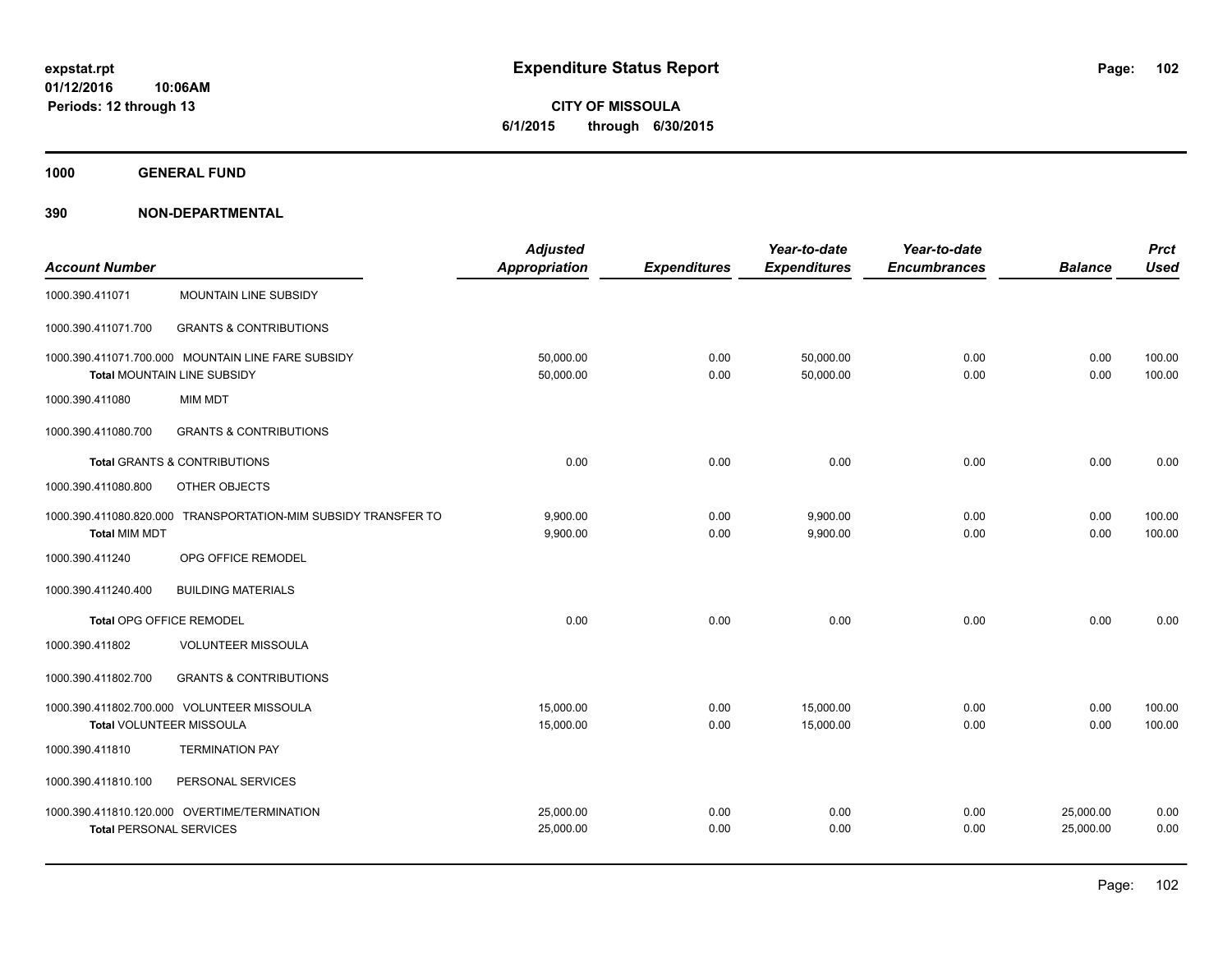**CITY OF MISSOULA 6/1/2015 through 6/30/2015**

**1000 GENERAL FUND**

|                                |                                                       | <b>Adjusted</b>      |                     | Year-to-date        | Year-to-date        |                | <b>Prct</b> |
|--------------------------------|-------------------------------------------------------|----------------------|---------------------|---------------------|---------------------|----------------|-------------|
| <b>Account Number</b>          |                                                       | <b>Appropriation</b> | <b>Expenditures</b> | <b>Expenditures</b> | <b>Encumbrances</b> | <b>Balance</b> | <b>Used</b> |
| 1000.390.411810.300            | PURCHASED SERVICES                                    |                      |                     |                     |                     |                |             |
|                                | <b>Total PURCHASED SERVICES</b>                       | 0.00                 | 0.00                | 0.00                | 0.00                | 0.00           | 0.00        |
| <b>Total TERMINATION PAY</b>   |                                                       | 25,000.00            | 0.00                | 0.00                | 0.00                | 25,000.00      | 0.00        |
| 1000.390.411850                | ECONOMIC DEVELOPMENT                                  |                      |                     |                     |                     |                |             |
| 1000.390.411850.300            | PURCHASED SERVICES                                    |                      |                     |                     |                     |                |             |
|                                | <b>Total PURCHASED SERVICES</b>                       | 0.00                 | 0.00                | 0.00                | 0.00                | 0.00           | 0.00        |
| 1000.390.411850.700            | <b>GRANTS &amp; CONTRIBUTIONS</b>                     |                      |                     |                     |                     |                |             |
|                                | 1000.390.411850.700.000 ECONOMIC PARTNERSHIP          | 100,000.00           | 0.00                | 100,000.00          | 0.00                | 0.00           | 100.00      |
|                                | Total ECONOMIC DEVELOPMENT                            | 100,000.00           | 0.00                | 100,000.00          | 0.00                | 0.00           | 100.00      |
| 1000.390.411853                | <b>COMMUNITY SERVICE</b>                              |                      |                     |                     |                     |                |             |
| 1000.390.411853.300            | PURCHASED SERVICES                                    |                      |                     |                     |                     |                |             |
|                                | 1000.390.411853.390.000 COMMUNITY SERVICES(MCS)       | 68,401.00            | 17,100.00           | 68,400.00           | 0.00                | 1.00           | 100.00      |
| <b>Total COMMUNITY SERVICE</b> |                                                       | 68,401.00            | 17,100.00           | 68,400.00           | 0.00                | 1.00           | 100.00      |
| 1000.390.411854                | NEIGHBORHOOD AMBASSADOR                               |                      |                     |                     |                     |                |             |
| 1000.390.411854.700            | <b>GRANTS &amp; CONTRIBUTIONS</b>                     |                      |                     |                     |                     |                |             |
|                                | 1000.390.411854.700.000 NEIGHBORHOOD AMBASSADOR       | 9,950.00             | 0.00                | 9,950.00            | 0.00                | 0.00           | 100.00      |
|                                | Total NEIGHBORHOOD AMBASSADOR                         | 9,950.00             | 0.00                | 9,950.00            | 0.00                | 0.00           | 100.00      |
| 1000.390.411860                | SPECIAL IMPROVEMENT ASSESSMENTS                       |                      |                     |                     |                     |                |             |
| 1000.390.411860.500            | <b>FIXED CHARGES</b>                                  |                      |                     |                     |                     |                |             |
|                                | 1000.390.411860.500.000 SID ASSESSMENTS-FIXED CHARGES | 116,000.00           | 0.00                | 68,760.09           | 0.00                | 47,239.91      | 59.28       |
|                                | <b>Total SPECIAL IMPROVEMENT ASSESSMENTS</b>          | 116,000.00           | 0.00                | 68,760.09           | 0.00                | 47,239.91      | 59.28       |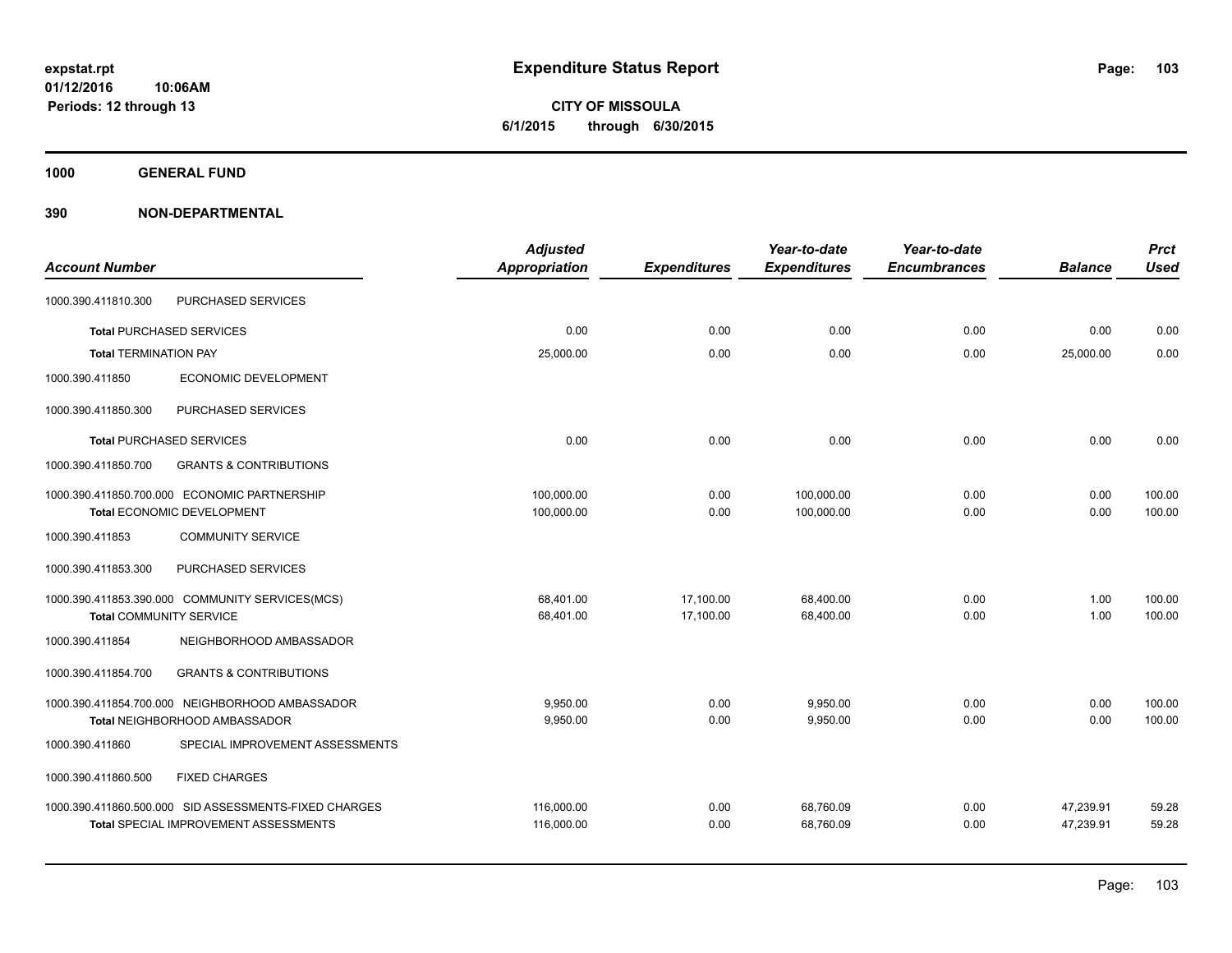**CITY OF MISSOULA 6/1/2015 through 6/30/2015**

**1000 GENERAL FUND**

| <b>Account Number</b>                  |                                                                                               | <b>Adjusted</b><br><b>Appropriation</b> | <b>Expenditures</b>      | Year-to-date<br><b>Expenditures</b> | Year-to-date<br><b>Encumbrances</b> | <b>Balance</b>             | <b>Prct</b><br><b>Used</b> |
|----------------------------------------|-----------------------------------------------------------------------------------------------|-----------------------------------------|--------------------------|-------------------------------------|-------------------------------------|----------------------------|----------------------------|
| 1000.390.420183                        | CELL PHONE EDUCATION CAMPAIGN                                                                 |                                         |                          |                                     |                                     |                            |                            |
| 1000.390.420183.200                    | <b>SUPPLIES</b>                                                                               |                                         |                          |                                     |                                     |                            |                            |
| 1000.390.420183.240.000 OTHER SUPPLIES | Total CELL PHONE EDUCATION CAMPAIGN                                                           | 37,622.30<br>37.622.30                  | 25,181.20<br>25,181.20   | 40,563.95<br>40,563.95              | 0.00<br>0.00                        | $-2,941.65$<br>$-2.941.65$ | 107.82<br>107.82           |
| 1000.390.420500                        | PROTECTIVE INSPECTIONS                                                                        |                                         |                          |                                     |                                     |                            |                            |
| 1000.390.420500.500                    | <b>FIXED CHARGES</b>                                                                          |                                         |                          |                                     |                                     |                            |                            |
|                                        | 1000.390.420500.500.000 BLDG DEPT REIMB FOR GENERAL FUND TIME<br>Total PROTECTIVE INSPECTIONS | 5,000.00<br>5,000.00                    | 0.00<br>0.00             | 0.00<br>0.00                        | 0.00<br>0.00                        | 5,000.00<br>5,000.00       | 0.00<br>0.00               |
| 1000.390.430255                        | <b>BIKE-PED PROGRAM</b>                                                                       |                                         |                          |                                     |                                     |                            |                            |
| 1000.390.430255.800                    | OTHER OBJECTS                                                                                 |                                         |                          |                                     |                                     |                            |                            |
| <b>Total BIKE-PED PROGRAM</b>          | 1000.390.430255.820.000 BIKE PED SUBSIDY/TRANSFER TO                                          | 74,718.00<br>74.718.00                  | 0.00<br>0.00             | 74,718.00<br>74.718.00              | 0.00<br>0.00                        | 0.00<br>0.00               | 100.00<br>100.00           |
| 1000.390.440190                        | HEALTH DEPT CONTRIBUTIONS                                                                     |                                         |                          |                                     |                                     |                            |                            |
| 1000.390.440190.700                    | <b>GRANTS &amp; CONTRIBUTIONS</b>                                                             |                                         |                          |                                     |                                     |                            |                            |
|                                        | 1000.390.440190.700.000 HEALTH DEPT CONTRIBUTIONS<br>Total HEALTH DEPT CONTRIBUTIONS          | 1,314,264.00<br>1,314,264.00            | 671,946.00<br>671,946.00 | 1,314,264.00<br>1,314,264.00        | 0.00<br>0.00                        | 0.00<br>0.00               | 100.00<br>100.00           |
| 1000.390.440191                        | PARTNERSHIP HEALTH                                                                            |                                         |                          |                                     |                                     |                            |                            |
| 1000.390.440191.700                    | <b>GRANTS &amp; CONTRIBUTIONS</b>                                                             |                                         |                          |                                     |                                     |                            |                            |
| <b>Total PARTNERSHIP HEALTH</b>        | 1000.390.440191.700.000 PARTNERSHIP HEALTH - CONTRIBUTIONS                                    | 42,532.00<br>42,532.00                  | 0.00<br>0.00             | 42,532.00<br>42,532.00              | 0.00<br>0.00                        | 0.00<br>0.00               | 100.00<br>100.00           |
| 1000.390.440600                        | ANIMAL CONTROL SERVICES                                                                       |                                         |                          |                                     |                                     |                            |                            |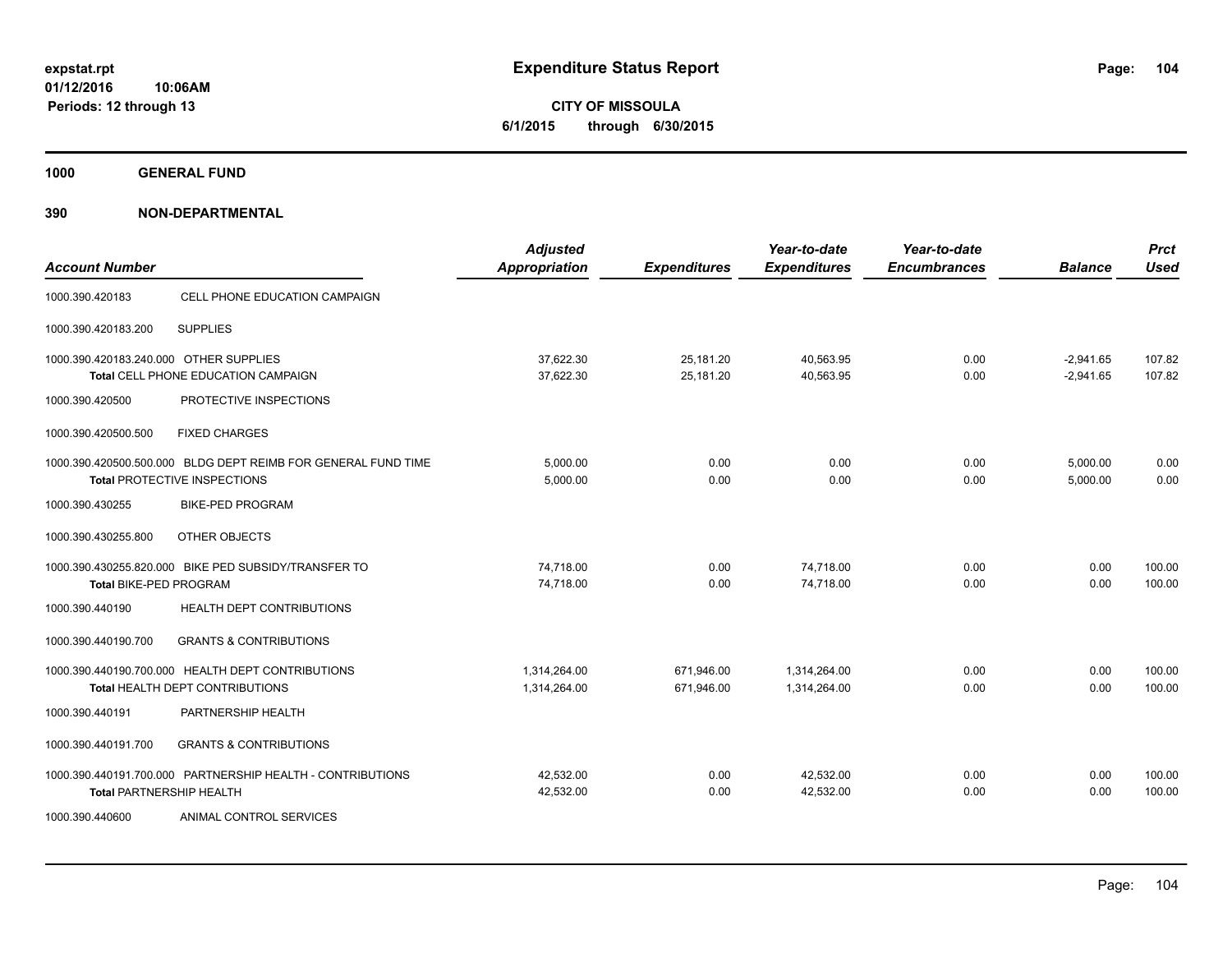**CITY OF MISSOULA 6/1/2015 through 6/30/2015**

**1000 GENERAL FUND**

| <b>Account Number</b>                                                                           | <b>Adjusted</b><br>Appropriation | <b>Expenditures</b>      | Year-to-date<br><b>Expenditures</b> | Year-to-date<br><b>Encumbrances</b> | <b>Balance</b>             | <b>Prct</b><br><b>Used</b> |
|-------------------------------------------------------------------------------------------------|----------------------------------|--------------------------|-------------------------------------|-------------------------------------|----------------------------|----------------------------|
| <b>GRANTS &amp; CONTRIBUTIONS</b><br>1000.390.440600.700                                        |                                  |                          |                                     |                                     |                            |                            |
| 1000.390.440600.700.000 ANIMAL CONTROL TRANSFER<br><b>Total ANIMAL CONTROL SERVICES</b>         | 284,695.00<br>284,695.00         | 147,178.00<br>147,178.00 | 284,695.00<br>284,695.00            | 0.00<br>0.00                        | 0.00<br>0.00               | 100.00<br>100.00           |
| PEST MANAGEMENT CONTROL<br>1000.390.440700                                                      |                                  |                          |                                     |                                     |                            |                            |
| <b>GRANTS &amp; CONTRIBUTIONS</b><br>1000.390.440700.700                                        |                                  |                          |                                     |                                     |                            |                            |
| 1000.390.440700.700.000 PEST MGMT EDUCATION- CONTRIBUTIONS<br>Total PEST MANAGEMENT CONTROL     | 2.940.00<br>2.940.00             | 0.00<br>0.00             | 2.940.00<br>2,940.00                | 0.00<br>0.00                        | 0.00<br>0.00               | 100.00<br>100.00           |
| <b>AGING SERVICES</b><br>1000.390.450000                                                        |                                  |                          |                                     |                                     |                            |                            |
| 1000.390.450000.700<br><b>GRANTS &amp; CONTRIBUTIONS</b>                                        |                                  |                          |                                     |                                     |                            |                            |
| 1000.390.450000.700.000 AGING SERVICES - GRANTS & CONTRIBUTIONS<br><b>Total AGING SERVICES</b>  | 175,000.00<br>175,000.00         | 0.00<br>0.00             | 175.000.00<br>175.000.00            | 0.00<br>0.00                        | 0.00<br>0.00               | 100.00<br>100.00           |
| <b>GENERAL ASSISTANCE</b><br>1000.390.450131                                                    |                                  |                          |                                     |                                     |                            |                            |
| 1000.390.450131.700<br><b>GRANTS &amp; CONTRIBUTIONS</b>                                        |                                  |                          |                                     |                                     |                            |                            |
| 1000.390.450131.700.000 10 YR PLAN TO END HOMELESSNESS<br><b>Total GENERAL ASSISTANCE</b>       | 35,000.00<br>35,000.00           | 35,000.00<br>35,000.00   | 35,000.00<br>35,000.00              | 0.00<br>0.00                        | 0.00<br>0.00               | 100.00<br>100.00           |
| OTHER COMMUNITY EVENTS<br>1000.390.460300                                                       |                                  |                          |                                     |                                     |                            |                            |
| 1000.390.460300.700<br><b>GRANTS &amp; CONTRIBUTIONS</b>                                        |                                  |                          |                                     |                                     |                            |                            |
| 1000.390.460300.700.000 CULTURAL COUNCIL-GRANTS & CONTRIBUTIONS<br>Total OTHER COMMUNITY EVENTS | 62,500.00<br>62,500.00           | 0.00<br>0.00             | 72,495.00<br>72,495.00              | 0.00<br>0.00                        | $-9,995.00$<br>$-9,995.00$ | 115.99<br>115.99           |
| <b>AQUATICS SUBSIDY</b><br>1000.390.460433                                                      |                                  |                          |                                     |                                     |                            |                            |
| OTHER OBJECTS<br>1000.390.460433.800                                                            |                                  |                          |                                     |                                     |                            |                            |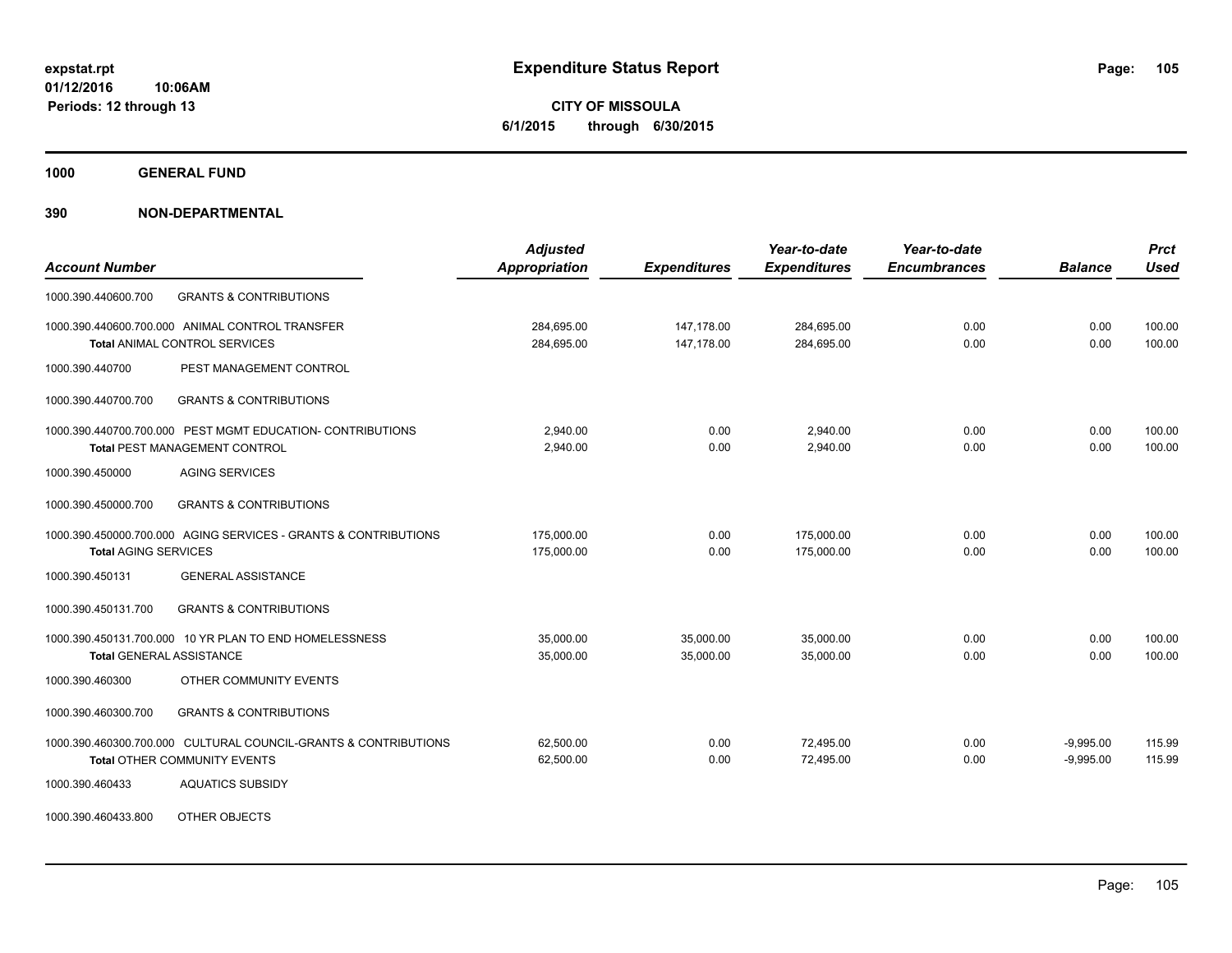**CITY OF MISSOULA 6/1/2015 through 6/30/2015**

**1000 GENERAL FUND**

| <b>Account Number</b>         |                                                                                                      | <b>Adjusted</b><br><b>Appropriation</b> | <b>Expenditures</b>      | Year-to-date<br><b>Expenditures</b> | Year-to-date<br><b>Encumbrances</b> | <b>Balance</b>         | <b>Prct</b><br><b>Used</b> |
|-------------------------------|------------------------------------------------------------------------------------------------------|-----------------------------------------|--------------------------|-------------------------------------|-------------------------------------|------------------------|----------------------------|
| <b>Total AQUATICS SUBSIDY</b> | 1000.390.460433.820.000 AQUATICS SUBSIDY/TRANS TO OTHER FUNDS                                        | 203,000.00<br>203,000.00                | 203,000.00<br>203,000.00 | 203,000.00<br>203,000.00            | 0.00<br>0.00                        | 0.00<br>0.00           | 100.00<br>100.00           |
| 1000.390.460451               | <b>CITY BAND</b>                                                                                     |                                         |                          |                                     |                                     |                        |                            |
| 1000.390.460451.700           | <b>GRANTS &amp; CONTRIBUTIONS</b>                                                                    |                                         |                          |                                     |                                     |                        |                            |
| <b>Total CITY BAND</b>        | 1000.390.460451.700.000 CITY BAND-GRANTS & CONTRIBUTIONS                                             | 5,880.00<br>5,880.00                    | 0.00<br>0.00             | 5,781.97<br>5,781.97                | 0.00<br>0.00                        | 98.03<br>98.03         | 98.33<br>98.33             |
| 1000.390.460452               | <b>MAM-ART PARK</b>                                                                                  |                                         |                          |                                     |                                     |                        |                            |
| 1000.390.460452.700           | <b>GRANTS &amp; CONTRIBUTIONS</b>                                                                    |                                         |                          |                                     |                                     |                        |                            |
| <b>Total MAM-ART PARK</b>     | 1000.390.460452.700.000 ART MUSEUM-GRANTS & CONTRIBUTIONS                                            | 44,526.00<br>44,526.00                  | 4,446.08<br>4,446.08     | 45.434.29<br>45,434.29              | 0.00<br>0.00                        | $-908.29$<br>$-908.29$ | 102.04<br>102.04           |
| 1000.390.460453               | <b>INTL CHORAL FESTIVAL</b>                                                                          |                                         |                          |                                     |                                     |                        |                            |
| 1000.390.460453.700           | <b>GRANTS &amp; CONTRIBUTIONS</b>                                                                    |                                         |                          |                                     |                                     |                        |                            |
| Total INTL CHORAL FESTIVAL    | 1000.390.460453.700.000 INT'L CHORAL FESTIVAL                                                        | 12,000.00<br>12,000.00                  | 0.00<br>0.00             | 12,000.00<br>12,000.00              | 0.00<br>0.00                        | 0.00<br>0.00           | 100.00<br>100.00           |
| 1000.390.460455               | <b>MUSIC RIGHTS</b>                                                                                  |                                         |                          |                                     |                                     |                        |                            |
| 1000.390.460455.500           | <b>FIXED CHARGES</b>                                                                                 |                                         |                          |                                     |                                     |                        |                            |
| <b>Total MUSIC RIGHTS</b>     | 1000.390.460455.500.000 MUSIC RIGHTS/MUSICAL VENUES                                                  | 1,300.00<br>1,300.00                    | 0.00<br>0.00             | 601.20<br>601.20                    | 0.00<br>0.00                        | 698.80<br>698.80       | 46.25<br>46.25             |
| 1000.390.460460               | <b>HISTORIC PRESERVATION</b>                                                                         |                                         |                          |                                     |                                     |                        |                            |
| 1000.390.460460.800           | OTHER OBJECTS                                                                                        |                                         |                          |                                     |                                     |                        |                            |
|                               | 1000.390.460460.820.000 HISTORIC PRESERVATION SUBSIDY TRANSFER<br><b>Total HISTORIC PRESERVATION</b> | 61,228.00<br>61,228.00                  | 61,228.00<br>61,228.00   | 61,228.00<br>61,228.00              | 0.00<br>0.00                        | 0.00<br>0.00           | 100.00<br>100.00           |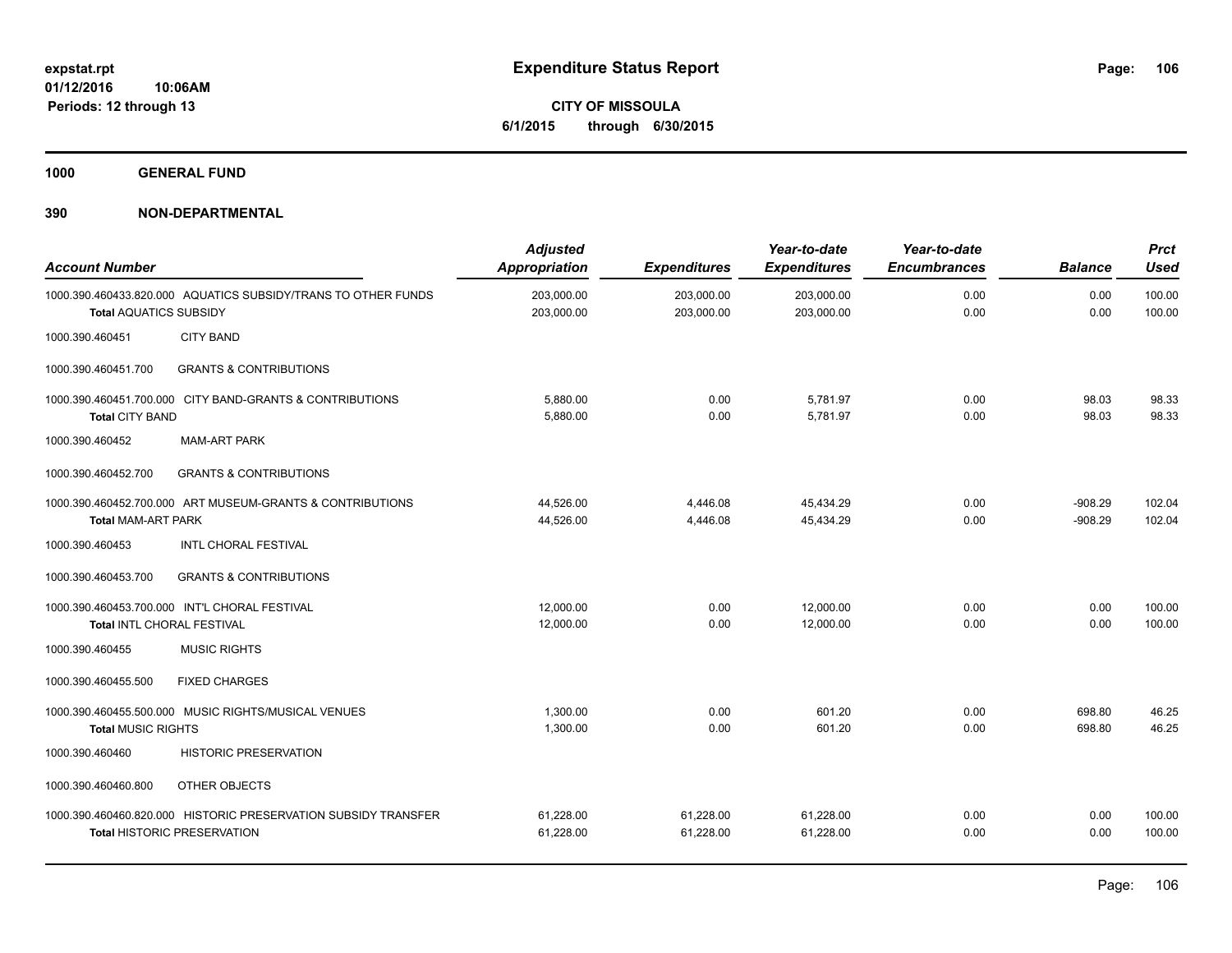**CITY OF MISSOULA 6/1/2015 through 6/30/2015**

**1000 GENERAL FUND**

| <b>Account Number</b>                    |                                                                                        | <b>Adjusted</b><br><b>Appropriation</b> | <b>Expenditures</b>         | Year-to-date<br><b>Expenditures</b> | Year-to-date<br><b>Encumbrances</b> | <b>Balance</b>             | <b>Prct</b><br><b>Used</b> |
|------------------------------------------|----------------------------------------------------------------------------------------|-----------------------------------------|-----------------------------|-------------------------------------|-------------------------------------|----------------------------|----------------------------|
| 1000.390.470324                          | BIG SKY TRUST FUND SUPPORT                                                             |                                         |                             |                                     |                                     |                            |                            |
| 1000.390.470324.700                      | <b>GRANTS &amp; CONTRIBUTIONS</b>                                                      |                                         |                             |                                     |                                     |                            |                            |
|                                          | 1000.390.470324.700.000 BIG SKY TRUST FUND SUPPORT<br>Total BIG SKY TRUST FUND SUPPORT | 40,000.00<br>40,000.00                  | 0.00<br>0.00                | 45,000.00<br>45,000.00              | 0.00<br>0.00                        | $-5,000.00$<br>$-5,000.00$ | 112.50<br>112.50           |
| 1000.390.480400                          | REC/GREEN TAG PROGRAM                                                                  |                                         |                             |                                     |                                     |                            |                            |
| 1000.390.480400.300                      | PURCHASED SERVICES                                                                     |                                         |                             |                                     |                                     |                            |                            |
|                                          | <b>Total REC/GREEN TAG PROGRAM</b>                                                     | 0.00                                    | 0.00                        | 0.00                                | 0.00                                | 0.00                       | 0.00                       |
| 1000.390.490504                          | OPERATING EQUIPMENT DEBT SERVICE                                                       |                                         |                             |                                     |                                     |                            |                            |
| 1000.390.490504.600                      | <b>DEBT SERVICE</b>                                                                    |                                         |                             |                                     |                                     |                            |                            |
|                                          | 1000.390.490504.610.000 OPERATING EQUIP DEBT SVS-PRINCIPAL                             | 506,307.00                              | $-23,415.19$                | 457,662.72                          | 0.00                                | 48,644.28                  | 90.39                      |
|                                          | 1000.390.490504.620.000 OPERATING EQUIP DEBT SVS-INTEREST                              | 10,382.00<br>516,689.00                 | $-1,202.34$<br>$-24,617.53$ | 7,395.62<br>465,058.34              | 0.00<br>0.00                        | 2,986.38<br>51,630.66      | 71.24<br>90.01             |
|                                          | Total OPERATING EQUIPMENT DEBT SERVICE                                                 |                                         |                             |                                     |                                     |                            |                            |
| 1000.390.490505                          | ACCELA LOAN DEBT SERVICE                                                               |                                         |                             |                                     |                                     |                            |                            |
| 1000.390.490505.600                      | <b>DEBT SERVICE</b>                                                                    |                                         |                             |                                     |                                     |                            |                            |
| 1000.390.490505.610.000 ACCELA/PRINCIPAL |                                                                                        | 44,651.00                               | 44,446.63                   | 89,301.82                           | 0.00                                | $-44,650.82$               | 200.00                     |
|                                          | 1000.390.490505.620.000 INTEREST / SERVICE FEES                                        | 5,562.00                                | 5,766.38                    | 11,124.20                           | 0.00                                | $-5,562.20$                | 200.00                     |
|                                          | Total ACCELA LOAN DEBT SERVICE                                                         | 50,213.00                               | 50,213.01                   | 100,426.02                          | 0.00                                | $-50,213.02$               | 200.00                     |
| 1000.390.510000                          | <b>MISCELLANEOUS</b>                                                                   |                                         |                             |                                     |                                     |                            |                            |
| 1000.390.510000.800                      | OTHER OBJECTS                                                                          |                                         |                             |                                     |                                     |                            |                            |
| <b>Total MISCELLANEOUS</b>               |                                                                                        | 0.00                                    | 0.00                        | 0.00                                | 0.00                                | 0.00                       | 0.00                       |
| 1000.390.510110                          | <b>MERCHANT SERVICES</b>                                                               |                                         |                             |                                     |                                     |                            |                            |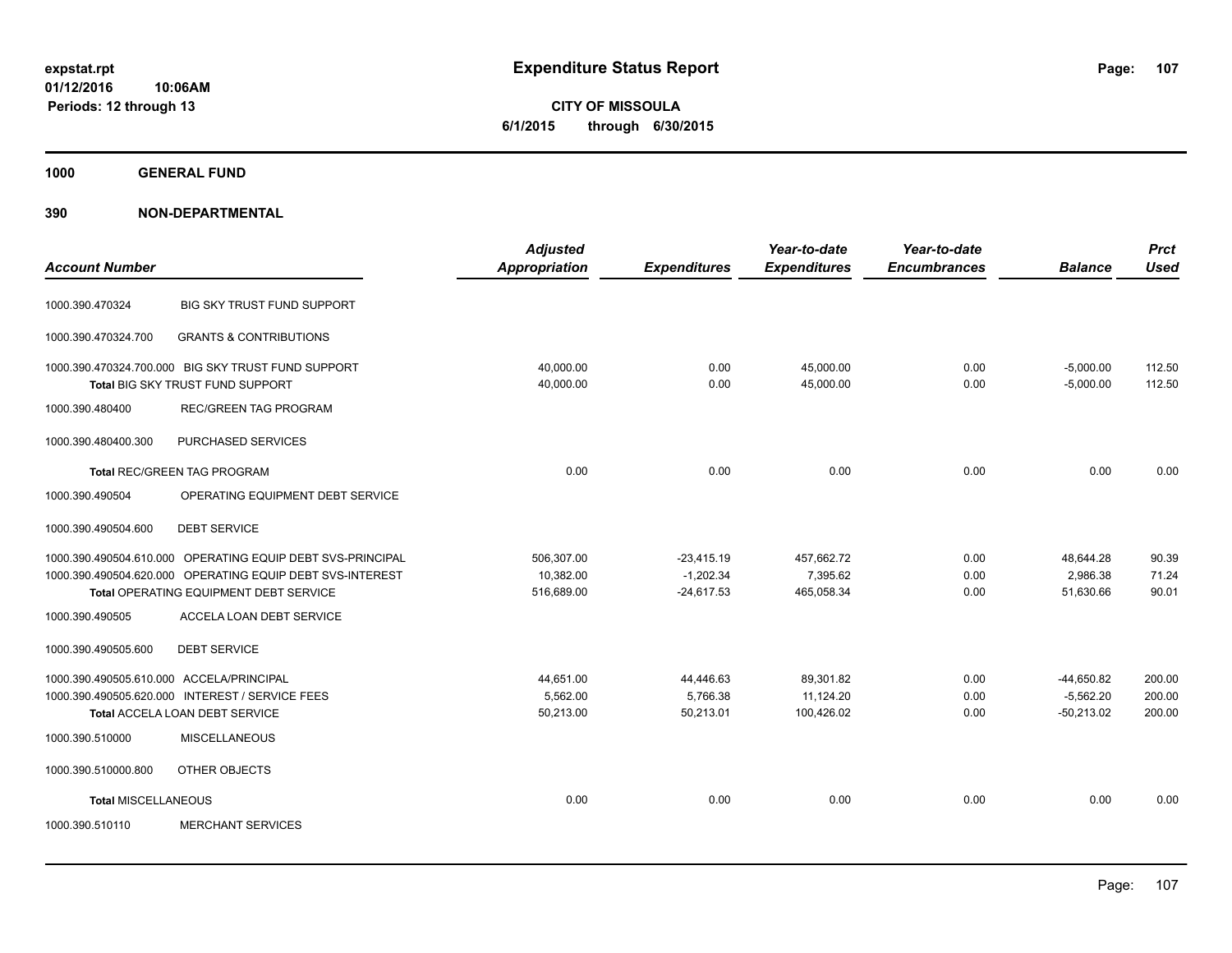**CITY OF MISSOULA 6/1/2015 through 6/30/2015**

**1000 GENERAL FUND**

| <b>Account Number</b>                                                                                                   | <b>Adjusted</b><br><b>Appropriation</b> | <b>Expenditures</b>            | Year-to-date<br><b>Expenditures</b> | Year-to-date<br><b>Encumbrances</b> | <b>Balance</b>             | <b>Prct</b><br><b>Used</b> |
|-------------------------------------------------------------------------------------------------------------------------|-----------------------------------------|--------------------------------|-------------------------------------|-------------------------------------|----------------------------|----------------------------|
| <b>FIXED CHARGES</b><br>1000.390.510110.500                                                                             |                                         |                                |                                     |                                     |                            |                            |
| 1000.390.510110.550.000 MERCHANT SERVICE FEES<br><b>Total MERCHANT SERVICES</b>                                         | 29,700.00<br>29,700.00                  | 20,887.46<br>20,887.46         | 20,887.46<br>20,887.46              | 0.00<br>0.00                        | 8,812.54<br>8,812.54       | 70.33<br>70.33             |
| 1000.390.510250<br><b>REIMBURSABLE LOSSES</b>                                                                           |                                         |                                |                                     |                                     |                            |                            |
| <b>SUPPLIES</b><br>1000.390.510250.200                                                                                  |                                         |                                |                                     |                                     |                            |                            |
| 1000.390.510250.230.000 REIMBURSEABLE LOSSES-REPAIR/MAINTENANCE<br><b>Total SUPPLIES</b>                                | 50,000.00<br>50,000.00                  | 2,200.00<br>2,200.00           | 4,149.84<br>4,149.84                | 0.00<br>0.00                        | 45,850.16<br>45,850.16     | 8.30<br>8.30               |
| PURCHASED SERVICES<br>1000.390.510250.300                                                                               |                                         |                                |                                     |                                     |                            |                            |
| 1000.390.510250.360.000 REPAIR & MAINTENANCE<br><b>Total PURCHASED SERVICES</b>                                         | 0.00<br>0.00                            | 0.00<br>0.00                   | 3,275.90<br>3,275.90                | 0.00<br>0.00                        | $-3,275.90$<br>$-3,275.90$ | 0.00<br>0.00               |
| Total REIMBURSABLE LOSSES                                                                                               | 50,000.00                               | 2,200.00                       | 7,425.74                            | 0.00                                | 42,574.26                  | 14.85                      |
| 1000.390.510300<br><b>CONTINGENCY</b>                                                                                   |                                         |                                |                                     |                                     |                            |                            |
| OTHER OBJECTS<br>1000.390.510300.800                                                                                    |                                         |                                |                                     |                                     |                            |                            |
| 1000.390.510300.845.000 CONTINGENCY<br><b>Total CONTINGENCY</b>                                                         | 108,000.00<br>108,000.00                | $-341,804.61$<br>$-341,804.61$ | 3,757.30<br>3,757.30                | 0.00<br>0.00                        | 104,242.70<br>104,242.70   | 3.48<br>3.48               |
| <b>EMERGENCY RESPONSE OVERTIME</b><br>1000.390.510301                                                                   |                                         |                                |                                     |                                     |                            |                            |
| 1000.390.510301.800<br>OTHER OBJECTS                                                                                    |                                         |                                |                                     |                                     |                            |                            |
| 1000.390.510301.845.000 CONTINGENCY<br>Total EMERGENCY RESPONSE OVERTIME<br><b>VEHICLE TRANSFERS</b><br>1000.390.510303 | 50,000.00<br>50,000.00                  | 0.00<br>0.00                   | 0.00<br>0.00                        | 0.00<br>0.00                        | 50,000.00<br>50.000.00     | 0.00<br>0.00               |
| CAPITAL OUTLAY<br>1000.390.510303.900                                                                                   |                                         |                                |                                     |                                     |                            |                            |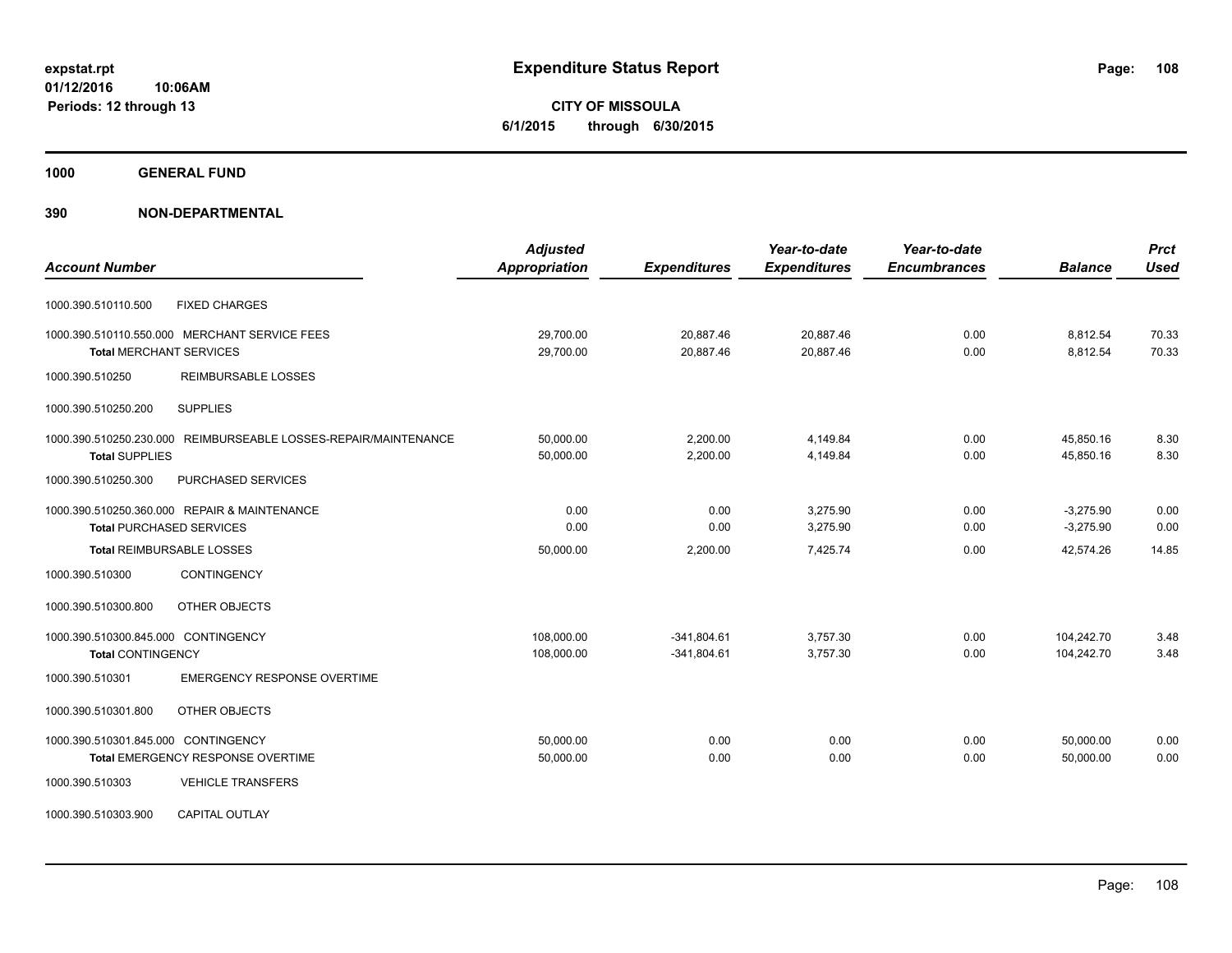**CITY OF MISSOULA 6/1/2015 through 6/30/2015**

**1000 GENERAL FUND**

| <b>Account Number</b> |                                                                                                                                                     | <b>Adjusted</b><br><b>Appropriation</b> | <b>Expenditures</b>              | Year-to-date<br><b>Expenditures</b> | Year-to-date<br><b>Encumbrances</b> | <b>Balance</b>                            | <b>Prct</b><br><b>Used</b> |
|-----------------------|-----------------------------------------------------------------------------------------------------------------------------------------------------|-----------------------------------------|----------------------------------|-------------------------------------|-------------------------------------|-------------------------------------------|----------------------------|
|                       | 1000.390.510303.940.244  PARKS FAMS VEHICLE TRANSFER<br>1000.390.510303.940.245 ENGINEERING FAMS VEHICLE TRANSFER<br><b>Total VEHICLE TRANSFERS</b> | 0.00<br>0.00<br>0.00                    | 4,000.00<br>4,000.00<br>8,000.00 | 4,000.00<br>4,000.00<br>8,000.00    | 0.00<br>0.00<br>0.00                | $-4,000.00$<br>$-4,000.00$<br>$-8,000.00$ | 0.00<br>0.00<br>0.00       |
| 1000.390.510304       | RESERVE-INSURANCE PREMIUM SAVINGS                                                                                                                   |                                         |                                  |                                     |                                     |                                           |                            |
| 1000.390.510304.500   | <b>FIXED CHARGES</b>                                                                                                                                |                                         |                                  |                                     |                                     |                                           |                            |
|                       | Total RESERVE-INSURANCE PREMIUM SAVINGS                                                                                                             | 0.00                                    | 0.00                             | 0.00                                | 0.00                                | 0.00                                      | 0.00                       |
| 1000.390.510305       | UTILITIES & GAS/DIESEL RESERVE                                                                                                                      |                                         |                                  |                                     |                                     |                                           |                            |
| 1000.390.510305.200   | <b>SUPPLIES</b>                                                                                                                                     |                                         |                                  |                                     |                                     |                                           |                            |
| <b>Total SUPPLIES</b> |                                                                                                                                                     | 0.00                                    | 0.00                             | 0.00                                | 0.00                                | 0.00                                      | 0.00                       |
| 1000.390.510305.300   | PURCHASED SERVICES                                                                                                                                  |                                         |                                  |                                     |                                     |                                           |                            |
|                       | Total UTILITIES & GAS/DIESEL RESERVE                                                                                                                | 0.00                                    | 0.00                             | 0.00                                | 0.00                                | 0.00                                      | 0.00                       |
| 1000.390.510330       | COMPREHENSIVE LIABILITY INSURANCE                                                                                                                   |                                         |                                  |                                     |                                     |                                           |                            |
| 1000.390.510330.500   | <b>FIXED CHARGES</b>                                                                                                                                |                                         |                                  |                                     |                                     |                                           |                            |
|                       | 1000.390.510330.500.000 COMPREHENSIVE INSURANCE-FIXED<br>Total COMPREHENSIVE LIABILITY INSURANCE                                                    | 907,563.00<br>907,563.00                | 22,811.95<br>22,811.95           | 744,803.36<br>744,803.36            | 0.00<br>0.00                        | 162,759.64<br>162.759.64                  | 82.07<br>82.07             |
| 1000.390.521001       | <b>TRANSFER TO CIP</b>                                                                                                                              |                                         |                                  |                                     |                                     |                                           |                            |
| 1000.390.521001.800   | OTHER OBJECTS                                                                                                                                       |                                         |                                  |                                     |                                     |                                           |                            |
|                       | 1000.390.521001.820.000 TRANSFERS TO CIP                                                                                                            | 913,831.00                              | 913,831.00                       | 913,831.00                          | 0.00                                | 0.00                                      | 100.00                     |
| Total TRANSFER TO CIP |                                                                                                                                                     | 913,831.00                              | 913,831.00                       | 913,831.00                          | 0.00                                | 0.00                                      | 100.00                     |
| 1000.390.521006       | HEALTH INSURANCE TRANSFER                                                                                                                           |                                         |                                  |                                     |                                     |                                           |                            |
| 1000.390.521006.800   | OTHER OBJECTS                                                                                                                                       |                                         |                                  |                                     |                                     |                                           |                            |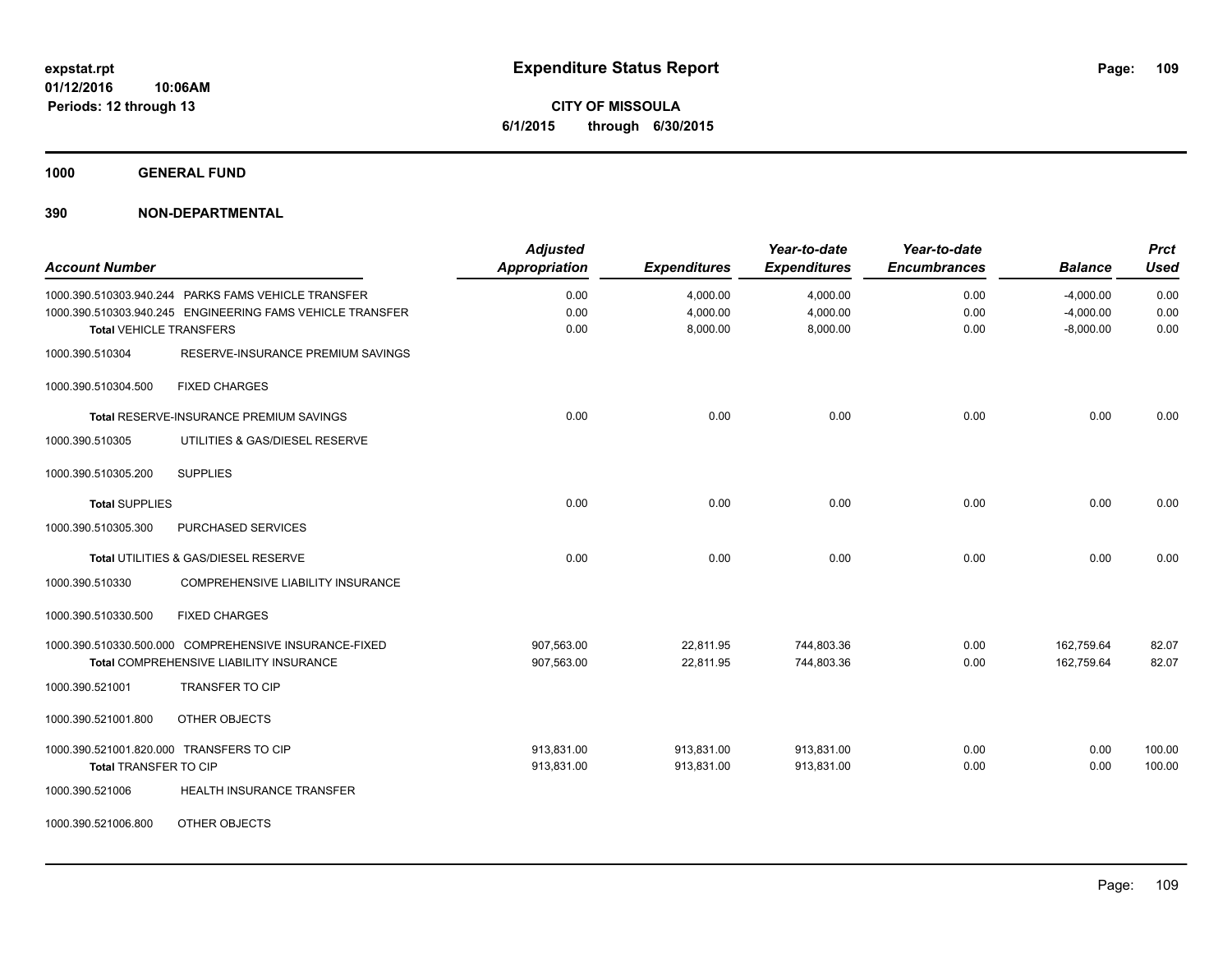**CITY OF MISSOULA 6/1/2015 through 6/30/2015**

**1000 GENERAL FUND**

|                                                   | <b>Adjusted</b> |                     | Year-to-date        | Year-to-date        |                | Prct   |
|---------------------------------------------------|-----------------|---------------------|---------------------|---------------------|----------------|--------|
| <b>Account Number</b>                             | Appropriation   | <b>Expenditures</b> | <b>Expenditures</b> | <b>Encumbrances</b> | <b>Balance</b> | Used   |
| 1000.390.521006.820.000 HEALTH INSURANCE TRANSFER | 692,000.00      | 63.158.00           | 691.999.67          | 0.00                | 0.33           | 100.00 |
| <b>Total HEALTH INSURANCE TRANSFER</b>            | 692,000.00      | 63,158.00           | 691.999.67          | 0.00                | 0.33           | 100.00 |
| <b>Total NON-DEPARTMENTAL</b>                     | 6.524.314.30    | 1.762.095.54        | 5.806.562.75        | 0.00                | 717.751.55     | 89.00  |
| <b>Total GENERAL FUND</b>                         | 51.148.881.30   | 7.158.570.17        | 49.517.617.61       | 0.00                | 1.631.263.69   | 96.81  |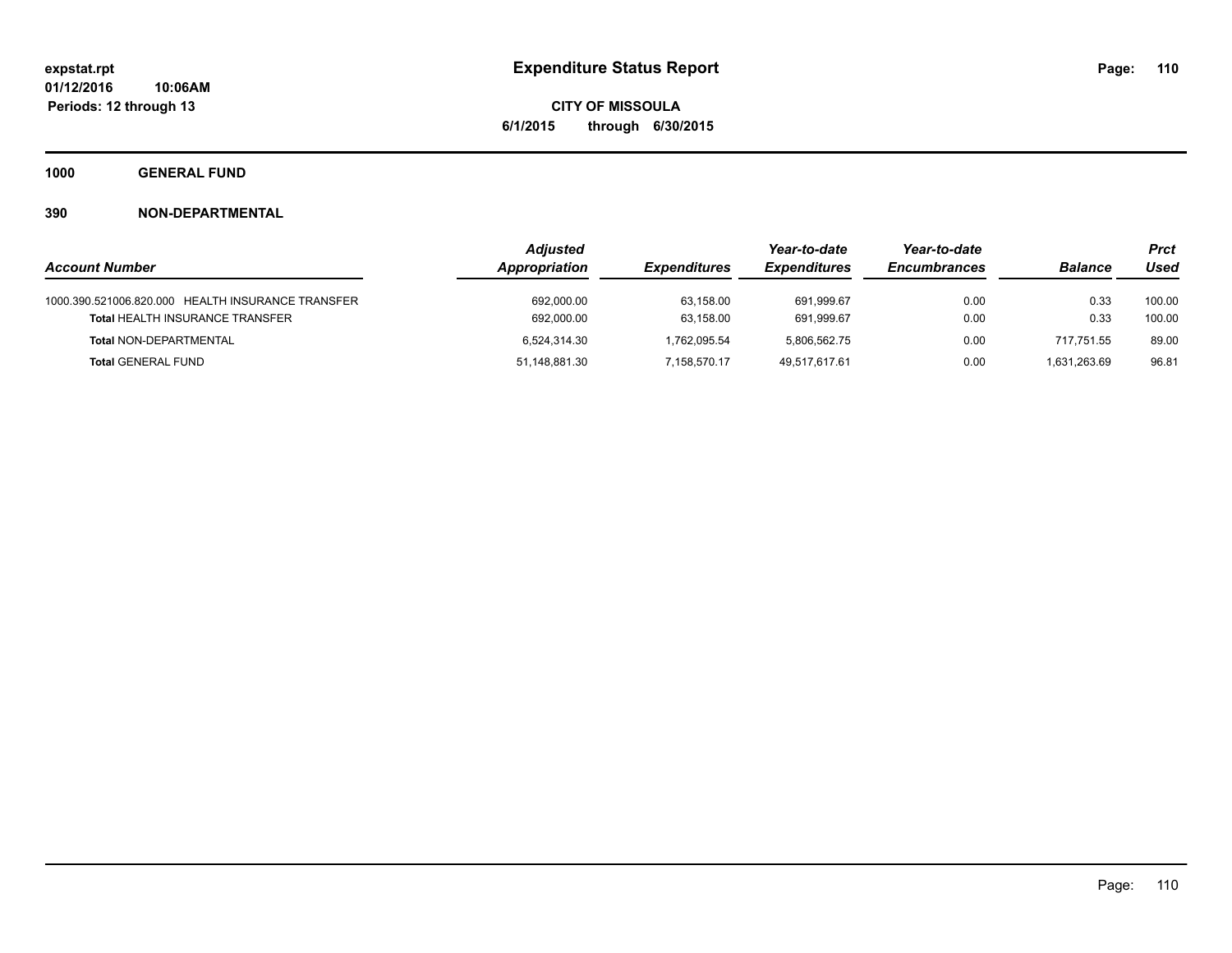**Periods: 12 through 13**

**CITY OF MISSOULA 6/1/2015 through 6/30/2015**

#### **1211 PARK ACQUISITION & DEVELOPMENT**

#### **370 PARKS & RECREATION**

**10:06AM**

| <b>Account Number</b>                                                                                                                                                        | <b>Adjusted</b><br><b>Appropriation</b> | <b>Expenditures</b>  | Year-to-date<br><b>Expenditures</b> | Year-to-date<br><b>Encumbrances</b> | <b>Balance</b>                      | <b>Prct</b><br><b>Used</b> |
|------------------------------------------------------------------------------------------------------------------------------------------------------------------------------|-----------------------------------------|----------------------|-------------------------------------|-------------------------------------|-------------------------------------|----------------------------|
| *** Title Not Found ***<br>1211.370.460433                                                                                                                                   |                                         |                      |                                     |                                     |                                     |                            |
| <b>SUPPLIES</b><br>1211.370.460433.200                                                                                                                                       |                                         |                      |                                     |                                     |                                     |                            |
| <b>Total SUPPLIES</b>                                                                                                                                                        | 0.00                                    | 0.00                 | 0.00                                | 0.00                                | 0.00                                | 0.00                       |
| 1211.370.460433.300<br><b>PURCHASED SERVICES</b>                                                                                                                             |                                         |                      |                                     |                                     |                                     |                            |
| Total *** Title Not Found ***                                                                                                                                                | 0.00                                    | 0.00                 | 0.00                                | 0.00                                | 0.00                                | 0.00                       |
| 1211.370.460510<br>PARK ACQUISITION & DEV                                                                                                                                    |                                         |                      |                                     |                                     |                                     |                            |
| <b>SUPPLIES</b><br>1211.370.460510.200                                                                                                                                       |                                         |                      |                                     |                                     |                                     |                            |
| 1211.370.460510.220.000 OPERATING SUPPLIES<br><b>Total SUPPLIES</b>                                                                                                          | 10,000.00<br>10,000.00                  | 0.00<br>0.00         | 0.00<br>0.00                        | 0.00<br>0.00                        | 10,000.00<br>10,000.00              | 0.00<br>0.00               |
| 1211.370.460510.300<br>PURCHASED SERVICES                                                                                                                                    |                                         |                      |                                     |                                     |                                     |                            |
| 1211.370.460510.350.000 PROFESSIONAL SERVICES<br>1211.370.460510.390.000 OTHER PURCHASED SERVICES<br><b>Total PURCHASED SERVICES</b><br>1211.370.460510.800<br>OTHER OBJECTS | 25,000.00<br>10,000.00<br>35,000.00     | 0.00<br>0.00<br>0.00 | 0.00<br>0.00<br>0.00                | 0.00<br>0.00<br>0.00                | 25,000.00<br>10,000.00<br>35,000.00 | 0.00<br>0.00<br>0.00       |
| <b>Total OTHER OBJECTS</b>                                                                                                                                                   | 0.00                                    | 0.00                 | 0.00                                | 0.00                                | 0.00                                | 0.00                       |
| 1211.370.460510.900<br><b>CAPITAL OUTLAY</b>                                                                                                                                 |                                         |                      |                                     |                                     |                                     |                            |
| 1211.370.460510.930.000 IMPROVEMENTS<br><b>Total CAPITAL OUTLAY</b>                                                                                                          | 243,120.00<br>243,120.00                | 0.00<br>0.00         | 0.00<br>0.00                        | 0.00<br>0.00                        | 243,120.00<br>243,120.00            | 0.00<br>0.00               |
| Total PARK ACQUISITION & DEV                                                                                                                                                 | 288,120.00                              | 0.00                 | 0.00                                | 0.00                                | 288,120.00                          | 0.00                       |
| 1211.370.460511<br><b>PARK ENTERPRISE</b>                                                                                                                                    |                                         |                      |                                     |                                     |                                     |                            |
| <b>CAPITAL OUTLAY</b><br>1211.370.460511.900                                                                                                                                 |                                         |                      |                                     |                                     |                                     |                            |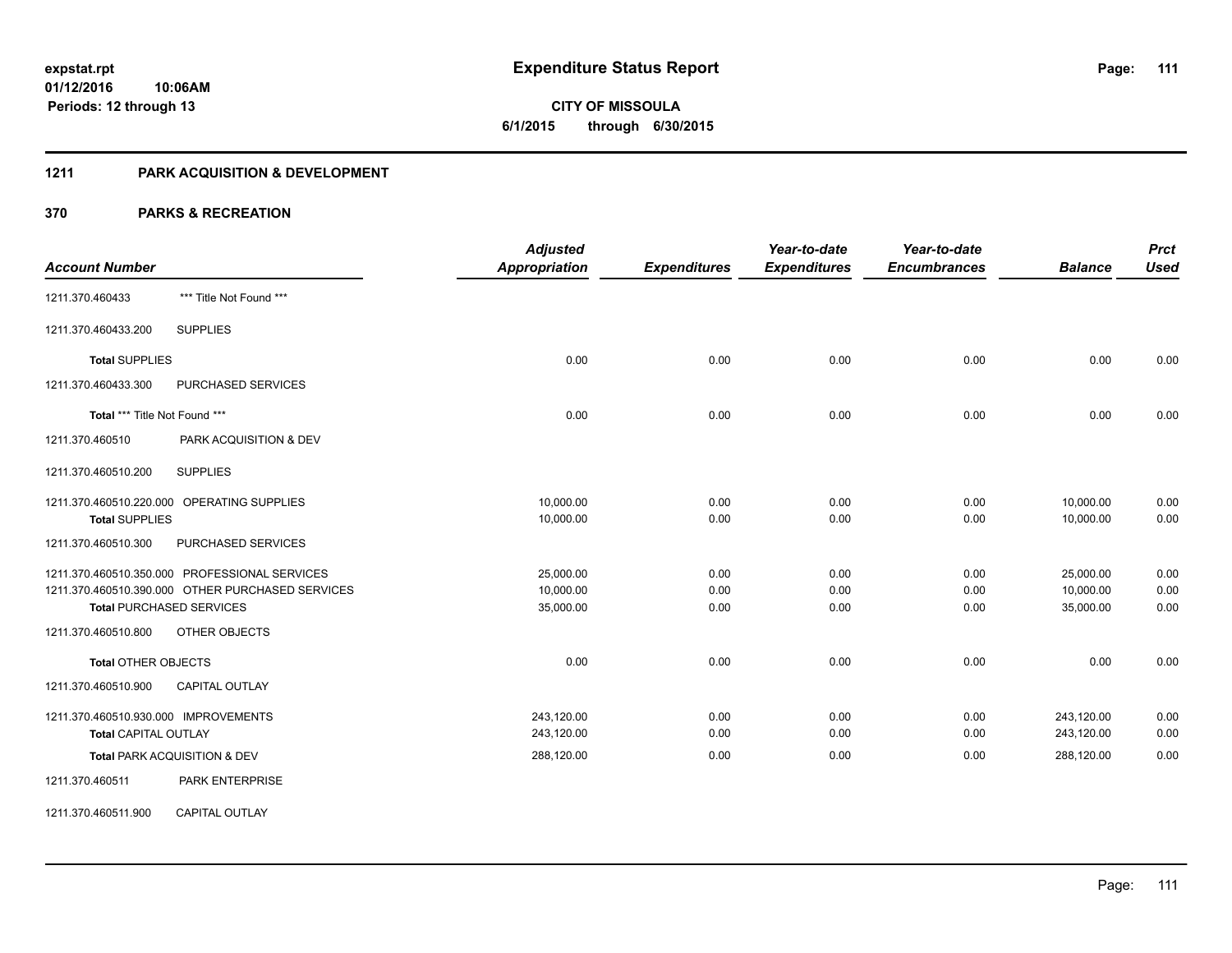# **CITY OF MISSOULA 6/1/2015 through 6/30/2015**

#### **1211 PARK ACQUISITION & DEVELOPMENT**

| <b>Account Number</b>          |                                                 | <b>Adjusted</b><br><b>Appropriation</b> | <b>Expenditures</b> | Year-to-date<br><b>Expenditures</b> | Year-to-date<br><b>Encumbrances</b> | <b>Balance</b> | <b>Prct</b><br>Used |
|--------------------------------|-------------------------------------------------|-----------------------------------------|---------------------|-------------------------------------|-------------------------------------|----------------|---------------------|
| <b>Total PARK ENTERPRISE</b>   |                                                 | 0.00                                    | 0.00                | 0.00                                | 0.00                                | 0.00           | 0.00                |
| 1211.370.510110                | <b>MERCHANT SERVICES</b>                        |                                         |                     |                                     |                                     |                |                     |
| 1211.370.510110.500            | <b>FIXED CHARGES</b>                            |                                         |                     |                                     |                                     |                |                     |
| <b>Total MERCHANT SERVICES</b> |                                                 | 0.00                                    | 0.00                | 0.00                                | 0.00                                | 0.00           | 0.00                |
|                                | <b>Total PARK ACQUISITION &amp; DEVELOPMENT</b> | 288,120.00                              | 0.00                | 0.00                                | 0.00                                | 288.120.00     | 0.00                |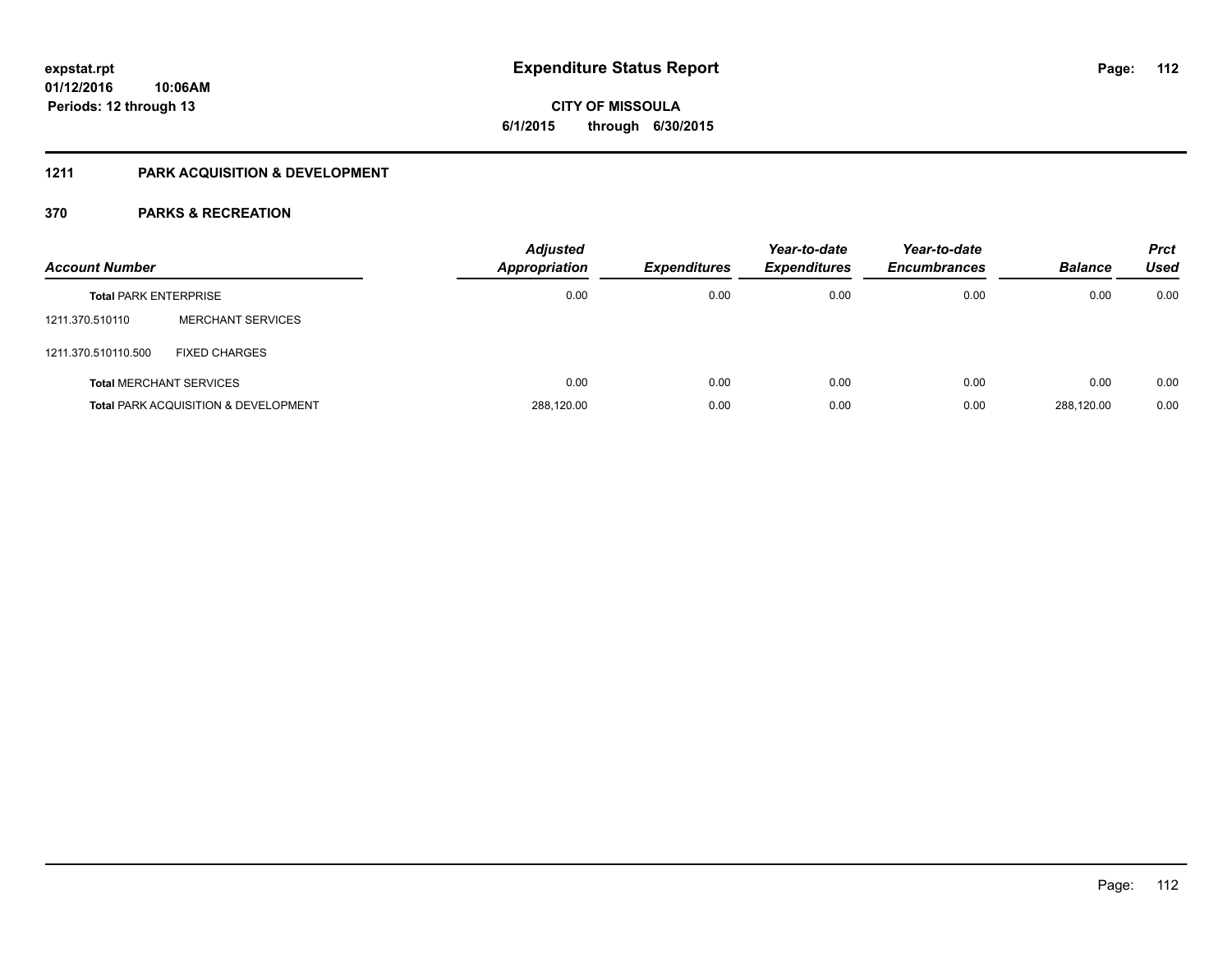Page: 113

**01/12/2016 10:06AM Periods: 12 through 13**

# **CITY OF MISSOULA 6/1/2015 through 6/30/2015**

#### **1212 PARK ENTERPRISE FUND**

| <b>Account Number</b> |                                            | <b>Adjusted</b><br><b>Appropriation</b> | <b>Expenditures</b> | Year-to-date<br><b>Expenditures</b> | Year-to-date<br><b>Encumbrances</b> | <b>Balance</b> | <b>Prct</b><br><b>Used</b> |
|-----------------------|--------------------------------------------|-----------------------------------------|---------------------|-------------------------------------|-------------------------------------|----------------|----------------------------|
| 1212.370.460433       | SILVER SUMMIT PICNIC AREA                  |                                         |                     |                                     |                                     |                |                            |
| 1212.370.460433.200   | <b>SUPPLIES</b>                            |                                         |                     |                                     |                                     |                |                            |
| <b>Total SUPPLIES</b> |                                            | 0.00                                    | 0.00                | 0.00                                | 0.00                                | 0.00           | 0.00                       |
| 1212.370.460433.300   | PURCHASED SERVICES                         |                                         |                     |                                     |                                     |                |                            |
|                       | Total SILVER SUMMIT PICNIC AREA            | 0.00                                    | 0.00                | 0.00                                | 0.00                                | 0.00           | 0.00                       |
| 1212.370.460443       | <b>TRAINING</b>                            |                                         |                     |                                     |                                     |                |                            |
| 1212.370.460443.200   | <b>SUPPLIES</b>                            |                                         |                     |                                     |                                     |                |                            |
| <b>Total TRAINING</b> |                                            | 0.00                                    | 0.00                | 0.00                                | 0.00                                | 0.00           | 0.00                       |
| 1212.370.460510       | PARK ACQUISITION & DEV                     |                                         |                     |                                     |                                     |                |                            |
| 1212.370.460510.200   | <b>SUPPLIES</b>                            |                                         |                     |                                     |                                     |                |                            |
| <b>Total SUPPLIES</b> |                                            | 0.00                                    | 0.00                | 0.00                                | 0.00                                | 0.00           | 0.00                       |
| 1212.370.460510.300   | PURCHASED SERVICES                         |                                         |                     |                                     |                                     |                |                            |
|                       | Total PARK ACQUISITION & DEV               | 0.00                                    | 0.00                | 0.00                                | 0.00                                | 0.00           | 0.00                       |
| 1212.370.460511       | PARK ENTERPRISE                            |                                         |                     |                                     |                                     |                |                            |
| 1212.370.460511.200   | <b>SUPPLIES</b>                            |                                         |                     |                                     |                                     |                |                            |
|                       | 1212.370.460511.220.000 OPERATING SUPPLIES | 20,000.00                               | 12,957.00           | 16,857.00                           | 0.00                                | 3,143.00       | 84.29                      |
|                       | 1212.370.460511.220.140 OPERATING SUPPLIES | 0.00                                    | 0.00                | 1,000.00                            | 0.00                                | $-1,000.00$    | 0.00                       |
|                       | 1212.370.460511.220.300 OPERATING SUPPLIES | 0.00                                    | 2,294.00            | 4,113.29                            | 0.00                                | $-4,113.29$    | 0.00                       |
|                       | 1212.370.460511.230.000 REPAIR/MAINTENANCE | 15,000.00                               | 0.00                | 0.00                                | 0.00                                | 15,000.00      | 0.00                       |
| <b>Total SUPPLIES</b> |                                            | 35,000.00                               | 15,251.00           | 21,970.29                           | 0.00                                | 13,029.71      | 62.77                      |
| 1212.370.460511.300   | PURCHASED SERVICES                         |                                         |                     |                                     |                                     |                |                            |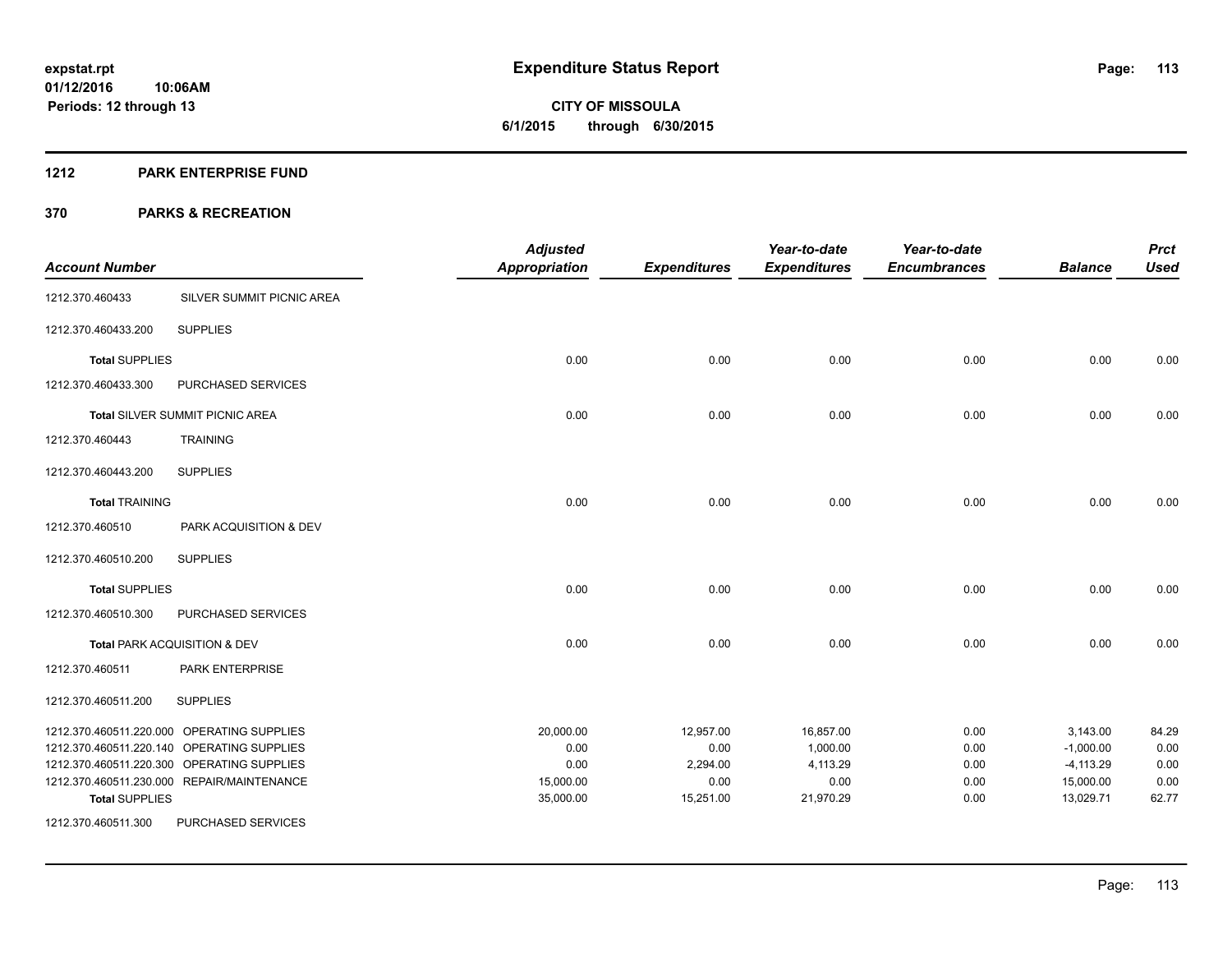#### **1212 PARK ENTERPRISE FUND**

|                                                  | <b>Adjusted</b> |                     | Year-to-date        | Year-to-date        |                | <b>Prct</b> |
|--------------------------------------------------|-----------------|---------------------|---------------------|---------------------|----------------|-------------|
| <b>Account Number</b>                            | Appropriation   | <b>Expenditures</b> | <b>Expenditures</b> | <b>Encumbrances</b> | <b>Balance</b> | <b>Used</b> |
| PROFESSIONAL SERVICES<br>1212.370.460511.350.000 | 10,000.00       | 0.00                | 102.98              | 0.00                | 9,897.02       | 1.03        |
| 1212.370.460511.390.000 OTHER PURCHASED SERVICES | 20,000.00       | 0.00                | 0.00                | 0.00                | 20,000.00      | 0.00        |
| <b>Total PURCHASED SERVICES</b>                  | 30,000.00       | 0.00                | 102.98              | 0.00                | 29,897.02      | 0.34        |
| OTHER OBJECTS<br>1212.370.460511.800             |                 |                     |                     |                     |                |             |
| <b>Total OTHER OBJECTS</b>                       | 0.00            | 0.00                | 0.00                | 0.00                | 0.00           | 0.00        |
| 1212.370.460511.900<br><b>CAPITAL OUTLAY</b>     |                 |                     |                     |                     |                |             |
| <b>IMPROVEMENTS</b><br>1212.370.460511.930.000   | 152,000.00      | 0.00                | 0.00                | 0.00                | 152,000.00     | 0.00        |
| 1212.370.460511.940.000 MACHINERY & EQUIPMENT    | 30,000.00       | 0.00                | 0.00                | 0.00                | 30,000.00      | 0.00        |
| <b>Total CAPITAL OUTLAY</b>                      | 182,000.00      | 0.00                | 0.00                | 0.00                | 182,000.00     | 0.00        |
| <b>Total PARK ENTERPRISE</b>                     | 247,000.00      | 15,251.00           | 22,073.27           | 0.00                | 224,926.73     | 8.94        |
| <b>MERCHANT SERVICES</b><br>1212.370.510110      |                 |                     |                     |                     |                |             |
| 1212.370.510110.500<br><b>FIXED CHARGES</b>      |                 |                     |                     |                     |                |             |
| <b>Total MERCHANT SERVICES</b>                   | 0.00            | 0.00                | 0.00                | 0.00                | 0.00           | 0.00        |
| <b>Total PARK ENTERPRISE FUND</b>                | 247,000.00      | 15,251.00           | 22,073.27           | 0.00                | 224,926.73     | 8.94        |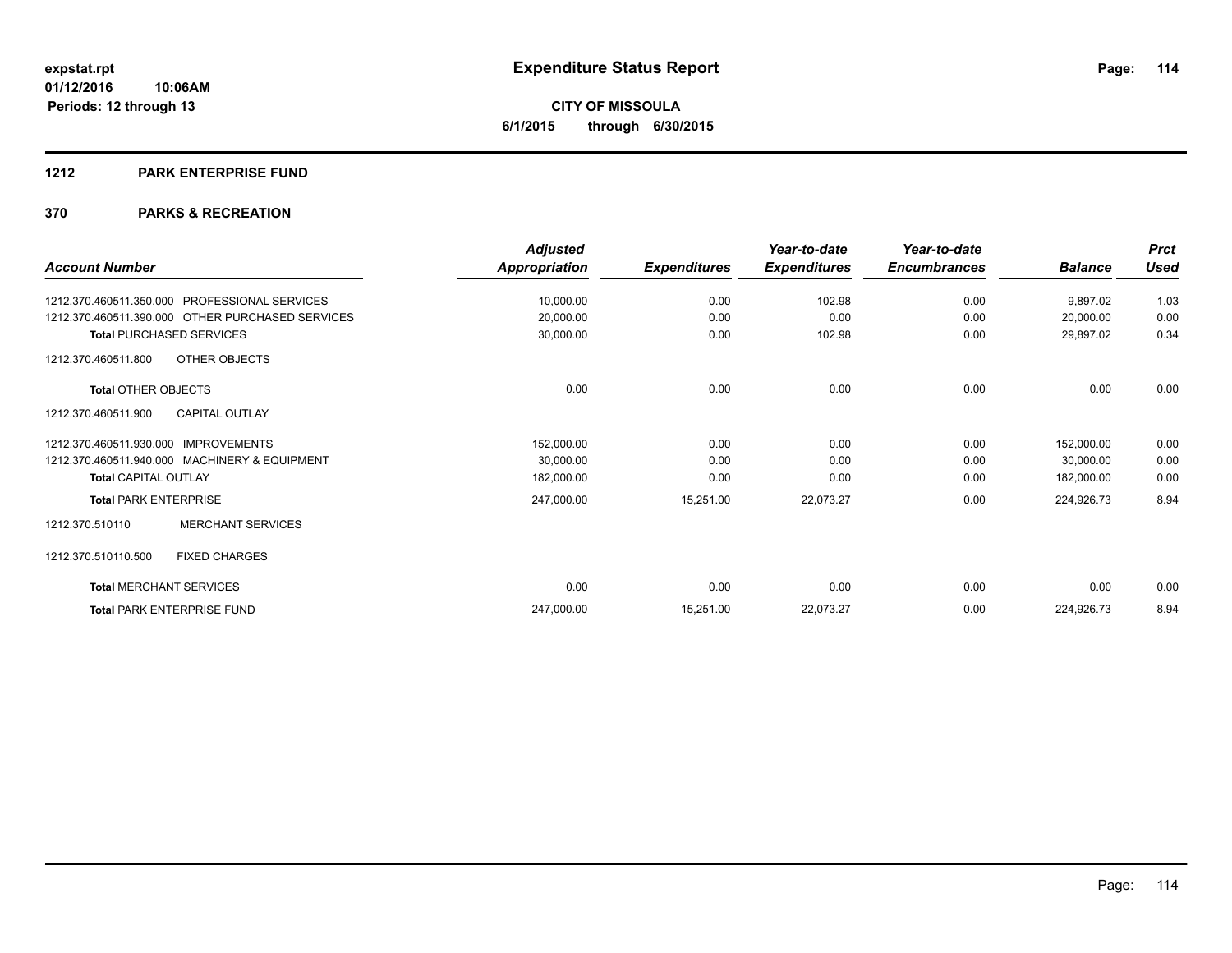# **CITY OF MISSOULA 6/1/2015 through 6/30/2015**

## **1216 PARKS & REC TRAILS, DEV**

| <b>Account Number</b>          |                                                        | <b>Adjusted</b><br><b>Appropriation</b> | <b>Expenditures</b> | Year-to-date<br><b>Expenditures</b> | Year-to-date<br><b>Encumbrances</b> | <b>Balance</b> | <b>Prct</b><br><b>Used</b> |
|--------------------------------|--------------------------------------------------------|-----------------------------------------|---------------------|-------------------------------------|-------------------------------------|----------------|----------------------------|
| 1216.370.460403                | PARK DEVELOPMENT & EXPANSION                           |                                         |                     |                                     |                                     |                |                            |
| 1216.370.460403.900            | <b>CAPITAL OUTLAY</b>                                  |                                         |                     |                                     |                                     |                |                            |
|                                | Total PARK DEVELOPMENT & EXPANSION                     | 0.00                                    | 0.00                | 0.00                                | 0.00                                | 0.00           | 0.00                       |
| 1216.370.460433                | TRAILHEAD MAPS FOR WAYFINDING                          |                                         |                     |                                     |                                     |                |                            |
| 1216.370.460433.100            | PERSONAL SERVICES                                      |                                         |                     |                                     |                                     |                |                            |
| <b>Total PERSONAL SERVICES</b> |                                                        | 0.00                                    | 0.00                | 0.00                                | 0.00                                | 0.00           | 0.00                       |
| 1216.370.460433.200            | <b>SUPPLIES</b>                                        |                                         |                     |                                     |                                     |                |                            |
| <b>Total SUPPLIES</b>          |                                                        | 0.00                                    | 0.00                | 0.00                                | 0.00                                | 0.00           | 0.00                       |
| 1216.370.460433.300            | PURCHASED SERVICES                                     |                                         |                     |                                     |                                     |                |                            |
|                                | Total TRAILHEAD MAPS FOR WAYFINDING                    | 0.00                                    | 0.00                | 0.00                                | 0.00                                | 0.00           | 0.00                       |
| 1216.370.460434                | <b>GREENWAYS &amp; HORTICULTURE</b>                    |                                         |                     |                                     |                                     |                |                            |
| 1216.370.460434.200            | <b>SUPPLIES</b>                                        |                                         |                     |                                     |                                     |                |                            |
|                                | 1216.370.460434.220.000 OPERATING SUPPLIES             | 7,000.00                                | 0.00                | 0.00                                | 0.00                                | 7,000.00       | 0.00                       |
| <b>Total SUPPLIES</b>          |                                                        | 7,000.00                                | 0.00                | 0.00                                | 0.00                                | 7,000.00       | 0.00                       |
| 1216.370.460434.300            | PURCHASED SERVICES                                     |                                         |                     |                                     |                                     |                |                            |
|                                | 1216.370.460434.350.000 RECREATION TRAIL PROGRAM GRANT | 18.000.00                               | 0.00                | 0.00                                | 0.00                                | 18,000.00      | 0.00                       |
|                                | <b>Total PURCHASED SERVICES</b>                        | 18,000.00                               | 0.00                | 0.00                                | 0.00                                | 18,000.00      | 0.00                       |
| 1216.370.460434.800            | OTHER OBJECTS                                          |                                         |                     |                                     |                                     |                |                            |
| Total OTHER OBJECTS            |                                                        | 0.00                                    | 0.00                | 0.00                                | 0.00                                | 0.00           | 0.00                       |
| 1216.370.460434.900            | <b>CAPITAL OUTLAY</b>                                  |                                         |                     |                                     |                                     |                |                            |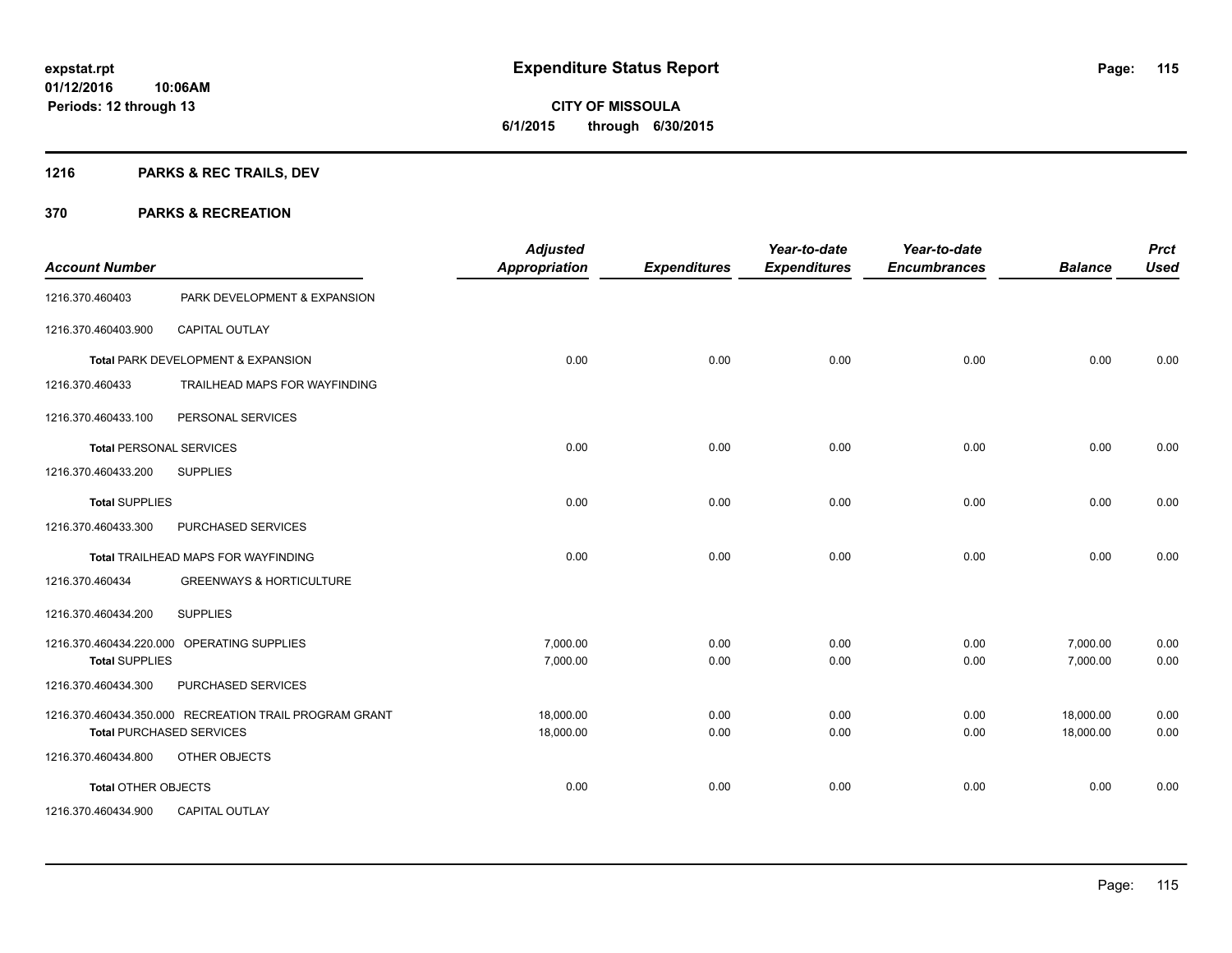## **1216 PARKS & REC TRAILS, DEV**

| <b>Account Number</b>          |                                                         | <b>Adjusted</b><br>Appropriation | <b>Expenditures</b> | Year-to-date<br><b>Expenditures</b> | Year-to-date<br><b>Encumbrances</b> | <b>Balance</b>             | <b>Prct</b><br><b>Used</b> |
|--------------------------------|---------------------------------------------------------|----------------------------------|---------------------|-------------------------------------|-------------------------------------|----------------------------|----------------------------|
| <b>Total CAPITAL OUTLAY</b>    | 1216.370.460434.930.000 RECREATION TRAILS PROGRAM GRANT | 65,000.00<br>65,000.00           | 0.00<br>0.00        | 0.00<br>0.00                        | 0.00<br>0.00                        | 65,000.00<br>65,000.00     | 0.00<br>0.00               |
|                                | Total GREENWAYS & HORTICULTURE                          | 90,000.00                        | 0.00                | 0.00                                | 0.00                                | 90,000.00                  | 0.00                       |
| 1216.370.460437                | TREE INVENTORY DNRC GRANT                               |                                  |                     |                                     |                                     |                            |                            |
| 1216.370.460437.100            | PERSONAL SERVICES                                       |                                  |                     |                                     |                                     |                            |                            |
| <b>Total PERSONAL SERVICES</b> |                                                         | 0.00                             | 0.00                | 0.00                                | 0.00                                | 0.00                       | 0.00                       |
| 1216.370.460437.200            | <b>SUPPLIES</b>                                         |                                  |                     |                                     |                                     |                            |                            |
|                                | Total TREE INVENTORY DNRC GRANT                         | 0.00                             | 0.00                | 0.00                                | 0.00                                | 0.00                       | 0.00                       |
| 1216.370.460438                | MCCORMICK PARK SITE PLAN                                |                                  |                     |                                     |                                     |                            |                            |
| 1216.370.460438.200            | <b>SUPPLIES</b>                                         |                                  |                     |                                     |                                     |                            |                            |
| <b>Total SUPPLIES</b>          | 1216.370.460438.220.000 OPERATING SUPPLIES              | 0.00<br>0.00                     | 0.00<br>0.00        | 1,800.00<br>1,800.00                | 0.00<br>0.00                        | $-1,800.00$<br>$-1,800.00$ | 0.00<br>0.00               |
| 1216.370.460438.300            | PURCHASED SERVICES                                      |                                  |                     |                                     |                                     |                            |                            |
|                                | <b>Total PURCHASED SERVICES</b>                         | 0.00                             | 0.00                | 0.00                                | 0.00                                | 0.00                       | 0.00                       |
|                                | Total MCCORMICK PARK SITE PLAN                          | 0.00                             | 0.00                | 1,800.00                            | 0.00                                | $-1,800.00$                | 0.00                       |
| 1216.370.460443                | <b>TRAINING</b>                                         |                                  |                     |                                     |                                     |                            |                            |
| 1216.370.460443.200            | <b>SUPPLIES</b>                                         |                                  |                     |                                     |                                     |                            |                            |
| <b>Total SUPPLIES</b>          |                                                         | 0.00                             | 0.00                | 0.00                                | 0.00                                | 0.00                       | 0.00                       |
| 1216.370.460443.300            | PURCHASED SERVICES                                      |                                  |                     |                                     |                                     |                            |                            |
| <b>Total TRAINING</b>          |                                                         | 0.00                             | 0.00                | 0.00                                | 0.00                                | 0.00                       | 0.00                       |
| 1216.370.460444                | PLAYGROUNDS                                             |                                  |                     |                                     |                                     |                            |                            |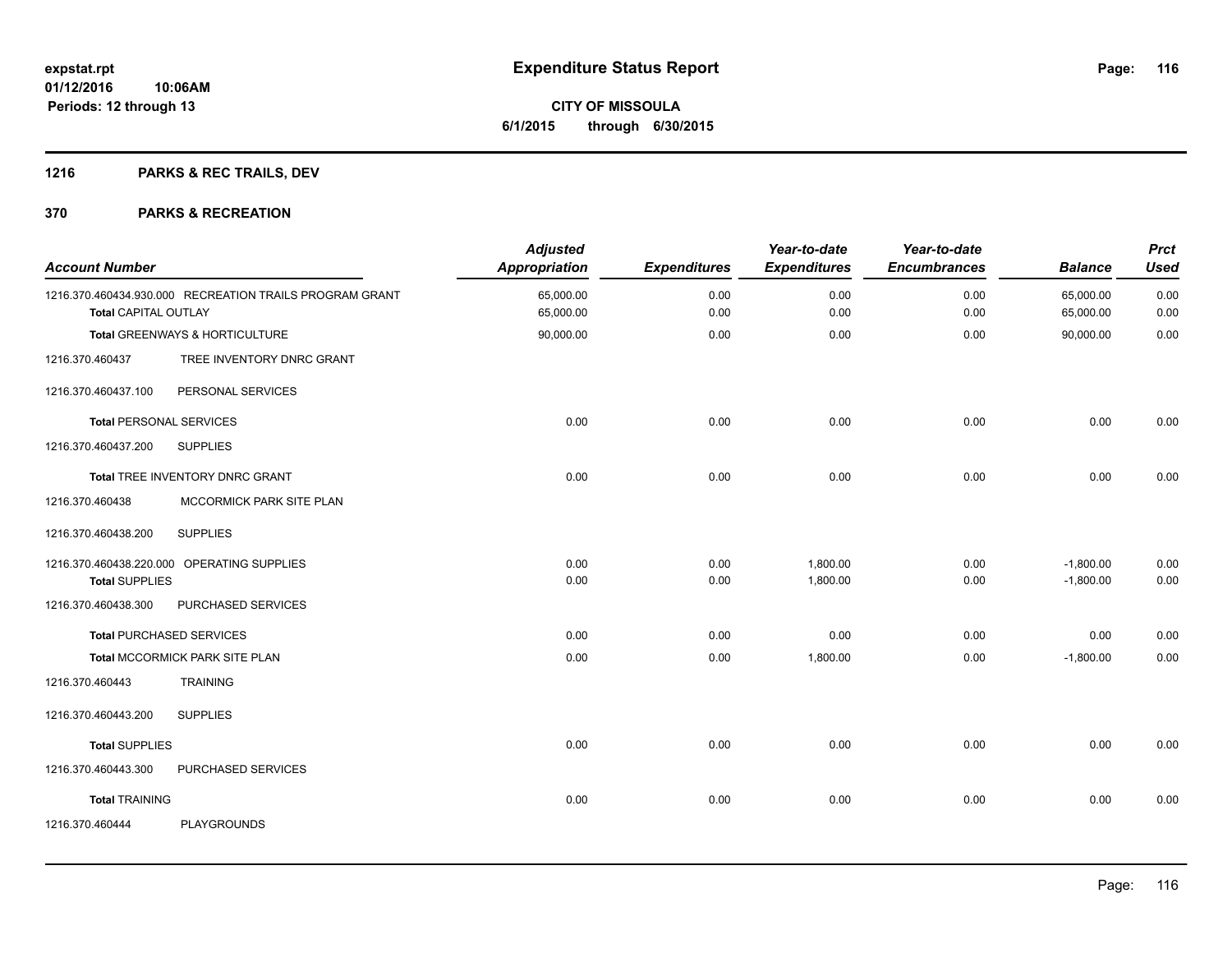# **CITY OF MISSOULA 6/1/2015 through 6/30/2015**

## **1216 PARKS & REC TRAILS, DEV**

|                                                                 | <b>Adjusted</b>      |                     | Year-to-date        | Year-to-date        |                | <b>Prct</b> |
|-----------------------------------------------------------------|----------------------|---------------------|---------------------|---------------------|----------------|-------------|
| <b>Account Number</b>                                           | <b>Appropriation</b> | <b>Expenditures</b> | <b>Expenditures</b> | <b>Encumbrances</b> | <b>Balance</b> | <b>Used</b> |
| <b>CAPITAL OUTLAY</b><br>1216.370.460444.900                    |                      |                     |                     |                     |                |             |
| 1216.370.460444.930.000 LITTLE MCCORMICK PLAYGROUND/MPROVEMENTS | 75,000.00            | 0.00                | 75,561.13           | 0.00                | $-561.13$      | 100.75      |
| <b>Total PLAYGROUNDS</b>                                        | 75,000.00            | 0.00                | 75,561.13           | 0.00                | $-561.13$      | 100.75      |
| <b>RECREATION MORE</b><br>1216.370.460470                       |                      |                     |                     |                     |                |             |
| <b>SUPPLIES</b><br>1216.370.460470.200                          |                      |                     |                     |                     |                |             |
| 1216.370.460470.220.000 MORE/OPERATING SUPPLIES                 | 5,000.00             | 1,107.46            | 2,450.61            | 0.00                | 2,549.39       | 49.01       |
| 1216.370.460470.220.020 OPERATING SUPPLIES                      | 0.00                 | 0.00                | 250.00              | 0.00                | $-250.00$      | 0.00        |
| 1216.370.460470.230.000 MORE/REPAI & MAINTENANCE                | 5,000.00             | 0.00                | 0.00                | 0.00                | 5,000.00       | 0.00        |
| <b>Total SUPPLIES</b>                                           | 10,000.00            | 1,107.46            | 2,700.61            | 0.00                | 7,299.39       | 27.01       |
| 1216.370.460470.300<br>PURCHASED SERVICES                       |                      |                     |                     |                     |                |             |
| 1216.370.460470.350.000 MORE/PROFESSIONAL SERVICES              | 10,000.00            | 0.00                | 0.00                | 0.00                | 10,000.00      | 0.00        |
| 1216.370.460470.390.000 OTHER PURCHASED SERVICES                | 10.000.00            | 0.00                | 0.00                | 0.00                | 10.000.00      | 0.00        |
| <b>Total PURCHASED SERVICES</b>                                 | 20,000.00            | 0.00                | 0.00                | 0.00                | 20,000.00      | 0.00        |
| 1216.370.460470.900<br><b>CAPITAL OUTLAY</b>                    |                      |                     |                     |                     |                |             |
| <b>Total CAPITAL OUTLAY</b>                                     | 0.00                 | 0.00                | 0.00                | 0.00                | 0.00           | 0.00        |
| <b>Total RECREATION MORE</b>                                    | 30,000.00            | 1.107.46            | 2,700.61            | 0.00                | 27.299.39      | 9.00        |
| <b>RECREATION ADULTS</b><br>1216.370.460471                     |                      |                     |                     |                     |                |             |
| <b>SUPPLIES</b><br>1216.370.460471.200                          |                      |                     |                     |                     |                |             |
| 1216.370.460471.220.000 REC ADULT/OPERATING SUPPLIES            | 5,000.00             | 0.00                | 0.00                | 0.00                | 5,000.00       | 0.00        |
| <b>Total SUPPLIES</b>                                           | 5,000.00             | 0.00                | 0.00                | 0.00                | 5,000.00       | 0.00        |
| PURCHASED SERVICES<br>1216.370.460471.300                       |                      |                     |                     |                     |                |             |
| <b>Total PURCHASED SERVICES</b>                                 | 0.00                 | 0.00                | 0.00                | 0.00                | 0.00           | 0.00        |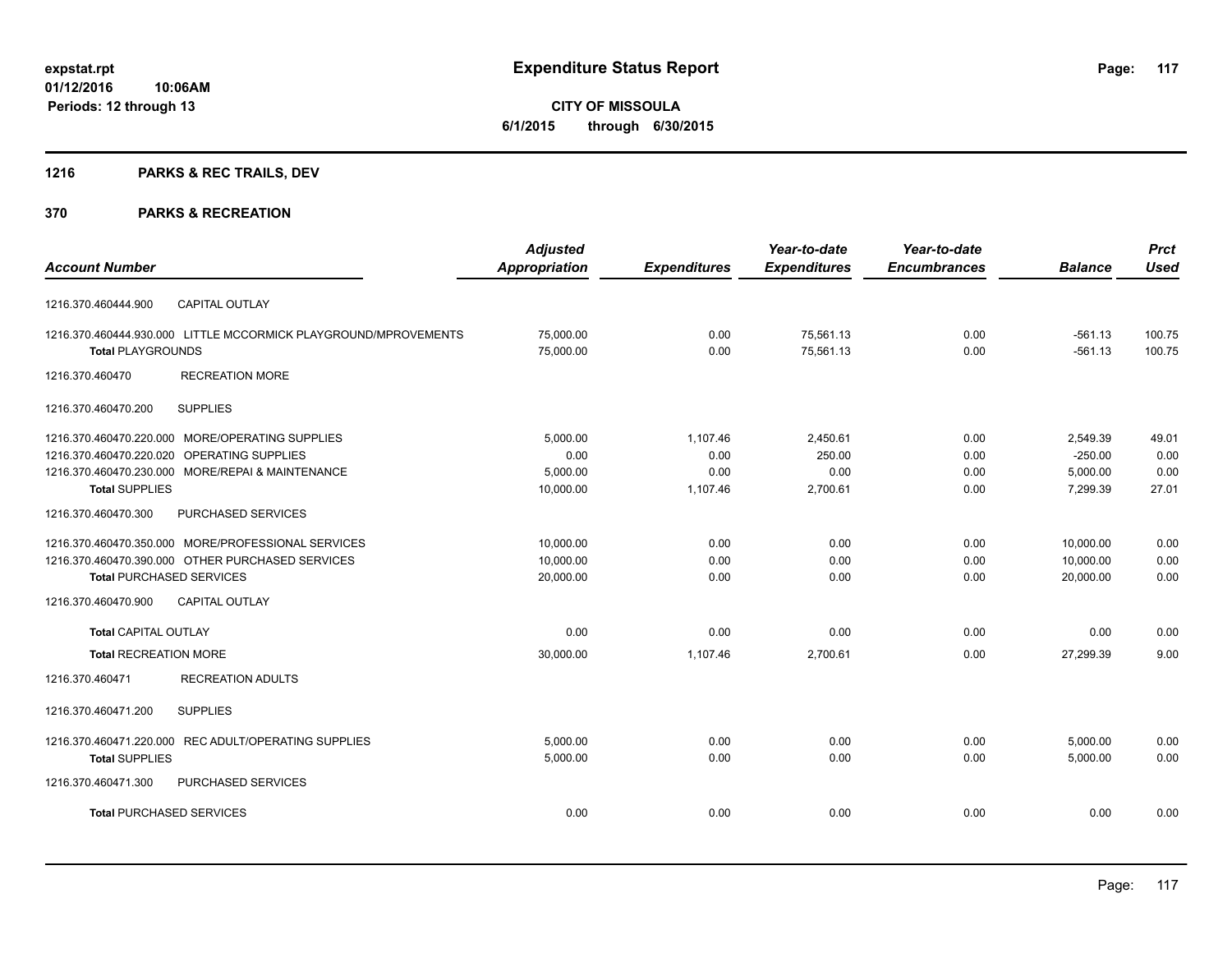**Periods: 12 through 13**

**CITY OF MISSOULA 6/1/2015 through 6/30/2015**

## **1216 PARKS & REC TRAILS, DEV**

|                                |                                                      | <b>Adjusted</b>      |                     | Year-to-date        | Year-to-date        |                | <b>Prct</b> |
|--------------------------------|------------------------------------------------------|----------------------|---------------------|---------------------|---------------------|----------------|-------------|
| <b>Account Number</b>          |                                                      | <b>Appropriation</b> | <b>Expenditures</b> | <b>Expenditures</b> | <b>Encumbrances</b> | <b>Balance</b> | <b>Used</b> |
| 1216.370.460471.800            | OTHER OBJECTS                                        |                      |                     |                     |                     |                |             |
|                                | 1216.370.460471.820.000 TRANSFERS TO OTHER FUNDS     | 20,000.00            | 0.00                | 0.00                | 0.00                | 20,000.00      | 0.00        |
| <b>Total OTHER OBJECTS</b>     |                                                      | 20,000.00            | 0.00                | 0.00                | 0.00                | 20,000.00      | 0.00        |
| 1216.370.460471.900            | <b>CAPITAL OUTLAY</b>                                |                      |                     |                     |                     |                |             |
| <b>Total CAPITAL OUTLAY</b>    |                                                      | 0.00                 | 0.00                | 0.00                | 0.00                | 0.00           | 0.00        |
| <b>Total RECREATION ADULTS</b> |                                                      | 25,000.00            | 0.00                | 0.00                | 0.00                | 25,000.00      | 0.00        |
| 1216.370.460472                | <b>RECREATION YOUTH</b>                              |                      |                     |                     |                     |                |             |
| 1216.370.460472.200            | <b>SUPPLIES</b>                                      |                      |                     |                     |                     |                |             |
|                                | 1216.370.460472.220.000 REC YOUTH/OPERATING SUPPLIES | 5,000.00             | 0.00                | 0.00                | 0.00                | 5,000.00       | 0.00        |
| <b>Total SUPPLIES</b>          |                                                      | 5,000.00             | 0.00                | 0.00                | 0.00                | 5,000.00       | 0.00        |
| 1216.370.460472.300            | PURCHASED SERVICES                                   |                      |                     |                     |                     |                |             |
|                                | <b>Total PURCHASED SERVICES</b>                      | 0.00                 | 0.00                | 0.00                | 0.00                | 0.00           | 0.00        |
| 1216.370.460472.700            | <b>GRANTS &amp; CONTRIBUTIONS</b>                    |                      |                     |                     |                     |                |             |
|                                | Total GRANTS & CONTRIBUTIONS                         | 0.00                 | 0.00                | 0.00                | 0.00                | 0.00           | 0.00        |
| 1216.370.460472.800            | OTHER OBJECTS                                        |                      |                     |                     |                     |                |             |
|                                | 1216.370.460472.820.000 TRANSFERS TO OTHER FUNDS     | 30,000.00            | 0.00                | 0.00                | 0.00                | 30,000.00      | 0.00        |
| <b>Total OTHER OBJECTS</b>     |                                                      | 30,000.00            | 0.00                | 0.00                | 0.00                | 30,000.00      | 0.00        |
| 1216.370.460472.900            | <b>CAPITAL OUTLAY</b>                                |                      |                     |                     |                     |                |             |
| <b>Total CAPITAL OUTLAY</b>    |                                                      | 0.00                 | 0.00                | 0.00                | 0.00                | 0.00           | 0.00        |
| <b>Total RECREATION YOUTH</b>  |                                                      | 35,000.00            | 0.00                | 0.00                | 0.00                | 35,000.00      | 0.00        |
| 1216.370.460506                | <b>CARAS PARK</b>                                    |                      |                     |                     |                     |                |             |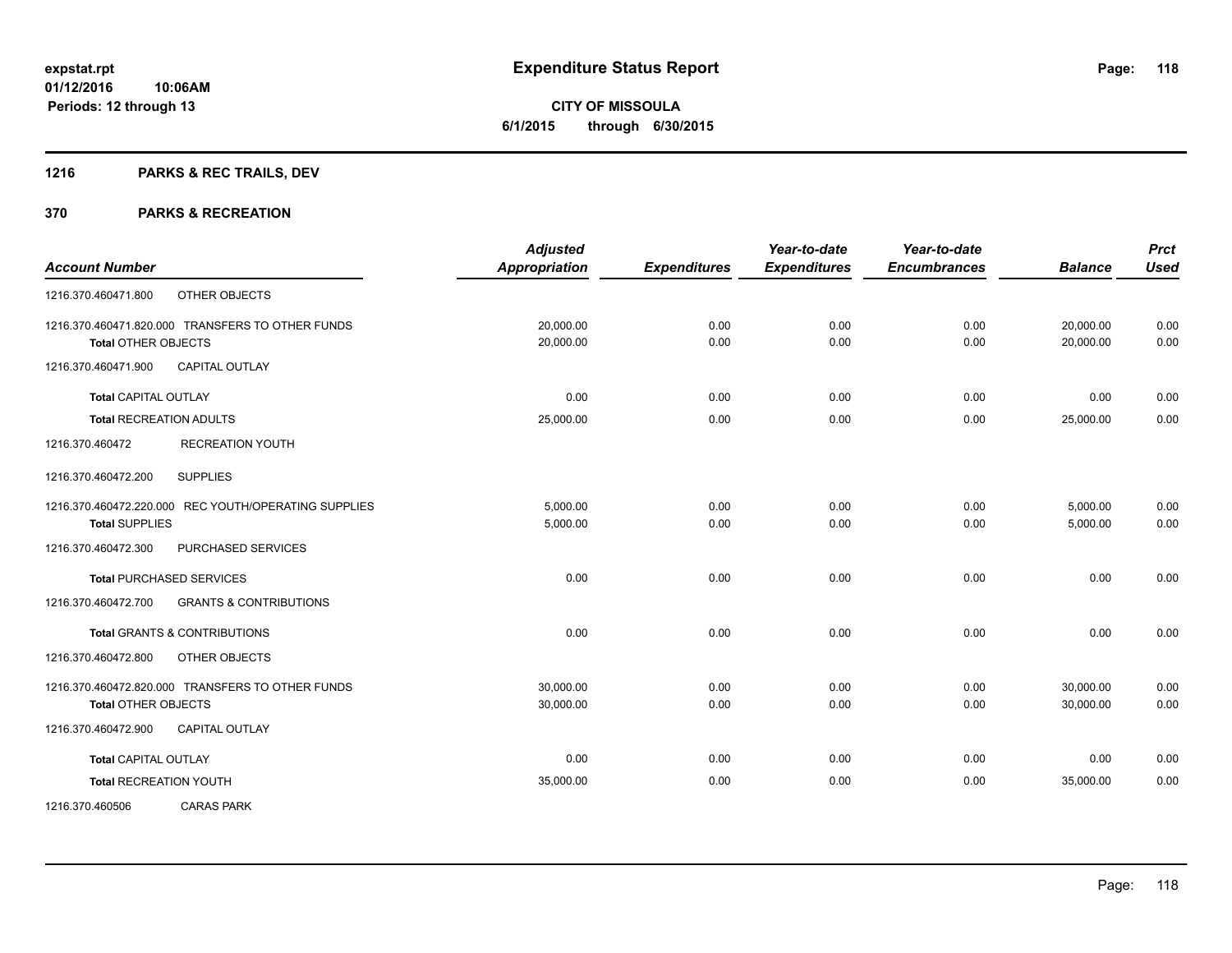**CITY OF MISSOULA 6/1/2015 through 6/30/2015**

## **1216 PARKS & REC TRAILS, DEV**

#### **370 PARKS & RECREATION**

|                                        |                                                              | <b>Adjusted</b>      |                     | Year-to-date        | Year-to-date        |                | <b>Prct</b> |
|----------------------------------------|--------------------------------------------------------------|----------------------|---------------------|---------------------|---------------------|----------------|-------------|
| <b>Account Number</b>                  |                                                              | <b>Appropriation</b> | <b>Expenditures</b> | <b>Expenditures</b> | <b>Encumbrances</b> | <b>Balance</b> | <b>Used</b> |
| 1216.370.460506.200                    | <b>SUPPLIES</b>                                              |                      |                     |                     |                     |                |             |
| <b>Total SUPPLIES</b>                  |                                                              | 0.00                 | 0.00                | 0.00                | 0.00                | 0.00           | 0.00        |
| 1216.370.460506.300                    | PURCHASED SERVICES                                           |                      |                     |                     |                     |                |             |
|                                        | <b>Total PURCHASED SERVICES</b>                              | 0.00                 | 0.00                | 0.00                | 0.00                | 0.00           | 0.00        |
| 1216.370.460506.900                    | <b>CAPITAL OUTLAY</b>                                        |                      |                     |                     |                     |                |             |
| <b>Total CARAS PARK</b>                |                                                              | 0.00                 | 0.00                | 0.00                | 0.00                | 0.00           | 0.00        |
| 1216.370.460507                        | <b>COMMUNITY TRAILS</b>                                      |                      |                     |                     |                     |                |             |
| 1216.370.460507.200                    | <b>SUPPLIES</b>                                              |                      |                     |                     |                     |                |             |
|                                        | 1216.370.460507.220.000 COMM TRAILS/OPERATING SUPPLIES       | 5,000.00             | 0.00                | 2,034.00            | 0.00                | 2,966.00       | 40.68       |
|                                        | 1216.370.460507.230.000 COMM TRAILS/REPAIR/MAINTENANCE       | 5,000.00             | 0.00                | 0.00                | 0.00                | 5,000.00       | 0.00        |
| 1216.370.460507.240.000 OTHER SUPPLIES |                                                              | 1,100.00             | 0.00                | 0.00                | 0.00                | 1,100.00       | 0.00        |
| <b>Total SUPPLIES</b>                  |                                                              | 11,100.00            | 0.00                | 2,034.00            | 0.00                | 9,066.00       | 18.32       |
| 1216.370.460507.300                    | PURCHASED SERVICES                                           |                      |                     |                     |                     |                |             |
|                                        | 1216.370.460507.350.000 COMM TRAILS/PROFESSIONAL SERVICES    | 10,000.00            | 0.00                | 3,660.00            | 0.00                | 6,340.00       | 36.60       |
|                                        | 1216.370.460507.360.000 COMM TRAILS/REPAIR & MAINTENANCE     | 10,000.00            | 0.00                | 0.00                | 0.00                | 10,000.00      | 0.00        |
|                                        | 1216.370.460507.390.000 COMM TRAILS/OTHER PURCHASED SERVICES | 40,000.00            | 0.00                | 0.00                | 0.00                | 40,000.00      | 0.00        |
|                                        | <b>Total PURCHASED SERVICES</b>                              | 60,000.00            | 0.00                | 3,660.00            | 0.00                | 56,340.00      | 6.10        |
| 1216.370.460507.900                    | <b>CAPITAL OUTLAY</b>                                        |                      |                     |                     |                     |                |             |
|                                        | 1216.370.460507.930.000 COMM TRAILS/IMPROVEMENTS             | 50,000.00            | 0.00                | 0.00                | 0.00                | 50,000.00      | 0.00        |
| <b>Total CAPITAL OUTLAY</b>            |                                                              | 50,000.00            | 0.00                | 0.00                | 0.00                | 50,000.00      | 0.00        |
| <b>Total COMMUNITY TRAILS</b>          |                                                              | 121,100.00           | 0.00                | 5,694.00            | 0.00                | 115,406.00     | 4.70        |
| 1216.370.460508                        | <b>KIWANIS PARK</b>                                          |                      |                     |                     |                     |                |             |
|                                        |                                                              |                      |                     |                     |                     |                |             |

1216.370.460508.900 CAPITAL OUTLAY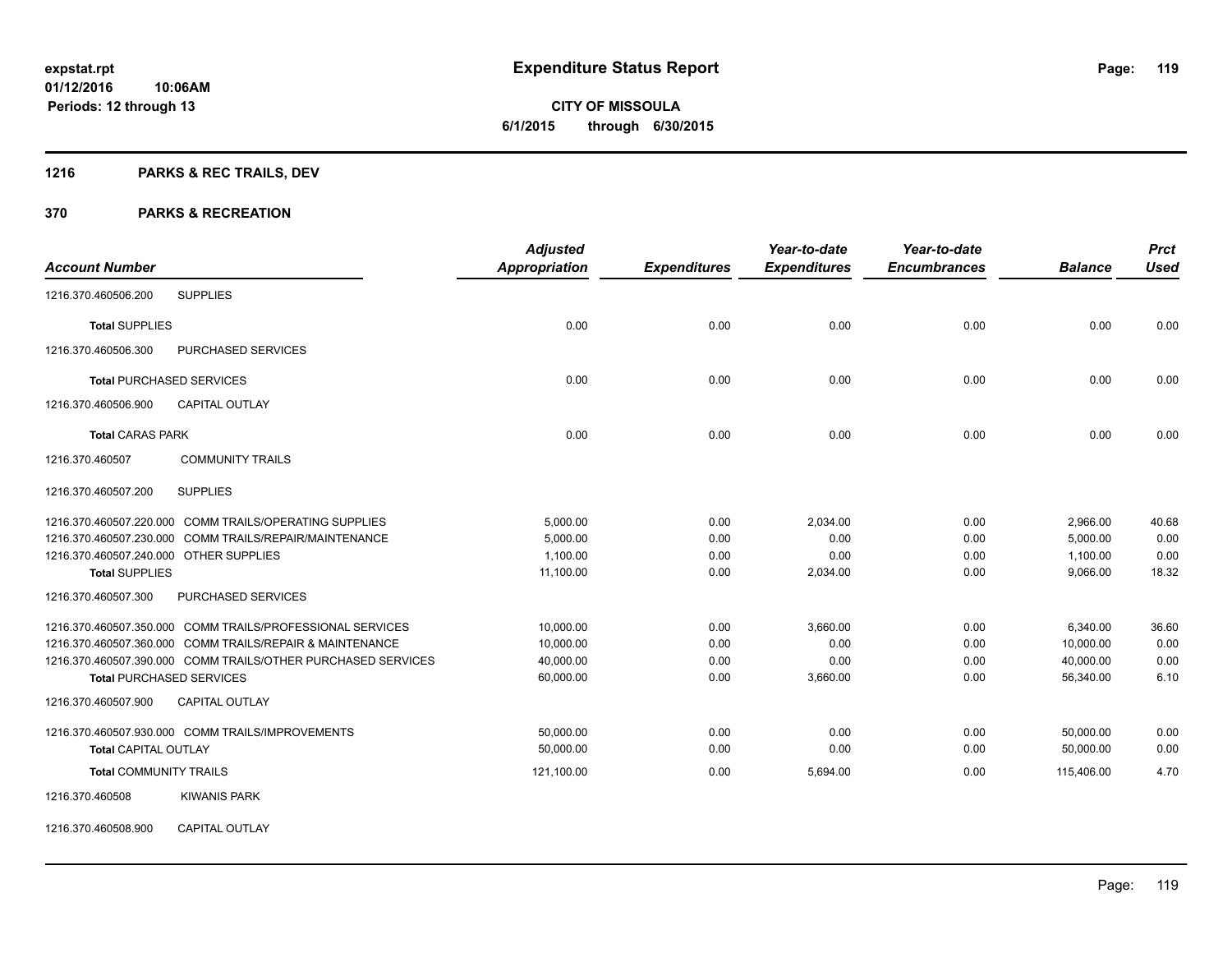## **1216 PARKS & REC TRAILS, DEV**

| <b>Account Number</b>           |                                                           | <b>Adjusted</b><br><b>Appropriation</b> | <b>Expenditures</b> | Year-to-date<br><b>Expenditures</b> | Year-to-date<br><b>Encumbrances</b> | <b>Balance</b>           | <b>Prct</b><br><b>Used</b> |
|---------------------------------|-----------------------------------------------------------|-----------------------------------------|---------------------|-------------------------------------|-------------------------------------|--------------------------|----------------------------|
| <b>Total KIWANIS PARK</b>       | 1216.370.460508.930.000 KIWANIS PARK IMPROVEMENTS         | 170,000.00<br>170,000.00                | 0.00<br>0.00        | 1,350.00<br>1,350.00                | 0.00<br>0.00                        | 168,650.00<br>168,650.00 | 0.79<br>0.79               |
| 1216.370.460509                 | <b>KIM WILLIAMS TRAIL</b>                                 |                                         |                     |                                     |                                     |                          |                            |
| 1216.370.460509.900             | <b>CAPITAL OUTLAY</b>                                     |                                         |                     |                                     |                                     |                          |                            |
| <b>Total KIM WILLIAMS TRAIL</b> | 1216.370.460509.930.000 KIM WILLIAMS/IMPROVEMENTS         | 36,170.00<br>36,170.00                  | 0.00<br>0.00        | 0.00<br>0.00                        | 0.00<br>0.00                        | 36,170.00<br>36,170.00   | 0.00<br>0.00               |
| 1216.370.460511                 | <b>PARK ENTERPRISE</b>                                    |                                         |                     |                                     |                                     |                          |                            |
| 1216.370.460511.200             | <b>SUPPLIES</b>                                           |                                         |                     |                                     |                                     |                          |                            |
| <b>Total SUPPLIES</b>           |                                                           | 0.00                                    | 0.00                | 0.00                                | 0.00                                | 0.00                     | 0.00                       |
| 1216.370.460511.300             | PURCHASED SERVICES                                        |                                         |                     |                                     |                                     |                          |                            |
| <b>Total PARK ENTERPRISE</b>    |                                                           | 0.00                                    | 0.00                | 0.00                                | 0.00                                | 0.00                     | 0.00                       |
| 1216.370.460512                 | <b>PARK MEMORIALS</b>                                     |                                         |                     |                                     |                                     |                          |                            |
| 1216.370.460512.200             | <b>SUPPLIES</b>                                           |                                         |                     |                                     |                                     |                          |                            |
| <b>Total SUPPLIES</b>           | 1216.370.460512.220.000 PARK MEMORIALS/OPERATING SUPPLIES | 0.00<br>0.00                            | 101.99<br>101.99    | 326.99<br>326.99                    | 0.00<br>0.00                        | $-326.99$<br>$-326.99$   | 0.00<br>0.00               |
| 1216.370.460512.300             | PURCHASED SERVICES                                        |                                         |                     |                                     |                                     |                          |                            |
|                                 | <b>Total PURCHASED SERVICES</b>                           | 0.00                                    | 0.00                | 0.00                                | 0.00                                | 0.00                     | 0.00                       |
| 1216.370.460512.800             | OTHER OBJECTS                                             |                                         |                     |                                     |                                     |                          |                            |
| <b>Total OTHER OBJECTS</b>      |                                                           | 0.00                                    | 0.00                | 0.00                                | 0.00                                | 0.00                     | 0.00                       |
| 1216.370.460512.900             | <b>CAPITAL OUTLAY</b>                                     |                                         |                     |                                     |                                     |                          |                            |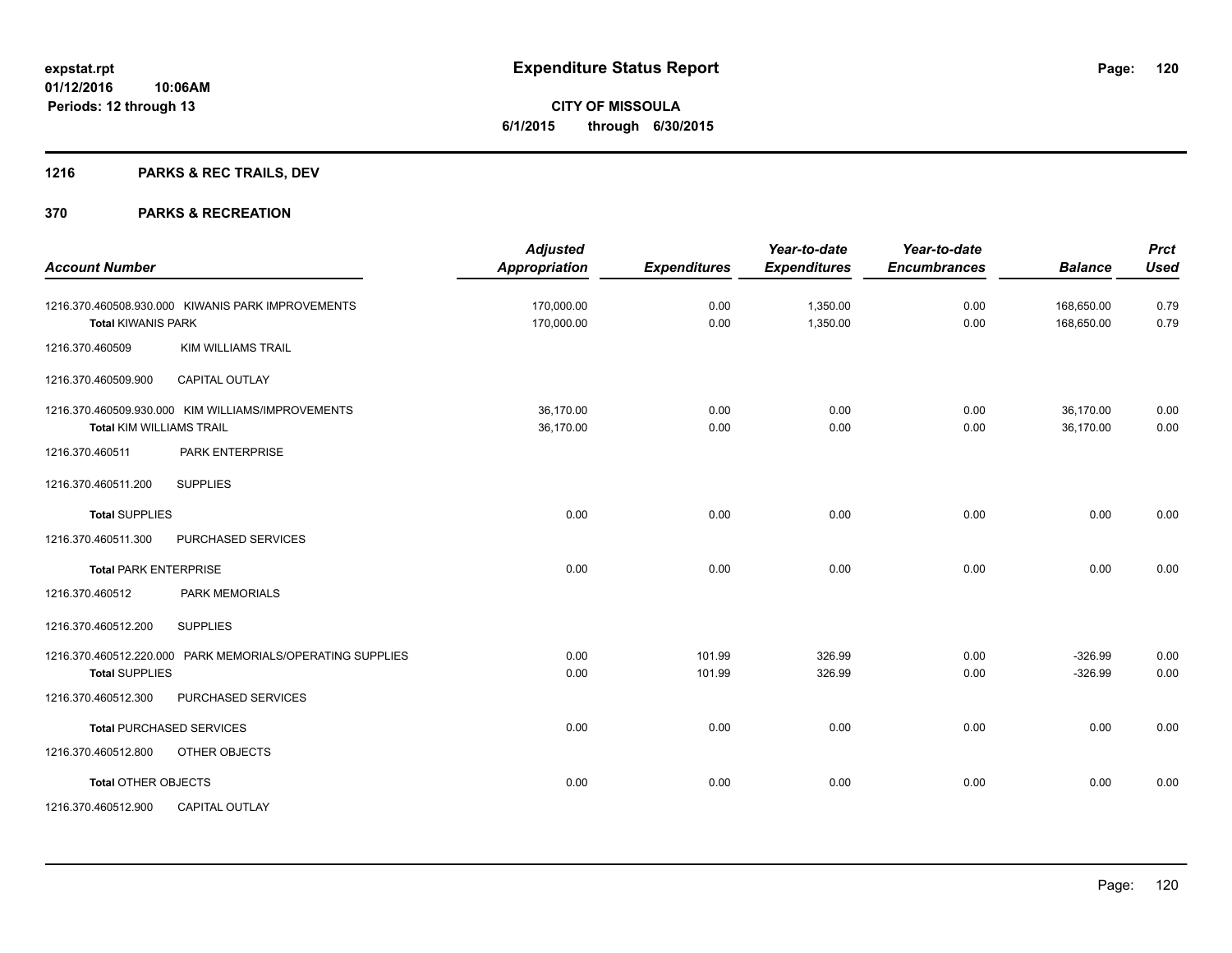**CITY OF MISSOULA 6/1/2015 through 6/30/2015**

## **1216 PARKS & REC TRAILS, DEV**

| <b>Account Number</b>                                          | <b>Adjusted</b><br><b>Appropriation</b> | <b>Expenditures</b> | Year-to-date<br><b>Expenditures</b> | Year-to-date<br><b>Encumbrances</b> | <b>Balance</b> | <b>Prct</b><br><b>Used</b> |
|----------------------------------------------------------------|-----------------------------------------|---------------------|-------------------------------------|-------------------------------------|----------------|----------------------------|
| 1216.370.460512.920.000 PARK MEMORIALS/BUILDINGS               | 100,000.00                              | 0.00                | 0.00                                | 0.00                                | 100,000.00     | 0.00                       |
| 1216.370.460512.930.000 PARK MEMORIALS/IMPROVEMENTS            | 50,000.00                               | 0.00                | 0.00                                | 0.00                                | 50,000.00      | 0.00                       |
| <b>Total CAPITAL OUTLAY</b>                                    | 150,000.00                              | 0.00                | 0.00                                | 0.00                                | 150,000.00     | 0.00                       |
| <b>Total PARK MEMORIALS</b>                                    | 150,000.00                              | 101.99              | 326.99                              | 0.00                                | 149.673.01     | 0.22                       |
| 1216.370.460513<br>RECREATIONAL DONATIONS SPEC EVENTS          |                                         |                     |                                     |                                     |                |                            |
| <b>SUPPLIES</b><br>1216.370.460513.200                         |                                         |                     |                                     |                                     |                |                            |
| 1216.370.460513.220.000 REC DONATIONS/OPERATING SUPPLIES       | 20,000.00                               | 2,959.96            | 3,834.96                            | 0.00                                | 16,165.04      | 19.17                      |
| 1216.370.460513.220.090 REC DONATIONS/OPERATING SUPPLIES       | 0.00                                    | 0.00                | 2,722.40                            | 0.00                                | $-2,722.40$    | 0.00                       |
| 1216.370.460513.220.091 OPERATING SUPPLIES                     | 0.00                                    | 0.00                | 748.25                              | 0.00                                | $-748.25$      | 0.00                       |
| 1216.370.460513.230.000 REC DONATIONS-REPAIR/MAINTENANCE       | 5,000.00                                | 0.00                | 0.00                                | 0.00                                | 5,000.00       | 0.00                       |
| <b>Total SUPPLIES</b>                                          | 25,000.00                               | 2,959.96            | 7,305.61                            | 0.00                                | 17,694.39      | 29.22                      |
| 1216.370.460513.300<br>PURCHASED SERVICES                      |                                         |                     |                                     |                                     |                |                            |
| 1216.370.460513.350.000 REC DONATIONS/PROFESSIONAL SERVICES    | 5,000.00                                | 0.00                | 0.00                                | 0.00                                | 5,000.00       | 0.00                       |
| 1216.370.460513.390.000 REC DONATIONS/OTHER PURCHASED SERVICES | 40,000.00                               | 0.00                | 0.00                                | 0.00                                | 40,000.00      | 0.00                       |
| <b>Total PURCHASED SERVICES</b>                                | 45,000.00                               | 0.00                | 0.00                                | 0.00                                | 45,000.00      | 0.00                       |
| 1216.370.460513.800<br>OTHER OBJECTS                           |                                         |                     |                                     |                                     |                |                            |
| 1216.370.460513.820.000 REC DONATIONS/TRANSFERS                | 0.00                                    | 5,088.70            | 5,088.70                            | 0.00                                | $-5,088.70$    | 0.00                       |
| <b>Total OTHER OBJECTS</b>                                     | 0.00                                    | 5,088.70            | 5,088.70                            | 0.00                                | $-5,088.70$    | 0.00                       |
| 1216.370.460513.900<br><b>CAPITAL OUTLAY</b>                   |                                         |                     |                                     |                                     |                |                            |
| Total CAPITAL OUTLAY                                           | 0.00                                    | 0.00                | 0.00                                | 0.00                                | 0.00           | 0.00                       |
| <b>Total RECREATIONAL DONATIONS SPEC EVENTS</b>                | 70,000.00                               | 8,048.66            | 12,394.31                           | 0.00                                | 57,605.69      | 17.71                      |
| 1216.370.460514<br><b>URBAN FORESTRY</b>                       |                                         |                     |                                     |                                     |                |                            |
| 1216.370.460514.100<br>PERSONAL SERVICES                       |                                         |                     |                                     |                                     |                |                            |
| <b>Total PERSONAL SERVICES</b>                                 | 0.00                                    | 0.00                | 0.00                                | 0.00                                | 0.00           | 0.00                       |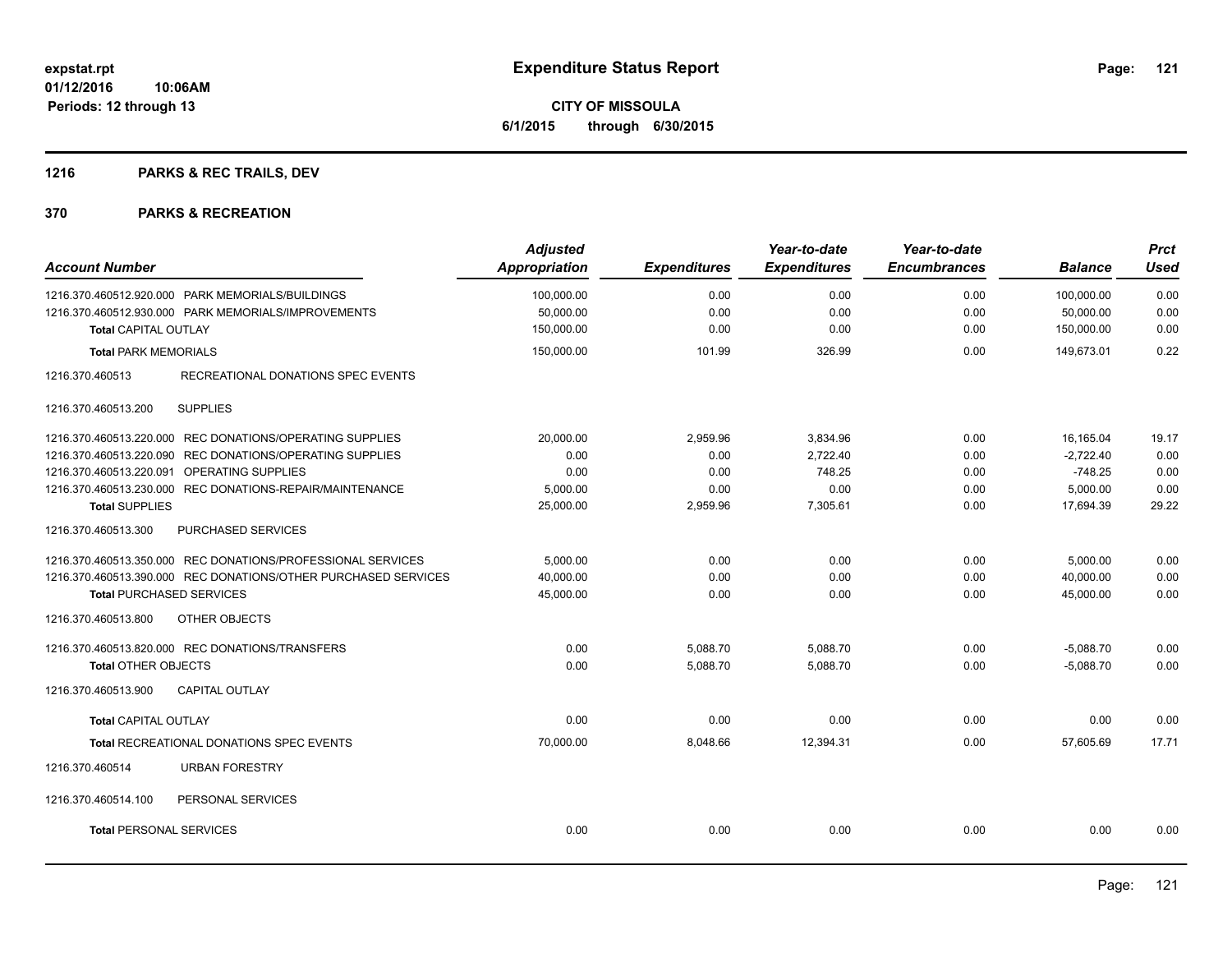## **1216 PARKS & REC TRAILS, DEV**

|                                      |                                                              | <b>Adjusted</b>      |                     | Year-to-date        | Year-to-date        |                | <b>Prct</b> |
|--------------------------------------|--------------------------------------------------------------|----------------------|---------------------|---------------------|---------------------|----------------|-------------|
| <b>Account Number</b>                |                                                              | <b>Appropriation</b> | <b>Expenditures</b> | <b>Expenditures</b> | <b>Encumbrances</b> | <b>Balance</b> | <b>Used</b> |
| 1216.370.460514.200                  | <b>SUPPLIES</b>                                              |                      |                     |                     |                     |                |             |
|                                      | 1216.370.460514.220.000 URBAN FORESTRY/OPERATING SUPPLIES    | 10,000.00            | 0.00                | 78.74               | 0.00                | 9,921.26       | 0.79        |
|                                      | 1216.370.460514.220.191 OPERATING SUPPLIES                   | 0.00                 | 674.91              | 1,221.01            | 0.00                | $-1,221.01$    | 0.00        |
|                                      | 1216.370.460514.220.192 OPERATING SUPPLIES                   | 0.00                 | 63.16               | 63.16               | 0.00                | $-63.16$       | 0.00        |
|                                      | 1216.370.460514.230.000 URBAN FORESTRY-REPAIR/MAINTENANCE    | 5,000.00             | 0.00                | 0.00                | 0.00                | 5,000.00       | 0.00        |
| <b>Total SUPPLIES</b>                |                                                              | 15,000.00            | 738.07              | 1,362.91            | 0.00                | 13,637.09      | 9.09        |
| 1216.370.460514.300                  | <b>PURCHASED SERVICES</b>                                    |                      |                     |                     |                     |                |             |
|                                      | 1216.370.460514.350.000 URBAN FORESTRY/PROFESSIONAL SERVICES | 20,000.00            | 0.00                | 0.00                | 0.00                | 20,000.00      | 0.00        |
|                                      | 1216.370.460514.350.085 FOREST HEALTH GRANT                  | 59,000.00            | 15,240.00           | 27,490.00           | 0.00                | 31,510.00      | 46.59       |
| <b>Total PURCHASED SERVICES</b>      |                                                              | 79,000.00            | 15,240.00           | 27,490.00           | 0.00                | 51,510.00      | 34.80       |
| 1216.370.460514.900                  | <b>CAPITAL OUTLAY</b>                                        |                      |                     |                     |                     |                |             |
| 1216.370.460514.930.000 IMPROVEMENTS |                                                              | 20,000.00            | 0.00                | 0.00                | 0.00                | 20,000.00      | 0.00        |
| <b>Total CAPITAL OUTLAY</b>          |                                                              | 20.000.00            | 0.00                | 0.00                | 0.00                | 20,000.00      | 0.00        |
| <b>Total URBAN FORESTRY</b>          |                                                              | 114,000.00           | 15,978.07           | 28,852.91           | 0.00                | 85.147.09      | 25.31       |
| 1216.370.460516                      | PARK REVOLVING                                               |                      |                     |                     |                     |                |             |
| 1216.370.460516.800                  | OTHER OBJECTS                                                |                      |                     |                     |                     |                |             |
| 1216.370.460516.845.000 CONTINGENCY  |                                                              | 25,000.00            | 0.00                | 0.00                | 0.00                | 25,000.00      | 0.00        |
| <b>Total PARK REVOLVING</b>          |                                                              | 25,000.00            | 0.00                | 0.00                | 0.00                | 25,000.00      | 0.00        |
| 1216.370.460517                      | OPEN SPACE PURCHASE & DONATIONS                              |                      |                     |                     |                     |                |             |
| 1216.370.460517.200                  | <b>SUPPLIES</b>                                              |                      |                     |                     |                     |                |             |
| <b>Total SUPPLIES</b>                |                                                              | 0.00                 | 0.00                | 0.00                | 0.00                | 0.00           | 0.00        |
| 1216.370.460517.300                  | PURCHASED SERVICES                                           |                      |                     |                     |                     |                |             |
|                                      | 1216.370.460517.390.000 OTHER PURCHASED SERVICES             | 10,000.00            | 0.00                | 0.00                | 0.00                | 10,000.00      | 0.00        |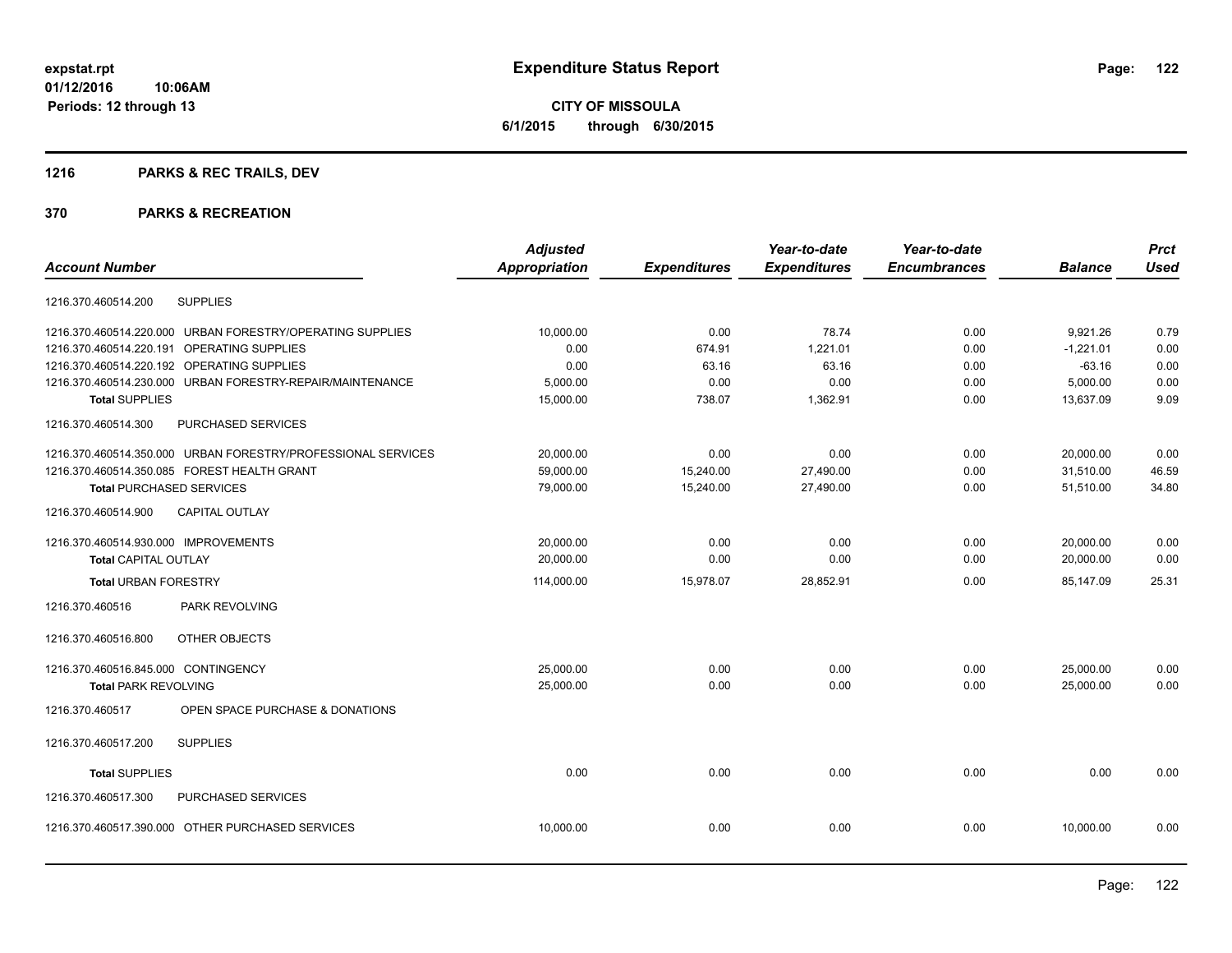## **1216 PARKS & REC TRAILS, DEV**

| <b>Account Number</b>         |                                       | <b>Adjusted</b><br><b>Appropriation</b> | <b>Expenditures</b> | Year-to-date<br><b>Expenditures</b> | Year-to-date<br><b>Encumbrances</b> | <b>Balance</b> | <b>Prct</b><br><b>Used</b> |
|-------------------------------|---------------------------------------|-----------------------------------------|---------------------|-------------------------------------|-------------------------------------|----------------|----------------------------|
|                               | <b>Total PURCHASED SERVICES</b>       | 10,000.00                               | 0.00                | 0.00                                | 0.00                                | 10,000.00      | 0.00                       |
| 1216.370.460517.900           | CAPITAL OUTLAY                        |                                         |                     |                                     |                                     |                |                            |
| <b>Total CAPITAL OUTLAY</b>   |                                       | 0.00                                    | 0.00                | 0.00                                | 0.00                                | 0.00           | 0.00                       |
|                               | Total OPEN SPACE PURCHASE & DONATIONS | 10,000.00                               | 0.00                | 0.00                                | 0.00                                | 10,000.00      | 0.00                       |
| 1216.370.460518               | SILVERS LAGOON                        |                                         |                     |                                     |                                     |                |                            |
| 1216.370.460518.900           | <b>CAPITAL OUTLAY</b>                 |                                         |                     |                                     |                                     |                |                            |
| Total SILVERS LAGOON          |                                       | 0.00                                    | 0.00                | 0.00                                | 0.00                                | 0.00           | 0.00                       |
| 1216.370.460519               | <b>AQUATICS CAPITAL</b>               |                                         |                     |                                     |                                     |                |                            |
| 1216.370.460519.200           | <b>SUPPLIES</b>                       |                                         |                     |                                     |                                     |                |                            |
| <b>Total SUPPLIES</b>         |                                       | 0.00                                    | 0.00                | 0.00                                | 0.00                                | 0.00           | 0.00                       |
| 1216.370.460519.300           | PURCHASED SERVICES                    |                                         |                     |                                     |                                     |                |                            |
|                               | <b>Total PURCHASED SERVICES</b>       | 0.00                                    | 0.00                | 0.00                                | 0.00                                | 0.00           | 0.00                       |
| 1216.370.460519.900           | CAPITAL OUTLAY                        |                                         |                     |                                     |                                     |                |                            |
| <b>Total AQUATICS CAPITAL</b> |                                       | 0.00                                    | 0.00                | 0.00                                | 0.00                                | 0.00           | 0.00                       |
| 1216.370.460520               | *** Title Not Found ***               |                                         |                     |                                     |                                     |                |                            |
| 1216.370.460520.200           | <b>SUPPLIES</b>                       |                                         |                     |                                     |                                     |                |                            |
| <b>Total SUPPLIES</b>         |                                       | 0.00                                    | 0.00                | 0.00                                | 0.00                                | 0.00           | 0.00                       |
| 1216.370.460520.300           | PURCHASED SERVICES                    |                                         |                     |                                     |                                     |                |                            |
|                               | <b>Total PURCHASED SERVICES</b>       | 0.00                                    | 0.00                | 0.00                                | 0.00                                | 0.00           | 0.00                       |
| 1216.370.460520.900           | CAPITAL OUTLAY                        |                                         |                     |                                     |                                     |                |                            |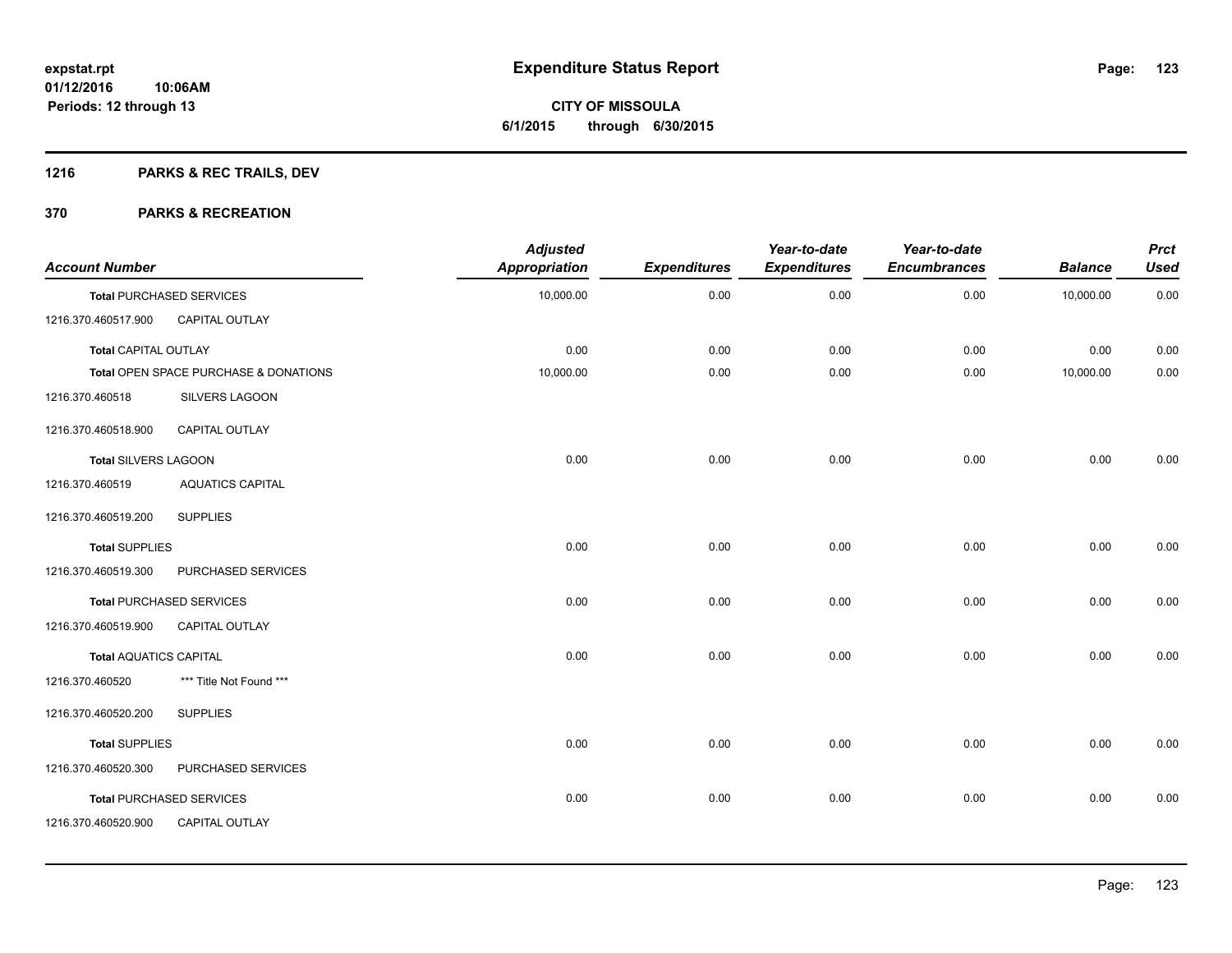## **1216 PARKS & REC TRAILS, DEV**

#### **370 PARKS & RECREATION**

| <b>Account Number</b>                |                                                                 | <b>Adjusted</b><br>Appropriation | <b>Expenditures</b> | Year-to-date<br><b>Expenditures</b> | Year-to-date<br><b>Encumbrances</b> | <b>Balance</b> | <b>Prct</b><br>Used |
|--------------------------------------|-----------------------------------------------------------------|----------------------------------|---------------------|-------------------------------------|-------------------------------------|----------------|---------------------|
| Total *** Title Not Found ***        |                                                                 | 0.00                             | 0.00                | 0.00                                | 0.00                                | 0.00           | 0.00                |
| 1216.370.460521                      | <b>CONSERVATION LANDS DONATIONS</b>                             |                                  |                     |                                     |                                     |                |                     |
| 1216.370.460521.100                  | PERSONAL SERVICES                                               |                                  |                     |                                     |                                     |                |                     |
|                                      | 1216.370.460521.110.000 CONSV LANDS MGMT GRANTS                 | 11,291.00                        | 0.00                | 2,469.81                            | 0.00                                | 8,821.19       | 21.87               |
|                                      | 1216.370.460521.110.106 SALARIES AND WAGES                      | 0.00                             | 241.57              | 2,275.86                            | 0.00                                | $-2,275.86$    | 0.00                |
|                                      | 1216.370.460521.140.000 CONSERVATION LAND MGMT GRANT/EMP CONTRI | 1,909.00                         | 47.24               | 1,043.39                            | 0.00                                | 865.61         | 54.66               |
|                                      | 1216.370.460521.141.000 STATE RETIREMENT CONTRIBUTIONS          | 0.00                             | 0.24                | 5.16                                | 0.00                                | $-5.16$        | 0.00                |
| <b>Total PERSONAL SERVICES</b>       |                                                                 | 13,200.00                        | 289.05              | 5,794.22                            | 0.00                                | 7,405.78       | 43.90               |
| 1216.370.460521.200                  | <b>SUPPLIES</b>                                                 |                                  |                     |                                     |                                     |                |                     |
|                                      | 1216.370.460521.220.000 CONSVERVATION LANDS GRANT/OPER SUPPLIES | 10,000.00                        | 0.00                | 253.75                              | 0.00                                | 9,746.25       | 2.54                |
| 1216.370.460521.230.000              | <b>CONSERVATION LANDS MGMT GRANT</b>                            | 5,000.00                         | 0.00                | 992.85                              | 0.00                                | 4,007.15       | 19.86               |
|                                      | 1216.370.460521.230.086 REPAIR/MAINTENANCE                      | 13,200.00                        | 0.00                | 22,882.51                           | 0.00                                | $-9,682.51$    | 173.35              |
| <b>Total SUPPLIES</b>                |                                                                 | 28,200.00                        | 0.00                | 24,129.11                           | 0.00                                | 4,070.89       | 85.56               |
| 1216.370.460521.300                  | <b>PURCHASED SERVICES</b>                                       |                                  |                     |                                     |                                     |                |                     |
|                                      | 1216.370.460521.350.000 CONSERVATION LANDS                      | 24,700.00                        | 0.00                | 1.521.39                            | 0.00                                | 23,178.61      | 6.16                |
| 1216.370.460521.370.000              | <b>TRAVEL</b>                                                   | 150.00                           | 0.00                | 0.00                                | 0.00                                | 150.00         | 0.00                |
| 1216.370.460521.380.000 TRAINING     |                                                                 | 150.00                           | 0.00                | 0.00                                | 0.00                                | 150.00         | 0.00                |
| <b>Total PURCHASED SERVICES</b>      |                                                                 | 25,000.00                        | 0.00                | 1,521.39                            | 0.00                                | 23,478.61      | 6.09                |
| 1216.370.460521.900                  | <b>CAPITAL OUTLAY</b>                                           |                                  |                     |                                     |                                     |                |                     |
| 1216.370.460521.930.000 IMPROVEMENTS |                                                                 | 6,800.00                         | 0.00                | 0.00                                | 0.00                                | 6,800.00       | 0.00                |
| <b>Total CAPITAL OUTLAY</b>          |                                                                 | 6.800.00                         | 0.00                | 0.00                                | 0.00                                | 6,800.00       | 0.00                |
|                                      | Total CONSERVATION LANDS DONATIONS                              | 73,200.00                        | 289.05              | 31,444.72                           | 0.00                                | 41,755.28      | 42.96               |
| 1216.370.460522                      | CONVERSATION LAND DONATIONS                                     |                                  |                     |                                     |                                     |                |                     |

1216.370.460522.200 SUPPLIES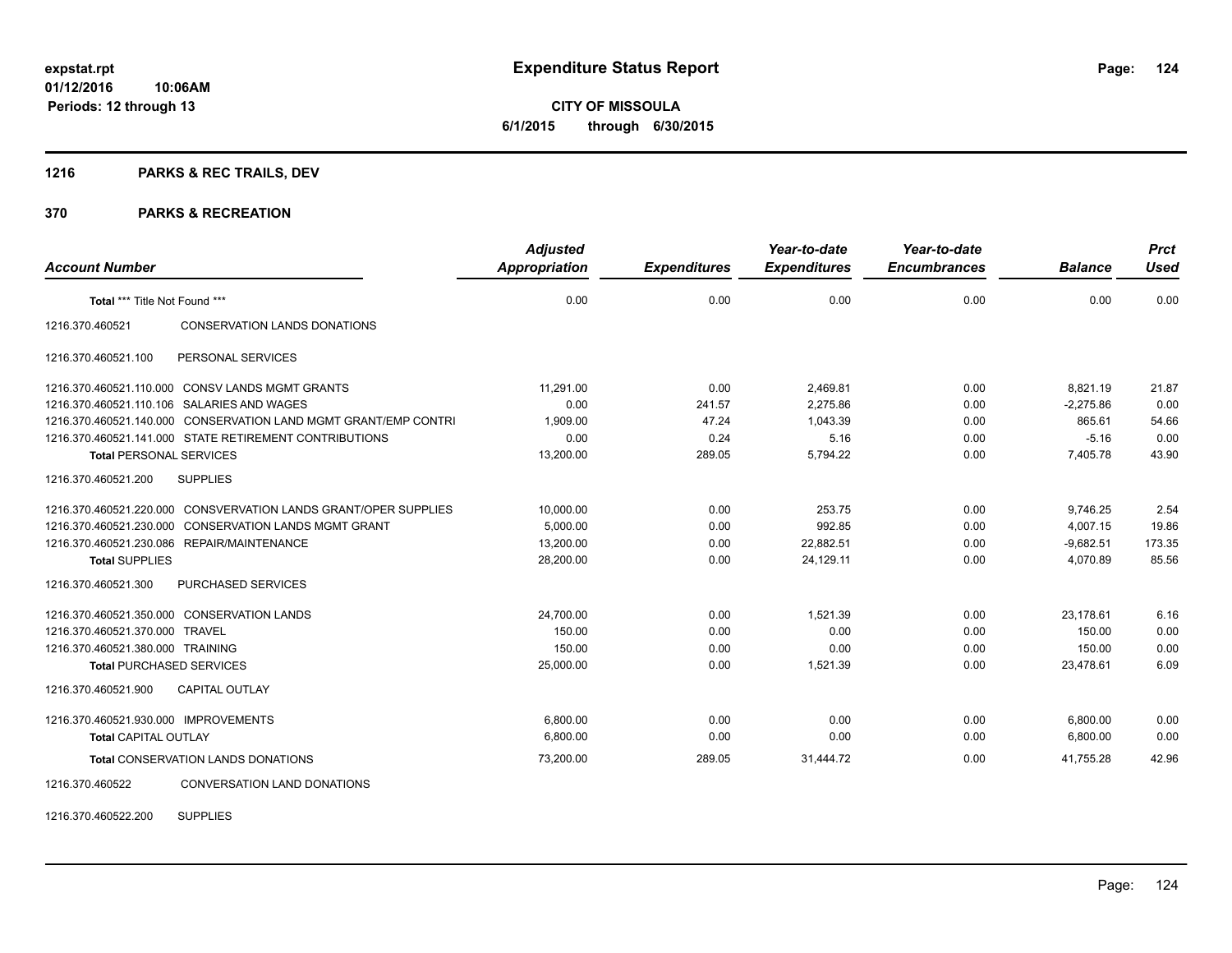**CITY OF MISSOULA 6/1/2015 through 6/30/2015**

## **1216 PARKS & REC TRAILS, DEV**

| <b>Account Number</b>                                                                                                            | <b>Adjusted</b><br><b>Appropriation</b> | <b>Expenditures</b>  | Year-to-date<br><b>Expenditures</b> | Year-to-date<br><b>Encumbrances</b> | <b>Balance</b>                      | <b>Prct</b><br><b>Used</b> |
|----------------------------------------------------------------------------------------------------------------------------------|-----------------------------------------|----------------------|-------------------------------------|-------------------------------------|-------------------------------------|----------------------------|
| 1216.370.460522.230.000 REPAIR/MAINTENANCE<br><b>Total SUPPLIES</b>                                                              | 10,000.00<br>10,000.00                  | 0.00<br>0.00         | 0.00<br>0.00                        | 0.00<br>0.00                        | 10,000.00<br>10,000.00              | 0.00<br>0.00               |
| 1216.370.460522.900<br><b>CAPITAL OUTLAY</b>                                                                                     |                                         |                      |                                     |                                     |                                     |                            |
| 1216.370.460522.930.000 IMPROVEMENTS<br><b>Total CAPITAL OUTLAY</b>                                                              | 10,000.00<br>10,000.00                  | 0.00<br>0.00         | 0.00<br>0.00                        | 0.00<br>0.00                        | 10,000.00<br>10,000.00              | 0.00<br>0.00               |
| <b>Total CONVERSATION LAND DONATIONS</b>                                                                                         | 20,000.00                               | 0.00                 | 0.00                                | 0.00                                | 20,000.00                           | 0.00                       |
| *** Title Not Found ***<br>1216.370.460523                                                                                       |                                         |                      |                                     |                                     |                                     |                            |
| 1216.370.460523.100<br>PERSONAL SERVICES                                                                                         |                                         |                      |                                     |                                     |                                     |                            |
| 1216.370.460523.120.000 OVERTIME/TERMINATION<br>1216.370.460523.140.000 EMPLOYER CONTRIBUTIONS<br><b>Total PERSONAL SERVICES</b> | 0.00<br>0.00<br>0.00                    | 0.00<br>0.00<br>0.00 | 216.13<br>172.62<br>388.75          | 0.00<br>0.00<br>0.00                | $-216.13$<br>$-172.62$<br>$-388.75$ | 0.00<br>0.00<br>0.00       |
| 1216.370.460523.300<br>PURCHASED SERVICES                                                                                        |                                         |                      |                                     |                                     |                                     |                            |
| <b>Total PURCHASED SERVICES</b>                                                                                                  | 0.00                                    | 0.00                 | 0.00                                | 0.00                                | 0.00                                | 0.00                       |
| CAPITAL OUTLAY<br>1216.370.460523.900                                                                                            |                                         |                      |                                     |                                     |                                     |                            |
| 1216.370.460523.930.000 WOOD RECLAMATION PH II/MPROVEMENTS<br><b>Total CAPITAL OUTLAY</b>                                        | 223,123.00<br>223,123.00                | 269.50<br>269.50     | 168,845.50<br>168,845.50            | 0.00<br>0.00                        | 54,277.50<br>54,277.50              | 75.67<br>75.67             |
| Total *** Title Not Found ***                                                                                                    | 223,123.00                              | 269.50               | 169,234.25                          | 0.00                                | 53,888.75                           | 75.85                      |
| 1216.370.460524<br>*** Title Not Found ***                                                                                       |                                         |                      |                                     |                                     |                                     |                            |
| 1216.370.460524.100<br>PERSONAL SERVICES                                                                                         |                                         |                      |                                     |                                     |                                     |                            |
| <b>Total PERSONAL SERVICES</b>                                                                                                   | 0.00                                    | 0.00                 | 0.00                                | 0.00                                | 0.00                                | 0.00                       |
| 1216.370.460524.200<br><b>SUPPLIES</b>                                                                                           |                                         |                      |                                     |                                     |                                     |                            |
| <b>Total SUPPLIES</b>                                                                                                            | 0.00                                    | 0.00                 | 0.00                                | 0.00                                | 0.00                                | 0.00                       |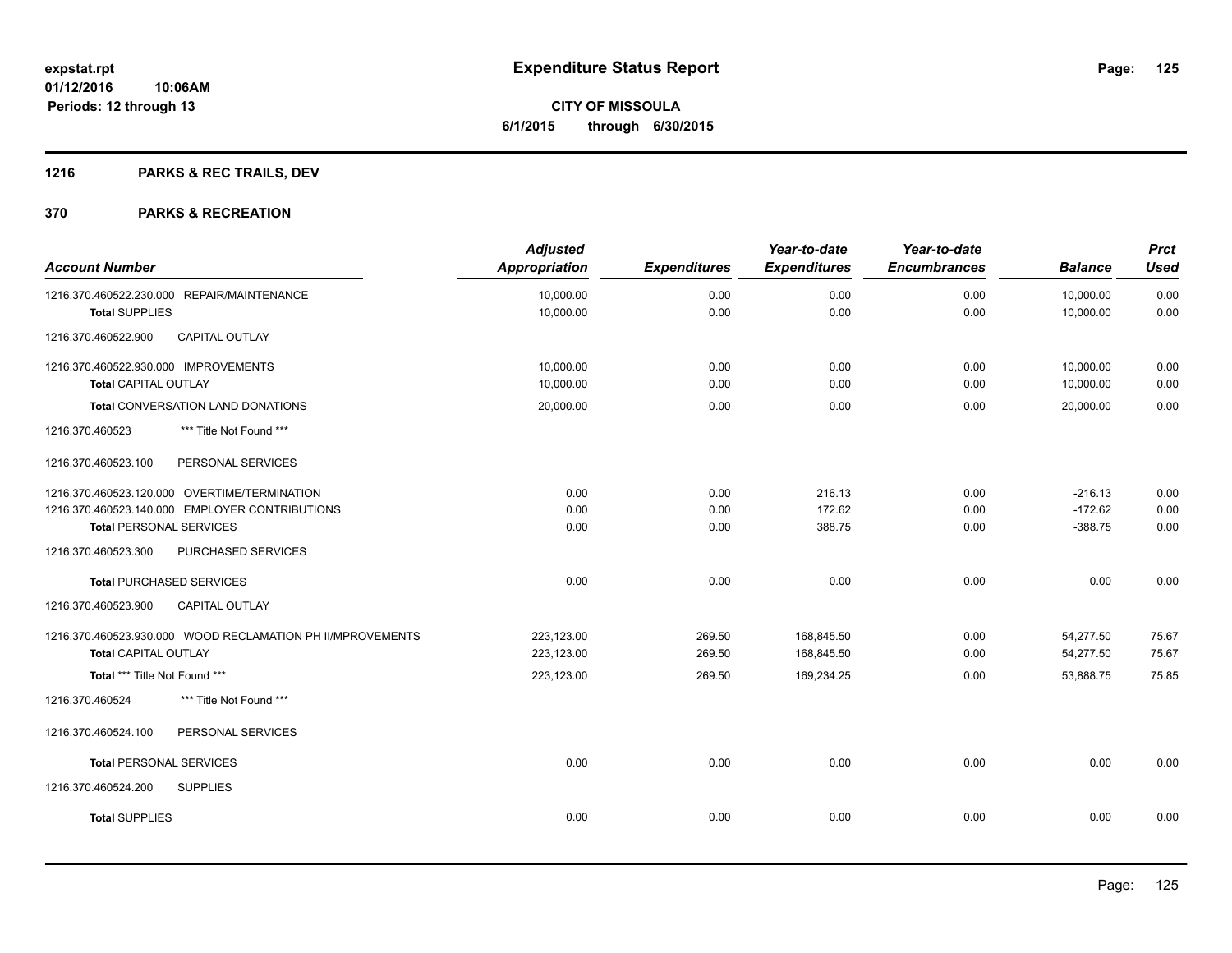**Periods: 12 through 13**

**CITY OF MISSOULA 6/1/2015 through 6/30/2015**

## **1216 PARKS & REC TRAILS, DEV**

| <b>Account Number</b>                |                                          | <b>Adjusted</b><br><b>Appropriation</b> | <b>Expenditures</b> | Year-to-date<br><b>Expenditures</b> | Year-to-date<br><b>Encumbrances</b> | <b>Balance</b> | <b>Prct</b><br><b>Used</b> |
|--------------------------------------|------------------------------------------|-----------------------------------------|---------------------|-------------------------------------|-------------------------------------|----------------|----------------------------|
| 1216.370.460524.300                  | PURCHASED SERVICES                       |                                         |                     |                                     |                                     |                |                            |
| <b>Total *** Title Not Found ***</b> |                                          | 0.00                                    | 0.00                | 0.00                                | 0.00                                | 0.00           | 0.00                       |
| 1216.370.510110                      | <b>MERCHANT SERVICES</b>                 |                                         |                     |                                     |                                     |                |                            |
| 1216.370.510110.500                  | <b>FIXED CHARGES</b>                     |                                         |                     |                                     |                                     |                |                            |
|                                      | <b>Total MERCHANT SERVICES</b>           | 0.00                                    | 0.00                | 0.00                                | 0.00                                | 0.00           | 0.00                       |
|                                      | <b>Total PARKS &amp; REC TRAILS, DEV</b> | 1.267.593.00                            | 25.794.73           | 329,358.92                          | 0.00                                | 938.234.08     | 25.98                      |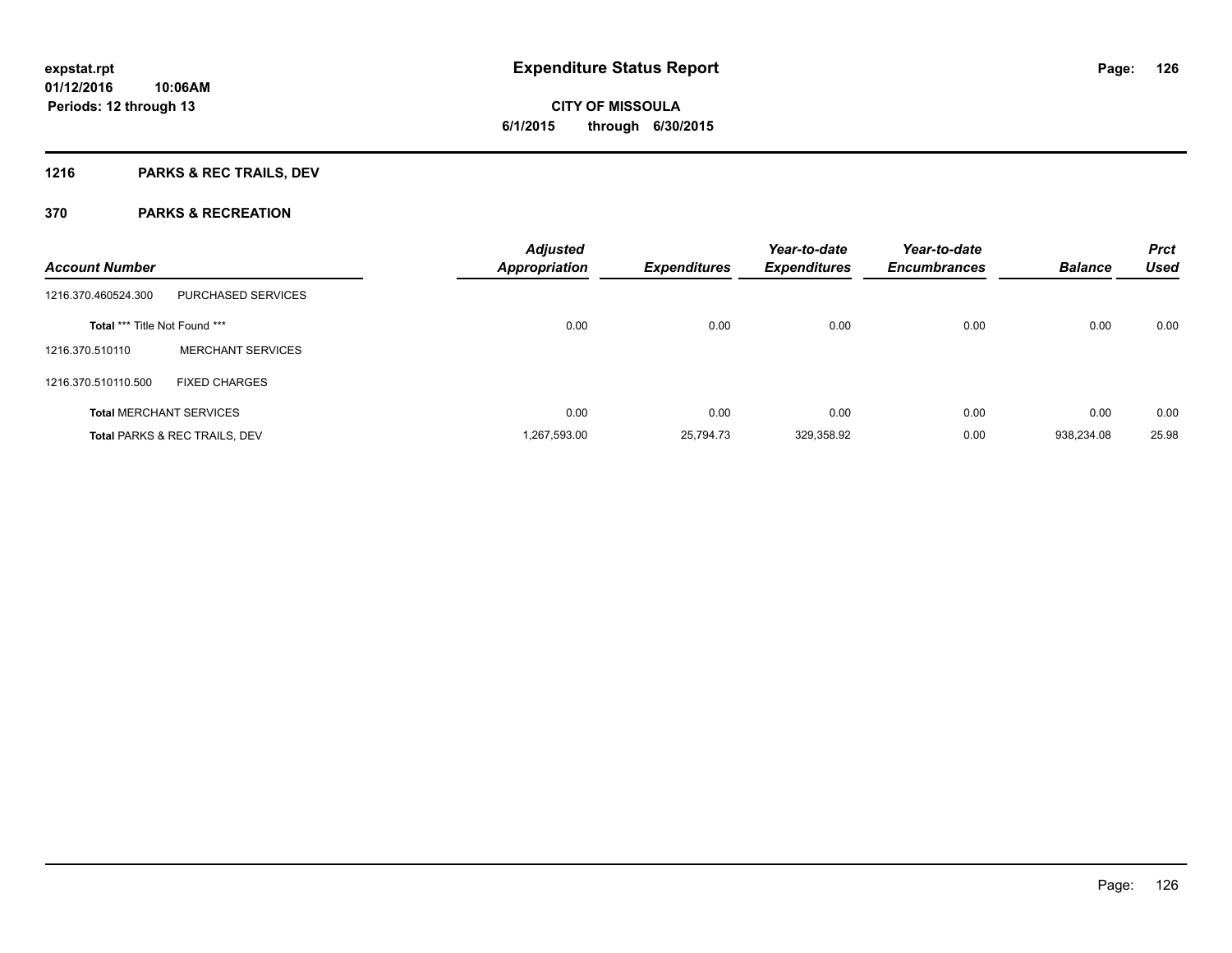**CITY OF MISSOULA 6/1/2015 through 6/30/2015**

#### **1217 PARKS CITY LIFE GYM LEASE**

|                                                         | <b>Adjusted</b>      |                     | Year-to-date        | Year-to-date        |                | <b>Prct</b> |
|---------------------------------------------------------|----------------------|---------------------|---------------------|---------------------|----------------|-------------|
| <b>Account Number</b>                                   | <b>Appropriation</b> | <b>Expenditures</b> | <b>Expenditures</b> | <b>Encumbrances</b> | <b>Balance</b> | <b>Used</b> |
| CITY LIFE GYM LEASE<br>1217.370.460440                  |                      |                     |                     |                     |                |             |
| PERSONAL SERVICES<br>1217.370.460440.100                |                      |                     |                     |                     |                |             |
| 1217.370.460440.110.000 SALARIES AND WAGES              | 12,000.00            | 0.00                | 0.00                | 0.00                | 12,000.00      | 0.00        |
| <b>Total PERSONAL SERVICES</b>                          | 12,000.00            | 0.00                | 0.00                | 0.00                | 12,000.00      | 0.00        |
| 1217.370.460440.200<br><b>SUPPLIES</b>                  |                      |                     |                     |                     |                |             |
| 1217.370.460440.220.000 OPERATING SUPPLIES              | 2,500.00             | 0.00                | 127.14              | 0.00                | 2,372.86       | 5.09        |
| 1217.370.460440.220.147 OPERATING SUPPLIES              | 0.00                 | 0.00                | 106.04              | 0.00                | $-106.04$      | 0.00        |
| 1217.370.460440.230.000 REPAIR/MAINTENANCE              | 2,500.00             | 0.00                | 872.50              | 0.00                | 1,627.50       | 34.90       |
| 1217.370.460440.230.146 REPAIR/MAINTENANCE              | 0.00                 | 0.00                | 6.33                | 0.00                | $-6.33$        | 0.00        |
| <b>Total SUPPLIES</b>                                   | 5,000.00             | 0.00                | 1,112.01            | 0.00                | 3,887.99       | 22.24       |
| 1217.370.460440.300<br>PURCHASED SERVICES               |                      |                     |                     |                     |                |             |
| 1217.370.460440.320.000 PRINTING & DUPLICATING          | 1,000.00             | 0.00                | 0.00                | 0.00                | 1,000.00       | 0.00        |
| 1217.370.460440.330.000 PUBLICITY, SUBSCRIPTIONS & DUES | 1,000.00             | 0.00                | 0.00                | 0.00                | 1,000.00       | 0.00        |
| <b>Total PURCHASED SERVICES</b>                         | 2,000.00             | 0.00                | 0.00                | 0.00                | 2,000.00       | 0.00        |
| 1217.370.460440.500<br><b>FIXED CHARGES</b>             |                      |                     |                     |                     |                |             |
| 1217.370.460440.500.000 LEASE/FIXED CHARGES             | 24,000.00            | 2,000.00            | 24,000.00           | 0.00                | 0.00           | 100.00      |
| <b>Total FIXED CHARGES</b>                              | 24,000.00            | 2,000.00            | 24,000.00           | 0.00                | 0.00           | 100.00      |
| Total CITY LIFE GYM LEASE                               | 43,000.00            | 2,000.00            | 25.112.01           | 0.00                | 17.887.99      | 58.40       |
| <b>RECREATION ADULTS</b><br>1217.370.460471             |                      |                     |                     |                     |                |             |
| <b>SUPPLIES</b><br>1217.370.460471.200                  |                      |                     |                     |                     |                |             |
| <b>Total RECREATION ADULTS</b>                          | 0.00                 | 0.00                | 0.00                | 0.00                | 0.00           | 0.00        |
| <b>MERCHANT SERVICES</b><br>1217.370.510110             |                      |                     |                     |                     |                |             |
| <b>FIXED CHARGES</b><br>1217.370.510110.500             |                      |                     |                     |                     |                |             |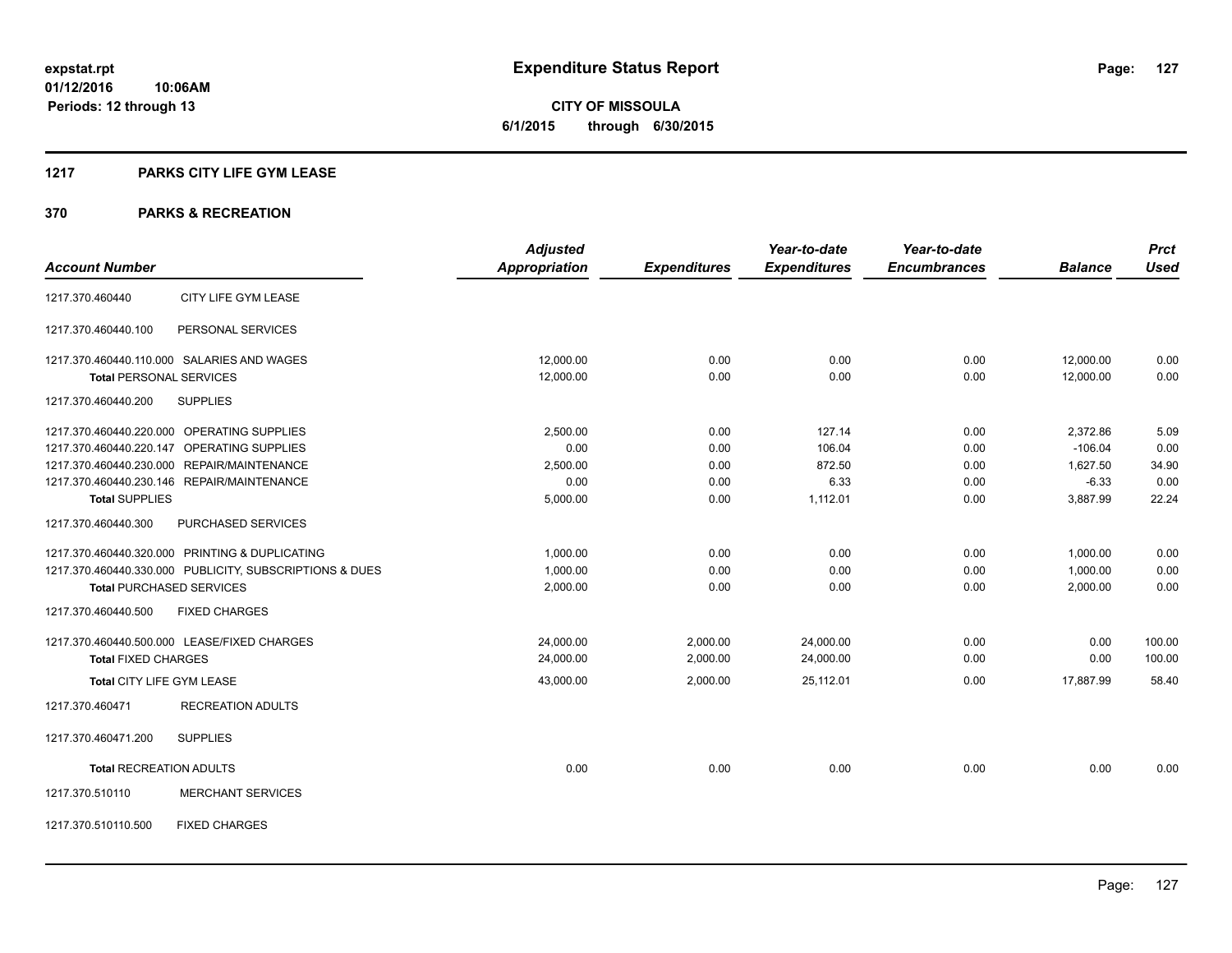### **1217 PARKS CITY LIFE GYM LEASE**

| <b>Account Number</b>                  | <b>Adiusted</b><br>Appropriation | <b>Expenditures</b> | Year-to-date<br><b>Expenditures</b> | Year-to-date<br><b>Encumbrances</b> | <b>Balance</b> | Prct<br>Used |
|----------------------------------------|----------------------------------|---------------------|-------------------------------------|-------------------------------------|----------------|--------------|
| <b>Total MERCHANT SERVICES</b>         | 0.00                             | 0.00                | 0.00                                | 0.00                                | 0.00           | 0.00         |
| <b>Total PARKS CITY LIFE GYM LEASE</b> | 43,000.00                        | 2,000.00            | 25,112.01                           | 0.00                                | 17.887.99      | 58.40        |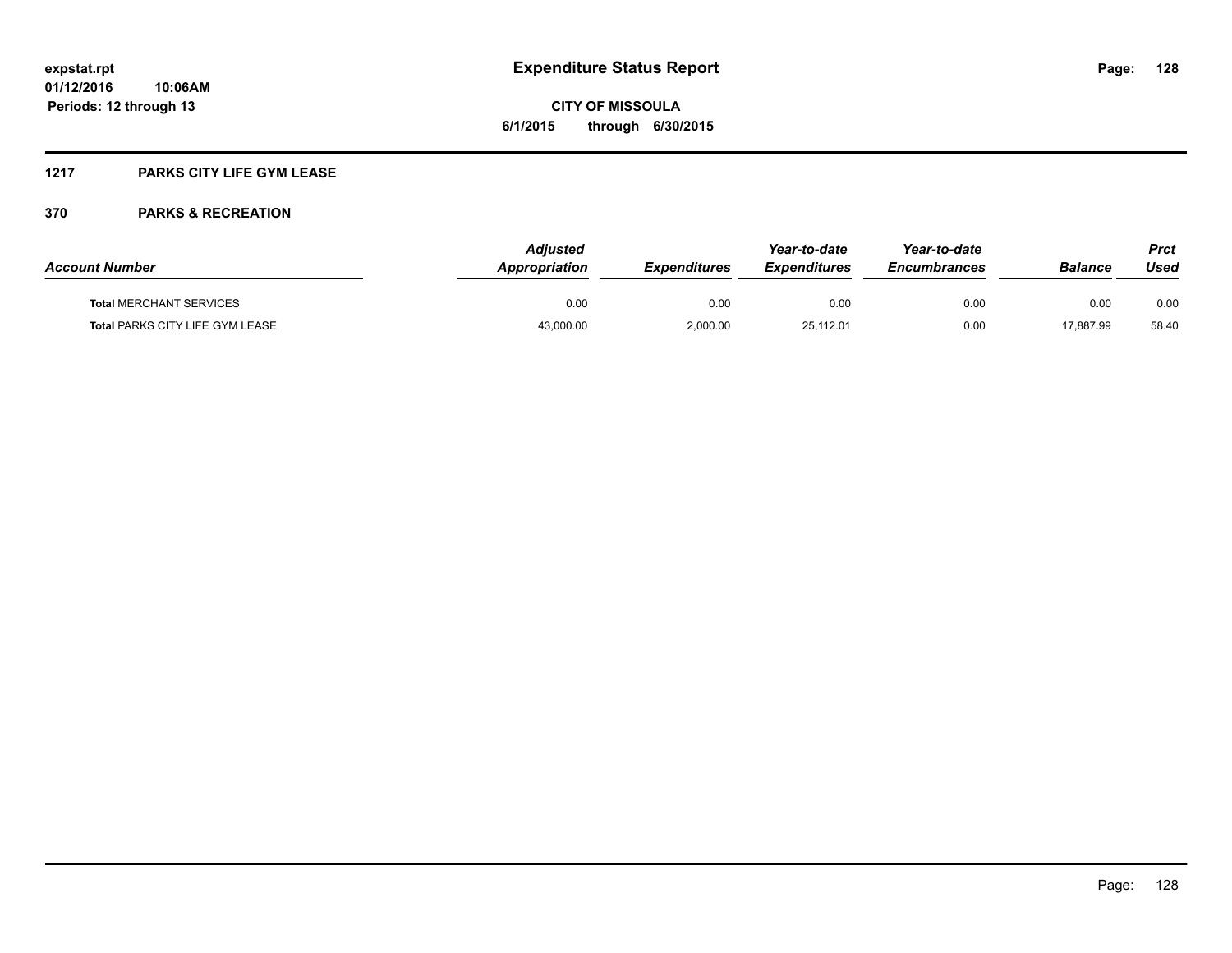**CITY OF MISSOULA 6/1/2015 through 6/30/2015**

#### **1218 ALL ABILITIES PLAYGROUND**

|                                      |                                               | <b>Adjusted</b>      |                     | Year-to-date        | Year-to-date        |                | <b>Prct</b> |
|--------------------------------------|-----------------------------------------------|----------------------|---------------------|---------------------|---------------------|----------------|-------------|
| <b>Account Number</b>                |                                               | <b>Appropriation</b> | <b>Expenditures</b> | <b>Expenditures</b> | <b>Encumbrances</b> | <b>Balance</b> | Used        |
| 1218.370.460444                      | <b>PLAYGROUNDS</b>                            |                      |                     |                     |                     |                |             |
| 1218.370.460444.300                  | PURCHASED SERVICES                            |                      |                     |                     |                     |                |             |
|                                      | 1218.370.460444.350.000 PROFESSIONAL SERVICES | 50,000.00            | 0.00                | 213,713.71          | 0.00                | $-163,713.71$  | 427.43      |
|                                      | 1218.370.460444.360.000 REPAIR & MAINTENANCE  | 0.00                 | 0.00                | 340.80              | 0.00                | $-340.80$      | 0.00        |
|                                      | <b>Total PURCHASED SERVICES</b>               | 50,000.00            | 0.00                | 214,054.51          | 0.00                | $-164,054.51$  | 428.11      |
| 1218.370.460444.900                  | <b>CAPITAL OUTLAY</b>                         |                      |                     |                     |                     |                |             |
| 1218.370.460444.930.000 IMPROVEMENTS |                                               | 736,092.00           | 10,000.00           | 10,000.00           | 0.00                | 726,092.00     | 1.36        |
| <b>Total CAPITAL OUTLAY</b>          |                                               | 736,092.00           | 10,000.00           | 10,000.00           | 0.00                | 726,092.00     | 1.36        |
| <b>Total PLAYGROUNDS</b>             |                                               | 786,092.00           | 10,000.00           | 224,054.51          | 0.00                | 562,037.49     | 28.50       |
| 1218.370.510110                      | <b>MERCHANT SERVICES</b>                      |                      |                     |                     |                     |                |             |
| 1218.370.510110.500                  | <b>FIXED CHARGES</b>                          |                      |                     |                     |                     |                |             |
|                                      | 1218.370.510110.550.000 MERCHANT SERVICE FEES | 0.00                 | 33.32               | 33.32               | 0.00                | $-33.32$       | 0.00        |
| <b>Total MERCHANT SERVICES</b>       |                                               | 0.00                 | 33.32               | 33.32               | 0.00                | $-33.32$       | 0.00        |
|                                      | Total ALL ABILITIES PLAYGROUND                | 786,092.00           | 10,033.32           | 224,087.83          | 0.00                | 562,004.17     | 28.51       |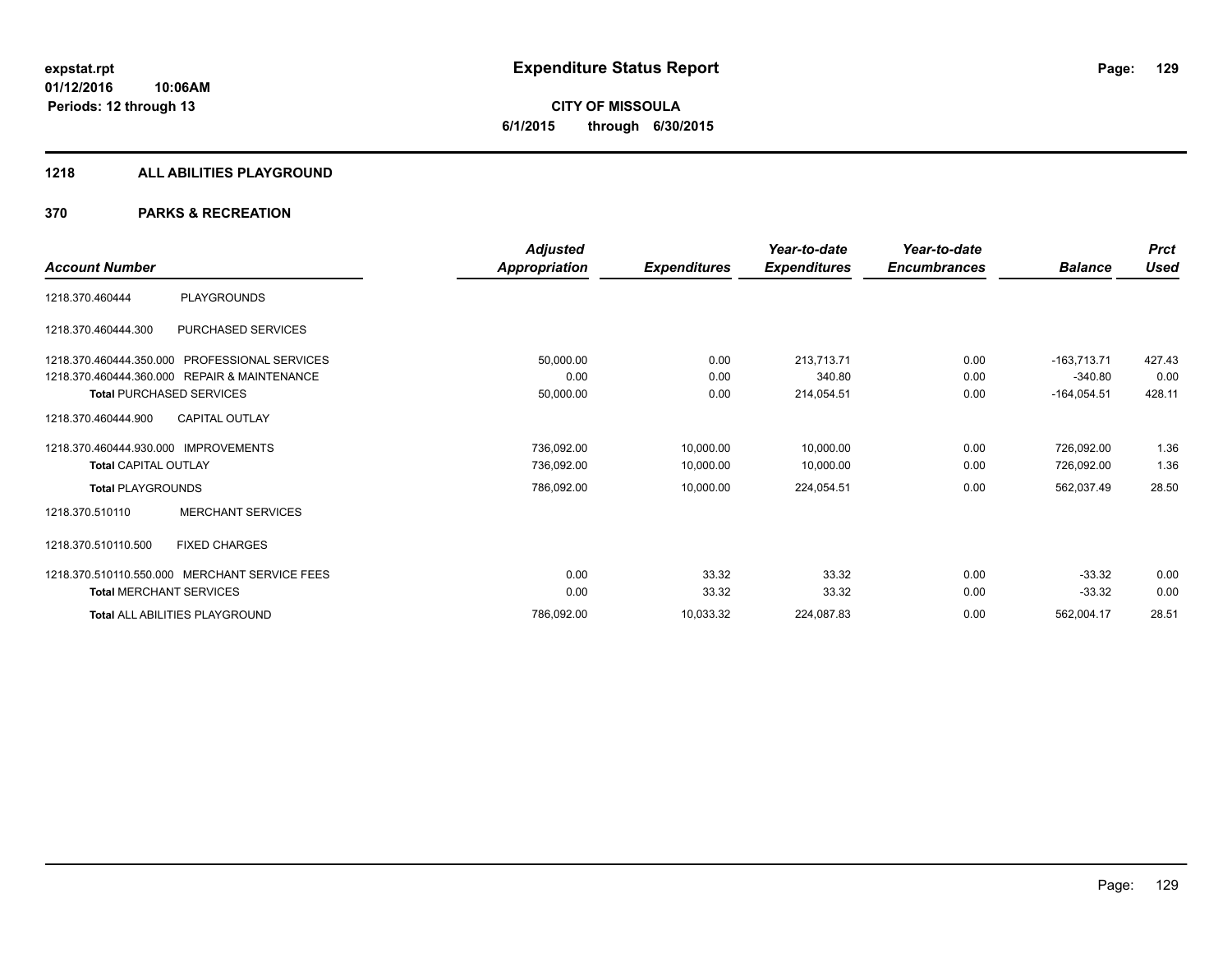**CITY OF MISSOULA 6/1/2015 through 6/30/2015**

#### **1219 FY14 PARK & TRAIL BOND**

|                                |                                               | <b>Adjusted</b>      |                     | Year-to-date        | Year-to-date        |                | <b>Prct</b> |
|--------------------------------|-----------------------------------------------|----------------------|---------------------|---------------------|---------------------|----------------|-------------|
| <b>Account Number</b>          |                                               | <b>Appropriation</b> | <b>Expenditures</b> | <b>Expenditures</b> | <b>Encumbrances</b> | <b>Balance</b> | <b>Used</b> |
| 1219.370.460401                | FORT MSLA REGIONAL PARK                       |                      |                     |                     |                     |                |             |
| 1219.370.460401.200            | <b>SUPPLIES</b>                               |                      |                     |                     |                     |                |             |
|                                | 1219.370.460401.220.000 OPERATING SUPPLIES    | 0.00                 | 0.00                | 31.71               | 0.00                | $-31.71$       | 0.00        |
| <b>Total SUPPLIES</b>          |                                               | 0.00                 | 0.00                | 31.71               | 0.00                | $-31.71$       | 0.00        |
| 1219.370.460401.300            | PURCHASED SERVICES                            |                      |                     |                     |                     |                |             |
|                                | <b>Total PURCHASED SERVICES</b>               | 0.00                 | 0.00                | 0.00                | 0.00                | 0.00           | 0.00        |
| 1219.370.460401.900            | CAPITAL OUTLAY                                |                      |                     |                     |                     |                |             |
|                                | 1219.370.460401.940.000 MACHINERY & EQUIPMENT | 0.00                 | 0.00                | 2,048.00            | 0.00                | $-2,048.00$    | 0.00        |
| Total CAPITAL OUTLAY           |                                               | 0.00                 | 0.00                | 2,048.00            | 0.00                | $-2,048.00$    | 0.00        |
|                                | Total FORT MSLA REGIONAL PARK                 | 0.00                 | 0.00                | 2,079.71            | 0.00                | $-2,079.71$    | 0.00        |
| 1219.370.460444                | PLAYGROUNDS                                   |                      |                     |                     |                     |                |             |
| 1219.370.460444.300            | PURCHASED SERVICES                            |                      |                     |                     |                     |                |             |
|                                | 1219.370.460444.350.000 PROFESSIONAL SERVICES | 0.00                 | 19,336.27           | 19,336.27           | 0.00                | $-19,336.27$   | 0.00        |
|                                | <b>Total PURCHASED SERVICES</b>               | 0.00                 | 19,336.27           | 19,336.27           | 0.00                | $-19,336.27$   | 0.00        |
| 1219.370.460444.900            | <b>CAPITAL OUTLAY</b>                         |                      |                     |                     |                     |                |             |
|                                | 1219.370.460444.940.000 MACHINERY & EQUIPMENT | 0.00                 | 36,273.57           | 76,395.77           | 0.00                | $-76,395.77$   | 0.00        |
| <b>Total CAPITAL OUTLAY</b>    |                                               | 0.00                 | 36,273.57           | 76,395.77           | 0.00                | $-76,395.77$   | 0.00        |
| <b>Total PLAYGROUNDS</b>       |                                               | 0.00                 | 55,609.84           | 95,732.04           | 0.00                | $-95,732.04$   | 0.00        |
| 1219.370.510110                | <b>MERCHANT SERVICES</b>                      |                      |                     |                     |                     |                |             |
| 1219.370.510110.500            | <b>FIXED CHARGES</b>                          |                      |                     |                     |                     |                |             |
|                                | 1219.370.510110.550.000 MERCHANT SERVICE FEES | 0.00                 | 19.91               | 19.91               | 0.00                | $-19.91$       | 0.00        |
| <b>Total MERCHANT SERVICES</b> |                                               | 0.00                 | 19.91               | 19.91               | 0.00                | $-19.91$       | 0.00        |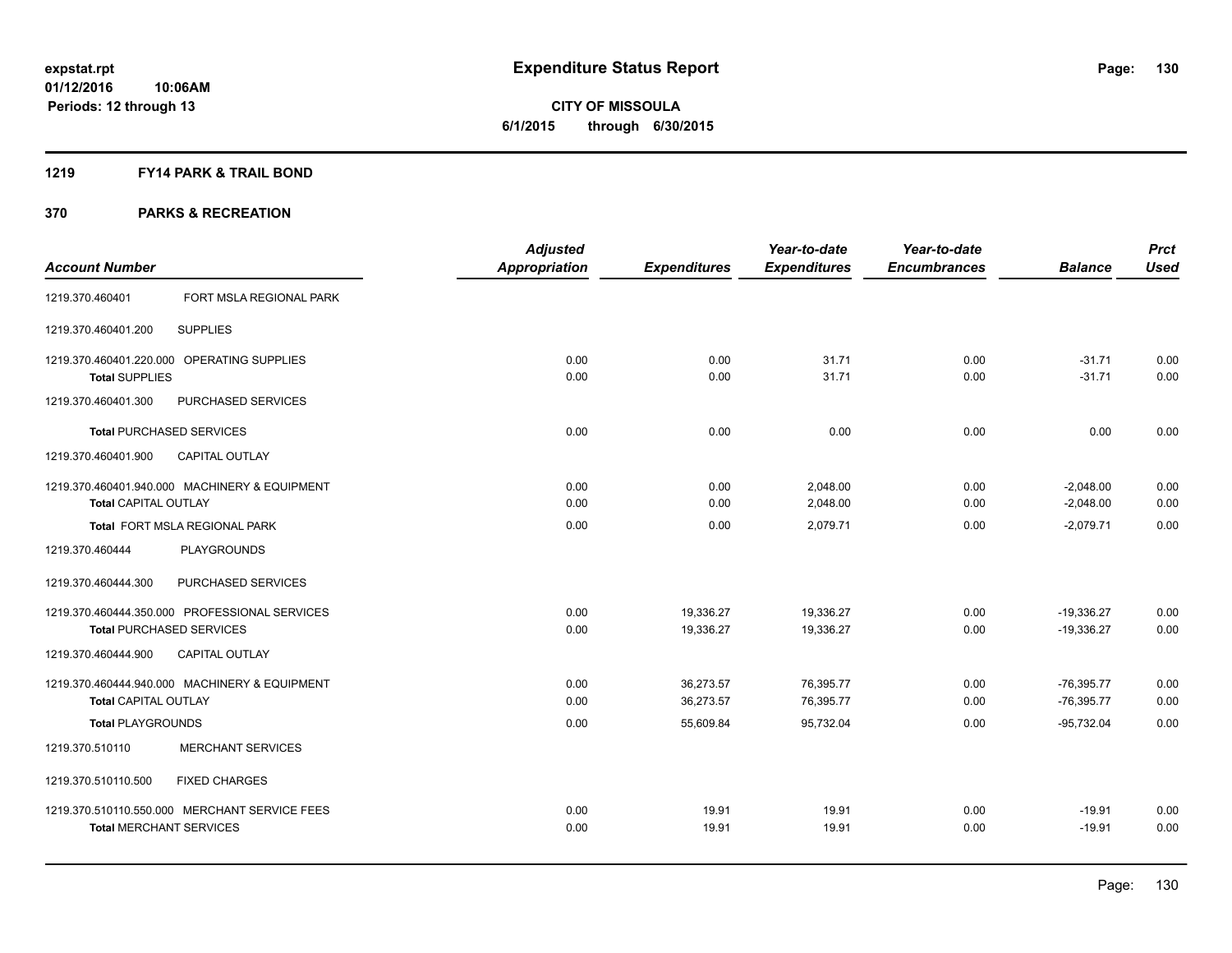# **CITY OF MISSOULA 6/1/2015 through 6/30/2015**

#### **1219 FY14 PARK & TRAIL BOND**

| <b>Account Number</b>                   | Adiusted<br><b>Appropriation</b> | <b>Expenditures</b> | Year-to-date<br><b>Expenditures</b> | Year-to-date<br><b>Encumbrances</b> | Balance      | <b>Prct</b><br>Used |
|-----------------------------------------|----------------------------------|---------------------|-------------------------------------|-------------------------------------|--------------|---------------------|
| <b>Total FY14 PARK &amp; TRAIL BOND</b> | 0.00                             | 55.629.75           | 97.831.66                           | 0.00                                | $-97.831.66$ | 0.00                |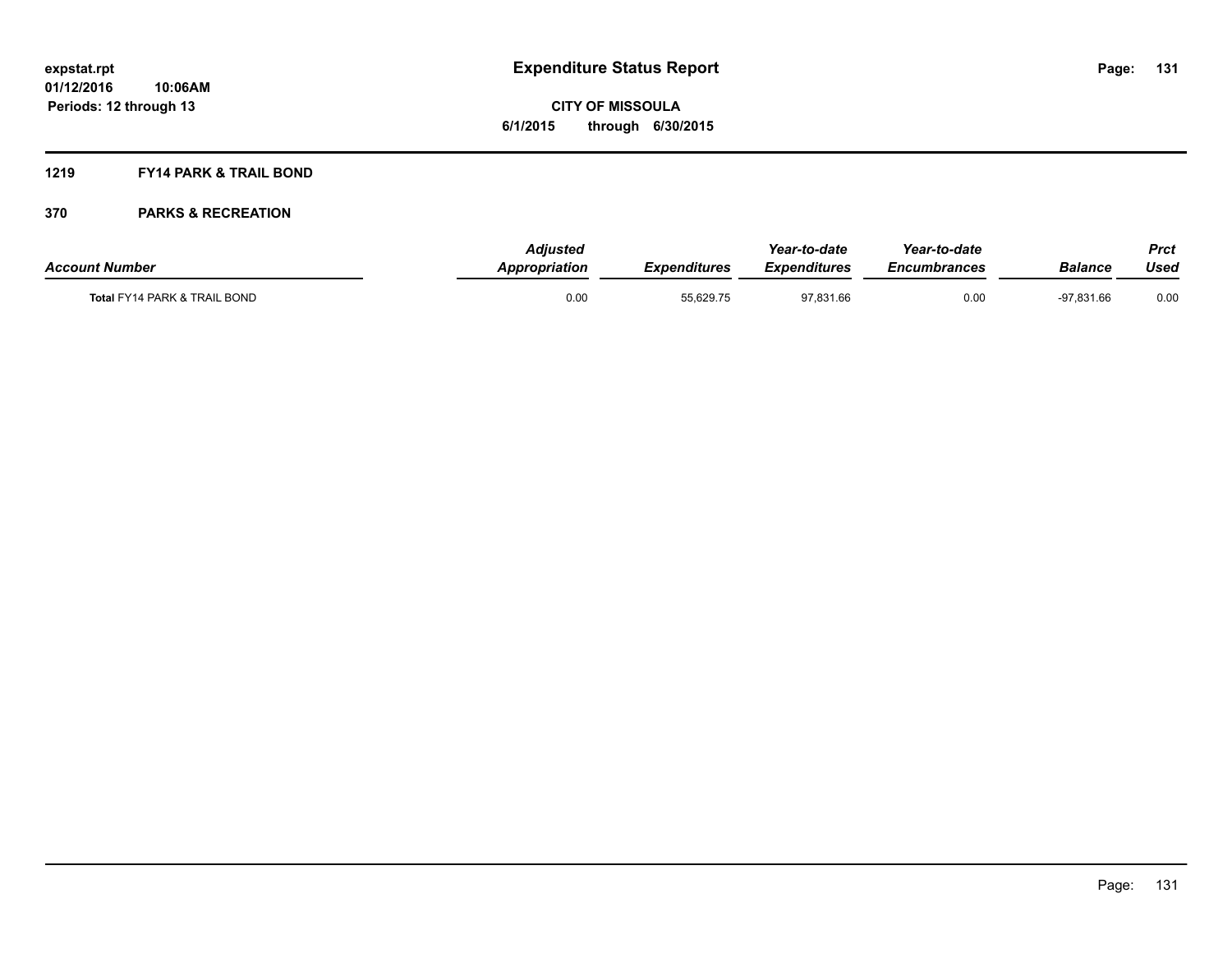**CITY OF MISSOULA 6/1/2015 through 6/30/2015**

#### **1241 CREMAIN WALL & CEMETERY DONATIONS FUND**

**340 CEMETERY**

| <b>Account Number</b>                              |                                              | <b>Adjusted</b><br><b>Appropriation</b> | <b>Expenditures</b> | Year-to-date<br><b>Expenditures</b> | Year-to-date<br><b>Encumbrances</b> | <b>Balance</b>       | <b>Prct</b><br><b>Used</b> |
|----------------------------------------------------|----------------------------------------------|-----------------------------------------|---------------------|-------------------------------------|-------------------------------------|----------------------|----------------------------|
| 1241.340.430920                                    | <b>FACILITIES</b>                            |                                         |                     |                                     |                                     |                      |                            |
| 1241.340.430920.900                                | <b>CAPITAL OUTLAY</b>                        |                                         |                     |                                     |                                     |                      |                            |
| 1241.340.430920.930.000<br><b>Total FACILITIES</b> | <b>IMPROVEMENTS</b>                          | 2,500.00<br>2,500.00                    | 0.00<br>0.00        | 0.00<br>0.00                        | 0.00<br>0.00                        | 2,500.00<br>2,500.00 | 0.00<br>0.00               |
| 1241.340.430921                                    | <b>CEMETERY MEMORIAL</b>                     |                                         |                     |                                     |                                     |                      |                            |
| 1241.340.430921.900                                | <b>CAPITAL OUTLAY</b>                        |                                         |                     |                                     |                                     |                      |                            |
| <b>Total CEMETERY MEMORIAL</b>                     |                                              | 0.00                                    | 0.00                | 0.00                                | 0.00                                | 0.00                 | 0.00                       |
| 1241.340.430930                                    | <b>GROUNDS MAINTENANCE</b>                   |                                         |                     |                                     |                                     |                      |                            |
| 1241.340.430930.900                                | <b>CAPITAL OUTLAY</b>                        |                                         |                     |                                     |                                     |                      |                            |
| 1241.340.430930.930.000                            | <b>IMPROVEMENTS</b>                          | 0.00                                    | 281.00              | 1,394.00                            | 0.00                                | $-1,394.00$          | 0.00                       |
|                                                    | <b>Total GROUNDS MAINTENANCE</b>             | 0.00                                    | 281.00              | 1,394.00                            | 0.00                                | $-1,394.00$          | 0.00                       |
| 1241.340.510110                                    | <b>MERCHANT SERVICES</b>                     |                                         |                     |                                     |                                     |                      |                            |
| 1241.340.510110.500                                | <b>FIXED CHARGES</b>                         |                                         |                     |                                     |                                     |                      |                            |
| <b>Total MERCHANT SERVICES</b>                     |                                              | 0.00                                    | 0.00                | 0.00                                | 0.00                                | 0.00                 | 0.00                       |
|                                                    | Total CREMAIN WALL & CEMETERY DONATIONS FUND | 2,500.00                                | 281.00              | 1,394.00                            | 0.00                                | 1,106.00             | 55.76                      |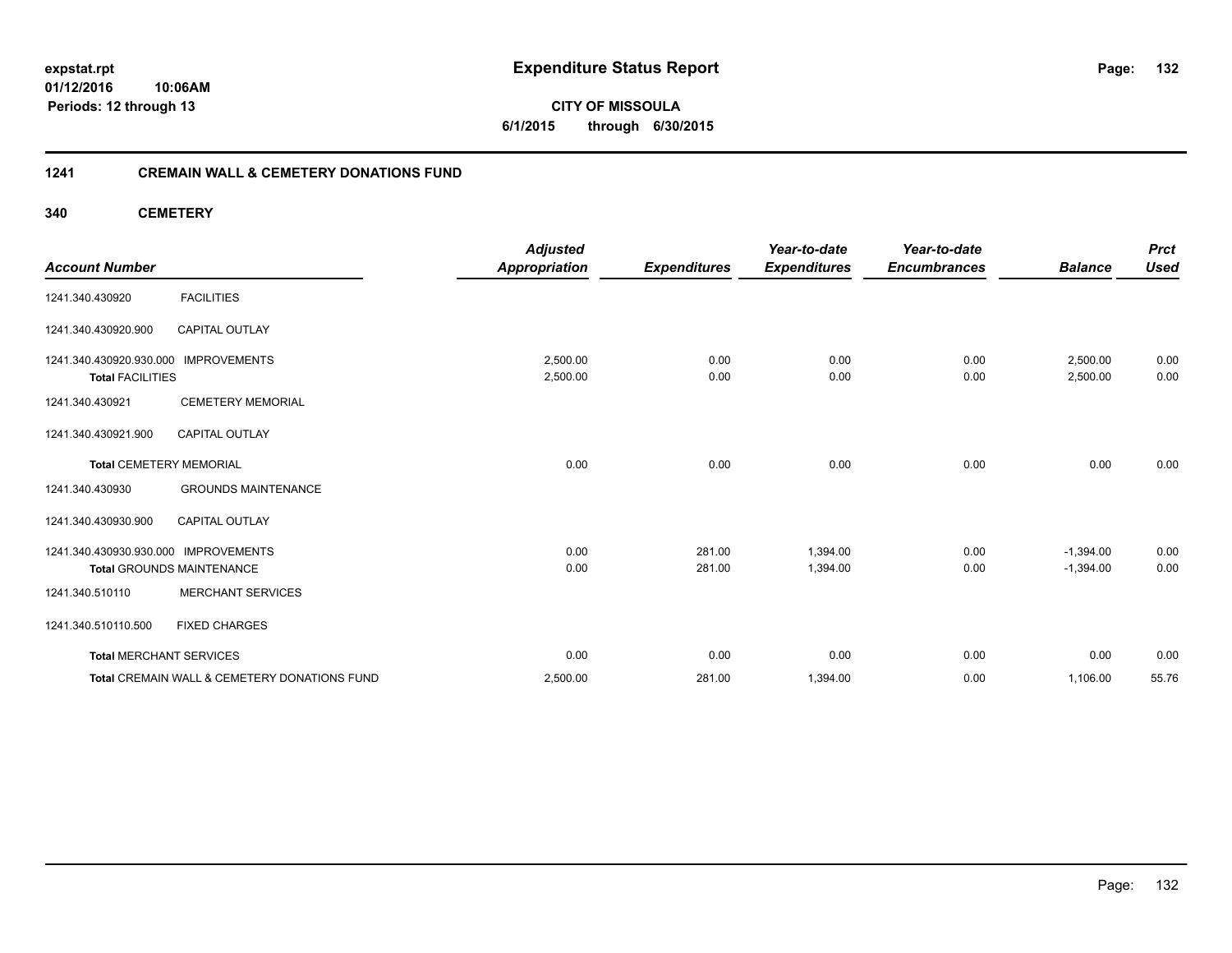**CITY OF MISSOULA 6/1/2015 through 6/30/2015**

#### **1242 CEMETERY CARE FUND**

#### **340 CEMETERY**

|                                     |                                               | <b>Adjusted</b>      |                     | Year-to-date        | Year-to-date        |                | <b>Prct</b> |
|-------------------------------------|-----------------------------------------------|----------------------|---------------------|---------------------|---------------------|----------------|-------------|
| <b>Account Number</b>               |                                               | <b>Appropriation</b> | <b>Expenditures</b> | <b>Expenditures</b> | <b>Encumbrances</b> | <b>Balance</b> | <b>Used</b> |
| 1242.340.430920                     | <b>FACILITIES</b>                             |                      |                     |                     |                     |                |             |
| 1242.340.430920.800                 | OTHER OBJECTS                                 |                      |                     |                     |                     |                |             |
| 1242.340.430920.845.000 CONTINGENCY |                                               | 10,000.00            | 0.00                | 0.00                | 0.00                | 10,000.00      | 0.00        |
| Total OTHER OBJECTS                 |                                               | 10,000.00            | 0.00                | 0.00                | 0.00                | 10,000.00      | 0.00        |
| 1242.340.430920.900                 | <b>CAPITAL OUTLAY</b>                         |                      |                     |                     |                     |                |             |
|                                     | 1242.340.430920.940.000 MACHINERY & EQUIPMENT | 65,000.00            | 0.00                | 0.00                | 0.00                | 65,000.00      | 0.00        |
| <b>Total CAPITAL OUTLAY</b>         |                                               | 65,000.00            | 0.00                | 0.00                | 0.00                | 65,000.00      | 0.00        |
| <b>Total FACILITIES</b>             |                                               | 75,000.00            | 0.00                | 0.00                | 0.00                | 75,000.00      | 0.00        |
| 1242.340.430930                     | <b>GROUNDS MAINTENANCE</b>                    |                      |                     |                     |                     |                |             |
| 1242.340.430930.900                 | <b>CAPITAL OUTLAY</b>                         |                      |                     |                     |                     |                |             |
|                                     | <b>Total GROUNDS MAINTENANCE</b>              | 0.00                 | 0.00                | 0.00                | 0.00                | 0.00           | 0.00        |
| 1242.340.510110                     | <b>MERCHANT SERVICES</b>                      |                      |                     |                     |                     |                |             |
| 1242.340.510110.500                 | <b>FIXED CHARGES</b>                          |                      |                     |                     |                     |                |             |
|                                     | <b>Total MERCHANT SERVICES</b>                | 0.00                 | 0.00                | 0.00                | 0.00                | 0.00           | 0.00        |
|                                     | <b>Total CEMETERY CARE FUND</b>               | 75,000.00            | 0.00                | 0.00                | 0.00                | 75,000.00      | 0.00        |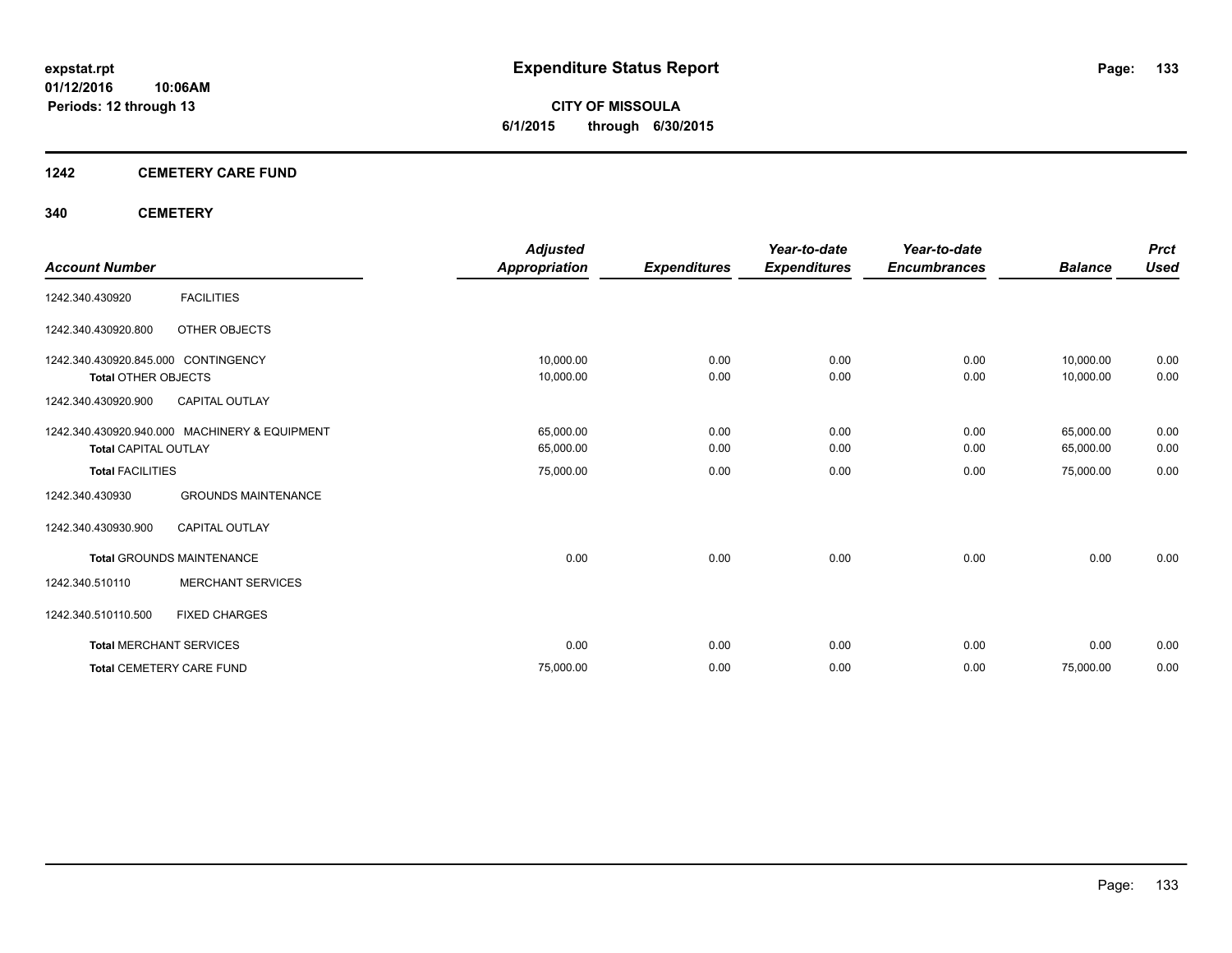#### **1243 CEMETERY MEMORIAL FUND**

#### **340 CEMETERY**

|                                |                                     | <b>Adjusted</b>      |                     | Year-to-date        | Year-to-date        |                | <b>Prct</b> |
|--------------------------------|-------------------------------------|----------------------|---------------------|---------------------|---------------------|----------------|-------------|
| <b>Account Number</b>          |                                     | <b>Appropriation</b> | <b>Expenditures</b> | <b>Expenditures</b> | <b>Encumbrances</b> | <b>Balance</b> | <b>Used</b> |
| 1243.340.430921                | <b>CEMETERY MEMORIAL</b>            |                      |                     |                     |                     |                |             |
| 1243.340.430921.900            | <b>CAPITAL OUTLAY</b>               |                      |                     |                     |                     |                |             |
| 1243.340.430921.930.000        | <b>IMPROVEMENTS</b>                 | 2,000.00             | 0.00                | 0.00                | 0.00                | 2,000.00       | 0.00        |
| <b>Total CEMETERY MEMORIAL</b> |                                     | 2,000.00             | 0.00                | 0.00                | 0.00                | 2,000.00       | 0.00        |
| 1243.340.430930                | <b>GROUNDS MAINTENANCE</b>          |                      |                     |                     |                     |                |             |
| 1243.340.430930.900            | <b>CAPITAL OUTLAY</b>               |                      |                     |                     |                     |                |             |
| 1243.340.430930.930.000        | <b>IMPROVEMENTS</b>                 | 0.00                 | 0.00                | 189.42              | 0.00                | $-189.42$      | 0.00        |
|                                | <b>Total GROUNDS MAINTENANCE</b>    | 0.00                 | 0.00                | 189.42              | 0.00                | $-189.42$      | 0.00        |
| 1243.340.510110                | <b>MERCHANT SERVICES</b>            |                      |                     |                     |                     |                |             |
| 1243.340.510110.500            | <b>FIXED CHARGES</b>                |                      |                     |                     |                     |                |             |
| <b>Total MERCHANT SERVICES</b> |                                     | 0.00                 | 0.00                | 0.00                | 0.00                | 0.00           | 0.00        |
|                                | <b>Total CEMETERY MEMORIAL FUND</b> | 2,000.00             | 0.00                | 189.42              | 0.00                | 1,810.58       | 9.47        |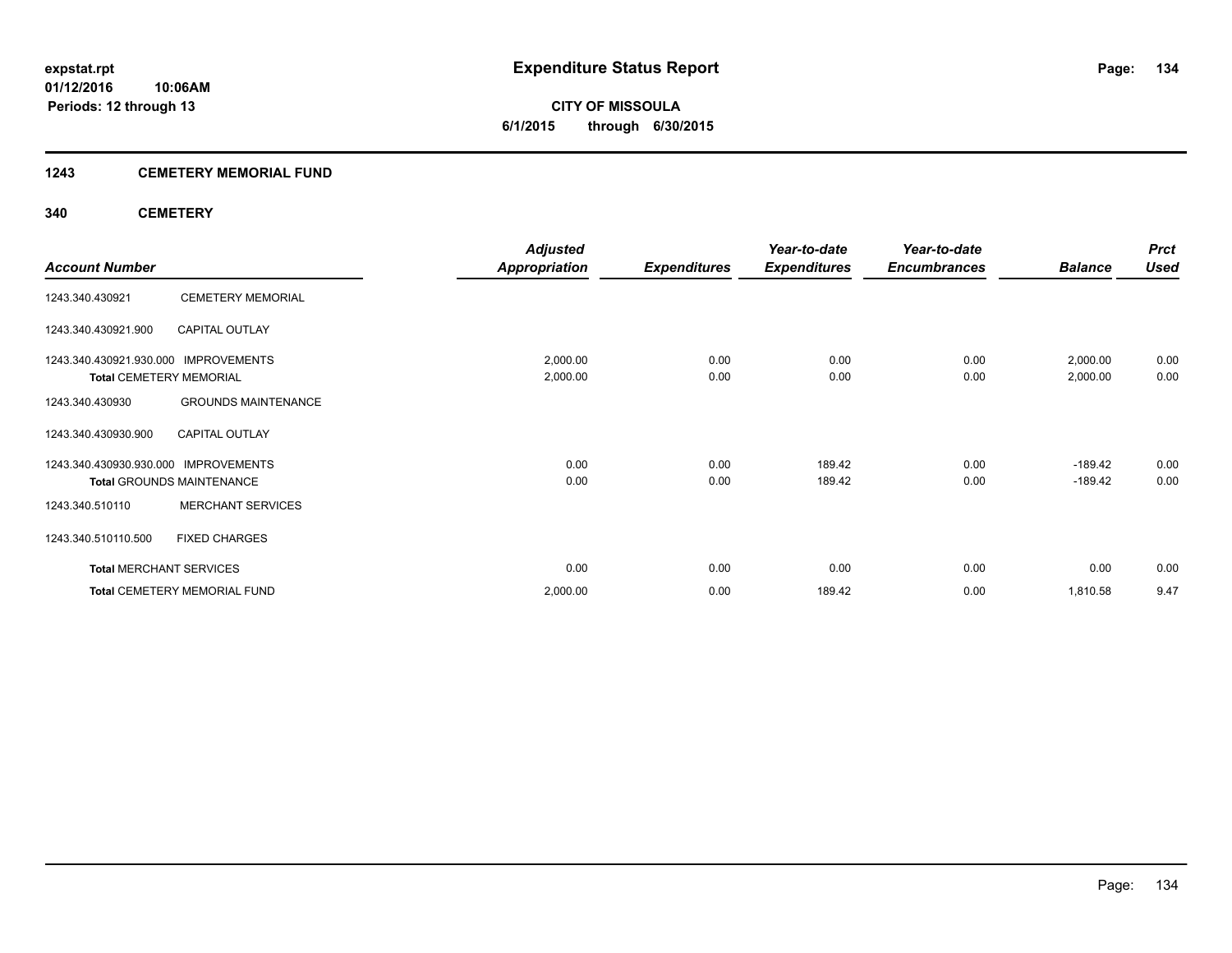#### **1265 TITLE 1 PROJECTS FUND**

## **240 FINANCE**

| <b>Account Number</b>                 |                                                | <b>Adjusted</b><br><b>Appropriation</b> | <b>Expenditures</b> | Year-to-date<br><b>Expenditures</b> | Year-to-date<br><b>Encumbrances</b> | <b>Balance</b> | <b>Prct</b><br><b>Used</b> |
|---------------------------------------|------------------------------------------------|-----------------------------------------|---------------------|-------------------------------------|-------------------------------------|----------------|----------------------------|
| 1265.240.411850                       | ECONOMIC DEVELOPMENT                           |                                         |                     |                                     |                                     |                |                            |
| 1265.240.411850.500                   | <b>FIXED CHARGES</b>                           |                                         |                     |                                     |                                     |                |                            |
| 1265.240.411850.500.000 FIXED CHARGES |                                                | 0.00                                    | 2,306.00            | 4,984.50                            | 0.00                                | $-4,984.50$    | 0.00                       |
| <b>Total FIXED CHARGES</b>            |                                                | 0.00                                    | 2,306.00            | 4,984.50                            | 0.00                                | $-4,984.50$    | 0.00                       |
| 1265.240.411850.700                   | <b>GRANTS &amp; CONTRIBUTIONS</b>              |                                         |                     |                                     |                                     |                |                            |
|                                       | 1265.240.411850.700.000 GRANTS & CONTRIBUTIONS | 59,088.00                               | 0.00                | 0.00                                | 0.00                                | 59,088.00      | 0.00                       |
|                                       | <b>Total GRANTS &amp; CONTRIBUTIONS</b>        | 59,088.00                               | 0.00                | 0.00                                | 0.00                                | 59,088.00      | 0.00                       |
| 1265.240.411850.800                   | OTHER OBJECTS                                  |                                         |                     |                                     |                                     |                |                            |
| Total OTHER OBJECTS                   |                                                | 0.00                                    | 0.00                | 0.00                                | 0.00                                | 0.00           | 0.00                       |
|                                       | Total ECONOMIC DEVELOPMENT                     | 59,088.00                               | 2,306.00            | 4,984.50                            | 0.00                                | 54,103.50      | 8.44                       |
| 1265.240.440150                       | *** Title Not Found ***                        |                                         |                     |                                     |                                     |                |                            |
| 1265.240.440150.800                   | OTHER OBJECTS                                  |                                         |                     |                                     |                                     |                |                            |
| Total *** Title Not Found ***         |                                                | 0.00                                    | 0.00                | 0.00                                | 0.00                                | 0.00           | 0.00                       |
| 1265.240.470343                       | MISSOULA HOUSING CORPORATION                   |                                         |                     |                                     |                                     |                |                            |
| 1265.240.470343.700                   | <b>GRANTS &amp; CONTRIBUTIONS</b>              |                                         |                     |                                     |                                     |                |                            |
|                                       | Total MISSOULA HOUSING CORPORATION             | 0.00                                    | 0.00                | 0.00                                | 0.00                                | 0.00           | 0.00                       |
| 1265.240.510110                       | <b>MERCHANT SERVICES</b>                       |                                         |                     |                                     |                                     |                |                            |
| 1265.240.510110.500                   | <b>FIXED CHARGES</b>                           |                                         |                     |                                     |                                     |                |                            |
| <b>Total MERCHANT SERVICES</b>        |                                                | 0.00                                    | 0.00                | 0.00                                | 0.00                                | 0.00           | 0.00                       |
|                                       | <b>Total TITLE 1 PROJECTS FUND</b>             | 59,088.00                               | 2,306.00            | 4,984.50                            | 0.00                                | 54,103.50      | 8.44                       |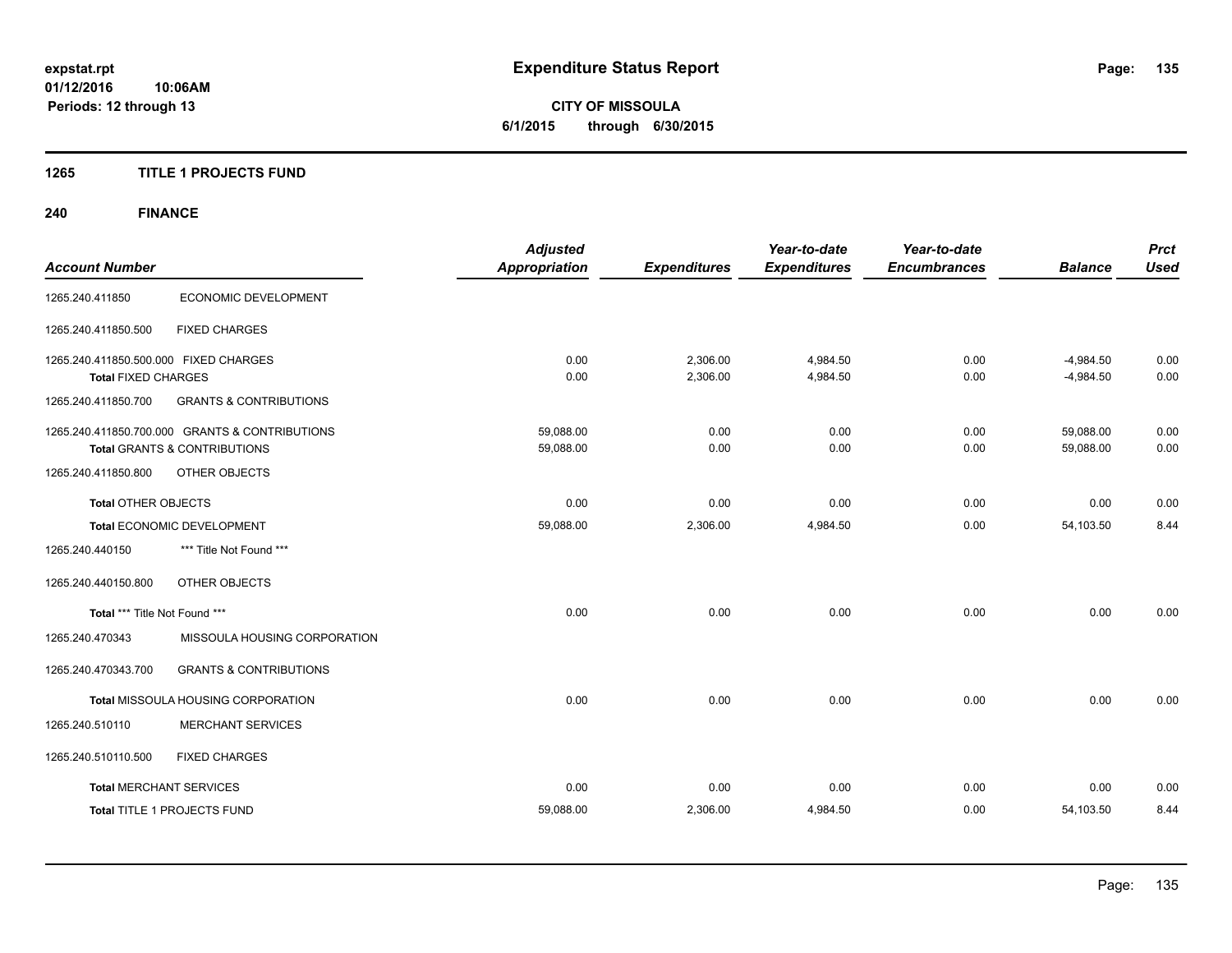**CITY OF MISSOULA 6/1/2015 through 6/30/2015**

#### **1396 PROGRAM INCOME REVOLVING LOAN PROGRAM**

|                                                       |                                             | <b>Adjusted</b>        |                     | Year-to-date        | Year-to-date        |                        | <b>Prct</b>  |
|-------------------------------------------------------|---------------------------------------------|------------------------|---------------------|---------------------|---------------------|------------------------|--------------|
| <b>Account Number</b>                                 |                                             | <b>Appropriation</b>   | <b>Expenditures</b> | <b>Expenditures</b> | <b>Encumbrances</b> | <b>Balance</b>         | <b>Used</b>  |
| 1396.390.470200                                       | <b>HOUSING REHAB</b>                        |                        |                     |                     |                     |                        |              |
| 1396.390.470200.700                                   | <b>GRANTS &amp; CONTRIBUTIONS</b>           |                        |                     |                     |                     |                        |              |
| 1396.390.470200.700.000<br><b>Total HOUSING REHAB</b> | <b>RENTAL REHAB GRANTS</b>                  | 51,791.00<br>51,791.00 | 0.00<br>0.00        | 0.00<br>0.00        | 0.00<br>0.00        | 51,791.00<br>51,791.00 | 0.00<br>0.00 |
| 1396.390.470401                                       | <b>WORD GRANT</b>                           |                        |                     |                     |                     |                        |              |
| 1396.390.470401.300                                   | PURCHASED SERVICES                          |                        |                     |                     |                     |                        |              |
| <b>Total WORD GRANT</b>                               |                                             | 0.00                   | 0.00                | 0.00                | 0.00                | 0.00                   | 0.00         |
| 1396.390.510110                                       | <b>MERCHANT SERVICES</b>                    |                        |                     |                     |                     |                        |              |
| 1396.390.510110.500                                   | <b>FIXED CHARGES</b>                        |                        |                     |                     |                     |                        |              |
| <b>Total MERCHANT SERVICES</b>                        |                                             | 0.00                   | 0.00                | 0.00                | 0.00                | 0.00                   | 0.00         |
|                                                       | Total PROGRAM INCOME REVOLVING LOAN PROGRAM | 51,791.00              | 0.00                | 0.00                | 0.00                | 51,791.00              | 0.00         |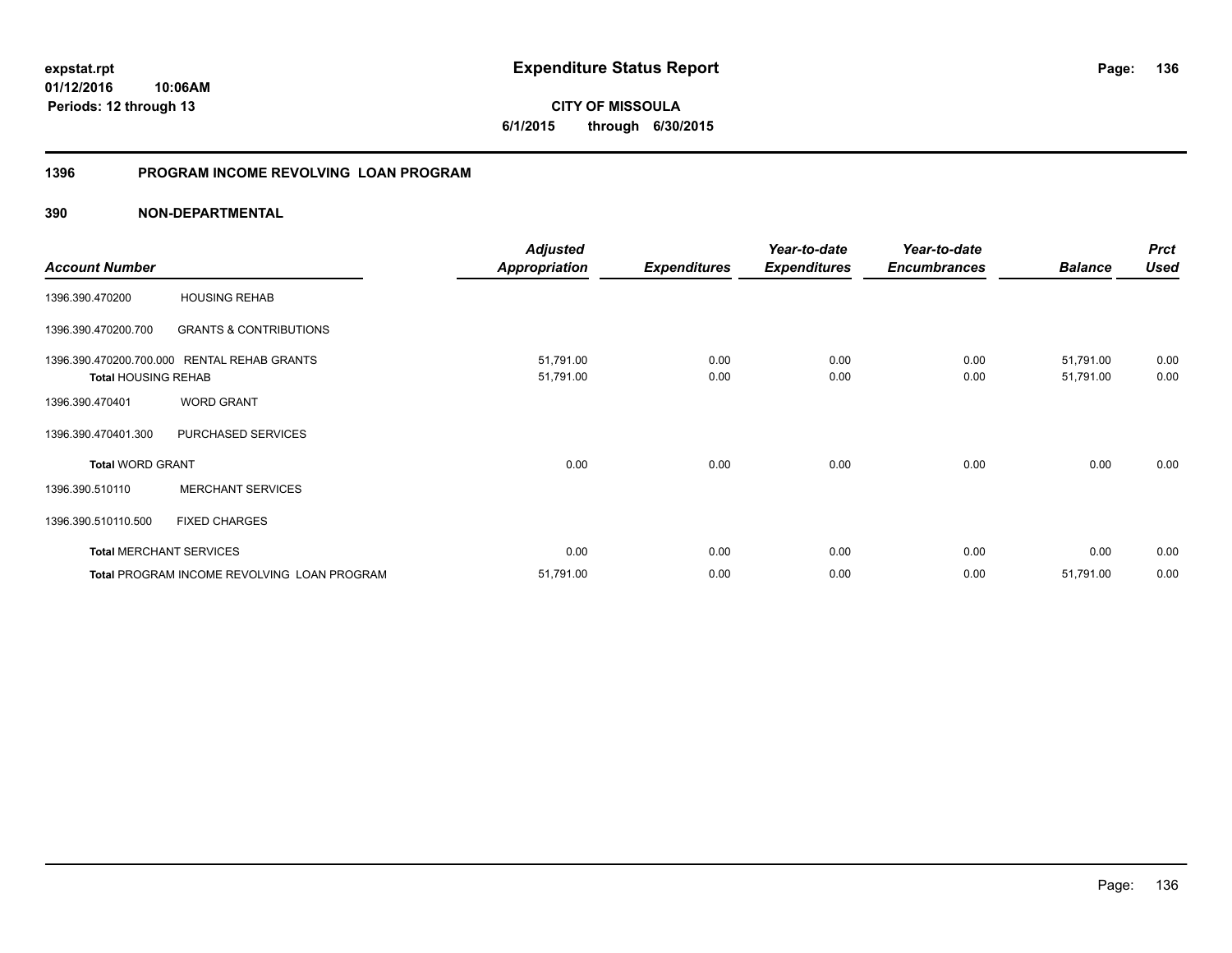#### **1397 STATE HOME PROGRAM INCOME**

| <b>Account Number</b>          |                                                                | <b>Adjusted</b><br><b>Appropriation</b> | <b>Expenditures</b> | Year-to-date<br><b>Expenditures</b> | Year-to-date<br><b>Encumbrances</b> | <b>Balance</b>           | <b>Prct</b><br><b>Used</b> |
|--------------------------------|----------------------------------------------------------------|-----------------------------------------|---------------------|-------------------------------------|-------------------------------------|--------------------------|----------------------------|
| 1397.390.470200                | <b>HOUSING REHAB</b>                                           |                                         |                     |                                     |                                     |                          |                            |
| 1397.390.470200.300            | <b>PURCHASED SERVICES</b>                                      |                                         |                     |                                     |                                     |                          |                            |
| <b>Total HOUSING REHAB</b>     | 1397.390.470200.350.000 STATE HOME PROGRAM INCOME/CONTRACT SVS | 600,000.00<br>600,000.00                | 0.00<br>0.00        | 0.00<br>0.00                        | 0.00<br>0.00                        | 600,000.00<br>600,000.00 | 0.00<br>0.00               |
| 1397.390.510110                | <b>MERCHANT SERVICES</b>                                       |                                         |                     |                                     |                                     |                          |                            |
| 1397.390.510110.500            | <b>FIXED CHARGES</b>                                           |                                         |                     |                                     |                                     |                          |                            |
| <b>Total MERCHANT SERVICES</b> |                                                                | 0.00                                    | 0.00                | 0.00                                | 0.00                                | 0.00                     | 0.00                       |
|                                | <b>Total STATE HOME PROGRAM INCOME</b>                         | 600,000.00                              | 0.00                | 0.00                                | 0.00                                | 600.000.00               | 0.00                       |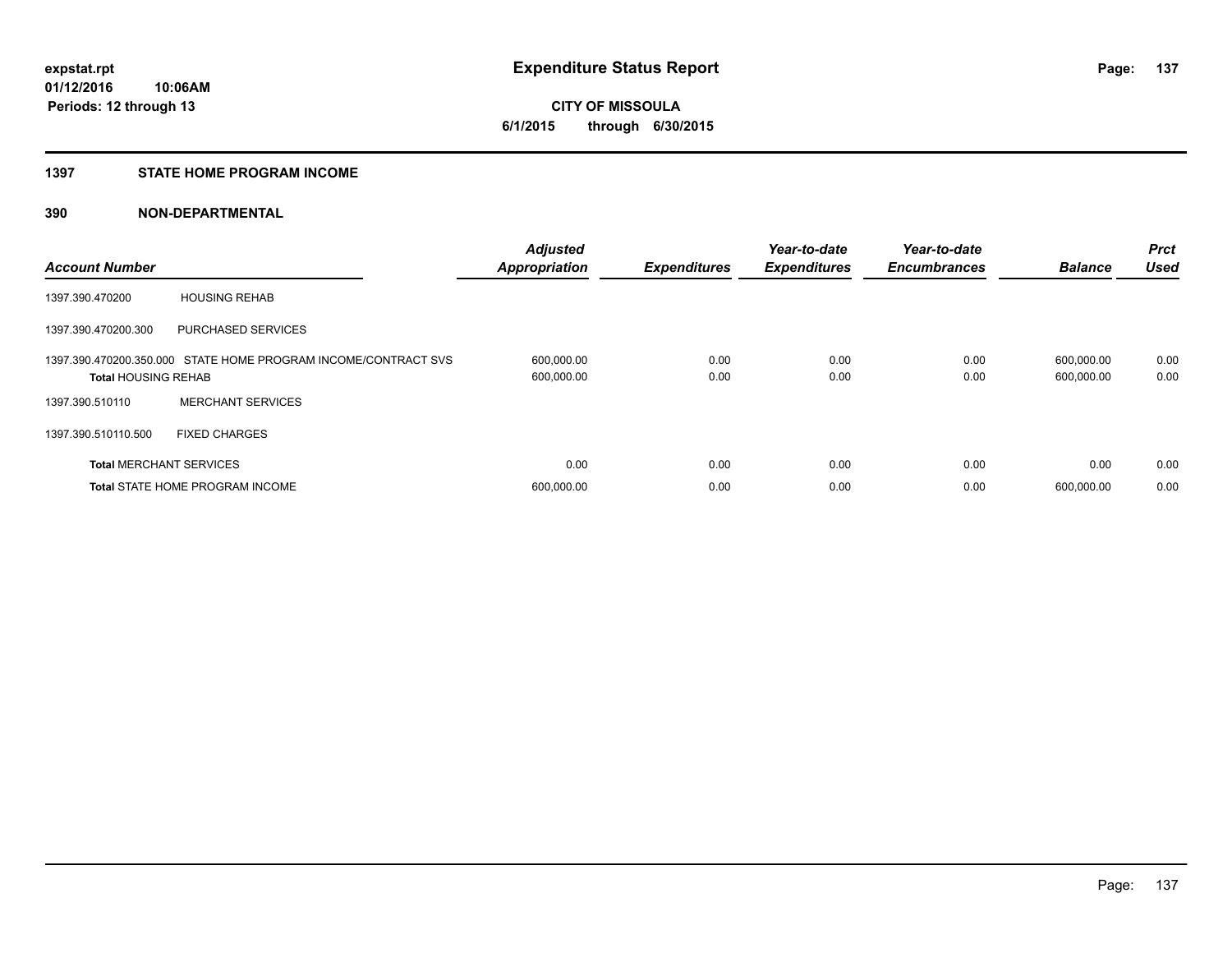**CITY OF MISSOULA 6/1/2015 through 6/30/2015**

**2250 PLANNING FUND**

#### **250 DEVELOPMENT SERVICES**

|                                         |                                                         | <b>Adjusted</b>      |                     | Year-to-date        | Year-to-date        |                | <b>Prct</b> |
|-----------------------------------------|---------------------------------------------------------|----------------------|---------------------|---------------------|---------------------|----------------|-------------|
| <b>Account Number</b>                   |                                                         | <b>Appropriation</b> | <b>Expenditures</b> | <b>Expenditures</b> | <b>Encumbrances</b> | <b>Balance</b> | <b>Used</b> |
| 2250.250.411030                         | <b>PLANNING</b>                                         |                      |                     |                     |                     |                |             |
| 2250.250.411030.100                     | PERSONAL SERVICES                                       |                      |                     |                     |                     |                |             |
|                                         | 2250.250.411030.110.000 SALARIES AND WAGES              | 296,680.00           | 32,929.36           | 277,651.08          | 0.00                | 19,028.92      | 93.59       |
|                                         | 2250.250.411030.140.000 EMPLOYER CONTRIBUTIONS          | 90.685.00            | 5,260.36            | 93,252.03           | 0.00                | $-2,567.03$    | 102.83      |
|                                         | 2250.250.411030.141.000 STATE RETIREMENT CONTRIBUTIONS  | 0.00                 | 32.93               | 356.12              | 0.00                | $-356.12$      | 0.00        |
| <b>Total PERSONAL SERVICES</b>          |                                                         | 387,365.00           | 38,222.65           | 371,259.23          | 0.00                | 16,105.77      | 95.84       |
| 2250.250.411030.200                     | <b>SUPPLIES</b>                                         |                      |                     |                     |                     |                |             |
| 2250.250.411030.210.000 OFFICE SUPPLIES |                                                         | 2,550.00             | 184.07              | 1,238.71            | 0.00                | 1,311.29       | 48.58       |
| 2250.250.411030.210.300 OFFICE SUPPLIES |                                                         | 0.00                 | 0.00                | 469.15              | 0.00                | $-469.15$      | 0.00        |
| 2250.250.411030.210.301 OFFICE SUPPLIES |                                                         | 0.00                 | 185.39              | 692.69              | 0.00                | $-692.69$      | 0.00        |
|                                         | 2250.250.411030.220.000 OPERATING SUPPLIES              | 1,300.00             | 69.93               | 229.74              | 0.00                | 1,070.26       | 17.67       |
|                                         | 2250.250.411030.220.300 OPERATING SUPPLIES              | 0.00                 | 0.00                | 13.97               | 0.00                | $-13.97$       | 0.00        |
| 2250.250.411030.231.000 GASOLINE        |                                                         | 0.00                 | 43.46               | 43.46               | 0.00                | $-43.46$       | 0.00        |
| 2250.250.411030.240.000 OTHER SUPPLIES  |                                                         | 0.00                 | 155.47              | 619.10              | 0.00                | $-619.10$      | 0.00        |
| 2250.250.411030.240.300 OTHER SUPPLIES  |                                                         | 0.00                 | 0.00                | 477.59              | 0.00                | $-477.59$      | 0.00        |
| <b>Total SUPPLIES</b>                   |                                                         | 3,850.00             | 638.32              | 3,784.41            | 0.00                | 65.59          | 98.30       |
| 2250.250.411030.300                     | PURCHASED SERVICES                                      |                      |                     |                     |                     |                |             |
| 2250.250.411030.310.000 COMMUNICATIONS  |                                                         | 1,100.00             | 0.00                | 151.86              | 0.00                | 948.14         | 13.81       |
| 2250.250.411030.310.351                 | <b>COMMUNICATIONS</b>                                   | 0.00                 | 50.67               | 846.26              | 0.00                | $-846.26$      | 0.00        |
| 2250.250.411030.320.000                 | PRINTING & DUPLICATING                                  | 9,300.00             | 226.92              | 414.75              | 0.00                | 8,885.25       | 4.46        |
| 2250.250.411030.320.300                 | PRINTING & DUPLICATING                                  | 0.00                 | 0.00                | 52.88               | 0.00                | $-52.88$       | 0.00        |
|                                         | 2250.250.411030.330.000 PUBLICITY, SUBSCRIPTIONS & DUES | 3,306.00             | 1,471.27            | 3,482.68            | 0.00                | $-176.68$      | 105.34      |
|                                         | 2250.250.411030.330.300 PUBLICITY, SUBSCRIPTIONS & DUES | 0.00                 | 0.00                | 1,722.70            | 0.00                | $-1,722.70$    | 0.00        |
|                                         | 2250.250.411030.330.377 PUBLICITY, SUBSCRIPTIONS & DUES | 0.00                 | 0.00                | 298.00              | 0.00                | $-298.00$      | 0.00        |
| 2250.250.411030.344.000                 | <b>TELEPHONE SERVICE</b>                                | 125.00               | 11.88               | 131.78              | 0.00                | $-6.78$        | 105.42      |
|                                         | 2250.250.411030.350.000 PROFESSIONAL SERVICES           | 100.000.00           | 3,720.00            | 62,629.79           | 0.00                | 37,370.21      | 62.63       |
| 2250.250.411030.360.000                 | <b>REPAIR &amp; MAINTENANCE</b>                         | 1,540.00             | 0.00                | 740.64              | 0.00                | 799.36         | 48.09       |
| 2250.250.411030.370.000 TRAVEL          |                                                         | 5,185.00             | 556.80              | 2,470.00            | 0.00                | 2,715.00       | 47.64       |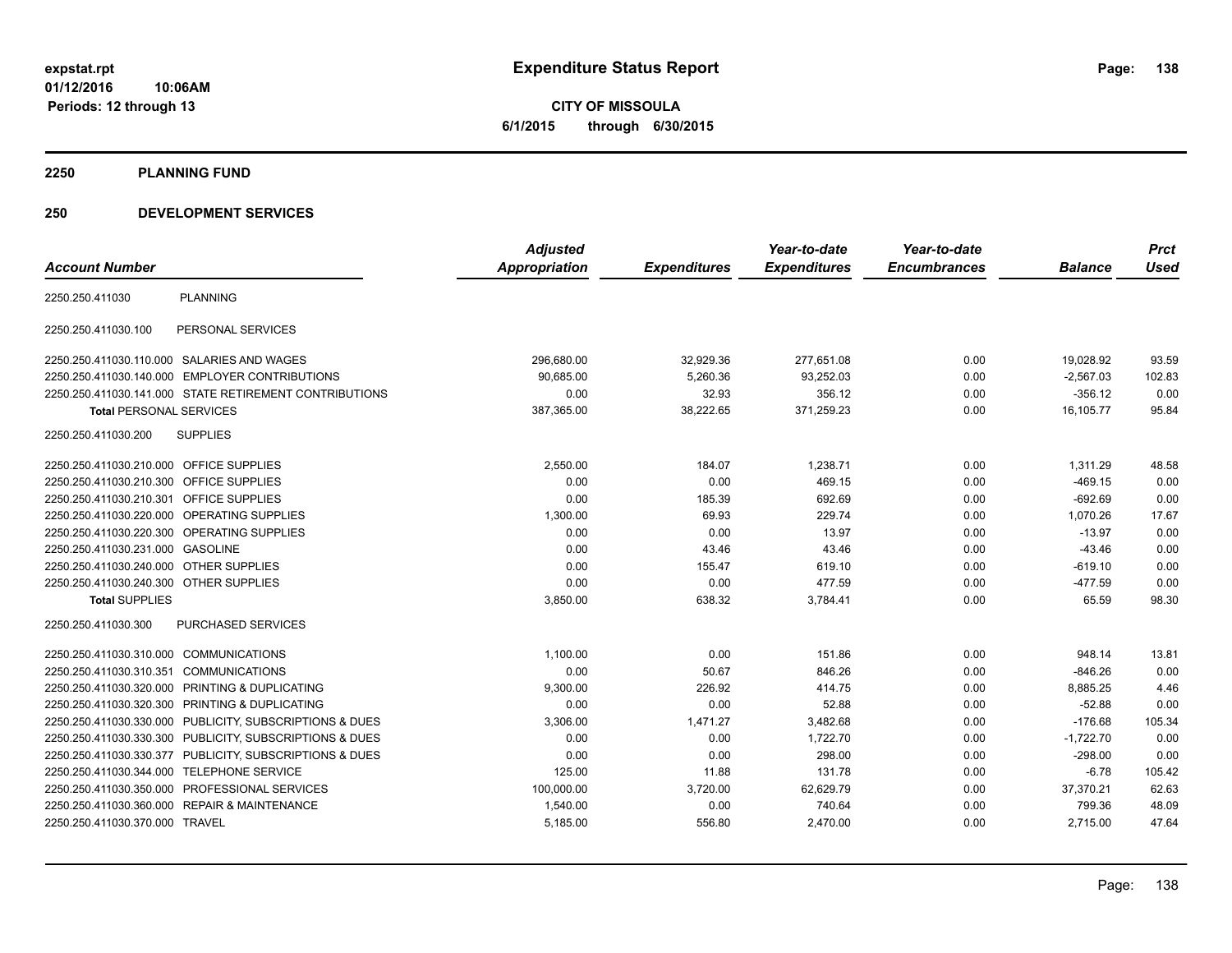**CITY OF MISSOULA 6/1/2015 through 6/30/2015**

#### **2250 PLANNING FUND**

#### **250 DEVELOPMENT SERVICES**

|                                       |                                                  | <b>Adjusted</b>      |                     | Year-to-date        | Year-to-date        |                | <b>Prct</b> |
|---------------------------------------|--------------------------------------------------|----------------------|---------------------|---------------------|---------------------|----------------|-------------|
| <b>Account Number</b>                 |                                                  | <b>Appropriation</b> | <b>Expenditures</b> | <b>Expenditures</b> | <b>Encumbrances</b> | <b>Balance</b> | <b>Used</b> |
| 2250.250.411030.370.300 TRAVEL        |                                                  | 0.00                 | 0.00                | 298.31              | 0.00                | $-298.31$      | 0.00        |
| 2250.250.411030.380.000 TRAINING      |                                                  | 3,595.00             | 60.53               | 1,630.53            | 0.00                | 1,964.47       | 45.36       |
| 2250.250.411030.380.300 TRAINING      |                                                  | 0.00                 | 0.00                | 55.00               | 0.00                | $-55.00$       | 0.00        |
|                                       | 2250.250.411030.390.000 OTHER PURCHASED SERVICES | 4,750.00             | 229.60              | 2,827.45            | 0.00                | 1,922.55       | 59.53       |
|                                       | <b>Total PURCHASED SERVICES</b>                  | 128,901.00           | 6,327.67            | 77,752.63           | 0.00                | 51,148.37      | 60.32       |
| 2250.250.411030.500                   | <b>FIXED CHARGES</b>                             |                      |                     |                     |                     |                |             |
| 2250.250.411030.500.000 FIXED CHARGES |                                                  | 24,000.00            | 12,000.00           | 24,000.00           | 0.00                | 0.00           | 100.00      |
| <b>Total FIXED CHARGES</b>            |                                                  | 24,000.00            | 12,000.00           | 24,000.00           | 0.00                | 0.00           | 100.00      |
| 2250.250.411030.800                   | OTHER OBJECTS                                    |                      |                     |                     |                     |                |             |
| 2250.250.411030.845.000 CONTINGENCY   |                                                  | 149,604.00           | 0.00                | 0.00                | 0.00                | 149,604.00     | 0.00        |
| <b>Total OTHER OBJECTS</b>            |                                                  | 149,604.00           | 0.00                | 0.00                | 0.00                | 149,604.00     | 0.00        |
| <b>Total PLANNING</b>                 |                                                  | 693,720.00           | 57,188.64           | 476,796.27          | 0.00                | 216,923.73     | 68.73       |
| 2250.250.411050                       | DEVELOPMENT & PERMIT REVIEWS                     |                      |                     |                     |                     |                |             |
| 2250.250.411050.200                   | <b>SUPPLIES</b>                                  |                      |                     |                     |                     |                |             |
|                                       | <b>Total DEVELOPMENT &amp; PERMIT REVIEWS</b>    | 0.00                 | 0.00                | 0.00                | 0.00                | 0.00           | 0.00        |
| 2250.250.411070                       | <b>TRANSPORTATION</b>                            |                      |                     |                     |                     |                |             |
| 2250.250.411070.100                   | PERSONAL SERVICES                                |                      |                     |                     |                     |                |             |
| <b>Total TRANSPORTATION</b>           |                                                  | 0.00                 | 0.00                | 0.00                | 0.00                | 0.00           | 0.00        |
| 2250.250.430255                       | <b>BIKE-PED PROGRAM</b>                          |                      |                     |                     |                     |                |             |
| 2250.250.430255.300                   | PURCHASED SERVICES                               |                      |                     |                     |                     |                |             |
| <b>Total BIKE-PED PROGRAM</b>         |                                                  | 0.00                 | 0.00                | 0.00                | 0.00                | 0.00           | 0.00        |
| 2250.250.510110                       | <b>MERCHANT SERVICES</b>                         |                      |                     |                     |                     |                |             |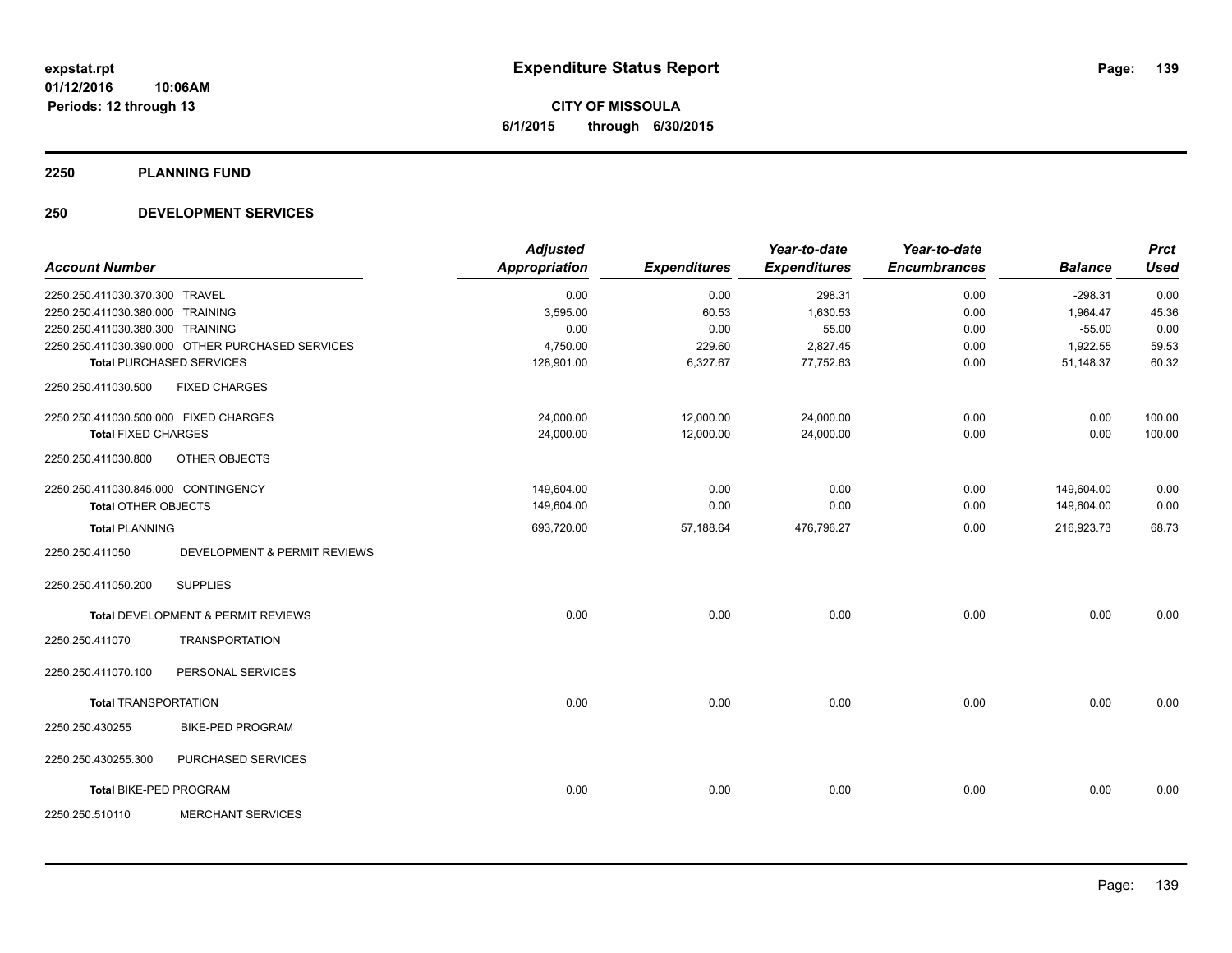**2250 PLANNING FUND**

#### **250 DEVELOPMENT SERVICES**

| <b>Account Number</b>                                                           |                               | <b>Adjusted</b><br><b>Appropriation</b> | <b>Expenditures</b> | Year-to-date<br><b>Expenditures</b> | Year-to-date<br><b>Encumbrances</b> | <b>Balance</b>         | <b>Prct</b><br>Used |
|---------------------------------------------------------------------------------|-------------------------------|-----------------------------------------|---------------------|-------------------------------------|-------------------------------------|------------------------|---------------------|
| <b>FIXED CHARGES</b><br>2250.250.510110.500                                     |                               |                                         |                     |                                     |                                     |                        |                     |
| 2250.250.510110.550.000 MERCHANT SERVICE FEES<br><b>Total MERCHANT SERVICES</b> |                               | 0.00<br>0.00                            | 174.05<br>174.05    | 174.05<br>174.05                    | 0.00<br>0.00                        | $-174.05$<br>$-174.05$ | 0.00<br>0.00        |
| 2250.250.521000                                                                 | INTERFUND OPERATING TRANSFERS |                                         |                     |                                     |                                     |                        |                     |
| 2250.250.521000.800<br>OTHER OBJECTS                                            |                               |                                         |                     |                                     |                                     |                        |                     |
| <b>Total INTERFUND OPERATING TRANSFERS</b>                                      |                               | 0.00                                    | 0.00                | 0.00                                | 0.00                                | 0.00                   | 0.00                |
| <b>Total PLANNING FUND</b>                                                      |                               | 693.720.00                              | 57.362.69           | 476.970.32                          | 0.00                                | 216.749.68             | 68.76               |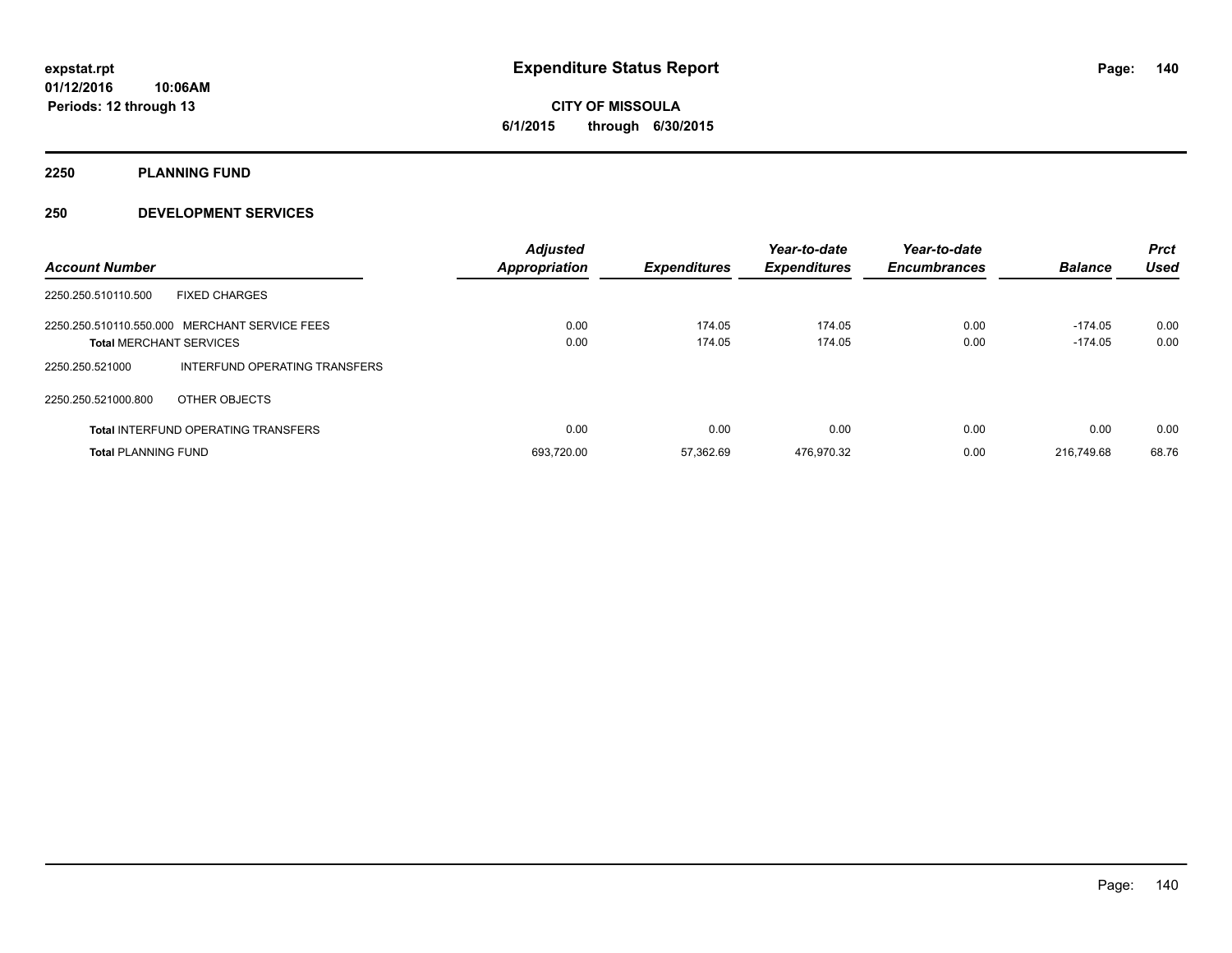**141**

**01/12/2016 10:06AM Periods: 12 through 13**

**CITY OF MISSOULA 6/1/2015 through 6/30/2015**

#### **2310 PUBLIC SAFETY INFORMATION SYSTEMS**

#### **310 BUILDING INSPECTION**

| <b>Account Number</b>       |                                                | <b>Adjusted</b><br><b>Appropriation</b> | <b>Expenditures</b> | Year-to-date<br><b>Expenditures</b> | Year-to-date<br><b>Encumbrances</b> | <b>Balance</b> | <b>Prct</b><br><b>Used</b> |
|-----------------------------|------------------------------------------------|-----------------------------------------|---------------------|-------------------------------------|-------------------------------------|----------------|----------------------------|
| 2310.310.420510             | ADMINISTRATION                                 |                                         |                     |                                     |                                     |                |                            |
| 2310.310.420510.800         | OTHER OBJECTS                                  |                                         |                     |                                     |                                     |                |                            |
| <b>Total ADMINISTRATION</b> |                                                | 0.00                                    | 0.00                | 0.00                                | 0.00                                | 0.00           | 0.00                       |
| 2310.310.510110             | <b>MERCHANT SERVICES</b>                       |                                         |                     |                                     |                                     |                |                            |
| 2310.310.510110.500         | <b>FIXED CHARGES</b>                           |                                         |                     |                                     |                                     |                |                            |
|                             | <b>Total PUBLIC SAFETY INFORMATION SYSTEMS</b> | 0.00                                    | 0.00                | 0.00                                | 0.00                                | 0.00           | 0.00                       |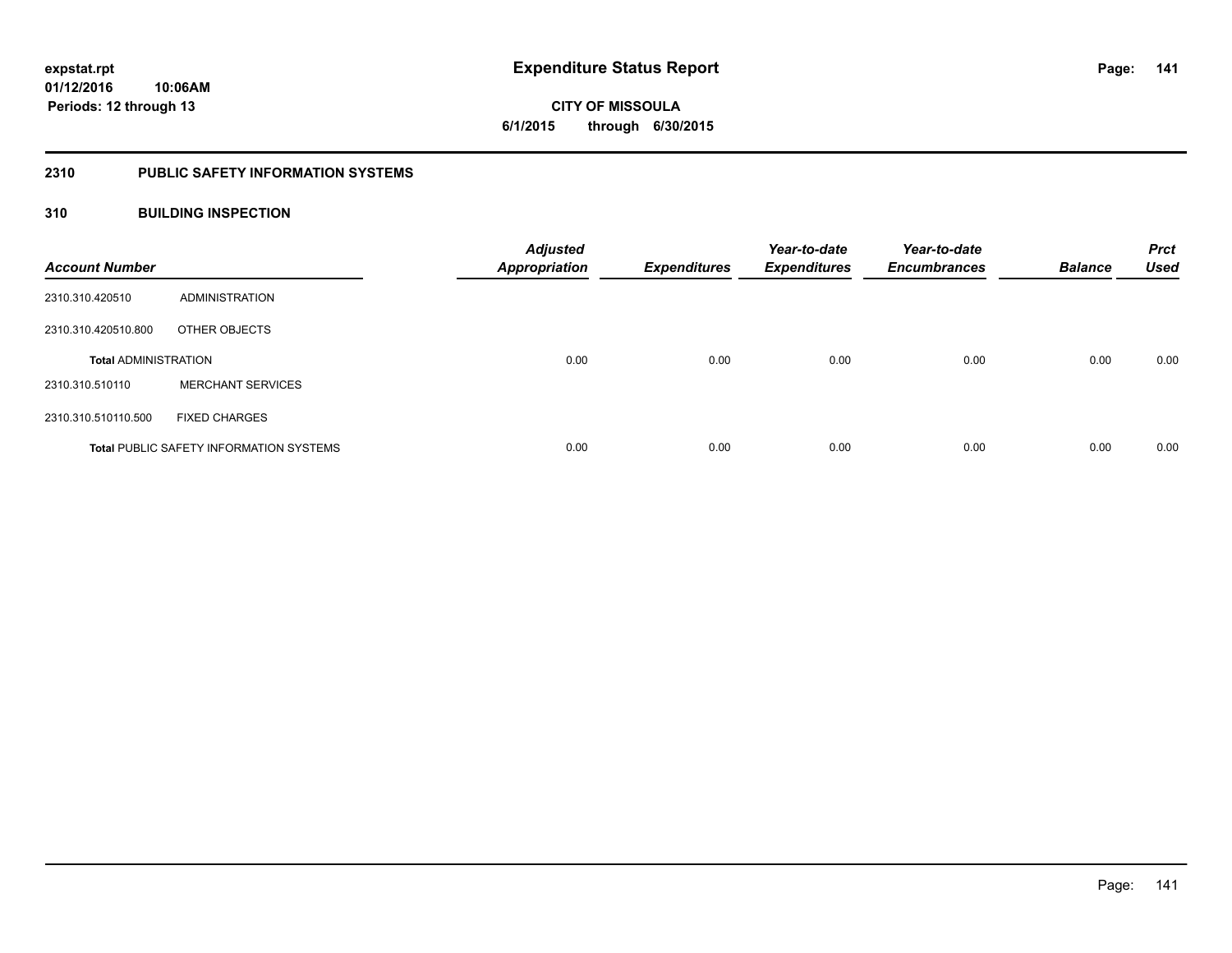**CITY OF MISSOULA 6/1/2015 through 6/30/2015**

#### **2321 IMPACT FEE FUND**

| <b>Account Number</b> |                                                                                                                                              | <b>Adjusted</b><br><b>Appropriation</b> | <b>Expenditures</b>              | Year-to-date<br><b>Expenditures</b> | Year-to-date<br><b>Encumbrances</b> | <b>Balance</b>                          | <b>Prct</b><br><b>Used</b> |
|-----------------------|----------------------------------------------------------------------------------------------------------------------------------------------|-----------------------------------------|----------------------------------|-------------------------------------|-------------------------------------|-----------------------------------------|----------------------------|
| 2321.390.430247       | HILLVIEW WAY STREET IMPROVEMENTS                                                                                                             |                                         |                                  |                                     |                                     |                                         |                            |
| 2321.390.430247.900   | <b>CAPITAL OUTLAY</b>                                                                                                                        |                                         |                                  |                                     |                                     |                                         |                            |
|                       | 2321.390.430247.930.000 HILLVIEW WAY STREET IMPROVEMENTS<br>Total HILLVIEW WAY STREET IMPROVEMENTS                                           | 1,069,122.00<br>1,069,122.00            | 0.00<br>0.00                     | 99.00<br>99.00                      | 0.00<br>0.00                        | 1,069,023.00<br>1,069,023.00            | 0.01<br>0.01               |
| 2321.390.430248       | <b>CREGG LN IMPROVEMENTS</b>                                                                                                                 |                                         |                                  |                                     |                                     |                                         |                            |
| 2321.390.430248.900   | CAPITAL OUTLAY                                                                                                                               |                                         |                                  |                                     |                                     |                                         |                            |
|                       | 2321.390.430248.930.000 CREGG LN IMPROVEMENTS<br>2321.390.430248.930.394 CREGG LANE IMPROVEMENTS-PARKS<br><b>Total CREGG LN IMPROVEMENTS</b> | 225,480.00<br>0.00<br>225,480.00        | 2,630.60<br>2,703.90<br>5,334.50 | 2,630.60<br>2,703.90<br>5,334.50    | 0.00<br>0.00<br>0.00                | 222,849.40<br>$-2,703.90$<br>220,145.50 | 1.17<br>0.00<br>2.37       |
| 2321.390.430249       | OLD US HWY 93 IMPROVEMENTS                                                                                                                   |                                         |                                  |                                     |                                     |                                         |                            |
| 2321.390.430249.900   | <b>CAPITAL OUTLAY</b>                                                                                                                        |                                         |                                  |                                     |                                     |                                         |                            |
|                       | 2321.390.430249.930.000 OLD US HWY 93 IMPROVEMENTS<br>Total OLD US HWY 93 IMPROVEMENTS                                                       | 77,500.00<br>77,500.00                  | 751.93<br>751.93                 | 21,371.55<br>21,371.55              | 0.00<br>0.00                        | 56,128.45<br>56,128.45                  | 27.58<br>27.58             |
| 2321.390.430260       | <b>TRAFFIC &amp; PEDESTRIAN SERVICES</b>                                                                                                     |                                         |                                  |                                     |                                     |                                         |                            |
| 2321.390.430260.300   | PURCHASED SERVICES                                                                                                                           |                                         |                                  |                                     |                                     |                                         |                            |
|                       | 2321.390.430260.350.000 VAN BUREN ST RECONSTRUCTION<br><b>Total PURCHASED SERVICES</b>                                                       | 0.00<br>0.00                            | 0.00<br>0.00                     | 8,383.00<br>8,383.00                | 0.00<br>0.00                        | $-8,383.00$<br>$-8,383.00$              | 0.00<br>0.00               |
| 2321.390.430260.900   | <b>CAPITAL OUTLAY</b>                                                                                                                        |                                         |                                  |                                     |                                     |                                         |                            |
| Total CAPITAL OUTLAY  | 2321.390.430260.930.000 VAN BUREN ST RECONSTRUCTION                                                                                          | 85,000.00<br>85,000.00                  | 0.00<br>0.00                     | 0.00<br>0.00                        | 0.00<br>0.00                        | 85,000.00<br>85,000.00                  | 0.00<br>0.00               |
|                       | Total TRAFFIC & PEDESTRIAN SERVICES                                                                                                          | 85,000.00                               | 0.00                             | 8,383.00                            | 0.00                                | 76.617.00                               | 9.86                       |
| 2321.390.430261       | *** Title Not Found ***                                                                                                                      |                                         |                                  |                                     |                                     |                                         |                            |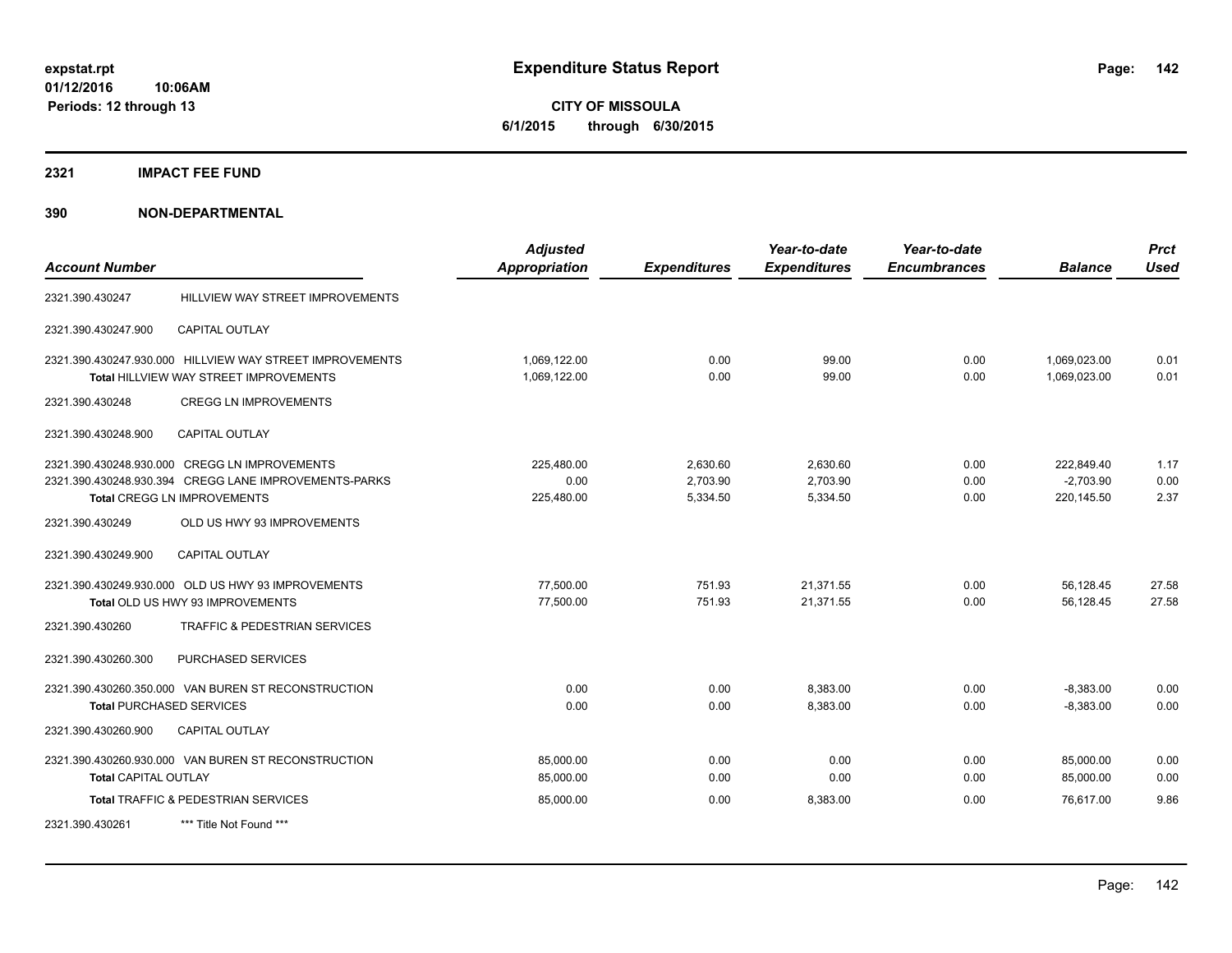#### **2321 IMPACT FEE FUND**

|                                       |                                                  | <b>Adjusted</b>      |                     | Year-to-date        | Year-to-date        |                | <b>Prct</b> |
|---------------------------------------|--------------------------------------------------|----------------------|---------------------|---------------------|---------------------|----------------|-------------|
| <b>Account Number</b>                 |                                                  | <b>Appropriation</b> | <b>Expenditures</b> | <b>Expenditures</b> | <b>Encumbrances</b> | <b>Balance</b> | <b>Used</b> |
| 2321.390.430261.300                   | PURCHASED SERVICES                               |                      |                     |                     |                     |                |             |
|                                       | <b>Total PURCHASED SERVICES</b>                  | 0.00                 | 0.00                | 0.00                | 0.00                | 0.00           | 0.00        |
| 2321.390.430261.800                   | OTHER OBJECTS                                    |                      |                     |                     |                     |                |             |
| <b>Total OTHER OBJECTS</b>            |                                                  | 0.00                 | 0.00                | 0.00                | 0.00                | 0.00           | 0.00        |
| 2321.390.430261.900                   | <b>CAPITAL OUTLAY</b>                            |                      |                     |                     |                     |                |             |
| Total *** Title Not Found ***         |                                                  | 0.00                 | 0.00                | 0.00                | 0.00                | 0.00           | 0.00        |
| 2321.390.430280                       | MILLER CR: BRIGGS TO MOCKINGBIRD                 |                      |                     |                     |                     |                |             |
| 2321.390.430280.900                   | <b>CAPITAL OUTLAY</b>                            |                      |                     |                     |                     |                |             |
|                                       | Total MILLER CR: BRIGGS TO MOCKINGBIRD           | 0.00                 | 0.00                | 0.00                | 0.00                | 0.00           | 0.00        |
| 2321.390.430281                       | SOUTH 3RD STREET PROJECT                         |                      |                     |                     |                     |                |             |
| 2321.390.430281.300                   | PURCHASED SERVICES                               |                      |                     |                     |                     |                |             |
|                                       | 2321.390.430281.390.000 OTHER PURCHASED SERVICES | 0.00                 | 1,000.00            | 1,000.00            | 0.00                | $-1,000.00$    | 0.00        |
|                                       | <b>Total PURCHASED SERVICES</b>                  | 0.00                 | 1,000.00            | 1,000.00            | 0.00                | $-1,000.00$    | 0.00        |
| 2321.390.430281.900                   | <b>CAPITAL OUTLAY</b>                            |                      |                     |                     |                     |                |             |
|                                       | 2321.390.430281.930.000 SO 3RD ST/IMPROVEMENTS   | 785,000.00           | 90,209.84           | 689,302.98          | 0.00                | 95,697.02      | 87.81       |
| <b>Total CAPITAL OUTLAY</b>           |                                                  | 785,000.00           | 90,209.84           | 689,302.98          | 0.00                | 95,697.02      | 87.81       |
|                                       | Total SOUTH 3RD STREET PROJECT                   | 785,000.00           | 91,209.84           | 690,302.98          | 0.00                | 94,697.02      | 87.94       |
| 2321.390.460401                       | FORT MSLA REGIONAL PARK                          |                      |                     |                     |                     |                |             |
| 2321.390.460401.900                   | <b>CAPITAL OUTLAY</b>                            |                      |                     |                     |                     |                |             |
| 2321.390.460401.930.000 FORT MISSOULA |                                                  | 150,000.00           | 10,773.18           | 19,003.97           | 0.00                | 130,996.03     | 12.67       |
|                                       | Total FORT MSLA REGIONAL PARK                    | 150,000.00           | 10,773.18           | 19,003.97           | 0.00                | 130,996.03     | 12.67       |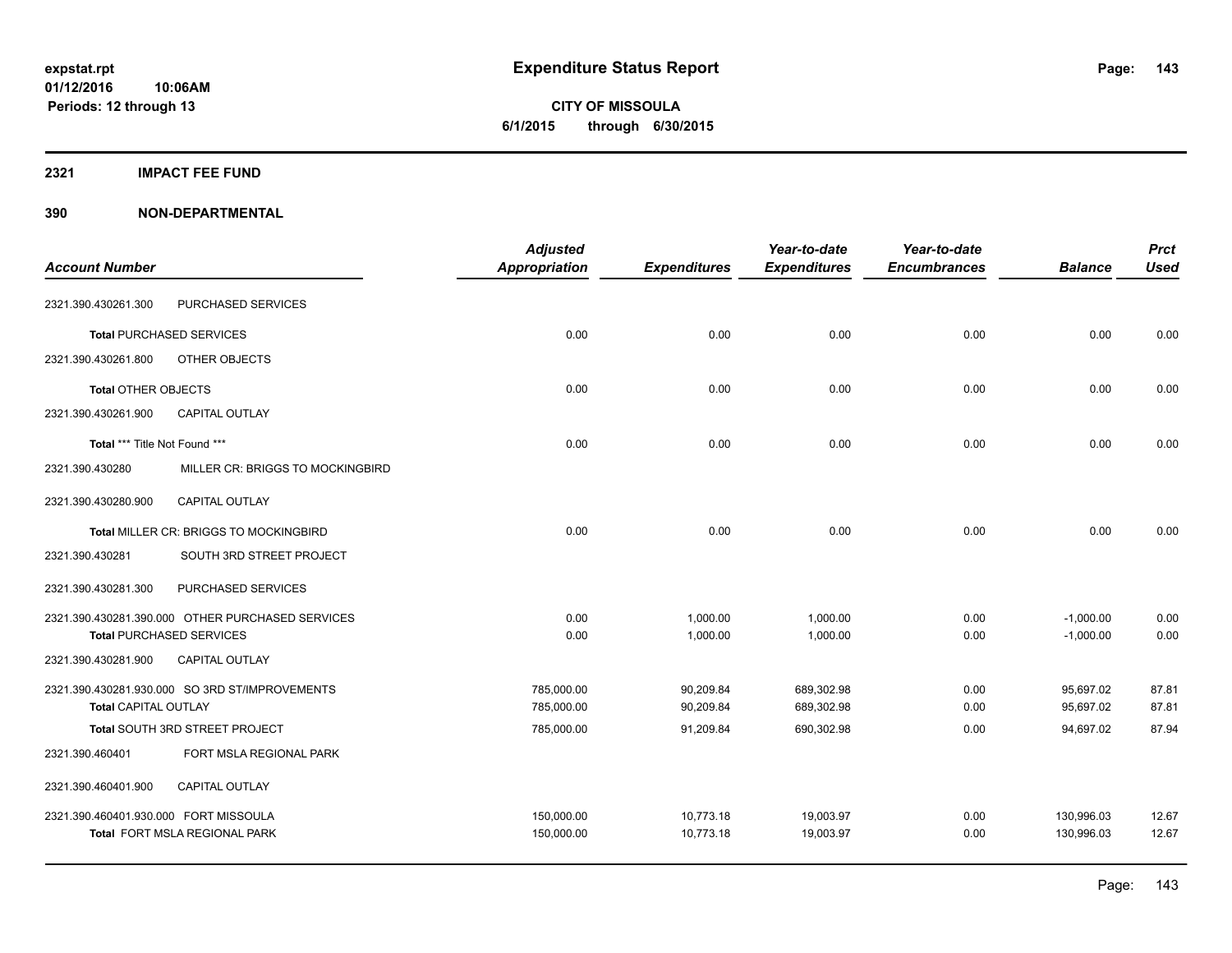#### **2321 IMPACT FEE FUND**

| <b>Account Number</b>          |                                                  | <b>Adjusted</b><br>Appropriation | <b>Expenditures</b>    | Year-to-date<br><b>Expenditures</b> | Year-to-date<br><b>Encumbrances</b> | <b>Balance</b>               | <b>Prct</b><br><b>Used</b> |
|--------------------------------|--------------------------------------------------|----------------------------------|------------------------|-------------------------------------|-------------------------------------|------------------------------|----------------------------|
| 2321.390.460404                | <b>EATON TRAIL</b>                               |                                  |                        |                                     |                                     |                              |                            |
| 2321.390.460404.100            | PERSONAL SERVICES                                |                                  |                        |                                     |                                     |                              |                            |
| <b>Total PERSONAL SERVICES</b> |                                                  | 0.00                             | 0.00                   | 0.00                                | 0.00                                | 0.00                         | 0.00                       |
| 2321.390.460404.300            | PURCHASED SERVICES                               |                                  |                        |                                     |                                     |                              |                            |
|                                | <b>Total PURCHASED SERVICES</b>                  | 0.00                             | 0.00                   | 0.00                                | 0.00                                | 0.00                         | 0.00                       |
| 2321.390.460404.900            | <b>CAPITAL OUTLAY</b>                            |                                  |                        |                                     |                                     |                              |                            |
| <b>Total EATON TRAIL</b>       |                                                  | 0.00                             | 0.00                   | 0.00                                | 0.00                                | 0.00                         | 0.00                       |
| 2321.390.460406                | WHITE PINE PARK                                  |                                  |                        |                                     |                                     |                              |                            |
| 2321.390.460406.100            | PERSONAL SERVICES                                |                                  |                        |                                     |                                     |                              |                            |
| <b>Total PERSONAL SERVICES</b> |                                                  | 0.00                             | 0.00                   | 0.00                                | 0.00                                | 0.00                         | 0.00                       |
| 2321.390.460406.300            | PURCHASED SERVICES                               |                                  |                        |                                     |                                     |                              |                            |
| <b>Total WHITE PINE PARK</b>   |                                                  | 0.00                             | 0.00                   | 0.00                                | 0.00                                | 0.00                         | 0.00                       |
| 2321.390.460408                | CONSERVATION LAND MANAGEMENT PLAN                |                                  |                        |                                     |                                     |                              |                            |
| 2321.390.460408.900            | <b>CAPITAL OUTLAY</b>                            |                                  |                        |                                     |                                     |                              |                            |
|                                | Total CONSERVATION LAND MANAGEMENT PLAN          | 0.00                             | 0.00                   | 0.00                                | 0.00                                | 0.00                         | 0.00                       |
| 2321.390.460409                | MISSOULA TO LOLO TRAIL                           |                                  |                        |                                     |                                     |                              |                            |
| 2321.390.460409.800            | OTHER OBJECTS                                    |                                  |                        |                                     |                                     |                              |                            |
| <b>Total OTHER OBJECTS</b>     | 2321.390.460409.820.000 TRANSFERS TO OTHER FUNDS | 0.00<br>0.00                     | 50,179.20<br>50,179.20 | 50,179.20<br>50,179.20              | 0.00<br>0.00                        | $-50,179.20$<br>$-50,179.20$ | 0.00<br>0.00               |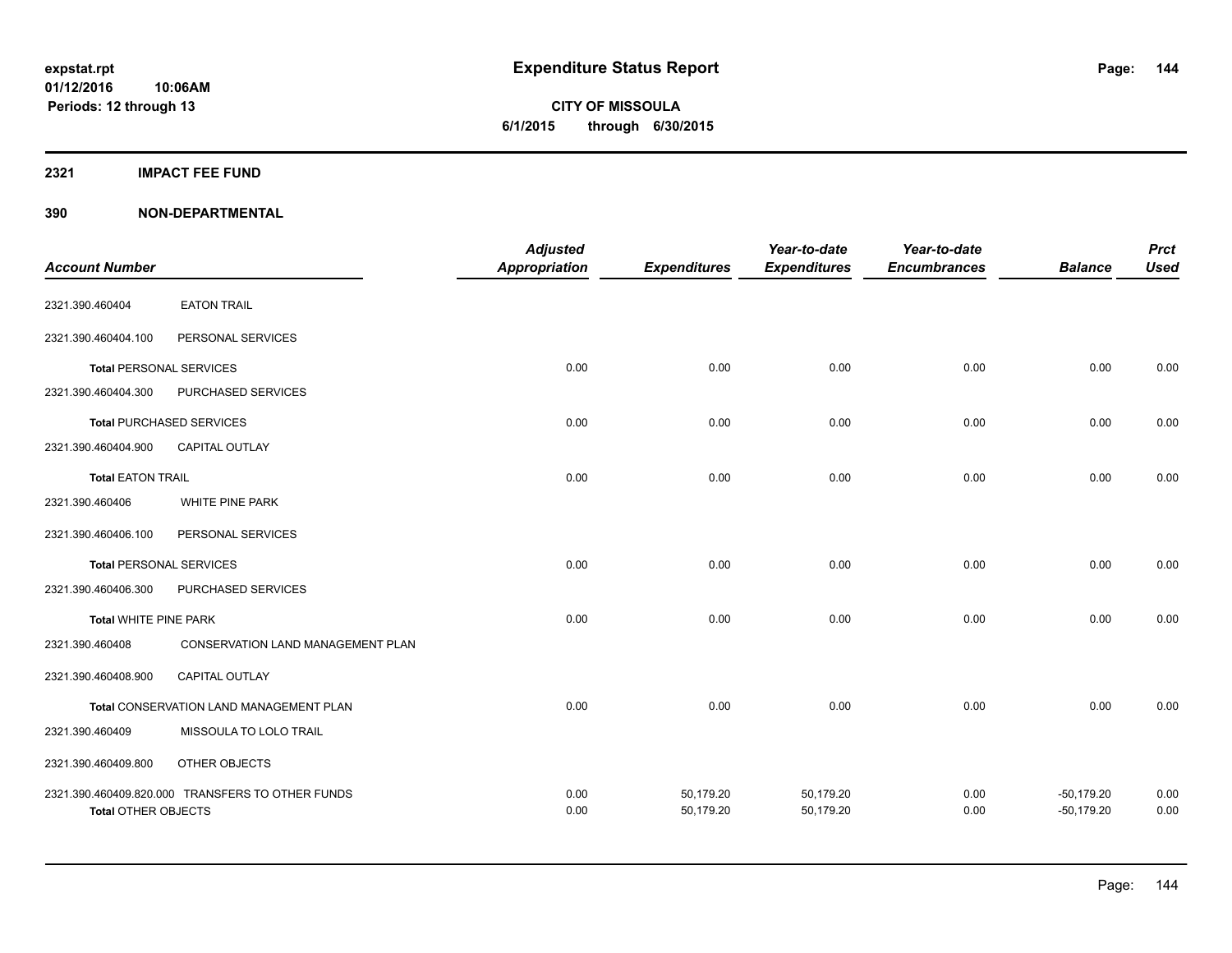**Periods: 12 through 13**

**CITY OF MISSOULA 6/1/2015 through 6/30/2015**

**2321 IMPACT FEE FUND**

**390 NON-DEPARTMENTAL**

**10:06AM**

| <b>Account Number</b>           |                                                | <b>Adjusted</b><br>Appropriation | <b>Expenditures</b>    | Year-to-date<br><b>Expenditures</b> | Year-to-date<br><b>Encumbrances</b> | <b>Balance</b>               | <b>Prct</b><br><b>Used</b> |
|---------------------------------|------------------------------------------------|----------------------------------|------------------------|-------------------------------------|-------------------------------------|------------------------------|----------------------------|
| 2321.390.460409.900             | <b>CAPITAL OUTLAY</b>                          |                                  |                        |                                     |                                     |                              |                            |
| <b>Total CAPITAL OUTLAY</b>     | 2321.390.460409.930.000 MISSOULA TO LOLO TRAIL | 24,465.00<br>24,465.00           | 83,000.00<br>83,000.00 | 91,120.83<br>91,120.83              | 0.00<br>0.00                        | $-66,655.83$<br>$-66,655.83$ | 372.45<br>372.45           |
|                                 | Total MISSOULA TO LOLO TRAIL                   | 24,465.00                        | 133,179.20             | 141,300.03                          | 0.00                                | $-116,835.03$                | 577.56                     |
| 2321.390.460411                 | <b>NMT ADMIN</b>                               |                                  |                        |                                     |                                     |                              |                            |
| 2321.390.460411.900             | <b>CAPITAL OUTLAY</b>                          |                                  |                        |                                     |                                     |                              |                            |
| <b>Total NMT ADMIN</b>          |                                                | 0.00                             | 0.00                   | 0.00                                | 0.00                                | 0.00                         | 0.00                       |
| 2321.390.460412                 | PLEASANT VIEW PARK                             |                                  |                        |                                     |                                     |                              |                            |
| 2321.390.460412.900             | CAPITAL OUTLAY                                 |                                  |                        |                                     |                                     |                              |                            |
| <b>Total PLEASANT VIEW PARK</b> |                                                | 0.00                             | 0.00                   | 0.00                                | 0.00                                | 0.00                         | 0.00                       |
| 2321.390.510000                 | UNALLOCATED IMPACT FEES                        |                                  |                        |                                     |                                     |                              |                            |
| 2321.390.510000.800             | OTHER OBJECTS                                  |                                  |                        |                                     |                                     |                              |                            |
| <b>Total OTHER OBJECTS</b>      |                                                | 0.00                             | 0.00                   | 0.00                                | 0.00                                | 0.00                         | 0.00                       |
| 2321.390.510000.900             | <b>CAPITAL OUTLAY</b>                          |                                  |                        |                                     |                                     |                              |                            |
|                                 | Total UNALLOCATED IMPACT FEES                  | 0.00                             | 0.00                   | 0.00                                | 0.00                                | 0.00                         | 0.00                       |
| 2321.390.510110                 | <b>MERCHANT SERVICES</b>                       |                                  |                        |                                     |                                     |                              |                            |
| 2321.390.510110.500             | <b>FIXED CHARGES</b>                           |                                  |                        |                                     |                                     |                              |                            |
| <b>Total MERCHANT SERVICES</b>  |                                                | 0.00                             | 0.00                   | 0.00                                | 0.00                                | 0.00                         | 0.00                       |
| <b>Total IMPACT FEE FUND</b>    |                                                | 2,416,567.00                     | 241,248.65             | 885,795.03                          | 0.00                                | 1,530,771.97                 | 36.66                      |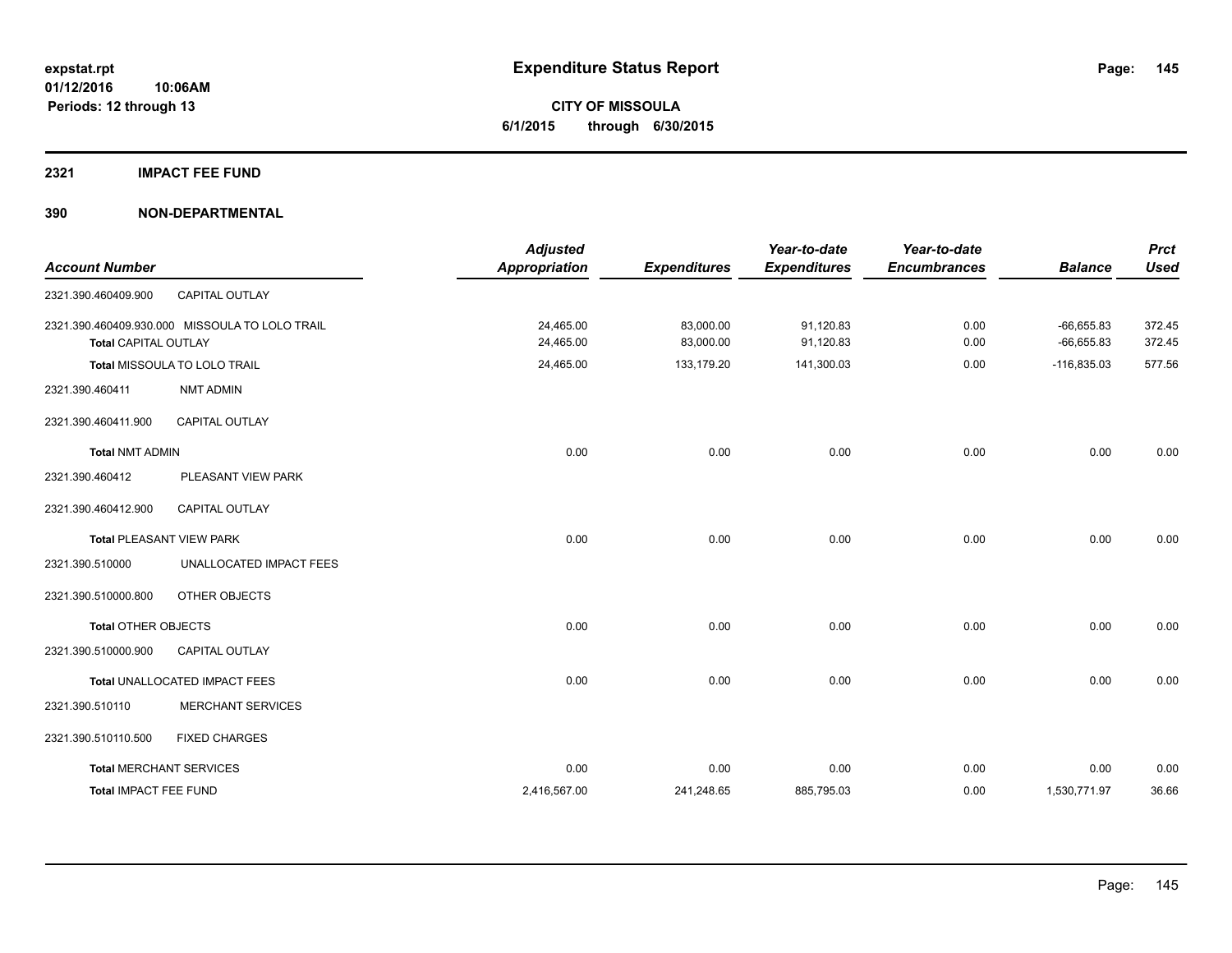**146**

**01/12/2016 10:06AM Periods: 12 through 13**

**CITY OF MISSOULA 6/1/2015 through 6/30/2015**

# **2322 GEORGE ELMER/CATTLE DR INTERSECTION**

|                             |                                               | <b>Adjusted</b>      |                     | Year-to-date        | Year-to-date        |                | <b>Prct</b> |
|-----------------------------|-----------------------------------------------|----------------------|---------------------|---------------------|---------------------|----------------|-------------|
| <b>Account Number</b>       |                                               | <b>Appropriation</b> | <b>Expenditures</b> | <b>Expenditures</b> | <b>Encumbrances</b> | <b>Balance</b> | <b>Used</b> |
| 2322.390.510100             | SPECIAL ASSESSMENTS                           |                      |                     |                     |                     |                |             |
| 2322.390.510100.300         | PURCHASED SERVICES                            |                      |                     |                     |                     |                |             |
|                             | 2322.390.510100.350.000 PROFESSIONAL SERVICES | 15,000.00            | 0.00                | 0.00                | 0.00                | 15,000.00      | 0.00        |
|                             | <b>Total PURCHASED SERVICES</b>               | 15,000.00            | 0.00                | 0.00                | 0.00                | 15,000.00      | 0.00        |
| 2322.390.510100.800         | OTHER OBJECTS                                 |                      |                     |                     |                     |                |             |
| <b>Total OTHER OBJECTS</b>  |                                               | 0.00                 | 0.00                | 0.00                | 0.00                | 0.00           | 0.00        |
| 2322.390.510100.900         | <b>CAPITAL OUTLAY</b>                         |                      |                     |                     |                     |                |             |
| <b>Total CAPITAL OUTLAY</b> |                                               | 0.00                 | 0.00                | 0.00                | 0.00                | 0.00           | 0.00        |
|                             | <b>Total SPECIAL ASSESSMENTS</b>              | 15,000.00            | 0.00                | 0.00                | 0.00                | 15,000.00      | 0.00        |
| 2322.390.510110             | <b>MERCHANT SERVICES</b>                      |                      |                     |                     |                     |                |             |
| 2322.390.510110.500         | <b>FIXED CHARGES</b>                          |                      |                     |                     |                     |                |             |
|                             | <b>Total MERCHANT SERVICES</b>                | 0.00                 | 0.00                | 0.00                | 0.00                | 0.00           | 0.00        |
|                             | Total GEORGE ELMER/CATTLE DR INTERSECTION     | 15,000.00            | 0.00                | 0.00                | 0.00                | 15,000.00      | 0.00        |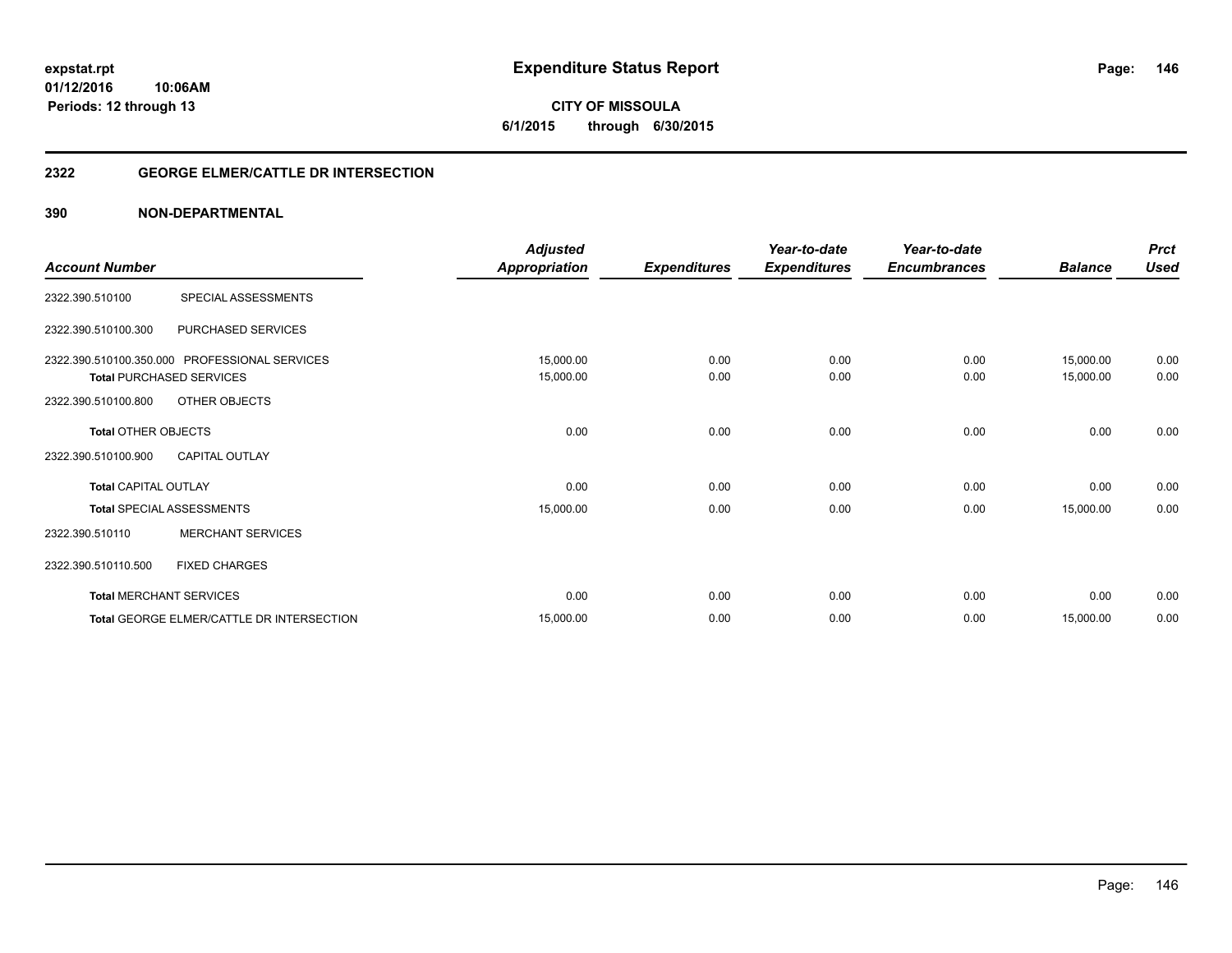**CITY OF MISSOULA 6/1/2015 through 6/30/2015**

# **2365 PUBLIC ART FUND**

# **220 MAYOR**

|                                               | <b>Adjusted</b>      |                     | Year-to-date        | Year-to-date        |                | <b>Prct</b> |
|-----------------------------------------------|----------------------|---------------------|---------------------|---------------------|----------------|-------------|
| <b>Account Number</b>                         | <b>Appropriation</b> | <b>Expenditures</b> | <b>Expenditures</b> | <b>Encumbrances</b> | <b>Balance</b> | Used        |
| PUBLIC ART PROJECTS<br>2365.220.460518        |                      |                     |                     |                     |                |             |
| PURCHASED SERVICES<br>2365.220.460518.300     |                      |                     |                     |                     |                |             |
| 2365.220.460518.350.000 PROFESSIONAL SERVICES | 3.000.00             | 250.00              | 2,342.00            | 0.00                | 658.00         | 78.07       |
| <b>Total PURCHASED SERVICES</b>               | 3,000.00             | 250.00              | 2,342.00            | 0.00                | 658.00         | 78.07       |
| OTHER OBJECTS<br>2365.220.460518.800          |                      |                     |                     |                     |                |             |
| 2365.220.460518.845.000 CONTINGENCY           | 24.256.00            | 0.00                | 0.00                | 0.00                | 24.256.00      | 0.00        |
| <b>Total OTHER OBJECTS</b>                    | 24,256.00            | 0.00                | 0.00                | 0.00                | 24,256.00      | 0.00        |
| <b>CAPITAL OUTLAY</b><br>2365.220.460518.900  |                      |                     |                     |                     |                |             |
| 2365.220.460518.930.000 IMPROVEMENTS          | 50.515.00            | 5,703.00            | 40.703.00           | 0.00                | 9,812.00       | 80.58       |
| <b>Total CAPITAL OUTLAY</b>                   | 50,515.00            | 5,703.00            | 40,703.00           | 0.00                | 9,812.00       | 80.58       |
| <b>Total PUBLIC ART PROJECTS</b>              | 77,771.00            | 5,953.00            | 43,045.00           | 0.00                | 34,726.00      | 55.35       |
| 2365.220.510110<br><b>MERCHANT SERVICES</b>   |                      |                     |                     |                     |                |             |
| <b>FIXED CHARGES</b><br>2365.220.510110.500   |                      |                     |                     |                     |                |             |
| <b>Total FIXED CHARGES</b>                    | 0.00                 | 0.00                | 0.00                | 0.00                | 0.00           | 0.00        |
| <b>Total MERCHANT SERVICES</b>                | 0.00                 | 0.00                | 0.00                | 0.00                | 0.00           | 0.00        |
| <b>Total PUBLIC ART FUND</b>                  | 77,771.00            | 5,953.00            | 43,045.00           | 0.00                | 34,726.00      | 55.35       |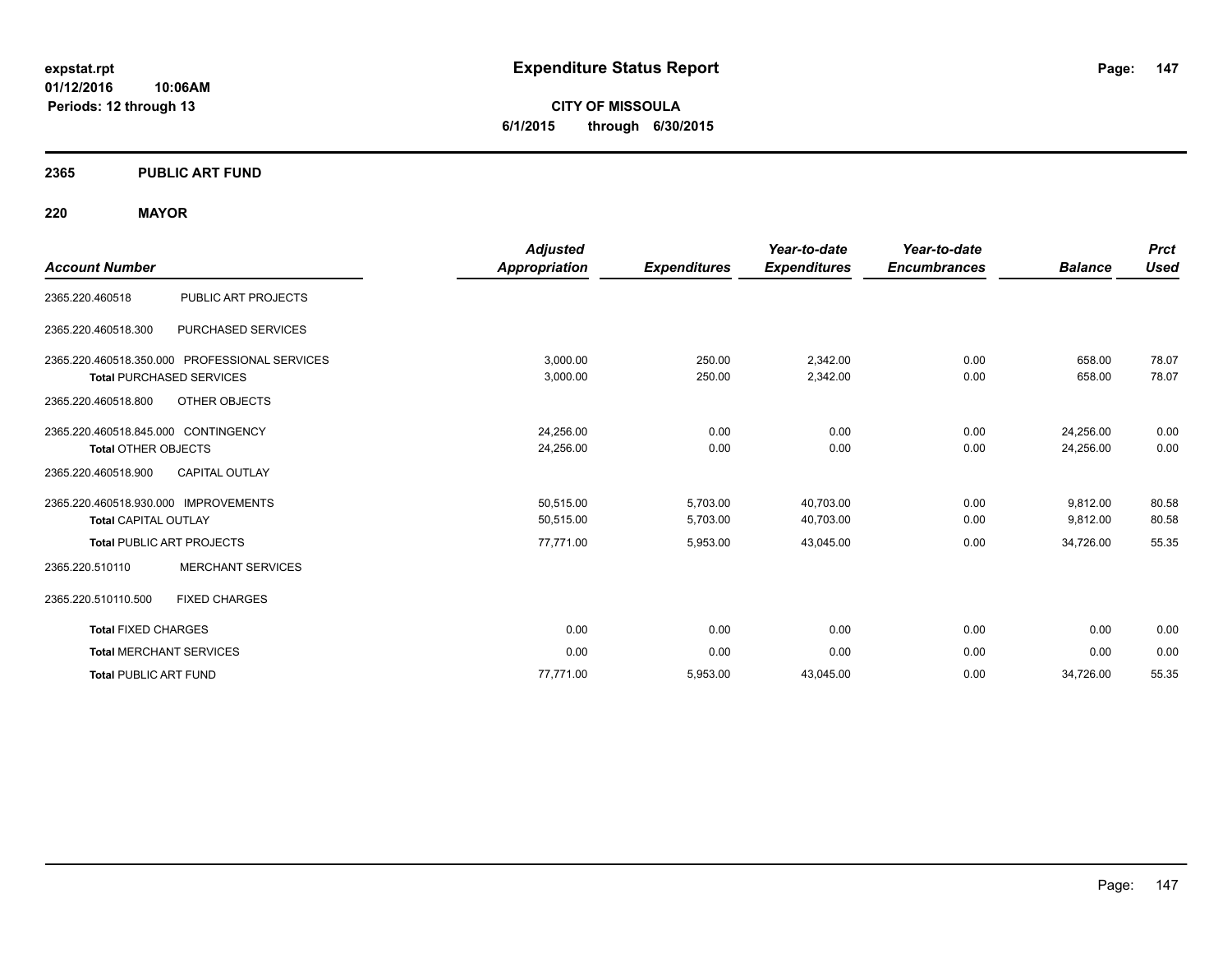**148**

**01/12/2016 10:06AM Periods: 12 through 13**

**CITY OF MISSOULA 6/1/2015 through 6/30/2015**

# **2371 EMPLOYEE HEALTH INSURANCE LEVY FUND**

| <b>Account Number</b>          |                                                  | <b>Adjusted</b><br><b>Appropriation</b> | <b>Expenditures</b> | Year-to-date<br><b>Expenditures</b> | Year-to-date<br><b>Encumbrances</b> | <b>Balance</b> | <b>Prct</b><br><b>Used</b> |
|--------------------------------|--------------------------------------------------|-----------------------------------------|---------------------|-------------------------------------|-------------------------------------|----------------|----------------------------|
|                                |                                                  |                                         |                     |                                     |                                     |                |                            |
| 2371.390.510110                | <b>MERCHANT SERVICES</b>                         |                                         |                     |                                     |                                     |                |                            |
| 2371.390.510110.500            | <b>FIXED CHARGES</b>                             |                                         |                     |                                     |                                     |                |                            |
|                                | 2371.390.510110.550.000 MERCHANT SERVICE FEES    | 0.00                                    | 202.74              | 202.74                              | 0.00                                | $-202.74$      | 0.00                       |
| <b>Total MERCHANT SERVICES</b> |                                                  | 0.00                                    | 202.74              | 202.74                              | 0.00                                | $-202.74$      | 0.00                       |
| 2371.390.521000                | INTERFUND OPERATING TRANSFERS                    |                                         |                     |                                     |                                     |                |                            |
| 2371.390.521000.800            | OTHER OBJECTS                                    |                                         |                     |                                     |                                     |                |                            |
|                                | 2371.390.521000.820.000 TRANSFERS TO OTHER FUNDS | 1.324.945.00                            | 662.472.50          | 1.324.945.00                        | 0.00                                | 0.00           | 100.00                     |
|                                | <b>Total INTERFUND OPERATING TRANSFERS</b>       | 1.324.945.00                            | 662.472.50          | 1.324.945.00                        | 0.00                                | 0.00           | 100.00                     |
|                                | Total EMPLOYEE HEALTH INSURANCE LEVY FUND        | 1,324,945.00                            | 662.675.24          | 1,325,147.74                        | 0.00                                | $-202.74$      | 100.02                     |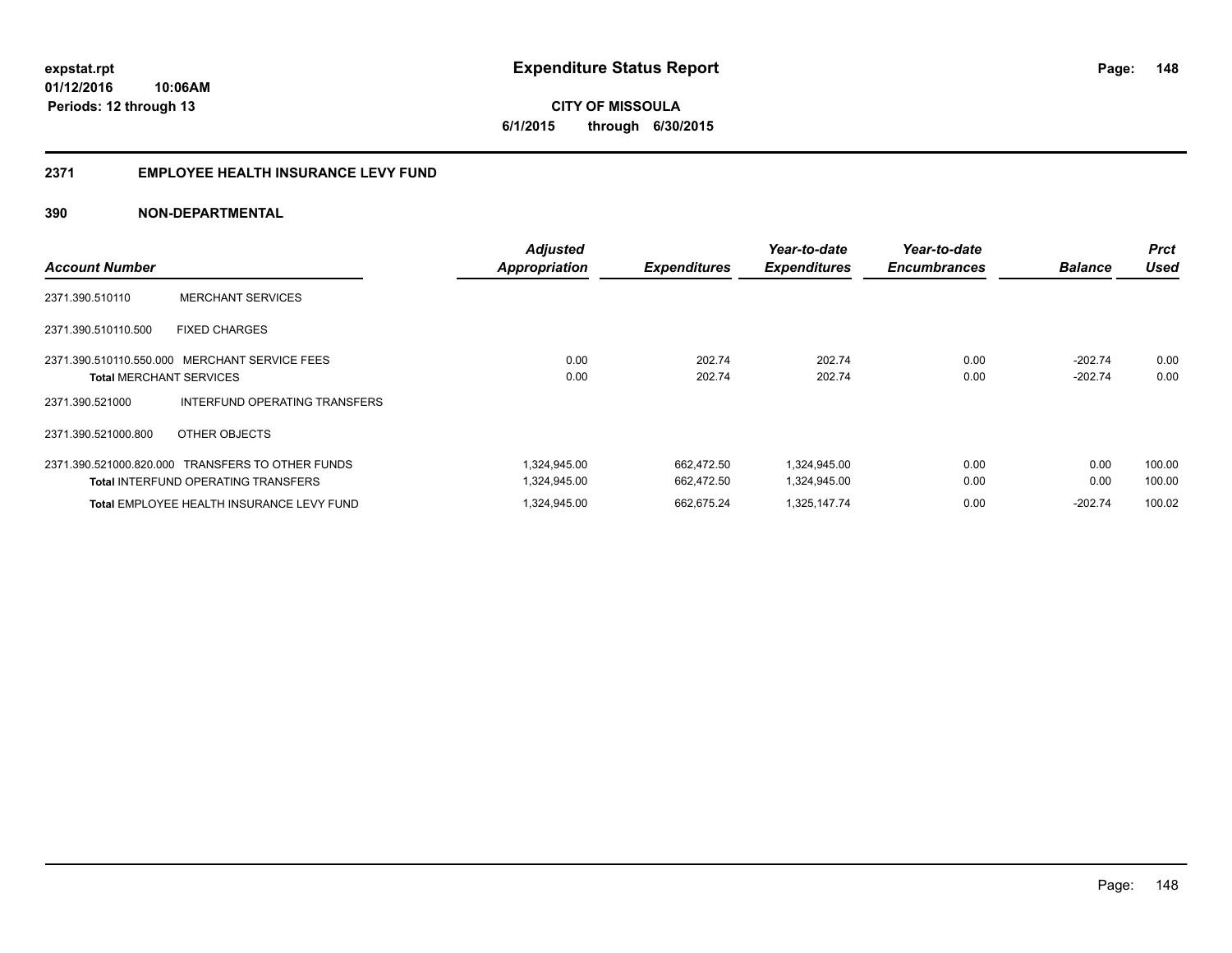**Periods: 12 through 13**

# **CITY OF MISSOULA 6/1/2015 through 6/30/2015**

#### **2372 PERMISSIVE MEDICAL LEVY**

**10:06AM**

|                                |                                                  | Adjusted      |                     | Year-to-date        | Year-to-date        |                | <b>Prct</b> |
|--------------------------------|--------------------------------------------------|---------------|---------------------|---------------------|---------------------|----------------|-------------|
| <b>Account Number</b>          |                                                  | Appropriation | <b>Expenditures</b> | <b>Expenditures</b> | <b>Encumbrances</b> | <b>Balance</b> | <b>Used</b> |
| 2372.390.510110                | <b>MERCHANT SERVICES</b>                         |               |                     |                     |                     |                |             |
| 2372.390.510110.500            | <b>FIXED CHARGES</b>                             |               |                     |                     |                     |                |             |
|                                | 2372.390.510110.550.000 MERCHANT SERVICE FEES    | 0.00          | 5.97                | 5.97                | 0.00                | $-5.97$        | 0.00        |
| <b>Total MERCHANT SERVICES</b> |                                                  | 0.00          | 5.97                | 5.97                | 0.00                | $-5.97$        | 0.00        |
| 2372.390.521000                | INTERFUND OPERATING TRANSFERS                    |               |                     |                     |                     |                |             |
| 2372.390.521000.800            | OTHER OBJECTS                                    |               |                     |                     |                     |                |             |
|                                | 2372.390.521000.820.000 TRANSFERS TO OTHER FUNDS | 2,971,522.00  | 1,485,761.00        | 2,971,522.00        | 0.00                | 0.00           | 100.00      |
|                                | <b>Total INTERFUND OPERATING TRANSFERS</b>       | 2,971,522.00  | 1,485,761.00        | 2,971,522.00        | 0.00                | 0.00           | 100.00      |
|                                | <b>Total PERMISSIVE MEDICAL LEVY</b>             | 2,971,522.00  | 1.485.766.97        | 2,971,527.97        | 0.00                | $-5.97$        | 100.00      |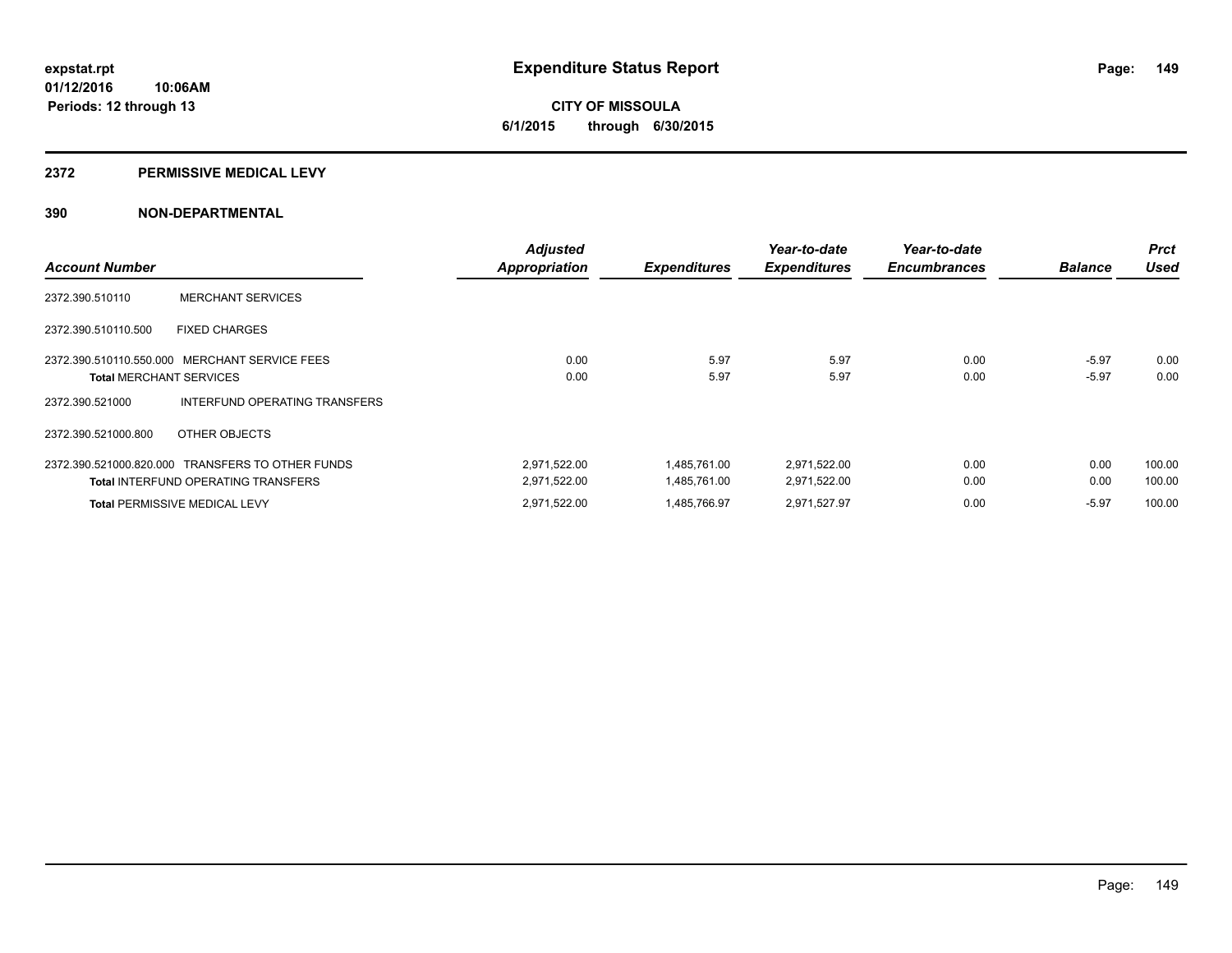**CITY OF MISSOULA 6/1/2015 through 6/30/2015**

#### **2389 CABLE TELEVISION FRANCHISE FUND**

| <b>Account Number</b>            |                                                  | <b>Adjusted</b>      |                     | Year-to-date        | Year-to-date<br><b>Encumbrances</b> | <b>Balance</b> | <b>Prct</b><br><b>Used</b> |
|----------------------------------|--------------------------------------------------|----------------------|---------------------|---------------------|-------------------------------------|----------------|----------------------------|
|                                  |                                                  | <b>Appropriation</b> | <b>Expenditures</b> | <b>Expenditures</b> |                                     |                |                            |
| 2389.390.411810                  | <b>CABLE TV FRANCHISE</b>                        |                      |                     |                     |                                     |                |                            |
| 2389.390.411810.300              | PURCHASED SERVICES                               |                      |                     |                     |                                     |                |                            |
|                                  | 2389.390.411810.350.000 PROFESSIONAL SERVICES    | 5,000.00             | 0.00                | 2,472.00            | 0.00                                | 2,528.00       | 49.44                      |
| 2389.390.411810.370.000 TRAVEL   |                                                  | 1.000.00             | 0.00                | 0.00                | 0.00                                | 1.000.00       | 0.00                       |
| 2389.390.411810.380.000 TRAINING |                                                  | 1,000.00             | 0.00                | 0.00                | 0.00                                | 1,000.00       | 0.00                       |
|                                  | <b>Total PURCHASED SERVICES</b>                  | 7,000.00             | 0.00                | 2,472.00            | 0.00                                | 4,528.00       | 35.31                      |
| 2389.390.411810.700              | <b>GRANTS &amp; CONTRIBUTIONS</b>                |                      |                     |                     |                                     |                |                            |
|                                  | 2389.390.411810.700.000 GRANTS & CONTRIBUTIONS   | 440,000.00           | 138,250.06          | 468,344.26          | 0.00                                | $-28,344.26$   | 106.44                     |
|                                  | <b>Total GRANTS &amp; CONTRIBUTIONS</b>          | 440,000.00           | 138,250.06          | 468,344.26          | 0.00                                | $-28,344.26$   | 106.44                     |
| 2389.390.411810.800              | <b>OTHER OBJECTS</b>                             |                      |                     |                     |                                     |                |                            |
|                                  | 2389.390.411810.820.000 TRANSFERS TO OTHER FUNDS | 244,110.00           | 122,055.00          | 244,110.00          | 0.00                                | 0.00           | 100.00                     |
| <b>Total OTHER OBJECTS</b>       |                                                  | 244,110.00           | 122,055.00          | 244,110.00          | 0.00                                | 0.00           | 100.00                     |
| 2389.390.411810.900              | <b>CAPITAL OUTLAY</b>                            |                      |                     |                     |                                     |                |                            |
|                                  | 2389.390.411810.940.000 MACHINERY & EQUIPMENT    | 44.890.00            | 44,561.84           | 45.161.80           | 0.00                                | $-271.80$      | 100.61                     |
| <b>Total CAPITAL OUTLAY</b>      |                                                  | 44,890.00            | 44,561.84           | 45,161.80           | 0.00                                | $-271.80$      | 100.61                     |
| <b>Total CABLE TV FRANCHISE</b>  |                                                  | 736,000.00           | 304,866.90          | 760,088.06          | 0.00                                | $-24,088.06$   | 103.27                     |
| 2389.390.510110                  | <b>MERCHANT SERVICES</b>                         |                      |                     |                     |                                     |                |                            |
| 2389.390.510110.500              | <b>FIXED CHARGES</b>                             |                      |                     |                     |                                     |                |                            |
| <b>Total MERCHANT SERVICES</b>   |                                                  | 0.00                 | 0.00                | 0.00                | 0.00                                | 0.00           | 0.00                       |
|                                  | <b>Total CABLE TELEVISION FRANCHISE FUND</b>     | 736,000.00           | 304,866.90          | 760,088.06          | 0.00                                | $-24,088.06$   | 103.27                     |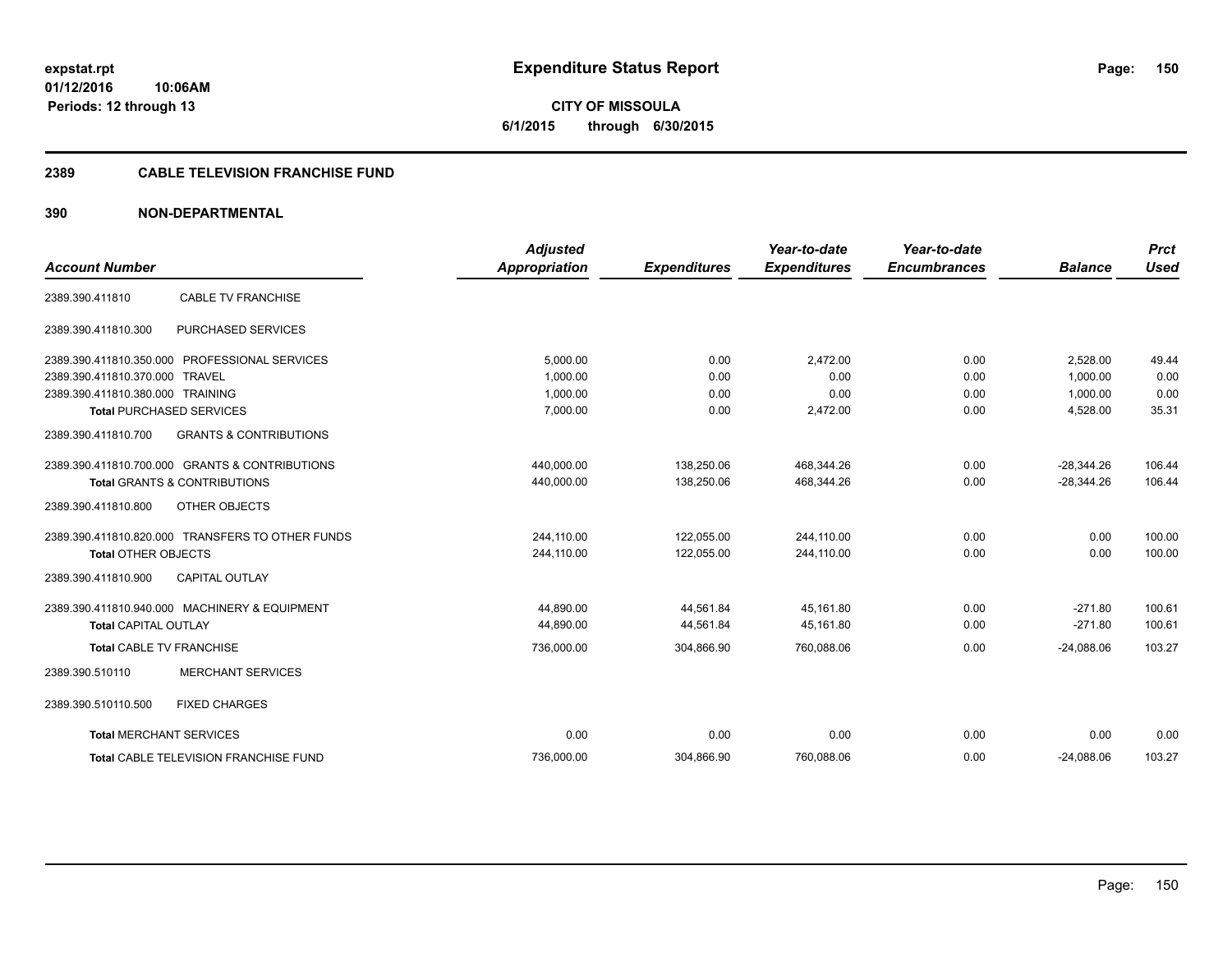**CITY OF MISSOULA 6/1/2015 through 6/30/2015**

# **2390 DRUG FORFEITURE FUND**

|                                            |                                                  | <b>Adjusted</b> |                     | Year-to-date        | Year-to-date        |                | <b>Prct</b><br><b>Used</b> |
|--------------------------------------------|--------------------------------------------------|-----------------|---------------------|---------------------|---------------------|----------------|----------------------------|
| <b>Account Number</b>                      |                                                  | Appropriation   | <b>Expenditures</b> | <b>Expenditures</b> | <b>Encumbrances</b> | <b>Balance</b> |                            |
| 2390.290.420142                            | <b>NARCOTICS</b>                                 |                 |                     |                     |                     |                |                            |
| 2390.290.420142.100                        | PERSONAL SERVICES                                |                 |                     |                     |                     |                |                            |
| <b>Total PERSONAL SERVICES</b>             |                                                  | 0.00            | 0.00                | 0.00                | 0.00                | 0.00           | 0.00                       |
| 2390.290.420142.200                        | <b>SUPPLIES</b>                                  |                 |                     |                     |                     |                |                            |
| 2390.290.420142.220.000 OPERATING SUPPLIES |                                                  | 3,000.00        | 2,051.54            | 19,107.80           | 0.00                | $-16, 107.80$  | 636.93                     |
| 2390.290.420142.230.000 REPAIR/MAINTENANCE |                                                  | 3,000.00        | 51.29               | 51.29               | 0.00                | 2,948.71       | 1.71                       |
| 2390.290.420142.231.000 GASOLINE           |                                                  | 500.00          | 0.00                | 0.00                | 0.00                | 500.00         | 0.00                       |
| <b>Total SUPPLIES</b>                      |                                                  | 6,500.00        | 2,102.83            | 19,159.09           | 0.00                | $-12,659.09$   | 294.76                     |
| 2390.290.420142.300                        | PURCHASED SERVICES                               |                 |                     |                     |                     |                |                            |
| 2390.290.420142.310.000 COMMUNICATIONS     |                                                  | 500.00          | 0.00                | 0.00                | 0.00                | 500.00         | 0.00                       |
|                                            | 2390.290.420142.320.000 PRINTING & DUPLICATING   | 300.00          | 0.00                | 0.00                | 0.00                | 300.00         | 0.00                       |
|                                            | 2390.290.420142.360.000 REPAIR & MAINTENANCE     | 1,000.00        | 0.00                | 0.00                | 0.00                | 1,000.00       | 0.00                       |
| 2390.290.420142.370.000 TRAVEL             |                                                  | 4,000.00        | 0.00                | $-278.01$           | 0.00                | 4,278.01       | 6.95                       |
| 2390.290.420142.380.000 TRAINING           |                                                  | 2,000.00        | 0.00                | 0.00                | 0.00                | 2.000.00       | 0.00                       |
|                                            | 2390.290.420142.390.000 OTHER PURCHASED SERVICES | 500.00          | 0.00                | 0.00                | 0.00                | 500.00         | 0.00                       |
| <b>Total PURCHASED SERVICES</b>            |                                                  | 8,300.00        | 0.00                | $-278.01$           | 0.00                | 8,578.01       | 0.00                       |
| 2390.290.420142.500                        | <b>FIXED CHARGES</b>                             |                 |                     |                     |                     |                |                            |
| 2390.290.420142.500.000 FIXED CHARGES      |                                                  | 1,000.00        | 0.00                | 0.00                | 0.00                | 1,000.00       | 0.00                       |
| <b>Total FIXED CHARGES</b>                 |                                                  | 1,000.00        | 0.00                | 0.00                | 0.00                | 1,000.00       | 0.00                       |
| 2390.290.420142.700                        | <b>GRANTS &amp; CONTRIBUTIONS</b>                |                 |                     |                     |                     |                |                            |
|                                            | <b>Total GRANTS &amp; CONTRIBUTIONS</b>          | 0.00            | 0.00                | 0.00                | 0.00                | 0.00           | 0.00                       |
| 2390.290.420142.800                        | OTHER OBJECTS                                    |                 |                     |                     |                     |                |                            |
| <b>Total OTHER OBJECTS</b>                 |                                                  | 0.00            | 0.00                | 0.00                | 0.00                | 0.00           | 0.00                       |
| 2390.290.420142.900                        | <b>CAPITAL OUTLAY</b>                            |                 |                     |                     |                     |                |                            |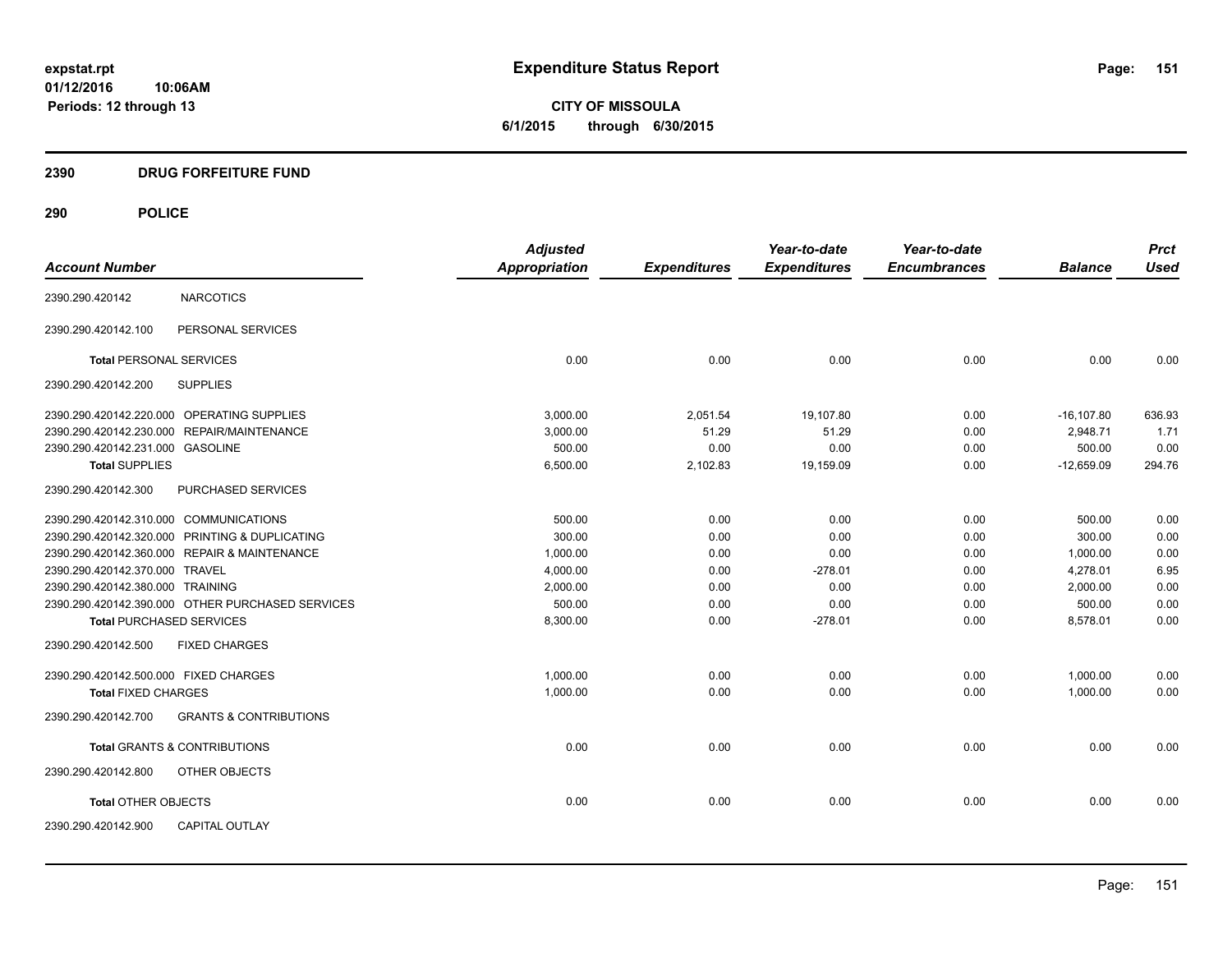**CITY OF MISSOULA 6/1/2015 through 6/30/2015**

# **2390 DRUG FORFEITURE FUND**

| <b>Account Number</b>                         | <b>Adjusted</b><br><b>Appropriation</b> | <b>Expenditures</b> | Year-to-date<br><b>Expenditures</b> | Year-to-date<br><b>Encumbrances</b> | <b>Balance</b> | <b>Prct</b><br><b>Used</b> |
|-----------------------------------------------|-----------------------------------------|---------------------|-------------------------------------|-------------------------------------|----------------|----------------------------|
| 2390.290.420142.940.000 MACHINERY & EQUIPMENT | 12.000.00                               | 0.00                | 0.00                                | 0.00                                | 12.000.00      | 0.00                       |
| <b>Total CAPITAL OUTLAY</b>                   | 12,000.00                               | 0.00                | 0.00                                | 0.00                                | 12.000.00      | 0.00                       |
| <b>Total NARCOTICS</b>                        | 27,800.00                               | 2.102.83            | 18,881.08                           | 0.00                                | 8,918.92       | 67.92                      |
| <b>MERCHANT SERVICES</b><br>2390.290.510110   |                                         |                     |                                     |                                     |                |                            |
| 2390.290.510110.500<br><b>FIXED CHARGES</b>   |                                         |                     |                                     |                                     |                |                            |
| <b>Total MERCHANT SERVICES</b>                | 0.00                                    | 0.00                | 0.00                                | 0.00                                | 0.00           | 0.00                       |
| <b>Total DRUG FORFEITURE FUND</b>             | 27.800.00                               | 2.102.83            | 18.881.08                           | 0.00                                | 8.918.92       | 67.92                      |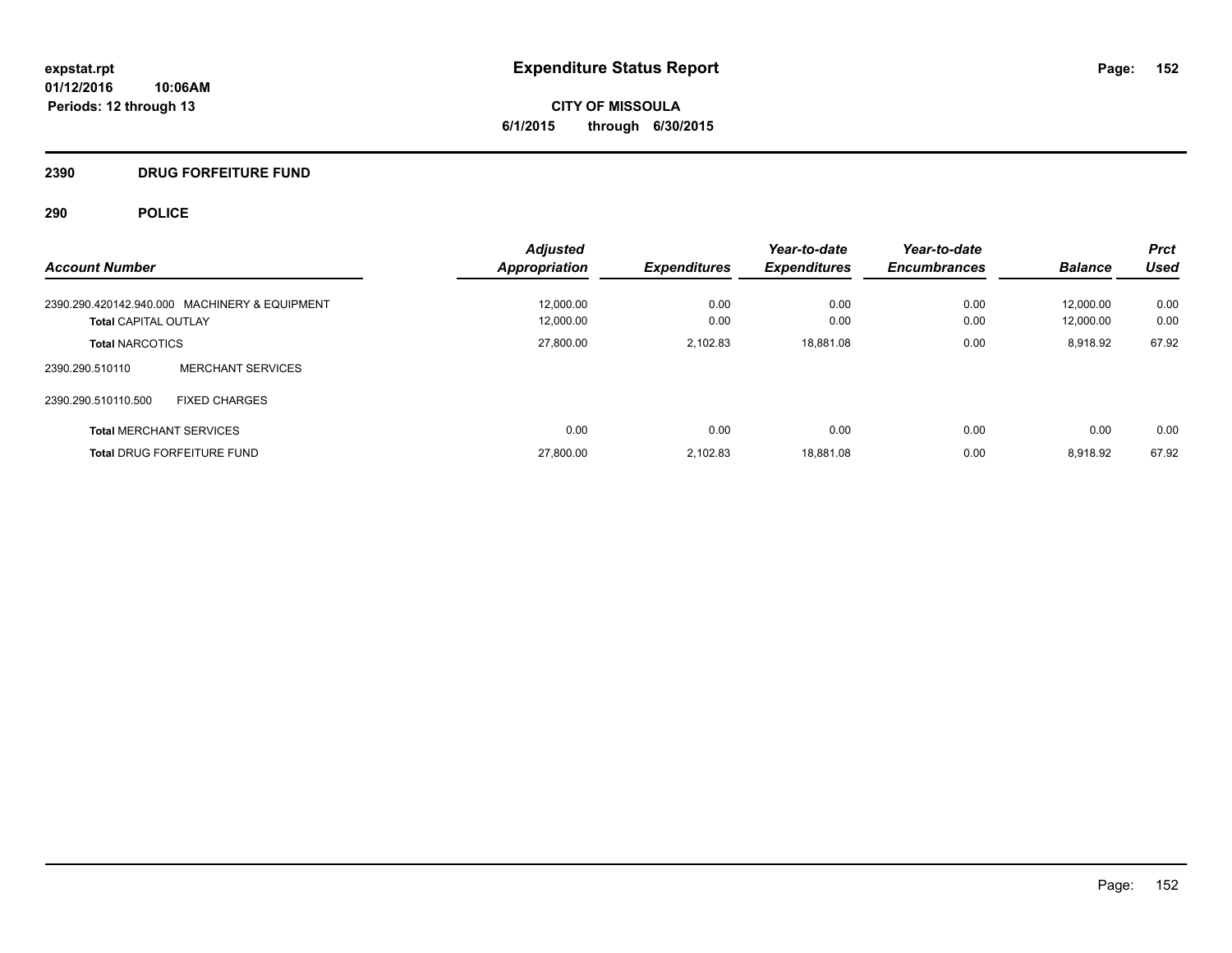**CITY OF MISSOULA 6/1/2015 through 6/30/2015**

#### **2394 BUILDING INSPECTION FUND**

# **310 BUILDING INSPECTION**

|                                         |                                                         | <b>Adjusted</b>      |                     | Year-to-date        | Year-to-date        |                | <b>Prct</b> |
|-----------------------------------------|---------------------------------------------------------|----------------------|---------------------|---------------------|---------------------|----------------|-------------|
| <b>Account Number</b>                   |                                                         | <b>Appropriation</b> | <b>Expenditures</b> | <b>Expenditures</b> | <b>Encumbrances</b> | <b>Balance</b> | <b>Used</b> |
| 2394.310.420500                         | PROTECTIVE INSPECTIONS                                  |                      |                     |                     |                     |                |             |
| 2394.310.420500.100                     | PERSONAL SERVICES                                       |                      |                     |                     |                     |                |             |
|                                         | 2394.310.420500.110.000 SALARIES AND WAGES              | 635,518.00           | 94,021.91           | 556,750.70          | 0.00                | 78.767.30      | 87.61       |
| 2394.310.420500.115.000                 | SALARIES/HEALTH INSURANCE BENEFIT                       | 0.00                 | 47,665.00           | 47,665.00           | 0.00                | $-47,665.00$   | 0.00        |
|                                         | 2394.310.420500.120.000 OVERTIME/TERMINATION            | 500.00               | $-1,260.88$         | $-1,260.88$         | 0.00                | 1,760.88       | 252.18      |
| 2394.310.420500.130.000 OTHER           |                                                         | 19,836.00            | 0.00                | 0.00                | 0.00                | 19,836.00      | 0.00        |
|                                         | 2394.310.420500.140.000 EMPLOYER CONTRIBUTIONS          | 212,966.00           | 26,335.00           | 207,375.03          | 0.00                | 5,590.97       | 97.37       |
|                                         | 2394.310.420500.141.000 STATE RETIREMENT CONTRIBUTIONS  | 0.00                 | 94.02               | 515.22              | 0.00                | $-515.22$      | 0.00        |
| <b>Total PERSONAL SERVICES</b>          |                                                         | 868,820.00           | 166,855.05          | 811,045.07          | 0.00                | 57,774.93      | 93.35       |
| 2394.310.420500.200                     | <b>SUPPLIES</b>                                         |                      |                     |                     |                     |                |             |
| 2394.310.420500.210.000 OFFICE SUPPLIES |                                                         | 2,200.00             | 844.35              | 5,034.11            | 0.00                | $-2,834.11$    | 228.82      |
| 2394.310.420500.210.300 OFFICE SUPPLIES |                                                         | 0.00                 | 0.00                | 392.20              | 0.00                | $-392.20$      | 0.00        |
|                                         | 2394.310.420500.220.000 OPERATING SUPPLIES              | 10,500.00            | 1,847.53            | 20,247.01           | 0.00                | $-9,747.01$    | 192.83      |
|                                         | 2394.310.420500.230.000 REPAIR/MAINTENANCE              | 3,000.00             | 27.50               | 467.29              | 0.00                | 2,532.71       | 15.58       |
| 2394.310.420500.231.000 GASOLINE        |                                                         | 11,475.00            | 1,753.95            | 6,565.92            | 0.00                | 4,909.08       | 57.22       |
|                                         | 2394.310.420500.250.000 SUPPLIES FOR RESALE             | 500.00               | 0.00                | 0.00                | 0.00                | 500.00         | 0.00        |
| <b>Total SUPPLIES</b>                   |                                                         | 27,675.00            | 4,473.33            | 32,706.53           | 0.00                | $-5,031.53$    | 118.18      |
| 2394.310.420500.300                     | <b>PURCHASED SERVICES</b>                               |                      |                     |                     |                     |                |             |
| 2394.310.420500.310.000 COMMUNICATIONS  |                                                         | 1,000.00             | 9.91                | 105.85              | 0.00                | 894.15         | 10.59       |
|                                         | 2394.310.420500.320.000 PRINTING & DUPLICATING          | 7,600.00             | 720.30              | 3,029.96            | 0.00                | 4,570.04       | 39.87       |
|                                         | 2394.310.420500.330.000 PUBLICITY, SUBSCRIPTIONS & DUES | 2,100.00             | 280.65              | 2,388.19            | 0.00                | $-288.19$      | 113.72      |
| 2394.310.420500.344.000                 | <b>TELEPHONE SERVICE</b>                                | 16,198.00            | 3,117.17            | 16,485.61           | 0.00                | $-287.61$      | 101.78      |
|                                         | 2394.310.420500.350.000 PROFESSIONAL SERVICES           | 5,300.00             | 10,504.61           | 33,058.31           | 0.00                | $-27,758.31$   | 623.74      |
|                                         | 2394.310.420500.360.000 REPAIR & MAINTENANCE            | 33,378.00            | 577.75              | 9,440.72            | 0.00                | 23,937.28      | 28.28       |
| 2394.310.420500.370.000 TRAVEL          |                                                         | 10,025.00            | 181.59              | 5,190.44            | 0.00                | 4,834.56       | 51.77       |
| 2394.310.420500.380.000 TRAINING        |                                                         | 6,500.00             | 1,087.65            | 5,324.05            | 0.00                | 1,175.95       | 81.91       |
| <b>Total PURCHASED SERVICES</b>         |                                                         | 82.101.00            | 16.479.63           | 75.023.13           | 0.00                | 7.077.87       | 91.38       |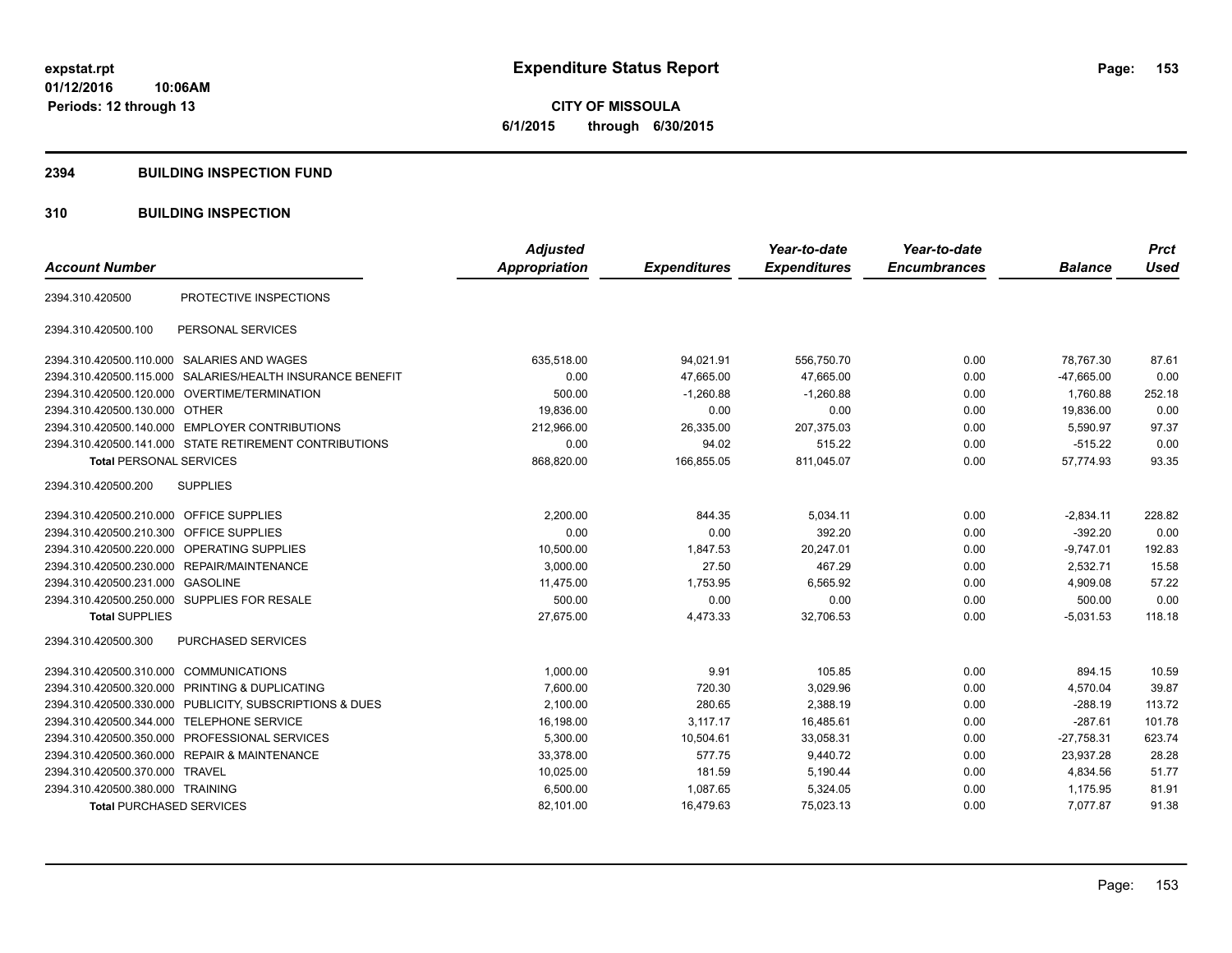# **CITY OF MISSOULA 6/1/2015 through 6/30/2015**

#### **2394 BUILDING INSPECTION FUND**

# **310 BUILDING INSPECTION**

|                                               | <b>Adjusted</b> |                     | Year-to-date        | Year-to-date        |                | <b>Prct</b> |
|-----------------------------------------------|-----------------|---------------------|---------------------|---------------------|----------------|-------------|
| <b>Account Number</b>                         | Appropriation   | <b>Expenditures</b> | <b>Expenditures</b> | <b>Encumbrances</b> | <b>Balance</b> | <b>Used</b> |
| <b>FIXED CHARGES</b><br>2394.310.420500.500   |                 |                     |                     |                     |                |             |
| 2394.310.420500.500.000 FIXED CHARGES         | 259,008.00      | 122,504.00          | 249,356.42          | 0.00                | 9,651.58       | 96.27       |
| <b>Total FIXED CHARGES</b>                    | 259,008.00      | 122,504.00          | 249,356.42          | 0.00                | 9,651.58       | 96.27       |
| 2394.310.420500.600<br><b>DEBT SERVICE</b>    |                 |                     |                     |                     |                |             |
| <b>Total DEBT SERVICE</b>                     | 0.00            | 0.00                | 0.00                | 0.00                | 0.00           | 0.00        |
| <b>CAPITAL OUTLAY</b><br>2394.310.420500.900  |                 |                     |                     |                     |                |             |
| 2394.310.420500.940.000 MACHINERY & EQUIPMENT | 0.00            | 0.00                | 20,219.00           | 0.00                | $-20,219.00$   | 0.00        |
| <b>Total CAPITAL OUTLAY</b>                   | 0.00            | 0.00                | 20,219.00           | 0.00                | $-20,219.00$   | 0.00        |
| <b>Total PROTECTIVE INSPECTIONS</b>           | 1,237,604.00    | 310,312.01          | 1,188,350.15        | 0.00                | 49,253.85      | 96.02       |
| <b>MERCHANT SERVICES</b><br>2394.310.510110   |                 |                     |                     |                     |                |             |
| 2394.310.510110.500<br><b>FIXED CHARGES</b>   |                 |                     |                     |                     |                |             |
| 2394.310.510110.550.000 MERCHANT SERVICE FEES | 0.00            | 4,566.68            | 21,086.38           | 0.00                | $-21,086.38$   | 0.00        |
| <b>Total MERCHANT SERVICES</b>                | 0.00            | 4,566.68            | 21,086.38           | 0.00                | $-21,086.38$   | 0.00        |
| <b>Total BUILDING INSPECTION FUND</b>         | 1,237,604.00    | 314,878.69          | 1,209,436.53        | 0.00                | 28,167.47      | 97.72       |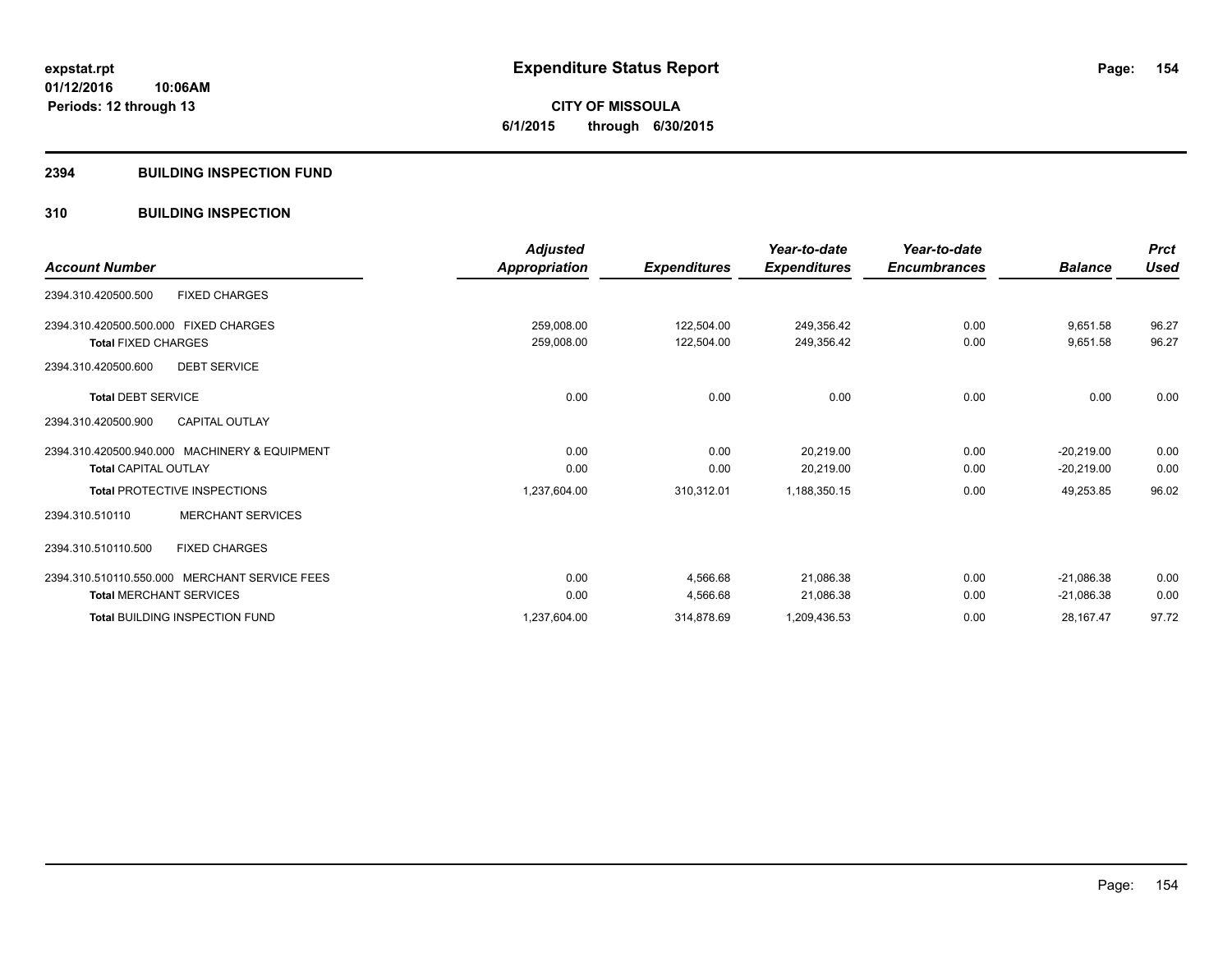**155**

**01/12/2016 10:06AM Periods: 12 through 13**

**CITY OF MISSOULA 6/1/2015 through 6/30/2015**

# **2395 CITY GRANTS & PROGRAM INCOME FUND**

|                             |                                               | <b>Adjusted</b>      |                     | Year-to-date        | Year-to-date        |                | <b>Prct</b> |
|-----------------------------|-----------------------------------------------|----------------------|---------------------|---------------------|---------------------|----------------|-------------|
| <b>Account Number</b>       |                                               | <b>Appropriation</b> | <b>Expenditures</b> | <b>Expenditures</b> | <b>Encumbrances</b> | <b>Balance</b> | <b>Used</b> |
| 2395.390.470200             | <b>HOUSING REHAB</b>                          |                      |                     |                     |                     |                |             |
| 2395.390.470200.700         | <b>GRANTS &amp; CONTRIBUTIONS</b>             |                      |                     |                     |                     |                |             |
|                             | <b>Total GRANTS &amp; CONTRIBUTIONS</b>       | 0.00                 | 0.00                | 0.00                | 0.00                | 0.00           | 0.00        |
| 2395.390.470200.800         | OTHER OBJECTS                                 |                      |                     |                     |                     |                |             |
| <b>Total HOUSING REHAB</b>  |                                               | 0.00                 | 0.00                | 0.00                | 0.00                | 0.00           | 0.00        |
| 2395.390.470210             | <b>ADMINISTRATION</b>                         |                      |                     |                     |                     |                |             |
| 2395.390.470210.300         | PURCHASED SERVICES                            |                      |                     |                     |                     |                |             |
|                             | 2395.390.470210.350.000 PROFESSIONAL SERVICES | 2,103.00             | 0.00                | 0.00                | 0.00                | 2,103.00       | 0.00        |
|                             | <b>Total PURCHASED SERVICES</b>               | 2,103.00             | 0.00                | 0.00                | 0.00                | 2,103.00       | 0.00        |
| 2395.390.470210.800         | OTHER OBJECTS                                 |                      |                     |                     |                     |                |             |
| <b>Total OTHER OBJECTS</b>  |                                               | 0.00                 | 0.00                | 0.00                | 0.00                | 0.00           | 0.00        |
| <b>Total ADMINISTRATION</b> |                                               | 2,103.00             | 0.00                | 0.00                | 0.00                | 2,103.00       | 0.00        |
| 2395.390.470220             | PROPERTY ACQUISITION                          |                      |                     |                     |                     |                |             |
| 2395.390.470220.300         | PURCHASED SERVICES                            |                      |                     |                     |                     |                |             |
|                             | <b>Total PROPERTY ACQUISITION</b>             | 0.00                 | 0.00                | 0.00                | 0.00                | 0.00           | 0.00        |
| 2395.390.470300             | ECONOMIC DEVELOPMENT                          |                      |                     |                     |                     |                |             |
| 2395.390.470300.700         | <b>GRANTS &amp; CONTRIBUTIONS</b>             |                      |                     |                     |                     |                |             |
|                             | Total ECONOMIC DEVELOPMENT                    | 0.00                 | 0.00                | 0.00                | 0.00                | 0.00           | 0.00        |
| 2395.390.510110             | <b>MERCHANT SERVICES</b>                      |                      |                     |                     |                     |                |             |
| 2395.390.510110.500         | <b>FIXED CHARGES</b>                          |                      |                     |                     |                     |                |             |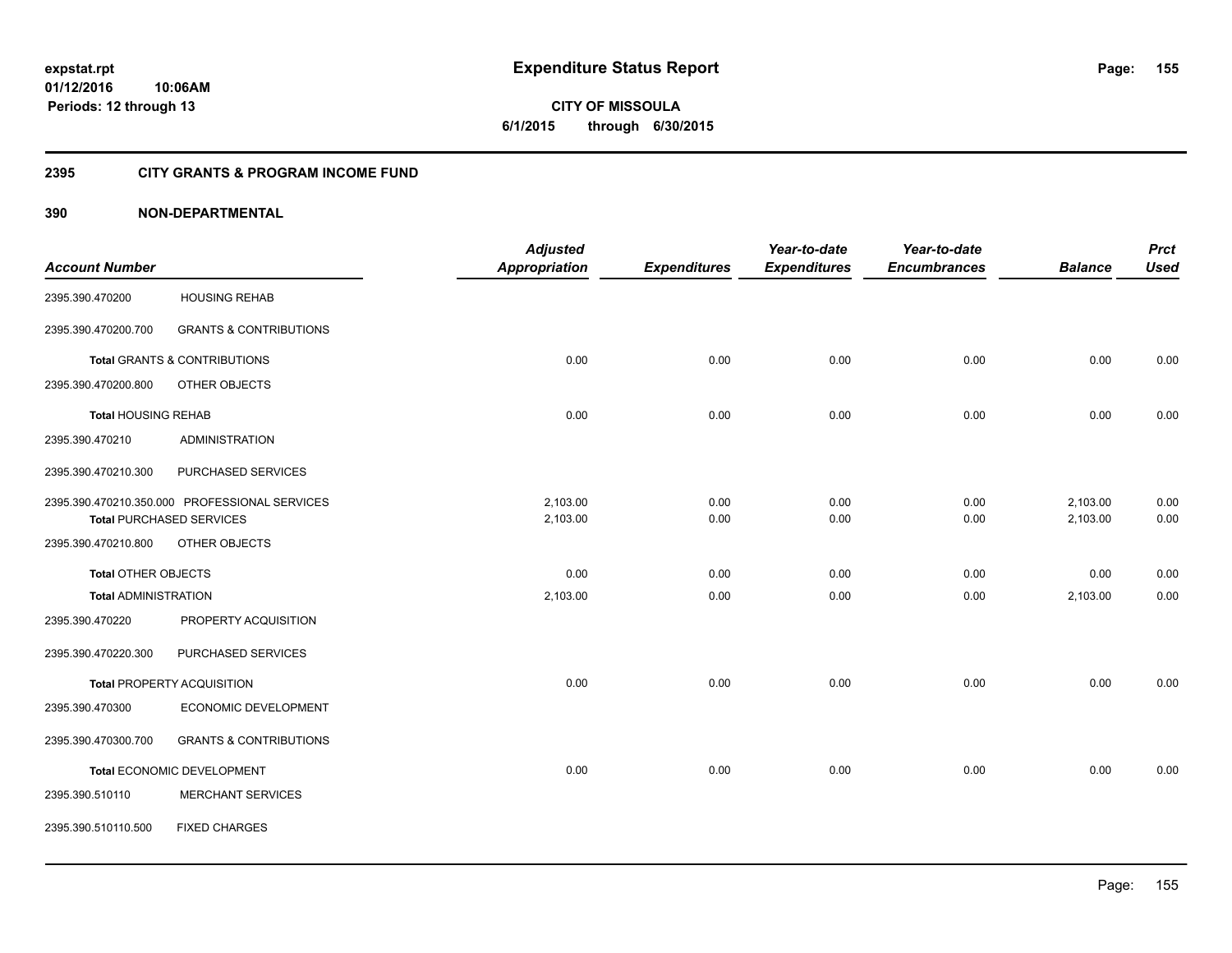**CITY OF MISSOULA 6/1/2015 through 6/30/2015**

# **2395 CITY GRANTS & PROGRAM INCOME FUND**

| <b>Account Number</b>                   | <b>Adjusted</b><br>Appropriation | <b>Expenditures</b> | Year-to-date<br><b>Expenditures</b> | Year-to-date<br><b>Encumbrances</b> | <b>Balance</b> | <b>Prct</b><br>Used |
|-----------------------------------------|----------------------------------|---------------------|-------------------------------------|-------------------------------------|----------------|---------------------|
| <b>Total MERCHANT SERVICES</b>          | 0.00                             | 0.00                | 0.00                                | 0.00                                | 0.00           | 0.00                |
| Total CITY GRANTS & PROGRAM INCOME FUND | 2,103.00                         | 0.00                | 0.00                                | 0.00                                | 2.103.00       | 0.00                |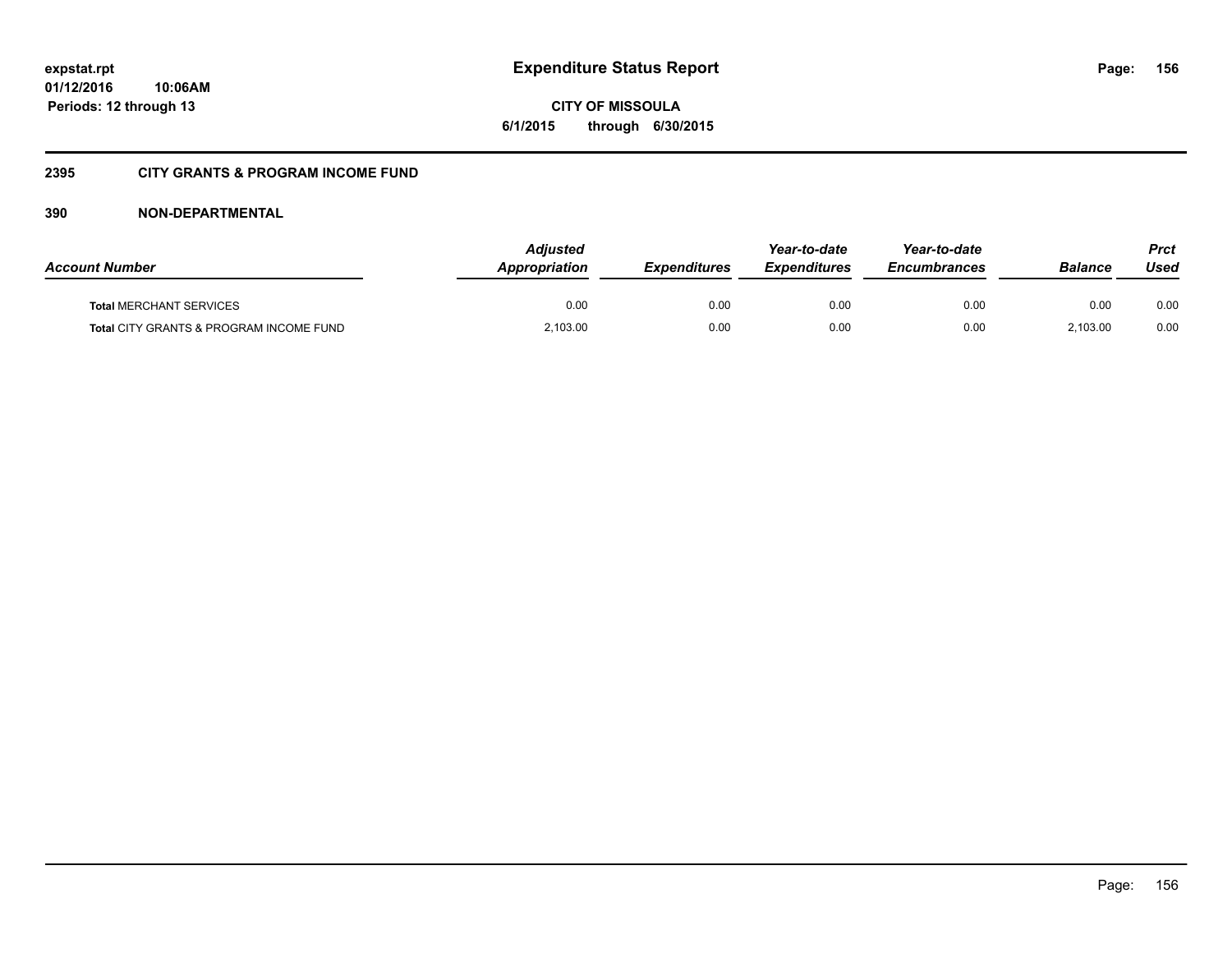**CITY OF MISSOULA 6/1/2015 through 6/30/2015**

# **2396 ENERGY EFFICIENCY REVOLVING LOAN FUND**

| <b>Account Number</b> |                                             | <b>Adjusted</b><br>Appropriation | <b>Expenditures</b> | Year-to-date<br><b>Expenditures</b> | Year-to-date<br><b>Encumbrances</b> | <b>Balance</b> | <b>Prct</b><br>Used |
|-----------------------|---------------------------------------------|----------------------------------|---------------------|-------------------------------------|-------------------------------------|----------------|---------------------|
| 2396.390.510001       | EECBG REVOLVING LOAN FUND                   |                                  |                     |                                     |                                     |                |                     |
| 2396.390.510001.700   | <b>GRANTS &amp; CONTRIBUTIONS</b>           |                                  |                     |                                     |                                     |                |                     |
|                       | Total ENERGY EFFICIENCY REVOLVING LOAN FUND | 0.00                             | 0.00                | 0.00                                | 0.00                                | 0.00           | 0.00                |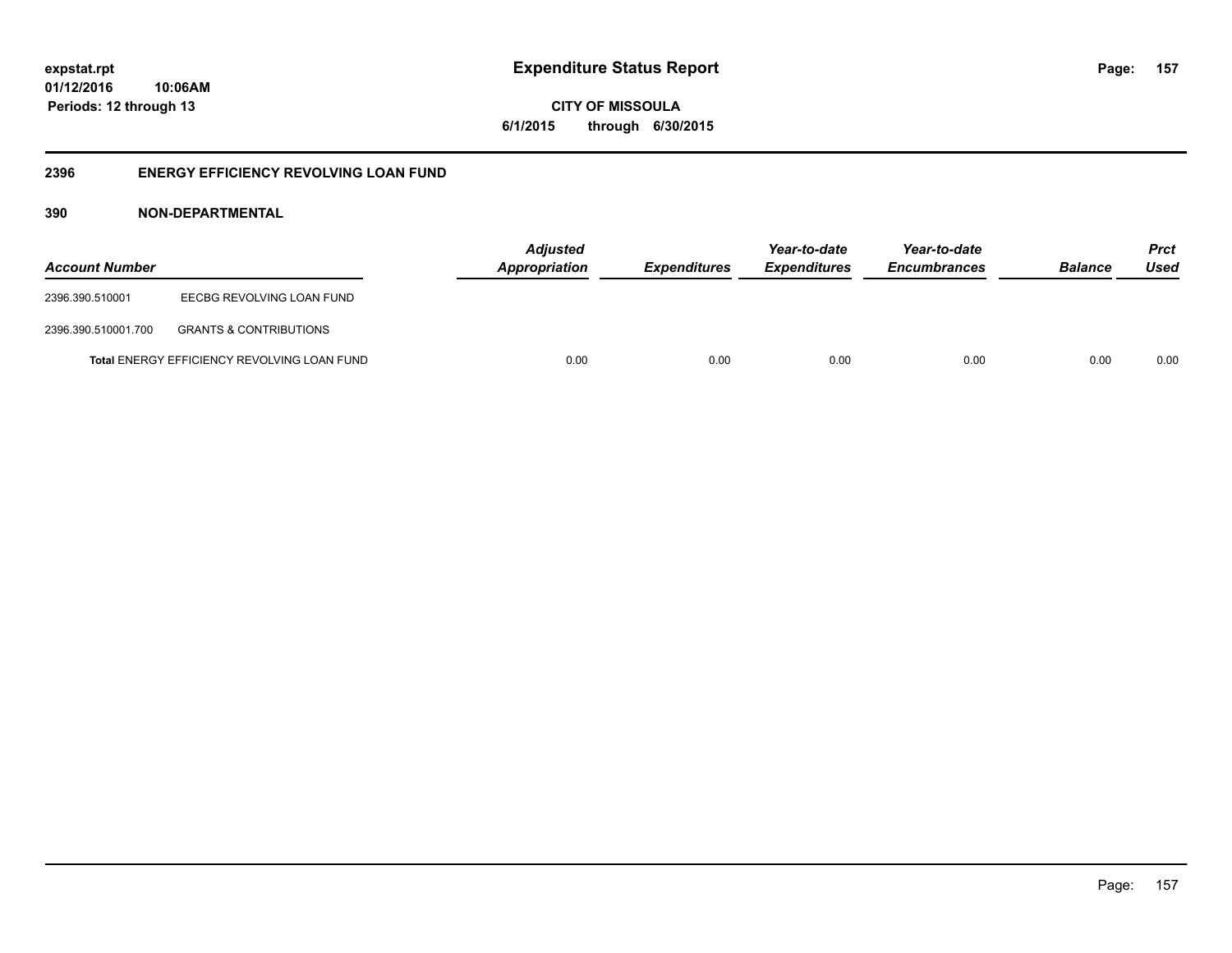**158**

**01/12/2016 10:06AM Periods: 12 through 13**

**CITY OF MISSOULA 6/1/2015 through 6/30/2015**

# **2399 DANGEROUS BUILDING DEMOLITION & REPAIR F**

# **310 BUILDING INSPECTION**

| <b>Account Number</b>                                              |                                                           | <b>Adjusted</b><br><b>Appropriation</b> | <b>Expenditures</b> | Year-to-date<br><b>Expenditures</b> | Year-to-date<br><b>Encumbrances</b> | <b>Balance</b>         | <b>Prct</b><br><b>Used</b> |
|--------------------------------------------------------------------|-----------------------------------------------------------|-----------------------------------------|---------------------|-------------------------------------|-------------------------------------|------------------------|----------------------------|
| 2399.310.420510                                                    | ADMINISTRATION                                            |                                         |                     |                                     |                                     |                        |                            |
| 2399.310.420510.800                                                | OTHER OBJECTS                                             |                                         |                     |                                     |                                     |                        |                            |
| 2399.310.420510.845.000 CONTINGENCY<br><b>Total ADMINISTRATION</b> |                                                           | 15,000.00<br>15,000.00                  | 0.00<br>0.00        | 0.00<br>0.00                        | 0.00<br>0.00                        | 15.000.00<br>15,000.00 | 0.00<br>0.00               |
| 2399.310.510110                                                    | <b>MERCHANT SERVICES</b>                                  |                                         |                     |                                     |                                     |                        |                            |
| 2399.310.510110.500                                                | <b>FIXED CHARGES</b>                                      |                                         |                     |                                     |                                     |                        |                            |
|                                                                    | <b>Total MERCHANT SERVICES</b>                            | 0.00                                    | 0.00                | 0.00                                | 0.00                                | 0.00                   | 0.00                       |
|                                                                    | <b>Total DANGEROUS BUILDING DEMOLITION &amp; REPAIR F</b> | 15,000.00                               | 0.00                | 0.00                                | 0.00                                | 15,000.00              | 0.00                       |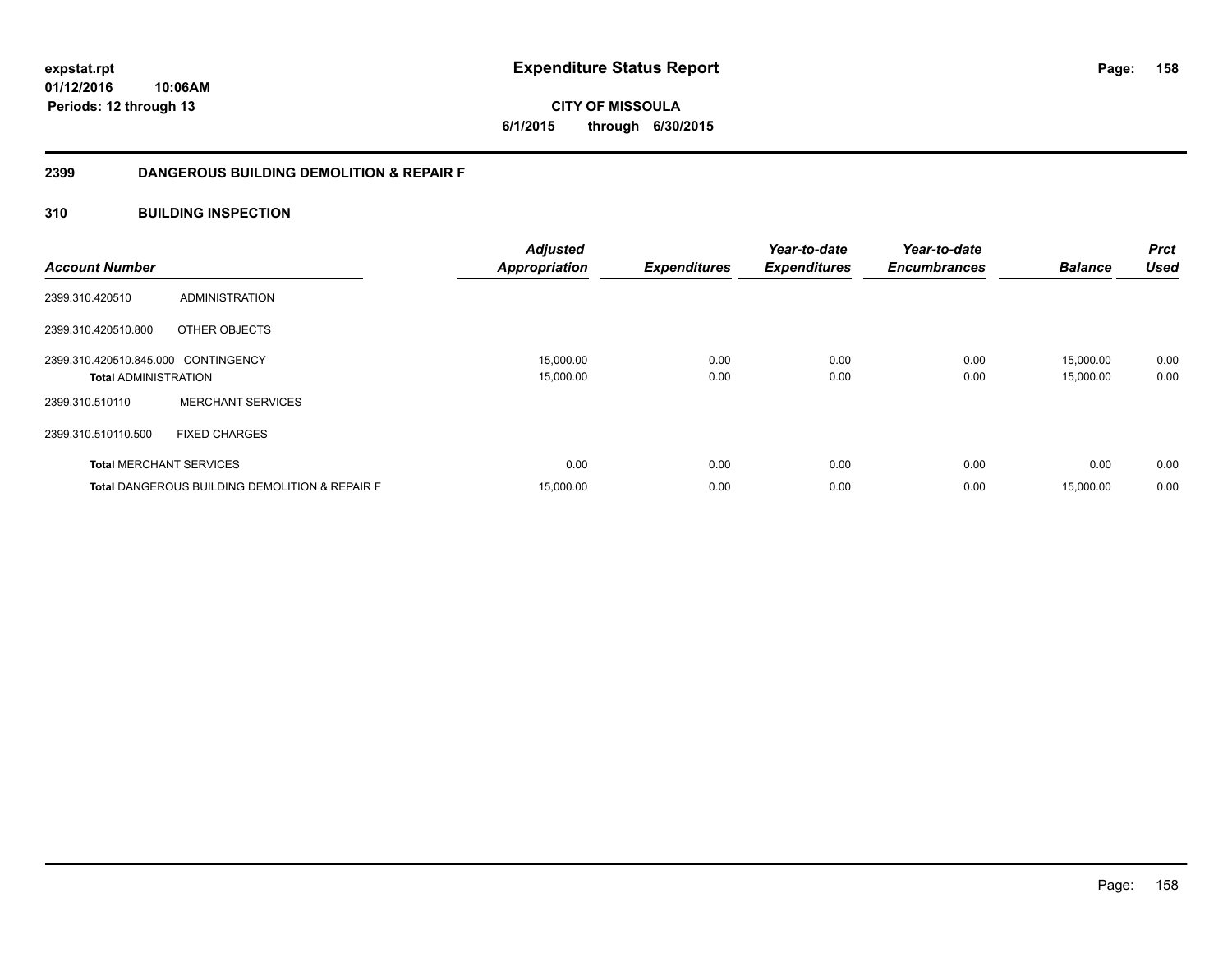**159**

**01/12/2016 10:06AM Periods: 12 through 13**

**CITY OF MISSOULA 6/1/2015 through 6/30/2015**

#### **2400 STREET LIGHTING ASSESSMENTS FUND**

# **280 PUBLIC WORKS ADMIN/ENGINEERING**

| <b>Account Number</b>        |                                                   | <b>Adjusted</b><br><b>Appropriation</b> | <b>Expenditures</b> | Year-to-date<br><b>Expenditures</b> | Year-to-date<br><b>Encumbrances</b> | <b>Balance</b> | <b>Prct</b><br><b>Used</b> |
|------------------------------|---------------------------------------------------|-----------------------------------------|---------------------|-------------------------------------|-------------------------------------|----------------|----------------------------|
| 2400.280.430263              | <b>STREET LIGHTING</b>                            |                                         |                     |                                     |                                     |                |                            |
| 2400.280.430263.300          | <b>PURCHASED SERVICES</b>                         |                                         |                     |                                     |                                     |                |                            |
|                              | 2400.280.430263.341.000 ELECTRICITY & NATURAL GAS | 323,551.00                              | 54,872.38           | 324,672.36                          | 0.00                                | $-1,121.36$    | 100.35                     |
|                              | 2400.280.430263.350.000 PROFESSIONAL SERVICES     | 21,806.00                               | 7,501.00            | 15,002.00                           | 0.00                                | 6,804.00       | 68.80                      |
| <b>Total STREET LIGHTING</b> |                                                   | 345,357.00                              | 62,373.38           | 339,674.36                          | 0.00                                | 5,682.64       | 98.35                      |
| 2400.280.510110              | <b>MERCHANT SERVICES</b>                          |                                         |                     |                                     |                                     |                |                            |
| 2400.280.510110.500          | <b>FIXED CHARGES</b>                              |                                         |                     |                                     |                                     |                |                            |
| <b>Total FIXED CHARGES</b>   |                                                   | 0.00                                    | 0.00                | 0.00                                | 0.00                                | 0.00           | 0.00                       |
|                              | <b>Total MERCHANT SERVICES</b>                    | 0.00                                    | 0.00                | 0.00                                | 0.00                                | 0.00           | 0.00                       |
|                              | <b>Total STREET LIGHTING ASSESSMENTS FUND</b>     | 345,357.00                              | 62,373.38           | 339,674.36                          | 0.00                                | 5,682.64       | 98.35                      |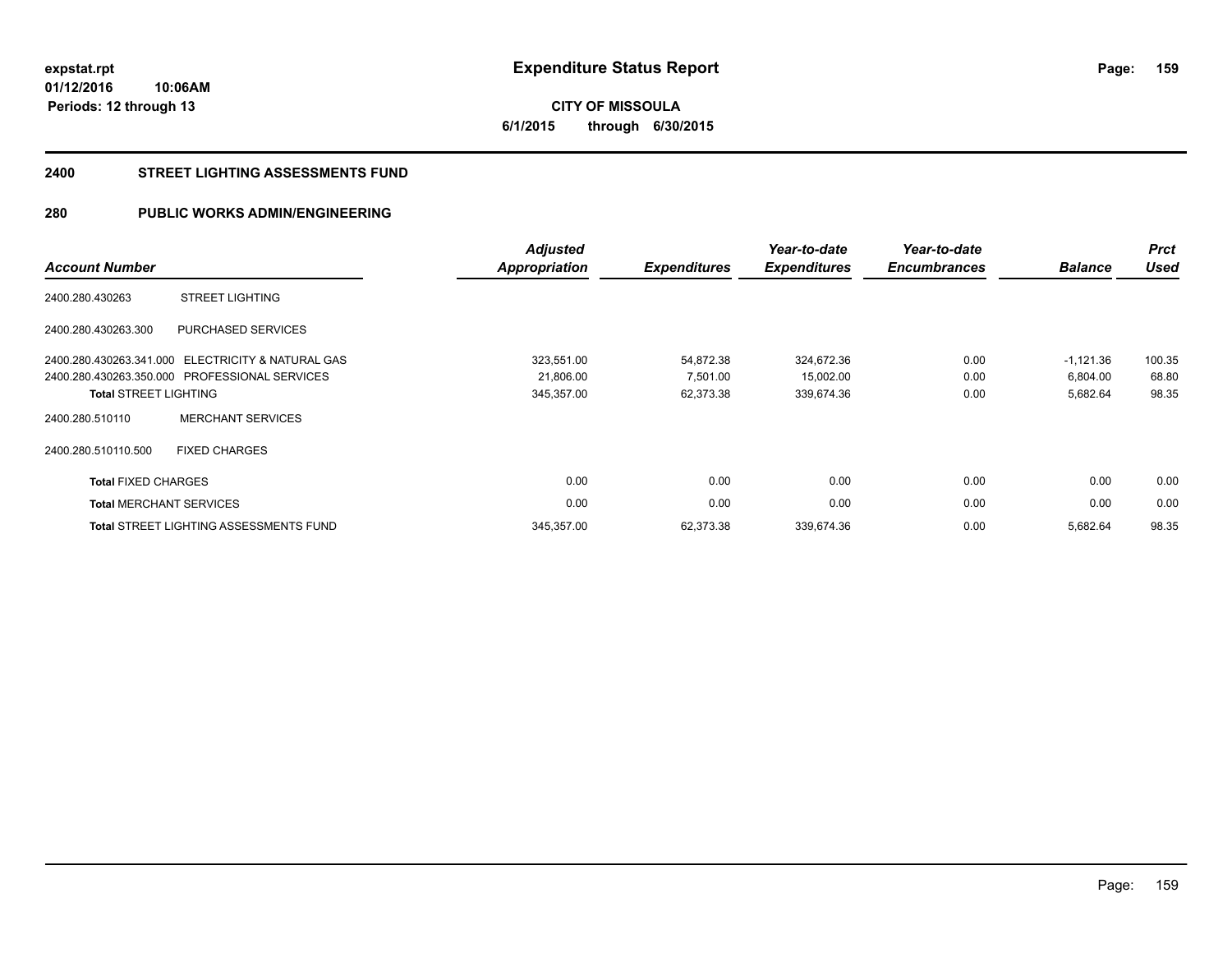#### **2500 STREET MAINTENANCE ASSESSMENT FUND**

| <b>Account Number</b>           |                                                  | <b>Adjusted</b><br>Appropriation | <b>Expenditures</b> | Year-to-date<br><b>Expenditures</b> | Year-to-date<br><b>Encumbrances</b> | <b>Balance</b> | <b>Prct</b><br>Used |
|---------------------------------|--------------------------------------------------|----------------------------------|---------------------|-------------------------------------|-------------------------------------|----------------|---------------------|
| 2500.390.510110                 | <b>MERCHANT SERVICES</b>                         |                                  |                     |                                     |                                     |                |                     |
| 2500.390.510110.500             | <b>FIXED CHARGES</b>                             |                                  |                     |                                     |                                     |                |                     |
|                                 | <b>Total MERCHANT SERVICES</b>                   | 0.00                             | 0.00                | 0.00                                | 0.00                                | 0.00           | 0.00                |
| 2500.390.521000                 | INTERFUND OPERATING TRANSFERS                    |                                  |                     |                                     |                                     |                |                     |
| 2500.390.521000.300             | PURCHASED SERVICES                               |                                  |                     |                                     |                                     |                |                     |
| 2500.390.521000.345.000 GARBAGE |                                                  | 32,014.00                        | 1,953.17            | 20,141.04                           | 0.00                                | 11,872.96      | 62.91               |
|                                 | <b>Total PURCHASED SERVICES</b>                  | 32,014.00                        | 1,953.17            | 20,141.04                           | 0.00                                | 11,872.96      | 62.91               |
| 2500.390.521000.800             | OTHER OBJECTS                                    |                                  |                     |                                     |                                     |                |                     |
|                                 | 2500.390.521000.820.000 TRANSFERS TO OTHER FUNDS | 27,281.00                        | 13,640.50           | 27,281.00                           | 0.00                                | 0.00           | 100.00              |
| <b>Total OTHER OBJECTS</b>      |                                                  | 27,281.00                        | 13,640.50           | 27,281.00                           | 0.00                                | 0.00           | 100.00              |
|                                 | <b>Total STREET MAINTENANCE ASSESSMENT FUND</b>  | 59,295.00                        | 15,593.67           | 47,422.04                           | 0.00                                | 11,872.96      | 79.98               |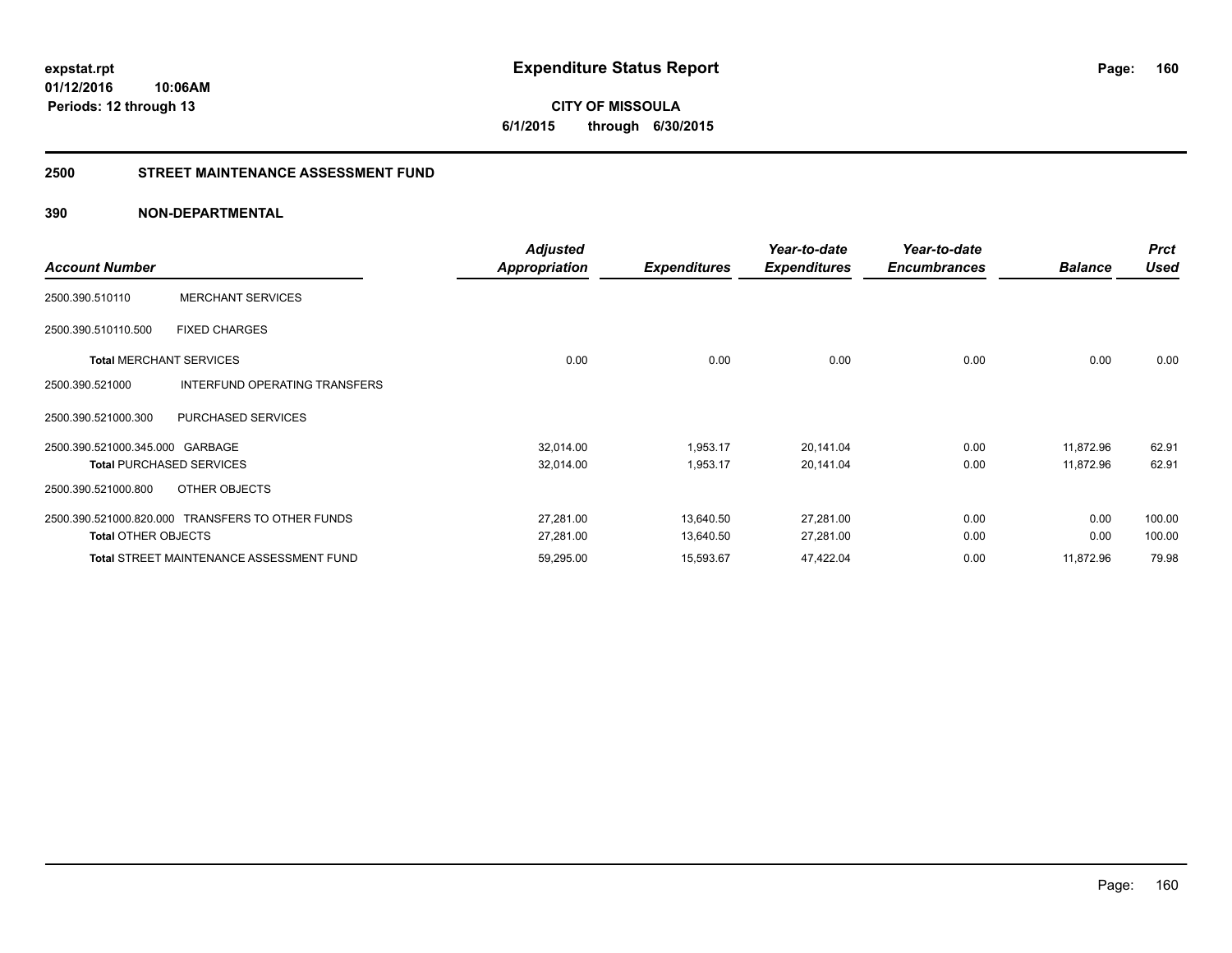**CITY OF MISSOULA 6/1/2015 through 6/30/2015**

# **2510 RUSSELL PARK MAINTENANCE ASSESSMENT FUND**

| <b>Account Number</b> |                                                       | <b>Adjusted</b><br><b>Appropriation</b> | <b>Expenditures</b> | Year-to-date<br><b>Expenditures</b> | Year-to-date<br><b>Encumbrances</b> | <b>Balance</b> | <b>Prct</b><br><b>Used</b> |
|-----------------------|-------------------------------------------------------|-----------------------------------------|---------------------|-------------------------------------|-------------------------------------|----------------|----------------------------|
| 2510.370.460430       | <b>PARKS</b>                                          |                                         |                     |                                     |                                     |                |                            |
| 2510.370.460430.800   | OTHER OBJECTS                                         |                                         |                     |                                     |                                     |                |                            |
| <b>Total PARKS</b>    |                                                       | 0.00                                    | 0.00                | 0.00                                | 0.00                                | 0.00           | 0.00                       |
| 2510.370.510110       | <b>MERCHANT SERVICES</b>                              |                                         |                     |                                     |                                     |                |                            |
| 2510.370.510110.500   | <b>FIXED CHARGES</b>                                  |                                         |                     |                                     |                                     |                |                            |
|                       | <b>Total MERCHANT SERVICES</b>                        | 0.00                                    | 0.00                | 0.00                                | 0.00                                | 0.00           | 0.00                       |
|                       | <b>Total RUSSELL PARK MAINTENANCE ASSESSMENT FUND</b> | 0.00                                    | 0.00                | 0.00                                | 0.00                                | 0.00           | 0.00                       |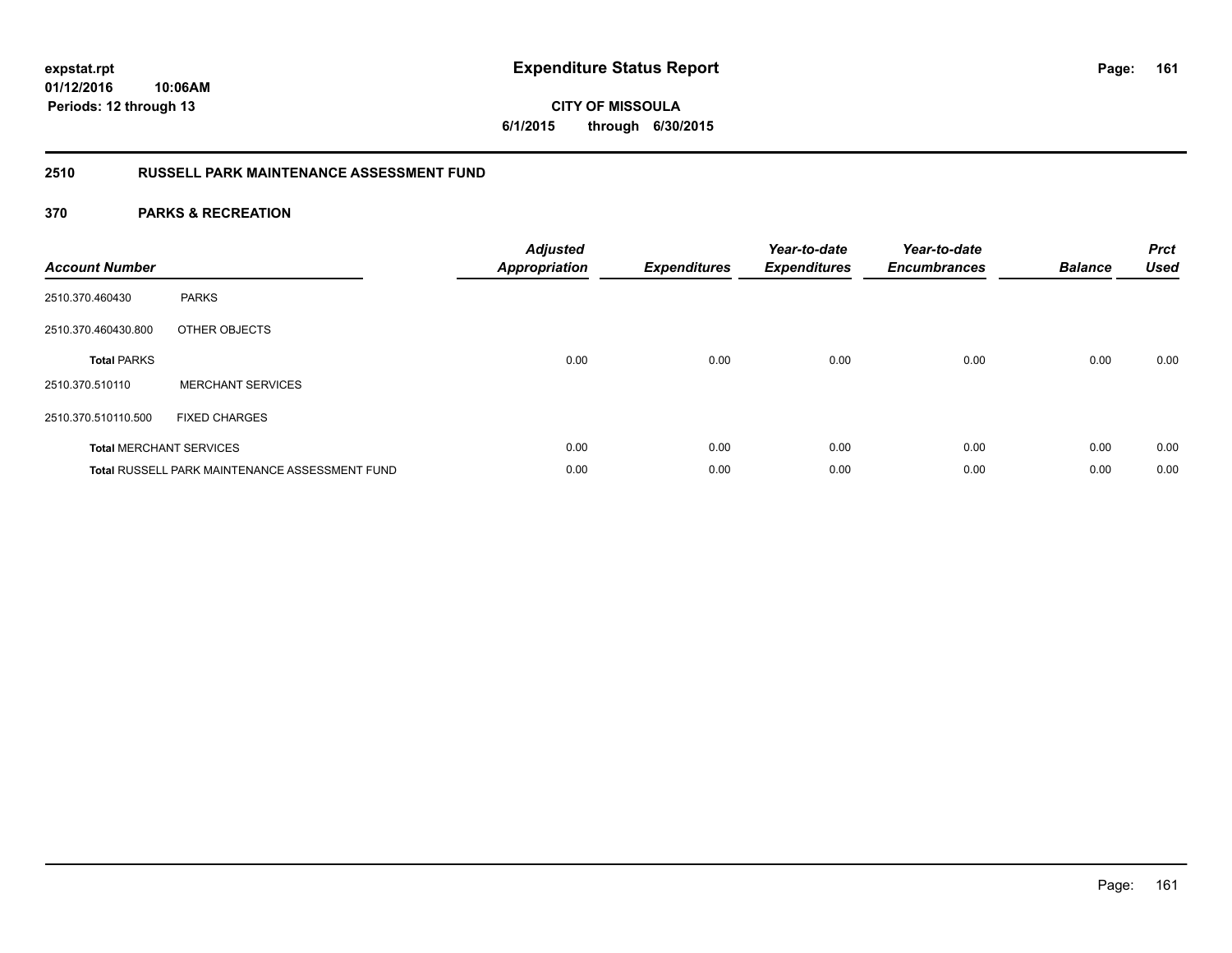**CITY OF MISSOULA 6/1/2015 through 6/30/2015**

# **2511 WILLOWWOOD PARK MAINTENANCE ASSESSMENT F**

| <b>Account Number</b>     |                                                | <b>Adjusted</b><br><b>Appropriation</b> | <b>Expenditures</b> | Year-to-date<br><b>Expenditures</b> | Year-to-date<br><b>Encumbrances</b> | <b>Balance</b> | <b>Prct</b><br><b>Used</b> |
|---------------------------|------------------------------------------------|-----------------------------------------|---------------------|-------------------------------------|-------------------------------------|----------------|----------------------------|
| 2511.370.460430           | <b>PARKS</b>                                   |                                         |                     |                                     |                                     |                |                            |
| 2511.370.460430.600       | <b>DEBT SERVICE</b>                            |                                         |                     |                                     |                                     |                |                            |
| <b>Total DEBT SERVICE</b> |                                                | 0.00                                    | 0.00                | 0.00                                | 0.00                                | 0.00           | 0.00                       |
| 2511.370.460430.800       | OTHER OBJECTS                                  |                                         |                     |                                     |                                     |                |                            |
| <b>Total PARKS</b>        |                                                | 0.00                                    | 0.00                | 0.00                                | 0.00                                | 0.00           | 0.00                       |
| 2511.370.510110           | <b>MERCHANT SERVICES</b>                       |                                         |                     |                                     |                                     |                |                            |
| 2511.370.510110.500       | <b>FIXED CHARGES</b>                           |                                         |                     |                                     |                                     |                |                            |
|                           | Total WILLOWWOOD PARK MAINTENANCE ASSESSMENT F | 0.00                                    | 0.00                | 0.00                                | 0.00                                | 0.00           | 0.00                       |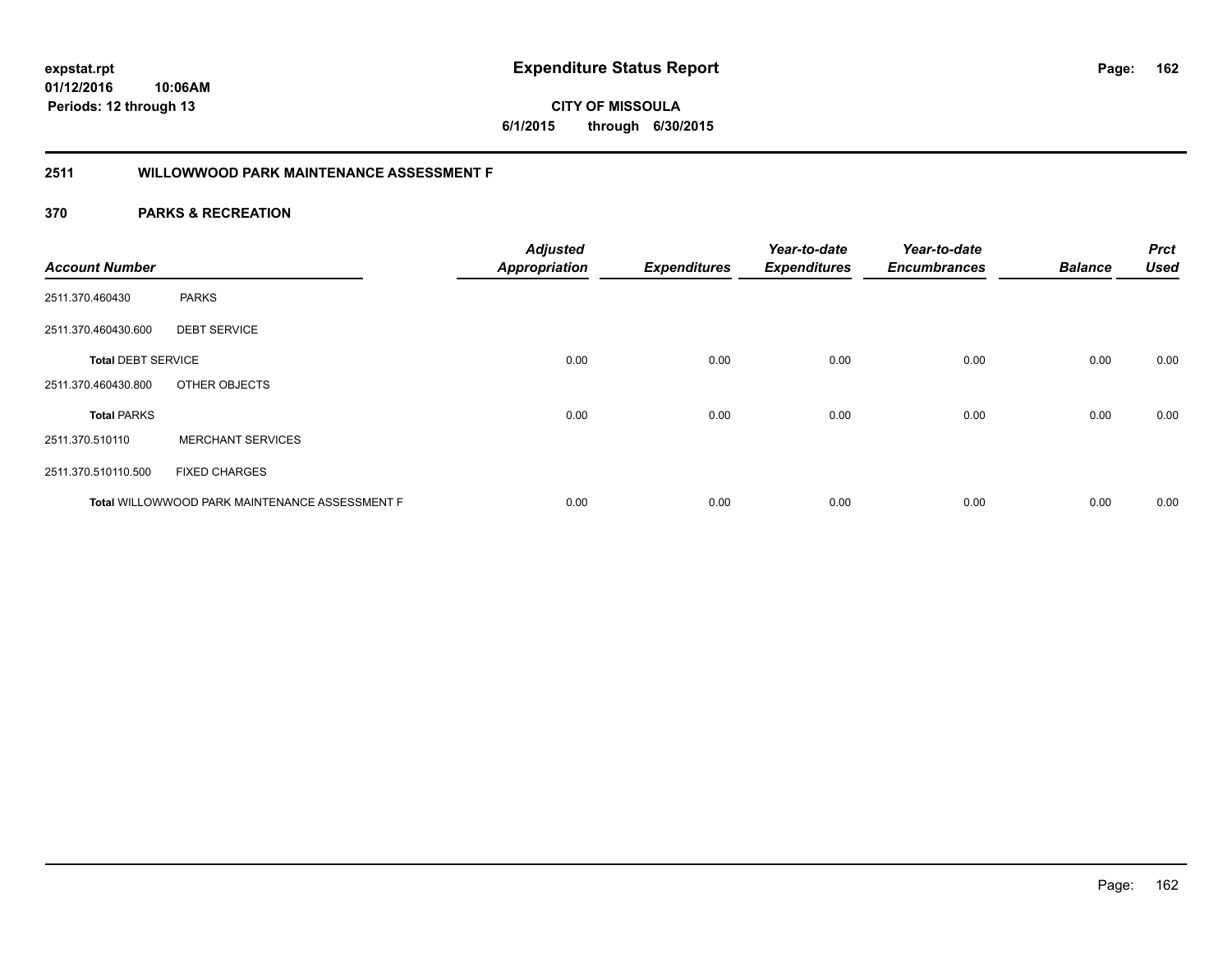**CITY OF MISSOULA 6/1/2015 through 6/30/2015**

#### **2512 ROAD DISTRICT #1**

| <b>Account Number</b>                                     | <b>Adjusted</b><br><b>Appropriation</b> | <b>Expenditures</b> | Year-to-date<br><b>Expenditures</b> | Year-to-date<br><b>Encumbrances</b> | <b>Balance</b> | <b>Prct</b><br><b>Used</b> |
|-----------------------------------------------------------|-----------------------------------------|---------------------|-------------------------------------|-------------------------------------|----------------|----------------------------|
| PUBLIC WORKS ADMINISTRATION<br>2512.320.430100            |                                         |                     |                                     |                                     |                |                            |
| 2512.320.430100.100<br>PERSONAL SERVICES                  |                                         |                     |                                     |                                     |                |                            |
| 2512.320.430100.110.000 SALARIES AND WAGES                | 14,940.00                               | 0.00                | 0.00                                | 0.00                                | 14,940.00      | 0.00                       |
| 2512.320.430100.140.000 EMPLOYER CONTRIBUTIONS            | 2,355.00                                | 0.00                | 0.00                                | 0.00                                | 2,355.00       | 0.00                       |
| <b>Total PERSONAL SERVICES</b>                            | 17,295.00                               | 0.00                | 0.00                                | 0.00                                | 17,295.00      | 0.00                       |
| <b>PURCHASED SERVICES</b><br>2512.320.430100.300          |                                         |                     |                                     |                                     |                |                            |
| 2512.320.430100.350.000 PROFESSIONAL SERVICES             | 20,000.00                               | 0.00                | 435.00                              | 0.00                                | 19,565.00      | 2.18                       |
| <b>Total PURCHASED SERVICES</b>                           | 20,000.00                               | 0.00                | 435.00                              | 0.00                                | 19.565.00      | 2.18                       |
| 2512.320.430100.800<br>OTHER OBJECTS                      |                                         |                     |                                     |                                     |                |                            |
| 2512.320.430100.845.000 CONTINGENCY                       | 0.00                                    | 11,634.55           | 36,999.41                           | 0.00                                | $-36,999.41$   | 0.00                       |
| <b>Total OTHER OBJECTS</b>                                | 0.00                                    | 11.634.55           | 36,999.41                           | 0.00                                | $-36.999.41$   | 0.00                       |
| <b>Total PUBLIC WORKS ADMINISTRATION</b>                  | 37,295.00                               | 11,634.55           | 37,434.41                           | 0.00                                | $-139.41$      | 100.37                     |
| 2512.320.430220<br><b>FACILITY</b>                        |                                         |                     |                                     |                                     |                |                            |
| <b>PURCHASED SERVICES</b><br>2512.320.430220.300          |                                         |                     |                                     |                                     |                |                            |
| 2512.320.430220.343.000 WATER CHARGES                     | 0.00                                    | 0.00                | 824.54                              | 0.00                                | $-824.54$      | 0.00                       |
| <b>Total FACILITY</b>                                     | 0.00                                    | 0.00                | 824.54                              | 0.00                                | $-824.54$      | 0.00                       |
| <b>STREET RESTORATION</b><br>2512.320.430230              |                                         |                     |                                     |                                     |                |                            |
| 2512.320.430230.200<br><b>SUPPLIES</b>                    |                                         |                     |                                     |                                     |                |                            |
| 2512.320.430230.220.000 STREET RESTORATION/OPERATING SUPP | 1,401.00                                | 21.88               | 1,413.22                            | 0.00                                | $-12.22$       | 100.87                     |
| 2512.320.430230.230.000 STREET RESTORATION/MAINT & REPAIR | 31,739.00                               | 7,101.02            | 32,889.50                           | 0.00                                | $-1,150.50$    | 103.62                     |
| <b>Total SUPPLIES</b>                                     | 33,140.00                               | 7,122.90            | 34,302.72                           | 0.00                                | $-1,162.72$    | 103.51                     |
| 2512.320.430230.400<br><b>BUILDING MATERIALS</b>          |                                         |                     |                                     |                                     |                |                            |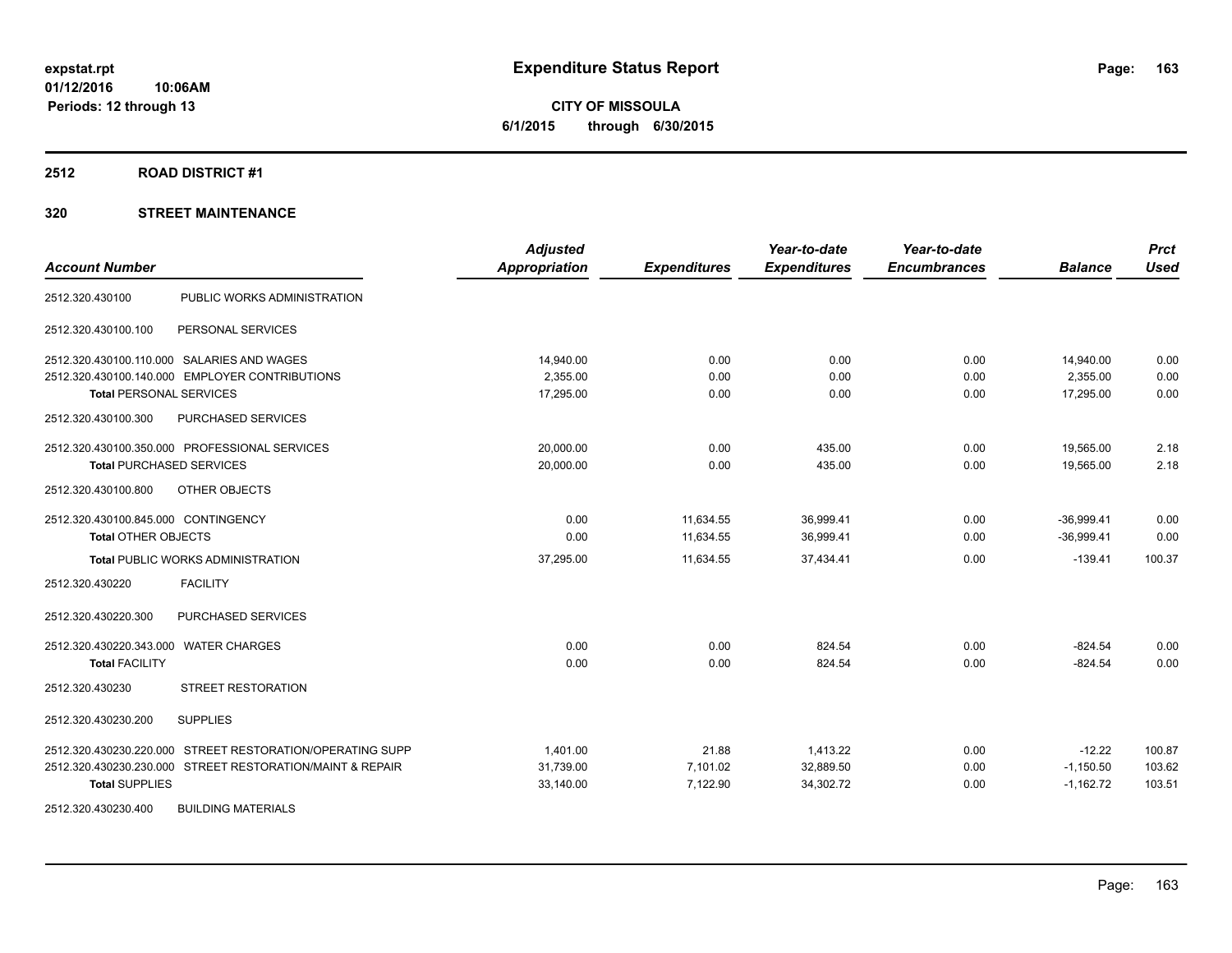**CITY OF MISSOULA 6/1/2015 through 6/30/2015**

# **2512 ROAD DISTRICT #1**

| <b>Account Number</b>                      |                                                     | <b>Adjusted</b><br><b>Appropriation</b> | <b>Expenditures</b>    | Year-to-date<br><b>Expenditures</b> | Year-to-date<br><b>Encumbrances</b> | <b>Balance</b>               | <b>Prct</b><br><b>Used</b> |
|--------------------------------------------|-----------------------------------------------------|-----------------------------------------|------------------------|-------------------------------------|-------------------------------------|------------------------------|----------------------------|
| 2512.320.430230.400.000 BUILDING MATERIALS |                                                     | 115.418.00<br>115,418.00                | 22,207.65<br>22,207.65 | 129,259.64<br>129,259.64            | 0.00<br>0.00                        | $-13.841.64$<br>$-13,841.64$ | 111.99<br>111.99           |
| <b>Total BUILDING MATERIALS</b>            |                                                     |                                         |                        |                                     |                                     |                              |                            |
| 2512.320.430230.800                        | OTHER OBJECTS                                       |                                         |                        |                                     |                                     |                              |                            |
|                                            | 2512.320.430230.820.000 TRANSFERS TO OTHER FUNDS    | 0.00                                    | 376,702.85             | 376,702.85                          | 0.00                                | $-376,702.85$                | 0.00                       |
| <b>Total OTHER OBJECTS</b>                 |                                                     | 0.00                                    | 376,702.85             | 376,702.85                          | 0.00                                | $-376,702.85$                | 0.00                       |
| 2512.320.430230.900                        | <b>CAPITAL OUTLAY</b>                               |                                         |                        |                                     |                                     |                              |                            |
| 2512.320.430230.930.000 IMPROVEMENTS       |                                                     | 527,303.00                              | 565,368.50             | 565,368.50                          | 0.00                                | $-38,065.50$                 | 107.22                     |
| <b>Total CAPITAL OUTLAY</b>                |                                                     | 527,303.00                              | 565,368.50             | 565,368.50                          | 0.00                                | $-38,065.50$                 | 107.22                     |
| <b>Total STREET RESTORATION</b>            |                                                     | 675,861.00                              | 971,401.90             | 1,105,633.71                        | 0.00                                | $-429,772.71$                | 163.59                     |
| 2512.320.430234                            | <b>CURB &amp; GUTTERS</b>                           |                                         |                        |                                     |                                     |                              |                            |
| 2512.320.430234.900                        | <b>CAPITAL OUTLAY</b>                               |                                         |                        |                                     |                                     |                              |                            |
|                                            | 2512.320.430234.930.000 ADA SIDEWALK ASSISTANCE     | 138,214.00                              | 62,026.26              | 80,693.66                           | 0.00                                | 57,520.34                    | 58.38                      |
| <b>Total CURB &amp; GUTTERS</b>            |                                                     | 138,214.00                              | 62,026.26              | 80,693.66                           | 0.00                                | 57,520.34                    | 58.38                      |
| 2512.320.430240                            | <b>STREET MAINTENANCE</b>                           |                                         |                        |                                     |                                     |                              |                            |
| 2512.320.430240.200                        | <b>SUPPLIES</b>                                     |                                         |                        |                                     |                                     |                              |                            |
|                                            | 2512.320.430240.220.000 STREET MAINT/OPER SUPPLIES  | 1.401.00                                | 0.00                   | 1.486.71                            | 0.00                                | $-85.71$                     | 106.12                     |
|                                            | 2512.320.430240.230.000 STREET MAINT/REPAIR & MAINT | 17,045.00                               | 68.27                  | 18,411.07                           | 0.00                                | $-1,366.07$                  | 108.01                     |
| <b>Total SUPPLIES</b>                      |                                                     | 18,446.00                               | 68.27                  | 19,897.78                           | 0.00                                | $-1,451.78$                  | 107.87                     |
| 2512.320.430240.400                        | <b>BUILDING MATERIALS</b>                           |                                         |                        |                                     |                                     |                              |                            |
| 2512.320.430240.400.000 BUILDING MATERIALS |                                                     | 59,783.00                               | 1,995.00               | 43,665.17                           | 0.00                                | 16,117.83                    | 73.04                      |
| <b>Total BUILDING MATERIALS</b>            |                                                     | 59,783.00                               | 1,995.00               | 43,665.17                           | 0.00                                | 16,117.83                    | 73.04                      |
| <b>Total STREET MAINTENANCE</b>            |                                                     | 78,229.00                               | 2,063.27               | 63,562.95                           | 0.00                                | 14,666.05                    | 81.25                      |
| 2512.320.430247                            | TRANSFER CENTER IMPROVEMENTS                        |                                         |                        |                                     |                                     |                              |                            |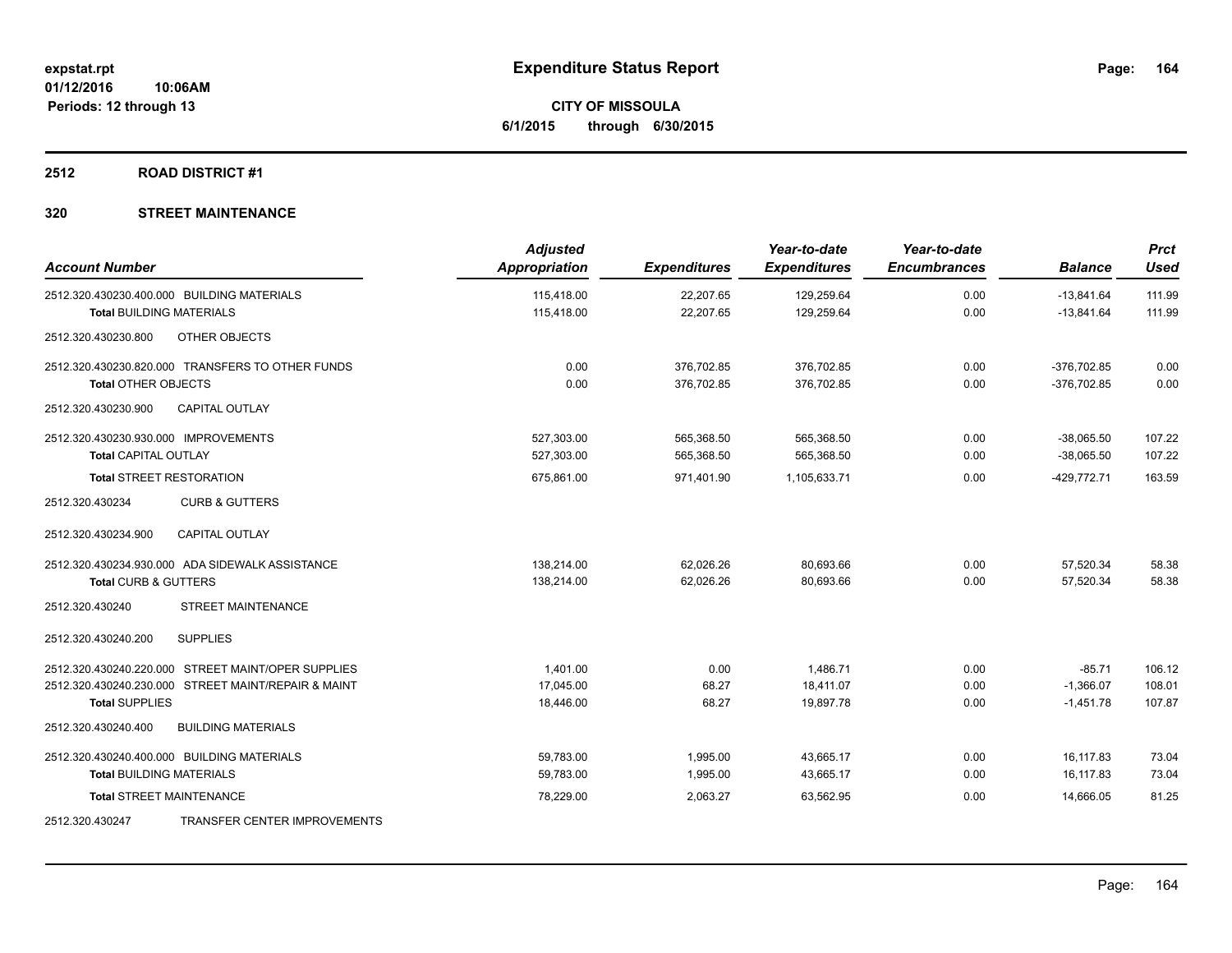**CITY OF MISSOULA 6/1/2015 through 6/30/2015**

#### **2512 ROAD DISTRICT #1**

| <b>Account Number</b>                 |                                                            | <b>Adjusted</b><br><b>Appropriation</b> | <b>Expenditures</b> | Year-to-date<br><b>Expenditures</b> | Year-to-date<br><b>Encumbrances</b> | <b>Balance</b> | <b>Prct</b><br><b>Used</b> |
|---------------------------------------|------------------------------------------------------------|-----------------------------------------|---------------------|-------------------------------------|-------------------------------------|----------------|----------------------------|
| 2512.320.430247.900                   | <b>CAPITAL OUTLAY</b>                                      |                                         |                     |                                     |                                     |                |                            |
|                                       | <b>Total TRANSFER CENTER IMPROVEMENTS</b>                  | 0.00                                    | 0.00                | 0.00                                | 0.00                                | 0.00           | 0.00                       |
| 2512.320.430251                       | ICE & SNOW REMOVAL                                         |                                         |                     |                                     |                                     |                |                            |
| 2512.320.430251.100                   | PERSONAL SERVICES                                          |                                         |                     |                                     |                                     |                |                            |
|                                       | 2512.320.430251.110.000 SALARIES AND WAGES                 | 10,680.00                               | 0.00                | 0.00                                | 0.00                                | 10,680.00      | 0.00                       |
|                                       | 2512.320.430251.140.000 EMPLOYER CONTRIBUTIONS             | 3.900.00                                | $-767.00$           | $-767.00$                           | 0.00                                | 4.667.00       | 19.67                      |
| <b>Total PERSONAL SERVICES</b>        |                                                            | 14,580.00                               | $-767.00$           | $-767.00$                           | 0.00                                | 15.347.00      | 0.00                       |
| 2512.320.430251.200                   | <b>SUPPLIES</b>                                            |                                         |                     |                                     |                                     |                |                            |
|                                       | 2512.320.430251.220.000 OPERATING SUPPLIES                 | 86,343.00                               | 0.00                | 85,646.75                           | 0.00                                | 696.25         | 99.19                      |
|                                       | 2512.320.430251.230.000 SNOW/ICE CTRL REPAIR & MAINT       | 12,544.00                               | 5.82                | 12,749.28                           | 0.00                                | $-205.28$      | 101.64                     |
| <b>Total SUPPLIES</b>                 |                                                            | 98,887.00                               | 5.82                | 98,396.03                           | 0.00                                | 490.97         | 99.50                      |
| Total ICE & SNOW REMOVAL              |                                                            | 113,467.00                              | $-761.18$           | 97,629.03                           | 0.00                                | 15,837.97      | 86.04                      |
| 2512.320.430252                       | <b>STREET CLEANING</b>                                     |                                         |                     |                                     |                                     |                |                            |
| 2512.320.430252.200                   | <b>SUPPLIES</b>                                            |                                         |                     |                                     |                                     |                |                            |
|                                       | 2512.320.430252.220.000 STREET CLEANING/OPERATING SUPPLIES | 1,869.00                                | 0.00                | 2,054.01                            | 0.00                                | $-185.01$      | 109.90                     |
|                                       | 2512.320.430252.230.000 STREET CLEANING/REPAIR & MAINT     | 22,285.00                               | 1,090.33            | 10,715.85                           | 0.00                                | 11,569.15      | 48.09                      |
| <b>Total SUPPLIES</b>                 |                                                            | 24,154.00                               | 1,090.33            | 12,769.86                           | 0.00                                | 11,384.14      | 52.87                      |
| 2512.320.430252.500                   | <b>FIXED CHARGES</b>                                       |                                         |                     |                                     |                                     |                |                            |
| 2512.320.430252.500.000 FIXED CHARGES |                                                            | 10,000.00                               | 0.00                | 10,000.00                           | 0.00                                | 0.00           | 100.00                     |
| <b>Total FIXED CHARGES</b>            |                                                            | 10,000.00                               | 0.00                | 10,000.00                           | 0.00                                | 0.00           | 100.00                     |
| <b>Total STREET CLEANING</b>          |                                                            | 34,154.00                               | 1,090.33            | 22,769.86                           | 0.00                                | 11,384.14      | 66.67                      |
| 2512.320.430265                       | <b>SIGNING &amp; STRIPING</b>                              |                                         |                     |                                     |                                     |                |                            |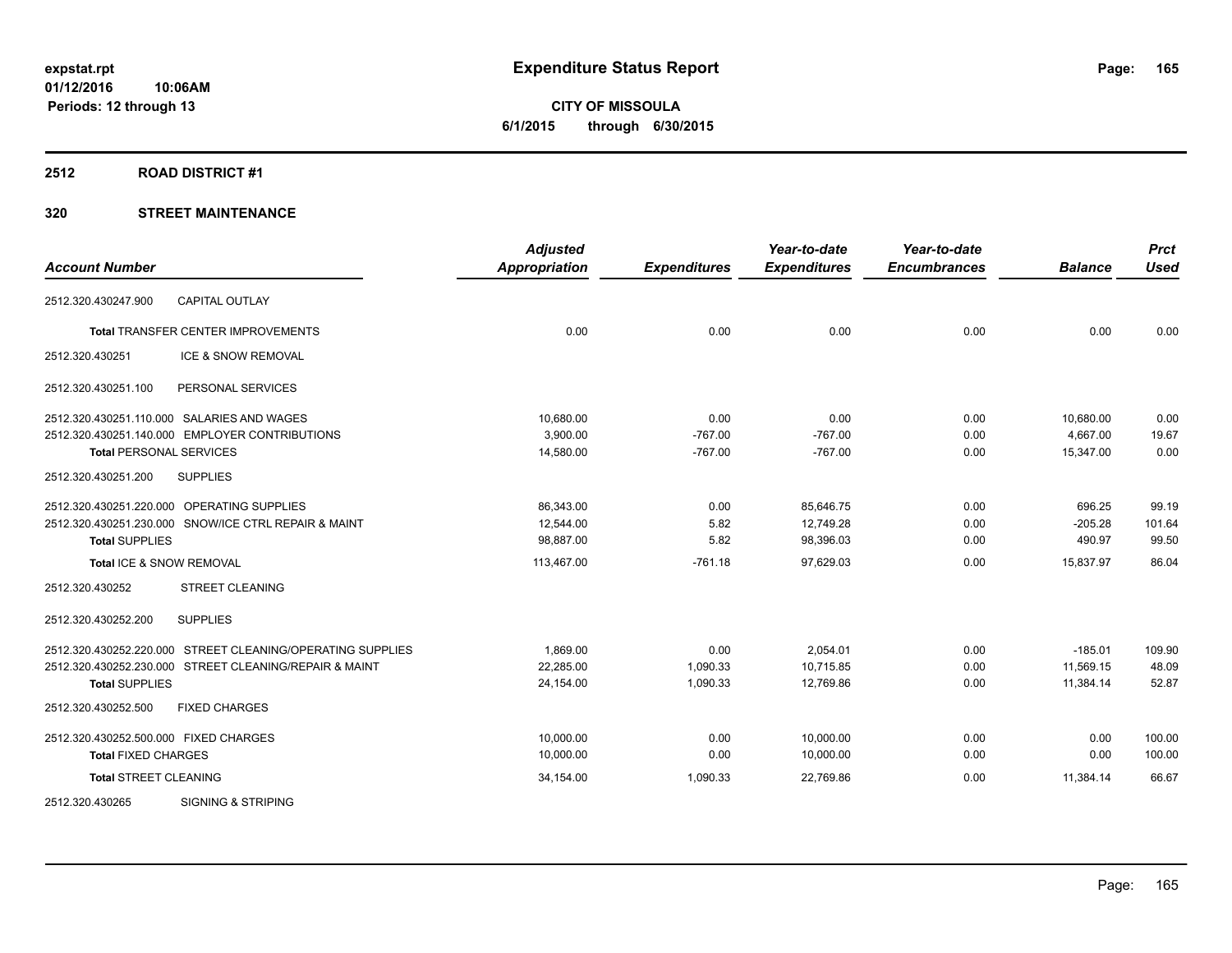**CITY OF MISSOULA 6/1/2015 through 6/30/2015**

#### **2512 ROAD DISTRICT #1**

| <b>Account Number</b>               |                                                               | <b>Adjusted</b><br><b>Appropriation</b> | <b>Expenditures</b> | Year-to-date<br><b>Expenditures</b> | Year-to-date<br><b>Encumbrances</b> | <b>Balance</b> | <b>Prct</b><br><b>Used</b> |
|-------------------------------------|---------------------------------------------------------------|-----------------------------------------|---------------------|-------------------------------------|-------------------------------------|----------------|----------------------------|
|                                     |                                                               |                                         |                     |                                     |                                     |                |                            |
| 2512.320.430265.200                 | <b>SUPPLIES</b>                                               |                                         |                     |                                     |                                     |                |                            |
|                                     | 2512.320.430265.230.000 SIGNING & STRIPING-REPAIR/MAINTENANCE | 8,865.00                                | 0.00                | 0.00                                | 0.00                                | 8,865.00       | 0.00                       |
|                                     | 2512.320.430265.231.000 SIGNING & STRIPING/GASOLINE           | 1,135.00                                | 0.00                | 0.00                                | 0.00                                | 1,135.00       | 0.00                       |
| <b>Total SIGNING &amp; STRIPING</b> |                                                               | 10,000.00                               | 0.00                | 0.00                                | 0.00                                | 10,000.00      | 0.00                       |
| 2512.320.431200                     | <b>FLOOD CONTROL</b>                                          |                                         |                     |                                     |                                     |                |                            |
| 2512.320.431200.900                 | <b>CAPITAL OUTLAY</b>                                         |                                         |                     |                                     |                                     |                |                            |
|                                     | 2512.320.431200.930.000 FLOOD CONTROL MAINT/MPROVEMENTS       | 11,950.00                               | 2,468.69            | 29,926.12                           | 0.00                                | $-17,976.12$   | 250.43                     |
| Total FLOOD CONTROL                 |                                                               | 11,950.00                               | 2,468.69            | 29,926.12                           | 0.00                                | $-17,976.12$   | 250.43                     |
| 2512.320.460434                     | <b>GREENWAYS &amp; HORTICULTURE</b>                           |                                         |                     |                                     |                                     |                |                            |
| 2512.320.460434.200                 | <b>SUPPLIES</b>                                               |                                         |                     |                                     |                                     |                |                            |
|                                     | 2512.320.460434.230.000 ADOPT A TRAFFIC CIRCLE                | 2.710.00                                | 1.143.10            | 2,461.32                            | 0.00                                | 248.68         | 90.82                      |
|                                     | Total GREENWAYS & HORTICULTURE                                | 2,710.00                                | 1,143.10            | 2.461.32                            | 0.00                                | 248.68         | 90.82                      |
| 2512.320.490504                     | <b>DEBT SERVICE</b>                                           |                                         |                     |                                     |                                     |                |                            |
| 2512.320.490504.600                 | <b>DEBT SERVICE</b>                                           |                                         |                     |                                     |                                     |                |                            |
| 2512.320.490504.610.000             | <b>PRINCIPAL</b>                                              | 475,359.00                              | 79,509.28           | 475,358.90                          | 0.00                                | 0.10           | 100.00                     |
|                                     | 2512.320.490504.620.000 INTEREST / SERVICE FEES               | 42,102.00                               | 3,919.71            | 42,101.60                           | 0.00                                | 0.40           | 100.00                     |
| <b>Total DEBT SERVICE</b>           |                                                               | 517,461.00                              | 83,428.99           | 517,460.50                          | 0.00                                | 0.50           | 100.00                     |
| 2512.320.510110                     | <b>MERCHANT SERVICES</b>                                      |                                         |                     |                                     |                                     |                |                            |
| 2512.320.510110.500                 | <b>FIXED CHARGES</b>                                          |                                         |                     |                                     |                                     |                |                            |
| <b>Total MERCHANT SERVICES</b>      |                                                               | 0.00                                    | 0.00                | 0.00                                | 0.00                                | 0.00           | 0.00                       |
| Total ROAD DISTRICT #1              |                                                               | 1,619,341.00                            | 1,134,495.91        | 1,958,396.10                        | 0.00                                | $-339,055.10$  | 120.94                     |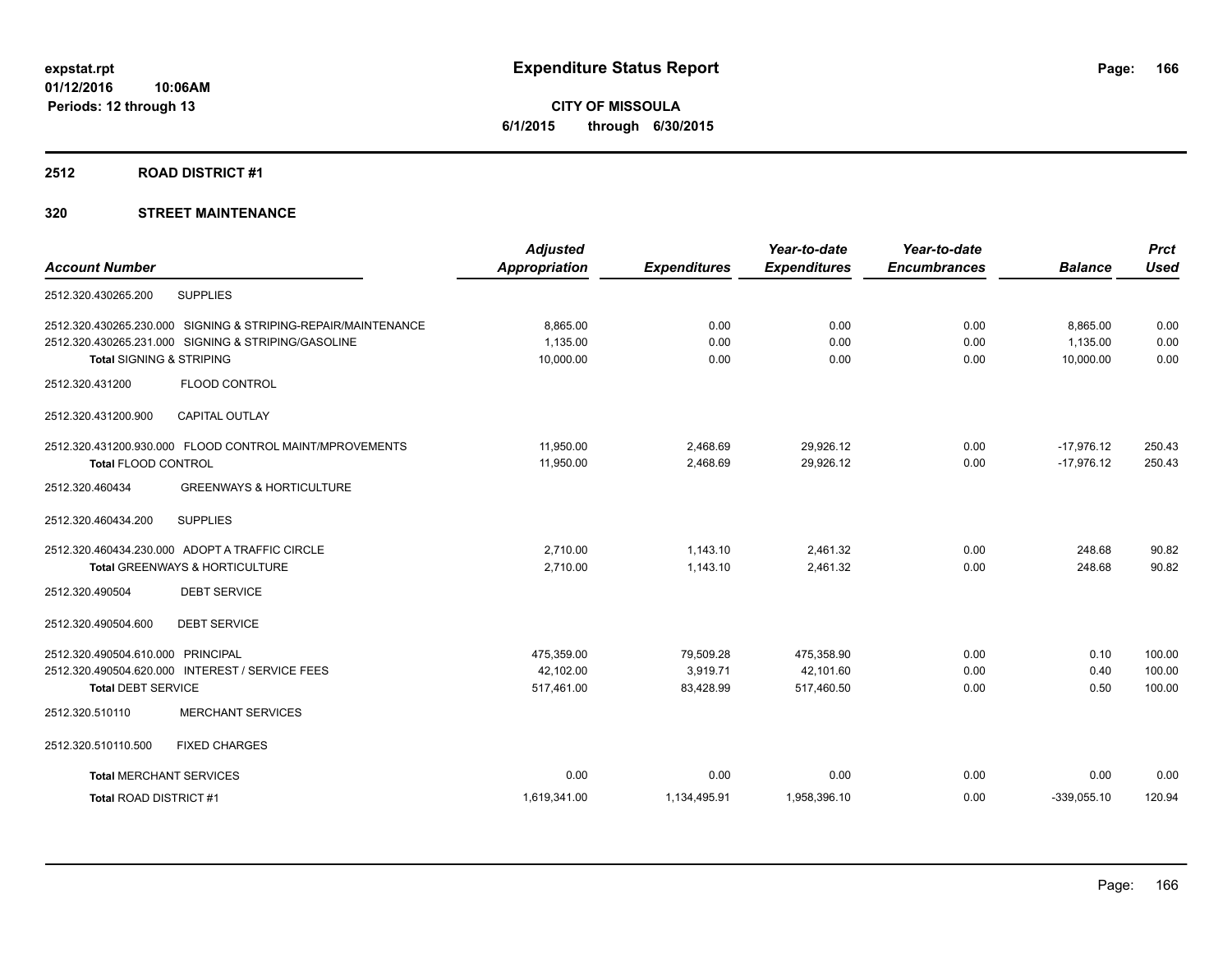**CITY OF MISSOULA 6/1/2015 through 6/30/2015**

#### **2513 PARK DISTRICT #1**

| <b>Account Number</b>                                  | <b>Adjusted</b><br>Appropriation | <b>Expenditures</b> | Year-to-date<br><b>Expenditures</b> | Year-to-date<br><b>Encumbrances</b> | <b>Balance</b> | <b>Prct</b><br><b>Used</b> |
|--------------------------------------------------------|----------------------------------|---------------------|-------------------------------------|-------------------------------------|----------------|----------------------------|
|                                                        |                                  |                     |                                     |                                     |                |                            |
| RENOVATE REPLACE IMPROV<br>2513.370.460400             |                                  |                     |                                     |                                     |                |                            |
| PURCHASED SERVICES<br>2513.370.460400.300              |                                  |                     |                                     |                                     |                |                            |
| 2513.370.460400.350.000 RENOVATE REPLACE IMPROVE       | 80,000.00                        | 23,130.00           | 23,130.00                           | 0.00                                | 56,870.00      | 28.91                      |
| <b>Total PURCHASED SERVICES</b>                        | 80,000.00                        | 23,130.00           | 23,130.00                           | 0.00                                | 56,870.00      | 28.91                      |
| CAPITAL OUTLAY<br>2513.370.460400.900                  |                                  |                     |                                     |                                     |                |                            |
| 2513.370.460400.930.000 RENOVATE REPLACE IMPROVE       | 60.553.90                        | 12,452.50           | 57,834.25                           | 0.00                                | 2,719.65       | 95.51                      |
| <b>Total CAPITAL OUTLAY</b>                            | 60,553.90                        | 12,452.50           | 57,834.25                           | 0.00                                | 2,719.65       | 95.51                      |
| Total RENOVATE REPLACE IMPROV                          | 140,553.90                       | 35,582.50           | 80,964.25                           | 0.00                                | 59,589.65      | 57.60                      |
| PARK ADMIN<br>2513.370.460432                          |                                  |                     |                                     |                                     |                |                            |
| 2513.370.460432.100<br>PERSONAL SERVICES               |                                  |                     |                                     |                                     |                |                            |
| 2513.370.460432.141.000 STATE RETIREMENT CONTRIBUTIONS | 0.00                             | 20.17               | 64.44                               | 0.00                                | $-64.44$       | 0.00                       |
| <b>Total PERSONAL SERVICES</b>                         | 0.00                             | 20.17               | 64.44                               | 0.00                                | $-64.44$       | 0.00                       |
| 2513.370.460432.200<br><b>SUPPLIES</b>                 |                                  |                     |                                     |                                     |                |                            |
| 2513.370.460432.220.000 OPERATING SUPPLIES             | 0.00                             | 0.00                | 25.48                               | 0.00                                | $-25.48$       | 0.00                       |
| <b>Total SUPPLIES</b>                                  | 0.00                             | 0.00                | 25.48                               | 0.00                                | $-25.48$       | 0.00                       |
| PURCHASED SERVICES<br>2513.370.460432.300              |                                  |                     |                                     |                                     |                |                            |
| 2513.370.460432.350.000 PROFESSIONAL SERVICES          | 11,500.00                        | 3,166.28            | 14,702.68                           | 0.00                                | $-3,202.68$    | 127.85                     |
| 2513.370.460432.360.000 REPAIR & MAINTENANCE           | 3,000.00                         | 0.00                | 95.00                               | 0.00                                | 2,905.00       | 3.17                       |
| <b>Total PURCHASED SERVICES</b>                        | 14,500.00                        | 3,166.28            | 14,797.68                           | 0.00                                | $-297.68$      | 102.05                     |
| <b>DEBT SERVICE</b><br>2513.370.460432.600             |                                  |                     |                                     |                                     |                |                            |
| <b>Total DEBT SERVICE</b>                              | 0.00                             | 0.00                | 0.00                                | 0.00                                | 0.00           | 0.00                       |
| <b>Total PARK ADMIN</b>                                | 14,500.00                        | 3,186.45            | 14,887.60                           | 0.00                                | $-387.60$      | 102.67                     |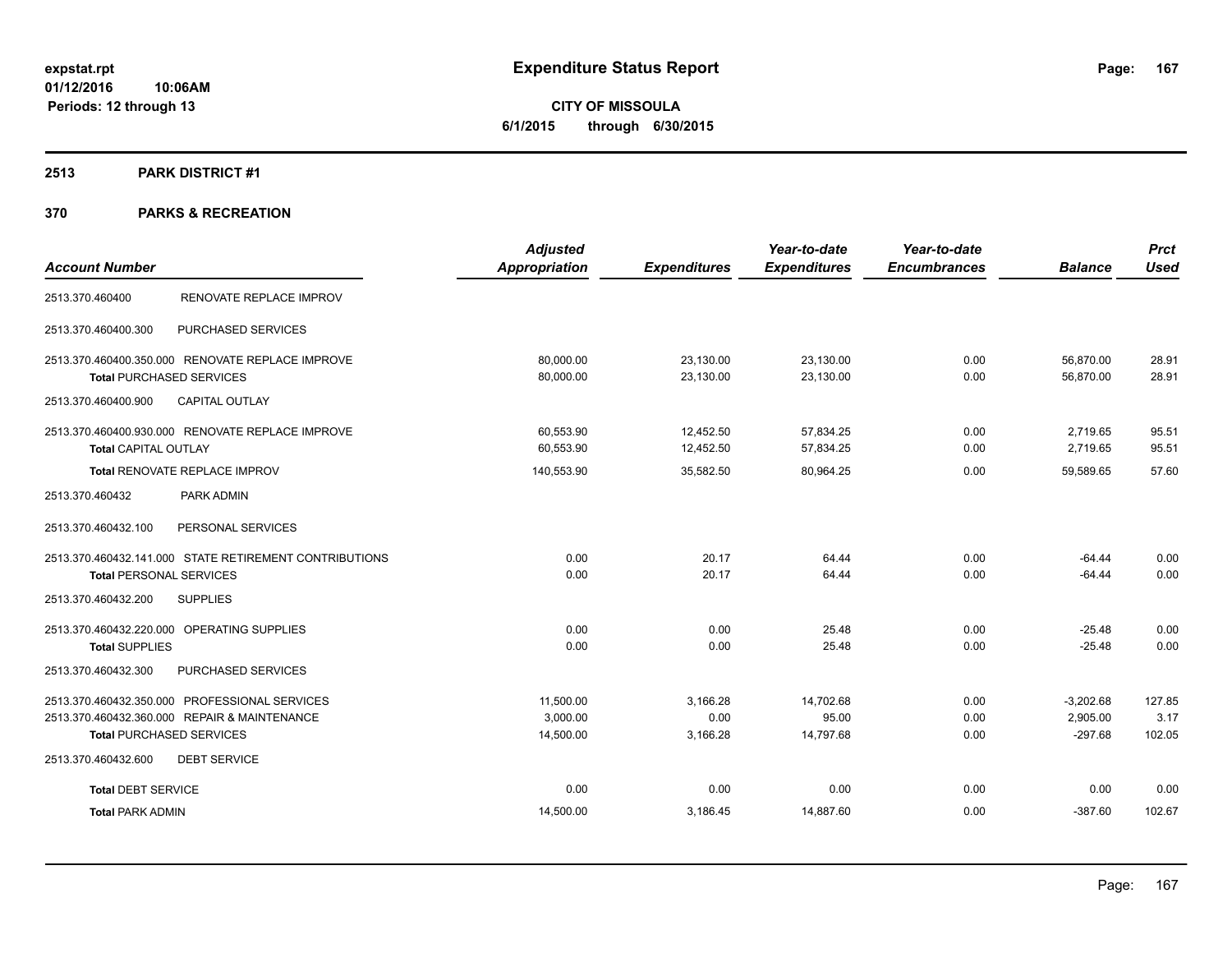**CITY OF MISSOULA 6/1/2015 through 6/30/2015**

#### **2513 PARK DISTRICT #1**

|                                                        | <b>Adjusted</b>      |                     | Year-to-date        | Year-to-date        |                | <b>Prct</b> |
|--------------------------------------------------------|----------------------|---------------------|---------------------|---------------------|----------------|-------------|
| <b>Account Number</b>                                  | <b>Appropriation</b> | <b>Expenditures</b> | <b>Expenditures</b> | <b>Encumbrances</b> | <b>Balance</b> | <b>Used</b> |
| <b>GREENWAYS &amp; HORTICULTURE</b><br>2513.370.460434 |                      |                     |                     |                     |                |             |
| 2513.370.460434.100<br>PERSONAL SERVICES               |                      |                     |                     |                     |                |             |
| 2513.370.460434.110.000 GREENWAYS & HORTCULTURE        | 8,842.00             | 2,451.63            | 8,311.10            | 0.00                | 530.90         | 94.00       |
| 2513.370.460434.140.000 GREENWAYS & HORTICLTURE        | 1.356.00             | 350.65              | 1.317.09            | 0.00                | 38.91          | 97.13       |
| <b>Total PERSONAL SERVICES</b>                         | 10,198.00            | 2,802.28            | 9,628.19            | 0.00                | 569.81         | 94.41       |
| 2513.370.460434.200<br><b>SUPPLIES</b>                 |                      |                     |                     |                     |                |             |
| 2513.370.460434.220.000 OPERATING SUPPLIES             | 3,373.00             | 5,764.04            | 8,827.63            | 0.00                | $-5,454.63$    | 261.71      |
| 2513.370.460434.230.000 REPAIR/MAINTENANCE             | 7,134.00             | 0.00                | 244.55              | 0.00                | 6,889.45       | 3.43        |
| 2513.370.460434.231.000 GASOLINE                       | 2,000.00             | 0.00                | 2,419.89            | 0.00                | $-419.89$      | 120.99      |
| <b>Total SUPPLIES</b>                                  | 12,507.00            | 5,764.04            | 11,492.07           | 0.00                | 1,014.93       | 91.89       |
| PURCHASED SERVICES<br>2513.370.460434.300              |                      |                     |                     |                     |                |             |
| 2513.370.460434.341.000 ELECTRICITY & NATURAL GAS      | 310.00               | 269.73              | 533.50              | 0.00                | $-223.50$      | 172.10      |
| 2513.370.460434.343.000 WATER CHARGES                  | 310.00               | 0.00                | 310.00              | 0.00                | 0.00           | 100.00      |
| 2513.370.460434.345.000 GARBAGE                        | 136.00               | 0.00                | 238.78              | 0.00                | $-102.78$      | 175.57      |
| 2513.370.460434.350.000 PROFESSIONAL SERVICES          | 0.00                 | 1,513.77            | 2,788.77            | 0.00                | $-2,788.77$    | 0.00        |
| 2513.370.460434.360.000 REPAIR & MAINTENANCE           | 2,589.00             | 2,403.00            | 5,547.50            | 0.00                | $-2,958.50$    | 214.27      |
| <b>Total PURCHASED SERVICES</b>                        | 3,345.00             | 4,186.50            | 9,418.55            | 0.00                | $-6,073.55$    | 281.57      |
| <b>Total GREENWAYS &amp; HORTICULTURE</b>              | 26,050.00            | 12,752.82           | 30,538.81           | 0.00                | $-4,488.81$    | 117.23      |
| <b>URBAN FORESTRY</b><br>2513.370.460439               |                      |                     |                     |                     |                |             |
| <b>SUPPLIES</b><br>2513.370.460439.200                 |                      |                     |                     |                     |                |             |
| OPERATING SUPPLIES<br>2513.370.460439.220.000          | 24,352.00            | 2,491.27            | 23,302.10           | 0.00                | 1,049.90       | 95.69       |
| 2513.370.460439.230.000 REPAIR/MAINTENANCE             | 3.952.00             | 49.20               | 657.65              | 0.00                | 3,294.35       | 16.64       |
| <b>Total SUPPLIES</b>                                  | 28,304.00            | 2,540.47            | 23,959.75           | 0.00                | 4,344.25       | 84.65       |
| PURCHASED SERVICES<br>2513.370.460439.300              |                      |                     |                     |                     |                |             |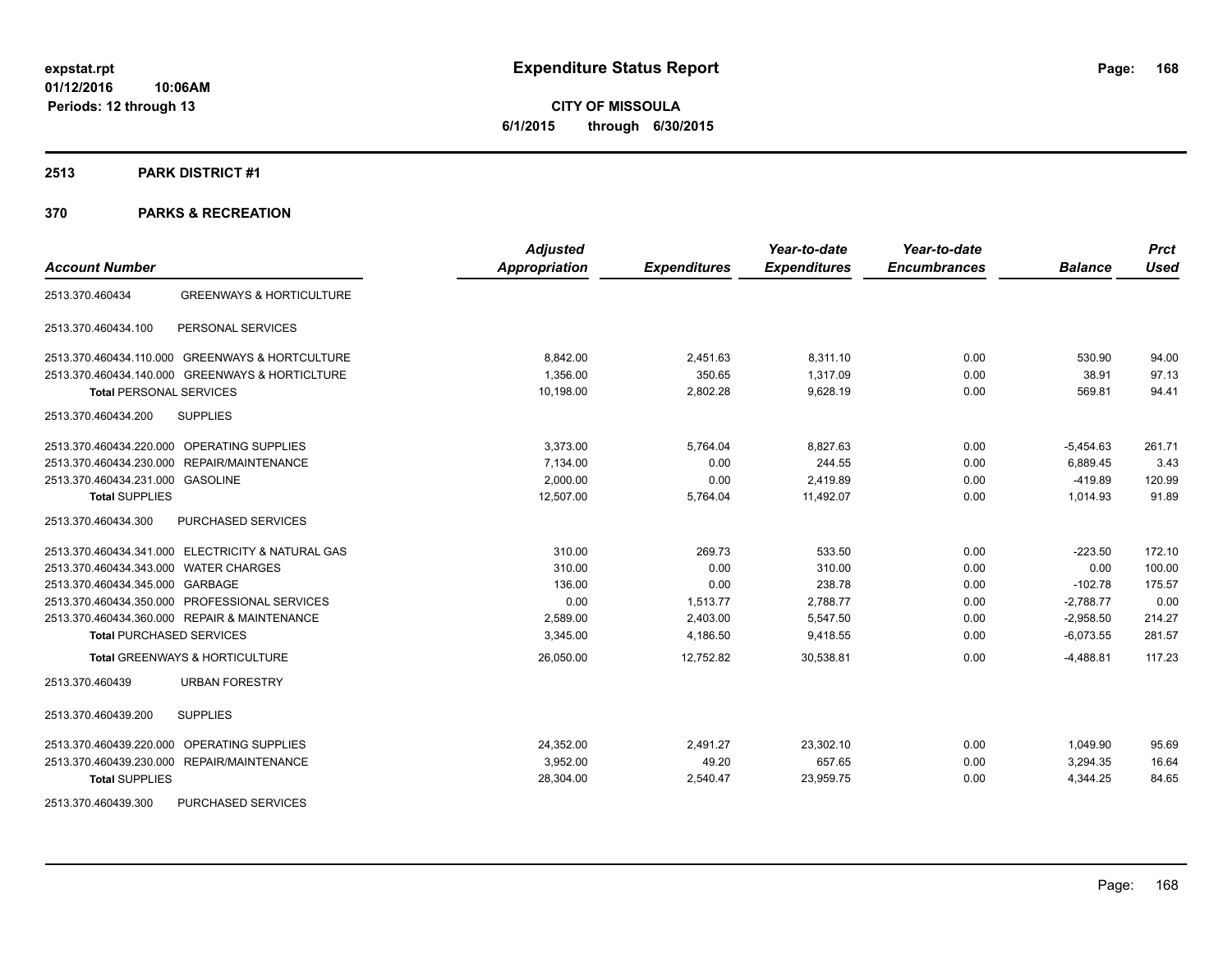**Periods: 12 through 13**

**CITY OF MISSOULA 6/1/2015 through 6/30/2015**

# **2513 PARK DISTRICT #1**

| <b>Account Number</b>                                        | <b>Adjusted</b><br><b>Appropriation</b> | <b>Expenditures</b> | Year-to-date<br><b>Expenditures</b> | Year-to-date<br><b>Encumbrances</b> | <b>Balance</b> | <b>Prct</b><br><b>Used</b> |
|--------------------------------------------------------------|-----------------------------------------|---------------------|-------------------------------------|-------------------------------------|----------------|----------------------------|
| 2513.370.460439.350.000 PROFESSIONAL SERVICES                | 2,660.00                                | 3,738.86            | 4,123.01                            | 0.00                                | $-1,463.01$    | 155.00                     |
| 2513.370.460439.360.000 REPAIR & MAINTENANCE                 | 84,762.00                               | 25,545.00           | 56,716.64                           | 0.00                                | 28,045.36      | 66.91                      |
| <b>Total PURCHASED SERVICES</b>                              | 87,422.00                               | 29,283.86           | 60,839.65                           | 0.00                                | 26,582.35      | 69.59                      |
| <b>Total URBAN FORESTRY</b>                                  | 115,726.00                              | 31,824.33           | 84,799.40                           | 0.00                                | 30,926.60      | 73.28                      |
| 2513.370.460474<br><b>SPRAY DECKS</b>                        |                                         |                     |                                     |                                     |                |                            |
| <b>SUPPLIES</b><br>2513.370.460474.200                       |                                         |                     |                                     |                                     |                |                            |
| 2513.370.460474.230.000 SPRAY DECKS/REPAIR/MAINTENANCE       | 1,600.00                                | 0.00                | 0.00                                | 0.00                                | 1,600.00       | 0.00                       |
| <b>Total SUPPLIES</b>                                        | 1,600.00                                | 0.00                | 0.00                                | 0.00                                | 1.600.00       | 0.00                       |
| PURCHASED SERVICES<br>2513.370.460474.300                    |                                         |                     |                                     |                                     |                |                            |
| 2513.370.460474.341.000 ELECTRICITY & NATURAL GAS            | 2,100.00                                | 2,100.00            | 2,100.00                            | 0.00                                | 0.00           | 100.00                     |
| 2513.370.460474.360.000 REPAIR & MAINTENANCE                 | 6,300.00                                | 1,903.41            | 1,903.41                            | 0.00                                | 4,396.59       | 30.21                      |
| <b>Total PURCHASED SERVICES</b>                              | 8,400.00                                | 4,003.41            | 4,003.41                            | 0.00                                | 4,396.59       | 47.66                      |
| <b>Total SPRAY DECKS</b>                                     | 10,000.00                               | 4,003.41            | 4,003.41                            | 0.00                                | 5,996.59       | 40.03                      |
| <b>VEHICLE MAINTENANCE</b><br>2513.370.460477                |                                         |                     |                                     |                                     |                |                            |
| PURCHASED SERVICES<br>2513.370.460477.300                    |                                         |                     |                                     |                                     |                |                            |
| 2513.370.460477.345.000 GARBAGE                              | 0.00                                    | 0.00                | 198.75                              | 0.00                                | $-198.75$      | 0.00                       |
| <b>Total VEHICLE MAINTENANCE</b>                             | 0.00                                    | 0.00                | 198.75                              | 0.00                                | $-198.75$      | 0.00                       |
| 2513.370.460484<br><b>CONSERVATION LANDS MGMT</b>            |                                         |                     |                                     |                                     |                |                            |
| PERSONAL SERVICES<br>2513.370.460484.100                     |                                         |                     |                                     |                                     |                |                            |
| 2513.370.460484.110.000 CONSRVTN LAND MGMT/WAGES             | 58,793.00                               | 10,548.47           | 40,739.65                           | 0.00                                | 18,053.35      | 69.29                      |
| 2513.370.460484.120.000 OVERTIME/TERMINATION                 | 0.00                                    | 7.44                | 147.52                              | 0.00                                | $-147.52$      | 0.00                       |
| 2513.370.460484.140.000 CONSRVTN LAND MGMT/EMP CONTRIBUTIONS | 31,394.00                               | 3,016.39            | 13,840.69                           | 0.00                                | 17,553.31      | 44.09                      |
| <b>Total PERSONAL SERVICES</b>                               | 90,187.00                               | 13,572.30           | 54,727.86                           | 0.00                                | 35,459.14      | 60.68                      |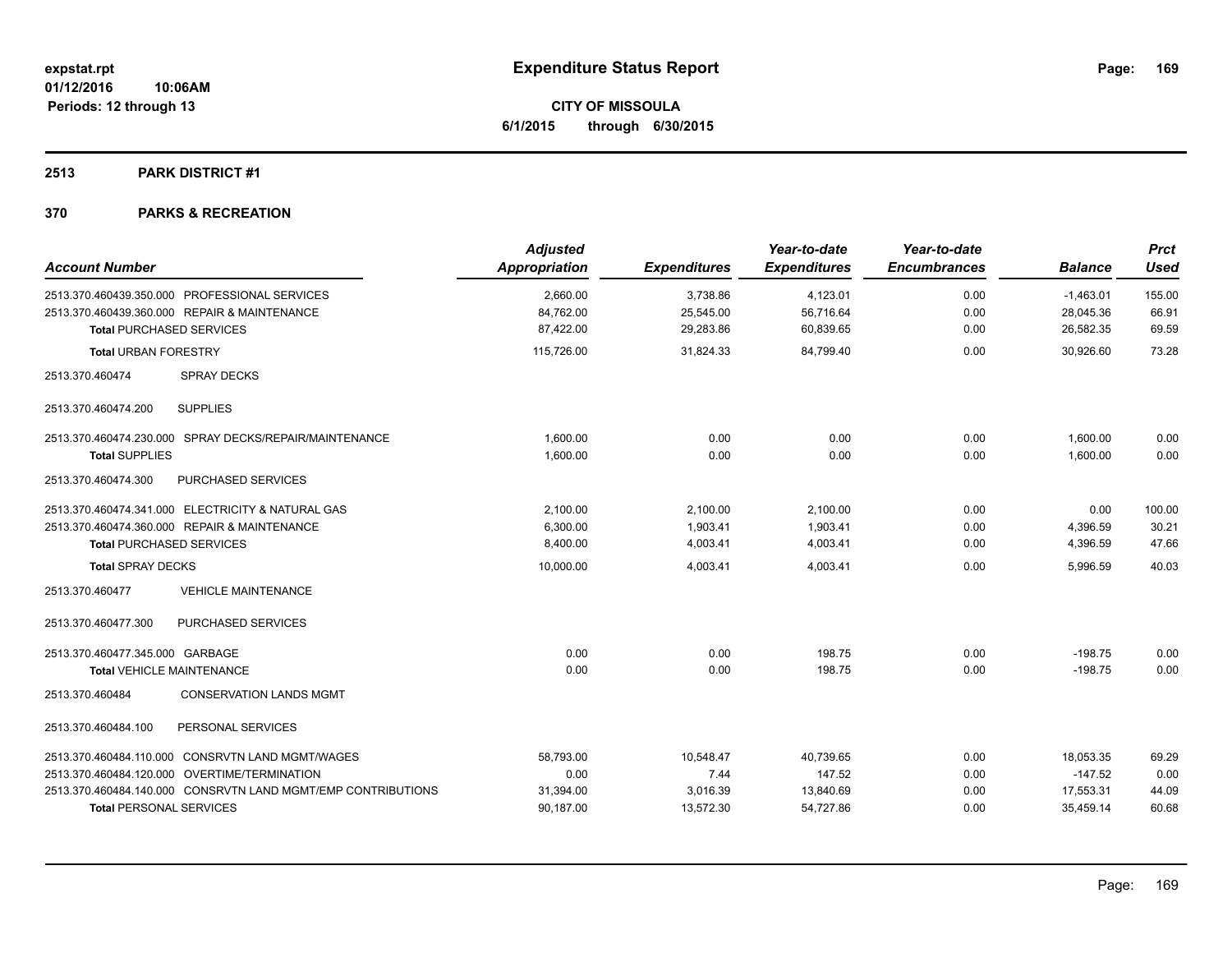**CITY OF MISSOULA 6/1/2015 through 6/30/2015**

#### **2513 PARK DISTRICT #1**

| <b>Adjusted</b>      |                     | Year-to-date        | Year-to-date        |                | <b>Prct</b> |
|----------------------|---------------------|---------------------|---------------------|----------------|-------------|
| <b>Appropriation</b> | <b>Expenditures</b> | <b>Expenditures</b> | <b>Encumbrances</b> | <b>Balance</b> | <b>Used</b> |
|                      |                     |                     |                     |                |             |
| 0.00                 | 2.761.18            | 3,689.38            | 0.00                | $-3,689.38$    | 0.00        |
| 0.00                 | 982.46              | 1.569.59            | 0.00                | $-1,569.59$    | 0.00        |
| 0.00                 | 3,743.64            | 5,258.97            | 0.00                | $-5,258.97$    | 0.00        |
|                      |                     |                     |                     |                |             |
| 37.127.00            | 23,376.72           | 34,918.82           | 0.00                | 2,208.18       | 94.05       |
| 37.127.00            | 23,376.72           | 34,918.82           | 0.00                | 2,208.18       | 94.05       |
| 127,314.00           | 40,692.66           | 94,905.65           | 0.00                | 32,408.35      | 74.54       |
|                      |                     |                     |                     |                |             |
|                      |                     |                     |                     |                |             |
| 0.00                 | 0.00                | 0.00                | 0.00                | 0.00           | 0.00        |
|                      |                     |                     |                     |                |             |
| 0.00                 | 0.00                | 0.00                | 0.00                | 0.00           | 0.00        |
|                      |                     |                     |                     |                |             |
|                      |                     |                     |                     |                |             |
| 10,402.00            | 7,169.53            | 10,746.82           | 0.00                | $-344.82$      | 103.31      |
| 2.164.00             | 1,226.25            | 1,909.28            | 0.00                | 254.72         | 88.23       |
| 12,566.00            | 8,395.78            | 12.656.10           | 0.00                | $-90.10$       | 100.72      |
|                      |                     |                     |                     |                |             |
| 41,491.00            | 12,289.54           | 72,420.33           | 0.00                | $-30,929.33$   | 174.54      |
| 77,580.00            | 11,854.81           | 47,082.19           | 0.00                | 30.497.81      | 60.69       |
| 8.144.00             | 0.00                | 7,724.11            | 0.00                | 419.89         | 94.84       |
| 127,215.00           | 24,144.35           | 127,226.63          | 0.00                | $-11.63$       | 100.01      |
|                      |                     |                     |                     |                |             |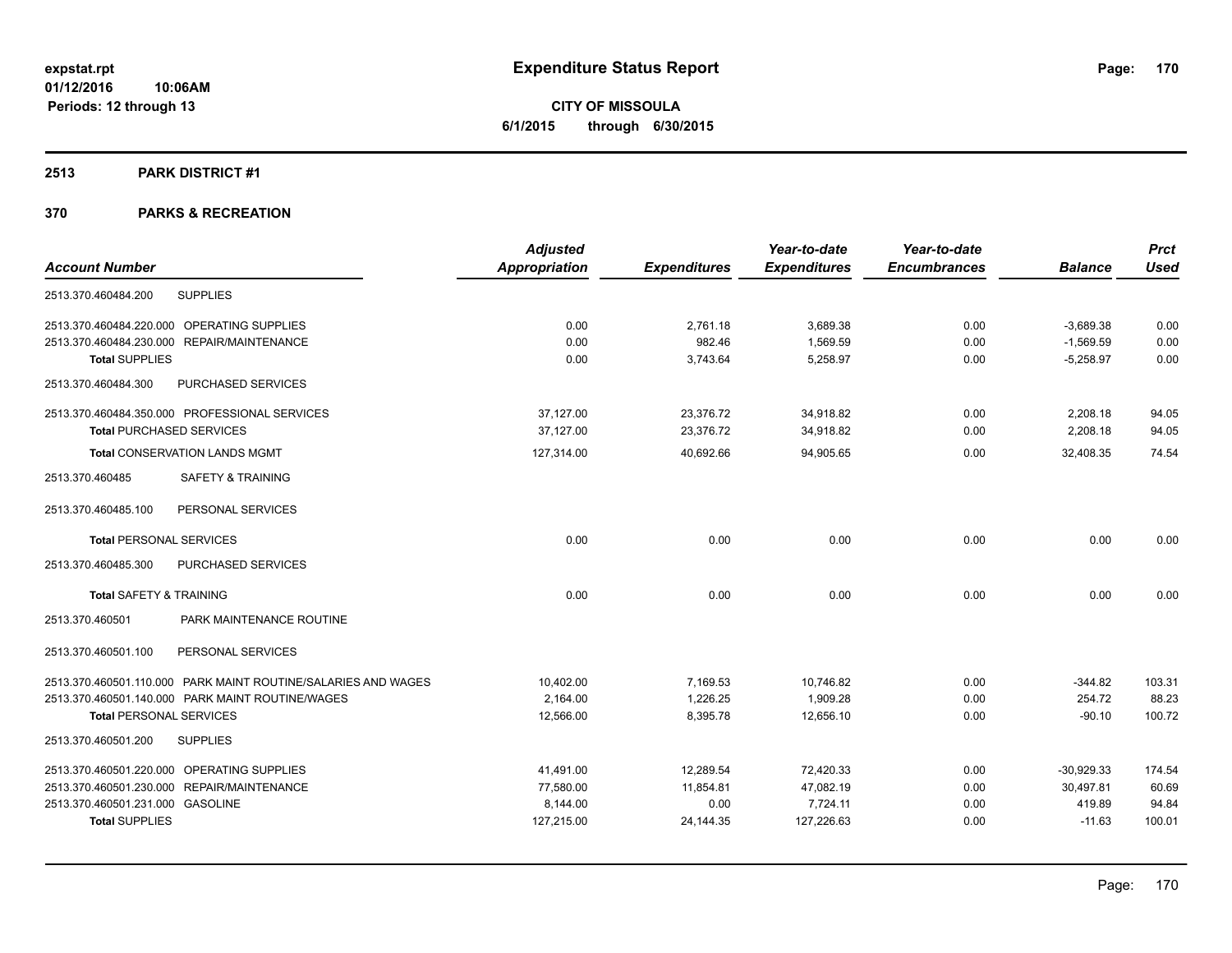**CITY OF MISSOULA 6/1/2015 through 6/30/2015**

#### **2513 PARK DISTRICT #1**

|                                       |                                                   | <b>Adjusted</b>      |                     | Year-to-date        | Year-to-date        |                | <b>Prct</b> |
|---------------------------------------|---------------------------------------------------|----------------------|---------------------|---------------------|---------------------|----------------|-------------|
| <b>Account Number</b>                 |                                                   | <b>Appropriation</b> | <b>Expenditures</b> | <b>Expenditures</b> | <b>Encumbrances</b> | <b>Balance</b> | <b>Used</b> |
| 2513.370.460501.300                   | PURCHASED SERVICES                                |                      |                     |                     |                     |                |             |
|                                       | 2513.370.460501.341.000 ELECTRICITY & NATURAL GAS | 26,212.00            | 2,759.88            | 28,982.67           | 0.00                | $-2,770.67$    | 110.57      |
| 2513.370.460501.343.000 WATER CHARGES |                                                   | 7.375.00             | 0.00                | 7.375.00            | 0.00                | 0.00           | 100.00      |
| 2513.370.460501.345.000 GARBAGE       |                                                   | 2,954.00             | 1,091.99            | 3.177.47            | 0.00                | $-223.47$      | 107.56      |
|                                       | 2513.370.460501.350.000 PROFESSIONAL SERVICES     | 5,558.00             | 4,249.15            | 10,754.83           | 0.00                | $-5,196.83$    | 193.50      |
|                                       | 2513.370.460501.360.000 REPAIR & MAINTENANCE      | 55,751.00            | 35,953.11           | 67,409.95           | 0.00                | $-11,658.95$   | 120.91      |
| <b>Total PURCHASED SERVICES</b>       |                                                   | 97,850.00            | 44,054.13           | 117,699.92          | 0.00                | $-19,849.92$   | 120.29      |
|                                       | Total PARK MAINTENANCE ROUTINE                    | 237,631.00           | 76,594.26           | 257,582.65          | 0.00                | $-19,951.65$   | 108.40      |
| 2513.370.460506                       | <b>CARAS PARK IMPROVEMENTS</b>                    |                      |                     |                     |                     |                |             |
| 2513.370.460506.900                   | <b>CAPITAL OUTLAY</b>                             |                      |                     |                     |                     |                |             |
|                                       | <b>Total CARAS PARK IMPROVEMENTS</b>              | 0.00                 | 0.00                | 0.00                | 0.00                | 0.00           | 0.00        |
| 2513.370.490504                       | <b>DEBT SERVICE</b>                               |                      |                     |                     |                     |                |             |
| 2513.370.490504.600                   | <b>DEBT SERVICE</b>                               |                      |                     |                     |                     |                |             |
| 2513.370.490504.610.000 PRINCIPAL     |                                                   | 187,788.00           | 13,223.49           | 192,128.29          | 0.00                | $-4,340.29$    | 102.31      |
|                                       | 2513.370.490504.620.000 INTEREST / SERVICE FEES   | 487.00               | 253.53              | 4,029.88            | 0.00                | $-3,542.88$    | 827.49      |
| <b>Total DEBT SERVICE</b>             |                                                   | 188,275.00           | 13,477.02           | 196,158.17          | 0.00                | $-7,883.17$    | 104.19      |
| 2513.370.510110                       | <b>MERCHANT SERVICES</b>                          |                      |                     |                     |                     |                |             |
| 2513.370.510110.500                   | <b>FIXED CHARGES</b>                              |                      |                     |                     |                     |                |             |
| <b>Total MERCHANT SERVICES</b>        |                                                   | 0.00                 | 0.00                | 0.00                | 0.00                | 0.00           | 0.00        |
| <b>Total PARK DISTRICT #1</b>         |                                                   | 860,049.90           | 218,113.45          | 764,038.69          | 0.00                | 96,011.21      | 88.84       |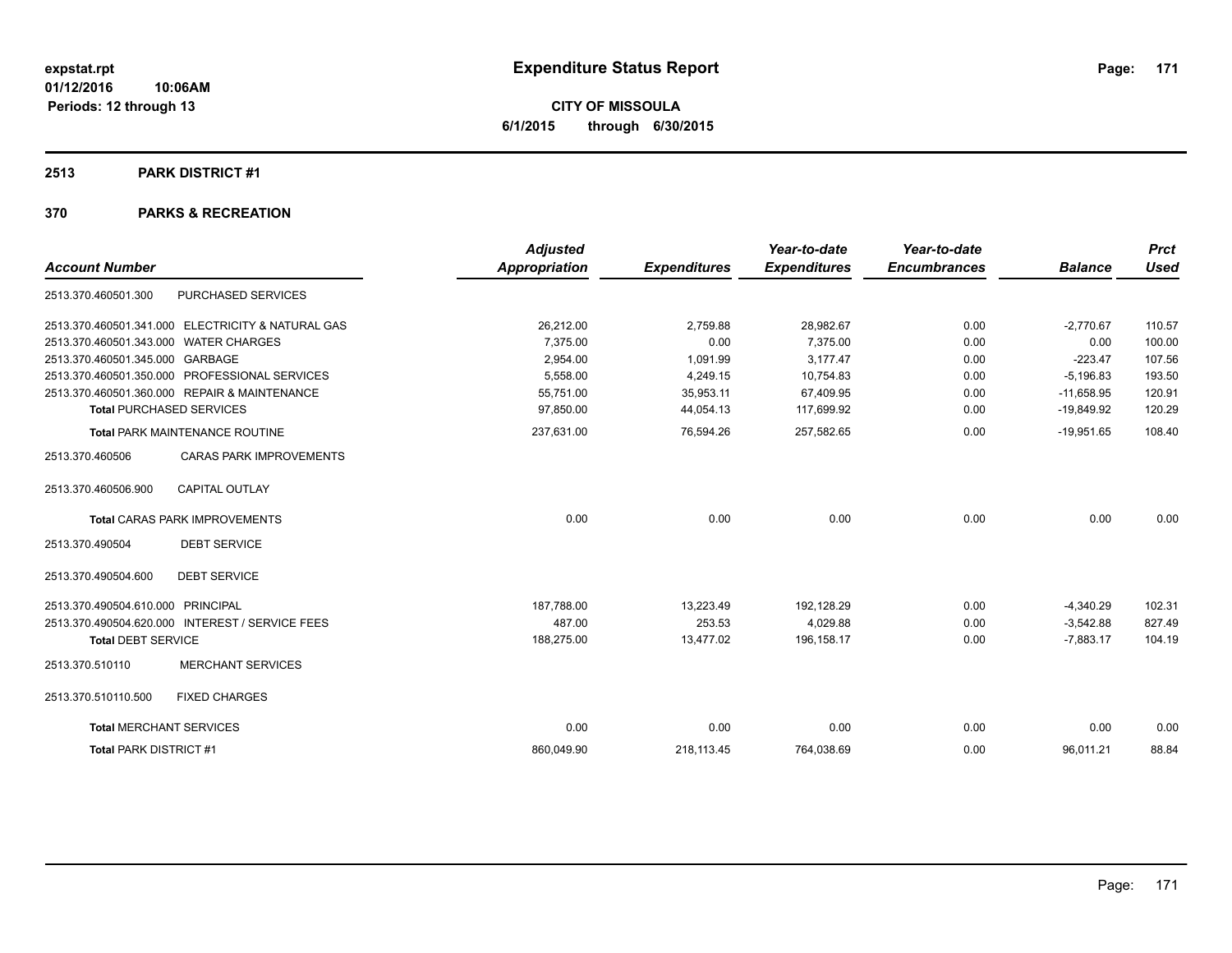**CITY OF MISSOULA 6/1/2015 through 6/30/2015**

# **2514 PUBLIC SAFETY & JUSTICE DISTRICT**

# **297 PUBLIC SAFETY/JUSTICE**

| <b>Account Number</b>      |                                                   | <b>Adjusted</b><br><b>Appropriation</b> | <b>Expenditures</b> | Year-to-date<br><b>Expenditures</b> | Year-to-date<br><b>Encumbrances</b> | <b>Balance</b> | <b>Prct</b><br><b>Used</b> |
|----------------------------|---------------------------------------------------|-----------------------------------------|---------------------|-------------------------------------|-------------------------------------|----------------|----------------------------|
| 2514.297.420000            | <b>PUBLIC SAFETY</b>                              |                                         |                     |                                     |                                     |                |                            |
| 2514.297.420000.300        | PURCHASED SERVICES                                |                                         |                     |                                     |                                     |                |                            |
| <b>Total PUBLIC SAFETY</b> |                                                   | 0.00                                    | 0.00                | 0.00                                | 0.00                                | 0.00           | 0.00                       |
| 2514.297.510110            | <b>MERCHANT SERVICES</b>                          |                                         |                     |                                     |                                     |                |                            |
| 2514.297.510110.500        | <b>FIXED CHARGES</b>                              |                                         |                     |                                     |                                     |                |                            |
|                            | <b>Total PUBLIC SAFETY &amp; JUSTICE DISTRICT</b> | 0.00                                    | 0.00                | 0.00                                | 0.00                                | 0.00           | 0.00                       |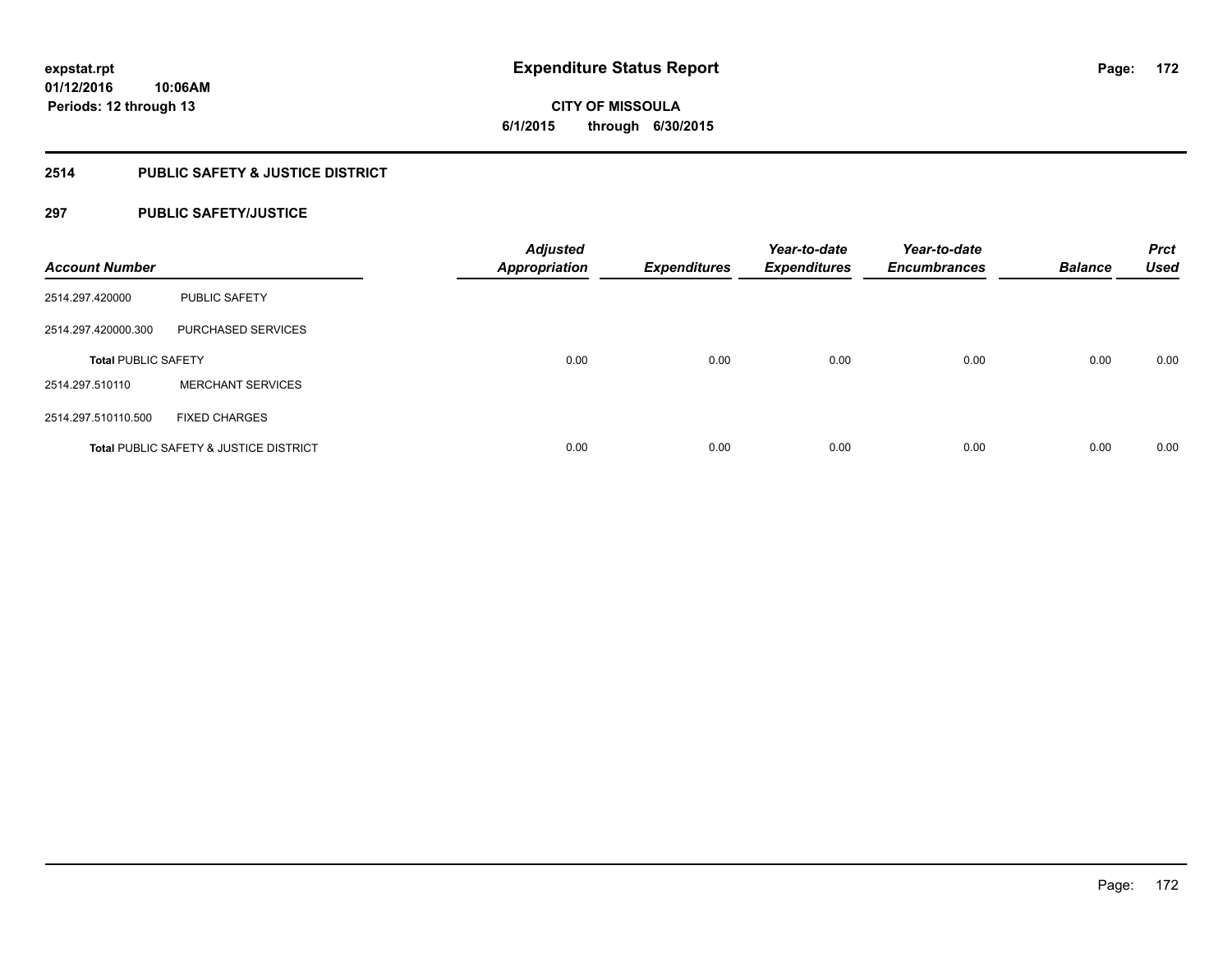**CITY OF MISSOULA 6/1/2015 through 6/30/2015**

#### **2820 STATE GAS TAX FUND**

# **280 PUBLIC WORKS ADMIN/ENGINEERING**

| <b>Account Number</b>                                               |                                                  | <b>Adjusted</b><br><b>Appropriation</b> | <b>Expenditures</b>      | Year-to-date<br><b>Expenditures</b> | Year-to-date<br><b>Encumbrances</b> | <b>Balance</b>         | <b>Prct</b><br><b>Used</b> |
|---------------------------------------------------------------------|--------------------------------------------------|-----------------------------------------|--------------------------|-------------------------------------|-------------------------------------|------------------------|----------------------------|
| 2820.280.430230                                                     | <b>STREET RESTORATION</b>                        |                                         |                          |                                     |                                     |                        |                            |
| 2820.280.430230.300                                                 | <b>PURCHASED SERVICES</b>                        |                                         |                          |                                     |                                     |                        |                            |
|                                                                     | <b>Total PURCHASED SERVICES</b>                  | 0.00                                    | 0.00                     | 0.00                                | 0.00                                | 0.00                   | 0.00                       |
| 2820.280.430230.500                                                 | <b>FIXED CHARGES</b>                             |                                         |                          |                                     |                                     |                        |                            |
| <b>Total FIXED CHARGES</b>                                          |                                                  | 0.00                                    | 0.00                     | 0.00                                | 0.00                                | 0.00                   | 0.00                       |
| 2820.280.430230.800                                                 | OTHER OBJECTS                                    |                                         |                          |                                     |                                     |                        |                            |
| <b>Total OTHER OBJECTS</b>                                          | 2820.280.430230.820.000 TRANSFERS TO OTHER FUNDS | 564,000.00<br>564,000.00                | 282.000.00<br>282,000.00 | 564.000.00<br>564,000.00            | 0.00<br>0.00                        | 0.00<br>0.00           | 100.00<br>100.00           |
| 2820.280.430230.900                                                 | <b>CAPITAL OUTLAY</b>                            |                                         |                          |                                     |                                     |                        |                            |
| 2820.280.430230.930.000 IMPROVEMENTS<br><b>Total CAPITAL OUTLAY</b> |                                                  | 373,100.00<br>373,100.00                | 107,755.55<br>107,755.55 | 348,116.67<br>348,116.67            | 0.00<br>0.00                        | 24,983.33<br>24,983.33 | 93.30<br>93.30             |
|                                                                     | <b>Total STREET RESTORATION</b>                  | 937,100.00                              | 389,755.55               | 912,116.67                          | 0.00                                | 24,983.33              | 97.33                      |
| 2820.280.510110                                                     | <b>MERCHANT SERVICES</b>                         |                                         |                          |                                     |                                     |                        |                            |
| 2820.280.510110.500                                                 | <b>FIXED CHARGES</b>                             |                                         |                          |                                     |                                     |                        |                            |
| <b>Total FIXED CHARGES</b>                                          | 2820.280.510110.550.000 MERCHANT SERVICE FEES    | 0.00<br>0.00                            | 19.61<br>19.61           | 19.61<br>19.61                      | 0.00<br>0.00                        | $-19.61$<br>$-19.61$   | 0.00<br>0.00               |
|                                                                     | <b>Total MERCHANT SERVICES</b>                   | 0.00                                    | 19.61                    | 19.61                               | 0.00                                | $-19.61$               | 0.00                       |
|                                                                     | <b>Total STATE GAS TAX FUND</b>                  | 937,100.00                              | 389,775.16               | 912,136.28                          | 0.00                                | 24,963.72              | 97.34                      |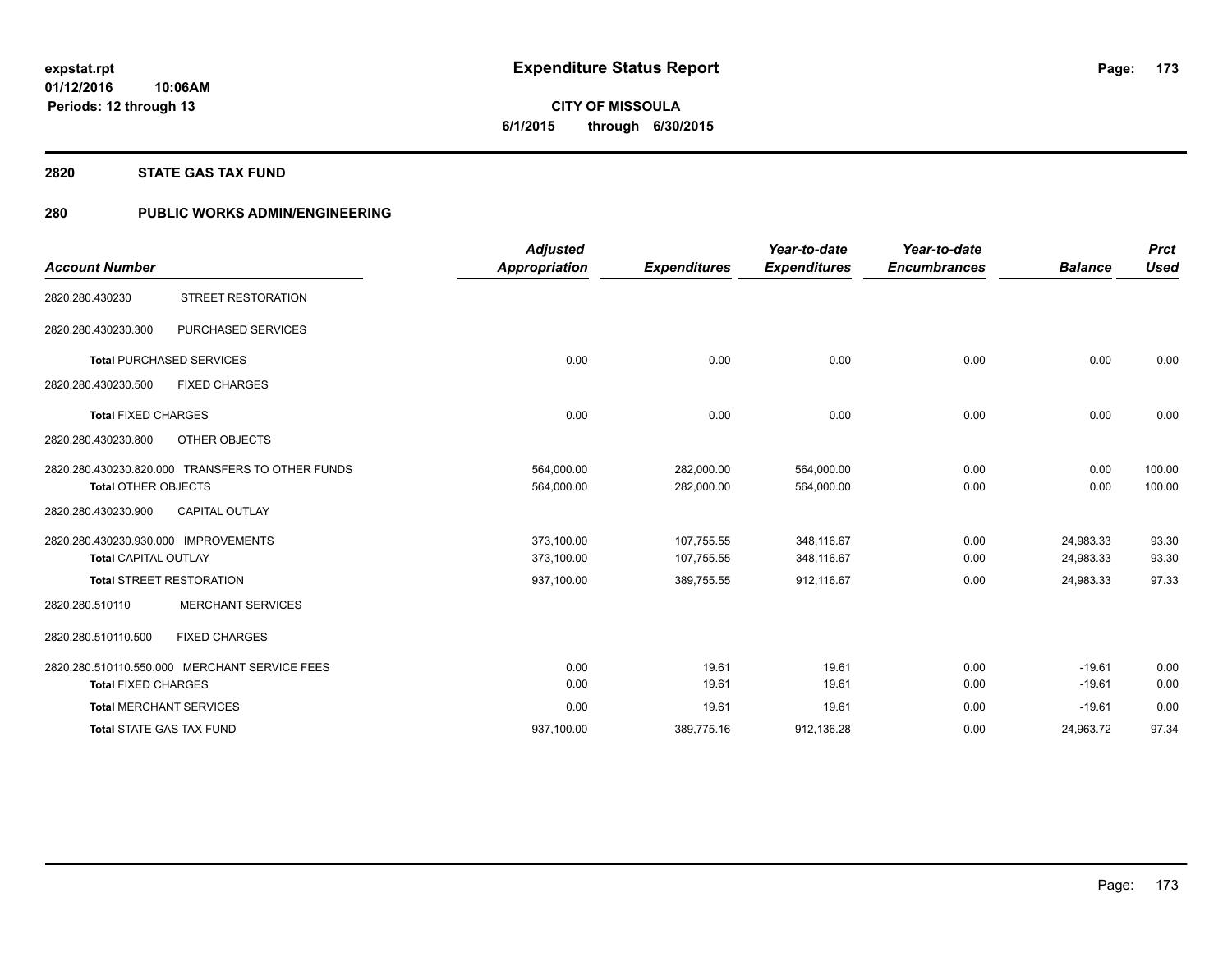# **CITY OF MISSOULA 6/1/2015 through 6/30/2015**

# **2917 CRIME VICTIM SURCHARGE**

| <b>Account Number</b> |                                     | <b>Adjusted</b><br>Appropriation | <b>Expenditures</b> | Year-to-date<br><b>Expenditures</b> | Year-to-date<br><b>Encumbrances</b> | <b>Balance</b> | Prct<br><b>Used</b> |
|-----------------------|-------------------------------------|----------------------------------|---------------------|-------------------------------------|-------------------------------------|----------------|---------------------|
| 2917.390.510110       | <b>MERCHANT SERVICES</b>            |                                  |                     |                                     |                                     |                |                     |
| 2917.390.510110.500   | <b>FIXED CHARGES</b>                |                                  |                     |                                     |                                     |                |                     |
|                       | <b>Total CRIME VICTIM SURCHARGE</b> | 0.00                             | 0.00                | 0.00                                | 0.00                                | 0.00           | 0.00                |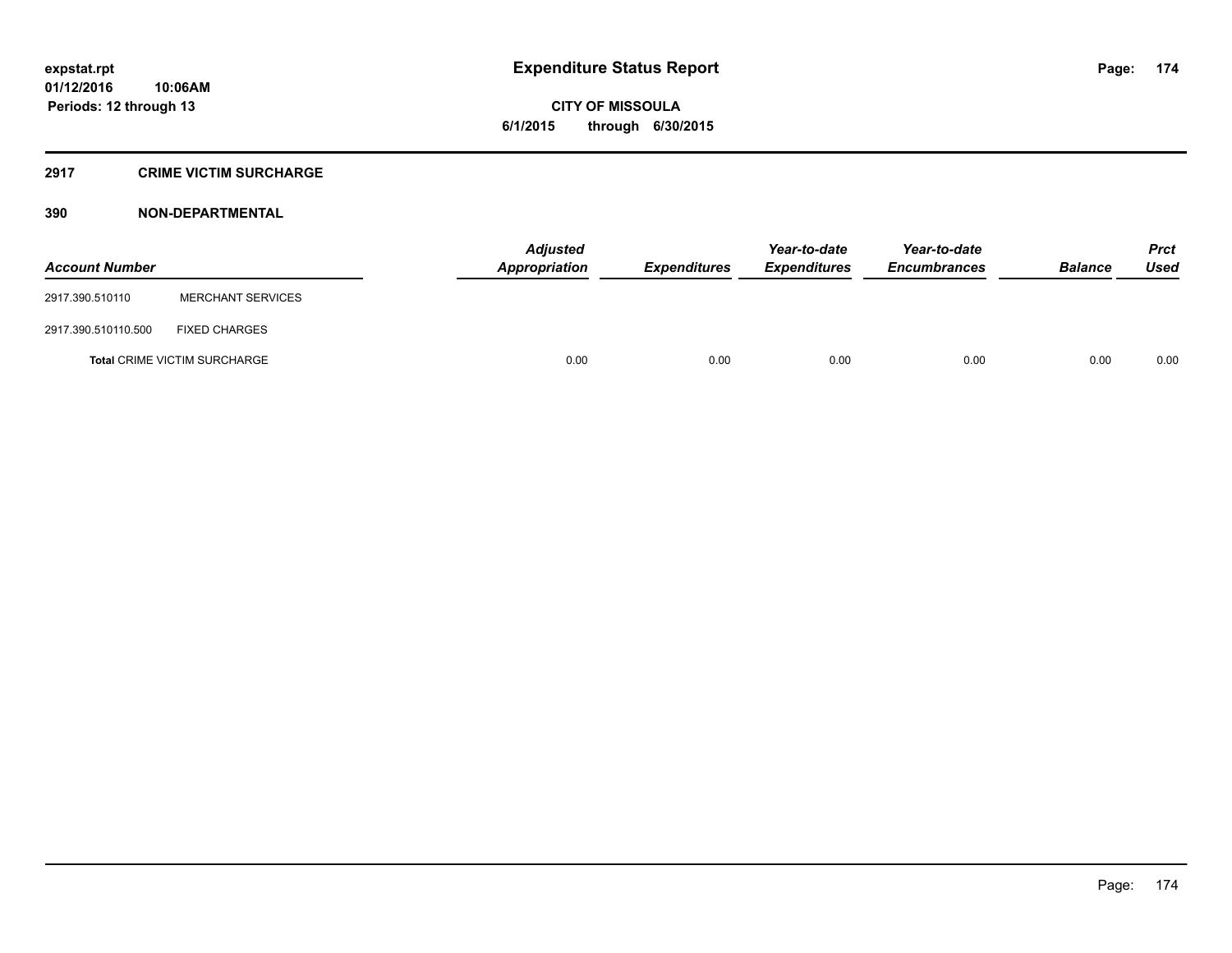**175**

**CITY OF MISSOULA 6/1/2015 through 6/30/2015**

# **2918 LAW ENFORCEMENT BLOCK GRANT FUND**

| <b>Account Number</b>           |                                            | <b>Adjusted</b><br><b>Appropriation</b> | <b>Expenditures</b> | Year-to-date<br><b>Expenditures</b> | Year-to-date<br><b>Encumbrances</b> | <b>Balance</b> | <b>Prct</b><br><b>Used</b> |
|---------------------------------|--------------------------------------------|-----------------------------------------|---------------------|-------------------------------------|-------------------------------------|----------------|----------------------------|
| 2918.290.420170                 | <b>JAG VIII GRANT</b>                      |                                         |                     |                                     |                                     |                |                            |
| 2918.290.420170.200             | <b>SUPPLIES</b>                            |                                         |                     |                                     |                                     |                |                            |
| <b>Total SUPPLIES</b>           |                                            | 0.00                                    | 0.00                | 0.00                                | 0.00                                | 0.00           | 0.00                       |
| 2918.290.420170.300             | PURCHASED SERVICES                         |                                         |                     |                                     |                                     |                |                            |
| <b>Total PURCHASED SERVICES</b> |                                            | 0.00                                    | 0.00                | 0.00                                | 0.00                                | 0.00           | 0.00                       |
| 2918.290.420170.900             | CAPITAL OUTLAY                             |                                         |                     |                                     |                                     |                |                            |
| <b>Total JAG VIII GRANT</b>     |                                            | 0.00                                    | 0.00                | 0.00                                | 0.00                                | 0.00           | 0.00                       |
| 2918.290.420171                 | <b>JAG IX GRANT</b>                        |                                         |                     |                                     |                                     |                |                            |
| 2918.290.420171.200             | <b>SUPPLIES</b>                            |                                         |                     |                                     |                                     |                |                            |
|                                 | 2918.290.420171.220.000 OPERATING SUPPLIES | 0.00                                    | 0.00                | 2,630.61                            | 0.00                                | $-2,630.61$    | 0.00                       |
| <b>Total SUPPLIES</b>           |                                            | 0.00                                    | 0.00                | 2,630.61                            | 0.00                                | $-2,630.61$    | 0.00                       |
| 2918.290.420171.300             | PURCHASED SERVICES                         |                                         |                     |                                     |                                     |                |                            |
| 2918.290.420171.370.000 TRAVEL  |                                            | 0.00                                    | 0.00                | 1,911.28                            | 0.00                                | $-1,911.28$    | 0.00                       |
| <b>Total PURCHASED SERVICES</b> |                                            | 0.00                                    | 0.00                | 1,911.28                            | 0.00                                | $-1,911.28$    | 0.00                       |
| 2918.290.420171.700             | <b>GRANTS &amp; CONTRIBUTIONS</b>          |                                         |                     |                                     |                                     |                |                            |
|                                 | <b>Total GRANTS &amp; CONTRIBUTIONS</b>    | 0.00                                    | 0.00                | 0.00                                | 0.00                                | 0.00           | 0.00                       |
| Total JAG IX GRANT              |                                            | 0.00                                    | 0.00                | 4,541.89                            | 0.00                                | $-4,541.89$    | 0.00                       |
| 2918.290.420172                 | <b>JAG XII</b>                             |                                         |                     |                                     |                                     |                |                            |
| 2918.290.420172.900             | <b>CAPITAL OUTLAY</b>                      |                                         |                     |                                     |                                     |                |                            |
| <b>Total JAG XII</b>            |                                            | 0.00                                    | 0.00                | 0.00                                | 0.00                                | 0.00           | 0.00                       |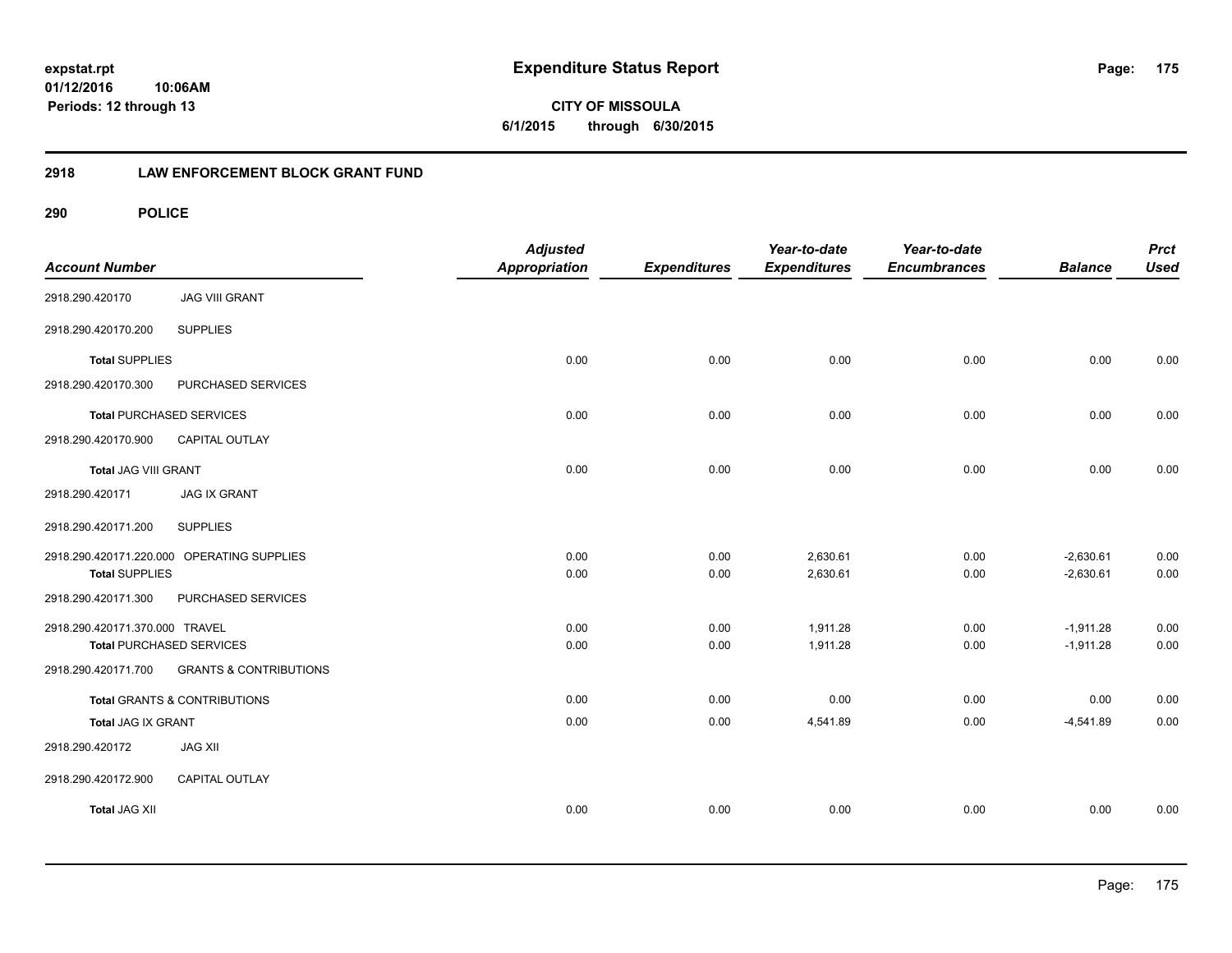# **2918 LAW ENFORCEMENT BLOCK GRANT FUND**

| <b>Account Number</b>                            |                                                                                         | <b>Adjusted</b><br><b>Appropriation</b> | <b>Expenditures</b> | Year-to-date<br><b>Expenditures</b> | Year-to-date<br><b>Encumbrances</b> | <b>Balance</b>         | <b>Prct</b><br><b>Used</b> |
|--------------------------------------------------|-----------------------------------------------------------------------------------------|-----------------------------------------|---------------------|-------------------------------------|-------------------------------------|------------------------|----------------------------|
| 2918.290.420173                                  | <b>JAG XI</b>                                                                           |                                         |                     |                                     |                                     |                        |                            |
| 2918.290.420173.200                              | <b>SUPPLIES</b>                                                                         |                                         |                     |                                     |                                     |                        |                            |
| 2918.290.420173.220.000<br><b>Total SUPPLIES</b> | <b>JAG XI/OPERATING SUPPLIES</b>                                                        | 16.920.00<br>16,920.00                  | 0.00<br>0.00        | 17.039.15<br>17,039.15              | 0.00<br>0.00                        | $-119.15$<br>$-119.15$ | 100.70<br>100.70           |
| 2918.290.420173.300                              | PURCHASED SERVICES                                                                      |                                         |                     |                                     |                                     |                        |                            |
|                                                  | 2918.290.420173.350.000 JAG XI/PROFESSIONAL SERVICES<br><b>Total PURCHASED SERVICES</b> | 17,887.00<br>17,887.00                  | 0.00<br>0.00        | 17,887.00<br>17,887.00              | 0.00<br>0.00                        | 0.00<br>0.00           | 100.00<br>100.00           |
| 2918.290.420173.700                              | <b>GRANTS &amp; CONTRIBUTIONS</b>                                                       |                                         |                     |                                     |                                     |                        |                            |
|                                                  | <b>Total GRANTS &amp; CONTRIBUTIONS</b>                                                 | 0.00                                    | 0.00                | 0.00                                | 0.00                                | 0.00                   | 0.00                       |
| 2918.290.420173.900                              | <b>CAPITAL OUTLAY</b>                                                                   |                                         |                     |                                     |                                     |                        |                            |
| <b>Total CAPITAL OUTLAY</b>                      | 2918.290.420173.940.000 JAGXI/MACHINERY & EQUIPMENT                                     | 27,899.00<br>27.899.00                  | 0.00<br>0.00        | 13,795.01<br>13,795.01              | 0.00<br>0.00                        | 14,103.99<br>14,103.99 | 49.45<br>49.45             |
| <b>Total JAG XI</b>                              |                                                                                         | 62,706.00                               | 0.00                | 48,721.16                           | 0.00                                | 13,984.84              | 77.70                      |
| 2918.290.420174                                  | <b>JAG V GRANT</b>                                                                      |                                         |                     |                                     |                                     |                        |                            |
| 2918.290.420174.200                              | <b>SUPPLIES</b>                                                                         |                                         |                     |                                     |                                     |                        |                            |
| <b>Total SUPPLIES</b>                            |                                                                                         | 0.00                                    | 0.00                | 0.00                                | 0.00                                | 0.00                   | 0.00                       |
| 2918.290.420174.300                              | PURCHASED SERVICES                                                                      |                                         |                     |                                     |                                     |                        |                            |
|                                                  | <b>Total PURCHASED SERVICES</b>                                                         | 0.00                                    | 0.00                | 0.00                                | 0.00                                | 0.00                   | 0.00                       |
| 2918.290.420174.700                              | <b>GRANTS &amp; CONTRIBUTIONS</b>                                                       |                                         |                     |                                     |                                     |                        |                            |
|                                                  | Total GRANTS & CONTRIBUTIONS                                                            | 0.00                                    | 0.00                | 0.00                                | 0.00                                | 0.00                   | 0.00                       |
| 2918.290.420174.900                              | <b>CAPITAL OUTLAY</b>                                                                   |                                         |                     |                                     |                                     |                        |                            |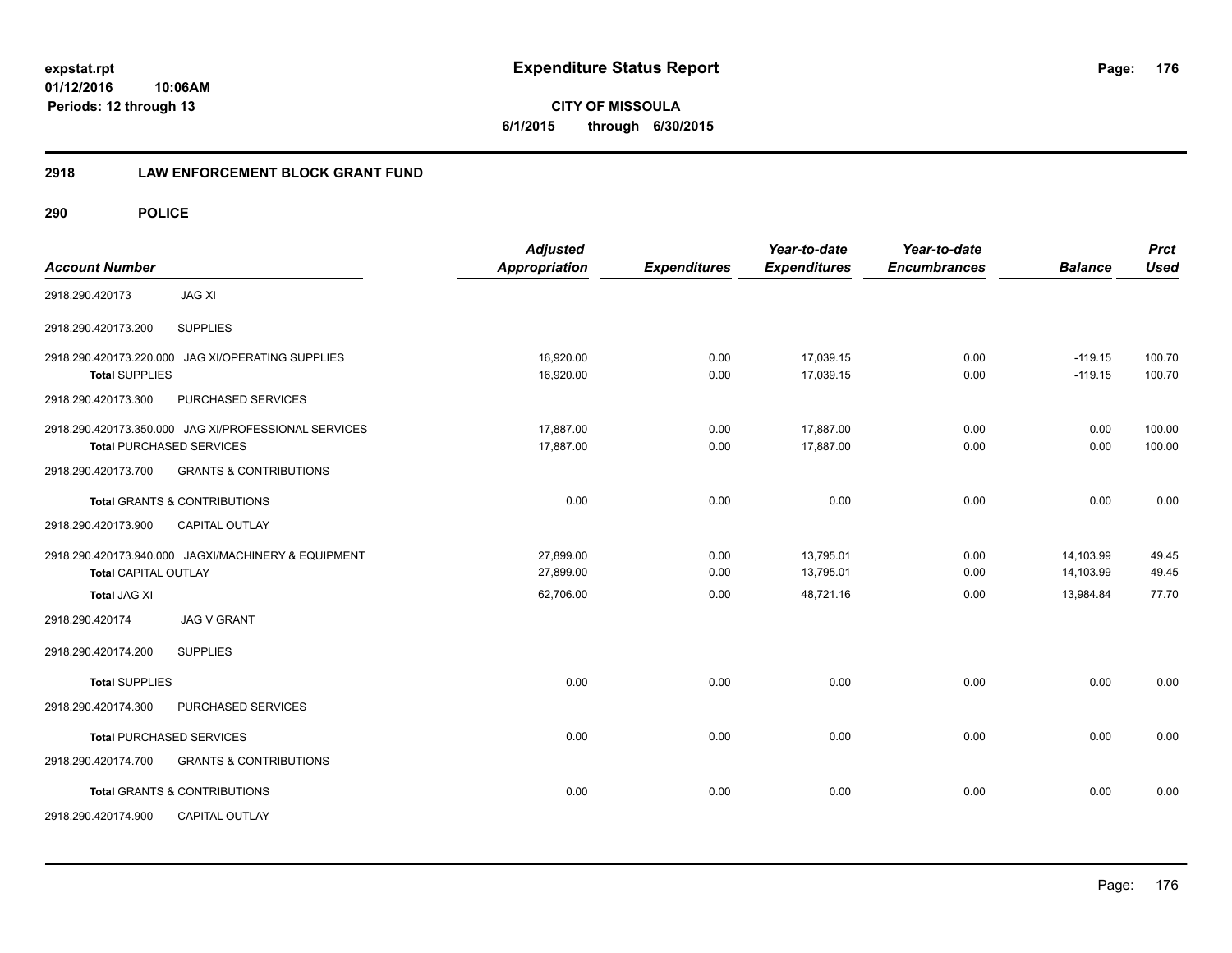# **2918 LAW ENFORCEMENT BLOCK GRANT FUND**

| <b>Account Number</b>      |                                               | <b>Adjusted</b><br><b>Appropriation</b> | <b>Expenditures</b> | Year-to-date<br><b>Expenditures</b> | Year-to-date<br><b>Encumbrances</b> | <b>Balance</b>         | <b>Prct</b><br><b>Used</b> |
|----------------------------|-----------------------------------------------|-----------------------------------------|---------------------|-------------------------------------|-------------------------------------|------------------------|----------------------------|
| Total JAG V GRANT          |                                               | 0.00                                    | 0.00                | 0.00                                | 0.00                                | 0.00                   | 0.00                       |
| 2918.290.420175            | <b>JAG X GRANT</b>                            |                                         |                     |                                     |                                     |                        |                            |
| 2918.290.420175.200        | <b>SUPPLIES</b>                               |                                         |                     |                                     |                                     |                        |                            |
| <b>Total SUPPLIES</b>      |                                               | 0.00                                    | 0.00                | 0.00                                | 0.00                                | 0.00                   | 0.00                       |
| 2918.290.420175.300        | PURCHASED SERVICES                            |                                         |                     |                                     |                                     |                        |                            |
| <b>Total JAG X GRANT</b>   | 2918.290.420175.350.000 PROFESSIONAL SERVICES | 25,166.00<br>25,166.00                  | 0.00<br>0.00        | 6,257.01<br>6,257.01                | 0.00<br>0.00                        | 18,908.99<br>18,908.99 | 24.86<br>24.86             |
| 2918.290.420176            | <b>JAG VII GRANT</b>                          |                                         |                     |                                     |                                     |                        |                            |
| 2918.290.420176.100        | PERSONAL SERVICES                             |                                         |                     |                                     |                                     |                        |                            |
|                            | <b>Total PERSONAL SERVICES</b>                | 0.00                                    | 0.00                | 0.00                                | 0.00                                | 0.00                   | 0.00                       |
| 2918.290.420176.200        | <b>SUPPLIES</b>                               |                                         |                     |                                     |                                     |                        |                            |
| <b>Total SUPPLIES</b>      |                                               | 0.00                                    | 0.00                | 0.00                                | 0.00                                | 0.00                   | 0.00                       |
| 2918.290.420176.300        | PURCHASED SERVICES                            |                                         |                     |                                     |                                     |                        |                            |
|                            | <b>Total PURCHASED SERVICES</b>               | 0.00                                    | 0.00                | 0.00                                | 0.00                                | 0.00                   | 0.00                       |
| 2918.290.420176.700        | <b>GRANTS &amp; CONTRIBUTIONS</b>             |                                         |                     |                                     |                                     |                        |                            |
|                            | Total GRANTS & CONTRIBUTIONS                  | 0.00                                    | 0.00                | 0.00                                | 0.00                                | 0.00                   | 0.00                       |
| 2918.290.420176.900        | CAPITAL OUTLAY                                |                                         |                     |                                     |                                     |                        |                            |
| <b>Total JAG VII GRANT</b> |                                               | 0.00                                    | 0.00                | 0.00                                | 0.00                                | 0.00                   | 0.00                       |
| 2918.290.420177            | <b>SMART POLICING</b>                         |                                         |                     |                                     |                                     |                        |                            |
| 2918.290.420177.700        | <b>GRANTS &amp; CONTRIBUTIONS</b>             |                                         |                     |                                     |                                     |                        |                            |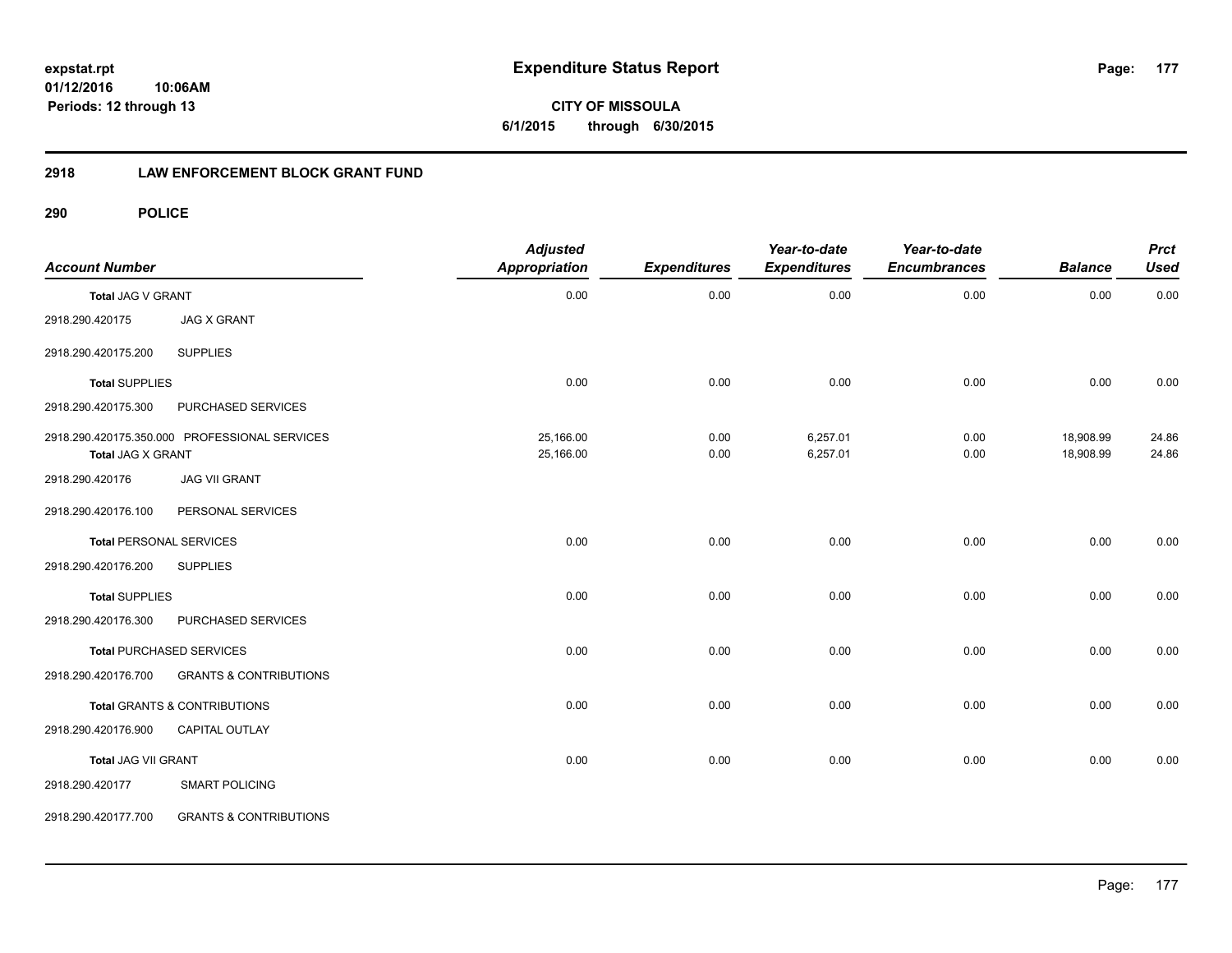**CITY OF MISSOULA 6/1/2015 through 6/30/2015**

#### **2918 LAW ENFORCEMENT BLOCK GRANT FUND**

| <b>Account Number</b>                                            | <b>Adjusted</b><br><b>Appropriation</b> | <b>Expenditures</b> | Year-to-date<br><b>Expenditures</b> | Year-to-date<br><b>Encumbrances</b> | <b>Balance</b> | <b>Prct</b><br><b>Used</b> |
|------------------------------------------------------------------|-----------------------------------------|---------------------|-------------------------------------|-------------------------------------|----------------|----------------------------|
| <b>Total SMART POLICING</b>                                      | 0.00                                    | 0.00                | 0.00                                | 0.00                                | 0.00           | 0.00                       |
| COPS HIRING FY2011<br>2918.290.420178                            |                                         |                     |                                     |                                     |                |                            |
| 2918.290.420178.100<br>PERSONAL SERVICES                         |                                         |                     |                                     |                                     |                |                            |
| 2918.290.420178.110.000 COPS HIRING FY12/SALARIES AND WAGES      | 40.150.00                               | 0.00                | 39.670.41                           | 0.00                                | 479.59         | 98.81                      |
| 2918.290.420178.115.000 SALARIES/HEALTH INSURANCE BENEFIT        | 0.00                                    | 0.00                | 4,816.50                            | 0.00                                | $-4,816.50$    | 0.00                       |
| 2918.290.420178.120.000 OVERTIME/TERMINATION                     | 14,850.00                               | 0.00                | 0.00                                | 0.00                                | 14,850.00      | 0.00                       |
| 2918.290.420178.140.000 EMPLOYER CONTRIBUTIONS                   | 0.00                                    | 0.00                | 11,580.47                           | 0.00                                | $-11,580.47$   | 0.00                       |
| 2918.290.420178.141.000 STATE RETIREMENT CONTRIBUTIONS           | 0.00                                    | 0.00                | 13.065.80                           | 0.00                                | $-13.065.80$   | 0.00                       |
| <b>Total PERSONAL SERVICES</b>                                   | 55,000.00                               | 0.00                | 69,133.18                           | 0.00                                | $-14, 133.18$  | 125.70                     |
| 2918.290.420178.200<br><b>SUPPLIES</b>                           |                                         |                     |                                     |                                     |                |                            |
| <b>Total SUPPLIES</b>                                            | 0.00                                    | 0.00                | 0.00                                | 0.00                                | 0.00           | 0.00                       |
| PURCHASED SERVICES<br>2918.290.420178.300                        |                                         |                     |                                     |                                     |                |                            |
| <b>Total PURCHASED SERVICES</b>                                  | 0.00                                    | 0.00                | 0.00                                | 0.00                                | 0.00           | 0.00                       |
| 2918.290.420178.900<br><b>CAPITAL OUTLAY</b>                     |                                         |                     |                                     |                                     |                |                            |
| <b>Total CAPITAL OUTLAY</b>                                      | 0.00                                    | 0.00                | 0.00                                | 0.00                                | 0.00           | 0.00                       |
| Total COPS HIRING FY2011                                         | 55.000.00                               | 0.00                | 69,133.18                           | 0.00                                | $-14, 133.18$  | 125.70                     |
| FY14 COPS HIRING GRANT<br>2918.290.420179                        |                                         |                     |                                     |                                     |                |                            |
| 2918.290.420179.100<br>PERSONAL SERVICES                         |                                         |                     |                                     |                                     |                |                            |
| 2918.290.420179.110.000 FY14COPS HIRING GRANT SALARIES AND WAGES | 31,390.00                               | 0.00                | 0.00                                | 0.00                                | 31,390.00      | 0.00                       |
| 2918.290.420179.140.000 EMPLOYER CONTRIBUTIONS                   | 11,610.00                               | 0.00                | 0.00                                | 0.00                                | 11,610.00      | 0.00                       |
| <b>Total FY14 COPS HIRING GRANT</b>                              | 43,000.00                               | 0.00                | 0.00                                | 0.00                                | 43,000.00      | 0.00                       |
| 2918.290.420190<br>LAW ENFORCEMENT BLOCK GRANT                   |                                         |                     |                                     |                                     |                |                            |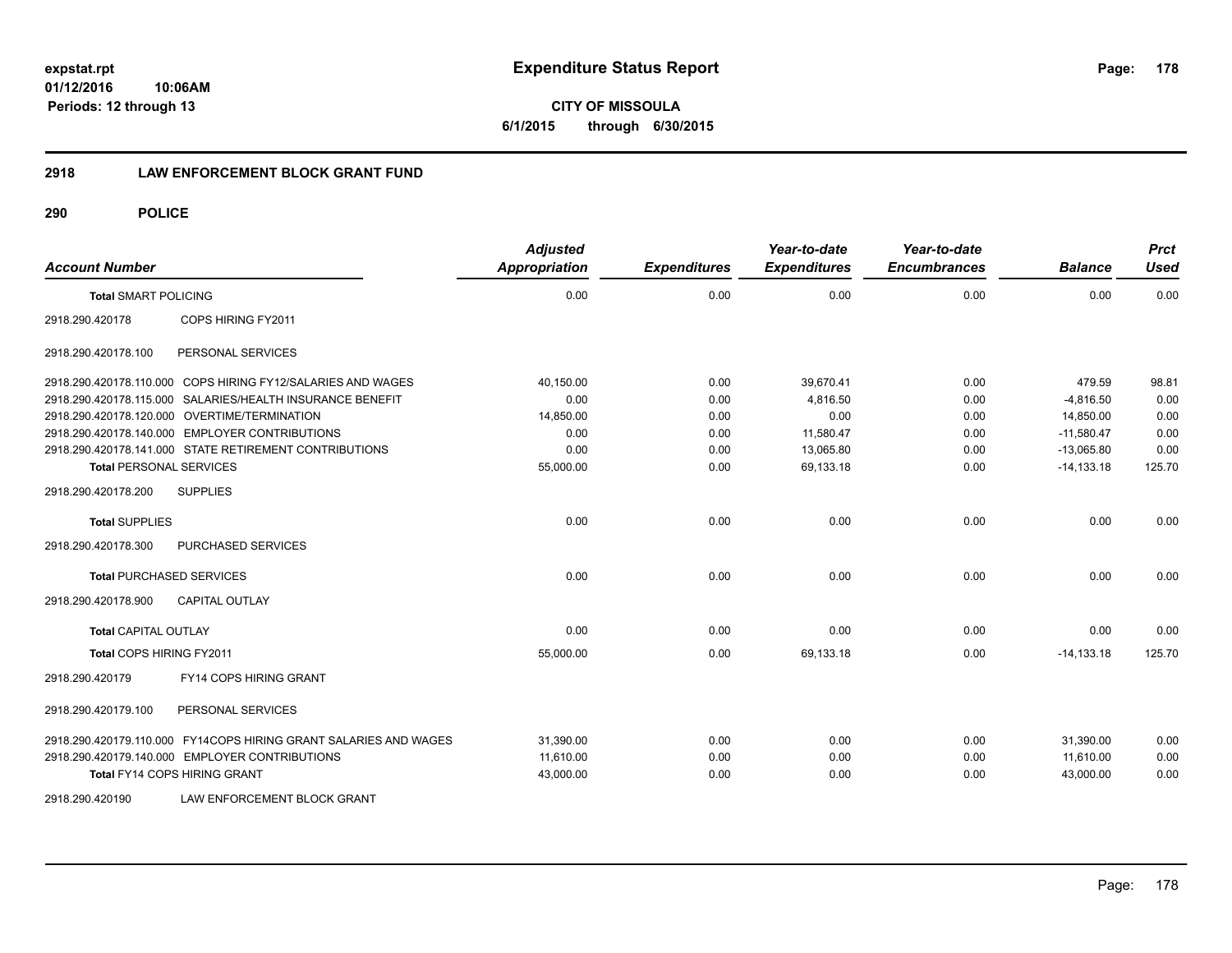**CITY OF MISSOULA 6/1/2015 through 6/30/2015**

# **2918 LAW ENFORCEMENT BLOCK GRANT FUND**

| <b>Account Number</b>                         |                                          | <b>Adjusted</b><br><b>Appropriation</b> | <b>Expenditures</b> | Year-to-date<br><b>Expenditures</b> | Year-to-date<br><b>Encumbrances</b> | <b>Balance</b> | <b>Prct</b><br><b>Used</b> |
|-----------------------------------------------|------------------------------------------|-----------------------------------------|---------------------|-------------------------------------|-------------------------------------|----------------|----------------------------|
| 2918.290.420190.900                           | <b>CAPITAL OUTLAY</b>                    |                                         |                     |                                     |                                     |                |                            |
|                                               | <b>Total LAW ENFORCEMENT BLOCK GRANT</b> | 0.00                                    | 0.00                | 0.00                                | 0.00                                | 0.00           | 0.00                       |
| 2918.290.510110                               | <b>MERCHANT SERVICES</b>                 |                                         |                     |                                     |                                     |                |                            |
| 2918.290.510110.500                           | <b>FIXED CHARGES</b>                     |                                         |                     |                                     |                                     |                |                            |
| 2918.290.510110.550.000 MERCHANT SERVICE FEES |                                          | 0.00                                    | 8.46                | 8.46                                | 0.00                                | $-8.46$        | 0.00                       |
| <b>Total MERCHANT SERVICES</b>                |                                          | 0.00                                    | 8.46                | 8.46                                | 0.00                                | $-8.46$        | 0.00                       |
| <b>Total POLICE</b>                           |                                          | 185.872.00                              | 8.46                | 128.661.70                          | 0.00                                | 57.210.30      | 69.22                      |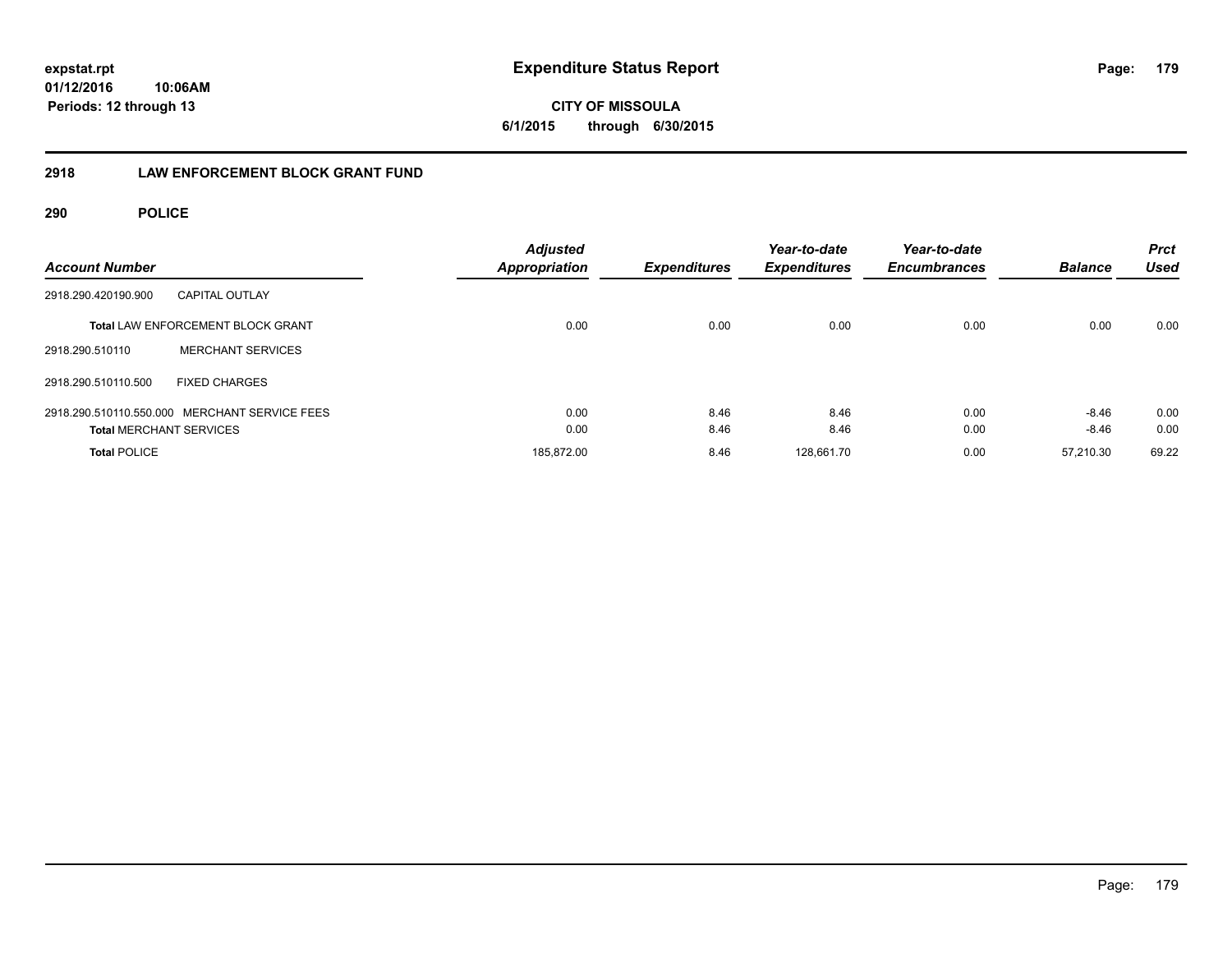**CITY OF MISSOULA 6/1/2015 through 6/30/2015**

# **2918 LAW ENFORCEMENT BLOCK GRANT FUND**

| <b>Account Number</b>         |                                        | <b>Adjusted</b><br><b>Appropriation</b> | <b>Expenditures</b> | Year-to-date<br><b>Expenditures</b> | Year-to-date<br><b>Encumbrances</b> | <b>Balance</b> | <b>Prct</b><br>Used |
|-------------------------------|----------------------------------------|-----------------------------------------|---------------------|-------------------------------------|-------------------------------------|----------------|---------------------|
| 2918.390.420172               | <b>JAG XII</b>                         |                                         |                     |                                     |                                     |                |                     |
| 2918.390.420172.300           | PURCHASED SERVICES                     |                                         |                     |                                     |                                     |                |                     |
| <b>Total JAG XII</b>          |                                        | 0.00                                    | 0.00                | 0.00                                | 0.00                                | 0.00           | 0.00                |
| 2918.390.420191               | COPS TECHNOLOGY                        |                                         |                     |                                     |                                     |                |                     |
| 2918.390.420191.500           | <b>FIXED CHARGES</b>                   |                                         |                     |                                     |                                     |                |                     |
| <b>Total COPS TECHNOLOGY</b>  |                                        | 0.00                                    | 0.00                | 0.00                                | 0.00                                | 0.00           | 0.00                |
| 2918.390.510110               | <b>MERCHANT SERVICES</b>               |                                         |                     |                                     |                                     |                |                     |
| 2918.390.510110.500           | <b>FIXED CHARGES</b>                   |                                         |                     |                                     |                                     |                |                     |
| <b>Total NON-DEPARTMENTAL</b> |                                        | 0.00                                    | 0.00                | 0.00                                | 0.00                                | 0.00           | 0.00                |
|                               | Total LAW ENFORCEMENT BLOCK GRANT FUND | 185,872.00                              | 8.46                | 128,661.70                          | 0.00                                | 57,210.30      | 69.22               |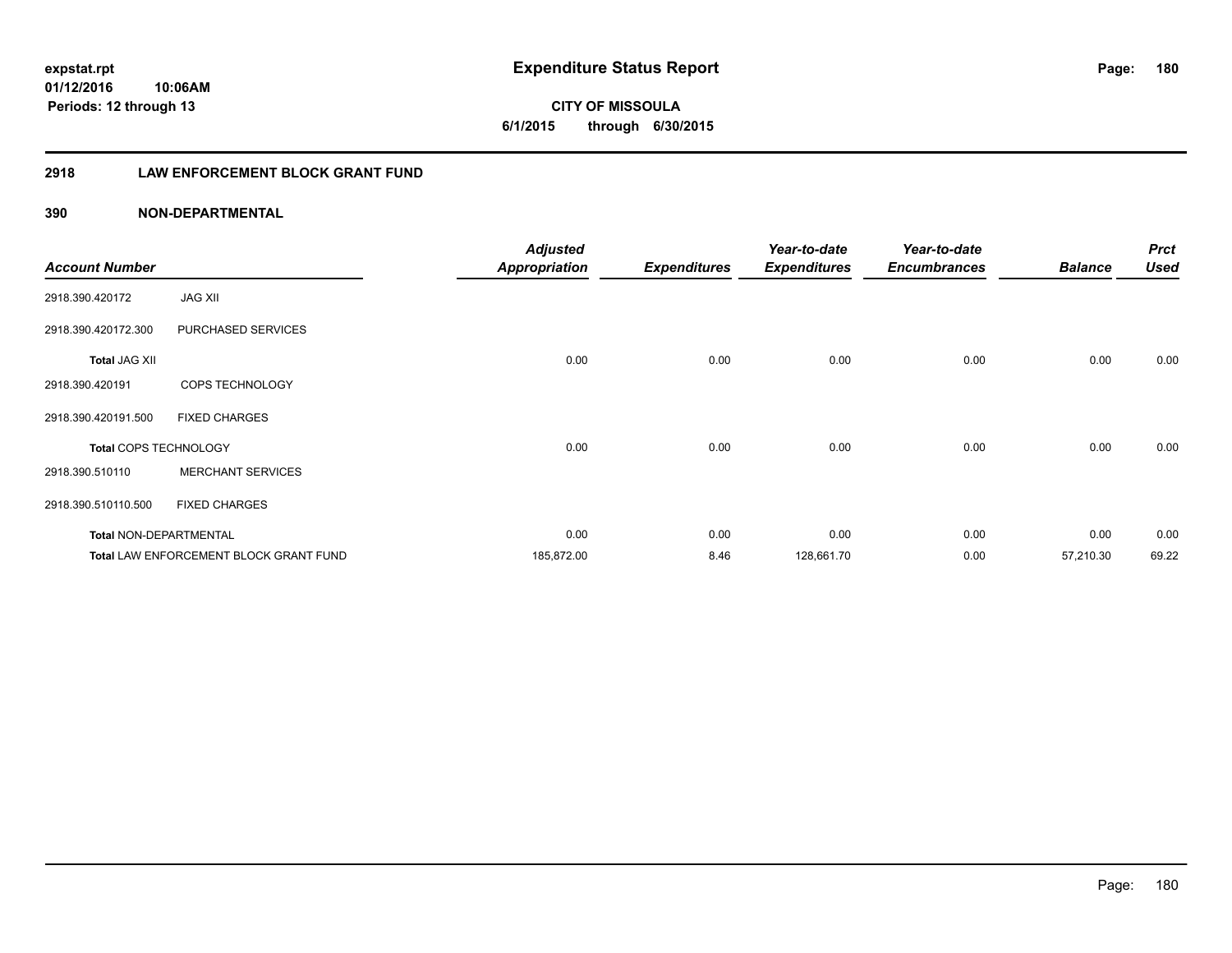**CITY OF MISSOULA 6/1/2015 through 6/30/2015**

**2919 HIDTA FUND**

**290 POLICE**

| <b>Account Number</b>                                    | <b>Adjusted</b><br><b>Appropriation</b> | <b>Expenditures</b> | Year-to-date<br><b>Expenditures</b> | Year-to-date<br><b>Encumbrances</b> | <b>Balance</b> | <b>Prct</b><br><b>Used</b> |
|----------------------------------------------------------|-----------------------------------------|---------------------|-------------------------------------|-------------------------------------|----------------|----------------------------|
| <b>HIDTA STATE FORFEITURES</b><br>2919.290.420142        |                                         |                     |                                     |                                     |                |                            |
| PERSONAL SERVICES<br>2919.290.420142.100                 |                                         |                     |                                     |                                     |                |                            |
| 2919.290.420142.120.000 OVERTIME/TERMINATION             | 15,000.00                               | 0.00                | 0.00                                | 0.00                                | 15,000.00      | 0.00                       |
| 2919.290.420142.140.000 EMPLOYER CONTRIBUTIONS           | 1.350.00                                | 0.00                | 0.00                                | 0.00                                | 1.350.00       | 0.00                       |
| <b>Total PERSONAL SERVICES</b>                           | 16,350.00                               | 0.00                | 0.00                                | 0.00                                | 16,350.00      | 0.00                       |
| <b>SUPPLIES</b><br>2919.290.420142.200                   |                                         |                     |                                     |                                     |                |                            |
| 2919.290.420142.210.000 OFFICE SUPPLIES                  | 500.00                                  | 0.00                | 0.00                                | 0.00                                | 500.00         | 0.00                       |
| 2919.290.420142.220.000 OPERATING SUPPLIES               | 500.00                                  | 848.98              | 14,361.15                           | 0.00                                | $-13,861.15$   | 2,872.23                   |
| <b>Total SUPPLIES</b>                                    | 1,000.00                                | 848.98              | 14,361.15                           | 0.00                                | $-13,361.15$   | 1,436.12                   |
| <b>PURCHASED SERVICES</b><br>2919.290.420142.300         |                                         |                     |                                     |                                     |                |                            |
| 2919.290.420142.341.000 ELECTRICITY & NATURAL GAS        | 4,600.00                                | 0.00                | 0.00                                | 0.00                                | 4,600.00       | 0.00                       |
| 2919.290.420142.344.000 TELEPHONE SERVICE                | 250.00                                  | 0.00                | 0.00                                | 0.00                                | 250.00         | 0.00                       |
| 2919.290.420142.350.000 PROFESSIONAL SERVICES            | 4,000.00                                | 36.00               | 1,248.46                            | 0.00                                | 2,751.54       | 31.21                      |
| 2919.290.420142.350.011 TOWING/PROFESSIONAL SERVICES     | 0.00                                    | 670.00              | 2,314.11                            | 0.00                                | $-2,314.11$    | 0.00                       |
| 2919.290.420142.360.000 REPAIR & MAINTENANCE             | 1.200.00                                | 0.00                | 0.00                                | 0.00                                | 1.200.00       | 0.00                       |
| 2919.290.420142.370.000 TRAVEL                           | 1.500.00                                | 0.00                | 0.00                                | 0.00                                | 1.500.00       | 0.00                       |
| 2919.290.420142.380.000 TRAINING                         | 1,500.00                                | 0.00                | 0.00                                | 0.00                                | 1,500.00       | 0.00                       |
| 2919.290.420142.390.000 OTHER PURCHASED SERVICES         | 200.00                                  | 0.00                | 0.00                                | 0.00                                | 200.00         | 0.00                       |
| <b>Total PURCHASED SERVICES</b>                          | 13,250.00                               | 706.00              | 3,562.57                            | 0.00                                | 9,687.43       | 26.89                      |
| 2919.290.420142.500<br><b>FIXED CHARGES</b>              |                                         |                     |                                     |                                     |                |                            |
| 2919.290.420142.500.000 FIXED CHARGES                    | 11,700.00                               | 1,719.87            | 20,638.44                           | 0.00                                | $-8,938.44$    | 176.40                     |
| <b>Total FIXED CHARGES</b>                               | 11,700.00                               | 1,719.87            | 20,638.44                           | 0.00                                | $-8,938.44$    | 176.40                     |
| 2919.290.420142.700<br><b>GRANTS &amp; CONTRIBUTIONS</b> |                                         |                     |                                     |                                     |                |                            |
| 2919.290.420142.700.000 HIDTA STATE FORFEITURE           | 100.000.00                              | 7,042.50            | 43,364.84                           | 0.00                                | 56,635.16      | 43.36                      |
| 2919.290.420142.700.002 STATE/GRANTS & CONTRIBUTIONS     | 0.00                                    | 554.39              | 6,117.59                            | 0.00                                | $-6, 117.59$   | 0.00                       |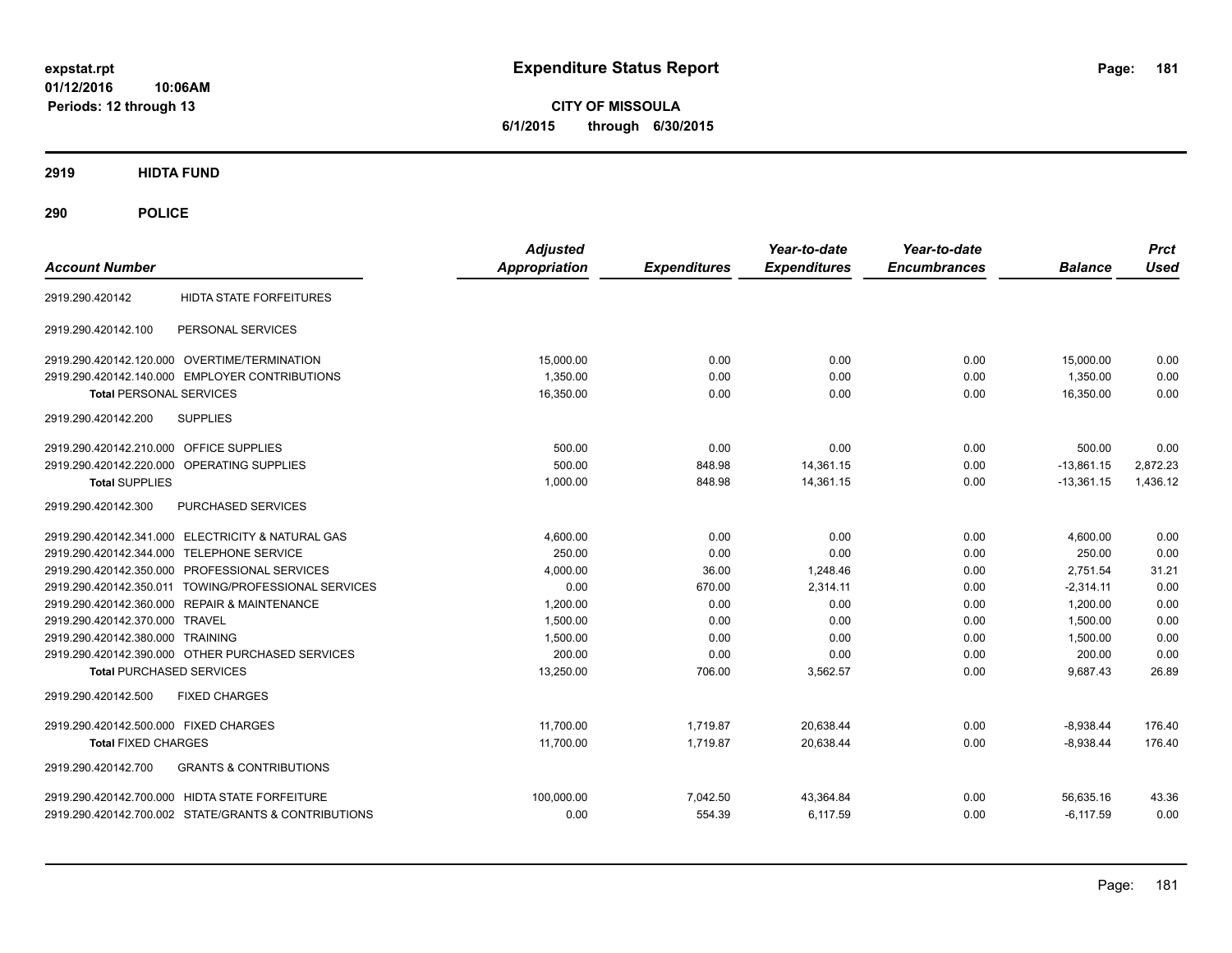**CITY OF MISSOULA 6/1/2015 through 6/30/2015**

**2919 HIDTA FUND**

**290 POLICE**

| <b>Account Number</b>                                                                             | <b>Adjusted</b><br>Appropriation | <b>Expenditures</b> | Year-to-date<br><b>Expenditures</b> | Year-to-date<br><b>Encumbrances</b> | <b>Balance</b>            | <b>Prct</b><br><b>Used</b> |
|---------------------------------------------------------------------------------------------------|----------------------------------|---------------------|-------------------------------------|-------------------------------------|---------------------------|----------------------------|
| 2919.290.420142.700.003 FEDERAL/GRANTS & CONTRIBUTIONS<br><b>Total GRANTS &amp; CONTRIBUTIONS</b> | 0.00<br>100,000.00               | 933.44<br>8,530.33  | 10,704.00<br>60,186.43              | 0.00<br>0.00                        | $-10.704.00$<br>39,813.57 | 0.00<br>60.19              |
| 2919.290.420142.900<br><b>CAPITAL OUTLAY</b>                                                      |                                  |                     |                                     |                                     |                           |                            |
| 2919.290.420142.920.000 BUILDINGS<br><b>Total CAPITAL OUTLAY</b>                                  | 50,000.00<br>50,000.00           | 0.00<br>0.00        | 0.00<br>0.00                        | 0.00<br>0.00                        | 50,000.00<br>50,000.00    | 0.00<br>0.00               |
| <b>Total HIDTA STATE FORFEITURES</b><br><b>MERCHANT SERVICES</b><br>2919.290.510110               | 192,300.00                       | 11,805.18           | 98,748.59                           | 0.00                                | 93,551.41                 | 51.35                      |
| <b>FIXED CHARGES</b><br>2919.290.510110.500                                                       |                                  |                     |                                     |                                     |                           |                            |
| <b>Total MERCHANT SERVICES</b>                                                                    | 0.00                             | 0.00                | 0.00                                | 0.00                                | 0.00                      | 0.00                       |
| <b>Total HIDTA FUND</b>                                                                           | 192,300.00                       | 11,805.18           | 98,748.59                           | 0.00                                | 93,551.41                 | 51.35                      |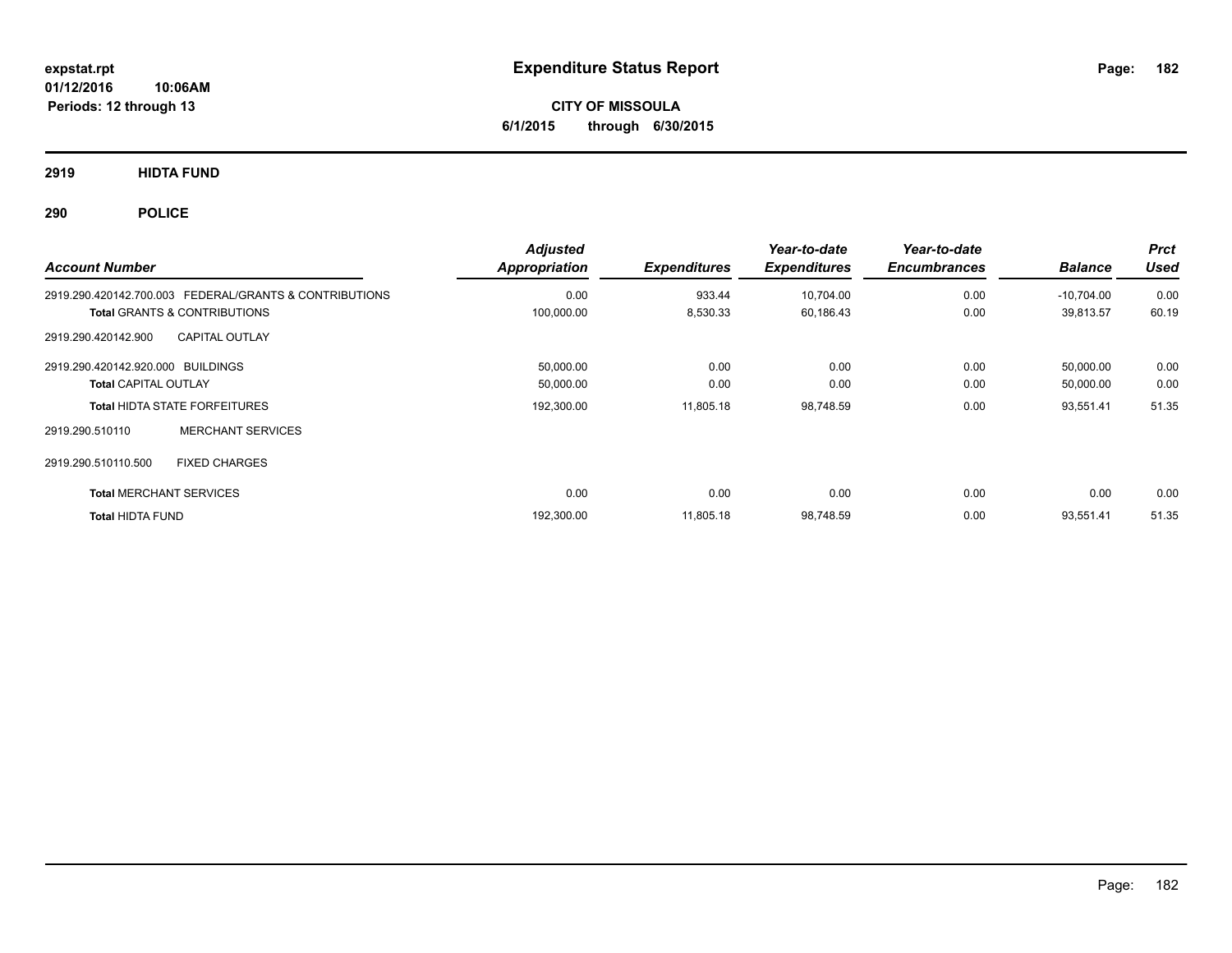**CITY OF MISSOULA 6/1/2015 through 6/30/2015**

# **2939 CDBG PROGRAM INCOME ACCOUNT**

|                            |                                                  | <b>Adjusted</b>      |                     | Year-to-date        | Year-to-date        |                | <b>Prct</b> |
|----------------------------|--------------------------------------------------|----------------------|---------------------|---------------------|---------------------|----------------|-------------|
| <b>Account Number</b>      |                                                  | <b>Appropriation</b> | <b>Expenditures</b> | <b>Expenditures</b> | <b>Encumbrances</b> | <b>Balance</b> | <b>Used</b> |
| 2939.400.470000            | HOUSING & COMMUNITY DEVELOPMENT                  |                      |                     |                     |                     |                |             |
| 2939.400.470000.300        | PURCHASED SERVICES                               |                      |                     |                     |                     |                |             |
|                            | 2939.400.470000.350.000 PROFESSIONAL SERVICES    | 14,383.00            | 0.00                | 0.00                | 0.00                | 14,383.00      | 0.00        |
|                            | <b>Total PURCHASED SERVICES</b>                  | 14,383.00            | 0.00                | 0.00                | 0.00                | 14,383.00      | 0.00        |
| 2939.400.470000.800        | OTHER OBJECTS                                    |                      |                     |                     |                     |                |             |
|                            | 2939.400.470000.820.000 TRANSFERS TO OTHER FUNDS | 0.00                 | 0.00                | 14,383.00           | 0.00                | $-14,383.00$   | 0.00        |
| <b>Total OTHER OBJECTS</b> |                                                  | 0.00                 | 0.00                | 14,383.00           | 0.00                | $-14,383.00$   | 0.00        |
|                            | <b>Total HOUSING &amp; COMMUNITY DEVELOPMENT</b> | 14,383.00            | 0.00                | 14,383.00           | 0.00                | 0.00           | 100.00      |
| 2939.400.510110            | <b>MERCHANT SERVICES</b>                         |                      |                     |                     |                     |                |             |
| 2939.400.510110.500        | <b>FIXED CHARGES</b>                             |                      |                     |                     |                     |                |             |
|                            | <b>Total MERCHANT SERVICES</b>                   | 0.00                 | 0.00                | 0.00                | 0.00                | 0.00           | 0.00        |
|                            | <b>Total CDBG PROGRAM INCOME ACCOUNT</b>         | 14,383.00            | 0.00                | 14,383.00           | 0.00                | 0.00           | 100.00      |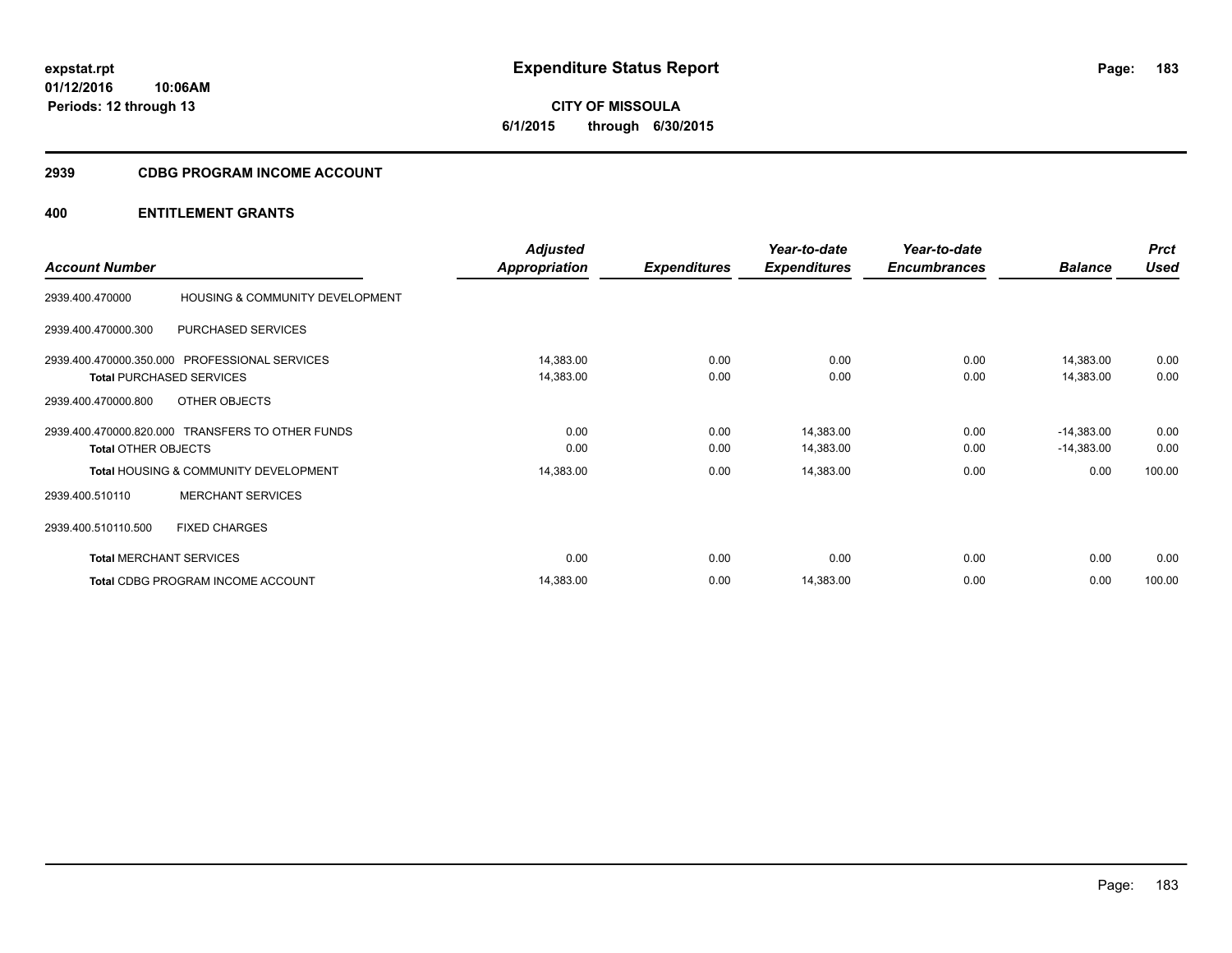**CITY OF MISSOULA 6/1/2015 through 6/30/2015**

**2940 CDBG FUND**

| <b>Account Number</b>                                  |                                                              | <b>Adjusted</b><br><b>Appropriation</b> | <b>Expenditures</b>  | Year-to-date<br><b>Expenditures</b> | Year-to-date<br><b>Encumbrances</b> | <b>Balance</b>             | <b>Prct</b><br><b>Used</b> |
|--------------------------------------------------------|--------------------------------------------------------------|-----------------------------------------|----------------------|-------------------------------------|-------------------------------------|----------------------------|----------------------------|
| 2940.400.470001                                        | <b>FAIR HOUSING STUDY</b>                                    |                                         |                      |                                     |                                     |                            |                            |
| 2940.400.470001.700                                    | <b>GRANTS &amp; CONTRIBUTIONS</b>                            |                                         |                      |                                     |                                     |                            |                            |
| <b>Total FAIR HOUSING STUDY</b>                        | 2940.400.470001.700.000 FAIR HOUSING STUDY                   | 0.00<br>0.00                            | 5,000.00<br>5,000.00 | 5,000.00<br>5,000.00                | 0.00<br>0.00                        | $-5,000.00$<br>$-5,000.00$ | 0.00<br>0.00               |
| 2940.400.470291                                        | <b>YWCA</b>                                                  |                                         |                      |                                     |                                     |                            |                            |
| 2940.400.470291.700                                    | <b>GRANTS &amp; CONTRIBUTIONS</b>                            |                                         |                      |                                     |                                     |                            |                            |
| 2940.400.470291.700.000 FY13 YWCA<br><b>Total YWCA</b> |                                                              | 17,000.00<br>17,000.00                  | 0.00<br>0.00         | 18,000.00<br>18,000.00              | 0.00<br>0.00                        | $-1,000.00$<br>$-1,000.00$ | 105.88<br>105.88           |
| 2940.400.470292                                        | FY12 homeWORD                                                |                                         |                      |                                     |                                     |                            |                            |
| 2940.400.470292.700                                    | <b>GRANTS &amp; CONTRIBUTIONS</b>                            |                                         |                      |                                     |                                     |                            |                            |
| Total FY12 homeWORD                                    | 2940.400.470292.700.000 FY13 homeWORD/GRANTS & CONTRIBUTIONS | 6,707.00<br>6,707.00                    | 1,500.00<br>1,500.00 | 6,235.76<br>6,235.76                | 0.00<br>0.00                        | 471.24<br>471.24           | 92.97<br>92.97             |
| 2940.400.470293                                        | MISSOULA FOOD BANK                                           |                                         |                      |                                     |                                     |                            |                            |
| 2940.400.470293.700                                    | <b>GRANTS &amp; CONTRIBUTIONS</b>                            |                                         |                      |                                     |                                     |                            |                            |
| Total MISSOULA FOOD BANK                               |                                                              | 0.00                                    | 0.00                 | 0.00                                | 0.00                                | 0.00                       | 0.00                       |
| 2940.400.470294                                        | FY12 WORD                                                    |                                         |                      |                                     |                                     |                            |                            |
| 2940.400.470294.700                                    | <b>GRANTS &amp; CONTRIBUTIONS</b>                            |                                         |                      |                                     |                                     |                            |                            |
| 2940.400.470294.700.000 FY13 WORD<br>Total FY12 WORD   |                                                              | 17,000.00<br>17,000.00                  | 3,036.33<br>3,036.33 | 18,000.00<br>18,000.00              | 0.00<br>0.00                        | $-1,000.00$<br>$-1,000.00$ | 105.88<br>105.88           |
| 2940.400.470296                                        | MISSOULA AGING SERVICES                                      |                                         |                      |                                     |                                     |                            |                            |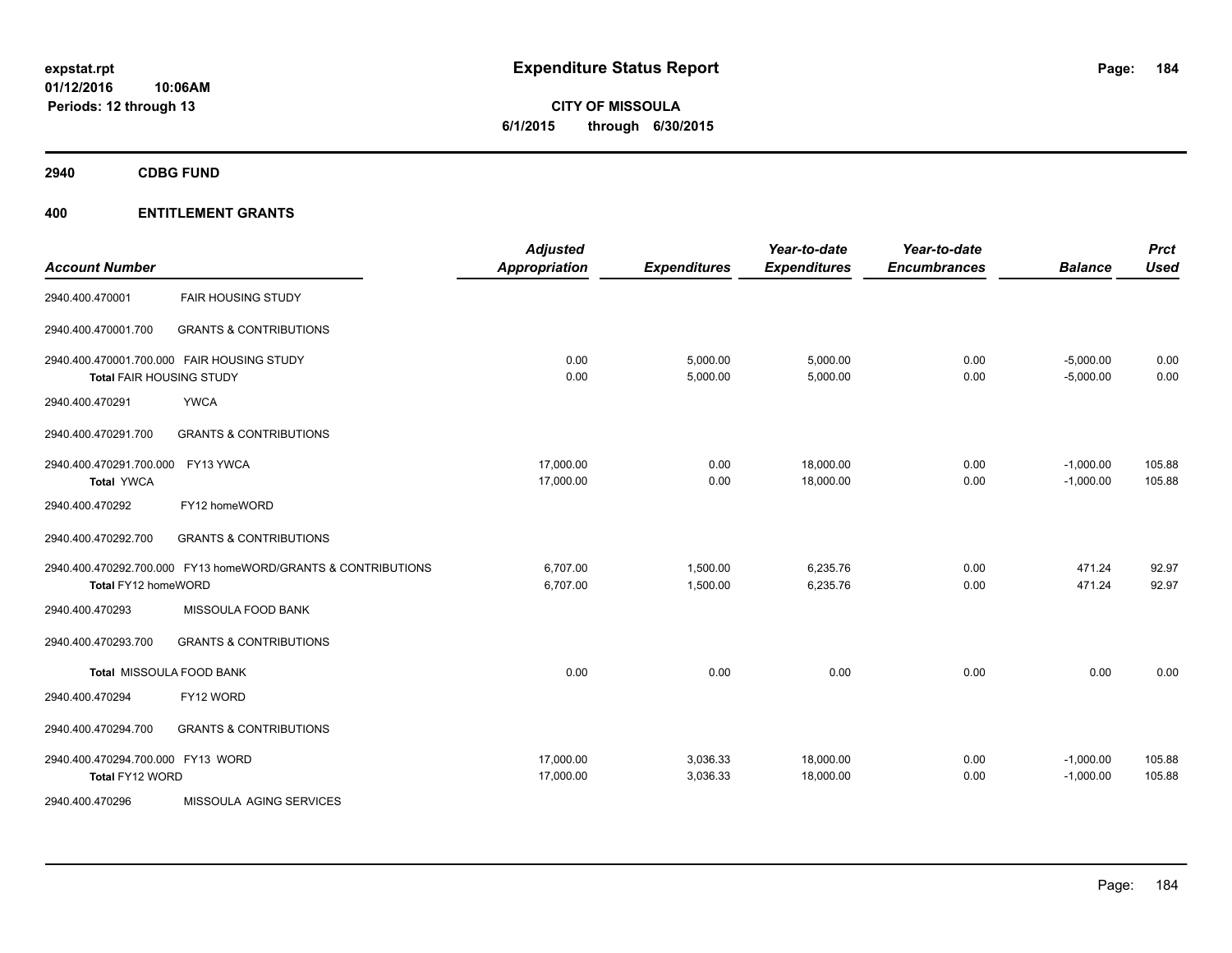**CITY OF MISSOULA 6/1/2015 through 6/30/2015**

**2940 CDBG FUND**

|                                                          | <b>Adjusted</b> |                     | Year-to-date        | Year-to-date        |                | <b>Prct</b> |
|----------------------------------------------------------|-----------------|---------------------|---------------------|---------------------|----------------|-------------|
| <b>Account Number</b>                                    | Appropriation   | <b>Expenditures</b> | <b>Expenditures</b> | <b>Encumbrances</b> | <b>Balance</b> | <b>Used</b> |
| 2940.400.470296.700<br><b>GRANTS &amp; CONTRIBUTIONS</b> |                 |                     |                     |                     |                |             |
| 2940.400.470296.700.000 GRANTS & CONTRIBUTIONS           | 17,000.00       | 7,200.00            | 18,000.00           | 0.00                | $-1,000.00$    | 105.88      |
| <b>Total MISSOULA AGING SERVICES</b>                     | 17,000.00       | 7,200.00            | 18,000.00           | 0.00                | $-1,000.00$    | 105.88      |
| 2940.400.470298<br>FY12 RAMP                             |                 |                     |                     |                     |                |             |
| <b>GRANTS &amp; CONTRIBUTIONS</b><br>2940.400.470298.700 |                 |                     |                     |                     |                |             |
| 2940.400.470298.700.000 FY13 RAMP                        | 75,000.00       | 4,069.55            | 45,502.87           | 0.00                | 29,497.13      | 60.67       |
| Total FY12 RAMP                                          | 75,000.00       | 4,069.55            | 45,502.87           | 0.00                | 29,497.13      | 60.67       |
| MISSOULA SENIOR CENTER<br>2940.400.470313                |                 |                     |                     |                     |                |             |
| <b>GRANTS &amp; CONTRIBUTIONS</b><br>2940.400.470313.700 |                 |                     |                     |                     |                |             |
| <b>Total MISSOULA SENIOR CENTER</b>                      | 0.00            | 0.00                | 0.00                | 0.00                | 0.00           | 0.00        |
| 2940.400.470315<br>MISSOULA PARKS & REC                  |                 |                     |                     |                     |                |             |
| <b>GRANTS &amp; CONTRIBUTIONS</b><br>2940.400.470315.700 |                 |                     |                     |                     |                |             |
| 2940.400.470315.700.000 FY13 PARKS & REC                 | 160,000.00      | $-75,000.00$        | 0.00                | 0.00                | 160,000.00     | 0.00        |
| Total MISSOULA PARKS & REC                               | 160,000.00      | $-75.000.00$        | 0.00                | 0.00                | 160.000.00     | 0.00        |
| FY12 POVERELLO FACILITY REPAIRS<br>2940.400.470318       |                 |                     |                     |                     |                |             |
| <b>GRANTS &amp; CONTRIBUTIONS</b><br>2940.400.470318.700 |                 |                     |                     |                     |                |             |
| 2940.400.470318.700.000 FY13 POVERELLO                   | 12,000.00       | 19,852.15           | 26,195.65           | 0.00                | $-14, 195.65$  | 218.30      |
| Total FY12 POVERELLO FACILITY REPAIRS                    | 12,000.00       | 19,852.15           | 26,195.65           | 0.00                | $-14, 195.65$  | 218.30      |
| <b>GRANT &amp; COMMUNITY PROGRAMS</b><br>2940.400.470335 |                 |                     |                     |                     |                |             |
| 2940.400.470335.300<br>PURCHASED SERVICES                |                 |                     |                     |                     |                |             |
| 2940.400.470335.350.000 PROFESSIONAL SERVICES            | 130,366.00      | 31.146.68           | 122,490.47          | 0.00                | 7.875.53       | 93.96       |
|                                                          |                 |                     |                     |                     |                |             |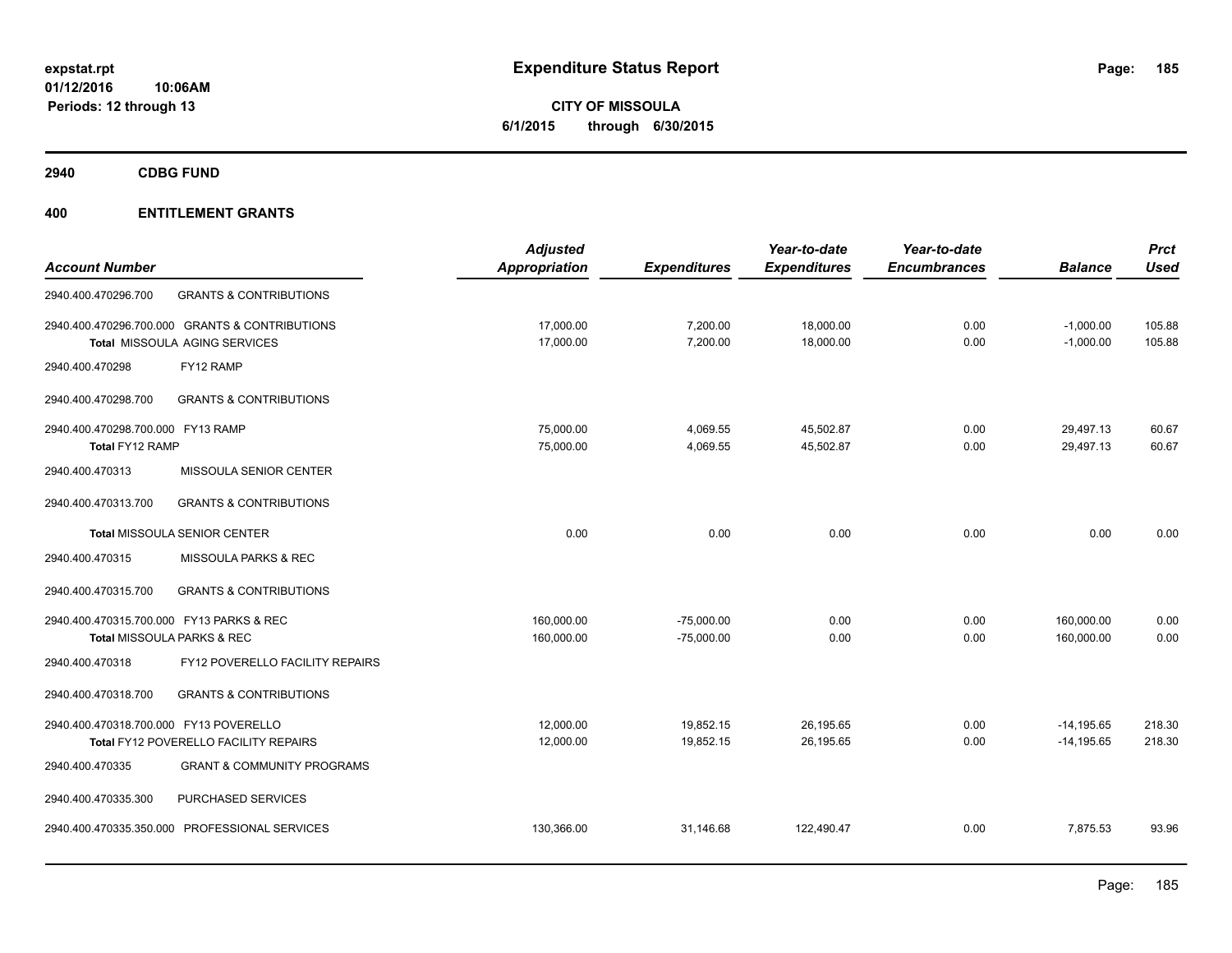**CITY OF MISSOULA 6/1/2015 through 6/30/2015**

**2940 CDBG FUND**

| <b>Account Number</b> |                                                              | <b>Adjusted</b><br><b>Appropriation</b> | <b>Expenditures</b> | Year-to-date<br><b>Expenditures</b> | Year-to-date<br><b>Encumbrances</b> | <b>Balance</b> | <b>Prct</b><br><b>Used</b> |
|-----------------------|--------------------------------------------------------------|-----------------------------------------|---------------------|-------------------------------------|-------------------------------------|----------------|----------------------------|
|                       | <b>Total GRANT &amp; COMMUNITY PROGRAMS</b>                  | 130,366.00                              | 31,146.68           | 122,490.47                          | 0.00                                | 7,875.53       | 93.96                      |
| 2940.400.470372       | WESTERN MT MENTAL HEALTH CENTER                              |                                         |                     |                                     |                                     |                |                            |
| 2940.400.470372.700   | <b>GRANTS &amp; CONTRIBUTIONS</b>                            |                                         |                     |                                     |                                     |                |                            |
|                       | 2940.400.470372.700.000 PY12 WESTERN MT MENTAL HEALTH CENTER | 175,000.00                              | 0.00                | 175,000.00                          | 0.00                                | 0.00           | 100.00                     |
|                       | Total WESTERN MT MENTAL HEALTH CENTER                        | 175,000.00                              | 0.00                | 175,000.00                          | 0.00                                | 0.00           | 100.00                     |
| 2940.400.470397       | FY12 GARDEN CITY HARVEST                                     |                                         |                     |                                     |                                     |                |                            |
| 2940.400.470397.700   | <b>GRANTS &amp; CONTRIBUTIONS</b>                            |                                         |                     |                                     |                                     |                |                            |
|                       | 2940.400.470397.700.000 FY13 GARDEN CITY HARVEST             | 10,000.00                               | 0.00                | 10,300.00                           | 0.00                                | $-300.00$      | 103.00                     |
|                       | Total FY12 GARDEN CITY HARVEST                               | 10,000.00                               | 0.00                | 10,300.00                           | 0.00                                | $-300.00$      | 103.00                     |
| 2940.400.470403       | FY12 PARKS & RECREATION GRANTS                               |                                         |                     |                                     |                                     |                |                            |
| 2940.400.470403.700   | <b>GRANTS &amp; CONTRIBUTIONS</b>                            |                                         |                     |                                     |                                     |                |                            |
|                       | Total FY12 PARKS & RECREATION GRANTS                         | 0.00                                    | 0.00                | 0.00                                | 0.00                                | 0.00           | 0.00                       |
| 2940.400.470440       | FY10 DIST XI HRS/RESIDENCES REHAB                            |                                         |                     |                                     |                                     |                |                            |
| 2940.400.470440.700   | <b>GRANTS &amp; CONTRIBUTIONS</b>                            |                                         |                     |                                     |                                     |                |                            |
|                       | Total FY10 DIST XI HRS/RESIDENCES REHAB                      | 0.00                                    | 0.00                | 0.00                                | 0.00                                | 0.00           | 0.00                       |
| 2940.400.470520       | TENANT BASED RENTAL ASSISTANCE                               |                                         |                     |                                     |                                     |                |                            |
| 2940.400.470520.700   | <b>GRANTS &amp; CONTRIBUTIONS</b>                            |                                         |                     |                                     |                                     |                |                            |
|                       | Total TENANT BASED RENTAL ASSISTANCE                         | 0.00                                    | 0.00                | 0.00                                | 0.00                                | 0.00           | 0.00                       |
| 2940.400.510110       | <b>MERCHANT SERVICES</b>                                     |                                         |                     |                                     |                                     |                |                            |
| 2940.400.510110.500   | <b>FIXED CHARGES</b>                                         |                                         |                     |                                     |                                     |                |                            |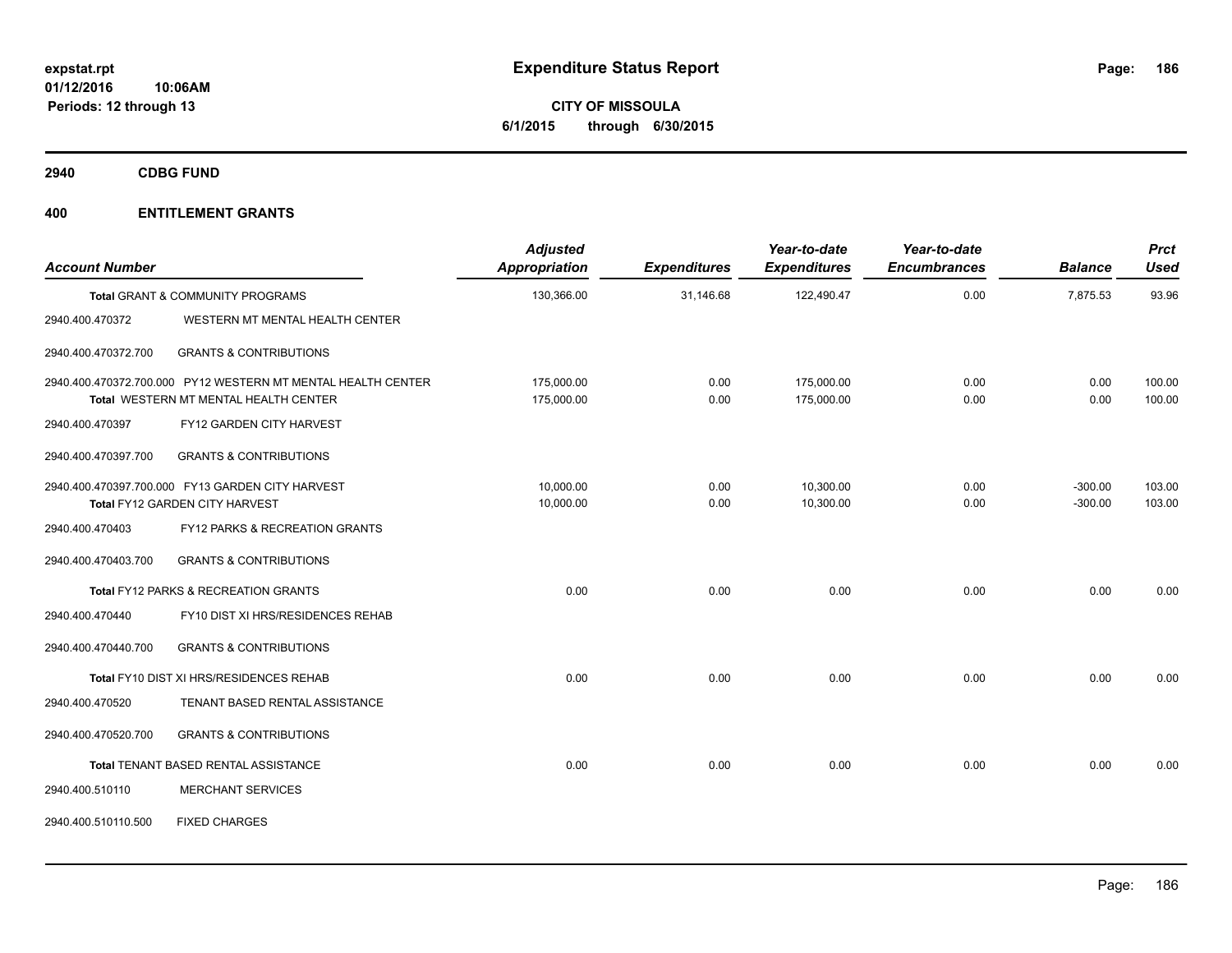**CITY OF MISSOULA 6/1/2015 through 6/30/2015**

**2940 CDBG FUND**

| <b>Account Number</b>                            | <b>Adjusted</b><br>Appropriation | <b>Expenditures</b> | Year-to-date<br><b>Expenditures</b> | Year-to-date<br><b>Encumbrances</b> | <b>Balance</b> | <b>Prct</b><br><b>Used</b> |
|--------------------------------------------------|----------------------------------|---------------------|-------------------------------------|-------------------------------------|----------------|----------------------------|
| 2940.400.510110.550.000 MERCHANT SERVICE FEES    | 0.00                             | 40.58               | 40.58                               | 0.00                                | $-40.58$       | 0.00                       |
| <b>Total MERCHANT SERVICES</b>                   | 0.00                             | 40.58               | 40.58                               | 0.00                                | $-40.58$       | 0.00                       |
| INTERFUND OPERATING TRANSFERS<br>2940.400.521000 |                                  |                     |                                     |                                     |                |                            |
| OTHER OBJECTS<br>2940.400.521000.800             |                                  |                     |                                     |                                     |                |                            |
| 2940.400.521000.820.000 TRANSFERS TO OTHER FUNDS | 0.00                             | 75.000.00           | 75.000.00                           | 0.00                                | $-75.000.00$   | 0.00                       |
| <b>Total INTERFUND OPERATING TRANSFERS</b>       | 0.00                             | 75.000.00           | 75.000.00                           | 0.00                                | $-75.000.00$   | 0.00                       |
| <b>Total CDBG FUND</b>                           | 620.073.00                       | 71.845.29           | 519.765.33                          | 0.00                                | 100.307.67     | 83.82                      |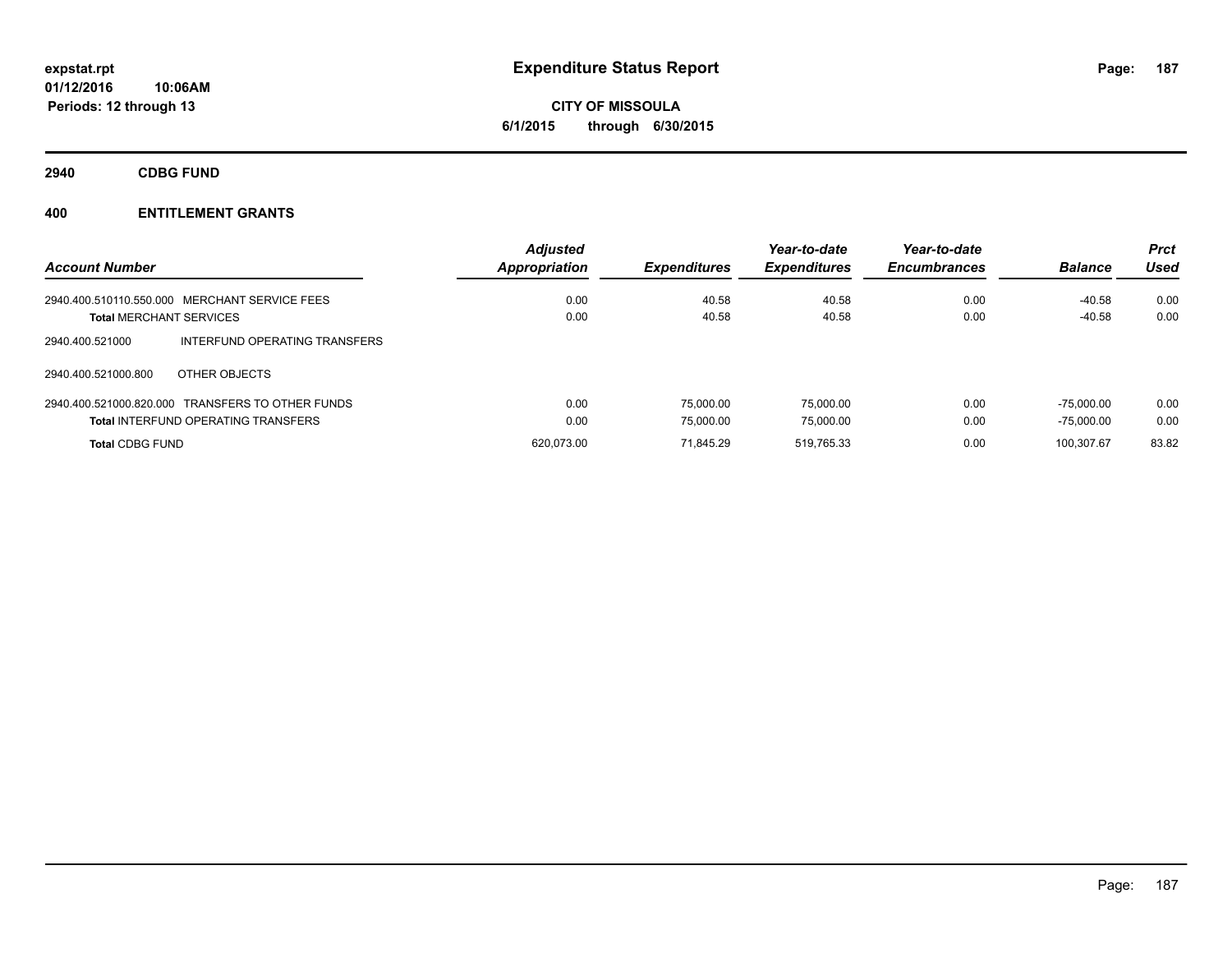**CITY OF MISSOULA 6/1/2015 through 6/30/2015**

**2941 HOME FUND**

| <b>Account Number</b>              |                                                         | <b>Adjusted</b><br><b>Appropriation</b> | <b>Expenditures</b> | Year-to-date<br><b>Expenditures</b> | Year-to-date<br><b>Encumbrances</b> | <b>Balance</b> | <b>Prct</b><br><b>Used</b> |
|------------------------------------|---------------------------------------------------------|-----------------------------------------|---------------------|-------------------------------------|-------------------------------------|----------------|----------------------------|
| 2941.400.470327                    | *** Title Not Found ***                                 |                                         |                     |                                     |                                     |                |                            |
| 2941.400.470327.700                | <b>GRANTS &amp; CONTRIBUTIONS</b>                       |                                         |                     |                                     |                                     |                |                            |
| Total *** Title Not Found ***      |                                                         | 0.00                                    | 0.00                | 0.00                                | 0.00                                | 0.00           | 0.00                       |
| 2941.400.470335                    | <b>GRANT &amp; COMMUNITY PROGRAMS</b>                   |                                         |                     |                                     |                                     |                |                            |
| 2941.400.470335.300                | PURCHASED SERVICES                                      |                                         |                     |                                     |                                     |                |                            |
| 2941.400.470335.350.000 ADMIN FEES |                                                         | 252,009.00                              | 21,760.99           | 59,304.81                           | 0.00                                | 192,704.19     | 23.53                      |
|                                    | <b>Total PURCHASED SERVICES</b>                         | 252,009.00                              | 21,760.99           | 59,304.81                           | 0.00                                | 192,704.19     | 23.53                      |
| 2941.400.470335.800                | OTHER OBJECTS                                           |                                         |                     |                                     |                                     |                |                            |
| <b>Total OTHER OBJECTS</b>         |                                                         | 0.00                                    | 0.00                | 0.00                                | 0.00                                | 0.00           | 0.00                       |
|                                    | <b>Total GRANT &amp; COMMUNITY PROGRAMS</b>             | 252,009.00                              | 21,760.99           | 59,304.81                           | 0.00                                | 192,704.19     | 23.53                      |
| 2941.400.470372                    | WESTERN MT MENTAL HEALTH CENTER                         |                                         |                     |                                     |                                     |                |                            |
| 2941.400.470372.700                | <b>GRANTS &amp; CONTRIBUTIONS</b>                       |                                         |                     |                                     |                                     |                |                            |
|                                    | 2941.400.470372.700.000 WESTERN MT MENTAL HEALTH CENTER | 619,652.00                              | 26,330.86           | 619,651.79                          | 0.00                                | 0.21           | 100.00                     |
|                                    | <b>Total WESTERN MT MENTAL HEALTH CENTER</b>            | 619,652.00                              | 26,330.86           | 619,651.79                          | 0.00                                | 0.21           | 100.00                     |
| 2941.400.470385                    | <b>FY14 DISTRICT XI HRC TBRA</b>                        |                                         |                     |                                     |                                     |                |                            |
| 2941.400.470385.700                | <b>GRANTS &amp; CONTRIBUTIONS</b>                       |                                         |                     |                                     |                                     |                |                            |
|                                    | 2941.400.470385.700.000 FY14 DISTRICT XI HRC TBRA       | 50,000.00                               | 37,138.25           | 49,109.99                           | 0.00                                | 890.01         | 98.22                      |
|                                    | Total FY14 DISTRICT XI HRC TBRA                         | 50,000.00                               | 37,138.25           | 49,109.99                           | 0.00                                | 890.01         | 98.22                      |
| 2941.400.470405                    | HOME PROGRAM INCOME                                     |                                         |                     |                                     |                                     |                |                            |
| 2941.400.470405.700                | <b>GRANTS &amp; CONTRIBUTIONS</b>                       |                                         |                     |                                     |                                     |                |                            |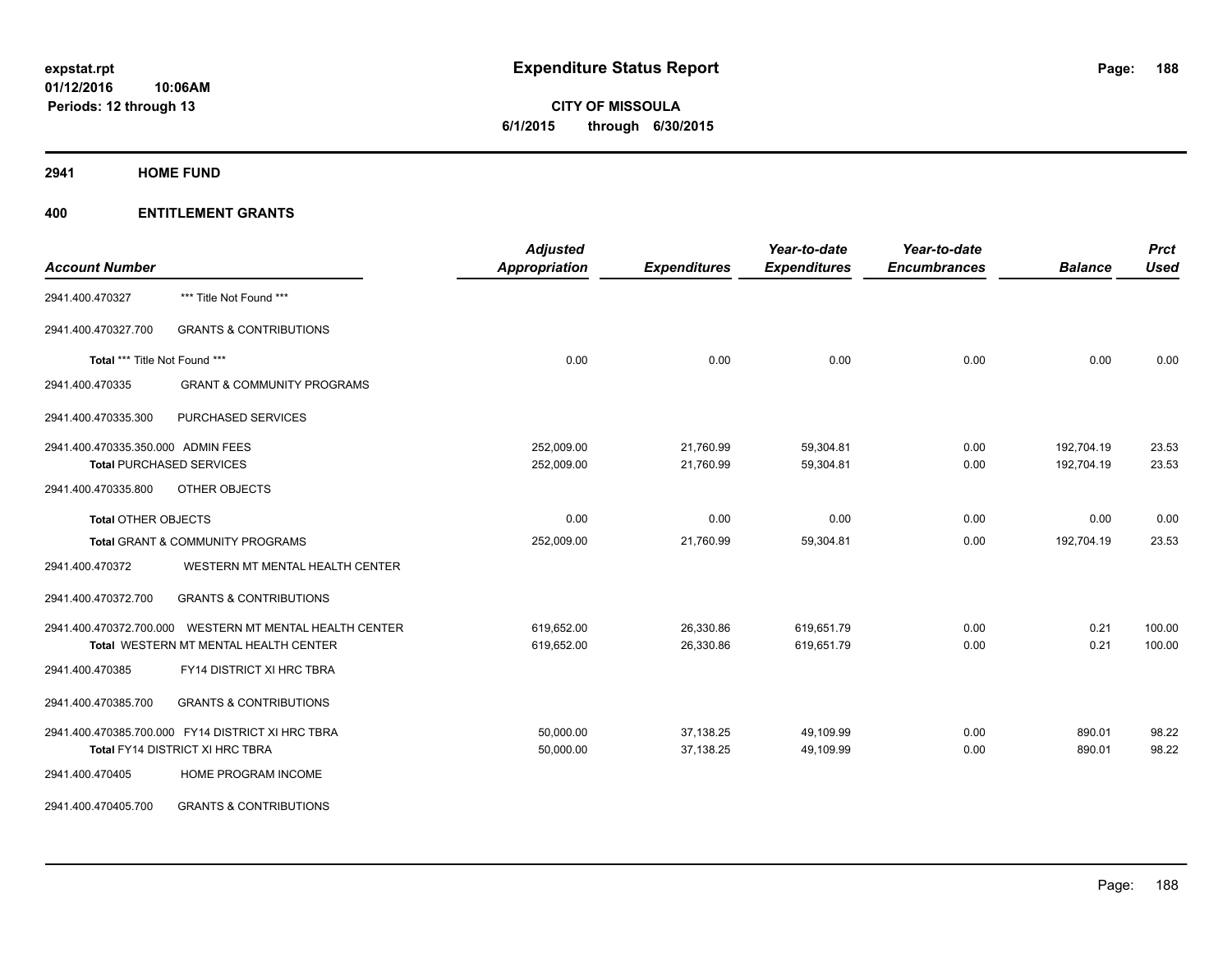**2941 HOME FUND**

| <b>Account Number</b>             |                                              | <b>Adjusted</b><br>Appropriation | <b>Expenditures</b> | Year-to-date<br><b>Expenditures</b> | Year-to-date<br><b>Encumbrances</b> | <b>Balance</b> | <b>Prct</b><br><b>Used</b> |
|-----------------------------------|----------------------------------------------|----------------------------------|---------------------|-------------------------------------|-------------------------------------|----------------|----------------------------|
|                                   | Total HOME PROGRAM INCOME                    | 0.00                             | 0.00                | 0.00                                | 0.00                                | 0.00           | 0.00                       |
| 2941.400.470407                   | FY12 DIST XI HRC                             |                                  |                     |                                     |                                     |                |                            |
| 2941.400.470407.700               | <b>GRANTS &amp; CONTRIBUTIONS</b>            |                                  |                     |                                     |                                     |                |                            |
| Total FY12 DIST XI HRC            |                                              | 0.00                             | 0.00                | 0.00                                | 0.00                                | 0.00           | 0.00                       |
| 2941.400.470408                   | FY12 homeWORD                                |                                  |                     |                                     |                                     |                |                            |
| 2941.400.470408.700               | <b>GRANTS &amp; CONTRIBUTIONS</b>            |                                  |                     |                                     |                                     |                |                            |
| Total FY12 homeWORD               |                                              | 0.00                             | 0.00                | 0.00                                | 0.00                                | 0.00           | 0.00                       |
| 2941.400.470410                   | FY10-12 DIST XI HRC/1ST TIME HOMEBUYER       |                                  |                     |                                     |                                     |                |                            |
| 2941.400.470410.700               | <b>GRANTS &amp; CONTRIBUTIONS</b>            |                                  |                     |                                     |                                     |                |                            |
|                                   | Total FY10-12 DIST XI HRC/1ST TIME HOMEBUYER | 0.00                             | 0.00                | 0.00                                | 0.00                                | 0.00           | 0.00                       |
| 2941.400.470500                   | *** Title Not Found ***                      |                                  |                     |                                     |                                     |                |                            |
| 2941.400.470500.700               | <b>GRANTS &amp; CONTRIBUTIONS</b>            |                                  |                     |                                     |                                     |                |                            |
| Total *** Title Not Found ***     |                                              | 0.00                             | 0.00                | 0.00                                | 0.00                                | 0.00           | 0.00                       |
| 2941.400.470520                   | TENANT BASED RENTAL ASSISTANCE               |                                  |                     |                                     |                                     |                |                            |
| 2941.400.470520.700               | <b>GRANTS &amp; CONTRIBUTIONS</b>            |                                  |                     |                                     |                                     |                |                            |
| 2941.400.470520.700.000 WORD TBRA |                                              | 74,063.00                        | 6,862.00            | 65,602.43                           | 0.00                                | 8,460.57       | 88.58                      |
|                                   | Total TENANT BASED RENTAL ASSISTANCE         | 74,063.00                        | 6,862.00            | 65,602.43                           | 0.00                                | 8,460.57       | 88.58                      |
| 2941.400.510110                   | <b>MERCHANT SERVICES</b>                     |                                  |                     |                                     |                                     |                |                            |
| 2941.400.510110.500               | <b>FIXED CHARGES</b>                         |                                  |                     |                                     |                                     |                |                            |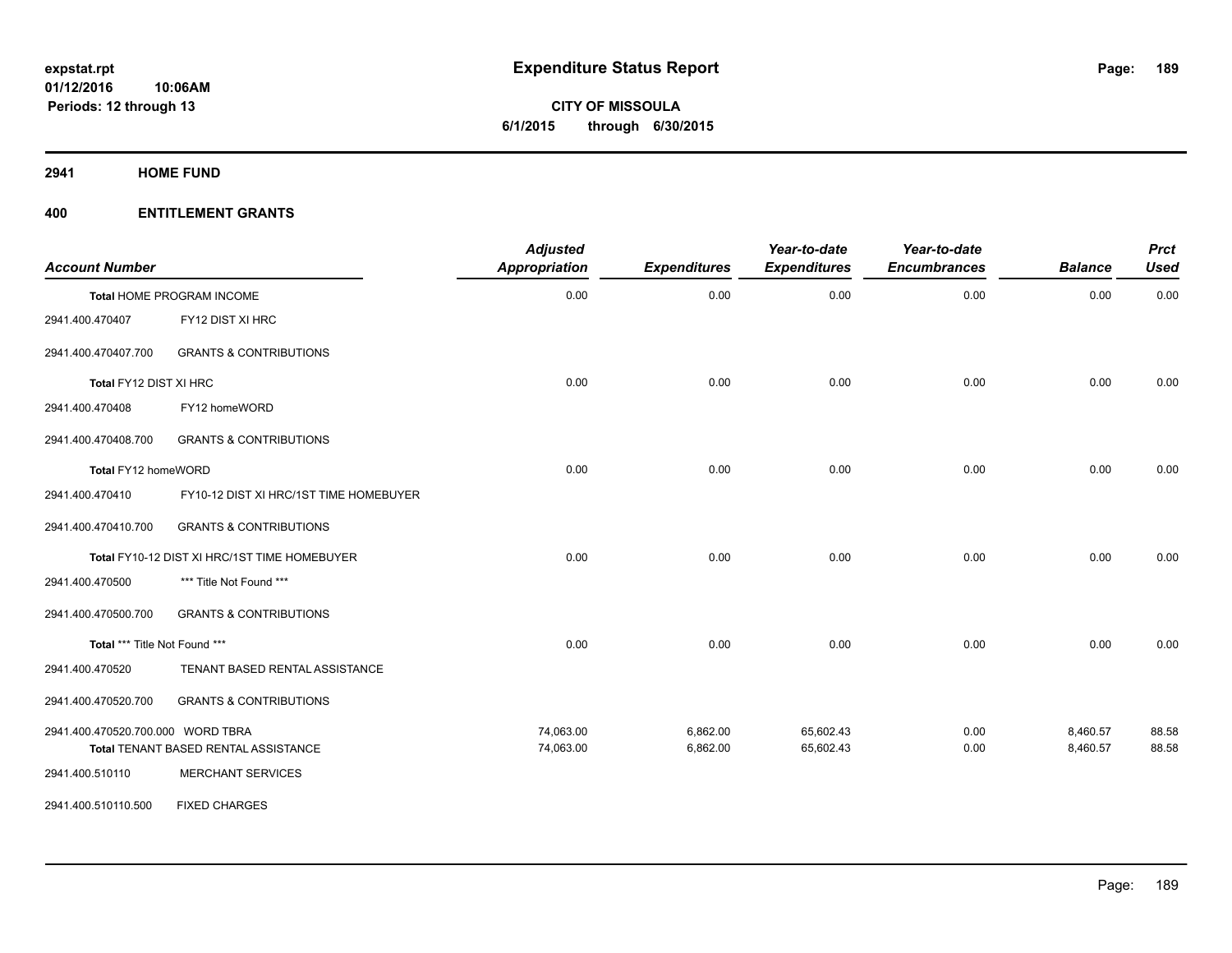**2941 HOME FUND**

**Periods: 12 through 13**

| <b>Account Number</b>  |                                               | <b>Adjusted</b><br>Appropriation | <b>Expenditures</b> | Year-to-date<br><b>Expenditures</b> | Year-to-date<br><b>Encumbrances</b> | <b>Balance</b> | <b>Prct</b><br>Used |
|------------------------|-----------------------------------------------|----------------------------------|---------------------|-------------------------------------|-------------------------------------|----------------|---------------------|
|                        | 2941.400.510110.550.000 MERCHANT SERVICE FEES | 0.00                             | 85.29               | 85.29                               | 0.00                                | $-85.29$       | 0.00                |
|                        | <b>Total MERCHANT SERVICES</b>                | 0.00                             | 85.29               | 85.29                               | 0.00                                | $-85.29$       | 0.00                |
| 2941.400.521000        | INTERFUND OPERATING TRANSFERS                 |                                  |                     |                                     |                                     |                |                     |
| 2941.400.521000.800    | OTHER OBJECTS                                 |                                  |                     |                                     |                                     |                |                     |
|                        | <b>Total INTERFUND OPERATING TRANSFERS</b>    | 0.00                             | 0.00                | 0.00                                | 0.00                                | 0.00           | 0.00                |
| <b>Total HOME FUND</b> |                                               | 995.724.00                       | 92.177.39           | 793.754.31                          | 0.00                                | 201.969.69     | 79.72               |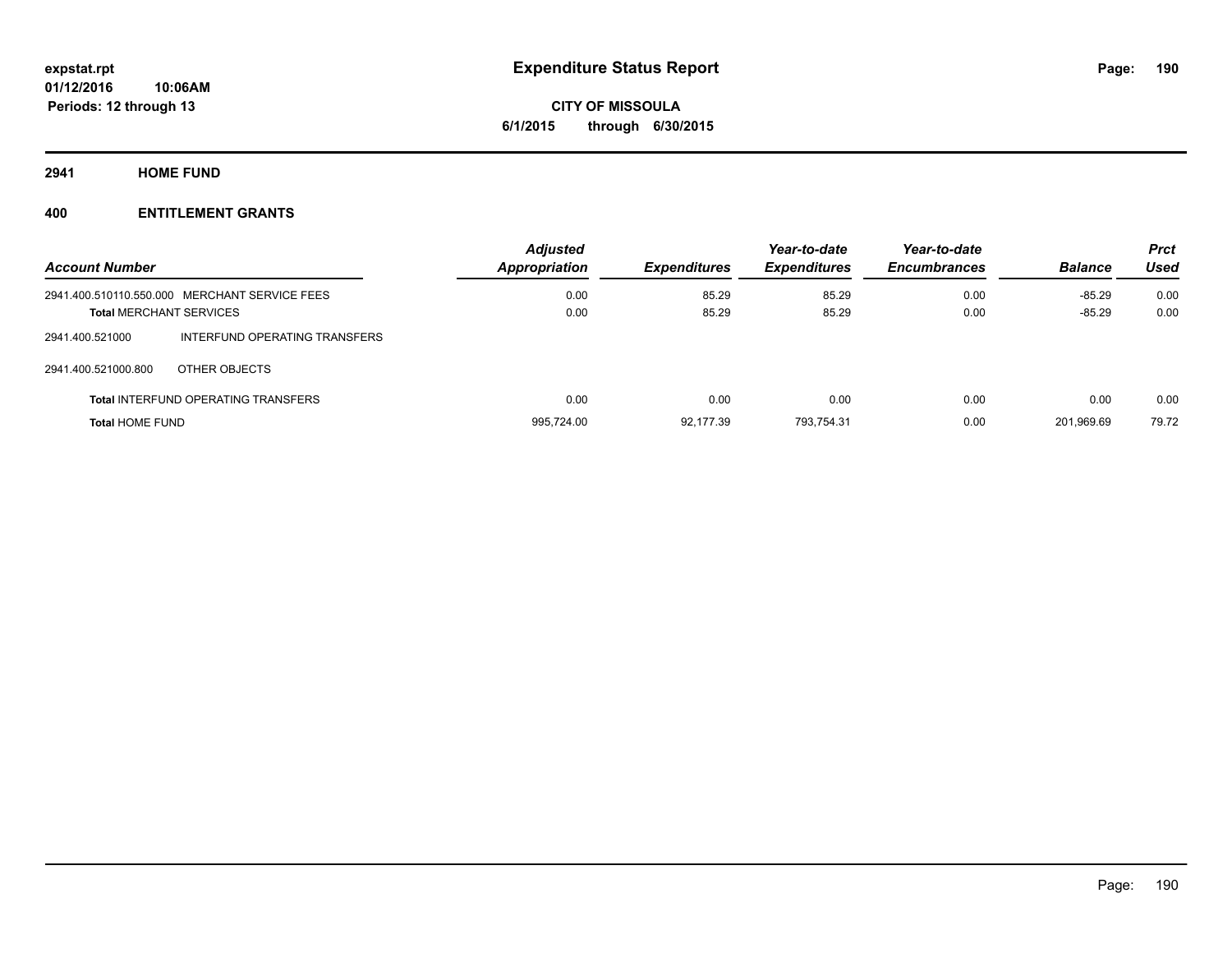**2942 ADDI PROGRAM**

| <b>Account Number</b>          |                                                             | <b>Adjusted</b><br><b>Appropriation</b> | <b>Expenditures</b> | Year-to-date<br><b>Expenditures</b> | Year-to-date<br><b>Encumbrances</b> | <b>Balance</b>         | <b>Prct</b><br><b>Used</b> |
|--------------------------------|-------------------------------------------------------------|-----------------------------------------|---------------------|-------------------------------------|-------------------------------------|------------------------|----------------------------|
| 2942.400.470335                | <b>GRANT &amp; COMMUNITY PROGRAMS</b>                       |                                         |                     |                                     |                                     |                        |                            |
| 2942.400.470335.300            | PURCHASED SERVICES                                          |                                         |                     |                                     |                                     |                        |                            |
|                                | Total GRANT & COMMUNITY PROGRAMS                            | 0.00                                    | 0.00                | 0.00                                | 0.00                                | 0.00                   | 0.00                       |
| 2942.400.470370                | PARENTING PLACE                                             |                                         |                     |                                     |                                     |                        |                            |
| 2942.400.470370.700            | <b>GRANTS &amp; CONTRIBUTIONS</b>                           |                                         |                     |                                     |                                     |                        |                            |
| <b>Total PARENTING PLACE</b>   | 2942.400.470370.700.000 ADDI FUNDS-1ST TIME HOMEBUYERS FUND | 12,243.00<br>12,243.00                  | 0.00<br>0.00        | 0.00<br>0.00                        | 0.00<br>0.00                        | 12,243.00<br>12,243.00 | 0.00<br>0.00               |
| 2942.400.510110                | <b>MERCHANT SERVICES</b>                                    |                                         |                     |                                     |                                     |                        |                            |
| 2942.400.510110.500            | <b>FIXED CHARGES</b>                                        |                                         |                     |                                     |                                     |                        |                            |
| <b>Total MERCHANT SERVICES</b> |                                                             | 0.00                                    | 0.00                | 0.00                                | 0.00                                | 0.00                   | 0.00                       |
| <b>Total ADDI PROGRAM</b>      |                                                             | 12,243.00                               | 0.00                | 0.00                                | 0.00                                | 12,243.00              | 0.00                       |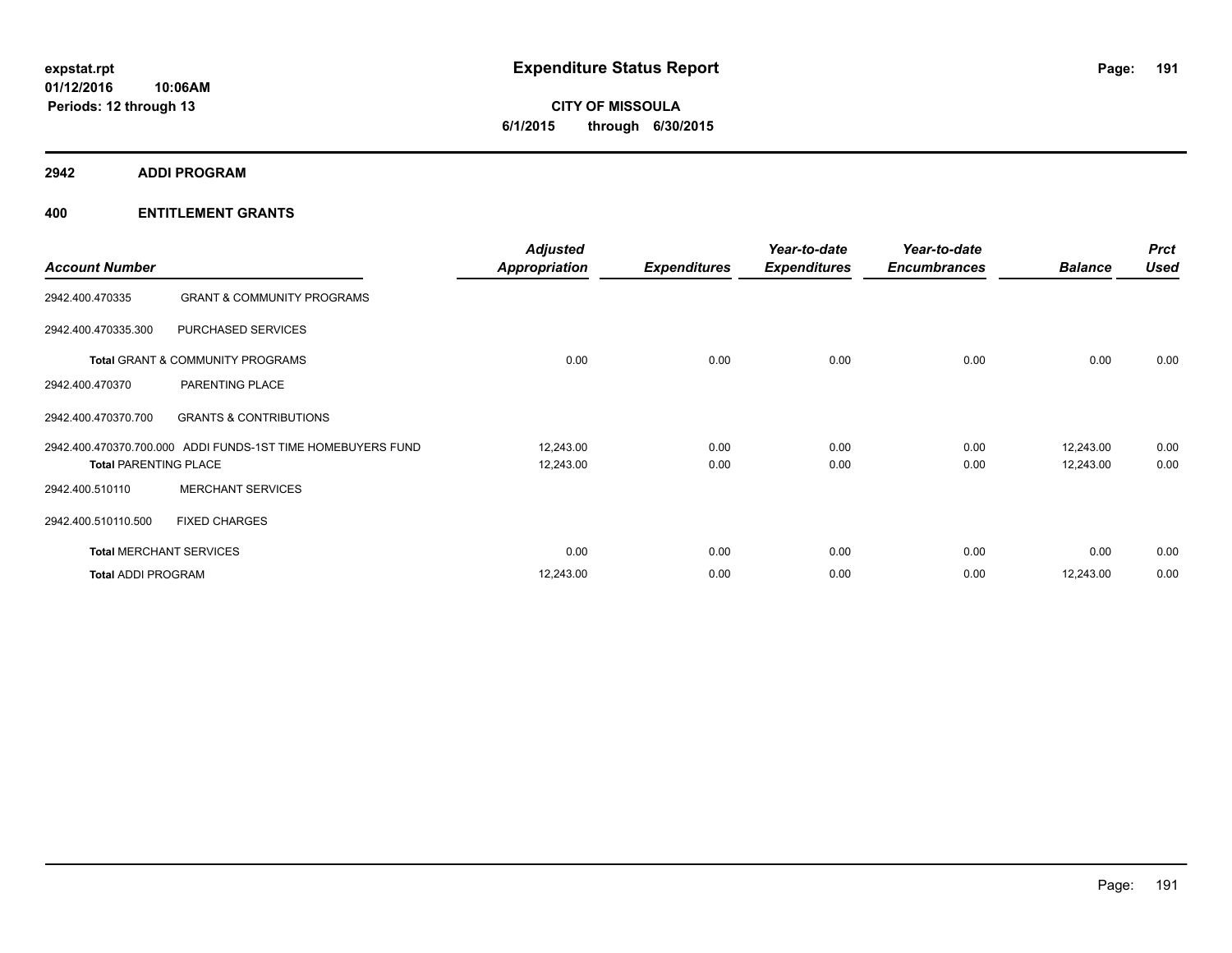**CITY OF MISSOULA 6/1/2015 through 6/30/2015**

#### **2943 CITY HOME PROGRAM INCOME**

|                                |                                                  | <b>Adjusted</b> |                     | Year-to-date        | Year-to-date        |                | <b>Prct</b> |
|--------------------------------|--------------------------------------------------|-----------------|---------------------|---------------------|---------------------|----------------|-------------|
| <b>Account Number</b>          |                                                  | Appropriation   | <b>Expenditures</b> | <b>Expenditures</b> | <b>Encumbrances</b> | <b>Balance</b> | <b>Used</b> |
| 2943.400.470405                | *** Title Not Found ***                          |                 |                     |                     |                     |                |             |
| 2943.400.470405.300            | PURCHASED SERVICES                               |                 |                     |                     |                     |                |             |
|                                | 2943.400.470405.350.000 PROFESSIONAL SERVICES    | 35,000.00       | 31,548.54           | 31,548.54           | 0.00                | 3,451.46       | 90.14       |
|                                | 2943.400.470405.390.000 OTHER PURCHASED SERVICES | 500.00          | 0.00                | 0.00                | 0.00                | 500.00         | 0.00        |
|                                | <b>Total PURCHASED SERVICES</b>                  | 35,500.00       | 31,548.54           | 31,548.54           | 0.00                | 3,951.46       | 88.87       |
| 2943.400.470405.700            | <b>GRANTS &amp; CONTRIBUTIONS</b>                |                 |                     |                     |                     |                |             |
|                                | <b>Total GRANTS &amp; CONTRIBUTIONS</b>          | 0.00            | 0.00                | 0.00                | 0.00                | 0.00           | 0.00        |
| Total *** Title Not Found ***  |                                                  | 35,500.00       | 31,548.54           | 31,548.54           | 0.00                | 3,951.46       | 88.87       |
| 2943.400.510110                | <b>MERCHANT SERVICES</b>                         |                 |                     |                     |                     |                |             |
| 2943.400.510110.500            | <b>FIXED CHARGES</b>                             |                 |                     |                     |                     |                |             |
| <b>Total MERCHANT SERVICES</b> |                                                  | 0.00            | 0.00                | 0.00                | 0.00                | 0.00           | 0.00        |
|                                | Total CITY HOME PROGRAM INCOME                   | 35,500.00       | 31,548.54           | 31,548.54           | 0.00                | 3,951.46       | 88.87       |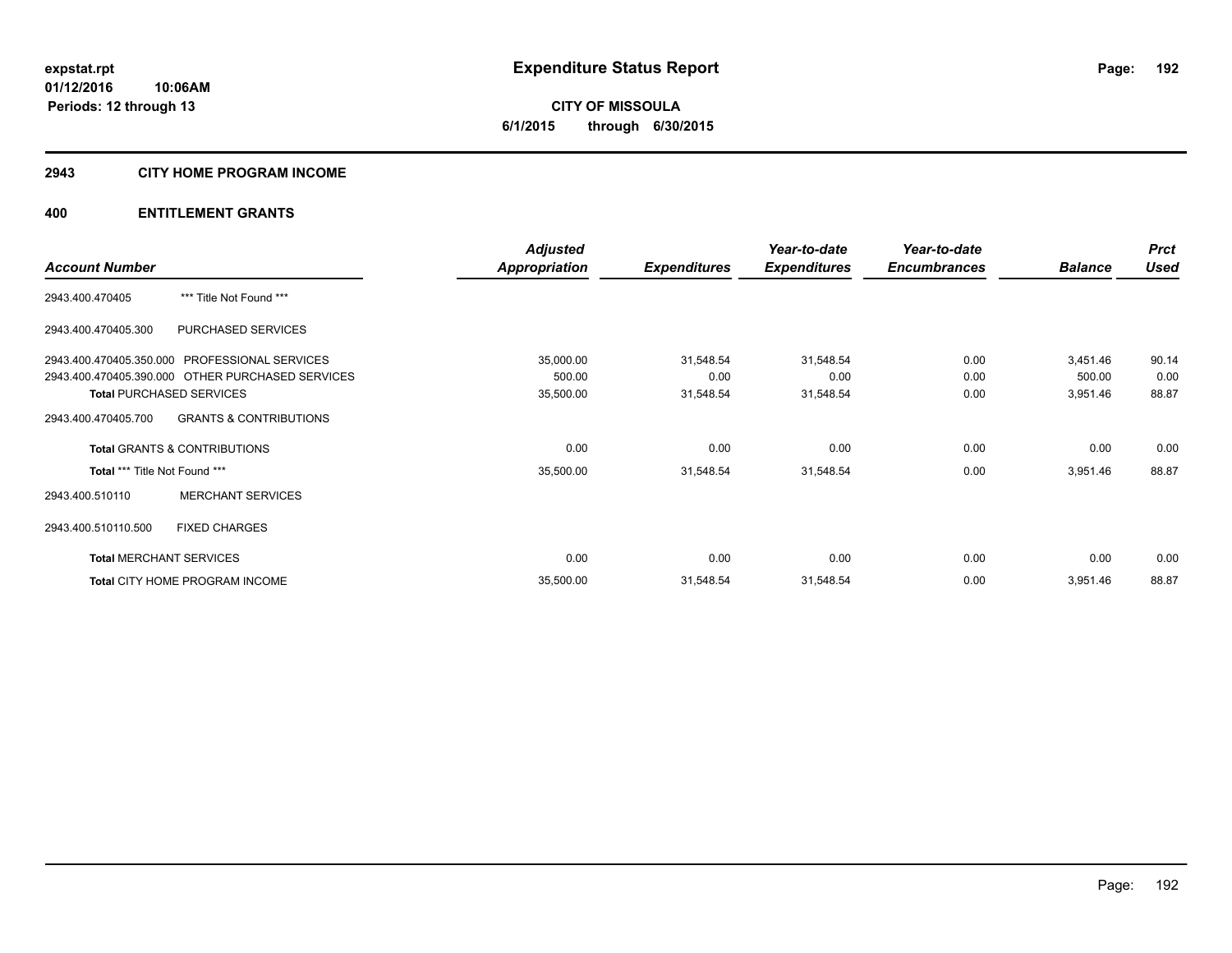**193**

**01/12/2016 10:06AM Periods: 12 through 13**

# **CITY OF MISSOULA 6/1/2015 through 6/30/2015**

#### **2944 NEIGHBORHOOD STABILIZATION PROGRAM**

| <b>Account Number</b> |                                               | <b>Adjusted</b><br><b>Appropriation</b> | <b>Expenditures</b> | Year-to-date<br><b>Expenditures</b> | Year-to-date<br><b>Encumbrances</b> | <b>Balance</b> | <b>Prct</b><br><b>Used</b> |
|-----------------------|-----------------------------------------------|-----------------------------------------|---------------------|-------------------------------------|-------------------------------------|----------------|----------------------------|
| 2944.400.470425       | SILVERTIP APARTMENTS                          |                                         |                     |                                     |                                     |                |                            |
| 2944.400.470425.300   | PURCHASED SERVICES                            |                                         |                     |                                     |                                     |                |                            |
|                       | <b>Total SILVERTIP APARTMENTS</b>             | 0.00                                    | 0.00                | 0.00                                | 0.00                                | 0.00           | 0.00                       |
| 2944.400.510110       | <b>MERCHANT SERVICES</b>                      |                                         |                     |                                     |                                     |                |                            |
| 2944.400.510110.500   | <b>FIXED CHARGES</b>                          |                                         |                     |                                     |                                     |                |                            |
|                       | 2944.400.510110.550.000 MERCHANT SERVICE FEES | 0.00                                    | 0.79                | 0.79                                | 0.00                                | $-0.79$        | 0.00                       |
|                       | <b>Total ENTITLEMENT GRANTS</b>               | 0.00                                    | 0.79                | 0.79                                | 0.00                                | $-0.79$        | 0.00                       |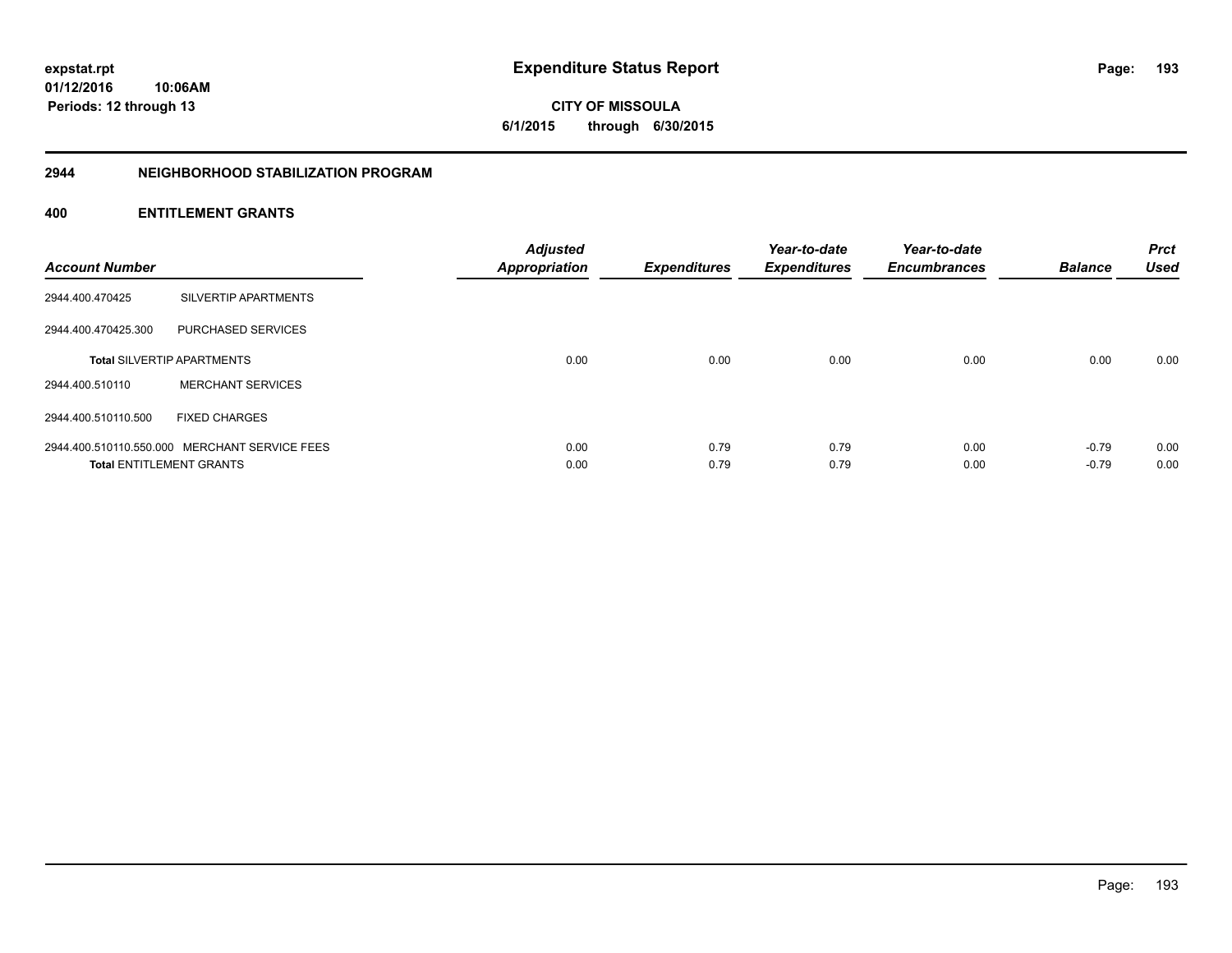# **2944 NEIGHBORHOOD STABILIZATION PROGRAM**

# **401 MHA/SILVERTIP**

| <b>Account Number</b>         |                          | <b>Adjusted</b><br><b>Appropriation</b> | <b>Expenditures</b> | Year-to-date<br><b>Expenditures</b> | Year-to-date<br><b>Encumbrances</b> | <b>Balance</b> | <b>Prct</b><br><b>Used</b> |
|-------------------------------|--------------------------|-----------------------------------------|---------------------|-------------------------------------|-------------------------------------|----------------|----------------------------|
| 2944.401.470425               | *** Title Not Found ***  |                                         |                     |                                     |                                     |                |                            |
| 2944.401.470425.300           | PURCHASED SERVICES       |                                         |                     |                                     |                                     |                |                            |
| Total *** Title Not Found *** |                          | 0.00                                    | 0.00                | 0.00                                | 0.00                                | 0.00           | 0.00                       |
| 2944.401.510110               | <b>MERCHANT SERVICES</b> |                                         |                     |                                     |                                     |                |                            |
| 2944.401.510110.500           | <b>FIXED CHARGES</b>     |                                         |                     |                                     |                                     |                |                            |
| <b>Total MHA/SILVERTIP</b>    |                          | 0.00                                    | 0.00                | 0.00                                | 0.00                                | 0.00           | 0.00                       |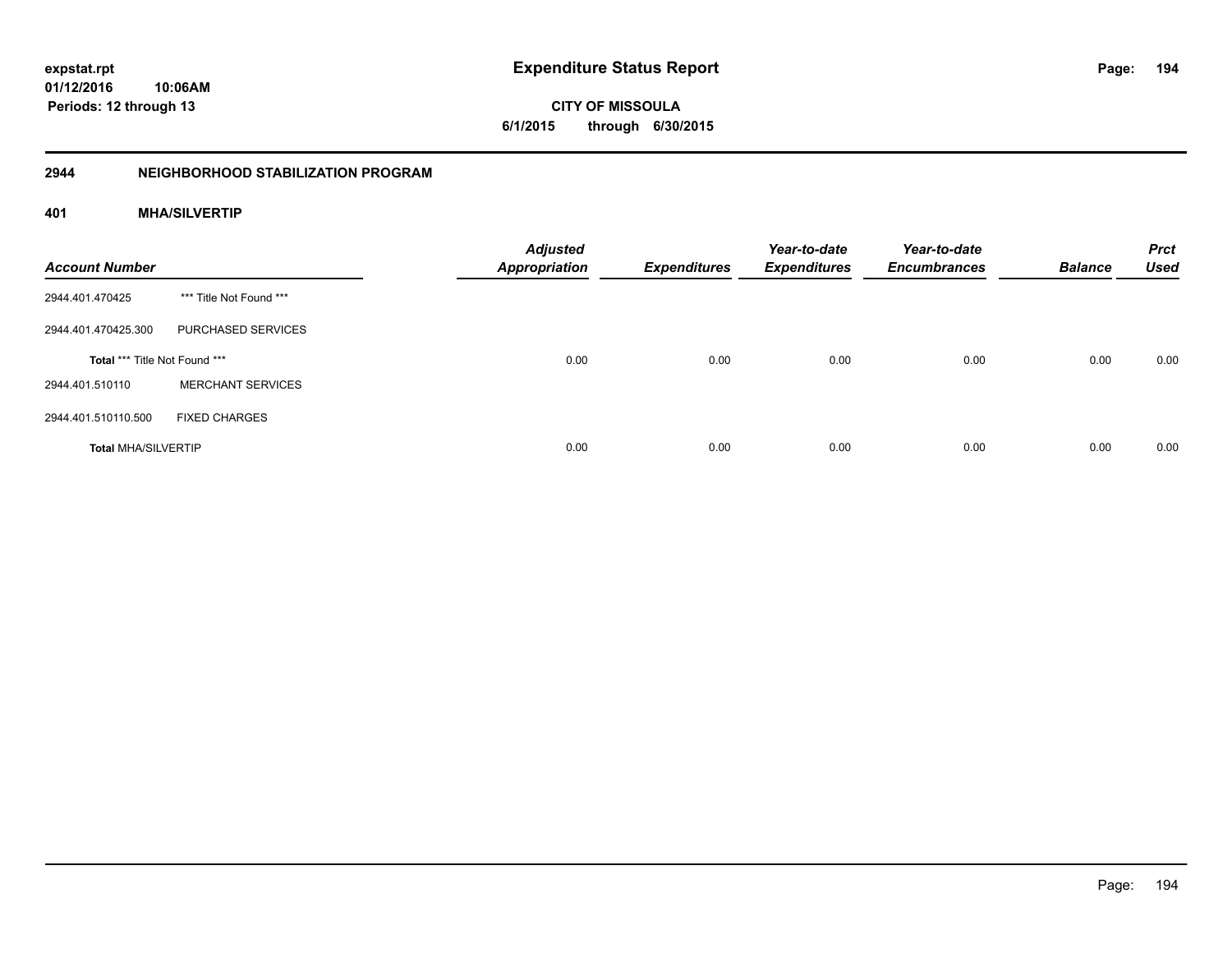**CITY OF MISSOULA 6/1/2015 through 6/30/2015**

# **2944 NEIGHBORHOOD STABILIZATION PROGRAM**

# **402 HUD/SILVERTIP**

| <b>Account Number</b>         |                                                 | <b>Adjusted</b><br><b>Appropriation</b> | <b>Expenditures</b> | Year-to-date<br><b>Expenditures</b> | Year-to-date<br><b>Encumbrances</b> | <b>Balance</b> | <b>Prct</b><br><b>Used</b> |
|-------------------------------|-------------------------------------------------|-----------------------------------------|---------------------|-------------------------------------|-------------------------------------|----------------|----------------------------|
| 2944.402.470425               | *** Title Not Found ***                         |                                         |                     |                                     |                                     |                |                            |
| 2944.402.470425.300           | PURCHASED SERVICES                              |                                         |                     |                                     |                                     |                |                            |
| Total *** Title Not Found *** |                                                 | 0.00                                    | 0.00                | 0.00                                | 0.00                                | 0.00           | 0.00                       |
| 2944.402.510110               | <b>MERCHANT SERVICES</b>                        |                                         |                     |                                     |                                     |                |                            |
| 2944.402.510110.500           | <b>FIXED CHARGES</b>                            |                                         |                     |                                     |                                     |                |                            |
| <b>Total HUD/SILVERTIP</b>    |                                                 | 0.00                                    | 0.00                | 0.00                                | 0.00                                | 0.00           | 0.00                       |
|                               | <b>Total NEIGHBORHOOD STABILIZATION PROGRAM</b> | 0.00                                    | 0.79                | 0.79                                | 0.00                                | $-0.79$        | 0.00                       |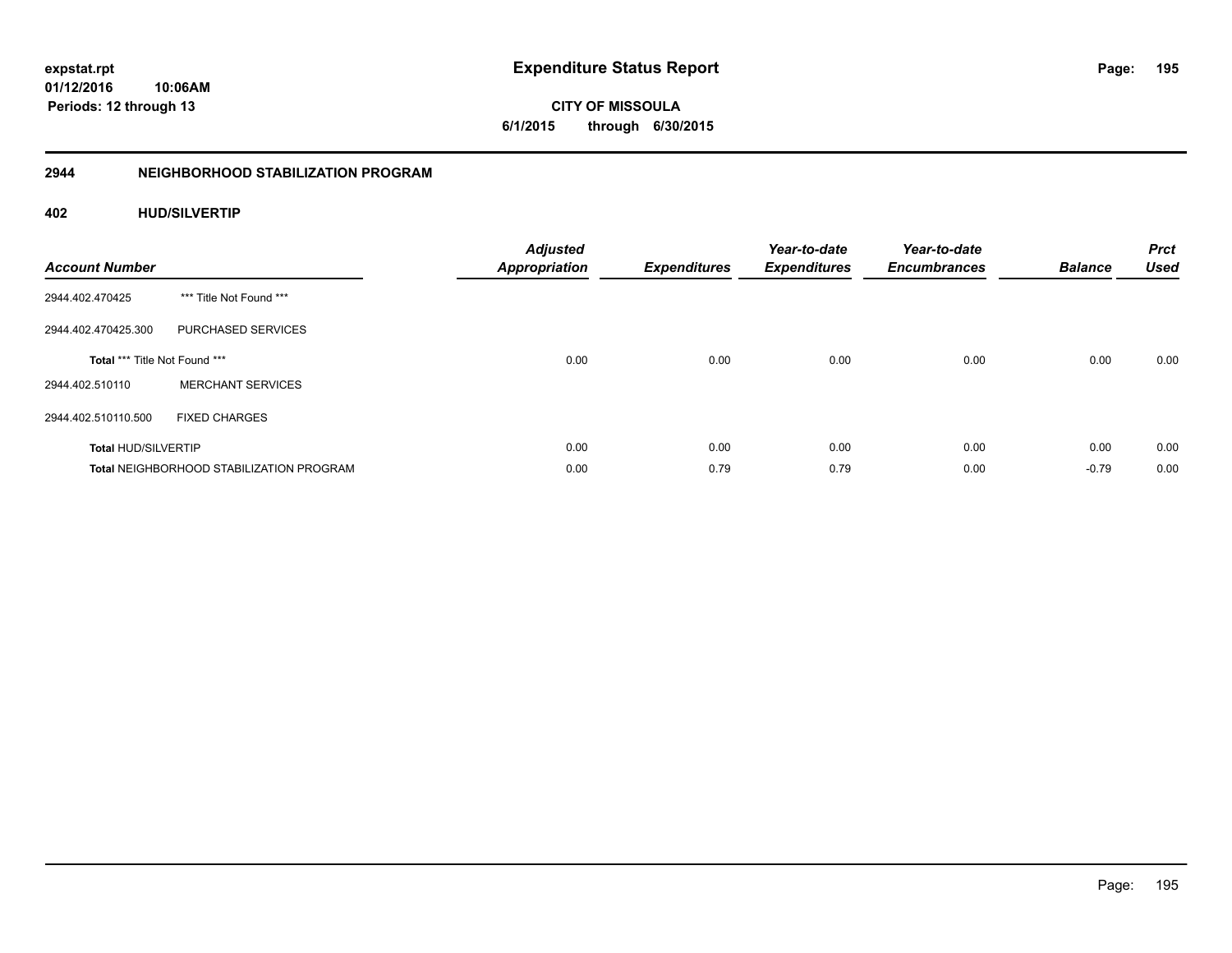**CITY OF MISSOULA 6/1/2015 through 6/30/2015**

#### **2955 TRANSPORTATION**

|                                         |                                                         | <b>Adjusted</b>      |                     | Year-to-date        | Year-to-date        |                | <b>Prct</b> |
|-----------------------------------------|---------------------------------------------------------|----------------------|---------------------|---------------------|---------------------|----------------|-------------|
| <b>Account Number</b>                   |                                                         | <b>Appropriation</b> | <b>Expenditures</b> | <b>Expenditures</b> | <b>Encumbrances</b> | <b>Balance</b> | <b>Used</b> |
| 2955.250.411070                         | <b>TRANSPORTATION</b>                                   |                      |                     |                     |                     |                |             |
| 2955.250.411070.100                     | PERSONAL SERVICES                                       |                      |                     |                     |                     |                |             |
|                                         | 2955.250.411070.110.000 SALARIES AND WAGES              | 226,219.00           | 29,683.45           | 238,202.92          | 0.00                | $-11,983.92$   | 105.30      |
| 2955.250.411070.120.000                 | OVERTIME/TERMINATION                                    | 0.00                 | 0.00                | 106.43              | 0.00                | $-106.43$      | 0.00        |
|                                         | 2955.250.411070.140.000 EMPLOYER CONTRIBUTIONS          | 73,575.00            | 4,055.99            | 76,957.84           | 0.00                | $-3,382.84$    | 104.60      |
|                                         | 2955.250.411070.141.000 STATE RETIREMENT CONTRIBUTIONS  | 0.00                 | 50.00               | 419.11              | 0.00                | $-419.11$      | 0.00        |
| <b>Total PERSONAL SERVICES</b>          |                                                         | 299,794.00           | 33,789.44           | 315,686.30          | 0.00                | $-15,892.30$   | 105.30      |
| 2955.250.411070.200                     | <b>SUPPLIES</b>                                         |                      |                     |                     |                     |                |             |
| 2955.250.411070.210.000 OFFICE SUPPLIES |                                                         | 5,000.00             | 337.20              | 5,148.71            | 0.00                | $-148.71$      | 102.97      |
| 2955.250.411070.210.301 OFFICE SUPPLIES |                                                         | 0.00                 | 0.00                | 19.78               | 0.00                | $-19.78$       | 0.00        |
|                                         | 2955.250.411070.220.000 OPERATING SUPPLIES              | 0.00                 | 273.58              | 5,656.74            | 0.00                | $-5,656.74$    | 0.00        |
|                                         | 2955.250.411070.230.000 REPAIR/MAINTENANCE              | 0.00                 | 0.00                | 6.99                | 0.00                | $-6.99$        | 0.00        |
| 2955.250.411070.231.000 GASOLINE        |                                                         | 0.00                 | 0.00                | 163.24              | 0.00                | $-163.24$      | 0.00        |
| 2955.250.411070.240.000 OTHER SUPPLIES  |                                                         | 360.00               | 0.00                | 0.00                | 0.00                | 360.00         | 0.00        |
| <b>Total SUPPLIES</b>                   |                                                         | 5,360.00             | 610.78              | 10,995.46           | 0.00                | $-5,635.46$    | 205.14      |
| 2955.250.411070.300                     | <b>PURCHASED SERVICES</b>                               |                      |                     |                     |                     |                |             |
| 2955.250.411070.310.000 COMMUNICATIONS  |                                                         | 500.00               | 6.18                | 29.96               | 0.00                | 470.04         | 5.99        |
|                                         | 2955.250.411070.320.000 PRINTING & DUPLICATING          | 4,400.00             | 0.00                | 405.30              | 0.00                | 3,994.70       | 9.21        |
|                                         | 2955.250.411070.330.000 PUBLICITY, SUBSCRIPTIONS & DUES | 5,050.00             | 0.00                | 1,811.68            | 0.00                | 3,238.32       | 35.87       |
| 2955.250.411070.341.000                 | <b>ELECTRICITY &amp; NATURAL GAS</b>                    | 0.00                 | 0.00                | 50.01               | 0.00                | $-50.01$       | 0.00        |
|                                         | 2955.250.411070.344.000 TELEPHONE SERVICE               | 880.00               | 213.28              | 1,227.57            | 0.00                | $-347.57$      | 139.50      |
| 2955.250.411070.350.000                 | PROFESSIONAL SERVICES                                   | 75,000.00            | 901.96              | 2,523.66            | 0.00                | 72,476.34      | 3.36        |
| 2955.250.411070.360.000                 | <b>REPAIR &amp; MAINTENANCE</b>                         | 7,900.00             | 0.00                | 121.50              | 0.00                | 7,778.50       | 1.54        |
| 2955.250.411070.370.000 TRAVEL          |                                                         | 7,500.00             | 48.74               | 5,703.61            | 0.00                | 1,796.39       | 76.05       |
| 2955.250.411070.380.000 TRAINING        |                                                         | 4,500.00             | 585.59              | 2,879.09            | 0.00                | 1,620.91       | 63.98       |
|                                         | 2955.250.411070.390.000 OTHER PURCHASED SERVICES        | 0.00                 | 937.50              | 937.50              | 0.00                | $-937.50$      | 0.00        |
| <b>Total PURCHASED SERVICES</b>         |                                                         | 105,730.00           | 2.693.25            | 15,689.88           | 0.00                | 90.040.12      | 14.84       |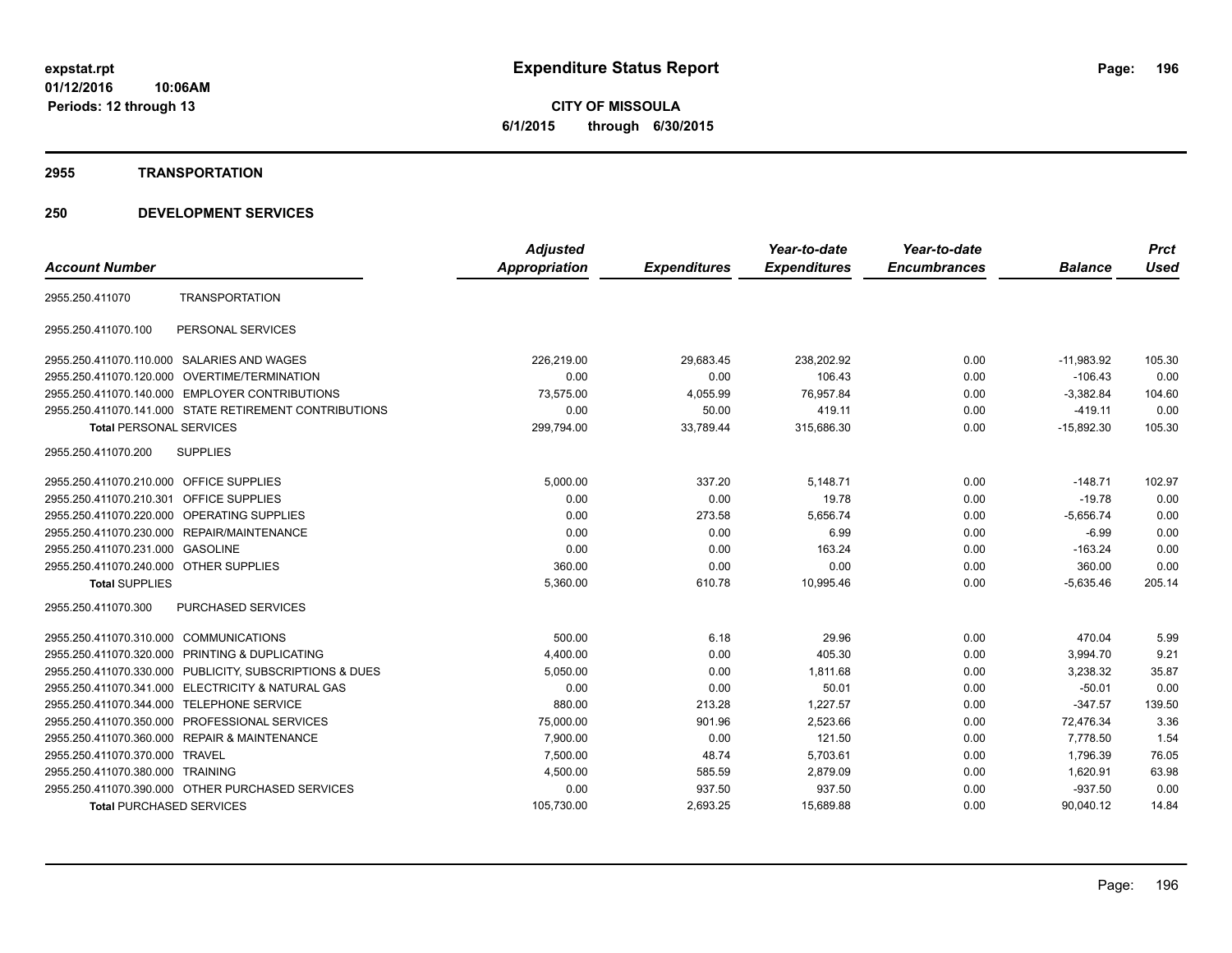#### **2955 TRANSPORTATION**

| <b>Account Number</b>                                    | <b>Adjusted</b><br>Appropriation | <b>Expenditures</b> | Year-to-date<br><b>Expenditures</b> | Year-to-date<br><b>Encumbrances</b> | <b>Balance</b> | <b>Prct</b><br><b>Used</b> |
|----------------------------------------------------------|----------------------------------|---------------------|-------------------------------------|-------------------------------------|----------------|----------------------------|
|                                                          |                                  |                     |                                     |                                     |                |                            |
| <b>FIXED CHARGES</b><br>2955.250.411070.500              |                                  |                     |                                     |                                     |                |                            |
| 2955.250.411070.500.000 FIXED CHARGES                    | 24,000.00                        | 12,000.00           | 24,794.65                           | 0.00                                | $-794.65$      | 103.31                     |
| <b>Total FIXED CHARGES</b>                               | 24,000.00                        | 12,000.00           | 24,794.65                           | 0.00                                | $-794.65$      | 103.31                     |
| 2955.250.411070.700<br><b>GRANTS &amp; CONTRIBUTIONS</b> |                                  |                     |                                     |                                     |                |                            |
| 2955.250.411070.700.000 GRANTS & CONTRIBUTIONS           | 143,096.00                       | 194,595.00          | 210,932.00                          | 0.00                                | $-67,836.00$   | 147.41                     |
| <b>Total GRANTS &amp; CONTRIBUTIONS</b>                  | 143,096.00                       | 194.595.00          | 210.932.00                          | 0.00                                | $-67.836.00$   | 147.41                     |
| 2955.250.411070.800<br><b>OTHER OBJECTS</b>              |                                  |                     |                                     |                                     |                |                            |
| 2955.250.411070.845.000 CONTINGENCY                      | 32,825.00                        | 0.00                | 0.00                                | 0.00                                | 32,825.00      | 0.00                       |
| <b>Total OTHER OBJECTS</b>                               | 32,825.00                        | 0.00                | 0.00                                | 0.00                                | 32,825.00      | 0.00                       |
| <b>Total TRANSPORTATION</b>                              | 610,805.00                       | 243,688.47          | 578,098.29                          | 0.00                                | 32.706.71      | 94.65                      |
| <b>MIM MDT</b><br>2955.250.411080                        |                                  |                     |                                     |                                     |                |                            |
| PERSONAL SERVICES<br>2955.250.411080.100                 |                                  |                     |                                     |                                     |                |                            |
| 2955.250.411080.110.000 CMAQ/MIM-SALARIES AND WAGES      | 158,619.00                       | 14,433.91           | 96,848.93                           | 0.00                                | 61,770.07      | 61.06                      |
| 2955.250.411080.120.000 OVERTIME/TERMINATION             | 0.00                             | 0.00                | 1.780.46                            | 0.00                                | $-1.780.46$    | 0.00                       |
| 2955.250.411080.140.000 EMPLOYER CONTRIBUTIONS           | 64,185.00                        | 3,012.79            | 39,443.81                           | 0.00                                | 24,741.19      | 61.45                      |
| <b>Total PERSONAL SERVICES</b>                           | 222,804.00                       | 17,446.70           | 138,073.20                          | 0.00                                | 84,730.80      | 61.97                      |
| 2955.250.411080.200<br><b>SUPPLIES</b>                   |                                  |                     |                                     |                                     |                |                            |
| 2955.250.411080.210.000 OFFICE SUPPLIES                  | 600.00                           | 170.41              | 2,321.06                            | 0.00                                | $-1,721.06$    | 386.84                     |
| 2955.250.411080.210.301 OFFICE SUPPLIES                  | 0.00                             | 0.00                | 62.39                               | 0.00                                | $-62.39$       | 0.00                       |
| 2955.250.411080.220.000 OPERATING SUPPLIES               | 19,175.00                        | 9,167.08            | 22,492.67                           | 0.00                                | $-3.317.67$    | 117.30                     |
| 2955.250.411080.230.000 REPAIR/MAINTENANCE               | 0.00                             | 0.00                | 21.97                               | 0.00                                | $-21.97$       | 0.00                       |
| 2955.250.411080.240.000 OTHER SUPPLIES                   | 200.00                           | 0.00                | 28.02                               | 0.00                                | 171.98         | 14.01                      |
| <b>Total SUPPLIES</b>                                    | 19,975.00                        | 9,337.49            | 24,926.11                           | 0.00                                | $-4,951.11$    | 124.79                     |
| 2955.250.411080.300<br><b>PURCHASED SERVICES</b>         |                                  |                     |                                     |                                     |                |                            |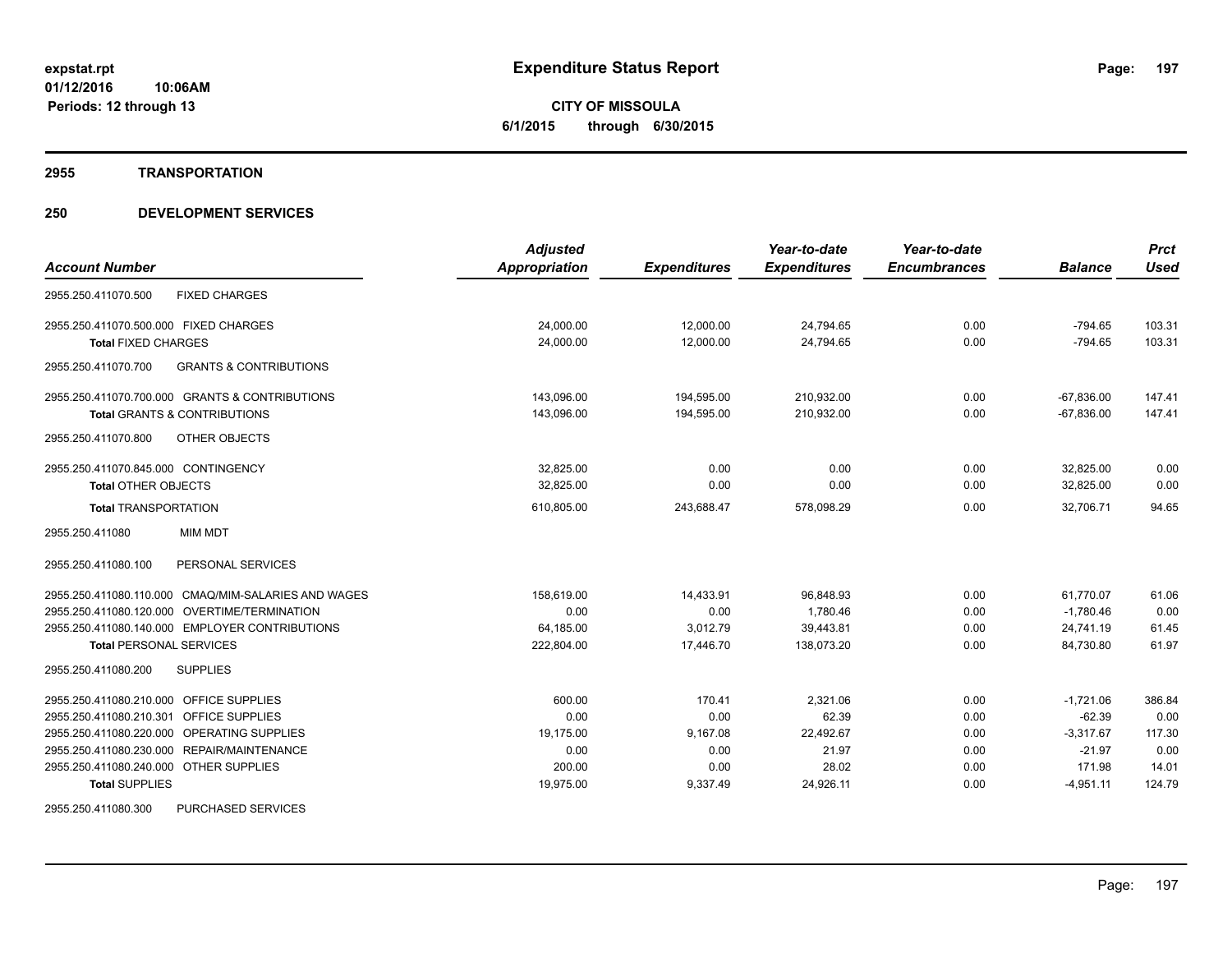**CITY OF MISSOULA 6/1/2015 through 6/30/2015**

#### **2955 TRANSPORTATION**

|                                                          | <b>Adjusted</b>      |                     | Year-to-date        | Year-to-date        |                | <b>Prct</b> |
|----------------------------------------------------------|----------------------|---------------------|---------------------|---------------------|----------------|-------------|
| <b>Account Number</b>                                    | <b>Appropriation</b> | <b>Expenditures</b> | <b>Expenditures</b> | <b>Encumbrances</b> | <b>Balance</b> | <b>Used</b> |
| 2955.250.411080.310.000 COMMUNICATIONS                   | 1,300.00             | 982.84              | 2,401.78            | 0.00                | $-1,101.78$    | 184.75      |
| 2955.250.411080.320.000 PRINTING & DUPLICATING           | 8,150.00             | 779.56              | 3,882.37            | 0.00                | 4,267.63       | 47.64       |
| 2955.250.411080.330.000 PUBLICITY, SUBSCRIPTIONS & DUES  | 26,825.00            | 7,990.01            | 28,910.27           | 0.00                | $-2,085.27$    | 107.77      |
| 2955.250.411080.344.000 TELEPHONE SERVICE                | 150.00               | 1.24                | 25.57               | 0.00                | 124.43         | 17.05       |
| 2955.250.411080.350.000 PROFESSIONAL SERVICES            | 7,150.00             | 200.00              | 4,075.00            | 0.00                | 3,075.00       | 56.99       |
| 2955.250.411080.360.000 REPAIR & MAINTENANCE             | 5,200.00             | 61.00               | 86.00               | 0.00                | 5,114.00       | 1.65        |
| 2955.250.411080.370.000 TRAVEL                           | 2,525.00             | 29.19               | 1,681.33            | 0.00                | 843.67         | 66.59       |
| 2955.250.411080.380.000 TRAINING                         | 9,500.00             | 329.53              | 1,531.03            | 0.00                | 7,968.97       | 16.12       |
| 2955.250.411080.390.000 OTHER PURCHASED SERVICES         | 60,149.00            | 532.00              | 8,632.08            | 0.00                | 51,516.92      | 14.35       |
| <b>Total PURCHASED SERVICES</b>                          | 120,949.00           | 10,905.37           | 51,225.43           | 0.00                | 69,723.57      | 42.35       |
| 2955.250.411080.500<br><b>FIXED CHARGES</b>              |                      |                     |                     |                     |                |             |
| 2955.250.411080.500.000 FIXED CHARGES                    | 10,000.00            | 0.00                | 0.00                | 0.00                | 10,000.00      | 0.00        |
| <b>Total FIXED CHARGES</b>                               | 10,000.00            | 0.00                | 0.00                | 0.00                | 10,000.00      | 0.00        |
| 2955.250.411080.700<br><b>GRANTS &amp; CONTRIBUTIONS</b> |                      |                     |                     |                     |                |             |
| 2955.250.411080.700.000 GRANTS & CONTRIBUTIONS           | 5,000.00             | 2,250.00            | 7,750.00            | 0.00                | $-2,750.00$    | 155.00      |
| <b>Total GRANTS &amp; CONTRIBUTIONS</b>                  | 5,000.00             | 2,250.00            | 7,750.00            | 0.00                | $-2,750.00$    | 155.00      |
| OTHER OBJECTS<br>2955.250.411080.800                     |                      |                     |                     |                     |                |             |
| 2955.250.411080.820.000 TRANSFERS TO OTHER FUNDS         | 3,593.00             | 0.00                | 0.00                | 0.00                | 3,593.00       | 0.00        |
| <b>Total OTHER OBJECTS</b>                               | 3,593.00             | 0.00                | 0.00                | 0.00                | 3,593.00       | 0.00        |
| <b>Total MIM MDT</b>                                     | 382,321.00           | 39,939.56           | 221,974.74          | 0.00                | 160,346.26     | 58.06       |
| 2955.250.411081<br><b>MIM-TRANSIT</b>                    |                      |                     |                     |                     |                |             |
| PERSONAL SERVICES<br>2955.250.411081.100                 |                      |                     |                     |                     |                |             |
| <b>Total PERSONAL SERVICES</b>                           | 0.00                 | 0.00                | 0.00                | 0.00                | 0.00           | 0.00        |
| 2955.250.411081.200<br><b>SUPPLIES</b>                   |                      |                     |                     |                     |                |             |
| <b>Total SUPPLIES</b>                                    | 0.00                 | 0.00                | 0.00                | 0.00                | 0.00           | 0.00        |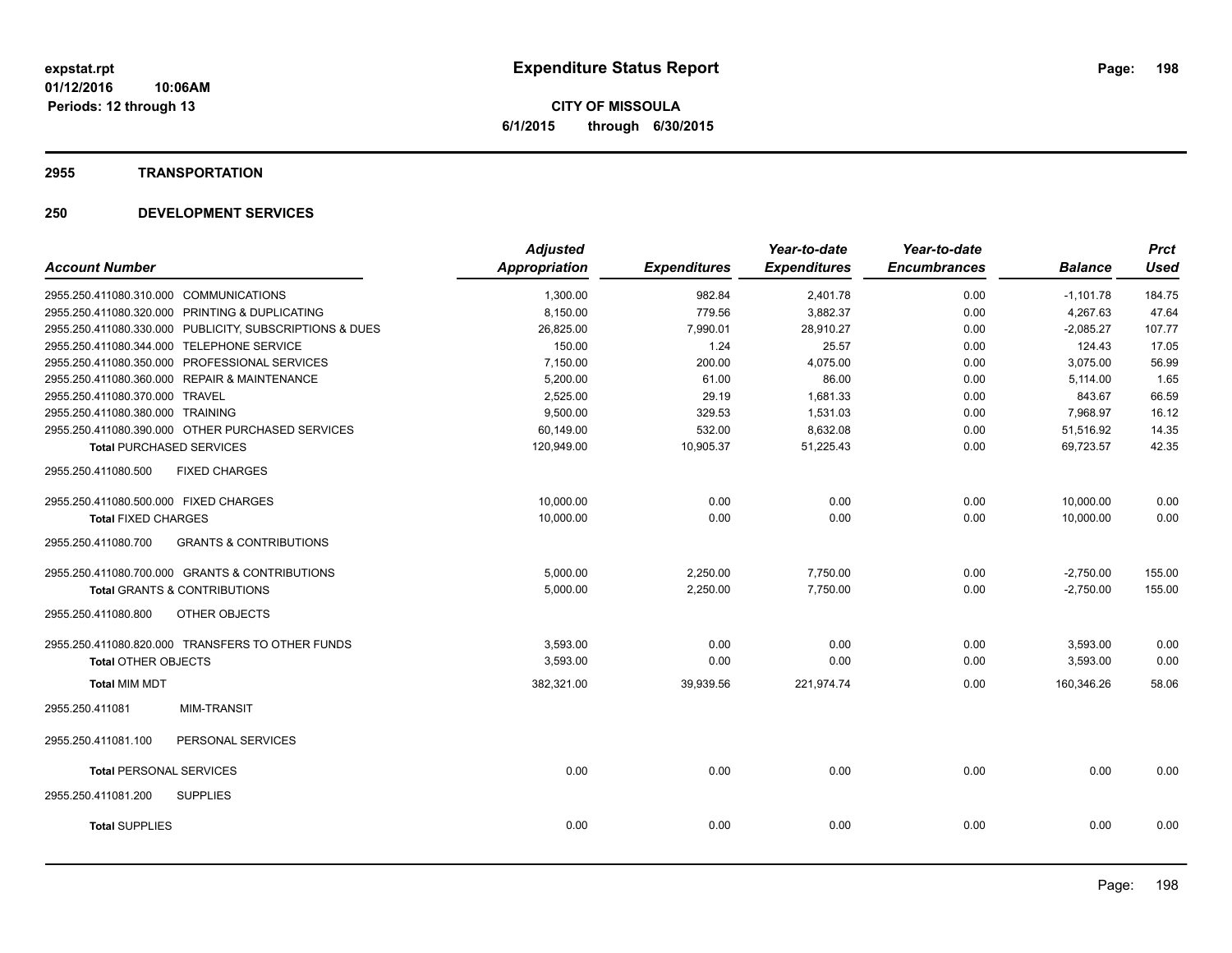#### **2955 TRANSPORTATION**

|                                                          | <b>Adjusted</b> |                     | Year-to-date        | Year-to-date        |                | <b>Prct</b> |
|----------------------------------------------------------|-----------------|---------------------|---------------------|---------------------|----------------|-------------|
| <b>Account Number</b>                                    | Appropriation   | <b>Expenditures</b> | <b>Expenditures</b> | <b>Encumbrances</b> | <b>Balance</b> | <b>Used</b> |
| PURCHASED SERVICES<br>2955.250.411081.300                |                 |                     |                     |                     |                |             |
| 2955.250.411081.330.000 PUBLICITY, SUBSCRIPTIONS & DUES  | 1.00            | 0.00                | 0.00                | 0.00                | 1.00           | 0.00        |
| <b>Total PURCHASED SERVICES</b>                          | 1.00            | 0.00                | 0.00                | 0.00                | 1.00           | 0.00        |
| <b>FIXED CHARGES</b><br>2955.250.411081.500              |                 |                     |                     |                     |                |             |
| <b>Total FIXED CHARGES</b>                               | 0.00            | 0.00                | 0.00                | 0.00                | 0.00           | 0.00        |
| <b>GRANTS &amp; CONTRIBUTIONS</b><br>2955.250.411081.700 |                 |                     |                     |                     |                |             |
| Total GRANTS & CONTRIBUTIONS                             | 0.00            | 0.00                | 0.00                | 0.00                | 0.00           | 0.00        |
| <b>Total MIM-TRANSIT</b>                                 | 1.00            | 0.00                | 0.00                | 0.00                | 1.00           | 0.00        |
| 2955.250.430255<br><b>BIKE-PED PROGRAM</b>               |                 |                     |                     |                     |                |             |
| 2955.250.430255.100<br>PERSONAL SERVICES                 |                 |                     |                     |                     |                |             |
| 2955.250.430255.110.000 BIKE/PED-SALARIES AND WAGES      | 46,737.00       | 5,883.67            | 44,575.12           | 0.00                | 2,161.88       | 95.37       |
| 2955.250.430255.140.000 EMPLOYER CONTRIBUTIONS           | 16,570.00       | 1.122.94            | 13,555.53           | 0.00                | 3.014.47       | 81.81       |
| <b>Total PERSONAL SERVICES</b>                           | 63,307.00       | 7,006.61            | 58,130.65           | 0.00                | 5,176.35       | 91.82       |
| <b>SUPPLIES</b><br>2955.250.430255.200                   |                 |                     |                     |                     |                |             |
| 2955.250.430255.210.000 OFFICE SUPPLIES                  | 200.00          | 194.82              | 404.91              | 0.00                | $-204.91$      | 202.46      |
| <b>Total SUPPLIES</b>                                    | 200.00          | 194.82              | 404.91              | 0.00                | $-204.91$      | 202.46      |
| PURCHASED SERVICES<br>2955.250.430255.300                |                 |                     |                     |                     |                |             |
| 2955.250.430255.310.000 COMMUNICATIONS                   | 0.00            | 5.32                | 5.32                | 0.00                | $-5.32$        | 0.00        |
| 2955.250.430255.320.000 PRINTING & DUPLICATING           | 125.00          | 1,786.00            | 1,786.00            | 0.00                | $-1,661.00$    | 1,428.80    |
| 2955.250.430255.330.000 PUBLICITY, SUBSCRIPTIONS & DUES  | 395.00          | 82.80               | 192.80              | 0.00                | 202.20         | 48.81       |
| 2955.250.430255.344.000 TELEPHONE SERVICE                | 29.00           | 5.11                | 27.73               | 0.00                | 1.27           | 95.62       |
| 2955.250.430255.350.000 PROFESSIONAL SERVICES            | 4,004.00        | 1,938.01            | 1,938.01            | 0.00                | 2,065.99       | 48.40       |
| 2955.250.430255.370.000 TRAVEL                           | 1,000.00        | 303.82              | 1,430.02            | 0.00                | $-430.02$      | 143.00      |
| 2955.250.430255.380.000 TRAINING                         | 700.00          | 0.00                | 565.00              | 0.00                | 135.00         | 80.71       |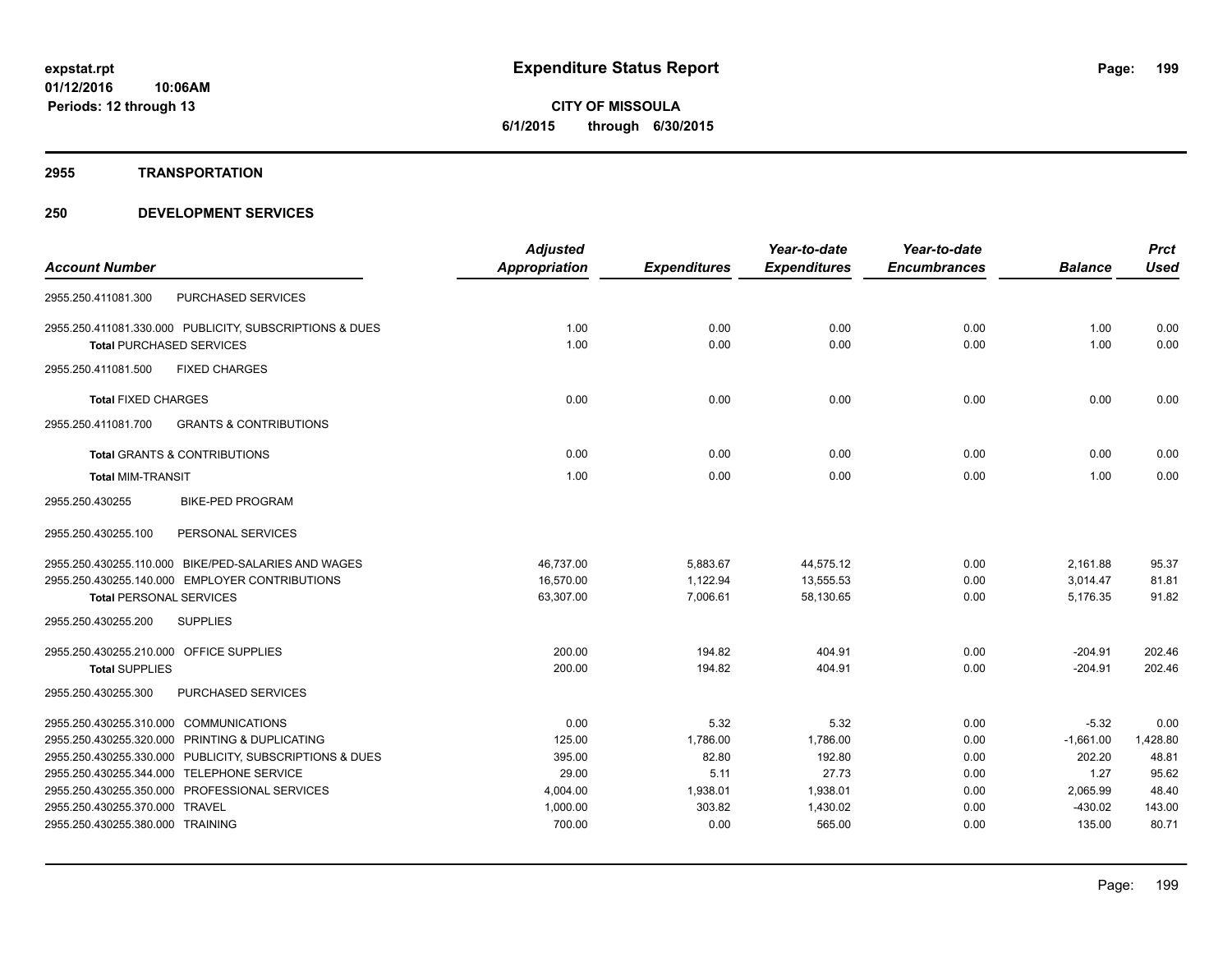#### **2955 TRANSPORTATION**

| <b>Account Number</b>                                                                   | <b>Adjusted</b><br><b>Appropriation</b> | <b>Expenditures</b>  | Year-to-date<br><b>Expenditures</b> | Year-to-date<br><b>Encumbrances</b> | <b>Balance</b>             | <b>Prct</b><br><b>Used</b> |
|-----------------------------------------------------------------------------------------|-----------------------------------------|----------------------|-------------------------------------|-------------------------------------|----------------------------|----------------------------|
| 2955.250.430255.390.000 OTHER PURCHASED SERVICES<br><b>Total PURCHASED SERVICES</b>     | 4,700.00<br>10,953.00                   | 4,997.50<br>9,118.56 | 4,997.50<br>10,942.38               | 0.00<br>0.00                        | $-297.50$<br>10.62         | 106.33<br>99.90            |
| 2955.250.430255.500<br><b>FIXED CHARGES</b>                                             |                                         |                      |                                     |                                     |                            |                            |
| 2955.250.430255.500.000 FIXED CHARGES<br><b>Total FIXED CHARGES</b>                     | 7,207.00<br>7,207.00                    | 514.08<br>514.08     | 1.861.43<br>1,861.43                | 0.00<br>0.00                        | 5,345.57<br>5,345.57       | 25.83<br>25.83             |
| <b>CAPITAL OUTLAY</b><br>2955.250.430255.900                                            |                                         |                      |                                     |                                     |                            |                            |
| <b>Total CAPITAL OUTLAY</b>                                                             | 0.00                                    | 0.00                 | 0.00                                | 0.00                                | 0.00                       | 0.00                       |
| Total BIKE-PED PROGRAM                                                                  | 81,667.00                               | 16,834.07            | 71,339.37                           | 0.00                                | 10,327.63                  | 87.35                      |
| <b>BICYCLE COMMUTER NETWORK</b><br>2955.250.430257                                      |                                         |                      |                                     |                                     |                            |                            |
| <b>CAPITAL OUTLAY</b><br>2955.250.430257.900                                            |                                         |                      |                                     |                                     |                            |                            |
| 2955.250.430257.940.000 MACH & EQUIP - TRAIL COUNTERS<br>Total BICYCLE COMMUTER NETWORK | 0.00<br>0.00                            | 4,900.00<br>4,900.00 | 4,900.00<br>4,900.00                | 0.00<br>0.00                        | $-4,900.00$<br>$-4,900.00$ | 0.00<br>0.00               |
| <b>MERCHANT SERVICES</b><br>2955.250.510110                                             |                                         |                      |                                     |                                     |                            |                            |
| 2955.250.510110.500<br><b>FIXED CHARGES</b>                                             |                                         |                      |                                     |                                     |                            |                            |
| 2955.250.510110.550.000 MERCHANT SERVICE FEES<br><b>Total MERCHANT SERVICES</b>         | 0.00<br>0.00                            | 146.61<br>146.61     | 146.61<br>146.61                    | 0.00<br>0.00                        | $-146.61$<br>$-146.61$     | 0.00<br>0.00               |
| INTERFUND OPERATING TRANSFERS<br>2955.250.521000                                        |                                         |                      |                                     |                                     |                            |                            |
| 2955.250.521000.800<br>OTHER OBJECTS                                                    |                                         |                      |                                     |                                     |                            |                            |
| Total INTERFUND OPERATING TRANSFERS                                                     | 0.00                                    | 0.00                 | 0.00                                | 0.00                                | 0.00                       | 0.00                       |
| <b>Total TRANSPORTATION</b>                                                             | 1,074,794.00                            | 305,508.71           | 876,459.01                          | 0.00                                | 198,334.99                 | 81.55                      |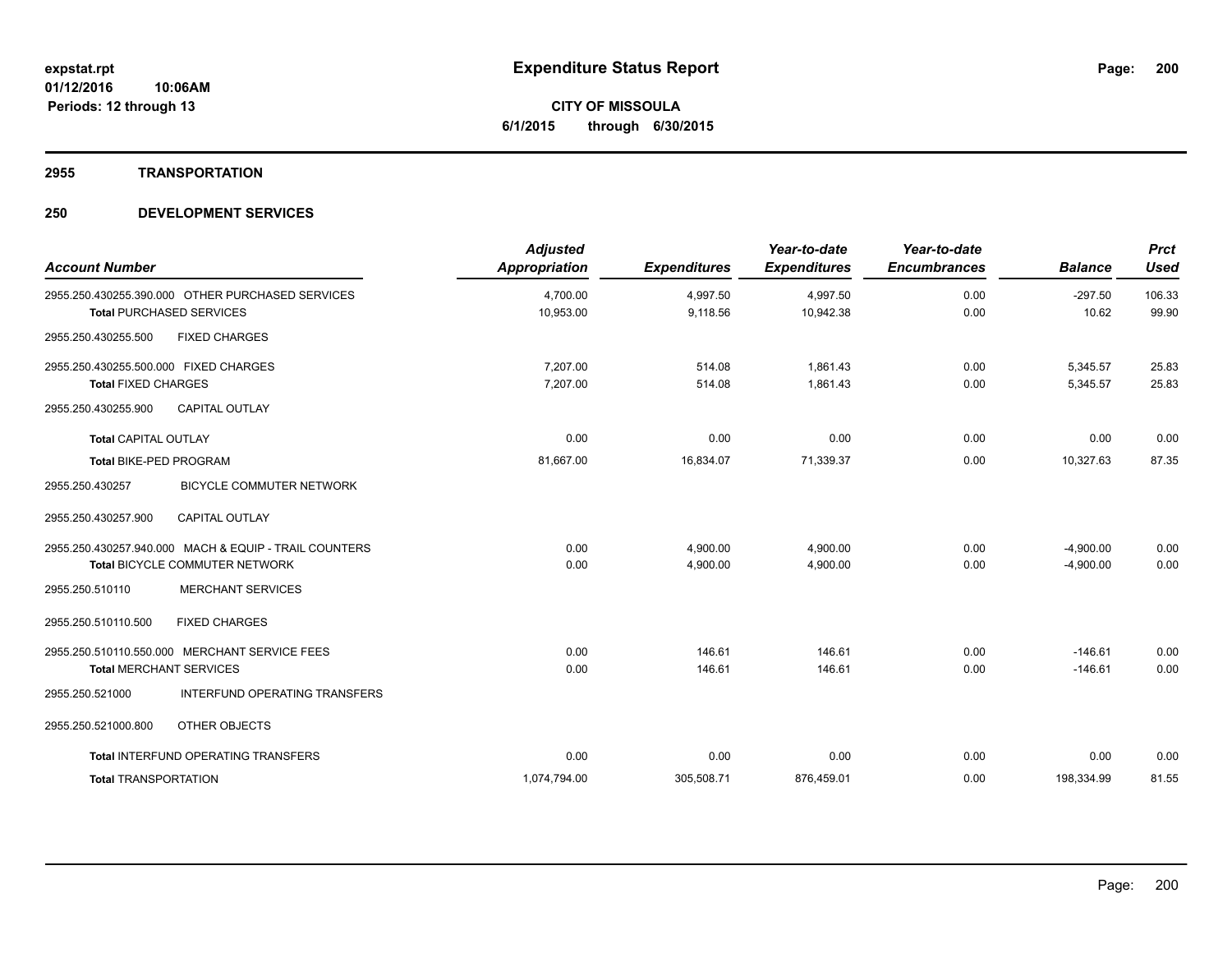# **CITY OF MISSOULA 6/1/2015 through 6/30/2015**

# **2987 FEDERAL TRANSPORTATION FUND**

# **370 PARKS & RECREATION**

|                                     |                                                        | <b>Adjusted</b> |                     | Year-to-date        | Year-to-date        |                | <b>Prct</b> |
|-------------------------------------|--------------------------------------------------------|-----------------|---------------------|---------------------|---------------------|----------------|-------------|
| <b>Account Number</b>               |                                                        | Appropriation   | <b>Expenditures</b> | <b>Expenditures</b> | <b>Encumbrances</b> | <b>Balance</b> | <b>Used</b> |
| 2987.370.411121                     | DV ACCOUNTABILITY GRANT                                |                 |                     |                     |                     |                |             |
| 2987.370.411121.100                 | PERSONAL SERVICES                                      |                 |                     |                     |                     |                |             |
|                                     | 2987.370.411121.141.000 STATE RETIREMENT CONTRIBUTIONS | 0.00            | 0.79                | 3.42                | 0.00                | $-3.42$        | 0.00        |
|                                     | <b>Total DV ACCOUNTABILITY GRANT</b>                   | 0.00            | 0.79                | 3.42                | 0.00                | $-3.42$        | 0.00        |
| 2987.370.430258                     | *** Title Not Found ***                                |                 |                     |                     |                     |                |             |
| 2987.370.430258.100                 | PERSONAL SERVICES                                      |                 |                     |                     |                     |                |             |
|                                     | 2987.370.430258.110.000 SALARIES AND WAGES             | 0.00            | 792.55              | 2.448.03            | 0.00                | $-2,448.03$    | 0.00        |
|                                     | 2987.370.430258.140.000 EMPLOYER CONTRIBUTIONS         | 0.00            | 178.00              | 553.41              | 0.00                | $-553.41$      | 0.00        |
| Total *** Title Not Found ***       |                                                        | 0.00            | 970.55              | 3,001.44            | 0.00                | $-3,001.44$    | 0.00        |
| 2987.370.510110                     | <b>MERCHANT SERVICES</b>                               |                 |                     |                     |                     |                |             |
| 2987.370.510110.500                 | <b>FIXED CHARGES</b>                                   |                 |                     |                     |                     |                |             |
|                                     | 2987.370.510110.550.000 MERCHANT SERVICE FEES          | 0.00            | 226.92              | 226.92              | 0.00                | $-226.92$      | 0.00        |
| <b>Total MERCHANT SERVICES</b>      |                                                        | 0.00            | 226.92              | 226.92              | 0.00                | $-226.92$      | 0.00        |
| <b>Total PARKS &amp; RECREATION</b> |                                                        | 0.00            | 1,198.26            | 3,231.78            | 0.00                | $-3,231.78$    | 0.00        |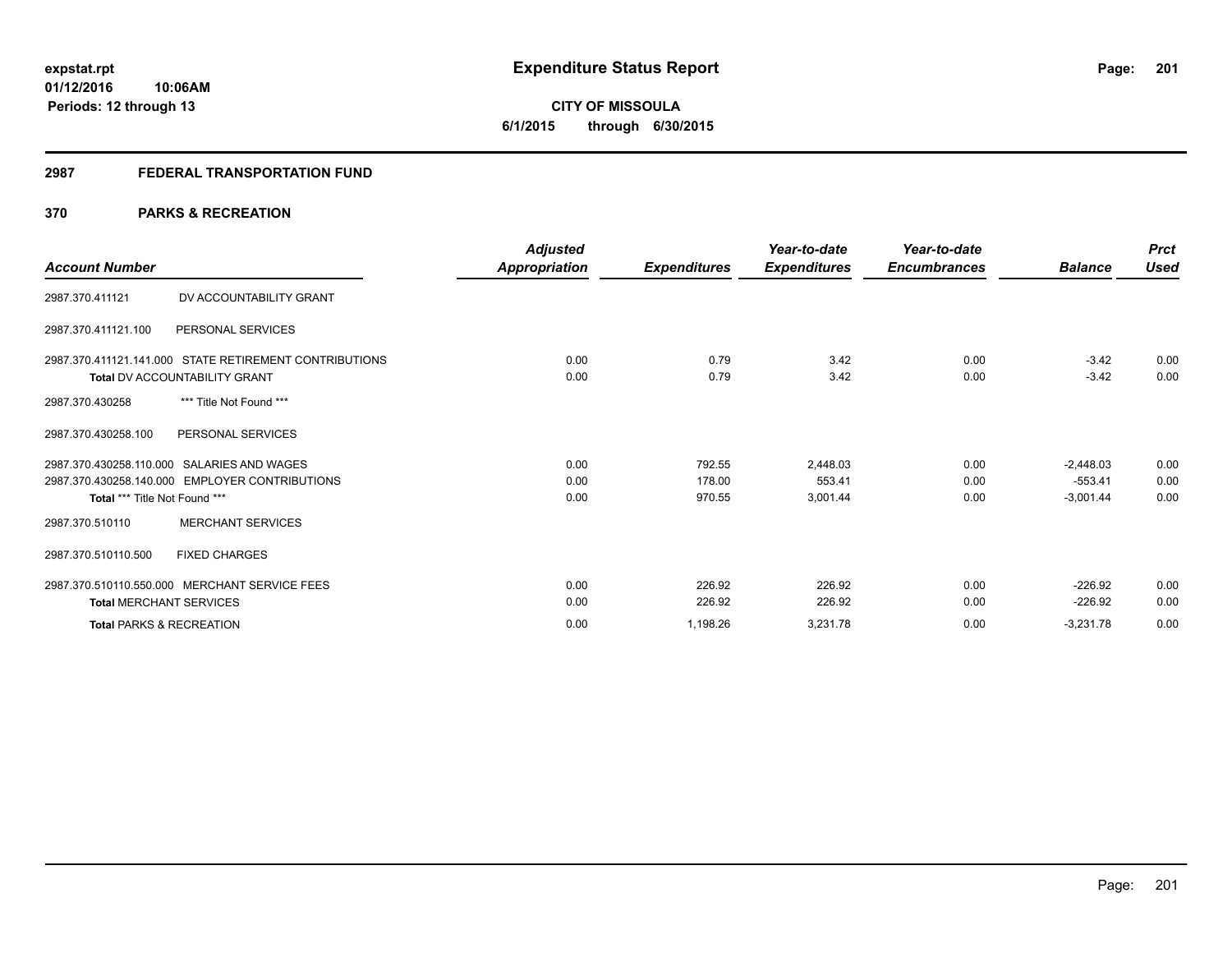**CITY OF MISSOULA 6/1/2015 through 6/30/2015**

#### **2987 FEDERAL TRANSPORTATION FUND**

# **390 NON-DEPARTMENTAL**

| <b>Account Number</b>                                 |                                                                                                                       | <b>Adjusted</b><br><b>Appropriation</b> | <b>Expenditures</b>      | Year-to-date<br><b>Expenditures</b> | Year-to-date<br><b>Encumbrances</b> | <b>Balance</b>                          | <b>Prct</b><br><b>Used</b> |
|-------------------------------------------------------|-----------------------------------------------------------------------------------------------------------------------|-----------------------------------------|--------------------------|-------------------------------------|-------------------------------------|-----------------------------------------|----------------------------|
| 2987.390.430233                                       | *** Title Not Found ***                                                                                               |                                         |                          |                                     |                                     |                                         |                            |
| 2987.390.430233.900                                   | <b>CAPITAL OUTLAY</b>                                                                                                 |                                         |                          |                                     |                                     |                                         |                            |
| Total *** Title Not Found ***                         |                                                                                                                       | 0.00                                    | 0.00                     | 0.00                                | 0.00                                | 0.00                                    | 0.00                       |
| 2987.390.430256                                       | SAFE ROUTES TO SCHOOLS                                                                                                |                                         |                          |                                     |                                     |                                         |                            |
| 2987.390.430256.900                                   | <b>CAPITAL OUTLAY</b>                                                                                                 |                                         |                          |                                     |                                     |                                         |                            |
|                                                       | Total SAFE ROUTES TO SCHOOLS                                                                                          | 0.00                                    | 0.00                     | 0.00                                | 0.00                                | 0.00                                    | 0.00                       |
| 2987.390.430257                                       | <b>BICYCLE COMMUTER NETWORK</b>                                                                                       |                                         |                          |                                     |                                     |                                         |                            |
| 2987.390.430257.900                                   | CAPITAL OUTLAY                                                                                                        |                                         |                          |                                     |                                     |                                         |                            |
|                                                       | 2987.390.430257.930.000 BICYCLE COMMUTER NETWORK/IMPROVEMENTS<br>Total BICYCLE COMMUTER NETWORK                       | 762,189.00<br>762,189.00                | 0.00<br>0.00             | 0.00<br>0.00                        | 0.00<br>0.00                        | 762,189.00<br>762,189.00                | 0.00<br>0.00               |
| 2987.390.430258                                       | <b>GRANT CREEK TRAIL BCN</b>                                                                                          |                                         |                          |                                     |                                     |                                         |                            |
| 2987.390.430258.100                                   | PERSONAL SERVICES                                                                                                     |                                         |                          |                                     |                                     |                                         |                            |
| <b>Total PERSONAL SERVICES</b><br>2987.390.430258.900 | 2987.390.430258.110.000 SALARIES AND WAGES<br>2987.390.430258.140.000 EMPLOYER CONTRIBUTIONS<br><b>CAPITAL OUTLAY</b> | 0.00<br>0.00<br>0.00                    | 0.00<br>0.00<br>0.00     | 1,492.43<br>110.74<br>1,603.17      | 0.00<br>0.00<br>0.00                | $-1,492.43$<br>$-110.74$<br>$-1,603.17$ | 0.00<br>0.00<br>0.00       |
|                                                       |                                                                                                                       |                                         |                          |                                     |                                     |                                         |                            |
| <b>Total CAPITAL OUTLAY</b>                           | 2987.390.430258.930.000 GRANT CREEK TRAIL BCN                                                                         | 870,129.00<br>870,129.00                | 112,515.91<br>112,515.91 | 1,051,784.93<br>1,051,784.93        | 0.00<br>0.00                        | $-181,655.93$<br>$-181,655.93$          | 120.88<br>120.88           |
|                                                       | <b>Total GRANT CREEK TRAIL BCN</b>                                                                                    | 870,129.00                              | 112,515.91               | 1,053,388.10                        | 0.00                                | $-183,259.10$                           | 121.06                     |
| 2987.390.430259                                       | RTLSNK CR/BRDWAY CROSSING                                                                                             |                                         |                          |                                     |                                     |                                         |                            |

2987.390.430259.900 CAPITAL OUTLAY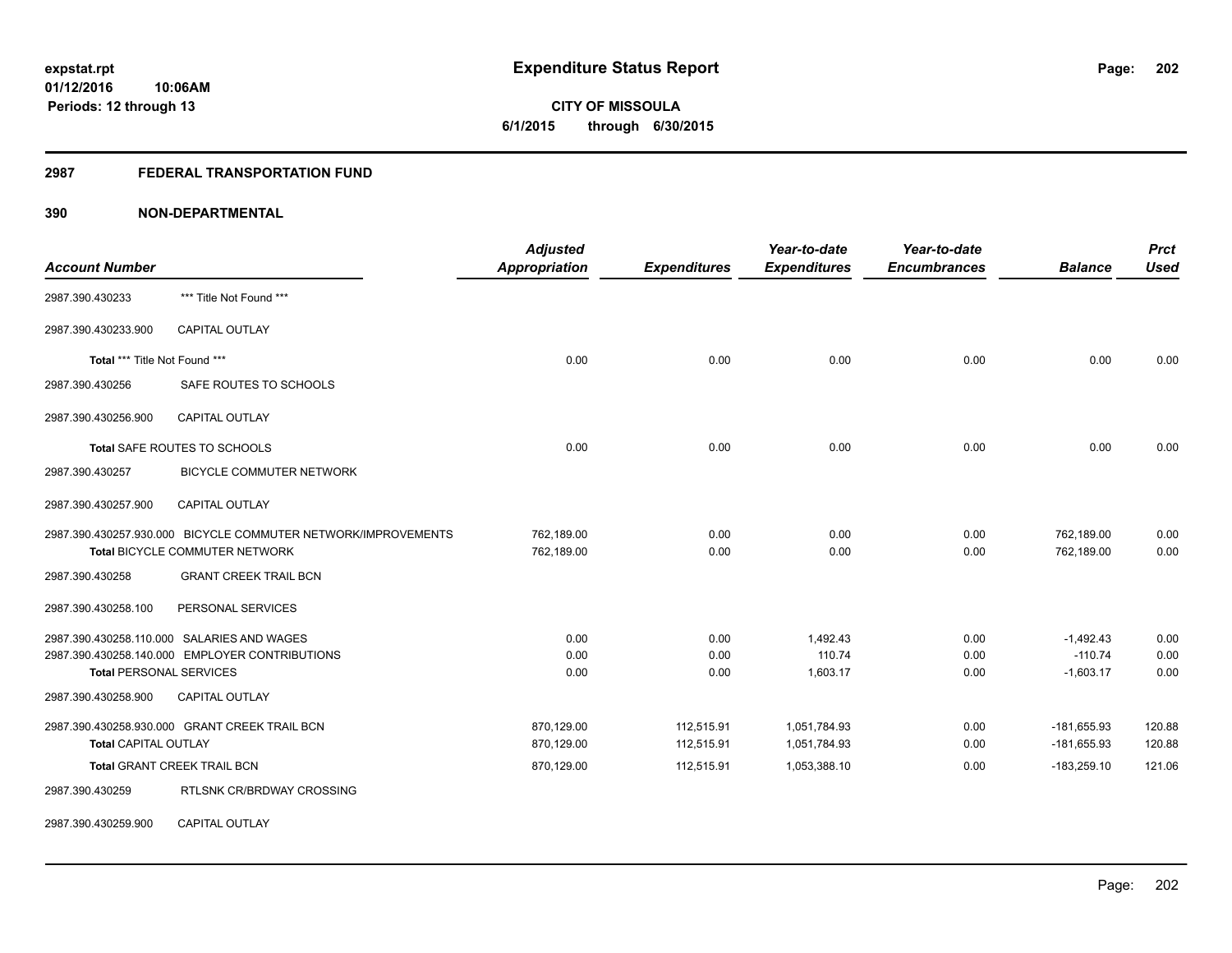**Periods: 12 through 13**

**CITY OF MISSOULA 6/1/2015 through 6/30/2015**

#### **2987 FEDERAL TRANSPORTATION FUND**

# **390 NON-DEPARTMENTAL**

**10:06AM**

| <b>Account Number</b>      |                                            | <b>Adjusted</b><br>Appropriation | <b>Expenditures</b> | Year-to-date<br><b>Expenditures</b> | Year-to-date<br><b>Encumbrances</b> | <b>Balance</b> | <b>Prct</b><br><b>Used</b> |
|----------------------------|--------------------------------------------|----------------------------------|---------------------|-------------------------------------|-------------------------------------|----------------|----------------------------|
|                            | Total RTLSNK CR/BRDWAY CROSSING            | 0.00                             | 0.00                | 0.00                                | 0.00                                | 0.00           | 0.00                       |
| 2987.390.430262            | MASTER SIDEWALK PLAN                       |                                  |                     |                                     |                                     |                |                            |
| 2987.390.430262.900        | <b>CAPITAL OUTLAY</b>                      |                                  |                     |                                     |                                     |                |                            |
|                            | Total MASTER SIDEWALK PLAN                 | 0.00                             | 0.00                | 0.00                                | 0.00                                | 0.00           | 0.00                       |
| 2987.390.430271            | HIGGINS HILL/BECKWITH RECONSTRUCTION       |                                  |                     |                                     |                                     |                |                            |
| 2987.390.430271.900        | CAPITAL OUTLAY                             |                                  |                     |                                     |                                     |                |                            |
|                            | Total HIGGINS HILL/BECKWITH RECONSTRUCTION | 0.00                             | 0.00                | 0.00                                | 0.00                                | 0.00           | 0.00                       |
| 2987.390.430272            | SIGNALIZATION                              |                                  |                     |                                     |                                     |                |                            |
| 2987.390.430272.900        | CAPITAL OUTLAY                             |                                  |                     |                                     |                                     |                |                            |
| <b>Total SIGNALIZATION</b> |                                            | 0.00                             | 0.00                | 0.00                                | 0.00                                | 0.00           | 0.00                       |
| 2987.390.430276            | RUSSELL S 3RD IMPROVEMENTS                 |                                  |                     |                                     |                                     |                |                            |
| 2987.390.430276.900        | CAPITAL OUTLAY                             |                                  |                     |                                     |                                     |                |                            |
|                            | Total RUSSELL S 3RD IMPROVEMENTS           | 0.00                             | 0.00                | 0.00                                | 0.00                                | 0.00           | 0.00                       |
| 2987.390.430278            | LOLO ST-BRIDGE TO DUNCAN S/C               |                                  |                     |                                     |                                     |                |                            |
| 2987.390.430278.900        | CAPITAL OUTLAY                             |                                  |                     |                                     |                                     |                |                            |
|                            | Total LOLO ST-BRIDGE TO DUNCAN S/C         | 0.00                             | 0.00                | 0.00                                | 0.00                                | 0.00           | 0.00                       |
| 2987.390.430279            | U OF M CROSSWALK PROJECT                   |                                  |                     |                                     |                                     |                |                            |
| 2987.390.430279.900        | <b>CAPITAL OUTLAY</b>                      |                                  |                     |                                     |                                     |                |                            |
|                            | Total U OF M CROSSWALK PROJECT             | 0.00                             | 0.00                | 0.00                                | 0.00                                | 0.00           | 0.00                       |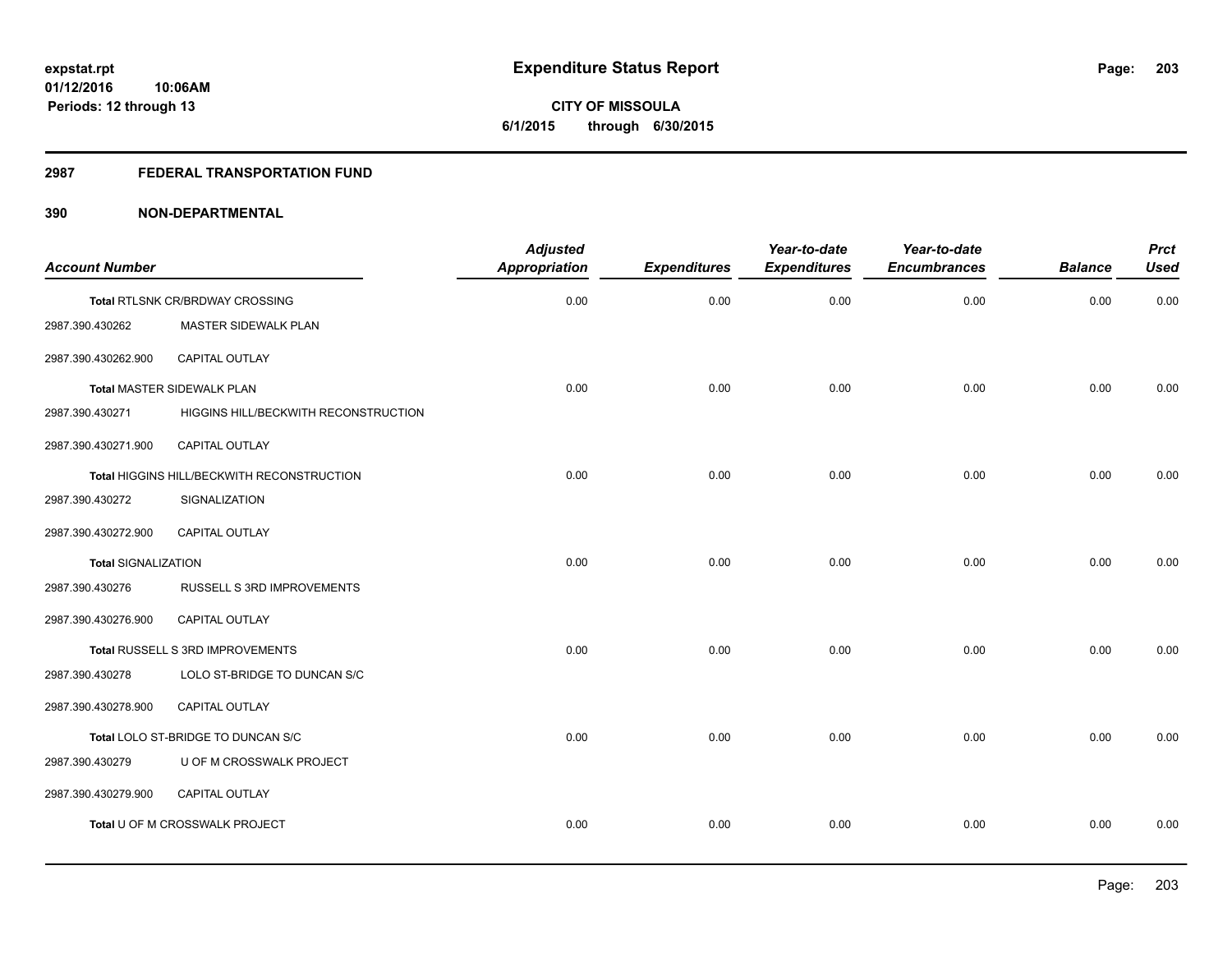**Periods: 12 through 13**

**CITY OF MISSOULA 6/1/2015 through 6/30/2015**

#### **2987 FEDERAL TRANSPORTATION FUND**

**10:06AM**

| <b>Account Number</b>           |                                           | <b>Adjusted</b><br><b>Appropriation</b> | <b>Expenditures</b> | Year-to-date<br><b>Expenditures</b> | Year-to-date<br><b>Encumbrances</b> | <b>Balance</b> | <b>Prct</b><br><b>Used</b> |
|---------------------------------|-------------------------------------------|-----------------------------------------|---------------------|-------------------------------------|-------------------------------------|----------------|----------------------------|
| 2987.390.460405                 | PLAYFAIR PARK - MINOR IMPROVEMENTS        |                                         |                     |                                     |                                     |                |                            |
| 2987.390.460405.900             | CAPITAL OUTLAY                            |                                         |                     |                                     |                                     |                |                            |
|                                 | Total PLAYFAIR PARK - MINOR IMPROVEMENTS  | 0.00                                    | 0.00                | 0.00                                | 0.00                                | 0.00           | 0.00                       |
| 2987.390.460415                 | SOUTH HILLS TRAIL SYSTEM                  |                                         |                     |                                     |                                     |                |                            |
| 2987.390.460415.900             | <b>CAPITAL OUTLAY</b>                     |                                         |                     |                                     |                                     |                |                            |
|                                 | Total SOUTH HILLS TRAIL SYSTEM            | 0.00                                    | 0.00                | 0.00                                | 0.00                                | 0.00           | 0.00                       |
| 2987.390.460435                 | SILVER PARK MILL SITE                     |                                         |                     |                                     |                                     |                |                            |
| 2987.390.460435.900             | CAPITAL OUTLAY                            |                                         |                     |                                     |                                     |                |                            |
| Total SILVER PARK MILL SITE     |                                           | 0.00                                    | 0.00                | 0.00                                | 0.00                                | 0.00           | 0.00                       |
| 2987.390.460509                 | <b>KIM WILLIAMS TRAIL</b>                 |                                         |                     |                                     |                                     |                |                            |
| 2987.390.460509.900             | <b>CAPITAL OUTLAY</b>                     |                                         |                     |                                     |                                     |                |                            |
|                                 | 2987.390.460509.930.000 KIM WILLIAMS EAST | 375,500.00                              | 19,149.05           | 65,530.18                           | 0.00                                | 309,969.82     | 17.45                      |
| <b>Total KIM WILLIAMS TRAIL</b> |                                           | 375,500.00                              | 19,149.05           | 65,530.18                           | 0.00                                | 309,969.82     | 17.45                      |
| 2987.390.510000                 | <b>MISCELLANEOUS</b>                      |                                         |                     |                                     |                                     |                |                            |
| 2987.390.510000.800             | OTHER OBJECTS                             |                                         |                     |                                     |                                     |                |                            |
| Total MISCELLANEOUS             |                                           | 0.00                                    | 0.00                | 0.00                                | 0.00                                | 0.00           | 0.00                       |
| 2987.390.510110                 | <b>MERCHANT SERVICES</b>                  |                                         |                     |                                     |                                     |                |                            |
| 2987.390.510110.500             | <b>FIXED CHARGES</b>                      |                                         |                     |                                     |                                     |                |                            |
| <b>Total MERCHANT SERVICES</b>  |                                           | 0.00                                    | 0.00                | 0.00                                | 0.00                                | 0.00           | 0.00                       |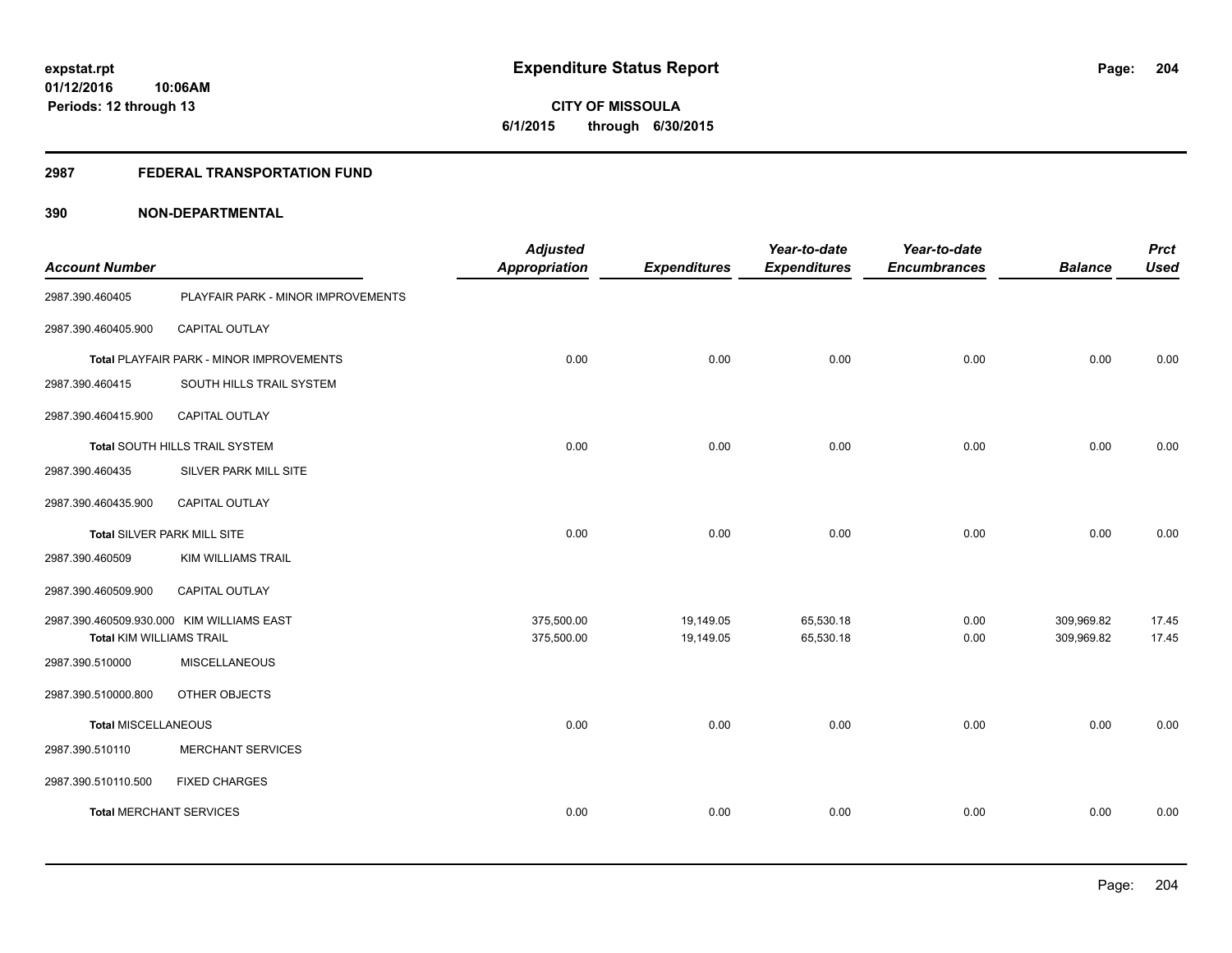| <b>Expenditure Status Report</b><br>expstat.rpt<br>01/12/2016<br>10:06AM  |                                     |                          |                              |              |                          | 205            |
|---------------------------------------------------------------------------|-------------------------------------|--------------------------|------------------------------|--------------|--------------------------|----------------|
| Periods: 12 through 13                                                    | <b>CITY OF MISSOULA</b><br>6/1/2015 | through 6/30/2015        |                              |              |                          |                |
| 2987<br><b>FEDERAL TRANSPORTATION FUND</b>                                |                                     |                          |                              |              |                          |                |
| <b>Total NON-DEPARTMENTAL</b><br><b>Total FEDERAL TRANSPORTATION FUND</b> | 2,007,818.00<br>2,007,818.00        | 131,664.96<br>132,863.22 | 1,118,918.28<br>1,122,150.06 | 0.00<br>0.00 | 888,899.72<br>885,667.94 | 55.73<br>55.89 |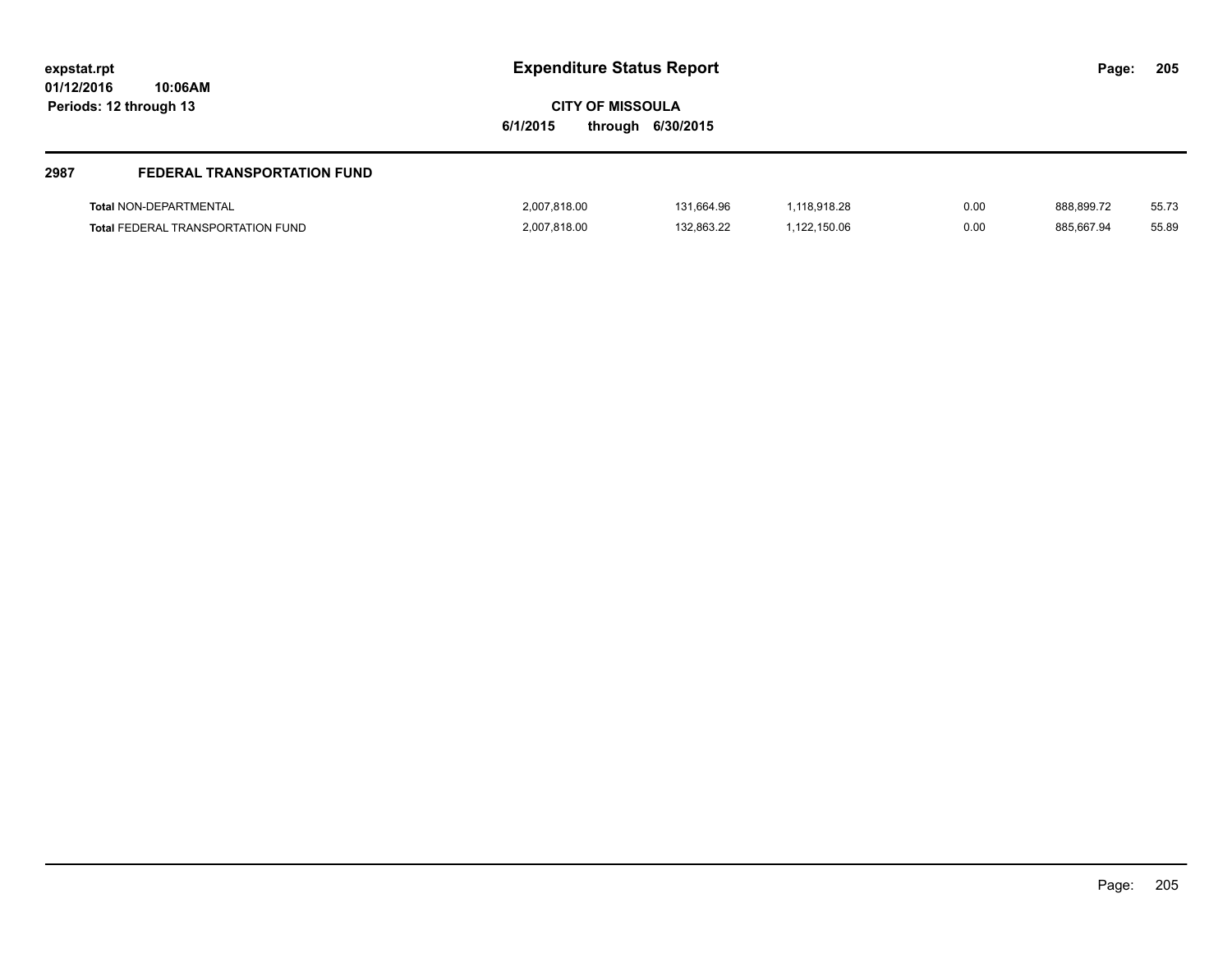**CITY OF MISSOULA 6/1/2015 through 6/30/2015**

#### **2988 GRANTS & DONATIONS FUND**

# **223 CITY CLERK**

| <b>Account Number</b>      |                          | <b>Adjusted</b><br><b>Appropriation</b> | <b>Expenditures</b> | Year-to-date<br><b>Expenditures</b> | Year-to-date<br><b>Encumbrances</b> | <b>Balance</b> | <b>Prct</b><br><b>Used</b> |
|----------------------------|--------------------------|-----------------------------------------|---------------------|-------------------------------------|-------------------------------------|----------------|----------------------------|
| 2988.223.420000            | <b>PUBLIC SAFETY</b>     |                                         |                     |                                     |                                     |                |                            |
| 2988.223.420000.200        | <b>SUPPLIES</b>          |                                         |                     |                                     |                                     |                |                            |
| <b>Total PUBLIC SAFETY</b> |                          | 0.00                                    | 0.00                | 0.00                                | 0.00                                | 0.00           | 0.00                       |
| 2988.223.510110            | <b>MERCHANT SERVICES</b> |                                         |                     |                                     |                                     |                |                            |
| 2988.223.510110.500        | <b>FIXED CHARGES</b>     |                                         |                     |                                     |                                     |                |                            |
| <b>Total CITY CLERK</b>    |                          | 0.00                                    | 0.00                | 0.00                                | 0.00                                | 0.00           | 0.00                       |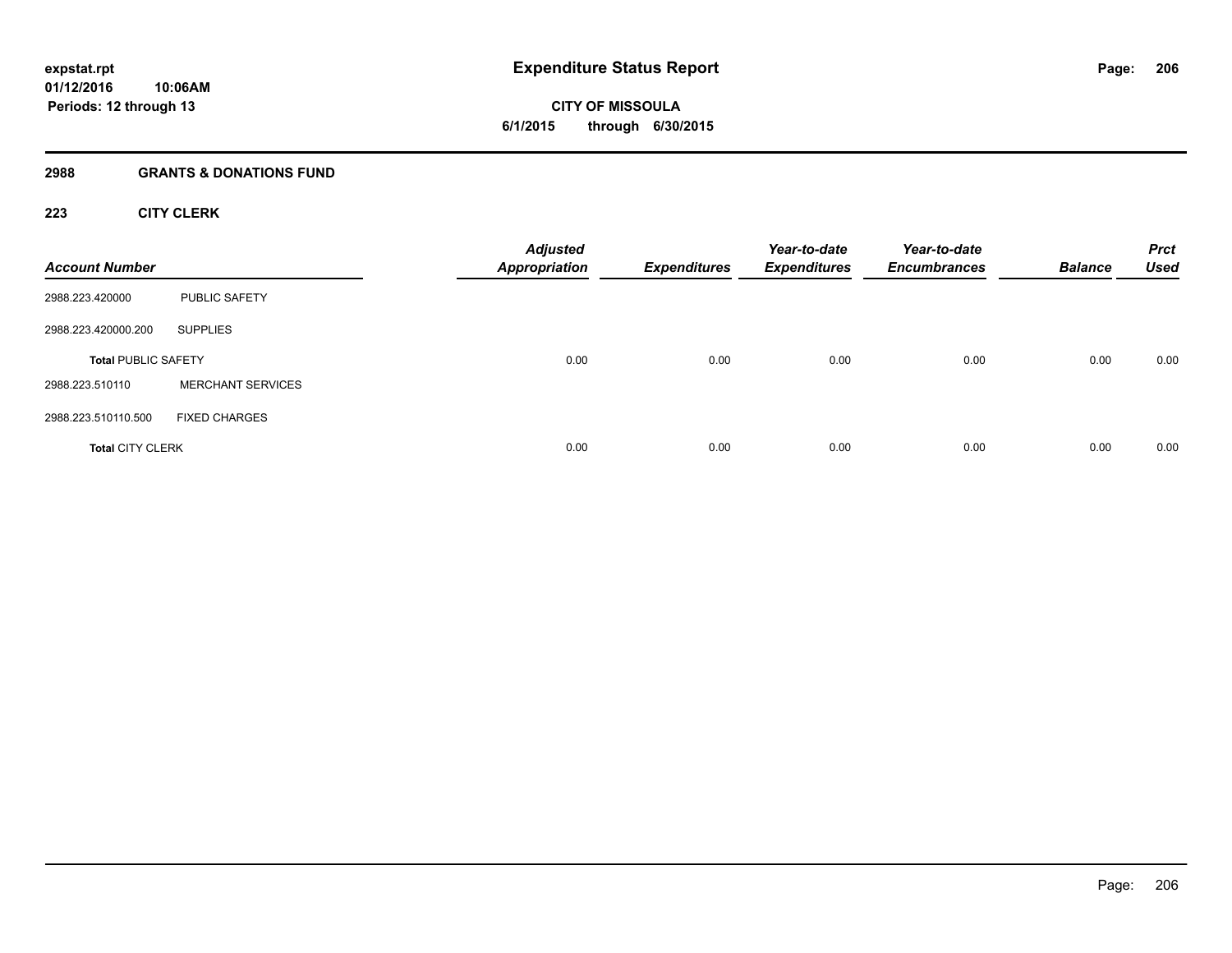#### **2988 GRANTS & DONATIONS FUND**

# **270 CITY ATTORNEY**

|                                |                                                        | <b>Adjusted</b>      |                     | Year-to-date        | Year-to-date        |                | <b>Prct</b> |
|--------------------------------|--------------------------------------------------------|----------------------|---------------------|---------------------|---------------------|----------------|-------------|
| <b>Account Number</b>          |                                                        | <b>Appropriation</b> | <b>Expenditures</b> | <b>Expenditures</b> | <b>Encumbrances</b> | <b>Balance</b> | <b>Used</b> |
| 2988.270.411121                | DV ACCOUNTABILITY GRANT                                |                      |                     |                     |                     |                |             |
| 2988.270.411121.100            | PERSONAL SERVICES                                      |                      |                     |                     |                     |                |             |
|                                | 2988.270.411121.110.000 DV GRANT/SALARIES AND WAGES    | 29,831.00            | 3,606.94            | 29,409.21           | 0.00                | 421.79         | 98.59       |
|                                | 2988.270.411121.140.000 EMPLOYER CONTRIBUTIONS         | 0.00                 | 468.26              | 9,253.28            | 0.00                | $-9,253.28$    | 0.00        |
|                                | 2988.270.411121.141.000 STATE RETIREMENT CONTRIBUTIONS | 0.00                 | 3.61                | 30.54               | 0.00                | $-30.54$       | 0.00        |
| <b>Total PERSONAL SERVICES</b> |                                                        | 29,831.00            | 4,078.81            | 38,693.03           | 0.00                | $-8,862.03$    | 129.71      |
| 2988.270.411121.300            | PURCHASED SERVICES                                     |                      |                     |                     |                     |                |             |
|                                | <b>Total PURCHASED SERVICES</b>                        | 0.00                 | 0.00                | 0.00                | 0.00                | 0.00           | 0.00        |
|                                | <b>Total DV ACCOUNTABILITY GRANT</b>                   | 29,831.00            | 4,078.81            | 38,693.03           | 0.00                | $-8,862.03$    | 129.71      |
| 2988.270.510110                | <b>MERCHANT SERVICES</b>                               |                      |                     |                     |                     |                |             |
| 2988.270.510110.500            | <b>FIXED CHARGES</b>                                   |                      |                     |                     |                     |                |             |
|                                | <b>Total MERCHANT SERVICES</b>                         | 0.00                 | 0.00                | 0.00                | 0.00                | 0.00           | 0.00        |
| <b>Total CITY ATTORNEY</b>     |                                                        | 29,831.00            | 4,078.81            | 38,693.03           | 0.00                | $-8,862.03$    | 129.71      |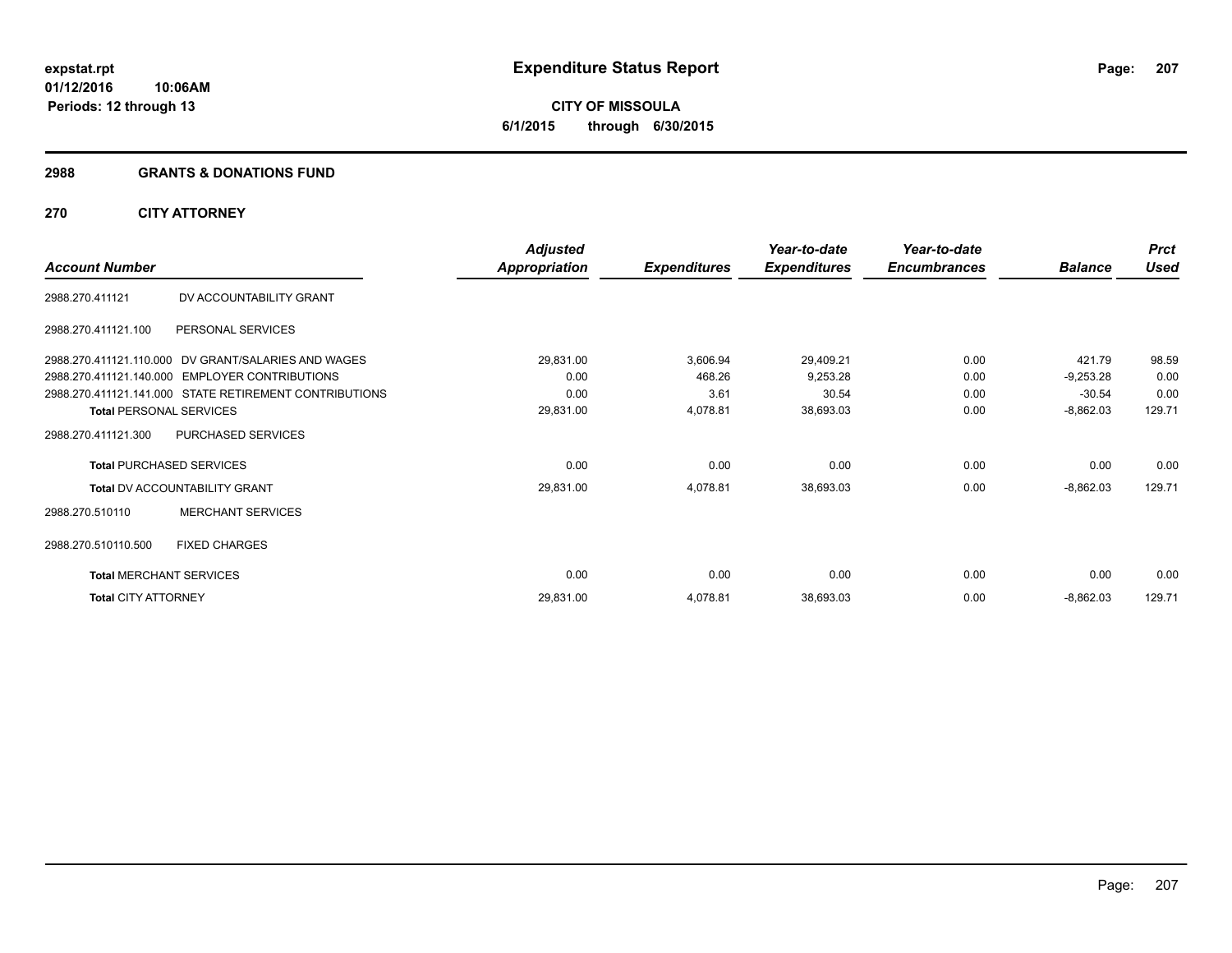**CITY OF MISSOULA 6/1/2015 through 6/30/2015**

#### **2988 GRANTS & DONATIONS FUND**

# **290 POLICE**

| <b>Account Number</b> |                    | <b>Adjusted</b><br><b>Appropriation</b> | <b>Expenditures</b> | Year-to-date<br><b>Expenditures</b> | Year-to-date<br><b>Encumbrances</b> | <b>Balance</b> | <b>Prct</b><br><b>Used</b> |
|-----------------------|--------------------|-----------------------------------------|---------------------|-------------------------------------|-------------------------------------|----------------|----------------------------|
| 2988.290.420186       | FY15 HITDA         |                                         |                     |                                     |                                     |                |                            |
| 2988.290.420186.200   | <b>SUPPLIES</b>    |                                         |                     |                                     |                                     |                |                            |
| <b>Total SUPPLIES</b> |                    | 0.00                                    | 0.00                | 0.00                                | 0.00                                | 0.00           | 0.00                       |
| 2988.290.420186.300   | PURCHASED SERVICES |                                         |                     |                                     |                                     |                |                            |
| <b>Total POLICE</b>   |                    | 0.00                                    | 0.00                | 0.00                                | 0.00                                | 0.00           | 0.00                       |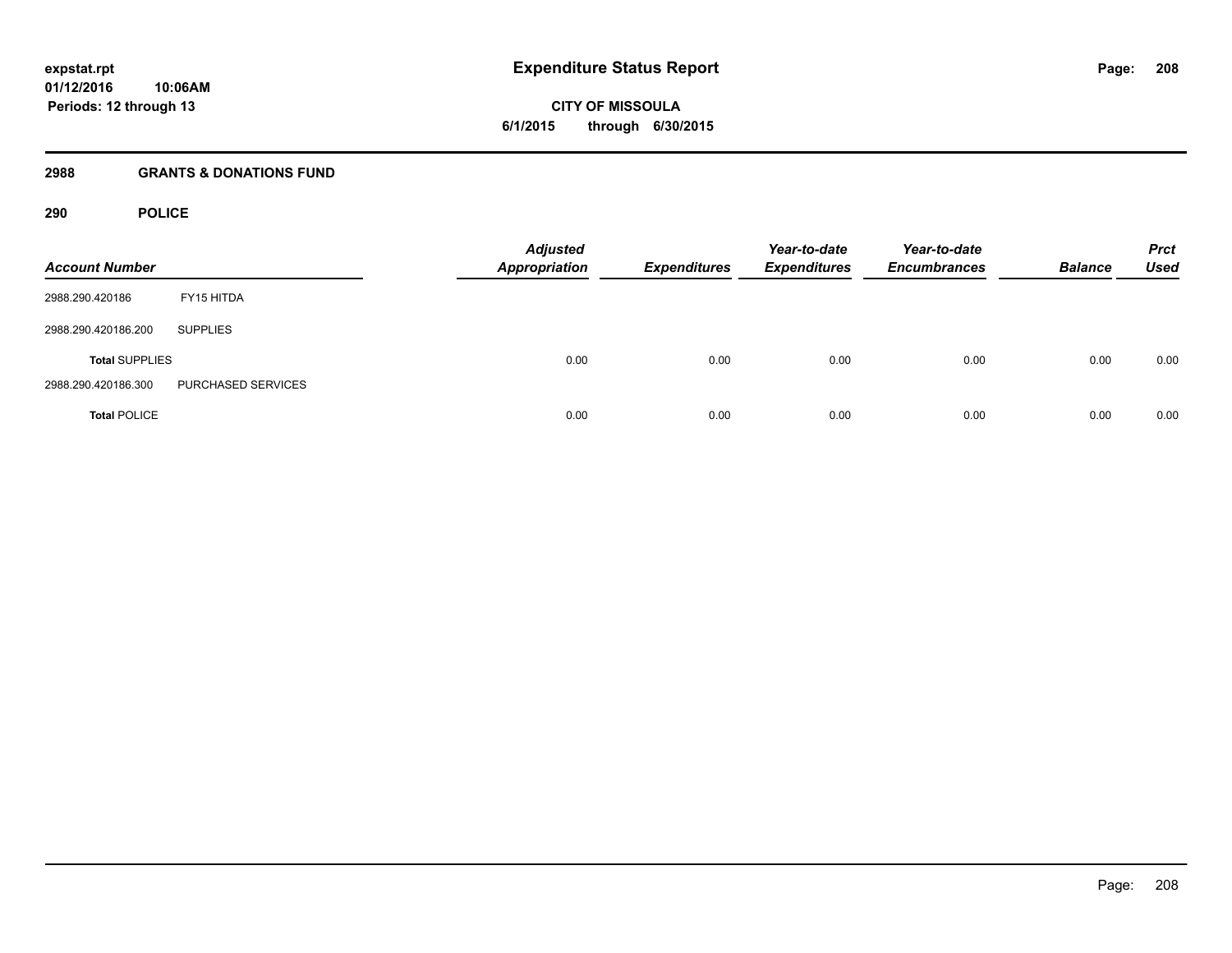# **CITY OF MISSOULA 6/1/2015 through 6/30/2015**

# **2988 GRANTS & DONATIONS FUND**

|                               |                                                          | <b>Adjusted</b> |                     | Year-to-date        | Year-to-date        |                | <b>Prct</b> |
|-------------------------------|----------------------------------------------------------|-----------------|---------------------|---------------------|---------------------|----------------|-------------|
| <b>Account Number</b>         |                                                          | Appropriation   | <b>Expenditures</b> | <b>Expenditures</b> | <b>Encumbrances</b> | <b>Balance</b> | <b>Used</b> |
| 2988.390.402816               | *** Title Not Found ***                                  |                 |                     |                     |                     |                |             |
| 2988.390.402816.300           | PURCHASED SERVICES                                       |                 |                     |                     |                     |                |             |
| Total *** Title Not Found *** |                                                          | 0.00            | 0.00                | 0.00                | 0.00                | 0.00           | 0.00        |
| 2988.390.410105               | WAPIKIYA HOMEOWNERS ASSN GRANT                           |                 |                     |                     |                     |                |             |
| 2988.390.410105.200           | <b>SUPPLIES</b>                                          |                 |                     |                     |                     |                |             |
|                               | Total WAPIKIYA HOMEOWNERS ASSN GRANT                     | 0.00            | 0.00                | 0.00                | 0.00                | 0.00           | 0.00        |
| 2988.390.420000               | <b>MISC GRANTS</b>                                       |                 |                     |                     |                     |                |             |
| 2988.390.420000.700           | <b>GRANTS &amp; CONTRIBUTIONS</b>                        |                 |                     |                     |                     |                |             |
|                               | 2988.390.420000.700.000 GRANTS & CONTRIBUTIONS           | 46,000.00       | 2,500.00            | 11,713.75           | 0.00                | 34,286.25      | 25.46       |
| 2988.390.420000.800           | <b>Total GRANTS &amp; CONTRIBUTIONS</b><br>OTHER OBJECTS | 46,000.00       | 2,500.00            | 11,713.75           | 0.00                | 34,286.25      | 25.46       |
|                               |                                                          |                 |                     |                     |                     |                |             |
| <b>Total OTHER OBJECTS</b>    |                                                          | 0.00            | 0.00                | 0.00                | 0.00                | 0.00           | 0.00        |
| <b>Total MISC GRANTS</b>      |                                                          | 46,000.00       | 2,500.00            | 11,713.75           | 0.00                | 34,286.25      | 25.46       |
| 2988.390.420110               | COPS TECHNOLOGY GRANT(D0J)                               |                 |                     |                     |                     |                |             |
| 2988.390.420110.900           | CAPITAL OUTLAY                                           |                 |                     |                     |                     |                |             |
|                               | Total COPS TECHNOLOGY GRANT(D0J)                         | 0.00            | 0.00                | 0.00                | 0.00                | 0.00           | 0.00        |
| 2988.390.420112               | COPS TECH GRANT X2 \$750,000                             |                 |                     |                     |                     |                |             |
| 2988.390.420112.300           | PURCHASED SERVICES                                       |                 |                     |                     |                     |                |             |
|                               | <b>Total PURCHASED SERVICES</b>                          | 0.00            | 0.00                | 0.00                | 0.00                | 0.00           | 0.00        |
| 2988.390.420112.800           | OTHER OBJECTS                                            |                 |                     |                     |                     |                |             |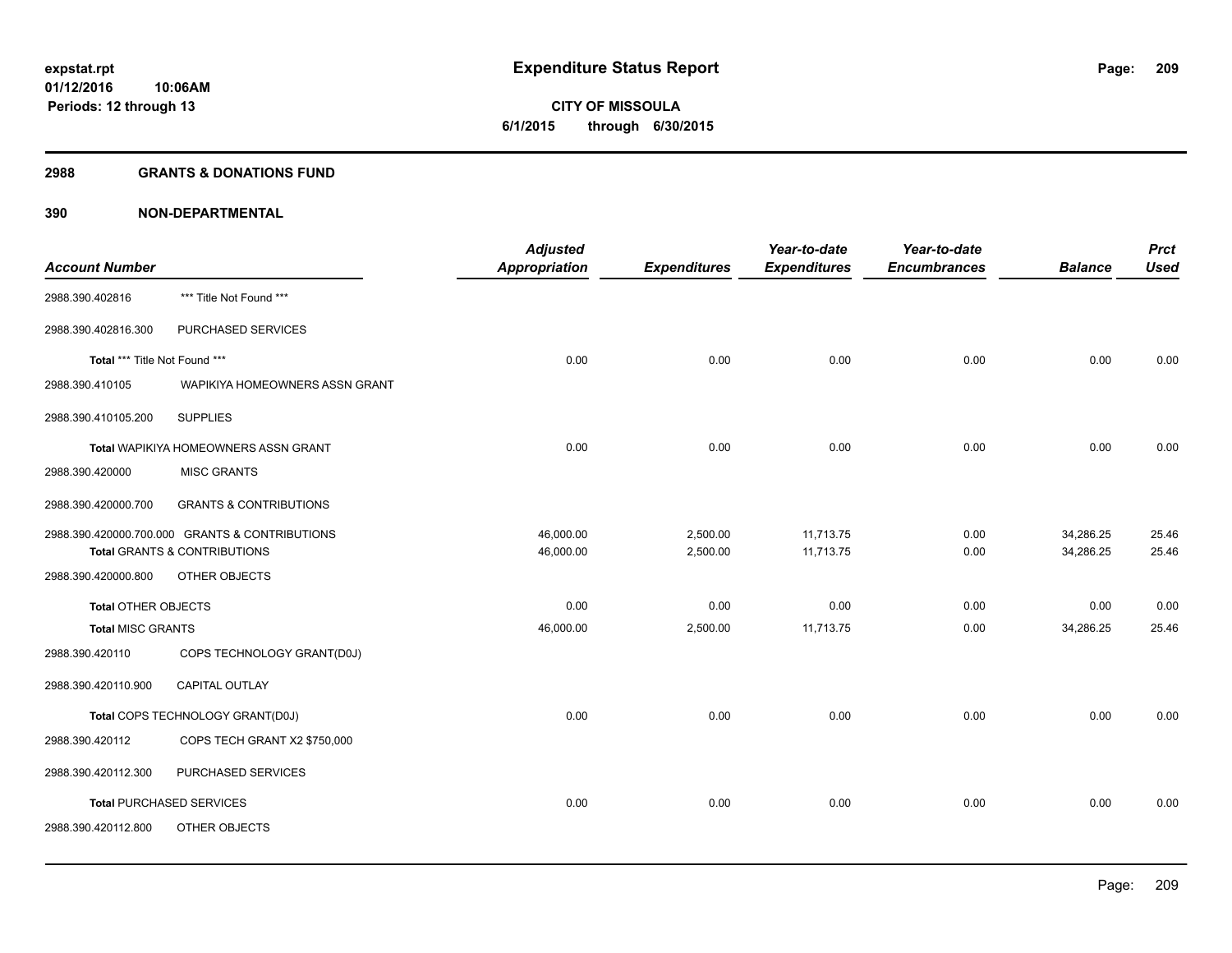# **CITY OF MISSOULA 6/1/2015 through 6/30/2015**

#### **2988 GRANTS & DONATIONS FUND**

|                                                                 | <b>Adjusted</b>        |                     | Year-to-date        | Year-to-date        |                        | <b>Prct</b>  |
|-----------------------------------------------------------------|------------------------|---------------------|---------------------|---------------------|------------------------|--------------|
| <b>Account Number</b>                                           | <b>Appropriation</b>   | <b>Expenditures</b> | <b>Expenditures</b> | <b>Encumbrances</b> | <b>Balance</b>         | <b>Used</b>  |
| <b>Total OTHER OBJECTS</b>                                      | 0.00                   | 0.00                | 0.00                | 0.00                | 0.00                   | 0.00         |
| 2988.390.420112.900<br><b>CAPITAL OUTLAY</b>                    |                        |                     |                     |                     |                        |              |
| 2988.390.420112.940.000 MACHINERY & EQUIPMENT                   | 34,000.00<br>34,000.00 | 0.00<br>0.00        | 0.00<br>0.00        | 0.00                | 34,000.00<br>34,000.00 | 0.00<br>0.00 |
| Total COPS TECH GRANT X2 \$750,000                              |                        |                     |                     | 0.00                |                        |              |
| ANTI-GRAFFITI PROJECT<br>2988.390.420143                        |                        |                     |                     |                     |                        |              |
| 2988.390.420143.200<br><b>SUPPLIES</b>                          |                        |                     |                     |                     |                        |              |
| 2988.390.420143.210.000 OFFICE SUPPLIES - ANTI-GRAFFITI PROJECT | 5.000.00               | 0.00                | 0.00                | 0.00                | 5.000.00               | 0.00         |
| 2988.390.420143.220.000 OPERATING SUPPLIES-ANTI GRAFITTI        | 0.00                   | 0.00                | 214.12              | 0.00                | $-214.12$              | 0.00         |
| Total ANTI-GRAFFITI PROJECT                                     | 5,000.00               | 0.00                | 214.12              | 0.00                | 4,785.88               | 4.28         |
| <b>BIAS CRIME CONTROL CAMPAIGN</b><br>2988.390.420144           |                        |                     |                     |                     |                        |              |
| 2988.390.420144.300<br>PURCHASED SERVICES                       |                        |                     |                     |                     |                        |              |
| 2988.390.420144.350.000 BIAS CAMPAIGN - PROFESSIONAL SERVICES   | 10,000.00              | 0.00                | 0.00                | 0.00                | 10,000.00              | 0.00         |
| Total BIAS CRIME CONTROL CAMPAIGN                               | 10,000.00              | 0.00                | 0.00                | 0.00                | 10,000.00              | 0.00         |
| FY10 UNDERAGE DRINKING<br>2988.390.420145                       |                        |                     |                     |                     |                        |              |
| 2988.390.420145.100<br>PERSONAL SERVICES                        |                        |                     |                     |                     |                        |              |
| <b>Total PERSONAL SERVICES</b>                                  | 0.00                   | 0.00                | 0.00                | 0.00                | 0.00                   | 0.00         |
| 2988.390.420145.200<br><b>SUPPLIES</b>                          |                        |                     |                     |                     |                        |              |
| <b>Total SUPPLIES</b>                                           | 0.00                   | 0.00                | 0.00                | 0.00                | 0.00                   | 0.00         |
| PURCHASED SERVICES<br>2988.390.420145.300                       |                        |                     |                     |                     |                        |              |
| Total FY10 UNDERAGE DRINKING                                    | 0.00                   | 0.00                | 0.00                | 0.00                | 0.00                   | 0.00         |
| 2988.390.420150<br>TRAFFIC POLICING-UNIFORM                     |                        |                     |                     |                     |                        |              |
|                                                                 |                        |                     |                     |                     |                        |              |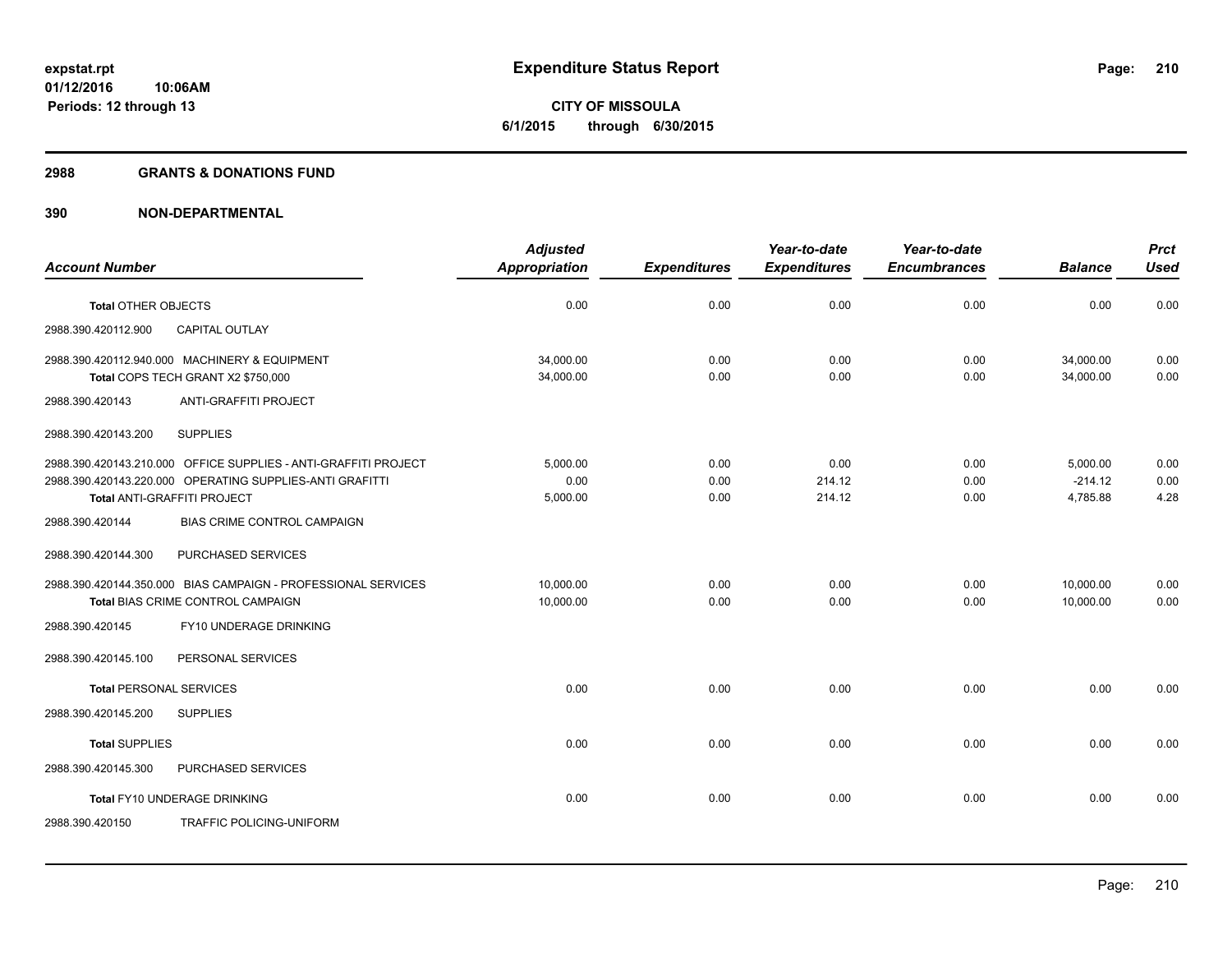**211**

**01/12/2016 10:06AM Periods: 12 through 13**

**CITY OF MISSOULA 6/1/2015 through 6/30/2015**

#### **2988 GRANTS & DONATIONS FUND**

|                                | <b>Adjusted</b>                                                                                                                                                                                                                                                                                                                                                                                                                                                                                                                                                                                                                                                                                                                                                                                                                                                                                   |                     | Year-to-date        | Year-to-date        |                | <b>Prct</b> |
|--------------------------------|---------------------------------------------------------------------------------------------------------------------------------------------------------------------------------------------------------------------------------------------------------------------------------------------------------------------------------------------------------------------------------------------------------------------------------------------------------------------------------------------------------------------------------------------------------------------------------------------------------------------------------------------------------------------------------------------------------------------------------------------------------------------------------------------------------------------------------------------------------------------------------------------------|---------------------|---------------------|---------------------|----------------|-------------|
|                                | <b>Appropriation</b>                                                                                                                                                                                                                                                                                                                                                                                                                                                                                                                                                                                                                                                                                                                                                                                                                                                                              | <b>Expenditures</b> | <b>Expenditures</b> | <b>Encumbrances</b> | <b>Balance</b> | <b>Used</b> |
| <b>CAPITAL OUTLAY</b>          |                                                                                                                                                                                                                                                                                                                                                                                                                                                                                                                                                                                                                                                                                                                                                                                                                                                                                                   |                     |                     |                     |                |             |
|                                | 0.00                                                                                                                                                                                                                                                                                                                                                                                                                                                                                                                                                                                                                                                                                                                                                                                                                                                                                              | 0.00                | 0.00                | 0.00                | 0.00           | 0.00        |
| FY09 POLICE ICAC FEDERAL GRANT |                                                                                                                                                                                                                                                                                                                                                                                                                                                                                                                                                                                                                                                                                                                                                                                                                                                                                                   |                     |                     |                     |                |             |
| PERSONAL SERVICES              |                                                                                                                                                                                                                                                                                                                                                                                                                                                                                                                                                                                                                                                                                                                                                                                                                                                                                                   |                     |                     |                     |                |             |
|                                | 59,584.00                                                                                                                                                                                                                                                                                                                                                                                                                                                                                                                                                                                                                                                                                                                                                                                                                                                                                         | 8,288.44            | 66,334.39           | 0.00                | $-6,750.39$    | 111.33      |
|                                | 0.00                                                                                                                                                                                                                                                                                                                                                                                                                                                                                                                                                                                                                                                                                                                                                                                                                                                                                              | 912.00              | 6.868.50            | 0.00                | $-6.868.50$    | 0.00        |
|                                | 0.00                                                                                                                                                                                                                                                                                                                                                                                                                                                                                                                                                                                                                                                                                                                                                                                                                                                                                              | 889.99              | 7,020.58            | 0.00                | $-7,020.58$    | 0.00        |
|                                | 675.00                                                                                                                                                                                                                                                                                                                                                                                                                                                                                                                                                                                                                                                                                                                                                                                                                                                                                            | 0.00                | 0.00                | 0.00                | 675.00         | 0.00        |
|                                | 19,070.00                                                                                                                                                                                                                                                                                                                                                                                                                                                                                                                                                                                                                                                                                                                                                                                                                                                                                         | 2,249.01            | 18,590.31           | 0.00                | 479.69         | 97.48       |
|                                | 0.00                                                                                                                                                                                                                                                                                                                                                                                                                                                                                                                                                                                                                                                                                                                                                                                                                                                                                              | 1,687.83            | 20,485.35           | 0.00                | $-20,485.35$   | 0.00        |
|                                | 79,329.00                                                                                                                                                                                                                                                                                                                                                                                                                                                                                                                                                                                                                                                                                                                                                                                                                                                                                         | 14,027.27           | 119,299.13          | 0.00                | $-39,970.13$   | 150.39      |
| <b>SUPPLIES</b>                |                                                                                                                                                                                                                                                                                                                                                                                                                                                                                                                                                                                                                                                                                                                                                                                                                                                                                                   |                     |                     |                     |                |             |
|                                | 620.00                                                                                                                                                                                                                                                                                                                                                                                                                                                                                                                                                                                                                                                                                                                                                                                                                                                                                            | 0.00                | 0.00                | 0.00                | 620.00         | 0.00        |
|                                | 7,570.00                                                                                                                                                                                                                                                                                                                                                                                                                                                                                                                                                                                                                                                                                                                                                                                                                                                                                          | 0.00                | 160.50              | 0.00                | 7,409.50       | 2.12        |
|                                | 3,000.00                                                                                                                                                                                                                                                                                                                                                                                                                                                                                                                                                                                                                                                                                                                                                                                                                                                                                          | 0.00                | 0.00                | 0.00                | 3,000.00       | 0.00        |
|                                | 8,500.00                                                                                                                                                                                                                                                                                                                                                                                                                                                                                                                                                                                                                                                                                                                                                                                                                                                                                          | 0.00                | 0.00                | 0.00                | 8,500.00       | 0.00        |
|                                | 19,690.00                                                                                                                                                                                                                                                                                                                                                                                                                                                                                                                                                                                                                                                                                                                                                                                                                                                                                         | 0.00                | 160.50              | 0.00                | 19,529.50      | 0.82        |
| <b>PURCHASED SERVICES</b>      |                                                                                                                                                                                                                                                                                                                                                                                                                                                                                                                                                                                                                                                                                                                                                                                                                                                                                                   |                     |                     |                     |                |             |
|                                | 979.00                                                                                                                                                                                                                                                                                                                                                                                                                                                                                                                                                                                                                                                                                                                                                                                                                                                                                            | 0.00                | 0.00                | 0.00                | 979.00         | 0.00        |
|                                | 500.00                                                                                                                                                                                                                                                                                                                                                                                                                                                                                                                                                                                                                                                                                                                                                                                                                                                                                            | 0.00                | 1,780.73            | 0.00                | $-1,280.73$    | 356.15      |
|                                | 1,500.00                                                                                                                                                                                                                                                                                                                                                                                                                                                                                                                                                                                                                                                                                                                                                                                                                                                                                          | 0.00                | 0.00                | 0.00                | 1,500.00       | 0.00        |
|                                | 2,979.00                                                                                                                                                                                                                                                                                                                                                                                                                                                                                                                                                                                                                                                                                                                                                                                                                                                                                          | 0.00                | 1,780.73            | 0.00                | 1,198.27       | 59.78       |
| <b>BUILDING MATERIALS</b>      |                                                                                                                                                                                                                                                                                                                                                                                                                                                                                                                                                                                                                                                                                                                                                                                                                                                                                                   |                     |                     |                     |                |             |
|                                | 700.00                                                                                                                                                                                                                                                                                                                                                                                                                                                                                                                                                                                                                                                                                                                                                                                                                                                                                            | 0.00                | 0.00                | 0.00                | 700.00         | 0.00        |
|                                | 700.00                                                                                                                                                                                                                                                                                                                                                                                                                                                                                                                                                                                                                                                                                                                                                                                                                                                                                            | 0.00                | 0.00                | 0.00                | 700.00         | 0.00        |
|                                | <b>Total TRAFFIC POLICING-UNIFORM</b><br>2988.390.420160.110.000 FY09 POLICE ICAC GRANT/SALARIES<br>2988.390.420160.115.000 SALARIES/HEALTH INSURANCE BENEFIT<br>2988.390.420160.120.000 FY09 POLICE ICAC GRANT/OT & /TERMINATION<br>2988.390.420160.130.000 OTHER<br>2988.390.420160.140.000 FY09 POLICE ICAC GRANT<br>2988.390.420160.141.000 STATE RETIREMENT CONTRIBUTIONS<br><b>Total PERSONAL SERVICES</b><br>2988.390.420160.210.000 FY09 POLIC ICAC GRANT/SUPPLIES<br>2988.390.420160.220.000 OPERATING SUPPLIES<br>2988.390.420160.230.000 REPAIR/MAINTENANCE<br>2988.390.420160.231.000 GASOLINE<br><b>Total SUPPLIES</b><br>2988.390.420160.344.000 TELEPHONE SERVICE<br>2988.390.420160.370.000 Fy09 POLICE ICAC GRANT/TRAVEL<br>2988.390.420160.380.000 TRAINING<br><b>Total PURCHASED SERVICES</b><br>2988.390.420160.400.000 BUILDING MATERIALS<br><b>Total BUILDING MATERIALS</b> |                     |                     |                     |                |             |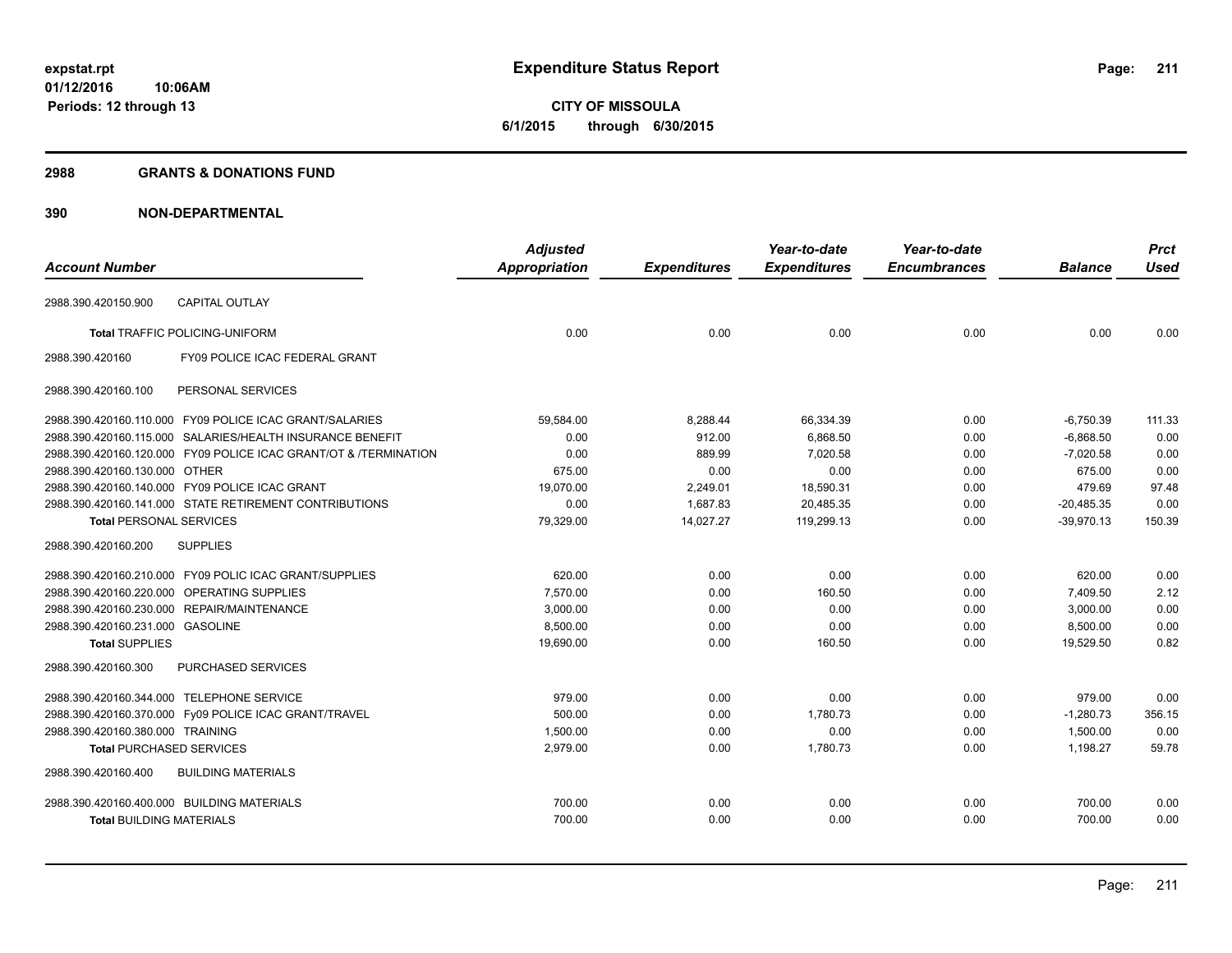**Periods: 12 through 13**

**CITY OF MISSOULA 6/1/2015 through 6/30/2015**

#### **2988 GRANTS & DONATIONS FUND**

|                                |                                                                                                   | <b>Adjusted</b>        |                     | Year-to-date         | Year-to-date        |                      | <b>Prct</b>    |
|--------------------------------|---------------------------------------------------------------------------------------------------|------------------------|---------------------|----------------------|---------------------|----------------------|----------------|
| <b>Account Number</b>          |                                                                                                   | <b>Appropriation</b>   | <b>Expenditures</b> | <b>Expenditures</b>  | <b>Encumbrances</b> | <b>Balance</b>       | <b>Used</b>    |
| 2988.390.420160.500            | <b>FIXED CHARGES</b>                                                                              |                        |                     |                      |                     |                      |                |
| <b>Total FIXED CHARGES</b>     |                                                                                                   | 0.00                   | 0.00                | 0.00                 | 0.00                | 0.00                 | 0.00           |
| 2988.390.420160.800            | OTHER OBJECTS                                                                                     |                        |                     |                      |                     |                      |                |
| <b>Total OTHER OBJECTS</b>     |                                                                                                   | 0.00                   | 0.00                | 0.00                 | 0.00                | 0.00                 | 0.00           |
| 2988.390.420160.900            | CAPITAL OUTLAY                                                                                    |                        |                     |                      |                     |                      |                |
| <b>Total CAPITAL OUTLAY</b>    |                                                                                                   | 0.00                   | 0.00                | 0.00                 | 0.00                | 0.00                 | 0.00           |
|                                | Total FY09 POLICE ICAC FEDERAL GRANT                                                              | 102,698.00             | 14,027.27           | 121,240.36           | 0.00                | $-18,542.36$         | 118.06         |
| 2988.390.420161                | <b>ICAC GOOGLE</b>                                                                                |                        |                     |                      |                     |                      |                |
| 2988.390.420161.100            | PERSONAL SERVICES                                                                                 |                        |                     |                      |                     |                      |                |
| <b>Total PERSONAL SERVICES</b> |                                                                                                   | 0.00                   | 0.00                | 0.00                 | 0.00                | 0.00                 | 0.00           |
| 2988.390.420161.200            | <b>SUPPLIES</b>                                                                                   |                        |                     |                      |                     |                      |                |
| Total ICAC GOOGLE              |                                                                                                   | 0.00                   | 0.00                | 0.00                 | 0.00                | 0.00                 | 0.00           |
| 2988.390.420180                | <b>BULLETPROOF VEST PROGRAM</b>                                                                   |                        |                     |                      |                     |                      |                |
| 2988.390.420180.200            | <b>SUPPLIES</b>                                                                                   |                        |                     |                      |                     |                      |                |
|                                | 2988.390.420180.220.000 OPERATING SUPPLIES-BULLETPROOF VEST GNT<br>Total BULLETPROOF VEST PROGRAM | 10,500.00<br>10,500.00 | 367.50<br>367.50    | 3,610.50<br>3,610.50 | 0.00<br>0.00        | 6,889.50<br>6,889.50 | 34.39<br>34.39 |
| 2988.390.420181                | FY12 HIDTA                                                                                        |                        |                     |                      |                     |                      |                |
| 2988.390.420181.100            | PERSONAL SERVICES                                                                                 |                        |                     |                      |                     |                      |                |
| <b>Total PERSONAL SERVICES</b> |                                                                                                   | 0.00                   | 0.00                | 0.00                 | 0.00                | 0.00                 | 0.00           |
| 2988.390.420181.200            | <b>SUPPLIES</b>                                                                                   |                        |                     |                      |                     |                      |                |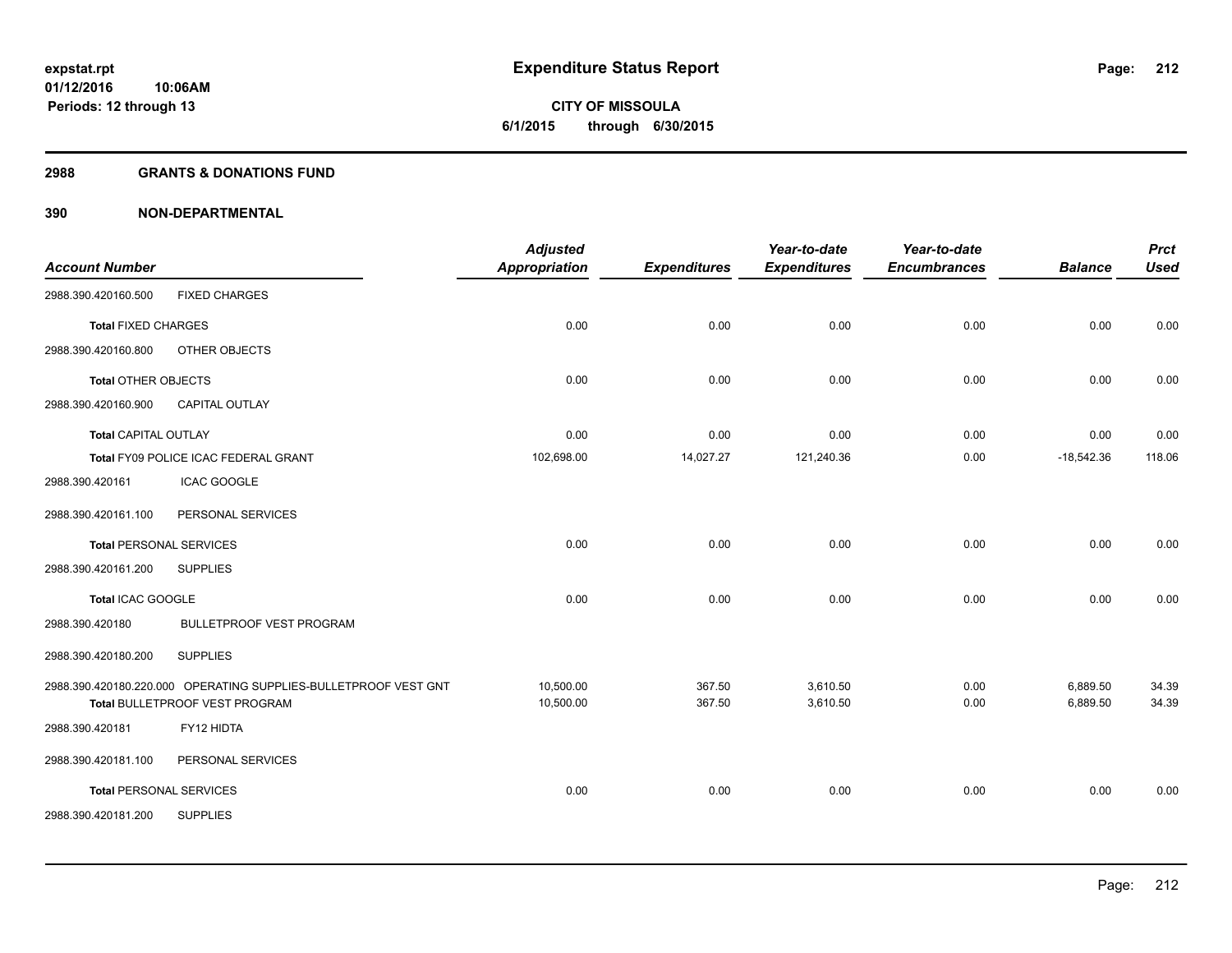#### **2988 GRANTS & DONATIONS FUND**

| <b>Account Number</b>                                         | <b>Adjusted</b><br><b>Appropriation</b> | <b>Expenditures</b> | Year-to-date<br><b>Expenditures</b> | Year-to-date<br><b>Encumbrances</b> | <b>Balance</b> | <b>Prct</b><br><b>Used</b> |
|---------------------------------------------------------------|-----------------------------------------|---------------------|-------------------------------------|-------------------------------------|----------------|----------------------------|
| <b>Total SUPPLIES</b>                                         | 0.00                                    | 0.00                | 0.00                                | 0.00                                | 0.00           | 0.00                       |
| 2988.390.420181.300<br>PURCHASED SERVICES                     |                                         |                     |                                     |                                     |                |                            |
| <b>Total PURCHASED SERVICES</b>                               | 0.00                                    | 0.00                | 0.00                                | 0.00                                | 0.00           | 0.00                       |
| 2988.390.420181.500<br><b>FIXED CHARGES</b>                   |                                         |                     |                                     |                                     |                |                            |
| <b>Total FIXED CHARGES</b>                                    | 0.00                                    | 0.00                | 0.00                                | 0.00                                | 0.00           | 0.00                       |
| 2988.390.420181.900<br><b>CAPITAL OUTLAY</b>                  |                                         |                     |                                     |                                     |                |                            |
| Total FY12 HIDTA                                              | 0.00                                    | 0.00                | 0.00                                | 0.00                                | 0.00           | 0.00                       |
| <b>DUI TASK FORCE GRANT</b><br>2988.390.420184                |                                         |                     |                                     |                                     |                |                            |
| PERSONAL SERVICES<br>2988.390.420184.100                      |                                         |                     |                                     |                                     |                |                            |
| 2988.390.420184.120.000 DUI TASK FORCE OVERTIME/TERMINATION   | 4,300.00                                | 0.00                | 2,199.62                            | 0.00                                | 2,100.38       | 51.15                      |
| 2988.390.420184.140.000 DUI TASK FORCE-EMPLOYER CONTRIBUTIONS | 700.00                                  | 0.00                | 138.11                              | 0.00                                | 561.89         | 19.73                      |
| <b>Total PERSONAL SERVICES</b>                                | 5,000.00                                | 0.00                | 2,337.73                            | 0.00                                | 2,662.27       | 46.75                      |
| 2988.390.420184.200<br><b>SUPPLIES</b>                        |                                         |                     |                                     |                                     |                |                            |
| <b>Total SUPPLIES</b>                                         | 0.00                                    | 0.00                | 0.00                                | 0.00                                | 0.00           | 0.00                       |
| <b>Total DUI TASK FORCE GRANT</b>                             | 5,000.00                                | 0.00                | 2,337.73                            | 0.00                                | 2,662.27       | 46.75                      |
| 2988.390.420185<br>DUI - COPS IN SHOPS                        |                                         |                     |                                     |                                     |                |                            |
| 2988.390.420185.100<br>PERSONAL SERVICES                      |                                         |                     |                                     |                                     |                |                            |
| <b>Total PERSONAL SERVICES</b>                                | 0.00                                    | 0.00                | 0.00                                | 0.00                                | 0.00           | 0.00                       |
| 2988.390.420185.200<br><b>SUPPLIES</b>                        |                                         |                     |                                     |                                     |                |                            |
| Total DUI - COPS IN SHOPS                                     | 0.00                                    | 0.00                | 0.00                                | 0.00                                | 0.00           | 0.00                       |
| 2988.390.420186<br>FY15 HITDA                                 |                                         |                     |                                     |                                     |                |                            |
|                                                               |                                         |                     |                                     |                                     |                |                            |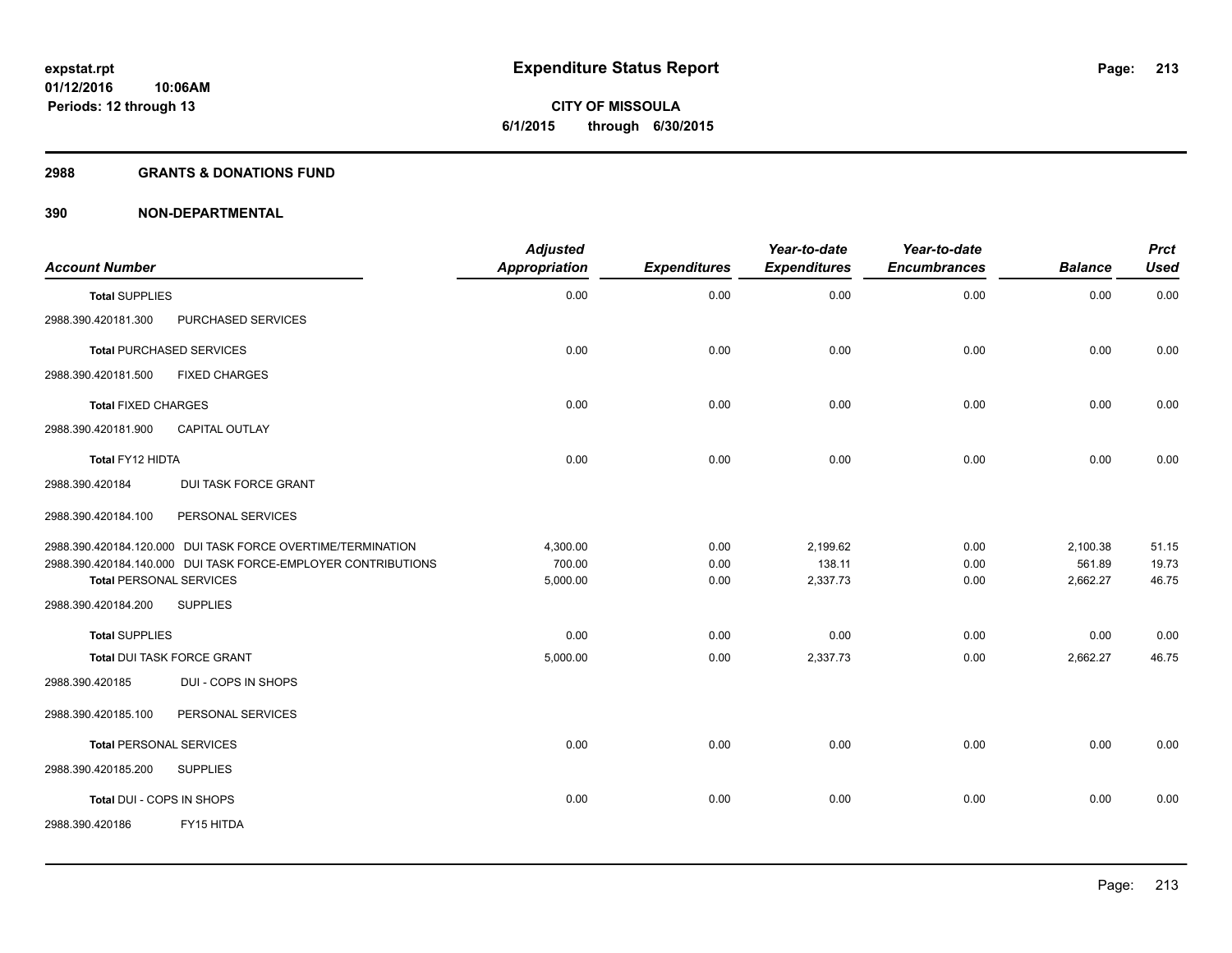**CITY OF MISSOULA 6/1/2015 through 6/30/2015**

#### **2988 GRANTS & DONATIONS FUND**

|                                                               | <b>Adjusted</b> |                     | Year-to-date        | Year-to-date        |                | <b>Prct</b> |
|---------------------------------------------------------------|-----------------|---------------------|---------------------|---------------------|----------------|-------------|
| <b>Account Number</b>                                         | Appropriation   | <b>Expenditures</b> | <b>Expenditures</b> | <b>Encumbrances</b> | <b>Balance</b> | <b>Used</b> |
| PERSONAL SERVICES<br>2988.390.420186.100                      |                 |                     |                     |                     |                |             |
| 2988.390.420186.120.000 FY15 HIDTA/OVERTIME/TERMINATION       | 0.00            | 2,119.15            | 12,846.42           | 0.00                | $-12,846.42$   | 0.00        |
| 2988.390.420186.140.000 EMPLOYER CONTRIBUTIONS                | 0.00            | 148.34              | 903.74              | 0.00                | $-903.74$      | 0.00        |
| <b>Total PERSONAL SERVICES</b>                                | 0.00            | 2,267.49            | 13,750.16           | 0.00                | $-13,750.16$   | 0.00        |
| <b>SUPPLIES</b><br>2988.390.420186.200                        |                 |                     |                     |                     |                |             |
| 2988.390.420186.210.000 OFFICE SUPPLIES                       | 0.00            | 178.72              | 178.72              | 0.00                | $-178.72$      | 0.00        |
| 2988.390.420186.220.000 FY15 HIDTA/OPERATING SUPPLIES         | 0.00            | 49.99               | 550.15              | 0.00                | $-550.15$      | 0.00        |
| 2988.390.420186.220.032 FY15 HIDTA-PE/PI                      | 0.00            | 15,000.00           | 15,000.00           | 0.00                | $-15,000.00$   | 0.00        |
| <b>Total SUPPLIES</b>                                         | 0.00            | 15,228.71           | 15,728.87           | 0.00                | $-15,728.87$   | 0.00        |
| 2988.390.420186.300<br>PURCHASED SERVICES                     |                 |                     |                     |                     |                |             |
| 2988.390.420186.344.000 FY15 HIDTA/TELEPHONE SERVICE          | 0.00            | 300.62              | 1,619.29            | 0.00                | $-1,619.29$    | 0.00        |
| 2988.390.420186.350.000 PROFESSIONAL SERVICES                 | 0.00            | 851.00              | 2,852.00            | 0.00                | $-2,852.00$    | 0.00        |
| 2988.390.420186.350.013 FY15 HIDTA/PROFESSIONAL SERVICES      | 0.00            | 768.00              | 5,236.62            | 0.00                | $-5,236.62$    | 0.00        |
| 2988.390.420186.350.039 PROFESSIONAL SERVICES                 | 0.00            | 0.00                | 8.574.14            | 0.00                | $-8.574.14$    | 0.00        |
| 2988.390.420186.350.040 PROFESSIONAL SERVICES                 | 0.00            | 0.00                | 4,058.26            | 0.00                | $-4,058.26$    | 0.00        |
| <b>Total PURCHASED SERVICES</b>                               | 0.00            | 1,919.62            | 22,340.31           | 0.00                | $-22,340.31$   | 0.00        |
| 2988.390.420186.500<br><b>FIXED CHARGES</b>                   |                 |                     |                     |                     |                |             |
| 2988.390.420186.500.000 FIXED CHARGES                         | 0.00            | 5,607.06            | 33,642.36           | 0.00                | $-33,642.36$   | 0.00        |
| <b>Total FIXED CHARGES</b>                                    | 0.00            | 5,607.06            | 33,642.36           | 0.00                | $-33,642.36$   | 0.00        |
| Total FY15 HITDA                                              | 0.00            | 25,022.88           | 85,461.70           | 0.00                | $-85,461.70$   | 0.00        |
| STATE OT SEAT BELT GRANT<br>2988.390.420190                   |                 |                     |                     |                     |                |             |
| PERSONAL SERVICES<br>2988.390.420190.100                      |                 |                     |                     |                     |                |             |
| 2988.390.420190.110.113 SALARIES AND WAGES                    | 30,000.00       | 697.95              | 3,218.33            | 0.00                | 26,781.67      | 10.73       |
| 2988.390.420190.120.000 OVERTIME/TERMINATION - MDOT/SEATBELT  | 0.00            | 6,777.82            | 38,135.70           | 0.00                | $-38,135.70$   | 0.00        |
| 2988.390.420190.120.113 STEP GRANT COORD/OVERTIME/TERMINATION | 0.00            | 116.33              | 1,512.24            | 0.00                | $-1,512.24$    | 0.00        |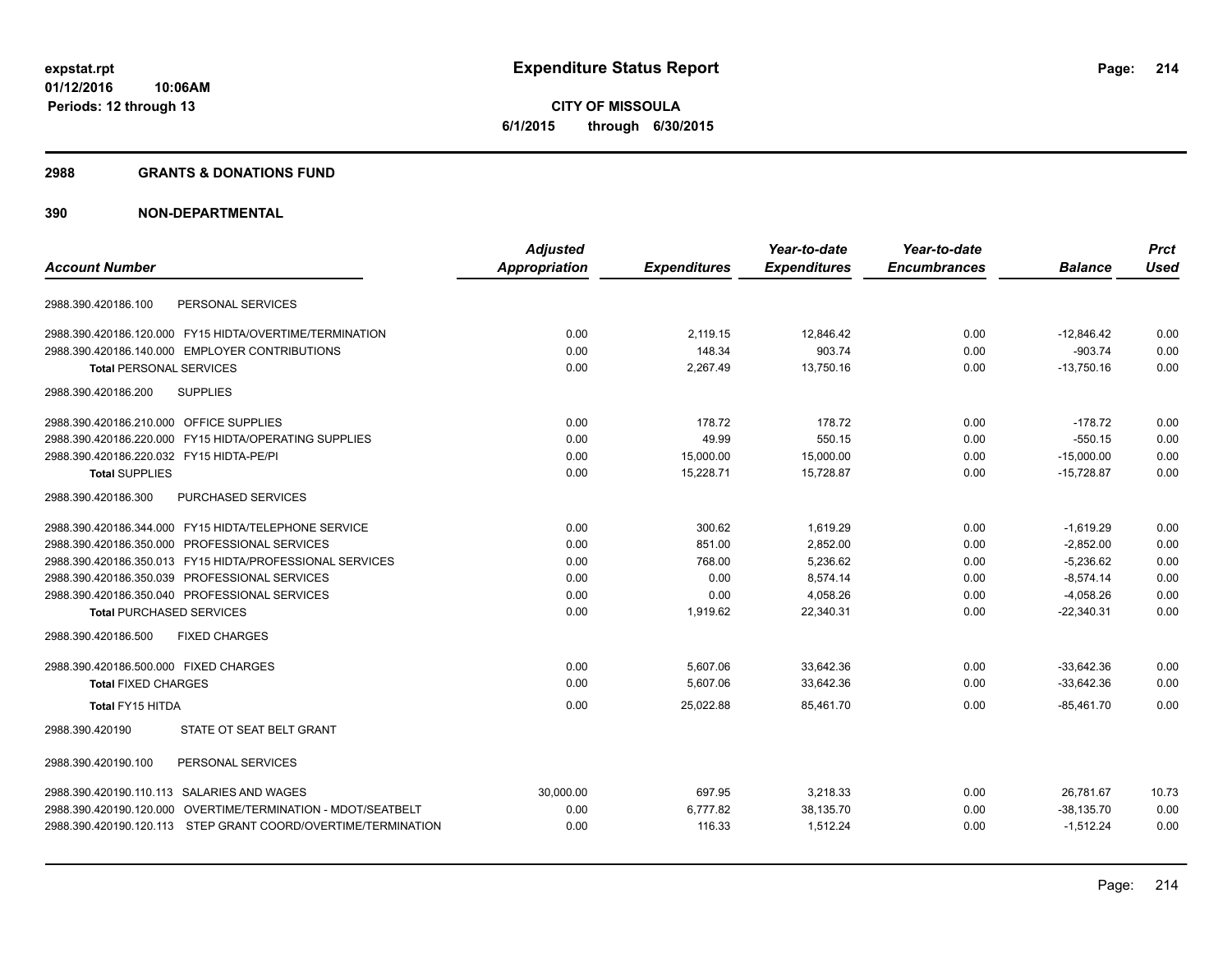**Periods: 12 through 13**

**CITY OF MISSOULA 6/1/2015 through 6/30/2015**

#### **2988 GRANTS & DONATIONS FUND**

| <b>Account Number</b>                                                                 |                                                                                                           | <b>Adjusted</b><br><b>Appropriation</b> | <b>Expenditures</b>  | Year-to-date<br><b>Expenditures</b> | Year-to-date<br><b>Encumbrances</b> | <b>Balance</b>                     | <b>Prct</b><br><b>Used</b> |
|---------------------------------------------------------------------------------------|-----------------------------------------------------------------------------------------------------------|-----------------------------------------|----------------------|-------------------------------------|-------------------------------------|------------------------------------|----------------------------|
| <b>Total PERSONAL SERVICES</b>                                                        | 2988.390.420190.140.000 EMPLOYER CONTRIBUTIONS-MDOT/SEATBELT                                              | 5,000.00<br>35,000.00                   | 524.81<br>8,116.91   | 2,989.93<br>45,856.20               | 0.00<br>0.00                        | 2,010.07<br>$-10,856.20$           | 59.80<br>131.02            |
| 2988.390.420190.200                                                                   | <b>SUPPLIES</b>                                                                                           |                                         |                      |                                     |                                     |                                    |                            |
| <b>Total SUPPLIES</b>                                                                 |                                                                                                           | 0.00                                    | 0.00                 | 0.00                                | 0.00                                | 0.00                               | 0.00                       |
| 2988.390.420190.300                                                                   | PURCHASED SERVICES                                                                                        |                                         |                      |                                     |                                     |                                    |                            |
| <b>Total PURCHASED SERVICES</b>                                                       | 2988.390.420190.390.000 OTHER PURCHASED SERVICES                                                          | 0.00<br>0.00                            | 0.00<br>0.00         | 324.84<br>324.84                    | 0.00<br>0.00                        | $-324.84$<br>$-324.84$             | 0.00<br>0.00               |
|                                                                                       | Total STATE OT SEAT BELT GRANT                                                                            | 35,000.00                               | 8,116.91             | 46,181.04                           | 0.00                                | $-11,181.04$                       | 131.95                     |
| 2988.390.420191                                                                       | <b>HIDTA INITIATIVE</b>                                                                                   |                                         |                      |                                     |                                     |                                    |                            |
| 2988.390.420191.100                                                                   | PERSONAL SERVICES                                                                                         |                                         |                      |                                     |                                     |                                    |                            |
| <b>Total HIDTA INITIATIVE</b>                                                         |                                                                                                           | 0.00                                    | 0.00                 | 0.00                                | 0.00                                | 0.00                               | 0.00                       |
| 2988.390.420192                                                                       | UNDERAGE DRINKING GRANT                                                                                   |                                         |                      |                                     |                                     |                                    |                            |
| 2988.390.420192.100                                                                   | PERSONAL SERVICES                                                                                         |                                         |                      |                                     |                                     |                                    |                            |
|                                                                                       | Total UNDERAGE DRINKING GRANT                                                                             | 0.00                                    | 0.00                 | 0.00                                | 0.00                                | 0.00                               | 0.00                       |
| 2988.390.420193                                                                       | FY13 HIDTA                                                                                                |                                         |                      |                                     |                                     |                                    |                            |
| 2988.390.420193.100                                                                   | PERSONAL SERVICES                                                                                         |                                         |                      |                                     |                                     |                                    |                            |
| <b>Total PERSONAL SERVICES</b>                                                        | 2988.390.420193.120.000 OVERTIME/TERMINATION-FY13 HIDTA<br>2988.390.420193.140.000 EMPLOYER CONTRIBUTIONS | 25,000.00<br>2,250.00<br>27,250.00      | 0.00<br>0.00<br>0.00 | 0.00<br>0.00<br>0.00                | 0.00<br>0.00<br>0.00                | 25,000.00<br>2,250.00<br>27,250.00 | 0.00<br>0.00<br>0.00       |
| 2988.390.420193.200                                                                   | <b>SUPPLIES</b>                                                                                           |                                         |                      |                                     |                                     |                                    |                            |
| 2988.390.420193.210.000 OFFICE SUPPLIES<br>2988.390.420193.220.000 OPERATING SUPPLIES |                                                                                                           | 1,000.00<br>35,000.00                   | 0.00<br>0.00         | 0.00<br>4,267.00                    | 0.00<br>0.00                        | 1,000.00<br>30,733.00              | 0.00<br>12.19              |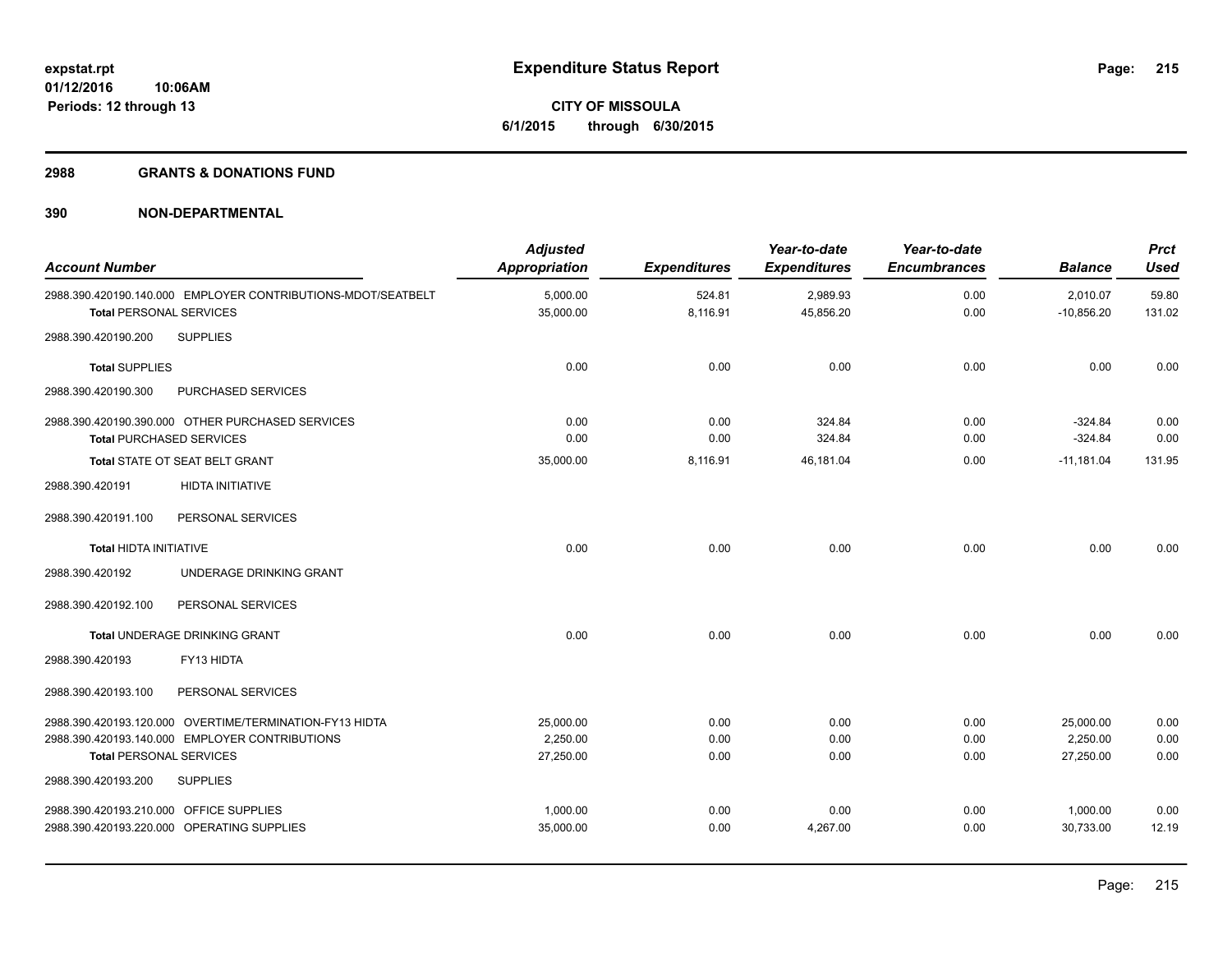**CITY OF MISSOULA 6/1/2015 through 6/30/2015**

#### **2988 GRANTS & DONATIONS FUND**

# **390 NON-DEPARTMENTAL**

| <b>Account Number</b>                                    | <b>Adjusted</b><br><b>Appropriation</b> | <b>Expenditures</b> | Year-to-date<br><b>Expenditures</b> | Year-to-date<br><b>Encumbrances</b> | <b>Balance</b> | <b>Prct</b><br>Used |
|----------------------------------------------------------|-----------------------------------------|---------------------|-------------------------------------|-------------------------------------|----------------|---------------------|
| <b>Total SUPPLIES</b>                                    | 36.000.00                               | 0.00                | 4.267.00                            | 0.00                                | 31.733.00      | 11.85               |
| PURCHASED SERVICES<br>2988.390.420193.300                |                                         |                     |                                     |                                     |                |                     |
| 2988.390.420193.344.000 TELEPHONE SERVICE - FY13 HIDTA   | 1.800.00                                | 0.00                | 0.00                                | 0.00                                | 1.800.00       | 0.00                |
| 2988.390.420193.350.000 PROFESSIONAL SERVICES-FY13 HIDTA | 48,000.00                               | 0.00                | 0.00                                | 0.00                                | 48,000.00      | 0.00                |
| 2988.390.420193.360.000 REPAIR & MAINTENANCE             | 1,500.00                                | 0.00                | 0.00                                | 0.00                                | 1,500.00       | 0.00                |
| 2988.390.420193.370.000 TRAVEL-FY13 HIDTA                | 3,000.00                                | 0.00                | 0.00                                | 0.00                                | 3,000.00       | 0.00                |
| <b>Total PURCHASED SERVICES</b>                          | 54,300.00                               | 0.00                | 0.00                                | 0.00                                | 54,300.00      | 0.00                |
| 2988.390.420193.500<br><b>FIXED CHARGES</b>              |                                         |                     |                                     |                                     |                |                     |
| 2988.390.420193.500.000 FIXED CHARGES-FY13 HIDTA         | 55.000.00                               | 0.00                | 0.00                                | 0.00                                | 55.000.00      | 0.00                |
| <b>Total FIXED CHARGES</b>                               | 55,000.00                               | 0.00                | 0.00                                | 0.00                                | 55,000.00      | 0.00                |
| Total FY13 HIDTA                                         | 172,550.00                              | 0.00                | 4,267.00                            | 0.00                                | 168,283.00     | 2.47                |
| UNDERAGE DRINKING GRANT<br>2988.390.420194               |                                         |                     |                                     |                                     |                |                     |
| 2988.390.420194.100<br>PERSONAL SERVICES                 |                                         |                     |                                     |                                     |                |                     |
| 2988.390.420194.120.000 OVERTIME/TERMINATION-FY08 EUDL   | 0.00                                    | 0.00                | 4,588.32                            | 0.00                                | $-4,588.32$    | 0.00                |
| 2988.390.420194.140.000 EMPLOYER CONTRIBUTIONS-FY08 EUDL | 0.00                                    | 0.00                | 324.53                              | 0.00                                | $-324.53$      | 0.00                |
| <b>Total PERSONAL SERVICES</b>                           | 0.00                                    | 0.00                | 4,912.85                            | 0.00                                | $-4,912.85$    | 0.00                |
| 2988.390.420194.200<br><b>SUPPLIES</b>                   |                                         |                     |                                     |                                     |                |                     |
| <b>Total SUPPLIES</b>                                    | 0.00                                    | 0.00                | 0.00                                | 0.00                                | 0.00           | 0.00                |
| PURCHASED SERVICES<br>2988.390.420194.300                |                                         |                     |                                     |                                     |                |                     |
| <b>Total PURCHASED SERVICES</b>                          | 0.00                                    | 0.00                | 0.00                                | 0.00                                | 0.00           | 0.00                |
| <b>Total UNDERAGE DRINKING GRANT</b>                     | 0.00                                    | 0.00                | 4,912.85                            | 0.00                                | $-4,912.85$    | 0.00                |
| FY09 HIDTA<br>2988.390.420195                            |                                         |                     |                                     |                                     |                |                     |

2988.390.420195.100 PERSONAL SERVICES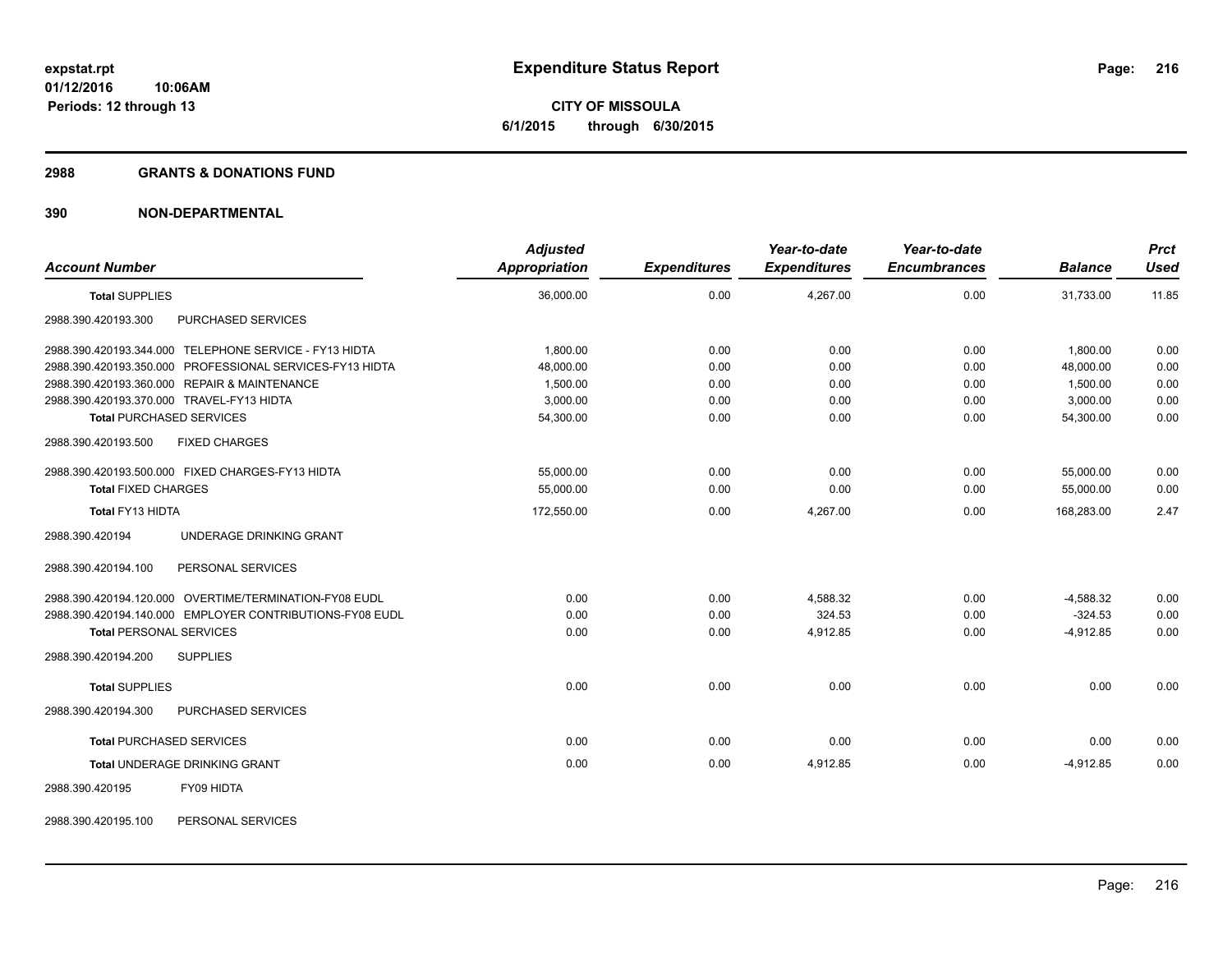#### **2988 GRANTS & DONATIONS FUND**

|                                                           | <b>Adjusted</b>      |                     | Year-to-date        | Year-to-date        |                | <b>Prct</b> |
|-----------------------------------------------------------|----------------------|---------------------|---------------------|---------------------|----------------|-------------|
| <b>Account Number</b>                                     | <b>Appropriation</b> | <b>Expenditures</b> | <b>Expenditures</b> | <b>Encumbrances</b> | <b>Balance</b> | <b>Used</b> |
| 2988.390.420195.120.000 OVERTIME/TERMINATION              | 0.00                 | 0.00                | 5,869.20            | 0.00                | $-5,869.20$    | 0.00        |
| 2988.390.420195.140.000 EMPLOYER CONTRIBUTIONS            | 0.00                 | 0.00                | 413.91              | 0.00                | $-413.91$      | 0.00        |
| <b>Total PERSONAL SERVICES</b>                            | 0.00                 | 0.00                | 6,283.11            | 0.00                | $-6,283.11$    | 0.00        |
| 2988.390.420195.200<br><b>SUPPLIES</b>                    |                      |                     |                     |                     |                |             |
| 2988.390.420195.210.000 OFFICE SUPPLIES                   | 0.00                 | 0.00                | 1,301.56            | 0.00                | $-1,301.56$    | 0.00        |
| 2988.390.420195.220.000 OPERATING SUPPLIES                | 0.00                 | 0.00                | 5,151.50            | 0.00                | $-5,151.50$    | 0.00        |
| <b>Total SUPPLIES</b>                                     | 0.00                 | 0.00                | 6,453.06            | 0.00                | $-6,453.06$    | 0.00        |
| PURCHASED SERVICES<br>2988.390.420195.300                 |                      |                     |                     |                     |                |             |
| 2988.390.420195.344.000 TELEPHONE SERVICE                 | 0.00                 | 0.00                | 1,605.66            | 0.00                | $-1,605.66$    | 0.00        |
| 2988.390.420195.350.000 PROFESSIONAL SERVICES             | 0.00                 | 0.00                | 2,781.00            | 0.00                | $-2,781.00$    | 0.00        |
| 2988.390.420195.350.039 PROFESSIONAL SERVICES             | 0.00                 | 0.00                | 20,773.85           | 0.00                | $-20,773.85$   | 0.00        |
| 2988.390.420195.350.040 PROFESSIONAL SERVICES-OT          | 0.00                 | 0.00                | 7,490.79            | 0.00                | $-7,490.79$    | 0.00        |
| 2988.390.420195.370.000 TRAVEL                            | 0.00                 | 0.00                | 32.00               | 0.00                | $-32.00$       | 0.00        |
| <b>Total PURCHASED SERVICES</b>                           | 0.00                 | 0.00                | 32,683.30           | 0.00                | $-32,683.30$   | 0.00        |
| 2988.390.420195.500<br><b>FIXED CHARGES</b>               |                      |                     |                     |                     |                |             |
| 2988.390.420195.500.000 FIXED CHARGES                     | 0.00                 | 0.00                | 32,821.80           | 0.00                | $-32,821.80$   | 0.00        |
| <b>Total FIXED CHARGES</b>                                | 0.00                 | 0.00                | 32,821.80           | 0.00                | $-32,821.80$   | 0.00        |
| <b>Total FY09 HIDTA</b>                                   | 0.00                 | 0.00                | 78,241.27           | 0.00                | $-78,241.27$   | 0.00        |
| <b>HIDTA 2010</b><br>2988.390.420196                      |                      |                     |                     |                     |                |             |
| PERSONAL SERVICES<br>2988.390.420196.100                  |                      |                     |                     |                     |                |             |
| 2988.390.420196.120.000 HIDTA 2014-OVERTIME/TERMINATION   | 25.000.00            | 0.00                | 0.00                | 0.00                | 25,000.00      | 0.00        |
| 2988.390.420196.140.000 HIDTA 2014-EMPLOYER CONTRIBUTIONS | 2,250.00             | 0.00                | 0.00                | 0.00                | 2,250.00       | 0.00        |
| <b>Total PERSONAL SERVICES</b>                            | 27,250.00            | 0.00                | 0.00                | 0.00                | 27,250.00      | 0.00        |
| 2988.390.420196.200<br><b>SUPPLIES</b>                    |                      |                     |                     |                     |                |             |
| 2988.390.420196.210.000 HIDTA 2014 - OFFICE SUPPLIES      | 1,000.00             | 0.00                | 0.00                | 0.00                | 1,000.00       | 0.00        |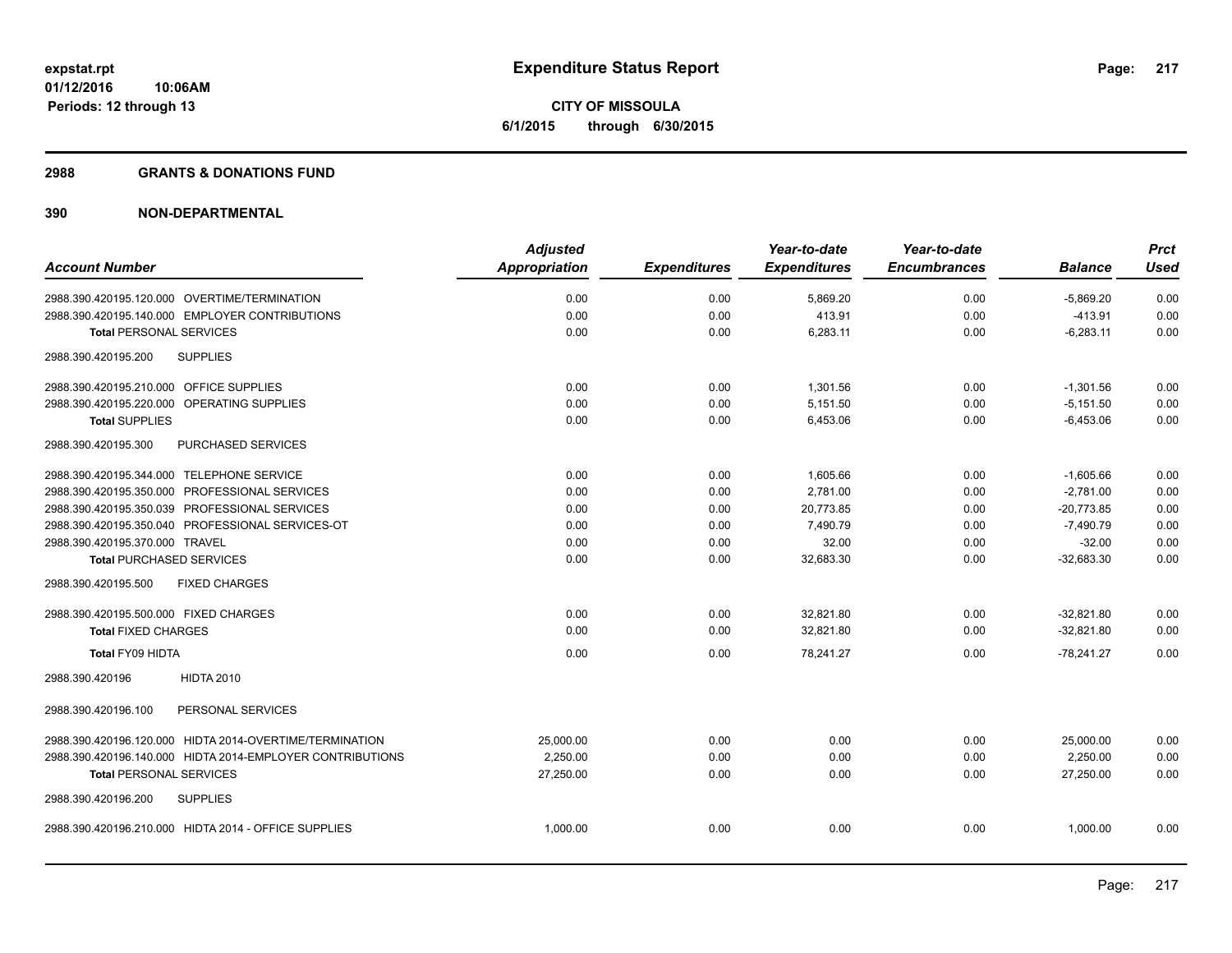**10:06AM Periods: 12 through 13**

**CITY OF MISSOULA 6/1/2015 through 6/30/2015**

#### **2988 GRANTS & DONATIONS FUND**

| <b>Account Number</b>          |                                                          | <b>Adjusted</b><br><b>Appropriation</b> | <b>Expenditures</b> | Year-to-date<br><b>Expenditures</b> | Year-to-date<br><b>Encumbrances</b> | <b>Balance</b> | <b>Prct</b><br><b>Used</b> |
|--------------------------------|----------------------------------------------------------|-----------------------------------------|---------------------|-------------------------------------|-------------------------------------|----------------|----------------------------|
|                                | 2988.390.420196.220.000 HIDTA 2014-OPERATING SUPPLIES    | 29,743.00                               | 0.00                | 0.00                                | 0.00                                | 29,743.00      | 0.00                       |
| <b>Total SUPPLIES</b>          |                                                          | 30,743.00                               | 0.00                | 0.00                                | 0.00                                | 30,743.00      | 0.00                       |
| 2988.390.420196.300            | PURCHASED SERVICES                                       |                                         |                     |                                     |                                     |                |                            |
|                                | 2988.390.420196.344.000 HIDTA 2014-TELEPHONE SERVICE     | 1,200.00                                | 0.00                | 0.00                                | 0.00                                | 1,200.00       | 0.00                       |
|                                | 2988.390.420196.350.000 HIDTA 2014-PROFESSIONAL SERVICES | 47,156.00                               | 0.00                | 0.00                                | 0.00                                | 47,156.00      | 0.00                       |
|                                | 2988.390.420196.360.000 HIDTA2014-REPAIR & MAINTENANCE   | 1,000.00                                | 0.00                | 0.00                                | 0.00                                | 1,000.00       | 0.00                       |
| 2988.390.420196.370.000 TRAVEL |                                                          | 3,250.00                                | 0.00                | 0.00                                | 0.00                                | 3,250.00       | 0.00                       |
|                                | <b>Total PURCHASED SERVICES</b>                          | 52,606.00                               | 0.00                | 0.00                                | 0.00                                | 52,606.00      | 0.00                       |
| 2988.390.420196.500            | <b>FIXED CHARGES</b>                                     |                                         |                     |                                     |                                     |                |                            |
|                                | 2988.390.420196.500.000 HIDTA 2014-FIXED CHARGES         | 39,150.00                               | 0.00                | 0.00                                | 0.00                                | 39,150.00      | 0.00                       |
| <b>Total FIXED CHARGES</b>     |                                                          | 39,150.00                               | 0.00                | 0.00                                | 0.00                                | 39,150.00      | 0.00                       |
| 2988.390.420196.900            | <b>CAPITAL OUTLAY</b>                                    |                                         |                     |                                     |                                     |                |                            |
| <b>Total CAPITAL OUTLAY</b>    |                                                          | 0.00                                    | 0.00                | 0.00                                | 0.00                                | 0.00           | 0.00                       |
| Total HIDTA 2010               |                                                          | 149,749.00                              | 0.00                | 0.00                                | 0.00                                | 149,749.00     | 0.00                       |
| 2988.390.420197                | *** Title Not Found ***                                  |                                         |                     |                                     |                                     |                |                            |
| 2988.390.420197.100            | PERSONAL SERVICES                                        |                                         |                     |                                     |                                     |                |                            |
| Total *** Title Not Found ***  |                                                          | 0.00                                    | 0.00                | 0.00                                | 0.00                                | 0.00           | 0.00                       |
| 2988.390.420199                | FY11 UNDERAGE DRINKING                                   |                                         |                     |                                     |                                     |                |                            |
| 2988.390.420199.100            | PERSONAL SERVICES                                        |                                         |                     |                                     |                                     |                |                            |
| <b>Total PERSONAL SERVICES</b> |                                                          | 0.00                                    | 0.00                | 0.00                                | 0.00                                | 0.00           | 0.00                       |
| 2988.390.420199.200            | <b>SUPPLIES</b>                                          |                                         |                     |                                     |                                     |                |                            |
| <b>Total SUPPLIES</b>          |                                                          | 0.00                                    | 0.00                | 0.00                                | 0.00                                | 0.00           | 0.00                       |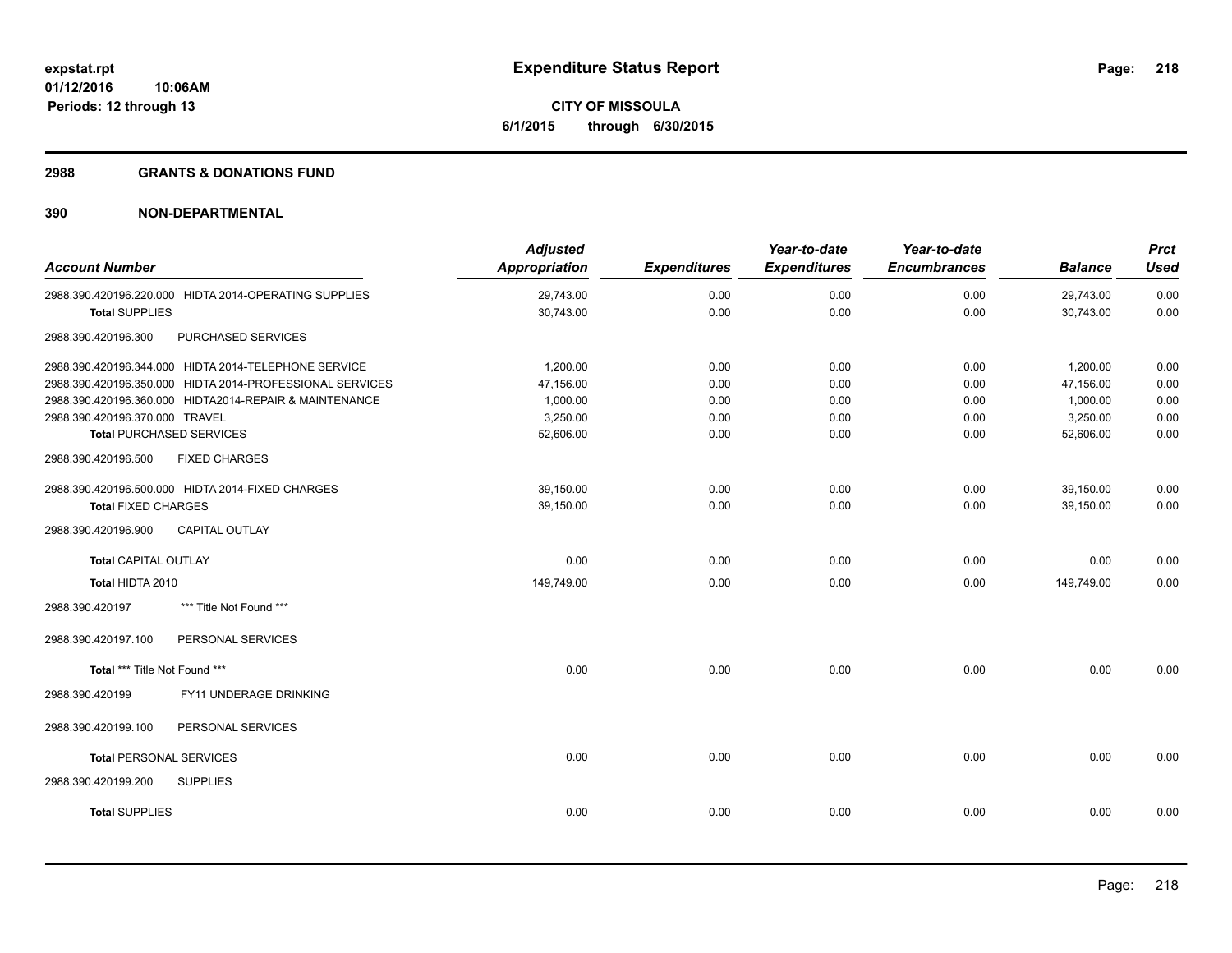#### **2988 GRANTS & DONATIONS FUND**

| <b>Account Number</b>          |                                   | <b>Adjusted</b><br><b>Appropriation</b> | <b>Expenditures</b> | Year-to-date<br><b>Expenditures</b> | Year-to-date<br><b>Encumbrances</b> | <b>Balance</b> | <b>Prct</b><br><b>Used</b> |
|--------------------------------|-----------------------------------|-----------------------------------------|---------------------|-------------------------------------|-------------------------------------|----------------|----------------------------|
| 2988.390.420199.300            | PURCHASED SERVICES                |                                         |                     |                                     |                                     |                |                            |
|                                | Total FY11 UNDERAGE DRINKING      | 0.00                                    | 0.00                | 0.00                                | 0.00                                | 0.00           | 0.00                       |
| 2988.390.420200                | FY11 HIDTA                        |                                         |                     |                                     |                                     |                |                            |
| 2988.390.420200.100            | PERSONAL SERVICES                 |                                         |                     |                                     |                                     |                |                            |
| <b>Total PERSONAL SERVICES</b> |                                   | 0.00                                    | 0.00                | 0.00                                | 0.00                                | 0.00           | 0.00                       |
| 2988.390.420200.200            | <b>SUPPLIES</b>                   |                                         |                     |                                     |                                     |                |                            |
| <b>Total SUPPLIES</b>          |                                   | 0.00                                    | 0.00                | 0.00                                | 0.00                                | 0.00           | 0.00                       |
| 2988.390.420200.300            | PURCHASED SERVICES                |                                         |                     |                                     |                                     |                |                            |
|                                | <b>Total PURCHASED SERVICES</b>   | 0.00                                    | 0.00                | 0.00                                | 0.00                                | 0.00           | 0.00                       |
| 2988.390.420200.500            | <b>FIXED CHARGES</b>              |                                         |                     |                                     |                                     |                |                            |
| Total FY11 HIDTA               |                                   | 0.00                                    | 0.00                | 0.00                                | 0.00                                | 0.00           | 0.00                       |
| 2988.390.420260                | *** Title Not Found ***           |                                         |                     |                                     |                                     |                |                            |
| 2988.390.420260.300            | PURCHASED SERVICES                |                                         |                     |                                     |                                     |                |                            |
| Total *** Title Not Found ***  |                                   | 0.00                                    | 0.00                | 0.00                                | 0.00                                | 0.00           | 0.00                       |
| 2988.390.420432                | <b>FIRE EXPLORERS</b>             |                                         |                     |                                     |                                     |                |                            |
| 2988.390.420432.700            | <b>GRANTS &amp; CONTRIBUTIONS</b> |                                         |                     |                                     |                                     |                |                            |
| <b>Total FIRE EXPLORERS</b>    |                                   | 0.00                                    | 0.00                | 0.00                                | 0.00                                | 0.00           | 0.00                       |
| 2988.390.420433                | COMBAT CHALLENGE                  |                                         |                     |                                     |                                     |                |                            |
| 2988.390.420433.200            | <b>SUPPLIES</b>                   |                                         |                     |                                     |                                     |                |                            |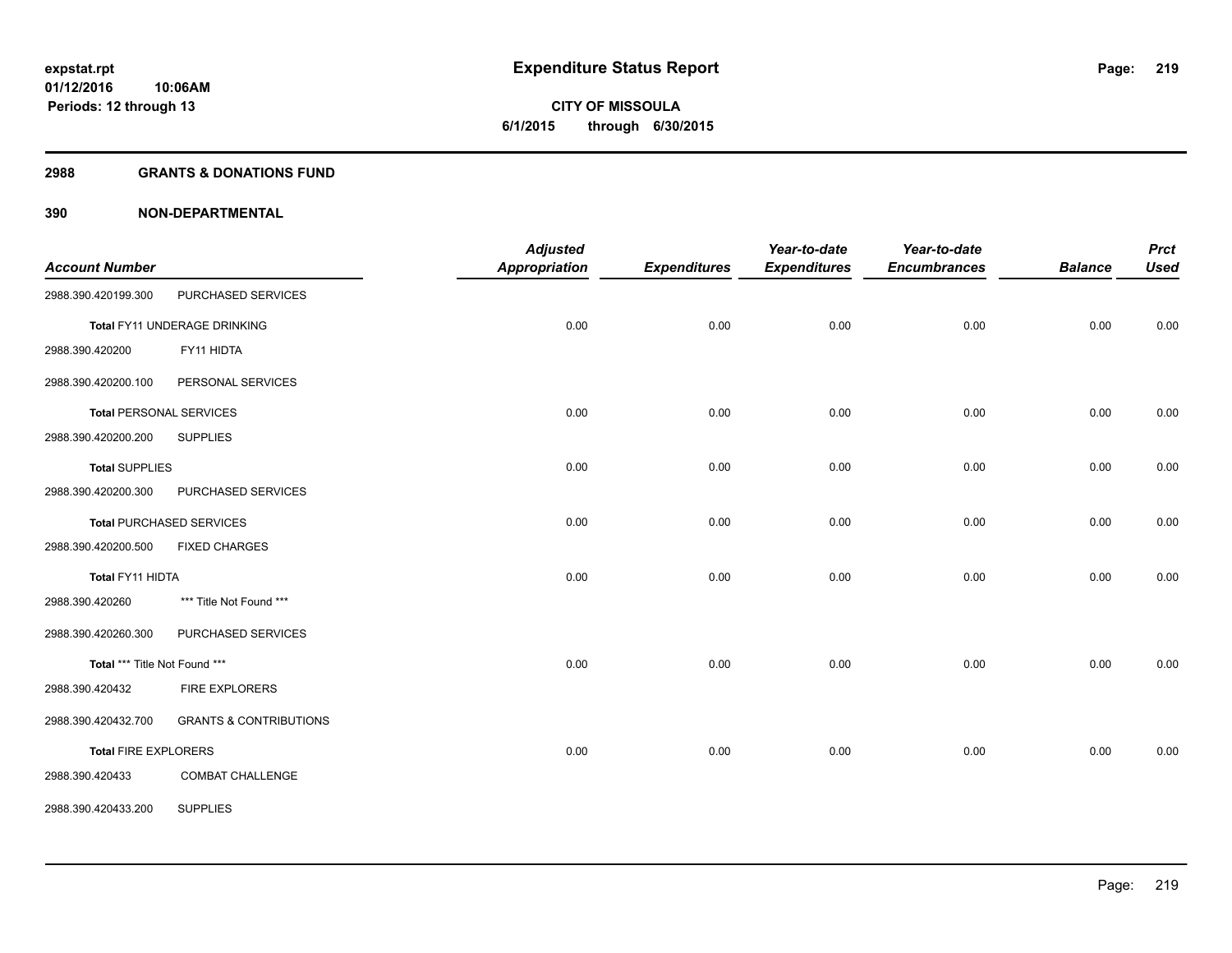#### **2988 GRANTS & DONATIONS FUND**

| <b>Account Number</b>                |                                   | <b>Adjusted</b><br><b>Appropriation</b> | <b>Expenditures</b> | Year-to-date<br><b>Expenditures</b> | Year-to-date<br><b>Encumbrances</b> | <b>Balance</b> | <b>Prct</b><br><b>Used</b> |
|--------------------------------------|-----------------------------------|-----------------------------------------|---------------------|-------------------------------------|-------------------------------------|----------------|----------------------------|
| <b>Total SUPPLIES</b>                |                                   | 0.00                                    | 0.00                | 0.00                                | 0.00                                | 0.00           | 0.00                       |
| 2988.390.420433.300                  | PURCHASED SERVICES                |                                         |                     |                                     |                                     |                |                            |
|                                      | <b>Total PURCHASED SERVICES</b>   | 0.00                                    | 0.00                | 0.00                                | 0.00                                | 0.00           | 0.00                       |
| 2988.390.420433.700                  | <b>GRANTS &amp; CONTRIBUTIONS</b> |                                         |                     |                                     |                                     |                |                            |
| <b>Total COMBAT CHALLENGE</b>        |                                   | 0.00                                    | 0.00                | 0.00                                | 0.00                                | 0.00           | 0.00                       |
| 2988.390.420434                      | <b>THERMAL IMAGERS</b>            |                                         |                     |                                     |                                     |                |                            |
| 2988.390.420434.900                  | CAPITAL OUTLAY                    |                                         |                     |                                     |                                     |                |                            |
| <b>Total THERMAL IMAGERS</b>         |                                   | 0.00                                    | 0.00                | 0.00                                | 0.00                                | 0.00           | 0.00                       |
| 2988.390.430100                      | <b>GREEN BLOCKS PILOT PROJECT</b> |                                         |                     |                                     |                                     |                |                            |
| 2988.390.430100.300                  | PURCHASED SERVICES                |                                         |                     |                                     |                                     |                |                            |
|                                      | <b>Total PURCHASED SERVICES</b>   | 0.00                                    | 0.00                | 0.00                                | 0.00                                | 0.00           | 0.00                       |
| 2988.390.430100.700                  | <b>GRANTS &amp; CONTRIBUTIONS</b> |                                         |                     |                                     |                                     |                |                            |
|                                      | Total GREEN BLOCKS PILOT PROJECT  | 0.00                                    | 0.00                | 0.00                                | 0.00                                | 0.00           | 0.00                       |
| 2988.390.430230                      | STREET RESTORATION                |                                         |                     |                                     |                                     |                |                            |
| 2988.390.430230.900                  | CAPITAL OUTLAY                    |                                         |                     |                                     |                                     |                |                            |
| 2988.390.430230.930.000 IMPROVEMENTS |                                   | 24,822.00                               | 0.00                | 0.00                                | 0.00                                | 24,822.00      | 0.00                       |
|                                      | <b>Total STREET RESTORATION</b>   | 24,822.00                               | 0.00                | 0.00                                | 0.00                                | 24,822.00      | 0.00                       |
| 2988.390.430243                      | SCHILLING ST FOOT BRIDGE          |                                         |                     |                                     |                                     |                |                            |
| 2988.390.430243.200                  | <b>SUPPLIES</b>                   |                                         |                     |                                     |                                     |                |                            |
|                                      | Total SCHILLING ST FOOT BRIDGE    | 0.00                                    | 0.00                | 0.00                                | 0.00                                | 0.00           | 0.00                       |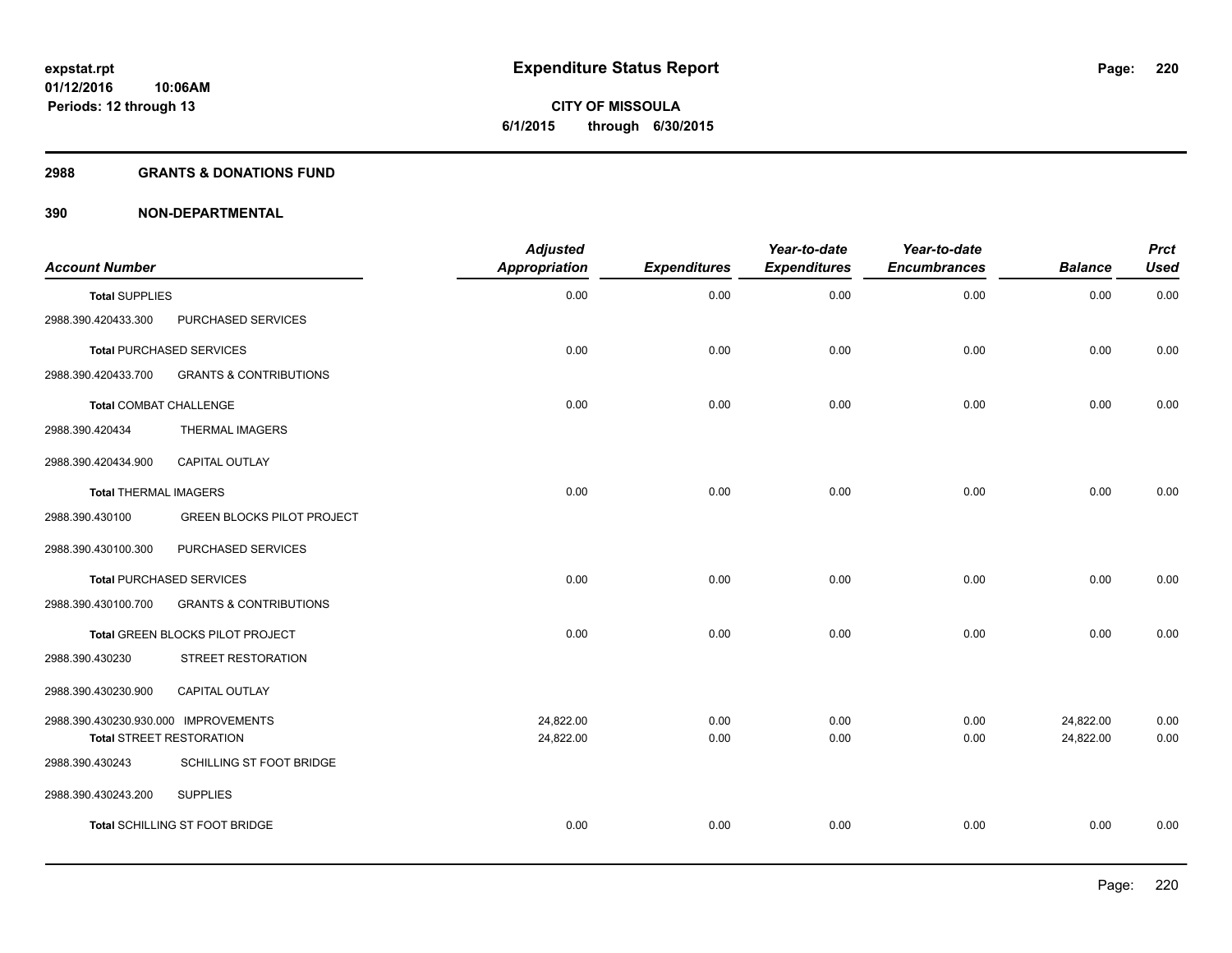**221**

**01/12/2016 10:06AM Periods: 12 through 13**

# **CITY OF MISSOULA 6/1/2015 through 6/30/2015**

## **2988 GRANTS & DONATIONS FUND**

| <b>Account Number</b>          |                                      | <b>Adjusted</b><br>Appropriation | <b>Expenditures</b> | Year-to-date<br><b>Expenditures</b> | Year-to-date<br><b>Encumbrances</b> | <b>Balance</b> | <b>Prct</b><br><b>Used</b> |
|--------------------------------|--------------------------------------|----------------------------------|---------------------|-------------------------------------|-------------------------------------|----------------|----------------------------|
| 2988.390.430264                | PEDESTRIAN SAFETY                    |                                  |                     |                                     |                                     |                |                            |
| 2988.390.430264.900            | CAPITAL OUTLAY                       |                                  |                     |                                     |                                     |                |                            |
| <b>Total PEDESTRIAN SAFETY</b> |                                      | 0.00                             | 0.00                | 0.00                                | 0.00                                | 0.00           | 0.00                       |
| 2988.390.430300                | EECBG                                |                                  |                     |                                     |                                     |                |                            |
| 2988.390.430300.300            | PURCHASED SERVICES                   |                                  |                     |                                     |                                     |                |                            |
| <b>Total EECBG</b>             |                                      | 0.00                             | 0.00                | 0.00                                | 0.00                                | 0.00           | 0.00                       |
| 2988.390.431400                | <b>ENGINEERING</b>                   |                                  |                     |                                     |                                     |                |                            |
| 2988.390.431400.300            | PURCHASED SERVICES                   |                                  |                     |                                     |                                     |                |                            |
| <b>Total ENGINEERING</b>       |                                      | 0.00                             | 0.00                | 0.00                                | 0.00                                | 0.00           | 0.00                       |
| 2988.390.460416                | PARKS GPS TRACKING GRANT(ARRA)       |                                  |                     |                                     |                                     |                |                            |
| 2988.390.460416.300            | PURCHASED SERVICES                   |                                  |                     |                                     |                                     |                |                            |
|                                | Total PARKS GPS TRACKING GRANT(ARRA) | 0.00                             | 0.00                | 0.00                                | 0.00                                | 0.00           | 0.00                       |
| 2988.390.470402                | <b>BROWNFIELDS CLEANUP</b>           |                                  |                     |                                     |                                     |                |                            |
| 2988.390.470402.700            | <b>GRANTS &amp; CONTRIBUTIONS</b>    |                                  |                     |                                     |                                     |                |                            |
|                                | Total BROWNFIELDS CLEANUP            | 0.00                             | 0.00                | 0.00                                | 0.00                                | 0.00           | 0.00                       |
| 2988.390.470404                | <b>BROWNFIELDS CLEANUP RLF</b>       |                                  |                     |                                     |                                     |                |                            |
| 2988.390.470404.300            | PURCHASED SERVICES                   |                                  |                     |                                     |                                     |                |                            |
|                                | <b>Total PURCHASED SERVICES</b>      | 0.00                             | 0.00                | 0.00                                | 0.00                                | 0.00           | 0.00                       |
| 2988.390.470404.700            | <b>GRANTS &amp; CONTRIBUTIONS</b>    |                                  |                     |                                     |                                     |                |                            |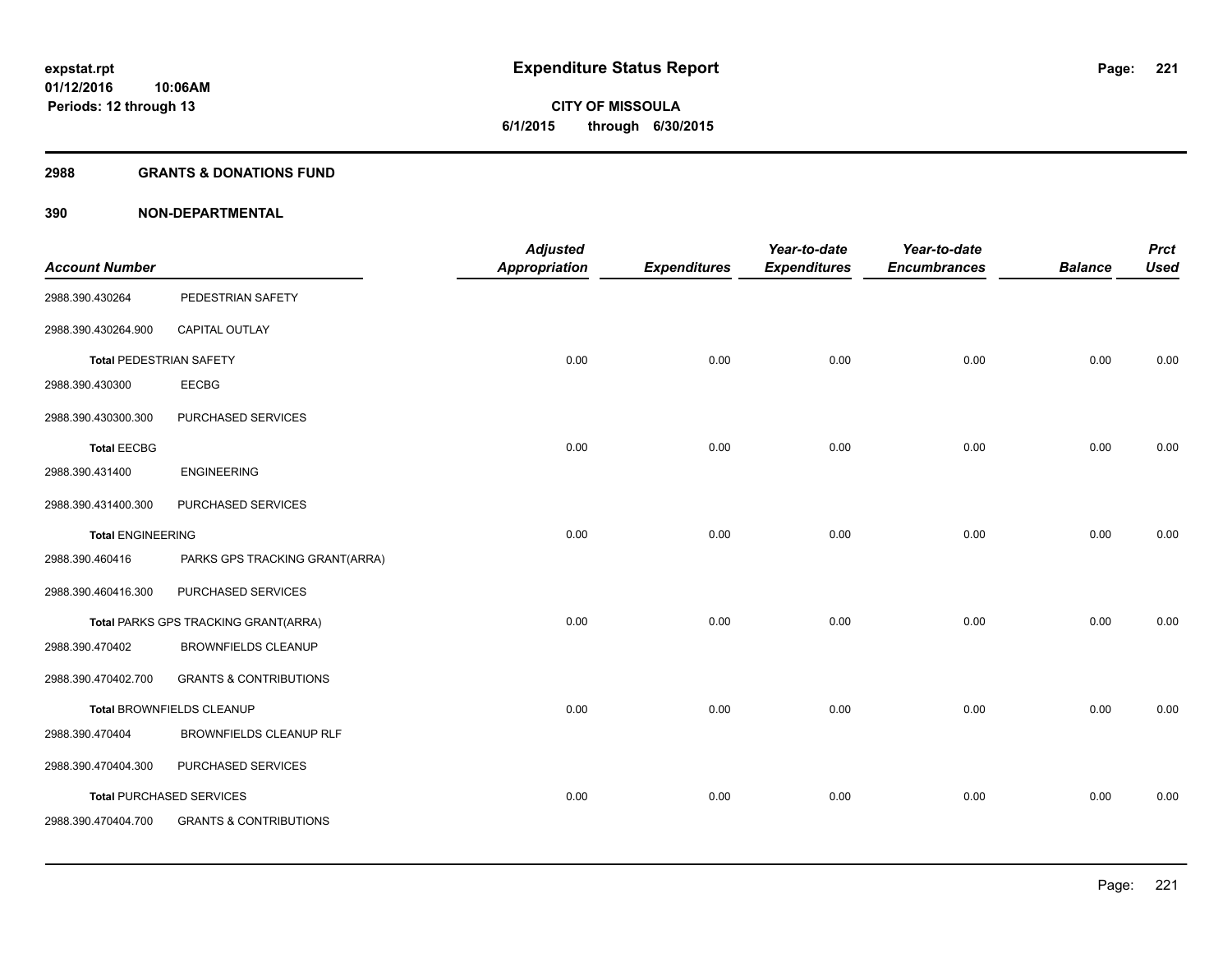#### **2988 GRANTS & DONATIONS FUND**

| <b>Account Number</b>      |                                                                                              | <b>Adjusted</b><br><b>Appropriation</b> | <b>Expenditures</b> | Year-to-date<br><b>Expenditures</b> | Year-to-date<br><b>Encumbrances</b> | <b>Balance</b>           | <b>Prct</b><br><b>Used</b> |
|----------------------------|----------------------------------------------------------------------------------------------|-----------------------------------------|---------------------|-------------------------------------|-------------------------------------|--------------------------|----------------------------|
|                            | 2988.390.470404.700.000 BROWNSFIELD RLF CLEANUP<br><b>Total GRANTS &amp; CONTRIBUTIONS</b>   | 433,065.00<br>433,065.00                | 0.00<br>0.00        | 361.50<br>361.50                    | 0.00<br>0.00                        | 432,703.50<br>432,703.50 | 0.08<br>0.08               |
| 2988.390.470404.800        | OTHER OBJECTS                                                                                |                                         |                     |                                     |                                     |                          |                            |
| <b>Total OTHER OBJECTS</b> |                                                                                              | 0.00                                    | 0.00                | 0.00                                | 0.00                                | 0.00                     | 0.00                       |
|                            | <b>Total BROWNFIELDS CLEANUP RLF</b>                                                         | 433,065.00                              | 0.00                | 361.50                              | 0.00                                | 432.703.50               | 0.08                       |
| 2988.390.470405            | BROWNSFIELD AREA-WIDE PLANNING GRANT                                                         |                                         |                     |                                     |                                     |                          |                            |
| 2988.390.470405.700        | <b>GRANTS &amp; CONTRIBUTIONS</b>                                                            |                                         |                     |                                     |                                     |                          |                            |
|                            | 2988.390.470405.700.000 BROWNSFIELD AREA-WIDE PLANNING GRANT<br>Total GRANTS & CONTRIBUTIONS | 6,000.00<br>6,000.00                    | 0.00<br>0.00        | 6,000.00<br>6,000.00                | 0.00<br>0.00                        | 0.00<br>0.00             | 100.00<br>100.00           |
| 2988.390.470405.800        | OTHER OBJECTS                                                                                |                                         |                     |                                     |                                     |                          |                            |
| <b>Total OTHER OBJECTS</b> |                                                                                              | 0.00                                    | 0.00                | 0.00                                | 0.00                                | 0.00                     | 0.00                       |
|                            | Total BROWNSFIELD AREA-WIDE PLANNING GRANT                                                   | 6,000.00                                | 0.00                | 6,000.00                            | 0.00                                | 0.00                     | 100.00                     |
| 2988.390.480002            | DEPT OF AG INTERN                                                                            |                                         |                     |                                     |                                     |                          |                            |
| 2988.390.480002.100        | PERSONAL SERVICES                                                                            |                                         |                     |                                     |                                     |                          |                            |
| Total DEPT OF AG INTERN    |                                                                                              | 0.00                                    | 0.00                | 0.00                                | 0.00                                | 0.00                     | 0.00                       |
| 2988.390.510110            | <b>MERCHANT SERVICES</b>                                                                     |                                         |                     |                                     |                                     |                          |                            |
| 2988.390.510110.500        | <b>FIXED CHARGES</b>                                                                         |                                         |                     |                                     |                                     |                          |                            |
|                            | <b>Total MERCHANT SERVICES</b>                                                               | 0.00                                    | 0.00                | 0.00                                | 0.00                                | 0.00                     | 0.00                       |
| Total NON-DEPARTMENTAL     |                                                                                              | 1,034,384.00                            | 50,034.56           | 364,541.82                          | 0.00                                | 669,842.18               | 35.24                      |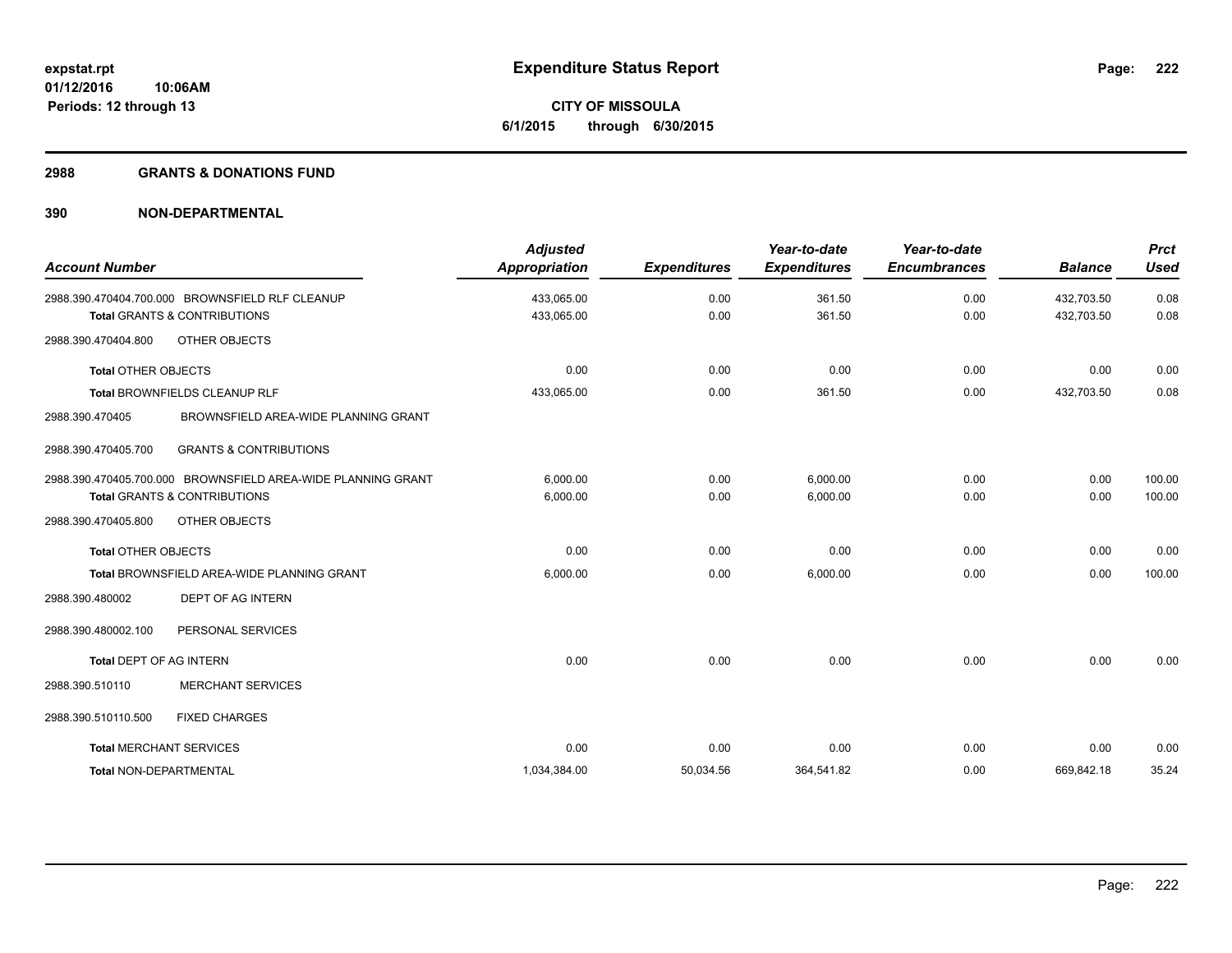# **CITY OF MISSOULA 6/1/2015 through 6/30/2015**

#### **2988 GRANTS & DONATIONS FUND**

## **400 ENTITLEMENT GRANTS**

| <b>Account Number</b>          |                                                  | <b>Adjusted</b><br><b>Appropriation</b> | <b>Expenditures</b> | Year-to-date<br><b>Expenditures</b> | Year-to-date<br><b>Encumbrances</b> | <b>Balance</b> | <b>Prct</b><br><b>Used</b> |
|--------------------------------|--------------------------------------------------|-----------------------------------------|---------------------|-------------------------------------|-------------------------------------|----------------|----------------------------|
| 2988.400.470320                | <b>GOOMZEE INC BSTF GRANT</b>                    |                                         |                     |                                     |                                     |                |                            |
| 2988.400.470320.700            | <b>GRANTS &amp; CONTRIBUTIONS</b>                |                                         |                     |                                     |                                     |                |                            |
|                                | Total GOOMZEE INC BSTF GRANT                     | 0.00                                    | 0.00                | 0.00                                | 0.00                                | 0.00           | 0.00                       |
| 2988.400.470321                | ADVANCED TECHNOLOGY GROUP/ BSTF GRANT            |                                         |                     |                                     |                                     |                |                            |
| 2988.400.470321.700            | <b>GRANTS &amp; CONTRIBUTIONS</b>                |                                         |                     |                                     |                                     |                |                            |
|                                | Total ADVANCED TECHNOLOGY GROUP/ BSTF GRANT      | 0.00                                    | 0.00                | 0.00                                | 0.00                                | 0.00           | 0.00                       |
| 2988.400.470322                | RIVERTOP RENEWABLES/BSTFG                        |                                         |                     |                                     |                                     |                |                            |
| 2988.400.470322.700            | <b>GRANTS &amp; CONTRIBUTIONS</b>                |                                         |                     |                                     |                                     |                |                            |
|                                | 2988.400.470322.700.000 RIVERTOP RENEWABLE/BSTFG | 30,000.00                               | 0.00                | 90,000.00                           | 0.00                                | $-60,000.00$   | 300.00                     |
|                                | Total RIVERTOP RENEWABLES/BSTFG                  | 30,000.00                               | 0.00                | 90,000.00                           | 0.00                                | $-60,000.00$   | 300.00                     |
| 2988.400.470323                | <b>TERRA ECHOS/BSTFG</b>                         |                                         |                     |                                     |                                     |                |                            |
| 2988.400.470323.700            | <b>GRANTS &amp; CONTRIBUTIONS</b>                |                                         |                     |                                     |                                     |                |                            |
| <b>Total TERRA ECHOS/BSTFG</b> |                                                  | 0.00                                    | 0.00                | 0.00                                | 0.00                                | 0.00           | 0.00                       |
| 2988.400.510110                | <b>MERCHANT SERVICES</b>                         |                                         |                     |                                     |                                     |                |                            |
| 2988.400.510110.500            | <b>FIXED CHARGES</b>                             |                                         |                     |                                     |                                     |                |                            |
| <b>Total FIXED CHARGES</b>     |                                                  | 0.00                                    | 0.00                | 0.00                                | 0.00                                | 0.00           | 0.00                       |
| <b>Total MERCHANT SERVICES</b> |                                                  | 0.00                                    | 0.00                | 0.00                                | 0.00                                | 0.00           | 0.00                       |
|                                | <b>Total ENTITLEMENT GRANTS</b>                  | 30,000.00                               | 0.00                | 90,000.00                           | 0.00                                | $-60,000.00$   | 300.00                     |
|                                | Total GRANTS & DONATIONS FUND                    | 1,094,215.00                            | 54, 113.37          | 493,234.85                          | 0.00                                | 600,980.15     | 45.08                      |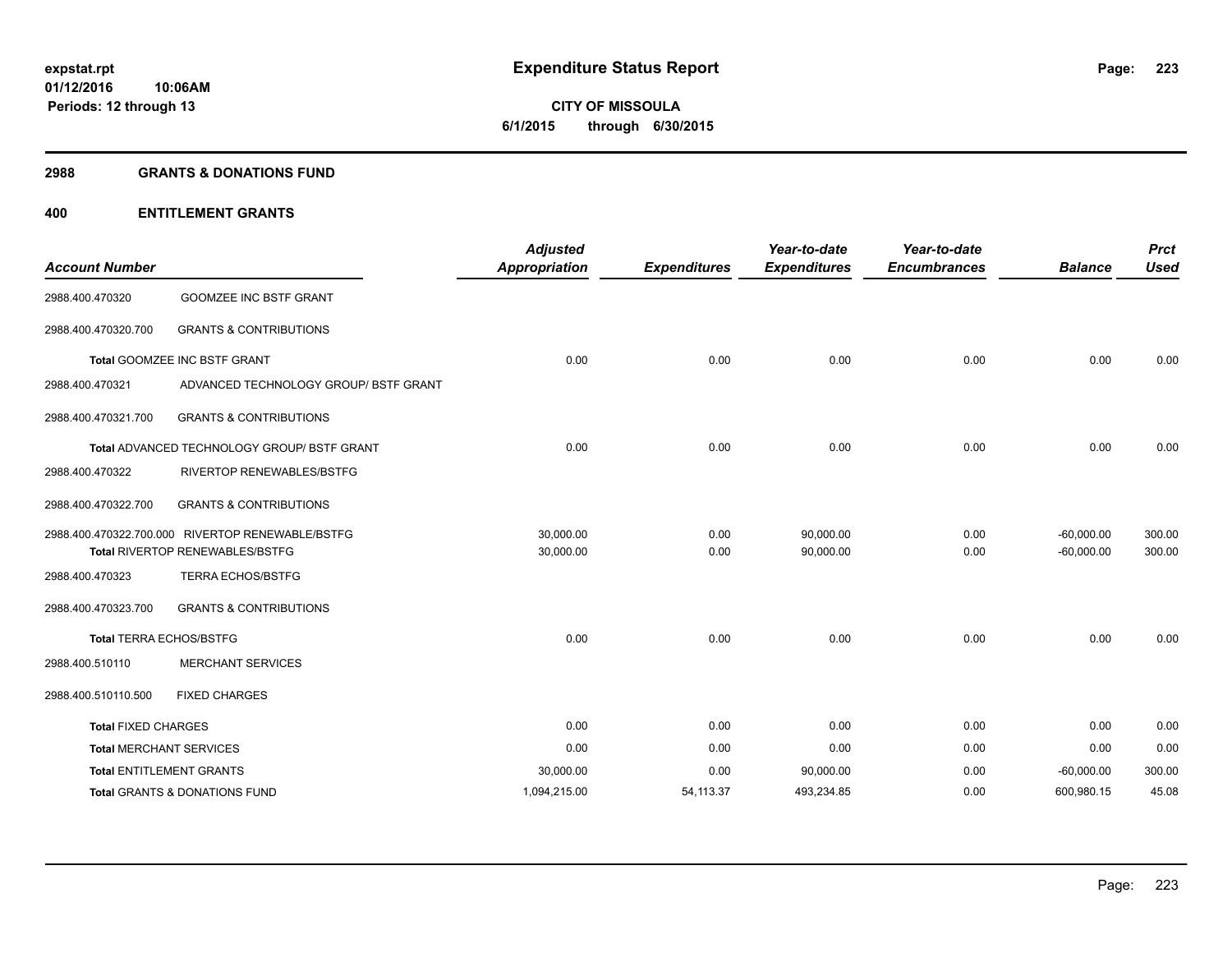#### **3000 SID REVOLVING FUND**

| <b>Account Number</b>           |                                                  | <b>Adjusted</b><br><b>Appropriation</b> | <b>Expenditures</b> | Year-to-date<br><b>Expenditures</b> | Year-to-date<br><b>Encumbrances</b> | <b>Balance</b> | <b>Prct</b><br><b>Used</b> |
|---------------------------------|--------------------------------------------------|-----------------------------------------|---------------------|-------------------------------------|-------------------------------------|----------------|----------------------------|
| 3000.390.510110                 | <b>MERCHANT SERVICES</b>                         |                                         |                     |                                     |                                     |                |                            |
| 3000.390.510110.500             | <b>FIXED CHARGES</b>                             |                                         |                     |                                     |                                     |                |                            |
| <b>Total MERCHANT SERVICES</b>  |                                                  | 0.00                                    | 0.00                | 0.00                                | 0.00                                | 0.00           | 0.00                       |
| 3000.390.521000                 | INTERFUND OPERATING TRANSFERS                    |                                         |                     |                                     |                                     |                |                            |
| 3000.390.521000.800             | OTHER OBJECTS                                    |                                         |                     |                                     |                                     |                |                            |
|                                 | 3000.390.521000.820.000 TRANSFERS TO OTHER FUNDS | 299,240.00                              | 199.239.64          | 199,239.64                          | 0.00                                | 100,000.36     | 66.58                      |
|                                 | <b>Total INTERFUND OPERATING TRANSFERS</b>       | 299,240.00                              | 199,239.64          | 199,239.64                          | 0.00                                | 100,000.36     | 66.58                      |
| <b>Total SID REVOLVING FUND</b> |                                                  | 299,240.00                              | 199,239.64          | 199,239.64                          | 0.00                                | 100,000.36     | 66.58                      |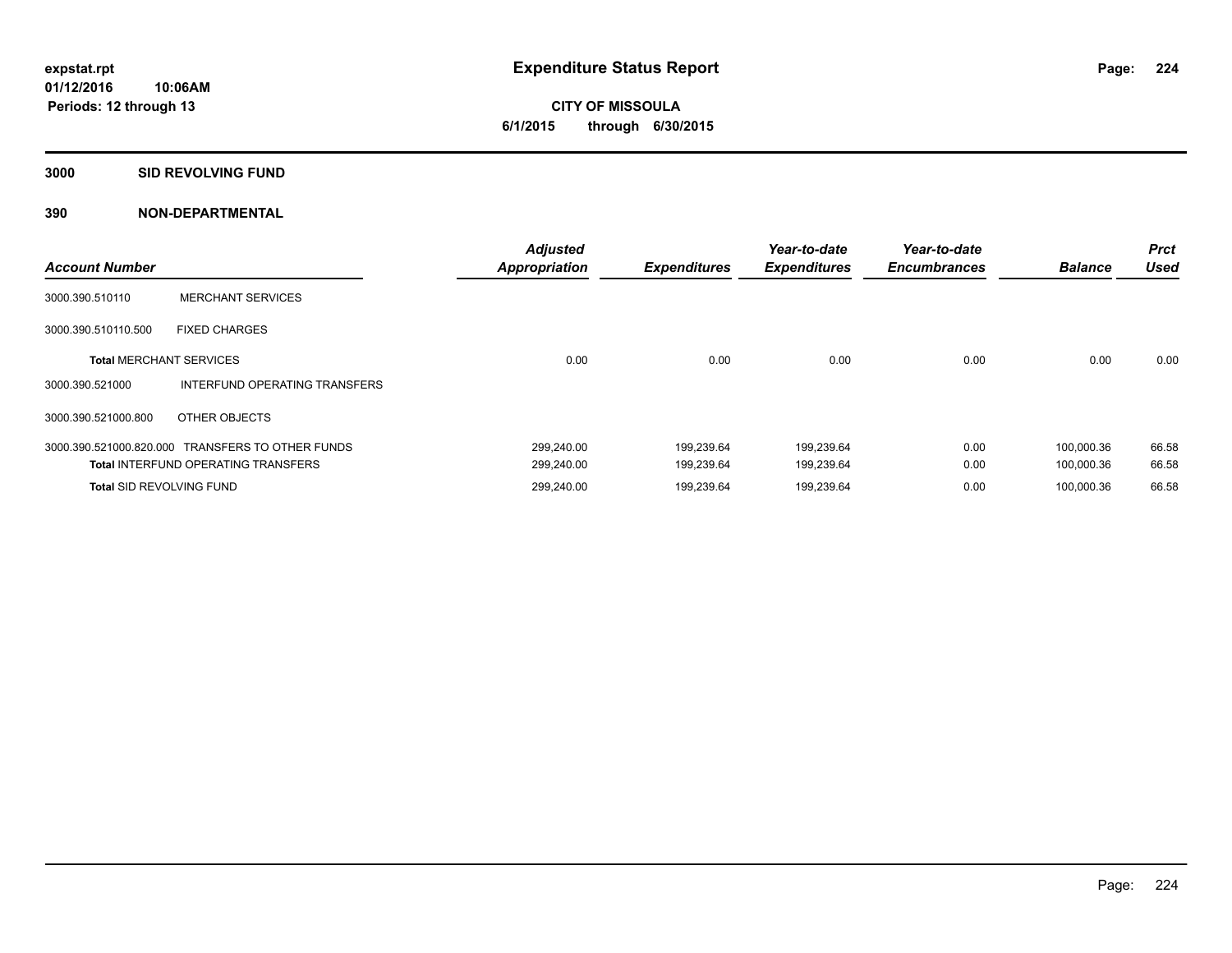**3005 SID REBATES**

| <b>Account Number</b>    |                          | <b>Adjusted</b><br>Appropriation | Expenditures | Year-to-date<br><b>Expenditures</b> | Year-to-date<br><b>Encumbrances</b> | <b>Balance</b> | <b>Prct</b><br>Used |
|--------------------------|--------------------------|----------------------------------|--------------|-------------------------------------|-------------------------------------|----------------|---------------------|
| 3005.390.510110          | <b>MERCHANT SERVICES</b> |                                  |              |                                     |                                     |                |                     |
| 3005.390.510110.500      | <b>FIXED CHARGES</b>     |                                  |              |                                     |                                     |                |                     |
| <b>Total SID REBATES</b> |                          | 0.00                             | 0.00         | 0.00                                | 0.00                                | 0.00           | 0.00                |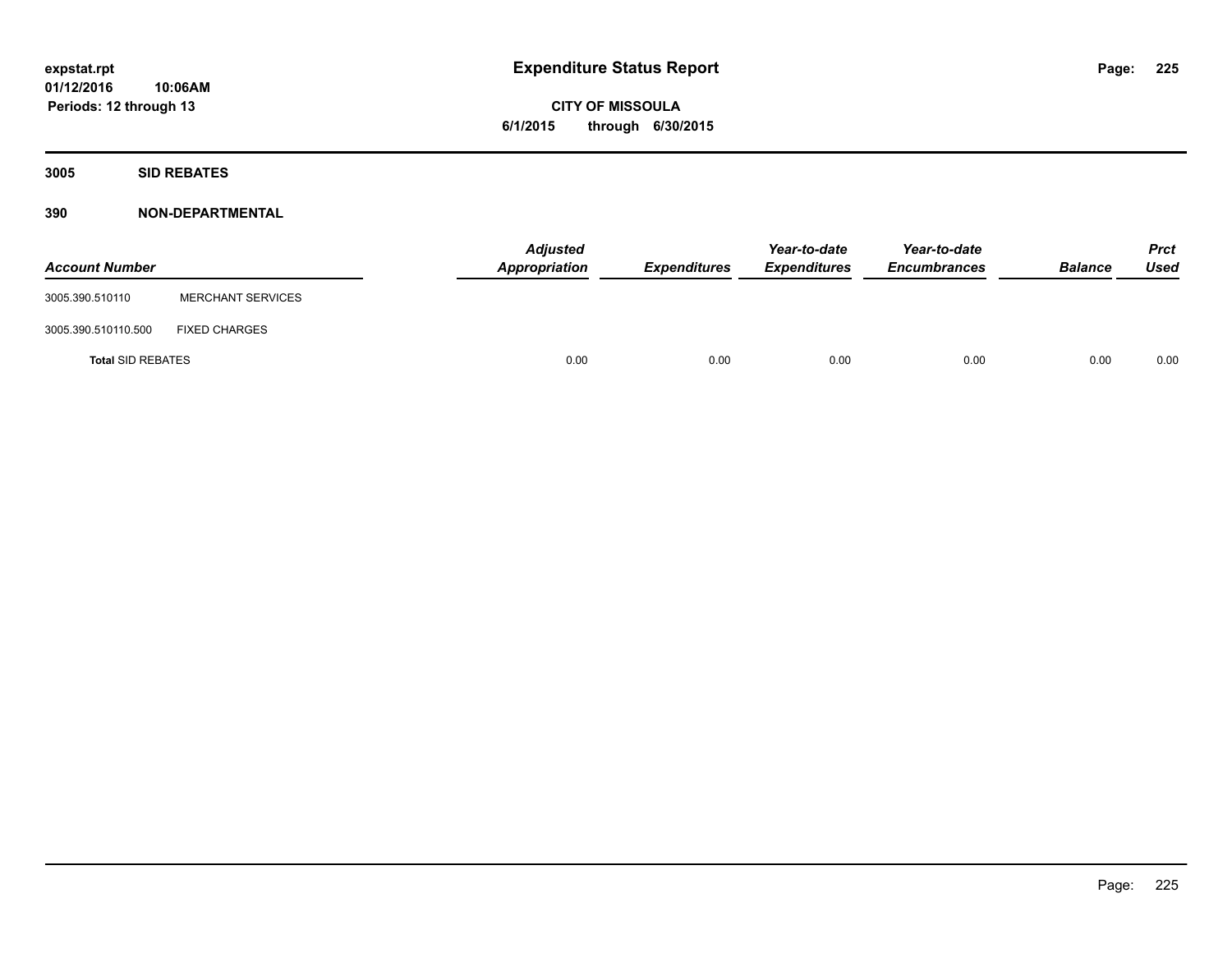# **CITY OF MISSOULA 6/1/2015 through 6/30/2015**

# **3065 1998 PUBLIC SAFETY G O BONDS FUND**

**000 \*\*\* Title Not Found \*\*\***

| <b>Account Number</b>         |                                                  | <b>Adjusted</b><br><b>Appropriation</b> | <b>Expenditures</b> | Year-to-date<br><b>Expenditures</b> | Year-to-date<br><b>Encumbrances</b> | <b>Balance</b> | <b>Prct</b><br>Used |
|-------------------------------|--------------------------------------------------|-----------------------------------------|---------------------|-------------------------------------|-------------------------------------|----------------|---------------------|
| 3065.000.520100               | *** Title Not Found ***                          |                                         |                     |                                     |                                     |                |                     |
| 3065.000.520100.800           | OTHER OBJECTS                                    |                                         |                     |                                     |                                     |                |                     |
| Total *** Title Not Found *** | 3065.000.520100.820.000 TRANSFERS TO OTHER FUNDS | 122.00<br>122.00                        | 121.82<br>121.82    | 121.82<br>121.82                    | 0.00<br>0.00                        | 0.18<br>0.18   | 99.85<br>99.85      |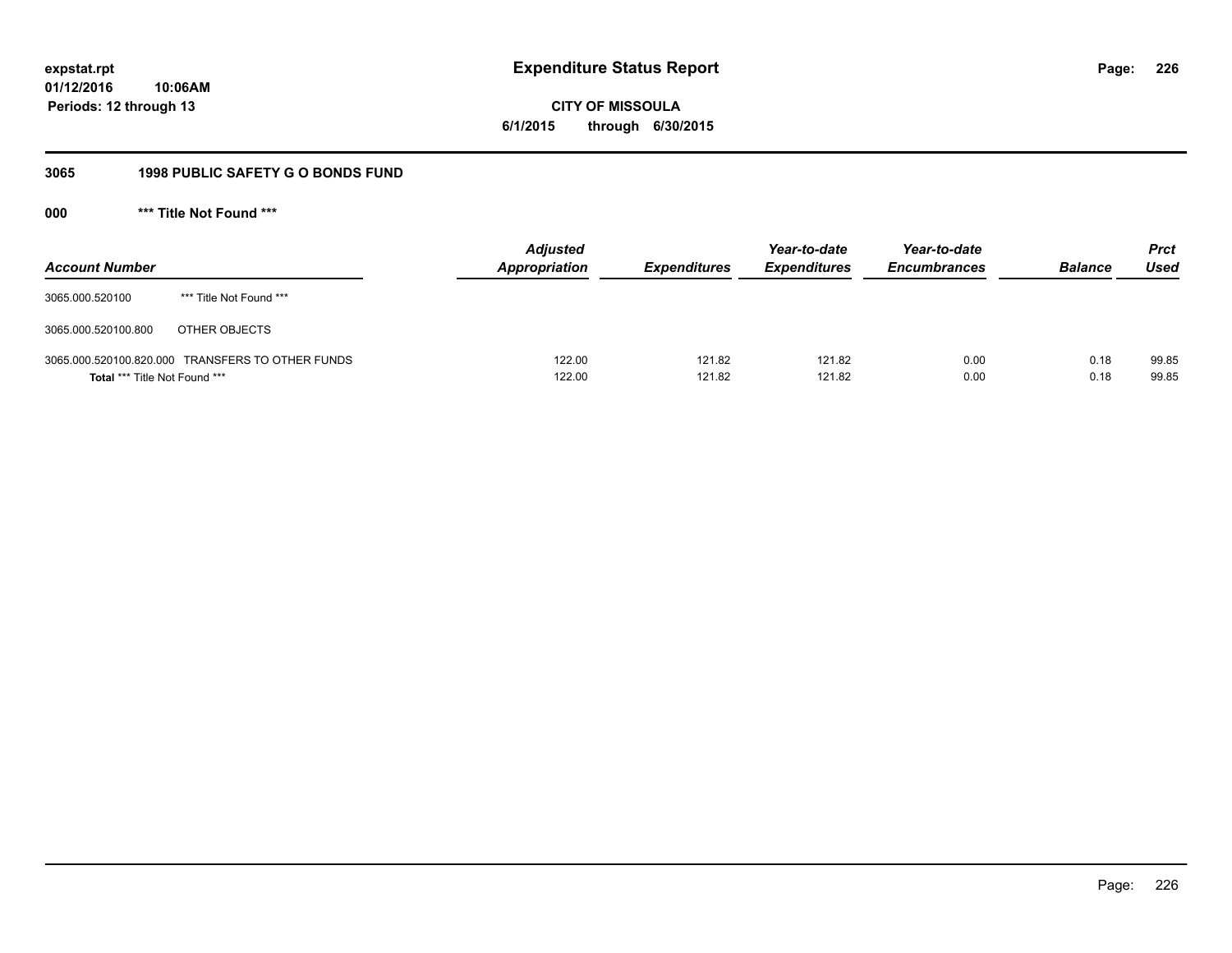**CITY OF MISSOULA 6/1/2015 through 6/30/2015**

# **3065 1998 PUBLIC SAFETY G O BONDS FUND**

| <b>Account Number</b>          |                                         | <b>Adjusted</b><br>Appropriation | <b>Expenditures</b> | Year-to-date<br><b>Expenditures</b> | Year-to-date<br><b>Encumbrances</b> | <b>Balance</b> | <b>Prct</b><br><b>Used</b> |
|--------------------------------|-----------------------------------------|----------------------------------|---------------------|-------------------------------------|-------------------------------------|----------------|----------------------------|
| 3065.390.510110                | <b>MERCHANT SERVICES</b>                |                                  |                     |                                     |                                     |                |                            |
| 3065.390.510110.500            | <b>FIXED CHARGES</b>                    |                                  |                     |                                     |                                     |                |                            |
| <b>Total MERCHANT SERVICES</b> |                                         | 0.00                             | 0.00                | 0.00                                | 0.00                                | 0.00           | 0.00                       |
| <b>Total NON-DEPARTMENTAL</b>  |                                         | 0.00                             | 0.00                | 0.00                                | 0.00                                | 0.00           | 0.00                       |
|                                | Total 1998 PUBLIC SAFETY G O BONDS FUND | 122.00                           | 121.82              | 121.82                              | 0.00                                | 0.18           | 99.85                      |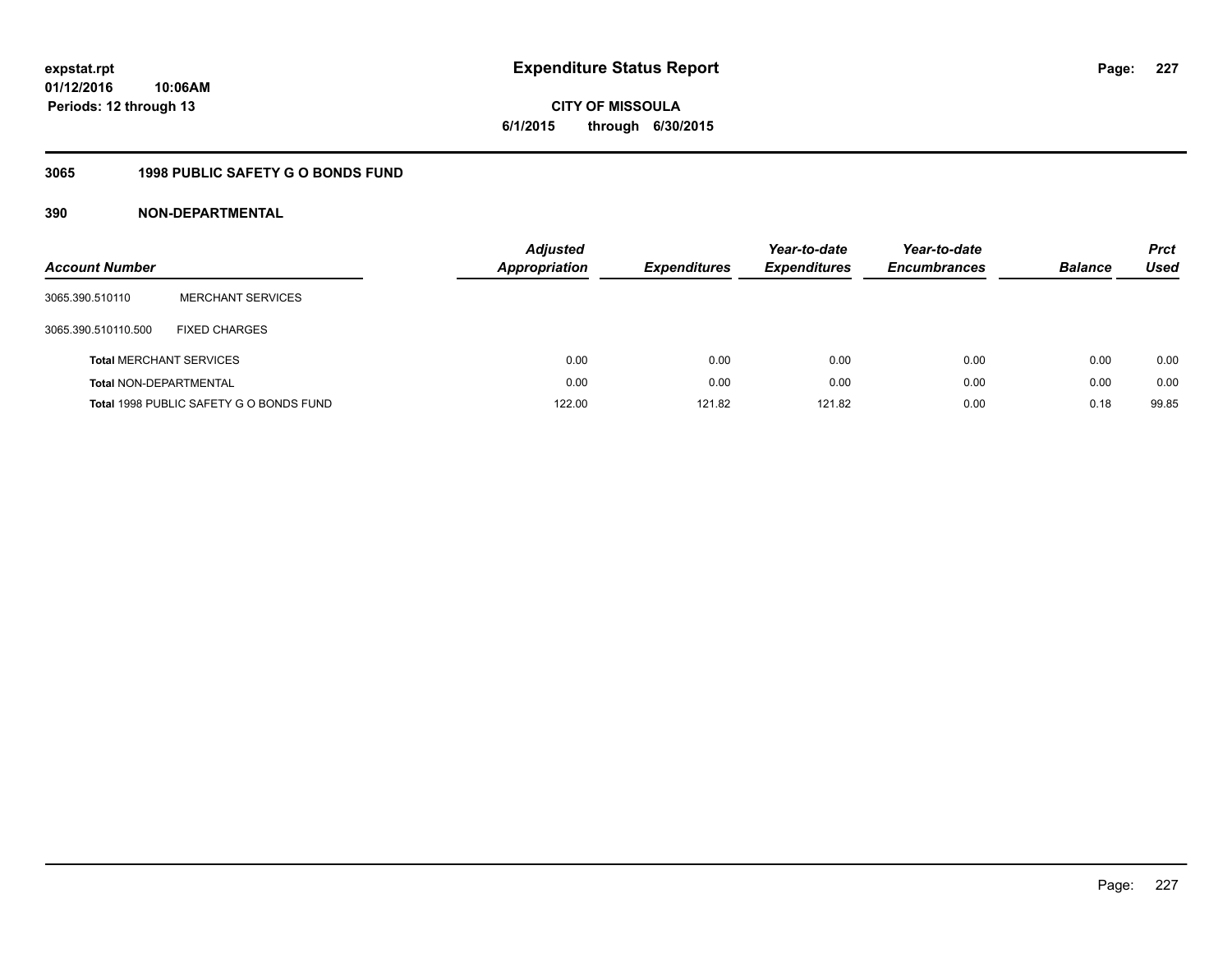**Periods: 12 through 13**

**CITY OF MISSOULA 6/1/2015 through 6/30/2015**

#### **3070 1996 OPEN SPACE GO BONDS**

**10:06AM**

| <b>Account Number</b>          |                                | <b>Adjusted</b><br><b>Appropriation</b> | <b>Expenditures</b> | Year-to-date<br><b>Expenditures</b> | Year-to-date<br><b>Encumbrances</b> | <b>Balance</b> | <b>Prct</b><br><b>Used</b> |
|--------------------------------|--------------------------------|-----------------------------------------|---------------------|-------------------------------------|-------------------------------------|----------------|----------------------------|
| 3070.390.490100                | <b>GO BONDS</b>                |                                         |                     |                                     |                                     |                |                            |
| 3070.390.490100.800            | OTHER OBJECTS                  |                                         |                     |                                     |                                     |                |                            |
| <b>Total GO BONDS</b>          |                                | 0.00                                    | 0.00                | 0.00                                | 0.00                                | 0.00           | 0.00                       |
| 3070.390.510110                | <b>MERCHANT SERVICES</b>       |                                         |                     |                                     |                                     |                |                            |
| 3070.390.510110.500            | <b>FIXED CHARGES</b>           |                                         |                     |                                     |                                     |                |                            |
| <b>Total MERCHANT SERVICES</b> |                                | 0.00                                    | 0.00                | 0.00                                | 0.00                                | 0.00           | 0.00                       |
|                                | Total 1996 OPEN SPACE GO BONDS | 0.00                                    | 0.00                | 0.00                                | 0.00                                | 0.00           | 0.00                       |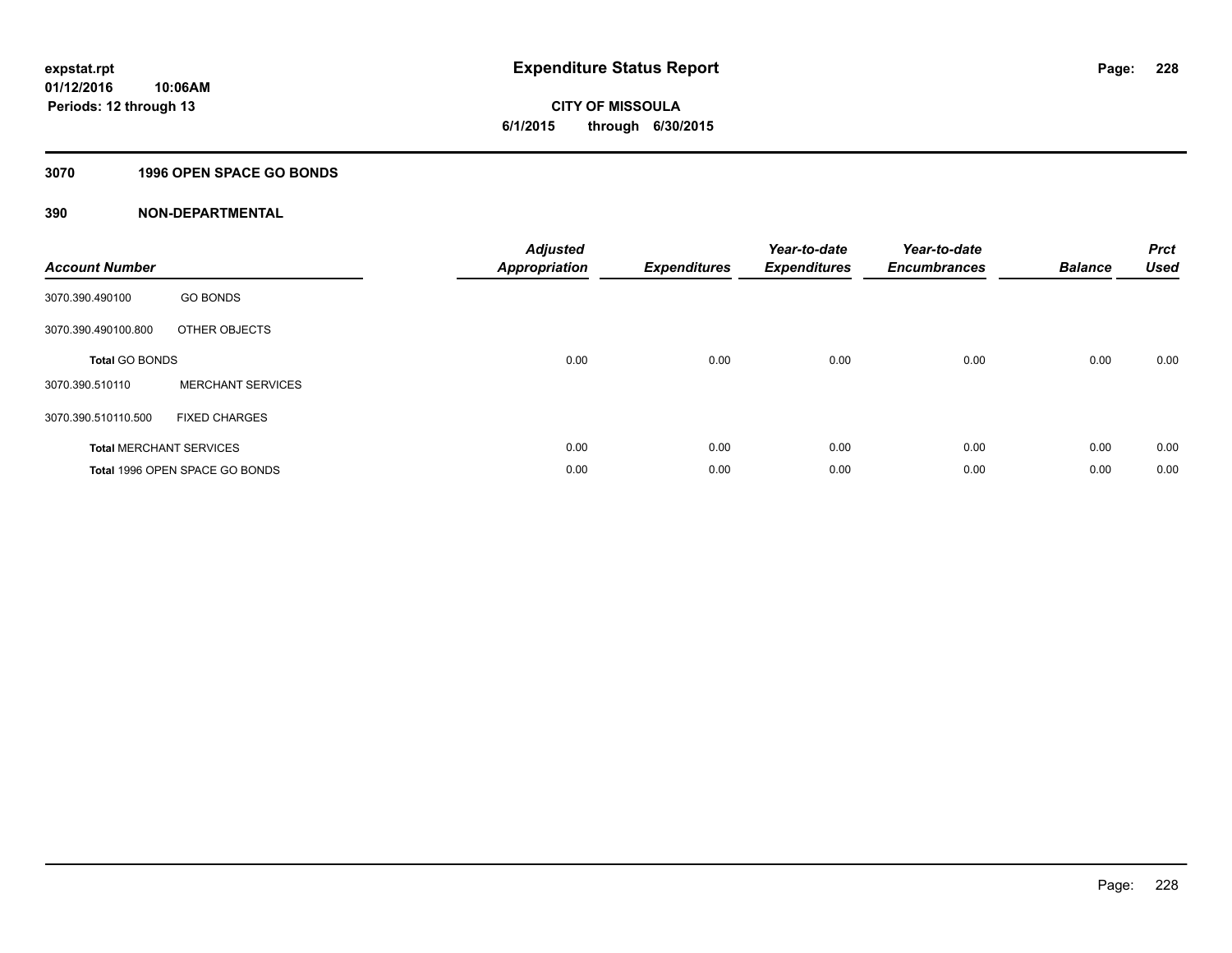# **CITY OF MISSOULA 6/1/2015 through 6/30/2015**

# **3075 1997 OPEN SPACE G O BOND FUND**

| <b>Account Number</b>          |                                               | <b>Adjusted</b><br><b>Appropriation</b> | <b>Expenditures</b> | Year-to-date<br><b>Expenditures</b> | Year-to-date<br><b>Encumbrances</b> | <b>Balance</b> | <b>Prct</b><br><b>Used</b> |
|--------------------------------|-----------------------------------------------|-----------------------------------------|---------------------|-------------------------------------|-------------------------------------|----------------|----------------------------|
| 3075.390.490100                | <b>GO BONDS</b>                               |                                         |                     |                                     |                                     |                |                            |
| 3075.390.490100.800            | OTHER OBJECTS                                 |                                         |                     |                                     |                                     |                |                            |
| <b>Total GO BONDS</b>          |                                               | 0.00                                    | 0.00                | 0.00                                | 0.00                                | 0.00           | 0.00                       |
| 3075.390.510110                | <b>MERCHANT SERVICES</b>                      |                                         |                     |                                     |                                     |                |                            |
| 3075.390.510110.500            | <b>FIXED CHARGES</b>                          |                                         |                     |                                     |                                     |                |                            |
|                                | 3075.390.510110.550.000 MERCHANT SERVICE FEES | 794.00                                  | 0.00                | 0.00                                | 0.00                                | 794.00         | 0.00                       |
| <b>Total MERCHANT SERVICES</b> |                                               | 794.00                                  | 0.00                | 0.00                                | 0.00                                | 794.00         | 0.00                       |
|                                | Total 1997 OPEN SPACE G O BOND FUND           | 794.00                                  | 0.00                | 0.00                                | 0.00                                | 794.00         | 0.00                       |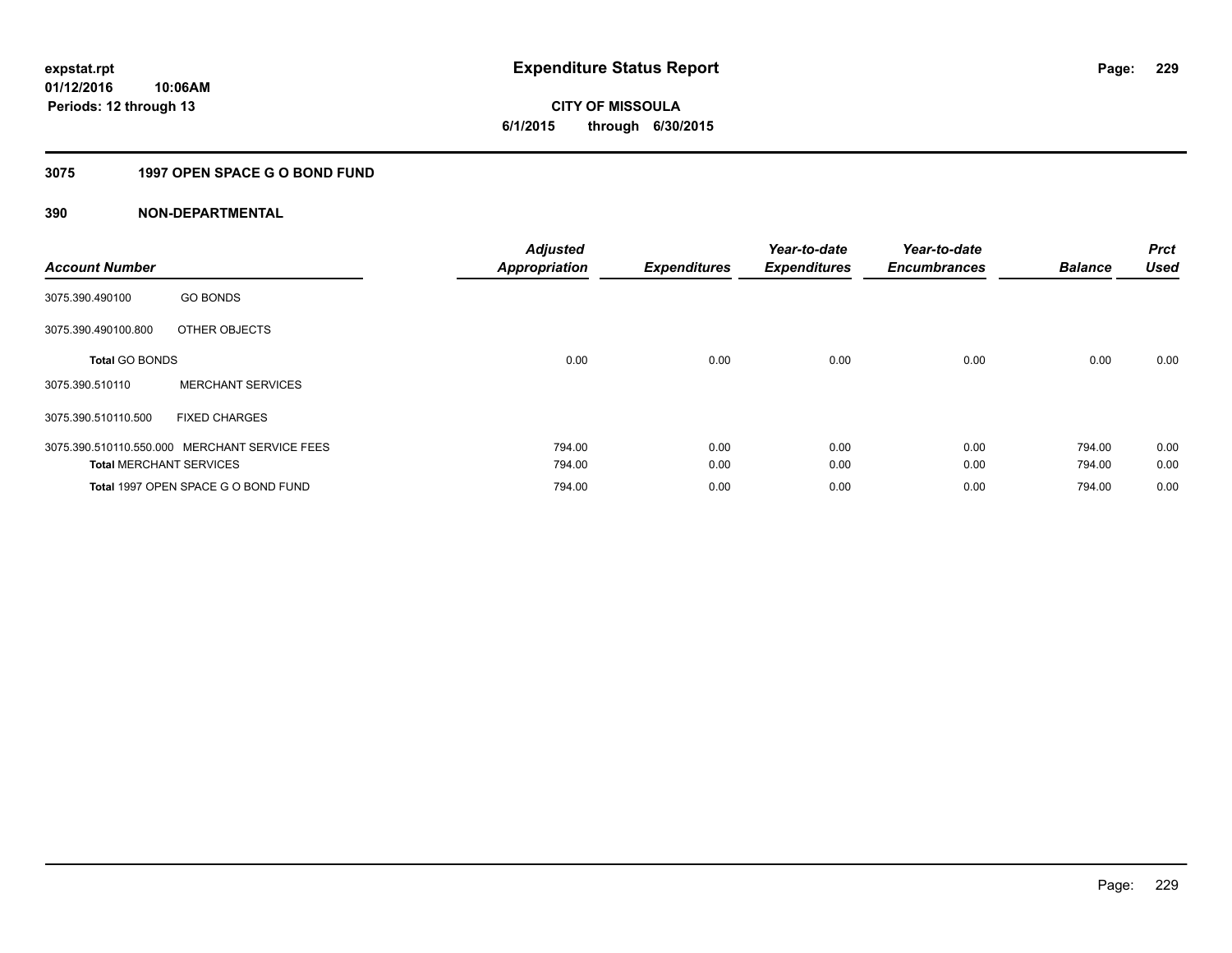## **3080 1994 FIRE EQUIP/CITY HALLS REFUND BOND F**

| <b>Account Number</b>     |                                                | <b>Adjusted</b><br><b>Appropriation</b> | <b>Expenditures</b> | Year-to-date<br><b>Expenditures</b> | Year-to-date<br><b>Encumbrances</b> | <b>Balance</b> | <b>Prct</b><br><b>Used</b> |
|---------------------------|------------------------------------------------|-----------------------------------------|---------------------|-------------------------------------|-------------------------------------|----------------|----------------------------|
| 3080.390.490100           | <b>GO BONDS</b>                                |                                         |                     |                                     |                                     |                |                            |
| 3080.390.490100.600       | <b>DEBT SERVICE</b>                            |                                         |                     |                                     |                                     |                |                            |
| <b>Total DEBT SERVICE</b> |                                                | 0.00                                    | 0.00                | 0.00                                | 0.00                                | 0.00           | 0.00                       |
| 3080.390.490100.800       | OTHER OBJECTS                                  |                                         |                     |                                     |                                     |                |                            |
| Total GO BONDS            |                                                | 0.00                                    | 0.00                | 0.00                                | 0.00                                | 0.00           | 0.00                       |
| 3080.390.510110           | <b>MERCHANT SERVICES</b>                       |                                         |                     |                                     |                                     |                |                            |
| 3080.390.510110.500       | <b>FIXED CHARGES</b>                           |                                         |                     |                                     |                                     |                |                            |
|                           | <b>Total MERCHANT SERVICES</b>                 | 0.00                                    | 0.00                | 0.00                                | 0.00                                | 0.00           | 0.00                       |
|                           | Total 1994 FIRE EQUIP/CITY HALLS REFUND BOND F | 0.00                                    | 0.00                | 0.00                                | 0.00                                | 0.00           | 0.00                       |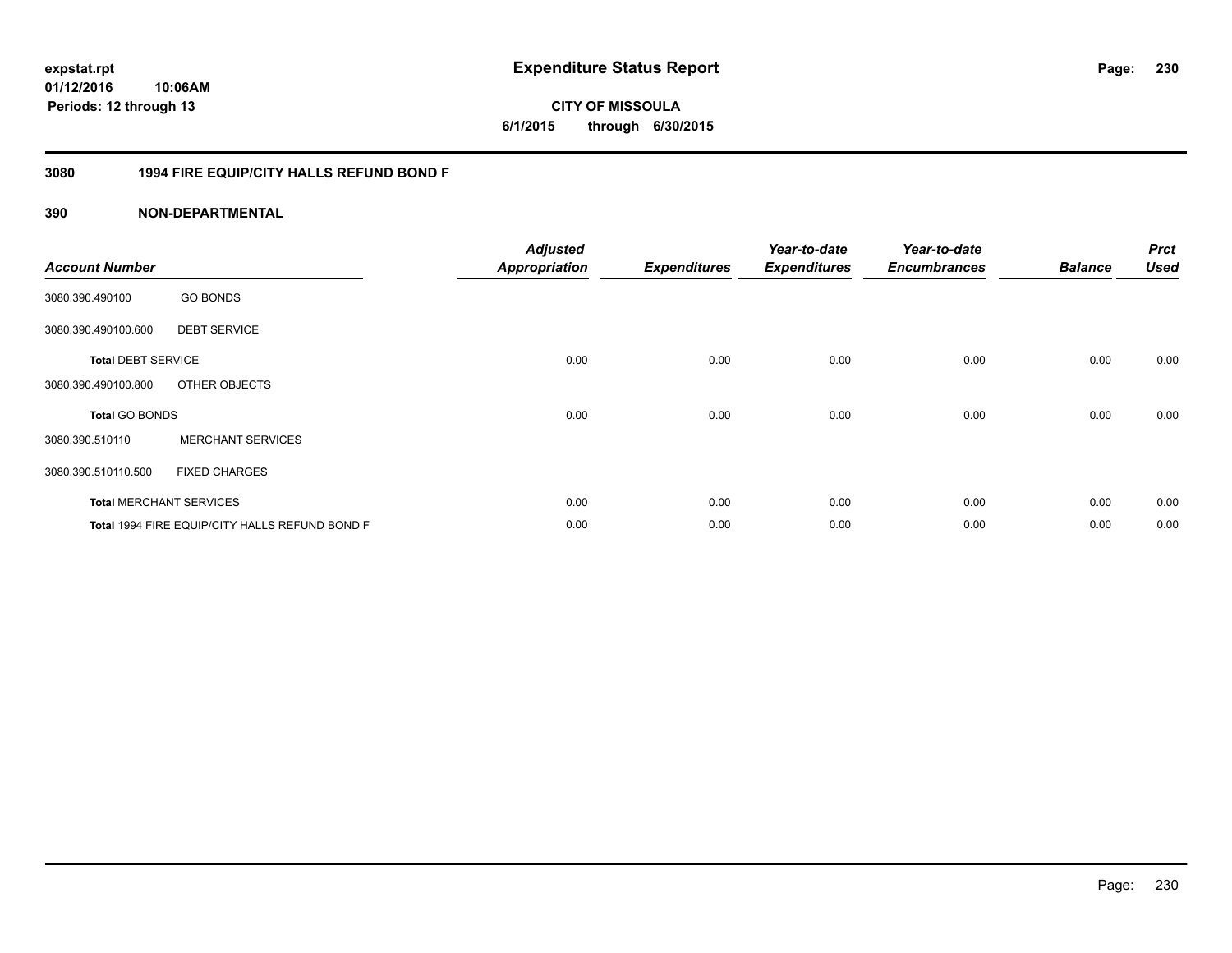# **CITY OF MISSOULA 6/1/2015 through 6/30/2015**

# **3085 1993 FIRE STATION G O BOND FUND**

| <b>Account Number</b>          |                                       | <b>Adjusted</b><br><b>Appropriation</b> | <b>Expenditures</b> | Year-to-date<br><b>Expenditures</b> | Year-to-date<br><b>Encumbrances</b> | <b>Balance</b> | <b>Prct</b><br><b>Used</b> |
|--------------------------------|---------------------------------------|-----------------------------------------|---------------------|-------------------------------------|-------------------------------------|----------------|----------------------------|
| 3085.390.490100                | <b>GO BONDS</b>                       |                                         |                     |                                     |                                     |                |                            |
| 3085.390.490100.800            | OTHER OBJECTS                         |                                         |                     |                                     |                                     |                |                            |
| <b>Total GO BONDS</b>          |                                       | 0.00                                    | 0.00                | 0.00                                | 0.00                                | 0.00           | 0.00                       |
| 3085.390.510110                | <b>MERCHANT SERVICES</b>              |                                         |                     |                                     |                                     |                |                            |
| 3085.390.510110.500            | <b>FIXED CHARGES</b>                  |                                         |                     |                                     |                                     |                |                            |
| <b>Total MERCHANT SERVICES</b> |                                       | 0.00                                    | 0.00                | 0.00                                | 0.00                                | 0.00           | 0.00                       |
|                                | Total 1993 FIRE STATION G O BOND FUND | 0.00                                    | 0.00                | 0.00                                | 0.00                                | 0.00           | 0.00                       |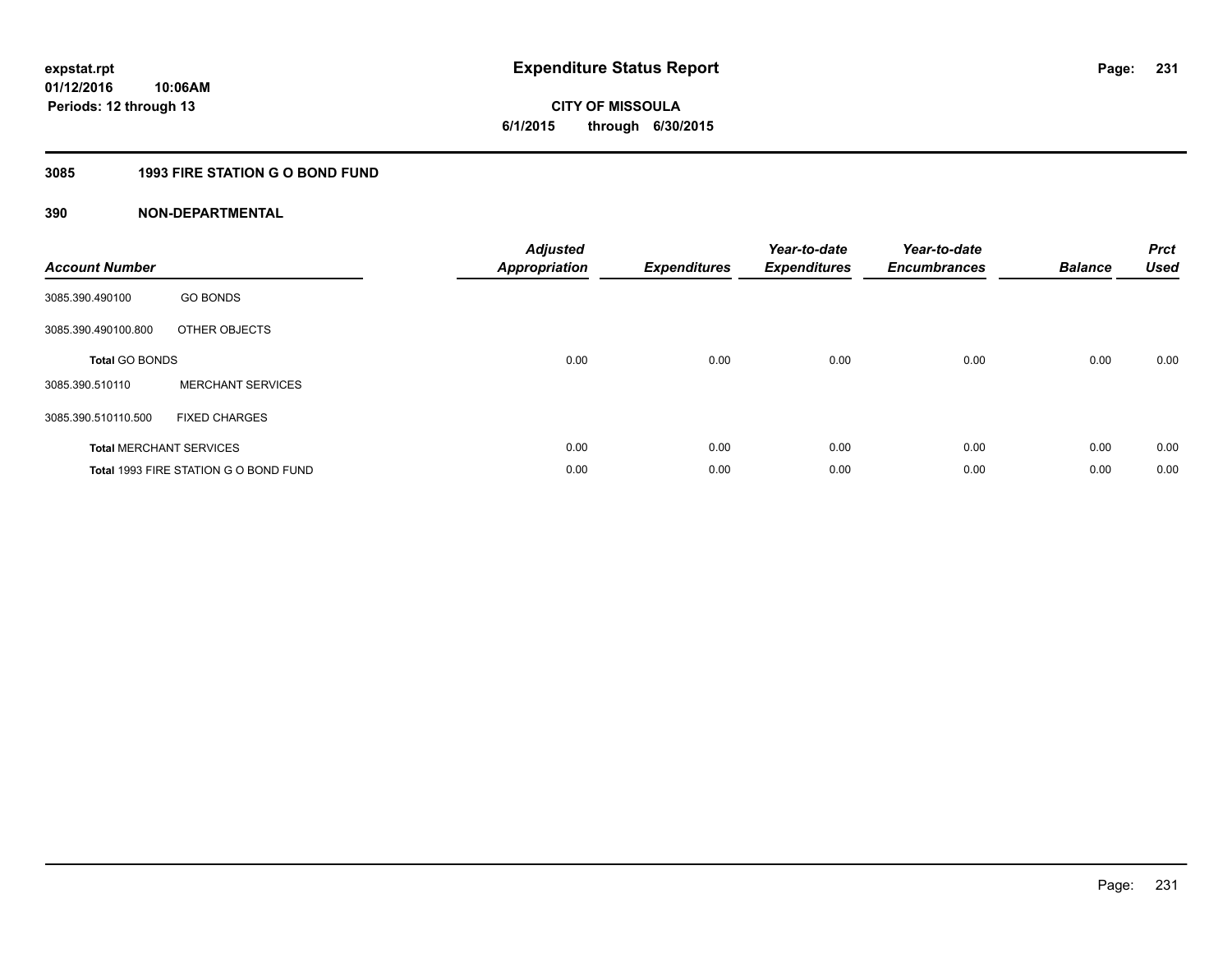## **3090 2004 AQUATICS BOND**

| <b>Account Number</b>     |                                               | <b>Adjusted</b><br>Appropriation | <b>Expenditures</b> | Year-to-date<br><b>Expenditures</b> | Year-to-date<br><b>Encumbrances</b> | <b>Balance</b> | <b>Prct</b><br><b>Used</b> |
|---------------------------|-----------------------------------------------|----------------------------------|---------------------|-------------------------------------|-------------------------------------|----------------|----------------------------|
| 3090.390.490100           | <b>GO BONDS</b>                               |                                  |                     |                                     |                                     |                |                            |
| 3090.390.490100.600       | <b>DEBT SERVICE</b>                           |                                  |                     |                                     |                                     |                |                            |
| <b>Total DEBT SERVICE</b> |                                               | 0.00                             | 0.00                | 0.00                                | 0.00                                | 0.00           | 0.00                       |
| 3090.390.490100.800       | OTHER OBJECTS                                 |                                  |                     |                                     |                                     |                |                            |
| <b>Total GO BONDS</b>     |                                               | 0.00                             | 0.00                | 0.00                                | 0.00                                | 0.00           | 0.00                       |
| 3090.390.510110           | <b>MERCHANT SERVICES</b>                      |                                  |                     |                                     |                                     |                |                            |
| 3090.390.510110.500       | <b>FIXED CHARGES</b>                          |                                  |                     |                                     |                                     |                |                            |
|                           | 3090.390.510110.550.000 MERCHANT SERVICE FEES | 0.00                             | 0.30                | 0.30                                | 0.00                                | $-0.30$        | 0.00                       |
|                           | <b>Total MERCHANT SERVICES</b>                | 0.00                             | 0.30                | 0.30                                | 0.00                                | $-0.30$        | 0.00                       |
| Total 2004 AQUATICS BOND  |                                               | 0.00                             | 0.30                | 0.30                                | 0.00                                | $-0.30$        | 0.00                       |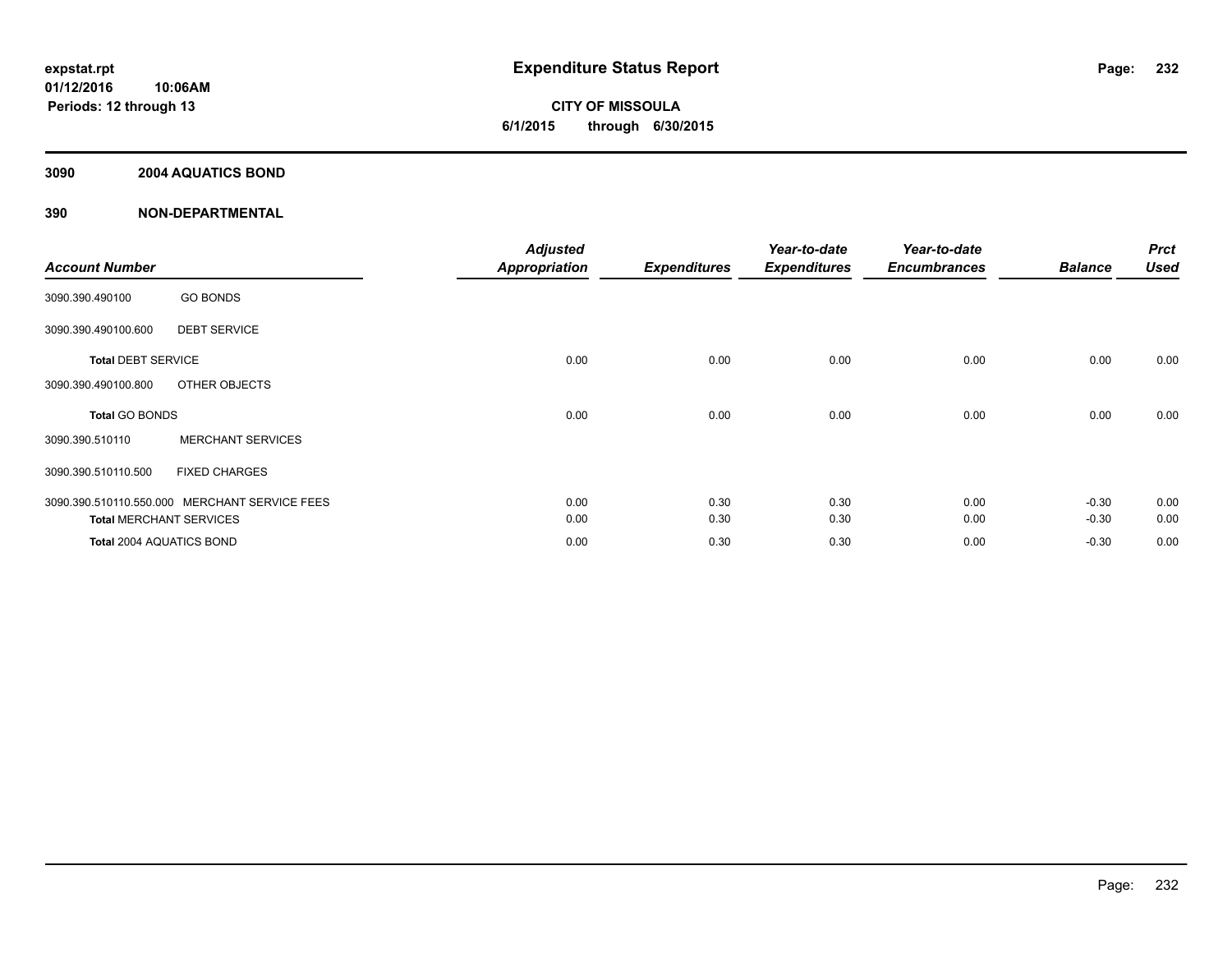## **3091 SERIES 2012A AQUATICS REFUNDING BOND**

|                                |                                               | <b>Adjusted</b> |                     | Year-to-date        | Year-to-date        |                | <b>Prct</b> |
|--------------------------------|-----------------------------------------------|-----------------|---------------------|---------------------|---------------------|----------------|-------------|
| <b>Account Number</b>          |                                               | Appropriation   | <b>Expenditures</b> | <b>Expenditures</b> | <b>Encumbrances</b> | <b>Balance</b> | <b>Used</b> |
| 3091.390.490100                | <b>GO BONDS</b>                               |                 |                     |                     |                     |                |             |
| 3091.390.490100.600            | <b>DEBT SERVICE</b>                           |                 |                     |                     |                     |                |             |
| 3091.390.490100.610.000        | PRINCIPAL                                     | 440,000.00      | 440,000.00          | 440,000.00          | 0.00                | 0.00           | 100.00      |
| 3091.390.490100.620.000        | <b>INTEREST / SERVICE FEES</b>                | 100,048.00      | 49,848.75           | 100,047.50          | 0.00                | 0.50           | 100.00      |
| <b>Total DEBT SERVICE</b>      |                                               | 540,048.00      | 489,848.75          | 540,047.50          | 0.00                | 0.50           | 100.00      |
| 3091.390.490100.800            | OTHER OBJECTS                                 |                 |                     |                     |                     |                |             |
| <b>Total OTHER OBJECTS</b>     |                                               | 0.00            | 0.00                | 0.00                | 0.00                | 0.00           | 0.00        |
| <b>Total GO BONDS</b>          |                                               | 540,048.00      | 489,848.75          | 540,047.50          | 0.00                | 0.50           | 100.00      |
| 3091.390.510110                | <b>MERCHANT SERVICES</b>                      |                 |                     |                     |                     |                |             |
| 3091.390.510110.500            | <b>FIXED CHARGES</b>                          |                 |                     |                     |                     |                |             |
|                                | 3091.390.510110.550.000 MERCHANT SERVICE FEES | 355.00          | 0.00                | 0.00                | 0.00                | 355.00         | 0.00        |
| <b>Total MERCHANT SERVICES</b> |                                               | 355.00          | 0.00                | 0.00                | 0.00                | 355.00         | 0.00        |
|                                | Total SERIES 2012A AQUATICS REFUNDING BOND    | 540,403.00      | 489,848.75          | 540,047.50          | 0.00                | 355.50         | 99.93       |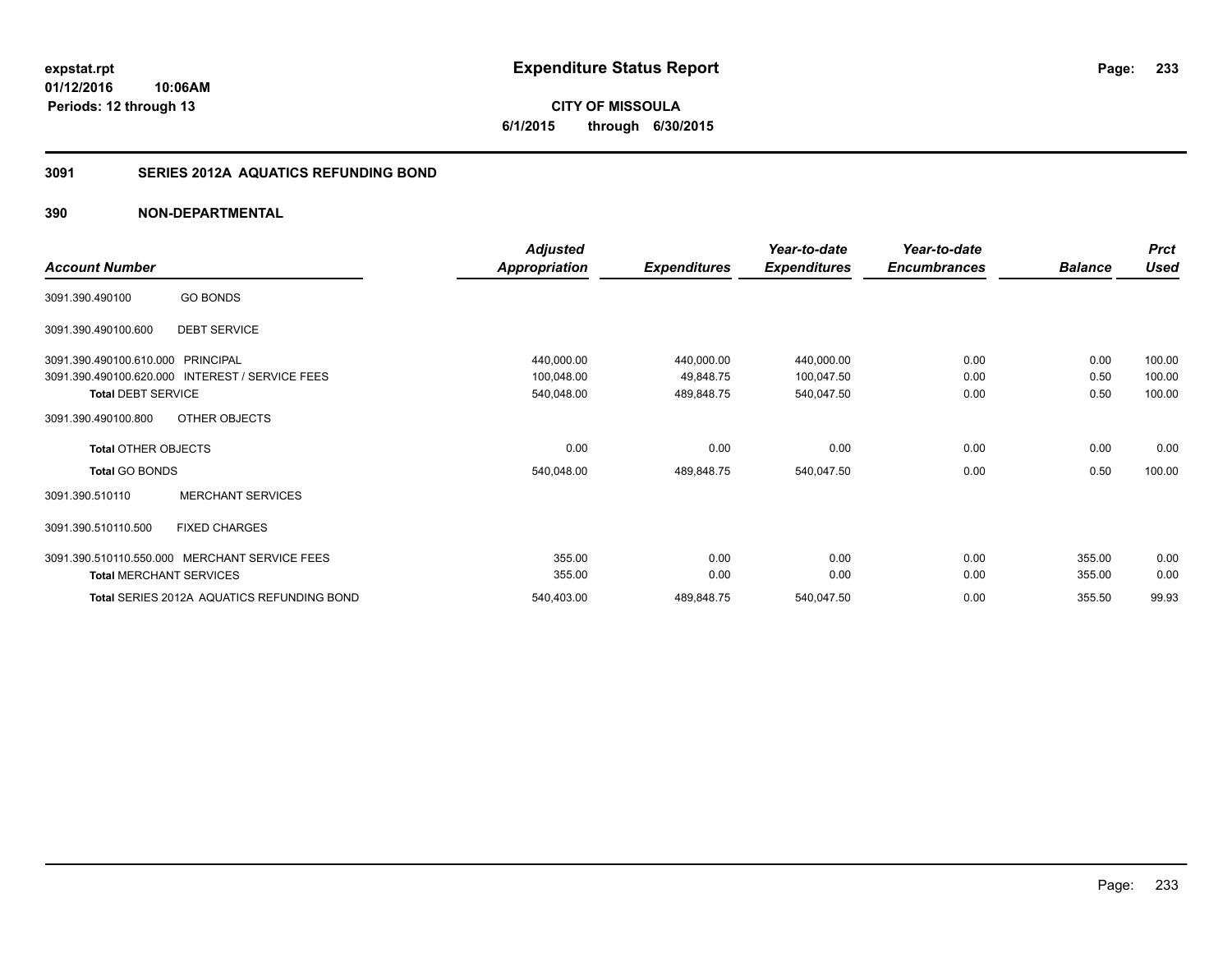**CITY OF MISSOULA 6/1/2015 through 6/30/2015**

#### **3092 Series 2013A GO REFUNDING BONDS**

|                                   |                                                 | <b>Adjusted</b>      |                     | Year-to-date        | Year-to-date        |                | <b>Prct</b> |
|-----------------------------------|-------------------------------------------------|----------------------|---------------------|---------------------|---------------------|----------------|-------------|
| <b>Account Number</b>             |                                                 | <b>Appropriation</b> | <b>Expenditures</b> | <b>Expenditures</b> | <b>Encumbrances</b> | <b>Balance</b> | <b>Used</b> |
| 3092.390.490100                   | <b>GO BONDS</b>                                 |                      |                     |                     |                     |                |             |
| 3092.390.490100.600               | <b>DEBT SERVICE</b>                             |                      |                     |                     |                     |                |             |
| 3092.390.490100.610.000 PRINCIPAL |                                                 | 570,000.00           | 570,000.00          | 570,000.00          | 0.00                | 0.00           | 100.00      |
|                                   | 3092.390.490100.620.000 INTEREST / SERVICE FEES | 122,150.00           | 60,900.00           | 122,150.00          | 0.00                | 0.00           | 100.00      |
| <b>Total GO BONDS</b>             |                                                 | 692,150.00           | 630,900.00          | 692,150.00          | 0.00                | 0.00           | 100.00      |
| 3092.390.510110                   | <b>MERCHANT SERVICES</b>                        |                      |                     |                     |                     |                |             |
| 3092.390.510110.500               | <b>FIXED CHARGES</b>                            |                      |                     |                     |                     |                |             |
| 3092.390.510110.550.000           | <b>MERCHANT SERVICE FEES</b>                    | 37.00                | 76.82               | 76.82               | 0.00                | $-39.82$       | 207.62      |
| <b>Total MERCHANT SERVICES</b>    |                                                 | 37.00                | 76.82               | 76.82               | 0.00                | $-39.82$       | 207.62      |
| 3092.390.521000                   | INTERFUND OPERATING TRANSFERS                   |                      |                     |                     |                     |                |             |
| 3092.390.521000.800               | OTHER OBJECTS                                   |                      |                     |                     |                     |                |             |
|                                   | Total INTERFUND OPERATING TRANSFERS             | 0.00                 | 0.00                | 0.00                | 0.00                | 0.00           | 0.00        |
|                                   | <b>Total Series 2013A GO REFUNDING BONDS</b>    | 692,187.00           | 630,976.82          | 692,226.82          | 0.00                | $-39.82$       | 100.01      |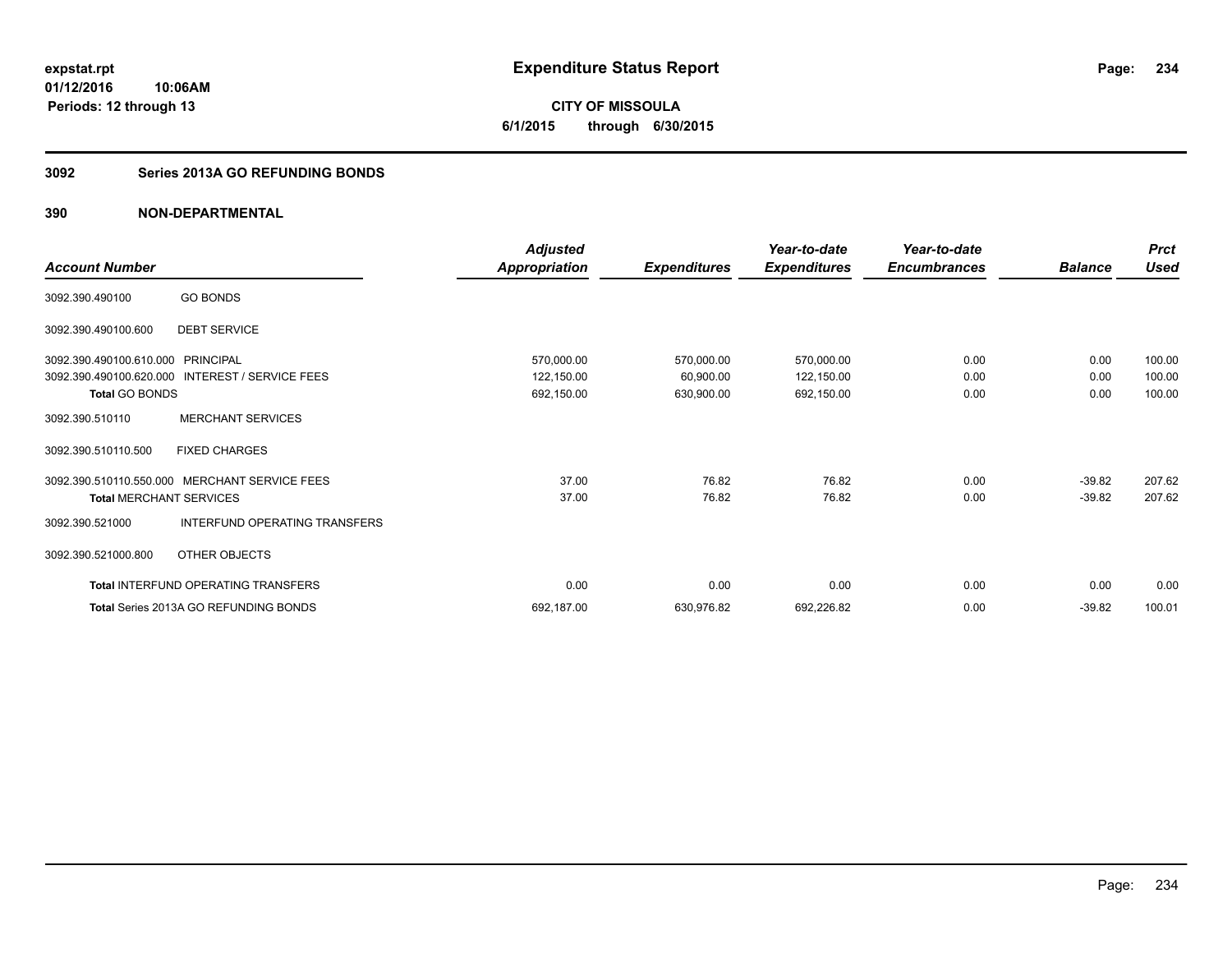**CITY OF MISSOULA 6/1/2015 through 6/30/2015**

#### **3095 2004 REFUNDING BONDS DEBT SERVICE**

| <b>Account Number</b>          |                                                | <b>Adjusted</b><br>Appropriation | <b>Expenditures</b> | Year-to-date<br><b>Expenditures</b> | Year-to-date<br><b>Encumbrances</b> | <b>Balance</b> | <b>Prct</b><br><b>Used</b> |
|--------------------------------|------------------------------------------------|----------------------------------|---------------------|-------------------------------------|-------------------------------------|----------------|----------------------------|
| 3095.390.490100                | <b>GO BONDS</b>                                |                                  |                     |                                     |                                     |                |                            |
| 3095.390.490100.600            | <b>DEBT SERVICE</b>                            |                                  |                     |                                     |                                     |                |                            |
| <b>Total GO BONDS</b>          |                                                | 0.00                             | 0.00                | 0.00                                | 0.00                                | 0.00           | 0.00                       |
| 3095.390.510110                | <b>MERCHANT SERVICES</b>                       |                                  |                     |                                     |                                     |                |                            |
| 3095.390.510110.500            | <b>FIXED CHARGES</b>                           |                                  |                     |                                     |                                     |                |                            |
| <b>Total MERCHANT SERVICES</b> |                                                | 0.00                             | 0.00                | 0.00                                | 0.00                                | 0.00           | 0.00                       |
|                                | <b>Total 2004 REFUNDING BONDS DEBT SERVICE</b> | 0.00                             | 0.00                | 0.00                                | 0.00                                | 0.00           | 0.00                       |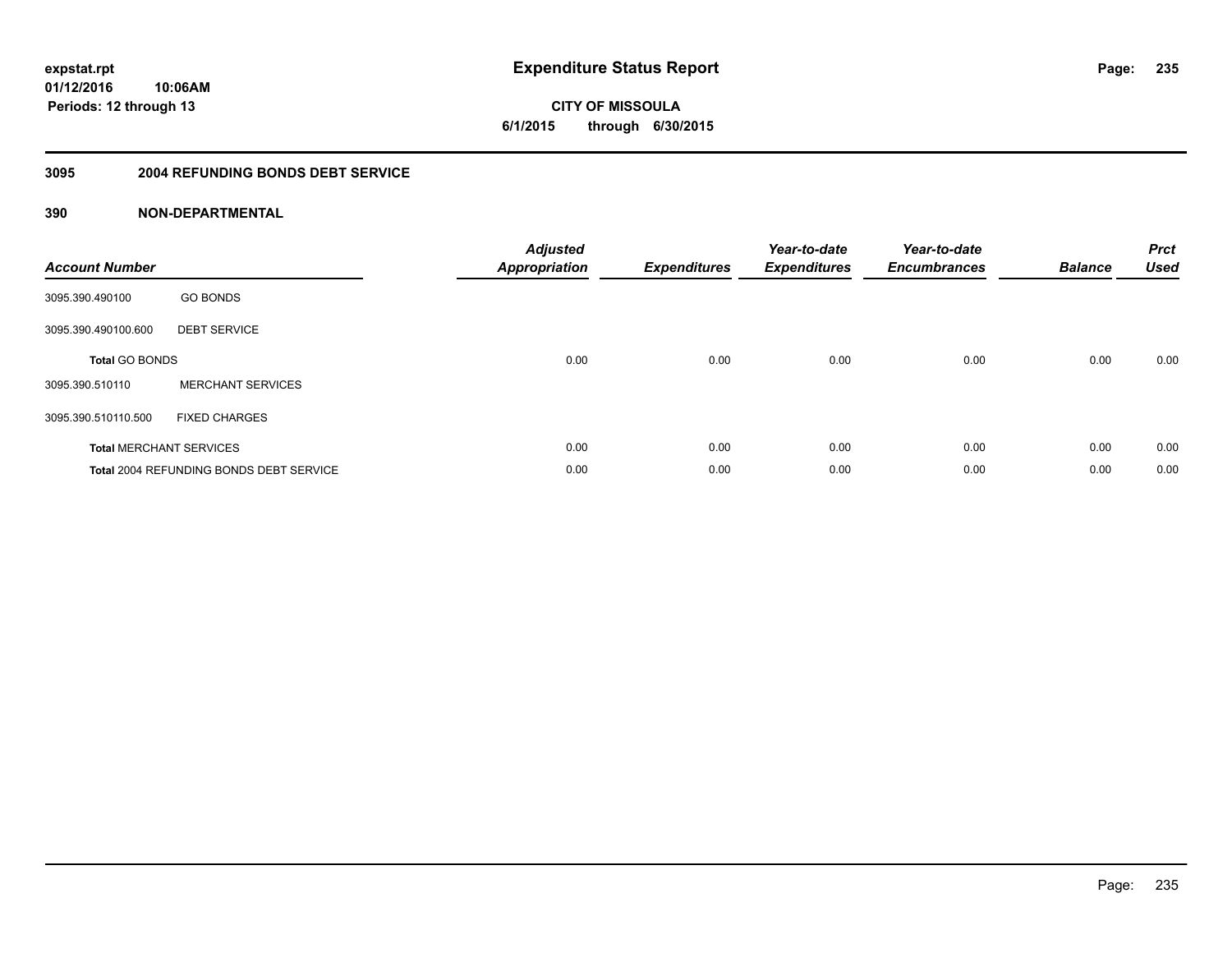**CITY OF MISSOULA 6/1/2015 through 6/30/2015**

#### **3096 NEW FIRE STATION GO BOND**

|                                   |                                               | <b>Adjusted</b>      |                     | Year-to-date        | Year-to-date        |                | <b>Prct</b> |
|-----------------------------------|-----------------------------------------------|----------------------|---------------------|---------------------|---------------------|----------------|-------------|
| <b>Account Number</b>             |                                               | <b>Appropriation</b> | <b>Expenditures</b> | <b>Expenditures</b> | <b>Encumbrances</b> | <b>Balance</b> | <b>Used</b> |
| 3096.390.490100                   | <b>GO BONDS</b>                               |                      |                     |                     |                     |                |             |
| 3096.390.490100.600               | <b>DEBT SERVICE</b>                           |                      |                     |                     |                     |                |             |
| 3096.390.490100.610.000 PRINCIPAL |                                               | 260,000.00           | 260,000.00          | 260,000.00          | 0.00                | 0.00           | 100.00      |
| 3096.390.490100.620.000           | <b>INTEREST / SERVICE FEES</b>                | 23,550.00            | 11,600.02           | 23,550.04           | 0.00                | $-0.04$        | 100.00      |
| <b>Total DEBT SERVICE</b>         |                                               | 283,550.00           | 271,600.02          | 283,550.04          | 0.00                | $-0.04$        | 100.00      |
| 3096.390.490100.800               | OTHER OBJECTS                                 |                      |                     |                     |                     |                |             |
| <b>Total OTHER OBJECTS</b>        |                                               | 0.00                 | 0.00                | 0.00                | 0.00                | 0.00           | 0.00        |
| <b>Total GO BONDS</b>             |                                               | 283,550.00           | 271,600.02          | 283,550.04          | 0.00                | $-0.04$        | 100.00      |
| 3096.390.510110                   | <b>MERCHANT SERVICES</b>                      |                      |                     |                     |                     |                |             |
| 3096.390.510110.500               | <b>FIXED CHARGES</b>                          |                      |                     |                     |                     |                |             |
|                                   | 3096.390.510110.550.000 MERCHANT SERVICE FEES | 123.00               | 0.00                | 0.00                | 0.00                | 123.00         | 0.00        |
| <b>Total MERCHANT SERVICES</b>    |                                               | 123.00               | 0.00                | 0.00                | 0.00                | 123.00         | 0.00        |
|                                   | Total NEW FIRE STATION GO BOND                | 283,673.00           | 271,600.02          | 283,550.04          | 0.00                | 122.96         | 99.96       |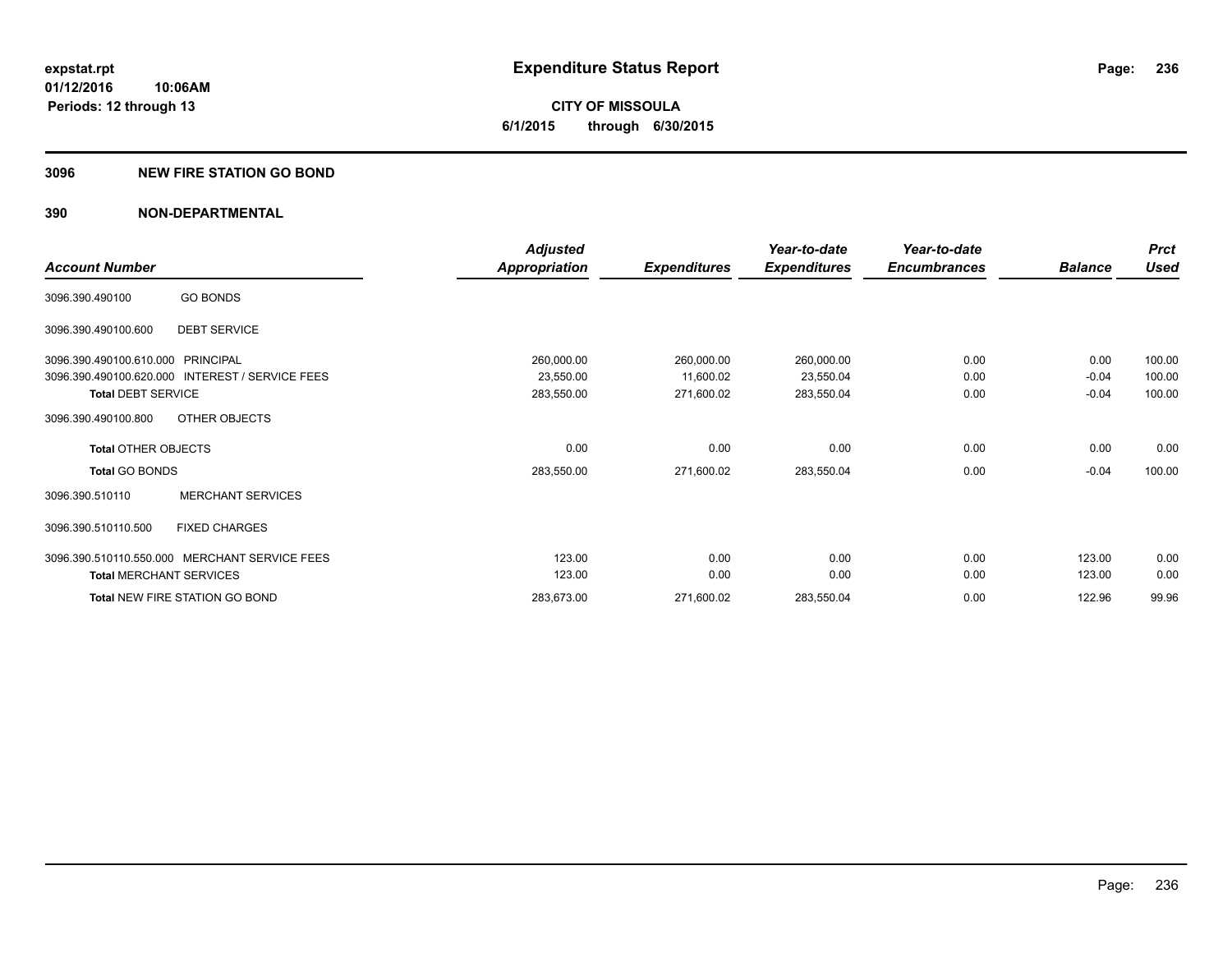#### **3097 2007 REFUNDING BONDS**

| <b>Account Number</b>          |                                               | <b>Adjusted</b><br><b>Appropriation</b> | <b>Expenditures</b> | Year-to-date<br><b>Expenditures</b> | Year-to-date<br><b>Encumbrances</b> | <b>Balance</b> | <b>Prct</b><br><b>Used</b> |
|--------------------------------|-----------------------------------------------|-----------------------------------------|---------------------|-------------------------------------|-------------------------------------|----------------|----------------------------|
| 3097.390.490100                | <b>GO BONDS</b>                               |                                         |                     |                                     |                                     |                |                            |
| 3097.390.490100.600            | <b>DEBT SERVICE</b>                           |                                         |                     |                                     |                                     |                |                            |
| <b>Total GO BONDS</b>          |                                               | 0.00                                    | 0.00                | 0.00                                | 0.00                                | 0.00           | 0.00                       |
| 3097.390.490500                | <b>DEBT PAYMENTS</b>                          |                                         |                     |                                     |                                     |                |                            |
| 3097.390.490500.500            | <b>FIXED CHARGES</b>                          |                                         |                     |                                     |                                     |                |                            |
| <b>Total DEBT PAYMENTS</b>     |                                               | 0.00                                    | 0.00                | 0.00                                | 0.00                                | 0.00           | 0.00                       |
| 3097.390.510110                | <b>MERCHANT SERVICES</b>                      |                                         |                     |                                     |                                     |                |                            |
| 3097.390.510110.500            | <b>FIXED CHARGES</b>                          |                                         |                     |                                     |                                     |                |                            |
|                                | 3097.390.510110.550.000 MERCHANT SERVICE FEES | 54.00                                   | 0.00                | 0.00                                | 0.00                                | 54.00          | 0.00                       |
| <b>Total MERCHANT SERVICES</b> |                                               | 54.00                                   | 0.00                | 0.00                                | 0.00                                | 54.00          | 0.00                       |
|                                | Total 2007 REFUNDING BONDS                    | 54.00                                   | 0.00                | 0.00                                | 0.00                                | 54.00          | 0.00                       |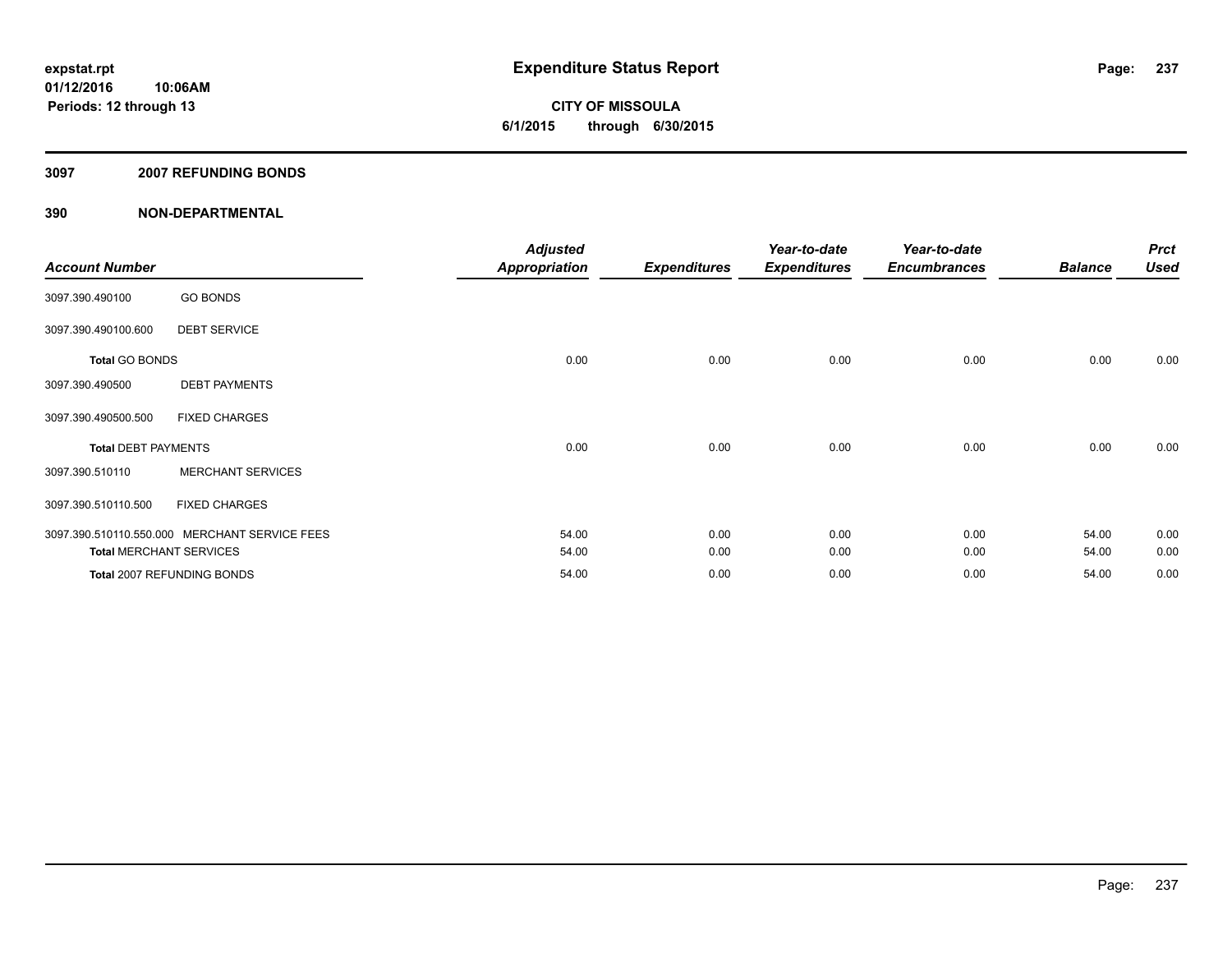# **CITY OF MISSOULA 6/1/2015 through 6/30/2015**

## **3100 SIDEWALK & CURB WARRANTS FUND**

| <b>Account Number</b>          |                                            | <b>Adjusted</b><br><b>Appropriation</b> | <b>Expenditures</b> | Year-to-date<br><b>Expenditures</b> | Year-to-date<br><b>Encumbrances</b> | <b>Balance</b> | <b>Prct</b><br><b>Used</b> |
|--------------------------------|--------------------------------------------|-----------------------------------------|---------------------|-------------------------------------|-------------------------------------|----------------|----------------------------|
| 3100.390.490300                | SPECIAL IMPROVEMENTS BONDS                 |                                         |                     |                                     |                                     |                |                            |
| 3100.390.490300.600            | <b>DEBT SERVICE</b>                        |                                         |                     |                                     |                                     |                |                            |
|                                | <b>Total SPECIAL IMPROVEMENTS BONDS</b>    | 0.00                                    | 0.00                | 0.00                                | 0.00                                | 0.00           | 0.00                       |
| 3100.390.510110                | <b>MERCHANT SERVICES</b>                   |                                         |                     |                                     |                                     |                |                            |
| 3100.390.510110.500            | <b>FIXED CHARGES</b>                       |                                         |                     |                                     |                                     |                |                            |
| <b>Total MERCHANT SERVICES</b> |                                            | 0.00                                    | 0.00                | 0.00                                | 0.00                                | 0.00           | 0.00                       |
| 3100.390.521000                | INTERFUND OPERATING TRANSFERS              |                                         |                     |                                     |                                     |                |                            |
| 3100.390.521000.800            | OTHER OBJECTS                              |                                         |                     |                                     |                                     |                |                            |
|                                | <b>Total INTERFUND OPERATING TRANSFERS</b> | 0.00                                    | 0.00                | 0.00                                | 0.00                                | 0.00           | 0.00                       |
|                                | Total SIDEWALK & CURB WARRANTS FUND        | 0.00                                    | 0.00                | 0.00                                | 0.00                                | 0.00           | 0.00                       |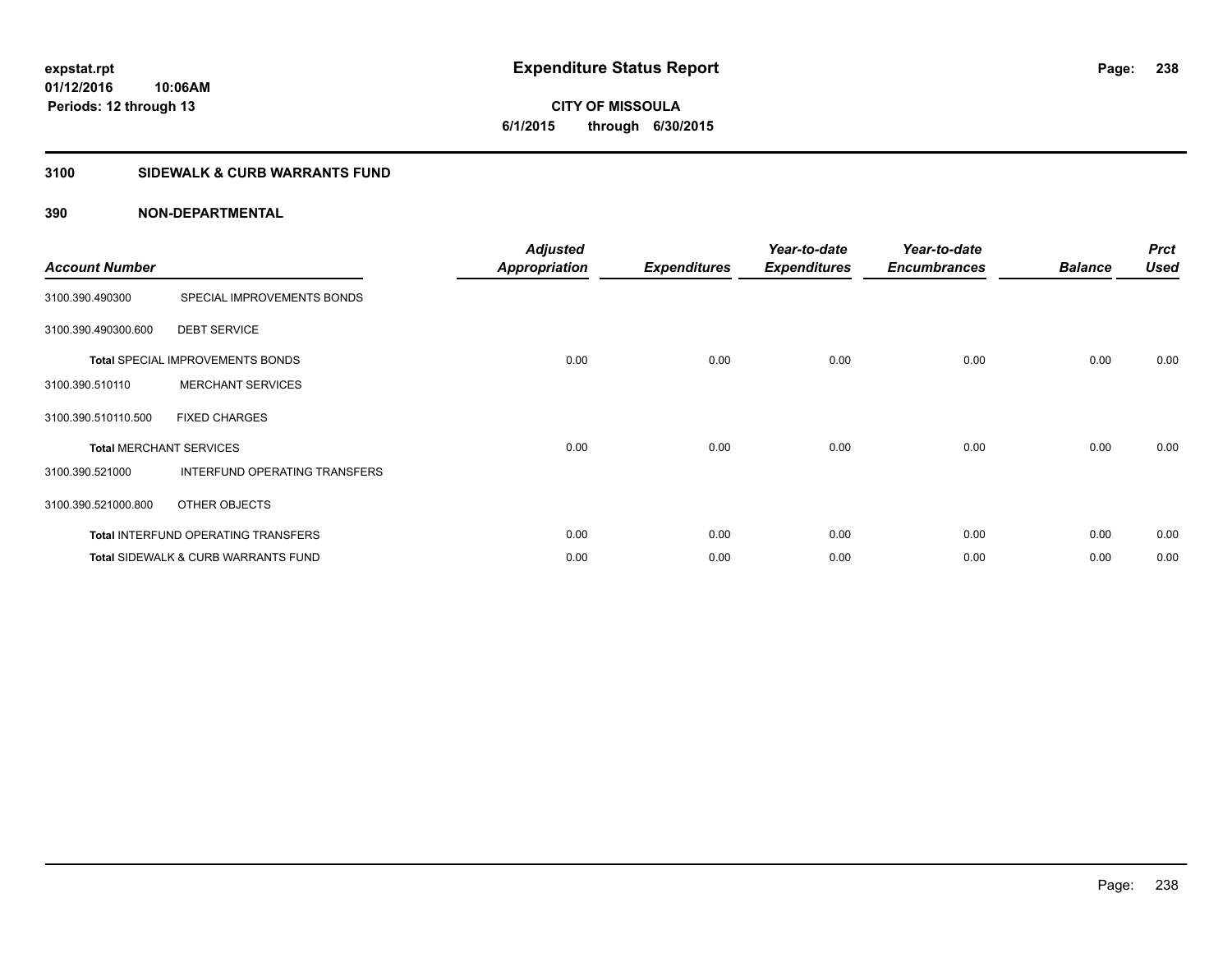**CITY OF MISSOULA 6/1/2015 through 6/30/2015**

## **3200 FY99 SIDEWALK & CURB DEBT SERVICE FUND**

| <b>Account Number</b>     |                                              | <b>Adjusted</b><br><b>Appropriation</b> | <b>Expenditures</b> | Year-to-date<br><b>Expenditures</b> | Year-to-date<br><b>Encumbrances</b> | <b>Balance</b> | <b>Prct</b><br><b>Used</b> |
|---------------------------|----------------------------------------------|-----------------------------------------|---------------------|-------------------------------------|-------------------------------------|----------------|----------------------------|
| 3200.390.490300           | SPECIAL IMPROVEMENTS BONDS                   |                                         |                     |                                     |                                     |                |                            |
| 3200.390.490300.600       | <b>DEBT SERVICE</b>                          |                                         |                     |                                     |                                     |                |                            |
|                           | Total SPECIAL IMPROVEMENTS BONDS             | 0.00                                    | 0.00                | 0.00                                | 0.00                                | 0.00           | 0.00                       |
| 3200.390.510100           | SPECIAL ASSESSMENTS                          |                                         |                     |                                     |                                     |                |                            |
| 3200.390.510100.600       | <b>DEBT SERVICE</b>                          |                                         |                     |                                     |                                     |                |                            |
| <b>Total DEBT SERVICE</b> |                                              | 0.00                                    | 0.00                | 0.00                                | 0.00                                | 0.00           | 0.00                       |
| 3200.390.510100.800       | OTHER OBJECTS                                |                                         |                     |                                     |                                     |                |                            |
|                           | <b>Total SPECIAL ASSESSMENTS</b>             | 0.00                                    | 0.00                | 0.00                                | 0.00                                | 0.00           | 0.00                       |
| 3200.390.510110           | <b>MERCHANT SERVICES</b>                     |                                         |                     |                                     |                                     |                |                            |
| 3200.390.510110.500       | <b>FIXED CHARGES</b>                         |                                         |                     |                                     |                                     |                |                            |
|                           | <b>Total MERCHANT SERVICES</b>               | 0.00                                    | 0.00                | 0.00                                | 0.00                                | 0.00           | 0.00                       |
|                           | Total FY99 SIDEWALK & CURB DEBT SERVICE FUND | 0.00                                    | 0.00                | 0.00                                | 0.00                                | 0.00           | 0.00                       |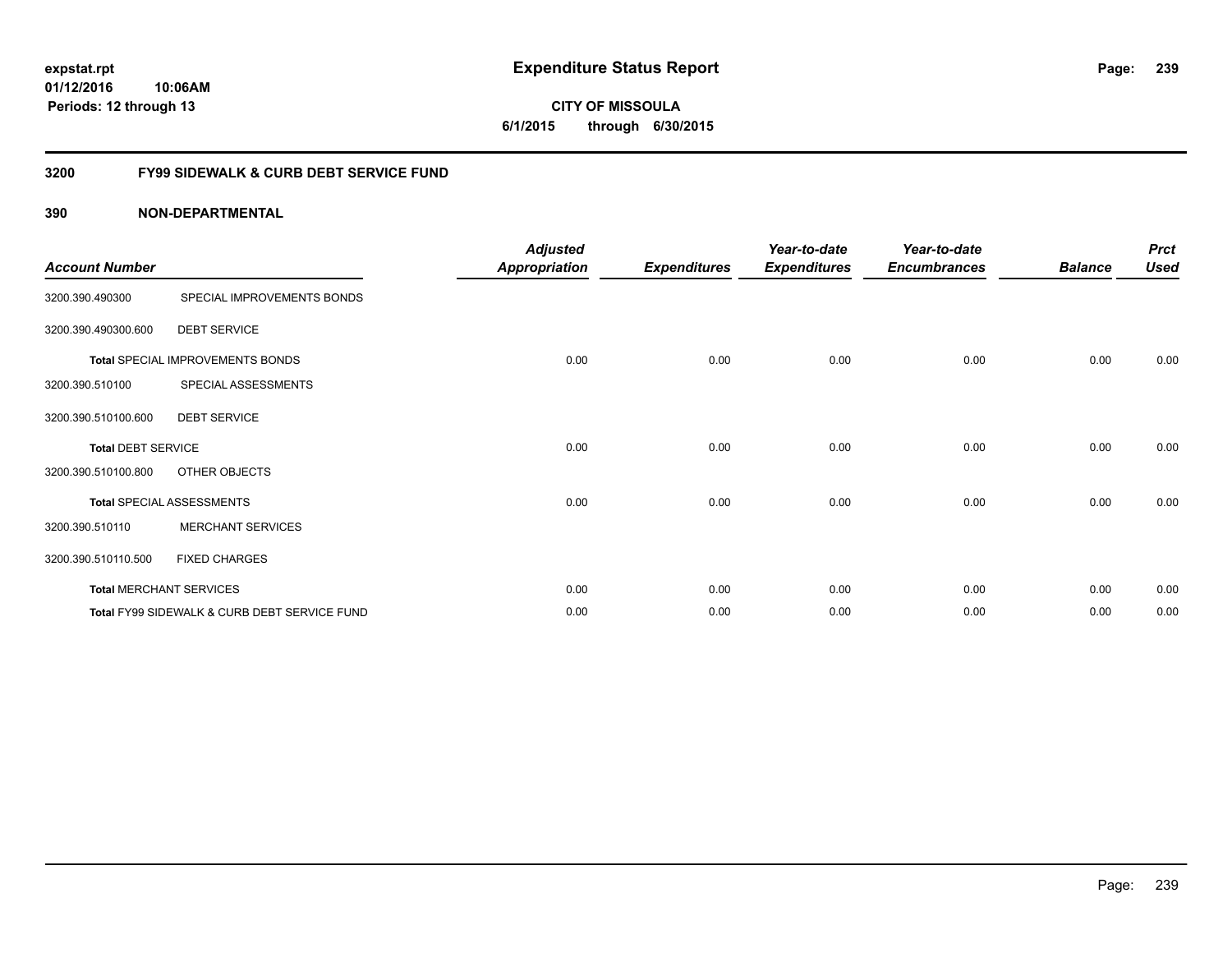## **3300 FY00 SIDEWALK & CURB DEBT SERVICE FUND**

| <b>Account Number</b> |                                              | <b>Adjusted</b><br><b>Appropriation</b> | <b>Expenditures</b> | Year-to-date<br><b>Expenditures</b> | Year-to-date<br><b>Encumbrances</b> | <b>Balance</b> | <b>Prct</b><br><b>Used</b> |
|-----------------------|----------------------------------------------|-----------------------------------------|---------------------|-------------------------------------|-------------------------------------|----------------|----------------------------|
| 3300.390.510100       | SPECIAL ASSESSMENTS                          |                                         |                     |                                     |                                     |                |                            |
| 3300.390.510100.600   | <b>DEBT SERVICE</b>                          |                                         |                     |                                     |                                     |                |                            |
|                       | <b>Total SPECIAL ASSESSMENTS</b>             | 0.00                                    | 0.00                | 0.00                                | 0.00                                | 0.00           | 0.00                       |
| 3300.390.510110       | <b>MERCHANT SERVICES</b>                     |                                         |                     |                                     |                                     |                |                            |
| 3300.390.510110.500   | <b>FIXED CHARGES</b>                         |                                         |                     |                                     |                                     |                |                            |
|                       | <b>Total MERCHANT SERVICES</b>               | 0.00                                    | 0.00                | 0.00                                | 0.00                                | 0.00           | 0.00                       |
|                       | Total FY00 SIDEWALK & CURB DEBT SERVICE FUND | 0.00                                    | 0.00                | 0.00                                | 0.00                                | 0.00           | 0.00                       |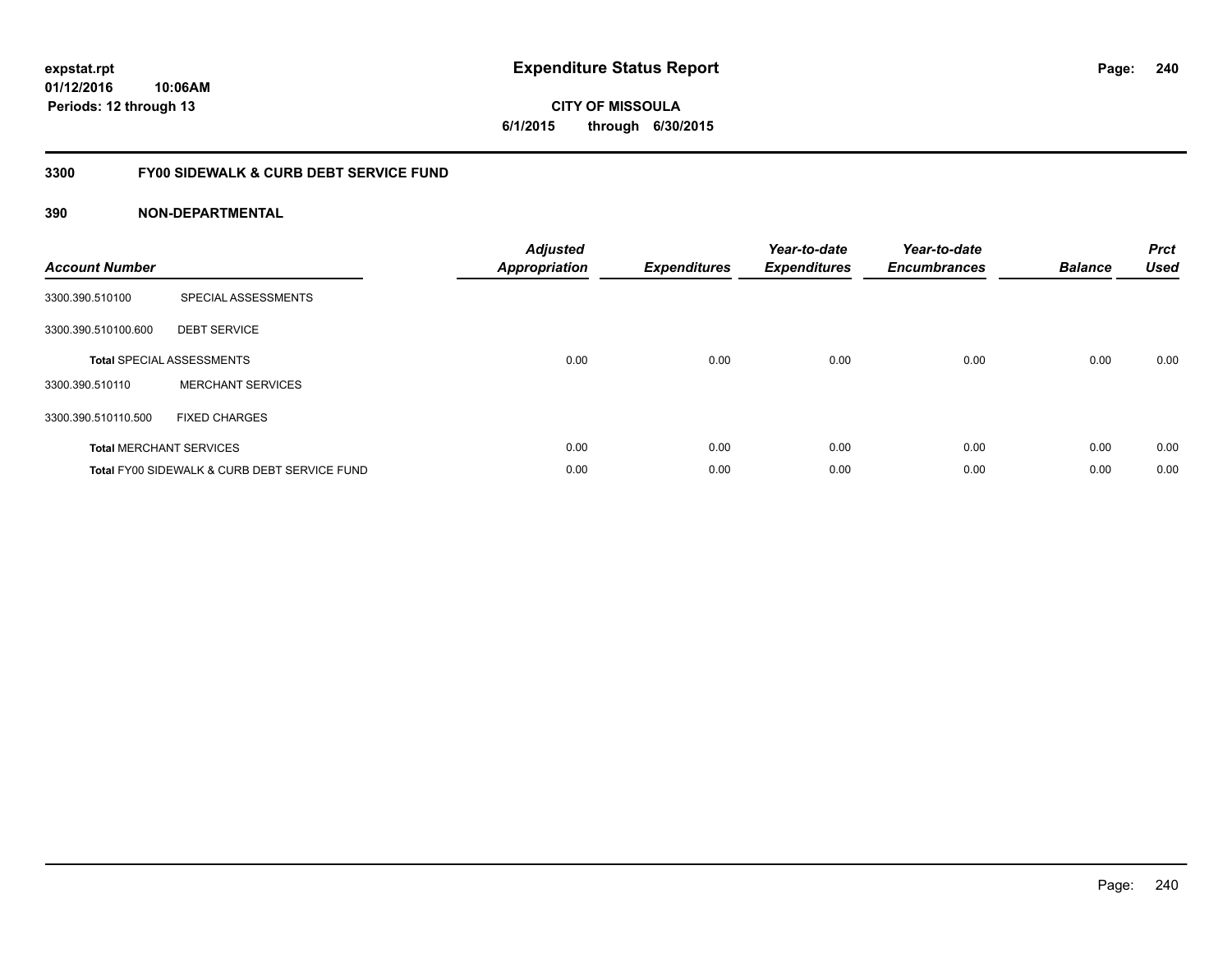**3305 JUDGMENT LEVIES**

|                                                              | <b>Adjusted</b>      |                     | Year-to-date        | Year-to-date        |                | <b>Prct</b> |
|--------------------------------------------------------------|----------------------|---------------------|---------------------|---------------------|----------------|-------------|
| <b>Account Number</b>                                        | <b>Appropriation</b> | <b>Expenditures</b> | <b>Expenditures</b> | <b>Encumbrances</b> | <b>Balance</b> | Used        |
| 3305.390.490550<br><b>JUDGMENT LEVY DEBT</b>                 |                      |                     |                     |                     |                |             |
| <b>DEBT SERVICE</b><br>3305.390.490550.600                   |                      |                     |                     |                     |                |             |
| 3305.390.490550.615.000 SOUTH AVE/JUDGMENT LEVY DEBT PAYMENT | 80.421.00            | 0.00                | 0.00                | 0.00                | 80.421.00      | 0.00        |
| <b>Total DEBT SERVICE</b>                                    | 80,421.00            | 0.00                | 0.00                | 0.00                | 80.421.00      | 0.00        |
| OTHER OBJECTS<br>3305.390.490550.800                         |                      |                     |                     |                     |                |             |
| 3305.390.490550.820.000 TRANSFERS TO OTHER FUNDS             | 75.563.00            | 75.563.30           | 75.563.30           | 0.00                | $-0.30$        | 100.00      |
| <b>Total OTHER OBJECTS</b>                                   | 75.563.00            | 75,563.30           | 75,563.30           | 0.00                | $-0.30$        | 100.00      |
| <b>Total JUDGMENT LEVIES</b>                                 | 155,984.00           | 75.563.30           | 75,563.30           | 0.00                | 80.420.70      | 48.44       |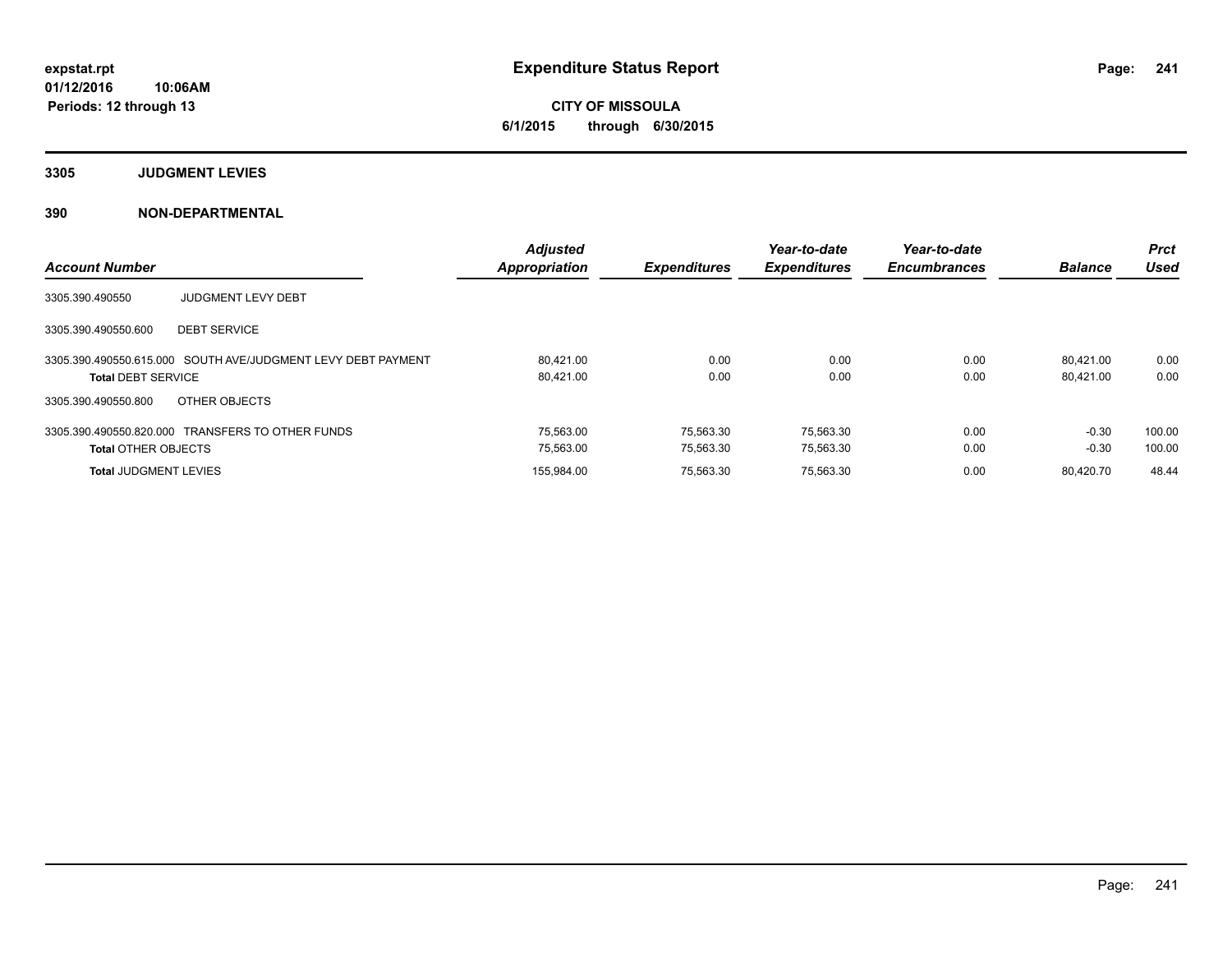**CITY OF MISSOULA 6/1/2015 through 6/30/2015**

## **3400 FY01 SIDEWALK & CURB DEBT SERVICE FUND**

**000 \*\*\* Title Not Found \*\*\***

| <b>Account Number</b>         |                                                  | <b>Adjusted</b><br><b>Appropriation</b> | <b>Expenditures</b>    | Year-to-date<br><b>Expenditures</b> | Year-to-date<br><b>Encumbrances</b> | <b>Balance</b> | Prct<br>Used     |
|-------------------------------|--------------------------------------------------|-----------------------------------------|------------------------|-------------------------------------|-------------------------------------|----------------|------------------|
| 3400.000.520100               | *** Title Not Found ***                          |                                         |                        |                                     |                                     |                |                  |
| 3400.000.520100.800           | OTHER OBJECTS                                    |                                         |                        |                                     |                                     |                |                  |
| Total *** Title Not Found *** | 3400.000.520100.820.000 TRANSFERS TO OTHER FUNDS | 32,582.00<br>32,582.00                  | 32,581.18<br>32,581.18 | 32,581.18<br>32,581.18              | 0.00<br>0.00                        | 0.82<br>0.82   | 100.00<br>100.00 |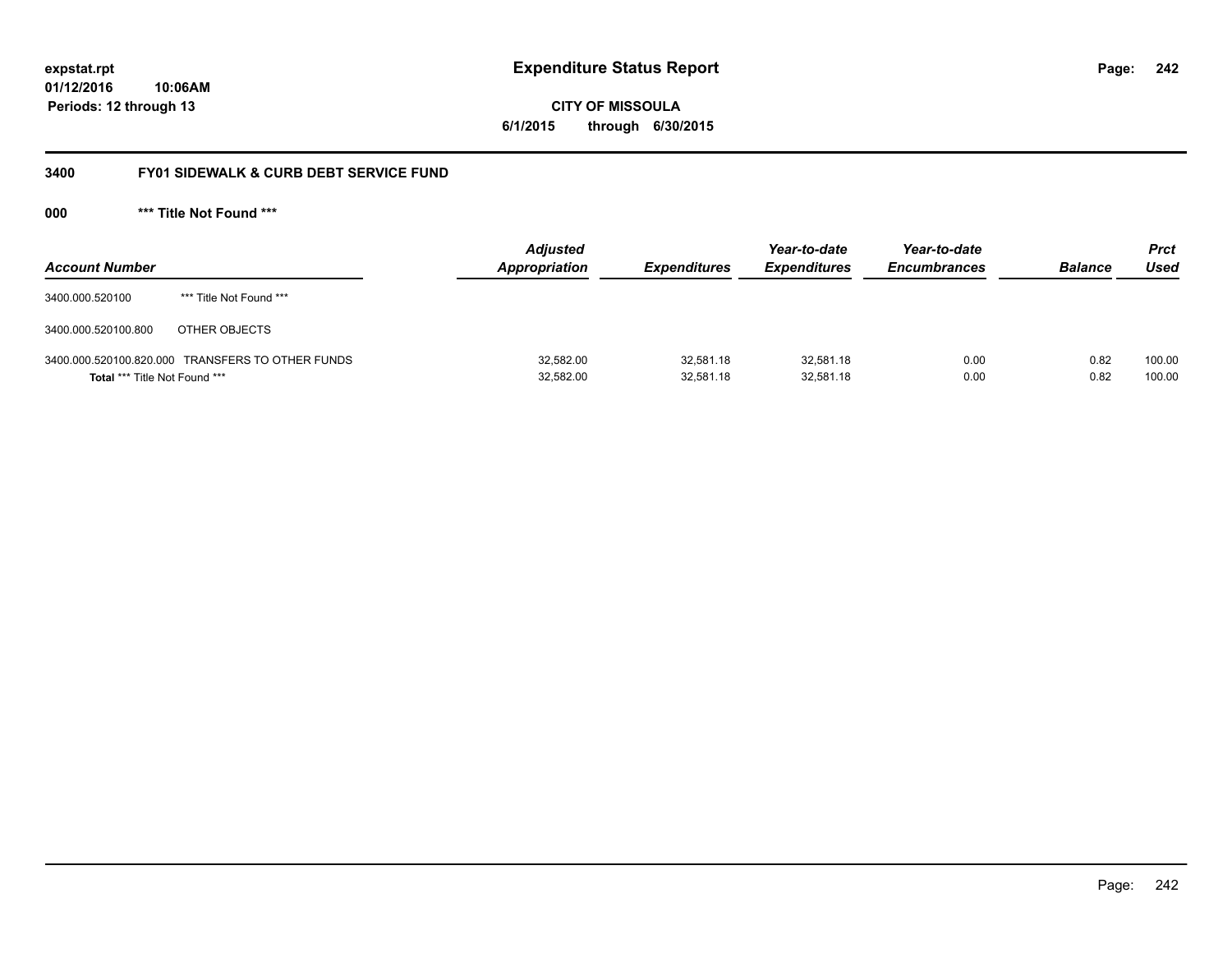## **3400 FY01 SIDEWALK & CURB DEBT SERVICE FUND**

|                               |                                                         | <b>Adjusted</b> |                     | Year-to-date        | Year-to-date        |                | <b>Prct</b> |
|-------------------------------|---------------------------------------------------------|-----------------|---------------------|---------------------|---------------------|----------------|-------------|
| <b>Account Number</b>         |                                                         | Appropriation   | <b>Expenditures</b> | <b>Expenditures</b> | <b>Encumbrances</b> | <b>Balance</b> | <b>Used</b> |
| 3400.390.510100               | SPECIAL ASSESSMENTS                                     |                 |                     |                     |                     |                |             |
| 3400.390.510100.600           | <b>DEBT SERVICE</b>                                     |                 |                     |                     |                     |                |             |
| <b>Total DEBT SERVICE</b>     |                                                         | 0.00            | 0.00                | 0.00                | 0.00                | 0.00           | 0.00        |
| 3400.390.510100.800           | OTHER OBJECTS                                           |                 |                     |                     |                     |                |             |
|                               | 3400.390.510100.820.000 TRANSFERS TO OTHER FUNDS        | 0.00            | 1,335.03            | 1,335.03            | 0.00                | $-1,335.03$    | 0.00        |
|                               | <b>Total SPECIAL ASSESSMENTS</b>                        | 0.00            | 1,335.03            | 1,335.03            | 0.00                | $-1,335.03$    | 0.00        |
| 3400.390.510110               | <b>MERCHANT SERVICES</b>                                |                 |                     |                     |                     |                |             |
| 3400.390.510110.500           | <b>FIXED CHARGES</b>                                    |                 |                     |                     |                     |                |             |
|                               | 3400.390.510110.550.000 MERCHANT SERVICE FEES           | 71.00           | 0.00                | 0.00                | 0.00                | 71.00          | 0.00        |
|                               | <b>Total MERCHANT SERVICES</b>                          | 71.00           | 0.00                | 0.00                | 0.00                | 71.00          | 0.00        |
| <b>Total NON-DEPARTMENTAL</b> |                                                         | 71.00           | 1,335.03            | 1,335.03            | 0.00                | $-1,264.03$    | 1,880.32    |
|                               | <b>Total FY01 SIDEWALK &amp; CURB DEBT SERVICE FUND</b> | 32,653.00       | 33,916.21           | 33,916.21           | 0.00                | $-1,263.21$    | 103.87      |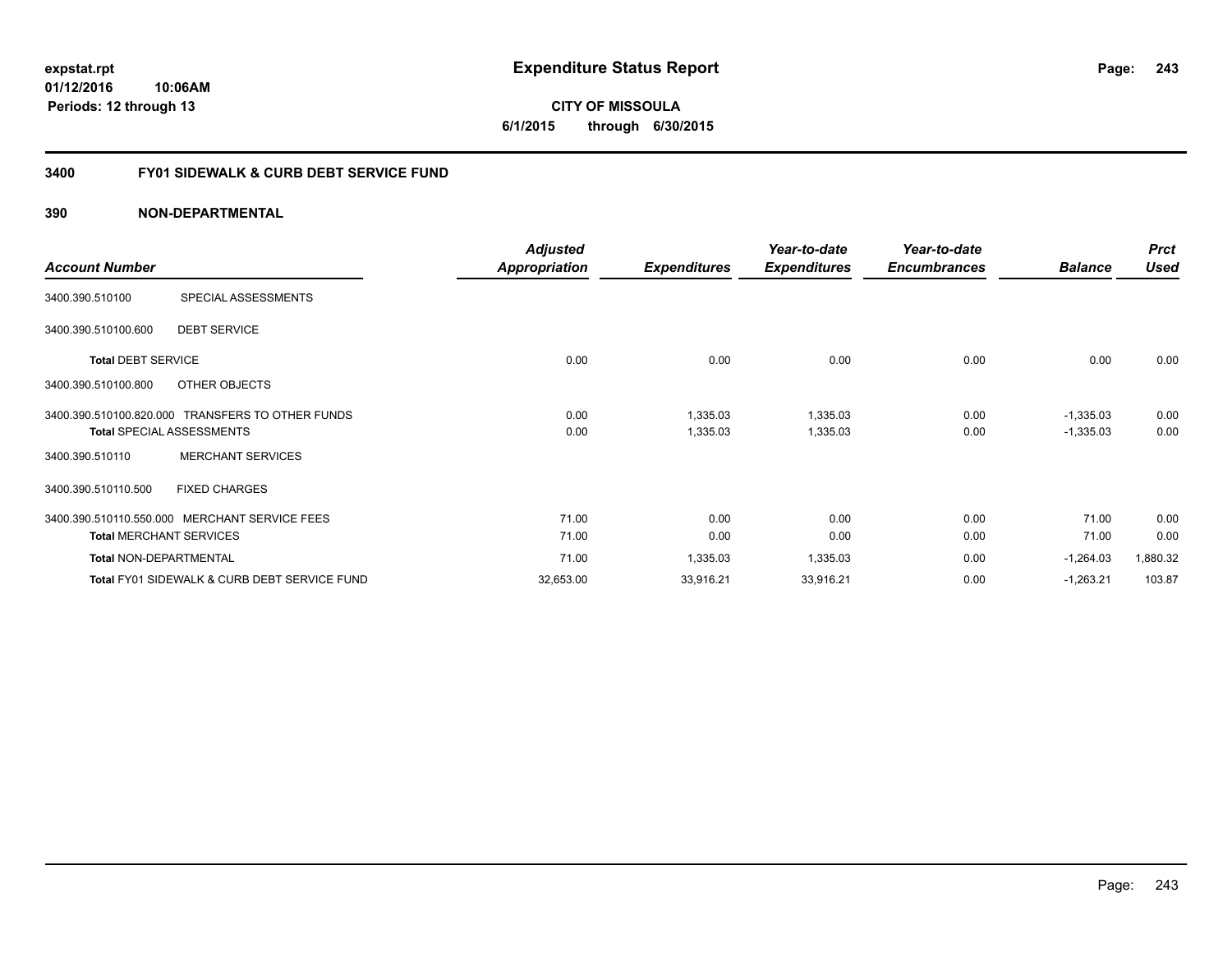**CITY OF MISSOULA 6/1/2015 through 6/30/2015**

## **3410 FY02 SIDEWALK & CURB DEBT SERVICE FUND**

**000 \*\*\* Title Not Found \*\*\***

| <b>Account Number</b>                |                                                  | <b>Adjusted</b><br>Appropriation | <i><b>Expenditures</b></i> | Year-to-date<br><b>Expenditures</b> | Year-to-date<br><b>Encumbrances</b> | <b>Balance</b> | <b>Prct</b><br>Used |
|--------------------------------------|--------------------------------------------------|----------------------------------|----------------------------|-------------------------------------|-------------------------------------|----------------|---------------------|
| 3410.000.520100                      | *** Title Not Found ***                          |                                  |                            |                                     |                                     |                |                     |
| 3410.000.520100.800                  | OTHER OBJECTS                                    |                                  |                            |                                     |                                     |                |                     |
| <b>Total *** Title Not Found ***</b> | 3410.000.520100.820.000 TRANSFERS TO OTHER FUNDS | 791.00<br>791.00                 | 790.24<br>790.24           | 790.24<br>790.24                    | 0.00<br>0.00                        | 0.76<br>0.76   | 99.90<br>99.90      |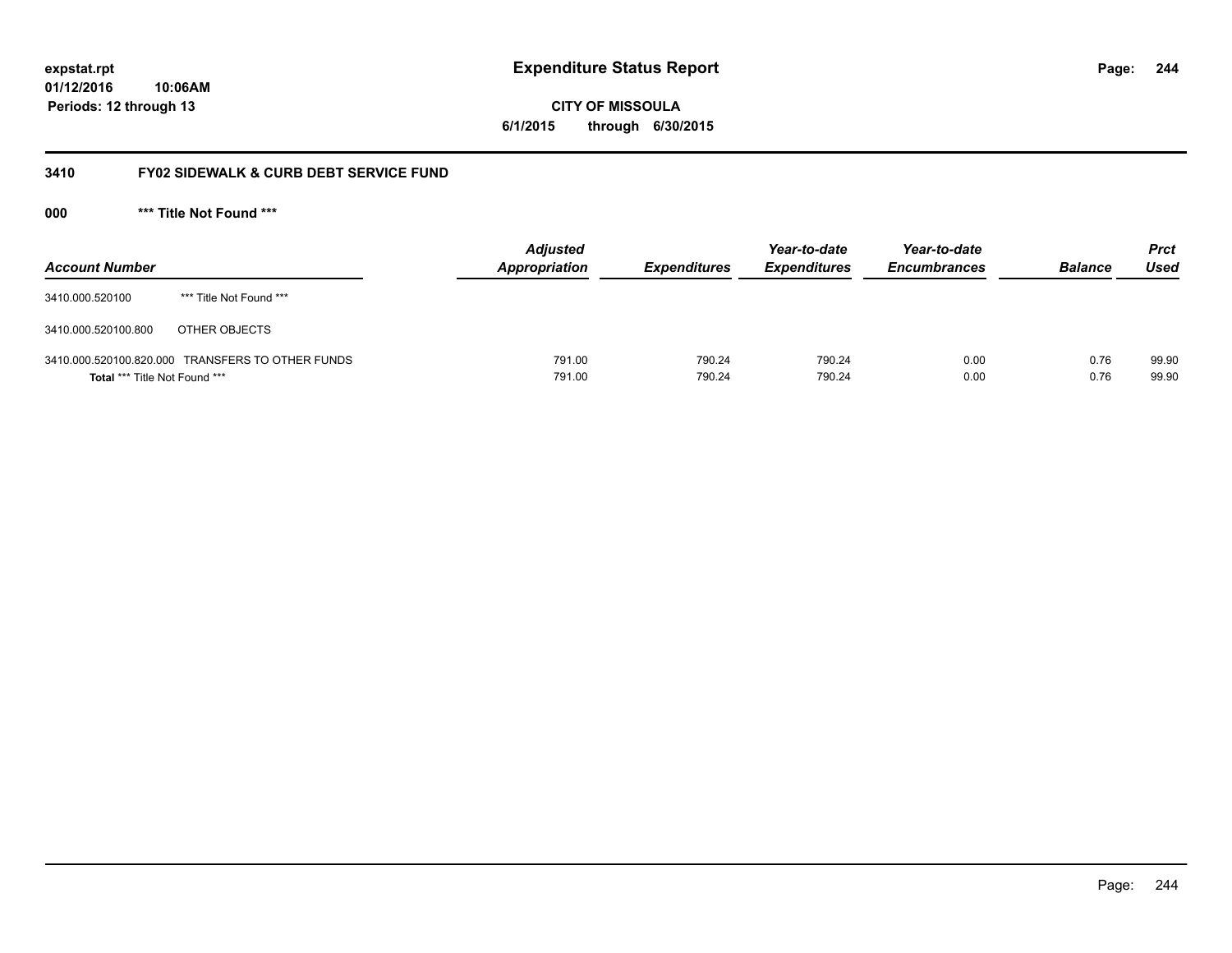## **3410 FY02 SIDEWALK & CURB DEBT SERVICE FUND**

## **390 NON-DEPARTMENTAL**

| <b>Account Number</b>          |                                                                                     | <b>Adjusted</b><br>Appropriation | <b>Expenditures</b>    | Year-to-date<br><b>Expenditures</b> | Year-to-date<br><b>Encumbrances</b> | <b>Balance</b> | <b>Prct</b><br><b>Used</b> |
|--------------------------------|-------------------------------------------------------------------------------------|----------------------------------|------------------------|-------------------------------------|-------------------------------------|----------------|----------------------------|
| 3410.390.510100                | SPECIAL ASSESSMENTS                                                                 |                                  |                        |                                     |                                     |                |                            |
| 3410.390.510100.600            | <b>DEBT SERVICE</b>                                                                 |                                  |                        |                                     |                                     |                |                            |
|                                | 3410.390.510100.620.000 INTEREST / SERVICE FEES<br><b>Total SPECIAL ASSESSMENTS</b> | 0.00<br>0.00                     | $-350.00$<br>$-350.00$ | 0.00<br>0.00                        | 0.00<br>0.00                        | 0.00<br>0.00   | 0.00<br>0.00               |
| 3410.390.510110                | <b>MERCHANT SERVICES</b>                                                            |                                  |                        |                                     |                                     |                |                            |
| 3410.390.510110.500            | <b>FIXED CHARGES</b>                                                                |                                  |                        |                                     |                                     |                |                            |
| <b>Total MERCHANT SERVICES</b> |                                                                                     | 0.00                             | 0.00                   | 0.00                                | 0.00                                | 0.00           | 0.00                       |
| <b>Total NON-DEPARTMENTAL</b>  |                                                                                     | 0.00                             | $-350.00$              | 0.00                                | 0.00                                | 0.00           | 0.00                       |
|                                | Total FY02 SIDEWALK & CURB DEBT SERVICE FUND                                        | 791.00                           | 440.24                 | 790.24                              | 0.00                                | 0.76           | 99.90                      |

**245**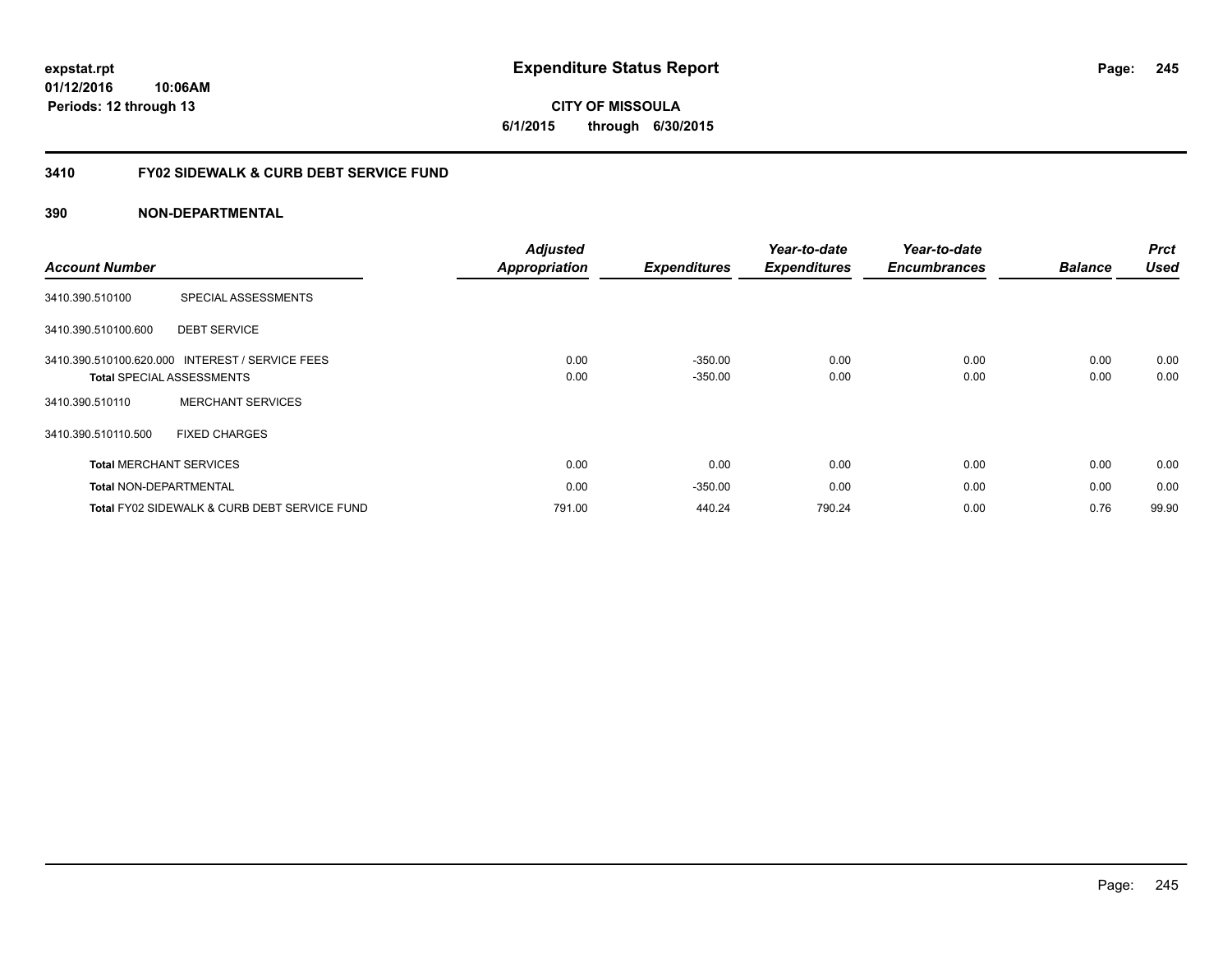## **3420 FY03 SIDEWALK & CURB DEBT SERVICE**

|                                   |                                                    | <b>Adjusted</b>      |                     | Year-to-date        | Year-to-date        |                | <b>Prct</b> |
|-----------------------------------|----------------------------------------------------|----------------------|---------------------|---------------------|---------------------|----------------|-------------|
| <b>Account Number</b>             |                                                    | <b>Appropriation</b> | <b>Expenditures</b> | <b>Expenditures</b> | <b>Encumbrances</b> | <b>Balance</b> | <b>Used</b> |
| 3420.390.510100                   | SPECIAL ASSESSMENTS                                |                      |                     |                     |                     |                |             |
| 3420.390.510100.600               | <b>DEBT SERVICE</b>                                |                      |                     |                     |                     |                |             |
| 3420.390.510100.610.000 PRINCIPAL |                                                    | 25,000.00            | 25,000.00           | 25,000.00           | 0.00                | 0.00           | 100.00      |
|                                   | 3420.390.510100.620.000 INTEREST / SERVICE FEES    | 1,300.00             | 475.00              | 1,300.00            | 0.00                | 0.00           | 100.00      |
|                                   | <b>Total SPECIAL ASSESSMENTS</b>                   | 26,300.00            | 25,475.00           | 26,300.00           | 0.00                | 0.00           | 100.00      |
| 3420.390.510110                   | <b>MERCHANT SERVICES</b>                           |                      |                     |                     |                     |                |             |
| 3420.390.510110.500               | <b>FIXED CHARGES</b>                               |                      |                     |                     |                     |                |             |
|                                   | 3420.390.510110.550.000 MERCHANT SERVICE FEES      | 22.00                | 0.00                | 0.00                | 0.00                | 22.00          | 0.00        |
| <b>Total MERCHANT SERVICES</b>    |                                                    | 22.00                | 0.00                | 0.00                | 0.00                | 22.00          | 0.00        |
|                                   | <b>Total FY03 SIDEWALK &amp; CURB DEBT SERVICE</b> | 26,322.00            | 25,475.00           | 26,300.00           | 0.00                | 22.00          | 99.92       |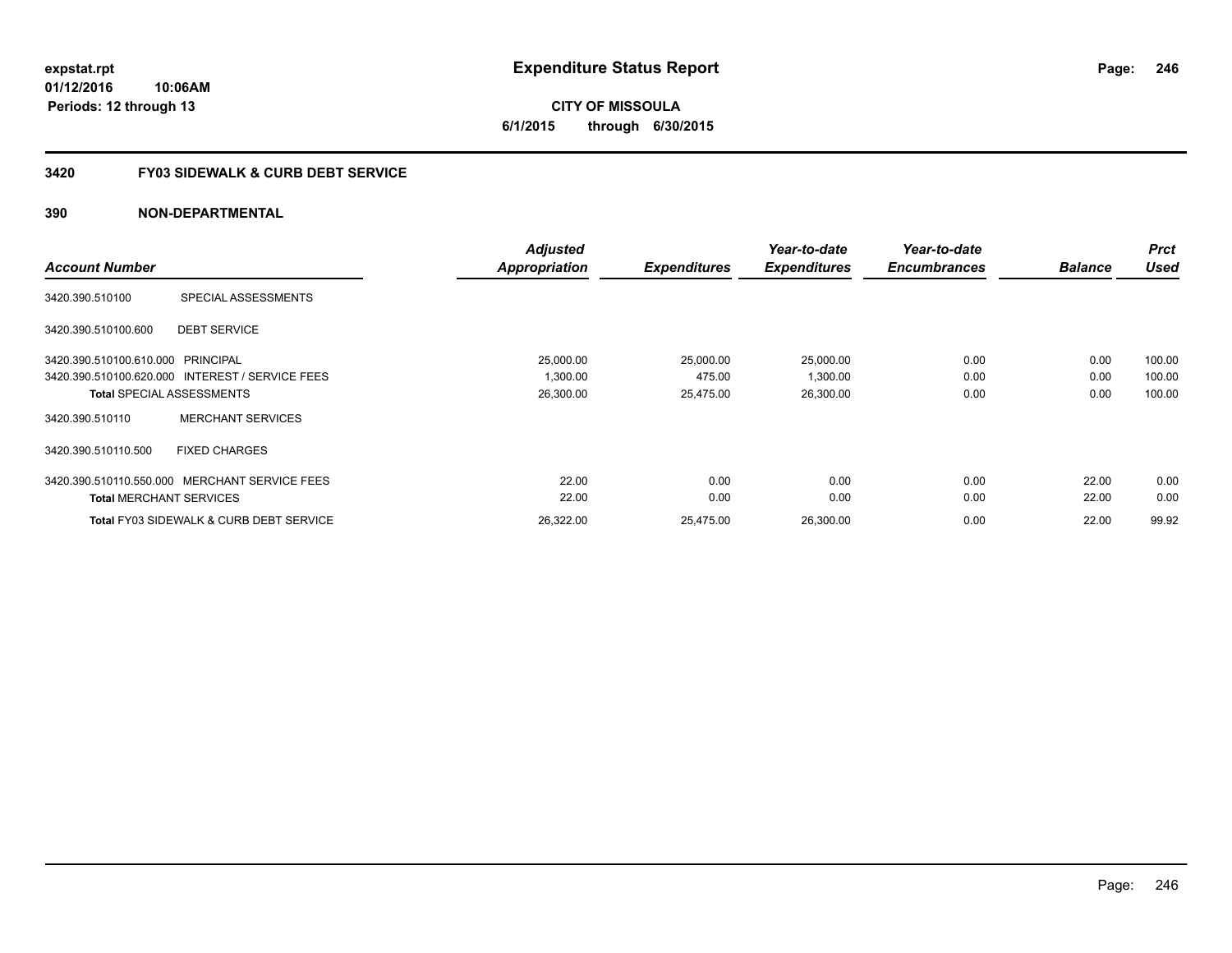# **CITY OF MISSOULA 6/1/2015 through 6/30/2015**

## **3430 FY04 SIDEWALK CURB DEBT SERVICE**

|                                   |                                                 | <b>Adjusted</b> |                     | Year-to-date        | Year-to-date        |                | <b>Prct</b> |
|-----------------------------------|-------------------------------------------------|-----------------|---------------------|---------------------|---------------------|----------------|-------------|
| <b>Account Number</b>             |                                                 | Appropriation   | <b>Expenditures</b> | <b>Expenditures</b> | <b>Encumbrances</b> | <b>Balance</b> | <b>Used</b> |
| 3430.390.510100                   | SPECIAL ASSESSMENTS                             |                 |                     |                     |                     |                |             |
| 3430.390.510100.600               | <b>DEBT SERVICE</b>                             |                 |                     |                     |                     |                |             |
| 3430.390.510100.610.000 PRINCIPAL |                                                 | 10,000.00       | 10,000.00           | 10,000.00           | 0.00                | 0.00           | 100.00      |
|                                   | 3430.390.510100.620.000 INTEREST / SERVICE FEES | 1,295.00        | 472.50              | 1,295.00            | 0.00                | 0.00           | 100.00      |
| <b>Total SPECIAL ASSESSMENTS</b>  |                                                 | 11,295.00       | 10,472.50           | 11,295.00           | 0.00                | 0.00           | 100.00      |
| 3430.390.510110                   | <b>MERCHANT SERVICES</b>                        |                 |                     |                     |                     |                |             |
| 3430.390.510110.500               | <b>FIXED CHARGES</b>                            |                 |                     |                     |                     |                |             |
|                                   | 3430.390.510110.550.000 MERCHANT SERVICE FEES   | 94.00           | 0.00                | 0.00                | 0.00                | 94.00          | 0.00        |
| <b>Total MERCHANT SERVICES</b>    |                                                 | 94.00           | 0.00                | 0.00                | 0.00                | 94.00          | 0.00        |
|                                   | <b>Total FY04 SIDEWALK CURB DEBT SERVICE</b>    | 11,389.00       | 10,472.50           | 11,295.00           | 0.00                | 94.00          | 99.17       |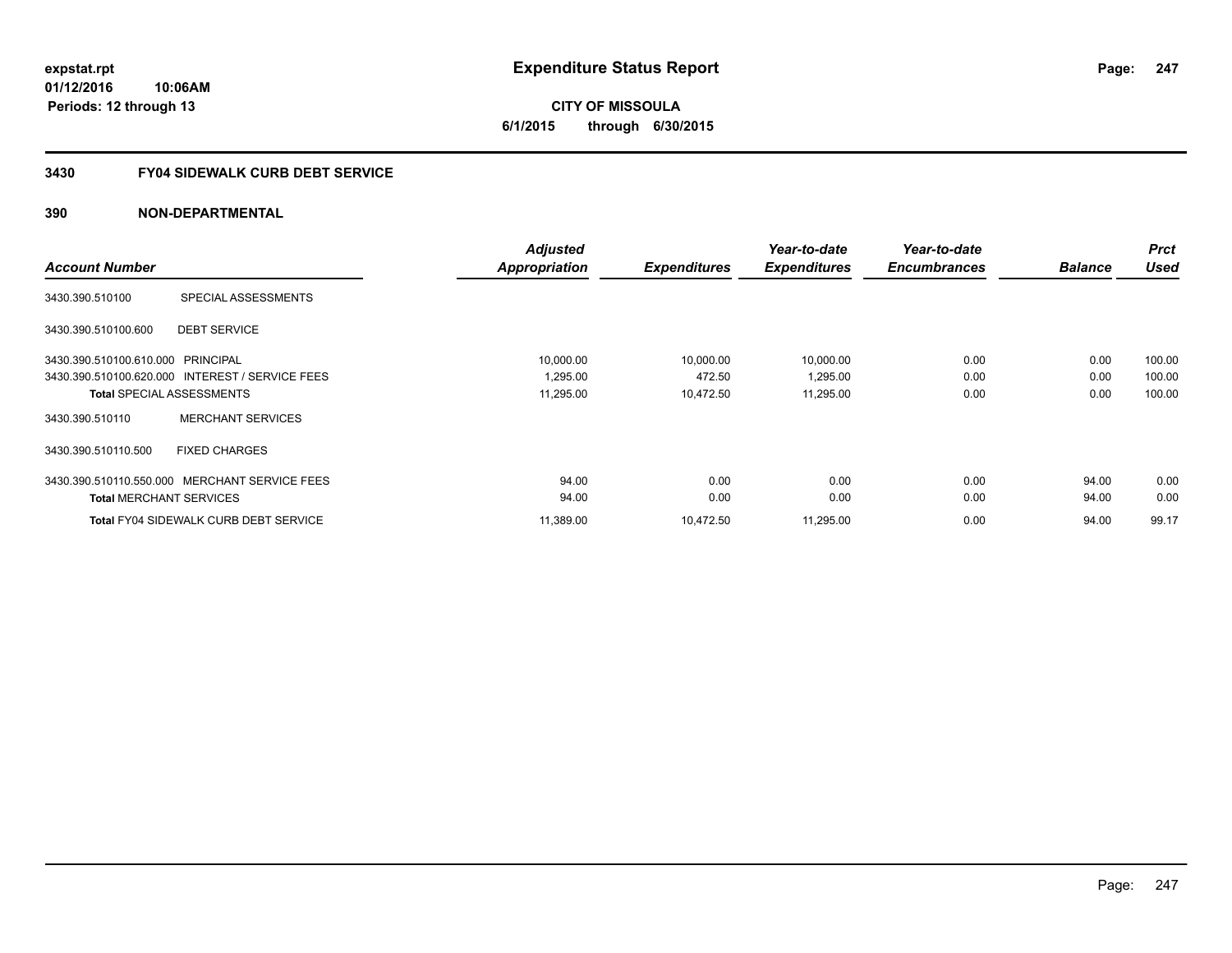#### **3440 FY 05 SIDEWALK AND CURB**

|                                   |                                                 | <b>Adjusted</b>      |                     | Year-to-date        | Year-to-date        |                | <b>Prct</b> |
|-----------------------------------|-------------------------------------------------|----------------------|---------------------|---------------------|---------------------|----------------|-------------|
| <b>Account Number</b>             |                                                 | <b>Appropriation</b> | <b>Expenditures</b> | <b>Expenditures</b> | <b>Encumbrances</b> | <b>Balance</b> | <b>Used</b> |
| 3440.390.510100                   | SPECIAL ASSESSMENTS                             |                      |                     |                     |                     |                |             |
| 3440.390.510100.600               | <b>DEBT SERVICE</b>                             |                      |                     |                     |                     |                |             |
| 3440.390.510100.610.000 PRINCIPAL |                                                 | 35,000.00            | 35,000.00           | 35,000.00           | 0.00                | 0.00           | 100.00      |
|                                   | 3440.390.510100.620.000 INTEREST / SERVICE FEES | 5,163.00             | 2,406.25            | 5,162.50            | 0.00                | 0.50           | 99.99       |
|                                   | <b>Total SPECIAL ASSESSMENTS</b>                | 40,163.00            | 37,406.25           | 40,162.50           | 0.00                | 0.50           | 100.00      |
| 3440.390.510110                   | <b>MERCHANT SERVICES</b>                        |                      |                     |                     |                     |                |             |
| 3440.390.510110.500               | <b>FIXED CHARGES</b>                            |                      |                     |                     |                     |                |             |
| 3440.390.510110.550.000           | MERCHANT SERVICE FEES                           | 55.00                | 0.00                | 0.00                | 0.00                | 55.00          | 0.00        |
| <b>Total MERCHANT SERVICES</b>    |                                                 | 55.00                | 0.00                | 0.00                | 0.00                | 55.00          | 0.00        |
|                                   | <b>Total FY 05 SIDEWALK AND CURB</b>            | 40.218.00            | 37.406.25           | 40,162.50           | 0.00                | 55.50          | 99.86       |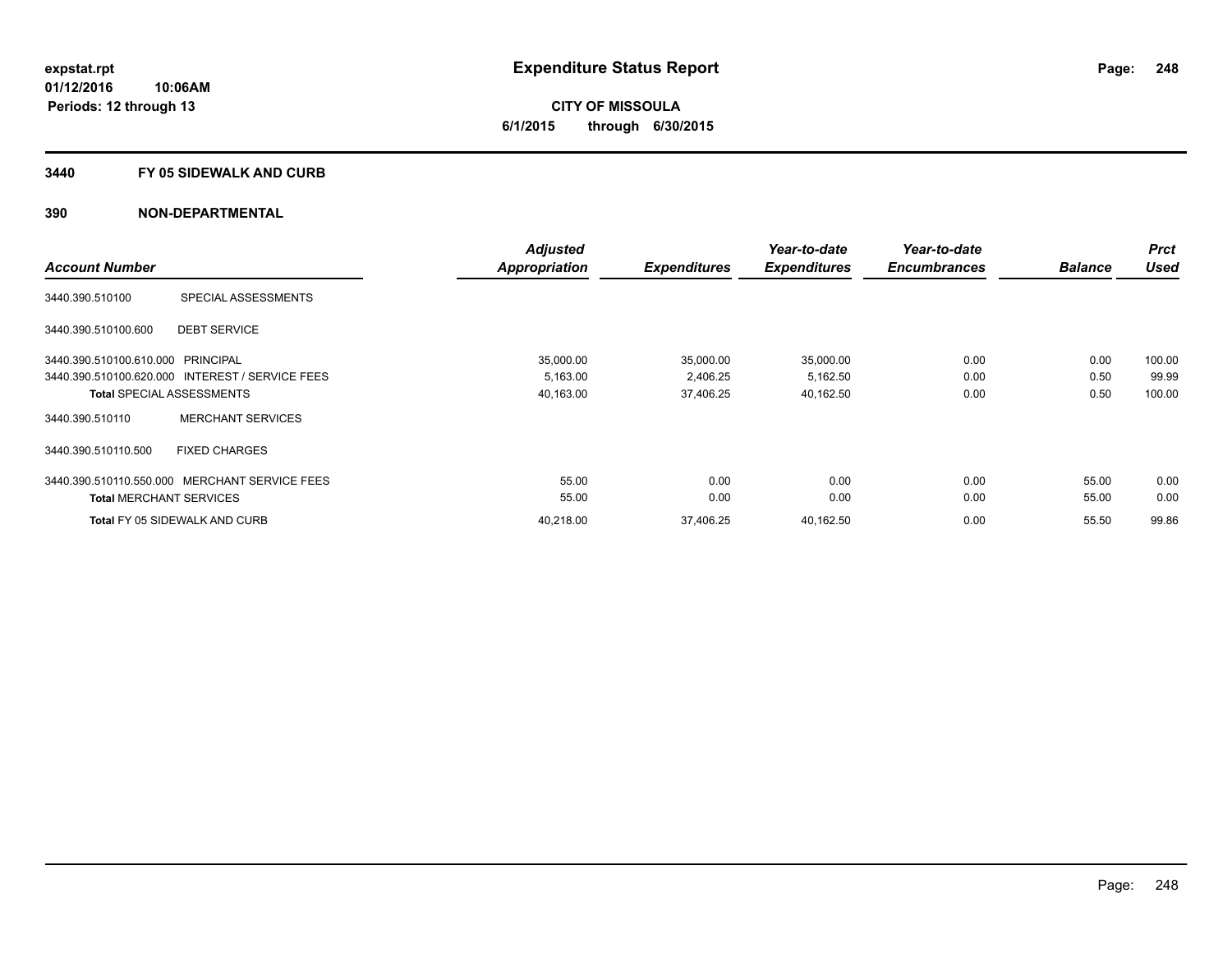## **3450 FY 06 SIDEWALK AND CURB**

|                                                 |                          | <b>Adjusted</b>      |                     | Year-to-date        | Year-to-date        |                | <b>Prct</b> |
|-------------------------------------------------|--------------------------|----------------------|---------------------|---------------------|---------------------|----------------|-------------|
| <b>Account Number</b>                           |                          | <b>Appropriation</b> | <b>Expenditures</b> | <b>Expenditures</b> | <b>Encumbrances</b> | <b>Balance</b> | <b>Used</b> |
| 3450.390.510100                                 | SPECIAL ASSESSMENTS      |                      |                     |                     |                     |                |             |
| 3450.390.510100.600                             | <b>DEBT SERVICE</b>      |                      |                     |                     |                     |                |             |
| 3450.390.510100.610.000 PRINCIPAL               |                          | 25,000.00            | 25,000.00           | 25,000.00           | 0.00                | 0.00           | 100.00      |
| 3450.390.510100.620.000 INTEREST / SERVICE FEES |                          | 4,569.00             | 2,459.38            | 4,568.76            | 0.00                | 0.24           | 99.99       |
| <b>Total SPECIAL ASSESSMENTS</b>                |                          | 29,569.00            | 27,459.38           | 29,568.76           | 0.00                | 0.24           | 100.00      |
| 3450.390.510110                                 | <b>MERCHANT SERVICES</b> |                      |                     |                     |                     |                |             |
| 3450.390.510110.500                             | <b>FIXED CHARGES</b>     |                      |                     |                     |                     |                |             |
| 3450.390.510110.550.000                         | MERCHANT SERVICE FEES    | 50.00                | 0.00                | 0.00                | 0.00                | 50.00          | 0.00        |
| <b>Total MERCHANT SERVICES</b>                  |                          | 50.00                | 0.00                | 0.00                | 0.00                | 50.00          | 0.00        |
| <b>Total FY 06 SIDEWALK AND CURB</b>            |                          | 29.619.00            | 27.459.38           | 29,568.76           | 0.00                | 50.24          | 99.83       |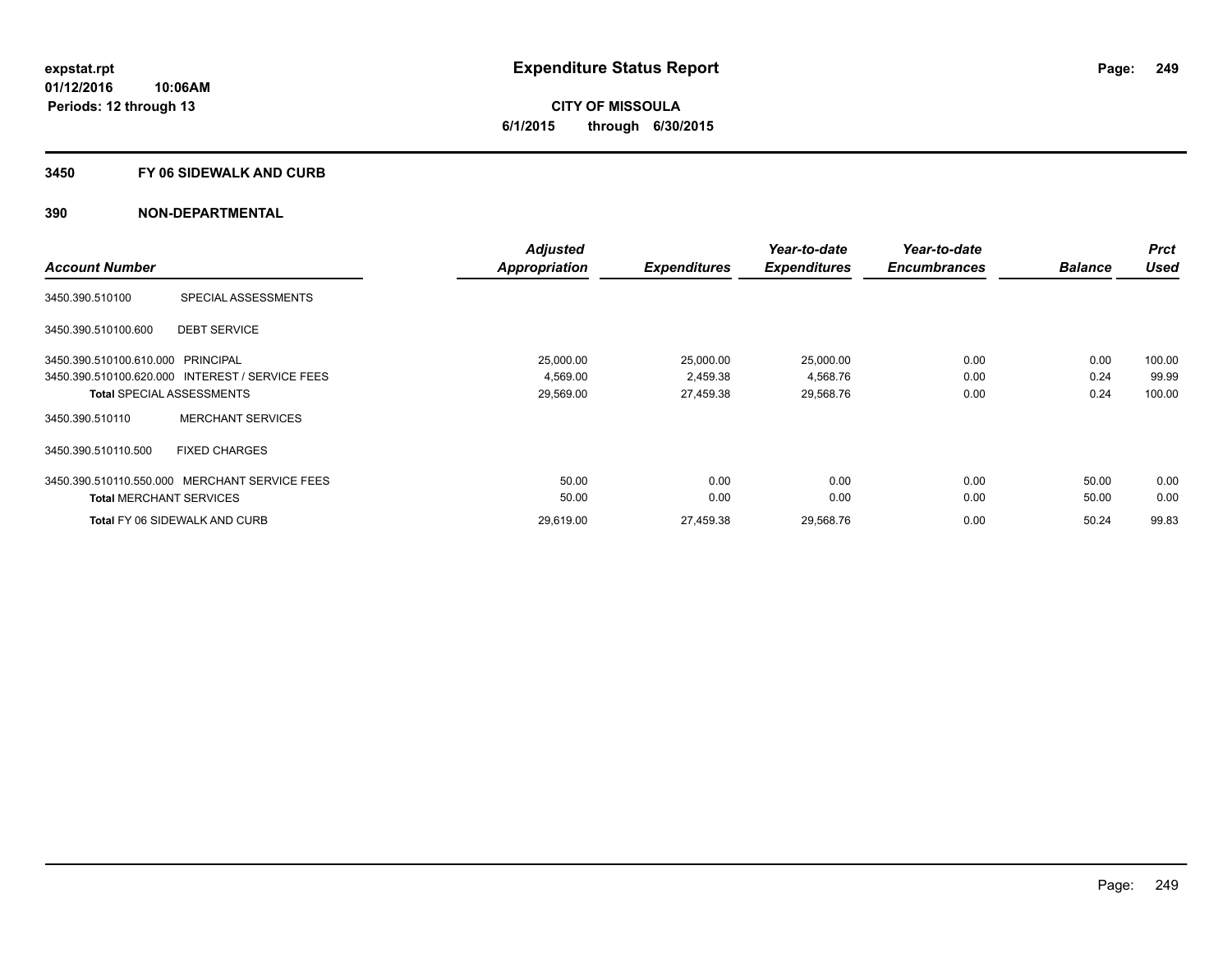**CITY OF MISSOULA 6/1/2015 through 6/30/2015**

#### **3460 FY07 SIDEWALK AND CURB DEBT**

|                                                 |                          | <b>Adjusted</b>      |                     | Year-to-date        | Year-to-date        |                | <b>Prct</b> |
|-------------------------------------------------|--------------------------|----------------------|---------------------|---------------------|---------------------|----------------|-------------|
| <b>Account Number</b>                           |                          | <b>Appropriation</b> | <b>Expenditures</b> | <b>Expenditures</b> | <b>Encumbrances</b> | <b>Balance</b> | <b>Used</b> |
| 3460.390.510100                                 | SPECIAL ASSESSMENTS      |                      |                     |                     |                     |                |             |
| 3460.390.510100.600                             | <b>DEBT SERVICE</b>      |                      |                     |                     |                     |                |             |
| 3460.390.510100.610.000 PRINCIPAL               |                          | 75,000.00            | 75,000.00           | 75,000.00           | 0.00                | 0.00           | 100.00      |
| 3460.390.510100.620.000 INTEREST / SERVICE FEES |                          | 17.110.00            | 8.380.00            | 17,110.00           | 0.00                | 0.00           | 100.00      |
| <b>Total SPECIAL ASSESSMENTS</b>                |                          | 92,110.00            | 83,380.00           | 92,110.00           | 0.00                | 0.00           | 100.00      |
| 3460.390.510110                                 | <b>MERCHANT SERVICES</b> |                      |                     |                     |                     |                |             |
| 3460.390.510110.500                             | <b>FIXED CHARGES</b>     |                      |                     |                     |                     |                |             |
| 3460.390.510110.550.000 MERCHANT SERVICE FEES   |                          | 119.00               | 0.00                | 0.00                | 0.00                | 119.00         | 0.00        |
| <b>Total FIXED CHARGES</b>                      |                          | 119.00               | 0.00                | 0.00                | 0.00                | 119.00         | 0.00        |
| <b>Total MERCHANT SERVICES</b>                  |                          | 119.00               | 0.00                | 0.00                | 0.00                | 119.00         | 0.00        |
| <b>Total FY07 SIDEWALK AND CURB DEBT</b>        |                          | 92,229.00            | 83,380.00           | 92,110.00           | 0.00                | 119.00         | 99.87       |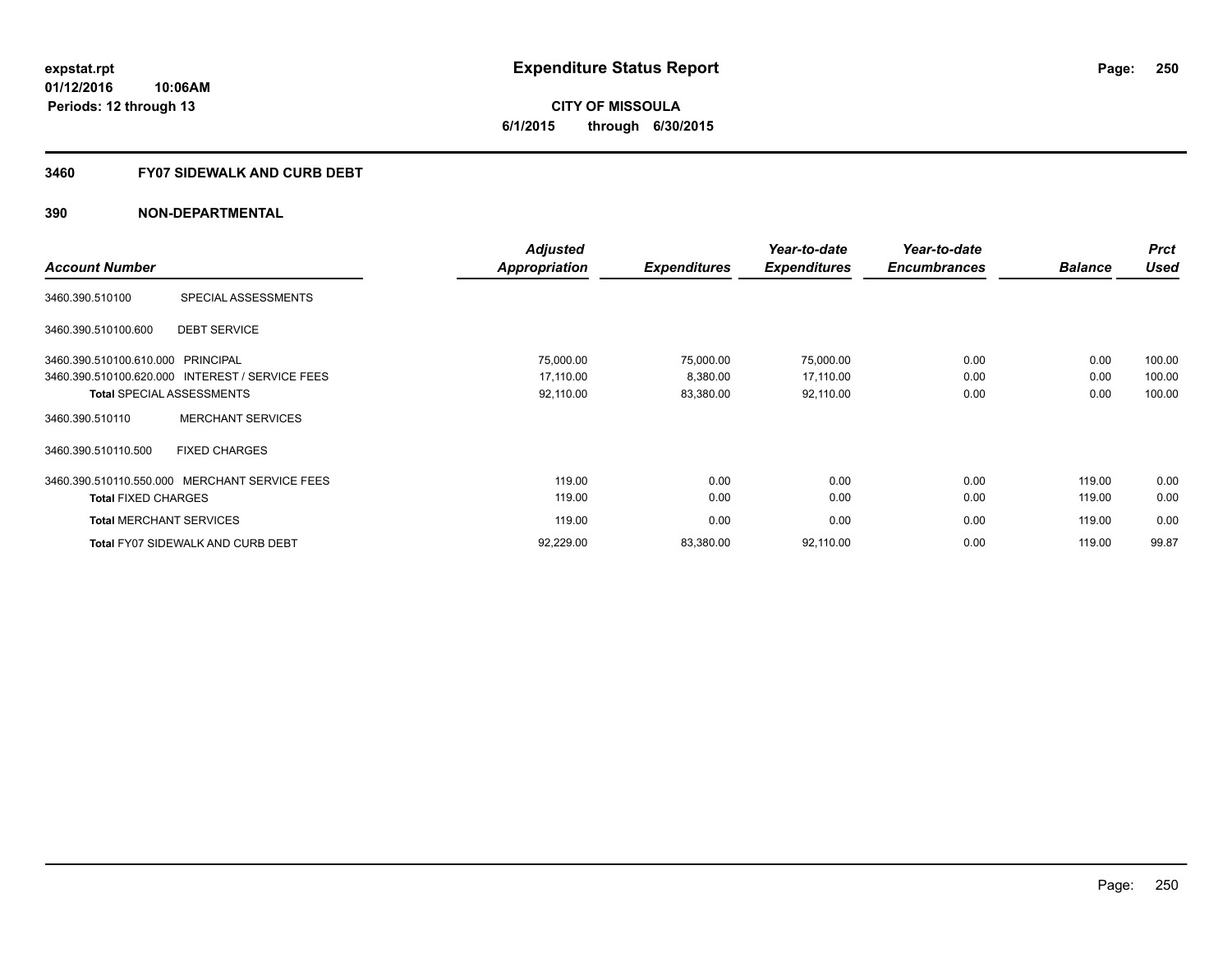**CITY OF MISSOULA 6/1/2015 through 6/30/2015**

## **3461 SERIES 2008A SIDEWALK AND CURB**

# **280 PUBLIC WORKS ADMIN/ENGINEERING**

| <b>Account Number</b>          |                                             | <b>Adjusted</b><br><b>Appropriation</b> | <b>Expenditures</b> | Year-to-date<br><b>Expenditures</b> | Year-to-date<br><b>Encumbrances</b> | <b>Balance</b> | <b>Prct</b><br><b>Used</b> |
|--------------------------------|---------------------------------------------|-----------------------------------------|---------------------|-------------------------------------|-------------------------------------|----------------|----------------------------|
| 3461.280.510110                | <b>MERCHANT SERVICES</b>                    |                                         |                     |                                     |                                     |                |                            |
| 3461.280.510110.500            | <b>FIXED CHARGES</b>                        |                                         |                     |                                     |                                     |                |                            |
| <b>Total MERCHANT SERVICES</b> |                                             | 0.00                                    | 0.00                | 0.00                                | 0.00                                | 0.00           | 0.00                       |
| 3461.280.521000                | INTERFUND OPERATING TRANSFERS               |                                         |                     |                                     |                                     |                |                            |
| 3461.280.521000.800            | OTHER OBJECTS                               |                                         |                     |                                     |                                     |                |                            |
|                                | <b>Total PUBLIC WORKS ADMIN/ENGINEERING</b> | 0.00                                    | 0.00                | 0.00                                | 0.00                                | 0.00           | 0.00                       |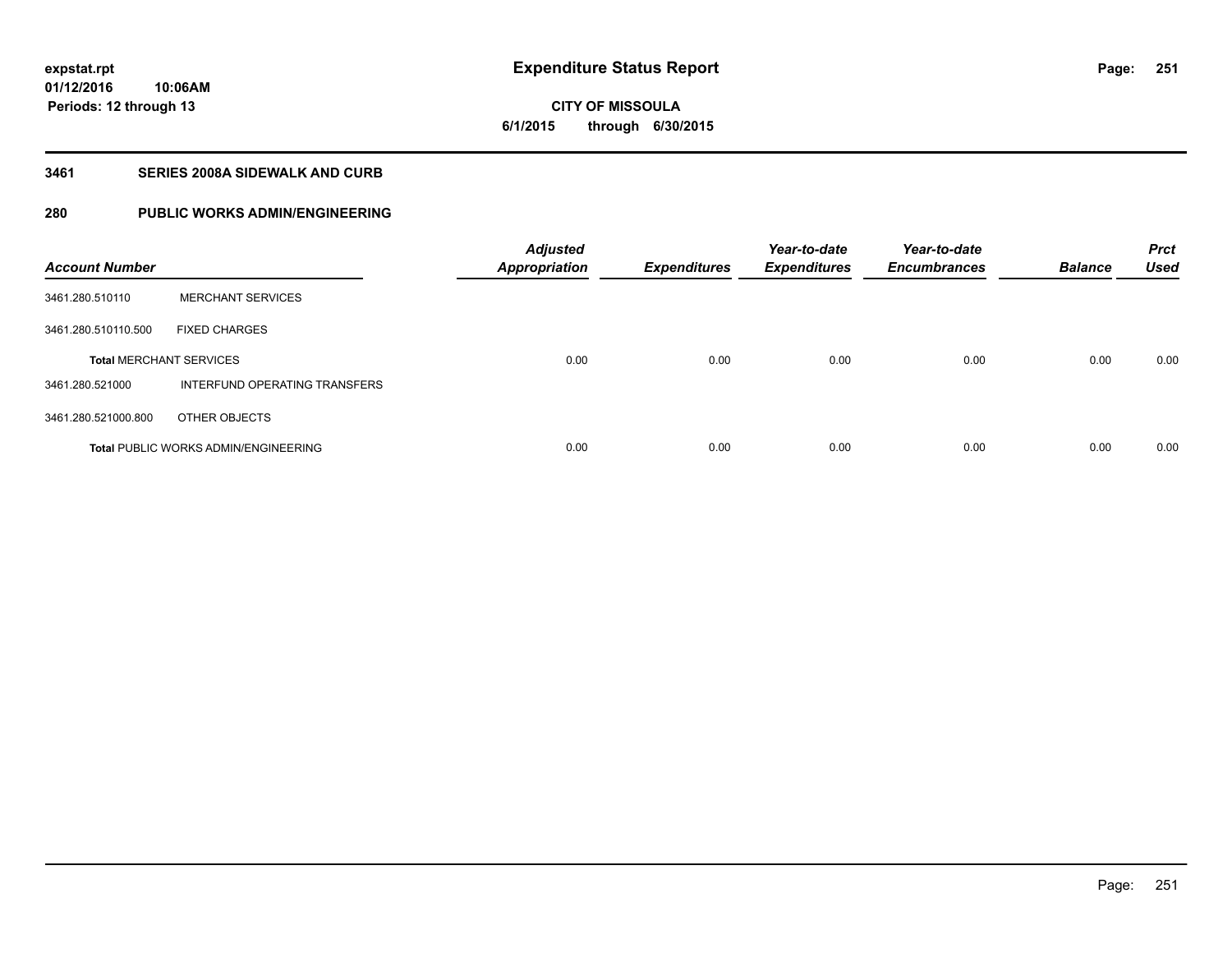**CITY OF MISSOULA 6/1/2015 through 6/30/2015**

## **3461 SERIES 2008A SIDEWALK AND CURB**

|                                   |                                                 | <b>Adjusted</b>      |                     | Year-to-date        | Year-to-date        |                | <b>Prct</b> |
|-----------------------------------|-------------------------------------------------|----------------------|---------------------|---------------------|---------------------|----------------|-------------|
| <b>Account Number</b>             |                                                 | <b>Appropriation</b> | <b>Expenditures</b> | <b>Expenditures</b> | <b>Encumbrances</b> | <b>Balance</b> | <b>Used</b> |
| 3461.390.510100                   | SPECIAL ASSESSMENTS                             |                      |                     |                     |                     |                |             |
| 3461.390.510100.600               | <b>DEBT SERVICE</b>                             |                      |                     |                     |                     |                |             |
| 3461.390.510100.610.000 PRINCIPAL |                                                 | 50,000.00            | 50,000.00           | 50,000.00           | 0.00                | 0.00           | 100.00      |
|                                   | 3461.390.510100.620.000 INTEREST / SERVICE FEES | 12,213.00            | 6,281.25            | 12,212.50           | 0.00                | 0.50           | 100.00      |
| <b>Total SPECIAL ASSESSMENTS</b>  |                                                 | 62,213.00            | 56,281.25           | 62,212.50           | 0.00                | 0.50           | 100.00      |
| 3461.390.510110                   | <b>MERCHANT SERVICES</b>                        |                      |                     |                     |                     |                |             |
| 3461.390.510110.500               | <b>FIXED CHARGES</b>                            |                      |                     |                     |                     |                |             |
| 3461.390.510110.550.000           | <b>MERCHANT SERVICE FEES</b>                    | 124.00               | 0.00                | 0.00                | 0.00                | 124.00         | 0.00        |
| <b>Total MERCHANT SERVICES</b>    |                                                 | 124.00               | 0.00                | 0.00                | 0.00                | 124.00         | 0.00        |
| 3461.390.521000                   | INTERFUND OPERATING TRANSFERS                   |                      |                     |                     |                     |                |             |
| 3461.390.521000.800               | OTHER OBJECTS                                   |                      |                     |                     |                     |                |             |
|                                   | <b>Total INTERFUND OPERATING TRANSFERS</b>      | 0.00                 | 0.00                | 0.00                | 0.00                | 0.00           | 0.00        |
|                                   | Total SERIES 2008A SIDEWALK AND CURB            | 62,337.00            | 56,281.25           | 62,212.50           | 0.00                | 124.50         | 99.80       |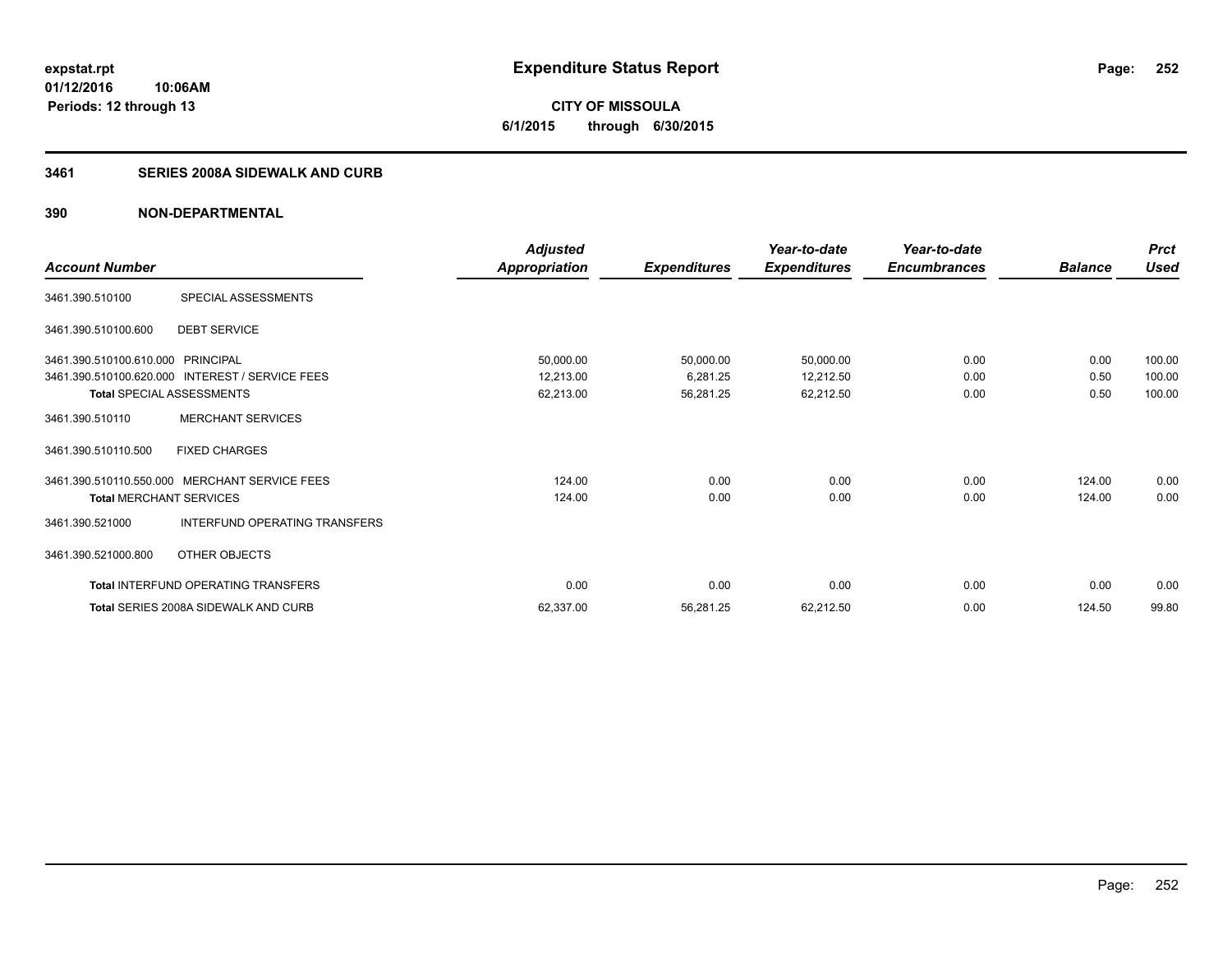**CITY OF MISSOULA 6/1/2015 through 6/30/2015**

#### **3462 SERIES 2009 SIDEWALK AND CURB**

|                                   |                                                 | <b>Adjusted</b>      |                     | Year-to-date        | Year-to-date        |                | <b>Prct</b> |
|-----------------------------------|-------------------------------------------------|----------------------|---------------------|---------------------|---------------------|----------------|-------------|
| <b>Account Number</b>             |                                                 | <b>Appropriation</b> | <b>Expenditures</b> | <b>Expenditures</b> | <b>Encumbrances</b> | <b>Balance</b> | <b>Used</b> |
| 3462.390.510100                   | SPECIAL ASSESSMENTS                             |                      |                     |                     |                     |                |             |
| 3462.390.510100.600               | <b>DEBT SERVICE</b>                             |                      |                     |                     |                     |                |             |
| 3462.390.510100.610.000 PRINCIPAL |                                                 | 50,000.00            | 50,000.00           | 50,000.00           | 0.00                | 0.00           | 100.00      |
|                                   | 3462.390.510100.620.000 INTEREST / SERVICE FEES | 17,143.00            | 8,046.25            | 17,092.50           | 0.00                | 50.50          | 99.71       |
| Total SPECIAL ASSESSMENTS         |                                                 | 67,143.00            | 58,046.25           | 67,092.50           | 0.00                | 50.50          | 99.92       |
| 3462.390.510110                   | <b>MERCHANT SERVICES</b>                        |                      |                     |                     |                     |                |             |
| 3462.390.510110.500               | <b>FIXED CHARGES</b>                            |                      |                     |                     |                     |                |             |
|                                   | 3462.390.510110.550.000 MERCHANT SERVICE FEES   | 163.00               | 0.00                | 0.00                | 0.00                | 163.00         | 0.00        |
| <b>Total MERCHANT SERVICES</b>    |                                                 | 163.00               | 0.00                | 0.00                | 0.00                | 163.00         | 0.00        |
| 3462.390.521000                   | INTERFUND OPERATING TRANSFERS                   |                      |                     |                     |                     |                |             |
| 3462.390.521000.800               | OTHER OBJECTS                                   |                      |                     |                     |                     |                |             |
|                                   | <b>Total INTERFUND OPERATING TRANSFERS</b>      | 0.00                 | 0.00                | 0.00                | 0.00                | 0.00           | 0.00        |
|                                   | Total SERIES 2009 SIDEWALK AND CURB             | 67,306.00            | 58,046.25           | 67,092.50           | 0.00                | 213.50         | 99.68       |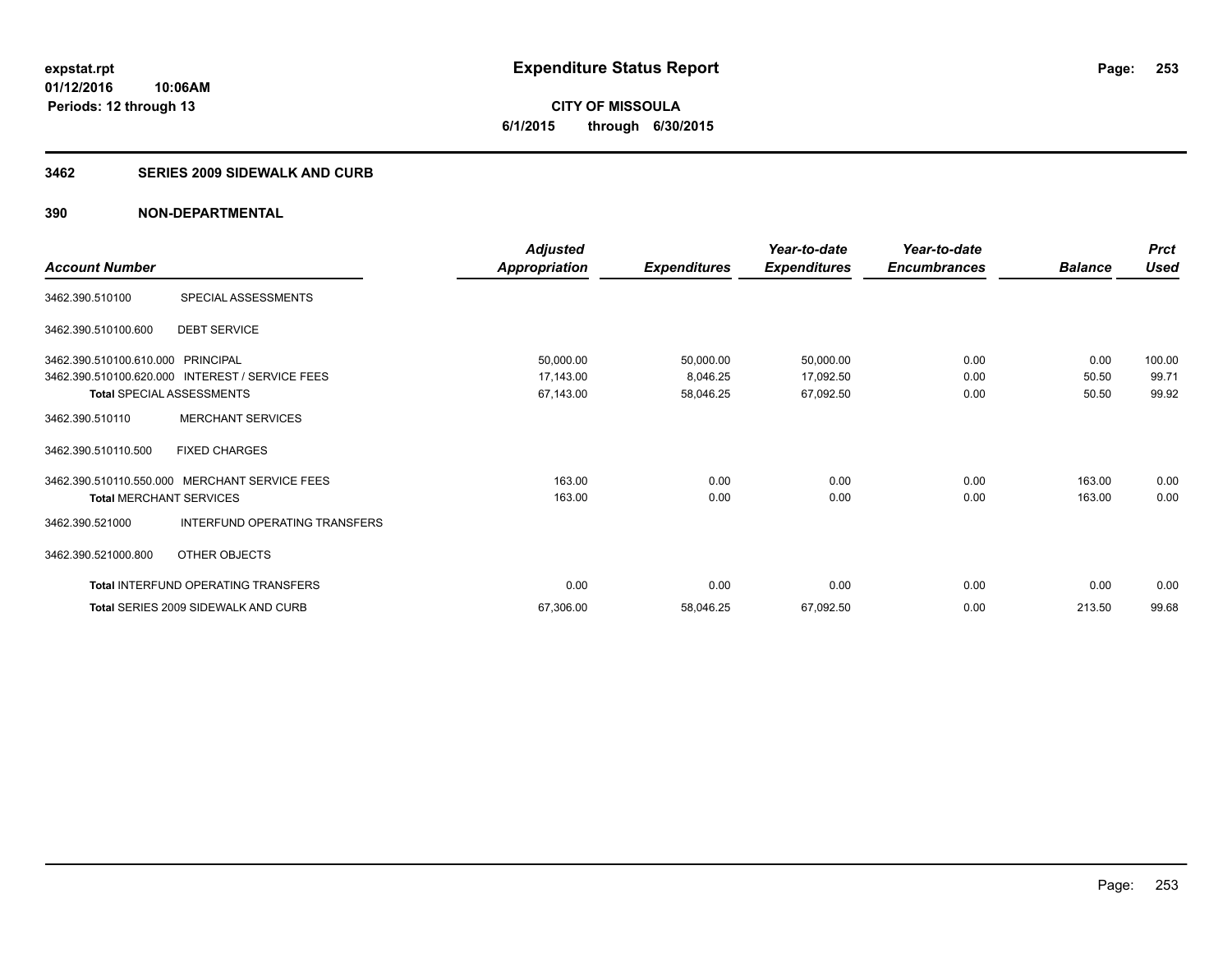**CITY OF MISSOULA 6/1/2015 through 6/30/2015**

#### **3463 SERIES 2010 SIDEWALK AND CURB**

| <b>Account Number</b>             |                                                 | <b>Adjusted</b> |                     | Year-to-date        | Year-to-date        |                | <b>Prct</b><br><b>Used</b> |
|-----------------------------------|-------------------------------------------------|-----------------|---------------------|---------------------|---------------------|----------------|----------------------------|
|                                   |                                                 | Appropriation   | <b>Expenditures</b> | <b>Expenditures</b> | <b>Encumbrances</b> | <b>Balance</b> |                            |
| 3463.390.510100                   | SPECIAL ASSESSMENTS                             |                 |                     |                     |                     |                |                            |
| 3463.390.510100.600               | <b>DEBT SERVICE</b>                             |                 |                     |                     |                     |                |                            |
| 3463.390.510100.610.000 PRINCIPAL |                                                 | 75,000.00       | 75,000.00           | 75,000.00           | 0.00                | 0.00           | 100.00                     |
|                                   | 3463.390.510100.620.000 INTEREST / SERVICE FEES | 28,038.00       | 13,843.75           | 28,037.50           | 0.00                | 0.50           | 100.00                     |
|                                   | <b>Total SPECIAL ASSESSMENTS</b>                | 103,038.00      | 88,843.75           | 103,037.50          | 0.00                | 0.50           | 100.00                     |
| 3463.390.510110                   | <b>MERCHANT SERVICES</b>                        |                 |                     |                     |                     |                |                            |
| 3463.390.510110.500               | <b>FIXED CHARGES</b>                            |                 |                     |                     |                     |                |                            |
|                                   | 3463.390.510110.550.000 MERCHANT SERVICE FEES   | 280.00          | 0.00                | 0.00                | 0.00                | 280.00         | 0.00                       |
| <b>Total MERCHANT SERVICES</b>    |                                                 | 280.00          | 0.00                | 0.00                | 0.00                | 280.00         | 0.00                       |
|                                   | Total SERIES 2010 SIDEWALK AND CURB             | 103.318.00      | 88,843.75           | 103,037.50          | 0.00                | 280.50         | 99.73                      |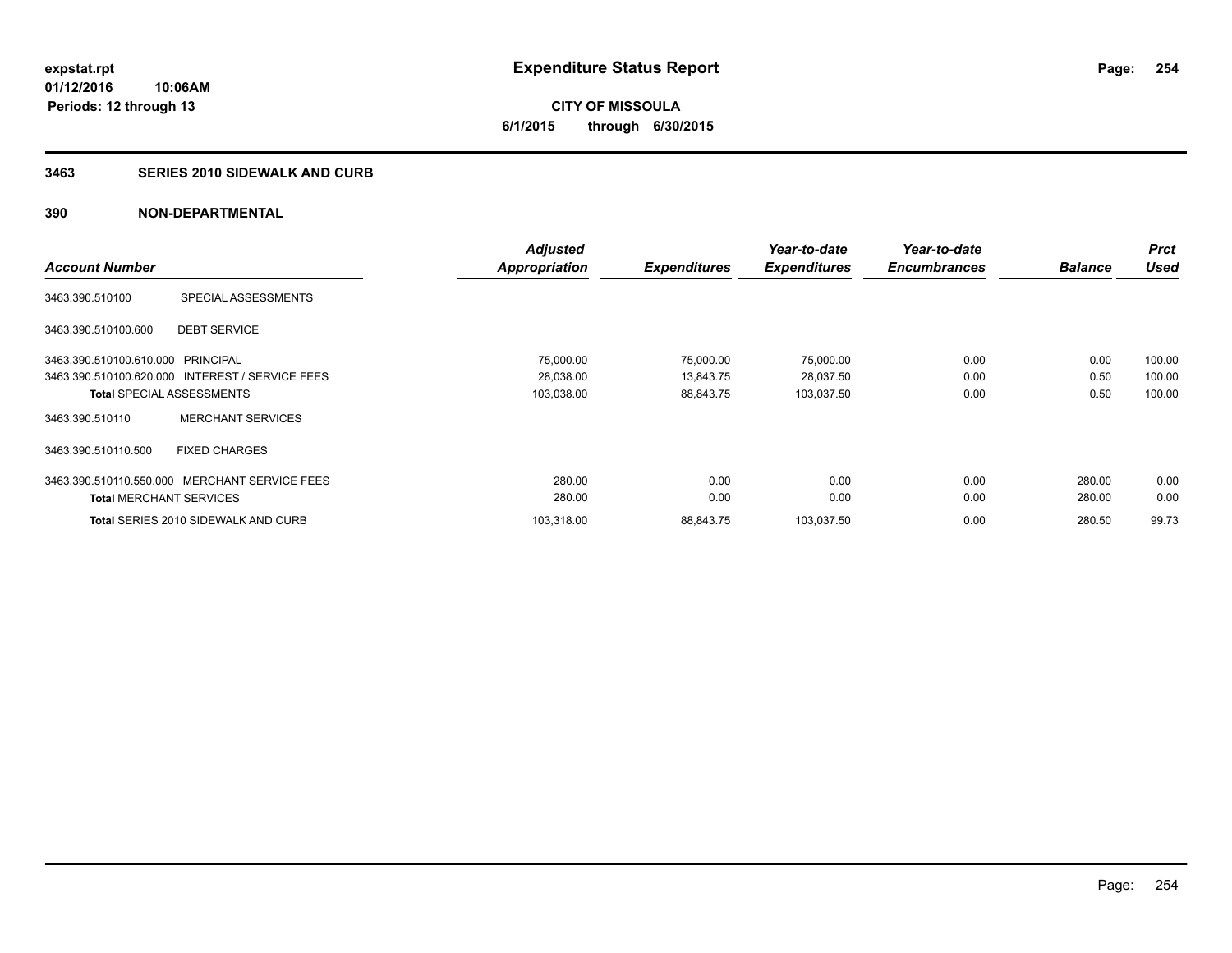# **CITY OF MISSOULA 6/1/2015 through 6/30/2015**

### **3464 FY12 S/C DEBT SERVICE**

|                                                 | <b>Adjusted</b>      |                     | Year-to-date        | Year-to-date        |                | <b>Prct</b> |
|-------------------------------------------------|----------------------|---------------------|---------------------|---------------------|----------------|-------------|
| <b>Account Number</b>                           | <b>Appropriation</b> | <b>Expenditures</b> | <b>Expenditures</b> | <b>Encumbrances</b> | <b>Balance</b> | <b>Used</b> |
| SPECIAL ASSESSMENTS<br>3464.390.510100          |                      |                     |                     |                     |                |             |
| 3464.390.510100.600<br><b>DEBT SERVICE</b>      |                      |                     |                     |                     |                |             |
| 3464.390.510100.610.000 PRINCIPAL               | 50,000.00            | 50,000.00           | 50,000.00           | 0.00                | 0.00           | 100.00      |
| 3464.390.510100.620.000 INTEREST / SERVICE FEES | 22,560.00            | 11,105.01           | 22,560.01           | 0.00                | $-0.01$        | 100.00      |
| <b>Total SPECIAL ASSESSMENTS</b>                | 72,560.00            | 61,105.01           | 72,560.01           | 0.00                | $-0.01$        | 100.00      |
| <b>MERCHANT SERVICES</b><br>3464.390.510110     |                      |                     |                     |                     |                |             |
| 3464.390.510110.500<br><b>FIXED CHARGES</b>     |                      |                     |                     |                     |                |             |
| 3464.390.510110.550.000 MERCHANT SERVICE FEES   | 620.00               | 0.00                | 0.00                | 0.00                | 620.00         | 0.00        |
| <b>Total MERCHANT SERVICES</b>                  | 620.00               | 0.00                | 0.00                | 0.00                | 620.00         | 0.00        |
| Total FY12 S/C DEBT SERVICE                     | 73.180.00            | 61,105.01           | 72,560.01           | 0.00                | 619.99         | 99.15       |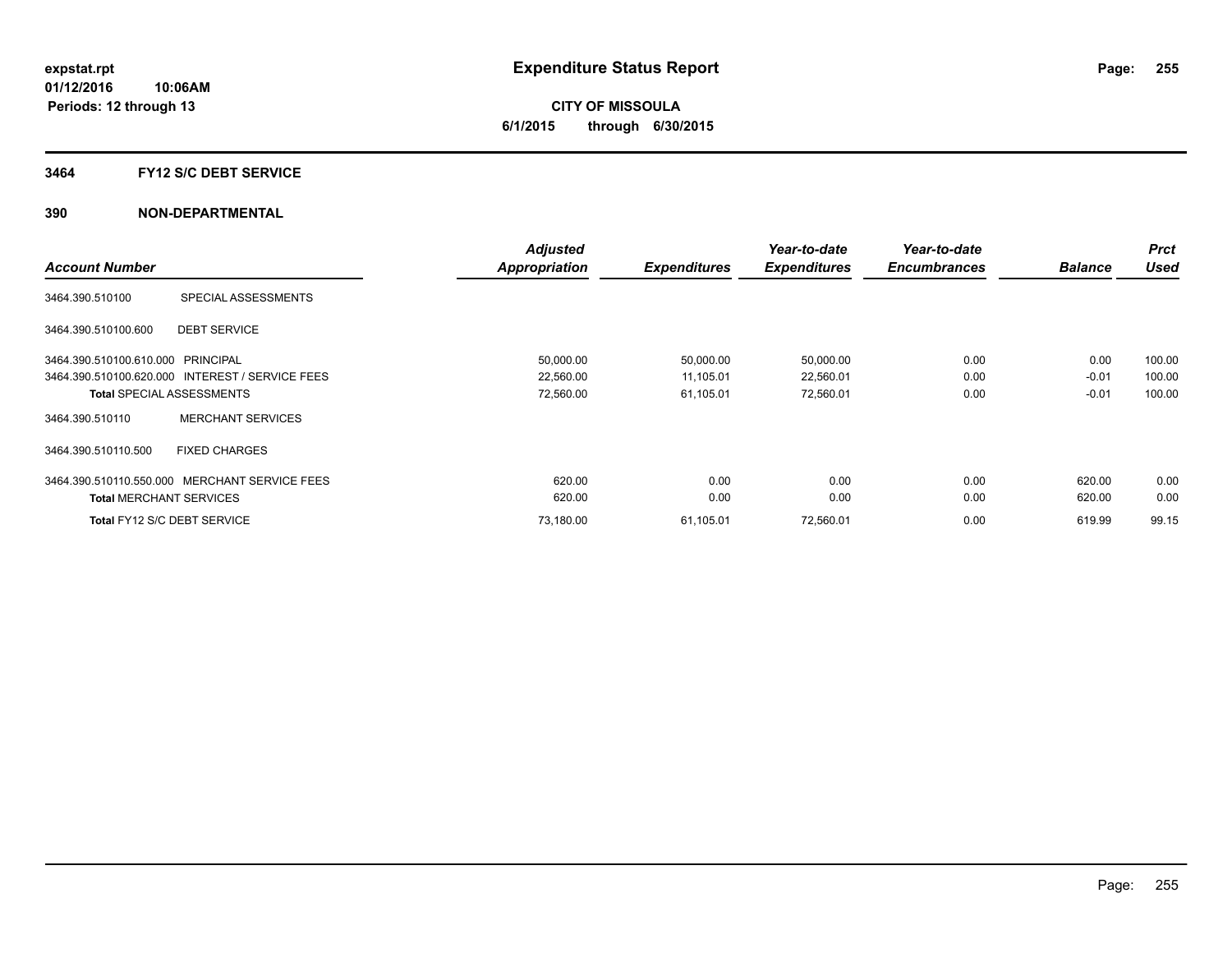**CITY OF MISSOULA 6/1/2015 through 6/30/2015**

### **3465 FY13 SIDEWALK/CURB DEBT SERVICE**

|                                   |                                                 | <b>Adjusted</b>      |                     | Year-to-date        | Year-to-date        |                | <b>Prct</b> |
|-----------------------------------|-------------------------------------------------|----------------------|---------------------|---------------------|---------------------|----------------|-------------|
| <b>Account Number</b>             |                                                 | <b>Appropriation</b> | <b>Expenditures</b> | <b>Expenditures</b> | <b>Encumbrances</b> | <b>Balance</b> | <b>Used</b> |
| 3465.390.510100                   | SPECIAL ASSESSMENTS                             |                      |                     |                     |                     |                |             |
| 3465.390.510100.600               | <b>DEBT SERVICE</b>                             |                      |                     |                     |                     |                |             |
| 3465.390.510100.610.000 PRINCIPAL |                                                 | 29,000.00            | 29,000.00           | 29,000.00           | 0.00                | 0.00           | 100.00      |
|                                   | 3465.390.510100.620.000 INTEREST / SERVICE FEES | 11,976.00            | 5,936.23            | 11,972.01           | 0.00                | 3.99           | 99.97       |
|                                   | <b>Total SPECIAL ASSESSMENTS</b>                | 40,976.00            | 34,936.23           | 40,972.01           | 0.00                | 3.99           | 99.99       |
| 3465.390.510110                   | <b>MERCHANT SERVICES</b>                        |                      |                     |                     |                     |                |             |
| 3465.390.510110.500               | <b>FIXED CHARGES</b>                            |                      |                     |                     |                     |                |             |
| <b>Total MERCHANT SERVICES</b>    |                                                 | 0.00                 | 0.00                | 0.00                | 0.00                | 0.00           | 0.00        |
|                                   | <b>Total FY13 SIDEWALK/CURB DEBT SERVICE</b>    | 40.976.00            | 34.936.23           | 40.972.01           | 0.00                | 3.99           | 99.99       |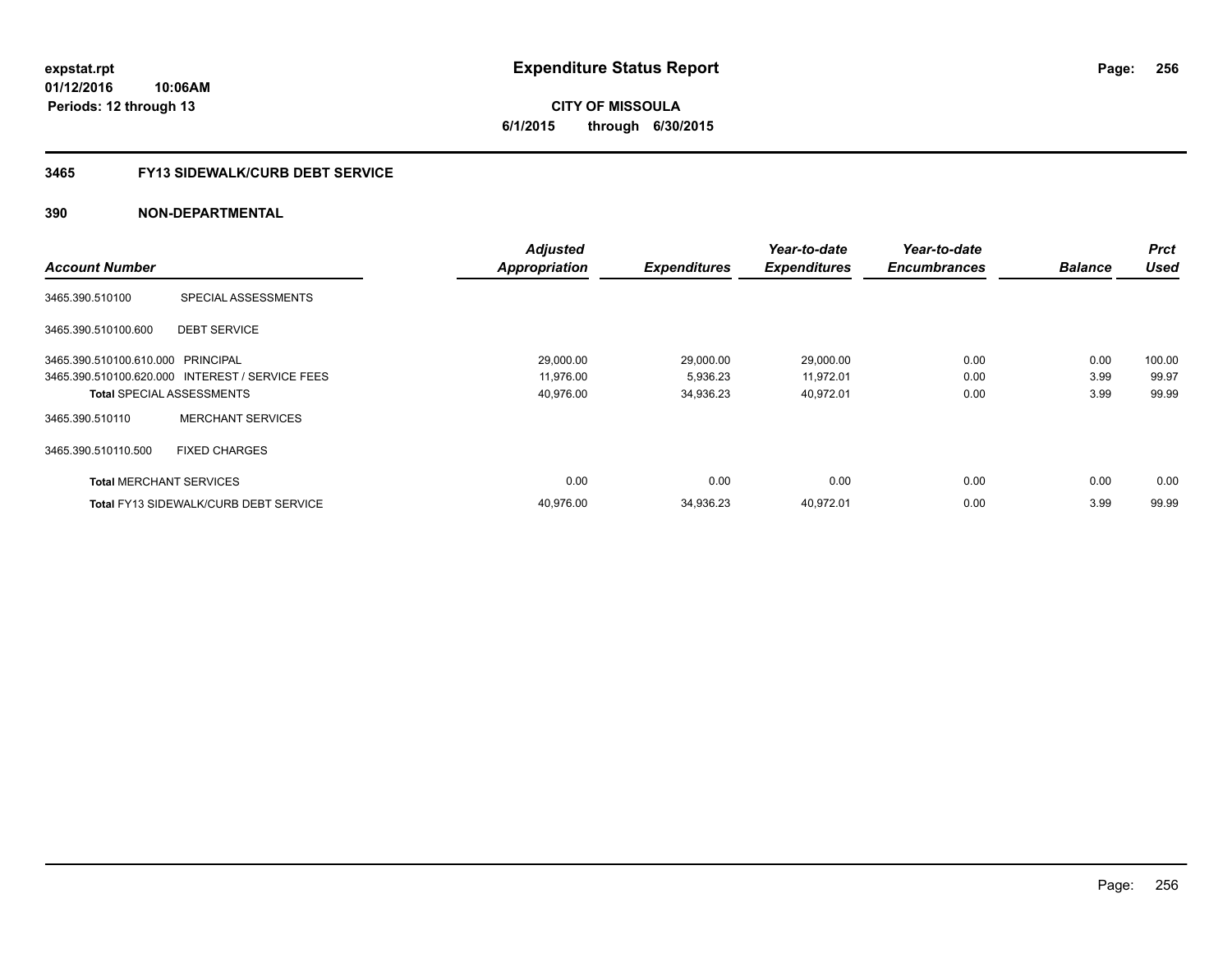# **CITY OF MISSOULA 6/1/2015 through 6/30/2015**

# **3466 FY15 SIDEWALK/CURB DEBT SERVICE**

| <b>Account Number</b> |                                              | <b>Adjusted</b><br>Appropriation | <b>Expenditures</b> | Year-to-date<br><b>Expenditures</b> | Year-to-date<br><b>Encumbrances</b> | <b>Balance</b> | <b>Prct</b><br><b>Used</b> |
|-----------------------|----------------------------------------------|----------------------------------|---------------------|-------------------------------------|-------------------------------------|----------------|----------------------------|
| 3466.390.510100       | SPECIAL ASSESSMENTS                          |                                  |                     |                                     |                                     |                |                            |
| 3466.390.510100.600   | <b>DEBT SERVICE</b>                          |                                  |                     |                                     |                                     |                |                            |
|                       | <b>Total SPECIAL ASSESSMENTS</b>             | 0.00                             | 0.00                | 0.00                                | 0.00                                | 0.00           | 0.00                       |
| 3466.390.510110       | <b>MERCHANT SERVICES</b>                     |                                  |                     |                                     |                                     |                |                            |
| 3466.390.510110.500   | <b>FIXED CHARGES</b>                         |                                  |                     |                                     |                                     |                |                            |
|                       | <b>Total MERCHANT SERVICES</b>               | 0.00                             | 0.00                | 0.00                                | 0.00                                | 0.00           | 0.00                       |
|                       | <b>Total FY15 SIDEWALK/CURB DEBT SERVICE</b> | 0.00                             | 0.00                | 0.00                                | 0.00                                | 0.00           | 0.00                       |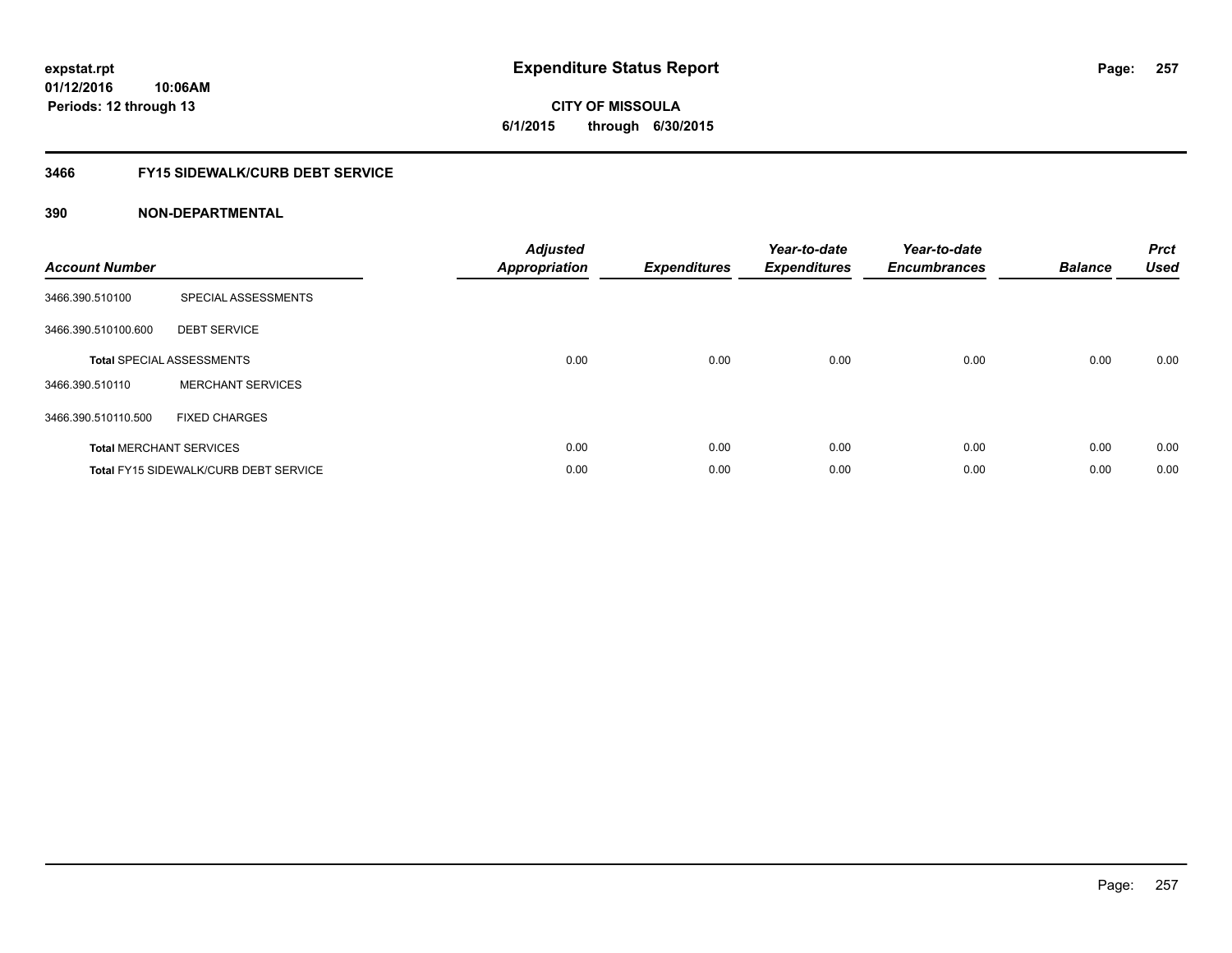**Periods: 12 through 13**

**CITY OF MISSOULA 6/1/2015 through 6/30/2015**

### **3491 SID 491 DEBT SERVICE FUND**

| <b>Account Number</b> |                                 | <b>Adjusted</b><br><b>Appropriation</b> | <b>Expenditures</b> | Year-to-date<br><b>Expenditures</b> | Year-to-date<br><b>Encumbrances</b> | <b>Balance</b> | <b>Prct</b><br><b>Used</b> |
|-----------------------|---------------------------------|-----------------------------------------|---------------------|-------------------------------------|-------------------------------------|----------------|----------------------------|
| 3491.390.510100       | SPECIAL ASSESSMENTS             |                                         |                     |                                     |                                     |                |                            |
| 3491.390.510100.600   | <b>DEBT SERVICE</b>             |                                         |                     |                                     |                                     |                |                            |
|                       | Total SID 491 DEBT SERVICE FUND | 0.00                                    | 0.00                | 0.00                                | 0.00                                | 0.00           | 0.00                       |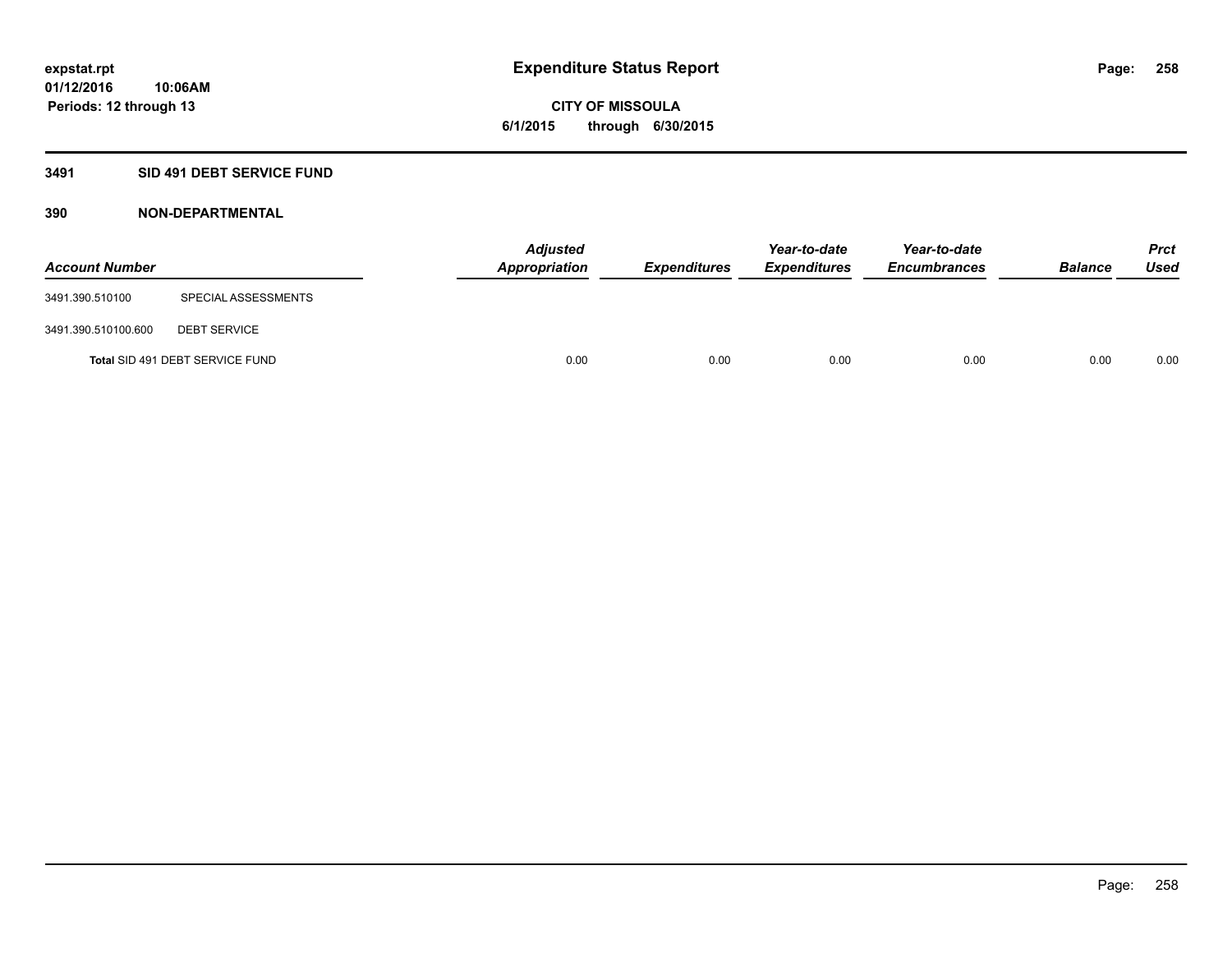# **CITY OF MISSOULA 6/1/2015 through 6/30/2015**

### **3495 SID 495 DEBT SERVICE FUND**

| <b>Account Number</b>         |                                                  | <b>Adjusted</b><br>Appropriation | <b>Expenditures</b> | Year-to-date<br><b>Expenditures</b> | Year-to-date<br><b>Encumbrances</b> | <b>Balance</b>     | <b>Prct</b><br><b>Used</b> |
|-------------------------------|--------------------------------------------------|----------------------------------|---------------------|-------------------------------------|-------------------------------------|--------------------|----------------------------|
| 3495.000.520100               | *** Title Not Found ***                          |                                  |                     |                                     |                                     |                    |                            |
| 3495.000.520100.800           | OTHER OBJECTS                                    |                                  |                     |                                     |                                     |                    |                            |
| Total *** Title Not Found *** | 3495.000.520100.820.000 TRANSFERS TO OTHER FUNDS | 0.00<br>0.00                     | 0.05<br>0.05        | 0.05<br>0.05                        | 0.00<br>0.00                        | $-0.05$<br>$-0.05$ | 0.00<br>0.00               |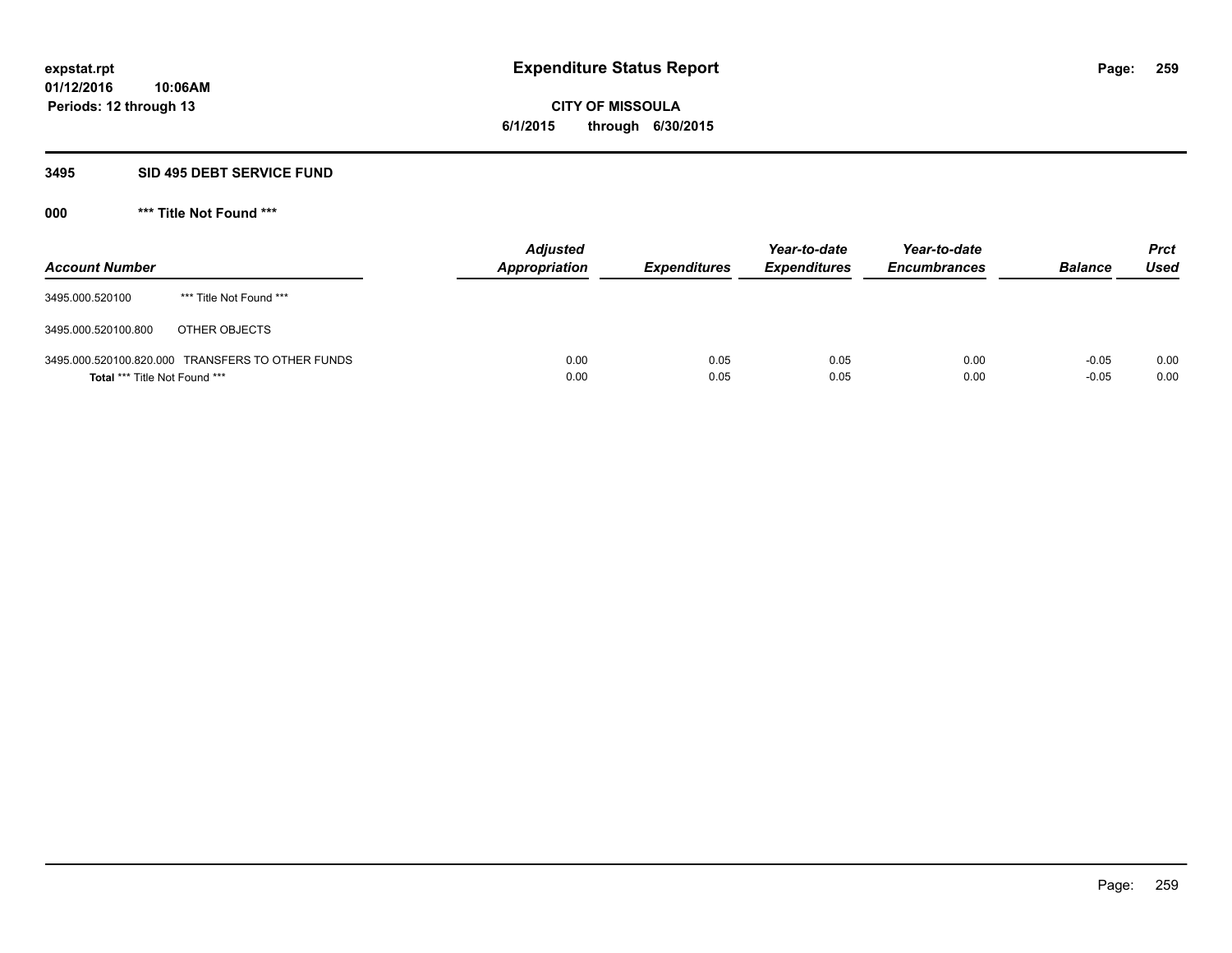# **CITY OF MISSOULA 6/1/2015 through 6/30/2015**

# **3495 SID 495 DEBT SERVICE FUND**

| <b>Account Number</b>         |                                  | <b>Adjusted</b><br><b>Appropriation</b> | <b>Expenditures</b> | Year-to-date<br><b>Expenditures</b> | Year-to-date<br><b>Encumbrances</b> | <b>Balance</b> | <b>Prct</b><br><b>Used</b> |
|-------------------------------|----------------------------------|-----------------------------------------|---------------------|-------------------------------------|-------------------------------------|----------------|----------------------------|
| 3495.390.510100               | SPECIAL ASSESSMENTS              |                                         |                     |                                     |                                     |                |                            |
| 3495.390.510100.800           | OTHER OBJECTS                    |                                         |                     |                                     |                                     |                |                            |
|                               | <b>Total SPECIAL ASSESSMENTS</b> | 0.00                                    | 0.00                | 0.00                                | 0.00                                | 0.00           | 0.00                       |
| 3495.390.510110               | <b>MERCHANT SERVICES</b>         |                                         |                     |                                     |                                     |                |                            |
| 3495.390.510110.500           | <b>FIXED CHARGES</b>             |                                         |                     |                                     |                                     |                |                            |
| <b>Total NON-DEPARTMENTAL</b> |                                  | 0.00                                    | 0.00                | 0.00                                | 0.00                                | 0.00           | 0.00                       |
|                               | Total SID 495 DEBT SERVICE FUND  | 0.00                                    | 0.05                | 0.05                                | 0.00                                | $-0.05$        | 0.00                       |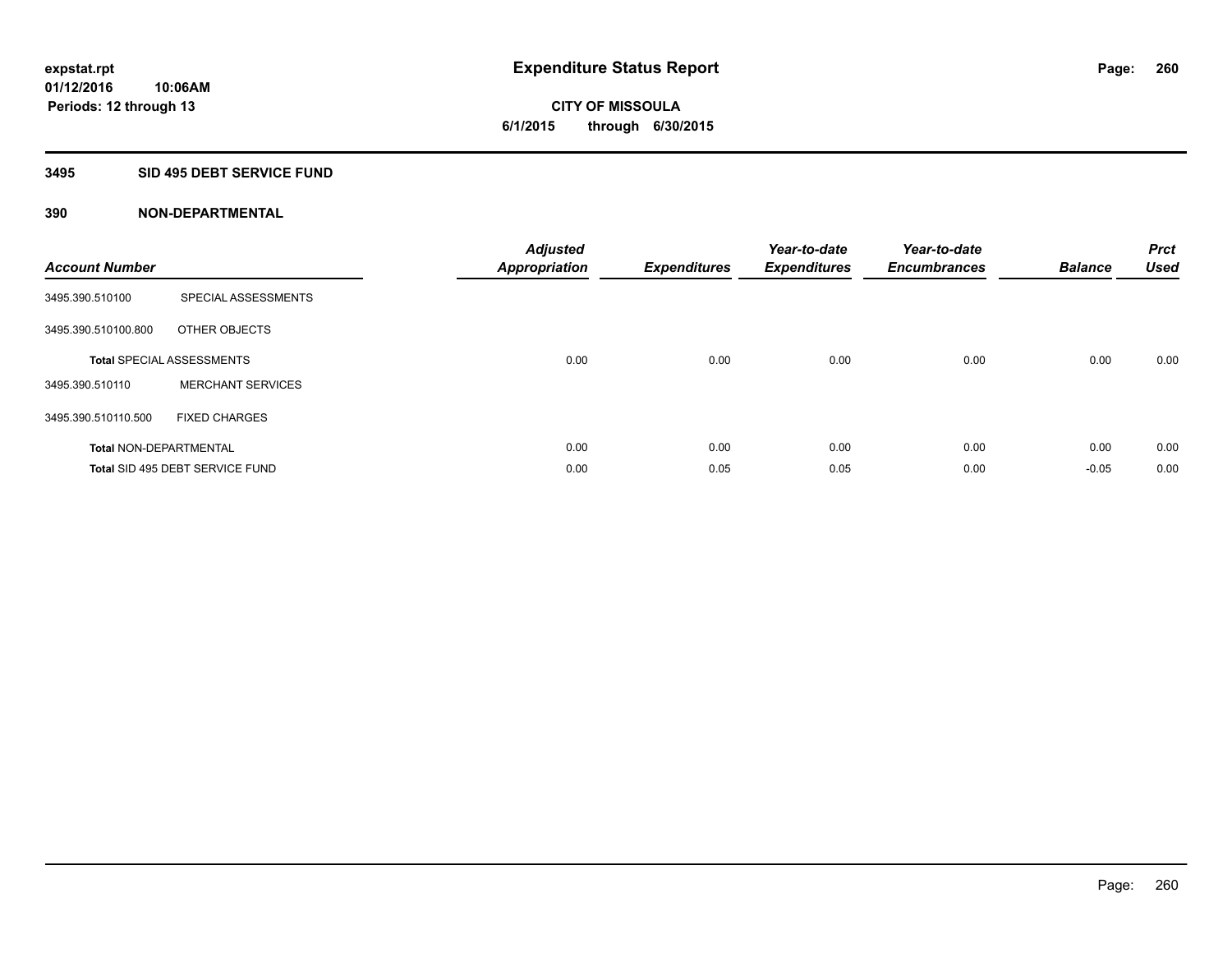**CITY OF MISSOULA 6/1/2015 through 6/30/2015**

### **3497 SID 497 DEBT SERVICE FUND**

| <b>Account Number</b>         |                                                  | <b>Adjusted</b><br>Appropriation | <b>Expenditures</b> | Year-to-date<br><b>Expenditures</b> | Year-to-date<br><b>Encumbrances</b> | <b>Balance</b>     | <b>Prct</b><br><b>Used</b> |
|-------------------------------|--------------------------------------------------|----------------------------------|---------------------|-------------------------------------|-------------------------------------|--------------------|----------------------------|
| 3497.000.520100               | *** Title Not Found ***                          |                                  |                     |                                     |                                     |                    |                            |
| 3497.000.520100.800           | OTHER OBJECTS                                    |                                  |                     |                                     |                                     |                    |                            |
| Total *** Title Not Found *** | 3497.000.520100.820.000 TRANSFERS TO OTHER FUNDS | 0.00<br>0.00                     | 0.80<br>0.80        | 0.80<br>0.80                        | 0.00<br>0.00                        | $-0.80$<br>$-0.80$ | 0.00<br>0.00               |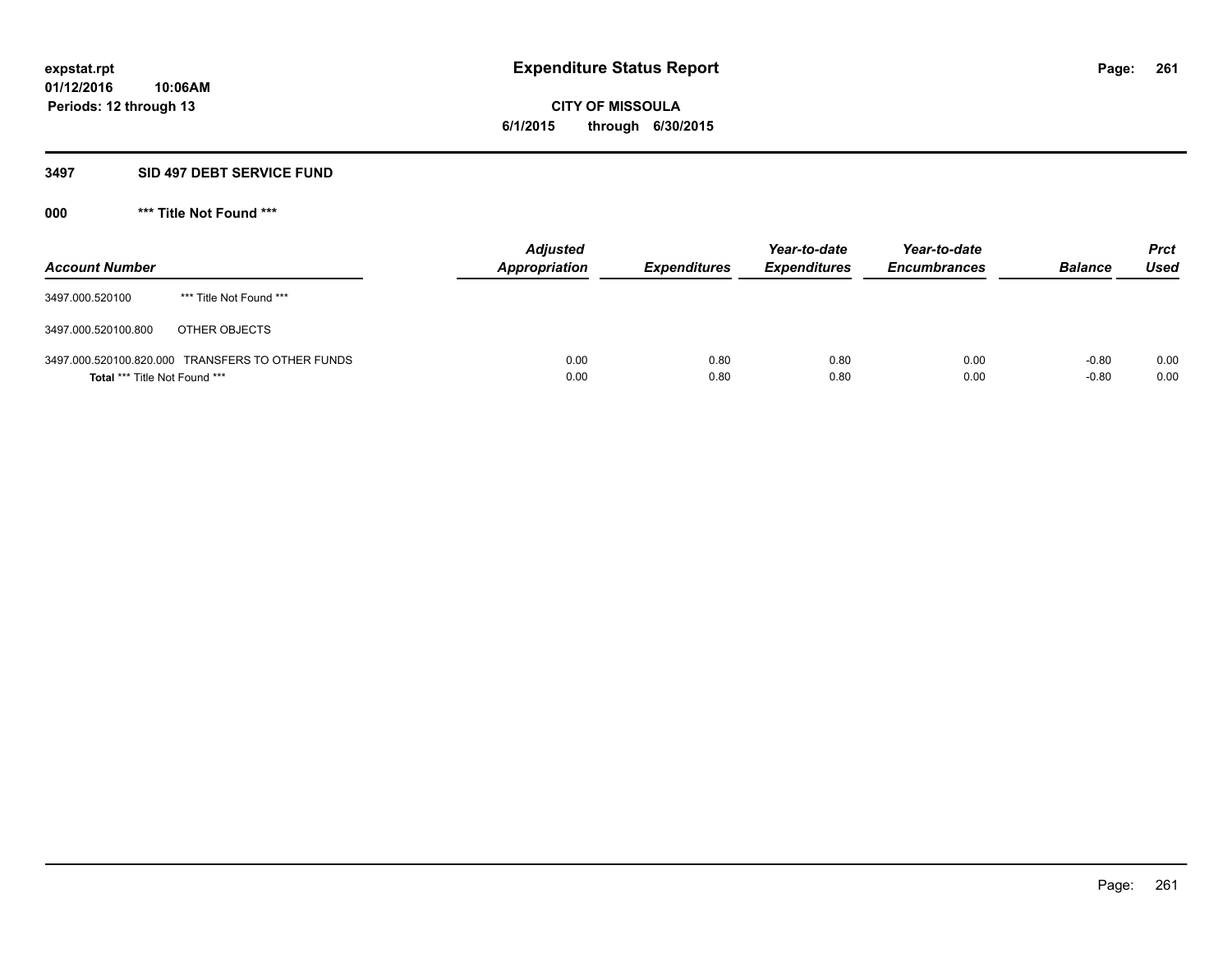**Periods: 12 through 13**

**CITY OF MISSOULA 6/1/2015 through 6/30/2015**

#### **3497 SID 497 DEBT SERVICE FUND**

**10:06AM**

| <b>Account Number</b>         |                                  | <b>Adjusted</b><br><b>Appropriation</b> | <b>Expenditures</b> | Year-to-date<br><b>Expenditures</b> | Year-to-date<br><b>Encumbrances</b> | <b>Balance</b> | <b>Prct</b><br><b>Used</b> |
|-------------------------------|----------------------------------|-----------------------------------------|---------------------|-------------------------------------|-------------------------------------|----------------|----------------------------|
| 3497.390.510000               | <b>MISCELLANEOUS</b>             |                                         |                     |                                     |                                     |                |                            |
| 3497.390.510000.800           | OTHER OBJECTS                    |                                         |                     |                                     |                                     |                |                            |
| <b>Total MISCELLANEOUS</b>    |                                  | 0.00                                    | 0.00                | 0.00                                | 0.00                                | 0.00           | 0.00                       |
| 3497.390.510100               | SPECIAL ASSESSMENTS              |                                         |                     |                                     |                                     |                |                            |
| 3497.390.510100.600           | <b>DEBT SERVICE</b>              |                                         |                     |                                     |                                     |                |                            |
| <b>Total DEBT SERVICE</b>     |                                  | 0.00                                    | 0.00                | 0.00                                | 0.00                                | 0.00           | 0.00                       |
| 3497.390.510100.800           | OTHER OBJECTS                    |                                         |                     |                                     |                                     |                |                            |
|                               | <b>Total SPECIAL ASSESSMENTS</b> | 0.00                                    | 0.00                | 0.00                                | 0.00                                | 0.00           | 0.00                       |
| 3497.390.510110               | <b>MERCHANT SERVICES</b>         |                                         |                     |                                     |                                     |                |                            |
| 3497.390.510110.500           | <b>FIXED CHARGES</b>             |                                         |                     |                                     |                                     |                |                            |
| <b>Total NON-DEPARTMENTAL</b> |                                  | 0.00                                    | 0.00                | 0.00                                | 0.00                                | 0.00           | 0.00                       |
|                               | Total SID 497 DEBT SERVICE FUND  | 0.00                                    | 0.80                | 0.80                                | 0.00                                | $-0.80$        | 0.00                       |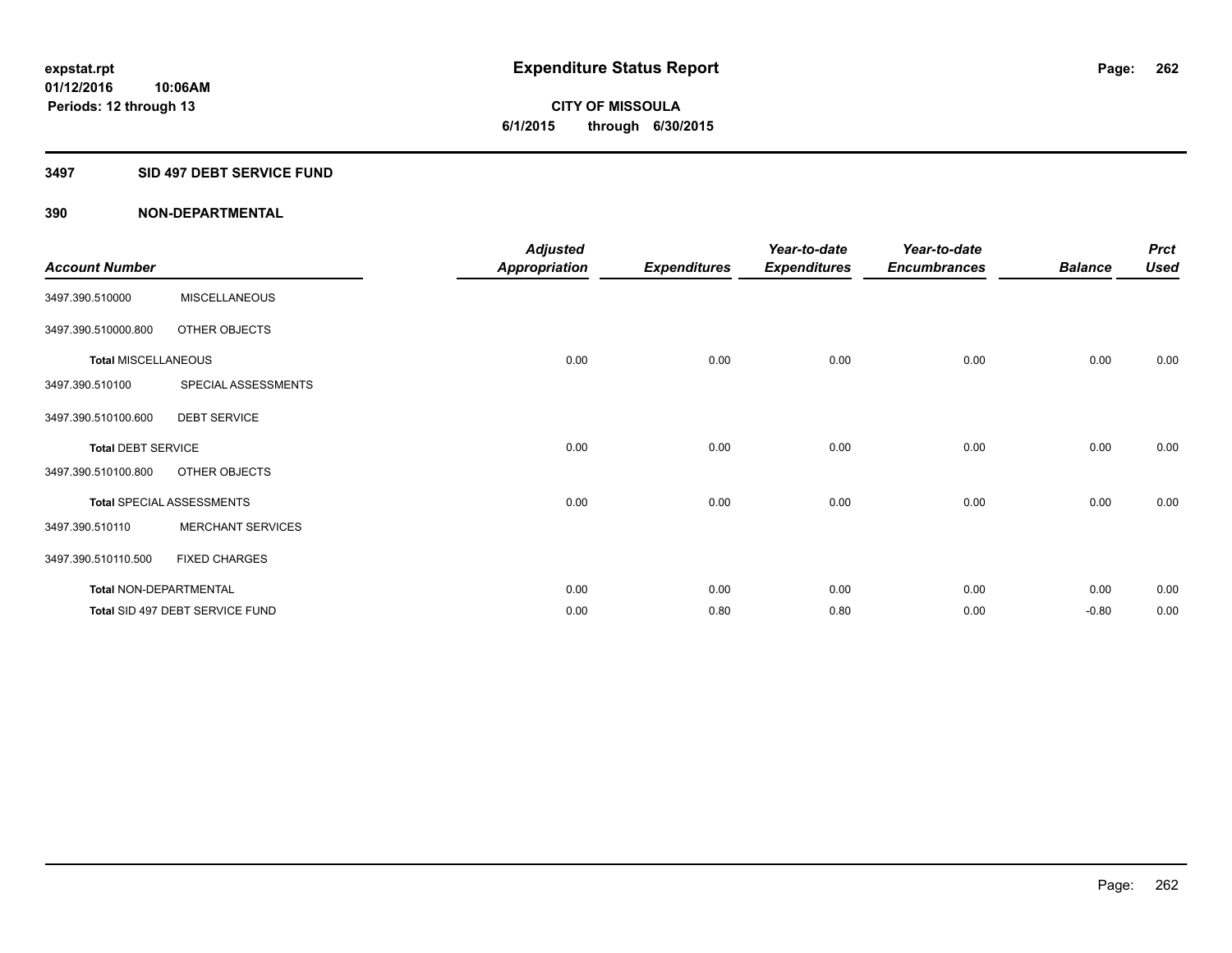# **CITY OF MISSOULA 6/1/2015 through 6/30/2015**

#### **3498 SID 498 DEBT SERVICE FUND**

| <b>Account Number</b>         |                                                  | <b>Adjusted</b><br>Appropriation | <b>Expenditures</b> | Year-to-date<br><b>Expenditures</b> | Year-to-date<br><b>Encumbrances</b> | <b>Balance</b>     | <b>Prct</b><br><b>Used</b> |
|-------------------------------|--------------------------------------------------|----------------------------------|---------------------|-------------------------------------|-------------------------------------|--------------------|----------------------------|
| 3498.000.520100               | *** Title Not Found ***                          |                                  |                     |                                     |                                     |                    |                            |
| 3498.000.520100.800           | OTHER OBJECTS                                    |                                  |                     |                                     |                                     |                    |                            |
| Total *** Title Not Found *** | 3498.000.520100.820.000 TRANSFERS TO OTHER FUNDS | 0.00<br>0.00                     | 0.83<br>0.83        | 0.83<br>0.83                        | 0.00<br>0.00                        | $-0.83$<br>$-0.83$ | 0.00<br>0.00               |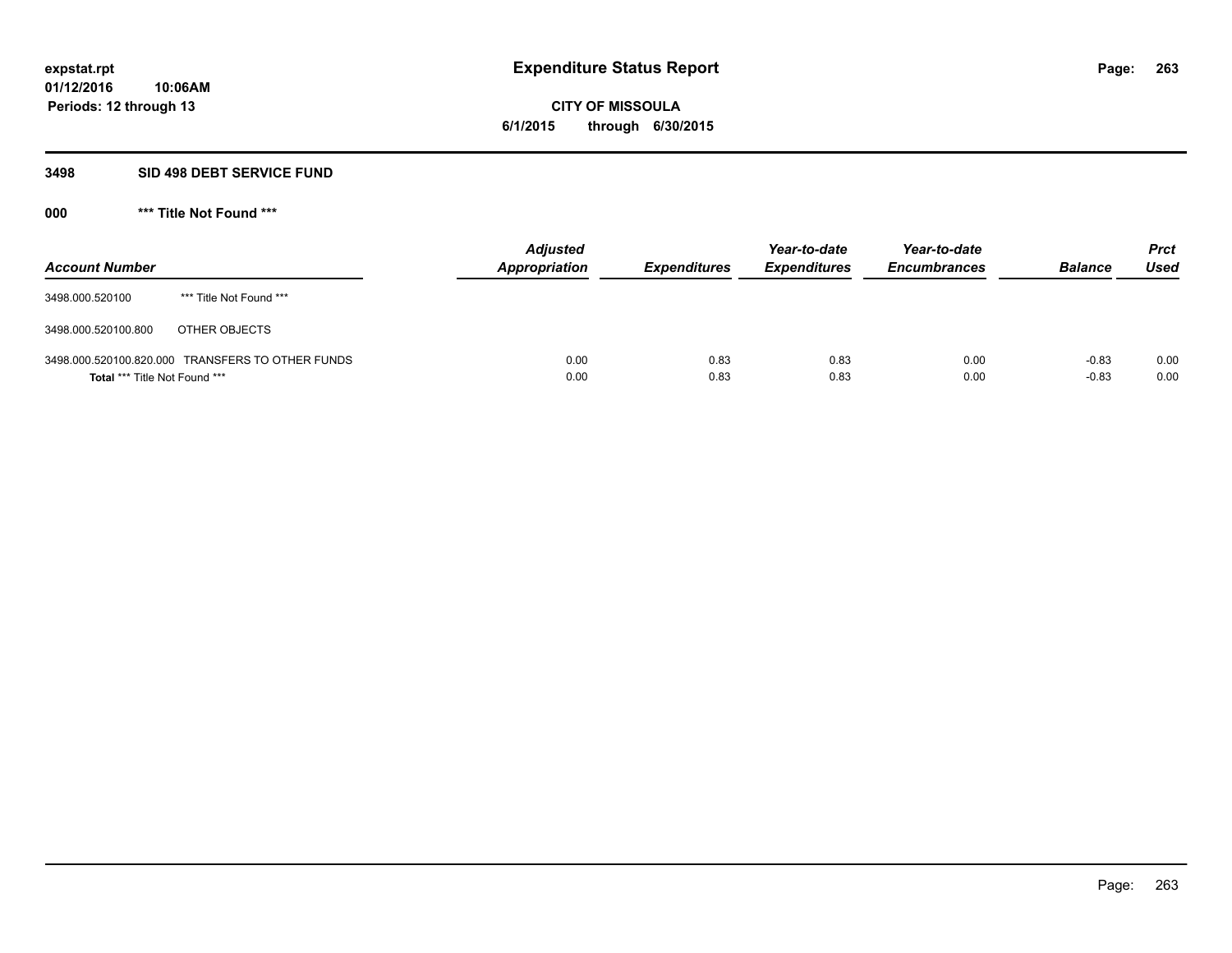**CITY OF MISSOULA 6/1/2015 through 6/30/2015**

### **3498 SID 498 DEBT SERVICE FUND**

| <b>Account Number</b>         |                                  | <b>Adjusted</b><br><b>Appropriation</b> | <b>Expenditures</b> | Year-to-date<br><b>Expenditures</b> | Year-to-date<br><b>Encumbrances</b> | <b>Balance</b> | <b>Prct</b><br><b>Used</b> |
|-------------------------------|----------------------------------|-----------------------------------------|---------------------|-------------------------------------|-------------------------------------|----------------|----------------------------|
| 3498.390.510100               | SPECIAL ASSESSMENTS              |                                         |                     |                                     |                                     |                |                            |
| 3498.390.510100.600           | <b>DEBT SERVICE</b>              |                                         |                     |                                     |                                     |                |                            |
|                               | <b>Total SPECIAL ASSESSMENTS</b> | 0.00                                    | 0.00                | 0.00                                | 0.00                                | 0.00           | 0.00                       |
| 3498.390.510110               | <b>MERCHANT SERVICES</b>         |                                         |                     |                                     |                                     |                |                            |
| 3498.390.510110.500           | <b>FIXED CHARGES</b>             |                                         |                     |                                     |                                     |                |                            |
|                               | <b>Total MERCHANT SERVICES</b>   | 0.00                                    | 0.00                | 0.00                                | 0.00                                | 0.00           | 0.00                       |
| <b>Total NON-DEPARTMENTAL</b> |                                  | 0.00                                    | 0.00                | 0.00                                | 0.00                                | 0.00           | 0.00                       |
|                               | Total SID 498 DEBT SERVICE FUND  | 0.00                                    | 0.83                | 0.83                                | 0.00                                | $-0.83$        | 0.00                       |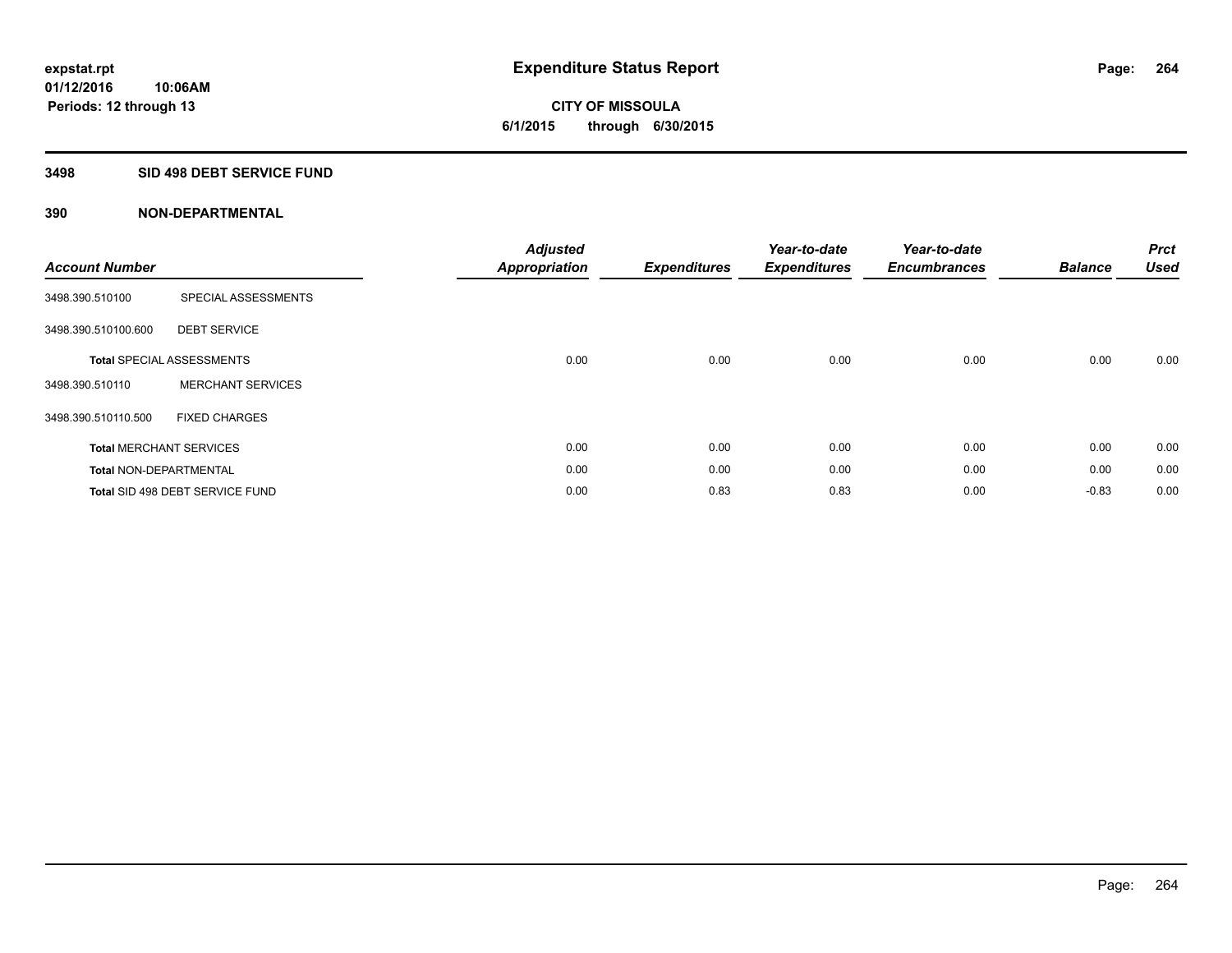**Periods: 12 through 13**

**CITY OF MISSOULA 6/1/2015 through 6/30/2015**

#### **3500 SID 500 DEBT SERVICE FUND**

**10:06AM**

| <b>Account Number</b>     |                                 | <b>Adjusted</b><br><b>Appropriation</b> | <b>Expenditures</b> | Year-to-date<br><b>Expenditures</b> | Year-to-date<br><b>Encumbrances</b> | <b>Balance</b> | <b>Prct</b><br>Used |
|---------------------------|---------------------------------|-----------------------------------------|---------------------|-------------------------------------|-------------------------------------|----------------|---------------------|
| 3500.390.510100           | SPECIAL ASSESSMENTS             |                                         |                     |                                     |                                     |                |                     |
| 3500.390.510100.600       | <b>DEBT SERVICE</b>             |                                         |                     |                                     |                                     |                |                     |
| <b>Total DEBT SERVICE</b> |                                 | 0.00                                    | 0.00                | 0.00                                | 0.00                                | 0.00           | 0.00                |
| 3500.390.510100.800       | OTHER OBJECTS                   |                                         |                     |                                     |                                     |                |                     |
|                           | Total SID 500 DEBT SERVICE FUND | 0.00                                    | 0.00                | 0.00                                | 0.00                                | 0.00           | 0.00                |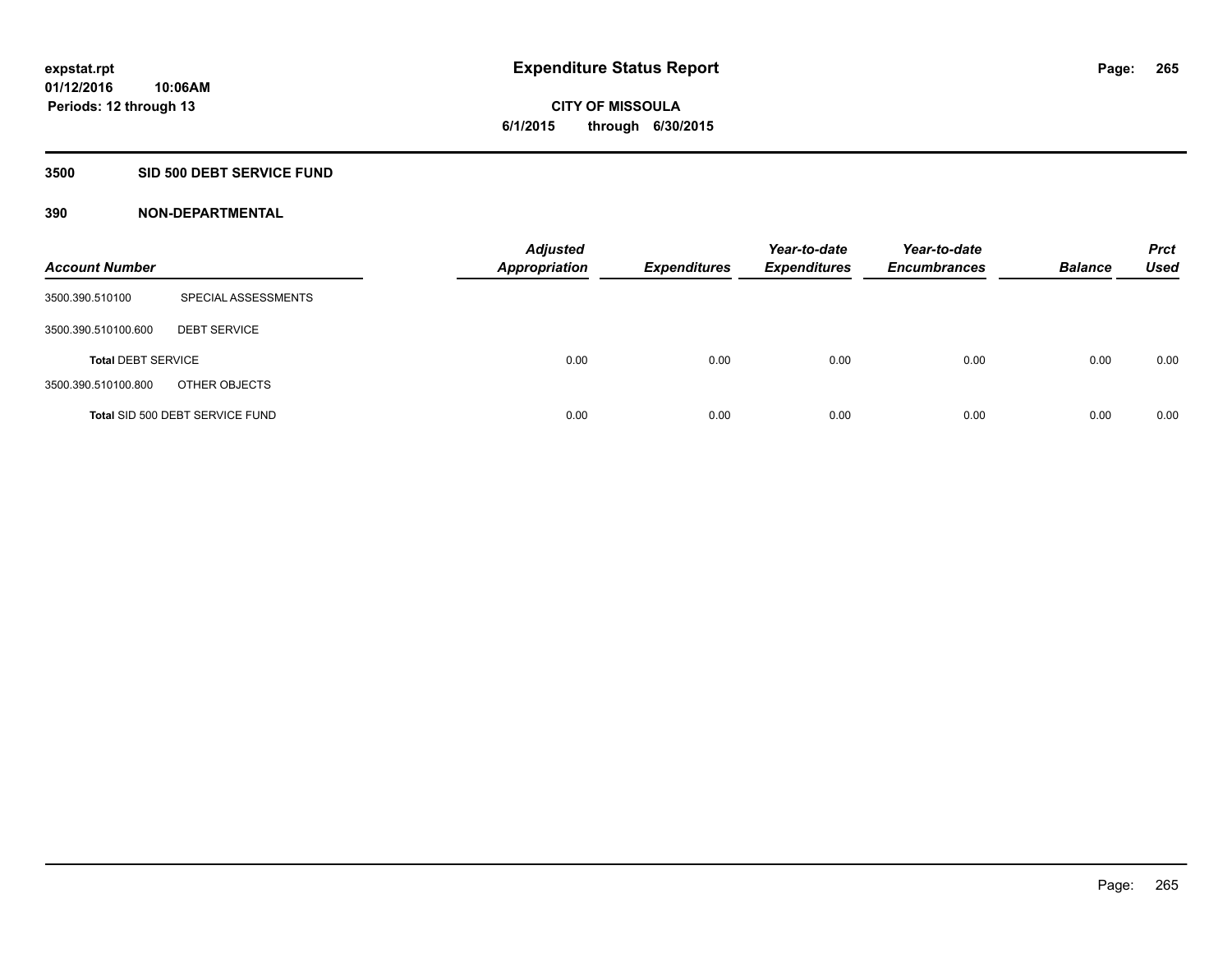**CITY OF MISSOULA 6/1/2015 through 6/30/2015**

#### **3501 SID 501 DEBT SERVICE FUND**

| <b>Account Number</b>                |                                                  | <b>Adjusted</b><br><b>Appropriation</b> | <b>Expenditures</b> | Year-to-date<br><b>Expenditures</b> | Year-to-date<br><b>Encumbrances</b> | <b>Balance</b> | <b>Prct</b><br><b>Used</b> |
|--------------------------------------|--------------------------------------------------|-----------------------------------------|---------------------|-------------------------------------|-------------------------------------|----------------|----------------------------|
| 3501.000.520100                      | *** Title Not Found ***                          |                                         |                     |                                     |                                     |                |                            |
| 3501.000.520100.800                  | OTHER OBJECTS                                    |                                         |                     |                                     |                                     |                |                            |
| <b>Total *** Title Not Found ***</b> | 3501.000.520100.820.000 TRANSFERS TO OTHER FUNDS | 23.00<br>23.00                          | 22.41<br>22.41      | 22.41<br>22.41                      | 0.00<br>0.00                        | 0.59<br>0.59   | 97.43<br>97.43             |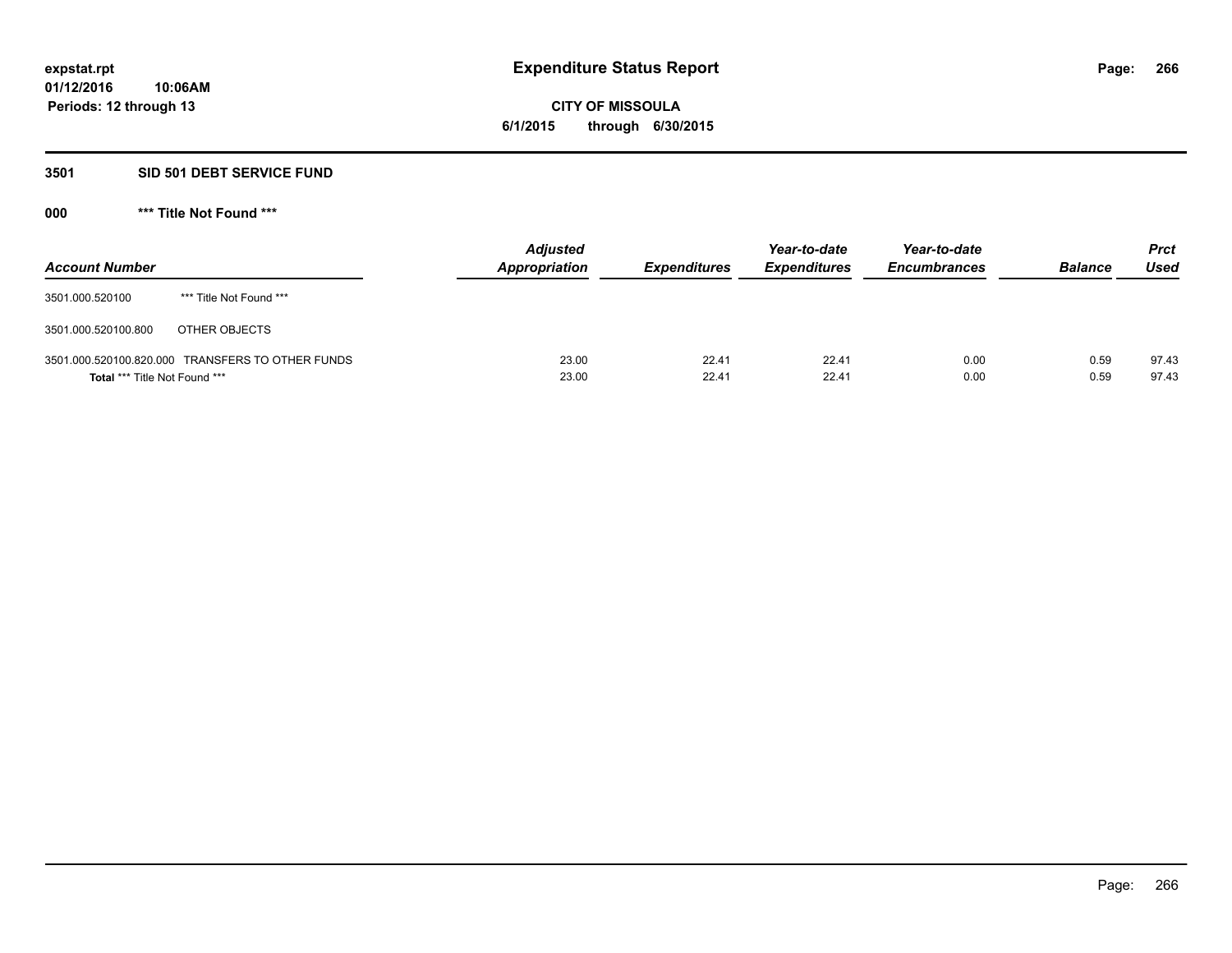**Periods: 12 through 13**

**CITY OF MISSOULA 6/1/2015 through 6/30/2015**

### **3501 SID 501 DEBT SERVICE FUND**

| <b>Account Number</b>         |                                  | <b>Adjusted</b><br><b>Appropriation</b> | <b>Expenditures</b> | Year-to-date<br><b>Expenditures</b> | Year-to-date<br><b>Encumbrances</b> | <b>Balance</b> | <b>Prct</b><br><b>Used</b> |
|-------------------------------|----------------------------------|-----------------------------------------|---------------------|-------------------------------------|-------------------------------------|----------------|----------------------------|
| 3501.390.510100               | SPECIAL ASSESSMENTS              |                                         |                     |                                     |                                     |                |                            |
| 3501.390.510100.600           | <b>DEBT SERVICE</b>              |                                         |                     |                                     |                                     |                |                            |
|                               | <b>Total SPECIAL ASSESSMENTS</b> | 0.00                                    | 0.00                | 0.00                                | 0.00                                | 0.00           | 0.00                       |
| 3501.390.510110               | <b>MERCHANT SERVICES</b>         |                                         |                     |                                     |                                     |                |                            |
| 3501.390.510110.500           | <b>FIXED CHARGES</b>             |                                         |                     |                                     |                                     |                |                            |
| <b>Total NON-DEPARTMENTAL</b> |                                  | 0.00                                    | 0.00                | 0.00                                | 0.00                                | 0.00           | 0.00                       |
|                               | Total SID 501 DEBT SERVICE FUND  | 23.00                                   | 22.41               | 22.41                               | 0.00                                | 0.59           | 97.43                      |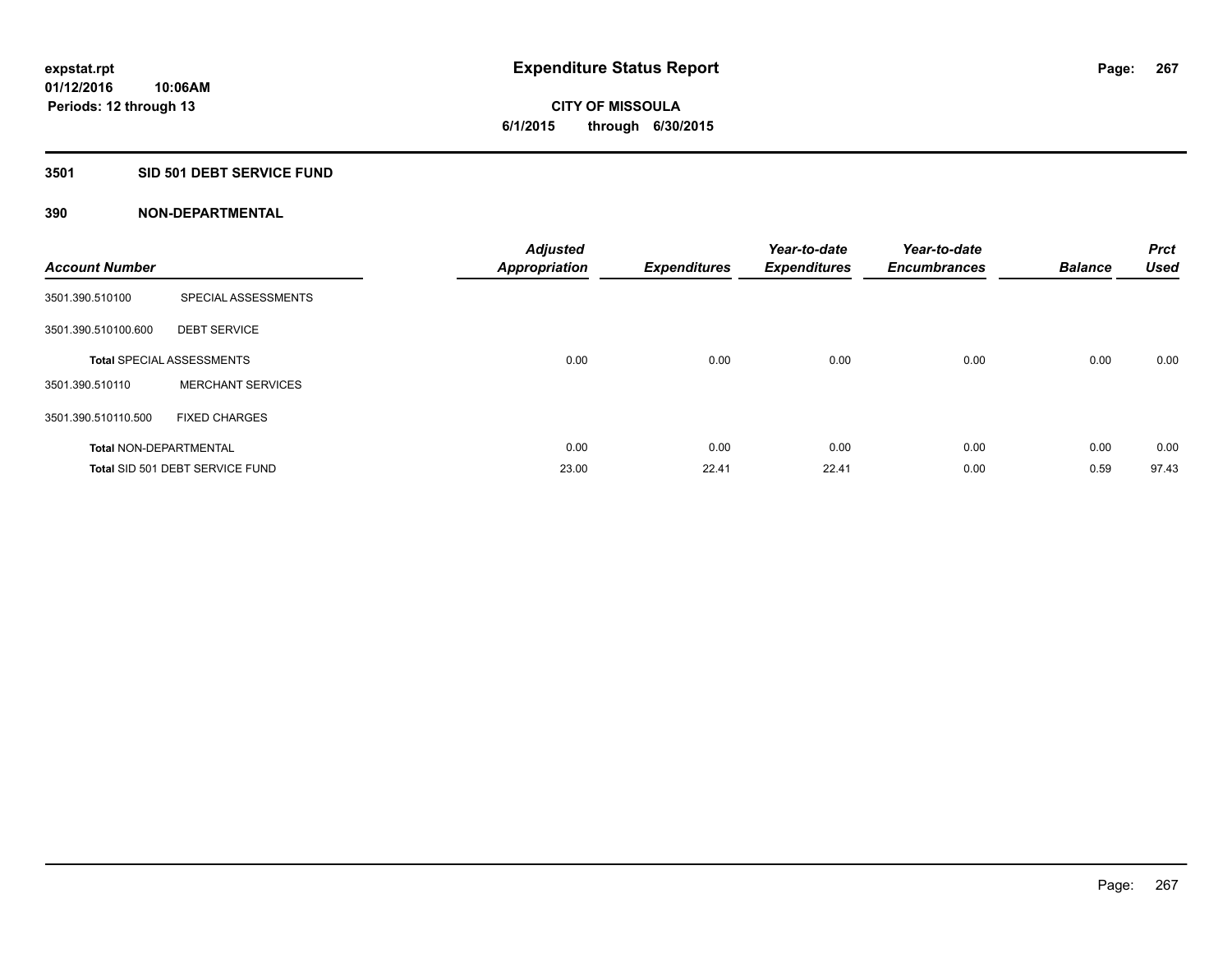# **CITY OF MISSOULA 6/1/2015 through 6/30/2015**

# **3503 SID 503 DEBT SERVICE FUND**

| <b>Account Number</b>                |                                                  | <b>Adjusted</b><br><b>Appropriation</b> | <b>Expenditures</b> | Year-to-date<br><b>Expenditures</b> | Year-to-date<br><b>Encumbrances</b> | <b>Balance</b>     | <b>Prct</b><br>Used |
|--------------------------------------|--------------------------------------------------|-----------------------------------------|---------------------|-------------------------------------|-------------------------------------|--------------------|---------------------|
| 3503.000.520100                      | *** Title Not Found ***                          |                                         |                     |                                     |                                     |                    |                     |
| 3503.000.520100.800                  | OTHER OBJECTS                                    |                                         |                     |                                     |                                     |                    |                     |
| <b>Total *** Title Not Found ***</b> | 3503.000.520100.820.000 TRANSFERS TO OTHER FUNDS | 241.00<br>241.00                        | 241.12<br>241.12    | 241.12<br>241.12                    | 0.00<br>0.00                        | $-0.12$<br>$-0.12$ | 100.05<br>100.05    |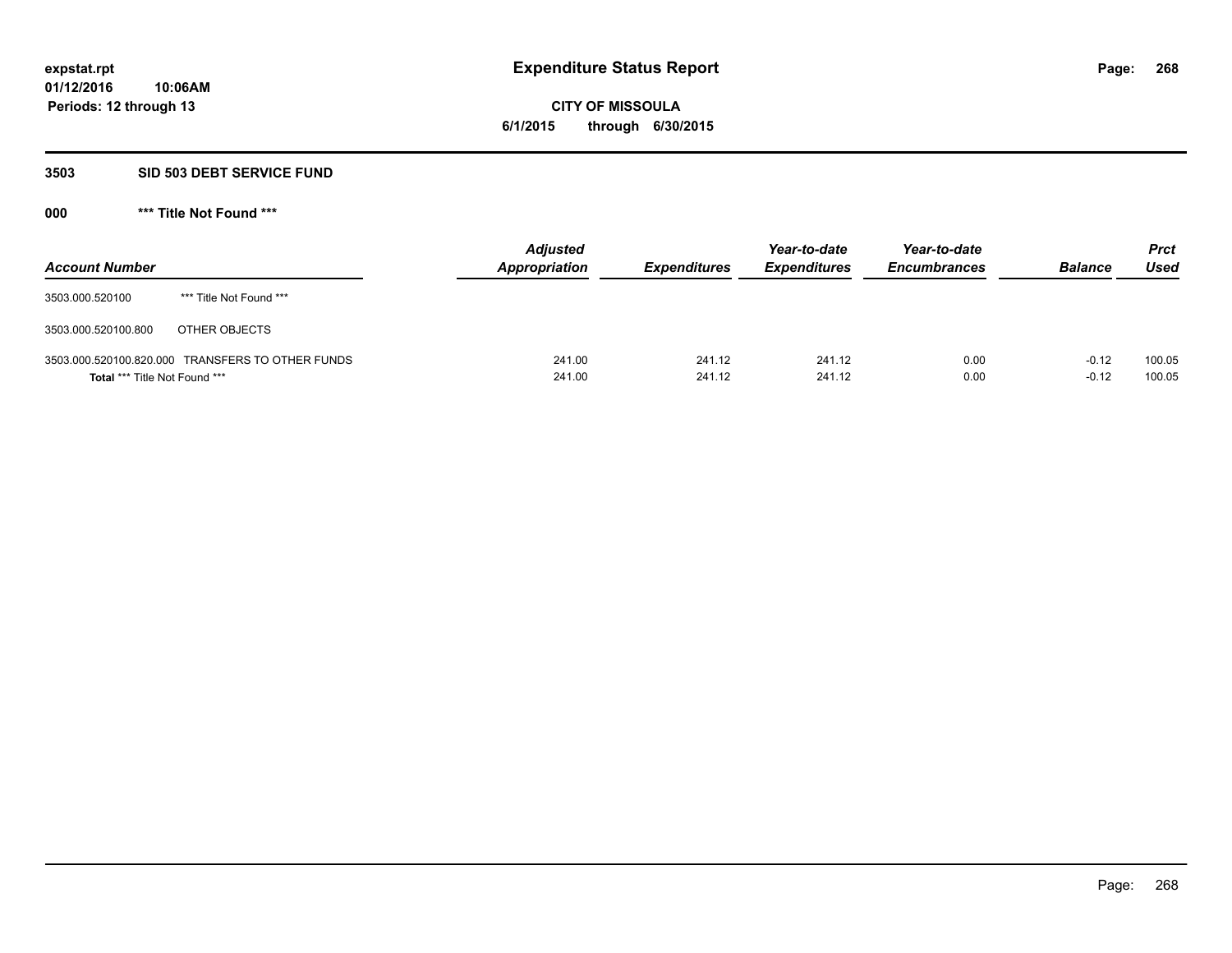**10:06AM Periods: 12 through 13**

# **CITY OF MISSOULA 6/1/2015 through 6/30/2015**

# **3503 SID 503 DEBT SERVICE FUND**

| <b>Account Number</b>         |                                  | <b>Adjusted</b><br><b>Appropriation</b> | <b>Expenditures</b> | Year-to-date<br><b>Expenditures</b> | Year-to-date<br><b>Encumbrances</b> | <b>Balance</b> | <b>Prct</b><br><b>Used</b> |
|-------------------------------|----------------------------------|-----------------------------------------|---------------------|-------------------------------------|-------------------------------------|----------------|----------------------------|
| 3503.390.510100               | SPECIAL ASSESSMENTS              |                                         |                     |                                     |                                     |                |                            |
| 3503.390.510100.600           | <b>DEBT SERVICE</b>              |                                         |                     |                                     |                                     |                |                            |
|                               | <b>Total SPECIAL ASSESSMENTS</b> | 0.00                                    | 0.00                | 0.00                                | 0.00                                | 0.00           | 0.00                       |
| 3503.390.510110               | <b>MERCHANT SERVICES</b>         |                                         |                     |                                     |                                     |                |                            |
| 3503.390.510110.500           | <b>FIXED CHARGES</b>             |                                         |                     |                                     |                                     |                |                            |
| <b>Total NON-DEPARTMENTAL</b> |                                  | 0.00                                    | 0.00                | 0.00                                | 0.00                                | 0.00           | 0.00                       |
|                               | Total SID 503 DEBT SERVICE FUND  | 241.00                                  | 241.12              | 241.12                              | 0.00                                | $-0.12$        | 100.05                     |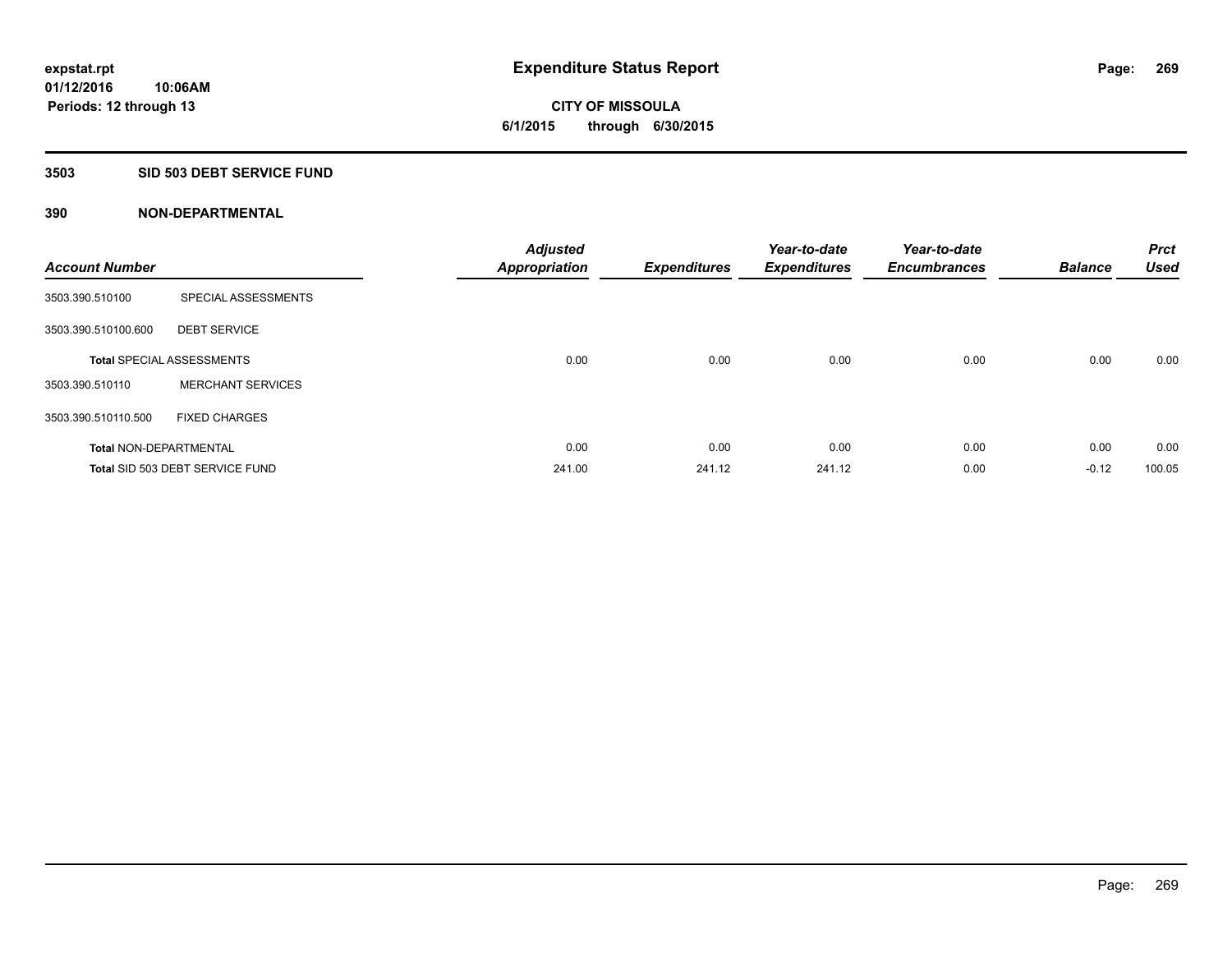# **CITY OF MISSOULA 6/1/2015 through 6/30/2015**

### **3505 SID 505 DEBT SERVICE FUND**

| <b>Account Number</b>                |                                                  | <b>Adjusted</b><br><b>Appropriation</b> | <b>Expenditures</b> | Year-to-date<br><b>Expenditures</b> | Year-to-date<br><b>Encumbrances</b> | <b>Balance</b>     | <b>Prct</b><br><b>Used</b> |
|--------------------------------------|--------------------------------------------------|-----------------------------------------|---------------------|-------------------------------------|-------------------------------------|--------------------|----------------------------|
| 3505.000.520100                      | *** Title Not Found ***                          |                                         |                     |                                     |                                     |                    |                            |
| 3505.000.520100.800                  | OTHER OBJECTS                                    |                                         |                     |                                     |                                     |                    |                            |
| <b>Total *** Title Not Found ***</b> | 3505.000.520100.820.000 TRANSFERS TO OTHER FUNDS | 0.00<br>0.00                            | 2.87<br>2.87        | 2.87<br>2.87                        | 0.00<br>0.00                        | $-2.87$<br>$-2.87$ | 0.00<br>0.00               |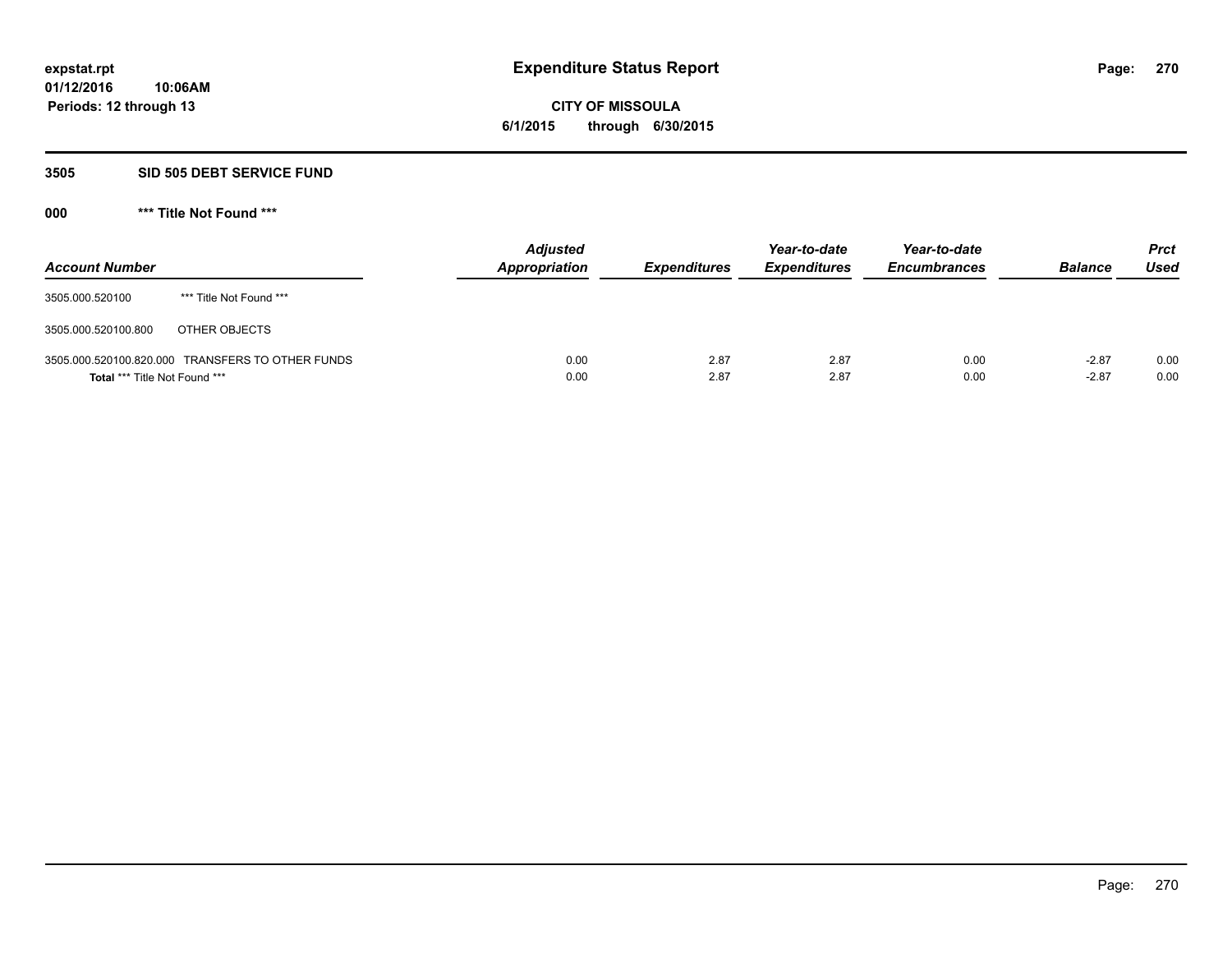**Periods: 12 through 13**

**CITY OF MISSOULA 6/1/2015 through 6/30/2015**

#### **3505 SID 505 DEBT SERVICE FUND**

**10:06AM**

| <b>Account Number</b>         |                                  | <b>Adjusted</b><br><b>Appropriation</b> | <b>Expenditures</b> | Year-to-date<br><b>Expenditures</b> | Year-to-date<br><b>Encumbrances</b> | <b>Balance</b> | <b>Prct</b><br><b>Used</b> |
|-------------------------------|----------------------------------|-----------------------------------------|---------------------|-------------------------------------|-------------------------------------|----------------|----------------------------|
| 3505.390.510100               | SPECIAL ASSESSMENTS              |                                         |                     |                                     |                                     |                |                            |
| 3505.390.510100.600           | <b>DEBT SERVICE</b>              |                                         |                     |                                     |                                     |                |                            |
|                               | <b>Total SPECIAL ASSESSMENTS</b> | 0.00                                    | 0.00                | 0.00                                | 0.00                                | 0.00           | 0.00                       |
| 3505.390.510110               | <b>MERCHANT SERVICES</b>         |                                         |                     |                                     |                                     |                |                            |
| 3505.390.510110.500           | <b>FIXED CHARGES</b>             |                                         |                     |                                     |                                     |                |                            |
| <b>Total NON-DEPARTMENTAL</b> |                                  | 0.00                                    | 0.00                | 0.00                                | 0.00                                | 0.00           | 0.00                       |
|                               | Total SID 505 DEBT SERVICE FUND  | 0.00                                    | 2.87                | 2.87                                | 0.00                                | $-2.87$        | 0.00                       |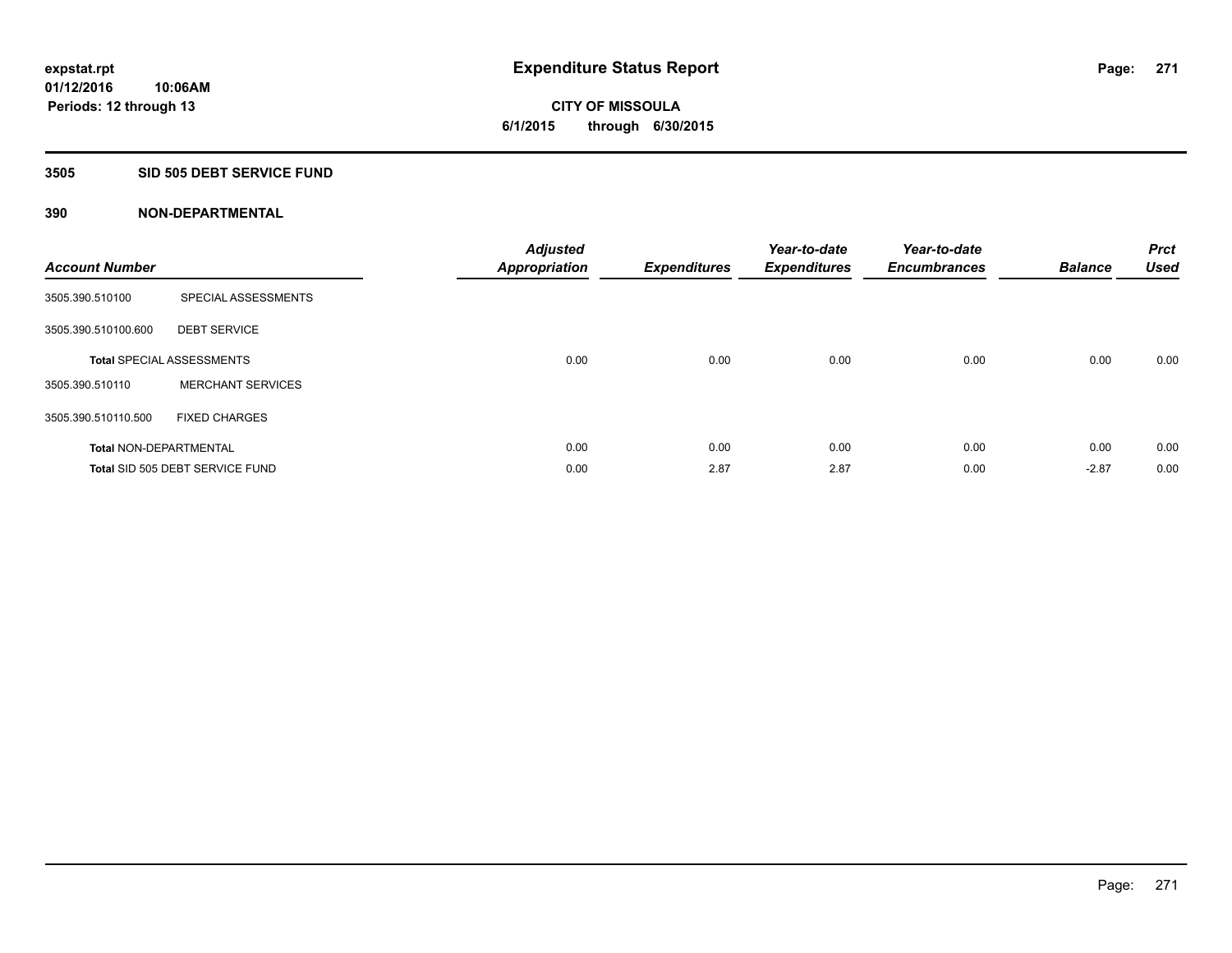**CITY OF MISSOULA 6/1/2015 through 6/30/2015**

#### **3506 SID 506 DEBT SERVICE FUND**

| <b>Account Number</b>         |                                                  | <b>Adjusted</b><br>Appropriation | <b>Expenditures</b> | Year-to-date<br><b>Expenditures</b> | Year-to-date<br><b>Encumbrances</b> | <b>Balance</b>     | <b>Prct</b><br><b>Used</b> |
|-------------------------------|--------------------------------------------------|----------------------------------|---------------------|-------------------------------------|-------------------------------------|--------------------|----------------------------|
| 3506.000.520100               | *** Title Not Found ***                          |                                  |                     |                                     |                                     |                    |                            |
| 3506.000.520100.800           | OTHER OBJECTS                                    |                                  |                     |                                     |                                     |                    |                            |
| Total *** Title Not Found *** | 3506.000.520100.820.000 TRANSFERS TO OTHER FUNDS | 0.00<br>0.00                     | 0.30<br>0.30        | 0.30<br>0.30                        | 0.00<br>0.00                        | $-0.30$<br>$-0.30$ | 0.00<br>0.00               |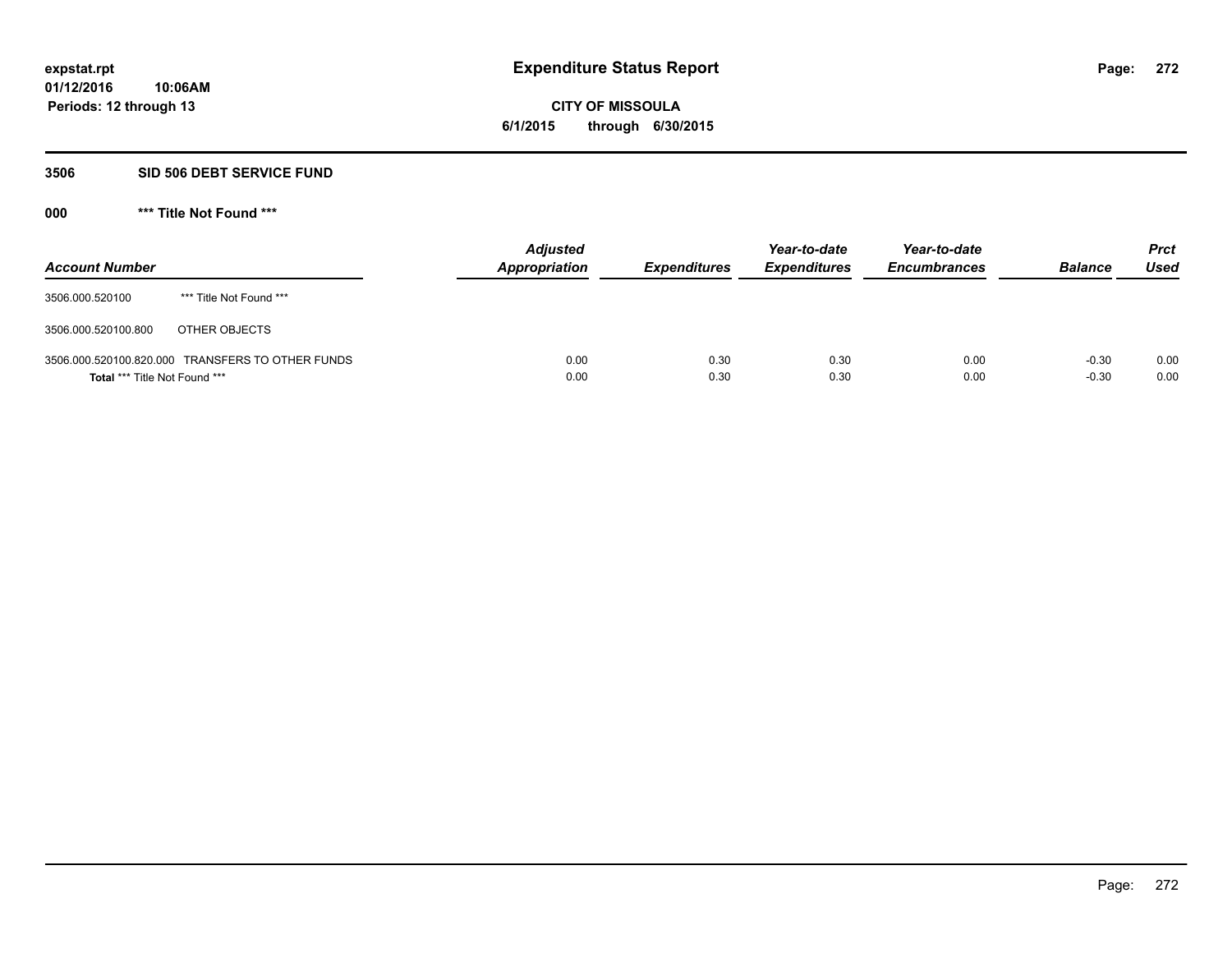# **CITY OF MISSOULA 6/1/2015 through 6/30/2015**

# **3506 SID 506 DEBT SERVICE FUND**

| <b>Account Number</b>         |                                  | <b>Adjusted</b><br><b>Appropriation</b> | <b>Expenditures</b> | Year-to-date<br><b>Expenditures</b> | Year-to-date<br><b>Encumbrances</b> | <b>Balance</b> | <b>Prct</b><br><b>Used</b> |
|-------------------------------|----------------------------------|-----------------------------------------|---------------------|-------------------------------------|-------------------------------------|----------------|----------------------------|
| 3506.390.510100               | SPECIAL ASSESSMENTS              |                                         |                     |                                     |                                     |                |                            |
| 3506.390.510100.600           | <b>DEBT SERVICE</b>              |                                         |                     |                                     |                                     |                |                            |
|                               | <b>Total SPECIAL ASSESSMENTS</b> | 0.00                                    | 0.00                | 0.00                                | 0.00                                | 0.00           | 0.00                       |
| 3506.390.510110               | <b>MERCHANT SERVICES</b>         |                                         |                     |                                     |                                     |                |                            |
| 3506.390.510110.500           | <b>FIXED CHARGES</b>             |                                         |                     |                                     |                                     |                |                            |
| <b>Total NON-DEPARTMENTAL</b> |                                  | 0.00                                    | 0.00                | 0.00                                | 0.00                                | 0.00           | 0.00                       |
|                               | Total SID 506 DEBT SERVICE FUND  | 0.00                                    | 0.30                | 0.30                                | 0.00                                | $-0.30$        | 0.00                       |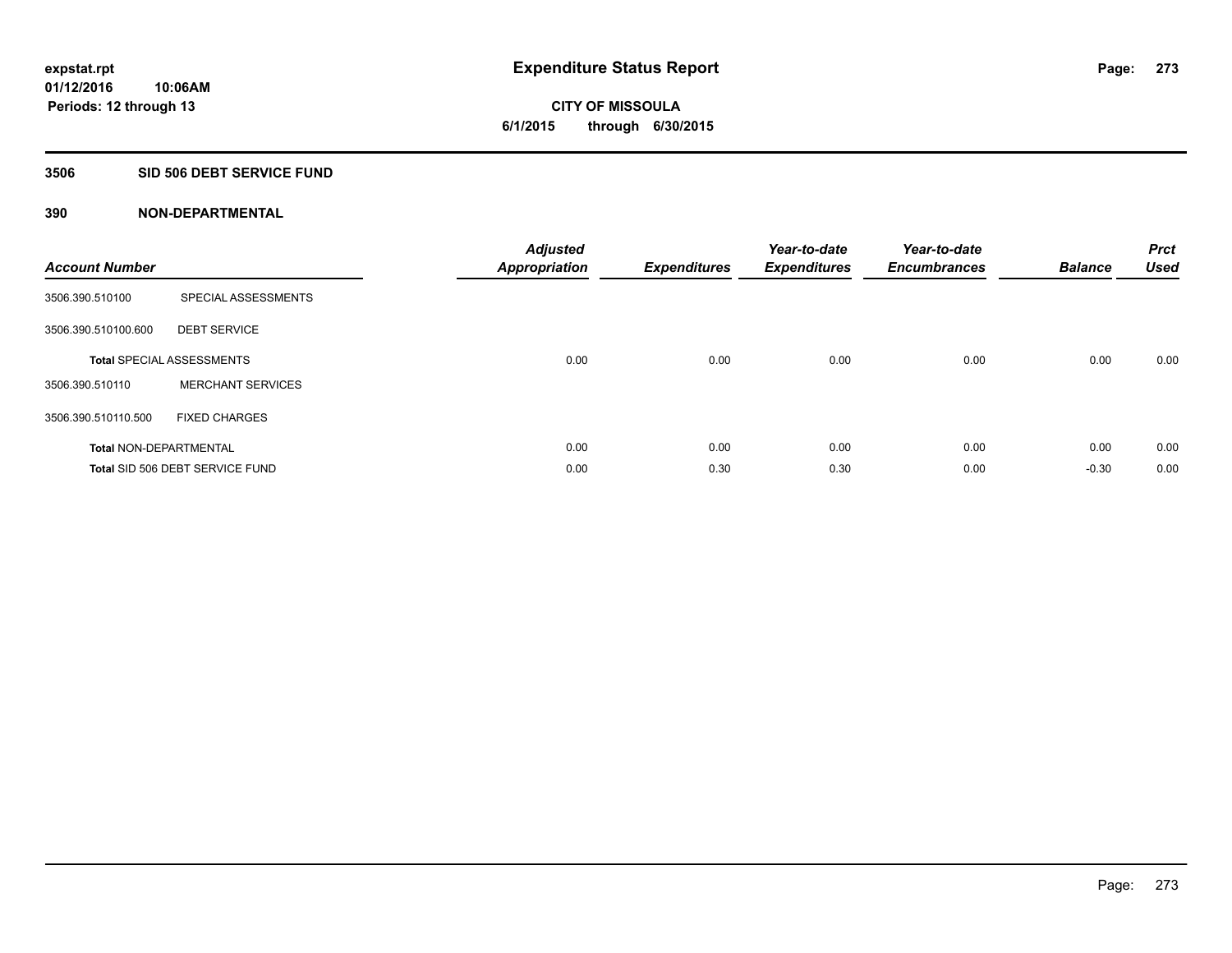**CITY OF MISSOULA 6/1/2015 through 6/30/2015**

#### **3507 SID 507 DEBT SERVICE FUND**

| <b>Account Number</b>         |                                                  | <b>Adjusted</b><br>Appropriation | <b>Expenditures</b> | Year-to-date<br><b>Expenditures</b> | Year-to-date<br><b>Encumbrances</b> | <b>Balance</b>     | <b>Prct</b><br><b>Used</b> |
|-------------------------------|--------------------------------------------------|----------------------------------|---------------------|-------------------------------------|-------------------------------------|--------------------|----------------------------|
| 3507.000.520100               | *** Title Not Found ***                          |                                  |                     |                                     |                                     |                    |                            |
| 3507.000.520100.800           | OTHER OBJECTS                                    |                                  |                     |                                     |                                     |                    |                            |
| Total *** Title Not Found *** | 3507.000.520100.820.000 TRANSFERS TO OTHER FUNDS | 0.00<br>0.00                     | 1.64<br>1.64        | 1.64<br>1.64                        | 0.00<br>0.00                        | $-1.64$<br>$-1.64$ | 0.00<br>0.00               |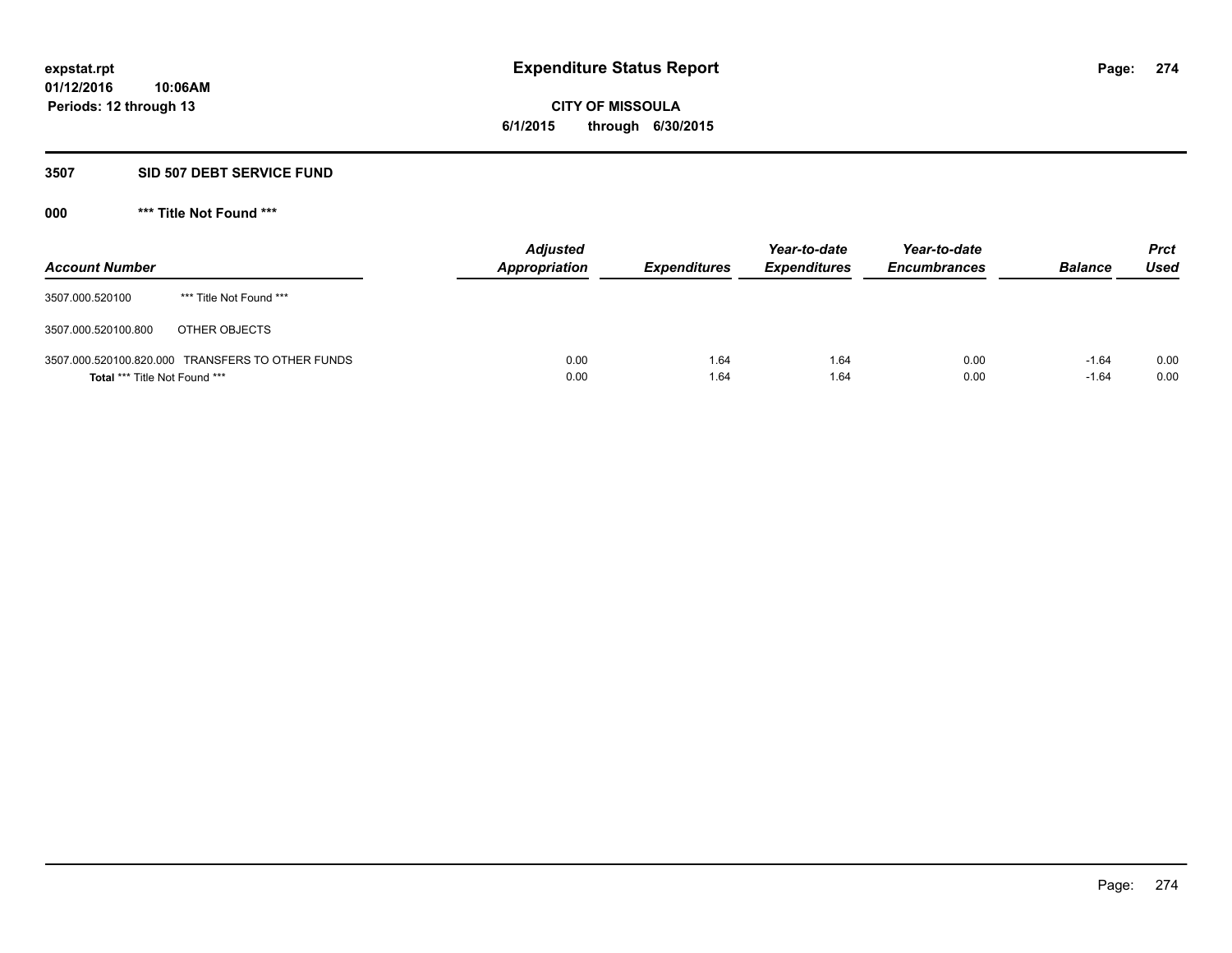# **CITY OF MISSOULA 6/1/2015 through 6/30/2015**

# **3507 SID 507 DEBT SERVICE FUND**

| <b>Account Number</b>         |                                 | <b>Adjusted</b><br><b>Appropriation</b> | <b>Expenditures</b> | Year-to-date<br><b>Expenditures</b> | Year-to-date<br><b>Encumbrances</b> | <b>Balance</b> | <b>Prct</b><br>Used |
|-------------------------------|---------------------------------|-----------------------------------------|---------------------|-------------------------------------|-------------------------------------|----------------|---------------------|
| 3507.390.510110               | <b>MERCHANT SERVICES</b>        |                                         |                     |                                     |                                     |                |                     |
| 3507.390.510110.500           | <b>FIXED CHARGES</b>            |                                         |                     |                                     |                                     |                |                     |
| <b>Total NON-DEPARTMENTAL</b> |                                 | 0.00                                    | 0.00                | 0.00                                | 0.00                                | 0.00           | 0.00                |
|                               | Total SID 507 DEBT SERVICE FUND | 0.00                                    | 1.64                | 1.64                                | 0.00                                | $-1.64$        | 0.00                |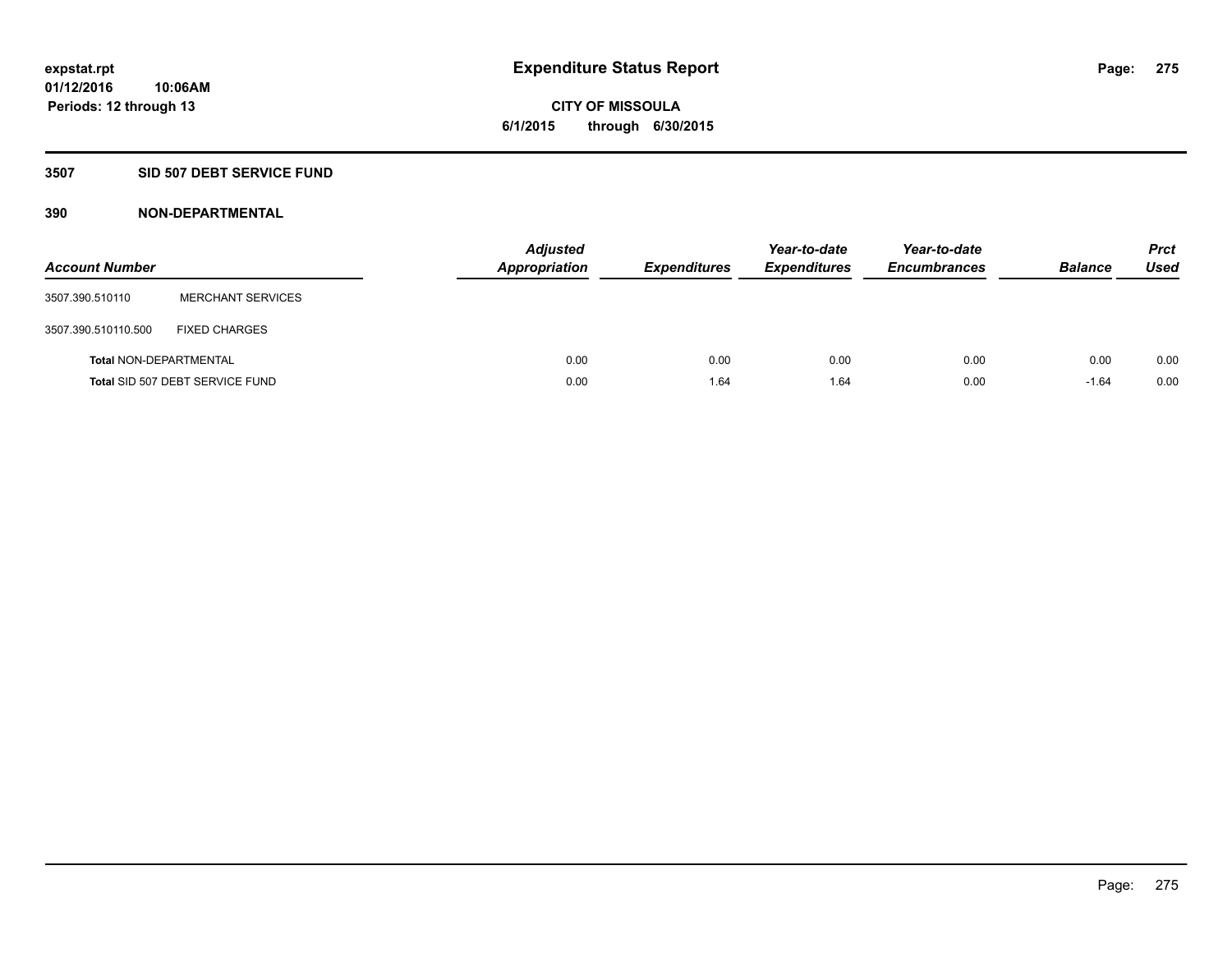# **CITY OF MISSOULA 6/1/2015 through 6/30/2015**

### **3508 SID 508 DEBT SERVICE FUND**

| <b>Account Number</b>                |                                                  | <b>Adjusted</b><br><b>Appropriation</b> | <b>Expenditures</b> | Year-to-date<br><b>Expenditures</b> | Year-to-date<br><b>Encumbrances</b> | <b>Balance</b>     | <b>Prct</b><br><b>Used</b> |
|--------------------------------------|--------------------------------------------------|-----------------------------------------|---------------------|-------------------------------------|-------------------------------------|--------------------|----------------------------|
| 3508.000.520100                      | *** Title Not Found ***                          |                                         |                     |                                     |                                     |                    |                            |
| 3508.000.520100.800                  | OTHER OBJECTS                                    |                                         |                     |                                     |                                     |                    |                            |
| <b>Total *** Title Not Found ***</b> | 3508.000.520100.820.000 TRANSFERS TO OTHER FUNDS | 300.00<br>300.00                        | 300.22<br>300.22    | 300.22<br>300.22                    | 0.00<br>0.00                        | $-0.22$<br>$-0.22$ | 100.07<br>100.07           |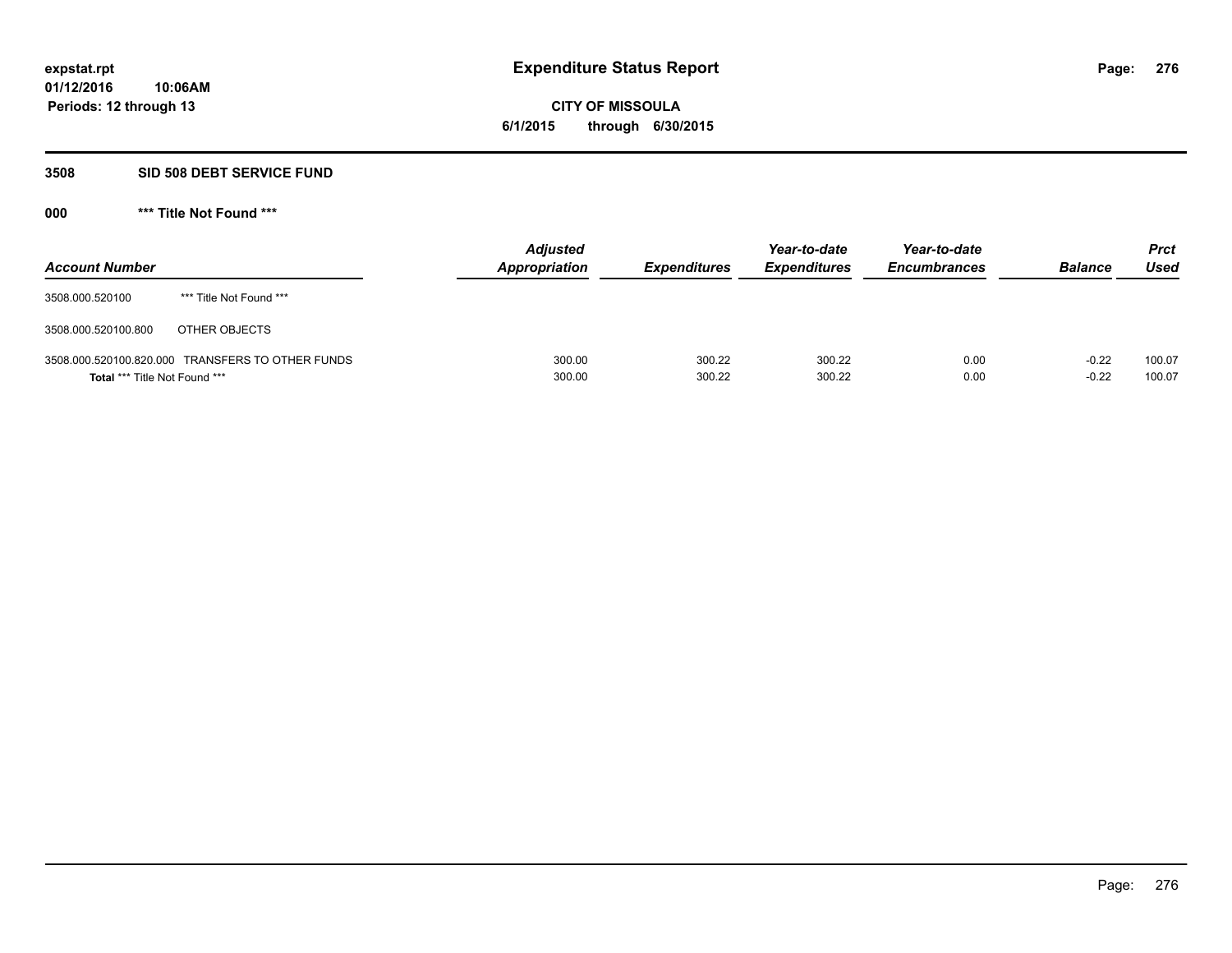**CITY OF MISSOULA 6/1/2015 through 6/30/2015**

# **3508 SID 508 DEBT SERVICE FUND**

| <b>Account Number</b>         |                                 | <b>Appropriation</b> | <b>Adjusted</b> | <b>Expenditures</b> | Year-to-date<br><b>Expenditures</b> | Year-to-date<br><b>Encumbrances</b> | <b>Balance</b> | <b>Prct</b><br>Used |
|-------------------------------|---------------------------------|----------------------|-----------------|---------------------|-------------------------------------|-------------------------------------|----------------|---------------------|
| 3508.390.510110               | <b>MERCHANT SERVICES</b>        |                      |                 |                     |                                     |                                     |                |                     |
| 3508.390.510110.500           | <b>FIXED CHARGES</b>            |                      |                 |                     |                                     |                                     |                |                     |
| <b>Total NON-DEPARTMENTAL</b> |                                 |                      | 0.00            | 0.00                | 0.00                                | 0.00                                | 0.00           | 0.00                |
|                               | Total SID 508 DEBT SERVICE FUND |                      | 300.00          | 300.22              | 300.22                              | 0.00                                | $-0.22$        | 100.07              |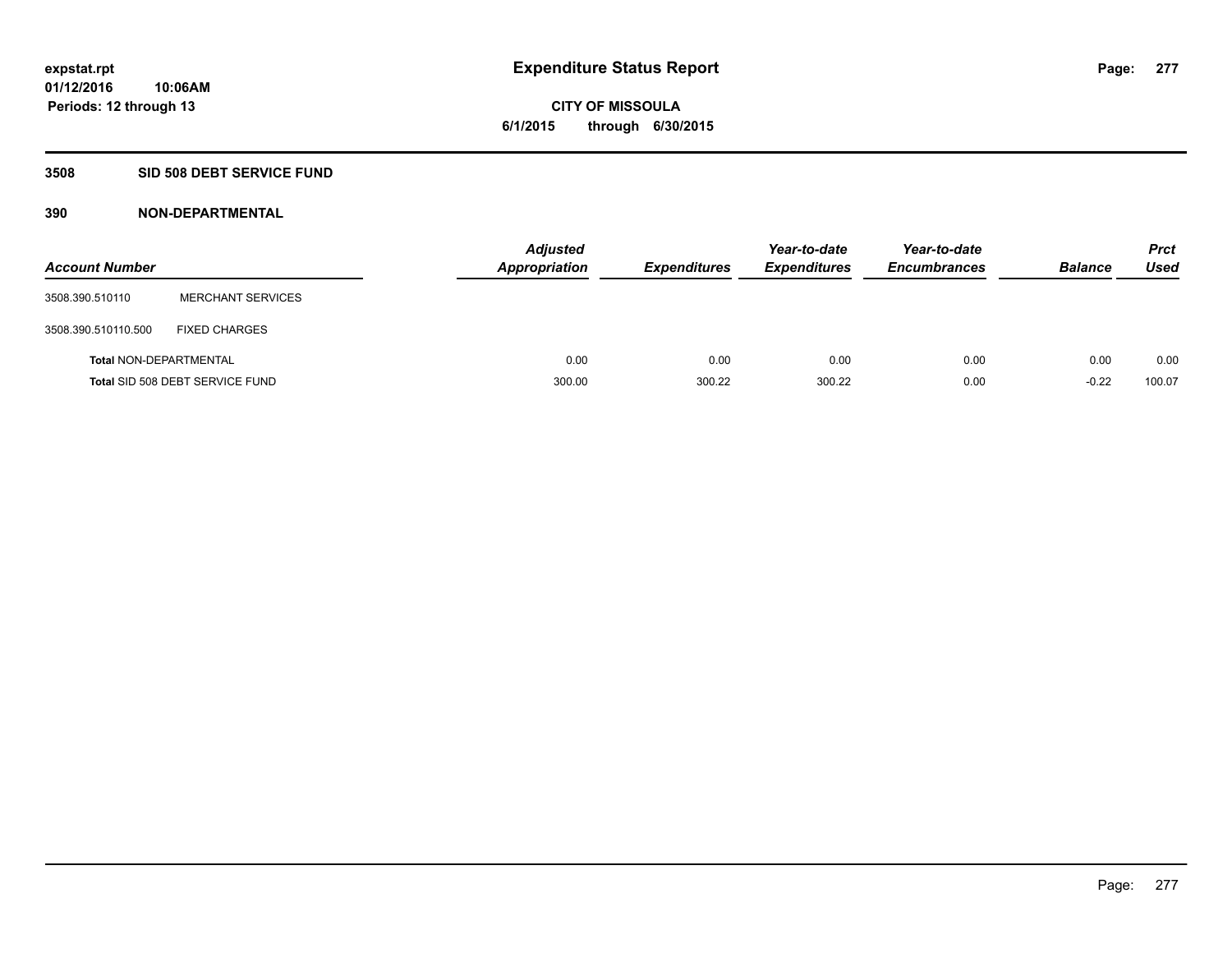# **CITY OF MISSOULA 6/1/2015 through 6/30/2015**

# **3510 SID 510 DEBT SERVICE FUND**

| <b>Account Number</b>                |                                                  | <b>Adjusted</b><br>Appropriation | <b>Expenditures</b>    | Year-to-date<br><b>Expenditures</b> | Year-to-date<br><b>Encumbrances</b> | <b>Balance</b> | Prct<br>Used     |
|--------------------------------------|--------------------------------------------------|----------------------------------|------------------------|-------------------------------------|-------------------------------------|----------------|------------------|
| 3510.000.520100                      | *** Title Not Found ***                          |                                  |                        |                                     |                                     |                |                  |
| 3510.000.520100.800                  | OTHER OBJECTS                                    |                                  |                        |                                     |                                     |                |                  |
| <b>Total *** Title Not Found ***</b> | 3510.000.520100.820.000 TRANSFERS TO OTHER FUNDS | 58,797.00<br>58,797.00           | 58,796.99<br>58,796.99 | 58,796.99<br>58,796.99              | 0.00<br>0.00                        | 0.01<br>0.01   | 100.00<br>100.00 |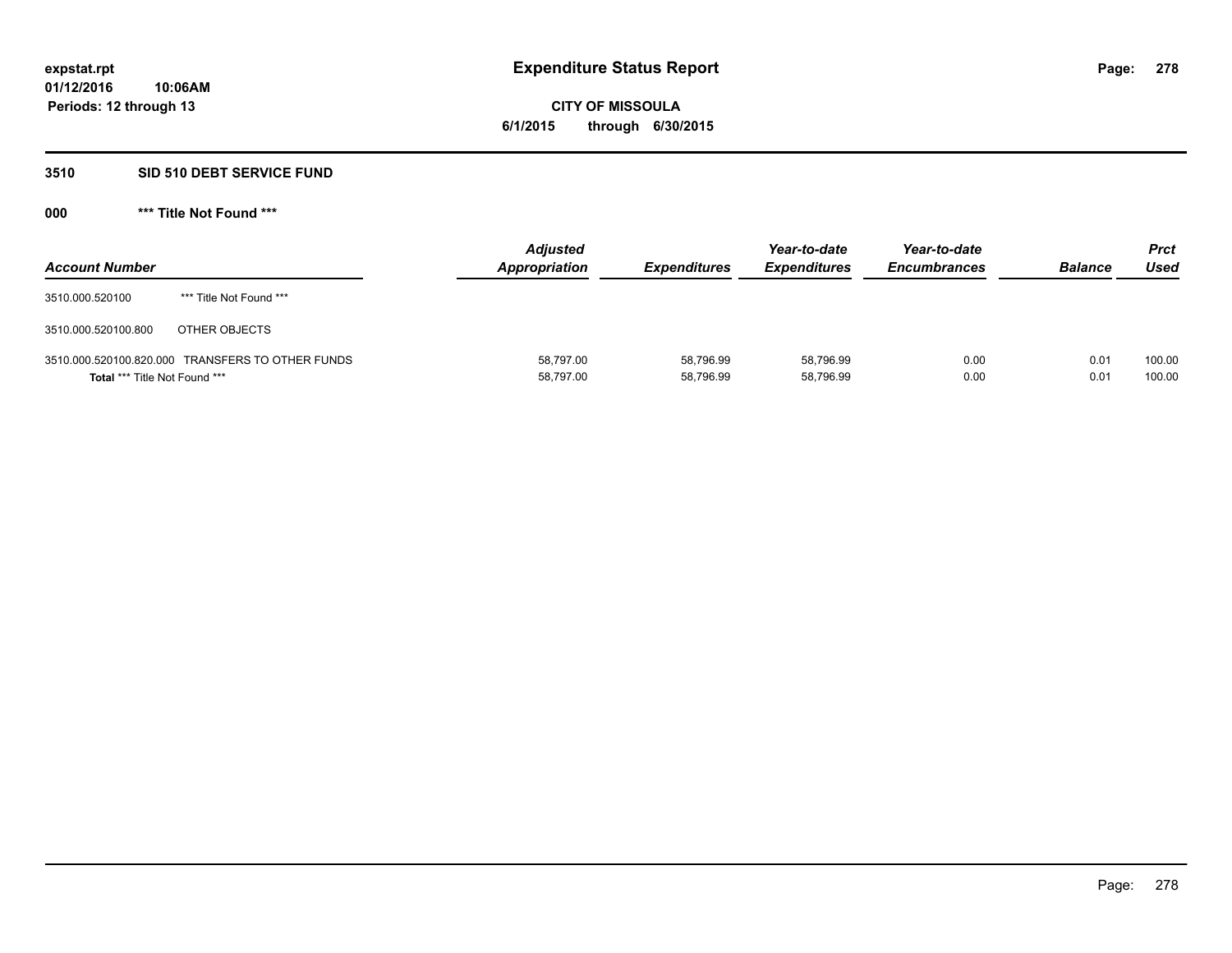**Periods: 12 through 13**

**CITY OF MISSOULA 6/1/2015 through 6/30/2015**

#### **3510 SID 510 DEBT SERVICE FUND**

**10:06AM**

| <b>Account Number</b>         |                                               | <b>Adjusted</b><br><b>Appropriation</b> | <b>Expenditures</b> | Year-to-date<br><b>Expenditures</b> | Year-to-date<br><b>Encumbrances</b> | <b>Balance</b> | <b>Prct</b><br><b>Used</b> |
|-------------------------------|-----------------------------------------------|-----------------------------------------|---------------------|-------------------------------------|-------------------------------------|----------------|----------------------------|
| 3510.390.510100               | SPECIAL ASSESSMENTS                           |                                         |                     |                                     |                                     |                |                            |
| 3510.390.510100.600           | <b>DEBT SERVICE</b>                           |                                         |                     |                                     |                                     |                |                            |
|                               | <b>Total SPECIAL ASSESSMENTS</b>              | 0.00                                    | 0.00                | 0.00                                | 0.00                                | 0.00           | 0.00                       |
| 3510.390.510110               | <b>MERCHANT SERVICES</b>                      |                                         |                     |                                     |                                     |                |                            |
| 3510.390.510110.500           | <b>FIXED CHARGES</b>                          |                                         |                     |                                     |                                     |                |                            |
|                               | 3510.390.510110.550.000 MERCHANT SERVICE FEES | 93.00                                   | 0.00                | 0.00                                | 0.00                                | 93.00          | 0.00                       |
| <b>Total NON-DEPARTMENTAL</b> |                                               | 93.00                                   | 0.00                | 0.00                                | 0.00                                | 93.00          | 0.00                       |
|                               | Total SID 510 DEBT SERVICE FUND               | 58,890.00                               | 58,796.99           | 58,796.99                           | 0.00                                | 93.01          | 99.84                      |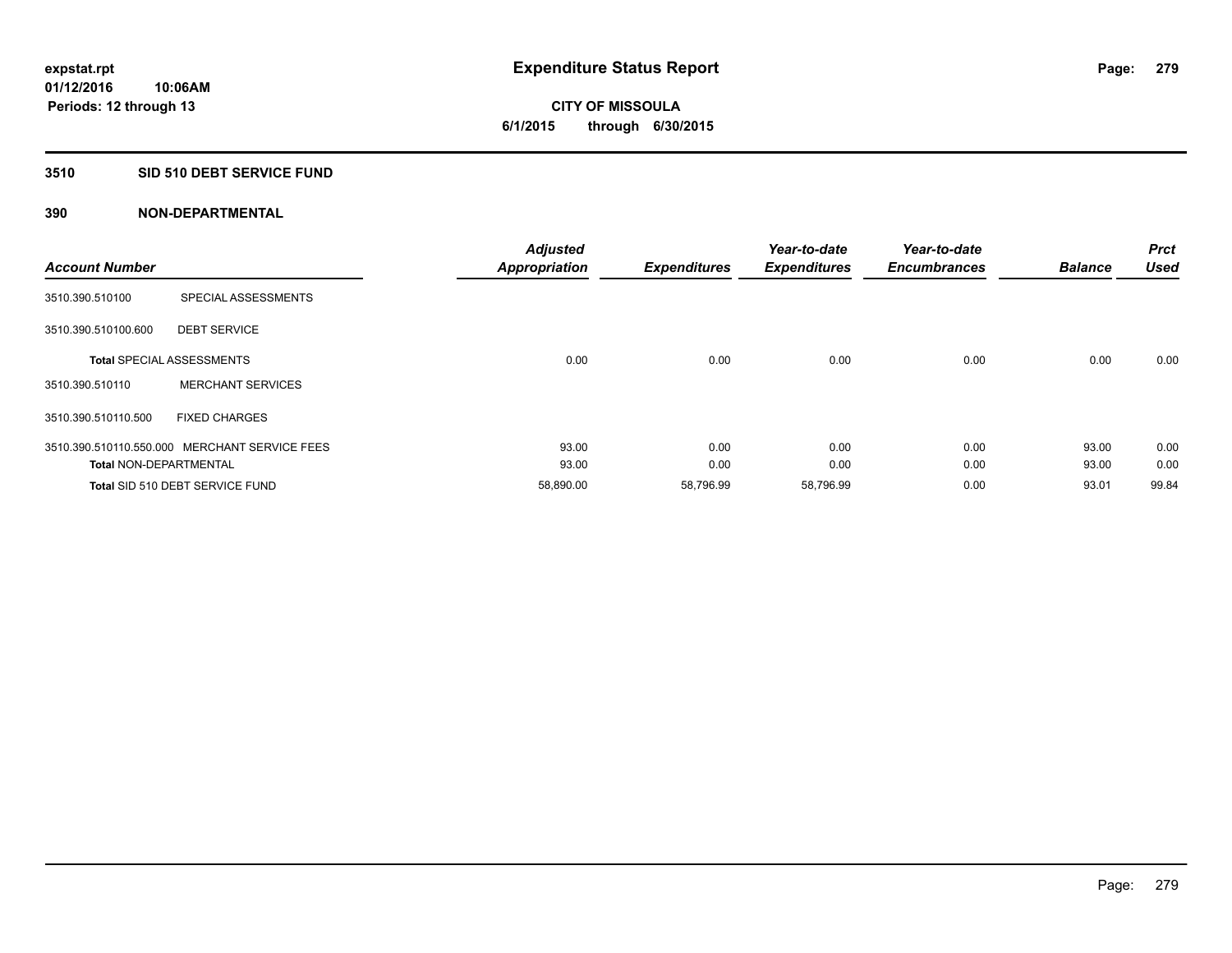# **CITY OF MISSOULA 6/1/2015 through 6/30/2015**

# **3511 SID 511 DEBT SERVICE FUND**

| <b>Account Number</b>                |                                                  | <b>Adjusted</b><br>Appropriation | <b>Expenditures</b>    | Year-to-date<br><b>Expenditures</b> | Year-to-date<br><b>Encumbrances</b> | <b>Balance</b>     | <b>Prct</b><br><b>Used</b> |
|--------------------------------------|--------------------------------------------------|----------------------------------|------------------------|-------------------------------------|-------------------------------------|--------------------|----------------------------|
| 3511.000.520100                      | *** Title Not Found ***                          |                                  |                        |                                     |                                     |                    |                            |
| 3511.000.520100.800                  | OTHER OBJECTS                                    |                                  |                        |                                     |                                     |                    |                            |
| <b>Total *** Title Not Found ***</b> | 3511.000.520100.820.000 TRANSFERS TO OTHER FUNDS | 24,389.00<br>24,389.00           | 24.389.10<br>24,389.10 | 24,389.10<br>24,389.10              | 0.00<br>0.00                        | $-0.10$<br>$-0.10$ | 100.00<br>100.00           |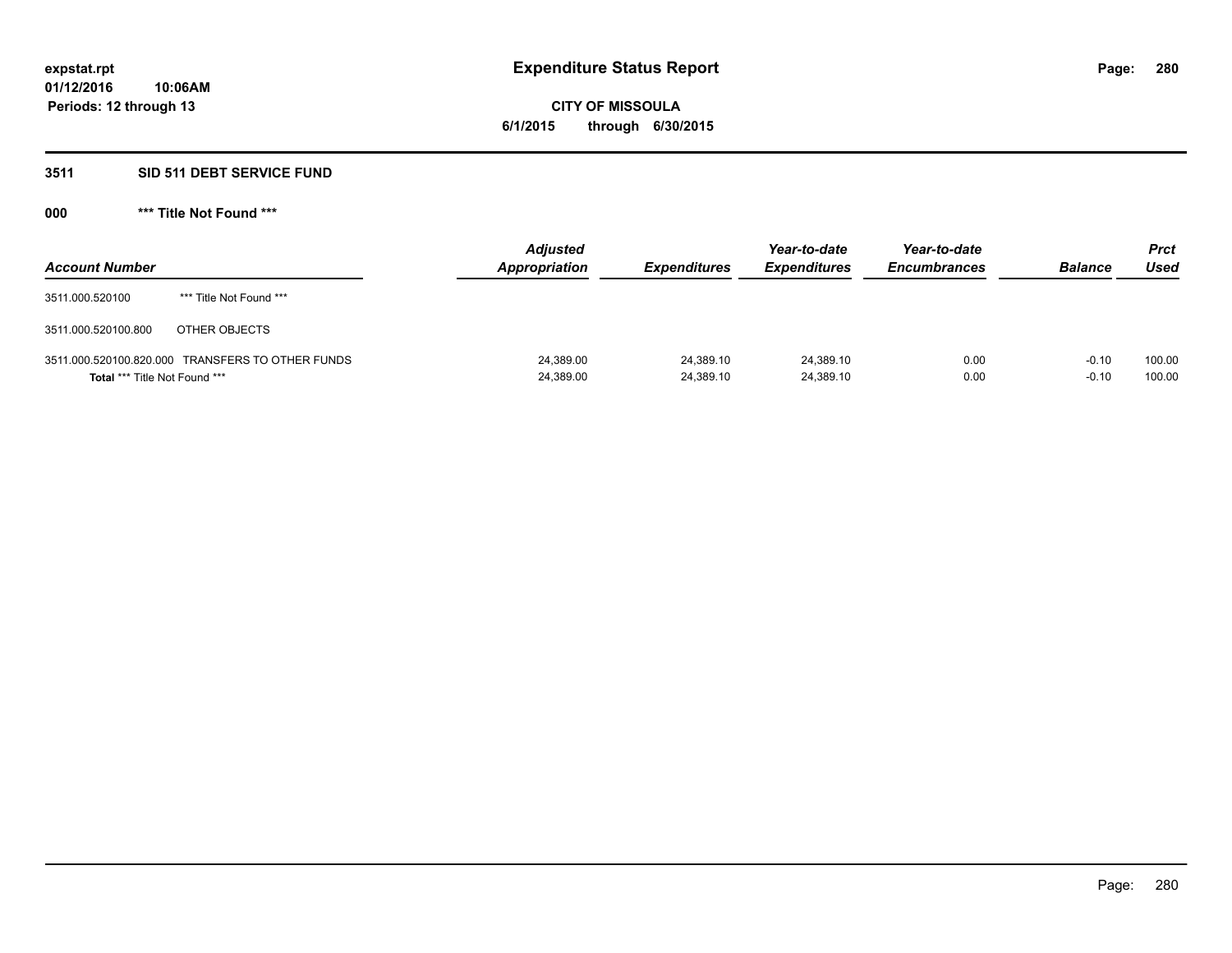**Periods: 12 through 13**

**CITY OF MISSOULA 6/1/2015 through 6/30/2015**

### **3511 SID 511 DEBT SERVICE FUND**

|                               |                                               | <b>Adjusted</b>      |                     | Year-to-date        | Year-to-date        |                | <b>Prct</b> |
|-------------------------------|-----------------------------------------------|----------------------|---------------------|---------------------|---------------------|----------------|-------------|
| <b>Account Number</b>         |                                               | <b>Appropriation</b> | <b>Expenditures</b> | <b>Expenditures</b> | <b>Encumbrances</b> | <b>Balance</b> | Used        |
| 3511.390.510100               | SPECIAL ASSESSMENTS                           |                      |                     |                     |                     |                |             |
| 3511.390.510100.600           | <b>DEBT SERVICE</b>                           |                      |                     |                     |                     |                |             |
|                               | <b>Total SPECIAL ASSESSMENTS</b>              | 0.00                 | 0.00                | 0.00                | 0.00                | 0.00           | 0.00        |
| 3511.390.510110               | <b>MERCHANT SERVICES</b>                      |                      |                     |                     |                     |                |             |
| 3511.390.510110.500           | <b>FIXED CHARGES</b>                          |                      |                     |                     |                     |                |             |
|                               | 3511.390.510110.550.000 MERCHANT SERVICE FEES | 51.00                | 0.00                | 0.00                | 0.00                | 51.00          | 0.00        |
|                               | <b>Total MERCHANT SERVICES</b>                | 51.00                | 0.00                | 0.00                | 0.00                | 51.00          | 0.00        |
| <b>Total NON-DEPARTMENTAL</b> |                                               | 51.00                | 0.00                | 0.00                | 0.00                | 51.00          | 0.00        |
|                               | Total SID 511 DEBT SERVICE FUND               | 24,440.00            | 24,389.10           | 24,389.10           | 0.00                | 50.90          | 99.79       |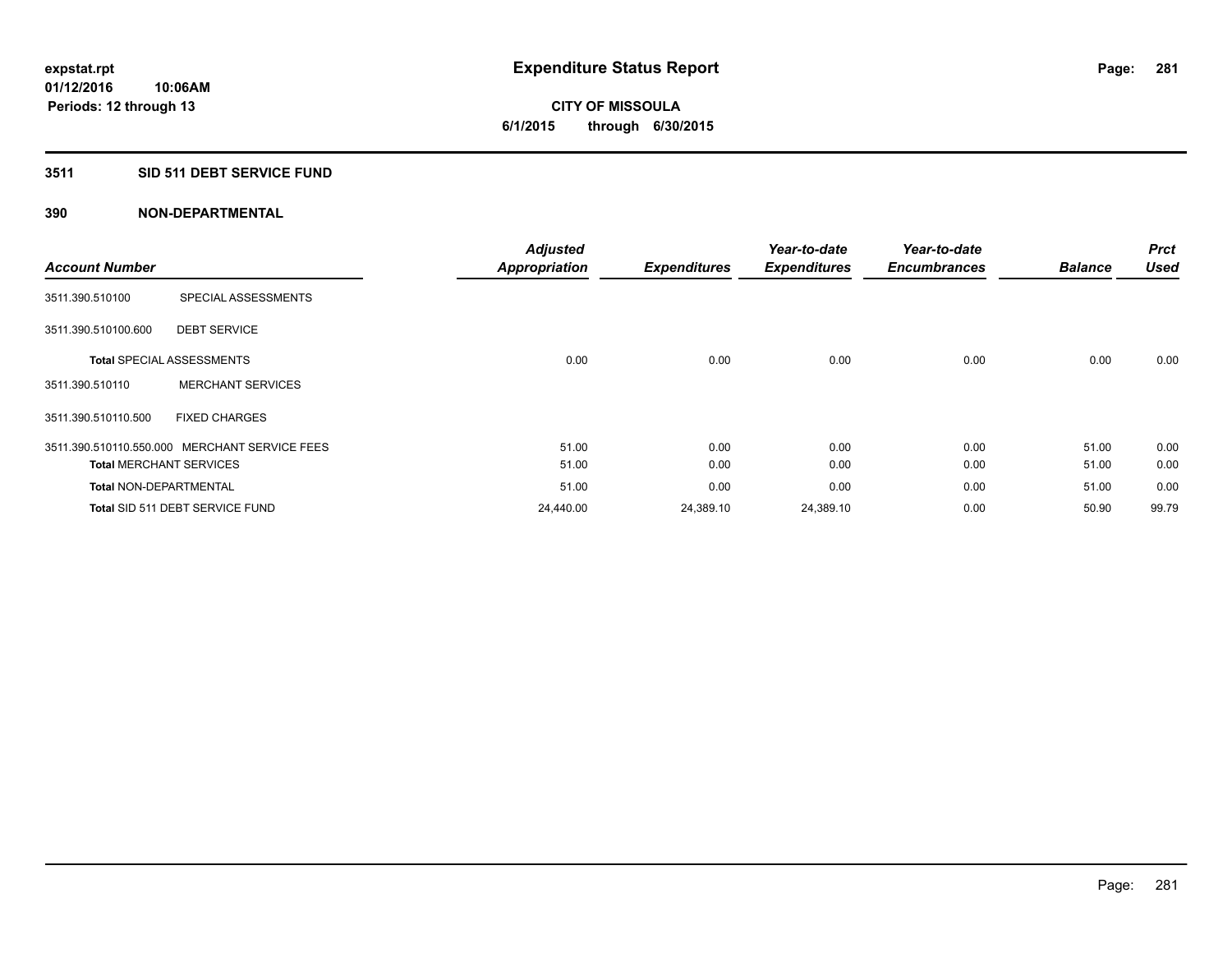**CITY OF MISSOULA 6/1/2015 through 6/30/2015**

### **3512 SID 512 DEBT SERVICE FUND**

|                                   |                                                 | <b>Adjusted</b> |                     | Year-to-date        | Year-to-date        |                | <b>Prct</b> |
|-----------------------------------|-------------------------------------------------|-----------------|---------------------|---------------------|---------------------|----------------|-------------|
| <b>Account Number</b>             |                                                 | Appropriation   | <b>Expenditures</b> | <b>Expenditures</b> | <b>Encumbrances</b> | <b>Balance</b> | <b>Used</b> |
| 3512.390.510100                   | SPECIAL ASSESSMENTS                             |                 |                     |                     |                     |                |             |
| 3512.390.510100.600               | <b>DEBT SERVICE</b>                             |                 |                     |                     |                     |                |             |
| 3512.390.510100.610.000 PRINCIPAL |                                                 | 74.175.00       | 74,175.00           | 74,175.00           | 0.00                | 0.00           | 100.00      |
|                                   | 3512.390.510100.620.000 INTEREST / SERVICE FEES | 7,468.00        | 3,559.16            | 7,468.32            | 0.00                | $-0.32$        | 100.00      |
|                                   | <b>Total SPECIAL ASSESSMENTS</b>                | 81,643.00       | 77,734.16           | 81,643.32           | 0.00                | $-0.32$        | 100.00      |
| 3512.390.510110                   | <b>MERCHANT SERVICES</b>                        |                 |                     |                     |                     |                |             |
| 3512.390.510110.500               | <b>FIXED CHARGES</b>                            |                 |                     |                     |                     |                |             |
|                                   | 3512.390.510110.550.000 MERCHANT SERVICE FEES   | 116.00          | 0.00                | 0.00                | 0.00                | 116.00         | 0.00        |
| <b>Total FIXED CHARGES</b>        |                                                 | 116.00          | 0.00                | 0.00                | 0.00                | 116.00         | 0.00        |
| <b>Total MERCHANT SERVICES</b>    |                                                 | 116.00          | 0.00                | 0.00                | 0.00                | 116.00         | 0.00        |
|                                   | Total SID 512 DEBT SERVICE FUND                 | 81,759.00       | 77,734.16           | 81,643.32           | 0.00                | 115.68         | 99.86       |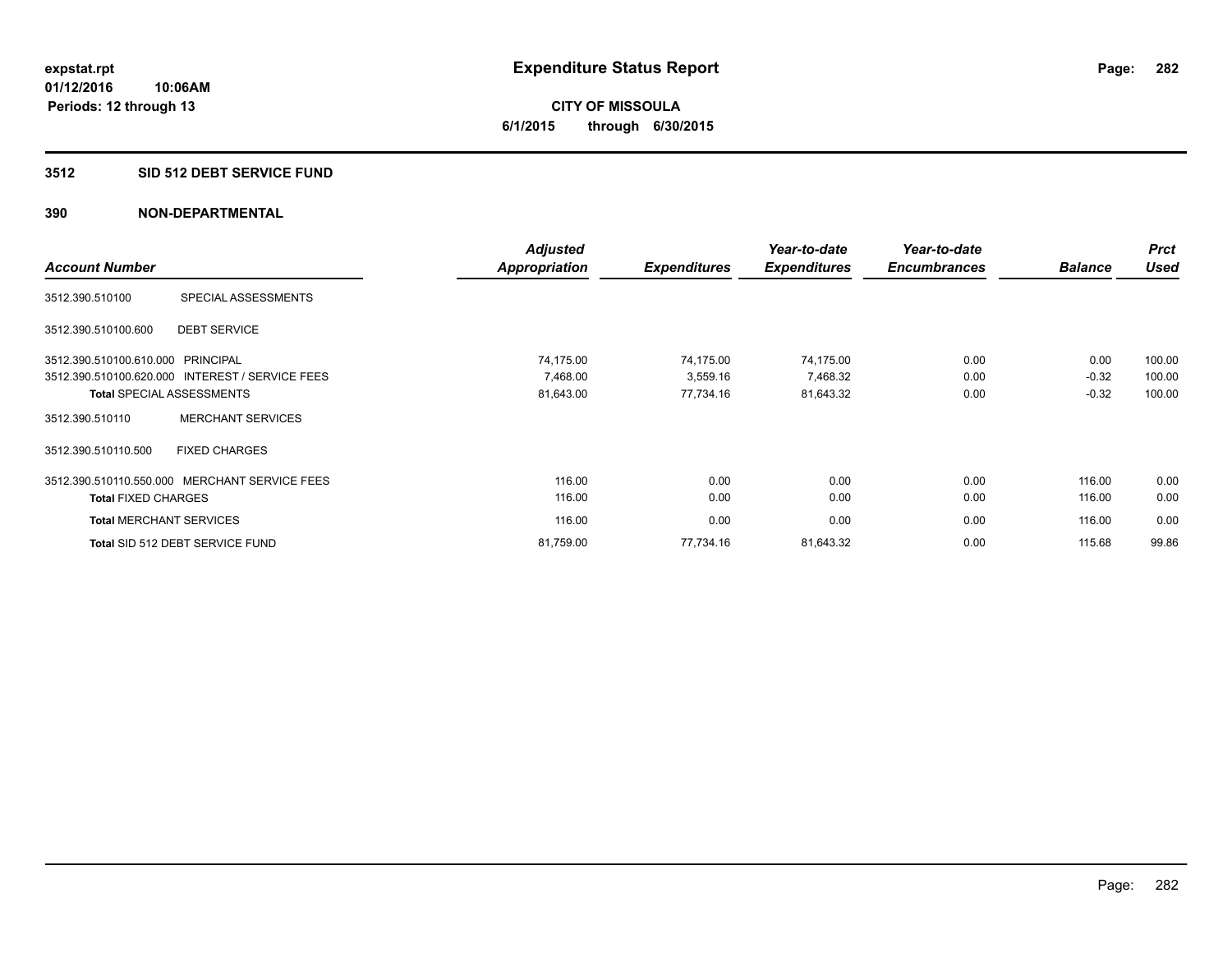**CITY OF MISSOULA 6/1/2015 through 6/30/2015**

#### **3513 SID 513 DEBT SERVICE FUND**

# **280 PUBLIC WORKS ADMIN/ENGINEERING**

| <b>Account Number</b>          |                                             | <b>Adjusted</b><br><b>Appropriation</b> | <b>Expenditures</b> | Year-to-date<br><b>Expenditures</b> | Year-to-date<br><b>Encumbrances</b> | <b>Balance</b> | <b>Prct</b><br><b>Used</b> |
|--------------------------------|---------------------------------------------|-----------------------------------------|---------------------|-------------------------------------|-------------------------------------|----------------|----------------------------|
| 3513.280.510110                | <b>MERCHANT SERVICES</b>                    |                                         |                     |                                     |                                     |                |                            |
| 3513.280.510110.500            | <b>FIXED CHARGES</b>                        |                                         |                     |                                     |                                     |                |                            |
| <b>Total MERCHANT SERVICES</b> |                                             | 0.00                                    | 0.00                | 0.00                                | 0.00                                | 0.00           | 0.00                       |
| 3513.280.521000                | INTERFUND OPERATING TRANSFERS               |                                         |                     |                                     |                                     |                |                            |
| 3513.280.521000.800            | OTHER OBJECTS                               |                                         |                     |                                     |                                     |                |                            |
|                                | <b>Total PUBLIC WORKS ADMIN/ENGINEERING</b> | 0.00                                    | 0.00                | 0.00                                | 0.00                                | 0.00           | 0.00                       |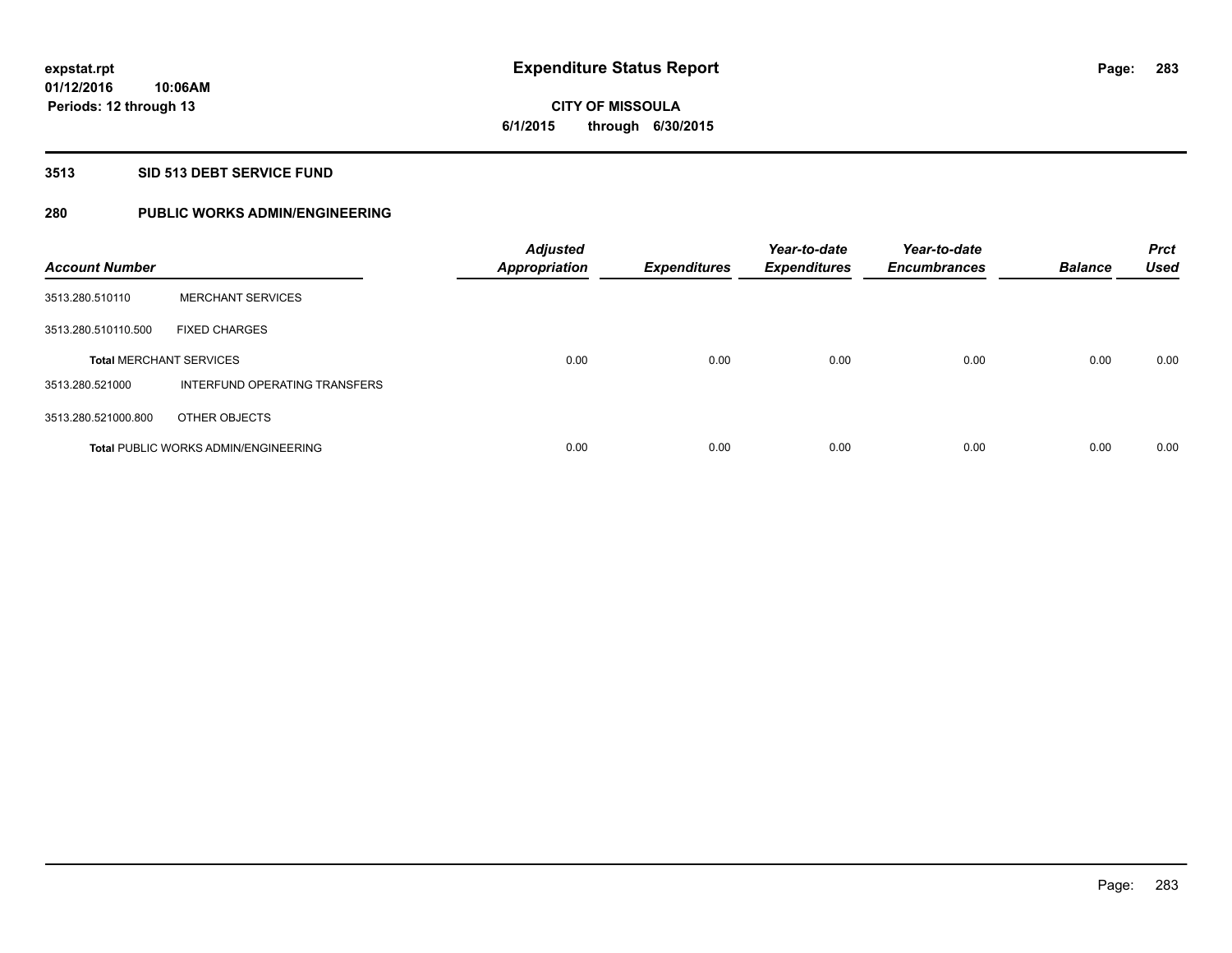**CITY OF MISSOULA 6/1/2015 through 6/30/2015**

### **3513 SID 513 DEBT SERVICE FUND**

| <b>Account Number</b>     |                                  | <b>Adjusted</b><br><b>Appropriation</b> | <b>Expenditures</b> | Year-to-date<br><b>Expenditures</b> | Year-to-date<br><b>Encumbrances</b> | <b>Balance</b> | <b>Prct</b><br><b>Used</b> |
|---------------------------|----------------------------------|-----------------------------------------|---------------------|-------------------------------------|-------------------------------------|----------------|----------------------------|
| 3513.390.510100           | SPECIAL ASSESSMENTS              |                                         |                     |                                     |                                     |                |                            |
| 3513.390.510100.600       | <b>DEBT SERVICE</b>              |                                         |                     |                                     |                                     |                |                            |
| <b>Total DEBT SERVICE</b> |                                  | 0.00                                    | 0.00                | 0.00                                | 0.00                                | 0.00           | 0.00                       |
| 3513.390.510100.800       | OTHER OBJECTS                    |                                         |                     |                                     |                                     |                |                            |
|                           | <b>Total SPECIAL ASSESSMENTS</b> | 0.00                                    | 0.00                | 0.00                                | 0.00                                | 0.00           | 0.00                       |
| 3513.390.510110           | <b>MERCHANT SERVICES</b>         |                                         |                     |                                     |                                     |                |                            |
| 3513.390.510110.500       | <b>FIXED CHARGES</b>             |                                         |                     |                                     |                                     |                |                            |
|                           | <b>Total MERCHANT SERVICES</b>   | 0.00                                    | 0.00                | 0.00                                | 0.00                                | 0.00           | 0.00                       |
| 3513.390.521000           | INTERFUND OPERATING TRANSFERS    |                                         |                     |                                     |                                     |                |                            |
| 3513.390.521000.800       | OTHER OBJECTS                    |                                         |                     |                                     |                                     |                |                            |
|                           | Total SID 513 DEBT SERVICE FUND  | 0.00                                    | 0.00                | 0.00                                | 0.00                                | 0.00           | 0.00                       |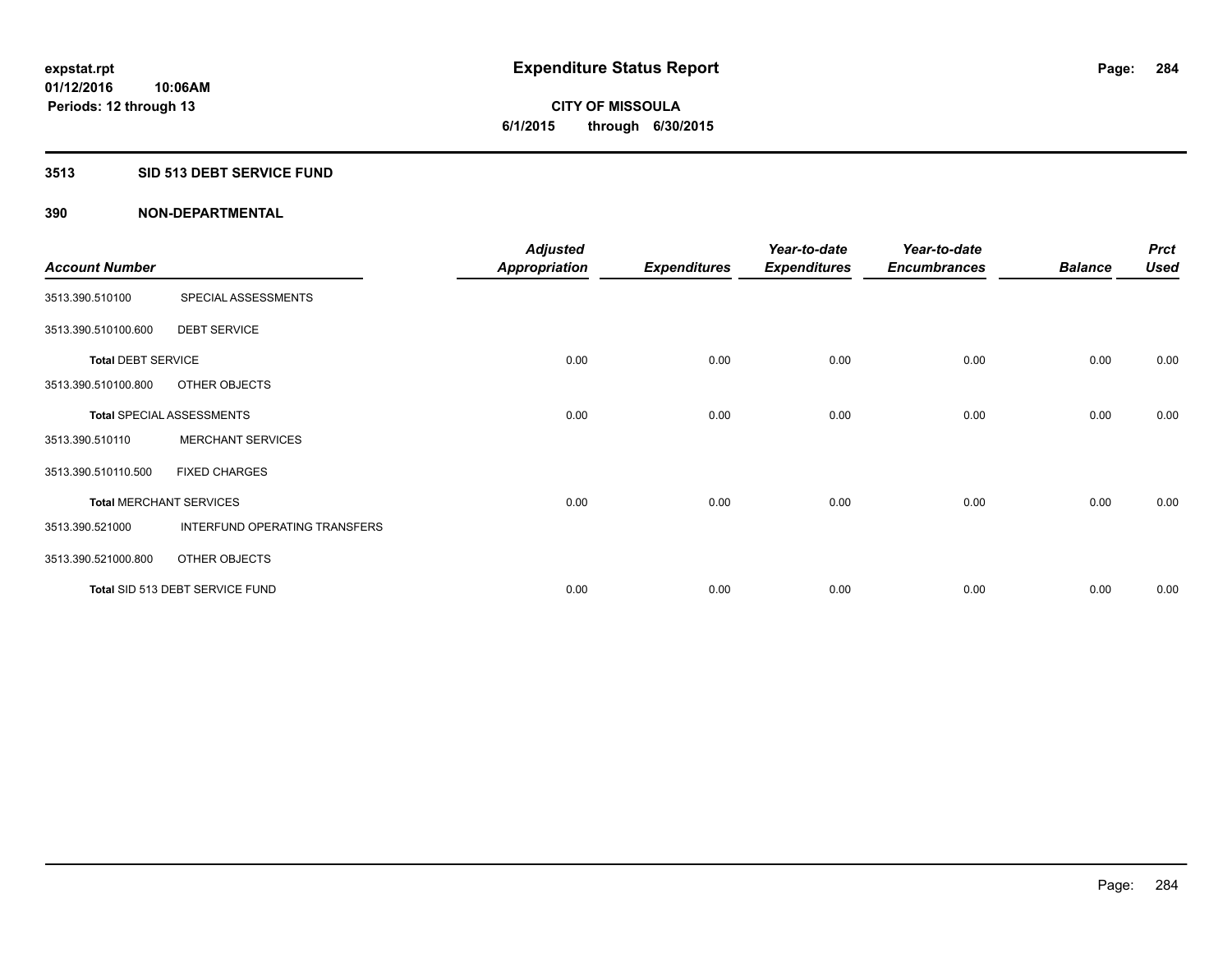# **CITY OF MISSOULA 6/1/2015 through 6/30/2015**

# **3514 SID 514 DEBT SERVICE FUND**

| <b>Account Number</b>                |                                                  | <b>Adjusted</b><br><b>Appropriation</b> | <b>Expenditures</b> | Year-to-date<br><b>Expenditures</b> | Year-to-date<br><b>Encumbrances</b> | <b>Balance</b>     | <b>Prct</b><br>Used |
|--------------------------------------|--------------------------------------------------|-----------------------------------------|---------------------|-------------------------------------|-------------------------------------|--------------------|---------------------|
| 3514.000.520100                      | *** Title Not Found ***                          |                                         |                     |                                     |                                     |                    |                     |
| 3514.000.520100.800                  | OTHER OBJECTS                                    |                                         |                     |                                     |                                     |                    |                     |
| <b>Total *** Title Not Found ***</b> | 3514.000.520100.820.000 TRANSFERS TO OTHER FUNDS | 426.00<br>426.00                        | 426.28<br>426.28    | 426.28<br>426.28                    | 0.00<br>0.00                        | $-0.28$<br>$-0.28$ | 100.07<br>100.07    |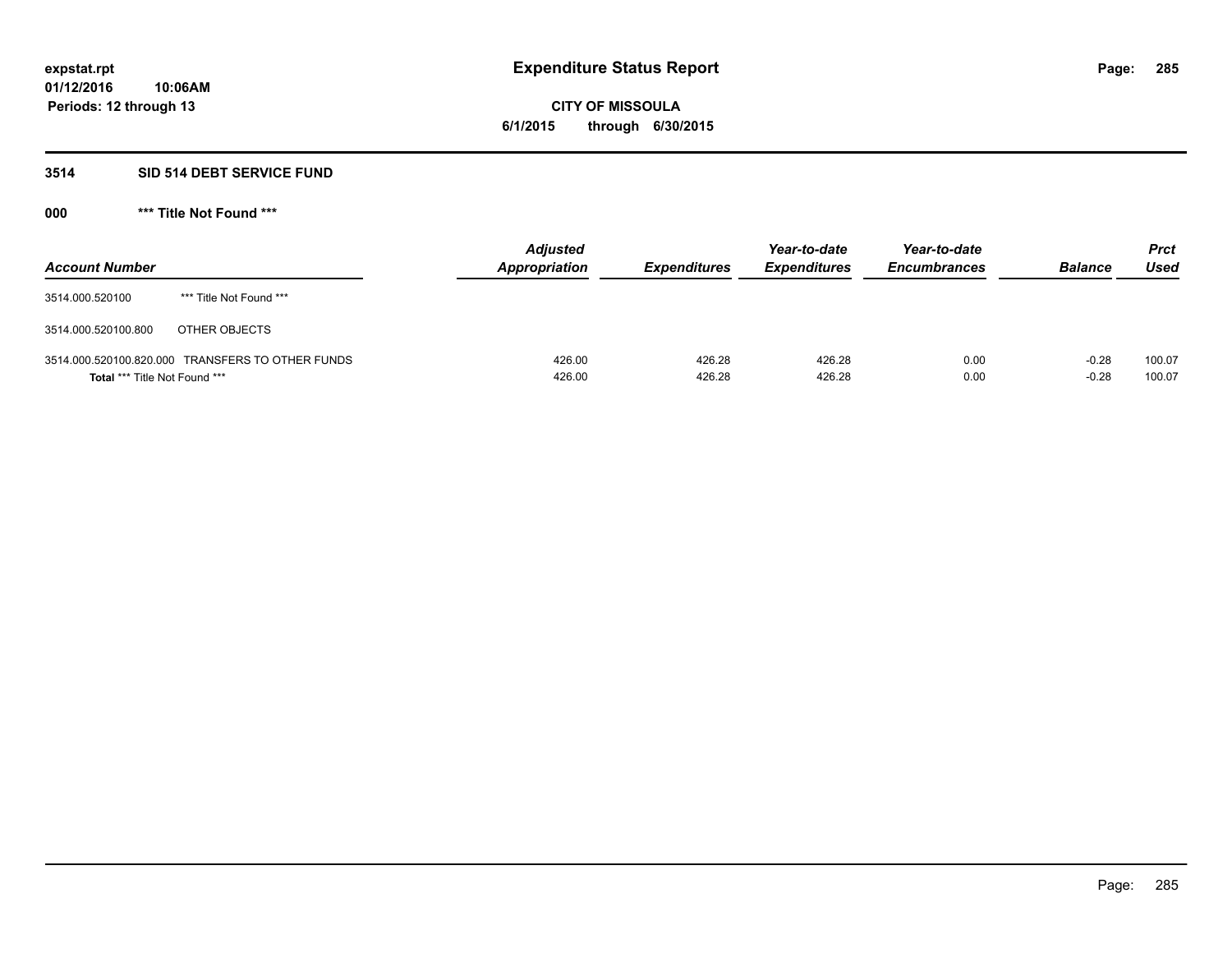# **CITY OF MISSOULA 6/1/2015 through 6/30/2015**

# **3514 SID 514 DEBT SERVICE FUND**

| <b>Account Number</b>         |                                  | <b>Adjusted</b><br><b>Appropriation</b> | <b>Expenditures</b> | Year-to-date<br><b>Expenditures</b> | Year-to-date<br><b>Encumbrances</b> | <b>Balance</b> | <b>Prct</b><br><b>Used</b> |
|-------------------------------|----------------------------------|-----------------------------------------|---------------------|-------------------------------------|-------------------------------------|----------------|----------------------------|
| 3514.390.510100               | SPECIAL ASSESSMENTS              |                                         |                     |                                     |                                     |                |                            |
| 3514.390.510100.600           | <b>DEBT SERVICE</b>              |                                         |                     |                                     |                                     |                |                            |
|                               | <b>Total SPECIAL ASSESSMENTS</b> | 0.00                                    | 0.00                | 0.00                                | 0.00                                | 0.00           | 0.00                       |
| 3514.390.510110               | <b>MERCHANT SERVICES</b>         |                                         |                     |                                     |                                     |                |                            |
| 3514.390.510110.500           | <b>FIXED CHARGES</b>             |                                         |                     |                                     |                                     |                |                            |
|                               | <b>Total MERCHANT SERVICES</b>   | 0.00                                    | 0.00                | 0.00                                | 0.00                                | 0.00           | 0.00                       |
| <b>Total NON-DEPARTMENTAL</b> |                                  | 0.00                                    | 0.00                | 0.00                                | 0.00                                | 0.00           | 0.00                       |
|                               | Total SID 514 DEBT SERVICE FUND  | 426.00                                  | 426.28              | 426.28                              | 0.00                                | $-0.28$        | 100.07                     |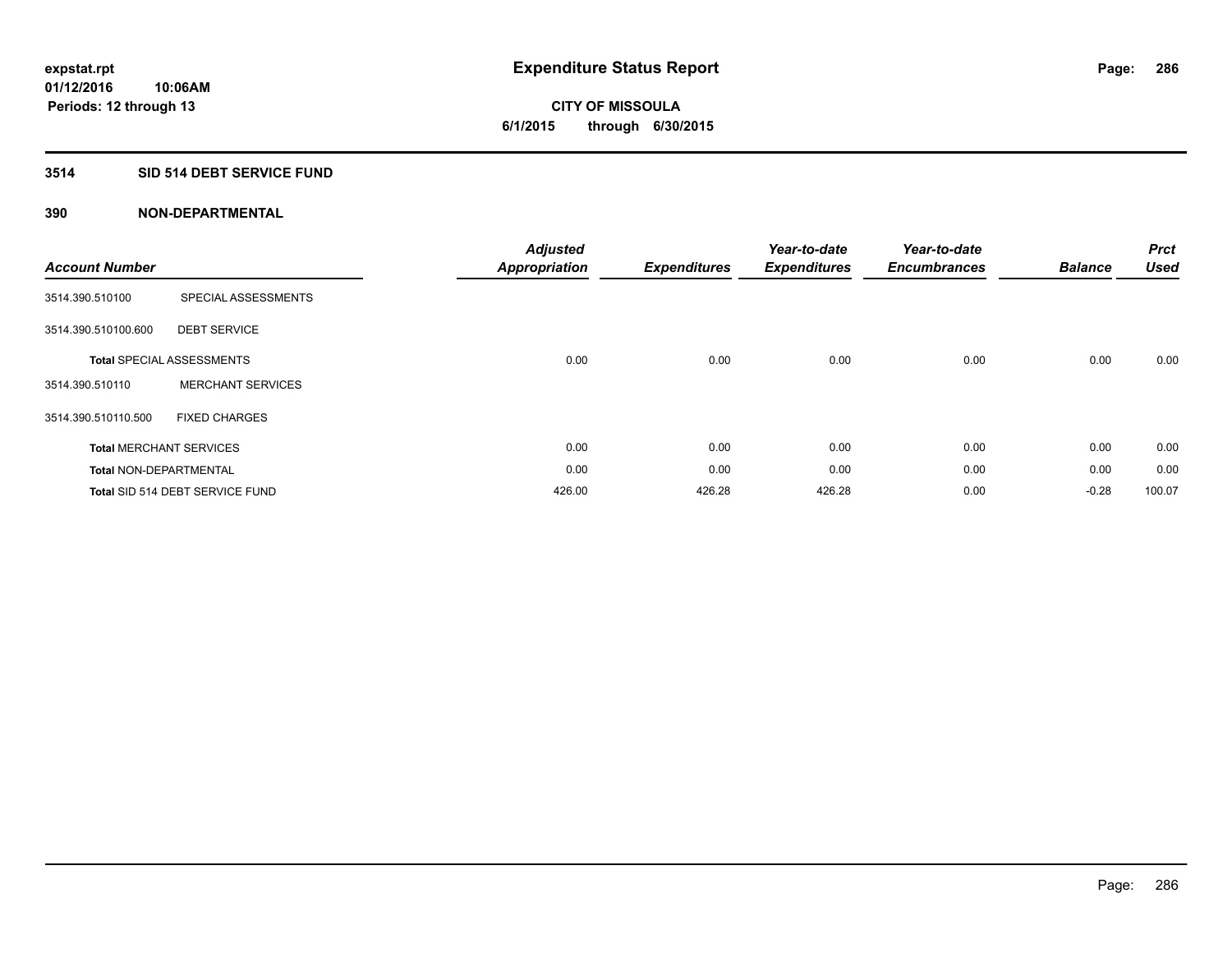# **CITY OF MISSOULA 6/1/2015 through 6/30/2015**

# **3515 SID 515 DEBT SERVICE FUND**

| <b>Account Number</b>     |                                  | <b>Adjusted</b><br><b>Appropriation</b> | <b>Expenditures</b> | Year-to-date<br><b>Expenditures</b> | Year-to-date<br><b>Encumbrances</b> | <b>Balance</b> | <b>Prct</b><br><b>Used</b> |
|---------------------------|----------------------------------|-----------------------------------------|---------------------|-------------------------------------|-------------------------------------|----------------|----------------------------|
| 3515.390.510100           | SPECIAL ASSESSMENTS              |                                         |                     |                                     |                                     |                |                            |
| 3515.390.510100.600       | <b>DEBT SERVICE</b>              |                                         |                     |                                     |                                     |                |                            |
| <b>Total DEBT SERVICE</b> |                                  | 0.00                                    | 0.00                | 0.00                                | 0.00                                | 0.00           | 0.00                       |
| 3515.390.510100.800       | OTHER OBJECTS                    |                                         |                     |                                     |                                     |                |                            |
|                           | <b>Total SPECIAL ASSESSMENTS</b> | 0.00                                    | 0.00                | 0.00                                | 0.00                                | 0.00           | 0.00                       |
| 3515.390.510110           | <b>MERCHANT SERVICES</b>         |                                         |                     |                                     |                                     |                |                            |
| 3515.390.510110.500       | <b>FIXED CHARGES</b>             |                                         |                     |                                     |                                     |                |                            |
|                           | Total SID 515 DEBT SERVICE FUND  | 0.00                                    | 0.00                | 0.00                                | 0.00                                | 0.00           | 0.00                       |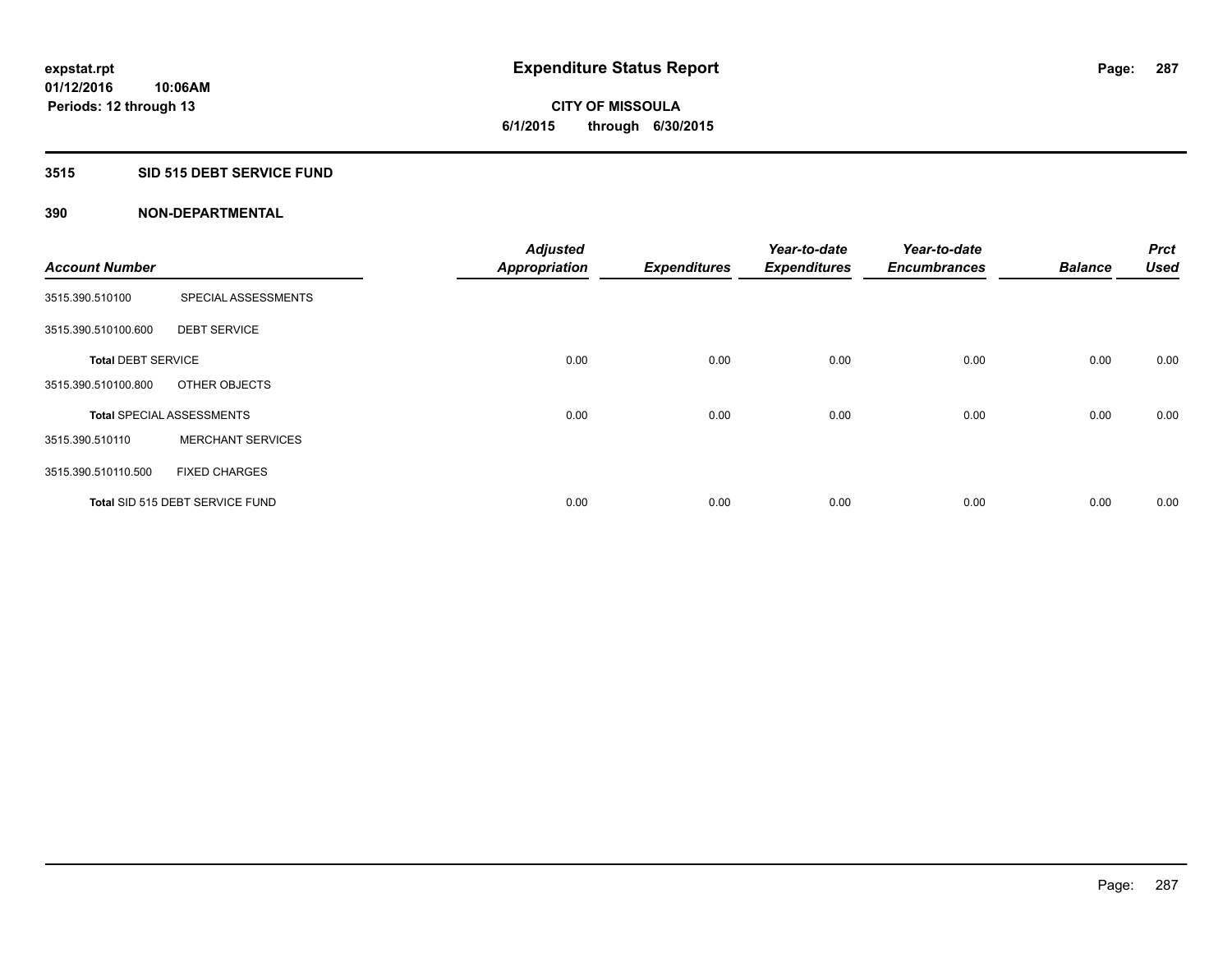# **CITY OF MISSOULA 6/1/2015 through 6/30/2015**

# **3517 SID 517 DEBT SERVICE FUND**

| <b>Account Number</b>                |                                                  | <b>Adjusted</b><br><b>Appropriation</b> | <b>Expenditures</b> | Year-to-date<br><b>Expenditures</b> | Year-to-date<br><b>Encumbrances</b> | <b>Balance</b>     | Prct<br><b>Used</b> |
|--------------------------------------|--------------------------------------------------|-----------------------------------------|---------------------|-------------------------------------|-------------------------------------|--------------------|---------------------|
| 3517.000.520100                      | *** Title Not Found ***                          |                                         |                     |                                     |                                     |                    |                     |
| 3517.000.520100.800                  | OTHER OBJECTS                                    |                                         |                     |                                     |                                     |                    |                     |
| <b>Total *** Title Not Found ***</b> | 3517.000.520100.820.000 TRANSFERS TO OTHER FUNDS | 0.00<br>0.00                            | 2.38<br>2.38        | 2.38<br>2.38                        | 0.00<br>0.00                        | $-2.38$<br>$-2.38$ | 0.00<br>0.00        |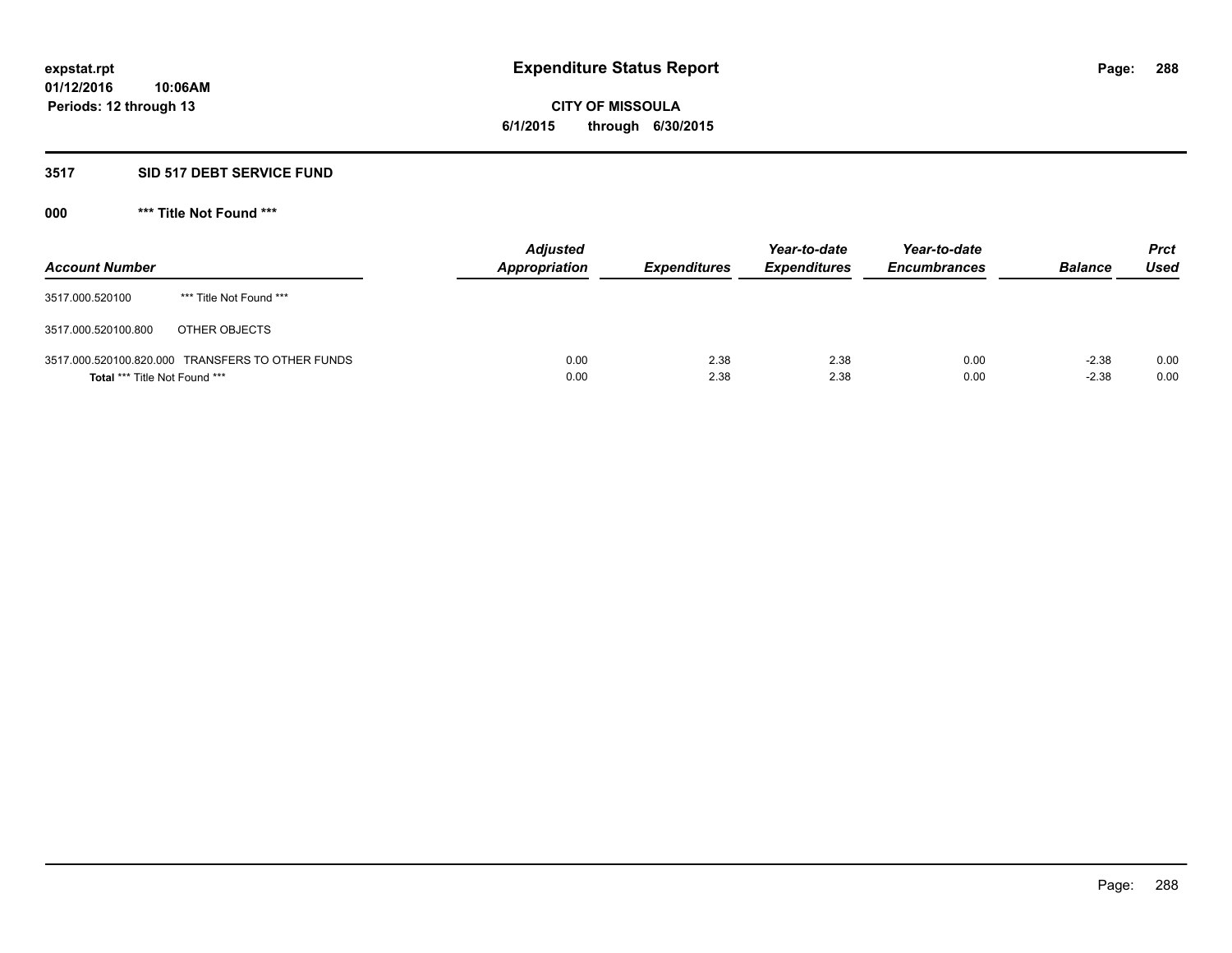#### **3517 SID 517 DEBT SERVICE FUND**

| <b>Account Number</b>         |                                  | <b>Adjusted</b><br><b>Appropriation</b> | <b>Expenditures</b> | Year-to-date<br><b>Expenditures</b> | Year-to-date<br><b>Encumbrances</b> | <b>Balance</b> | <b>Prct</b><br><b>Used</b> |
|-------------------------------|----------------------------------|-----------------------------------------|---------------------|-------------------------------------|-------------------------------------|----------------|----------------------------|
| 3517.390.510100               | SPECIAL ASSESSMENTS              |                                         |                     |                                     |                                     |                |                            |
| 3517.390.510100.600           | <b>DEBT SERVICE</b>              |                                         |                     |                                     |                                     |                |                            |
|                               | <b>Total SPECIAL ASSESSMENTS</b> | 0.00                                    | 0.00                | 0.00                                | 0.00                                | 0.00           | 0.00                       |
| 3517.390.510110               | <b>MERCHANT SERVICES</b>         |                                         |                     |                                     |                                     |                |                            |
| 3517.390.510110.500           | <b>FIXED CHARGES</b>             |                                         |                     |                                     |                                     |                |                            |
| <b>Total NON-DEPARTMENTAL</b> |                                  | 0.00                                    | 0.00                | 0.00                                | 0.00                                | 0.00           | 0.00                       |
|                               | Total SID 517 DEBT SERVICE FUND  | 0.00                                    | 2.38                | 2.38                                | 0.00                                | $-2.38$        | 0.00                       |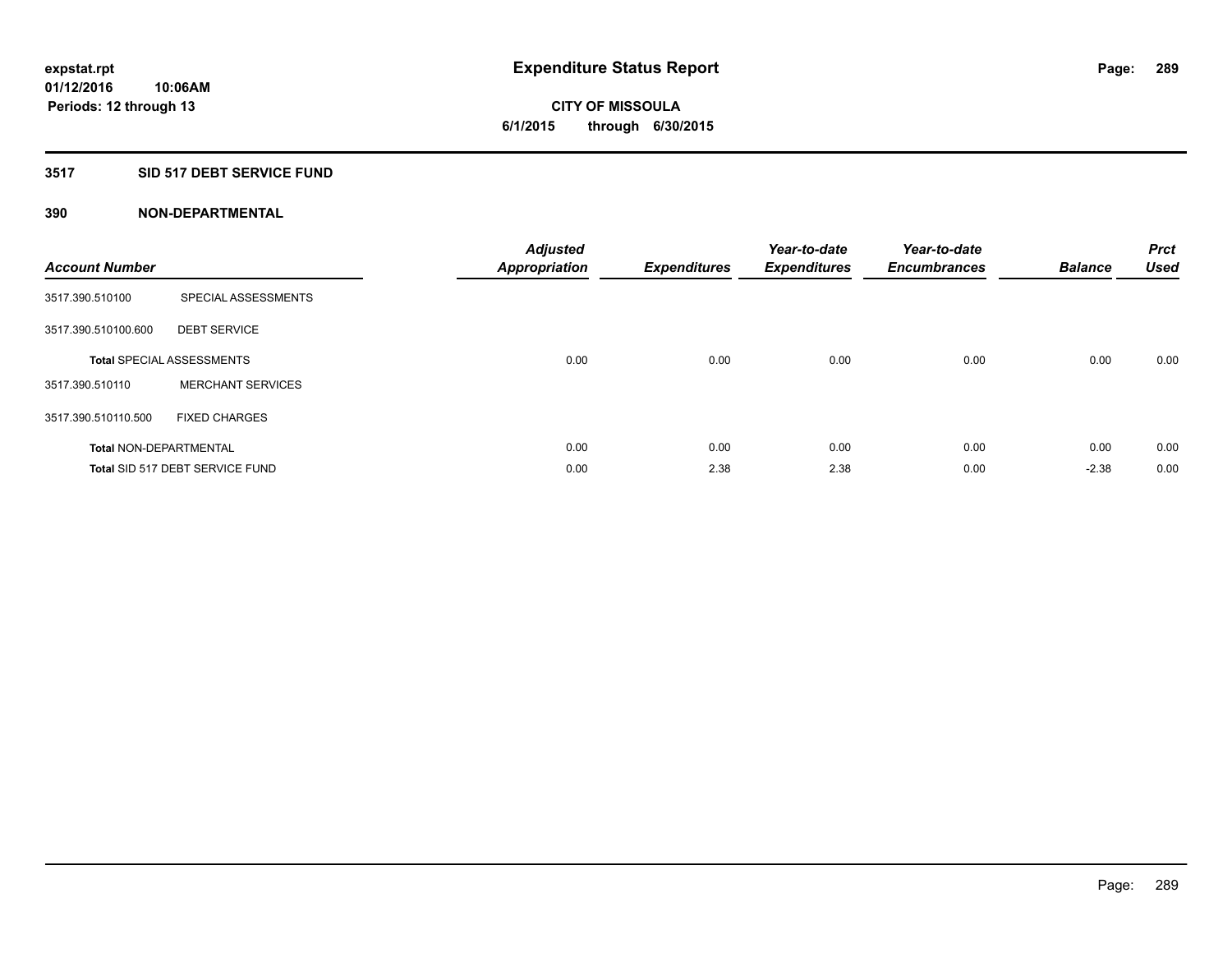# **CITY OF MISSOULA 6/1/2015 through 6/30/2015**

#### **3518 SID 518 DEBT SERVICE FUND**

**000 \*\*\* Title Not Found \*\*\***

| <b>Account Number</b>         |                                                  | <b>Adjusted</b><br>Appropriation | <b>Expenditures</b> | Year-to-date<br><b>Expenditures</b> | Year-to-date<br><b>Encumbrances</b> | <b>Balance</b>     | <b>Prct</b><br><b>Used</b> |
|-------------------------------|--------------------------------------------------|----------------------------------|---------------------|-------------------------------------|-------------------------------------|--------------------|----------------------------|
| 3518.000.520100               | *** Title Not Found ***                          |                                  |                     |                                     |                                     |                    |                            |
| 3518.000.520100.800           | OTHER OBJECTS                                    |                                  |                     |                                     |                                     |                    |                            |
| Total *** Title Not Found *** | 3518.000.520100.820.000 TRANSFERS TO OTHER FUNDS | 0.00<br>0.00                     | 0.12<br>0.12        | 0.12<br>0.12                        | 0.00<br>0.00                        | $-0.12$<br>$-0.12$ | 0.00<br>0.00               |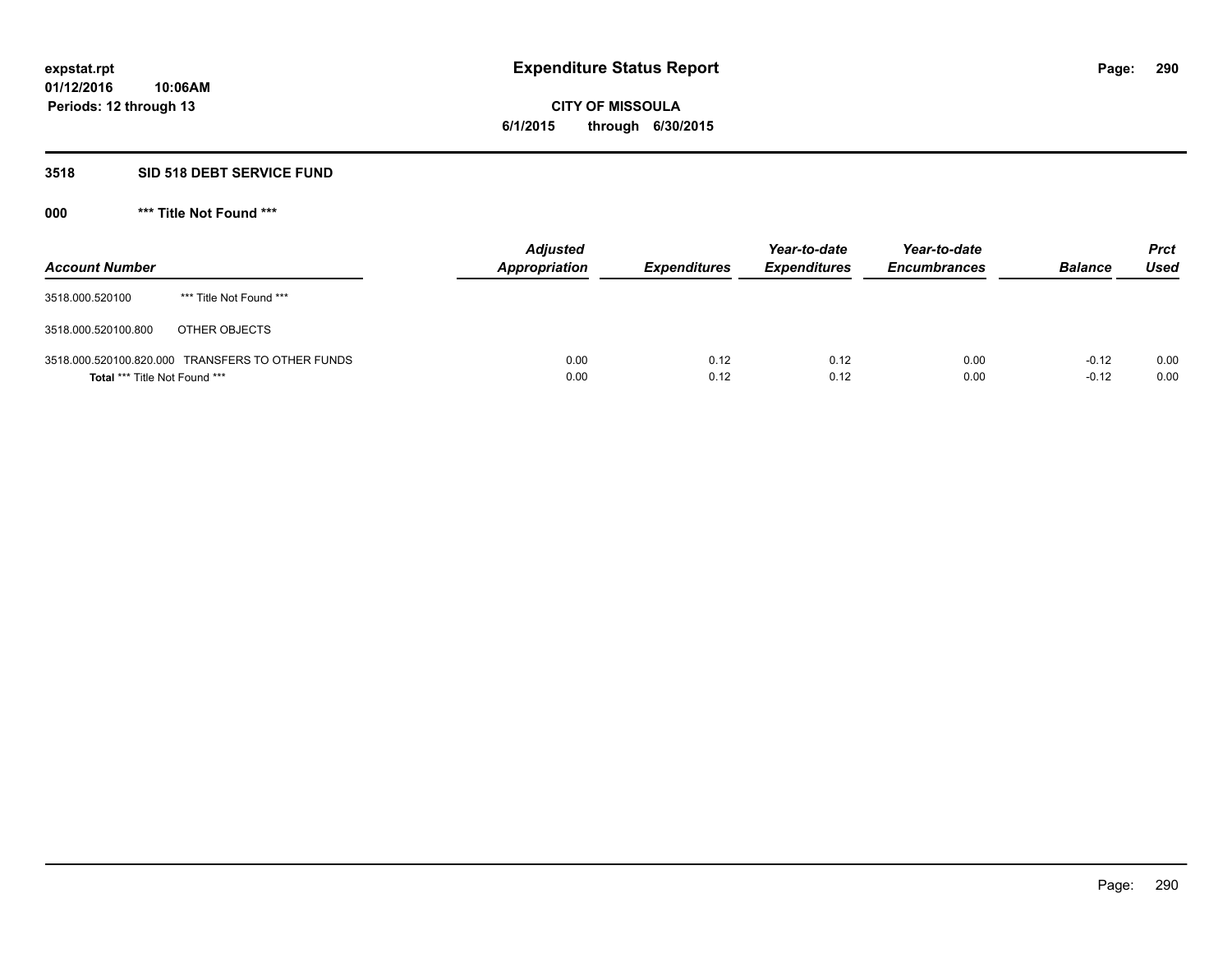# **3518 SID 518 DEBT SERVICE FUND**

| <b>Account Number</b>  |                                     | <b>Adjusted</b><br>Appropriation | <b>Expenditures</b> | Year-to-date<br><b>Expenditures</b> | Year-to-date<br><b>Encumbrances</b> | <b>Balance</b> | <b>Prct</b><br><b>Used</b> |
|------------------------|-------------------------------------|----------------------------------|---------------------|-------------------------------------|-------------------------------------|----------------|----------------------------|
| 3518.390.510100        | SPECIAL ASSESSMENTS                 |                                  |                     |                                     |                                     |                |                            |
| 3518.390.510100.600    | <b>DEBT SERVICE</b>                 |                                  |                     |                                     |                                     |                |                            |
|                        | <b>Total SPECIAL ASSESSMENTS</b>    | 0.00                             | 0.00                | 0.00                                | 0.00                                | 0.00           | 0.00                       |
| 3518.390.510110        | <b>MERCHANT SERVICES</b>            |                                  |                     |                                     |                                     |                |                            |
| 3518.390.510110.500    | <b>FIXED CHARGES</b>                |                                  |                     |                                     |                                     |                |                            |
|                        | <b>Total MERCHANT SERVICES</b>      | 0.00                             | 0.00                | 0.00                                | 0.00                                | 0.00           | 0.00                       |
| 3518.390.521000        | INTERFUND OPERATING TRANSFERS       |                                  |                     |                                     |                                     |                |                            |
| 3518.390.521000.800    | OTHER OBJECTS                       |                                  |                     |                                     |                                     |                |                            |
|                        | Total INTERFUND OPERATING TRANSFERS | 0.00                             | 0.00                | 0.00                                | 0.00                                | 0.00           | 0.00                       |
| Total NON-DEPARTMENTAL |                                     | 0.00                             | 0.00                | 0.00                                | 0.00                                | 0.00           | 0.00                       |
|                        | Total SID 518 DEBT SERVICE FUND     | 0.00                             | 0.12                | 0.12                                | 0.00                                | $-0.12$        | 0.00                       |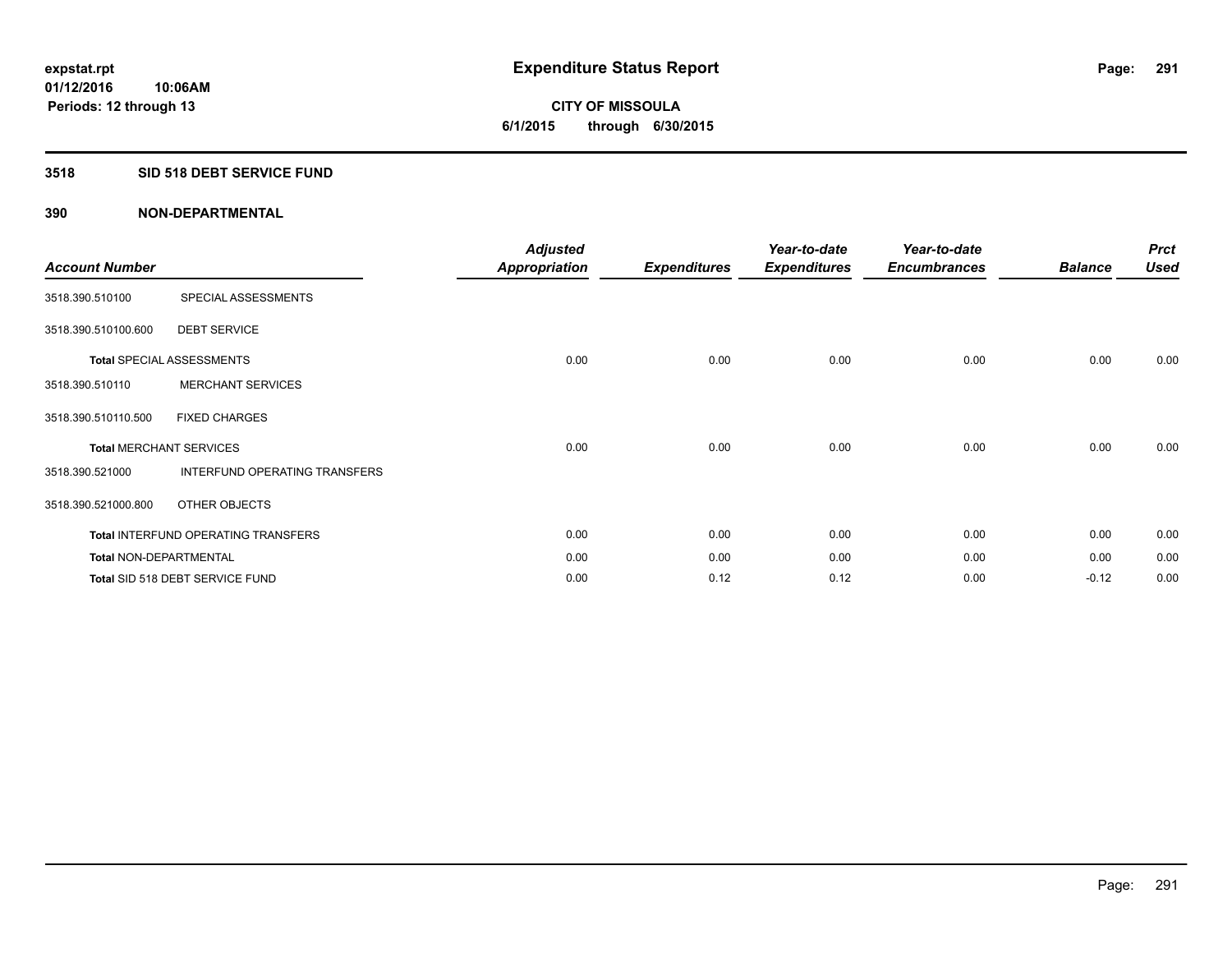#### **3519 SID 519 DEBT SERVICE FUND**

| <b>Account Number</b> |                                            | <b>Adjusted</b><br><b>Appropriation</b> | <b>Expenditures</b> | Year-to-date<br><b>Expenditures</b> | Year-to-date<br><b>Encumbrances</b> | <b>Balance</b> | <b>Prct</b><br><b>Used</b> |
|-----------------------|--------------------------------------------|-----------------------------------------|---------------------|-------------------------------------|-------------------------------------|----------------|----------------------------|
| 3519.390.510100       | SPECIAL ASSESSMENTS                        |                                         |                     |                                     |                                     |                |                            |
| 3519.390.510100.600   | <b>DEBT SERVICE</b>                        |                                         |                     |                                     |                                     |                |                            |
|                       | <b>Total SPECIAL ASSESSMENTS</b>           | 0.00                                    | 0.00                | 0.00                                | 0.00                                | 0.00           | 0.00                       |
| 3519.390.510110       | <b>MERCHANT SERVICES</b>                   |                                         |                     |                                     |                                     |                |                            |
| 3519.390.510110.500   | <b>FIXED CHARGES</b>                       |                                         |                     |                                     |                                     |                |                            |
|                       | <b>Total MERCHANT SERVICES</b>             | 0.00                                    | 0.00                | 0.00                                | 0.00                                | 0.00           | 0.00                       |
| 3519.390.521000       | <b>INTERFUND OPERATING TRANSFERS</b>       |                                         |                     |                                     |                                     |                |                            |
| 3519.390.521000.800   | OTHER OBJECTS                              |                                         |                     |                                     |                                     |                |                            |
|                       | <b>Total INTERFUND OPERATING TRANSFERS</b> | 0.00                                    | 0.00                | 0.00                                | 0.00                                | 0.00           | 0.00                       |
|                       | Total SID 519 DEBT SERVICE FUND            | 0.00                                    | 0.00                | 0.00                                | 0.00                                | 0.00           | 0.00                       |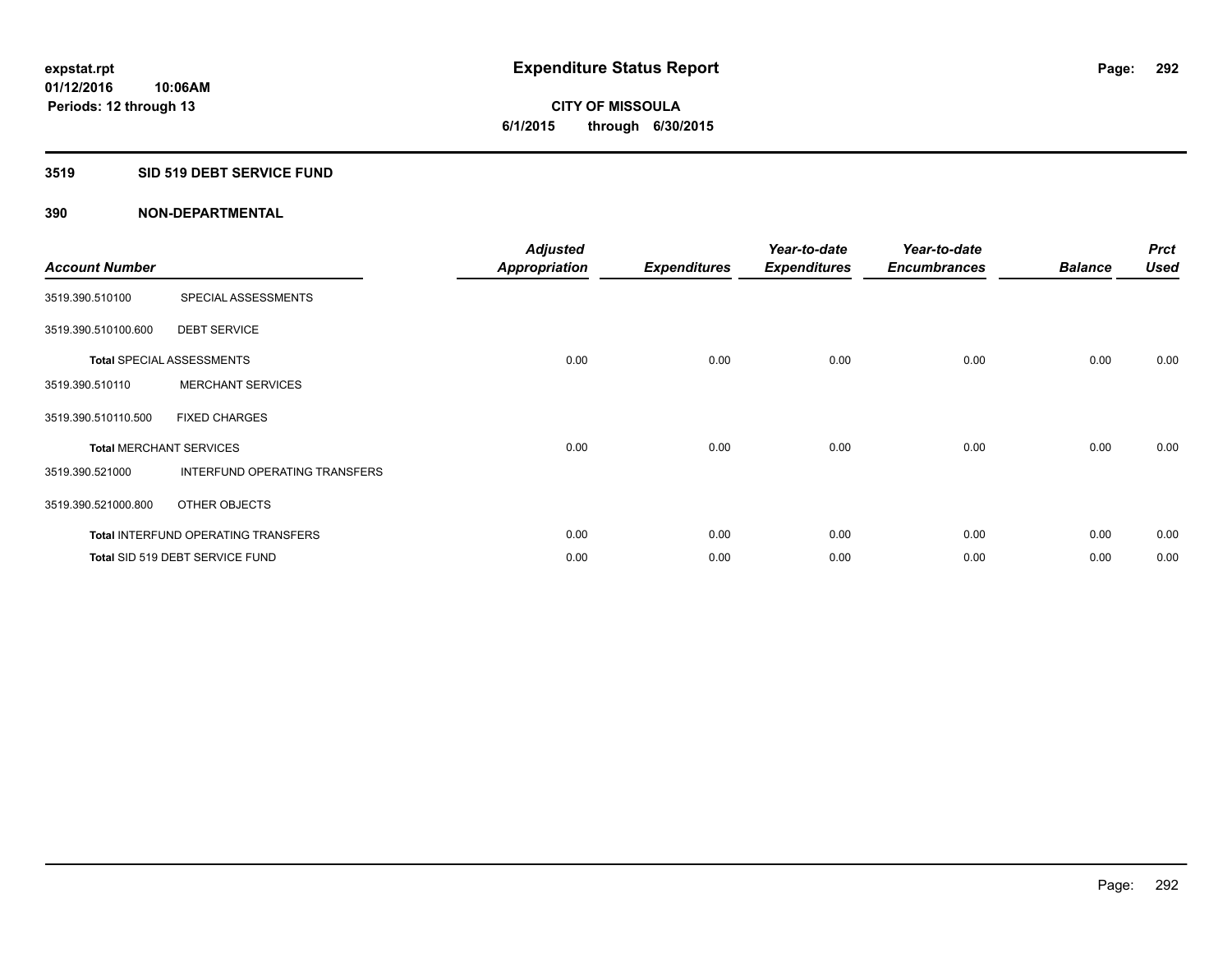**CITY OF MISSOULA 6/1/2015 through 6/30/2015**

#### **3520 SID 520 DEBT SERVICE FUND**

|                                   |                                                 | <b>Adjusted</b>      |                     | Year-to-date        | Year-to-date        |                | <b>Prct</b> |
|-----------------------------------|-------------------------------------------------|----------------------|---------------------|---------------------|---------------------|----------------|-------------|
| <b>Account Number</b>             |                                                 | <b>Appropriation</b> | <b>Expenditures</b> | <b>Expenditures</b> | <b>Encumbrances</b> | <b>Balance</b> | <b>Used</b> |
| 3520.390.510100                   | SPECIAL ASSESSMENTS                             |                      |                     |                     |                     |                |             |
| 3520.390.510100.600               | <b>DEBT SERVICE</b>                             |                      |                     |                     |                     |                |             |
| 3520.390.510100.610.000 PRINCIPAL |                                                 | 133,000.00           | 67,000.00           | 133,000.00          | 0.00                | 0.00           | 100.00      |
|                                   | 3520.390.510100.620.000 INTEREST / SERVICE FEES | 27,280.00            | 12,980.00           | 27,280.00           | 0.00                | 0.00           | 100.00      |
|                                   | <b>Total SPECIAL ASSESSMENTS</b>                | 160,280.00           | 79.980.00           | 160,280.00          | 0.00                | 0.00           | 100.00      |
| 3520.390.510110                   | <b>MERCHANT SERVICES</b>                        |                      |                     |                     |                     |                |             |
| 3520.390.510110.500               | <b>FIXED CHARGES</b>                            |                      |                     |                     |                     |                |             |
| 3520.390.510110.550.000           | MERCHANT SERVICE FEES                           | 263.00               | 0.00                | 0.00                | 0.00                | 263.00         | 0.00        |
|                                   | <b>Total MERCHANT SERVICES</b>                  | 263.00               | 0.00                | 0.00                | 0.00                | 263.00         | 0.00        |
|                                   | Total SID 520 DEBT SERVICE FUND                 | 160.543.00           | 79.980.00           | 160,280.00          | 0.00                | 263.00         | 99.84       |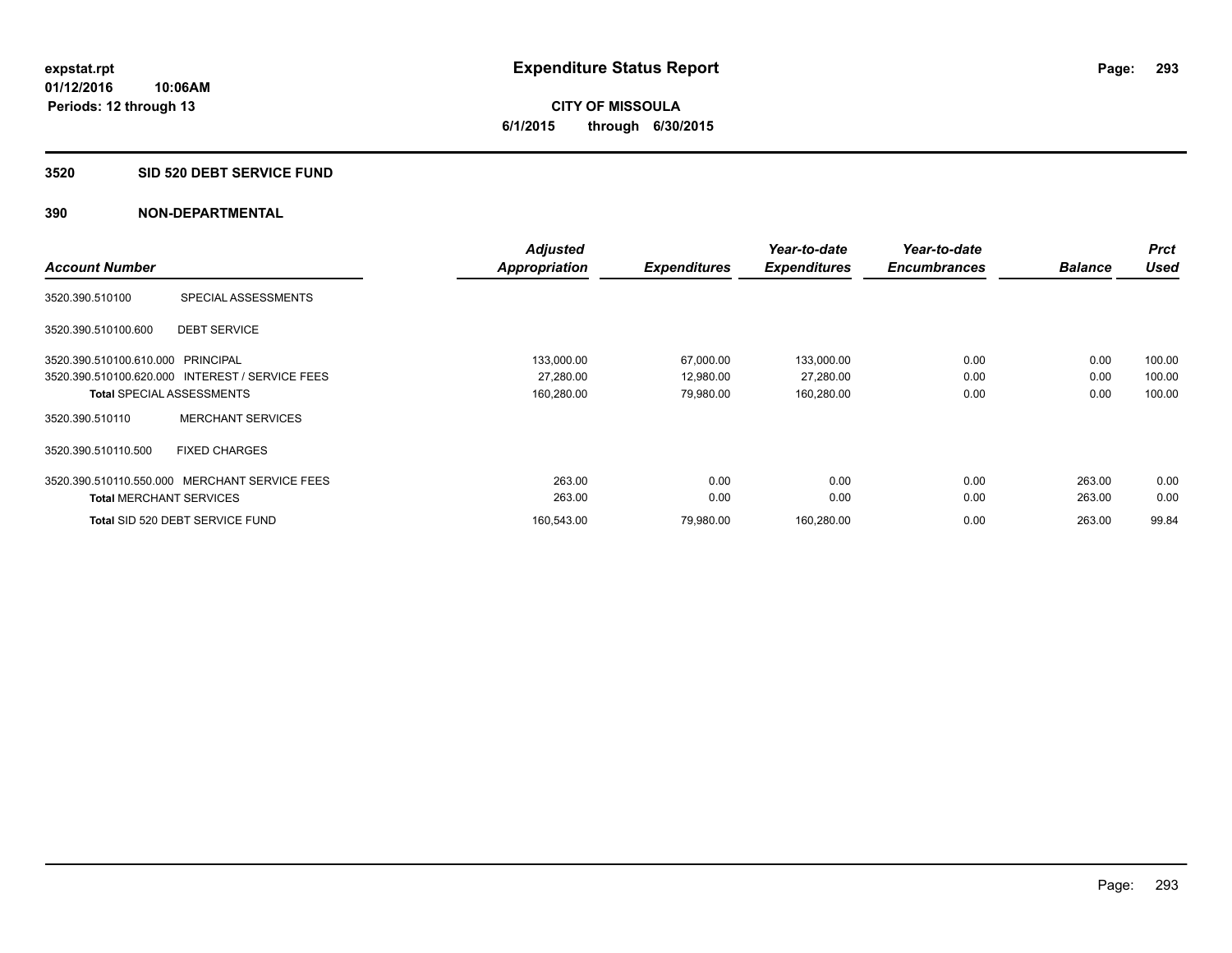**CITY OF MISSOULA 6/1/2015 through 6/30/2015**

#### **3521 SID 521 DEBT SERVICE FUND**

|                                   |                                                 | <b>Adjusted</b>      |                     | Year-to-date        | Year-to-date        |                | <b>Prct</b> |
|-----------------------------------|-------------------------------------------------|----------------------|---------------------|---------------------|---------------------|----------------|-------------|
| <b>Account Number</b>             |                                                 | <b>Appropriation</b> | <b>Expenditures</b> | <b>Expenditures</b> | <b>Encumbrances</b> | <b>Balance</b> | <b>Used</b> |
| 3521.390.510100                   | SPECIAL ASSESSMENTS                             |                      |                     |                     |                     |                |             |
| 3521.390.510100.600               | <b>DEBT SERVICE</b>                             |                      |                     |                     |                     |                |             |
| 3521.390.510100.610.000 PRINCIPAL |                                                 | 338.00               | 337.50              | 337.50              | 0.00                | 0.50           | 99.85       |
|                                   | 3521.390.510100.620.000 INTEREST / SERVICE FEES | 382.00               | 16.19               | 32.39               | 0.00                | 349.61         | 8.48        |
| <b>Total SPECIAL ASSESSMENTS</b>  |                                                 | 720.00               | 353.69              | 369.89              | 0.00                | 350.11         | 51.37       |
| 3521.390.510110                   | <b>MERCHANT SERVICES</b>                        |                      |                     |                     |                     |                |             |
| 3521.390.510110.500               | <b>FIXED CHARGES</b>                            |                      |                     |                     |                     |                |             |
| <b>Total MERCHANT SERVICES</b>    |                                                 | 0.00                 | 0.00                | 0.00                | 0.00                | 0.00           | 0.00        |
|                                   | Total SID 521 DEBT SERVICE FUND                 | 720.00               | 353.69              | 369.89              | 0.00                | 350.11         | 51.37       |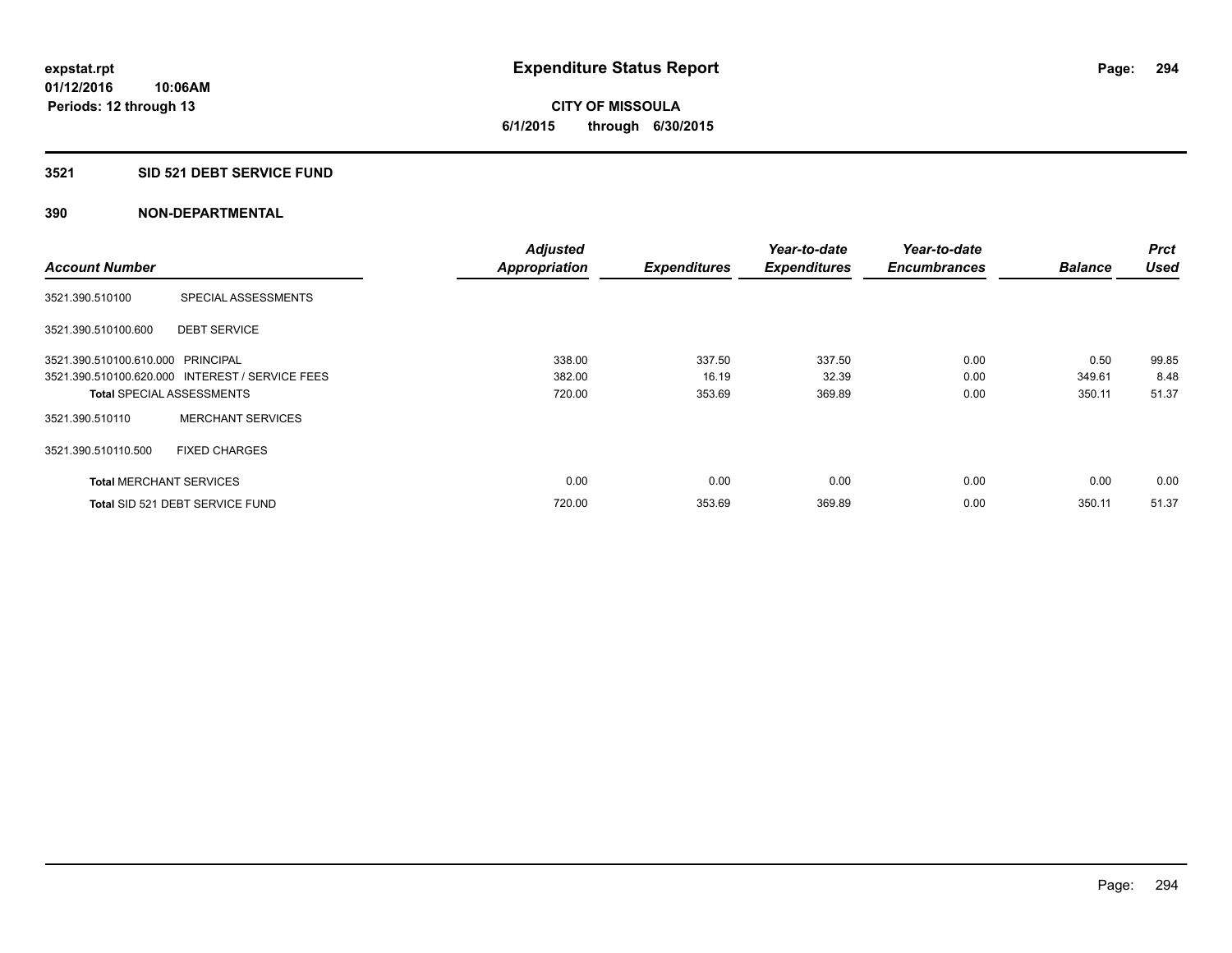**CITY OF MISSOULA 6/1/2015 through 6/30/2015**

#### **3522 SID 522 DEBT SERVICE FUND**

|                                   |                                                 | <b>Adjusted</b>      |                     | Year-to-date        | Year-to-date        |                | <b>Prct</b> |
|-----------------------------------|-------------------------------------------------|----------------------|---------------------|---------------------|---------------------|----------------|-------------|
| <b>Account Number</b>             |                                                 | <b>Appropriation</b> | <b>Expenditures</b> | <b>Expenditures</b> | <b>Encumbrances</b> | <b>Balance</b> | <b>Used</b> |
| 3522.390.510100                   | SPECIAL ASSESSMENTS                             |                      |                     |                     |                     |                |             |
| 3522.390.510100.600               | <b>DEBT SERVICE</b>                             |                      |                     |                     |                     |                |             |
| 3522.390.510100.610.000 PRINCIPAL |                                                 | 488.00               | 487.50              | 487.50              | 0.00                | 0.50           | 99.90       |
|                                   | 3522.390.510100.620.000 INTEREST / SERVICE FEES | 47.00                | 23.40               | 46.79               | 0.00                | 0.21           | 99.55       |
| <b>Total SPECIAL ASSESSMENTS</b>  |                                                 | 535.00               | 510.90              | 534.29              | 0.00                | 0.71           | 99.87       |
| 3522.390.510110                   | <b>MERCHANT SERVICES</b>                        |                      |                     |                     |                     |                |             |
| 3522.390.510110.500               | <b>FIXED CHARGES</b>                            |                      |                     |                     |                     |                |             |
| <b>Total MERCHANT SERVICES</b>    |                                                 | 0.00                 | 0.00                | 0.00                | 0.00                | 0.00           | 0.00        |
|                                   | Total SID 522 DEBT SERVICE FUND                 | 535.00               | 510.90              | 534.29              | 0.00                | 0.71           | 99.87       |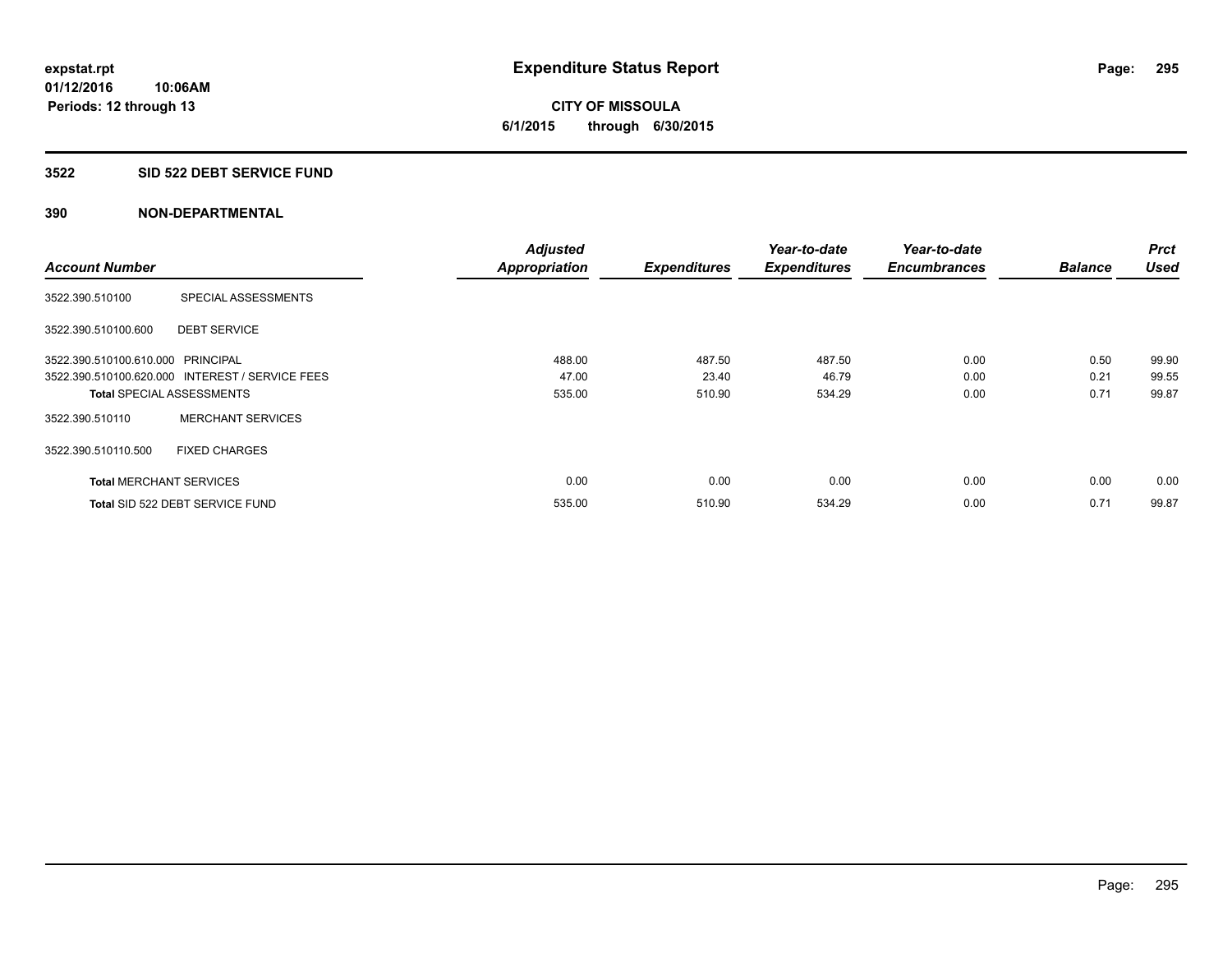# **CITY OF MISSOULA 6/1/2015 through 6/30/2015**

#### **3524 SID 524 DEBT SERVICE FUND**

|                                   |                                                 | <b>Adjusted</b>      |                     | Year-to-date        | Year-to-date        |                | <b>Prct</b> |
|-----------------------------------|-------------------------------------------------|----------------------|---------------------|---------------------|---------------------|----------------|-------------|
| <b>Account Number</b>             |                                                 | <b>Appropriation</b> | <b>Expenditures</b> | <b>Expenditures</b> | <b>Encumbrances</b> | <b>Balance</b> | <b>Used</b> |
| 3524.390.510100                   | SPECIAL ASSESSMENTS                             |                      |                     |                     |                     |                |             |
| 3524.390.510100.600               | <b>DEBT SERVICE</b>                             |                      |                     |                     |                     |                |             |
| 3524.390.510100.610.000 PRINCIPAL |                                                 | 217,000.00           | 109,000.00          | 217,000.00          | 0.00                | 0.00           | 100.00      |
|                                   | 3524.390.510100.620.000 INTEREST / SERVICE FEES | 89,400.00            | 43,620.00           | 89,400.00           | 0.00                | 0.00           | 100.00      |
| <b>Total SPECIAL ASSESSMENTS</b>  |                                                 | 306,400.00           | 152,620.00          | 306,400.00          | 0.00                | 0.00           | 100.00      |
| 3524.390.510110                   | <b>MERCHANT SERVICES</b>                        |                      |                     |                     |                     |                |             |
| 3524.390.510110.500               | <b>FIXED CHARGES</b>                            |                      |                     |                     |                     |                |             |
| <b>Total MERCHANT SERVICES</b>    |                                                 | 0.00                 | 0.00                | 0.00                | 0.00                | 0.00           | 0.00        |
|                                   | Total SID 524 DEBT SERVICE FUND                 | 306.400.00           | 152.620.00          | 306.400.00          | 0.00                | 0.00           | 100.00      |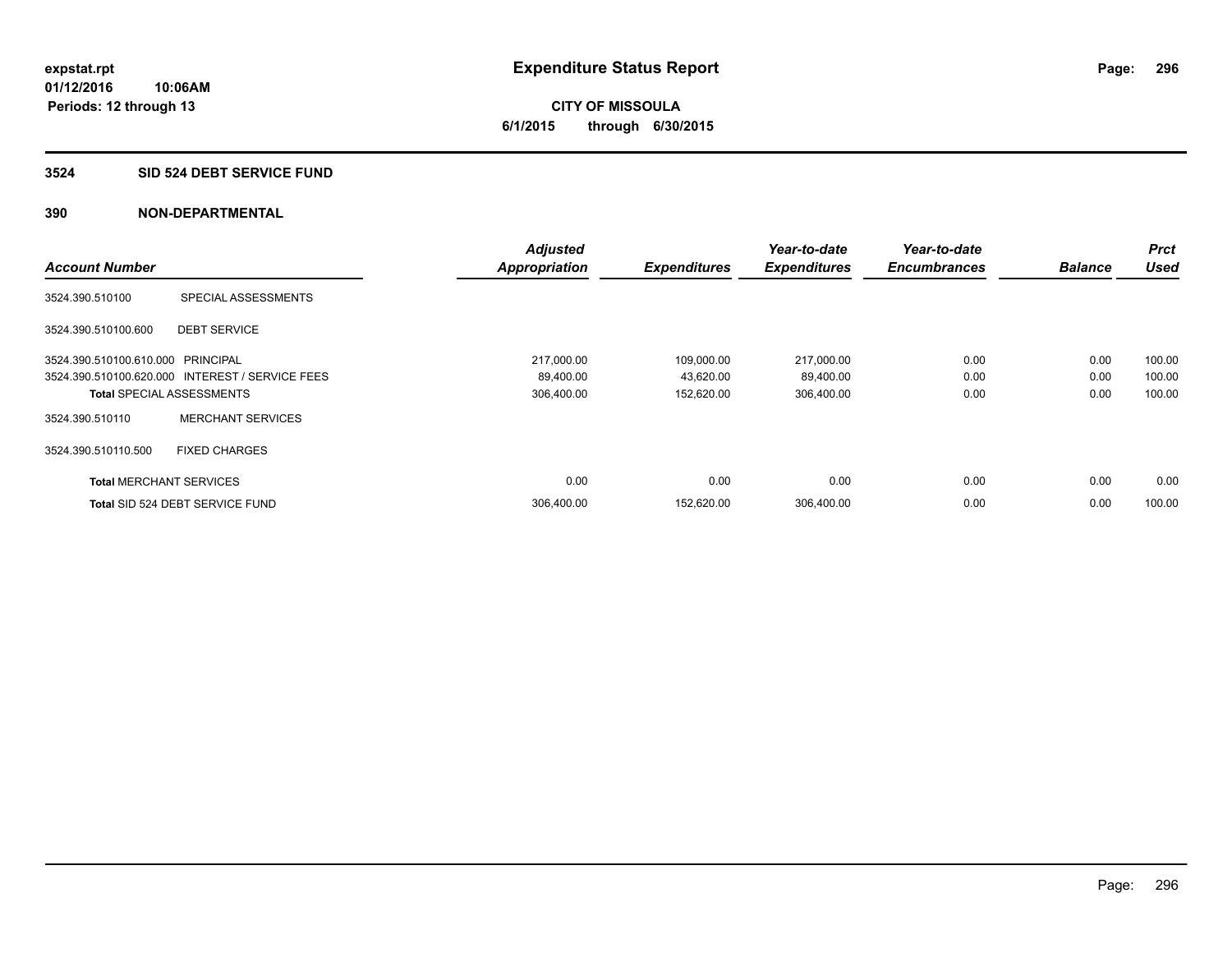**CITY OF MISSOULA 6/1/2015 through 6/30/2015**

#### **3525 SID 525 DEBT SERVICE FUND**

|                                   |                                                 | <b>Adjusted</b>      |                     | Year-to-date        | Year-to-date        |                | <b>Prct</b> |
|-----------------------------------|-------------------------------------------------|----------------------|---------------------|---------------------|---------------------|----------------|-------------|
| <b>Account Number</b>             |                                                 | <b>Appropriation</b> | <b>Expenditures</b> | <b>Expenditures</b> | <b>Encumbrances</b> | <b>Balance</b> | <b>Used</b> |
| 3525.390.510100                   | SPECIAL ASSESSMENTS                             |                      |                     |                     |                     |                |             |
| 3525.390.510100.600               | <b>DEBT SERVICE</b>                             |                      |                     |                     |                     |                |             |
| 3525.390.510100.610.000 PRINCIPAL |                                                 | 25,000.00            | 12,000.00           | 25,000.00           | 0.00                | 0.00           | 100.00      |
|                                   | 3525.390.510100.620.000 INTEREST / SERVICE FEES | 6,500.00             | 3,120.00            | 6,500.00            | 0.00                | 0.00           | 100.00      |
| <b>Total SPECIAL ASSESSMENTS</b>  |                                                 | 31,500.00            | 15,120.00           | 31,500.00           | 0.00                | 0.00           | 100.00      |
| 3525.390.510110                   | <b>MERCHANT SERVICES</b>                        |                      |                     |                     |                     |                |             |
| 3525.390.510110.500               | <b>FIXED CHARGES</b>                            |                      |                     |                     |                     |                |             |
| <b>Total MERCHANT SERVICES</b>    |                                                 | 0.00                 | 0.00                | 0.00                | 0.00                | 0.00           | 0.00        |
|                                   | Total SID 525 DEBT SERVICE FUND                 | 31,500.00            | 15,120.00           | 31,500.00           | 0.00                | 0.00           | 100.00      |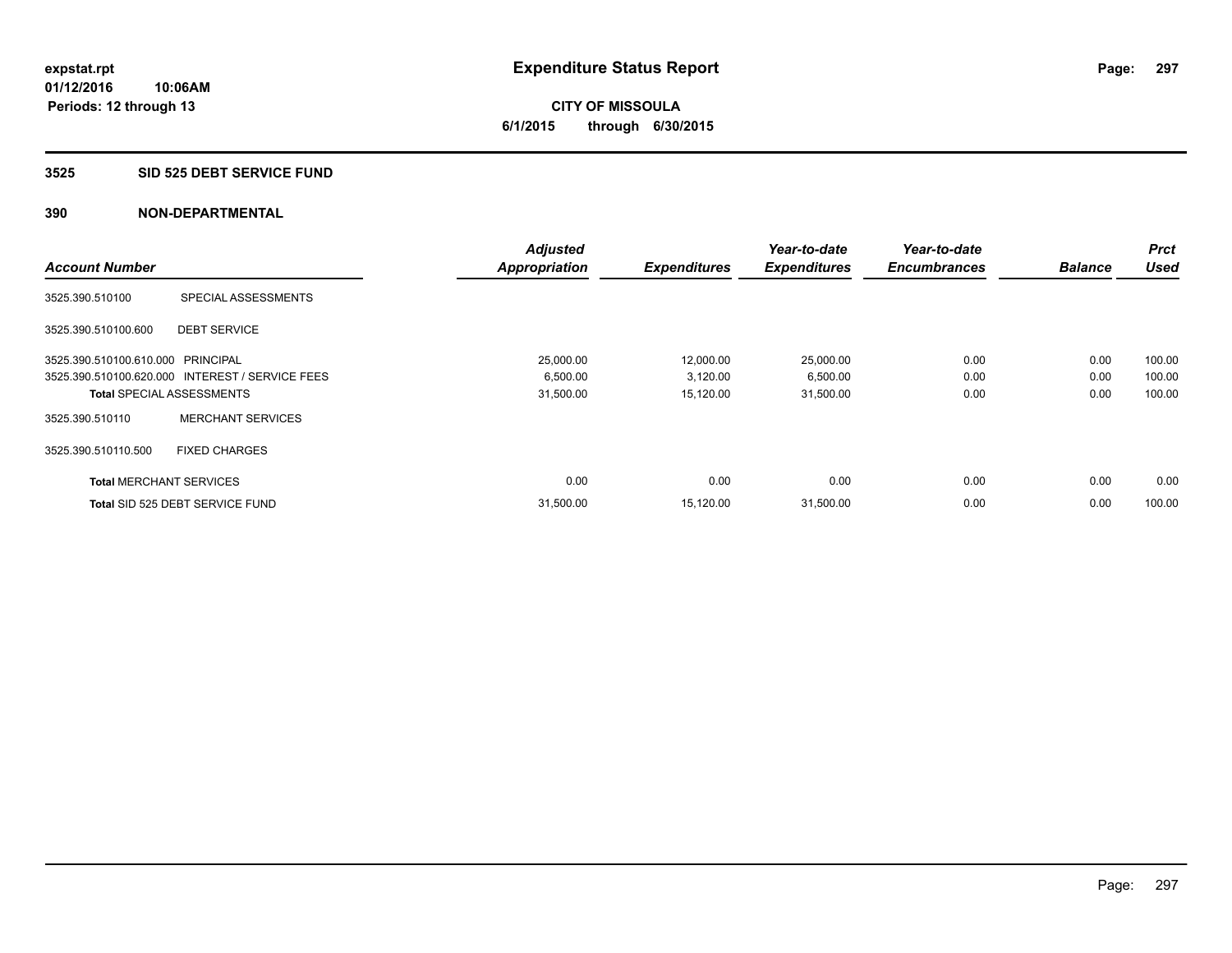# **CITY OF MISSOULA 6/1/2015 through 6/30/2015**

#### **3526 SID 526 DEBT SERVICE FUND**

|                                   |                                                 | <b>Adjusted</b>      |                     | Year-to-date        | Year-to-date        |                | <b>Prct</b> |
|-----------------------------------|-------------------------------------------------|----------------------|---------------------|---------------------|---------------------|----------------|-------------|
| <b>Account Number</b>             |                                                 | <b>Appropriation</b> | <b>Expenditures</b> | <b>Expenditures</b> | <b>Encumbrances</b> | <b>Balance</b> | <b>Used</b> |
| 3526.390.510100                   | SPECIAL ASSESSMENTS                             |                      |                     |                     |                     |                |             |
| 3526.390.510100.600               | <b>DEBT SERVICE</b>                             |                      |                     |                     |                     |                |             |
| 3526.390.510100.610.000 PRINCIPAL |                                                 | 148,000.00           | 75,000.00           | 148,000.00          | 0.00                | 0.00           | 100.00      |
|                                   | 3526.390.510100.620.000 INTEREST / SERVICE FEES | 45,300.00            | 21,920.00           | 45,300.00           | 0.00                | 0.00           | 100.00      |
|                                   | <b>Total SPECIAL ASSESSMENTS</b>                | 193,300.00           | 96,920.00           | 193,300.00          | 0.00                | 0.00           | 100.00      |
| 3526.390.510110                   | <b>MERCHANT SERVICES</b>                        |                      |                     |                     |                     |                |             |
| 3526.390.510110.500               | <b>FIXED CHARGES</b>                            |                      |                     |                     |                     |                |             |
| 3526.390.510110.550.000           | MERCHANT SERVICE FEES                           | 0.00                 | 77.19               | 77.19               | 0.00                | $-77.19$       | 0.00        |
| <b>Total MERCHANT SERVICES</b>    |                                                 | 0.00                 | 77.19               | 77.19               | 0.00                | $-77.19$       | 0.00        |
|                                   | Total SID 526 DEBT SERVICE FUND                 | 193.300.00           | 96,997.19           | 193,377.19          | 0.00                | $-77.19$       | 100.04      |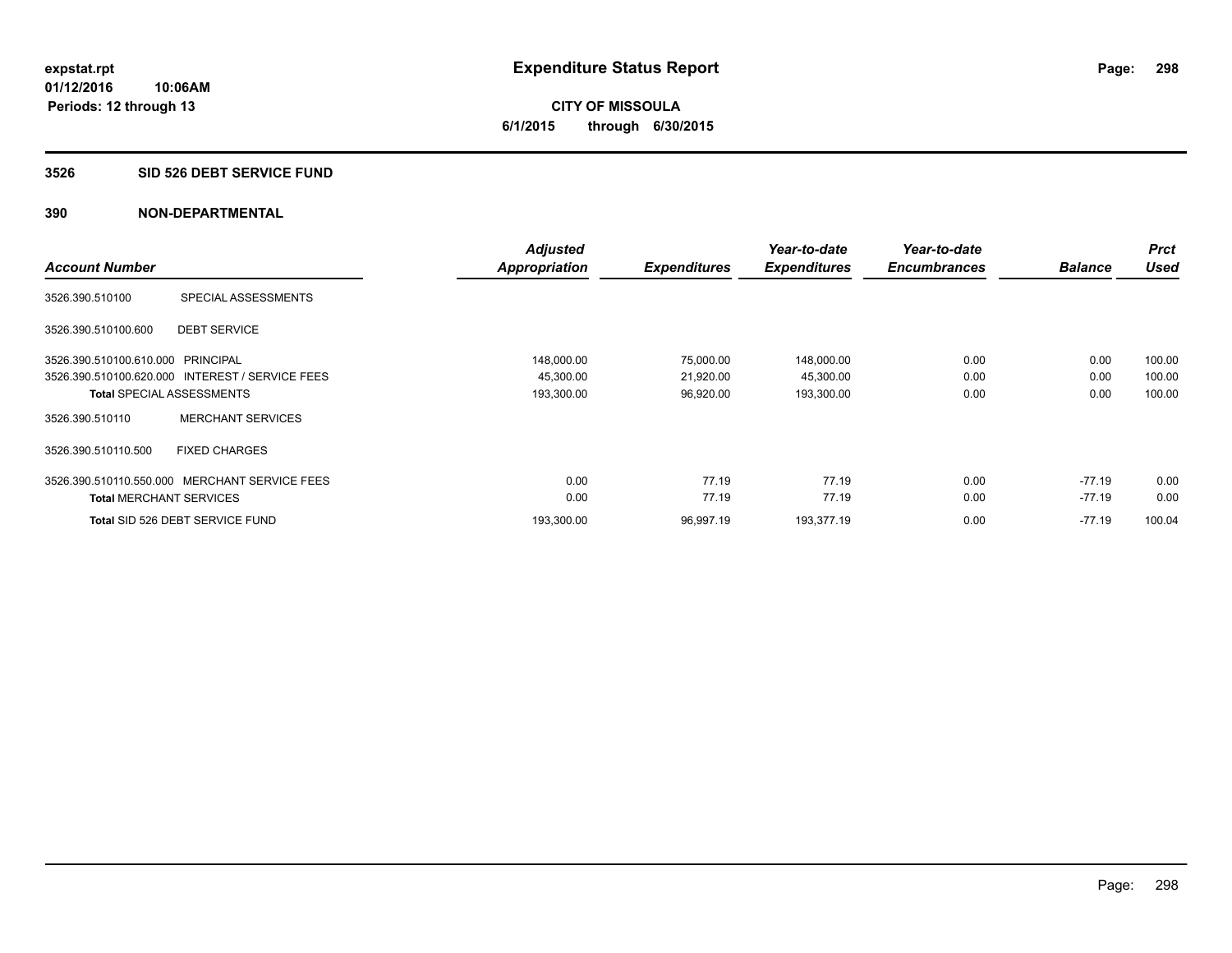**CITY OF MISSOULA 6/1/2015 through 6/30/2015**

#### **3527 SID 527 DEBT SERVICE FUND**

**000 \*\*\* Title Not Found \*\*\***

| <b>Account Number</b>         |                                                  | <b>Adjusted</b><br>Appropriation | <b>Expenditures</b> | Year-to-date<br><b>Expenditures</b> | Year-to-date<br><b>Encumbrances</b> | <b>Balance</b>     | <b>Prct</b><br><b>Used</b> |
|-------------------------------|--------------------------------------------------|----------------------------------|---------------------|-------------------------------------|-------------------------------------|--------------------|----------------------------|
| 3527.000.520100               | *** Title Not Found ***                          |                                  |                     |                                     |                                     |                    |                            |
| 3527.000.520100.800           | OTHER OBJECTS                                    |                                  |                     |                                     |                                     |                    |                            |
| Total *** Title Not Found *** | 3527.000.520100.820.000 TRANSFERS TO OTHER FUNDS | 0.00<br>0.00                     | 1.60<br>1.60        | 1.60<br>1.60                        | 0.00<br>0.00                        | $-1.60$<br>$-1.60$ | 0.00<br>0.00               |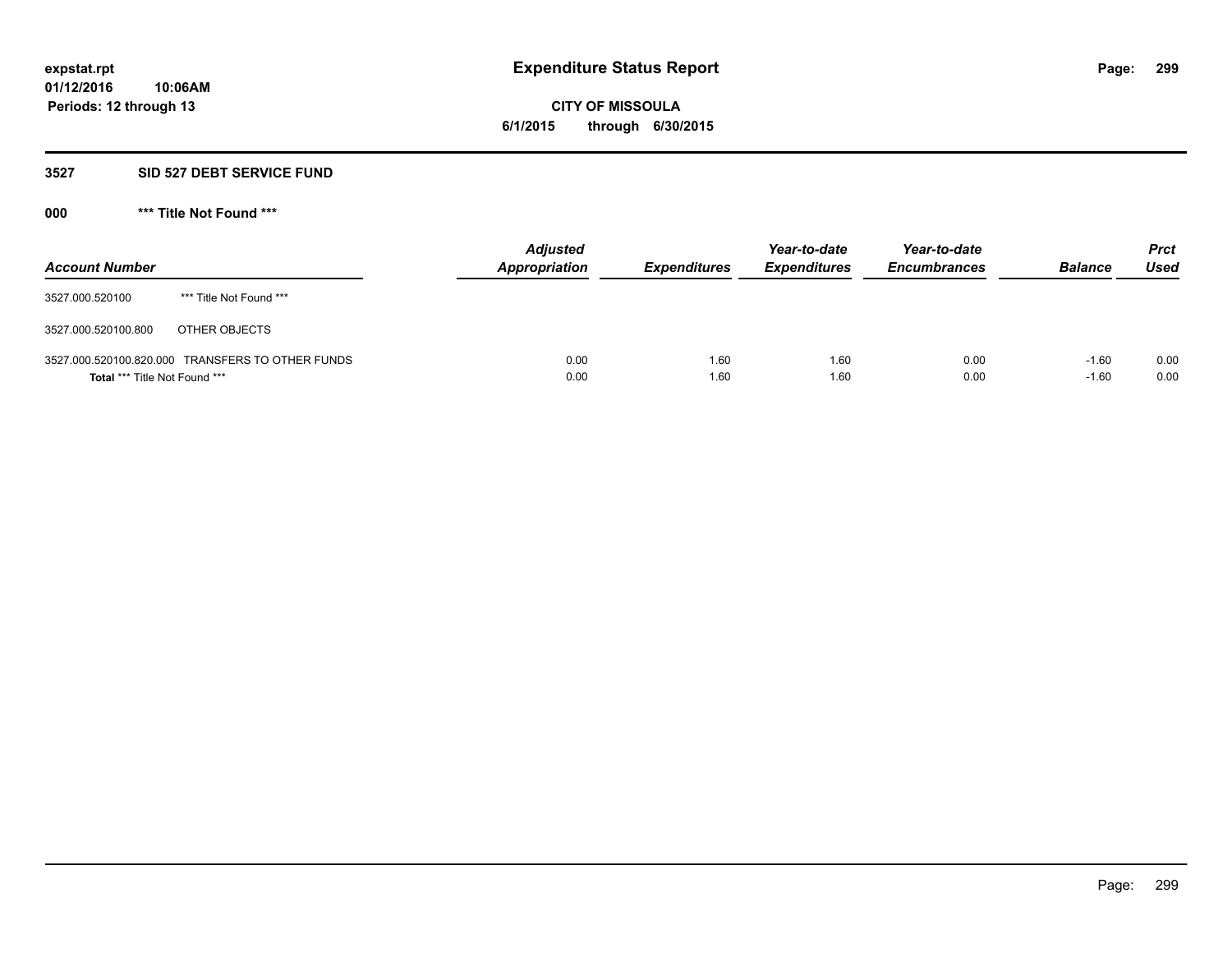# **CITY OF MISSOULA 6/1/2015 through 6/30/2015**

# **3527 SID 527 DEBT SERVICE FUND**

| <b>Account Number</b>         |                                  | <b>Adjusted</b><br><b>Appropriation</b> | <b>Expenditures</b> | Year-to-date<br><b>Expenditures</b> | Year-to-date<br><b>Encumbrances</b> | <b>Balance</b> | <b>Prct</b><br><b>Used</b> |
|-------------------------------|----------------------------------|-----------------------------------------|---------------------|-------------------------------------|-------------------------------------|----------------|----------------------------|
| 3527.390.510100               | SPECIAL ASSESSMENTS              |                                         |                     |                                     |                                     |                |                            |
| 3527.390.510100.600           | <b>DEBT SERVICE</b>              |                                         |                     |                                     |                                     |                |                            |
|                               | <b>Total SPECIAL ASSESSMENTS</b> | 0.00                                    | 0.00                | 0.00                                | 0.00                                | 0.00           | 0.00                       |
| 3527.390.510110               | <b>MERCHANT SERVICES</b>         |                                         |                     |                                     |                                     |                |                            |
| 3527.390.510110.500           | <b>FIXED CHARGES</b>             |                                         |                     |                                     |                                     |                |                            |
|                               | <b>Total MERCHANT SERVICES</b>   | 0.00                                    | 0.00                | 0.00                                | 0.00                                | 0.00           | 0.00                       |
| <b>Total NON-DEPARTMENTAL</b> |                                  | 0.00                                    | 0.00                | 0.00                                | 0.00                                | 0.00           | 0.00                       |
|                               | Total SID 527 DEBT SERVICE FUND  | 0.00                                    | 1.60                | 1.60                                | 0.00                                | $-1.60$        | 0.00                       |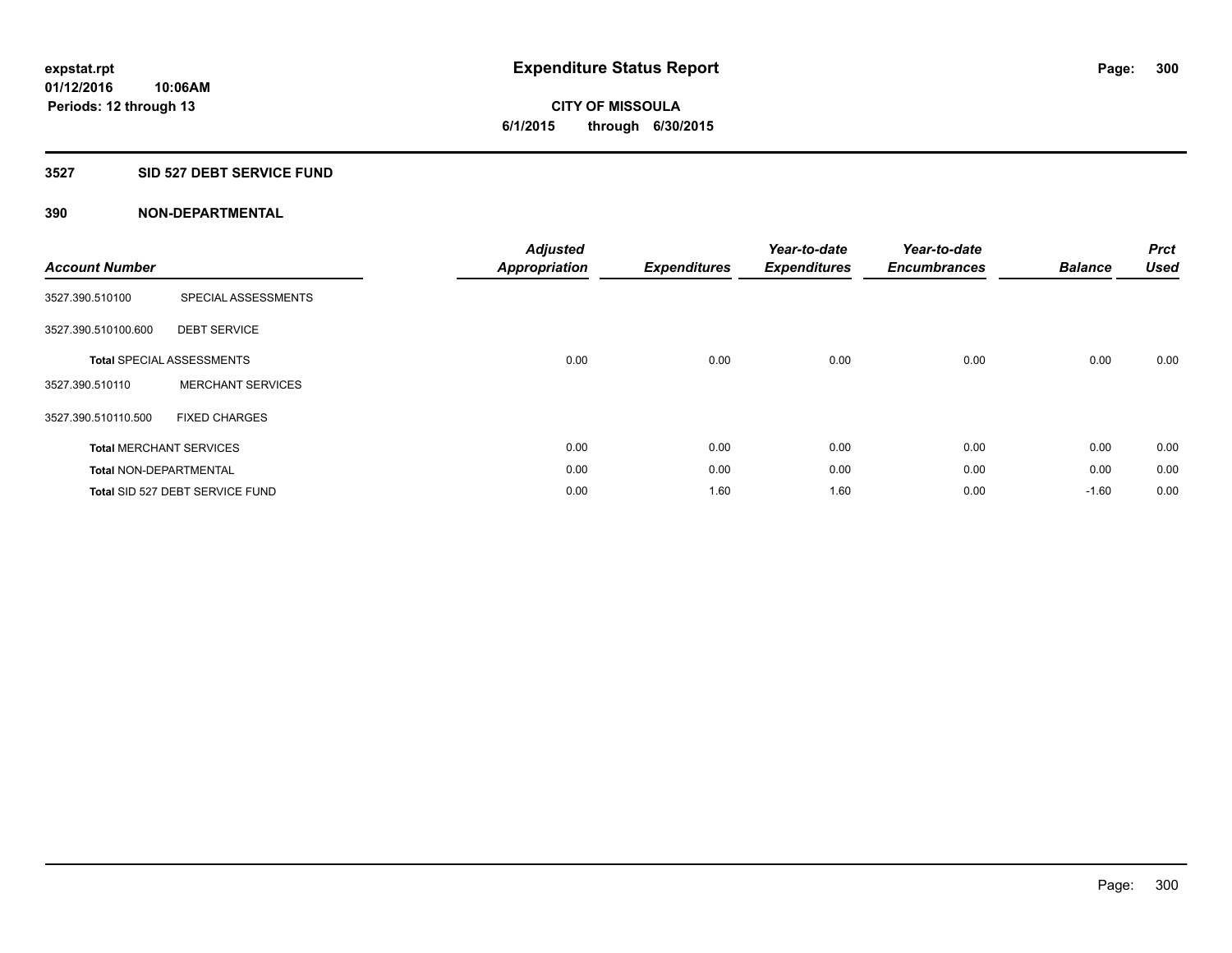**CITY OF MISSOULA 6/1/2015 through 6/30/2015**

#### **3530 SID 530 DEBT SERVICE FUND**

|                                   |                                                 | <b>Adjusted</b>      |                     | Year-to-date        | Year-to-date        |                | <b>Prct</b> |
|-----------------------------------|-------------------------------------------------|----------------------|---------------------|---------------------|---------------------|----------------|-------------|
| <b>Account Number</b>             |                                                 | <b>Appropriation</b> | <b>Expenditures</b> | <b>Expenditures</b> | <b>Encumbrances</b> | <b>Balance</b> | <b>Used</b> |
| 3530.390.510100                   | SPECIAL ASSESSMENTS                             |                      |                     |                     |                     |                |             |
| 3530.390.510100.600               | <b>DEBT SERVICE</b>                             |                      |                     |                     |                     |                |             |
| 3530.390.510100.610.000 PRINCIPAL |                                                 | 670.00               | 0.00                | 670.00              | 0.00                | 0.00           | 100.00      |
|                                   | 3530.390.510100.620.000 INTEREST / SERVICE FEES | 10.00                | 0.00                | 10.09               | 0.00                | $-0.09$        | 100.90      |
| <b>Total SPECIAL ASSESSMENTS</b>  |                                                 | 680.00               | 0.00                | 680.09              | 0.00                | $-0.09$        | 100.01      |
| 3530.390.510110                   | <b>MERCHANT SERVICES</b>                        |                      |                     |                     |                     |                |             |
| 3530.390.510110.500               | <b>FIXED CHARGES</b>                            |                      |                     |                     |                     |                |             |
|                                   | 3530.390.510110.550.000 MERCHANT SERVICE FEES   | 0.00                 | 0.88                | 0.88                | 0.00                | $-0.88$        | 0.00        |
| <b>Total MERCHANT SERVICES</b>    |                                                 | 0.00                 | 0.88                | 0.88                | 0.00                | $-0.88$        | 0.00        |
| 3530.390.521000                   | INTERFUND OPERATING TRANSFERS                   |                      |                     |                     |                     |                |             |
| 3530.390.521000.800               | OTHER OBJECTS                                   |                      |                     |                     |                     |                |             |
|                                   | Total INTERFUND OPERATING TRANSFERS             | 0.00                 | 0.00                | 0.00                | 0.00                | 0.00           | 0.00        |
|                                   | Total SID 530 DEBT SERVICE FUND                 | 680.00               | 0.88                | 680.97              | 0.00                | $-0.97$        | 100.14      |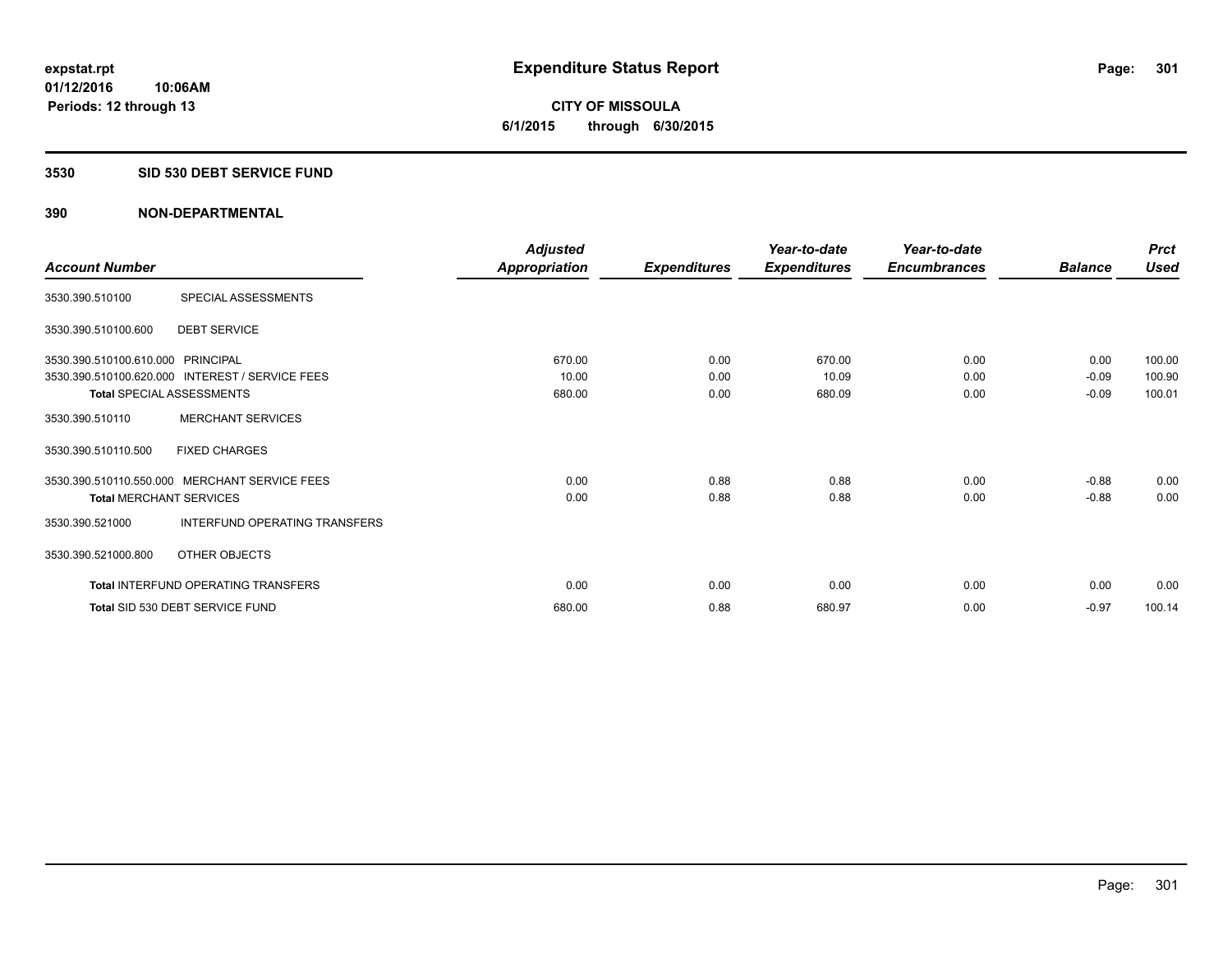# **3531 SID 531 HICKORY ST CALMING**

| <b>Account Number</b>          |                                                  | <b>Adjusted</b><br><b>Appropriation</b> | <b>Expenditures</b> | Year-to-date<br><b>Expenditures</b> | Year-to-date<br><b>Encumbrances</b> | <b>Balance</b> | <b>Prct</b><br><b>Used</b> |
|--------------------------------|--------------------------------------------------|-----------------------------------------|---------------------|-------------------------------------|-------------------------------------|----------------|----------------------------|
| 3531.390.510110                | <b>MERCHANT SERVICES</b>                         |                                         |                     |                                     |                                     |                |                            |
| 3531.390.510110.500            | <b>FIXED CHARGES</b>                             |                                         |                     |                                     |                                     |                |                            |
| <b>Total MERCHANT SERVICES</b> |                                                  | 0.00                                    | 0.00                | 0.00                                | 0.00                                | 0.00           | 0.00                       |
| 3531.390.521000                | INTERFUND OPERATING TRANSFERS                    |                                         |                     |                                     |                                     |                |                            |
| 3531.390.521000.800            | OTHER OBJECTS                                    |                                         |                     |                                     |                                     |                |                            |
|                                | 3531.390.521000.820.000 TRANSFERS TO OTHER FUNDS | 2,984.00                                | 2,984.41            | 2,984.41                            | 0.00                                | $-0.41$        | 100.01                     |
|                                | <b>Total INTERFUND OPERATING TRANSFERS</b>       | 2,984.00                                | 2,984.41            | 2,984.41                            | 0.00                                | $-0.41$        | 100.01                     |
|                                | <b>Total SID 531 HICKORY ST CALMING</b>          | 2,984.00                                | 2,984.41            | 2,984.41                            | 0.00                                | $-0.41$        | 100.01                     |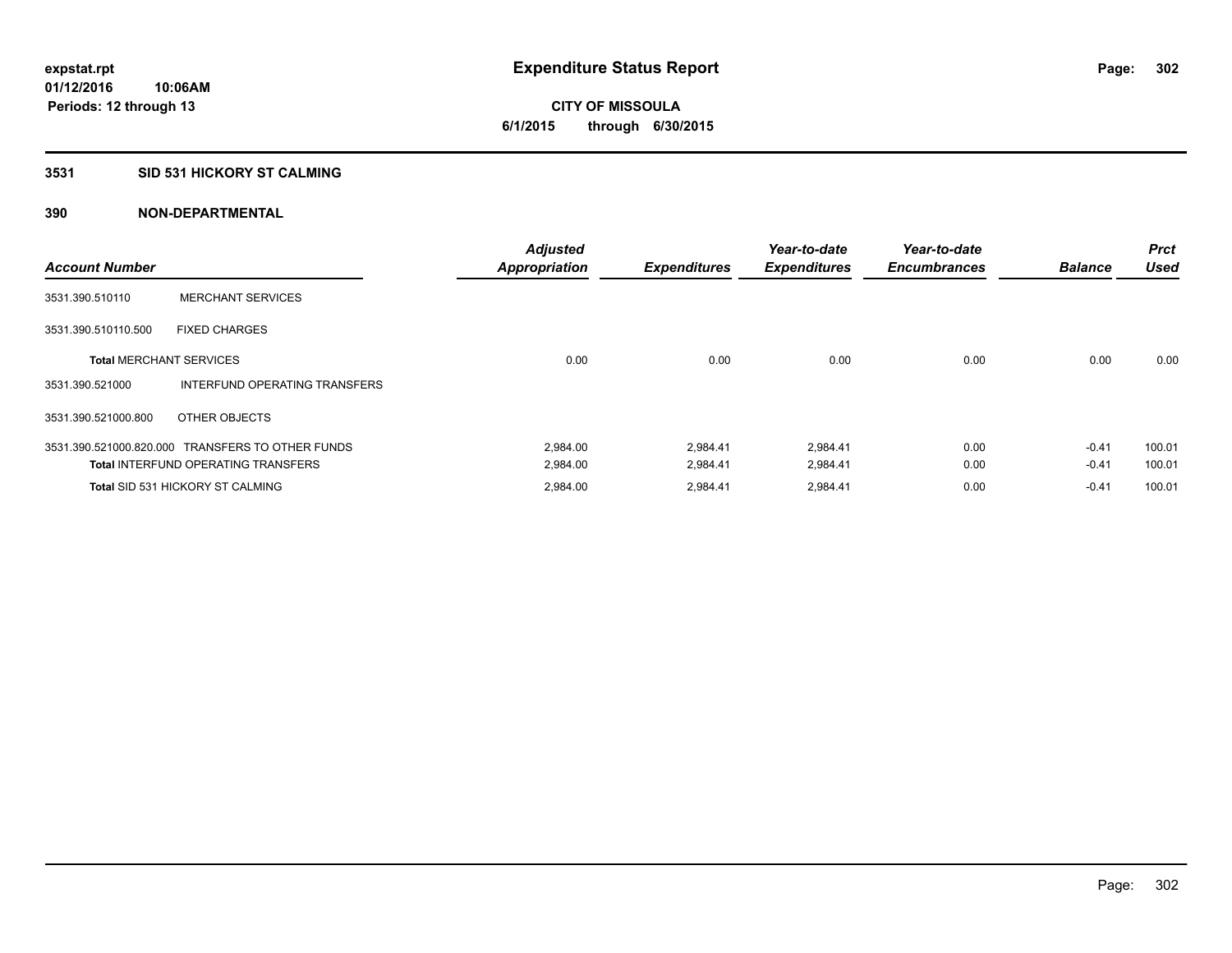**CITY OF MISSOULA 6/1/2015 through 6/30/2015**

#### **3532 SID 532 DEBT SERVICE FUND**

|                                                 |                          | <b>Adjusted</b>      |                     | Year-to-date        | Year-to-date        |                | <b>Prct</b> |
|-------------------------------------------------|--------------------------|----------------------|---------------------|---------------------|---------------------|----------------|-------------|
| <b>Account Number</b>                           |                          | <b>Appropriation</b> | <b>Expenditures</b> | <b>Expenditures</b> | <b>Encumbrances</b> | <b>Balance</b> | <b>Used</b> |
| 3532.390.510100                                 | SPECIAL ASSESSMENTS      |                      |                     |                     |                     |                |             |
| 3532.390.510100.600                             | <b>DEBT SERVICE</b>      |                      |                     |                     |                     |                |             |
| 3532.390.510100.610.000 PRINCIPAL               |                          | 30,350.00            | 30,000.00           | 30,000.00           | 0.00                | 350.00         | 98.85       |
| 3532.390.510100.620.000 INTEREST / SERVICE FEES |                          | 13,363.00            | 6,681.25            | 13,712.50           | 0.00                | $-349.50$      | 102.62      |
| <b>Total SPECIAL ASSESSMENTS</b>                |                          | 43,713.00            | 36,681.25           | 43,712.50           | 0.00                | 0.50           | 100.00      |
| 3532.390.510110                                 | <b>MERCHANT SERVICES</b> |                      |                     |                     |                     |                |             |
| 3532.390.510110.500                             | <b>FIXED CHARGES</b>     |                      |                     |                     |                     |                |             |
| 3532.390.510110.550.000 MERCHANT SERVICE FEES   |                          | 98.00                | 0.00                | 0.00                | 0.00                | 98.00          | 0.00        |
| <b>Total FIXED CHARGES</b>                      |                          | 98.00                | 0.00                | 0.00                | 0.00                | 98.00          | 0.00        |
| <b>Total MERCHANT SERVICES</b>                  |                          | 98.00                | 0.00                | 0.00                | 0.00                | 98.00          | 0.00        |
| Total SID 532 DEBT SERVICE FUND                 |                          | 43,811.00            | 36,681.25           | 43,712.50           | 0.00                | 98.50          | 99.78       |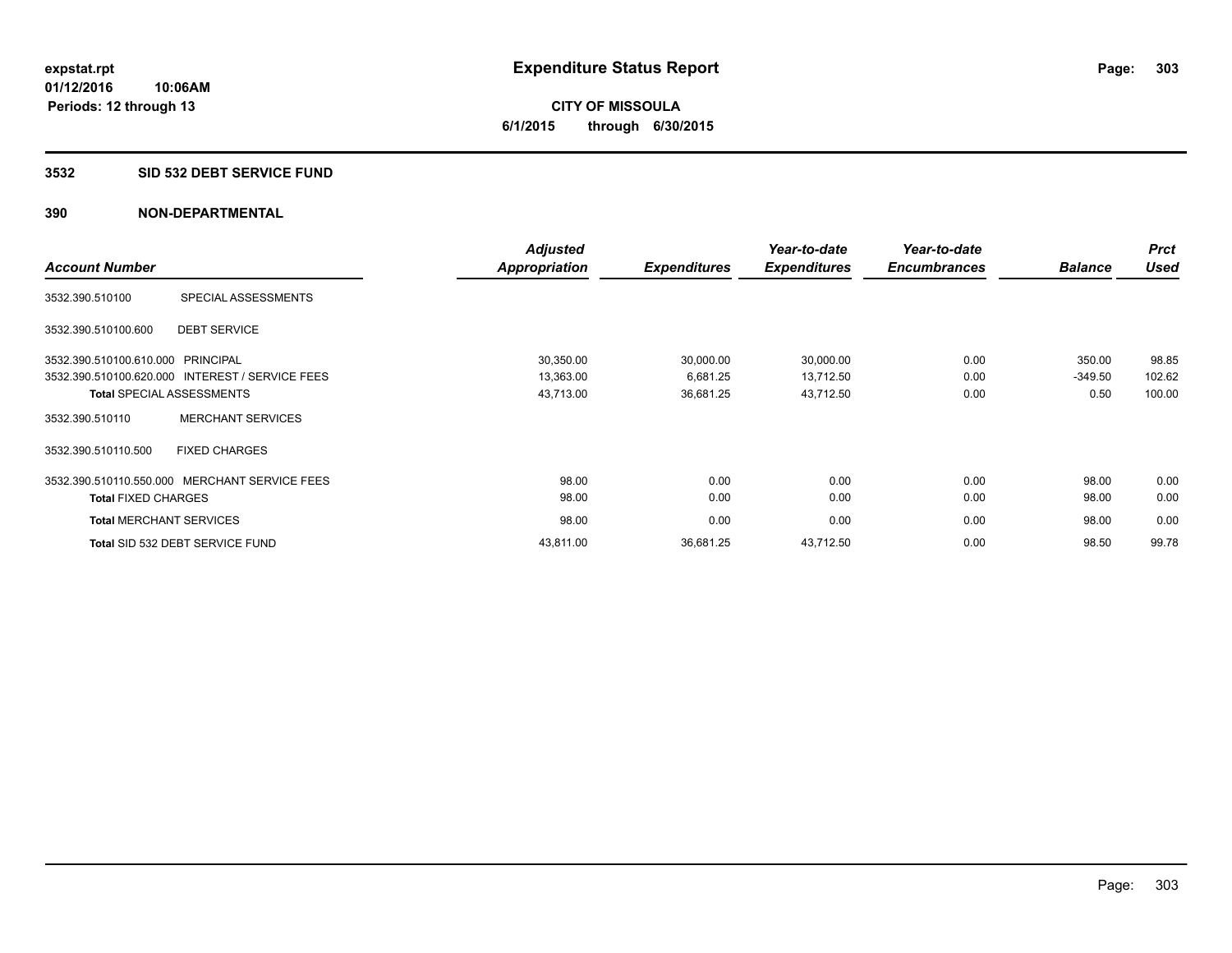**CITY OF MISSOULA 6/1/2015 through 6/30/2015**

# **3533 GILBERT ST SEWER SID DEBT FUND**

# **330 WASTEWATER**

| <b>Account Number</b>   |                          | <b>Adjusted</b><br>Appropriation | <b>Expenditures</b> | Year-to-date<br><b>Expenditures</b> | Year-to-date<br><b>Encumbrances</b> | <b>Balance</b> | <b>Prct</b><br>Used |
|-------------------------|--------------------------|----------------------------------|---------------------|-------------------------------------|-------------------------------------|----------------|---------------------|
| 3533.330.510110         | <b>MERCHANT SERVICES</b> |                                  |                     |                                     |                                     |                |                     |
| 3533.330.510110.500     | <b>FIXED CHARGES</b>     |                                  |                     |                                     |                                     |                |                     |
| <b>Total WASTEWATER</b> |                          | 0.00                             | 0.00                | 0.00                                | 0.00                                | 0.00           | 0.00                |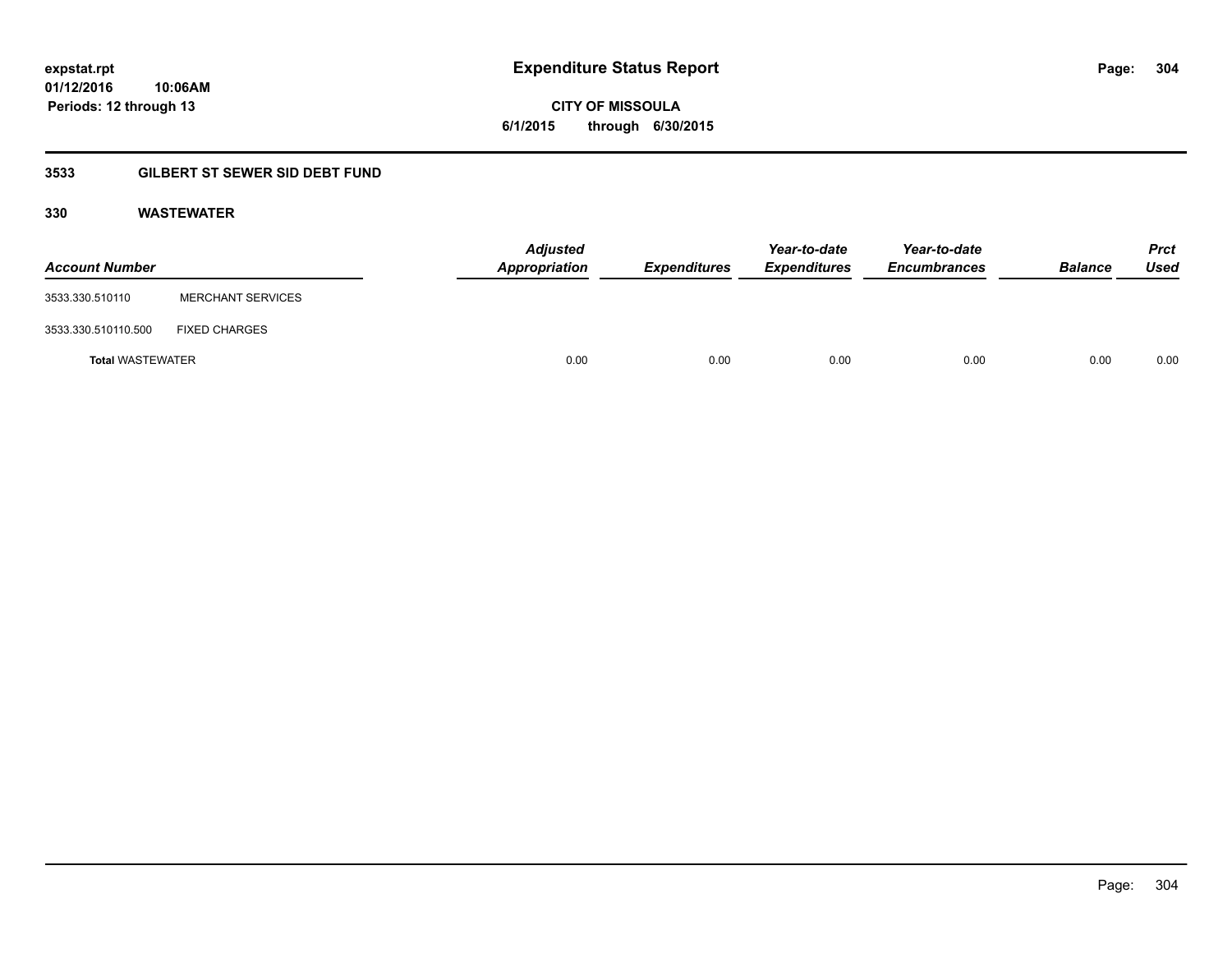**CITY OF MISSOULA 6/1/2015 through 6/30/2015**

# **3533 GILBERT ST SEWER SID DEBT FUND**

| <b>Account Number</b>             |                                                 | <b>Adjusted</b><br>Appropriation | <b>Expenditures</b> | Year-to-date<br><b>Expenditures</b> | Year-to-date<br><b>Encumbrances</b> | <b>Balance</b> | <b>Prct</b><br><b>Used</b> |
|-----------------------------------|-------------------------------------------------|----------------------------------|---------------------|-------------------------------------|-------------------------------------|----------------|----------------------------|
|                                   |                                                 |                                  |                     |                                     |                                     |                |                            |
| 3533.390.510100                   | SPECIAL ASSESSMENTS                             |                                  |                     |                                     |                                     |                |                            |
| 3533.390.510100.500               | <b>FIXED CHARGES</b>                            |                                  |                     |                                     |                                     |                |                            |
| <b>Total FIXED CHARGES</b>        |                                                 | 0.00                             | 0.00                | 0.00                                | 0.00                                | 0.00           | 0.00                       |
| 3533.390.510100.600               | <b>DEBT SERVICE</b>                             |                                  |                     |                                     |                                     |                |                            |
| 3533.390.510100.610.000 PRINCIPAL |                                                 | 12,000.00                        | 6,000.00            | 12,000.00                           | 0.00                                | 0.00           | 100.00                     |
|                                   | 3533.390.510100.620.000 INTEREST / SERVICE FEES | 5.775.00                         | 2,831.25            | 5,775.00                            | 0.00                                | 0.00           | 100.00                     |
|                                   | <b>Total SPECIAL ASSESSMENTS</b>                | 17,775.00                        | 8,831.25            | 17,775.00                           | 0.00                                | 0.00           | 100.00                     |
| 3533.390.510110                   | <b>MERCHANT SERVICES</b>                        |                                  |                     |                                     |                                     |                |                            |
| 3533.390.510110.500               | <b>FIXED CHARGES</b>                            |                                  |                     |                                     |                                     |                |                            |
| <b>Total MERCHANT SERVICES</b>    |                                                 | 0.00                             | 0.00                | 0.00                                | 0.00                                | 0.00           | 0.00                       |
| 3533.390.521000                   | <b>INTERFUND OPERATING TRANSFERS</b>            |                                  |                     |                                     |                                     |                |                            |
| 3533.390.521000.800               | OTHER OBJECTS                                   |                                  |                     |                                     |                                     |                |                            |
|                                   | <b>Total INTERFUND OPERATING TRANSFERS</b>      | 0.00                             | 0.00                | 0.00                                | 0.00                                | 0.00           | 0.00                       |
|                                   | <b>Total GILBERT ST SEWER SID DEBT FUND</b>     | 17,775.00                        | 8,831.25            | 17,775.00                           | 0.00                                | 0.00           | 100.00                     |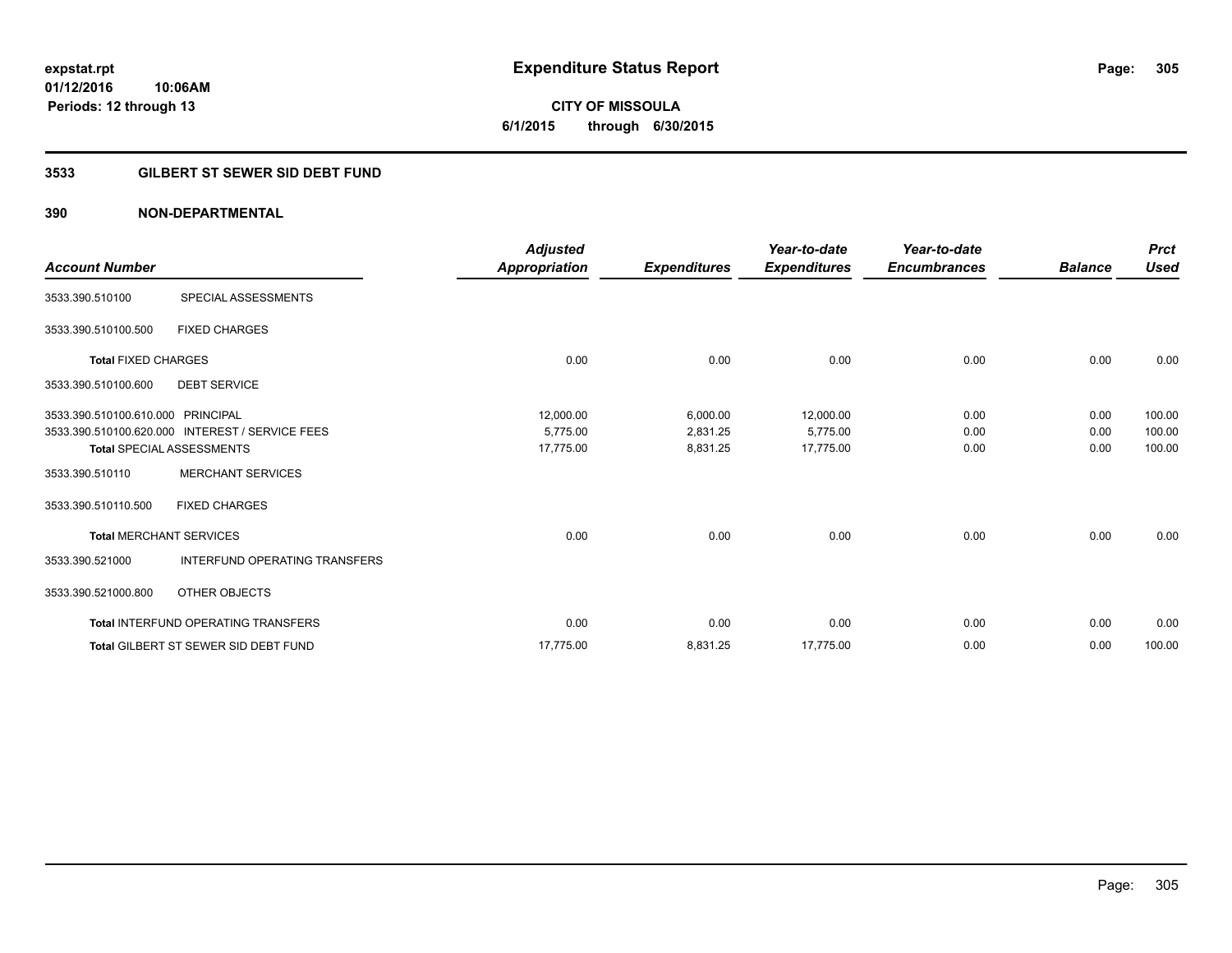**CITY OF MISSOULA 6/1/2015 through 6/30/2015**

# **3534 LINCOLNWOOD SEWER PHASE I**

|                                |                                                 | <b>Adjusted</b>      |                     | Year-to-date        | Year-to-date        |                | <b>Prct</b> |
|--------------------------------|-------------------------------------------------|----------------------|---------------------|---------------------|---------------------|----------------|-------------|
| <b>Account Number</b>          |                                                 | <b>Appropriation</b> | <b>Expenditures</b> | <b>Expenditures</b> | <b>Encumbrances</b> | <b>Balance</b> | <b>Used</b> |
| 3534.390.510100                | SPECIAL ASSESSMENTS                             |                      |                     |                     |                     |                |             |
| 3534.390.510100.600            | <b>DEBT SERVICE</b>                             |                      |                     |                     |                     |                |             |
| 3534.390.510100.610.000        | <b>PRINCIPAL</b>                                | 12,000.00            | 6,000.00            | 12,000.00           | 0.00                | 0.00           | 100.00      |
|                                | 3534.390.510100.620.000 INTEREST / SERVICE FEES | 6,413.00             | 3,150.00            | 6,412.50            | 0.00                | 0.50           | 99.99       |
|                                | <b>Total SPECIAL ASSESSMENTS</b>                | 18,413.00            | 9,150.00            | 18,412.50           | 0.00                | 0.50           | 100.00      |
| 3534.390.510110                | <b>MERCHANT SERVICES</b>                        |                      |                     |                     |                     |                |             |
| 3534.390.510110.500            | <b>FIXED CHARGES</b>                            |                      |                     |                     |                     |                |             |
|                                | 3534.390.510110.550.000 MERCHANT SERVICE FEES   | 112.00               | 0.00                | 0.00                | 0.00                | 112.00         | 0.00        |
| <b>Total FIXED CHARGES</b>     |                                                 | 112.00               | 0.00                | 0.00                | 0.00                | 112.00         | 0.00        |
| <b>Total MERCHANT SERVICES</b> |                                                 | 112.00               | 0.00                | 0.00                | 0.00                | 112.00         | 0.00        |
|                                | <b>Total LINCOLNWOOD SEWER PHASE I</b>          | 18,525.00            | 9,150.00            | 18,412.50           | 0.00                | 112.50         | 99.39       |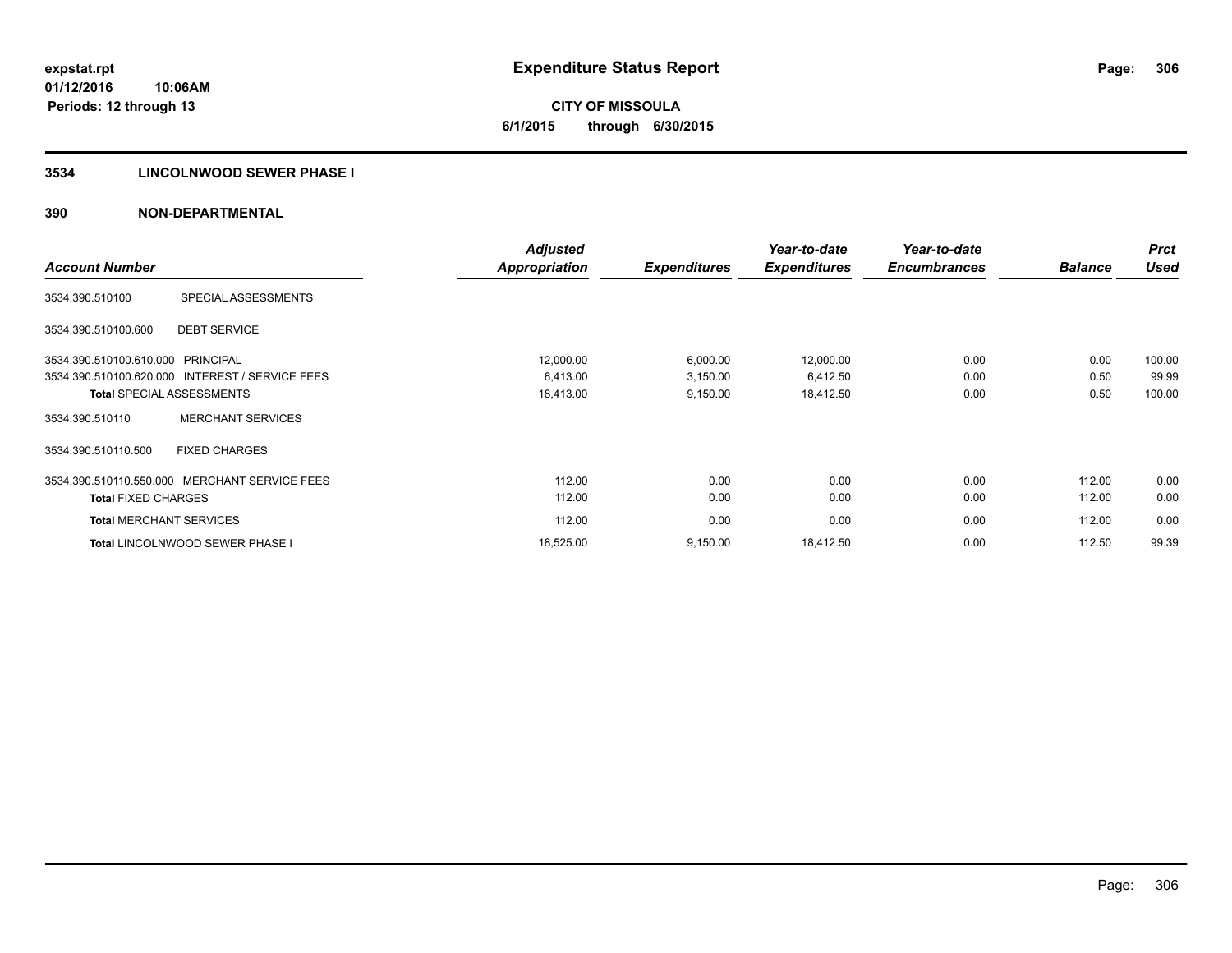**CITY OF MISSOULA 6/1/2015 through 6/30/2015**

# **3535 SLANT STREET TRAFFIC CALMING**

| <b>Account Number</b>          |                                                  | <b>Adjusted</b><br><b>Appropriation</b> | <b>Expenditures</b> | Year-to-date<br><b>Expenditures</b> | Year-to-date<br><b>Encumbrances</b> | <b>Balance</b> | <b>Prct</b><br><b>Used</b> |
|--------------------------------|--------------------------------------------------|-----------------------------------------|---------------------|-------------------------------------|-------------------------------------|----------------|----------------------------|
| 3535.390.510110                | <b>MERCHANT SERVICES</b>                         |                                         |                     |                                     |                                     |                |                            |
| 3535.390.510110.500            | <b>FIXED CHARGES</b>                             |                                         |                     |                                     |                                     |                |                            |
| <b>Total MERCHANT SERVICES</b> |                                                  | 0.00                                    | 0.00                | 0.00                                | 0.00                                | 0.00           | 0.00                       |
| 3535.390.521000                | INTERFUND OPERATING TRANSFERS                    |                                         |                     |                                     |                                     |                |                            |
| 3535.390.521000.800            | OTHER OBJECTS                                    |                                         |                     |                                     |                                     |                |                            |
|                                | 3535.390.521000.820.000 TRANSFERS TO OTHER FUNDS | 4,408.00                                | 4,408.08            | 4,408.08                            | 0.00                                | $-0.08$        | 100.00                     |
|                                | <b>Total INTERFUND OPERATING TRANSFERS</b>       | 4,408.00                                | 4,408.08            | 4,408.08                            | 0.00                                | $-0.08$        | 100.00                     |
|                                | <b>Total SLANT STREET TRAFFIC CALMING</b>        | 4,408.00                                | 4.408.08            | 4,408.08                            | 0.00                                | $-0.08$        | 100.00                     |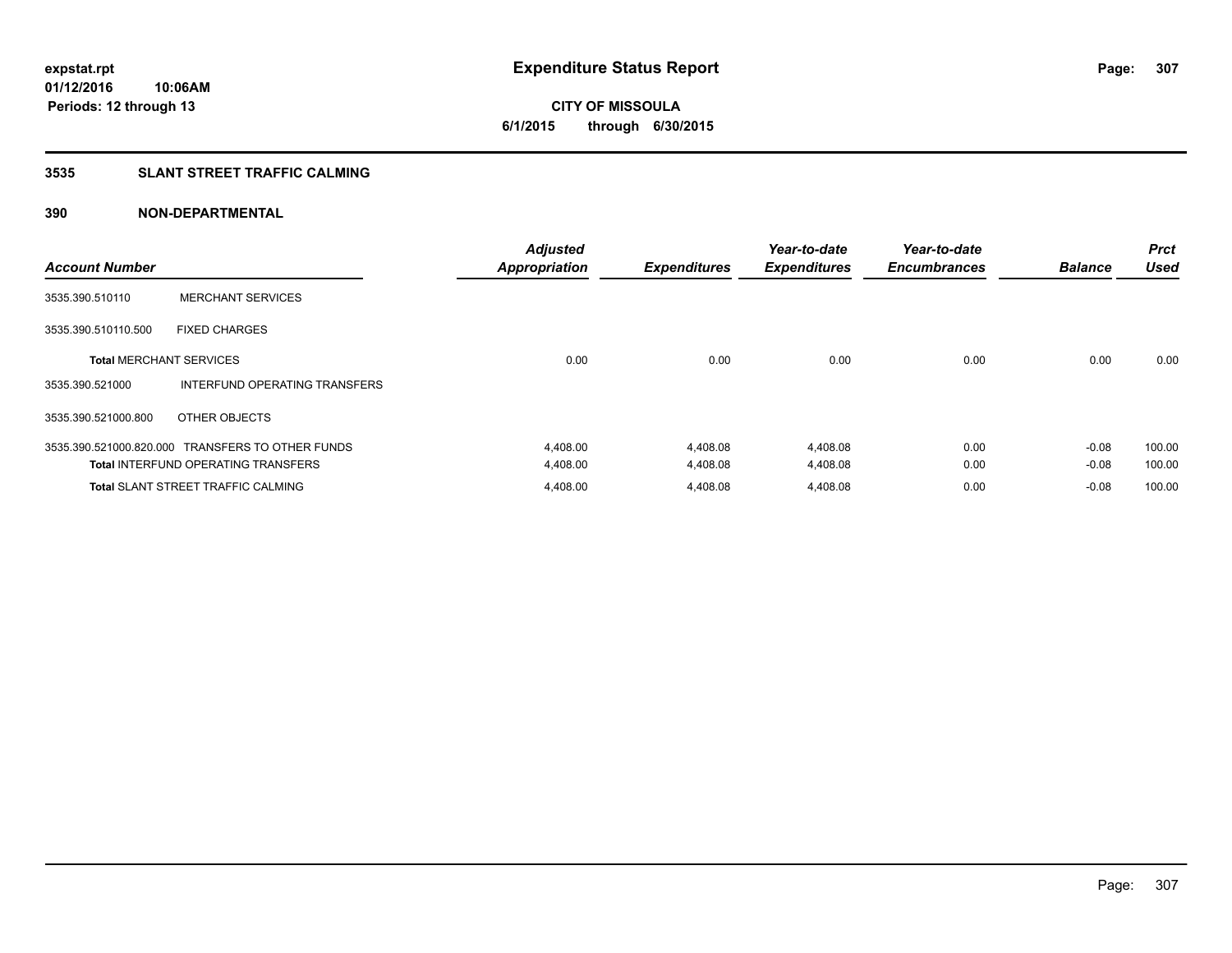**CITY OF MISSOULA 6/1/2015 through 6/30/2015**

# **3536 LINCOLNWOOD SEWER PHASE II**

|                                |                                                 | <b>Adjusted</b>      |                     | Year-to-date        | Year-to-date        |                | <b>Prct</b> |
|--------------------------------|-------------------------------------------------|----------------------|---------------------|---------------------|---------------------|----------------|-------------|
| <b>Account Number</b>          |                                                 | <b>Appropriation</b> | <b>Expenditures</b> | <b>Expenditures</b> | <b>Encumbrances</b> | <b>Balance</b> | <b>Used</b> |
| 3536.390.510100                | SPECIAL ASSESSMENTS                             |                      |                     |                     |                     |                |             |
| 3536.390.510100.600            | <b>DEBT SERVICE</b>                             |                      |                     |                     |                     |                |             |
| 3536.390.510100.610.000        | <b>PRINCIPAL</b>                                | 20,000.00            | 10,000.00           | 20,000.00           | 0.00                | 0.00           | 100.00      |
|                                | 3536.390.510100.620.000 INTEREST / SERVICE FEES | 11,100.00            | 5,456.25            | 11,100.00           | 0.00                | 0.00           | 100.00      |
|                                | <b>Total SPECIAL ASSESSMENTS</b>                | 31,100.00            | 15,456.25           | 31,100.00           | 0.00                | 0.00           | 100.00      |
| 3536.390.510110                | <b>MERCHANT SERVICES</b>                        |                      |                     |                     |                     |                |             |
| 3536.390.510110.500            | <b>FIXED CHARGES</b>                            |                      |                     |                     |                     |                |             |
|                                | 3536.390.510110.550.000 MERCHANT SERVICE FEES   | 161.00               | 0.00                | 0.00                | 0.00                | 161.00         | 0.00        |
| <b>Total FIXED CHARGES</b>     |                                                 | 161.00               | 0.00                | 0.00                | 0.00                | 161.00         | 0.00        |
| <b>Total MERCHANT SERVICES</b> |                                                 | 161.00               | 0.00                | 0.00                | 0.00                | 161.00         | 0.00        |
|                                | <b>Total LINCOLNWOOD SEWER PHASE II</b>         | 31,261.00            | 15,456.25           | 31,100.00           | 0.00                | 161.00         | 99.48       |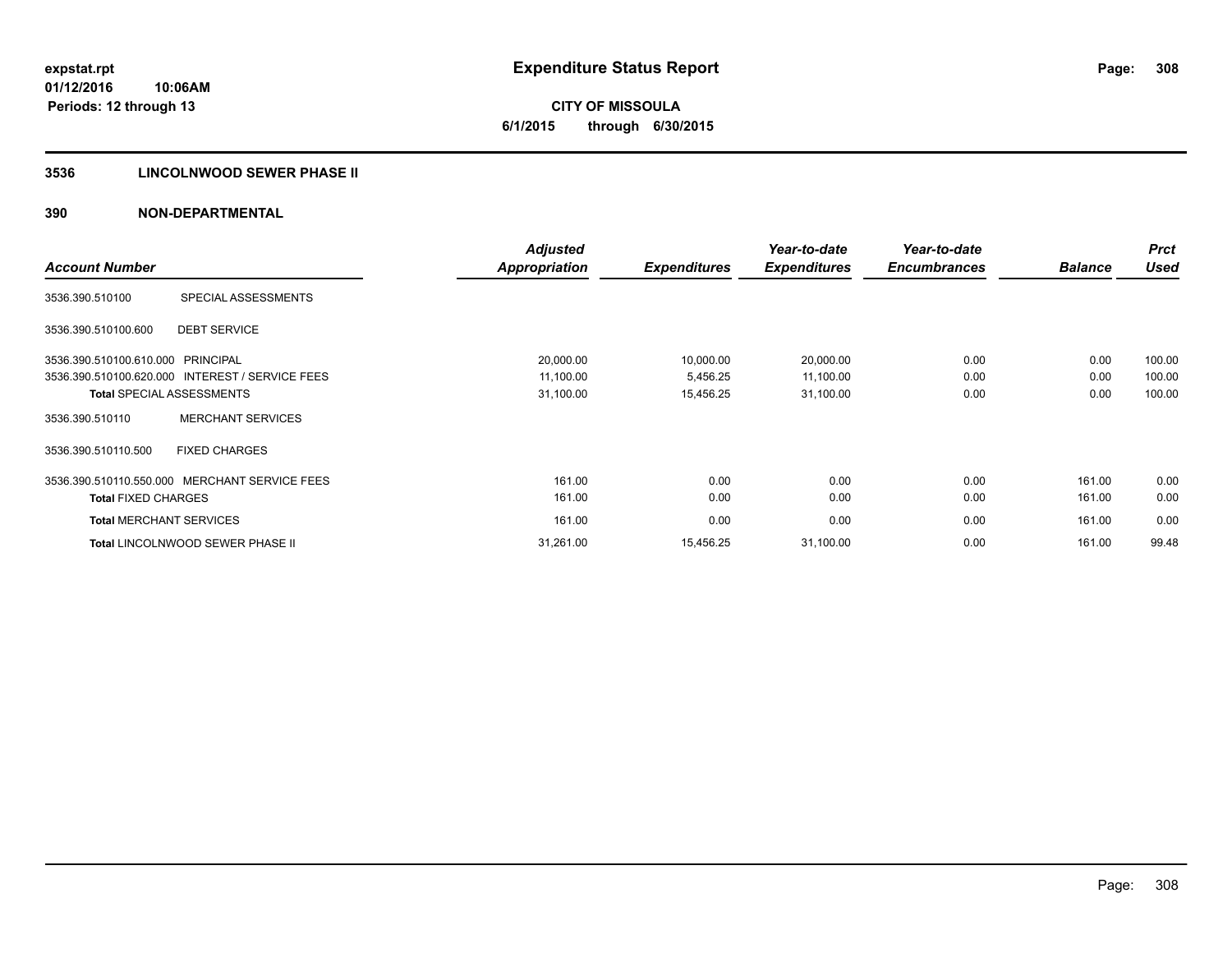**Periods: 12 through 13**

**CITY OF MISSOULA 6/1/2015 through 6/30/2015**

#### **3539 SOUTH 4TH STREET W TRAFFIC**

| <b>Account Number</b>          |                                                  | <b>Adjusted</b><br><b>Appropriation</b> | <b>Expenditures</b> | Year-to-date<br><b>Expenditures</b> | Year-to-date<br><b>Encumbrances</b> | <b>Balance</b> | <b>Prct</b><br><b>Used</b> |
|--------------------------------|--------------------------------------------------|-----------------------------------------|---------------------|-------------------------------------|-------------------------------------|----------------|----------------------------|
| 3539.390.510110                | <b>MERCHANT SERVICES</b>                         |                                         |                     |                                     |                                     |                |                            |
| 3539.390.510110.500            | <b>FIXED CHARGES</b>                             |                                         |                     |                                     |                                     |                |                            |
| <b>Total MERCHANT SERVICES</b> |                                                  | 0.00                                    | 0.00                | 0.00                                | 0.00                                | 0.00           | 0.00                       |
| 3539.390.521000                | <b>INTERFUND OPERATING TRANSFERS</b>             |                                         |                     |                                     |                                     |                |                            |
| 3539.390.521000.800            | OTHER OBJECTS                                    |                                         |                     |                                     |                                     |                |                            |
|                                | 3539.390.521000.820.000 TRANSFERS TO OTHER FUNDS | 1,602.00                                | 1,601.60            | 1,601.60                            | 0.00                                | 0.40           | 99.98                      |
|                                | <b>Total INTERFUND OPERATING TRANSFERS</b>       | 1,602.00                                | 1,601.60            | 1,601.60                            | 0.00                                | 0.40           | 99.98                      |
|                                | <b>Total SOUTH 4TH STREET W TRAFFIC</b>          | 1,602.00                                | 1.601.60            | 1,601.60                            | 0.00                                | 0.40           | 99.98                      |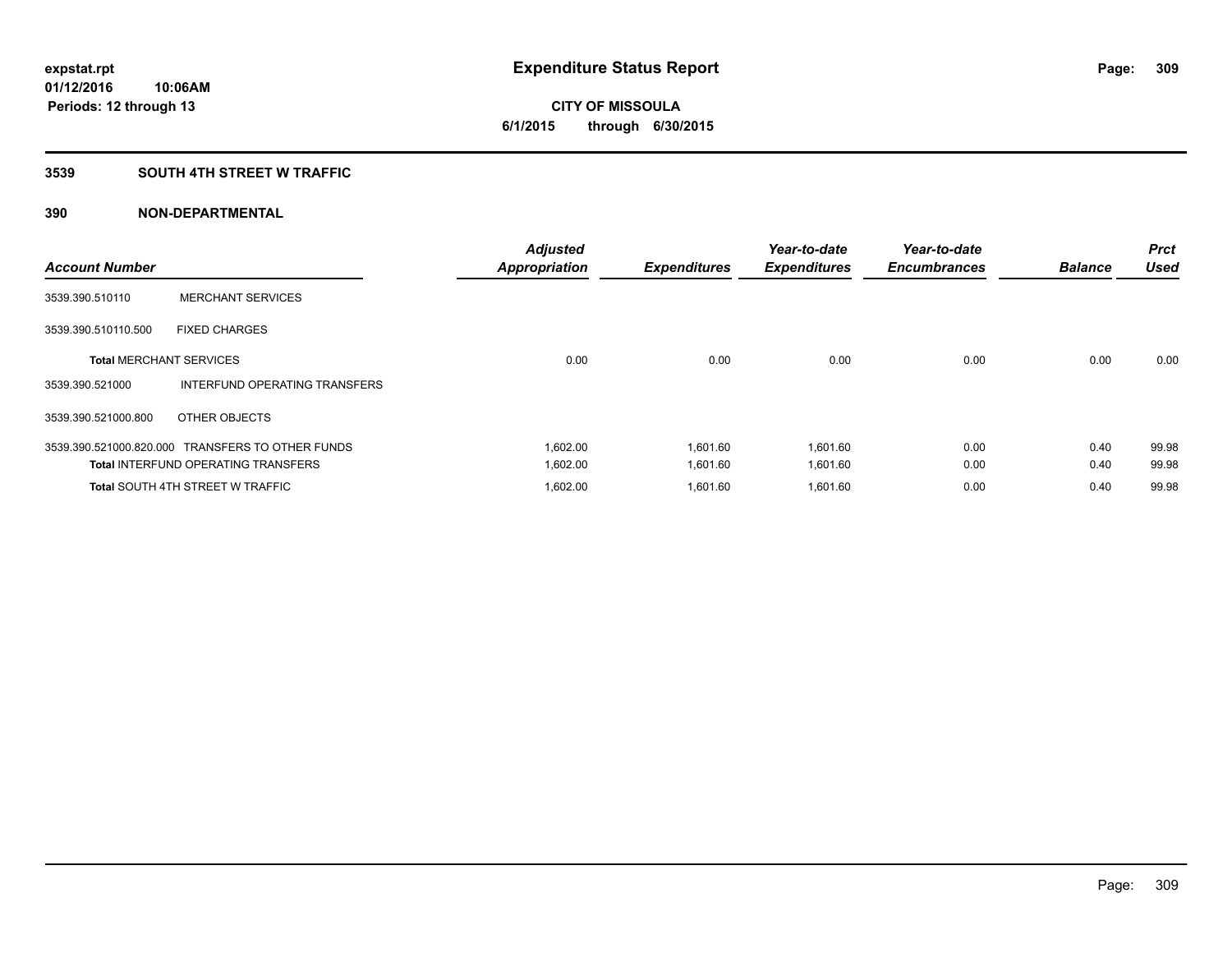**CITY OF MISSOULA 6/1/2015 through 6/30/2015**

#### **3540 SID 540 DEBT SERVICE FUND**

|                                   |                                                 | <b>Adjusted</b>      |                     | Year-to-date        | Year-to-date        |                | <b>Prct</b> |
|-----------------------------------|-------------------------------------------------|----------------------|---------------------|---------------------|---------------------|----------------|-------------|
| <b>Account Number</b>             |                                                 | <b>Appropriation</b> | <b>Expenditures</b> | <b>Expenditures</b> | <b>Encumbrances</b> | <b>Balance</b> | <b>Used</b> |
| 3540.390.510100                   | SPECIAL ASSESSMENTS                             |                      |                     |                     |                     |                |             |
| 3540.390.510100.600               | <b>DEBT SERVICE</b>                             |                      |                     |                     |                     |                |             |
| 3540.390.510100.610.000 PRINCIPAL |                                                 | 70,000.00            | 70,000.00           | 70,000.00           | 0.00                | 0.00           | 100.00      |
|                                   | 3540.390.510100.620.000 INTEREST / SERVICE FEES | 52,098.00            | 25,873.75           | 52,097.50           | 0.00                | 0.50           | 100.00      |
|                                   | <b>Total SPECIAL ASSESSMENTS</b>                | 122,098.00           | 95,873.75           | 122,097.50          | 0.00                | 0.50           | 100.00      |
| 3540.390.510110                   | <b>MERCHANT SERVICES</b>                        |                      |                     |                     |                     |                |             |
| 3540.390.510110.500               | <b>FIXED CHARGES</b>                            |                      |                     |                     |                     |                |             |
| 3540.390.510110.550.000           | MERCHANT SERVICE FEES                           | 411.00               | 0.00                | 0.00                | 0.00                | 411.00         | 0.00        |
| <b>Total MERCHANT SERVICES</b>    |                                                 | 411.00               | 0.00                | 0.00                | 0.00                | 411.00         | 0.00        |
|                                   | Total SID 540 DEBT SERVICE FUND                 | 122.509.00           | 95,873.75           | 122,097.50          | 0.00                | 411.50         | 99.66       |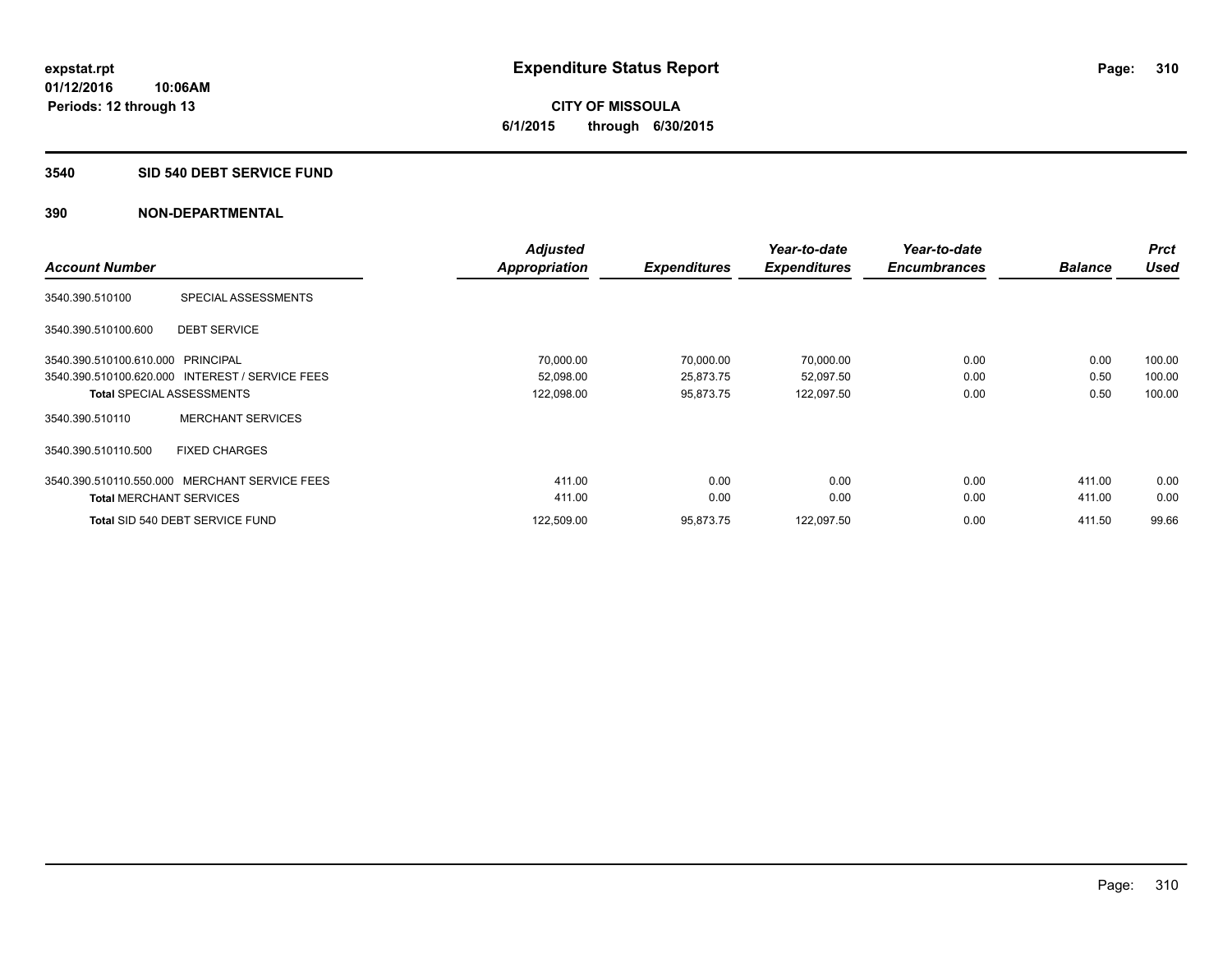# **3541 SID 541 DEBT SERVICE**

|                                           |                          | <b>Adjusted</b>      |                     | Year-to-date        | Year-to-date        |                | <b>Prct</b> |
|-------------------------------------------|--------------------------|----------------------|---------------------|---------------------|---------------------|----------------|-------------|
| <b>Account Number</b>                     |                          | <b>Appropriation</b> | <b>Expenditures</b> | <b>Expenditures</b> | <b>Encumbrances</b> | <b>Balance</b> | <b>Used</b> |
| 3541.390.510100                           | SPECIAL ASSESSMENTS      |                      |                     |                     |                     |                |             |
| 3541.390.510100.600                       | <b>DEBT SERVICE</b>      |                      |                     |                     |                     |                |             |
| 3541.390.510100.610.000 PRINCIPAL         |                          | 30,000.00            | 30,000.00           | 30,000.00           | 0.00                | 0.00           | 100.00      |
| 3541.390.510100.620.000 PINEVIEW PARK/INT |                          | 30,434.00            | 15,016.25           | 30,332.50           | 0.00                | 101.50         | 99.67       |
| <b>Total SPECIAL ASSESSMENTS</b>          |                          | 60,434.00            | 45,016.25           | 60,332.50           | 0.00                | 101.50         | 99.83       |
| 3541.390.510110                           | <b>MERCHANT SERVICES</b> |                      |                     |                     |                     |                |             |
| 3541.390.510110.500                       | <b>FIXED CHARGES</b>     |                      |                     |                     |                     |                |             |
| <b>Total MERCHANT SERVICES</b>            |                          | 0.00                 | 0.00                | 0.00                | 0.00                | 0.00           | 0.00        |
| Total SID 541 DEBT SERVICE                |                          | 60,434.00            | 45.016.25           | 60,332.50           | 0.00                | 101.50         | 99.83       |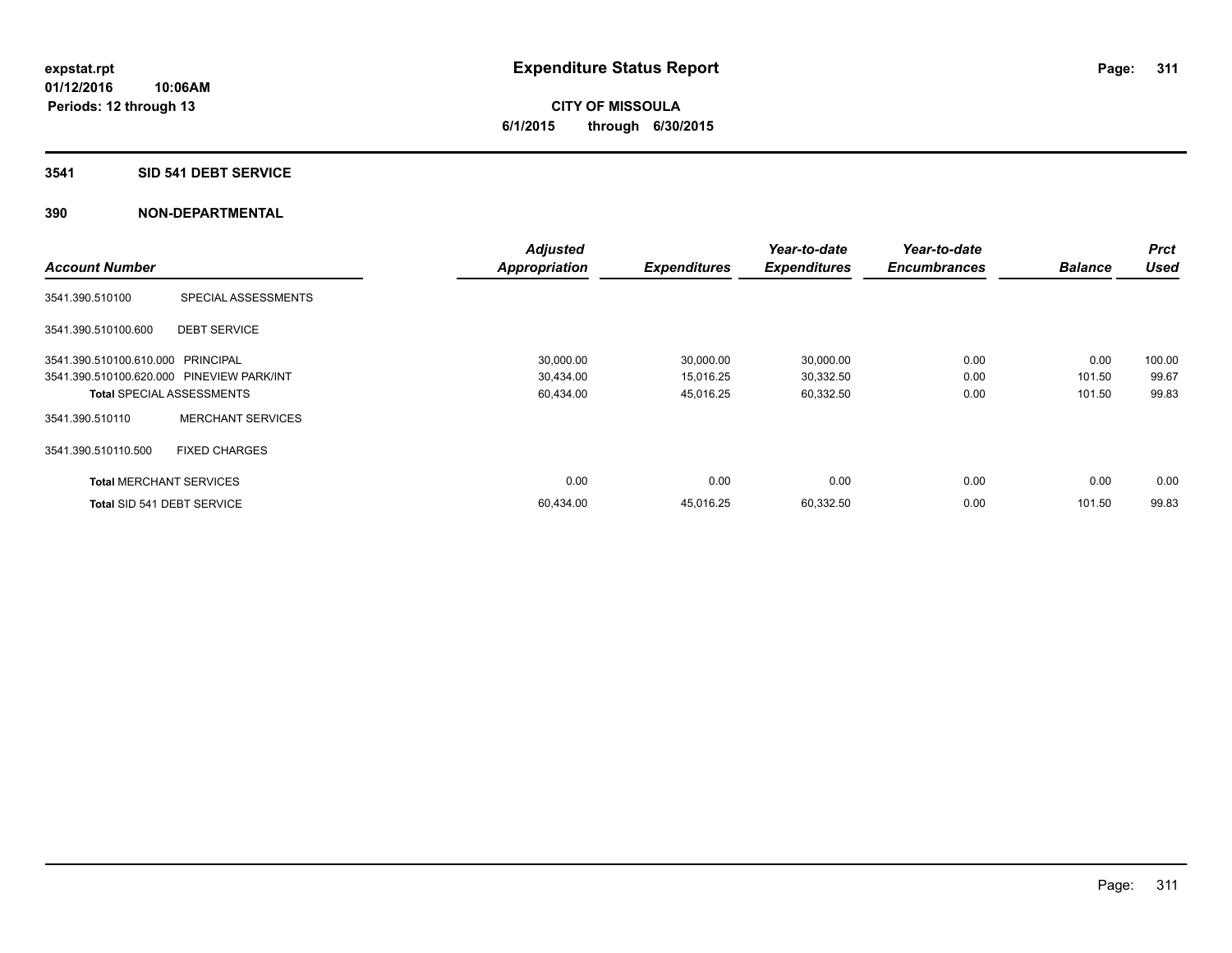#### **3543 SID 543 DEBT SERVICE**

|                                |                                                  | <b>Adjusted</b>      |                     | Year-to-date        | Year-to-date        |                | <b>Prct</b> |
|--------------------------------|--------------------------------------------------|----------------------|---------------------|---------------------|---------------------|----------------|-------------|
| <b>Account Number</b>          |                                                  | <b>Appropriation</b> | <b>Expenditures</b> | <b>Expenditures</b> | <b>Encumbrances</b> | <b>Balance</b> | <b>Used</b> |
| 3543.390.510000                | <b>MISCELLANEOUS</b>                             |                      |                     |                     |                     |                |             |
| 3543.390.510000.800            | OTHER OBJECTS                                    |                      |                     |                     |                     |                |             |
| <b>Total MISCELLANEOUS</b>     |                                                  | 0.00                 | 0.00                | 0.00                | 0.00                | 0.00           | 0.00        |
| 3543.390.510100                | SPECIAL ASSESSMENTS                              |                      |                     |                     |                     |                |             |
| 3543.390.510100.600            | <b>DEBT SERVICE</b>                              |                      |                     |                     |                     |                |             |
|                                | <b>Total SPECIAL ASSESSMENTS</b>                 | 0.00                 | 0.00                | 0.00                | 0.00                | 0.00           | 0.00        |
| 3543.390.510110                | <b>MERCHANT SERVICES</b>                         |                      |                     |                     |                     |                |             |
| 3543.390.510110.500            | <b>FIXED CHARGES</b>                             |                      |                     |                     |                     |                |             |
|                                | 3543.390.510110.550.000 MERCHANT SERVICE FEES    | 0.00                 | 1.74                | 1.74                | 0.00                | $-1.74$        | 0.00        |
| <b>Total MERCHANT SERVICES</b> |                                                  | 0.00                 | 1.74                | 1.74                | 0.00                | $-1.74$        | 0.00        |
| 3543.390.521000                | <b>INTERFUND OPERATING TRANSFERS</b>             |                      |                     |                     |                     |                |             |
| 3543.390.521000.800            | OTHER OBJECTS                                    |                      |                     |                     |                     |                |             |
|                                | 3543.390.521000.820.000 TRANSFERS TO OTHER FUNDS | 9,674.00             | 9,673.96            | 9,673.96            | 0.00                | 0.04           | 100.00      |
|                                | Total INTERFUND OPERATING TRANSFERS              | 9,674.00             | 9,673.96            | 9,673.96            | 0.00                | 0.04           | 100.00      |
| Total SID 543 DEBT SERVICE     |                                                  | 9,674.00             | 9,675.70            | 9,675.70            | 0.00                | $-1.70$        | 100.02      |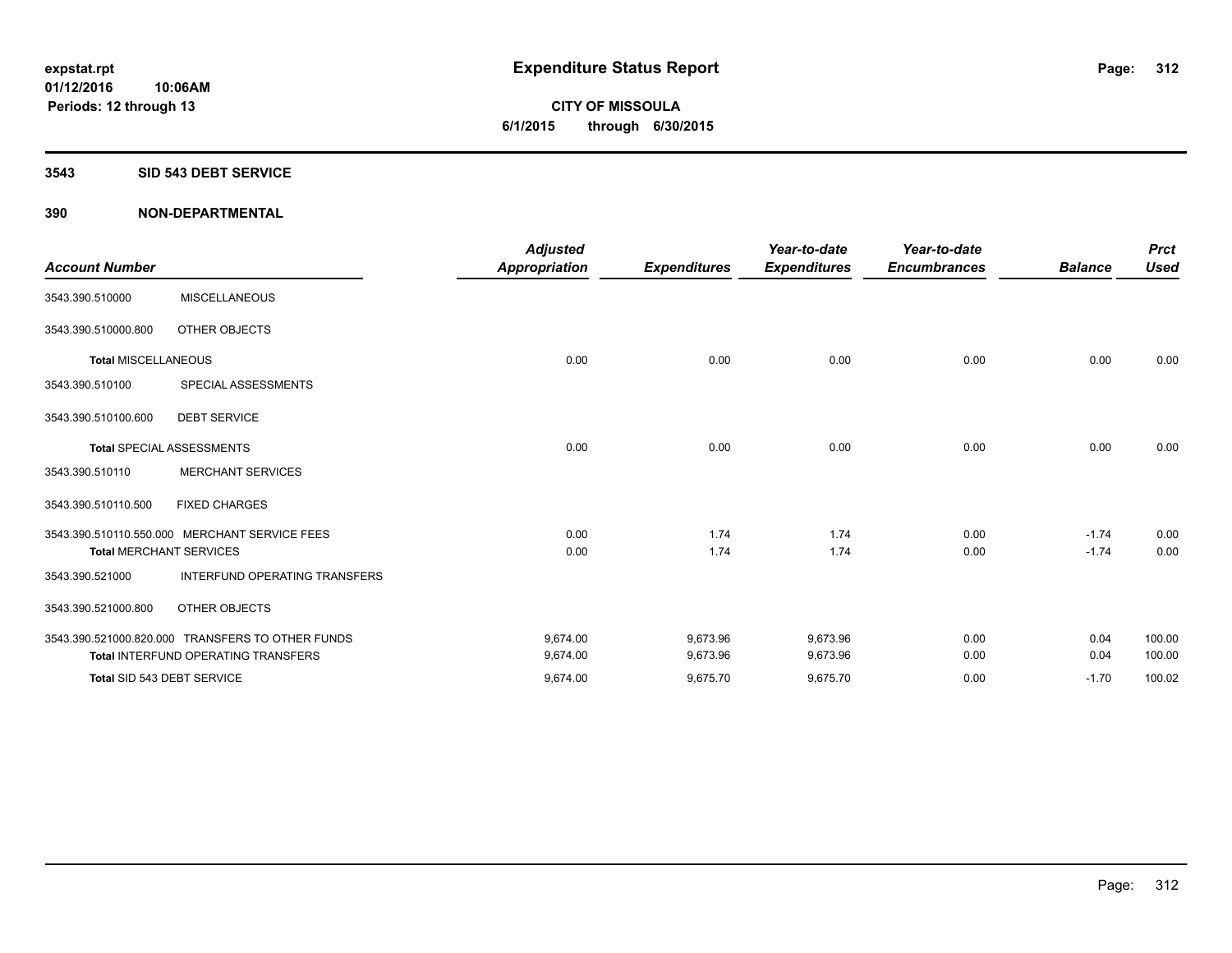**CITY OF MISSOULA 6/1/2015 through 6/30/2015**

# **3544 SID 544 RATTLESNAKE DEBT SERVICE**

| <b>Account Number</b>                      |                                                 | <b>Adjusted</b><br>Appropriation | <b>Expenditures</b> | Year-to-date<br><b>Expenditures</b> | Year-to-date<br><b>Encumbrances</b> | <b>Balance</b> | <b>Prct</b><br>Used |
|--------------------------------------------|-------------------------------------------------|----------------------------------|---------------------|-------------------------------------|-------------------------------------|----------------|---------------------|
| 3544.390.510100                            | SPECIAL ASSESSMENTS                             |                                  |                     |                                     |                                     |                |                     |
| 3544.390.510100.600                        | <b>DEBT SERVICE</b>                             |                                  |                     |                                     |                                     |                |                     |
| 3544.390.510100.610.000 SID 544C/PRINCIPAL |                                                 | 65,000.00                        | 33,000.00           | 65.000.00                           | 0.00                                | 0.00           | 100.00              |
|                                            | 3544.390.510100.620.000 INTEREST / SERVICE FEES | 51,638.00                        | 25.518.75           | 51.637.50                           | 0.00                                | 0.50           | 100.00              |
| <b>Total DEBT SERVICE</b>                  |                                                 | 116.638.00                       | 58.518.75           | 116.637.50                          | 0.00                                | 0.50           | 100.00              |
| <b>Total NON-DEPARTMENTAL</b>              |                                                 | 116.638.00                       | 58.518.75           | 116.637.50                          | 0.00                                | 0.50           | 100.00              |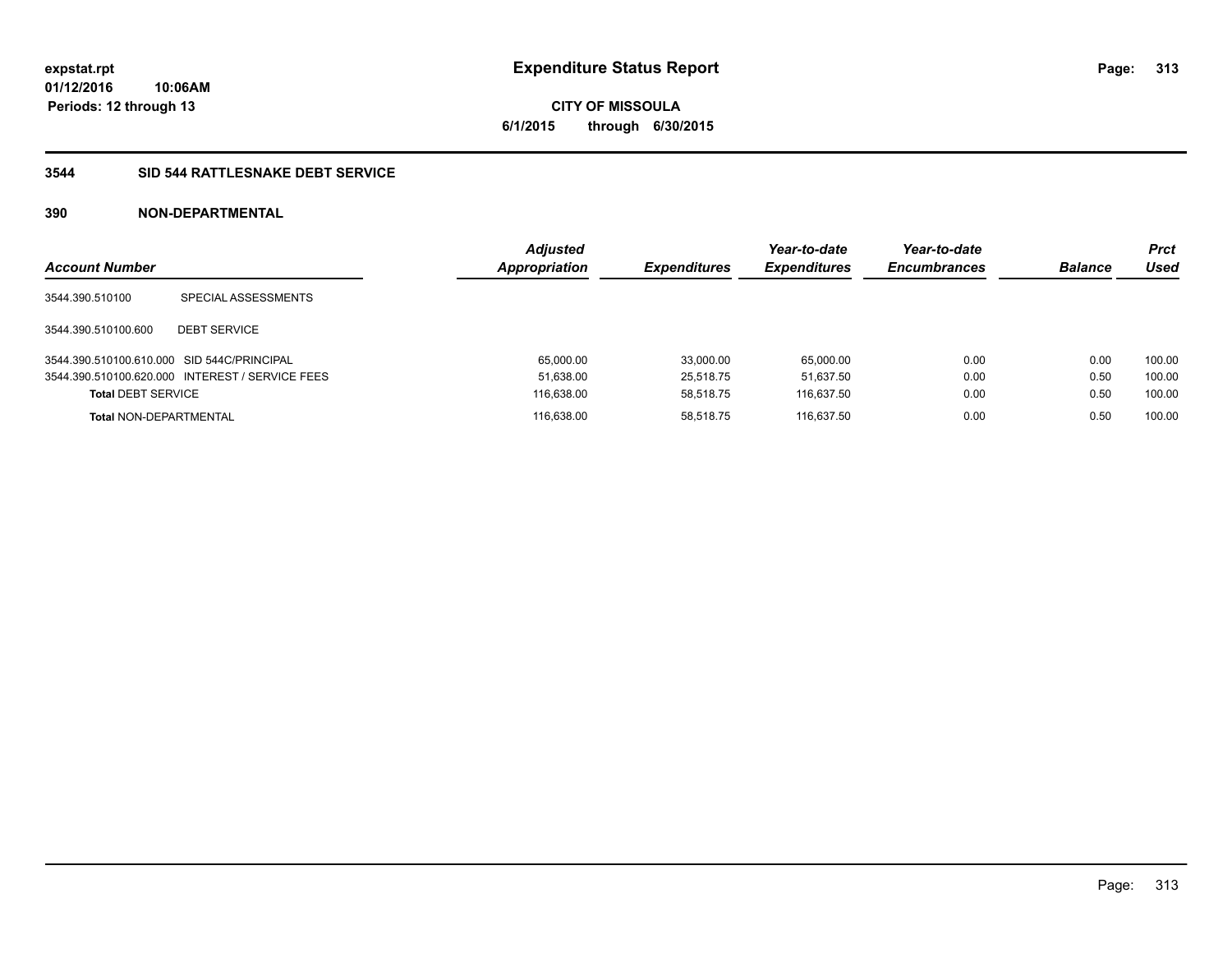**CITY OF MISSOULA 6/1/2015 through 6/30/2015**

# **3544 SID 544 RATTLESNAKE DEBT SERVICE**

# **550 SID 544 PROJECT**

| <b>Account Number</b>     |                                                 | <b>Adjusted</b><br><b>Appropriation</b> | <b>Expenditures</b> | Year-to-date<br><b>Expenditures</b> | Year-to-date<br><b>Encumbrances</b> | <b>Balance</b> | <b>Prct</b><br>Used |
|---------------------------|-------------------------------------------------|-----------------------------------------|---------------------|-------------------------------------|-------------------------------------|----------------|---------------------|
| 3544.550.510100           | SPECIAL ASSESSMENTS                             |                                         |                     |                                     |                                     |                |                     |
| 3544.550.510100.600       | <b>DEBT SERVICE</b>                             |                                         |                     |                                     |                                     |                |                     |
|                           | 3544.550.510100.610.000 SID 544B ARRA/PRINCIPAL | 16,000.00                               | 8,000.00            | 16,000.00                           | 0.00                                | 0.00           | 100.00              |
|                           | 3544.550.510100.620.000 INTEREST / SERVICE FEES | 5.110.00                                | 2,520.00            | 5.110.00                            | 0.00                                | 0.00           | 100.00              |
| <b>Total DEBT SERVICE</b> |                                                 | 21.110.00                               | 10.520.00           | 21.110.00                           | 0.00                                | 0.00           | 100.00              |
| Total SID 544 PROJECT     |                                                 | 21.110.00                               | 10,520.00           | 21.110.00                           | 0.00                                | 0.00           | 100.00              |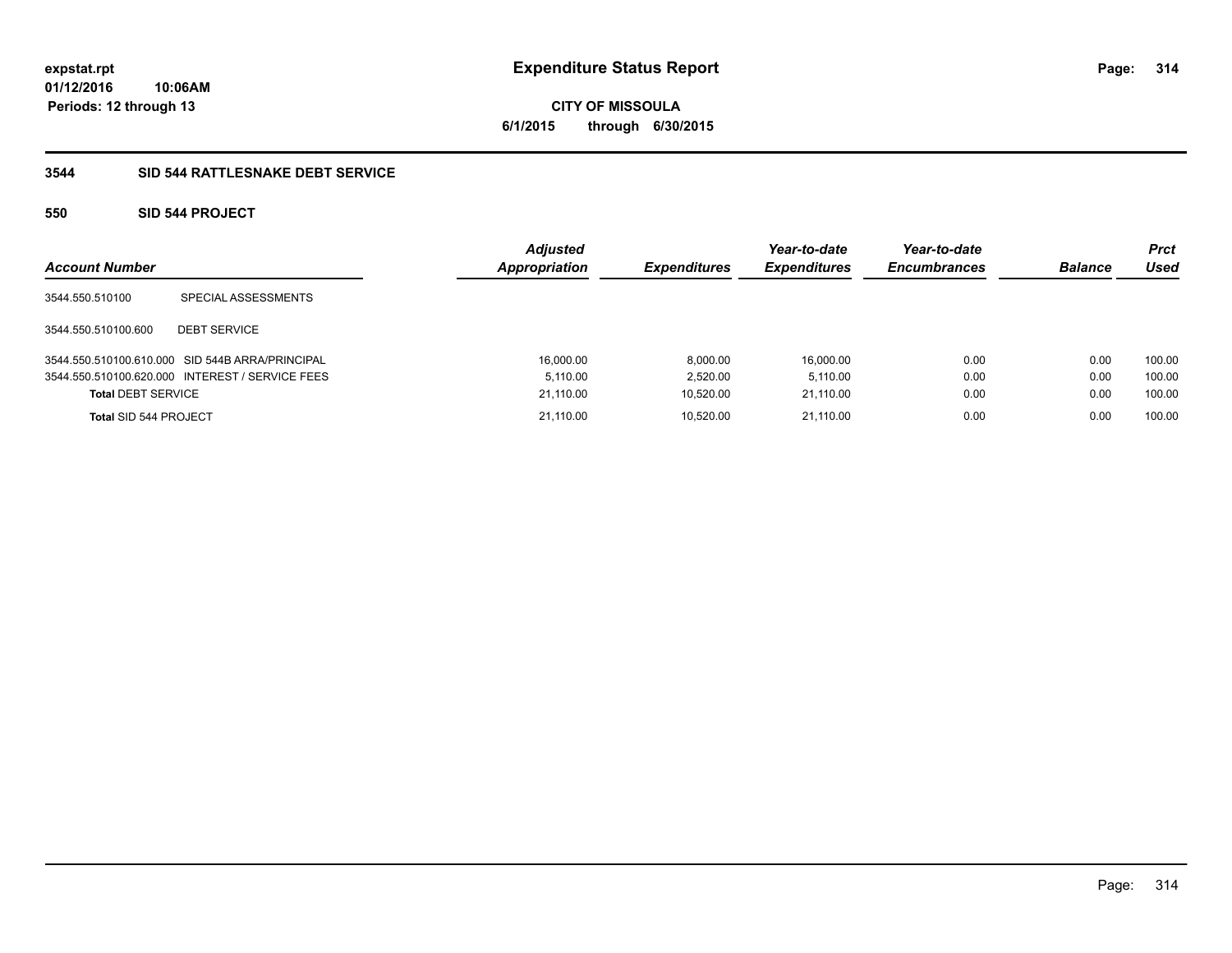**CITY OF MISSOULA 6/1/2015 through 6/30/2015**

#### **3544 SID 544 RATTLESNAKE DEBT SERVICE**

# **555 LOLO STREET PROJECT**

|                                                  |                                                           | <b>Adjusted</b>      |                     | Year-to-date        | Year-to-date        |                | <b>Prct</b> |
|--------------------------------------------------|-----------------------------------------------------------|----------------------|---------------------|---------------------|---------------------|----------------|-------------|
| <b>Account Number</b>                            |                                                           | <b>Appropriation</b> | <b>Expenditures</b> | <b>Expenditures</b> | <b>Encumbrances</b> | <b>Balance</b> | Used        |
| 3544.555.510100                                  | SPECIAL ASSESSMENTS                                       |                      |                     |                     |                     |                |             |
| 3544.555.510100.600                              | <b>DEBT SERVICE</b>                                       |                      |                     |                     |                     |                |             |
| 3544.555.510100.610.000 SID 544D LOLOD/PRINCIPAL |                                                           | 1,500.00             | 1,000.00            | 1,500.00            | 0.00                | 0.00           | 100.00      |
|                                                  | 3544.555.510100.620.000 SID 544 D INTEREST / SERVICE FEES | 928.00               | 459.38              | 928.13              | 0.00                | $-0.13$        | 100.01      |
| <b>Total SPECIAL ASSESSMENTS</b>                 |                                                           | 2,428.00             | 1,459.38            | 2,428.13            | 0.00                | $-0.13$        | 100.01      |
| 3544.555.510110                                  | <b>MERCHANT SERVICES</b>                                  |                      |                     |                     |                     |                |             |
| 3544.555.510110.500                              | <b>FIXED CHARGES</b>                                      |                      |                     |                     |                     |                |             |
| 3544.555.510110.550.000 MERCHANT SERVICE FEES    |                                                           | 254.00               | 0.00                | 0.00                | 0.00                | 254.00         | 0.00        |
| <b>Total MERCHANT SERVICES</b>                   |                                                           | 254.00               | 0.00                | 0.00                | 0.00                | 254.00         | 0.00        |
| <b>Total LOLO STREET PROJECT</b>                 |                                                           | 2,682.00             | 1,459.38            | 2,428.13            | 0.00                | 253.87         | 90.53       |
|                                                  | Total SID 544 RATTLESNAKE DEBT SERVICE                    | 140,430.00           | 70,498.13           | 140,175.63          | 0.00                | 254.37         | 99.82       |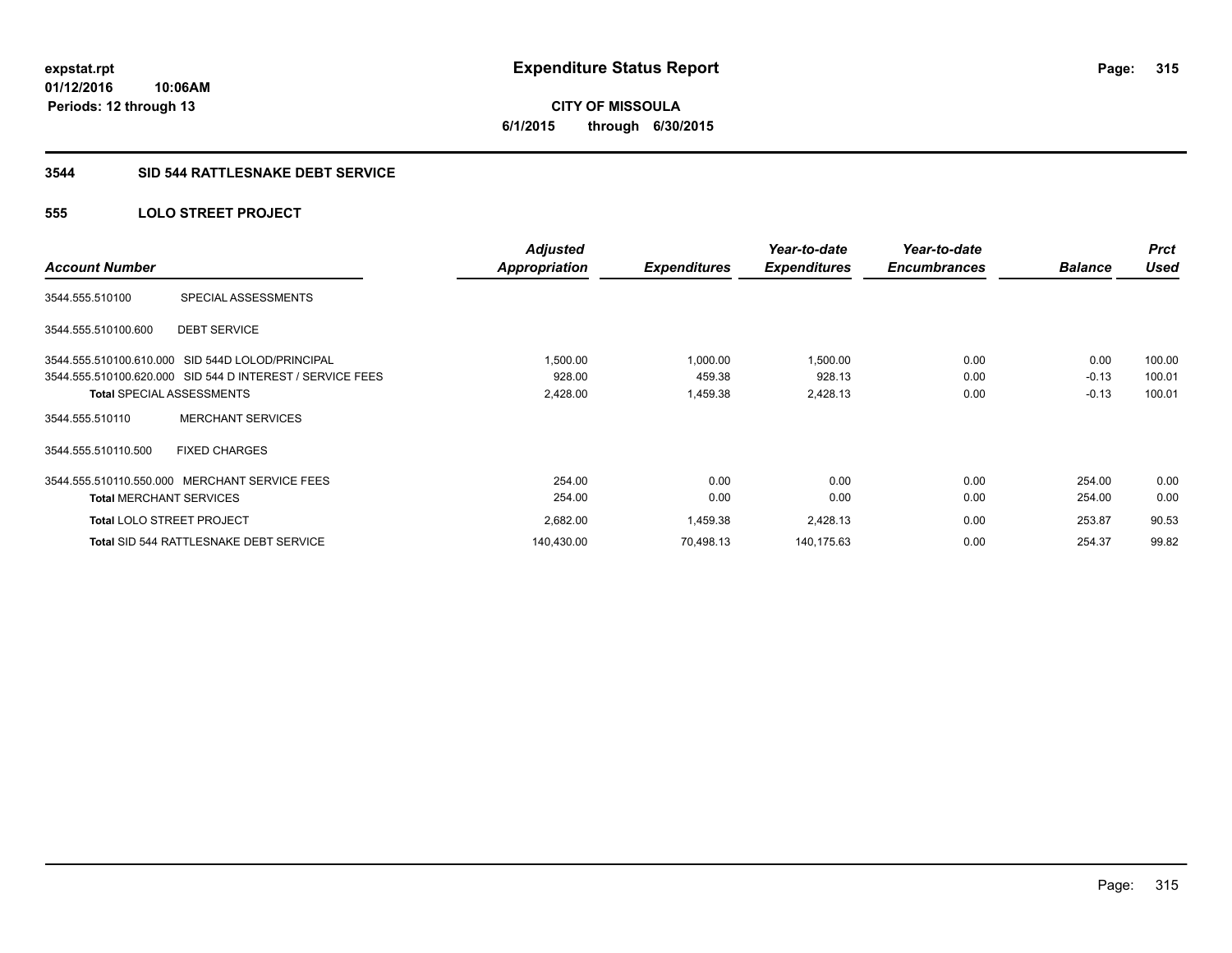# **CITY OF MISSOULA 6/1/2015 through 6/30/2015**

#### **3545 SID 545 DEBT SERVICE**

|                       |                                                  | <b>Adjusted</b>      |                     | Year-to-date        | Year-to-date        |                | <b>Prct</b> |
|-----------------------|--------------------------------------------------|----------------------|---------------------|---------------------|---------------------|----------------|-------------|
| <b>Account Number</b> |                                                  | <b>Appropriation</b> | <b>Expenditures</b> | <b>Expenditures</b> | <b>Encumbrances</b> | <b>Balance</b> | <b>Used</b> |
| 3545.390.510100       | SPECIAL ASSESSMENTS                              |                      |                     |                     |                     |                |             |
| 3545.390.510100.600   | <b>DEBT SERVICE</b>                              |                      |                     |                     |                     |                |             |
|                       | <b>Total SPECIAL ASSESSMENTS</b>                 | 0.00                 | 0.00                | 0.00                | 0.00                | 0.00           | 0.00        |
| 3545.390.510110       | <b>MERCHANT SERVICES</b>                         |                      |                     |                     |                     |                |             |
| 3545.390.510110.500   | <b>FIXED CHARGES</b>                             |                      |                     |                     |                     |                |             |
|                       | <b>Total MERCHANT SERVICES</b>                   | 0.00                 | 0.00                | 0.00                | 0.00                | 0.00           | 0.00        |
| 3545.390.521000       | INTERFUND OPERATING TRANSFERS                    |                      |                     |                     |                     |                |             |
| 3545.390.521000.800   | OTHER OBJECTS                                    |                      |                     |                     |                     |                |             |
|                       | 3545.390.521000.820.000 TRANSFERS TO OTHER FUNDS | 2,124.00             | 2,123.84            | 2,123.84            | 0.00                | 0.16           | 99.99       |
|                       | <b>Total INTERFUND OPERATING TRANSFERS</b>       | 2,124.00             | 2,123.84            | 2,123.84            | 0.00                | 0.16           | 99.99       |
|                       | Total SID 545 DEBT SERVICE                       | 2,124.00             | 2,123.84            | 2,123.84            | 0.00                | 0.16           | 99.99       |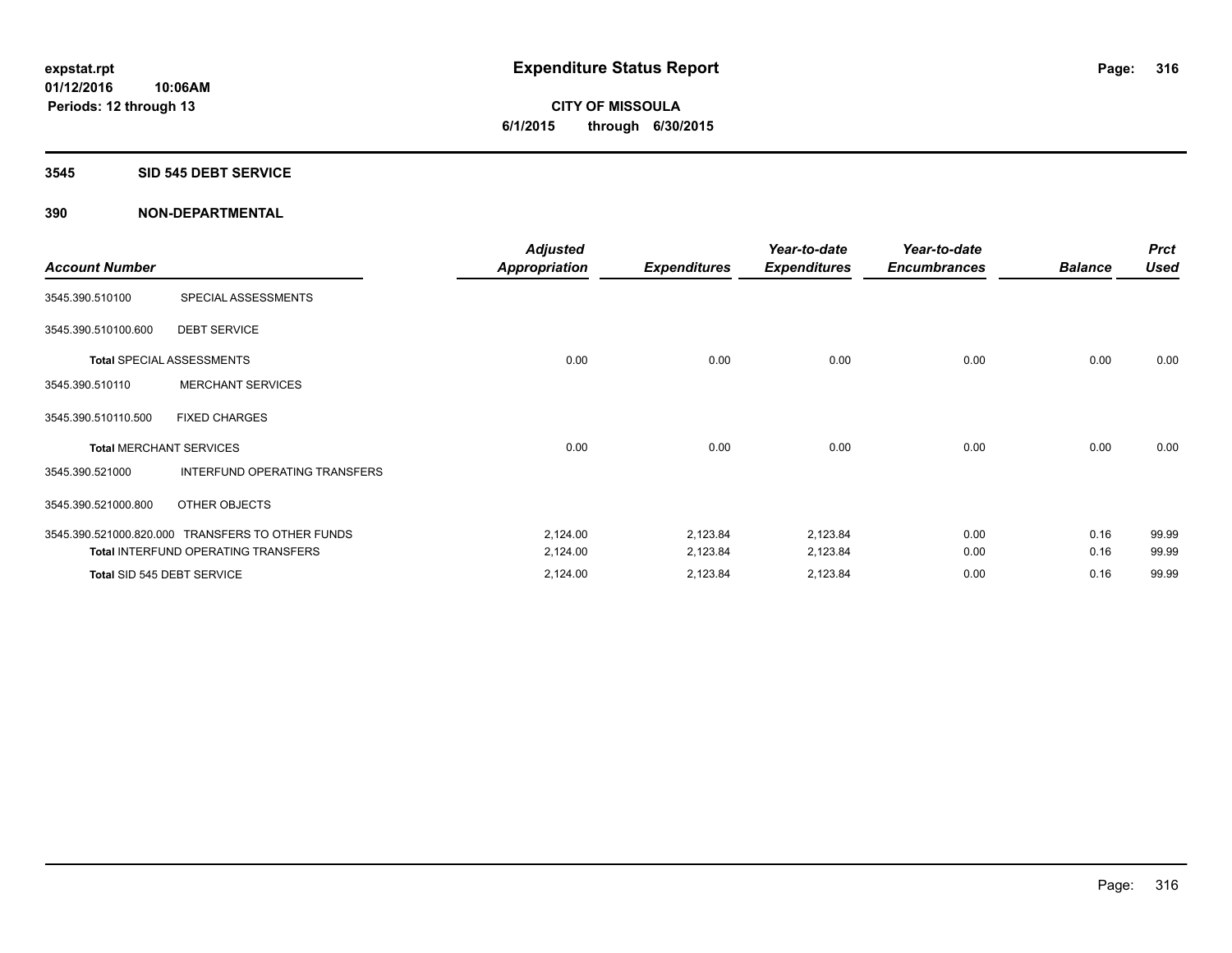# **CITY OF MISSOULA 6/1/2015 through 6/30/2015**

#### **3546 SID 546 DEBT SERVICE**

| <b>Account Number</b> |                                                  | <b>Adjusted</b><br><b>Appropriation</b> | <b>Expenditures</b> | Year-to-date<br><b>Expenditures</b> | Year-to-date<br><b>Encumbrances</b> | <b>Balance</b> | <b>Prct</b><br><b>Used</b> |
|-----------------------|--------------------------------------------------|-----------------------------------------|---------------------|-------------------------------------|-------------------------------------|----------------|----------------------------|
| 3546.390.510100       | SPECIAL ASSESSMENTS                              |                                         |                     |                                     |                                     |                |                            |
| 3546.390.510100.600   | <b>DEBT SERVICE</b>                              |                                         |                     |                                     |                                     |                |                            |
|                       | <b>Total SPECIAL ASSESSMENTS</b>                 | 0.00                                    | 0.00                | 0.00                                | 0.00                                | 0.00           | 0.00                       |
| 3546.390.510110       | <b>MERCHANT SERVICES</b>                         |                                         |                     |                                     |                                     |                |                            |
| 3546.390.510110.500   | <b>FIXED CHARGES</b>                             |                                         |                     |                                     |                                     |                |                            |
|                       | <b>Total MERCHANT SERVICES</b>                   | 0.00                                    | 0.00                | 0.00                                | 0.00                                | 0.00           | 0.00                       |
| 3546.390.521000       | INTERFUND OPERATING TRANSFERS                    |                                         |                     |                                     |                                     |                |                            |
| 3546.390.521000.800   | OTHER OBJECTS                                    |                                         |                     |                                     |                                     |                |                            |
|                       | 3546.390.521000.820.000 TRANSFERS TO OTHER FUNDS | 1,657.00                                | 1,656.90            | 1,656.90                            | 0.00                                | 0.10           | 99.99                      |
|                       | <b>Total INTERFUND OPERATING TRANSFERS</b>       | 1,657.00                                | 1,656.90            | 1,656.90                            | 0.00                                | 0.10           | 99.99                      |
|                       | Total SID 546 DEBT SERVICE                       | 1,657.00                                | 1,656.90            | 1,656.90                            | 0.00                                | 0.10           | 99.99                      |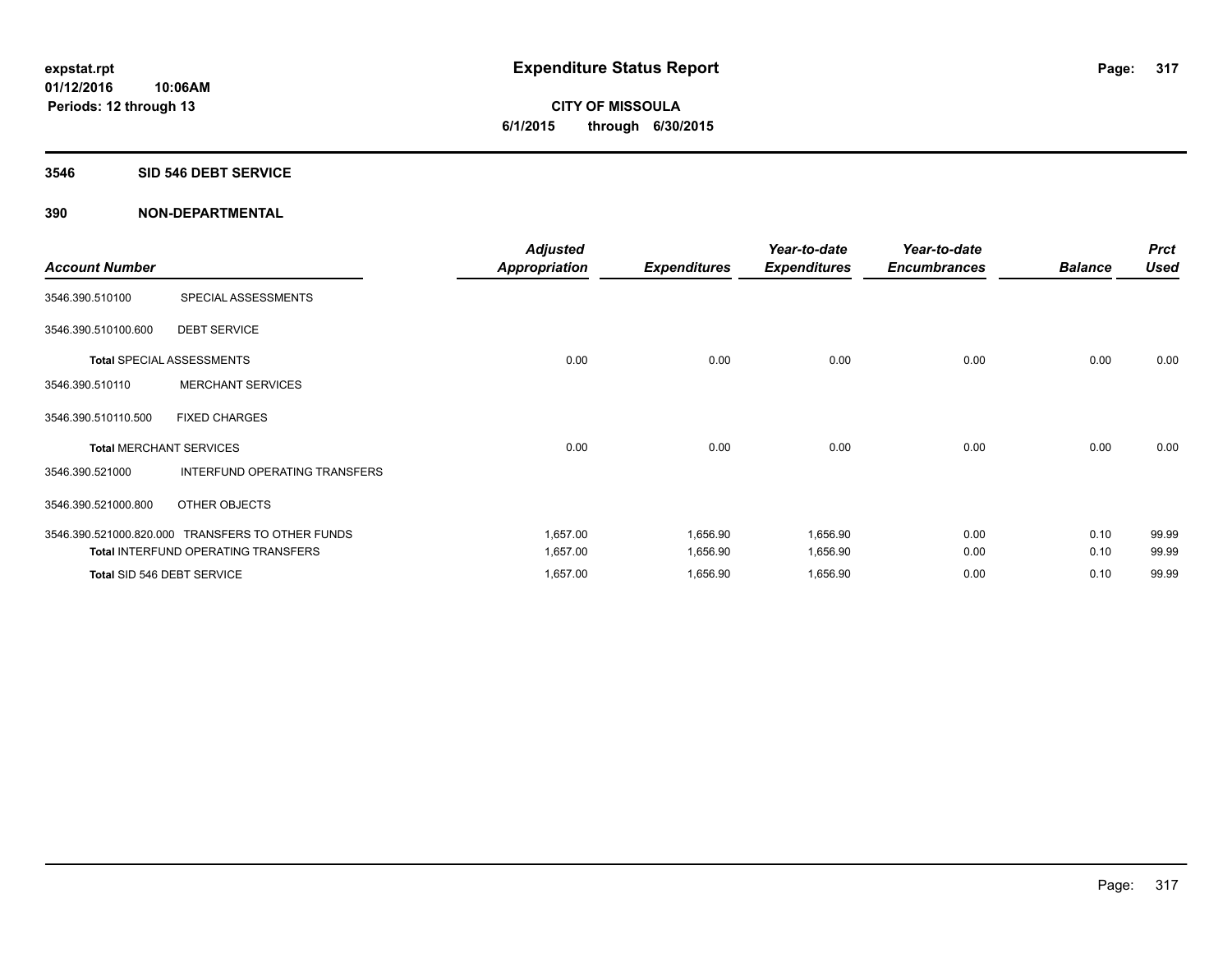# **CITY OF MISSOULA 6/1/2015 through 6/30/2015**

# **3548 SID 548-5TH, 6TH & ARTHUR**

|                                            |                                                 | <b>Adjusted</b>      |                     | Year-to-date        | Year-to-date        |                | Prct        |
|--------------------------------------------|-------------------------------------------------|----------------------|---------------------|---------------------|---------------------|----------------|-------------|
| <b>Account Number</b>                      |                                                 | <b>Appropriation</b> | <b>Expenditures</b> | <b>Expenditures</b> | <b>Encumbrances</b> | <b>Balance</b> | <b>Used</b> |
| 3548.390.510100                            | SPECIAL ASSESSMENTS                             |                      |                     |                     |                     |                |             |
| 3548.390.510100.600                        | <b>DEBT SERVICE</b>                             |                      |                     |                     |                     |                |             |
| 3548.390.510100.610.000 SID 544C/PRINCIPAL |                                                 | 65,000.00            | 65,000.00           | 65,000.00           | 0.00                | 0.00           | 100.00      |
|                                            | 3548.390.510100.620.000 INTEREST / SERVICE FEES | 48,475.00            | 24,062.50           | 48,475.00           | 0.00                | 0.00           | 100.00      |
|                                            | <b>Total SPECIAL ASSESSMENTS</b>                | 113,475.00           | 89,062.50           | 113,475.00          | 0.00                | 0.00           | 100.00      |
| 3548.390.510110                            | <b>MERCHANT SERVICES</b>                        |                      |                     |                     |                     |                |             |
| 3548.390.510110.500                        | <b>FIXED CHARGES</b>                            |                      |                     |                     |                     |                |             |
| <b>Total MERCHANT SERVICES</b>             |                                                 | 0.00                 | 0.00                | 0.00                | 0.00                | 0.00           | 0.00        |
|                                            | Total SID 548-5TH, 6TH & ARTHUR                 | 113,475.00           | 89,062.50           | 113.475.00          | 0.00                | 0.00           | 100.00      |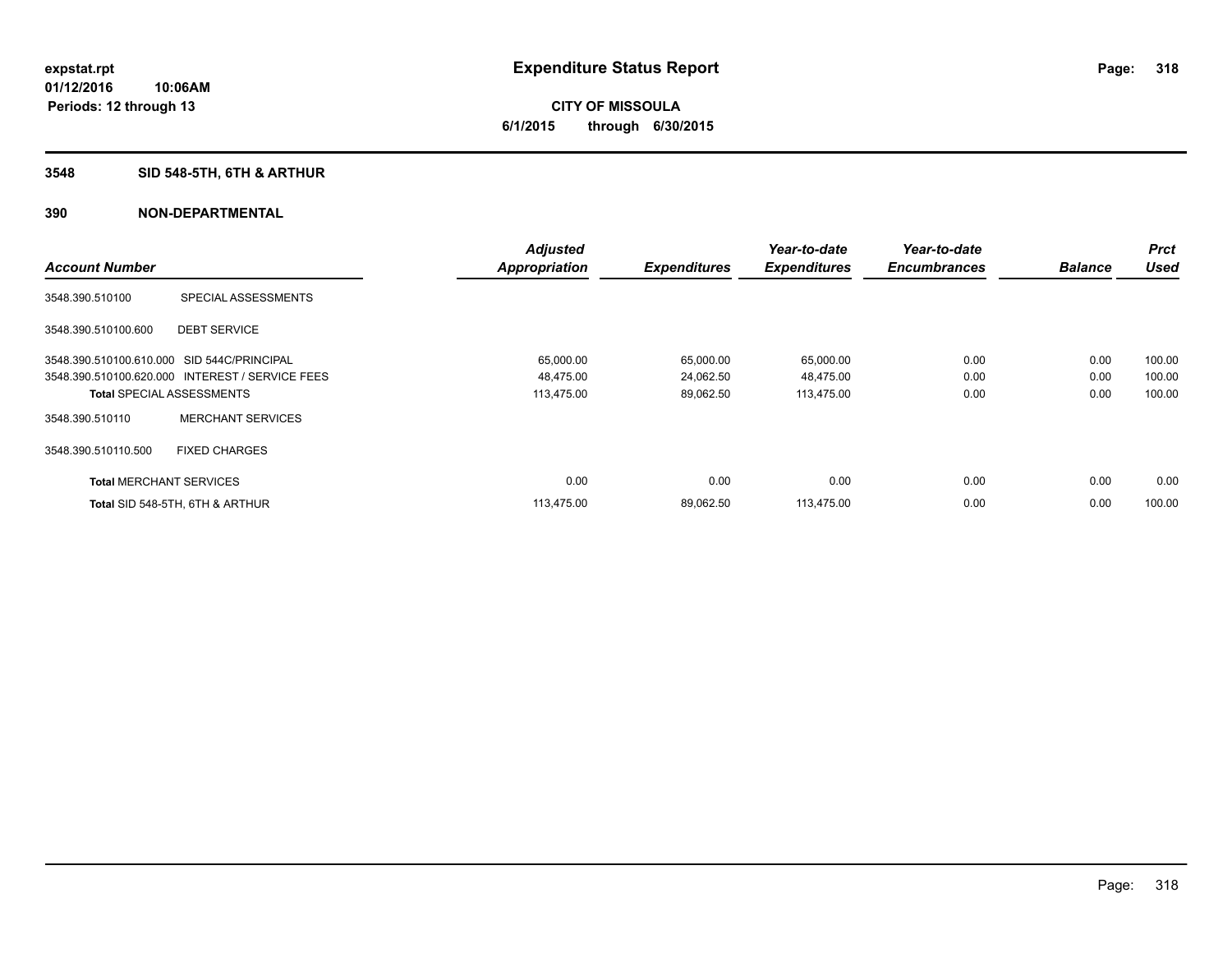# **3549 SID 549 HILLVIEW WAY**

| <b>Account Number</b>      |                                  | <b>Adjusted</b><br><b>Appropriation</b> | <b>Expenditures</b> | Year-to-date<br><b>Expenditures</b> | Year-to-date<br><b>Encumbrances</b> | <b>Balance</b> | <b>Prct</b><br><b>Used</b> |
|----------------------------|----------------------------------|-----------------------------------------|---------------------|-------------------------------------|-------------------------------------|----------------|----------------------------|
| 3549.390.510100            | SPECIAL ASSESSMENTS              |                                         |                     |                                     |                                     |                |                            |
| 3549.390.510100.600        | <b>DEBT SERVICE</b>              |                                         |                     |                                     |                                     |                |                            |
|                            | <b>Total SPECIAL ASSESSMENTS</b> | 0.00                                    | 0.00                | 0.00                                | 0.00                                | 0.00           | 0.00                       |
| Total SID 549 HILLVIEW WAY |                                  | 0.00                                    | 0.00                | 0.00                                | 0.00                                | 0.00           | 0.00                       |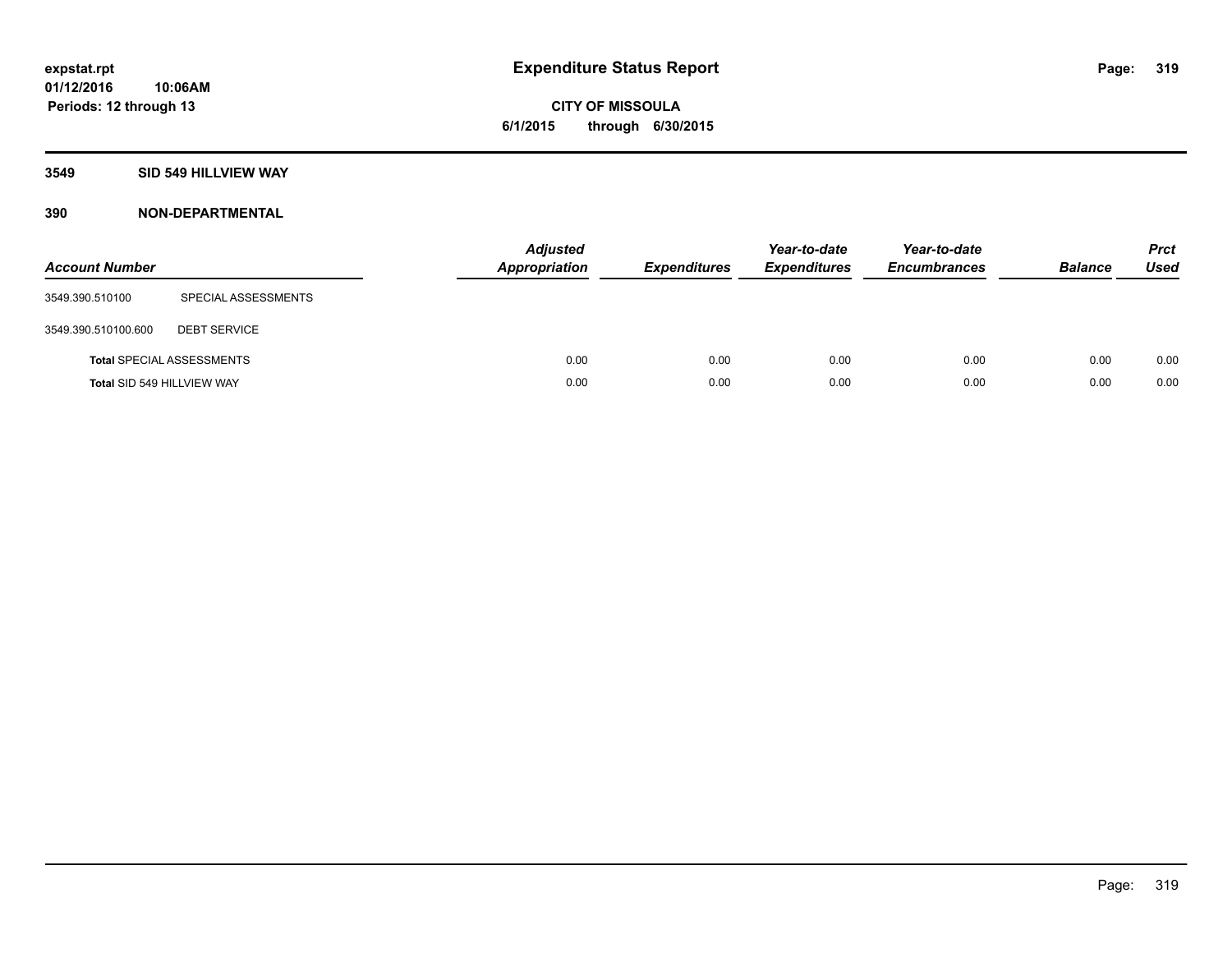**CITY OF MISSOULA 6/1/2015 through 6/30/2015**

#### **4060 CAPITAL IMPROVEMENT PROGRAM FUND**

| <b>Account Number</b>                   |                                                            | <b>Adjusted</b><br><b>Appropriation</b> | <b>Expenditures</b> | Year-to-date<br><b>Expenditures</b> | Year-to-date<br><b>Encumbrances</b> | <b>Balance</b> | <b>Prct</b><br><b>Used</b> |
|-----------------------------------------|------------------------------------------------------------|-----------------------------------------|---------------------|-------------------------------------|-------------------------------------|----------------|----------------------------|
| 4060.390.410000                         | <b>GENERAL GOVERNMENT</b>                                  |                                         |                     |                                     |                                     |                |                            |
| 4060.390.410000.600                     | <b>DEBT SERVICE</b>                                        |                                         |                     |                                     |                                     |                |                            |
|                                         | <b>Total GENERAL GOVERNMENT</b>                            | 0.00                                    | 0.00                | 0.00                                | 0.00                                | 0.00           | 0.00                       |
| 4060.390.410001                         | CORE OPERATING LIGHT VEHICLES                              |                                         |                     |                                     |                                     |                |                            |
| 4060.390.410001.900                     | <b>CAPITAL OUTLAY</b>                                      |                                         |                     |                                     |                                     |                |                            |
|                                         | 4060.390.410001.940.000 CORE OPERATING LIGHT VEHICLES      | 4,104.00                                | 0.00                | 4,104.00                            | 0.00                                | 0.00           | 100.00                     |
|                                         | Total CORE OPERATING LIGHT VEHICLES                        | 4,104.00                                | 0.00                | 4,104.00                            | 0.00                                | 0.00           | 100.00                     |
| 4060.390.410211                         | MAYORS NEIGHBORHOOD OFFICE REMODEL                         |                                         |                     |                                     |                                     |                |                            |
| 4060.390.410211.900                     | <b>CAPITAL OUTLAY</b>                                      |                                         |                     |                                     |                                     |                |                            |
|                                         | 4060.390.410211.930.000 MAYORS NEIGHBORHOOD OFFICE REMODEL | 34,036.00                               | 0.00                | 34,035.65                           | 0.00                                | 0.35           | 100.00                     |
|                                         | <b>Total MAYORS NEIGHBORHOOD OFFICE REMODEL</b>            | 34,036.00                               | 0.00                | 34,035.65                           | 0.00                                | 0.35           | 100.00                     |
| 4060.390.410360                         | <b>CITY HALL EXPANSION</b>                                 |                                         |                     |                                     |                                     |                |                            |
| 4060.390.410360.800                     | OTHER OBJECTS                                              |                                         |                     |                                     |                                     |                |                            |
| <b>Total CITY HALL EXPANSION</b>        |                                                            | 0.00                                    | 0.00                | 0.00                                | 0.00                                | 0.00           | 0.00                       |
| 4060.390.410368                         | MUNI COURT EXPANSION DEBT SERVICE                          |                                         |                     |                                     |                                     |                |                            |
| 4060.390.410368.600                     | <b>DEBT SERVICE</b>                                        |                                         |                     |                                     |                                     |                |                            |
| 4060.390.410368.610.000 PRINCIPAL       |                                                            | 50,000.00                               | 50,000.00           | 50,000.00                           | 0.00                                | 0.00           | 100.00                     |
| 4060.390.410368.620.000 INTEREST & FEES |                                                            | 34,335.00                               | 16,992.50           | 34,335.00                           | 0.00                                | 0.00           | 100.00                     |
|                                         | Total MUNI COURT EXPANSION DEBT SERVICE                    | 84,335.00                               | 66,992.50           | 84,335.00                           | 0.00                                | 0.00           | 100.00                     |
| 4060.390.410550                         | <b>ACCOUNTING</b>                                          |                                         |                     |                                     |                                     |                |                            |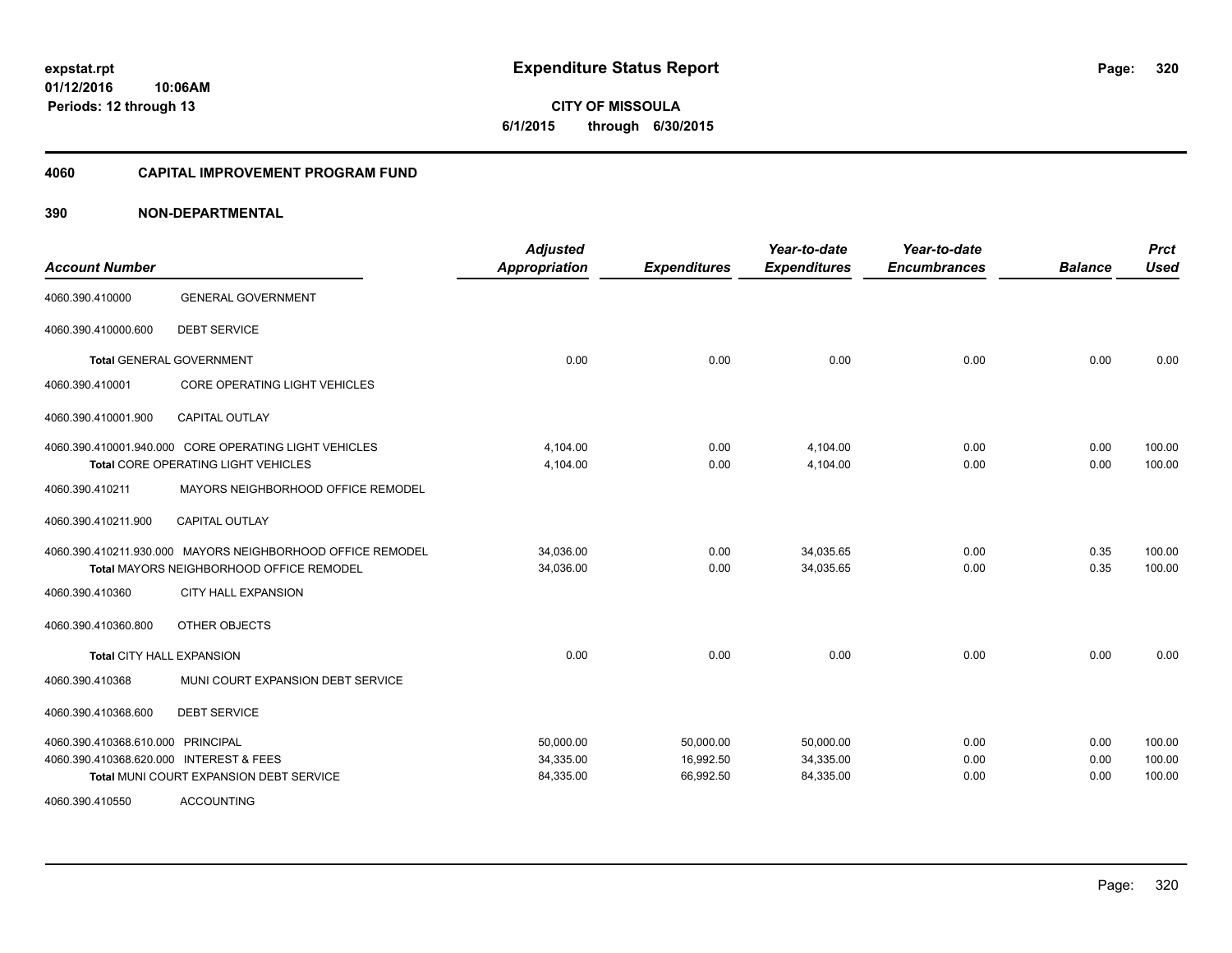**321**

**01/12/2016 10:06AM Periods: 12 through 13**

**CITY OF MISSOULA 6/1/2015 through 6/30/2015**

#### **4060 CAPITAL IMPROVEMENT PROGRAM FUND**

| <b>Account Number</b>   |                                                                                                        | <b>Adjusted</b><br><b>Appropriation</b> | <b>Expenditures</b>    | Year-to-date<br><b>Expenditures</b> | Year-to-date<br><b>Encumbrances</b> | <b>Balance</b>       | <b>Prct</b><br><b>Used</b> |
|-------------------------|--------------------------------------------------------------------------------------------------------|-----------------------------------------|------------------------|-------------------------------------|-------------------------------------|----------------------|----------------------------|
| 4060.390.410550.900     | <b>CAPITAL OUTLAY</b>                                                                                  |                                         |                        |                                     |                                     |                      |                            |
| <b>Total ACCOUNTING</b> |                                                                                                        | 0.00                                    | 0.00                   | 0.00                                | 0.00                                | 0.00                 | 0.00                       |
| 4060.390.410560         | COPIERS/COMPUTER EQUIP                                                                                 |                                         |                        |                                     |                                     |                      |                            |
| 4060.390.410560.900     | <b>CAPITAL OUTLAY</b>                                                                                  |                                         |                        |                                     |                                     |                      |                            |
|                         | 4060.390.410560.940.000 COPIERS/COMPUTER EQUIP<br>Total COPIERS/COMPUTER EQUIP                         | 144,315.00<br>144,315.00                | 5,428.11<br>5,428.11   | 144,314.70<br>144,314.70            | 0.00<br>0.00                        | 0.30<br>0.30         | 100.00<br>100.00           |
| 4060.390.410587         | <b>CUSTOMER SERVICE REQUEST MODULE</b>                                                                 |                                         |                        |                                     |                                     |                      |                            |
| 4060.390.410587.900     | <b>CAPITAL OUTLAY</b>                                                                                  |                                         |                        |                                     |                                     |                      |                            |
|                         | Total CUSTOMER SERVICE REQUEST MODULE                                                                  | 0.00                                    | 0.00                   | 0.00                                | 0.00                                | 0.00                 | 0.00                       |
| 4060.390.411011         | <b>DVS-COMPUTERS &amp; ACCESSORIES</b>                                                                 |                                         |                        |                                     |                                     |                      |                            |
| 4060.390.411011.900     | CAPITAL OUTLAY                                                                                         |                                         |                        |                                     |                                     |                      |                            |
|                         | Total DVS-COMPUTERS & ACCESSORIES                                                                      | 0.00                                    | 0.00                   | 0.00                                | 0.00                                | 0.00                 | 0.00                       |
| 4060.390.411241         | ENERGY CONSERVATION CLIMATE ACTION                                                                     |                                         |                        |                                     |                                     |                      |                            |
| 4060.390.411241.900     | <b>CAPITAL OUTLAY</b>                                                                                  |                                         |                        |                                     |                                     |                      |                            |
|                         | 4060.390.411241.930.000 ENERGY CONSERVATION CLIMATE ACTION<br>Total ENERGY CONSERVATION CLIMATE ACTION | 0.00<br>0.00                            | 16.25<br>16.25         | 71.25<br>71.25                      | 0.00<br>0.00                        | $-71.25$<br>$-71.25$ | 0.00<br>0.00               |
| 4060.390.411242         | COUNCIL CHAMBERS HVAC                                                                                  |                                         |                        |                                     |                                     |                      |                            |
| 4060.390.411242.900     | <b>CAPITAL OUTLAY</b>                                                                                  |                                         |                        |                                     |                                     |                      |                            |
|                         | 4060.390.411242.930.000 CITY HALL ELEVATOR REPAIR<br>Total COUNCIL CHAMBERS HVAC                       | 25,000.00<br>25,000.00                  | 18,388.00<br>18,388.00 | 18,388.00<br>18,388.00              | 0.00<br>0.00                        | 6,612.00<br>6,612.00 | 73.55<br>73.55             |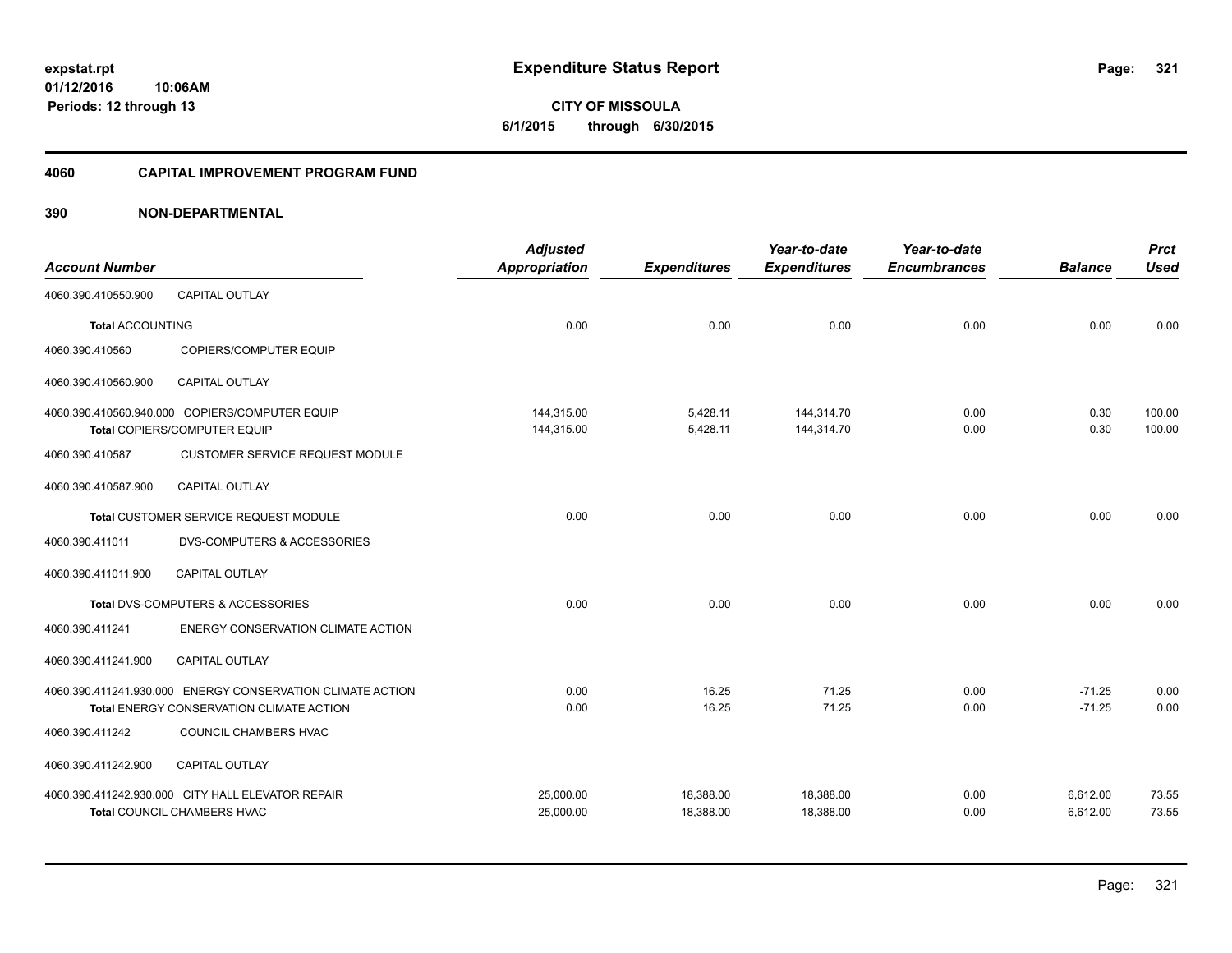#### **4060 CAPITAL IMPROVEMENT PROGRAM FUND**

| <b>Account Number</b>                        |                                                                                                                 | <b>Adjusted</b><br><b>Appropriation</b> | <b>Expenditures</b>            | Year-to-date<br><b>Expenditures</b> | Year-to-date<br><b>Encumbrances</b> | <b>Balance</b>                   | <b>Prct</b><br><b>Used</b> |
|----------------------------------------------|-----------------------------------------------------------------------------------------------------------------|-----------------------------------------|--------------------------------|-------------------------------------|-------------------------------------|----------------------------------|----------------------------|
| 4060.390.411300                              | <b>VOIP</b>                                                                                                     |                                         |                                |                                     |                                     |                                  |                            |
| 4060.390.411300.600                          | <b>DEBT SERVICE</b>                                                                                             |                                         |                                |                                     |                                     |                                  |                            |
| 4060.390.411300.620.000<br><b>Total VOIP</b> | 4060.390.411300.610.000 INTERNALLY FINANCED EQUIP/PRINCIPAL<br><b>INTEREST / SERVICE FEES</b>                   | 148,493.00<br>11,184.00<br>159,677.00   | 0.00<br>11,183.54<br>11,183.54 | 0.00<br>11,183.54<br>11,183.54      | 0.00<br>0.00<br>0.00                | 148,493.00<br>0.46<br>148,493.46 | 0.00<br>100.00<br>7.00     |
| 4060.390.420001                              | PUBLIC SAFETY OPERATING/LIGHT VEHICLES                                                                          |                                         |                                |                                     |                                     |                                  |                            |
| 4060.390.420001.900                          | <b>CAPITAL OUTLAY</b>                                                                                           |                                         |                                |                                     |                                     |                                  |                            |
|                                              | 4060.390.420001.940.000 PS CORE OPERATING LIGHT VEHICLES<br><b>Total PUBLIC SAFETY OPERATING/LIGHT VEHICLES</b> | 368.673.00<br>368,673.00                | 36,473.09<br>36.473.09         | 368,672.40<br>368,672.40            | 0.00<br>0.00                        | 0.60<br>0.60                     | 100.00<br>100.00           |
| 4060.390.420002                              | PUBLIC SAFETY CORE HEAVY EQUIP                                                                                  |                                         |                                |                                     |                                     |                                  |                            |
| 4060.390.420002.900                          | <b>CAPITAL OUTLAY</b>                                                                                           |                                         |                                |                                     |                                     |                                  |                            |
|                                              | 4060.390.420002.940.000 PS CORE HEAVY EQUIPMENT<br>Total PUBLIC SAFETY CORE HEAVY EQUIP                         | 1,018,529.00<br>1,018,529.00            | 379.90<br>379.90               | 1,018,529.05<br>1,018,529.05        | 0.00<br>0.00                        | $-0.05$<br>$-0.05$               | 100.00<br>100.00           |
| 4060.390.420471                              | *** Title Not Found ***                                                                                         |                                         |                                |                                     |                                     |                                  |                            |
| 4060.390.420471.300                          | PURCHASED SERVICES                                                                                              |                                         |                                |                                     |                                     |                                  |                            |
| Total *** Title Not Found ***                |                                                                                                                 | 0.00                                    | 0.00                           | 0.00                                | 0.00                                | 0.00                             | 0.00                       |
| 4060.390.430000                              | ADA IMPLEMENTATION                                                                                              |                                         |                                |                                     |                                     |                                  |                            |
| 4060.390.430000.900                          | <b>CAPITAL OUTLAY</b>                                                                                           |                                         |                                |                                     |                                     |                                  |                            |
| <b>Total ADA IMPLEMENTATION</b>              |                                                                                                                 | 0.00                                    | 0.00                           | 0.00                                | 0.00                                | 0.00                             | 0.00                       |
| 4060.390.430001                              | PW CORE OPERATING LIGHT VEHICLES                                                                                |                                         |                                |                                     |                                     |                                  |                            |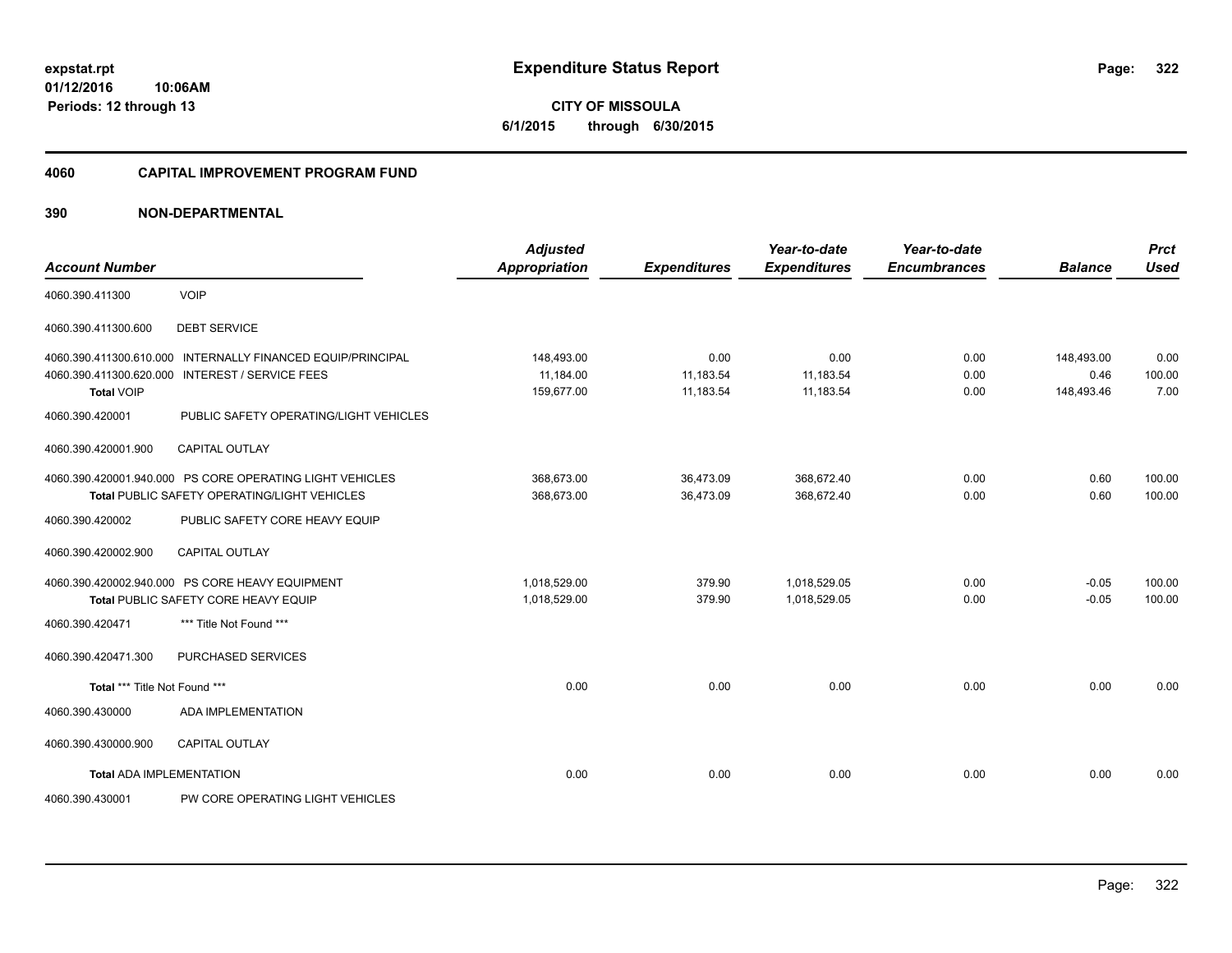**Periods: 12 through 13**

**CITY OF MISSOULA 6/1/2015 through 6/30/2015**

#### **4060 CAPITAL IMPROVEMENT PROGRAM FUND**

# **390 NON-DEPARTMENTAL**

**10:06AM**

| <b>Account Number</b>        |                                                                                                                   | <b>Adjusted</b><br>Appropriation | <b>Expenditures</b>      | Year-to-date<br><b>Expenditures</b> | Year-to-date<br><b>Encumbrances</b> | <b>Balance</b> | <b>Prct</b><br><b>Used</b> |
|------------------------------|-------------------------------------------------------------------------------------------------------------------|----------------------------------|--------------------------|-------------------------------------|-------------------------------------|----------------|----------------------------|
| 4060.390.430001.900          | <b>CAPITAL OUTLAY</b>                                                                                             |                                  |                          |                                     |                                     |                |                            |
|                              | 4060.390.430001.940.000 PW CORE OPERATING LIGHT VEHICLES<br><b>Total PW CORE OPERATING LIGHT VEHICLES</b>         | 277,096.00<br>277,096.00         | 16,400.00<br>16,400.00   | 277,095.71<br>277,095.71            | 0.00<br>0.00                        | 0.29<br>0.29   | 100.00<br>100.00           |
| 4060.390.430002              | PW CORE HEAVY EQUIPMENT                                                                                           |                                  |                          |                                     |                                     |                |                            |
| 4060.390.430002.900          | CAPITAL OUTLAY                                                                                                    |                                  |                          |                                     |                                     |                |                            |
| 4060.390.430004              | 4060.390.430002.940.000 PW CORE HEAVY EQUIPMENT<br>Total PW CORE HEAVY EQUIPMENT<br>TRAFFIC SIGNAL LED CONVERSION | 1,460,820.00<br>1,460,820.00     | 838,058.66<br>838,058.66 | 1,460,819.68<br>1,460,819.68        | 0.00<br>0.00                        | 0.32<br>0.32   | 100.00<br>100.00           |
| 4060.390.430004.900          | <b>CAPITAL OUTLAY</b>                                                                                             |                                  |                          |                                     |                                     |                |                            |
|                              | Total TRAFFIC SIGNAL LED CONVERSION                                                                               | 0.00                             | 0.00                     | 0.00                                | 0.00                                | 0.00           | 0.00                       |
| 4060.390.430013              | MAINTENANCE MANAGEMENT SYSTEM                                                                                     |                                  |                          |                                     |                                     |                |                            |
| 4060.390.430013.900          | CAPITAL OUTLAY                                                                                                    |                                  |                          |                                     |                                     |                |                            |
|                              | <b>Total MAINTENANCE MANAGEMENT SYSTEM</b>                                                                        | 0.00                             | 0.00                     | 0.00                                | 0.00                                | 0.00           | 0.00                       |
| 4060.390.430221              | CENTRALIZED MAINT, TOOLS & FENCE                                                                                  |                                  |                          |                                     |                                     |                |                            |
| 4060.390.430221.900          | CAPITAL OUTLAY                                                                                                    |                                  |                          |                                     |                                     |                |                            |
|                              | 4060.390.430221.930.000 CENTRALIZED MAINT, TOOLS & FENCE<br>Total CENTRALIZED MAINT, TOOLS & FENCE                | 667,675.00<br>667,675.00         | 35,436.25<br>35,436.25   | 667.674.87<br>667,674.87            | 0.00<br>0.00                        | 0.13<br>0.13   | 100.00<br>100.00           |
| 4060.390.430266              | <b>TRAFFIC CALMING</b>                                                                                            |                                  |                          |                                     |                                     |                |                            |
| 4060.390.430266.900          | <b>CAPITAL OUTLAY</b>                                                                                             |                                  |                          |                                     |                                     |                |                            |
| <b>Total TRAFFIC CALMING</b> |                                                                                                                   | 0.00                             | 0.00                     | 0.00                                | 0.00                                | 0.00           | 0.00                       |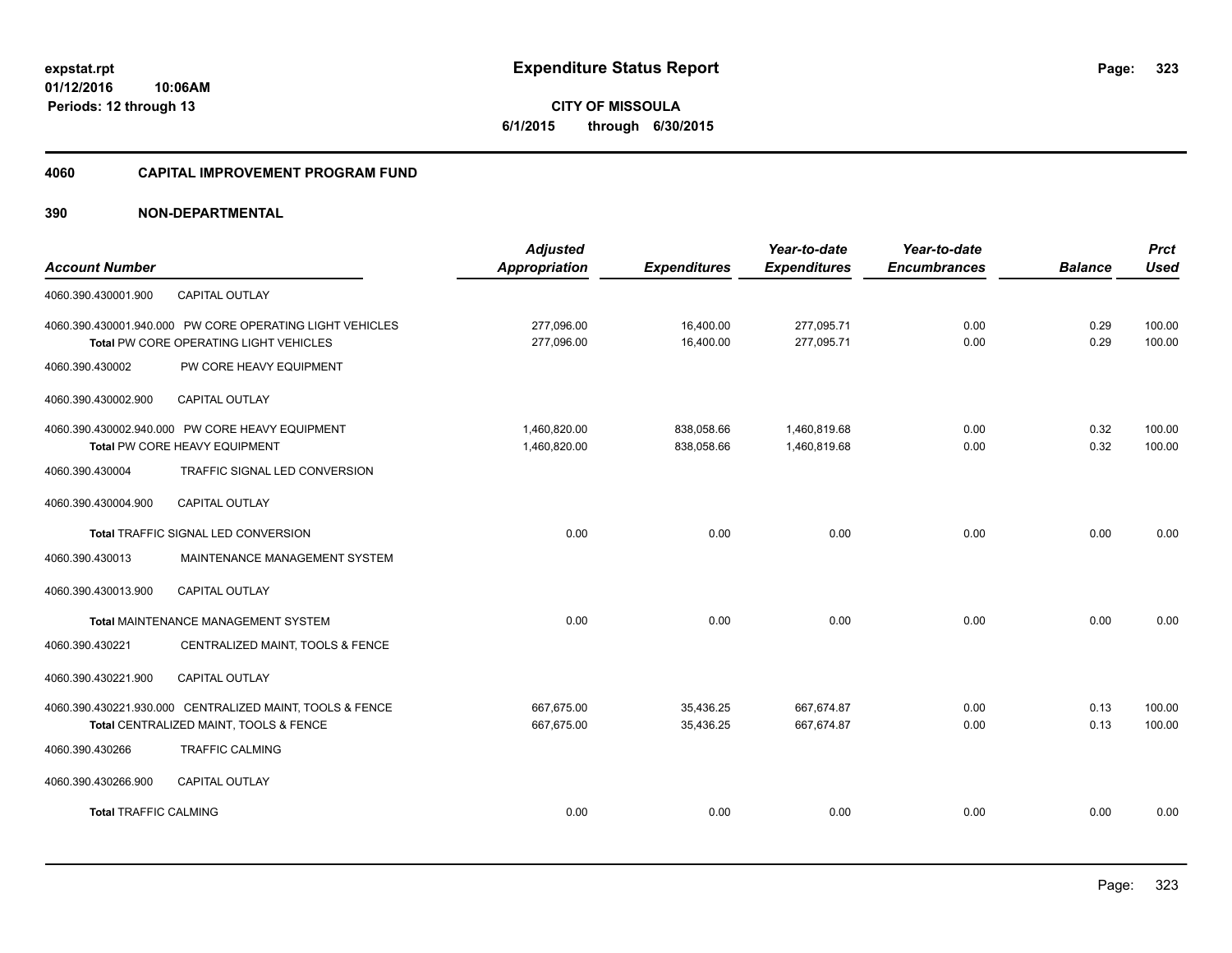**Periods: 12 through 13**

**324**

**CITY OF MISSOULA 6/1/2015 through 6/30/2015**

#### **4060 CAPITAL IMPROVEMENT PROGRAM FUND**

# **390 NON-DEPARTMENTAL**

**10:06AM**

| <b>Account Number</b>          |                                                           | <b>Adjusted</b><br><b>Appropriation</b> | <b>Expenditures</b> | Year-to-date<br><b>Expenditures</b> | Year-to-date<br><b>Encumbrances</b> | <b>Balance</b> | <b>Prct</b><br><b>Used</b> |
|--------------------------------|-----------------------------------------------------------|-----------------------------------------|---------------------|-------------------------------------|-------------------------------------|----------------|----------------------------|
|                                |                                                           |                                         |                     |                                     |                                     |                |                            |
| 4060.390.431401                | GIS-AERIAL PHOTOGRAPHY                                    |                                         |                     |                                     |                                     |                |                            |
| 4060.390.431401.300            | PURCHASED SERVICES                                        |                                         |                     |                                     |                                     |                |                            |
|                                | Total GIS-AERIAL PHOTOGRAPHY                              | 0.00                                    | 0.00                | 0.00                                | 0.00                                | 0.00           | 0.00                       |
| 4060.390.460001                | PARKS CORE OPERATING/LIGHT VEHICLES                       |                                         |                     |                                     |                                     |                |                            |
| 4060.390.460001.900            | <b>CAPITAL OUTLAY</b>                                     |                                         |                     |                                     |                                     |                |                            |
|                                | <b>Total PARKS CORE OPERATING/LIGHT VEHICLES</b>          | 0.00                                    | 0.00                | 0.00                                | 0.00                                | 0.00           | 0.00                       |
| 4060.390.460002                | PARKS CORE HEAVY EQUIPMENT                                |                                         |                     |                                     |                                     |                |                            |
| 4060.390.460002.900            | <b>CAPITAL OUTLAY</b>                                     |                                         |                     |                                     |                                     |                |                            |
|                                | <b>Total PARKS CORE HEAVY EQUIPMENT</b>                   | 0.00                                    | 0.00                | 0.00                                | 0.00                                | 0.00           | 0.00                       |
| 4060.390.460400                | PARK MAINTENANCE & IMPROVEMENTS                           |                                         |                     |                                     |                                     |                |                            |
| 4060.390.460400.100            | PERSONAL SERVICES                                         |                                         |                     |                                     |                                     |                |                            |
|                                | 4060.390.460400.110.000 SALARIES AND WAGES                | 1.289.00                                | 0.00                | 1.288.58                            | 0.00                                | 0.42           | 99.97                      |
| <b>Total PERSONAL SERVICES</b> | 4060.390.460400.140.000 EMPLOYER CONTRIBUTIONS            | 96.00<br>1,385.00                       | 0.00<br>0.00        | 95.61<br>1,384.19                   | 0.00<br>0.00                        | 0.39<br>0.81   | 99.59<br>99.94             |
| 4060.390.460400.900            | <b>CAPITAL OUTLAY</b>                                     |                                         |                     |                                     |                                     |                |                            |
|                                | 4060.390.460400.930.000 PARK MAINTENANCE AND IMPROVEMENTS | 4,925.00                                | 0.00                | 4,925.00                            | 0.00                                | 0.00           | 100.00                     |
| <b>Total CAPITAL OUTLAY</b>    |                                                           | 4,925.00                                | 0.00                | 4,925.00                            | 0.00                                | 0.00           | 100.00                     |
|                                | Total PARK MAINTENANCE & IMPROVEMENTS                     | 6,310.00                                | 0.00                | 6,309.19                            | 0.00                                | 0.81           | 99.99                      |
| 4060.390.460432                | <b>AQUATICS SUPPORT</b>                                   |                                         |                     |                                     |                                     |                |                            |

4060.390.460432.900 CAPITAL OUTLAY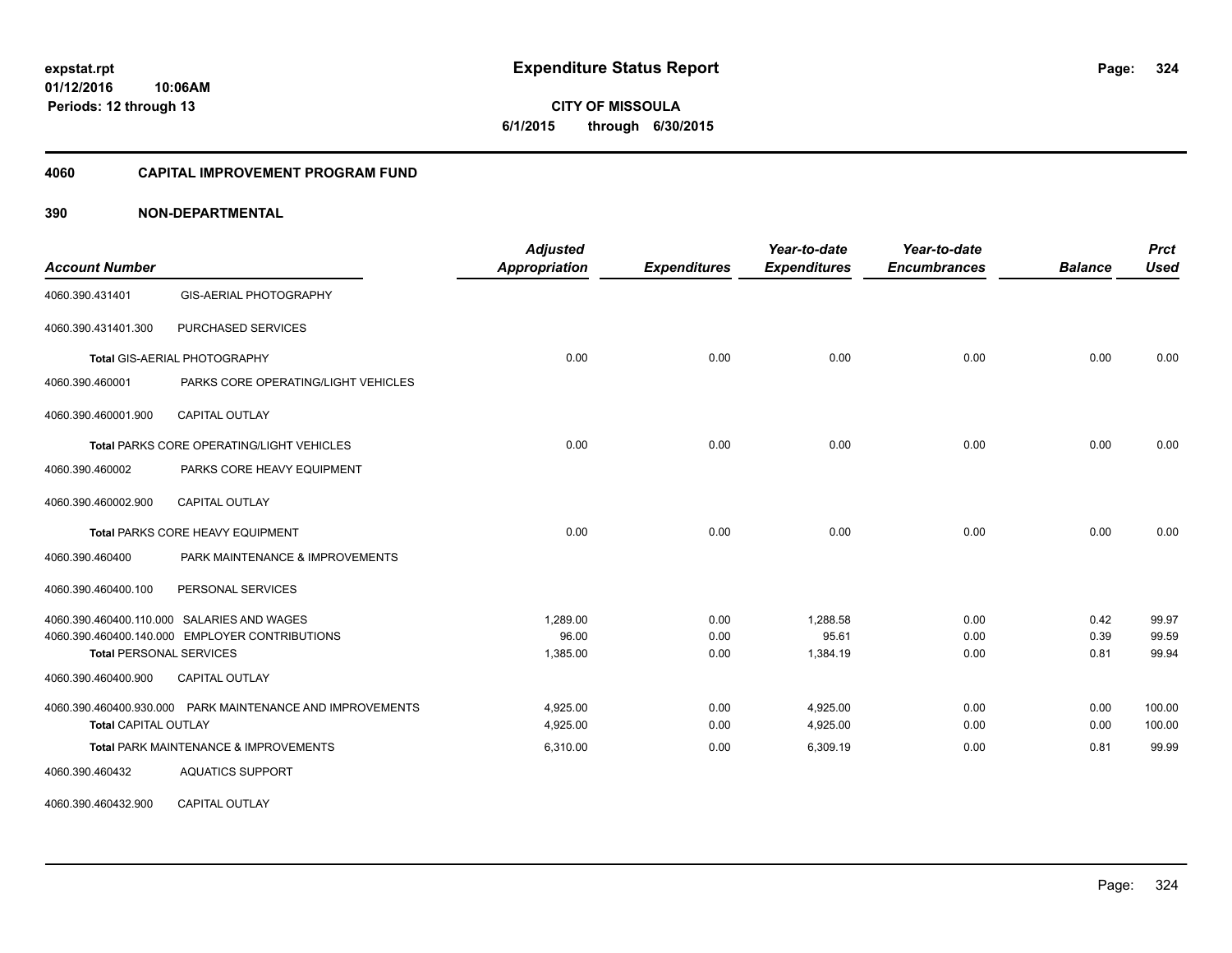**01/12/2016 10:06AM Periods: 12 through 13**

**CITY OF MISSOULA 6/1/2015 through 6/30/2015**

### **4060 CAPITAL IMPROVEMENT PROGRAM FUND**

| <b>Account Number</b>                   |                                  | <b>Adjusted</b><br>Appropriation | <b>Expenditures</b> | Year-to-date<br><b>Expenditures</b> | Year-to-date<br><b>Encumbrances</b> | <b>Balance</b> | <b>Prct</b><br><b>Used</b> |
|-----------------------------------------|----------------------------------|----------------------------------|---------------------|-------------------------------------|-------------------------------------|----------------|----------------------------|
| <b>Total AQUATICS SUPPORT</b>           |                                  | 0.00                             | 0.00                | 0.00                                | 0.00                                | 0.00           | 0.00                       |
| 4060.390.460438                         | MCCORMICK PARK SITE PLAN         |                                  |                     |                                     |                                     |                |                            |
| 4060.390.460438.900                     | <b>CAPITAL OUTLAY</b>            |                                  |                     |                                     |                                     |                |                            |
|                                         | Total MCCORMICK PARK SITE PLAN   | 0.00                             | 0.00                | 0.00                                | 0.00                                | 0.00           | 0.00                       |
| 4060.390.460451                         | ART MUSEUM DEBT SERVICE          |                                  |                     |                                     |                                     |                |                            |
| 4060.390.460451.600                     | <b>DEBT SERVICE</b>              |                                  |                     |                                     |                                     |                |                            |
| 4060.390.460451.610.000 PRINCIPAL       |                                  | 8,965.00                         | 0.00                | 17,931.84                           | 0.00                                | $-8,966.84$    | 200.02                     |
| 4060.390.460451.620.000 INTEREST & FEES |                                  | 45.00                            | 0.00                | 88.93                               | 0.00                                | $-43.93$       | 197.62                     |
|                                         | Total ART MUSEUM DEBT SERVICE    | 9,010.00                         | 0.00                | 18,020.77                           | 0.00                                | $-9,010.77$    | 200.01                     |
| 4060.390.460452                         | <b>MAM-ART PARK</b>              |                                  |                     |                                     |                                     |                |                            |
| 4060.390.460452.900                     | <b>CAPITAL OUTLAY</b>            |                                  |                     |                                     |                                     |                |                            |
| 4060.390.460452.930.000 MAM ART PARK    |                                  | 50,000.00                        | 0.00                | 0.00                                | 0.00                                | 50,000.00      | 0.00                       |
| <b>Total MAM-ART PARK</b>               |                                  | 50,000.00                        | 0.00                | 0.00                                | 0.00                                | 50,000.00      | 0.00                       |
| 4060.390.460485                         | 50 METER POOL IMPROVEMENTS       |                                  |                     |                                     |                                     |                |                            |
| 4060.390.460485.900                     | <b>CAPITAL OUTLAY</b>            |                                  |                     |                                     |                                     |                |                            |
|                                         | Total 50 METER POOL IMPROVEMENTS | 0.00                             | 0.00                | 0.00                                | 0.00                                | 0.00           | 0.00                       |
| 4060.390.460507                         | <b>METER CONVERSION</b>          |                                  |                     |                                     |                                     |                |                            |
| 4060.390.460507.900                     | <b>CAPITAL OUTLAY</b>            |                                  |                     |                                     |                                     |                |                            |
| <b>Total METER CONVERSION</b>           |                                  | 0.00                             | 0.00                | 0.00                                | 0.00                                | 0.00           | 0.00                       |
| 4060.390.490100                         | AQUATICS GEN FUND DEBT SERVICE   |                                  |                     |                                     |                                     |                |                            |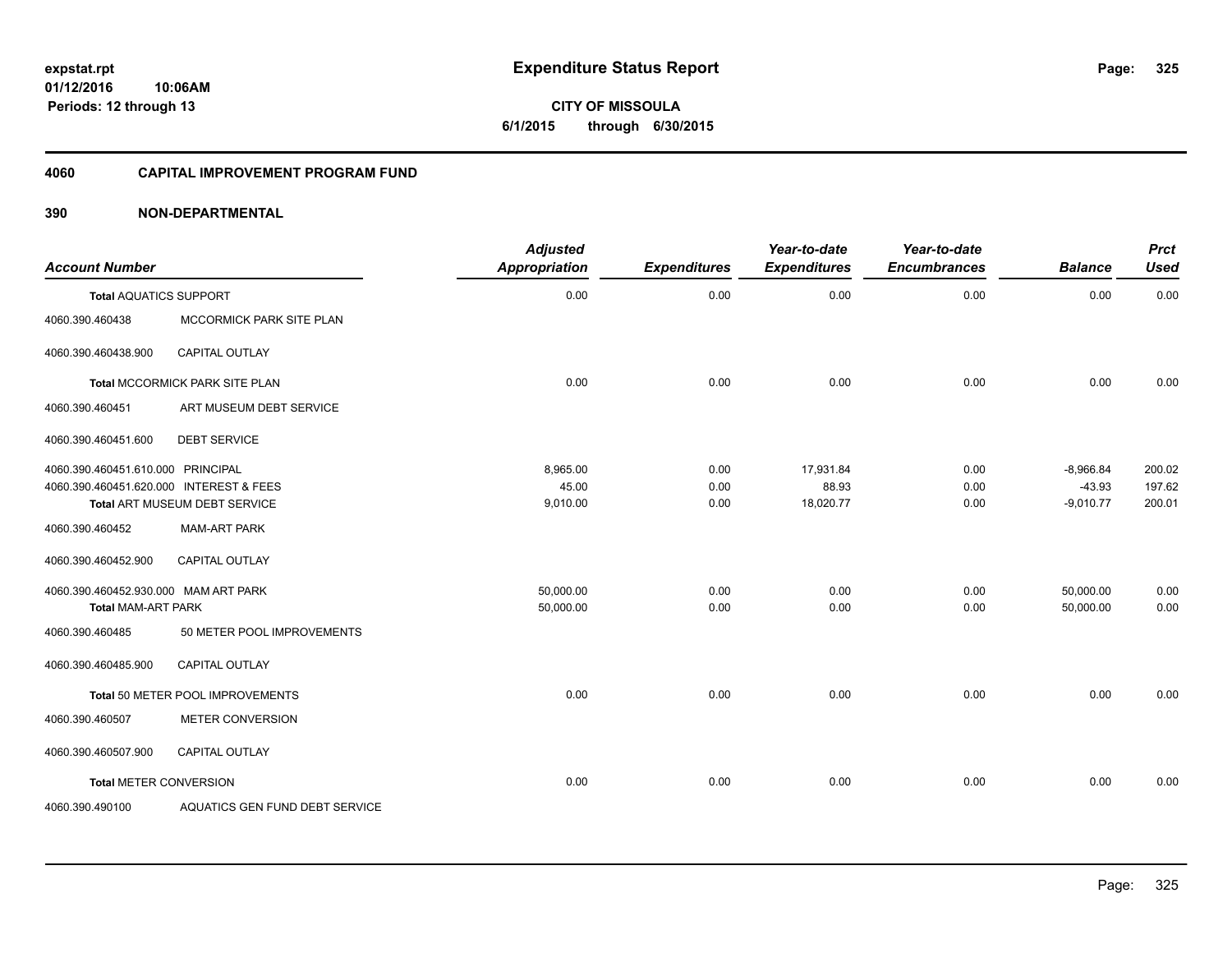**01/12/2016 10:06AM Periods: 12 through 13**

**CITY OF MISSOULA 6/1/2015 through 6/30/2015**

#### **4060 CAPITAL IMPROVEMENT PROGRAM FUND**

|                                                                  | <b>Adjusted</b>      |                     | Year-to-date        | Year-to-date        |                | <b>Prct</b> |
|------------------------------------------------------------------|----------------------|---------------------|---------------------|---------------------|----------------|-------------|
| <b>Account Number</b>                                            | <b>Appropriation</b> | <b>Expenditures</b> | <b>Expenditures</b> | <b>Encumbrances</b> | <b>Balance</b> | <b>Used</b> |
| <b>DEBT SERVICE</b><br>4060.390.490100.600                       |                      |                     |                     |                     |                |             |
| 4060.390.490100.610.000 FY08 AQUATICS GEN FUND DEBT SVS/PRINCIPL | 85,000.00            | 85,000.00           | 85,000.00           | 0.00                | 0.00           | 100.00      |
| 4060.390.490100.620.000 FY08 AQUATICS GEN FUND DEBT SVS/INTEREST | 49,073.00            | 24,361.26           | 49.072.52           | 0.00                | 0.48           | 100.00      |
| Total AQUATICS GEN FUND DEBT SERVICE                             | 134,073.00           | 109,361.26          | 134,072.52          | 0.00                | 0.48           | 100.00      |
| 50 METER POOL DEBT SERVICE<br>4060.390.490101                    |                      |                     |                     |                     |                |             |
| <b>DEBT SERVICE</b><br>4060.390.490101.600                       |                      |                     |                     |                     |                |             |
| 4060.390.490101.610.000 50 METER POOL DEBT SERVICE               | 35,000.00            | 34,650.00           | 35,000.00           | 0.00                | 0.00           | 100.00      |
| 4060.390.490101.620.000 50 METER POOL DEBT SERVICE/INTEREST      | 25,488.00            | 12,918.75           | 25,487.50           | 0.00                | 0.50           | 100.00      |
| Total 50 METER POOL DEBT SERVICE                                 | 60,488.00            | 47,568.75           | 60,487.50           | 0.00                | 0.50           | 100.00      |
| 4060.390.490102<br>2010C ENERGY BONDS DEBT SERVICE               |                      |                     |                     |                     |                |             |
| <b>DEBT SERVICE</b><br>4060.390.490102.600                       |                      |                     |                     |                     |                |             |
| 4060.390.490102.610.000 PRINCIPAL-2010C BONDS                    | 60,000.00            | 60,000.00           | 60,000.00           | 0.00                | 0.00           | 100.00      |
| 4060.390.490102.620.000 INTEREST / SERVICE FEES-2010C BONDS      | 24,475.00            | 12,412.50           | 24,475.00           | 0.00                | 0.00           | 100.00      |
| Total 2010C ENERGY BONDS DEBT SERVICE                            | 84,475.00            | 72,412.50           | 84,475.00           | 0.00                | 0.00           | 100.00      |
| 2010A REFUNDING DEBT SERVICE<br>4060.390.490103                  |                      |                     |                     |                     |                |             |
| <b>DEBT SERVICE</b><br>4060.390.490103.600                       |                      |                     |                     |                     |                |             |
| 4060.390.490103.610.000 PRINCIPAL                                | 105,000.00           | 105,000.00          | 105,000.00          | 0.00                | 0.00           | 100.00      |
| 4060.390.490103.620.000 INTEREST / SERVICE FEES                  | 22.786.00            | 11,218.75           | 22.787.50           | 0.00                | $-1.50$        | 100.01      |
| Total 2010A REFUNDING DEBT SERVICE                               | 127,786.00           | 116,218.75          | 127,787.50          | 0.00                | $-1.50$        | 100.00      |
| 4060.390.490429<br>07 FIRE BOND DEBT SVS \$680,000               |                      |                     |                     |                     |                |             |
| <b>DEBT SERVICE</b><br>4060.390.490429.600                       |                      |                     |                     |                     |                |             |
| 4060.390.490429.610.000 PRINCIPAL                                | 30,000.00            | 30,000.00           | 30,000.00           | 0.00                | 0.00           | 100.00      |
| 4060.390.490429.620.000 INTEREST / SERVICE FEES                  | 20,225.00            | 9,937.50            | 20,225.00           | 0.00                | 0.00           | 100.00      |
|                                                                  |                      |                     |                     |                     |                |             |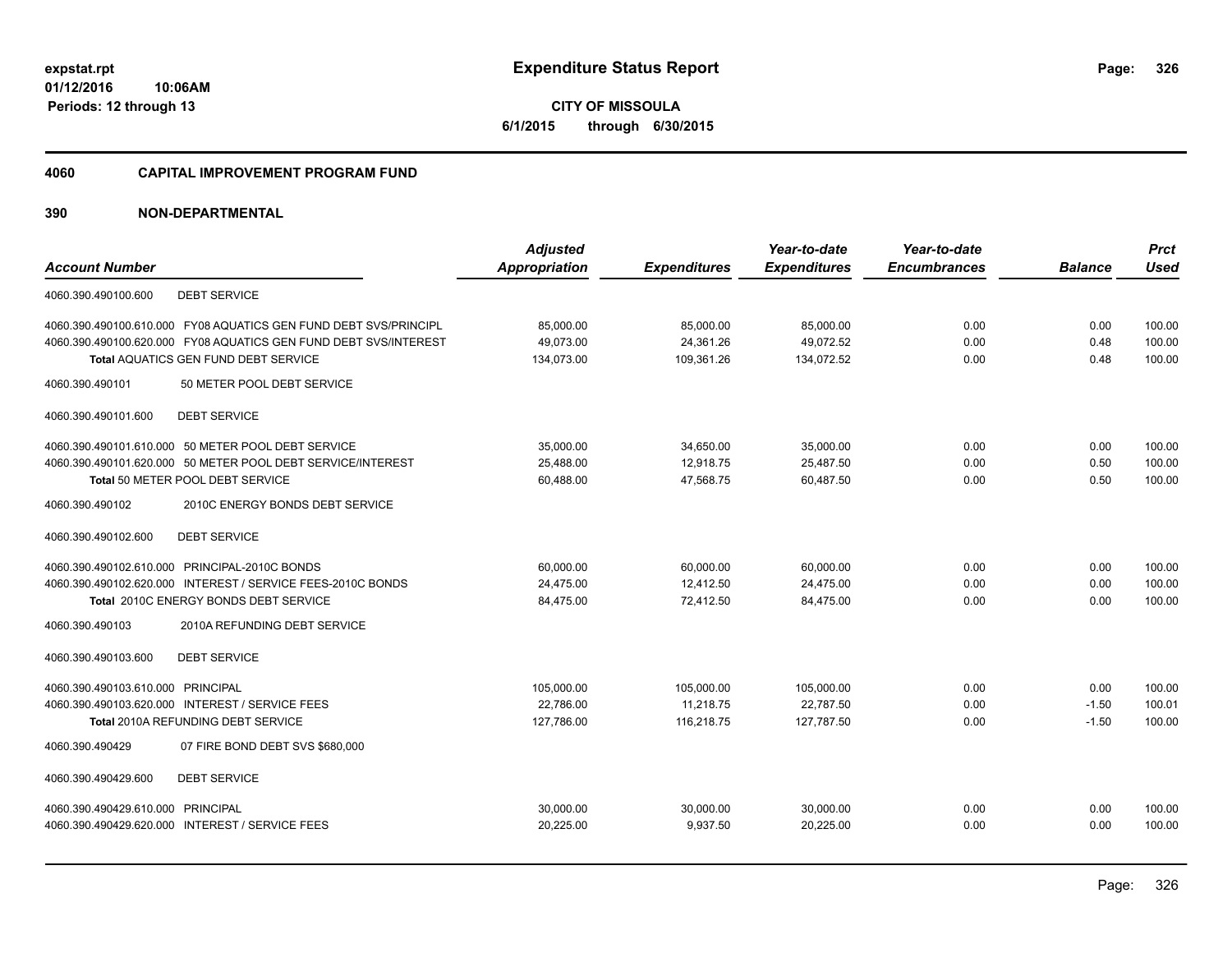**Periods: 12 through 13**

# **CITY OF MISSOULA 6/1/2015 through 6/30/2015**

#### **4060 CAPITAL IMPROVEMENT PROGRAM FUND**

# **390 NON-DEPARTMENTAL**

**10:06AM**

| <b>Account Number</b>          |                                                                                                                                                               | <b>Adjusted</b><br><b>Appropriation</b> | <b>Expenditures</b>                   | Year-to-date<br><b>Expenditures</b>   | Year-to-date<br><b>Encumbrances</b> | <b>Balance</b>                     | <b>Prct</b><br><b>Used</b> |
|--------------------------------|---------------------------------------------------------------------------------------------------------------------------------------------------------------|-----------------------------------------|---------------------------------------|---------------------------------------|-------------------------------------|------------------------------------|----------------------------|
|                                | Total 07 FIRE BOND DEBT SVS \$680,000                                                                                                                         | 50,225.00                               | 39,937.50                             | 50,225.00                             | 0.00                                | 0.00                               | 100.00                     |
| 4060.390.490504                | FY09 FINANCED CORE EQUIPMENT                                                                                                                                  |                                         |                                       |                                       |                                     |                                    |                            |
| 4060.390.490504.300            | PURCHASED SERVICES                                                                                                                                            |                                         |                                       |                                       |                                     |                                    |                            |
|                                | <b>Total PURCHASED SERVICES</b>                                                                                                                               | 0.00                                    | 0.00                                  | 0.00                                  | 0.00                                | 0.00                               | 0.00                       |
| 4060.390.490504.600            | <b>DEBT SERVICE</b>                                                                                                                                           |                                         |                                       |                                       |                                     |                                    |                            |
|                                | 4060.390.490504.610.000 FY09 CORE FINANCED EQUIP-PRINCIPAL<br>4060.390.490504.620.000 FY09 FINANCED CORE EQUIP-INTEREST<br>Total FY09 FINANCED CORE EQUIPMENT | 150,331.00<br>30,531.00<br>180,862.00   | 12,891.34<br>$-1,385.12$<br>11,506.22 | 122,557.56<br>28,801.35<br>151,358.91 | 0.00<br>0.00<br>0.00                | 27,773.44<br>1,729.65<br>29,503.09 | 81.53<br>94.33<br>83.69    |
| 4060.390.490506                | <b>CORE FINANCED EQUIPMENT</b>                                                                                                                                |                                         |                                       |                                       |                                     |                                    |                            |
| 4060.390.490506.600            | <b>DEBT SERVICE</b>                                                                                                                                           |                                         |                                       |                                       |                                     |                                    |                            |
| 4060.390.510110                | 4060.390.490506.610.000 FINANCED EQUIP-PRINCIPAL<br>Total CORE FINANCED EQUIPMENT<br><b>MERCHANT SERVICES</b>                                                 | 145.967.00<br>145,967.00                | 0.00<br>0.00                          | 145,967.06<br>145,967.06              | 0.00<br>0.00                        | $-0.06$<br>$-0.06$                 | 100.00<br>100.00           |
| 4060.390.510110.500            | <b>FIXED CHARGES</b>                                                                                                                                          |                                         |                                       |                                       |                                     |                                    |                            |
| <b>Total MERCHANT SERVICES</b> | 4060.390.510110.550.000 MERCHANT SERVICE FEES                                                                                                                 | 0.00<br>0.00                            | 9.183.34<br>9,183.34                  | 9.183.34<br>9,183.34                  | 0.00<br>0.00                        | $-9,183.34$<br>$-9,183.34$         | 0.00<br>0.00               |
| 4060.390.521001                | <b>TRANSFER TO CIP</b>                                                                                                                                        |                                         |                                       |                                       |                                     |                                    |                            |
| 4060.390.521001.800            | OTHER OBJECTS                                                                                                                                                 |                                         |                                       |                                       |                                     |                                    |                            |
| Total TRANSFER TO CIP          |                                                                                                                                                               | 0.00                                    | 0.00                                  | 0.00                                  | 0.00                                | 0.00                               | 0.00                       |
| <b>Total NON-DEPARTMENTAL</b>  |                                                                                                                                                               | 5,093,456.00                            | 1,434,944.62                          | 4,877,110.64                          | 0.00                                | 216.345.36                         | 95.75                      |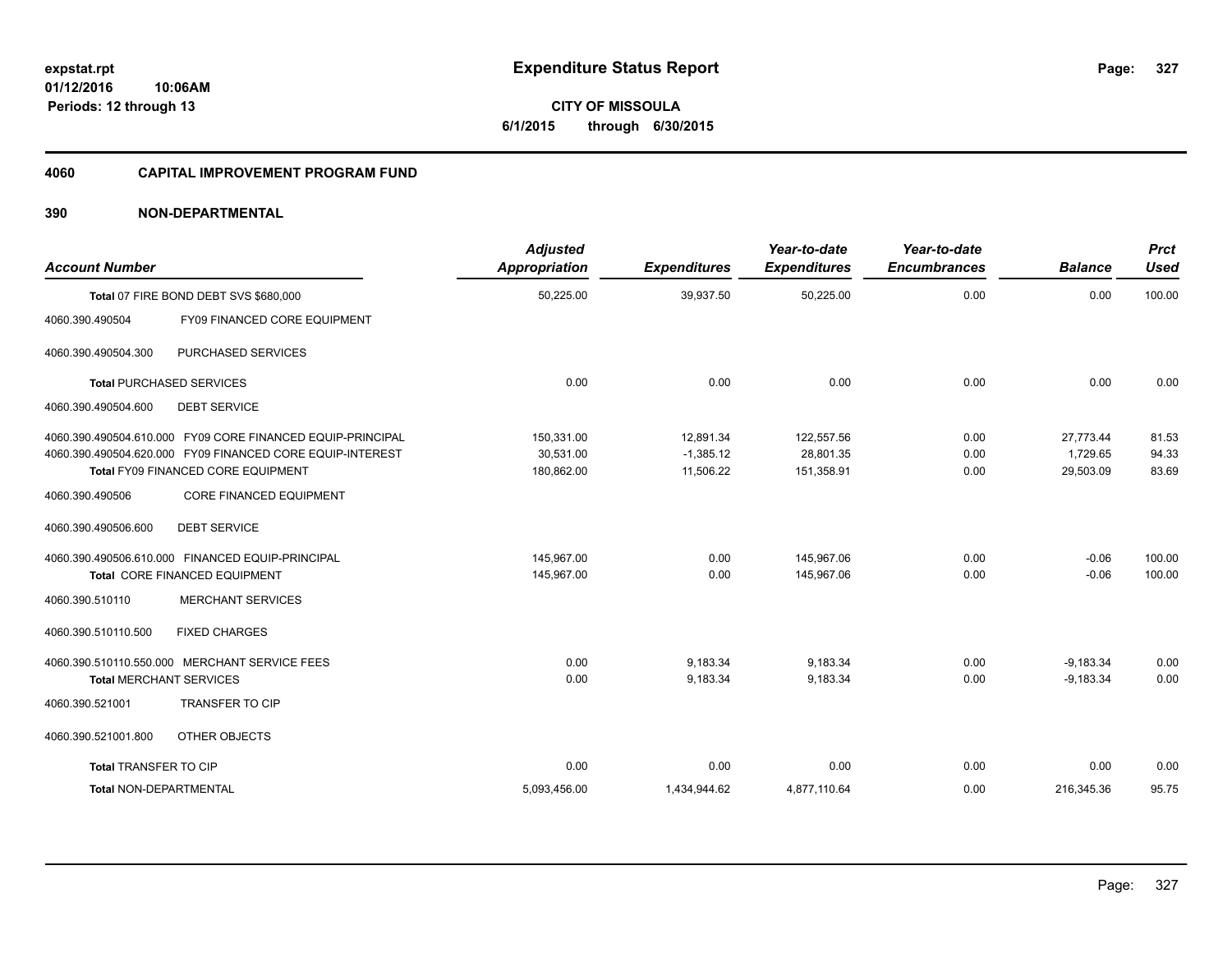**01/12/2016 10:06AM Periods: 12 through 13**

# **CITY OF MISSOULA 6/1/2015 through 6/30/2015**

### **4060 CAPITAL IMPROVEMENT PROGRAM FUND**

# **391 ENERGY PERFORMANCE PROJ.**

| <b>Account Number</b> |                                                                                 | <b>Adjusted</b><br><b>Appropriation</b> | <b>Expenditures</b> | Year-to-date<br><b>Expenditures</b> | Year-to-date<br><b>Encumbrances</b> | <b>Balance</b>         | <b>Prct</b><br><b>Used</b> |
|-----------------------|---------------------------------------------------------------------------------|-----------------------------------------|---------------------|-------------------------------------|-------------------------------------|------------------------|----------------------------|
| 4060.391.411242       | COUNCIL CHAMBERS HVAC                                                           |                                         |                     |                                     |                                     |                        |                            |
| 4060.391.411242.900   | <b>CAPITAL OUTLAY</b>                                                           |                                         |                     |                                     |                                     |                        |                            |
|                       | Total COUNCIL CHAMBERS HVAC                                                     | 0.00                                    | 0.00                | 0.00                                | 0.00                                | 0.00                   | 0.00                       |
| 4060.391.411257       | JCI-CONSTRUCTION AND M&V                                                        |                                         |                     |                                     |                                     |                        |                            |
| 4060.391.411257.300   | PURCHASED SERVICES                                                              |                                         |                     |                                     |                                     |                        |                            |
|                       | 4060.391.411257.350.000 PROFESSIONAL SERVICES<br>Total JCI-CONSTRUCTION AND M&V | 0.00<br>0.00                            | 0.00<br>0.00        | 835.00<br>835.00                    | 0.00<br>0.00                        | $-835.00$<br>$-835.00$ | 0.00<br>0.00               |
| 4060.391.411258       | PARKS EXTERIOR TRAIL LIGHTING(ARRA)                                             |                                         |                     |                                     |                                     |                        |                            |
| 4060.391.411258.900   | <b>CAPITAL OUTLAY</b>                                                           |                                         |                     |                                     |                                     |                        |                            |
|                       | Total PARKS EXTERIOR TRAIL LIGHTING(ARRA)                                       | 0.00                                    | 0.00                | 0.00                                | 0.00                                | 0.00                   | 0.00                       |
| 4060.391.420421       | FIRE STATION #1 HVAC SYSTEM                                                     |                                         |                     |                                     |                                     |                        |                            |
| 4060.391.420421.900   | CAPITAL OUTLAY                                                                  |                                         |                     |                                     |                                     |                        |                            |
|                       | Total FIRE STATION #1 HVAC SYSTEM                                               | 0.00                                    | 0.00                | 0.00                                | 0.00                                | 0.00                   | 0.00                       |
| 4060.391.510110       | <b>MERCHANT SERVICES</b>                                                        |                                         |                     |                                     |                                     |                        |                            |
| 4060.391.510110.500   | <b>FIXED CHARGES</b>                                                            |                                         |                     |                                     |                                     |                        |                            |
|                       | <b>Total MERCHANT SERVICES</b>                                                  | 0.00                                    | 0.00                | 0.00                                | 0.00                                | 0.00                   | 0.00                       |
|                       | Total ENERGY PERFORMANCE PROJ.                                                  | 0.00                                    | 0.00                | 835.00                              | 0.00                                | $-835.00$              | 0.00                       |
|                       | <b>Total CAPITAL IMPROVEMENT PROGRAM FUND</b>                                   | 5,093,456.00                            | 1,434,944.62        | 4,877,945.64                        | 0.00                                | 215,510.36             | 95.77                      |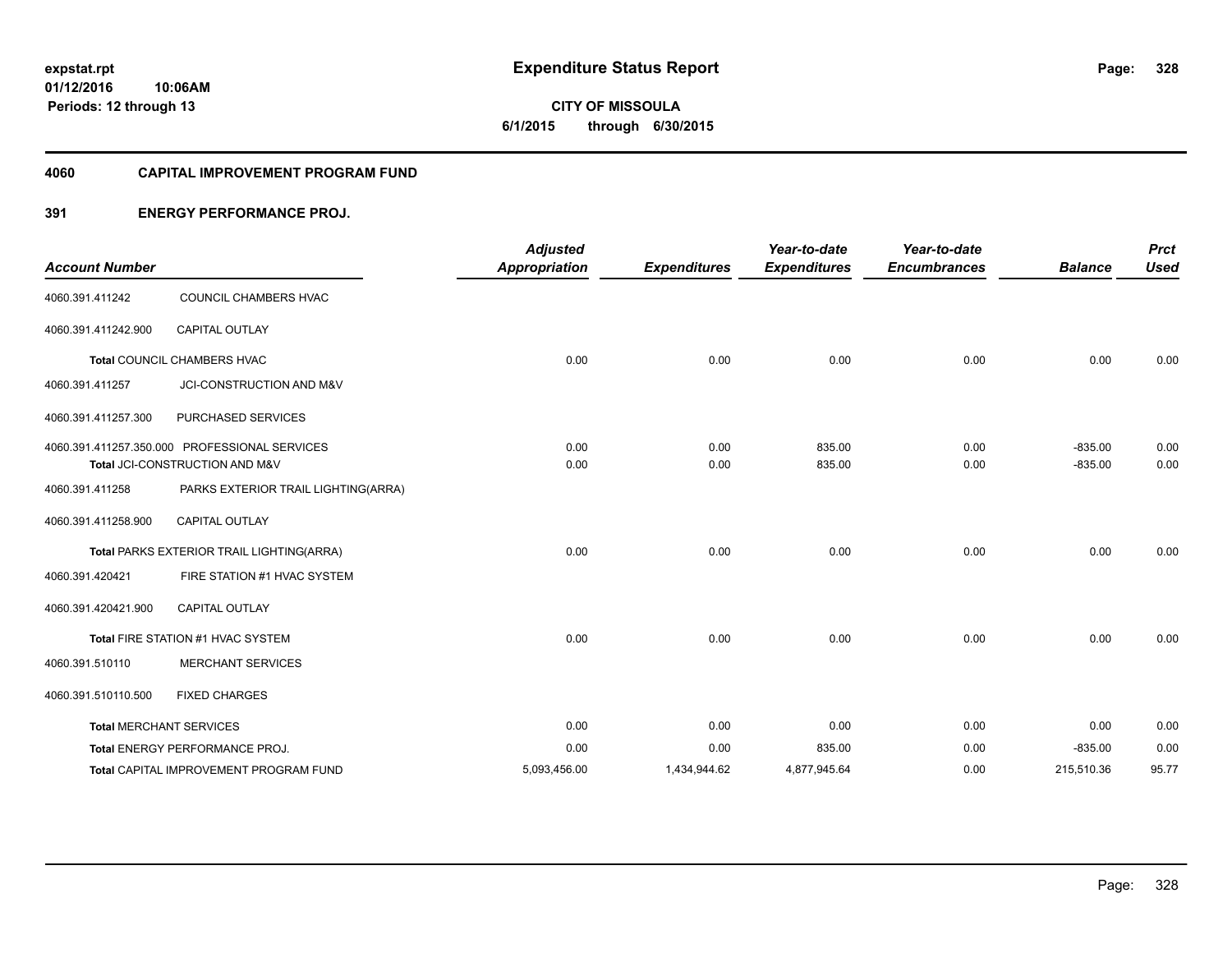**CITY OF MISSOULA 6/1/2015 through 6/30/2015**

# **4130 1997 G O BOND OPEN SPACE PURCHASE FUND**

| <b>Account Number</b>                             |                                              | <b>Adjusted</b><br><b>Appropriation</b> | <b>Expenditures</b> | Year-to-date<br><b>Expenditures</b> | Year-to-date<br><b>Encumbrances</b> | <b>Balance</b>           | <b>Prct</b><br><b>Used</b> |
|---------------------------------------------------|----------------------------------------------|-----------------------------------------|---------------------|-------------------------------------|-------------------------------------|--------------------------|----------------------------|
| 4130.390.460480                                   | VANDALISM                                    |                                         |                     |                                     |                                     |                          |                            |
| 4130.390.460480.800                               | OTHER OBJECTS                                |                                         |                     |                                     |                                     |                          |                            |
| <b>Total OTHER OBJECTS</b>                        |                                              | 0.00                                    | 0.00                | 0.00                                | 0.00                                | 0.00                     | 0.00                       |
| 4130.390.460480.900                               | <b>CAPITAL OUTLAY</b>                        |                                         |                     |                                     |                                     |                          |                            |
| 4130.390.460480.930.000<br><b>Total VANDALISM</b> | <b>IMPROVEMENTS</b>                          | 375,602.00<br>375,602.00                | 0.00<br>0.00        | 0.00<br>0.00                        | 0.00<br>0.00                        | 375,602.00<br>375,602.00 | 0.00<br>0.00               |
| 4130.390.510110                                   | <b>MERCHANT SERVICES</b>                     |                                         |                     |                                     |                                     |                          |                            |
| 4130.390.510110.500                               | <b>FIXED CHARGES</b>                         |                                         |                     |                                     |                                     |                          |                            |
|                                                   | <b>Total MERCHANT SERVICES</b>               | 0.00                                    | 0.00                | 0.00                                | 0.00                                | 0.00                     | 0.00                       |
|                                                   | Total 1997 G O BOND OPEN SPACE PURCHASE FUND | 375,602.00                              | 0.00                | 0.00                                | 0.00                                | 375,602.00               | 0.00                       |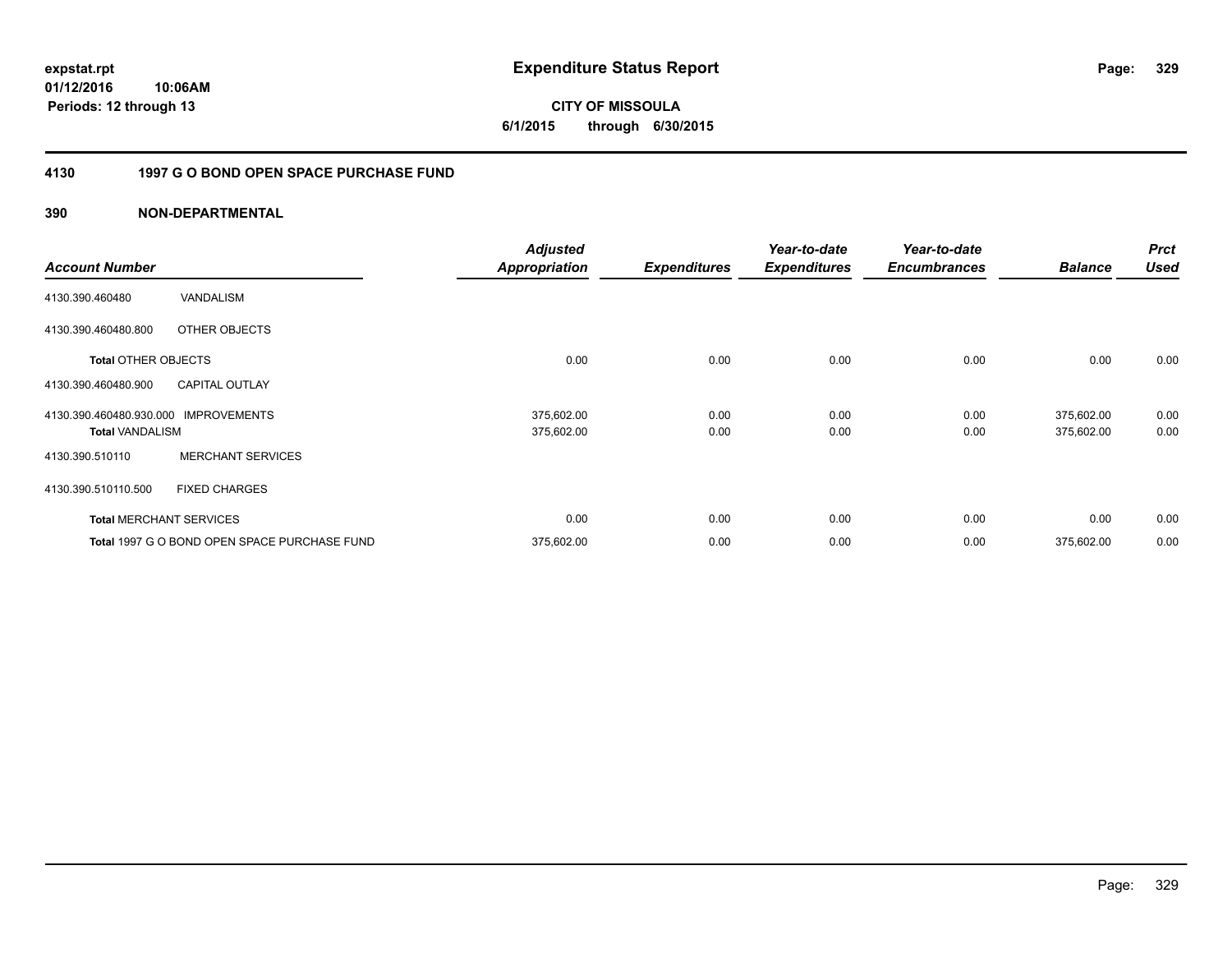**01/12/2016 10:06AM Periods: 12 through 13**

**CITY OF MISSOULA 6/1/2015 through 6/30/2015**

### **4196 NEW FIRE STATION GO BOND**

**300 FIRE**

|                                                | <b>Adjusted</b>      |                     | Year-to-date        | Year-to-date        |                | <b>Prct</b> |
|------------------------------------------------|----------------------|---------------------|---------------------|---------------------|----------------|-------------|
| <b>Account Number</b>                          | <b>Appropriation</b> | <b>Expenditures</b> | <b>Expenditures</b> | <b>Encumbrances</b> | <b>Balance</b> | <b>Used</b> |
| <b>FACILITY</b><br>4196.300.420420             |                      |                     |                     |                     |                |             |
| OTHER OBJECTS<br>4196.300.420420.800           |                      |                     |                     |                     |                |             |
| <b>Total OTHER OBJECTS</b>                     | 0.00                 | 0.00                | 0.00                | 0.00                | 0.00           | 0.00        |
| <b>CAPITAL OUTLAY</b><br>4196.300.420420.900   |                      |                     |                     |                     |                |             |
| <b>IMPROVEMENTS</b><br>4196.300.420420.930.000 | 3,020.00             | 0.00                | 0.00                | 0.00                | 3,020.00       | 0.00        |
| 4196.300.420420.940.000 MACHINERY & EQUIPMENT  | 0.00                 | 8,419.28            | 19,108.47           | 0.00                | $-19,108.47$   | 0.00        |
| <b>Total FACILITY</b>                          | 3,020.00             | 8,419.28            | 19,108.47           | 0.00                | $-16,088.47$   | 632.73      |
| <b>MERCHANT SERVICES</b><br>4196.300.510110    |                      |                     |                     |                     |                |             |
| 4196.300.510110.500<br><b>FIXED CHARGES</b>    |                      |                     |                     |                     |                |             |
| <b>Total FIXED CHARGES</b>                     | 0.00                 | 0.00                | 0.00                | 0.00                | 0.00           | 0.00        |
| <b>Total MERCHANT SERVICES</b>                 | 0.00                 | 0.00                | 0.00                | 0.00                | 0.00           | 0.00        |
| Total NEW FIRE STATION GO BOND                 | 3,020.00             | 8,419.28            | 19,108.47           | 0.00                | $-16,088.47$   | 632.73      |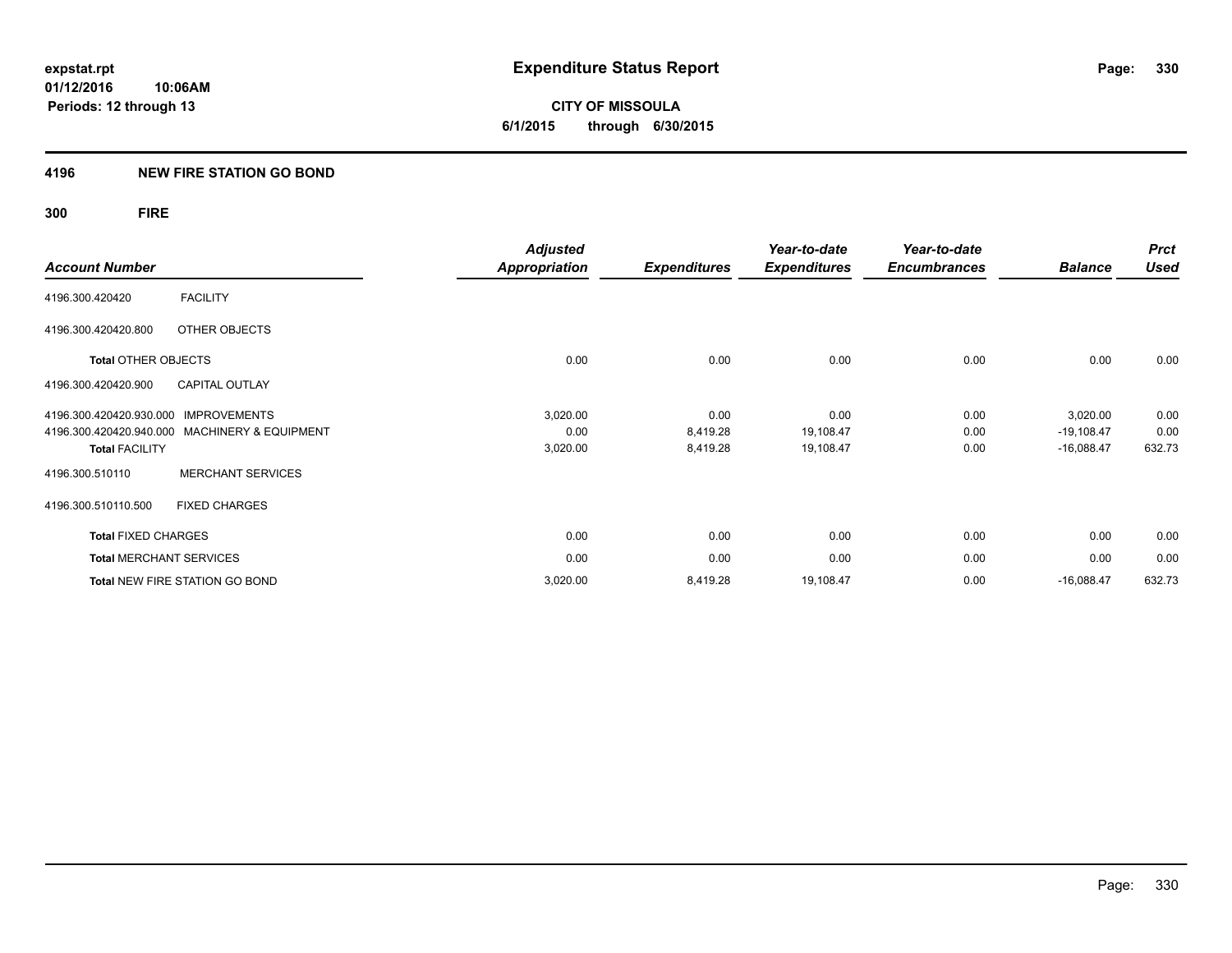**01/12/2016 10:06AM Periods: 12 through 13**

# **CITY OF MISSOULA 6/1/2015 through 6/30/2015**

# **4450 S/C CONSTRUCTION FUND FOR FY06**

| <b>Account Number</b> |                                             | <b>Adjusted</b><br><b>Appropriation</b> | <b>Expenditures</b> | Year-to-date<br><b>Expenditures</b> | Year-to-date<br><b>Encumbrances</b> | <b>Balance</b> | <b>Prct</b><br><b>Used</b> |
|-----------------------|---------------------------------------------|-----------------------------------------|---------------------|-------------------------------------|-------------------------------------|----------------|----------------------------|
| 4450.280.510110       | <b>MERCHANT SERVICES</b>                    |                                         |                     |                                     |                                     |                |                            |
| 4450.280.510110.500   | <b>FIXED CHARGES</b>                        |                                         |                     |                                     |                                     |                |                            |
|                       | <b>Total MERCHANT SERVICES</b>              | 0.00                                    | 0.00                | 0.00                                | 0.00                                | 0.00           | 0.00                       |
| 4450.280.521000       | INTERFUND OPERATING TRANSFERS               |                                         |                     |                                     |                                     |                |                            |
| 4450.280.521000.800   | OTHER OBJECTS                               |                                         |                     |                                     |                                     |                |                            |
|                       | <b>Total INTERFUND OPERATING TRANSFERS</b>  | 0.00                                    | 0.00                | 0.00                                | 0.00                                | 0.00           | 0.00                       |
|                       | <b>Total S/C CONSTRUCTION FUND FOR FY06</b> | 0.00                                    | 0.00                | 0.00                                | 0.00                                | 0.00           | 0.00                       |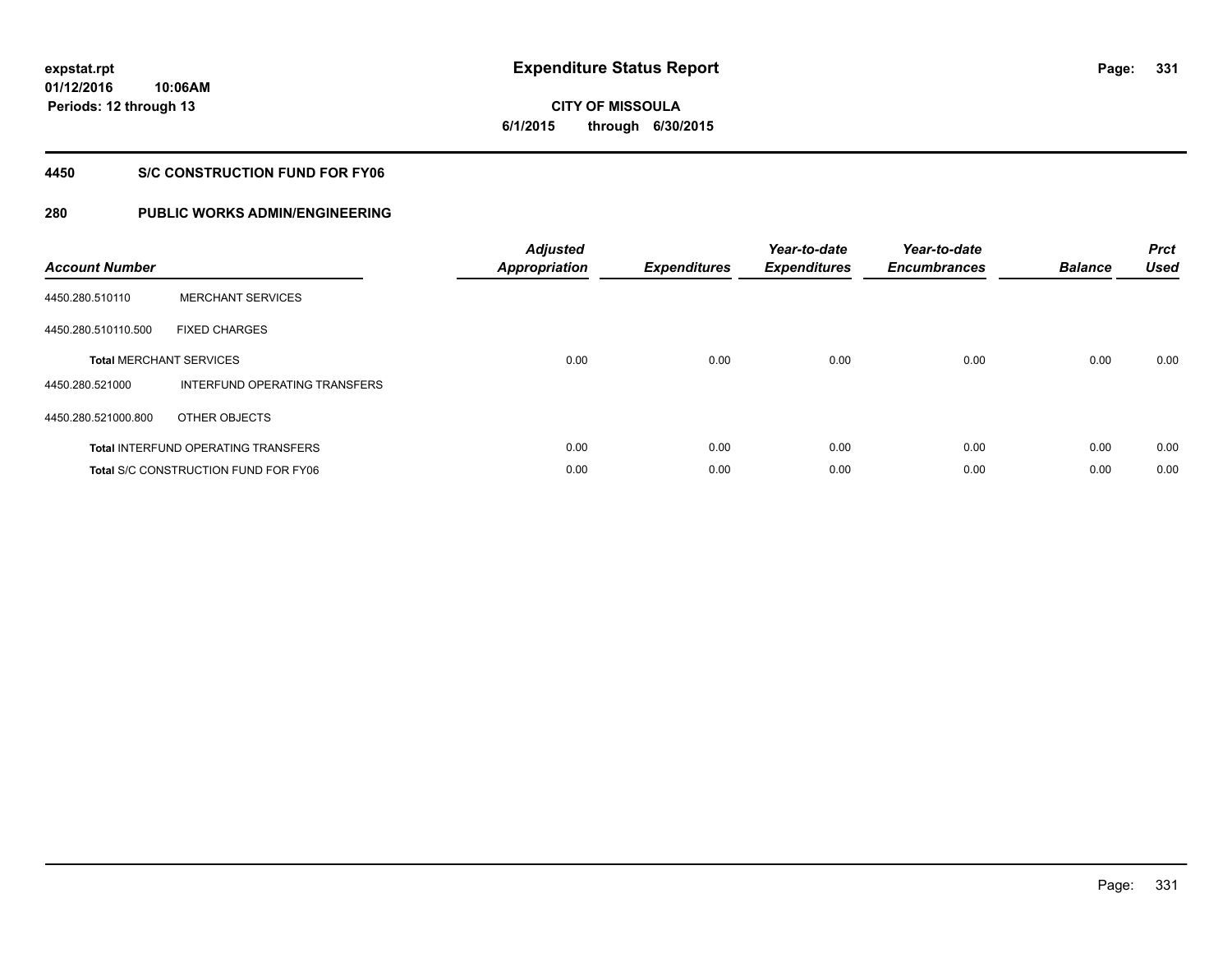**CITY OF MISSOULA 6/1/2015 through 6/30/2015**

### **4451 FY07 S/C BOND FUND**

| <b>Account Number</b>    |                                            | <b>Adjusted</b><br>Appropriation | <b>Expenditures</b> | Year-to-date<br><b>Expenditures</b> | Year-to-date<br><b>Encumbrances</b> | <b>Balance</b> | <b>Prct</b><br><b>Used</b> |
|--------------------------|--------------------------------------------|----------------------------------|---------------------|-------------------------------------|-------------------------------------|----------------|----------------------------|
| 4451.280.510110          | <b>MERCHANT SERVICES</b>                   |                                  |                     |                                     |                                     |                |                            |
| 4451.280.510110.500      | <b>FIXED CHARGES</b>                       |                                  |                     |                                     |                                     |                |                            |
|                          | <b>Total MERCHANT SERVICES</b>             | 0.00                             | 0.00                | 0.00                                | 0.00                                | 0.00           | 0.00                       |
| 4451.280.521000          | INTERFUND OPERATING TRANSFERS              |                                  |                     |                                     |                                     |                |                            |
| 4451.280.521000.800      | OTHER OBJECTS                              |                                  |                     |                                     |                                     |                |                            |
|                          | <b>Total INTERFUND OPERATING TRANSFERS</b> | 0.00                             | 0.00                | 0.00                                | 0.00                                | 0.00           | 0.00                       |
| Total FY07 S/C BOND FUND |                                            | 0.00                             | 0.00                | 0.00                                | 0.00                                | 0.00           | 0.00                       |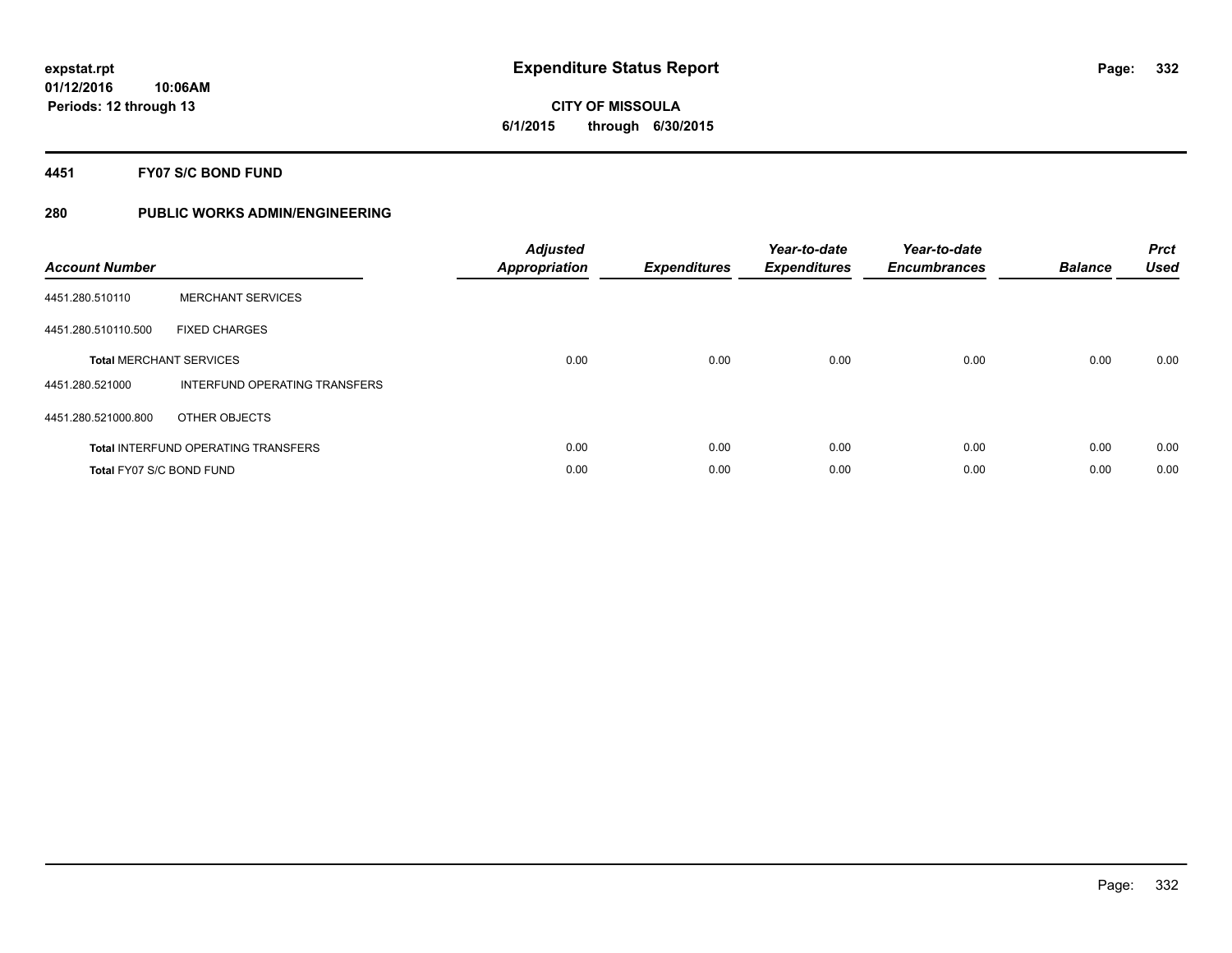**01/12/2016 10:06AM Periods: 12 through 13**

**CITY OF MISSOULA 6/1/2015 through 6/30/2015**

# **4452 S/C CONSTRUCTION FUND FOR FY 08 BOND SAL**

| <b>Account Number</b>  |                                                       | <b>Adjusted</b><br><b>Appropriation</b> | <b>Expenditures</b> | Year-to-date<br><b>Expenditures</b> | Year-to-date<br><b>Encumbrances</b> | <b>Balance</b> | <b>Prct</b><br><b>Used</b> |
|------------------------|-------------------------------------------------------|-----------------------------------------|---------------------|-------------------------------------|-------------------------------------|----------------|----------------------------|
| 4452.280.430262        | <b>SIDEWALKS</b>                                      |                                         |                     |                                     |                                     |                |                            |
| 4452.280.430262.900    | <b>CAPITAL OUTLAY</b>                                 |                                         |                     |                                     |                                     |                |                            |
| <b>Total SIDEWALKS</b> |                                                       | 0.00                                    | 0.00                | 0.00                                | 0.00                                | 0.00           | 0.00                       |
| 4452.280.510110        | <b>MERCHANT SERVICES</b>                              |                                         |                     |                                     |                                     |                |                            |
| 4452.280.510110.500    | <b>FIXED CHARGES</b>                                  |                                         |                     |                                     |                                     |                |                            |
|                        | <b>Total MERCHANT SERVICES</b>                        | 0.00                                    | 0.00                | 0.00                                | 0.00                                | 0.00           | 0.00                       |
|                        | <b>Total S/C CONSTRUCTION FUND FOR FY 08 BOND SAL</b> | 0.00                                    | 0.00                | 0.00                                | 0.00                                | 0.00           | 0.00                       |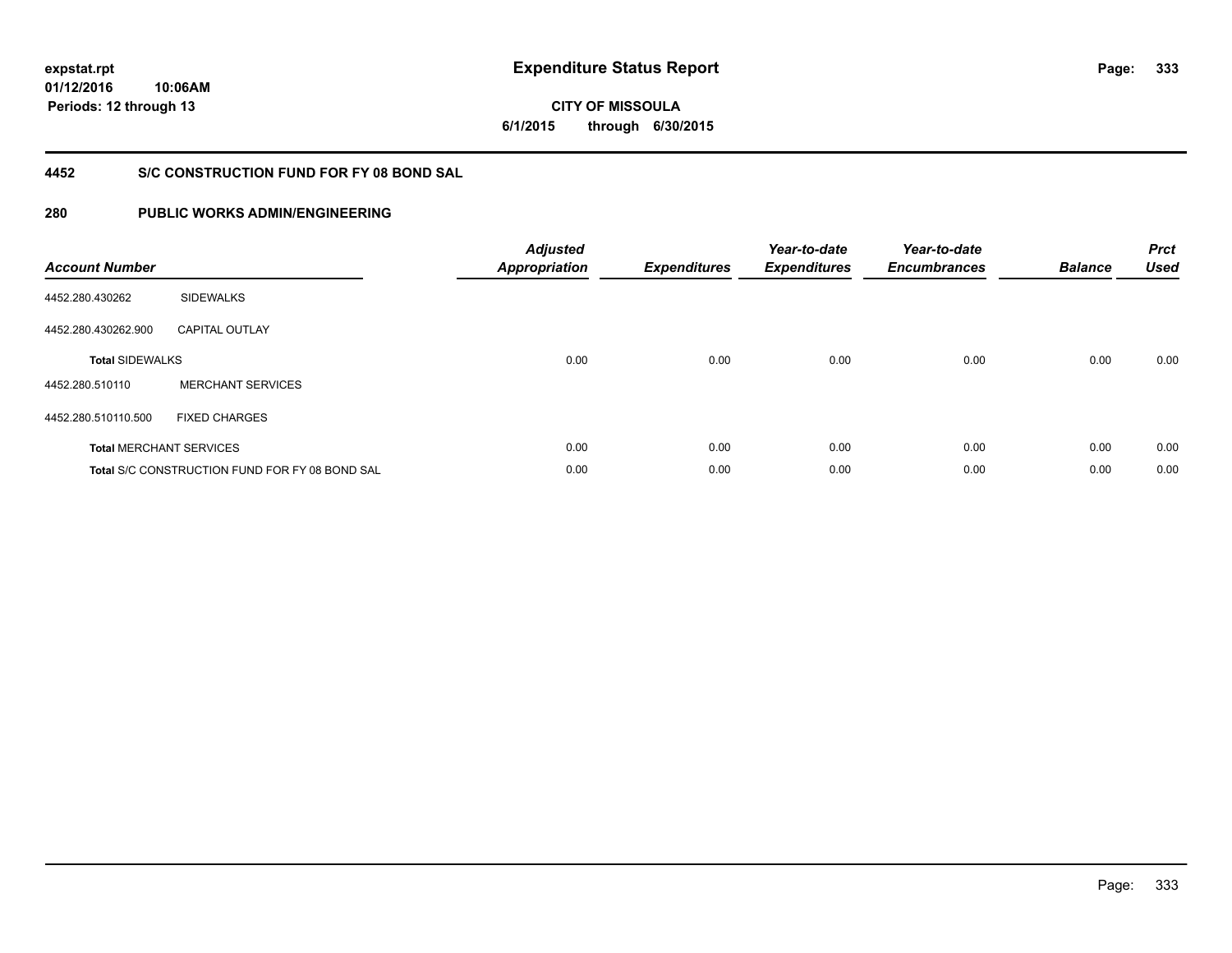**01/12/2016 10:06AM Periods: 12 through 13**

# **CITY OF MISSOULA 6/1/2015 through 6/30/2015**

# **4453 S/C CONSTRUCTION FUND FY09 BOND**

| <b>Account Number</b>  |                                             | <b>Adjusted</b><br><b>Appropriation</b> | <b>Expenditures</b> | Year-to-date<br><b>Expenditures</b> | Year-to-date<br><b>Encumbrances</b> | <b>Balance</b> | <b>Prct</b><br><b>Used</b> |
|------------------------|---------------------------------------------|-----------------------------------------|---------------------|-------------------------------------|-------------------------------------|----------------|----------------------------|
| 4453.280.430262        | <b>SIDEWALKS</b>                            |                                         |                     |                                     |                                     |                |                            |
| 4453.280.430262.900    | <b>CAPITAL OUTLAY</b>                       |                                         |                     |                                     |                                     |                |                            |
| <b>Total SIDEWALKS</b> |                                             | 0.00                                    | 0.00                | 0.00                                | 0.00                                | 0.00           | 0.00                       |
| 4453.280.510110        | <b>MERCHANT SERVICES</b>                    |                                         |                     |                                     |                                     |                |                            |
| 4453.280.510110.500    | <b>FIXED CHARGES</b>                        |                                         |                     |                                     |                                     |                |                            |
|                        | <b>Total MERCHANT SERVICES</b>              | 0.00                                    | 0.00                | 0.00                                | 0.00                                | 0.00           | 0.00                       |
| 4453.280.521000        | INTERFUND OPERATING TRANSFERS               |                                         |                     |                                     |                                     |                |                            |
| 4453.280.521000.800    | OTHER OBJECTS                               |                                         |                     |                                     |                                     |                |                            |
|                        | <b>Total PUBLIC WORKS ADMIN/ENGINEERING</b> | 0.00                                    | 0.00                | 0.00                                | 0.00                                | 0.00           | 0.00                       |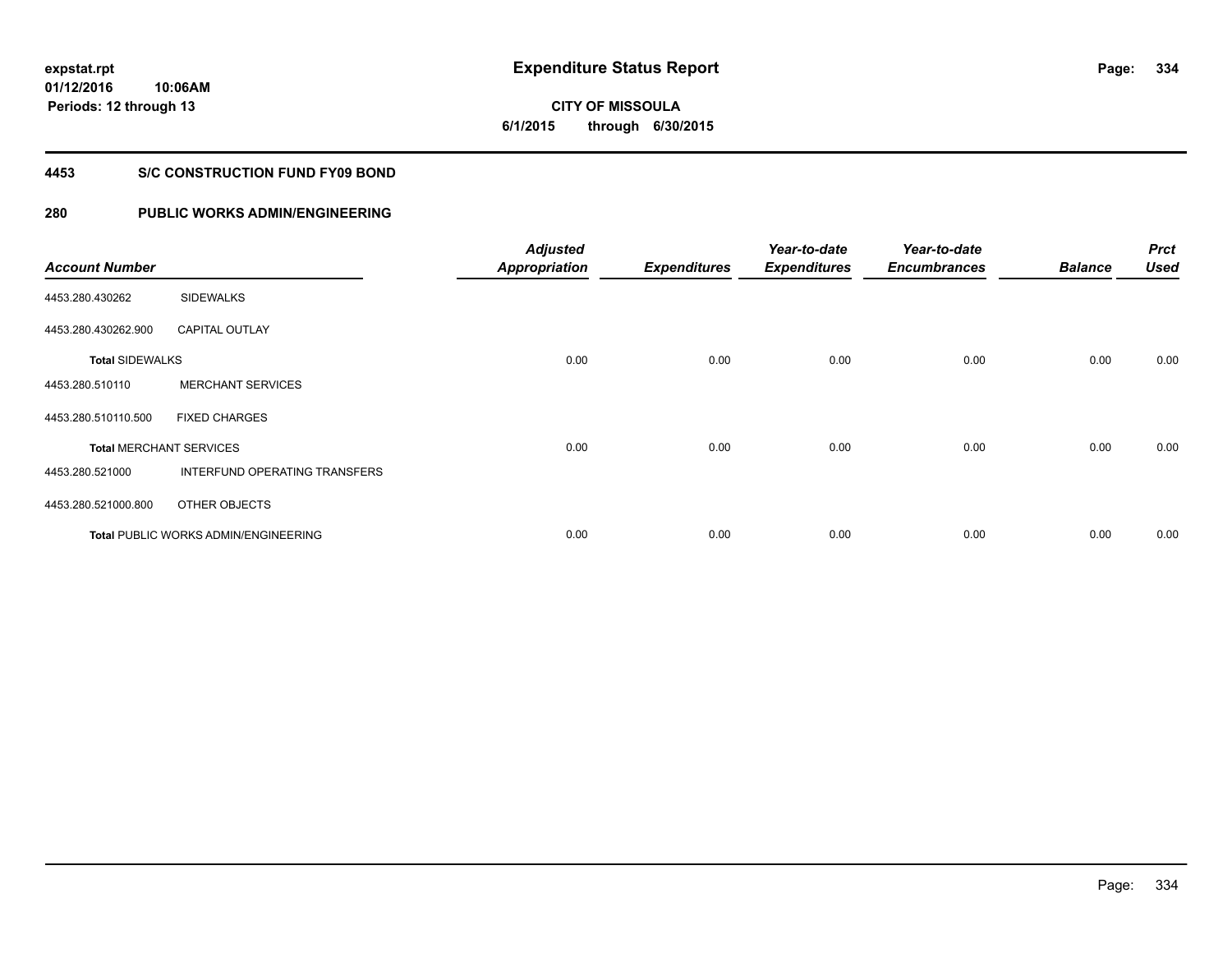**CITY OF MISSOULA 6/1/2015 through 6/30/2015**

# **4453 S/C CONSTRUCTION FUND FY09 BOND**

| <b>Account Number</b>         |                                              | <b>Adjusted</b><br><b>Appropriation</b> | <b>Expenditures</b> | Year-to-date<br><b>Expenditures</b> | Year-to-date<br><b>Encumbrances</b> | <b>Balance</b> | <b>Prct</b><br><b>Used</b> |
|-------------------------------|----------------------------------------------|-----------------------------------------|---------------------|-------------------------------------|-------------------------------------|----------------|----------------------------|
| 4453.390.410710               | *** Title Not Found ***                      |                                         |                     |                                     |                                     |                |                            |
| 4453.390.410710.500           | <b>FIXED CHARGES</b>                         |                                         |                     |                                     |                                     |                |                            |
| Total *** Title Not Found *** |                                              | 0.00                                    | 0.00                | 0.00                                | 0.00                                | 0.00           | 0.00                       |
| 4453.390.510110               | <b>MERCHANT SERVICES</b>                     |                                         |                     |                                     |                                     |                |                            |
| 4453.390.510110.500           | <b>FIXED CHARGES</b>                         |                                         |                     |                                     |                                     |                |                            |
|                               | <b>Total S/C CONSTRUCTION FUND FY09 BOND</b> | 0.00                                    | 0.00                | 0.00                                | 0.00                                | 0.00           | 0.00                       |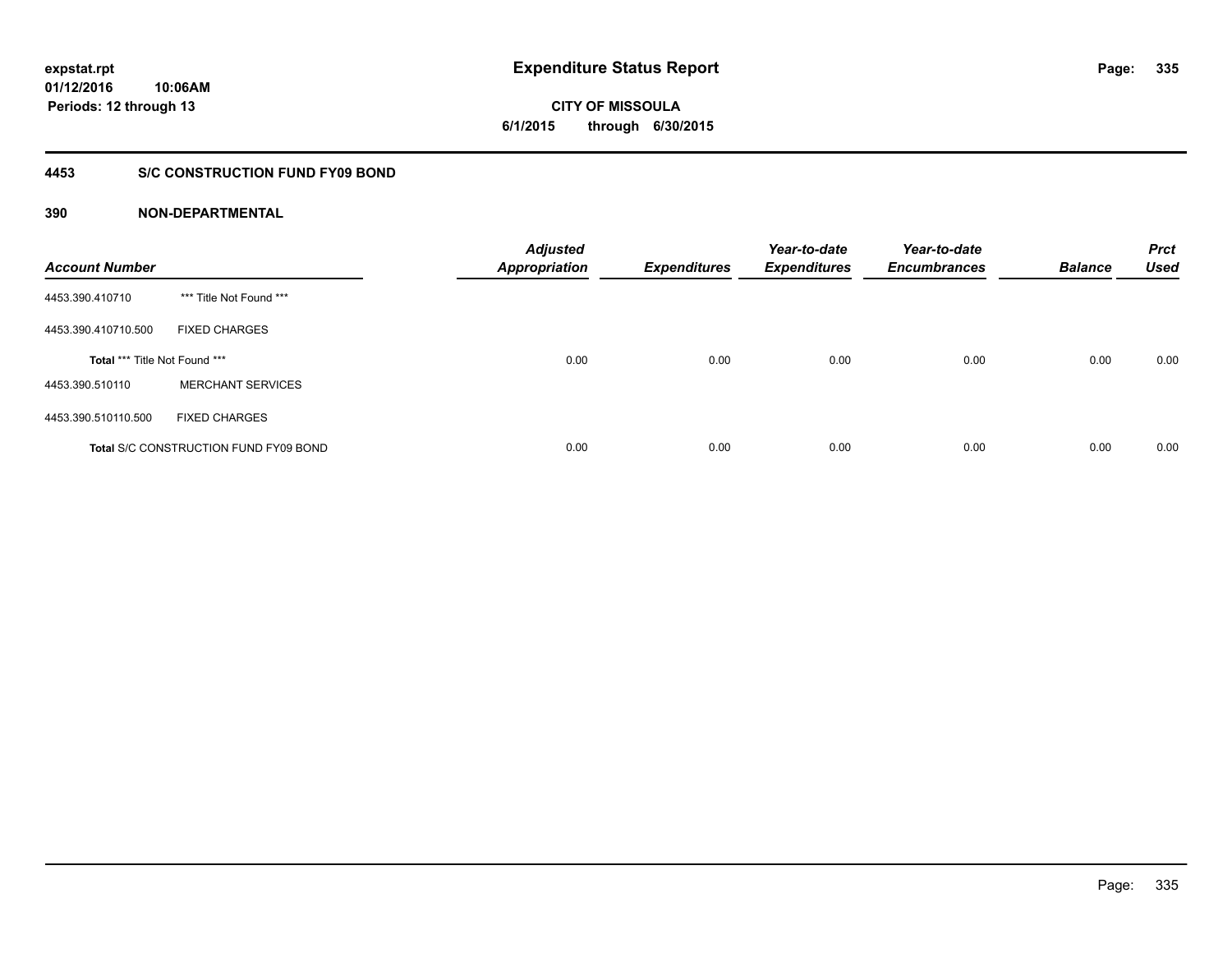**01/12/2016 10:06AM Periods: 12 through 13**

# **CITY OF MISSOULA 6/1/2015 through 6/30/2015**

# **4454 S/C CONSTRUCTION FUND FOR FY10**

| <b>Account Number</b>  |                                             | <b>Adjusted</b><br>Appropriation | <b>Expenditures</b> | Year-to-date<br><b>Expenditures</b> | Year-to-date<br><b>Encumbrances</b> | <b>Balance</b> | <b>Prct</b><br><b>Used</b> |
|------------------------|---------------------------------------------|----------------------------------|---------------------|-------------------------------------|-------------------------------------|----------------|----------------------------|
| 4454.280.430262        | <b>SIDEWALKS</b>                            |                                  |                     |                                     |                                     |                |                            |
| 4454.280.430262.900    | <b>CAPITAL OUTLAY</b>                       |                                  |                     |                                     |                                     |                |                            |
| <b>Total SIDEWALKS</b> |                                             | 0.00                             | 0.00                | 0.00                                | 0.00                                | 0.00           | 0.00                       |
| 4454.280.510110        | <b>MERCHANT SERVICES</b>                    |                                  |                     |                                     |                                     |                |                            |
| 4454.280.510110.500    | <b>FIXED CHARGES</b>                        |                                  |                     |                                     |                                     |                |                            |
|                        | <b>Total MERCHANT SERVICES</b>              | 0.00                             | 0.00                | 0.00                                | 0.00                                | 0.00           | 0.00                       |
|                        | <b>Total S/C CONSTRUCTION FUND FOR FY10</b> | 0.00                             | 0.00                | 0.00                                | 0.00                                | 0.00           | 0.00                       |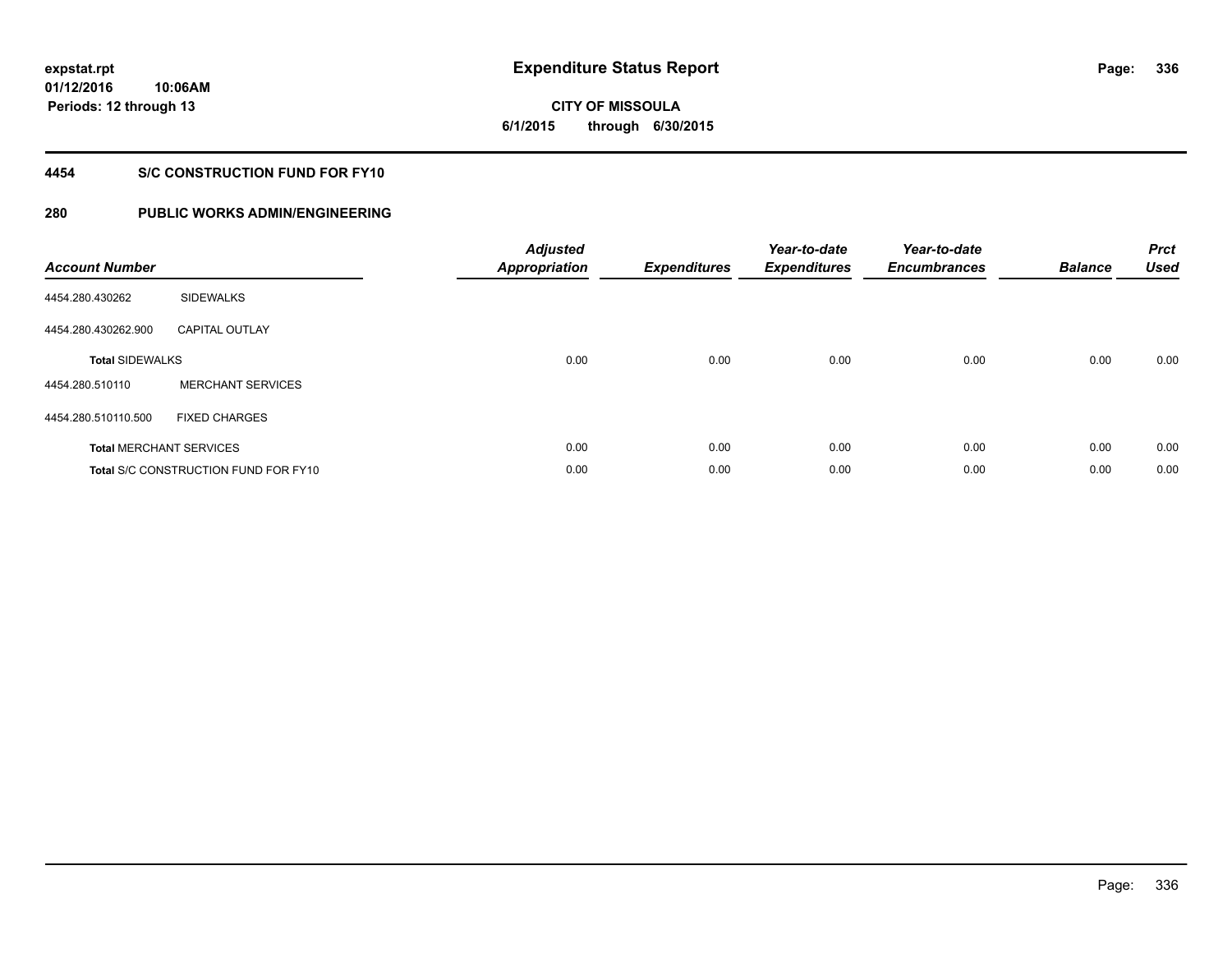# **CITY OF MISSOULA 6/1/2015 through 6/30/2015**

# **4455 FY11 S/C CONSTRUCTION FUND**

| <b>Account Number</b>  |                                         | <b>Adjusted</b><br><b>Appropriation</b> | <b>Expenditures</b> | Year-to-date<br><b>Expenditures</b> | Year-to-date<br><b>Encumbrances</b> | <b>Balance</b> | <b>Prct</b><br><b>Used</b> |
|------------------------|-----------------------------------------|-----------------------------------------|---------------------|-------------------------------------|-------------------------------------|----------------|----------------------------|
| 4455.280.430262        | <b>SIDEWALKS</b>                        |                                         |                     |                                     |                                     |                |                            |
| 4455.280.430262.900    | <b>CAPITAL OUTLAY</b>                   |                                         |                     |                                     |                                     |                |                            |
| <b>Total SIDEWALKS</b> |                                         | 0.00                                    | 0.00                | 0.00                                | 0.00                                | 0.00           | 0.00                       |
| 4455.280.510110        | <b>MERCHANT SERVICES</b>                |                                         |                     |                                     |                                     |                |                            |
| 4455.280.510110.500    | <b>FIXED CHARGES</b>                    |                                         |                     |                                     |                                     |                |                            |
|                        | <b>Total MERCHANT SERVICES</b>          | 0.00                                    | 0.00                | 0.00                                | 0.00                                | 0.00           | 0.00                       |
|                        | <b>Total FY11 S/C CONSTRUCTION FUND</b> | 0.00                                    | 0.00                | 0.00                                | 0.00                                | 0.00           | 0.00                       |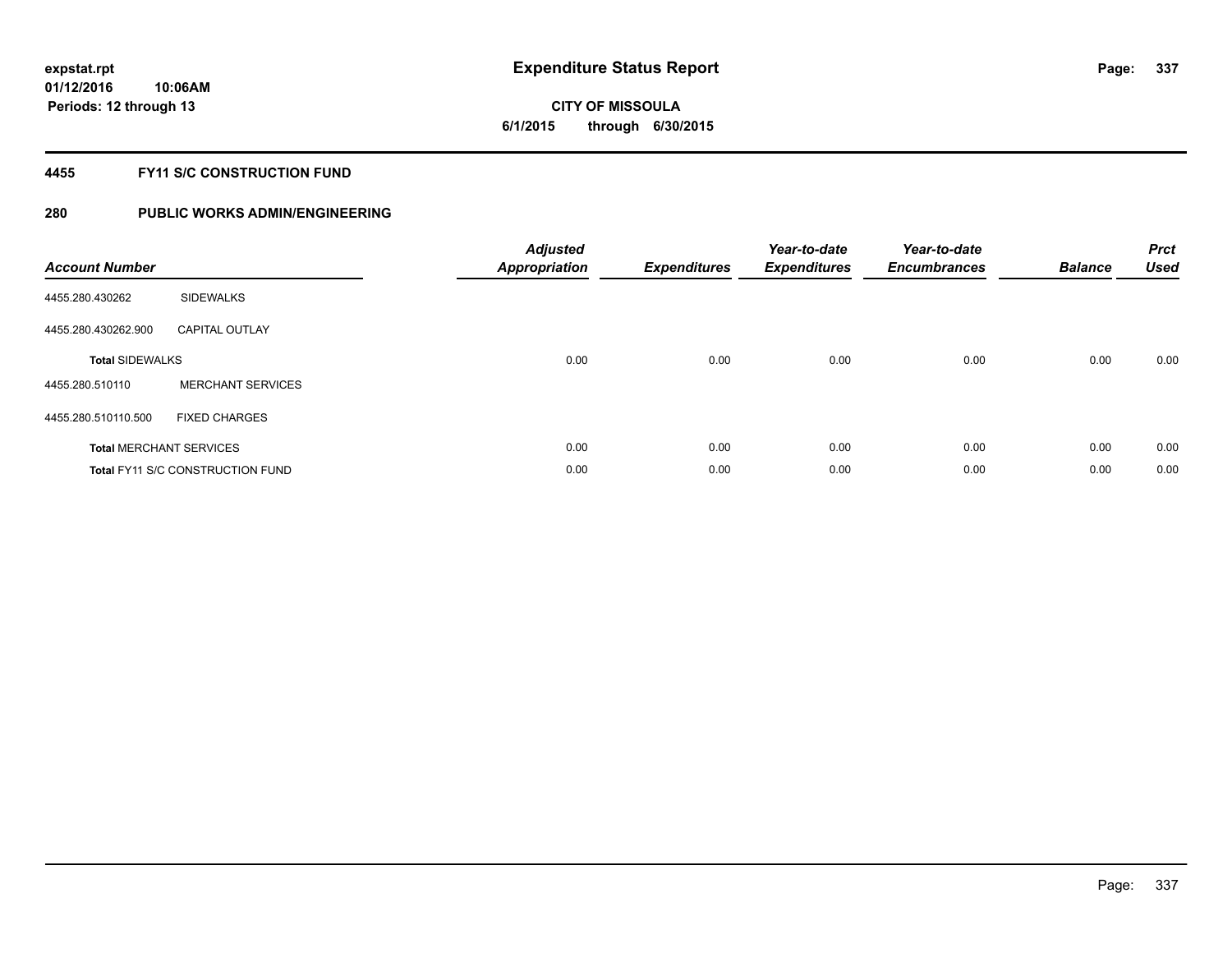# **CITY OF MISSOULA 6/1/2015 through 6/30/2015**

# **4456 FY12 S/C CONSTRUCTION FUND**

| <b>Account Number</b>  |                                            | <b>Adjusted</b><br>Appropriation | <b>Expenditures</b> | Year-to-date<br><b>Expenditures</b> | Year-to-date<br><b>Encumbrances</b> | <b>Balance</b> | <b>Prct</b><br><b>Used</b> |
|------------------------|--------------------------------------------|----------------------------------|---------------------|-------------------------------------|-------------------------------------|----------------|----------------------------|
| 4456.280.430262        | <b>SIDEWALKS</b>                           |                                  |                     |                                     |                                     |                |                            |
| 4456.280.430262.900    | <b>CAPITAL OUTLAY</b>                      |                                  |                     |                                     |                                     |                |                            |
| <b>Total SIDEWALKS</b> |                                            | 0.00                             | 0.00                | 0.00                                | 0.00                                | 0.00           | 0.00                       |
| 4456.280.510110        | <b>MERCHANT SERVICES</b>                   |                                  |                     |                                     |                                     |                |                            |
| 4456.280.510110.500    | <b>FIXED CHARGES</b>                       |                                  |                     |                                     |                                     |                |                            |
|                        | <b>Total MERCHANT SERVICES</b>             | 0.00                             | 0.00                | 0.00                                | 0.00                                | 0.00           | 0.00                       |
| 4456.280.521000        | <b>INTERFUND OPERATING TRANSFERS</b>       |                                  |                     |                                     |                                     |                |                            |
| 4456.280.521000.800    | OTHER OBJECTS                              |                                  |                     |                                     |                                     |                |                            |
|                        | <b>Total INTERFUND OPERATING TRANSFERS</b> | 0.00                             | 0.00                | 0.00                                | 0.00                                | 0.00           | 0.00                       |
|                        | <b>Total FY12 S/C CONSTRUCTION FUND</b>    | 0.00                             | 0.00                | 0.00                                | 0.00                                | 0.00           | 0.00                       |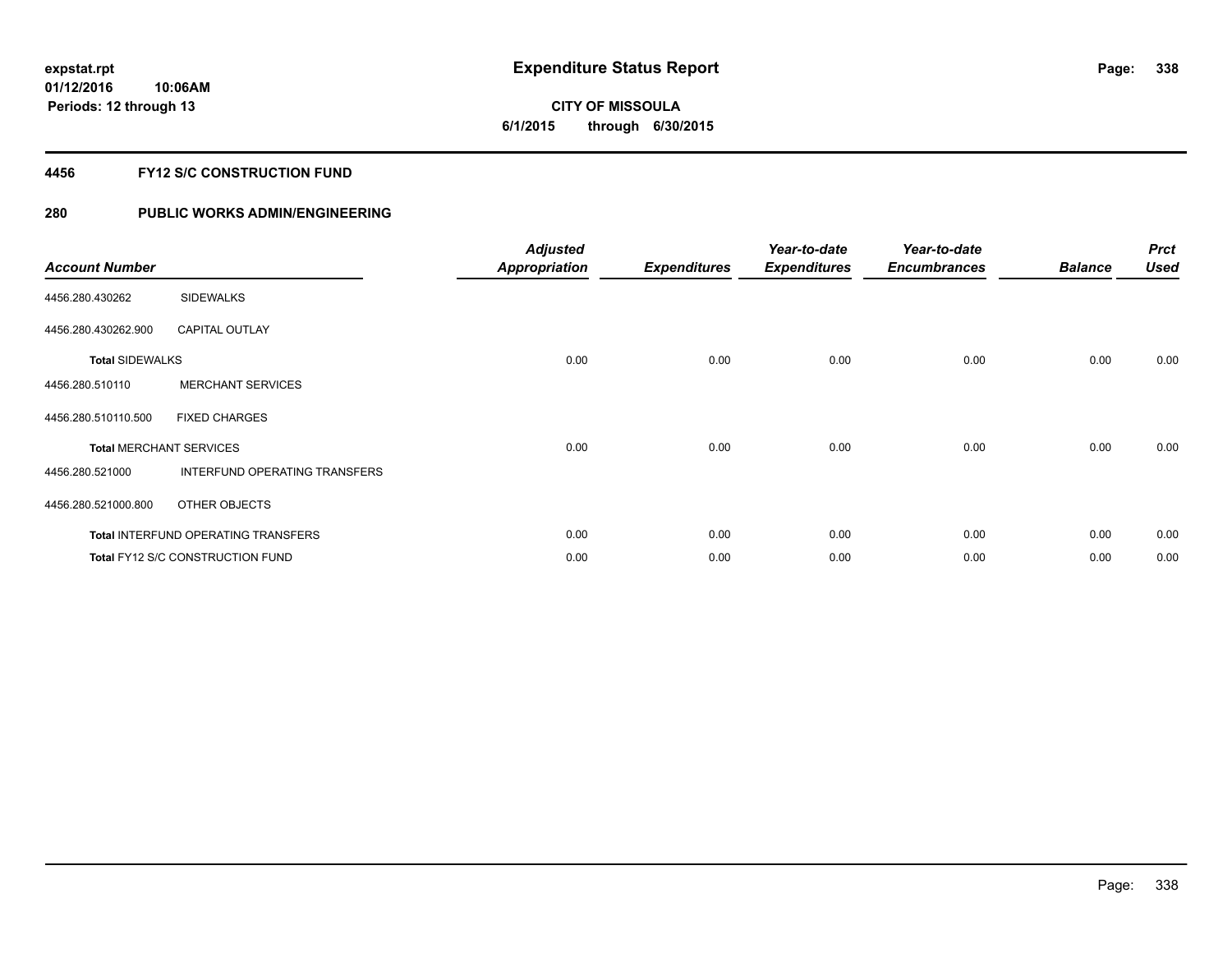**01/12/2016 10:06AM Periods: 12 through 13**

# **CITY OF MISSOULA 6/1/2015 through 6/30/2015**

### **4457 FY13 SIDEWALK/CURB CONSTRUCTION**

| <b>Account Number</b>  |                                                                                                | <b>Adjusted</b><br>Appropriation | <b>Expenditures</b>    | Year-to-date<br><b>Expenditures</b> | Year-to-date<br><b>Encumbrances</b> | <b>Balance</b>               | <b>Prct</b><br>Used |
|------------------------|------------------------------------------------------------------------------------------------|----------------------------------|------------------------|-------------------------------------|-------------------------------------|------------------------------|---------------------|
| 4457.280.430262        | <b>SIDEWALKS</b>                                                                               |                                  |                        |                                     |                                     |                              |                     |
| 4457.280.430262.300    | PURCHASED SERVICES                                                                             |                                  |                        |                                     |                                     |                              |                     |
|                        | Total PURCHASED SERVICES                                                                       | 0.00                             | 0.00                   | 0.00                                | 0.00                                | 0.00                         | 0.00                |
| 4457.280.430262.900    | <b>CAPITAL OUTLAY</b>                                                                          |                                  |                        |                                     |                                     |                              |                     |
| <b>Total SIDEWALKS</b> |                                                                                                | 0.00                             | 0.00                   | 0.00                                | 0.00                                | 0.00                         | 0.00                |
| 4457.280.510110        | <b>MERCHANT SERVICES</b>                                                                       |                                  |                        |                                     |                                     |                              |                     |
| 4457.280.510110.500    | <b>FIXED CHARGES</b>                                                                           |                                  |                        |                                     |                                     |                              |                     |
|                        | 4457.280.510110.550.000 MERCHANT SERVICE FEES<br><b>Total MERCHANT SERVICES</b>                | 0.00<br>0.00                     | 433.43<br>433.43       | 433.43<br>433.43                    | 0.00<br>0.00                        | $-433.43$<br>$-433.43$       | 0.00<br>0.00        |
| 4457.280.521000        | <b>INTERFUND OPERATING TRANSFERS</b>                                                           |                                  |                        |                                     |                                     |                              |                     |
| 4457.280.521000.800    | OTHER OBJECTS                                                                                  |                                  |                        |                                     |                                     |                              |                     |
|                        | 4457.280.521000.820.000 TRANSFERS TO OTHER FUNDS<br><b>Total INTERFUND OPERATING TRANSFERS</b> | 0.00<br>0.00                     | 12.900.27<br>12,900.27 | 12,900.27<br>12,900.27              | 0.00<br>0.00                        | $-12,900.27$<br>$-12,900.27$ | 0.00<br>0.00        |
|                        | <b>Total FY13 SIDEWALK/CURB CONSTRUCTION</b>                                                   | 0.00                             | 13,333.70              | 13,333.70                           | 0.00                                | $-13,333.70$                 | 0.00                |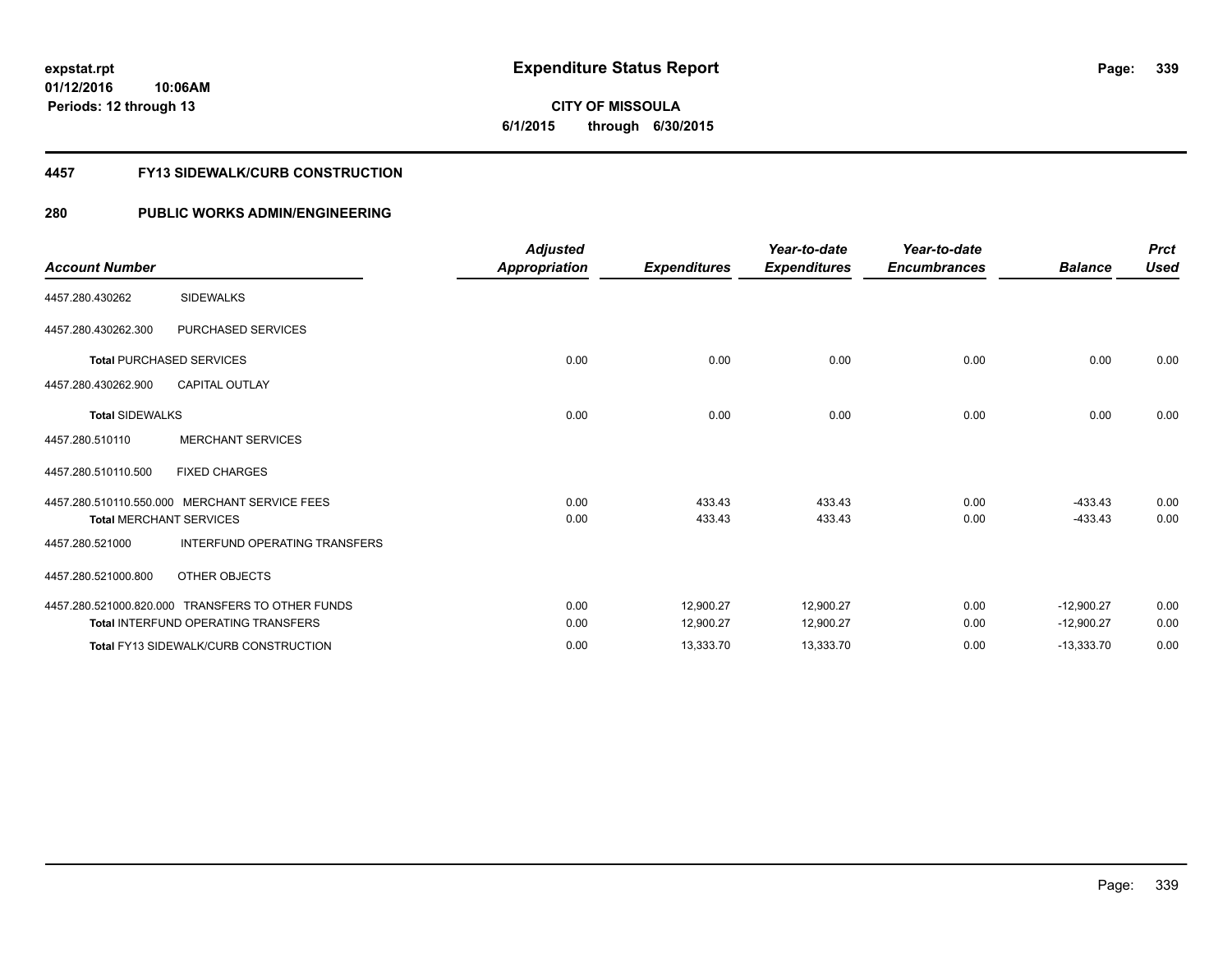**01/12/2016 10:06AM Periods: 12 through 13**

# **CITY OF MISSOULA 6/1/2015 through 6/30/2015**

# **4458 FY14 SIDEWALK & CURB CONSTRUCTION**

|                                |                                                    | <b>Adjusted</b>      |                     | Year-to-date        | Year-to-date        |                | <b>Prct</b> |
|--------------------------------|----------------------------------------------------|----------------------|---------------------|---------------------|---------------------|----------------|-------------|
| <b>Account Number</b>          |                                                    | <b>Appropriation</b> | <b>Expenditures</b> | <b>Expenditures</b> | <b>Encumbrances</b> | <b>Balance</b> | <b>Used</b> |
| 4458.280.430262                | <b>SIDEWALKS</b>                                   |                      |                     |                     |                     |                |             |
| 4458.280.430262.900            | <b>CAPITAL OUTLAY</b>                              |                      |                     |                     |                     |                |             |
| <b>Total SIDEWALKS</b>         |                                                    | 0.00                 | 0.00                | 0.00                | 0.00                | 0.00           | 0.00        |
| 4458.280.510110                | <b>MERCHANT SERVICES</b>                           |                      |                     |                     |                     |                |             |
| 4458.280.510110.500            | <b>FIXED CHARGES</b>                               |                      |                     |                     |                     |                |             |
|                                | 4458.280.510110.550.000 MERCHANT SERVICE FEES      | 0.00                 | 734.82              | 734.82              | 0.00                | $-734.82$      | 0.00        |
| <b>Total MERCHANT SERVICES</b> |                                                    | 0.00                 | 734.82              | 734.82              | 0.00                | $-734.82$      | 0.00        |
| 4458.280.521000                | INTERFUND OPERATING TRANSFERS                      |                      |                     |                     |                     |                |             |
| 4458.280.521000.800            | OTHER OBJECTS                                      |                      |                     |                     |                     |                |             |
|                                | <b>Total INTERFUND OPERATING TRANSFERS</b>         | 0.00                 | 0.00                | 0.00                | 0.00                | 0.00           | 0.00        |
|                                | <b>Total FY14 SIDEWALK &amp; CURB CONSTRUCTION</b> | 0.00                 | 734.82              | 734.82              | 0.00                | $-734.82$      | 0.00        |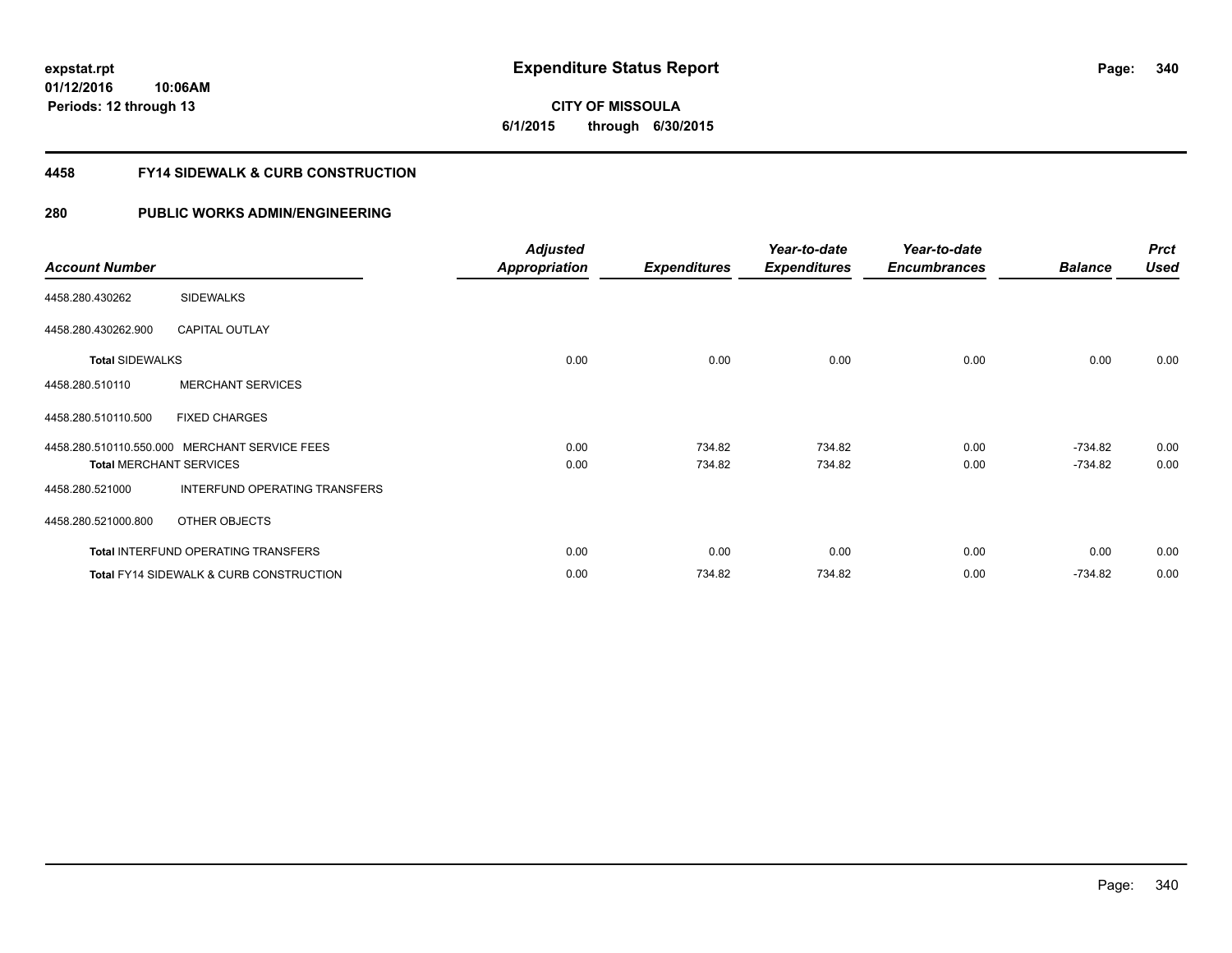**01/12/2016 10:06AM Periods: 12 through 13**

# **CITY OF MISSOULA 6/1/2015 through 6/30/2015**

# **4459 FY15 SIDEWALK/CURB CONSTRUCTION**

|                                               | <b>Adjusted</b> |                     | Year-to-date        | Year-to-date        |                | <b>Prct</b> |
|-----------------------------------------------|-----------------|---------------------|---------------------|---------------------|----------------|-------------|
| <b>Account Number</b>                         | Appropriation   | <b>Expenditures</b> | <b>Expenditures</b> | <b>Encumbrances</b> | <b>Balance</b> | <b>Used</b> |
| <b>SIDEWALKS</b><br>4459.280.430262           |                 |                     |                     |                     |                |             |
| <b>CAPITAL OUTLAY</b><br>4459.280.430262.900  |                 |                     |                     |                     |                |             |
| 4459.280.430262.930.000 IMPROVEMENTS          | 0.00            | -237.797.78         | 278,597.89          | 0.00                | $-278.597.89$  | 0.00        |
| <b>Total SIDEWALKS</b>                        | 0.00            | -237,797.78         | 278,597.89          | 0.00                | -278,597.89    | 0.00        |
| <b>MERCHANT SERVICES</b><br>4459.280.510110   |                 |                     |                     |                     |                |             |
| 4459.280.510110.500<br><b>FIXED CHARGES</b>   |                 |                     |                     |                     |                |             |
| 4459.280.510110.550.000 MERCHANT SERVICE FEES | 0.00            | 610.05              | 610.05              | 0.00                | $-610.05$      | 0.00        |
| <b>Total MERCHANT SERVICES</b>                | 0.00            | 610.05              | 610.05              | 0.00                | $-610.05$      | 0.00        |
| <b>Total FY15 SIDEWALK/CURB CONSTRUCTION</b>  | 0.00            | $-237.187.73$       | 279.207.94          | 0.00                | -279.207.94    | 0.00        |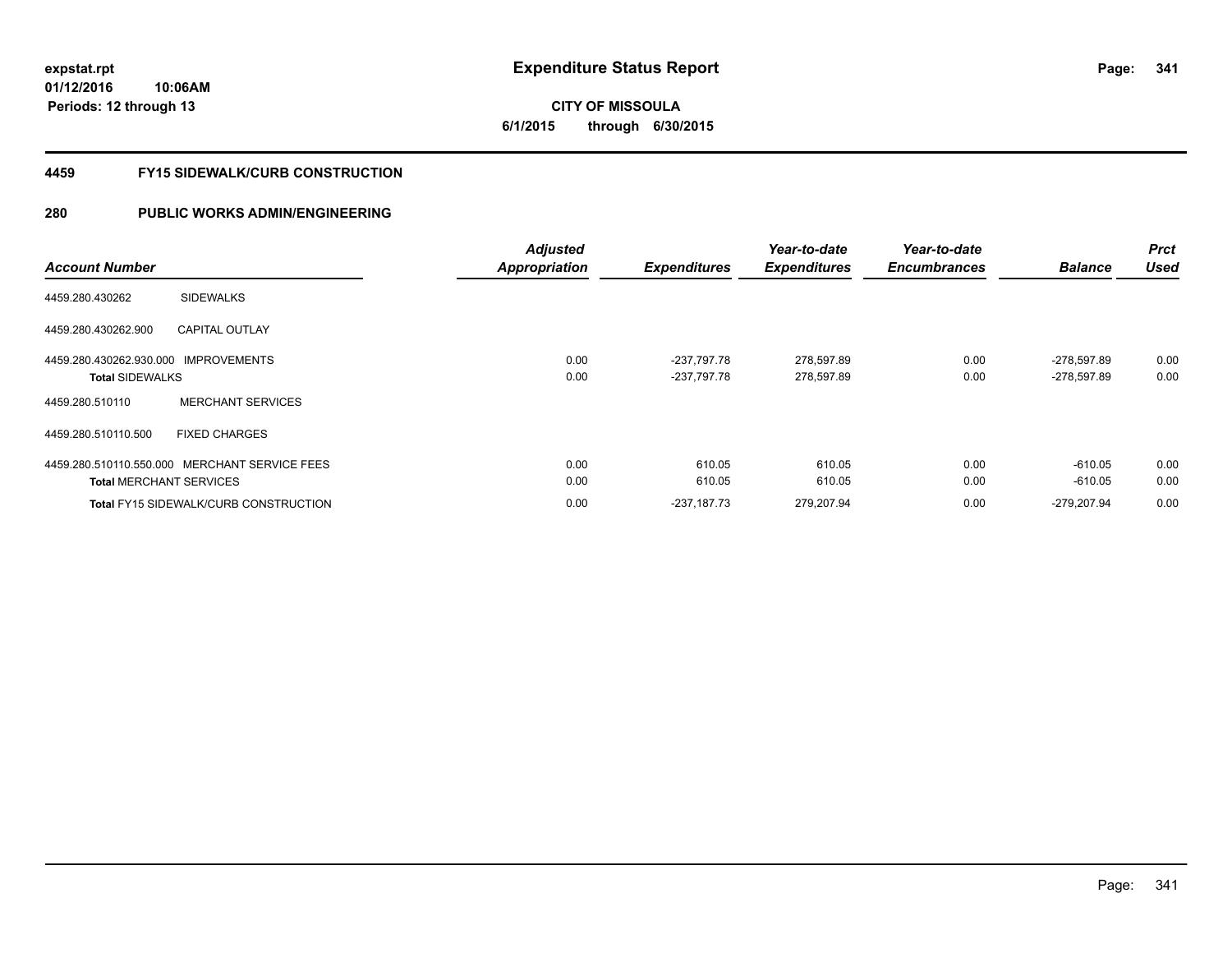**01/12/2016 10:06AM Periods: 12 through 13**

# **CITY OF MISSOULA 6/1/2015 through 6/30/2015**

# **4460 FY16 SIDEWALK/CURB CONSTRUCTION**

|                                               | <b>Adjusted</b> |                     | Year-to-date        | Year-to-date        |                | <b>Prct</b> |
|-----------------------------------------------|-----------------|---------------------|---------------------|---------------------|----------------|-------------|
| <b>Account Number</b>                         | Appropriation   | <b>Expenditures</b> | <b>Expenditures</b> | <b>Encumbrances</b> | <b>Balance</b> | <b>Used</b> |
| <b>SIDEWALKS</b><br>4460.280.430262           |                 |                     |                     |                     |                |             |
| <b>CAPITAL OUTLAY</b><br>4460.280.430262.900  |                 |                     |                     |                     |                |             |
| 4460.280.430262.930.000 IMPROVEMENTS          | 0.00            | 335,745.56          | 356,133.56          | 0.00                | $-356, 133.56$ | 0.00        |
| 4460.280.430262.930.750 23RD AVE GRANT        | 0.00            | 79,956.69           | 79,956.69           | 0.00                | $-79,956.69$   | 0.00        |
| <b>Total SIDEWALKS</b>                        | 0.00            | 415,702.25          | 436,090.25          | 0.00                | -436,090.25    | 0.00        |
| <b>MERCHANT SERVICES</b><br>4460.280.510110   |                 |                     |                     |                     |                |             |
| <b>FIXED CHARGES</b><br>4460.280.510110.500   |                 |                     |                     |                     |                |             |
| 4460.280.510110.550.000 MERCHANT SERVICE FEES | 0.00            | 26.90               | 26.90               | 0.00                | $-26.90$       | 0.00        |
| <b>Total MERCHANT SERVICES</b>                | 0.00            | 26.90               | 26.90               | 0.00                | $-26.90$       | 0.00        |
| <b>Total FY16 SIDEWALK/CURB CONSTRUCTION</b>  | 0.00            | 415,729.15          | 436.117.15          | 0.00                | $-436.117.15$  | 0.00        |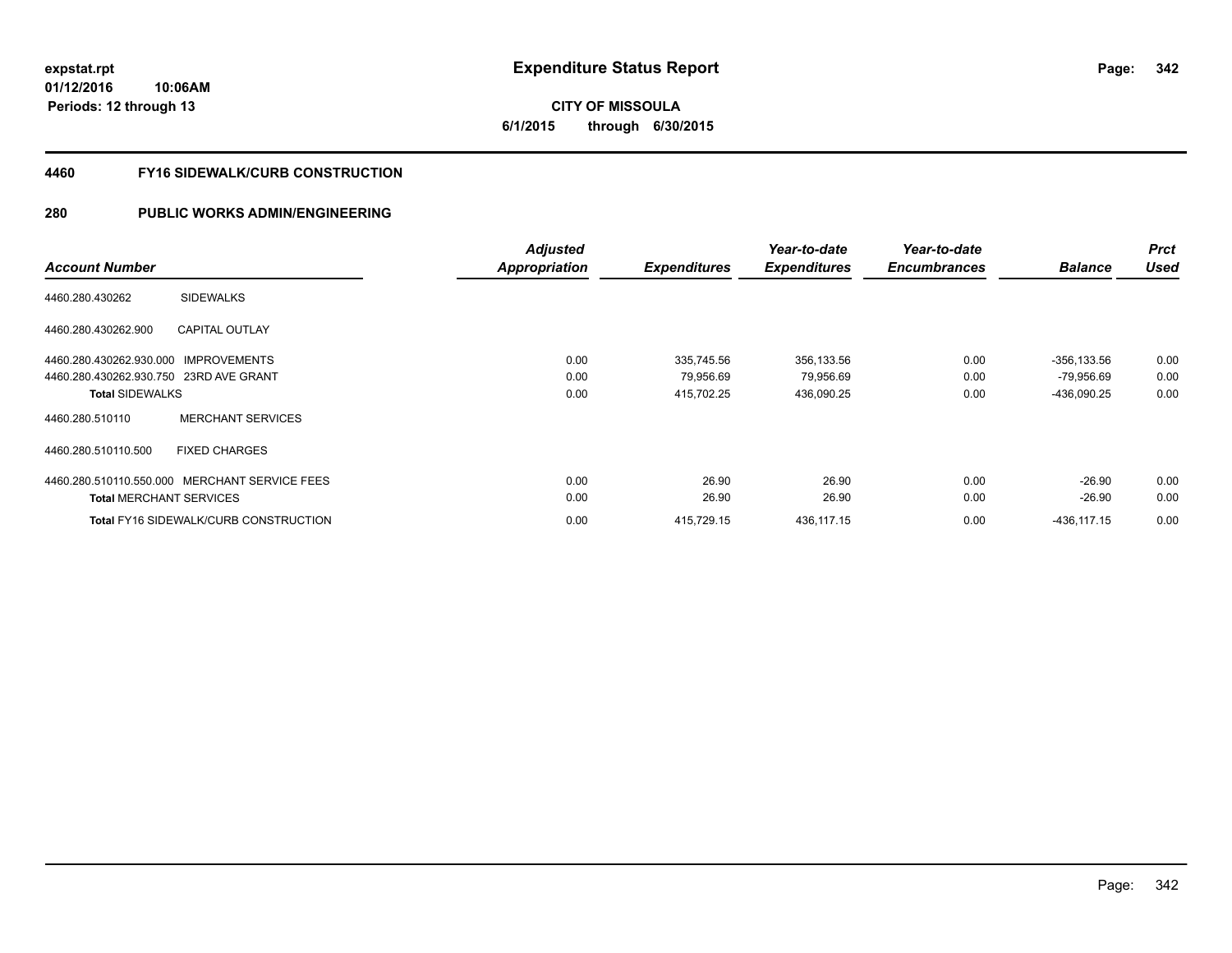**4531 SID 531 TRAFFIC CALMING**

**000 \*\*\* Title Not Found \*\*\***

| <b>Account Number</b>                |                                                                                    | <b>Adjusted</b><br><b>Appropriation</b> | <b>Expenditures</b> | Year-to-date<br><b>Expenditures</b> | Year-to-date<br><b>Encumbrances</b> | <b>Balance</b> | <b>Prct</b><br><b>Used</b> |
|--------------------------------------|------------------------------------------------------------------------------------|-----------------------------------------|---------------------|-------------------------------------|-------------------------------------|----------------|----------------------------|
| 4531.000.410000                      | <b>GENERAL GOVERNMENT</b>                                                          |                                         |                     |                                     |                                     |                |                            |
| 4531.000.410000.600                  | <b>DEBT SERVICE</b>                                                                |                                         |                     |                                     |                                     |                |                            |
|                                      | 4531.000.410000.620.000 INTEREST / SERVICE FEES<br><b>Total GENERAL GOVERNMENT</b> | 157.00<br>157.00                        | 156.55<br>156.55    | 156.55<br>156.55                    | 0.00<br>0.00                        | 0.45<br>0.45   | 99.71<br>99.71             |
| 4531.000.510110                      | <b>MERCHANT SERVICES</b>                                                           |                                         |                     |                                     |                                     |                |                            |
| 4531.000.510110.500                  | <b>FIXED CHARGES</b>                                                               |                                         |                     |                                     |                                     |                |                            |
|                                      | <b>Total MERCHANT SERVICES</b>                                                     | 0.00                                    | 0.00                | 0.00                                | 0.00                                | 0.00           | 0.00                       |
| <b>Total *** Title Not Found ***</b> |                                                                                    | 157.00                                  | 156.55              | 156.55                              | 0.00                                | 0.45           | 99.71                      |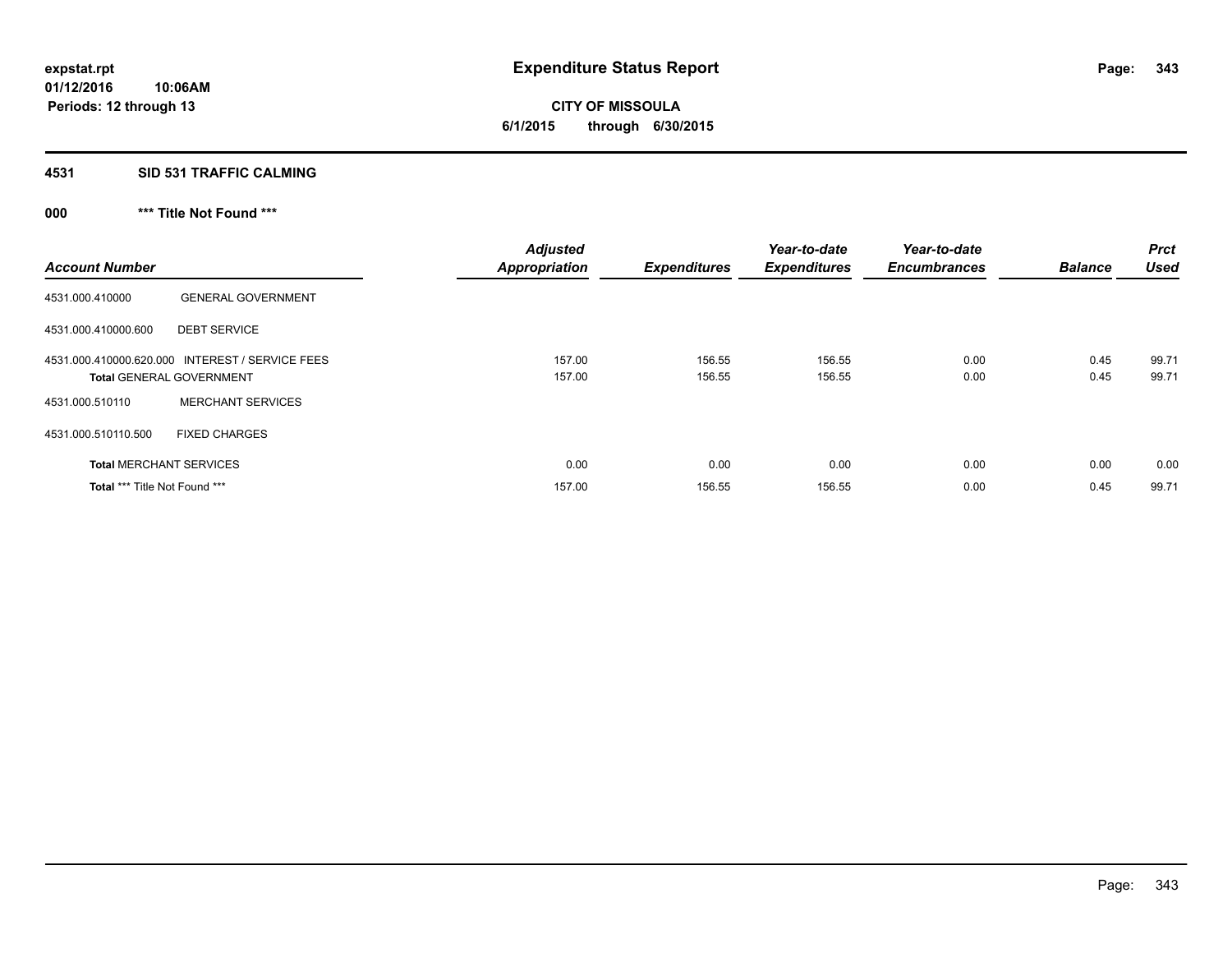# **CITY OF MISSOULA 6/1/2015 through 6/30/2015**

# **4531 SID 531 TRAFFIC CALMING**

| <b>Account Number</b>         |                                      | <b>Adjusted</b><br><b>Appropriation</b> | <b>Expenditures</b> | Year-to-date<br><b>Expenditures</b> | Year-to-date<br><b>Encumbrances</b> | <b>Balance</b> | <b>Prct</b><br><b>Used</b> |
|-------------------------------|--------------------------------------|-----------------------------------------|---------------------|-------------------------------------|-------------------------------------|----------------|----------------------------|
| 4531.390.510100               | SPECIAL ASSESSMENTS                  |                                         |                     |                                     |                                     |                |                            |
| 4531.390.510100.900           | <b>CAPITAL OUTLAY</b>                |                                         |                     |                                     |                                     |                |                            |
|                               | <b>Total SPECIAL ASSESSMENTS</b>     | 0.00                                    | 0.00                | 0.00                                | 0.00                                | 0.00           | 0.00                       |
| 4531.390.510110               | <b>MERCHANT SERVICES</b>             |                                         |                     |                                     |                                     |                |                            |
| 4531.390.510110.500           | <b>FIXED CHARGES</b>                 |                                         |                     |                                     |                                     |                |                            |
|                               | <b>Total MERCHANT SERVICES</b>       | 0.00                                    | 0.00                | 0.00                                | 0.00                                | 0.00           | 0.00                       |
| <b>Total NON-DEPARTMENTAL</b> |                                      | 0.00                                    | 0.00                | 0.00                                | 0.00                                | 0.00           | 0.00                       |
|                               | <b>Total SID 531 TRAFFIC CALMING</b> | 157.00                                  | 156.55              | 156.55                              | 0.00                                | 0.45           | 99.71                      |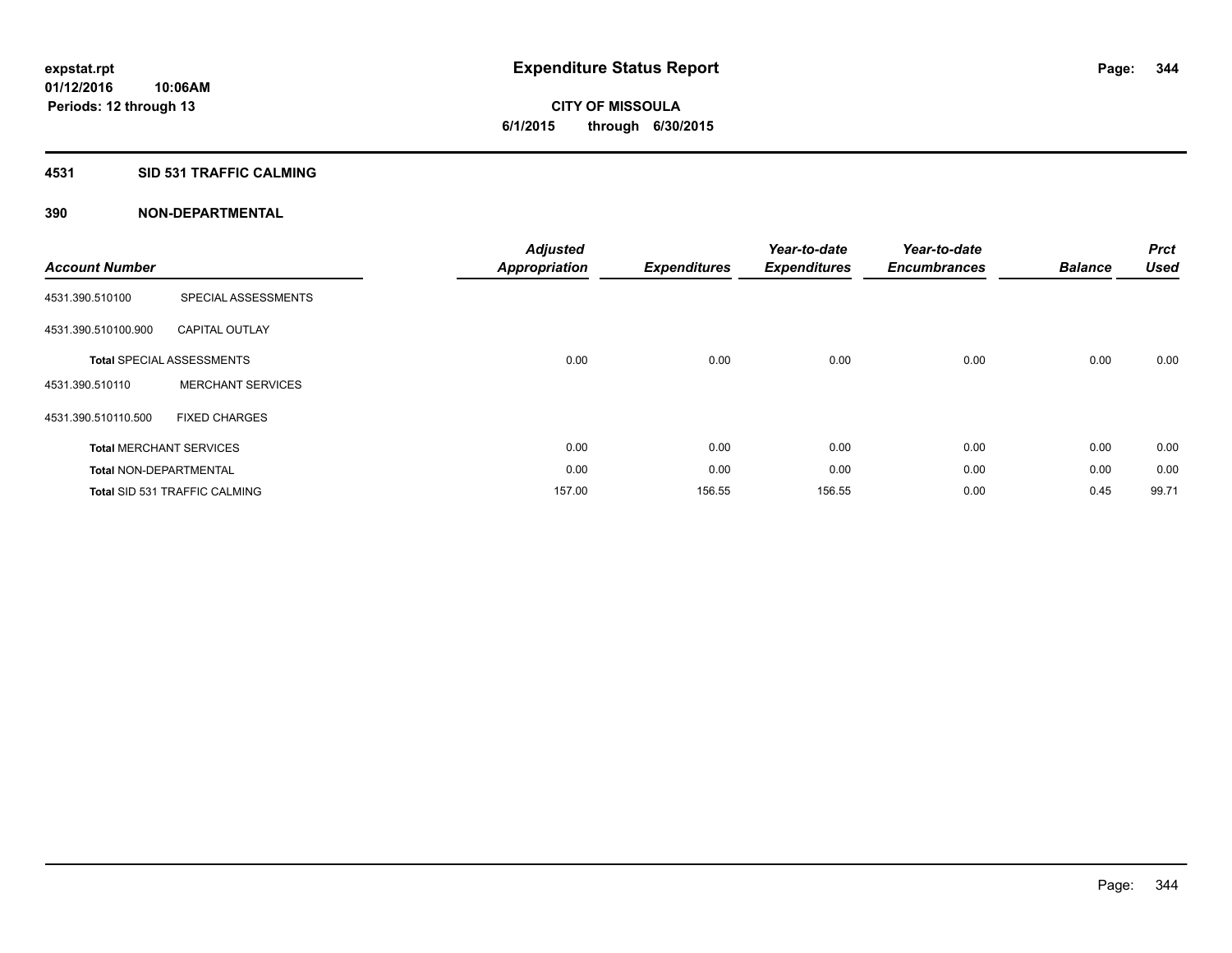# **CITY OF MISSOULA 6/1/2015 through 6/30/2015**

# **4532 MALONEY RANCH SID**

| <b>Account Number</b>          |                                  | <b>Adjusted</b><br><b>Appropriation</b> | <b>Expenditures</b> | Year-to-date<br><b>Expenditures</b> | Year-to-date<br><b>Encumbrances</b> | <b>Balance</b> | <b>Prct</b><br><b>Used</b> |
|--------------------------------|----------------------------------|-----------------------------------------|---------------------|-------------------------------------|-------------------------------------|----------------|----------------------------|
| 4532.390.510100                | SPECIAL ASSESSMENTS              |                                         |                     |                                     |                                     |                |                            |
| 4532.390.510100.900            | <b>CAPITAL OUTLAY</b>            |                                         |                     |                                     |                                     |                |                            |
|                                | <b>Total SPECIAL ASSESSMENTS</b> | 0.00                                    | 0.00                | 0.00                                | 0.00                                | 0.00           | 0.00                       |
| 4532.390.510110                | <b>MERCHANT SERVICES</b>         |                                         |                     |                                     |                                     |                |                            |
| 4532.390.510110.500            | <b>FIXED CHARGES</b>             |                                         |                     |                                     |                                     |                |                            |
| <b>Total FIXED CHARGES</b>     |                                  | 0.00                                    | 0.00                | 0.00                                | 0.00                                | 0.00           | 0.00                       |
|                                | <b>Total MERCHANT SERVICES</b>   | 0.00                                    | 0.00                | 0.00                                | 0.00                                | 0.00           | 0.00                       |
| <b>Total MALONEY RANCH SID</b> |                                  | 0.00                                    | 0.00                | 0.00                                | 0.00                                | 0.00           | 0.00                       |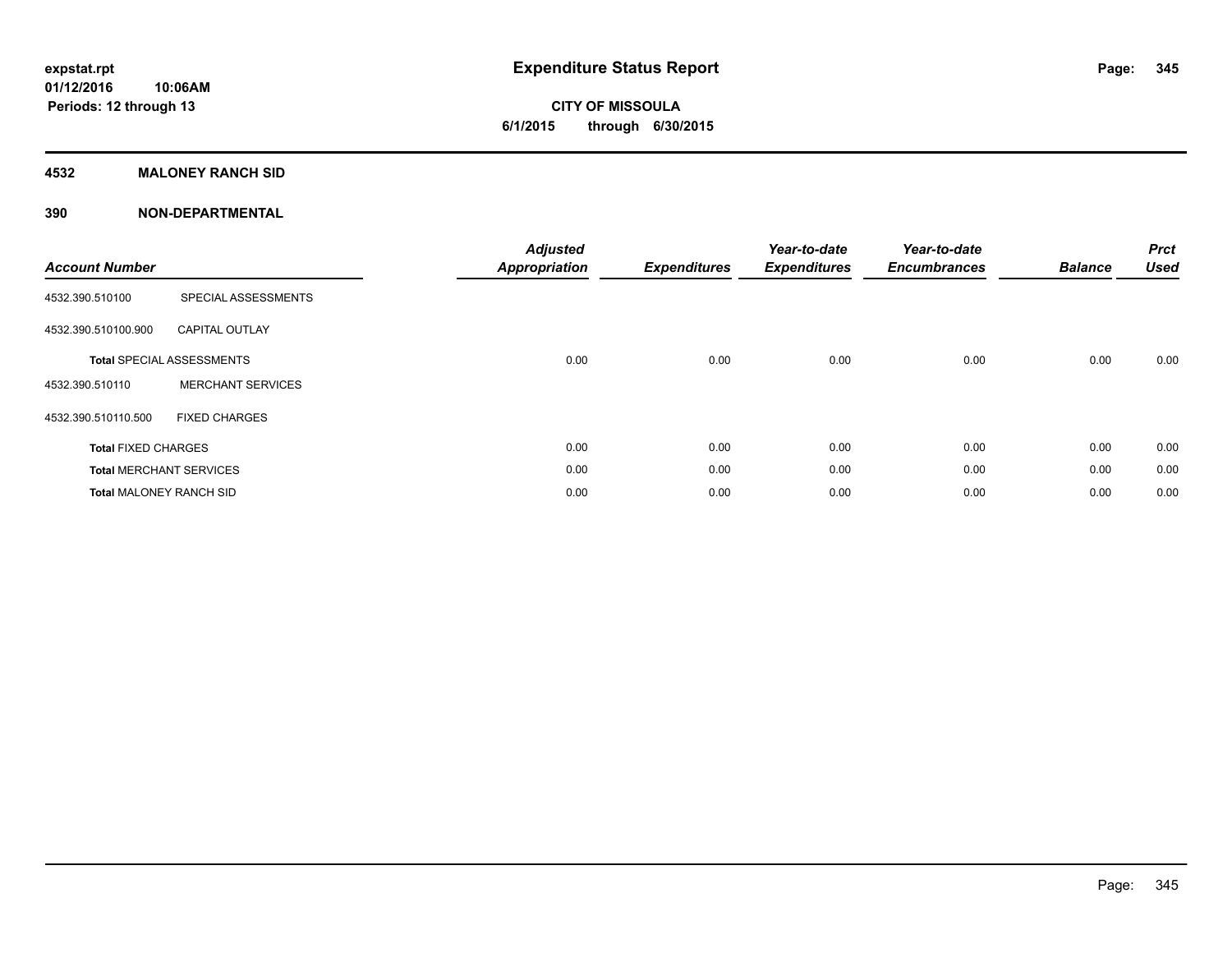# **CITY OF MISSOULA 6/1/2015 through 6/30/2015**

# **4533 RATTLESNAKE SEWER SID**

| <b>Account Number</b>          |                                    | <b>Adjusted</b><br><b>Appropriation</b> | <b>Expenditures</b> | Year-to-date<br><b>Expenditures</b> | Year-to-date<br><b>Encumbrances</b> | <b>Balance</b> | <b>Prct</b><br>Used |
|--------------------------------|------------------------------------|-----------------------------------------|---------------------|-------------------------------------|-------------------------------------|----------------|---------------------|
| 4533.390.510110                | <b>MERCHANT SERVICES</b>           |                                         |                     |                                     |                                     |                |                     |
| 4533.390.510110.500            | <b>FIXED CHARGES</b>               |                                         |                     |                                     |                                     |                |                     |
| <b>Total FIXED CHARGES</b>     |                                    | 0.00                                    | 0.00                | 0.00                                | 0.00                                | 0.00           | 0.00                |
| <b>Total MERCHANT SERVICES</b> |                                    | 0.00                                    | 0.00                | 0.00                                | 0.00                                | 0.00           | 0.00                |
|                                | <b>Total RATTLESNAKE SEWER SID</b> | 0.00                                    | 0.00                | 0.00                                | 0.00                                | 0.00           | 0.00                |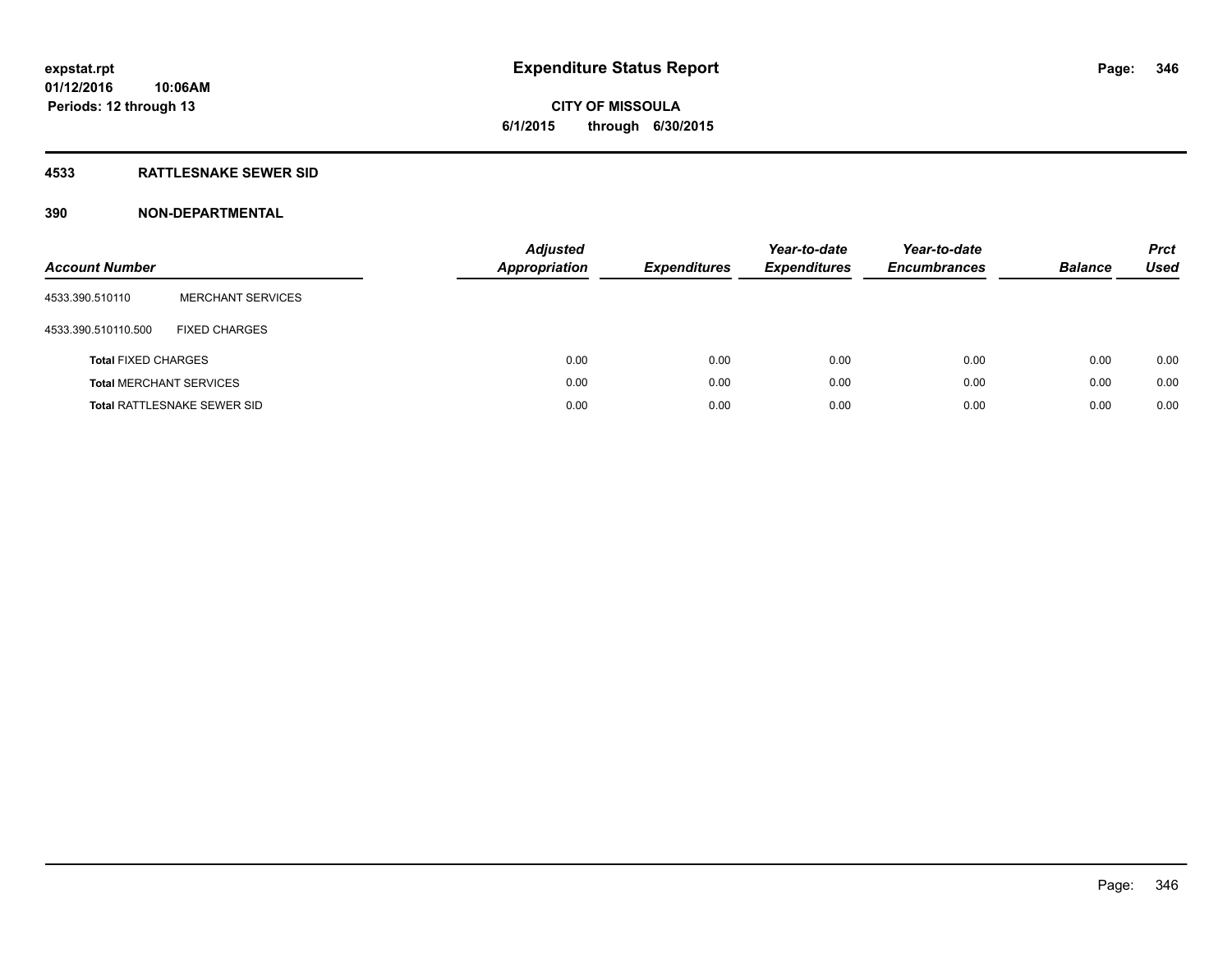**CITY OF MISSOULA 6/1/2015 through 6/30/2015**

#### **4534 SID 534 LINCOLNWOOD**

| <b>Account Number</b>          |                                               | <b>Adjusted</b><br><b>Appropriation</b> | <b>Expenditures</b> | Year-to-date<br><b>Expenditures</b> | Year-to-date<br><b>Encumbrances</b> | <b>Balance</b> | <b>Prct</b><br><b>Used</b> |
|--------------------------------|-----------------------------------------------|-----------------------------------------|---------------------|-------------------------------------|-------------------------------------|----------------|----------------------------|
| 4534.390.510110                | <b>MERCHANT SERVICES</b>                      |                                         |                     |                                     |                                     |                |                            |
| 4534.390.510110.500            | <b>FIXED CHARGES</b>                          |                                         |                     |                                     |                                     |                |                            |
|                                | 4534.390.510110.550.000 MERCHANT SERVICE FEES | 0.00                                    | 0.02                | 0.02                                | 0.00                                | $-0.02$        | 0.00                       |
| <b>Total MERCHANT SERVICES</b> |                                               | 0.00                                    | 0.02                | 0.02                                | 0.00                                | $-0.02$        | 0.00                       |
| 4534.390.521000                | <b>INTERFUND OPERATING TRANSFERS</b>          |                                         |                     |                                     |                                     |                |                            |
| 4534.390.521000.800            | OTHER OBJECTS                                 |                                         |                     |                                     |                                     |                |                            |
|                                | <b>Total INTERFUND OPERATING TRANSFERS</b>    | 0.00                                    | 0.00                | 0.00                                | 0.00                                | 0.00           | 0.00                       |
|                                | Total SID 534 LINCOLNWOOD                     | 0.00                                    | 0.02                | 0.02                                | 0.00                                | $-0.02$        | 0.00                       |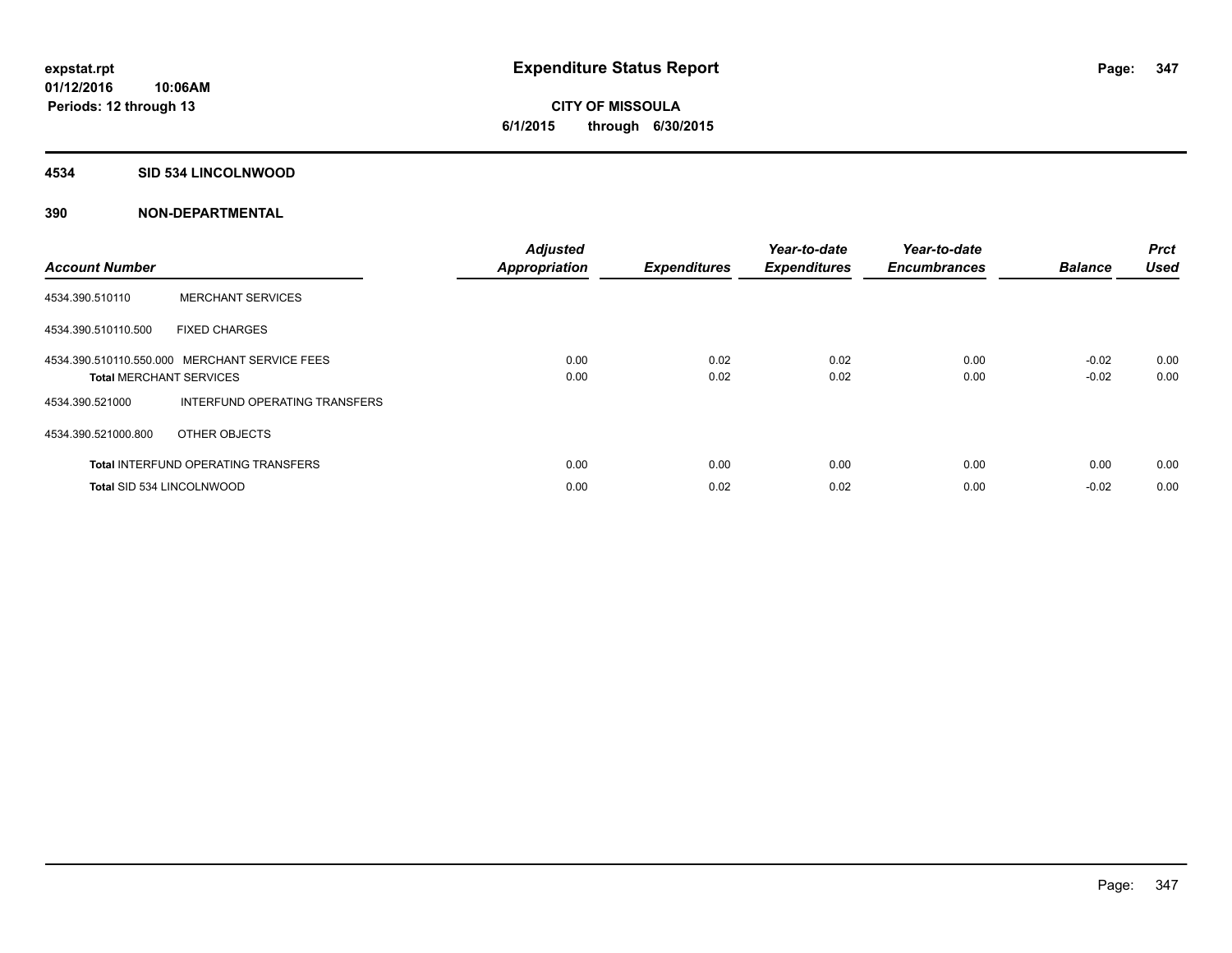**CITY OF MISSOULA 6/1/2015 through 6/30/2015**

# **4535 SLANT STREET TRAFFIC CALMING**

# **000 \*\*\* Title Not Found \*\*\***

|                                 |                                                 | <b>Adjusted</b>      |                     | Year-to-date        | Year-to-date        |                | <b>Prct</b> |
|---------------------------------|-------------------------------------------------|----------------------|---------------------|---------------------|---------------------|----------------|-------------|
| <b>Account Number</b>           |                                                 | <b>Appropriation</b> | <b>Expenditures</b> | <b>Expenditures</b> | <b>Encumbrances</b> | <b>Balance</b> | <b>Used</b> |
| 4535.000.410000                 | <b>GENERAL GOVERNMENT</b>                       |                      |                     |                     |                     |                |             |
| 4535.000.410000.600             | <b>DEBT SERVICE</b>                             |                      |                     |                     |                     |                |             |
|                                 | 4535.000.410000.620.000 INTEREST / SERVICE FEES | 506.00               | 505.55              | 505.55              | 0.00                | 0.45           | 99.91       |
| <b>Total GENERAL GOVERNMENT</b> |                                                 | 506.00               | 505.55              | 505.55              | 0.00                | 0.45           | 99.91       |
| 4535.000.510110                 | <b>MERCHANT SERVICES</b>                        |                      |                     |                     |                     |                |             |
| 4535.000.510110.500             | <b>FIXED CHARGES</b>                            |                      |                     |                     |                     |                |             |
| <b>Total FIXED CHARGES</b>      |                                                 | 0.00                 | 0.00                | 0.00                | 0.00                | 0.00           | 0.00        |
| <b>Total MERCHANT SERVICES</b>  |                                                 | 0.00                 | 0.00                | 0.00                | 0.00                | 0.00           | 0.00        |
|                                 | <b>Total SLANT STREET TRAFFIC CALMING</b>       | 506.00               | 505.55              | 505.55              | 0.00                | 0.45           | 99.91       |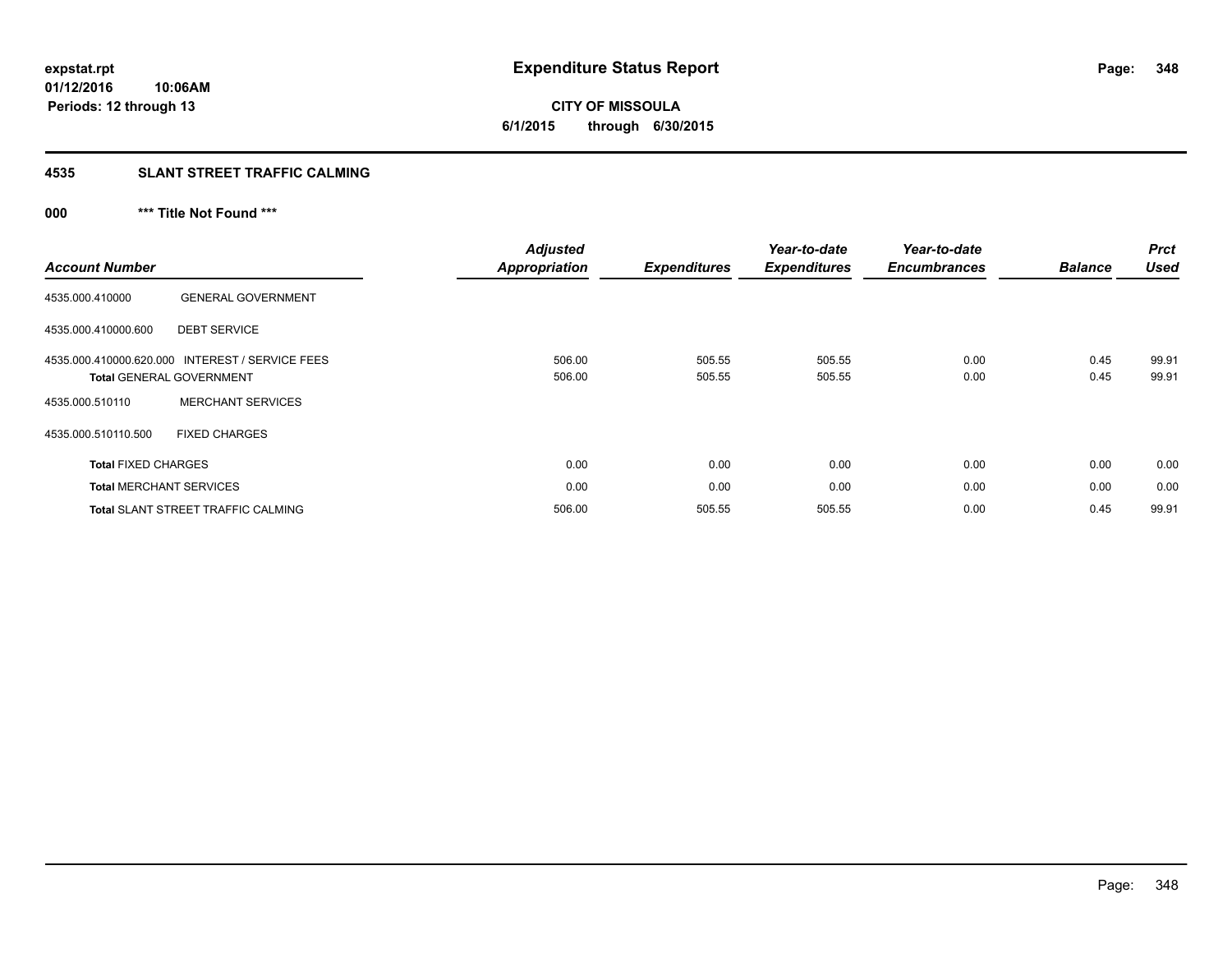**Periods: 12 through 13**

**CITY OF MISSOULA 6/1/2015 through 6/30/2015**

# **4536 SID536 LINCOLNWOOD SWR PH2**

| <b>Account Number</b> |                                         | <b>Adjusted</b><br><b>Appropriation</b> | <b>Expenditures</b> | Year-to-date<br><b>Expenditures</b> | Year-to-date<br><b>Encumbrances</b> | <b>Balance</b> | Prct<br><b>Used</b> |
|-----------------------|-----------------------------------------|-----------------------------------------|---------------------|-------------------------------------|-------------------------------------|----------------|---------------------|
| 4536.390.510110       | <b>MERCHANT SERVICES</b>                |                                         |                     |                                     |                                     |                |                     |
| 4536.390.510110.500   | <b>FIXED CHARGES</b>                    |                                         |                     |                                     |                                     |                |                     |
|                       | <b>Total SID536 LINCOLNWOOD SWR PH2</b> | 0.00                                    | 0.00                | 0.00                                | 0.00                                | 0.00           | 0.00                |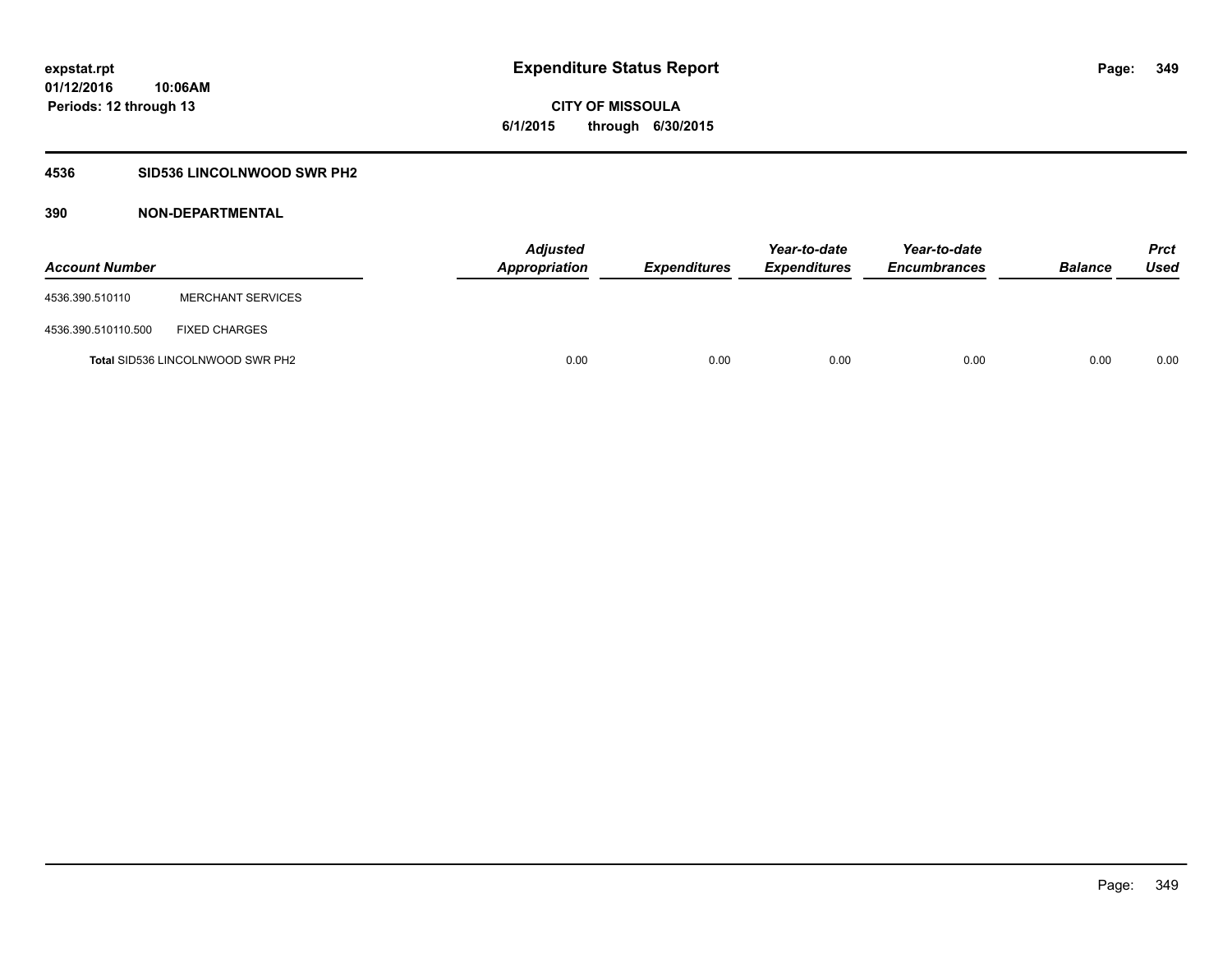**CITY OF MISSOULA 6/1/2015 through 6/30/2015**

**4539 SID 539 4th STREET**

**000 \*\*\* Title Not Found \*\*\***

|                                                           | <b>Adjusted</b>      |                     | Year-to-date        | Year-to-date        |                | <b>Prct</b> |
|-----------------------------------------------------------|----------------------|---------------------|---------------------|---------------------|----------------|-------------|
| <b>Account Number</b>                                     | <b>Appropriation</b> | <b>Expenditures</b> | <b>Expenditures</b> | <b>Encumbrances</b> | <b>Balance</b> | <b>Used</b> |
| <b>GENERAL GOVERNMENT</b><br>4539.000.410000              |                      |                     |                     |                     |                |             |
| 4539.000.410000.600<br><b>DEBT SERVICE</b>                |                      |                     |                     |                     |                |             |
| 4539.000.410000.620.000<br><b>INTEREST / SERVICE FEES</b> | 128.00               | 127.96              | 127.96              | 0.00                | 0.04           | 99.97       |
| <b>Total GENERAL GOVERNMENT</b>                           | 128.00               | 127.96              | 127.96              | 0.00                | 0.04           | 99.97       |
| <b>MERCHANT SERVICES</b><br>4539.000.510110               |                      |                     |                     |                     |                |             |
| 4539.000.510110.500<br><b>FIXED CHARGES</b>               |                      |                     |                     |                     |                |             |
| <b>Total FIXED CHARGES</b>                                | 0.00                 | 0.00                | 0.00                | 0.00                | 0.00           | 0.00        |
| <b>Total MERCHANT SERVICES</b>                            | 0.00                 | 0.00                | 0.00                | 0.00                | 0.00           | 0.00        |
| Total SID 539 4th STREET                                  | 128.00               | 127.96              | 127.96              | 0.00                | 0.04           | 99.97       |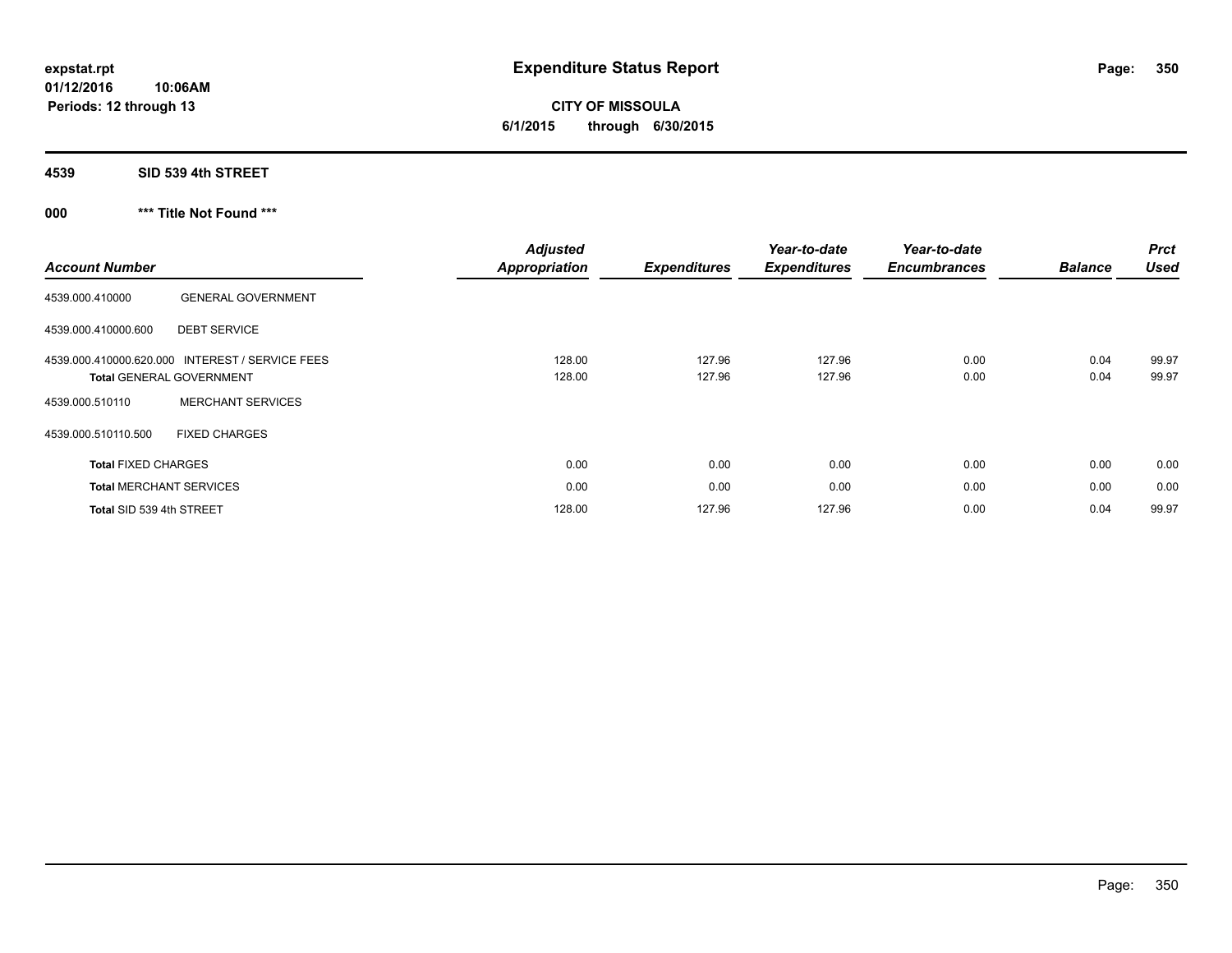# **CITY OF MISSOULA 6/1/2015 through 6/30/2015**

## **4540 SID 540 ENGLAND BLVD**

| <b>Account Number</b> |                                            | <b>Adjusted</b><br>Appropriation | <b>Expenditures</b> | Year-to-date<br><b>Expenditures</b> | Year-to-date<br><b>Encumbrances</b> | <b>Balance</b> | <b>Prct</b><br><b>Used</b> |
|-----------------------|--------------------------------------------|----------------------------------|---------------------|-------------------------------------|-------------------------------------|----------------|----------------------------|
| 4540.390.510110       | <b>MERCHANT SERVICES</b>                   |                                  |                     |                                     |                                     |                |                            |
| 4540.390.510110.500   | <b>FIXED CHARGES</b>                       |                                  |                     |                                     |                                     |                |                            |
|                       | <b>Total MERCHANT SERVICES</b>             | 0.00                             | 0.00                | 0.00                                | 0.00                                | 0.00           | 0.00                       |
| 4540.390.521000       | INTERFUND OPERATING TRANSFERS              |                                  |                     |                                     |                                     |                |                            |
| 4540.390.521000.800   | OTHER OBJECTS                              |                                  |                     |                                     |                                     |                |                            |
|                       | <b>Total INTERFUND OPERATING TRANSFERS</b> | 0.00                             | 0.00                | 0.00                                | 0.00                                | 0.00           | 0.00                       |
|                       | Total SID 540 ENGLAND BLVD                 | 0.00                             | 0.00                | 0.00                                | 0.00                                | 0.00           | 0.00                       |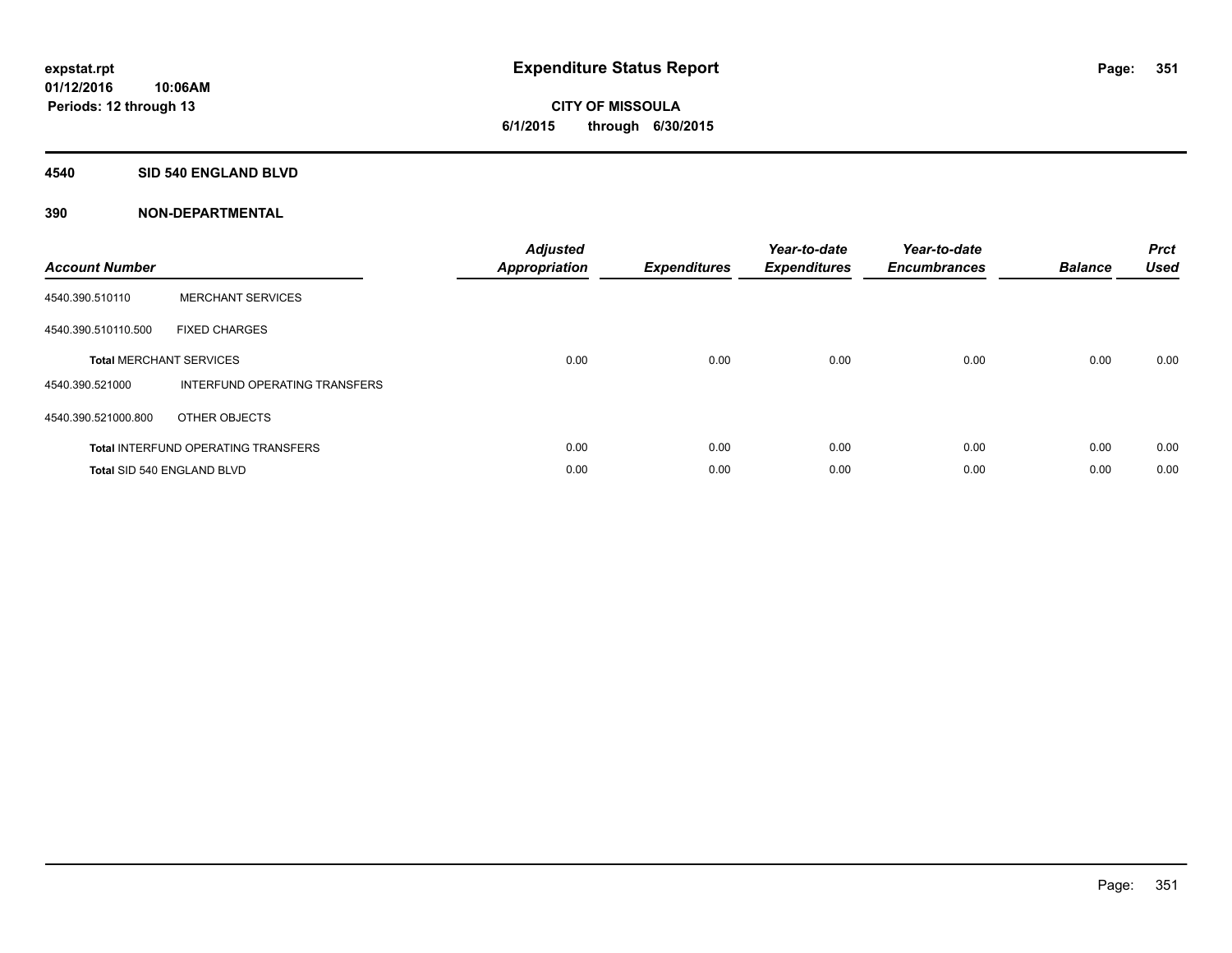**Periods: 12 through 13**

**CITY OF MISSOULA 6/1/2015 through 6/30/2015**

# **4541 SID 541 PINEVIEW PARK**

| <b>Account Number</b>         |                                  | <b>Adjusted</b><br><b>Appropriation</b> | <b>Expenditures</b> | Year-to-date<br><b>Expenditures</b> | Year-to-date<br><b>Encumbrances</b> | <b>Balance</b> | <b>Prct</b><br><b>Used</b> |
|-------------------------------|----------------------------------|-----------------------------------------|---------------------|-------------------------------------|-------------------------------------|----------------|----------------------------|
| 4541.390.410710               | *** Title Not Found ***          |                                         |                     |                                     |                                     |                |                            |
| 4541.390.410710.500           | <b>FIXED CHARGES</b>             |                                         |                     |                                     |                                     |                |                            |
| Total *** Title Not Found *** |                                  | 0.00                                    | 0.00                | 0.00                                | 0.00                                | 0.00           | 0.00                       |
| 4541.390.510100               | SPECIAL ASSESSMENTS              |                                         |                     |                                     |                                     |                |                            |
| 4541.390.510100.900           | <b>CAPITAL OUTLAY</b>            |                                         |                     |                                     |                                     |                |                            |
|                               | <b>Total SPECIAL ASSESSMENTS</b> | 0.00                                    | 0.00                | 0.00                                | 0.00                                | 0.00           | 0.00                       |
| 4541.390.510110               | <b>MERCHANT SERVICES</b>         |                                         |                     |                                     |                                     |                |                            |
| 4541.390.510110.500           | <b>FIXED CHARGES</b>             |                                         |                     |                                     |                                     |                |                            |
|                               | <b>Total MERCHANT SERVICES</b>   | 0.00                                    | 0.00                | 0.00                                | 0.00                                | 0.00           | 0.00                       |
|                               | Total SID 541 PINEVIEW PARK      | 0.00                                    | 0.00                | 0.00                                | 0.00                                | 0.00           | 0.00                       |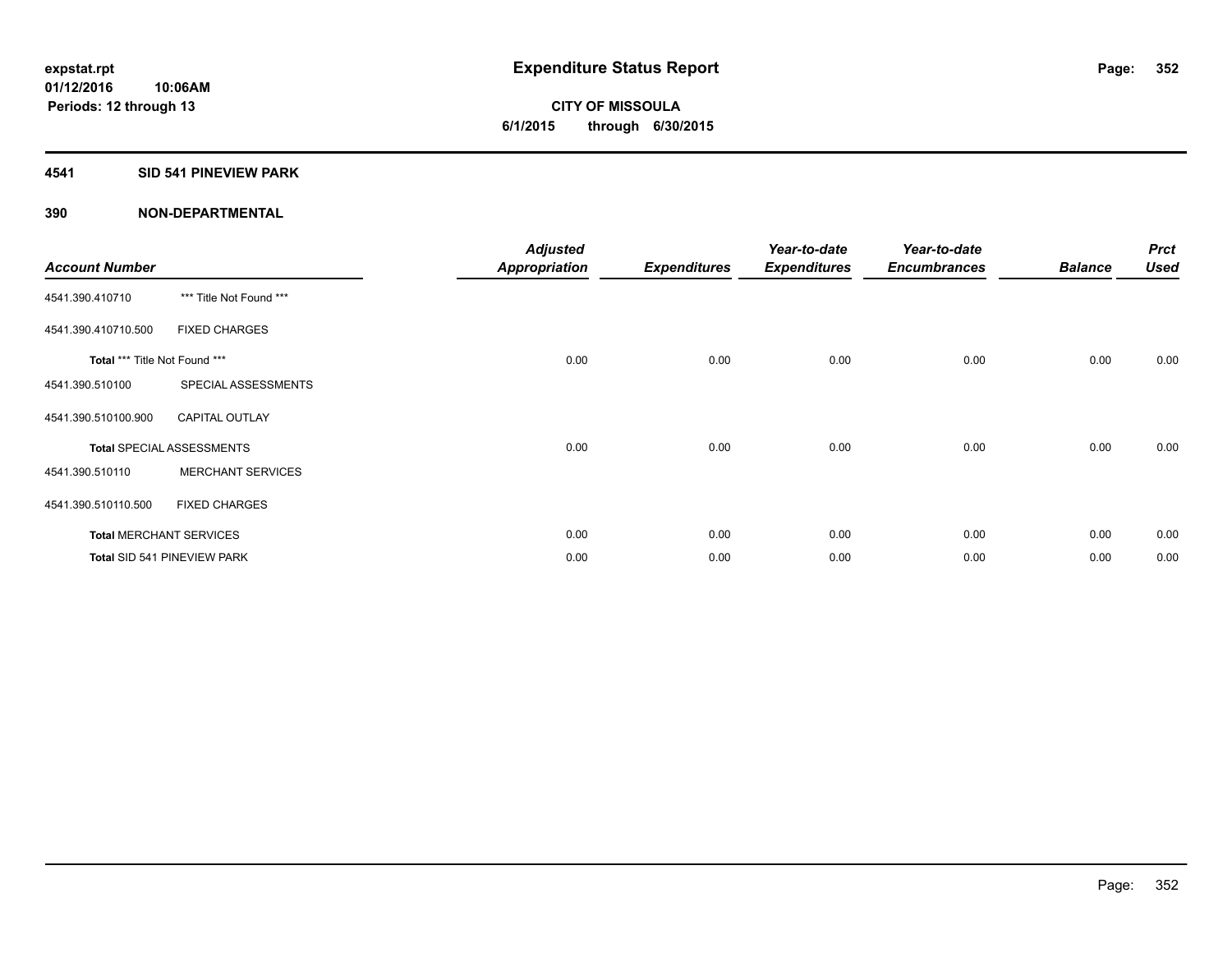# **CITY OF MISSOULA 6/1/2015 through 6/30/2015**

### **4542 SID 542 HILLVIEW WAY**

|                                |                                               | <b>Adjusted</b>      |                     | Year-to-date        | Year-to-date        |                | <b>Prct</b> |
|--------------------------------|-----------------------------------------------|----------------------|---------------------|---------------------|---------------------|----------------|-------------|
| <b>Account Number</b>          |                                               | <b>Appropriation</b> | <b>Expenditures</b> | <b>Expenditures</b> | <b>Encumbrances</b> | <b>Balance</b> | <b>Used</b> |
| 4542.390.510100                | SPECIAL ASSESSMENTS                           |                      |                     |                     |                     |                |             |
| 4542.390.510100.300            | PURCHASED SERVICES                            |                      |                     |                     |                     |                |             |
|                                | 4542.390.510100.350.000 PROFESSIONAL SERVICES | 0.00                 | $-66,277.31$        | 137.92              | 0.00                | $-137.92$      | 0.00        |
|                                | <b>Total PURCHASED SERVICES</b>               | 0.00                 | $-66,277.31$        | 137.92              | 0.00                | $-137.92$      | 0.00        |
| 4542.390.510100.900            | <b>CAPITAL OUTLAY</b>                         |                      |                     |                     |                     |                |             |
| <b>Total CAPITAL OUTLAY</b>    |                                               | 0.00                 | 0.00                | 0.00                | 0.00                | 0.00           | 0.00        |
|                                | <b>Total SPECIAL ASSESSMENTS</b>              | 0.00                 | $-66,277.31$        | 137.92              | 0.00                | $-137.92$      | 0.00        |
| 4542.390.510110                | <b>MERCHANT SERVICES</b>                      |                      |                     |                     |                     |                |             |
| 4542.390.510110.500            | <b>FIXED CHARGES</b>                          |                      |                     |                     |                     |                |             |
|                                | 4542.390.510110.550.000 MERCHANT SERVICE FEES | 0.00                 | 21.80               | 21.80               | 0.00                | $-21.80$       | 0.00        |
| <b>Total MERCHANT SERVICES</b> |                                               | 0.00                 | 21.80               | 21.80               | 0.00                | $-21.80$       | 0.00        |
| Total SID 542 HILLVIEW WAY     |                                               | 0.00                 | $-66,255.51$        | 159.72              | 0.00                | $-159.72$      | 0.00        |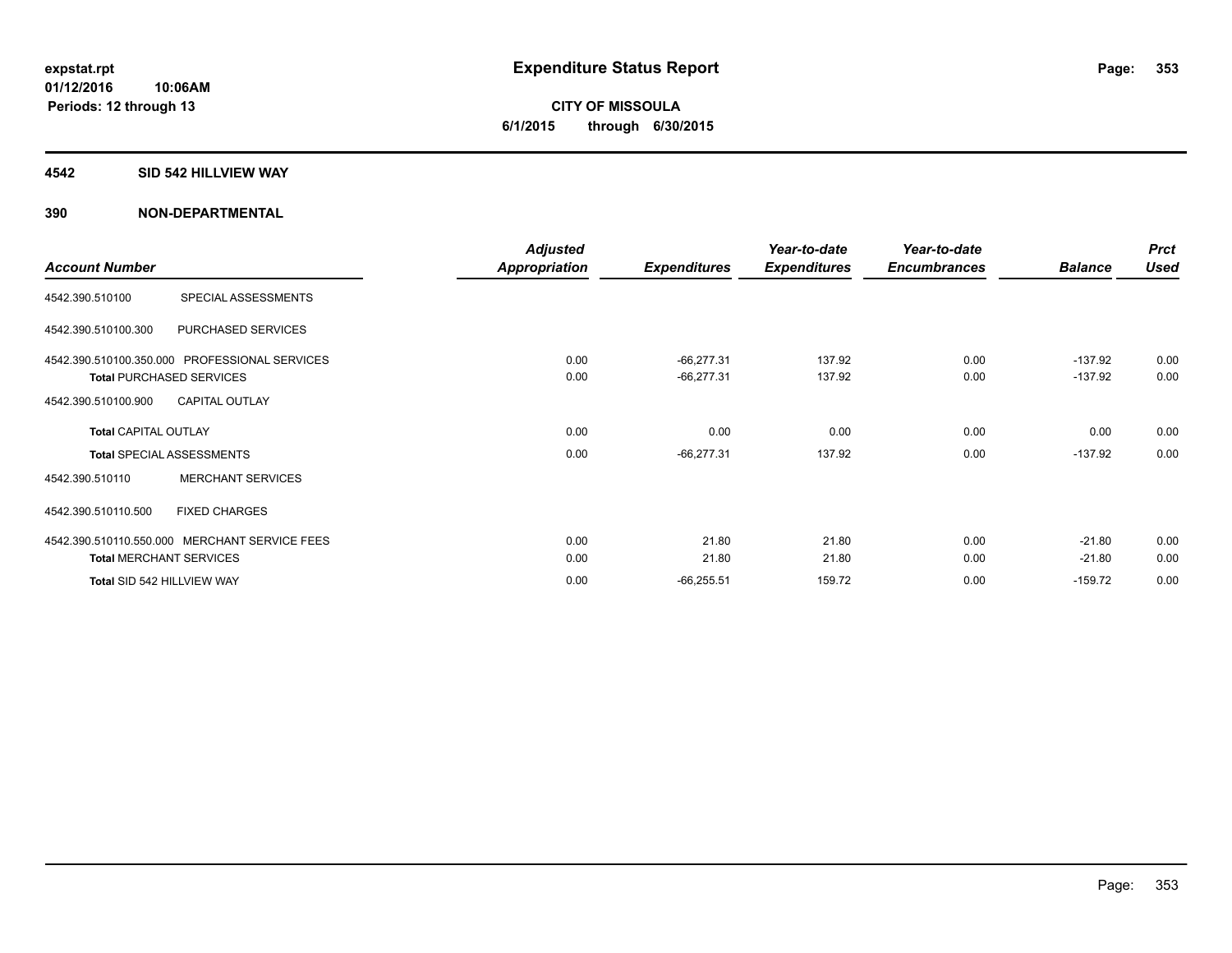**CITY OF MISSOULA 6/1/2015 through 6/30/2015**

#### **4543 SID 543 TRAFFIC CALMING**

# **000 \*\*\* Title Not Found \*\*\***

| <b>Account Number</b>                |                                                 | <b>Adjusted</b><br><b>Appropriation</b> | <b>Expenditures</b> | Year-to-date<br><b>Expenditures</b> | Year-to-date<br><b>Encumbrances</b> | <b>Balance</b> | <b>Prct</b><br><b>Used</b> |
|--------------------------------------|-------------------------------------------------|-----------------------------------------|---------------------|-------------------------------------|-------------------------------------|----------------|----------------------------|
| 4543.000.410000                      | <b>GENERAL GOVERNMENT</b>                       |                                         |                     |                                     |                                     |                |                            |
| 4543.000.410000.600                  | <b>DEBT SERVICE</b>                             |                                         |                     |                                     |                                     |                |                            |
|                                      | 4543.000.410000.620.000 INTEREST / SERVICE FEES | 1,276.00                                | 1.276.48            | 1,276.48                            | 0.00                                | $-0.48$        | 100.04                     |
|                                      | <b>Total GENERAL GOVERNMENT</b>                 | 1,276.00                                | 1.276.48            | 1,276.48                            | 0.00                                | $-0.48$        | 100.04                     |
| 4543.000.510110                      | <b>MERCHANT SERVICES</b>                        |                                         |                     |                                     |                                     |                |                            |
| 4543.000.510110.500                  | <b>FIXED CHARGES</b>                            |                                         |                     |                                     |                                     |                |                            |
| <b>Total MERCHANT SERVICES</b>       |                                                 | 0.00                                    | 0.00                | 0.00                                | 0.00                                | 0.00           | 0.00                       |
| <b>Total *** Title Not Found ***</b> |                                                 | 1,276.00                                | 1,276.48            | 1,276.48                            | 0.00                                | $-0.48$        | 100.04                     |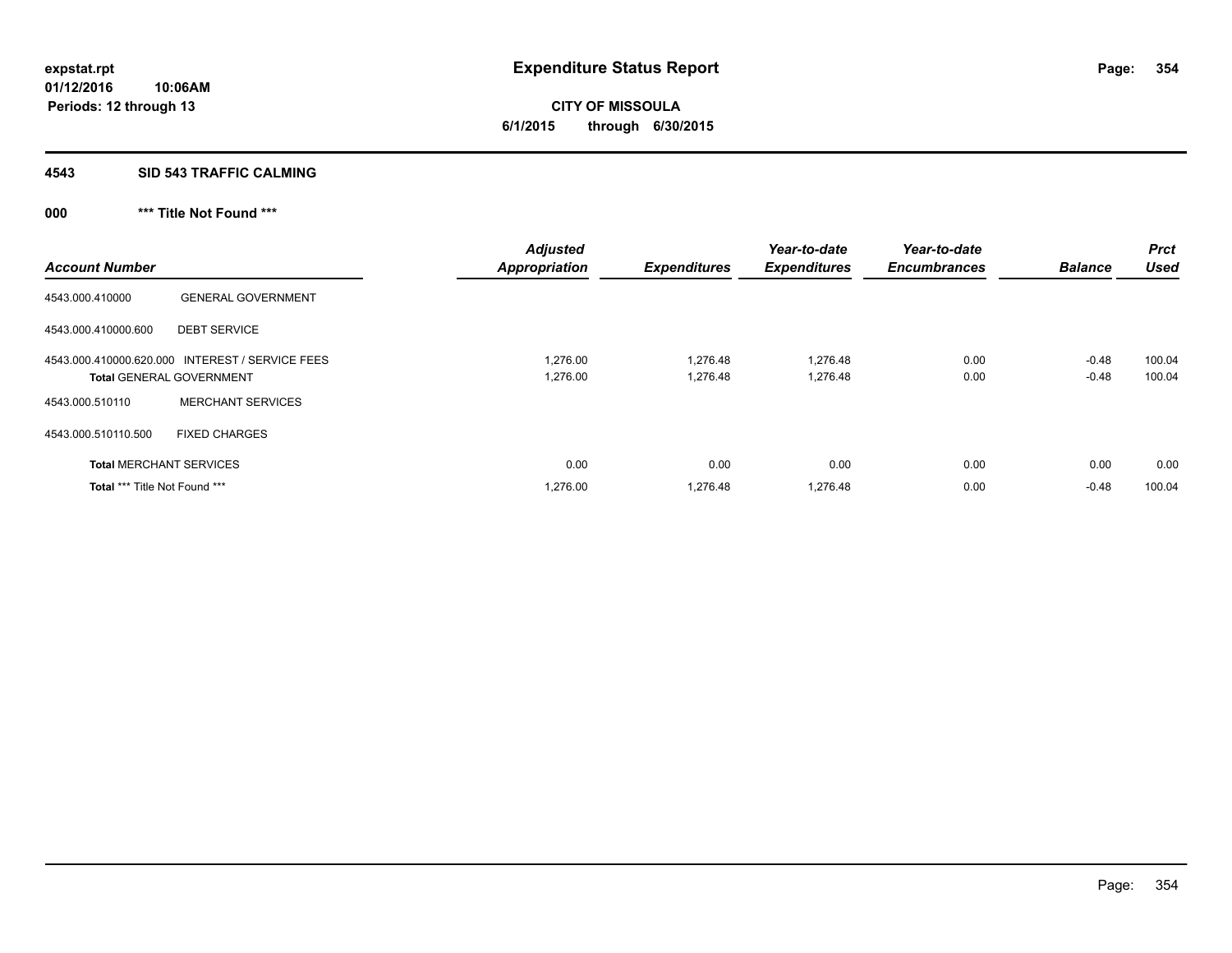**CITY OF MISSOULA 6/1/2015 through 6/30/2015**

### **4543 SID 543 TRAFFIC CALMING**

|                               |                                      | <b>Adjusted</b>      |                     | Year-to-date        | Year-to-date        |                | <b>Prct</b> |
|-------------------------------|--------------------------------------|----------------------|---------------------|---------------------|---------------------|----------------|-------------|
| <b>Account Number</b>         |                                      | <b>Appropriation</b> | <b>Expenditures</b> | <b>Expenditures</b> | <b>Encumbrances</b> | <b>Balance</b> | <b>Used</b> |
| 4543.390.510100               | SPECIAL ASSESSMENTS                  |                      |                     |                     |                     |                |             |
| 4543.390.510100.300           | PURCHASED SERVICES                   |                      |                     |                     |                     |                |             |
|                               | <b>Total PURCHASED SERVICES</b>      | 0.00                 | 0.00                | 0.00                | 0.00                | 0.00           | 0.00        |
| 4543.390.510100.900           | <b>CAPITAL OUTLAY</b>                |                      |                     |                     |                     |                |             |
|                               | <b>Total SPECIAL ASSESSMENTS</b>     | 0.00                 | 0.00                | 0.00                | 0.00                | 0.00           | 0.00        |
| 4543.390.510110               | <b>MERCHANT SERVICES</b>             |                      |                     |                     |                     |                |             |
| 4543.390.510110.500           | <b>FIXED CHARGES</b>                 |                      |                     |                     |                     |                |             |
|                               | <b>Total MERCHANT SERVICES</b>       | 0.00                 | 0.00                | 0.00                | 0.00                | 0.00           | 0.00        |
| <b>Total NON-DEPARTMENTAL</b> |                                      | 0.00                 | 0.00                | 0.00                | 0.00                | 0.00           | 0.00        |
|                               | <b>Total SID 543 TRAFFIC CALMING</b> | 1,276.00             | 1,276.48            | 1,276.48            | 0.00                | $-0.48$        | 100.04      |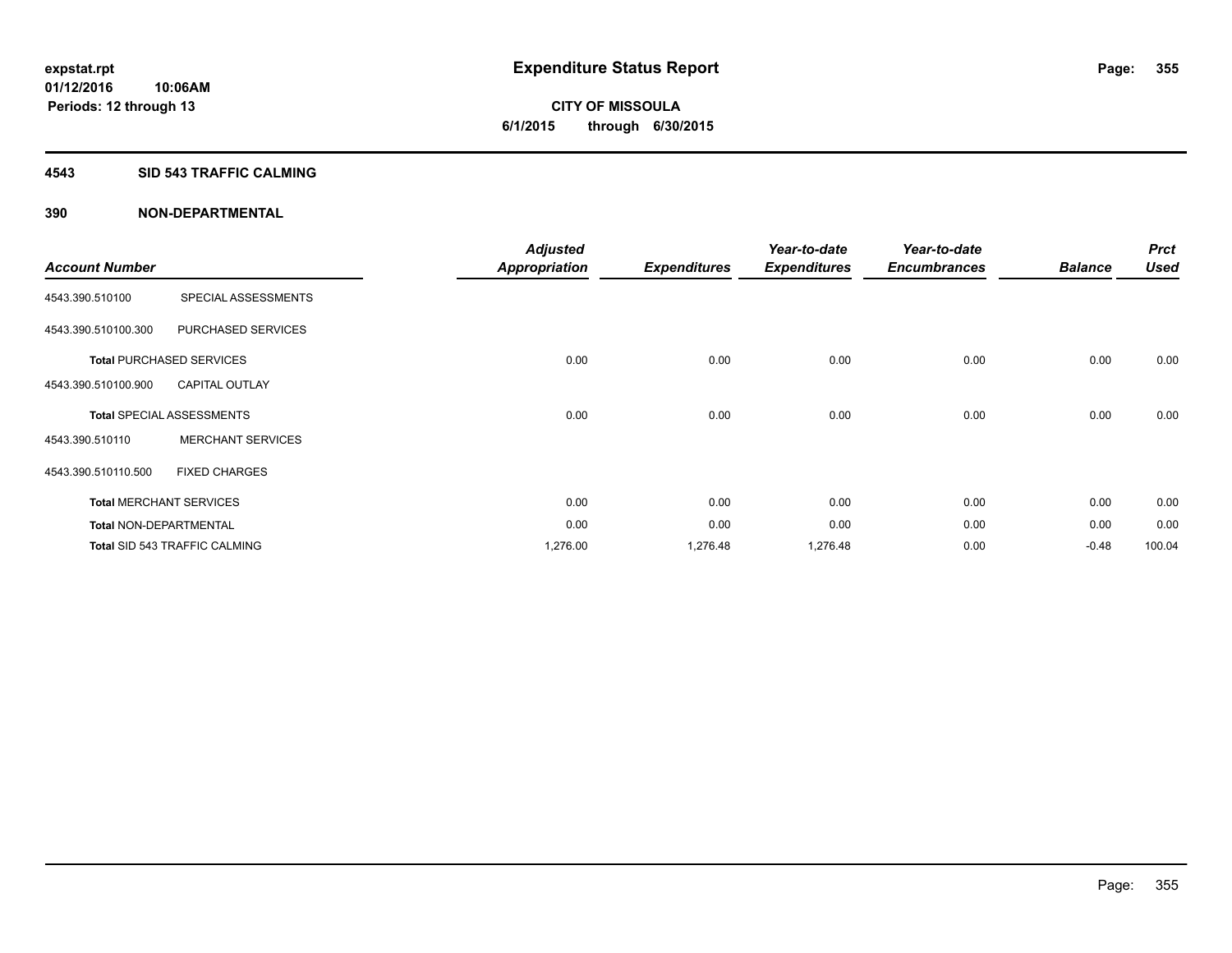**Periods: 12 through 13**

**CITY OF MISSOULA 6/1/2015 through 6/30/2015**

# **4544 MILLER CREEK MITIGATION FUND**

| <b>Account Number</b> |                                           | <b>Adjusted</b><br><b>Appropriation</b> | <b>Expenditures</b> | Year-to-date<br><b>Expenditures</b> | Year-to-date<br><b>Encumbrances</b> | <b>Balance</b> | <b>Prct</b><br><b>Used</b> |
|-----------------------|-------------------------------------------|-----------------------------------------|---------------------|-------------------------------------|-------------------------------------|----------------|----------------------------|
| 4544.390.510100       | SPECIAL ASSESSMENTS                       |                                         |                     |                                     |                                     |                |                            |
| 4544.390.510100.900   | <b>CAPITAL OUTLAY</b>                     |                                         |                     |                                     |                                     |                |                            |
|                       | <b>Total SPECIAL ASSESSMENTS</b>          | 0.00                                    | 0.00                | 0.00                                | 0.00                                | 0.00           | 0.00                       |
| 4544.390.510110       | <b>MERCHANT SERVICES</b>                  |                                         |                     |                                     |                                     |                |                            |
| 4544.390.510110.500   | <b>FIXED CHARGES</b>                      |                                         |                     |                                     |                                     |                |                            |
|                       | <b>Total MERCHANT SERVICES</b>            | 0.00                                    | 0.00                | 0.00                                | 0.00                                | 0.00           | 0.00                       |
|                       | <b>Total MILLER CREEK MITIGATION FUND</b> | 0.00                                    | 0.00                | 0.00                                | 0.00                                | 0.00           | 0.00                       |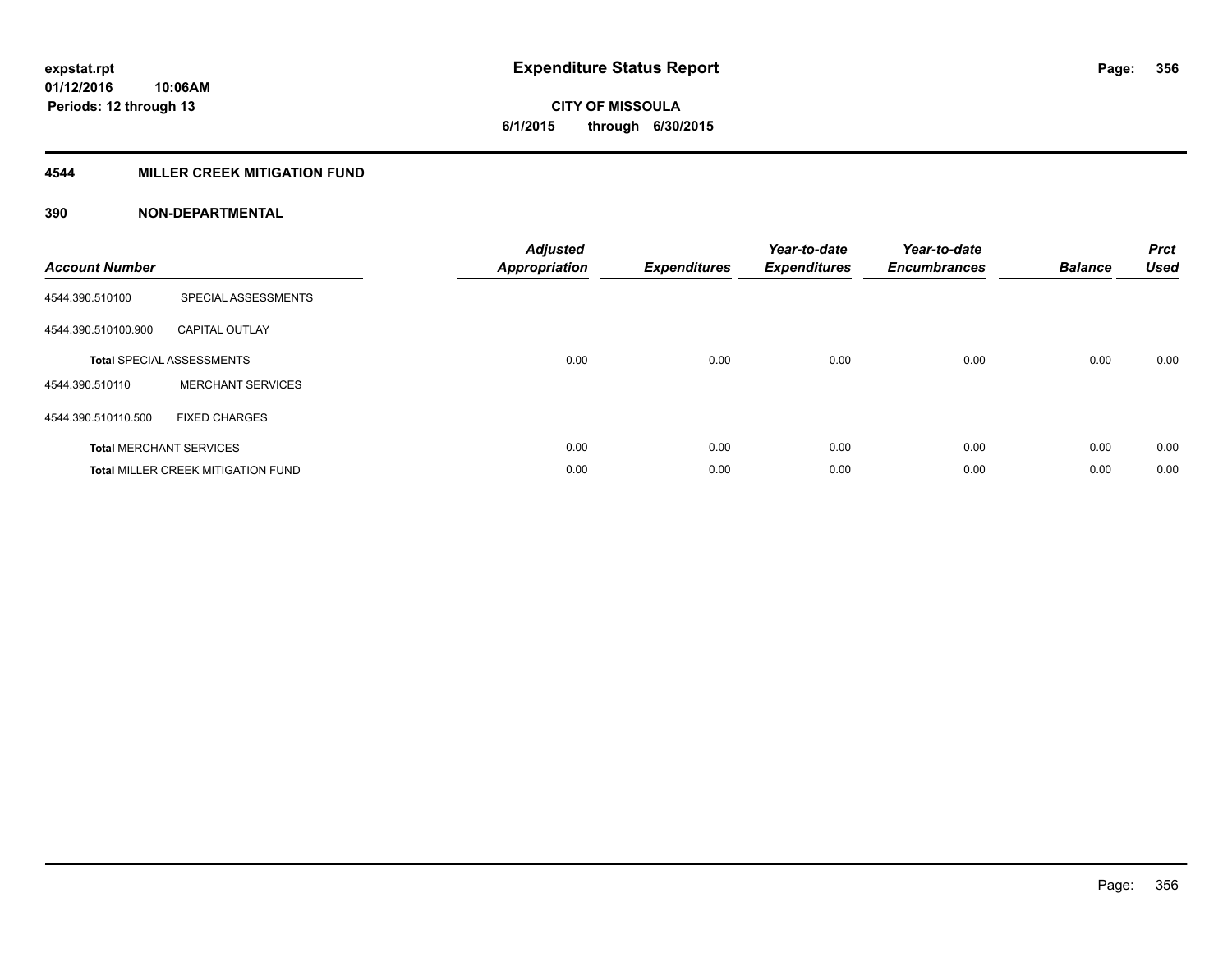# **CITY OF MISSOULA 6/1/2015 through 6/30/2015**

# **4545 MILLER CREEK TWITE CONSTRUCTION**

| <b>Account Number</b> |                                       | <b>Adjusted</b><br><b>Appropriation</b> | <b>Expenditures</b> | Year-to-date<br><b>Expenditures</b> | Year-to-date<br><b>Encumbrances</b> | <b>Balance</b> | <b>Prct</b><br><b>Used</b> |
|-----------------------|---------------------------------------|-----------------------------------------|---------------------|-------------------------------------|-------------------------------------|----------------|----------------------------|
| 4545.390.510100       | SPECIAL ASSESSMENTS                   |                                         |                     |                                     |                                     |                |                            |
| 4545.390.510100.300   | PURCHASED SERVICES                    |                                         |                     |                                     |                                     |                |                            |
|                       | <b>Total PURCHASED SERVICES</b>       | 0.00                                    | 0.00                | 0.00                                | 0.00                                | 0.00           | 0.00                       |
| 4545.390.510100.900   | <b>CAPITAL OUTLAY</b>                 |                                         |                     |                                     |                                     |                |                            |
|                       | <b>Total SPECIAL ASSESSMENTS</b>      | 0.00                                    | 0.00                | 0.00                                | 0.00                                | 0.00           | 0.00                       |
| 4545.390.510110       | <b>MERCHANT SERVICES</b>              |                                         |                     |                                     |                                     |                |                            |
| 4545.390.510110.500   | <b>FIXED CHARGES</b>                  |                                         |                     |                                     |                                     |                |                            |
|                       | <b>Total MERCHANT SERVICES</b>        | 0.00                                    | 0.00                | 0.00                                | 0.00                                | 0.00           | 0.00                       |
|                       | Total MILLER CREEK TWITE CONSTRUCTION | 0.00                                    | 0.00                | 0.00                                | 0.00                                | 0.00           | 0.00                       |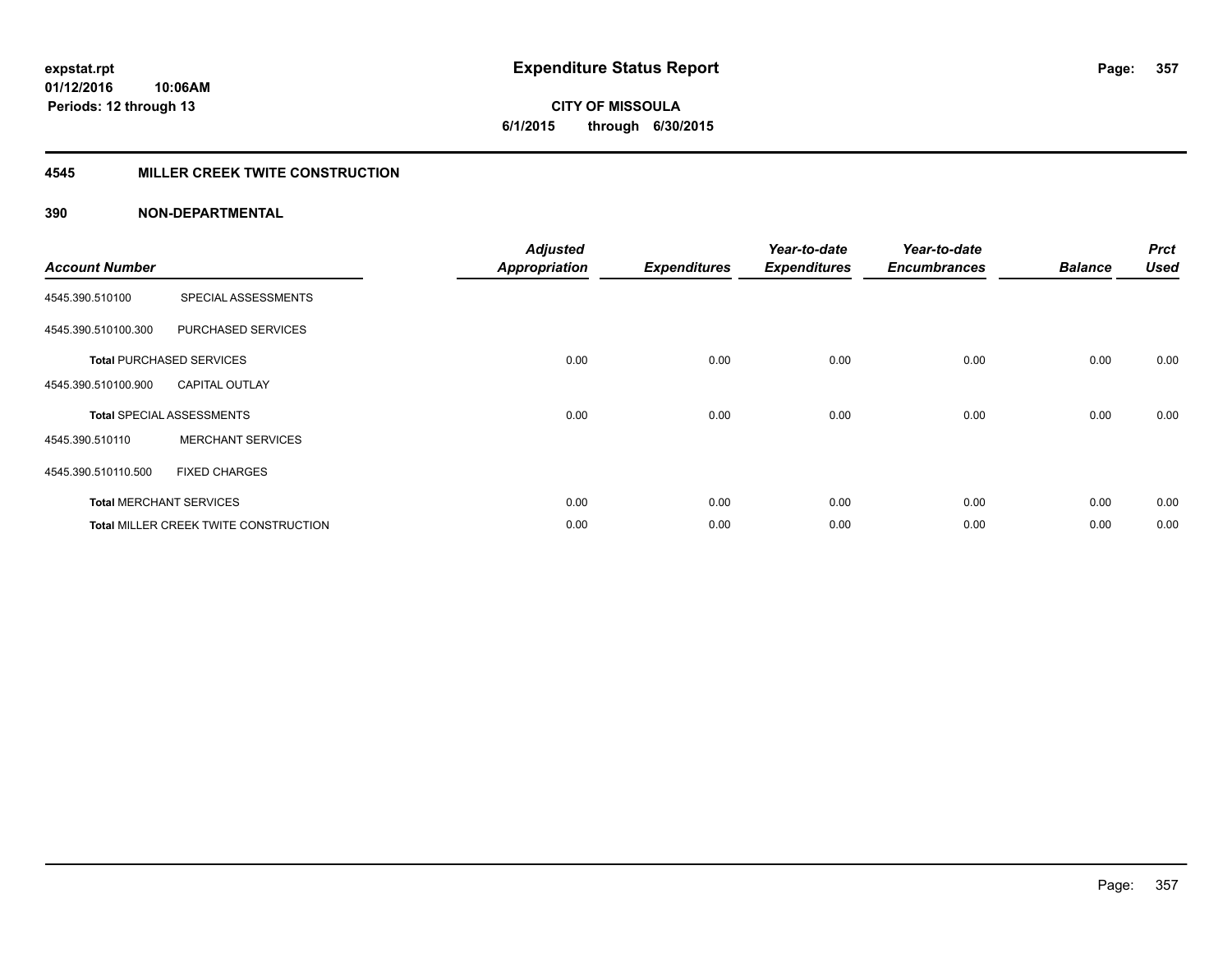**CITY OF MISSOULA 6/1/2015 through 6/30/2015**

### **4546 MILLER CREEK MALOHNEY CONSTRUCTION**

| <b>Account Number</b> |                                          | <b>Adjusted</b><br><b>Appropriation</b> | <b>Expenditures</b> | Year-to-date<br><b>Expenditures</b> | Year-to-date<br><b>Encumbrances</b> | <b>Balance</b> | <b>Prct</b><br><b>Used</b> |
|-----------------------|------------------------------------------|-----------------------------------------|---------------------|-------------------------------------|-------------------------------------|----------------|----------------------------|
| 4546.390.510100       | SPECIAL ASSESSMENTS                      |                                         |                     |                                     |                                     |                |                            |
| 4546.390.510100.300   | PURCHASED SERVICES                       |                                         |                     |                                     |                                     |                |                            |
|                       | <b>Total PURCHASED SERVICES</b>          | 0.00                                    | 0.00                | 0.00                                | 0.00                                | 0.00           | 0.00                       |
| 4546.390.510100.900   | <b>CAPITAL OUTLAY</b>                    |                                         |                     |                                     |                                     |                |                            |
|                       | <b>Total SPECIAL ASSESSMENTS</b>         | 0.00                                    | 0.00                | 0.00                                | 0.00                                | 0.00           | 0.00                       |
| 4546.390.510110       | <b>MERCHANT SERVICES</b>                 |                                         |                     |                                     |                                     |                |                            |
| 4546.390.510110.500   | <b>FIXED CHARGES</b>                     |                                         |                     |                                     |                                     |                |                            |
|                       | <b>Total MERCHANT SERVICES</b>           | 0.00                                    | 0.00                | 0.00                                | 0.00                                | 0.00           | 0.00                       |
|                       | Total MILLER CREEK MALOHNEY CONSTRUCTION | 0.00                                    | 0.00                | 0.00                                | 0.00                                | 0.00           | 0.00                       |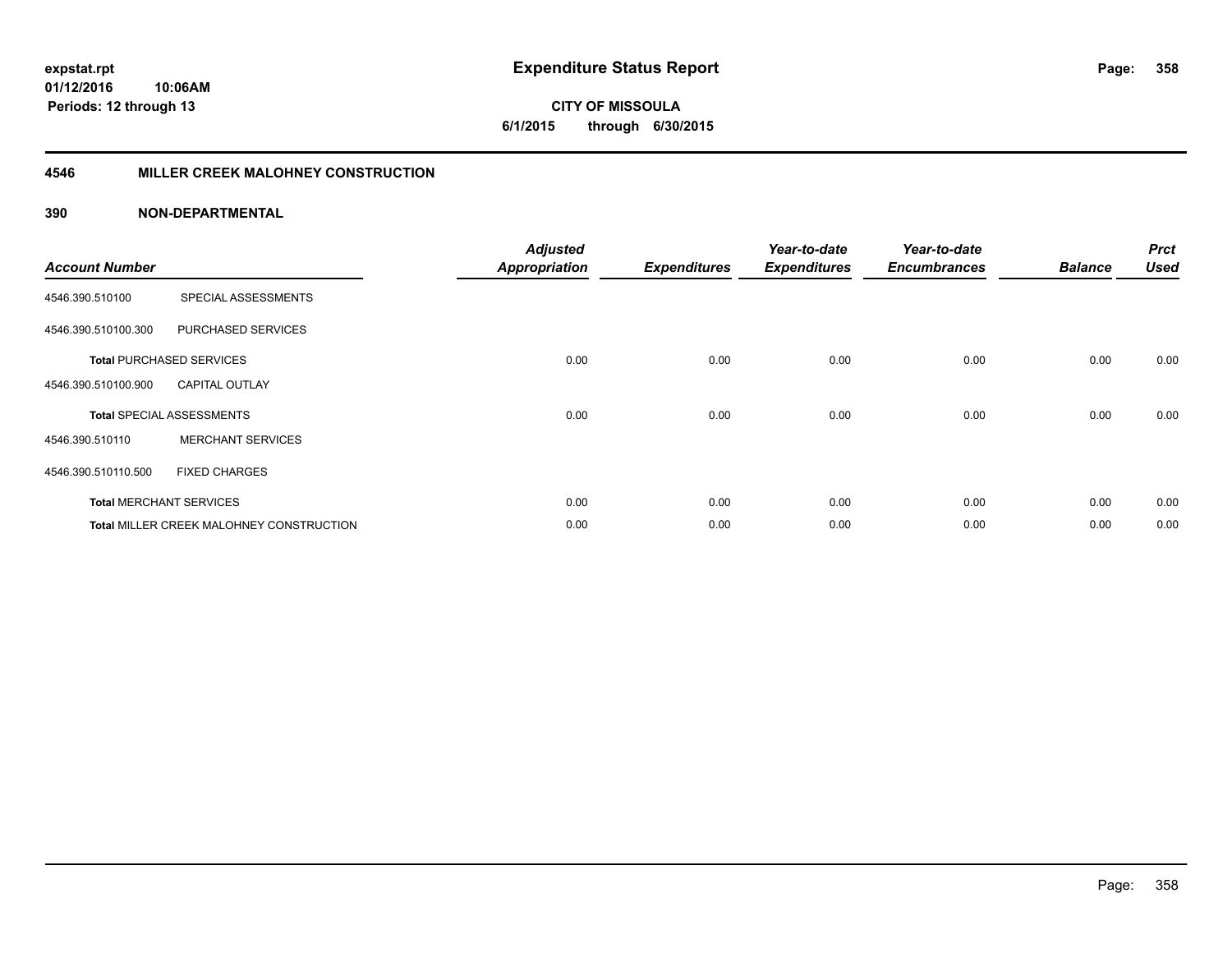**01/12/2016 10:06AM Periods: 12 through 13**

# **CITY OF MISSOULA 6/1/2015 through 6/30/2015**

# **4547 MILLER CREEK MCCARTHY CONSTRUCTION**

| <b>Account Number</b> |                                                 | <b>Adjusted</b><br><b>Appropriation</b> | <b>Expenditures</b> | Year-to-date<br><b>Expenditures</b> | Year-to-date<br><b>Encumbrances</b> | <b>Balance</b> | <b>Prct</b><br><b>Used</b> |
|-----------------------|-------------------------------------------------|-----------------------------------------|---------------------|-------------------------------------|-------------------------------------|----------------|----------------------------|
| 4547.390.510100       | SPECIAL ASSESSMENTS                             |                                         |                     |                                     |                                     |                |                            |
| 4547.390.510100.300   | PURCHASED SERVICES                              |                                         |                     |                                     |                                     |                |                            |
|                       | <b>Total PURCHASED SERVICES</b>                 | 0.00                                    | 0.00                | 0.00                                | 0.00                                | 0.00           | 0.00                       |
| 4547.390.510100.900   | <b>CAPITAL OUTLAY</b>                           |                                         |                     |                                     |                                     |                |                            |
|                       | <b>Total SPECIAL ASSESSMENTS</b>                | 0.00                                    | 0.00                | 0.00                                | 0.00                                | 0.00           | 0.00                       |
| 4547.390.510110       | <b>MERCHANT SERVICES</b>                        |                                         |                     |                                     |                                     |                |                            |
| 4547.390.510110.500   | <b>FIXED CHARGES</b>                            |                                         |                     |                                     |                                     |                |                            |
|                       | <b>Total MERCHANT SERVICES</b>                  | 0.00                                    | 0.00                | 0.00                                | 0.00                                | 0.00           | 0.00                       |
|                       | <b>Total MILLER CREEK MCCARTHY CONSTRUCTION</b> | 0.00                                    | 0.00                | 0.00                                | 0.00                                | 0.00           | 0.00                       |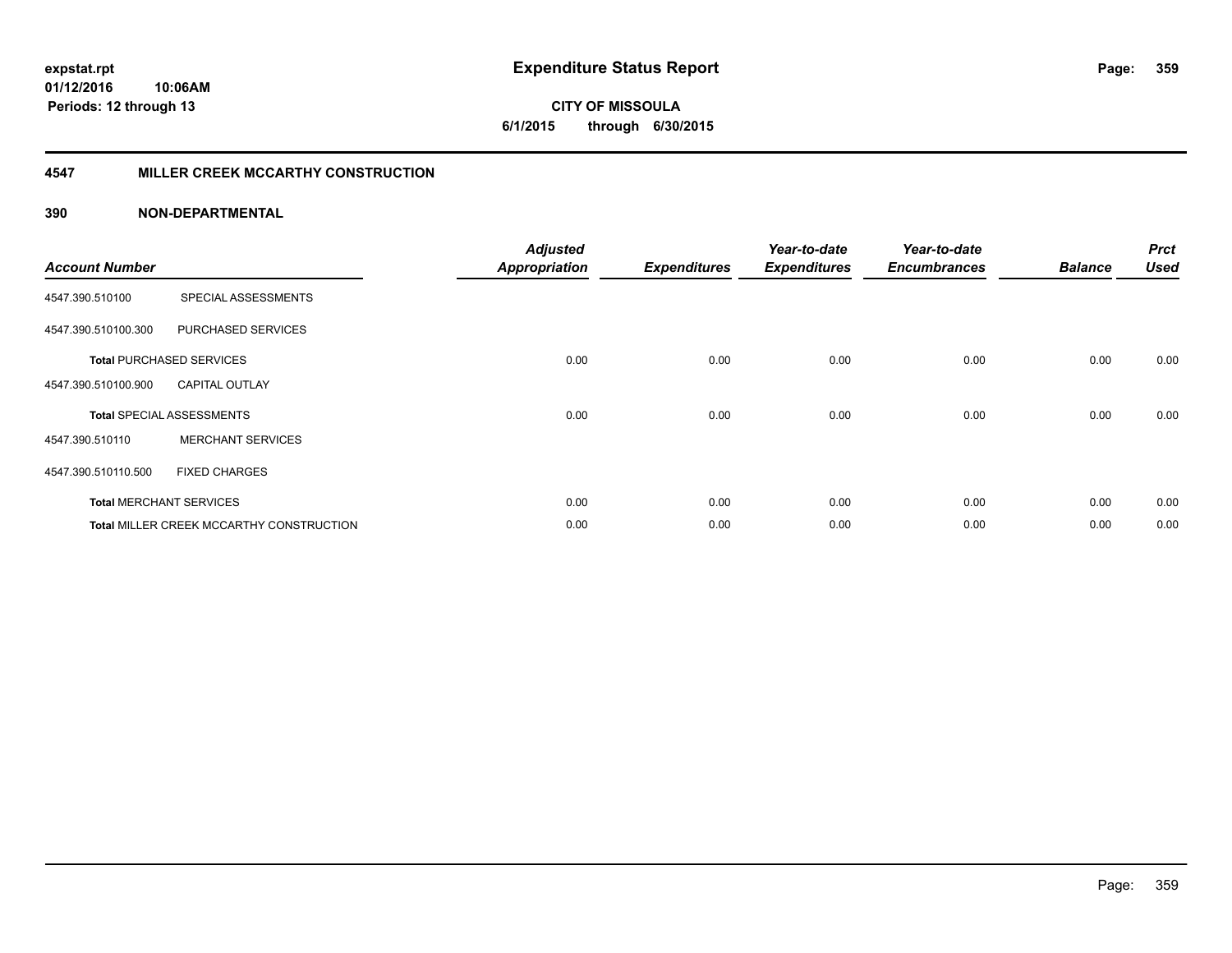**01/12/2016 10:06AM Periods: 12 through 13**

# **CITY OF MISSOULA 6/1/2015 through 6/30/2015**

# **4548 5TH,6TH & ARTHUR ROAD IMPROVEMENTS**

| <b>Account Number</b> |                                          | <b>Adjusted</b><br><b>Appropriation</b> | <b>Expenditures</b> | Year-to-date<br><b>Expenditures</b> | Year-to-date<br><b>Encumbrances</b> | <b>Balance</b> | <b>Prct</b><br><b>Used</b> |
|-----------------------|------------------------------------------|-----------------------------------------|---------------------|-------------------------------------|-------------------------------------|----------------|----------------------------|
| 4548.390.510100       | SPECIAL ASSESSMENTS                      |                                         |                     |                                     |                                     |                |                            |
| 4548.390.510100.300   | PURCHASED SERVICES                       |                                         |                     |                                     |                                     |                |                            |
|                       | <b>Total PURCHASED SERVICES</b>          | 0.00                                    | 0.00                | 0.00                                | 0.00                                | 0.00           | 0.00                       |
| 4548.390.510100.900   | <b>CAPITAL OUTLAY</b>                    |                                         |                     |                                     |                                     |                |                            |
|                       | Total SPECIAL ASSESSMENTS                | 0.00                                    | 0.00                | 0.00                                | 0.00                                | 0.00           | 0.00                       |
| 4548.390.510110       | <b>MERCHANT SERVICES</b>                 |                                         |                     |                                     |                                     |                |                            |
| 4548.390.510110.500   | <b>FIXED CHARGES</b>                     |                                         |                     |                                     |                                     |                |                            |
|                       | <b>Total MERCHANT SERVICES</b>           | 0.00                                    | 0.00                | 0.00                                | 0.00                                | 0.00           | 0.00                       |
| 4548.390.521000       | INTERFUND OPERATING TRANSFERS            |                                         |                     |                                     |                                     |                |                            |
| 4548.390.521000.800   | OTHER OBJECTS                            |                                         |                     |                                     |                                     |                |                            |
|                       | Total INTERFUND OPERATING TRANSFERS      | 0.00                                    | 0.00                | 0.00                                | 0.00                                | 0.00           | 0.00                       |
|                       | Total 5TH.6TH & ARTHUR ROAD IMPROVEMENTS | 0.00                                    | 0.00                | 0.00                                | 0.00                                | 0.00           | 0.00                       |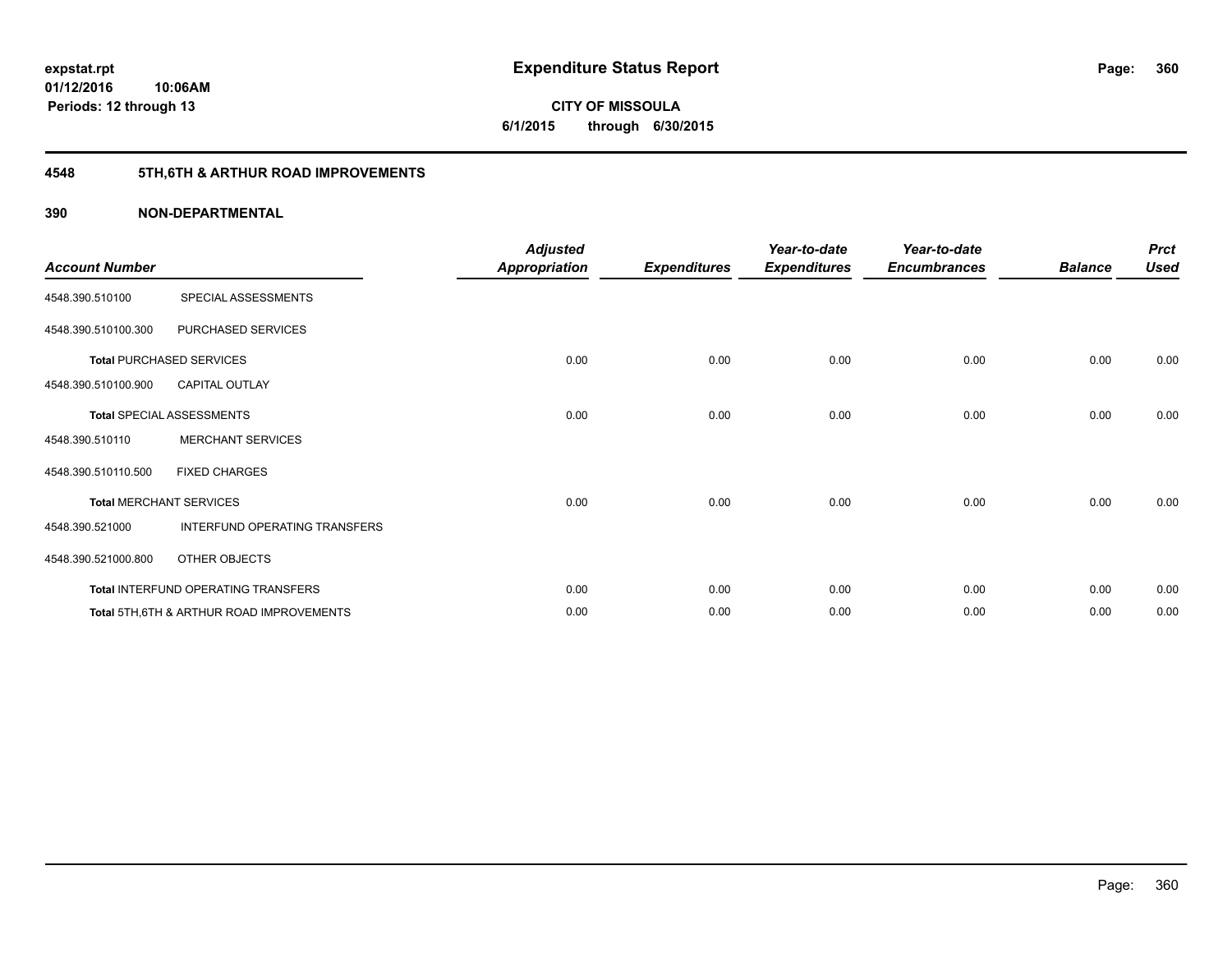**CITY OF MISSOULA 6/1/2015 through 6/30/2015**

### **4745 MALONEY/TWITE MILLER CR \$1.2M CONTRIB**

| <b>Account Number</b>      |                                              | <b>Adjusted</b><br><b>Appropriation</b> | <b>Expenditures</b> | Year-to-date<br><b>Expenditures</b> | Year-to-date<br><b>Encumbrances</b> | <b>Balance</b> | <b>Prct</b><br><b>Used</b> |
|----------------------------|----------------------------------------------|-----------------------------------------|---------------------|-------------------------------------|-------------------------------------|----------------|----------------------------|
|                            |                                              |                                         |                     |                                     |                                     |                |                            |
| 4745.390.510100            | SPECIAL ASSESSMENTS                          |                                         |                     |                                     |                                     |                |                            |
| 4745.390.510100.300        | PURCHASED SERVICES                           |                                         |                     |                                     |                                     |                |                            |
|                            | <b>Total PURCHASED SERVICES</b>              | 0.00                                    | 0.00                | 0.00                                | 0.00                                | 0.00           | 0.00                       |
| 4745.390.510100.800        | OTHER OBJECTS                                |                                         |                     |                                     |                                     |                |                            |
| <b>Total OTHER OBJECTS</b> |                                              | 0.00                                    | 0.00                | 0.00                                | 0.00                                | 0.00           | 0.00                       |
| 4745.390.510100.900        | <b>CAPITAL OUTLAY</b>                        |                                         |                     |                                     |                                     |                |                            |
|                            | <b>Total SPECIAL ASSESSMENTS</b>             | 0.00                                    | 0.00                | 0.00                                | 0.00                                | 0.00           | 0.00                       |
| 4745.390.510110            | <b>MERCHANT SERVICES</b>                     |                                         |                     |                                     |                                     |                |                            |
| 4745.390.510110.500        | <b>FIXED CHARGES</b>                         |                                         |                     |                                     |                                     |                |                            |
|                            | Total MALONEY/TWITE MILLER CR \$1.2M CONTRIB | 0.00                                    | 0.00                | 0.00                                | 0.00                                | 0.00           | 0.00                       |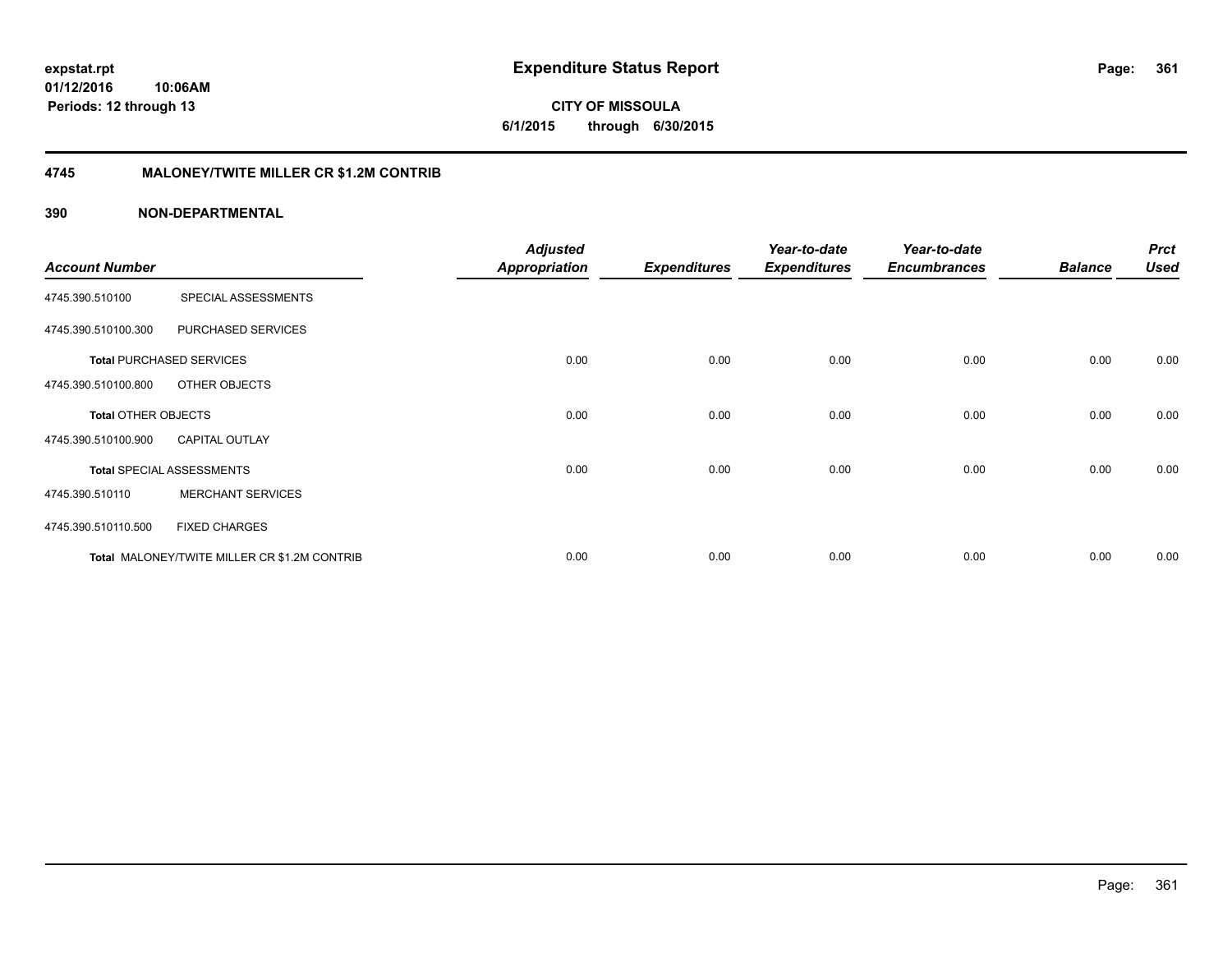**CITY OF MISSOULA 6/1/2015 through 6/30/2015**

#### **4941 HILLVIEW WAY CONSTRUCTION**

### **280 PUBLIC WORKS ADMIN/ENGINEERING**

| <b>Account Number</b>                   |                                               | <b>Adjusted</b><br><b>Appropriation</b> | <b>Expenditures</b> | Year-to-date<br><b>Expenditures</b> | Year-to-date<br><b>Encumbrances</b> | <b>Balance</b> | <b>Prct</b><br><b>Used</b> |
|-----------------------------------------|-----------------------------------------------|-----------------------------------------|---------------------|-------------------------------------|-------------------------------------|----------------|----------------------------|
| 4941.280.430034                         | <b>CONSTRUCTION</b>                           |                                         |                     |                                     |                                     |                |                            |
| 4941.280.430034.200                     | <b>SUPPLIES</b>                               |                                         |                     |                                     |                                     |                |                            |
| 4941.280.430034.210.000 OFFICE SUPPLIES |                                               | 0.00                                    | 0.00                | 119.32                              | 0.00                                | $-119.32$      | 0.00                       |
| <b>Total SUPPLIES</b>                   |                                               | 0.00                                    | 0.00                | 119.32                              | 0.00                                | $-119.32$      | 0.00                       |
| 4941.280.430034.300                     | <b>PURCHASED SERVICES</b>                     |                                         |                     |                                     |                                     |                |                            |
| 4941.280.430034.310.000 COMMUNICATIONS  |                                               | 0.00                                    | 246.29              | 460.55                              | 0.00                                | $-460.55$      | 0.00                       |
| 4941.280.430034.310.351 COMMUNICATIONS  |                                               | 0.00                                    | 0.00                | 11,640.39                           | 0.00                                | $-11,640.39$   | 0.00                       |
| 4941.280.430034.320.000                 | PRINTING & DUPLICATING                        | 0.00                                    | 0.00                | 370.73                              | 0.00                                | $-370.73$      | 0.00                       |
|                                         | 4941.280.430034.350.000 PROFESSIONAL SERVICES | 0.00                                    | 124,947.53          | 139,858.80                          | 0.00                                | -139,858.80    | 0.00                       |
|                                         | <b>Total PURCHASED SERVICES</b>               | 0.00                                    | 125,193.82          | 152,330.47                          | 0.00                                | $-152,330.47$  | 0.00                       |
| 4941.280.430034.900                     | <b>CAPITAL OUTLAY</b>                         |                                         |                     |                                     |                                     |                |                            |
| <b>Total CAPITAL OUTLAY</b>             |                                               | 0.00                                    | 0.00                | 0.00                                | 0.00                                | 0.00           | 0.00                       |
| <b>Total CONSTRUCTION</b>               |                                               | 0.00                                    | 125,193.82          | 152,449.79                          | 0.00                                | $-152,449.79$  | 0.00                       |
| 4941.280.510110                         | <b>MERCHANT SERVICES</b>                      |                                         |                     |                                     |                                     |                |                            |
| 4941.280.510110.500                     | <b>FIXED CHARGES</b>                          |                                         |                     |                                     |                                     |                |                            |
|                                         | 4941.280.510110.550.000 MERCHANT SERVICE FEES | 0.00                                    | 48.24               | 48.24                               | 0.00                                | $-48.24$       | 0.00                       |
| <b>Total FIXED CHARGES</b>              |                                               | 0.00                                    | 48.24               | 48.24                               | 0.00                                | $-48.24$       | 0.00                       |
| <b>Total MERCHANT SERVICES</b>          |                                               | 0.00                                    | 48.24               | 48.24                               | 0.00                                | $-48.24$       | 0.00                       |
|                                         | Total HILLVIEW WAY CONSTRUCTION               | 0.00                                    | 125,242.06          | 152,498.03                          | 0.00                                | $-152,498.03$  | 0.00                       |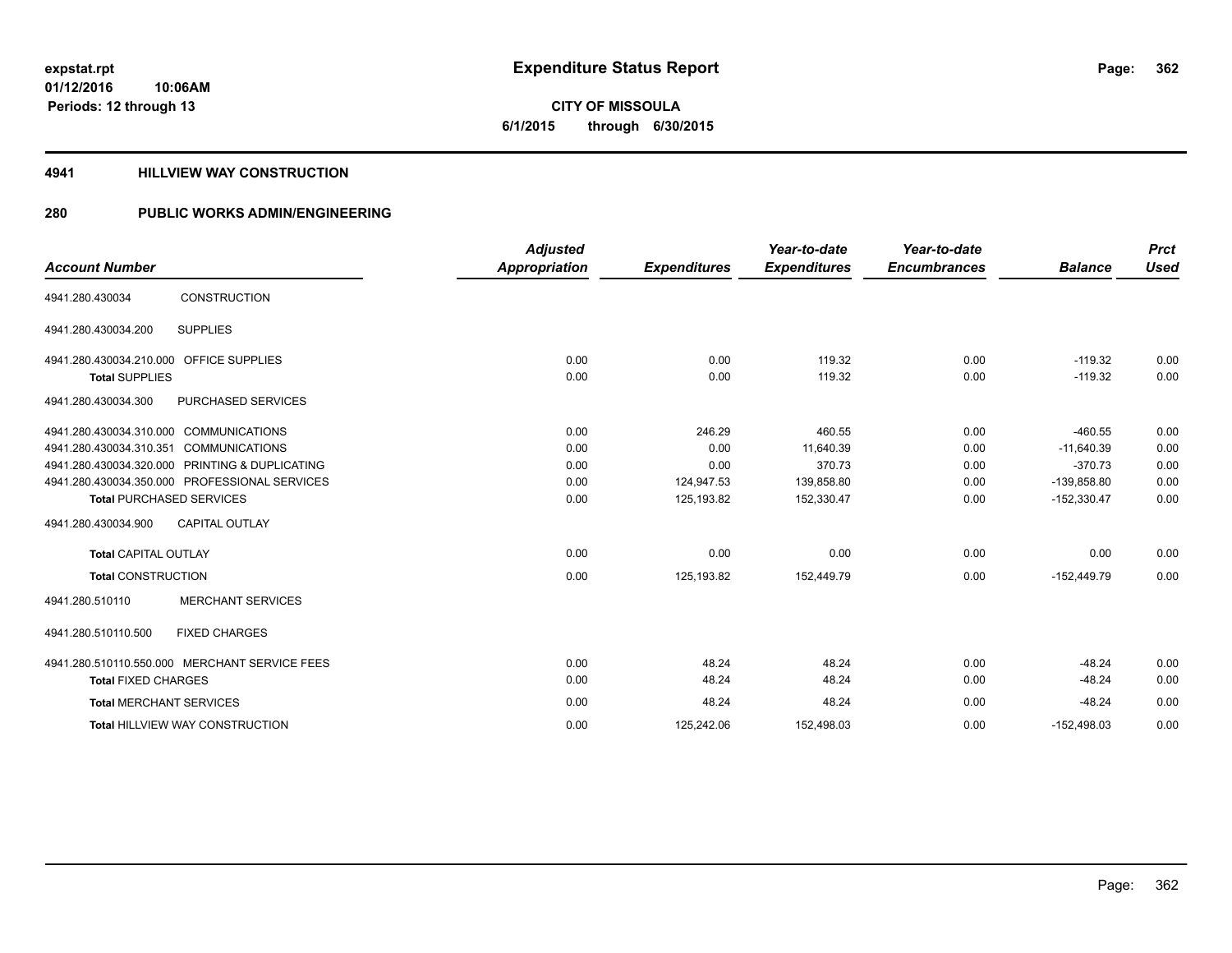**363**

**01/12/2016 10:06AM Periods: 12 through 13**

**CITY OF MISSOULA 6/1/2015 through 6/30/2015**

## **4944 RATTLESNAKE SEWER COLLECTION (544)**

**000 \*\*\* Title Not Found \*\*\***

| <b>Account Number</b>         |                          | <b>Adjusted</b><br>Appropriation | <b>Expenditures</b> | Year-to-date<br><b>Expenditures</b> | Year-to-date<br><b>Encumbrances</b> | <b>Balance</b> | <b>Prct</b><br>Used |
|-------------------------------|--------------------------|----------------------------------|---------------------|-------------------------------------|-------------------------------------|----------------|---------------------|
| 4944.000.510110               | <b>MERCHANT SERVICES</b> |                                  |                     |                                     |                                     |                |                     |
| 4944.000.510110.500           | <b>FIXED CHARGES</b>     |                                  |                     |                                     |                                     |                |                     |
| Total *** Title Not Found *** |                          | 0.00                             | 0.00                | 0.00                                | 0.00                                | 0.00           | 0.00                |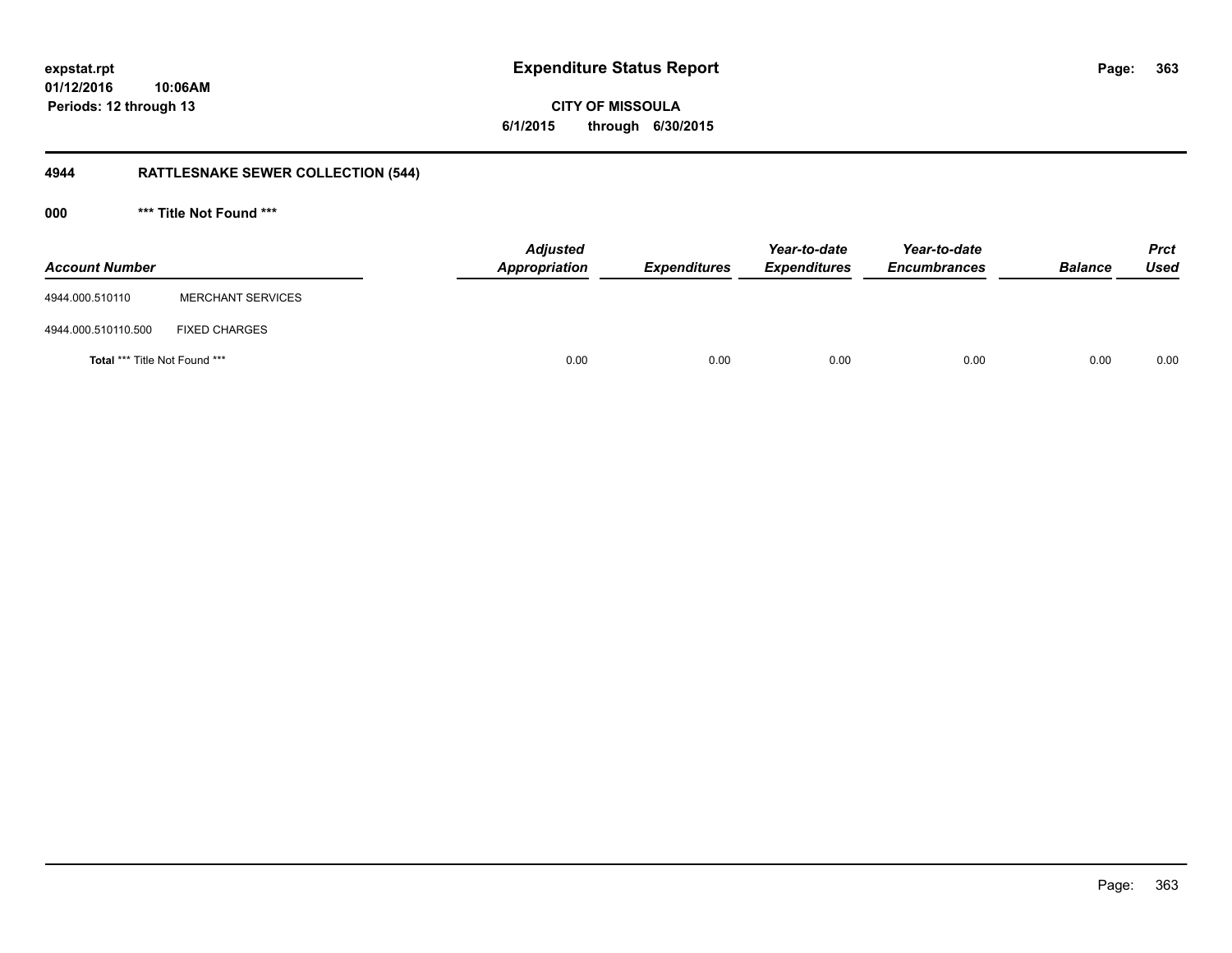**CITY OF MISSOULA 6/1/2015 through 6/30/2015**

## **4944 RATTLESNAKE SEWER COLLECTION (544)**

| <b>Account Number</b>     |                                  | <b>Adjusted</b><br><b>Appropriation</b> | <b>Expenditures</b> | Year-to-date<br><b>Expenditures</b> | Year-to-date<br><b>Encumbrances</b> | <b>Balance</b> | <b>Prct</b><br><b>Used</b> |
|---------------------------|----------------------------------|-----------------------------------------|---------------------|-------------------------------------|-------------------------------------|----------------|----------------------------|
| 4944.390.510100           | SPECIAL ASSESSMENTS              |                                         |                     |                                     |                                     |                |                            |
| 4944.390.510100.300       | PURCHASED SERVICES               |                                         |                     |                                     |                                     |                |                            |
|                           | <b>Total PURCHASED SERVICES</b>  | 0.00                                    | 0.00                | 0.00                                | 0.00                                | 0.00           | 0.00                       |
| 4944.390.510100.600       | <b>DEBT SERVICE</b>              |                                         |                     |                                     |                                     |                |                            |
| <b>Total DEBT SERVICE</b> |                                  | 0.00                                    | 0.00                | 0.00                                | 0.00                                | 0.00           | 0.00                       |
| 4944.390.510100.900       | <b>CAPITAL OUTLAY</b>            |                                         |                     |                                     |                                     |                |                            |
|                           | <b>Total SPECIAL ASSESSMENTS</b> | 0.00                                    | 0.00                | 0.00                                | 0.00                                | 0.00           | 0.00                       |
| 4944.390.510110           | <b>MERCHANT SERVICES</b>         |                                         |                     |                                     |                                     |                |                            |
| 4944.390.510110.500       | <b>FIXED CHARGES</b>             |                                         |                     |                                     |                                     |                |                            |
| Total NON-DEPARTMENTAL    |                                  | 0.00                                    | 0.00                | 0.00                                | 0.00                                | 0.00           | 0.00                       |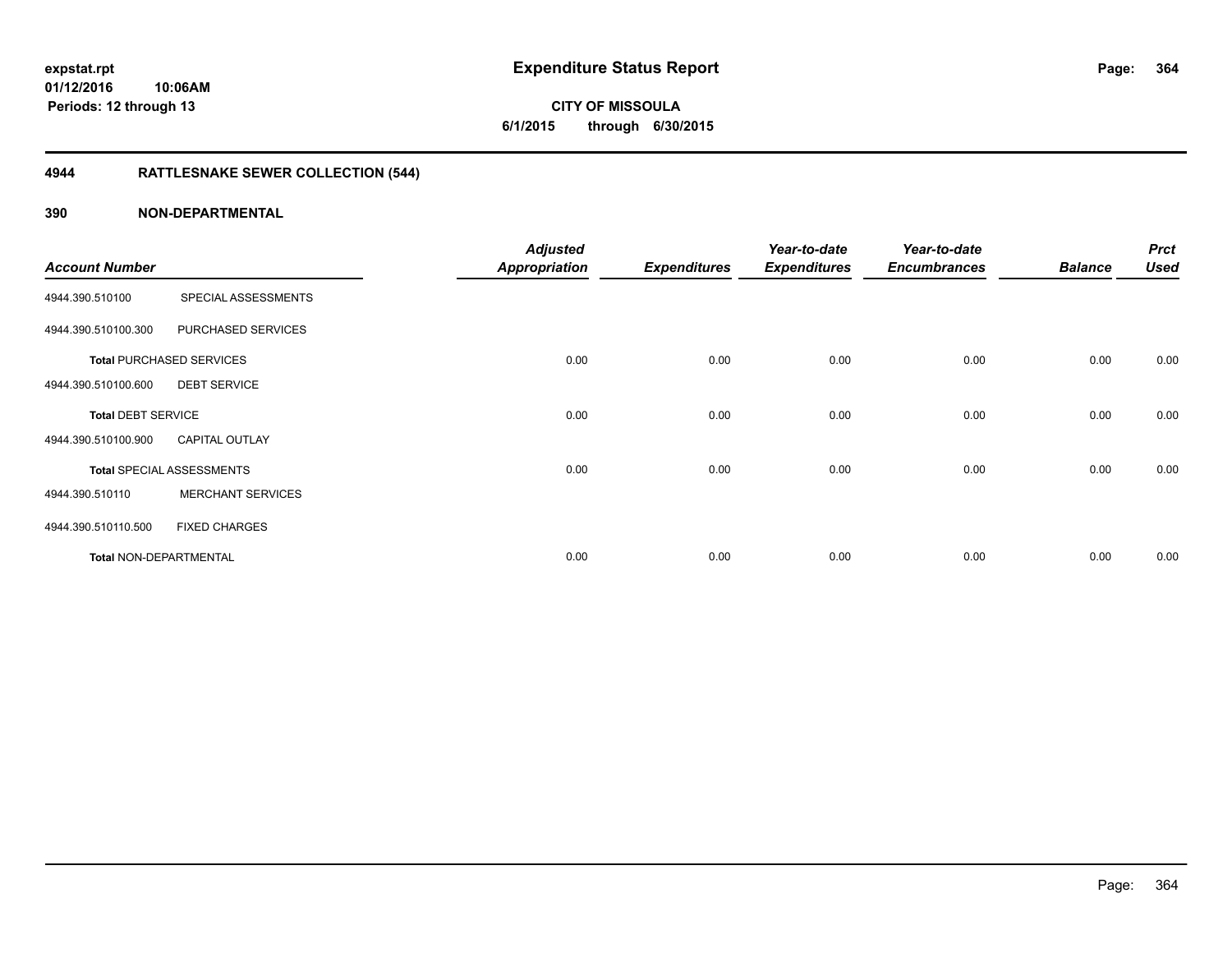## **4944 RATTLESNAKE SEWER COLLECTION (544)**

### **550 SID 544 PROJECT**

| <b>Account Number</b>     |                                 | <b>Adjusted</b><br><b>Appropriation</b> | <b>Expenditures</b> | Year-to-date<br><b>Expenditures</b> | Year-to-date<br><b>Encumbrances</b> | <b>Balance</b> | <b>Prct</b><br><b>Used</b> |
|---------------------------|---------------------------------|-----------------------------------------|---------------------|-------------------------------------|-------------------------------------|----------------|----------------------------|
| 4944.550.430680           | ARRA GRANT                      |                                         |                     |                                     |                                     |                |                            |
| 4944.550.430680.900       | CAPITAL OUTLAY                  |                                         |                     |                                     |                                     |                |                            |
| <b>Total ARRA GRANT</b>   |                                 | 0.00                                    | 0.00                | 0.00                                | 0.00                                | 0.00           | 0.00                       |
| 4944.550.430681           | ARRA LOAN                       |                                         |                     |                                     |                                     |                |                            |
| 4944.550.430681.900       | CAPITAL OUTLAY                  |                                         |                     |                                     |                                     |                |                            |
| <b>Total ARRA LOAN</b>    |                                 | 0.00                                    | 0.00                | 0.00                                | 0.00                                | 0.00           | 0.00                       |
| 4944.550.430682           | <b>TSEP GRANT</b>               |                                         |                     |                                     |                                     |                |                            |
| 4944.550.430682.900       | CAPITAL OUTLAY                  |                                         |                     |                                     |                                     |                |                            |
| <b>Total TSEP GRANT</b>   |                                 | 0.00                                    | 0.00                | 0.00                                | 0.00                                | 0.00           | 0.00                       |
| 4944.550.430685           | SRF SID                         |                                         |                     |                                     |                                     |                |                            |
| 4944.550.430685.900       | CAPITAL OUTLAY                  |                                         |                     |                                     |                                     |                |                            |
| <b>Total SRF SID</b>      |                                 | 0.00                                    | 0.00                | 0.00                                | 0.00                                | 0.00           | 0.00                       |
| 4944.550.430686           | SRF REV BOND                    |                                         |                     |                                     |                                     |                |                            |
| 4944.550.430686.300       | PURCHASED SERVICES              |                                         |                     |                                     |                                     |                |                            |
|                           | <b>Total PURCHASED SERVICES</b> | 0.00                                    | 0.00                | 0.00                                | 0.00                                | 0.00           | 0.00                       |
| 4944.550.430686.900       | CAPITAL OUTLAY                  |                                         |                     |                                     |                                     |                |                            |
| <b>Total SRF REV BOND</b> |                                 | 0.00                                    | 0.00                | 0.00                                | 0.00                                | 0.00           | 0.00                       |
| 4944.550.430687           | ARRA LOAN SID                   |                                         |                     |                                     |                                     |                |                            |
| 4944.550.430687.900       | CAPITAL OUTLAY                  |                                         |                     |                                     |                                     |                |                            |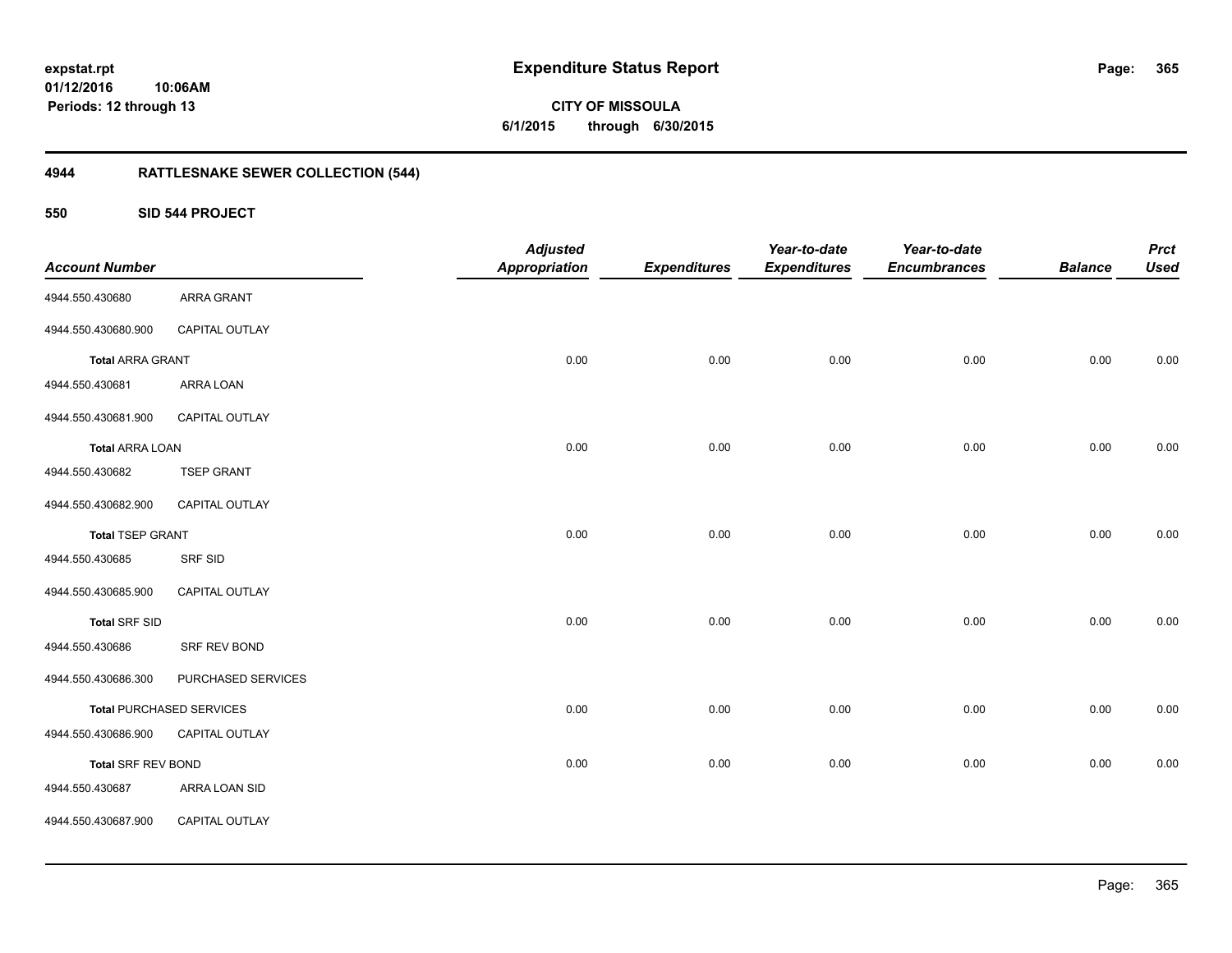**CITY OF MISSOULA 6/1/2015 through 6/30/2015**

## **4944 RATTLESNAKE SEWER COLLECTION (544)**

### **550 SID 544 PROJECT**

| <b>Account Number</b>        |                          | <b>Adjusted</b><br><b>Appropriation</b> | <b>Expenditures</b> | Year-to-date<br><b>Expenditures</b> | Year-to-date<br><b>Encumbrances</b> | <b>Balance</b> | <b>Prct</b><br><b>Used</b> |
|------------------------------|--------------------------|-----------------------------------------|---------------------|-------------------------------------|-------------------------------------|----------------|----------------------------|
| <b>Total ARRA LOAN SID</b>   |                          | 0.00                                    | 0.00                | 0.00                                | 0.00                                | 0.00           | 0.00                       |
| 4944.550.510110              | <b>MERCHANT SERVICES</b> |                                         |                     |                                     |                                     |                |                            |
| 4944.550.510110.500          | <b>FIXED CHARGES</b>     |                                         |                     |                                     |                                     |                |                            |
| <b>Total SID 544 PROJECT</b> |                          | 0.00                                    | 0.00                | 0.00                                | 0.00                                | 0.00           | 0.00                       |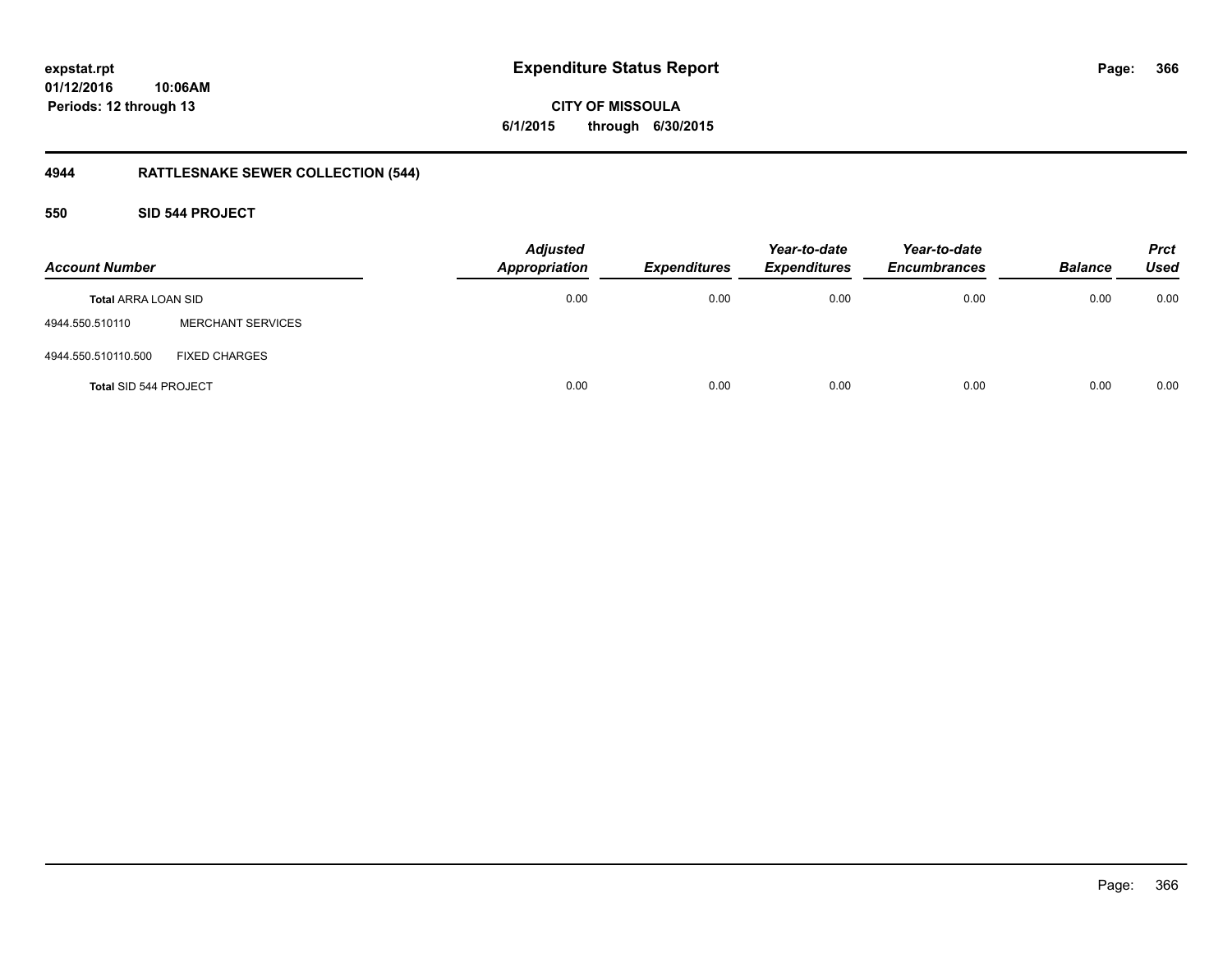**367**

**01/12/2016 10:06AM Periods: 12 through 13**

# **CITY OF MISSOULA 6/1/2015 through 6/30/2015**

## **4944 RATTLESNAKE SEWER COLLECTION (544)**

### **555 LOLO STREET PROJECT**

| <b>Account Number</b>     |                                          | <b>Adjusted</b><br><b>Appropriation</b> | <b>Expenditures</b> | Year-to-date<br><b>Expenditures</b> | Year-to-date<br><b>Encumbrances</b> | <b>Balance</b> | <b>Prct</b><br><b>Used</b> |
|---------------------------|------------------------------------------|-----------------------------------------|---------------------|-------------------------------------|-------------------------------------|----------------|----------------------------|
| 4944.555.430680           | ARRA GRANT                               |                                         |                     |                                     |                                     |                |                            |
| 4944.555.430680.900       | <b>CAPITAL OUTLAY</b>                    |                                         |                     |                                     |                                     |                |                            |
| <b>Total ARRA GRANT</b>   |                                          | 0.00                                    | 0.00                | 0.00                                | 0.00                                | 0.00           | 0.00                       |
| 4944.555.430685           | SRF SID                                  |                                         |                     |                                     |                                     |                |                            |
| 4944.555.430685.900       | <b>CAPITAL OUTLAY</b>                    |                                         |                     |                                     |                                     |                |                            |
| <b>Total SRF SID</b>      |                                          | 0.00                                    | 0.00                | 0.00                                | 0.00                                | 0.00           | 0.00                       |
| 4944.555.430686           | SRF REV BOND                             |                                         |                     |                                     |                                     |                |                            |
| 4944.555.430686.900       | <b>CAPITAL OUTLAY</b>                    |                                         |                     |                                     |                                     |                |                            |
| <b>Total SRF REV BOND</b> |                                          | 0.00                                    | 0.00                | 0.00                                | 0.00                                | 0.00           | 0.00                       |
| 4944.555.510110           | <b>MERCHANT SERVICES</b>                 |                                         |                     |                                     |                                     |                |                            |
| 4944.555.510110.500       | <b>FIXED CHARGES</b>                     |                                         |                     |                                     |                                     |                |                            |
|                           | Total RATTLESNAKE SEWER COLLECTION (544) | 0.00                                    | 0.00                | 0.00                                | 0.00                                | 0.00           | 0.00                       |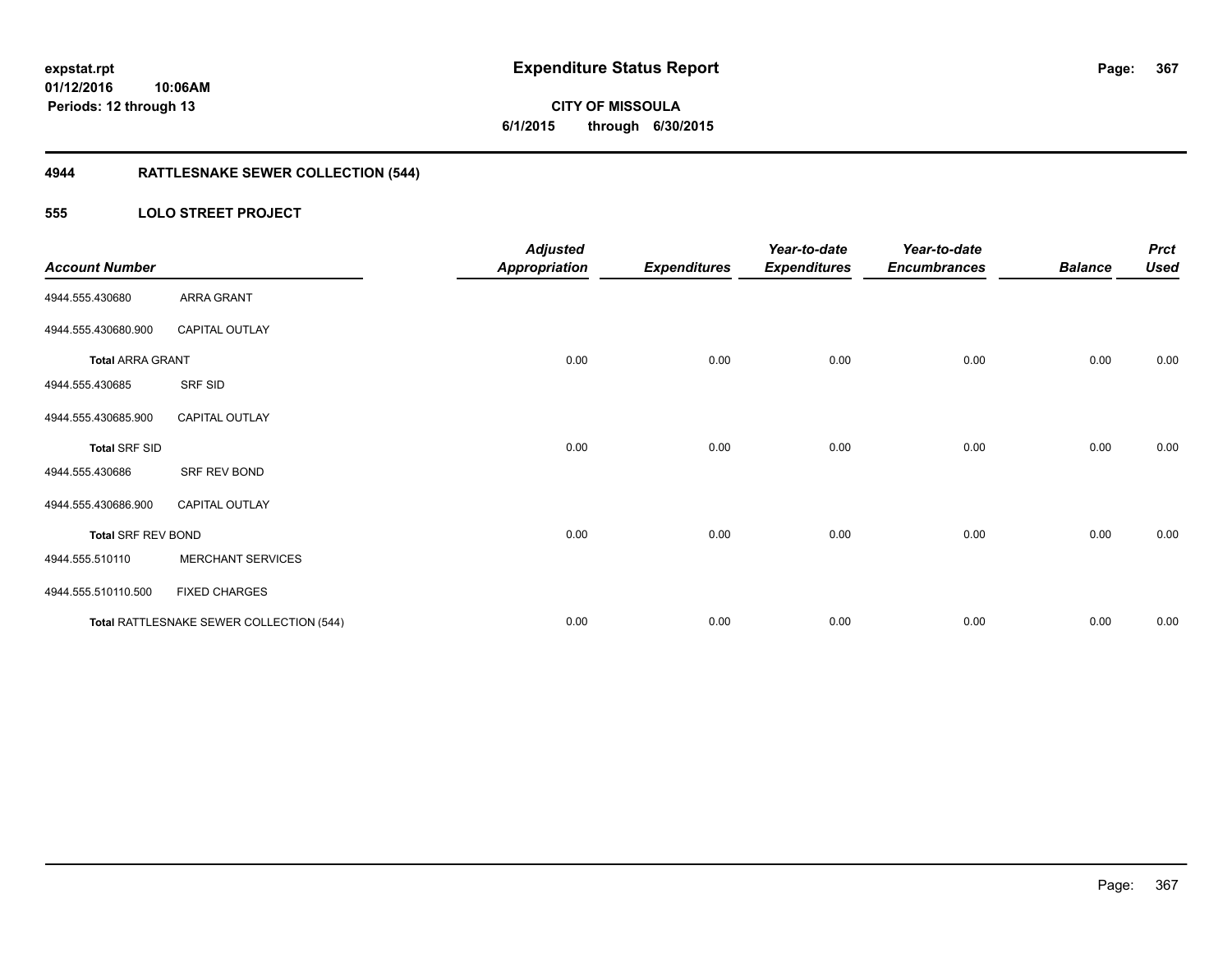**368**

**01/12/2016 10:06AM Periods: 12 through 13**

**CITY OF MISSOULA 6/1/2015 through 6/30/2015**

#### **4945 PHILLIPS ST TRAFFIC CALMING**

## **000 \*\*\* Title Not Found \*\*\***

| <b>Account Number</b>          |                                                                                    | <b>Adjusted</b><br><b>Appropriation</b> | <b>Expenditures</b> | Year-to-date<br><b>Expenditures</b> | Year-to-date<br><b>Encumbrances</b> | <b>Balance</b>     | <b>Prct</b><br><b>Used</b> |
|--------------------------------|------------------------------------------------------------------------------------|-----------------------------------------|---------------------|-------------------------------------|-------------------------------------|--------------------|----------------------------|
| 4945.000.410000                | <b>GENERAL GOVERNMENT</b>                                                          |                                         |                     |                                     |                                     |                    |                            |
| 4945.000.410000.600            | <b>DEBT SERVICE</b>                                                                |                                         |                     |                                     |                                     |                    |                            |
|                                | 4945.000.410000.620.000 INTEREST / SERVICE FEES<br><b>Total GENERAL GOVERNMENT</b> | 401.00<br>401.00                        | 401.04<br>401.04    | 401.04<br>401.04                    | 0.00<br>0.00                        | $-0.04$<br>$-0.04$ | 100.01<br>100.01           |
| 4945.000.510110                | <b>MERCHANT SERVICES</b>                                                           |                                         |                     |                                     |                                     |                    |                            |
| 4945.000.510110.500            | <b>FIXED CHARGES</b>                                                               |                                         |                     |                                     |                                     |                    |                            |
| <b>Total MERCHANT SERVICES</b> |                                                                                    | 0.00                                    | 0.00                | 0.00                                | 0.00                                | 0.00               | 0.00                       |
|                                | <b>Total PHILLIPS ST TRAFFIC CALMING</b>                                           | 401.00                                  | 401.04              | 401.04                              | 0.00                                | $-0.04$            | 100.01                     |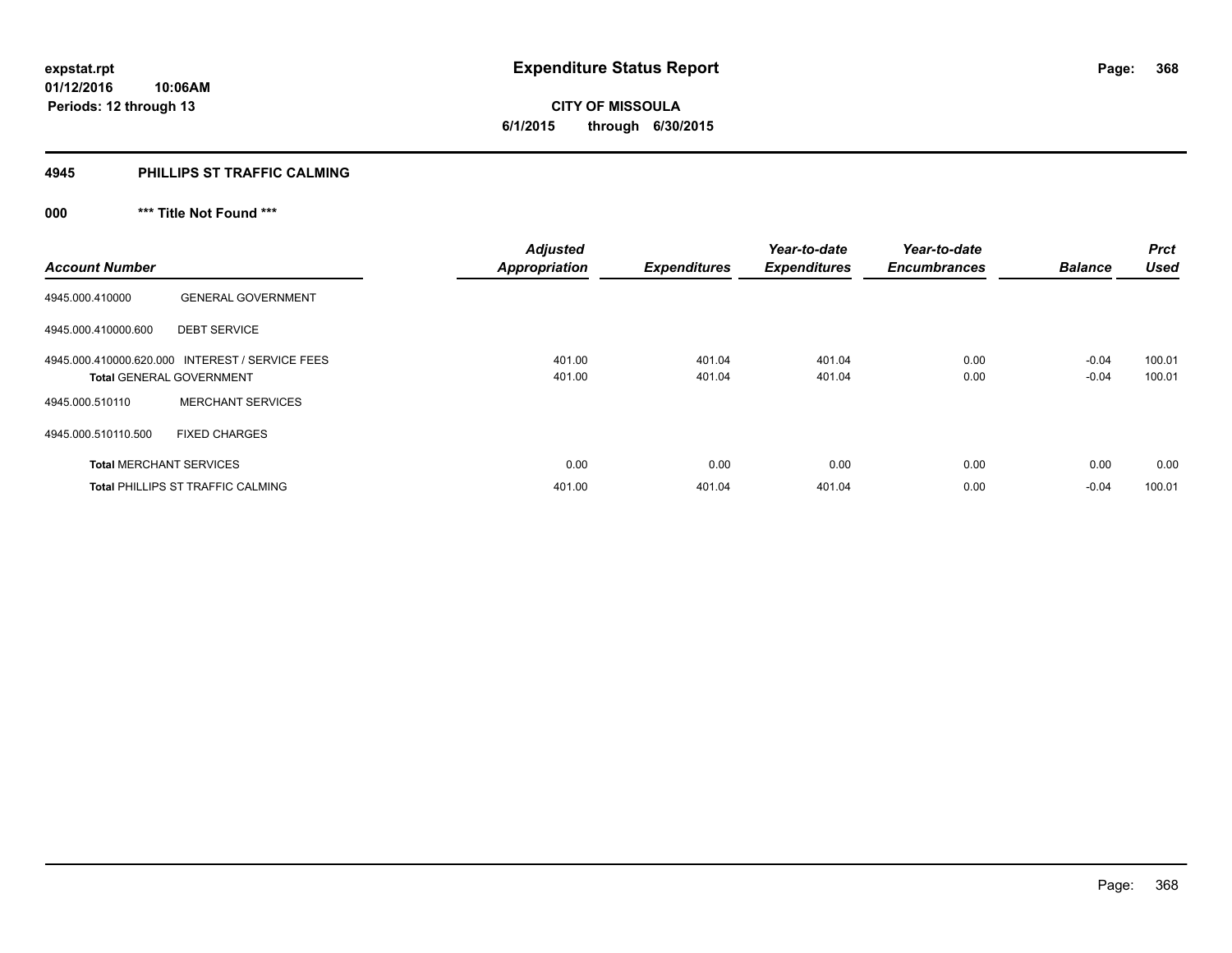# **CITY OF MISSOULA 6/1/2015 through 6/30/2015**

### **4946 PATTEE CREEK DR. TRAFFIC CALMING**

## **000 \*\*\* Title Not Found \*\*\***

| <b>Account Number</b>                |                                                                                    | <b>Adjusted</b><br><b>Appropriation</b> | <b>Expenditures</b> | Year-to-date<br><b>Expenditures</b> | Year-to-date<br><b>Encumbrances</b> | <b>Balance</b>     | <b>Prct</b><br><b>Used</b> |
|--------------------------------------|------------------------------------------------------------------------------------|-----------------------------------------|---------------------|-------------------------------------|-------------------------------------|--------------------|----------------------------|
| 4946.000.410000                      | <b>GENERAL GOVERNMENT</b>                                                          |                                         |                     |                                     |                                     |                    |                            |
| 4946.000.410000.600                  | <b>DEBT SERVICE</b>                                                                |                                         |                     |                                     |                                     |                    |                            |
|                                      | 4946.000.410000.620.000 INTEREST / SERVICE FEES<br><b>Total GENERAL GOVERNMENT</b> | 371.00<br>371.00                        | 371.18<br>371.18    | 371.18<br>371.18                    | 0.00<br>0.00                        | $-0.18$<br>$-0.18$ | 100.05<br>100.05           |
| 4946.000.510110                      | <b>MERCHANT SERVICES</b>                                                           |                                         |                     |                                     |                                     |                    |                            |
| 4946.000.510110.500                  | <b>FIXED CHARGES</b>                                                               |                                         |                     |                                     |                                     |                    |                            |
| <b>Total MERCHANT SERVICES</b>       |                                                                                    | 0.00                                    | 0.00                | 0.00                                | 0.00                                | 0.00               | 0.00                       |
| <b>Total *** Title Not Found ***</b> |                                                                                    | 371.00                                  | 371.18              | 371.18                              | 0.00                                | $-0.18$            | 100.05                     |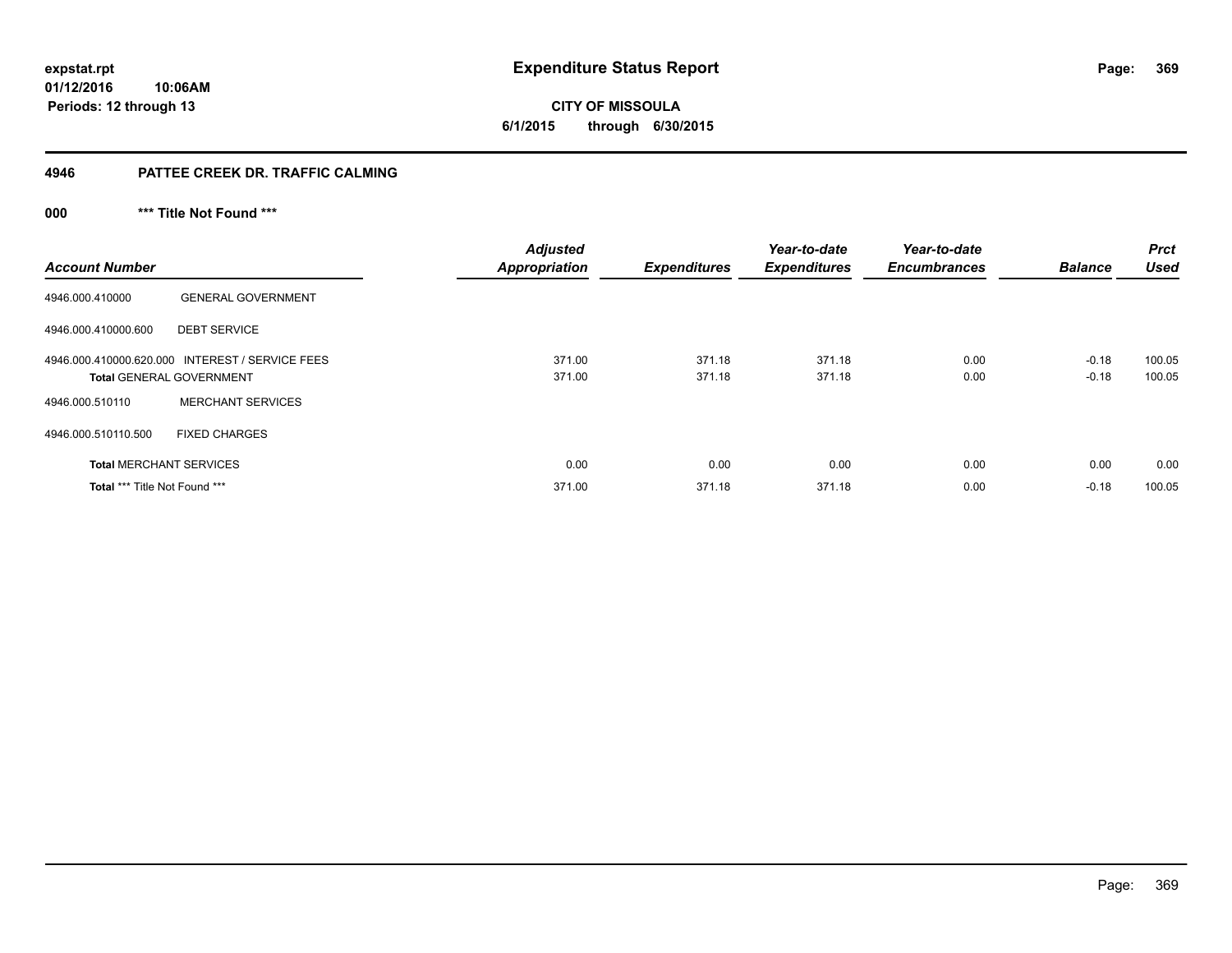**CITY OF MISSOULA 6/1/2015 through 6/30/2015**

#### **4946 PATTEE CREEK DR. TRAFFIC CALMING**

|                               |                                        | <b>Adjusted</b>      |                     | Year-to-date        | Year-to-date        |                | <b>Prct</b> |
|-------------------------------|----------------------------------------|----------------------|---------------------|---------------------|---------------------|----------------|-------------|
| <b>Account Number</b>         |                                        | <b>Appropriation</b> | <b>Expenditures</b> | <b>Expenditures</b> | <b>Encumbrances</b> | <b>Balance</b> | <b>Used</b> |
| 4946.390.510100               | SPECIAL ASSESSMENTS                    |                      |                     |                     |                     |                |             |
| 4946.390.510100.300           | PURCHASED SERVICES                     |                      |                     |                     |                     |                |             |
|                               | <b>Total PURCHASED SERVICES</b>        | 0.00                 | 0.00                | 0.00                | 0.00                | 0.00           | 0.00        |
| 4946.390.510100.900           | <b>CAPITAL OUTLAY</b>                  |                      |                     |                     |                     |                |             |
|                               | <b>Total SPECIAL ASSESSMENTS</b>       | 0.00                 | 0.00                | 0.00                | 0.00                | 0.00           | 0.00        |
| 4946.390.510110               | <b>MERCHANT SERVICES</b>               |                      |                     |                     |                     |                |             |
| 4946.390.510110.500           | <b>FIXED CHARGES</b>                   |                      |                     |                     |                     |                |             |
|                               | <b>Total MERCHANT SERVICES</b>         | 0.00                 | 0.00                | 0.00                | 0.00                | 0.00           | 0.00        |
| <b>Total NON-DEPARTMENTAL</b> |                                        | 0.00                 | 0.00                | 0.00                | 0.00                | 0.00           | 0.00        |
|                               | Total PATTEE CREEK DR. TRAFFIC CALMING | 371.00               | 371.18              | 371.18              | 0.00                | $-0.18$        | 100.05      |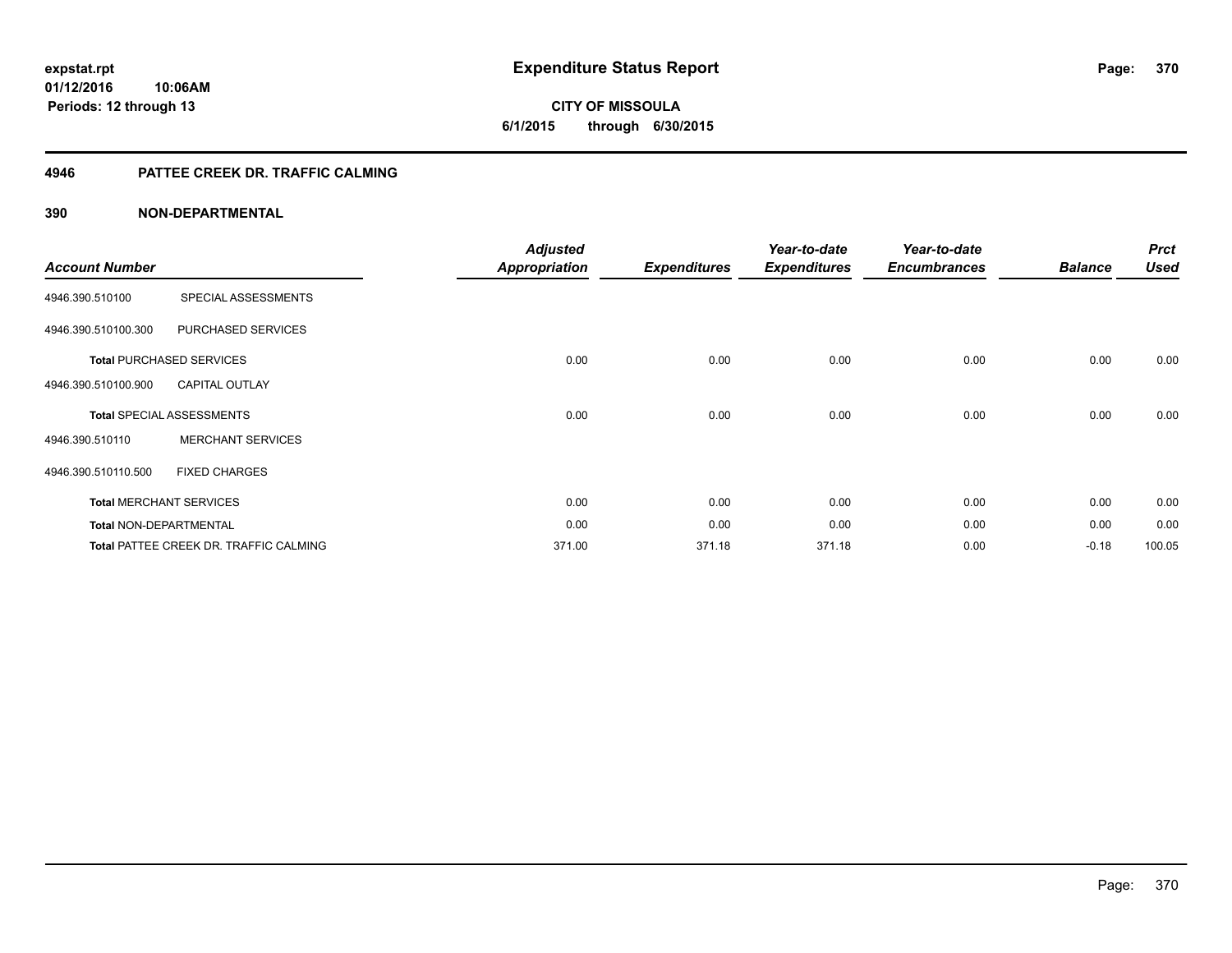# **CITY OF MISSOULA 6/1/2015 through 6/30/2015**

### **4948 STORMWATER OUTFALL RETROFITS**

| <b>Account Number</b> |                                                    | <b>Adjusted</b><br><b>Appropriation</b> | <b>Expenditures</b> | Year-to-date<br><b>Expenditures</b> | Year-to-date<br><b>Encumbrances</b> | <b>Balance</b> | <b>Prct</b><br><b>Used</b> |
|-----------------------|----------------------------------------------------|-----------------------------------------|---------------------|-------------------------------------|-------------------------------------|----------------|----------------------------|
| 4948.390.431210       | CARAS PARK STORM WATER RETROFITS                   |                                         |                     |                                     |                                     |                |                            |
| 4948.390.431210.300   | PURCHASED SERVICES                                 |                                         |                     |                                     |                                     |                |                            |
|                       | <b>Total CARAS PARK STORM WATER RETROFITS</b>      | 0.00                                    | 0.00                | 0.00                                | 0.00                                | 0.00           | 0.00                       |
| 4948.390.431212       | <b>BUCKHOUSE BRIDGE STORM WATER RETROFIT</b>       |                                         |                     |                                     |                                     |                |                            |
| 4948.390.431212.300   | PURCHASED SERVICES                                 |                                         |                     |                                     |                                     |                |                            |
|                       | <b>Total BUCKHOUSE BRIDGE STORM WATER RETROFIT</b> | 0.00                                    | 0.00                | 0.00                                | 0.00                                | 0.00           | 0.00                       |
| 4948.390.510110       | <b>MERCHANT SERVICES</b>                           |                                         |                     |                                     |                                     |                |                            |
| 4948.390.510110.500   | <b>FIXED CHARGES</b>                               |                                         |                     |                                     |                                     |                |                            |
|                       | <b>Total MERCHANT SERVICES</b>                     | 0.00                                    | 0.00                | 0.00                                | 0.00                                | 0.00           | 0.00                       |
|                       | Total STORMWATER OUTFALL RETROFITS                 | 0.00                                    | 0.00                | 0.00                                | 0.00                                | 0.00           | 0.00                       |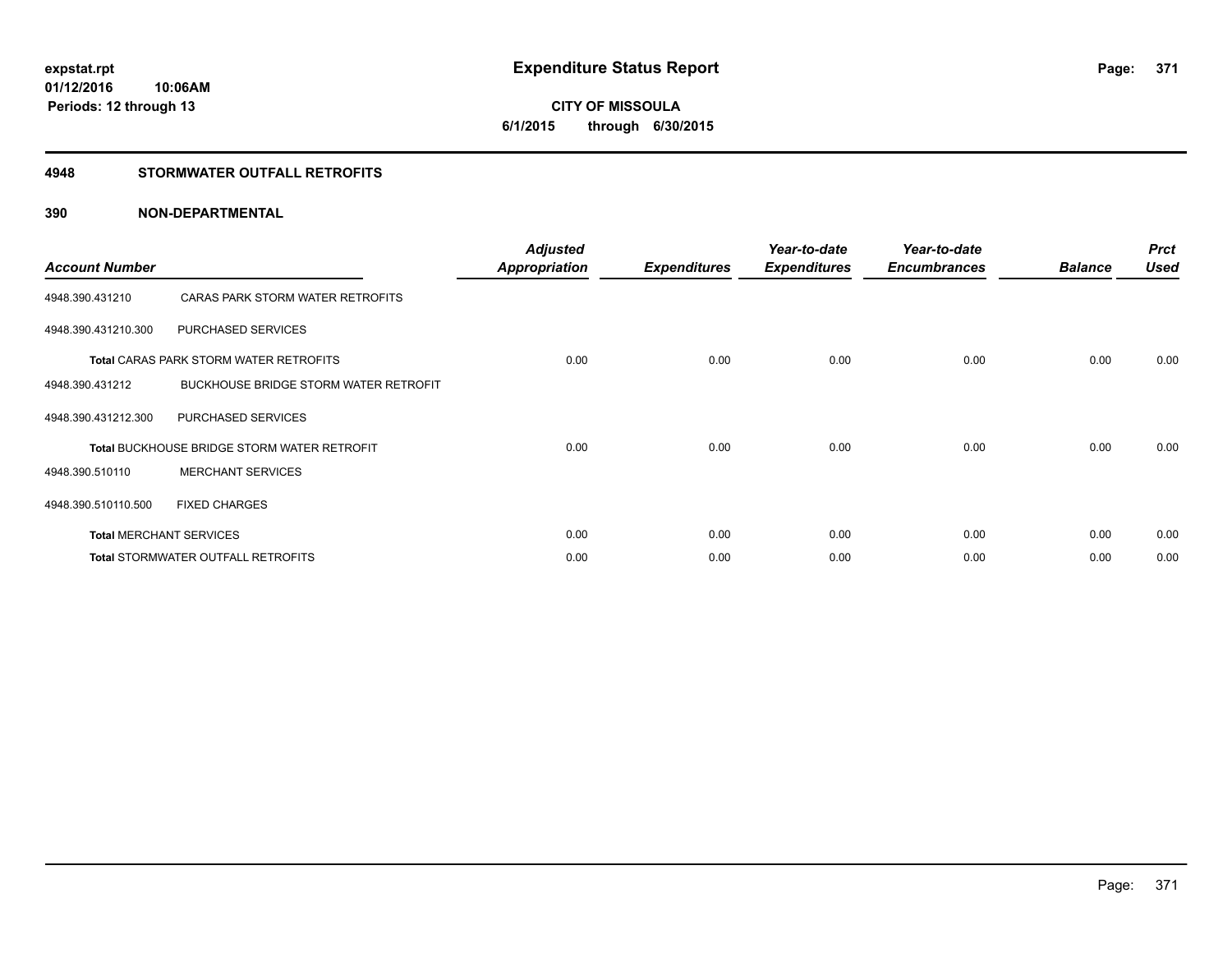**CITY OF MISSOULA 6/1/2015 through 6/30/2015**

#### **4949 WAYFINDING PROJECT**

| <b>Account Number</b>   |                                 | <b>Adjusted</b><br><b>Appropriation</b> | <b>Expenditures</b> | Year-to-date<br><b>Expenditures</b> | Year-to-date<br><b>Encumbrances</b> | <b>Balance</b> | <b>Prct</b><br><b>Used</b> |
|-------------------------|---------------------------------|-----------------------------------------|---------------------|-------------------------------------|-------------------------------------|----------------|----------------------------|
| 4949.390.430268         | WAYFINDING                      |                                         |                     |                                     |                                     |                |                            |
| 4949.390.430268.100     | PERSONAL SERVICES               |                                         |                     |                                     |                                     |                |                            |
|                         | <b>Total PERSONAL SERVICES</b>  | 0.00                                    | 0.00                | 0.00                                | 0.00                                | 0.00           | 0.00                       |
| 4949.390.430268.200     | <b>SUPPLIES</b>                 |                                         |                     |                                     |                                     |                |                            |
| <b>Total SUPPLIES</b>   |                                 | 0.00                                    | 0.00                | 0.00                                | 0.00                                | 0.00           | 0.00                       |
| 4949.390.430268.300     | PURCHASED SERVICES              |                                         |                     |                                     |                                     |                |                            |
|                         | <b>Total PURCHASED SERVICES</b> | 0.00                                    | 0.00                | 0.00                                | 0.00                                | 0.00           | 0.00                       |
| 4949.390.430268.900     | <b>CAPITAL OUTLAY</b>           |                                         |                     |                                     |                                     |                |                            |
| <b>Total WAYFINDING</b> |                                 | 0.00                                    | 0.00                | 0.00                                | 0.00                                | 0.00           | 0.00                       |
| 4949.390.510110         | <b>MERCHANT SERVICES</b>        |                                         |                     |                                     |                                     |                |                            |
| 4949.390.510110.500     | <b>FIXED CHARGES</b>            |                                         |                     |                                     |                                     |                |                            |
|                         | <b>Total WAYFINDING PROJECT</b> | 0.00                                    | 0.00                | 0.00                                | 0.00                                | 0.00           | 0.00                       |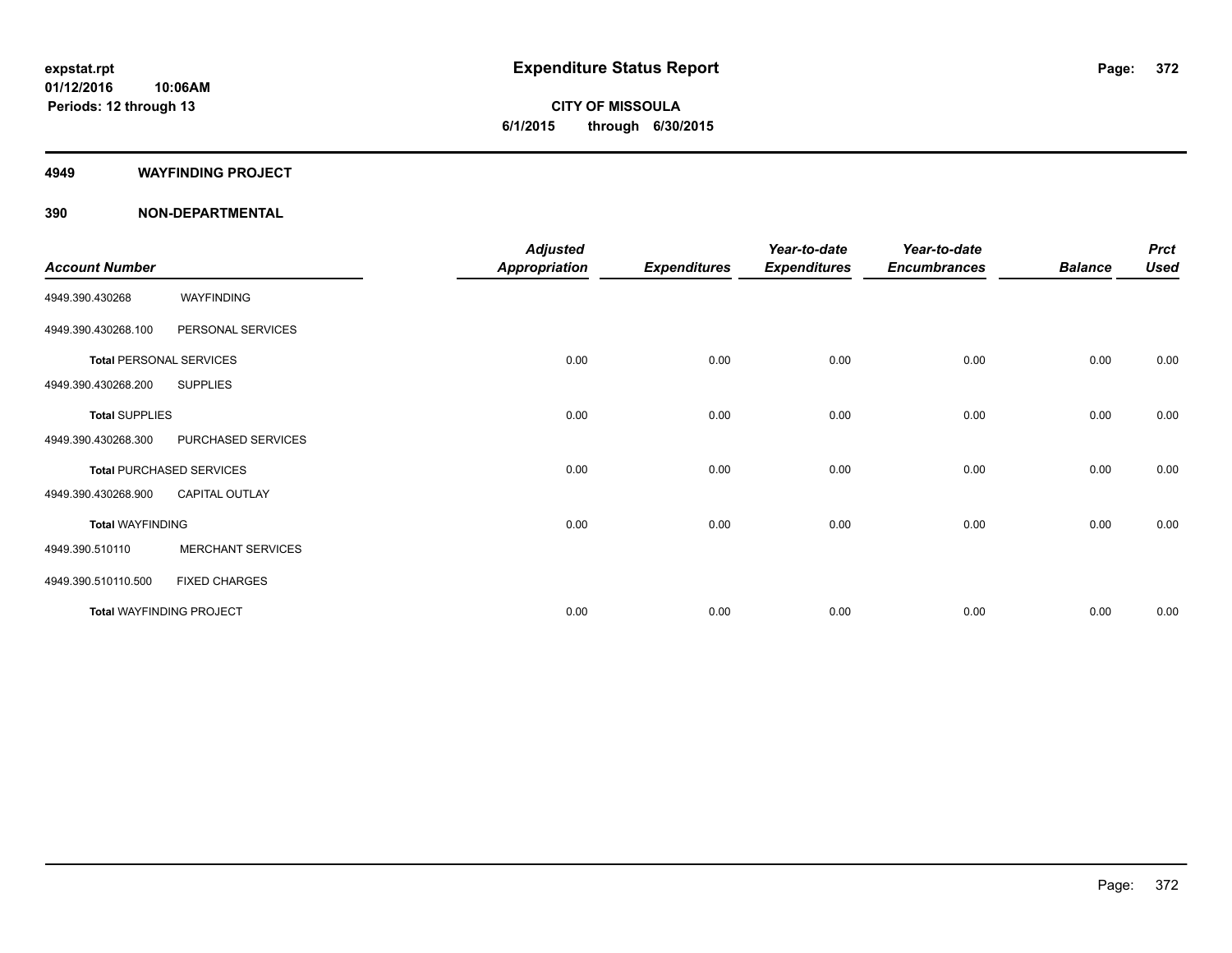**Periods: 12 through 13**

**CITY OF MISSOULA 6/1/2015 through 6/30/2015**

#### **4990 ARRA ENHANCEMENTS**

### **500 N HIGGINS STREETSCAPE**

| <b>Account Number</b>                |                                                                                     | <b>Adjusted</b><br>Appropriation | <b>Expenditures</b> | Year-to-date<br><b>Expenditures</b> | Year-to-date<br><b>Encumbrances</b> | <b>Balance</b>     | <b>Prct</b><br><b>Used</b> |
|--------------------------------------|-------------------------------------------------------------------------------------|----------------------------------|---------------------|-------------------------------------|-------------------------------------|--------------------|----------------------------|
| 4990.500.430030                      | PRELIMINARY ENGINEERING                                                             |                                  |                     |                                     |                                     |                    |                            |
| 4990.500.430030.900                  | <b>CAPITAL OUTLAY</b>                                                               |                                  |                     |                                     |                                     |                    |                            |
| <b>Total PRELIMINARY ENGINEERING</b> |                                                                                     | 0.00                             | 0.00                | 0.00                                | 0.00                                | 0.00               | 0.00                       |
| 4990.500.430031                      | <b>CONTRUCTION ENGINEERING</b>                                                      |                                  |                     |                                     |                                     |                    |                            |
| 4990.500.430031.900                  | <b>CAPITAL OUTLAY</b>                                                               |                                  |                     |                                     |                                     |                    |                            |
|                                      | <b>Total CONTRUCTION ENGINEERING</b>                                                | 0.00                             | 0.00                | 0.00                                | 0.00                                | 0.00               | 0.00                       |
| 4990.500.430032                      | CONTRACTOR PAYMENTS-CONTSTRUCTION                                                   |                                  |                     |                                     |                                     |                    |                            |
| 4990.500.430032.900                  | <b>CAPITAL OUTLAY</b>                                                               |                                  |                     |                                     |                                     |                    |                            |
|                                      | Total CONTRACTOR PAYMENTS-CONTSTRUCTION                                             | 0.00                             | 0.00                | 0.00                                | 0.00                                | 0.00               | 0.00                       |
| 4990.500.510110                      | <b>MERCHANT SERVICES</b>                                                            |                                  |                     |                                     |                                     |                    |                            |
| 4990.500.510110.500                  | <b>FIXED CHARGES</b>                                                                |                                  |                     |                                     |                                     |                    |                            |
|                                      | 4990.500.510110.550.000 MERCHANT SERVICE FEES<br><b>Total N HIGGINS STREETSCAPE</b> | 0.00<br>0.00                     | 3.28<br>3.28        | 3.28<br>3.28                        | 0.00<br>0.00                        | $-3.28$<br>$-3.28$ | 0.00<br>0.00               |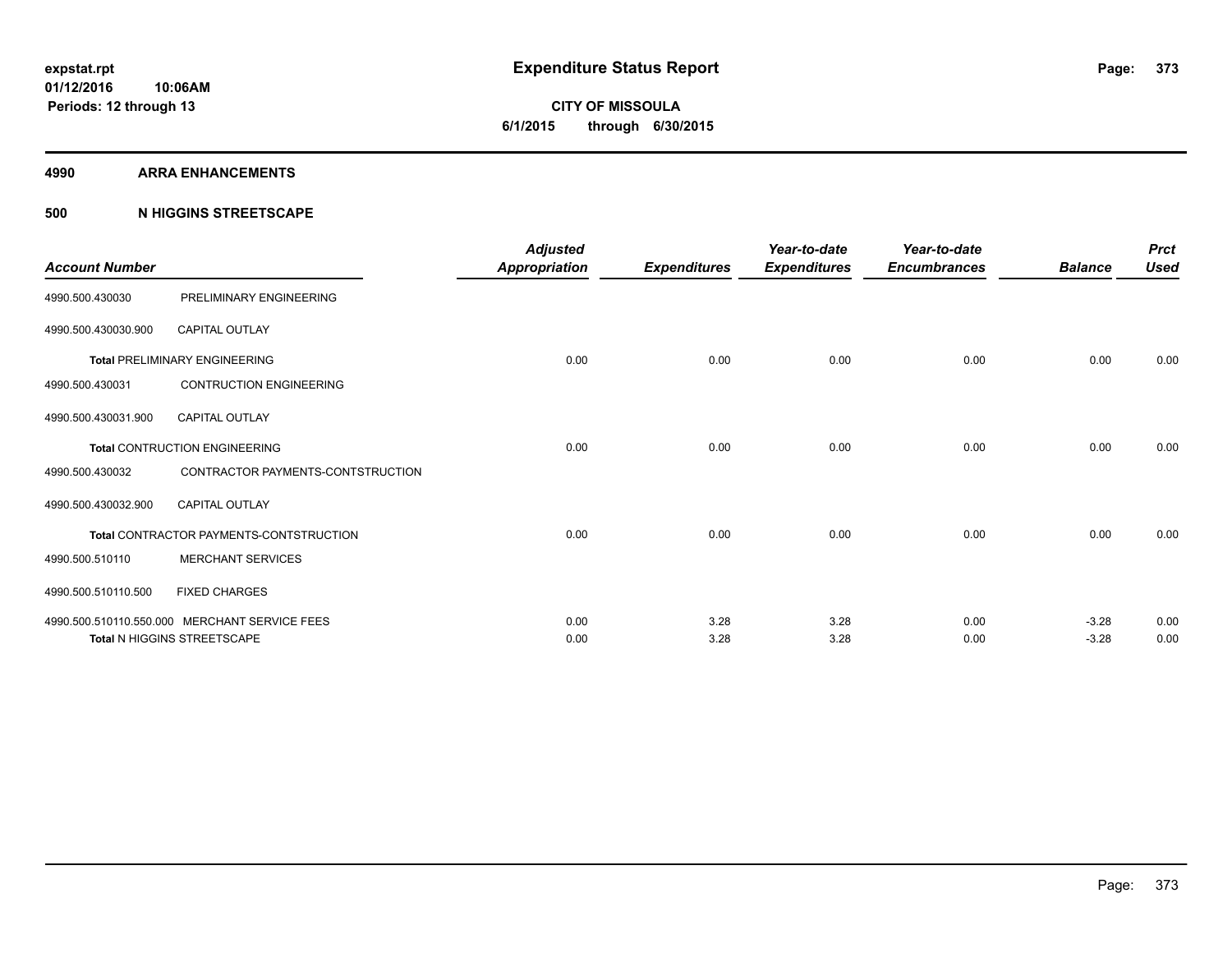**CITY OF MISSOULA 6/1/2015 through 6/30/2015**

**4990 ARRA ENHANCEMENTS**

**510 CURB RAMPS**

| <b>Account Number</b>   |                                                | <b>Adjusted</b><br><b>Appropriation</b> | <b>Expenditures</b> | Year-to-date<br><b>Expenditures</b> | Year-to-date<br><b>Encumbrances</b> | <b>Balance</b> | <b>Prct</b><br><b>Used</b> |
|-------------------------|------------------------------------------------|-----------------------------------------|---------------------|-------------------------------------|-------------------------------------|----------------|----------------------------|
| 4990.510.430032         | CONTRACTOR PAYMENTS-CONTSTRUCTION              |                                         |                     |                                     |                                     |                |                            |
| 4990.510.430032.900     | <b>CAPITAL OUTLAY</b>                          |                                         |                     |                                     |                                     |                |                            |
|                         | <b>Total CONTRACTOR PAYMENTS-CONTSTRUCTION</b> | 0.00                                    | 0.00                | 0.00                                | 0.00                                | 0.00           | 0.00                       |
| 4990.510.510110         | <b>MERCHANT SERVICES</b>                       |                                         |                     |                                     |                                     |                |                            |
| 4990.510.510110.500     | <b>FIXED CHARGES</b>                           |                                         |                     |                                     |                                     |                |                            |
| <b>Total CURB RAMPS</b> |                                                | 0.00                                    | 0.00                | 0.00                                | 0.00                                | 0.00           | 0.00                       |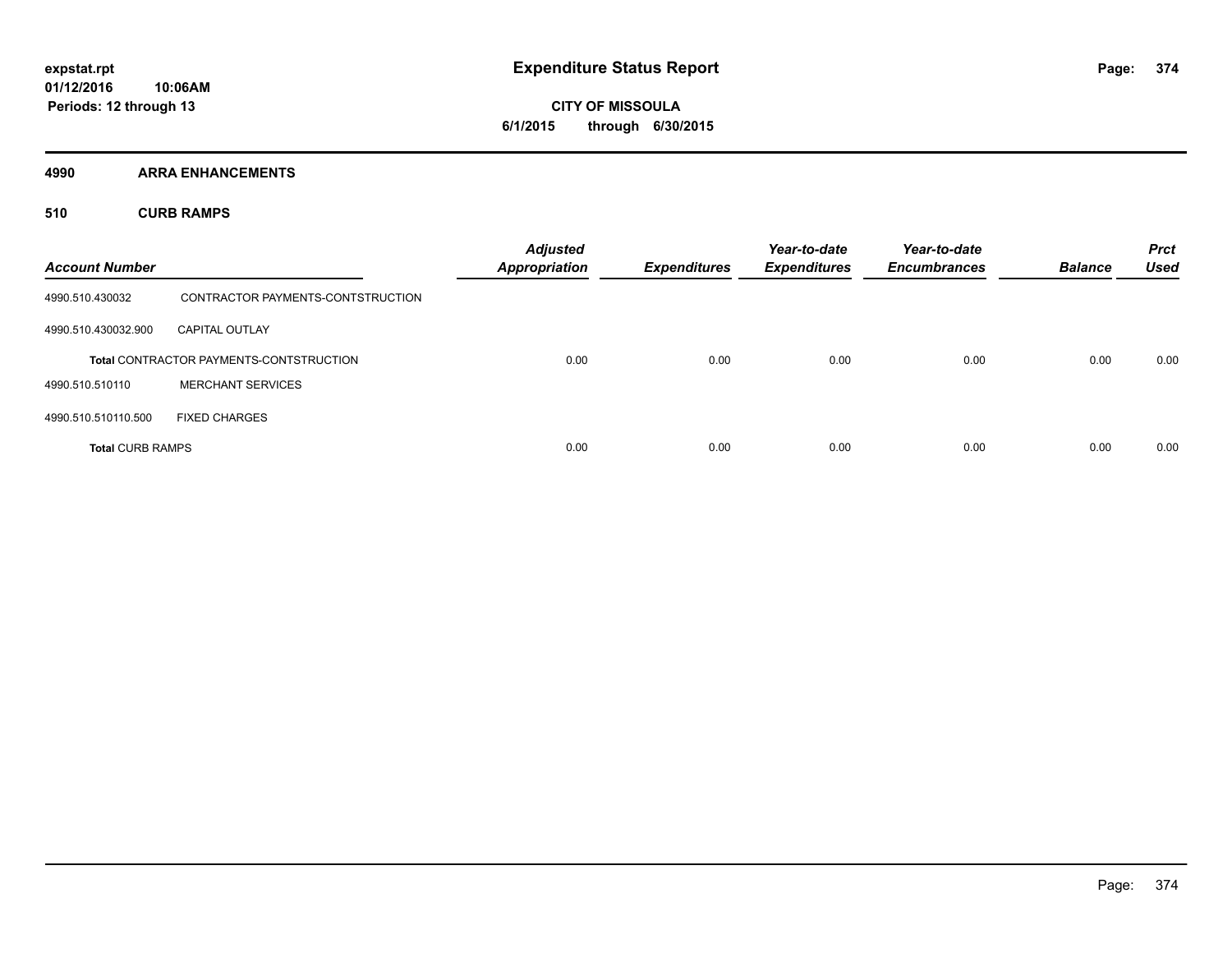**CITY OF MISSOULA 6/1/2015 through 6/30/2015**

#### **4990 ARRA ENHANCEMENTS**

### **515 RSNAKE GATEWAY GREENOUGH DRIVE**

| <b>Account Number</b> |                                                | <b>Adjusted</b><br><b>Appropriation</b> | <b>Expenditures</b> | Year-to-date<br><b>Expenditures</b> | Year-to-date<br><b>Encumbrances</b> | <b>Balance</b> | <b>Prct</b><br><b>Used</b> |
|-----------------------|------------------------------------------------|-----------------------------------------|---------------------|-------------------------------------|-------------------------------------|----------------|----------------------------|
| 4990.515.430030       | PRELIMINARY ENGINEERING                        |                                         |                     |                                     |                                     |                |                            |
| 4990.515.430030.900   | <b>CAPITAL OUTLAY</b>                          |                                         |                     |                                     |                                     |                |                            |
|                       | <b>Total PRELIMINARY ENGINEERING</b>           | 0.00                                    | 0.00                | 0.00                                | 0.00                                | 0.00           | 0.00                       |
| 4990.515.430031       | <b>CONTRUCTION ENGINEERING</b>                 |                                         |                     |                                     |                                     |                |                            |
| 4990.515.430031.900   | <b>CAPITAL OUTLAY</b>                          |                                         |                     |                                     |                                     |                |                            |
|                       | <b>Total CONTRUCTION ENGINEERING</b>           | 0.00                                    | 0.00                | 0.00                                | 0.00                                | 0.00           | 0.00                       |
| 4990.515.430032       | CONTRACTOR PAYMENTS-CONTSTRUCTION              |                                         |                     |                                     |                                     |                |                            |
| 4990.515.430032.900   | <b>CAPITAL OUTLAY</b>                          |                                         |                     |                                     |                                     |                |                            |
|                       | <b>Total CONTRACTOR PAYMENTS-CONTSTRUCTION</b> | 0.00                                    | 0.00                | 0.00                                | 0.00                                | 0.00           | 0.00                       |
| 4990.515.510110       | <b>MERCHANT SERVICES</b>                       |                                         |                     |                                     |                                     |                |                            |
| 4990.515.510110.500   | <b>FIXED CHARGES</b>                           |                                         |                     |                                     |                                     |                |                            |
|                       | <b>Total RSNAKE GATEWAY GREENOUGH DRIVE</b>    | 0.00                                    | 0.00                | 0.00                                | 0.00                                | 0.00           | 0.00                       |
|                       | <b>Total ARRA ENHANCEMENTS</b>                 | 0.00                                    | 3.28                | 3.28                                | 0.00                                | $-3.28$        | 0.00                       |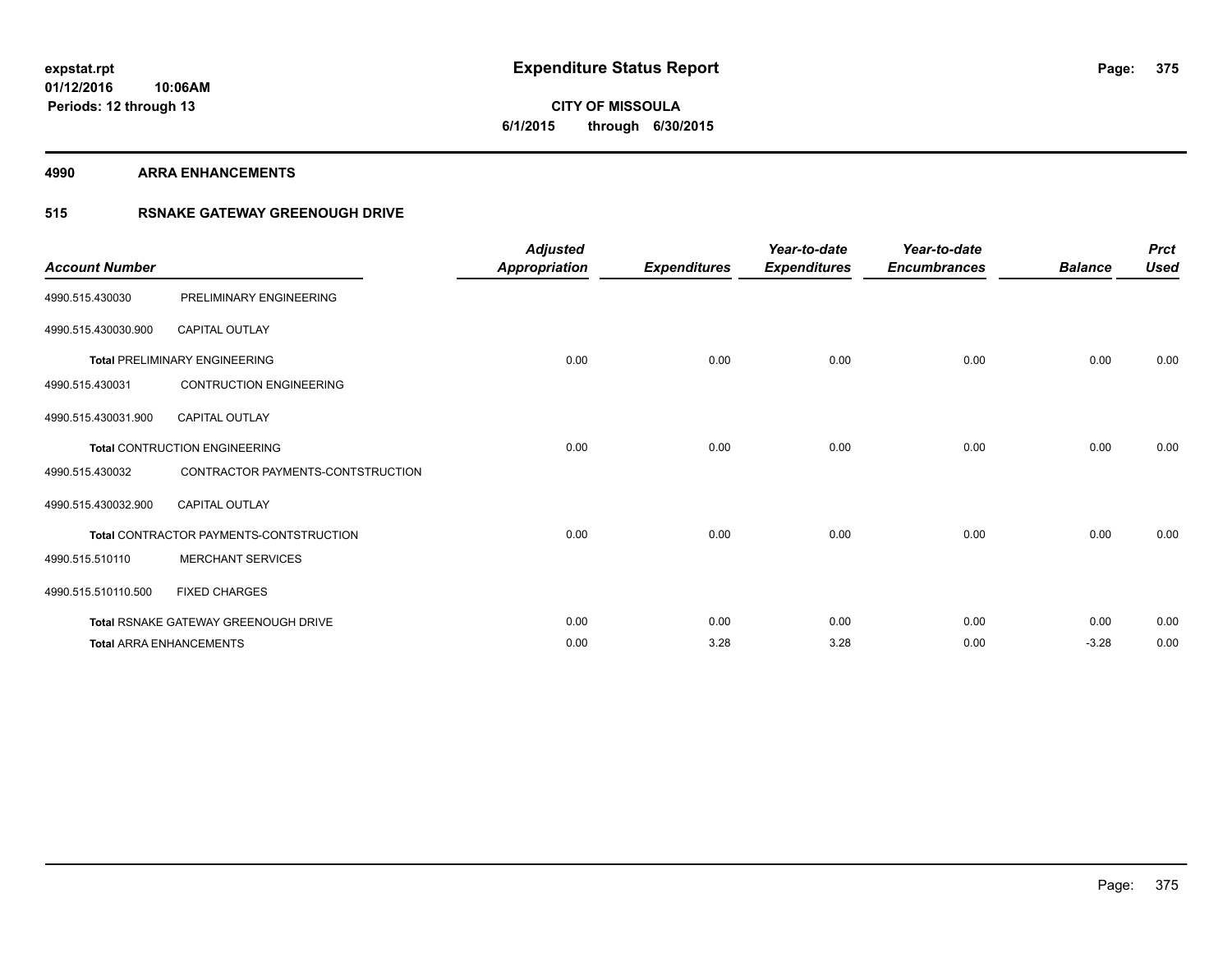**4991 ARRA HB645**

### **500 N HIGGINS STREETSCAPE**

|                                               | <b>Adjusted</b><br><b>Appropriation</b> | <b>Expenditures</b> | Year-to-date<br><b>Expenditures</b> | Year-to-date<br><b>Encumbrances</b> | <b>Balance</b> | <b>Prct</b><br><b>Used</b> |
|-----------------------------------------------|-----------------------------------------|---------------------|-------------------------------------|-------------------------------------|----------------|----------------------------|
| N.HIGGINS/MTN WATER                           |                                         |                     |                                     |                                     |                |                            |
| <b>CAPITAL OUTLAY</b>                         |                                         |                     |                                     |                                     |                |                            |
| <b>Total N.HIGGINS/MTN WATER</b>              | 0.00                                    | 0.00                | 0.00                                | 0.00                                | 0.00           | 0.00                       |
| <b>MERCHANT SERVICES</b>                      |                                         |                     |                                     |                                     |                |                            |
| <b>FIXED CHARGES</b>                          |                                         |                     |                                     |                                     |                |                            |
| 4991.500.510110.550.000 MERCHANT SERVICE FEES | 0.00                                    | 31.05               | 31.05                               | 0.00                                | $-31.05$       | 0.00<br>0.00               |
|                                               | <b>Total N HIGGINS STREETSCAPE</b>      | 0.00                | 31.05                               | 31.05                               | 0.00           | $-31.05$                   |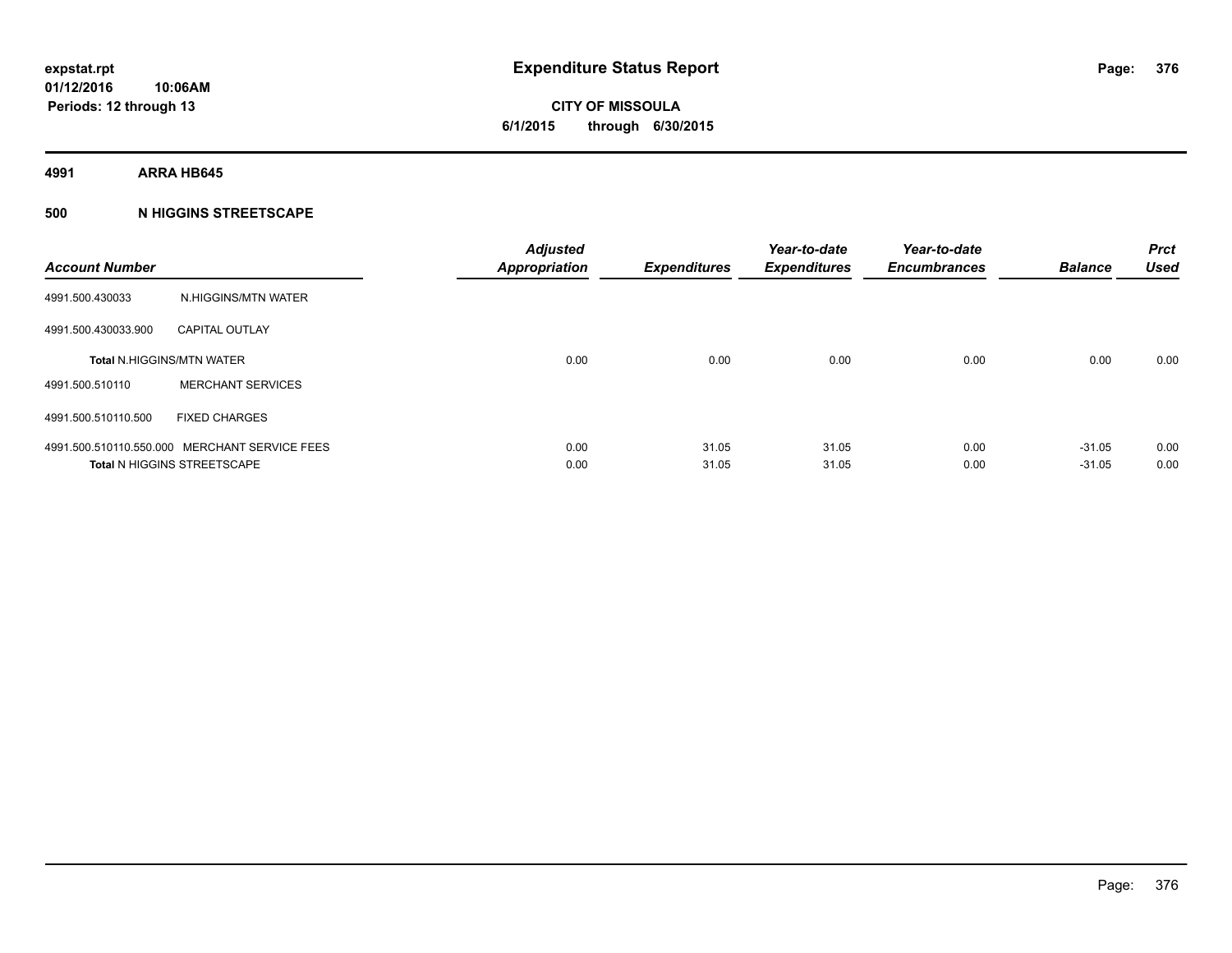**CITY OF MISSOULA 6/1/2015 through 6/30/2015**

**4991 ARRA HB645**

**520 N HIGGINS PAVING**

| <b>Account Number</b>         |                                         | <b>Adjusted</b><br><b>Appropriation</b> | <b>Expenditures</b> | Year-to-date<br><b>Expenditures</b> | Year-to-date<br><b>Encumbrances</b> | <b>Balance</b> | <b>Prct</b><br><b>Used</b> |
|-------------------------------|-----------------------------------------|-----------------------------------------|---------------------|-------------------------------------|-------------------------------------|----------------|----------------------------|
| 4991.520.430030               | PRELIMINARY ENGINEERING                 |                                         |                     |                                     |                                     |                |                            |
| 4991.520.430030.900           | <b>CAPITAL OUTLAY</b>                   |                                         |                     |                                     |                                     |                |                            |
|                               | <b>Total PRELIMINARY ENGINEERING</b>    | 0.00                                    | 0.00                | 0.00                                | 0.00                                | 0.00           | 0.00                       |
| 4991.520.430031               | <b>CONTRUCTION ENGINEERING</b>          |                                         |                     |                                     |                                     |                |                            |
| 4991.520.430031.900           | <b>CAPITAL OUTLAY</b>                   |                                         |                     |                                     |                                     |                |                            |
|                               | <b>Total CONTRUCTION ENGINEERING</b>    | 0.00                                    | 0.00                | 0.00                                | 0.00                                | 0.00           | 0.00                       |
| 4991.520.430032               | CONTRACTOR PAYMENTS-CONTSTRUCTION       |                                         |                     |                                     |                                     |                |                            |
| 4991.520.430032.900           | <b>CAPITAL OUTLAY</b>                   |                                         |                     |                                     |                                     |                |                            |
|                               | Total CONTRACTOR PAYMENTS-CONTSTRUCTION | 0.00                                    | 0.00                | 0.00                                | 0.00                                | 0.00           | 0.00                       |
| 4991.520.510110               | <b>MERCHANT SERVICES</b>                |                                         |                     |                                     |                                     |                |                            |
| 4991.520.510110.500           | <b>FIXED CHARGES</b>                    |                                         |                     |                                     |                                     |                |                            |
| <b>Total N HIGGINS PAVING</b> |                                         | 0.00                                    | 0.00                | 0.00                                | 0.00                                | 0.00           | 0.00                       |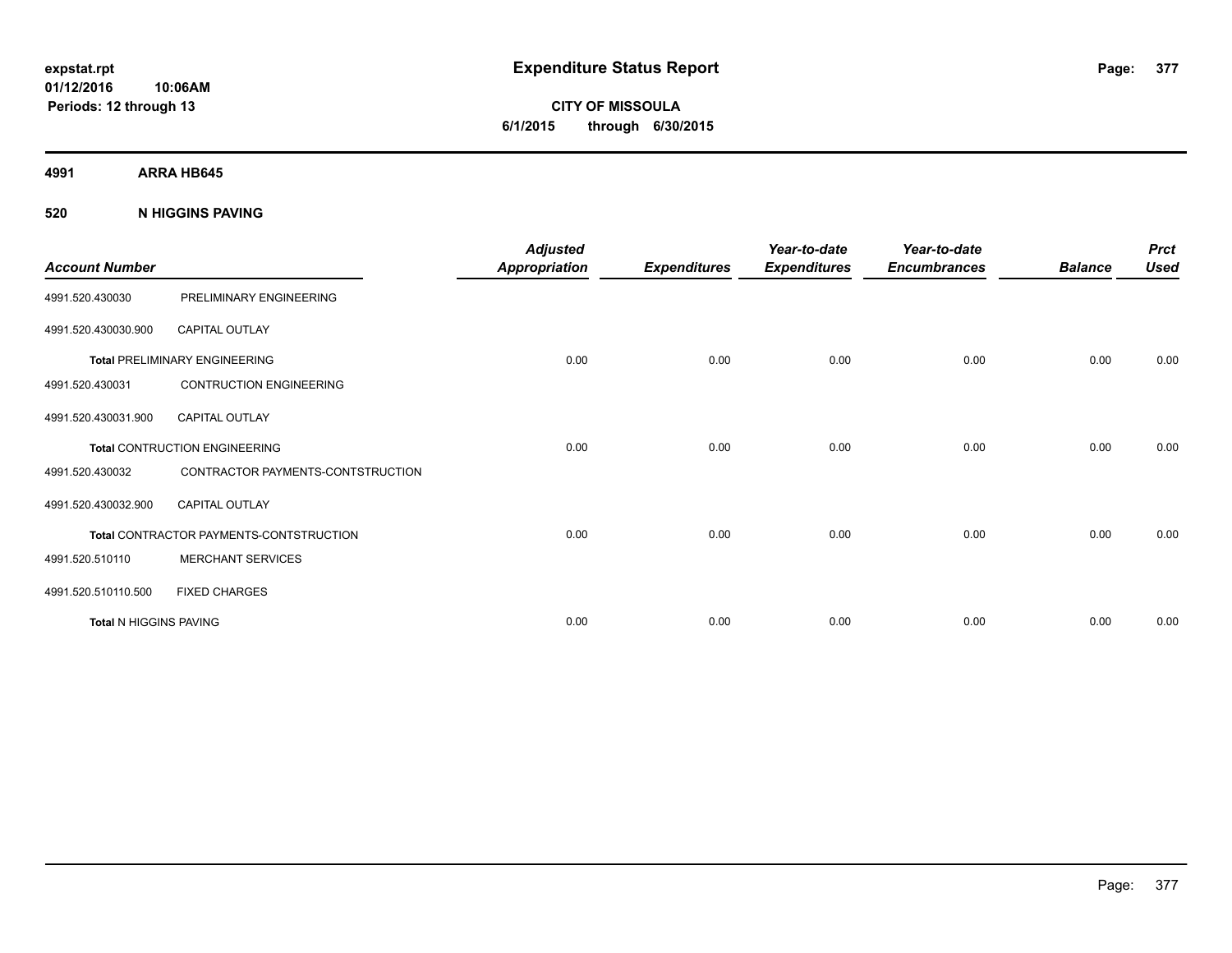**CITY OF MISSOULA 6/1/2015 through 6/30/2015**

**4991 ARRA HB645**

### **525 BROOKS ST CURB & SW IMPROVEMENTS**

| <b>Account Number</b> |                                         | <b>Adjusted</b><br><b>Appropriation</b> | <b>Expenditures</b> | Year-to-date<br><b>Expenditures</b> | Year-to-date<br><b>Encumbrances</b> | <b>Balance</b> | <b>Prct</b><br><b>Used</b> |
|-----------------------|-----------------------------------------|-----------------------------------------|---------------------|-------------------------------------|-------------------------------------|----------------|----------------------------|
| 4991.525.430030       | PRELIMINARY ENGINEERING                 |                                         |                     |                                     |                                     |                |                            |
| 4991.525.430030.900   | <b>CAPITAL OUTLAY</b>                   |                                         |                     |                                     |                                     |                |                            |
|                       | <b>Total PRELIMINARY ENGINEERING</b>    | 0.00                                    | 0.00                | 0.00                                | 0.00                                | 0.00           | 0.00                       |
| 4991.525.430031       | <b>CONTRUCTION ENGINEERING</b>          |                                         |                     |                                     |                                     |                |                            |
| 4991.525.430031.900   | <b>CAPITAL OUTLAY</b>                   |                                         |                     |                                     |                                     |                |                            |
|                       | <b>Total CONTRUCTION ENGINEERING</b>    | 0.00                                    | 0.00                | 0.00                                | 0.00                                | 0.00           | 0.00                       |
| 4991.525.430032       | CONTRACTOR PAYMENTS-CONTSTRUCTION       |                                         |                     |                                     |                                     |                |                            |
| 4991.525.430032.900   | <b>CAPITAL OUTLAY</b>                   |                                         |                     |                                     |                                     |                |                            |
|                       | Total CONTRACTOR PAYMENTS-CONTSTRUCTION | 0.00                                    | 0.00                | 0.00                                | 0.00                                | 0.00           | 0.00                       |
| 4991.525.510110       | <b>MERCHANT SERVICES</b>                |                                         |                     |                                     |                                     |                |                            |
| 4991.525.510110.500   | <b>FIXED CHARGES</b>                    |                                         |                     |                                     |                                     |                |                            |
|                       | Total BROOKS ST CURB & SW IMPROVEMENTS  | 0.00                                    | 0.00                | 0.00                                | 0.00                                | 0.00           | 0.00                       |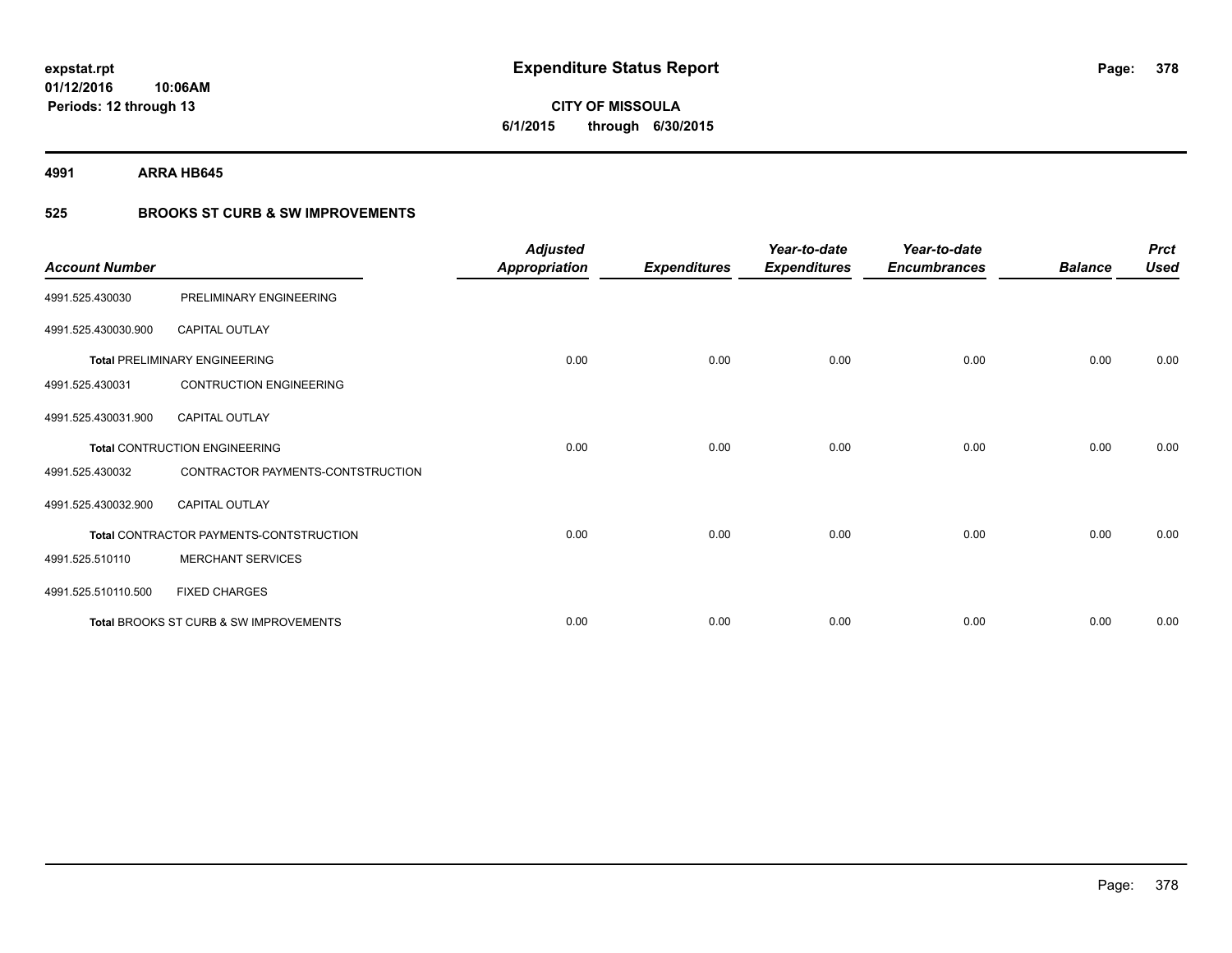**CITY OF MISSOULA 6/1/2015 through 6/30/2015**

**4991 ARRA HB645**

**530 CURB RAMPS**

| <b>Account Number</b>          |                                                | <b>Adjusted</b><br><b>Appropriation</b> | <b>Expenditures</b> | Year-to-date<br><b>Expenditures</b> | Year-to-date<br><b>Encumbrances</b> | <b>Balance</b> | <b>Prct</b><br><b>Used</b> |
|--------------------------------|------------------------------------------------|-----------------------------------------|---------------------|-------------------------------------|-------------------------------------|----------------|----------------------------|
|                                |                                                |                                         |                     |                                     |                                     |                |                            |
| 4991.530.430030                | PRELIMINARY ENGINEERING                        |                                         |                     |                                     |                                     |                |                            |
| 4991.530.430030.100            | PERSONAL SERVICES                              |                                         |                     |                                     |                                     |                |                            |
| <b>Total PERSONAL SERVICES</b> |                                                | 0.00                                    | 0.00                | 0.00                                | 0.00                                | 0.00           | 0.00                       |
| 4991.530.430030.900            | <b>CAPITAL OUTLAY</b>                          |                                         |                     |                                     |                                     |                |                            |
|                                | <b>Total PRELIMINARY ENGINEERING</b>           | 0.00                                    | 0.00                | 0.00                                | 0.00                                | 0.00           | 0.00                       |
| 4991.530.430031                | <b>CONTRUCTION ENGINEERING</b>                 |                                         |                     |                                     |                                     |                |                            |
| 4991.530.430031.900            | <b>CAPITAL OUTLAY</b>                          |                                         |                     |                                     |                                     |                |                            |
|                                | <b>Total CONTRUCTION ENGINEERING</b>           | 0.00                                    | 0.00                | 0.00                                | 0.00                                | 0.00           | 0.00                       |
| 4991.530.430032                | CONTRACTOR PAYMENTS-CONTSTRUCTION              |                                         |                     |                                     |                                     |                |                            |
| 4991.530.430032.900            | <b>CAPITAL OUTLAY</b>                          |                                         |                     |                                     |                                     |                |                            |
|                                | <b>Total CONTRACTOR PAYMENTS-CONTSTRUCTION</b> | 0.00                                    | 0.00                | 0.00                                | 0.00                                | 0.00           | 0.00                       |
| 4991.530.510110                | <b>MERCHANT SERVICES</b>                       |                                         |                     |                                     |                                     |                |                            |
| 4991.530.510110.500            | <b>FIXED CHARGES</b>                           |                                         |                     |                                     |                                     |                |                            |
| <b>Total CURB RAMPS</b>        |                                                | 0.00                                    | 0.00                | 0.00                                | 0.00                                | 0.00           | 0.00                       |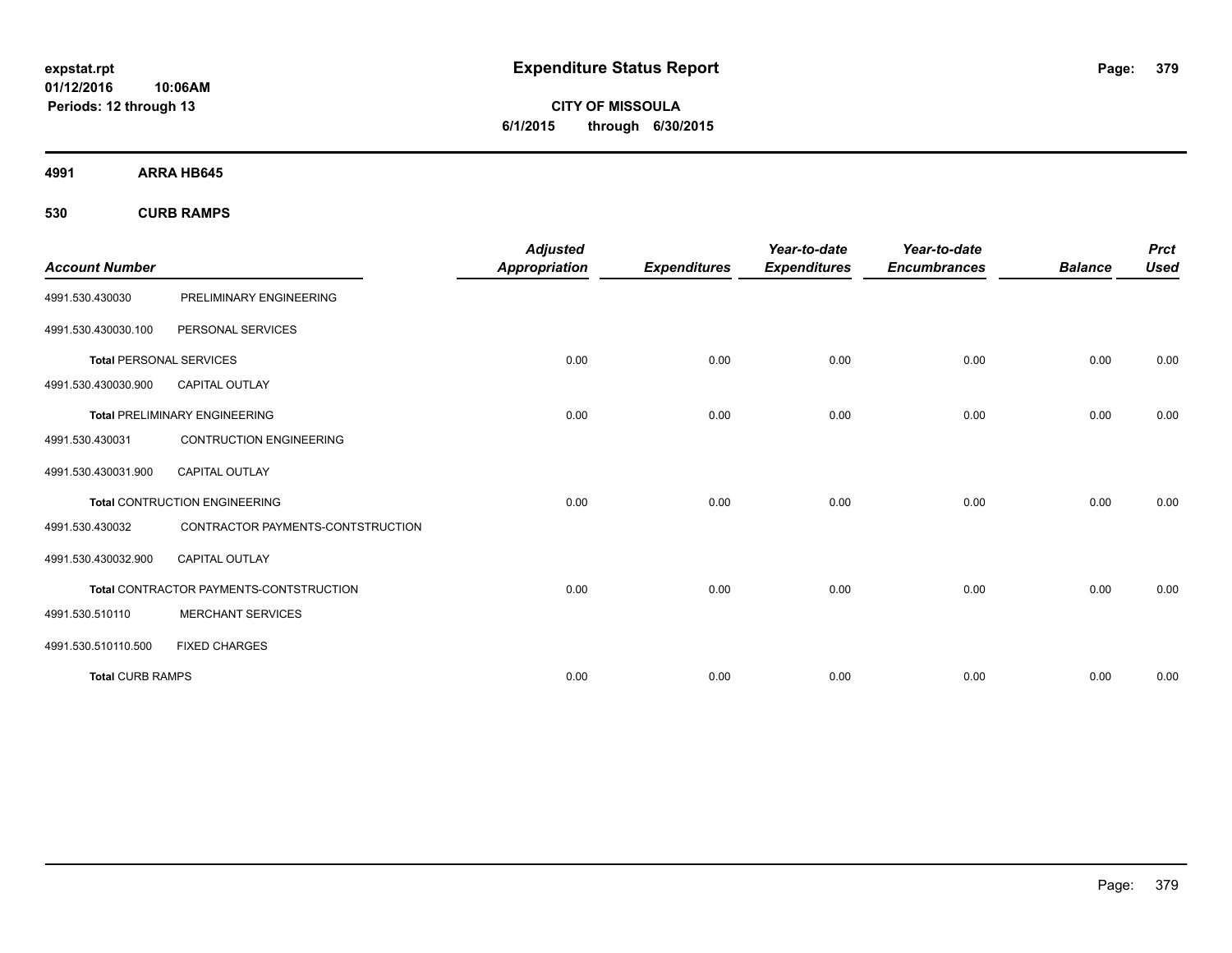**4991 ARRA HB645**

**Periods: 12 through 13**

### **535 PARKS PLAYGROUND INSTALLS**

**10:06AM**

|                                |                                         | <b>Adjusted</b>      |                     | Year-to-date        | Year-to-date        |                | <b>Prct</b> |
|--------------------------------|-----------------------------------------|----------------------|---------------------|---------------------|---------------------|----------------|-------------|
| <b>Account Number</b>          |                                         | <b>Appropriation</b> | <b>Expenditures</b> | <b>Expenditures</b> | <b>Encumbrances</b> | <b>Balance</b> | <b>Used</b> |
| 4991.535.430030                | PRELIMINARY ENGINEERING                 |                      |                     |                     |                     |                |             |
| 4991.535.430030.100            | PERSONAL SERVICES                       |                      |                     |                     |                     |                |             |
| <b>Total PERSONAL SERVICES</b> |                                         | 0.00                 | 0.00                | 0.00                | 0.00                | 0.00           | 0.00        |
| 4991.535.430030.900            | <b>CAPITAL OUTLAY</b>                   |                      |                     |                     |                     |                |             |
|                                | <b>Total PRELIMINARY ENGINEERING</b>    | 0.00                 | 0.00                | 0.00                | 0.00                | 0.00           | 0.00        |
| 4991.535.430031                | <b>CONTRUCTION ENGINEERING</b>          |                      |                     |                     |                     |                |             |
| 4991.535.430031.900            | CAPITAL OUTLAY                          |                      |                     |                     |                     |                |             |
|                                | <b>Total CONTRUCTION ENGINEERING</b>    | 0.00                 | 0.00                | 0.00                | 0.00                | 0.00           | 0.00        |
| 4991.535.430032                | CONTRACTOR PAYMENTS-CONTSTRUCTION       |                      |                     |                     |                     |                |             |
| 4991.535.430032.900            | <b>CAPITAL OUTLAY</b>                   |                      |                     |                     |                     |                |             |
|                                | Total CONTRACTOR PAYMENTS-CONTSTRUCTION | 0.00                 | 0.00                | 0.00                | 0.00                | 0.00           | 0.00        |
| 4991.535.510110                | <b>MERCHANT SERVICES</b>                |                      |                     |                     |                     |                |             |
| 4991.535.510110.500            | <b>FIXED CHARGES</b>                    |                      |                     |                     |                     |                |             |
|                                | <b>Total PARKS PLAYGROUND INSTALLS</b>  | 0.00                 | 0.00                | 0.00                | 0.00                | 0.00           | 0.00        |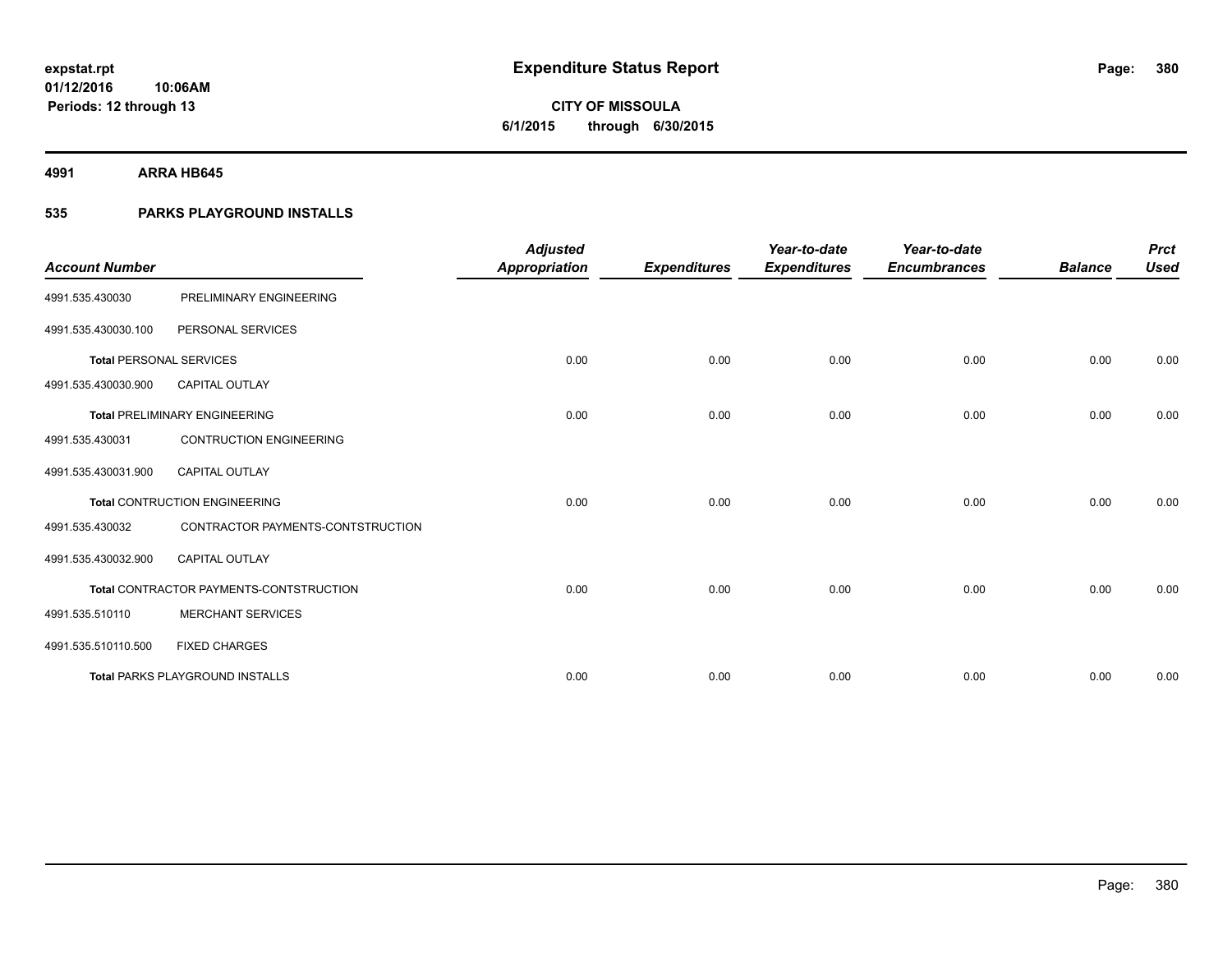**4991 ARRA HB645**

### **540 GREENOUGH PARK BRIDGE**

| <b>Account Number</b>          |                                         | <b>Adjusted</b><br><b>Appropriation</b> | <b>Expenditures</b> | Year-to-date<br><b>Expenditures</b> | Year-to-date<br><b>Encumbrances</b> | <b>Balance</b> | <b>Prct</b><br><b>Used</b> |
|--------------------------------|-----------------------------------------|-----------------------------------------|---------------------|-------------------------------------|-------------------------------------|----------------|----------------------------|
| 4991.540.430030                | PRELIMINARY ENGINEERING                 |                                         |                     |                                     |                                     |                |                            |
| 4991.540.430030.900            | <b>CAPITAL OUTLAY</b>                   |                                         |                     |                                     |                                     |                |                            |
|                                | <b>Total PRELIMINARY ENGINEERING</b>    | 0.00                                    | 0.00                | 0.00                                | 0.00                                | 0.00           | 0.00                       |
| 4991.540.430031                | <b>CONTRUCTION ENGINEERING</b>          |                                         |                     |                                     |                                     |                |                            |
| 4991.540.430031.900            | <b>CAPITAL OUTLAY</b>                   |                                         |                     |                                     |                                     |                |                            |
|                                | <b>Total CONTRUCTION ENGINEERING</b>    | 0.00                                    | 0.00                | 0.00                                | 0.00                                | 0.00           | 0.00                       |
| 4991.540.430032                | CONTRACTOR PAYMENTS-CONTSTRUCTION       |                                         |                     |                                     |                                     |                |                            |
| 4991.540.430032.100            | PERSONAL SERVICES                       |                                         |                     |                                     |                                     |                |                            |
| <b>Total PERSONAL SERVICES</b> |                                         | 0.00                                    | 0.00                | 0.00                                | 0.00                                | 0.00           | 0.00                       |
| 4991.540.430032.900            | <b>CAPITAL OUTLAY</b>                   |                                         |                     |                                     |                                     |                |                            |
|                                | Total CONTRACTOR PAYMENTS-CONTSTRUCTION | 0.00                                    | 0.00                | 0.00                                | 0.00                                | 0.00           | 0.00                       |
| 4991.540.510110                | <b>MERCHANT SERVICES</b>                |                                         |                     |                                     |                                     |                |                            |
| 4991.540.510110.500            | <b>FIXED CHARGES</b>                    |                                         |                     |                                     |                                     |                |                            |
|                                | <b>Total GREENOUGH PARK BRIDGE</b>      | 0.00                                    | 0.00                | 0.00                                | 0.00                                | 0.00           | 0.00                       |
| Total ARRA HB645               |                                         | 0.00                                    | 31.05               | 31.05                               | 0.00                                | $-31.05$       | 0.00                       |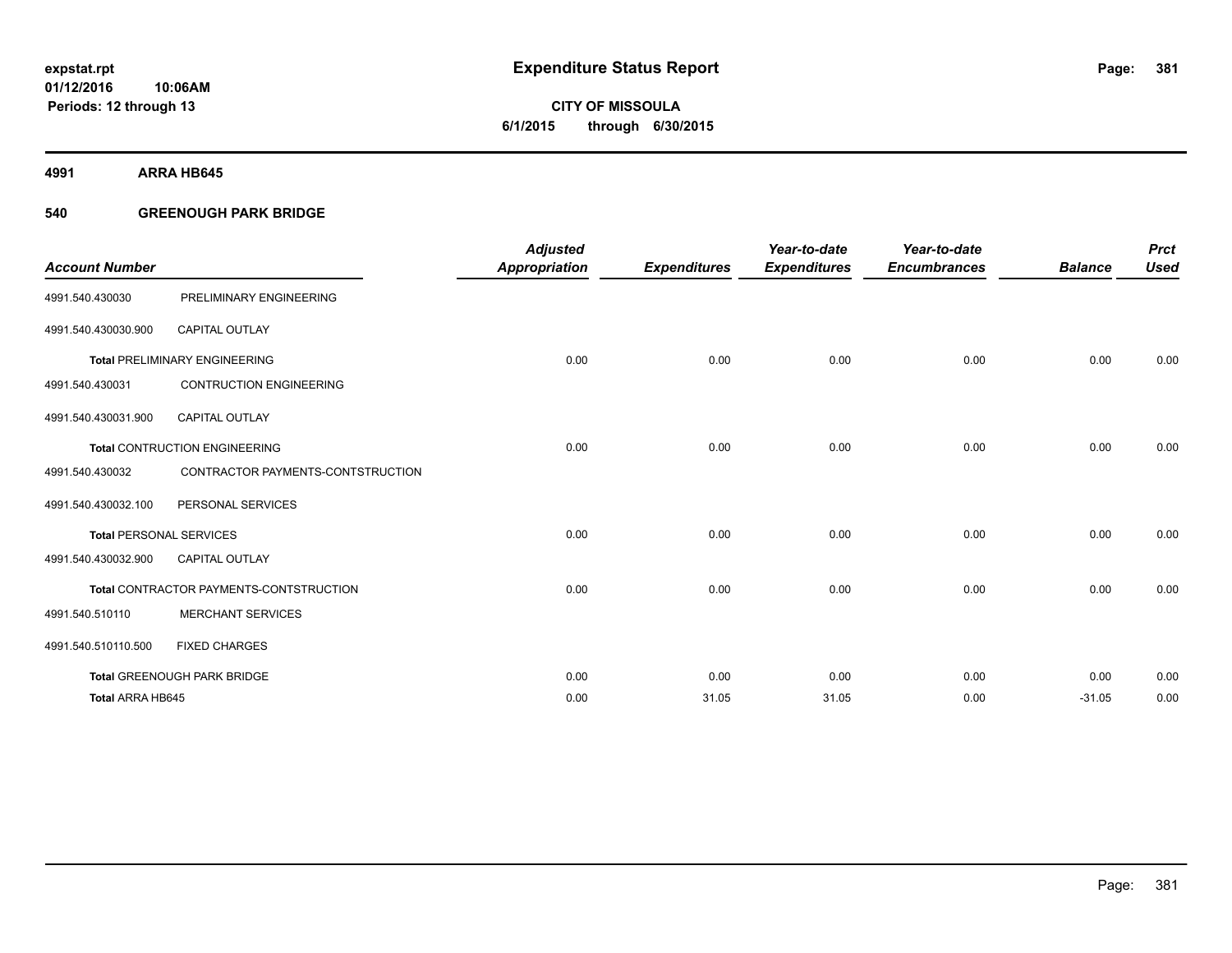**Periods: 12 through 13**

**CITY OF MISSOULA 6/1/2015 through 6/30/2015**

#### **4992 WFL MILLER CREEK ROAD**

**10:06AM**

| <b>Account Number</b> |                                               | <b>Adjusted</b><br><b>Appropriation</b> | <b>Expenditures</b> | Year-to-date<br><b>Expenditures</b> | Year-to-date<br><b>Encumbrances</b> | <b>Balance</b> | <b>Prct</b><br><b>Used</b> |
|-----------------------|-----------------------------------------------|-----------------------------------------|---------------------|-------------------------------------|-------------------------------------|----------------|----------------------------|
| 4992.390.430230       | STREET RESTORATION                            |                                         |                     |                                     |                                     |                |                            |
| 4992.390.430230.900   | <b>CAPITAL OUTLAY</b>                         |                                         |                     |                                     |                                     |                |                            |
|                       | <b>Total STREET RESTORATION</b>               | 0.00                                    | 0.00                | 0.00                                | 0.00                                | 0.00           | 0.00                       |
| 4992.390.510110       | <b>MERCHANT SERVICES</b>                      |                                         |                     |                                     |                                     |                |                            |
| 4992.390.510110.500   | <b>FIXED CHARGES</b>                          |                                         |                     |                                     |                                     |                |                            |
|                       | 4992.390.510110.550.000 MERCHANT SERVICE FEES | 0.00                                    | 0.04                | 0.04                                | 0.00                                | $-0.04$        | 0.00                       |
|                       | <b>Total WFL MILLER CREEK ROAD</b>            | 0.00                                    | 0.04                | 0.04                                | 0.00                                | $-0.04$        | 0.00                       |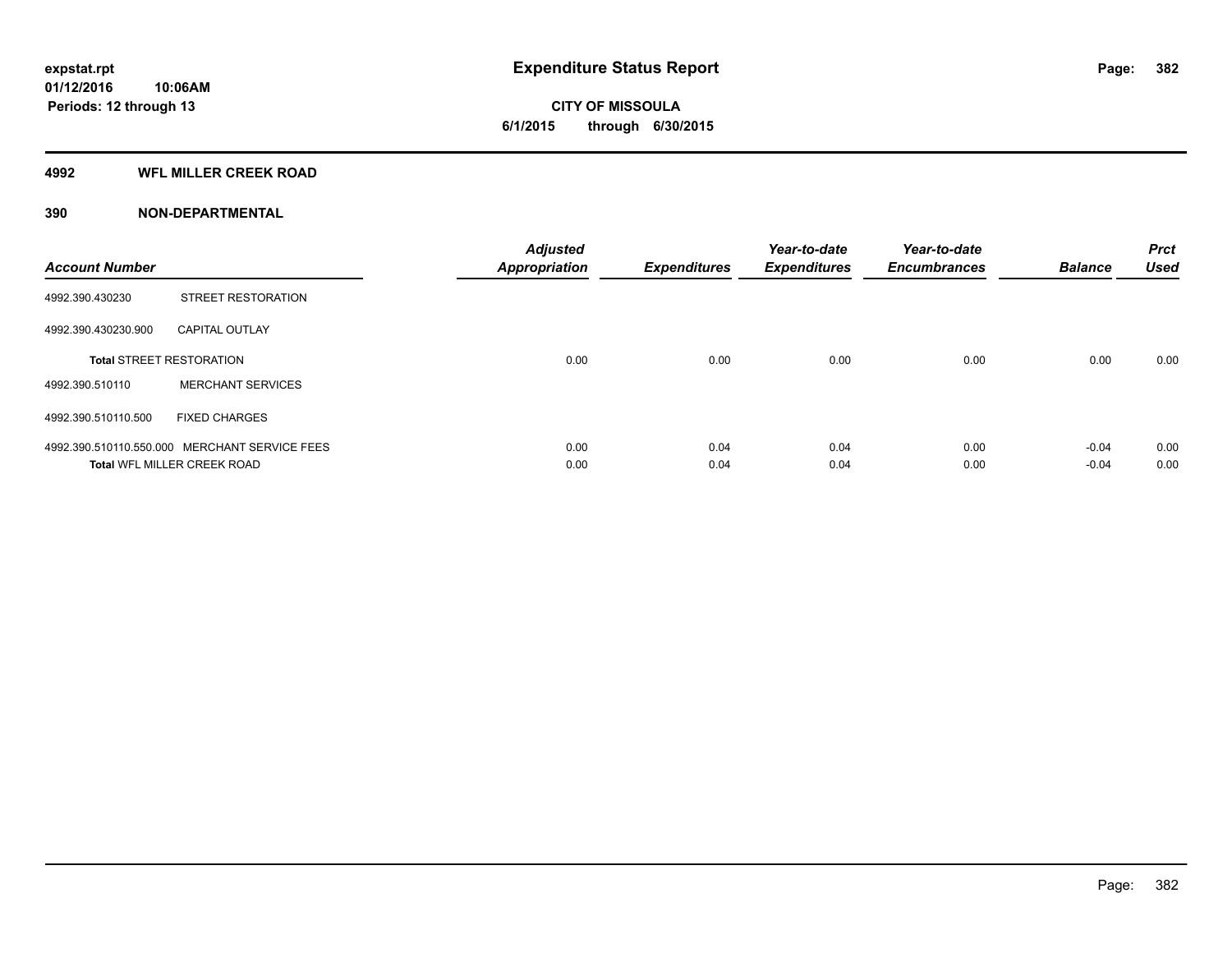# **CITY OF MISSOULA 6/1/2015 through 6/30/2015**

#### **4993 WESTERN FEDERAL LANDS**

### **280 PUBLIC WORKS ADMIN/ENGINEERING**

|                                |                                                     | <b>Adjusted</b>      |                     | Year-to-date        | Year-to-date        |                       | <b>Prct</b>  |
|--------------------------------|-----------------------------------------------------|----------------------|---------------------|---------------------|---------------------|-----------------------|--------------|
| <b>Account Number</b>          |                                                     | <b>Appropriation</b> | <b>Expenditures</b> | <b>Expenditures</b> | <b>Encumbrances</b> | <b>Balance</b>        | <b>Used</b>  |
| 4993.280.430022                | RATTLESNAKE UNIVERSITY CROSSING                     |                      |                     |                     |                     |                       |              |
| 4993.280.430022.300            | PURCHASED SERVICES                                  |                      |                     |                     |                     |                       |              |
|                                | <b>Total PURCHASED SERVICES</b>                     | 0.00                 | 0.00                | 0.00                | 0.00                | 0.00                  | 0.00         |
| 4993.280.430022.900            | <b>CAPITAL OUTLAY</b>                               |                      |                     |                     |                     |                       |              |
|                                | Total RATTLESNAKE UNIVERSITY CROSSING               | 0.00                 | 0.00                | 0.00                | 0.00                | 0.00                  | 0.00         |
| 4993.280.430024                | RUX PH 11/PROJ 2010-022(B)                          |                      |                     |                     |                     |                       |              |
| 4993.280.430024.100            | PERSONAL SERVICES                                   |                      |                     |                     |                     |                       |              |
|                                | 4993.280.430024.110.000 SALARIES AND WAGES          | 0.00                 | 0.00                | 589.95              | 0.00                | $-589.95$             | 0.00         |
|                                | 4993.280.430024.140.000 EMPLOYER CONTRIBUTIONS      | 0.00<br>0.00         | 0.00                | 43.77<br>633.72     | 0.00<br>0.00        | $-43.77$<br>$-633.72$ | 0.00<br>0.00 |
| <b>Total PERSONAL SERVICES</b> |                                                     |                      | 0.00                |                     |                     |                       |              |
| 4993.280.430024.900            | CAPITAL OUTLAY                                      |                      |                     |                     |                     |                       |              |
|                                | 4993.280.430024.930.000 RUX PHASE 2-PROJ 2010-022(B | 0.00                 | 0.00                | 60,757.21           | 0.00                | $-60,757.21$          | 0.00         |
| <b>Total CAPITAL OUTLAY</b>    |                                                     | 0.00                 | 0.00                | 60,757.21           | 0.00                | $-60,757.21$          | 0.00         |
|                                | Total RUX PH 11/PROJ 2010-022(B)                    | 0.00                 | 0.00                | 61,390.93           | 0.00                | $-61,390.93$          | 0.00         |
| 4993.280.430223                | FACILITY MAINT ENERGY CONSERVATION                  |                      |                     |                     |                     |                       |              |
| 4993.280.430223.900            | <b>CAPITAL OUTLAY</b>                               |                      |                     |                     |                     |                       |              |
|                                | Total FACILITY MAINT ENERGY CONSERVATION            | 0.00                 | 0.00                | 0.00                | 0.00                | 0.00                  | 0.00         |
| 4993.280.510110                | <b>MERCHANT SERVICES</b>                            |                      |                     |                     |                     |                       |              |
| 4993.280.510110.500            | <b>FIXED CHARGES</b>                                |                      |                     |                     |                     |                       |              |
|                                | 4993.280.510110.550.000 MERCHANT SERVICE FEES       | 0.00                 | 23.34               | 23.34               | 0.00                | $-23.34$              | 0.00         |
| <b>Total MERCHANT SERVICES</b> |                                                     | 0.00                 | 23.34               | 23.34               | 0.00                | $-23.34$              | 0.00         |
|                                |                                                     |                      |                     |                     |                     |                       |              |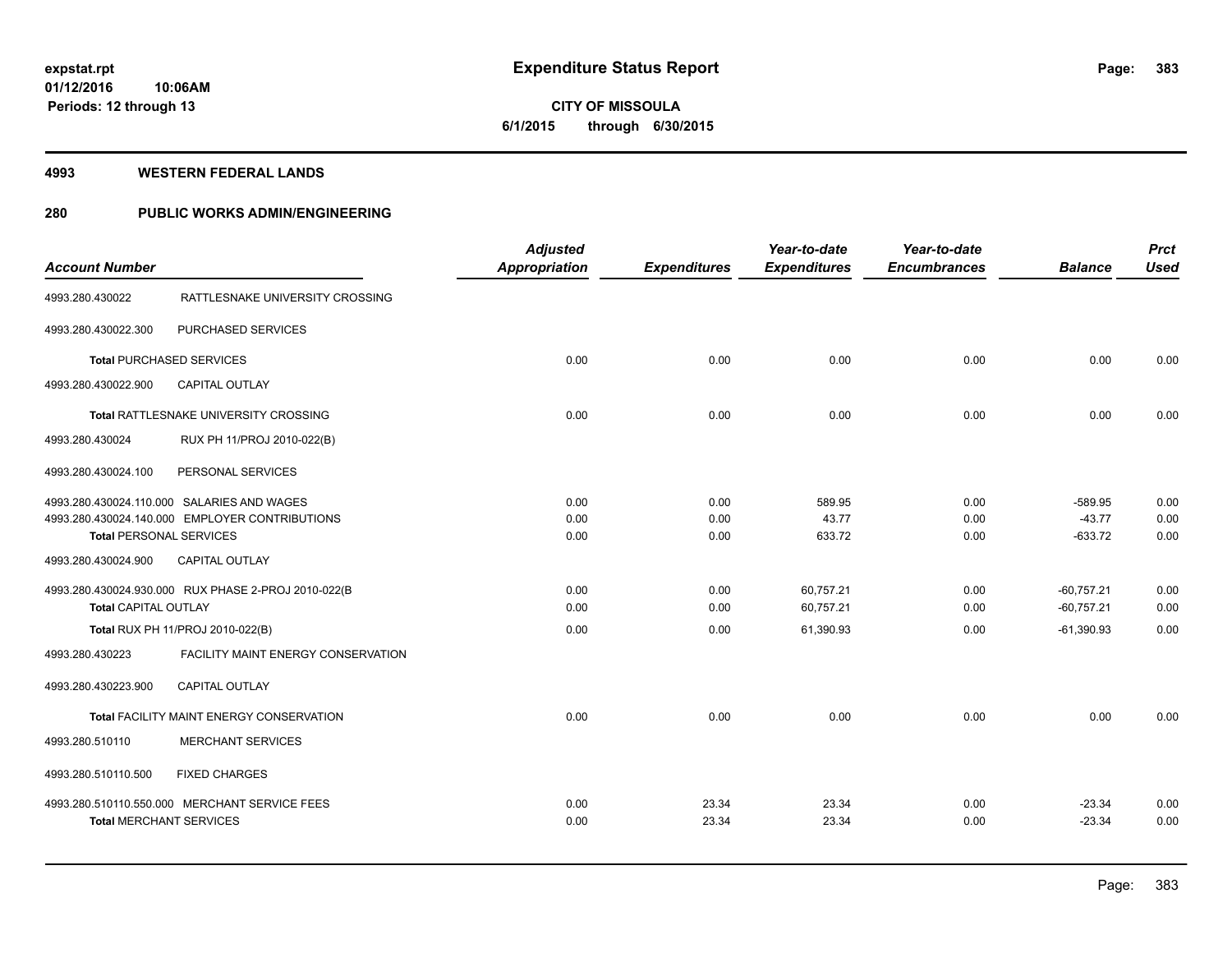| Periods: 12 through 13 |                                                                                                                         | 6/1/2015                                | <b>CITY OF MISSOULA</b><br>through 6/30/2015 |                                     |                                     |                                    |                        |
|------------------------|-------------------------------------------------------------------------------------------------------------------------|-----------------------------------------|----------------------------------------------|-------------------------------------|-------------------------------------|------------------------------------|------------------------|
|                        | <b>Total WESTERN FEDERAL LANDS</b>                                                                                      | 0.00                                    | 23.34                                        | 61,414.27                           | 0.00                                | $-61,414.27$                       | 0.00                   |
| 5020                   | <b>CIVIC STADIUM</b>                                                                                                    |                                         |                                              |                                     |                                     |                                    |                        |
| 395                    | <b>PARKING COMMISSION</b>                                                                                               |                                         |                                              |                                     |                                     |                                    |                        |
| <b>Account Number</b>  |                                                                                                                         | <b>Adjusted</b><br><b>Appropriation</b> | <b>Expenditures</b>                          | Year-to-date<br><b>Expenditures</b> | Year-to-date<br><b>Encumbrances</b> | <b>Balance</b>                     | <b>Prct</b><br>Used    |
| 5020.395.460000        | <b>CULTURE &amp; RECREATION</b>                                                                                         |                                         |                                              |                                     |                                     |                                    |                        |
| 5020.395.460000.500    | <b>FIXED CHARGES</b>                                                                                                    |                                         |                                              |                                     |                                     |                                    |                        |
|                        | 5020.395.460000.500.000 CIVIC STADIUM/FIXED CHARGES<br>Total CULTURE & RECREATION                                       | 3,000.00<br>3,000.00                    | 0.00<br>0.00                                 | 0.00<br>0.00                        | 0.00<br>0.00                        | 3,000.00<br>3,000.00               | 0.00<br>0.00           |
| 5020.395.490200        | REVENUE BOND DEBT SERVICE                                                                                               |                                         |                                              |                                     |                                     |                                    |                        |
| 5020.395.490200.600    | <b>DEBT SERVICE</b>                                                                                                     |                                         |                                              |                                     |                                     |                                    |                        |
|                        | 5020.395.490200.610.000 PRINCIPAL<br>5020.395.490200.620.000 INTEREST / SERVICE FEES<br>Total REVENUE BOND DEBT SERVICE | 33,420.00<br>83,580.00<br>117,000.00    | 0.00<br>80,646.87<br>80,646.87               | 0.00<br>81,196.87<br>81,196.87      | 0.00<br>0.00<br>0.00                | 33,420.00<br>2,383.13<br>35,803.13 | 0.00<br>97.15<br>69.40 |
| 5020.395.510000        | <b>MISCELLANEOUS</b>                                                                                                    |                                         |                                              |                                     |                                     |                                    |                        |
| 5020.395.510000.800    | OTHER OBJECTS                                                                                                           |                                         |                                              |                                     |                                     |                                    |                        |
|                        | 5020.395.510000.830.000 DEPRECIATION<br>Total MISCELLANEOUS                                                             | 0.00<br>0.00                            | 118,500.00<br>118,500.00                     | 118,500.00<br>118,500.00            | 0.00<br>0.00                        | $-118,500.00$<br>$-118,500.00$     | 0.00<br>0.00           |
| 5020.395.510110        | <b>MERCHANT SERVICES</b>                                                                                                |                                         |                                              |                                     |                                     |                                    |                        |
| 5020.395.510110.500    | <b>FIXED CHARGES</b>                                                                                                    |                                         |                                              |                                     |                                     |                                    |                        |
|                        | <b>Total MERCHANT SERVICES</b>                                                                                          | 0.00                                    | 0.00                                         | 0.00                                | 0.00                                | 0.00                               | 0.00                   |
|                        | <b>Total CIVIC STADIUM</b>                                                                                              | 120.000.00                              | 199.146.87                                   | 199.696.87                          | 0.00                                | -79,696.87                         | 166.41                 |

# **expstat.rpt Expenditure Status Report Page:**

**01/12/2016**

**10:06AM**

**384**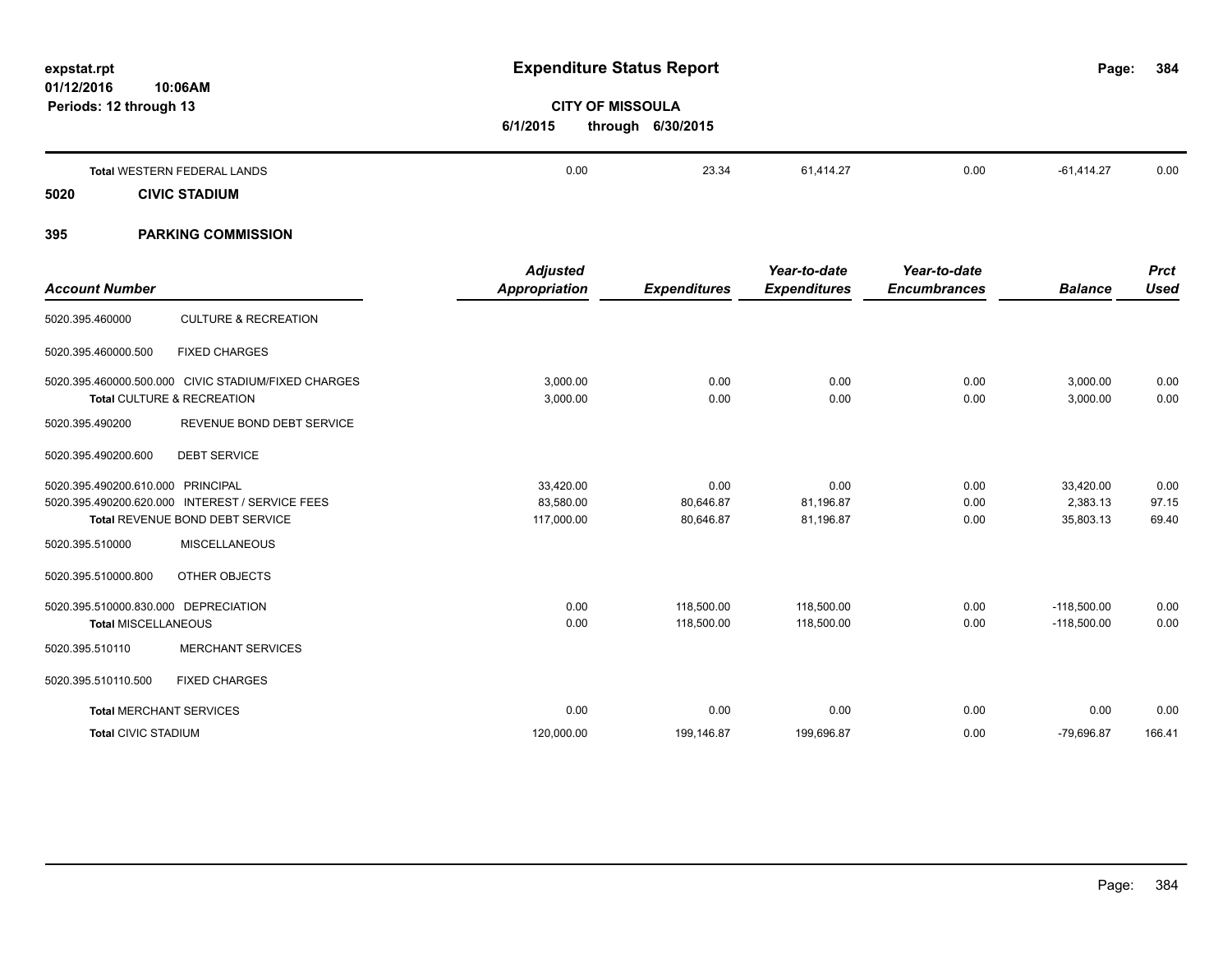**CITY OF MISSOULA 6/1/2015 through 6/30/2015**

**5210 WATER**

**335 WATER**

|                                 |                                                              | <b>Adjusted</b> |                     | Year-to-date        | Year-to-date        |                 | <b>Prct</b> |
|---------------------------------|--------------------------------------------------------------|-----------------|---------------------|---------------------|---------------------|-----------------|-------------|
| <b>Account Number</b>           |                                                              | Appropriation   | <b>Expenditures</b> | <b>Expenditures</b> | <b>Encumbrances</b> | <b>Balance</b>  | <b>Used</b> |
| 5210.335.430590                 | OTHER ACTIVITIES                                             |                 |                     |                     |                     |                 |             |
| 5210.335.430590.300             | PURCHASED SERVICES                                           |                 |                     |                     |                     |                 |             |
|                                 | 5210.335.430590.350.000 ACQUISITION/PROFESSIONAL SERVICES    | 0.00            | 625,405.23          | 3,085,597.96        | 0.00                | $-3.085,597.96$ | 0.00        |
|                                 | 5210.335.430590.390.000 ACQUISITION/OTHER PURCHASED SERVICES | 0.00            | 0.00                | 370.43              | 0.00                | $-370.43$       | 0.00        |
| <b>Total PURCHASED SERVICES</b> |                                                              | 0.00            | 625,405.23          | 3,085,968.39        | 0.00                | $-3,085,968.39$ | 0.00        |
| 5210.335.430590.900             | <b>CAPITAL OUTLAY</b>                                        |                 |                     |                     |                     |                 |             |
| <b>Total CAPITAL OUTLAY</b>     |                                                              | 0.00            | 0.00                | 0.00                | 0.00                | 0.00            | 0.00        |
| <b>Total OTHER ACTIVITIES</b>   |                                                              | 0.00            | 625,405.23          | 3,085,968.39        | 0.00                | $-3,085,968.39$ | 0.00        |
| 5210.335.510110                 | <b>MERCHANT SERVICES</b>                                     |                 |                     |                     |                     |                 |             |
| 5210.335.510110.500             | <b>FIXED CHARGES</b>                                         |                 |                     |                     |                     |                 |             |
|                                 | 5210.335.510110.550.000 MERCHANT SERVICE FEES                | 0.00            | 2,066.13            | 2,066.13            | 0.00                | $-2,066.13$     | 0.00        |
| <b>Total MERCHANT SERVICES</b>  |                                                              | 0.00            | 2,066.13            | 2,066.13            | 0.00                | $-2,066.13$     | 0.00        |
| <b>Total WATER</b>              |                                                              | 0.00            | 627,471.36          | 3,088,034.52        | 0.00                | $-3,088,034.52$ | 0.00        |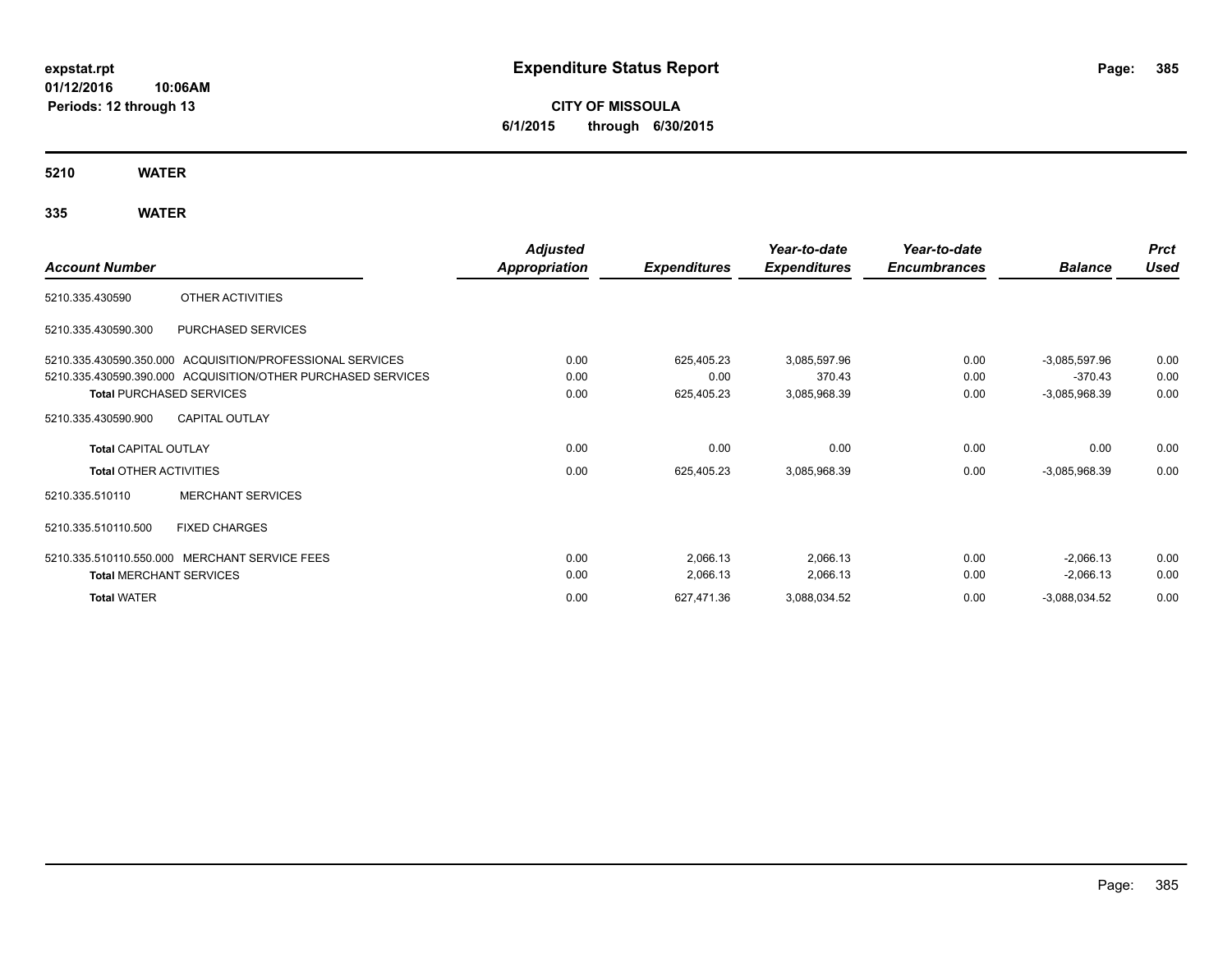**386**

**01/12/2016 10:06AM Periods: 12 through 13**

**CITY OF MISSOULA 6/1/2015 through 6/30/2015**

#### **5310 SEWER OPERATING BUDGET FUND**

| <b>Account Number</b>                   |                                                           | <b>Adjusted</b><br><b>Appropriation</b> | <b>Expenditures</b> | Year-to-date<br><b>Expenditures</b> | Year-to-date<br><b>Encumbrances</b> | <b>Balance</b>  | <b>Prct</b><br><b>Used</b> |
|-----------------------------------------|-----------------------------------------------------------|-----------------------------------------|---------------------|-------------------------------------|-------------------------------------|-----------------|----------------------------|
|                                         |                                                           |                                         |                     |                                     |                                     |                 |                            |
| 5310.330.410400                         | <b>DEPRECIATION</b>                                       |                                         |                     |                                     |                                     |                 |                            |
| 5310.330.410400.800                     | OTHER OBJECTS                                             |                                         |                     |                                     |                                     |                 |                            |
| 5310.330.410400.830.000 DEPRECIATION    |                                                           | 0.00                                    | 2,579,564.35        | 2,579,564.35                        | 0.00                                | $-2,579,564.35$ | 0.00                       |
| <b>Total DEPRECIATION</b>               |                                                           | 0.00                                    | 2,579,564.35        | 2,579,564.35                        | 0.00                                | $-2,579,564.35$ | 0.00                       |
| 5310.330.430610                         | <b>ADMINISTRATION</b>                                     |                                         |                     |                                     |                                     |                 |                            |
| 5310.330.430610.100                     | PERSONAL SERVICES                                         |                                         |                     |                                     |                                     |                 |                            |
|                                         | 5310.330.430610.110.000 SALARIES AND WAGES                | 118,720.00                              | 317.37              | 98,661.68                           | 0.00                                | 20,058.32       | 83.10                      |
|                                         | 5310.330.430610.115.000 SALARIES/HEALTH INSURANCE BENEFIT | 0.00                                    | 89,799.00           | 89,799.00                           | 0.00                                | $-89,799.00$    | 0.00                       |
|                                         | 5310.330.430610.120.000 OVERTIME/TERMINATION              | 0.00                                    | 214.26              | 521.02                              | 0.00                                | $-521.02$       | 0.00                       |
| 5310.330.430610.135.000 OPEB EXPENSE    |                                                           | 0.00                                    | 23,488.00           | 23,488.00                           | 0.00                                | $-23,488.00$    | 0.00                       |
|                                         | 5310.330.430610.140.000 EMPLOYER CONTRIBUTIONS            | 37,856.00                               | 3,144.52            | 38,105.07                           | 0.00                                | $-249.07$       | 100.66                     |
|                                         | 5310.330.430610.145.000 OPEB CONTRIBUTION                 | 0.00                                    | $-8,674.00$         | $-8,674.00$                         | 0.00                                | 8,674.00        | 0.00                       |
| 5310.330.430610.190.000 PENSION EXPENSE |                                                           | 0.00                                    | $-7,261.06$         | $-7,261.06$                         | 0.00                                | 7,261.06        | 0.00                       |
| <b>Total PERSONAL SERVICES</b>          |                                                           | 156,576.00                              | 101,028.09          | 234,639.71                          | 0.00                                | $-78,063.71$    | 149.86                     |
| 5310.330.430610.200                     | <b>SUPPLIES</b>                                           |                                         |                     |                                     |                                     |                 |                            |
| 5310.330.430610.210.000 OFFICE SUPPLIES |                                                           | 3,400.00                                | 107.51              | 2.771.19                            | 0.00                                | 628.81          | 81.51                      |
|                                         | 5310.330.430610.220.000 OPERATING SUPPLIES                | 1,000.00                                | 684.36              | 1,860.36                            | 0.00                                | $-860.36$       | 186.04                     |
|                                         | 5310.330.430610.230.000 REPAIR/MAINTENANCE                | 0.00                                    | 3.94                | 1.066.58                            | 0.00                                | $-1,066.58$     | 0.00                       |
| 5310.330.430610.231.000 GASOLINE        |                                                           | 60,000.00                               | 8,548.85            | 42,296.52                           | 0.00                                | 17,703.48       | 70.49                      |
| <b>Total SUPPLIES</b>                   |                                                           | 64,400.00                               | 9,344.66            | 47.994.65                           | 0.00                                | 16.405.35       | 74.53                      |
| 5310.330.430610.300                     | PURCHASED SERVICES                                        |                                         |                     |                                     |                                     |                 |                            |
| 5310.330.430610.310.000 COMMUNICATIONS  |                                                           | 86.00                                   | 23.87               | 82.60                               | 0.00                                | 3.40            | 96.05                      |
|                                         | 5310.330.430610.320.000 PRINTING & DUPLICATING            | 1,000.00                                | 0.00                | 311.95                              | 0.00                                | 688.05          | 31.20                      |
|                                         | 5310.330.430610.330.000 PUBLICITY, SUBSCRIPTIONS & DUES   | 1,836.00                                | 657.54              | 7,472.53                            | 0.00                                | $-5,636.53$     | 407.00                     |
| 5310.330.430610.344.000                 | <b>TELEPHONE SERVICE</b>                                  | 16,337.00                               | 2,233.74            | 20,529.92                           | 0.00                                | $-4,192.92$     | 125.67                     |
|                                         | 5310.330.430610.350.000 PROFESSIONAL SERVICES             | 38,000.00                               | 46,291.49           | 92,918.40                           | 0.00                                | $-54,918.40$    | 244.52                     |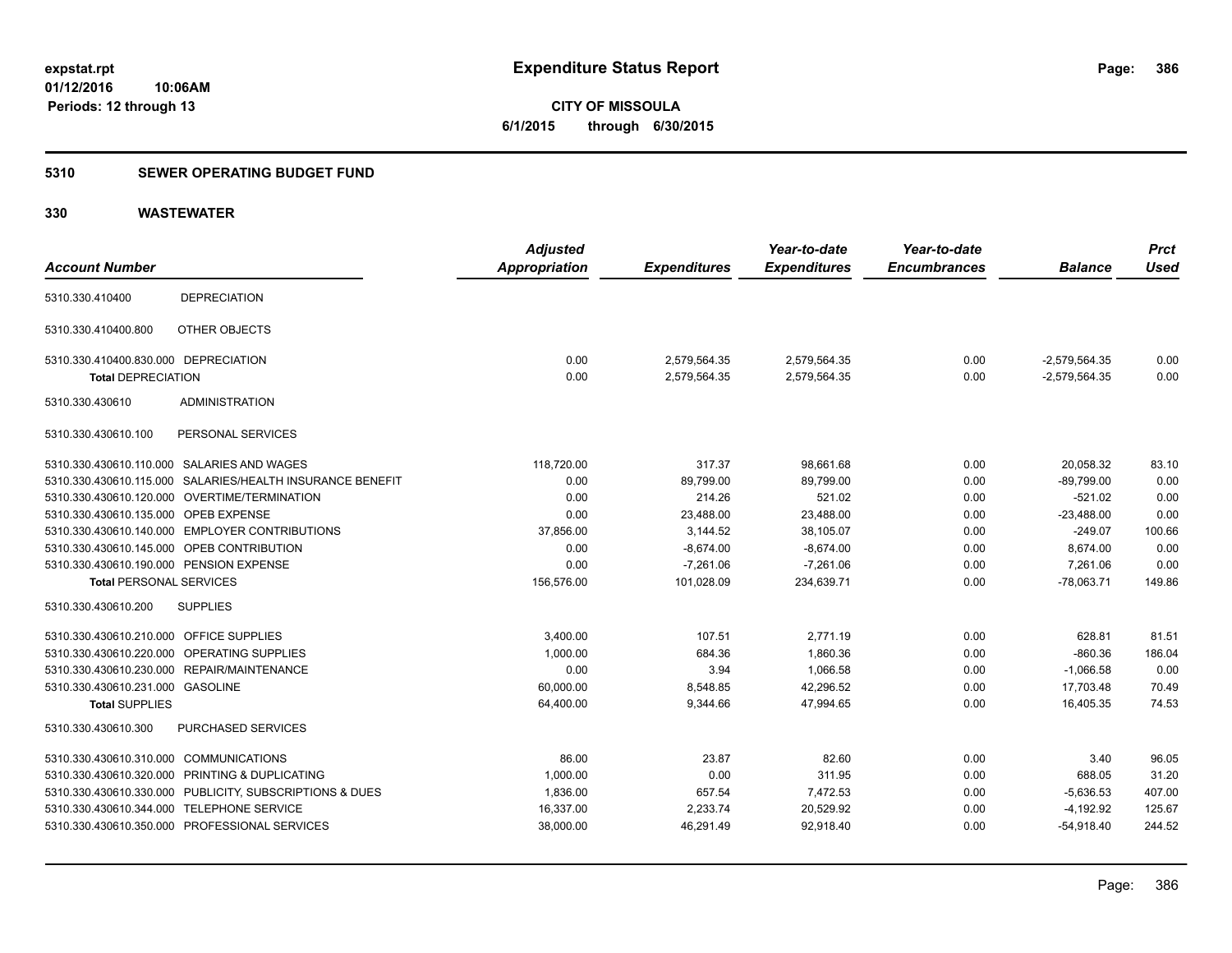### **5310 SEWER OPERATING BUDGET FUND**

| <b>Account Number</b>                                    | <b>Adjusted</b><br>Appropriation | <b>Expenditures</b> | Year-to-date<br><b>Expenditures</b> | Year-to-date<br><b>Encumbrances</b> | <b>Balance</b> | <b>Prct</b><br><b>Used</b> |
|----------------------------------------------------------|----------------------------------|---------------------|-------------------------------------|-------------------------------------|----------------|----------------------------|
| 5310.330.430610.360.000 REPAIR & MAINTENANCE             | 5,794.00                         | 2,267.64            | 8,471.96                            | 0.00                                | $-2,677.96$    | 146.22                     |
| 5310.330.430610.370.000 TRAVEL                           | 3,000.00                         | 363.42              | 5,378.22                            | 0.00                                | $-2,378.22$    | 179.27                     |
| 5310.330.430610.380.000 TRAINING                         | 1,100.00                         | 0.00                | 986.17                              | 0.00                                | 113.83         | 89.65                      |
| <b>Total PURCHASED SERVICES</b>                          | 67,153.00                        | 51,837.70           | 136, 151.75                         | 0.00                                | $-68,998.75$   | 202.75                     |
| 5310.330.430610.500<br><b>FIXED CHARGES</b>              |                                  |                     |                                     |                                     |                |                            |
| 5310.330.430610.500.000 FIXED CHARGES                    | 1.173.327.00                     | 586,713.50          | 1,189,718.41                        | 0.00                                | $-16,391.41$   | 101.40                     |
| <b>Total FIXED CHARGES</b>                               | 1,173,327.00                     | 586,713.50          | 1,189,718.41                        | 0.00                                | $-16,391.41$   | 101.40                     |
| 5310.330.430610.700<br><b>GRANTS &amp; CONTRIBUTIONS</b> |                                  |                     |                                     |                                     |                |                            |
| 5310.330.430610.700.000 GRANTS & CONTRIBUTIONS           | 1.500.00                         | 0.00                | 0.00                                | 0.00                                | 1,500.00       | 0.00                       |
| <b>Total GRANTS &amp; CONTRIBUTIONS</b>                  | 1,500.00                         | 0.00                | 0.00                                | 0.00                                | 1,500.00       | 0.00                       |
| 5310.330.430610.800<br>OTHER OBJECTS                     |                                  |                     |                                     |                                     |                |                            |
| <b>Total OTHER OBJECTS</b>                               | 0.00                             | 0.00                | 0.00                                | 0.00                                | 0.00           | 0.00                       |
| <b>CAPITAL OUTLAY</b><br>5310.330.430610.900             |                                  |                     |                                     |                                     |                |                            |
| <b>Total CAPITAL OUTLAY</b>                              | 0.00                             | 0.00                | 0.00                                | 0.00                                | 0.00           | 0.00                       |
| <b>Total ADMINISTRATION</b>                              | 1,462,956.00                     | 748,923.95          | 1,608,504.52                        | 0.00                                | $-145,548.52$  | 109.95                     |
| 5310.330.430630<br>COLLECTIONS                           |                                  |                     |                                     |                                     |                |                            |
| 5310.330.430630.100<br>PERSONAL SERVICES                 |                                  |                     |                                     |                                     |                |                            |
| 5310.330.430630.110.000 SALARIES AND WAGES               | 438,675.00                       | 52,652.26           | 479,303.60                          | 0.00                                | $-40,628.60$   | 109.26                     |
| 5310.330.430630.120.000 OVERTIME/TERMINATION             | 12,000.00                        | 816.03              | 12,844.91                           | 0.00                                | $-844.91$      | 107.04                     |
| 5310.330.430630.130.000 OTHER                            | 5,417.00                         | 0.00                | 0.00                                | 0.00                                | 5,417.00       | 0.00                       |
| 5310.330.430630.140.000 EMPLOYER CONTRIBUTIONS           | 186,970.00                       | 12,881.96           | 194,779.19                          | 0.00                                | $-7,809.19$    | 104.18                     |
| 5310.330.430630.141.000 STATE RETIREMENT CONTRIBUTIONS   | 0.00                             | 135.61              | 1,311.14                            | 0.00                                | $-1,311.14$    | 0.00                       |
| <b>Total PERSONAL SERVICES</b>                           | 643,062.00                       | 66,485.86           | 688,238.84                          | 0.00                                | $-45, 176.84$  | 107.03                     |
| <b>SUPPLIES</b><br>5310.330.430630.200                   |                                  |                     |                                     |                                     |                |                            |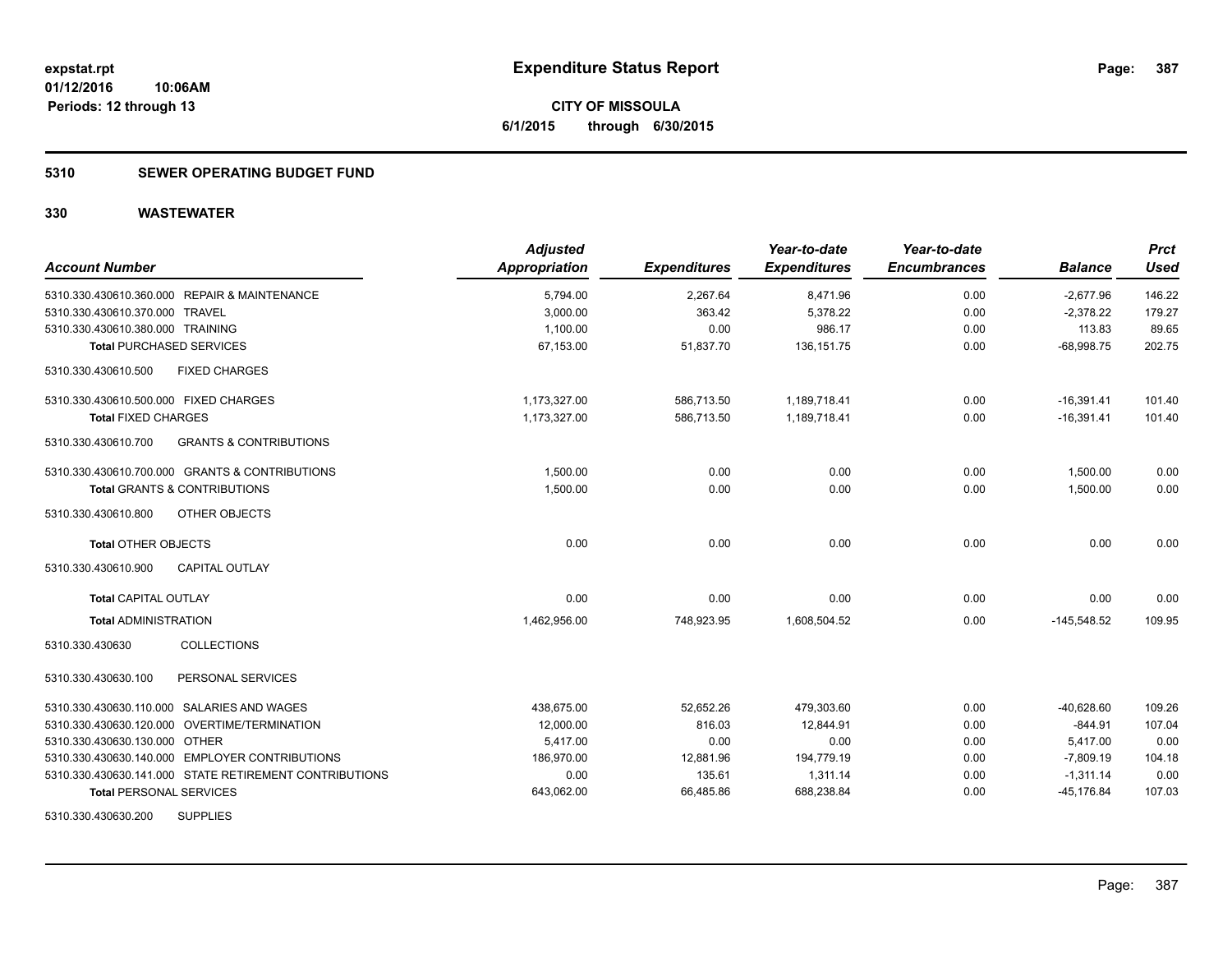### **5310 SEWER OPERATING BUDGET FUND**

| <b>Account Number</b>                             | <b>Adjusted</b><br>Appropriation | <b>Expenditures</b> | Year-to-date<br><b>Expenditures</b> | Year-to-date<br><b>Encumbrances</b> | <b>Balance</b> | <b>Prct</b><br><b>Used</b> |
|---------------------------------------------------|----------------------------------|---------------------|-------------------------------------|-------------------------------------|----------------|----------------------------|
| 5310.330.430630.220.000 OPERATING SUPPLIES        | 20,000.00                        | 1,612.97            | 13,171.65                           | 0.00                                | 6,828.35       | 65.86                      |
| 5310.330.430630.230.000 REPAIR/MAINTENANCE        | 77,050.00                        | 12,087.08           | 78,960.91                           | 0.00                                | $-1,910.91$    | 102.48                     |
| 5310.330.430630.240.000 OTHER SUPPLIES            | 2,000.00                         | 0.00                | 304.10                              | 0.00                                | 1,695.90       | 15.21                      |
| <b>Total SUPPLIES</b>                             | 99,050.00                        | 13,700.05           | 92,436.66                           | 0.00                                | 6,613.34       | 93.32                      |
| 5310.330.430630.300<br>PURCHASED SERVICES         |                                  |                     |                                     |                                     |                |                            |
| 5310.330.430630.310.000 COMMUNICATIONS            | 984.00                           | 168.09              | 574.69                              | 0.00                                | 409.31         | 58.40                      |
| 5310.330.430630.341.000 ELECTRICITY & NATURAL GAS | 190,017.00                       | 12,326.44           | 72,989.56                           | 0.00                                | 117,027.44     | 38.41                      |
| 5310.330.430630.343.000 WATER CHARGES             | 6,468.00                         | 884.63              | 4,767.30                            | 0.00                                | 1,700.70       | 73.71                      |
| 5310.330.430630.350.000 PROFESSIONAL SERVICES     | 2,000.00                         | 4,350.00            | 4,716.87                            | 0.00                                | $-2,716.87$    | 235.84                     |
| 5310.330.430630.360.000 REPAIR & MAINTENANCE      | 104,360.00                       | 18,106.05           | 97,441.64                           | 0.00                                | 6,918.36       | 93.37                      |
| 5310.330.430630.370.000 TRAVEL                    | 3,000.00                         | 0.00                | 0.00                                | 0.00                                | 3,000.00       | 0.00                       |
| 5310.330.430630.380.000 TRAINING                  | 2,500.00                         | 0.00                | 582.86                              | 0.00                                | 1,917.14       | 23.31                      |
| <b>Total PURCHASED SERVICES</b>                   | 309,329.00                       | 35,835.21           | 181,072.92                          | 0.00                                | 128,256.08     | 58.54                      |
| 5310.330.430630.500<br><b>FIXED CHARGES</b>       |                                  |                     |                                     |                                     |                |                            |
| 5310.330.430630.500.000 FIXED CHARGES             | 60,000.00                        | 0.00                | 0.00                                | 0.00                                | 60,000.00      | 0.00                       |
| <b>Total FIXED CHARGES</b>                        | 60,000.00                        | 0.00                | 0.00                                | 0.00                                | 60.000.00      | 0.00                       |
| 5310.330.430630.900<br><b>CAPITAL OUTLAY</b>      |                                  |                     |                                     |                                     |                |                            |
| <b>Total CAPITAL OUTLAY</b>                       | 0.00                             | 0.00                | 0.00                                | 0.00                                | 0.00           | 0.00                       |
| <b>Total COLLECTIONS</b>                          | 1,111,441.00                     | 116,021.12          | 961,748.42                          | 0.00                                | 149,692.58     | 86.53                      |
| 5310.330.430640<br><b>TREATMENT AND DISPOSAL</b>  |                                  |                     |                                     |                                     |                |                            |
| 5310.330.430640.100<br>PERSONAL SERVICES          |                                  |                     |                                     |                                     |                |                            |
| 5310.330.430640.110.000 SALARIES AND WAGES        | 407,242.00                       | 46,399.01           | 428,127.70                          | 0.00                                | $-20,885.70$   | 105.13                     |
| 5310.330.430640.120.000 OVERTIME/TERMINATION      | 7,000.00                         | 2,061.47            | 11,441.78                           | 0.00                                | $-4,441.78$    | 163.45                     |
| 5310.330.430640.130.000 OTHER                     | 9,223.00                         | 0.00                | 0.00                                | 0.00                                | 9,223.00       | 0.00                       |
| 5310.330.430640.140.000 EMPLOYER CONTRIBUTIONS    | 169,880.00                       | 14,211.89           | 177,673.58                          | 0.00                                | $-7,793.58$    | 104.59                     |
| <b>Total PERSONAL SERVICES</b>                    | 593,345.00                       | 62,672.37           | 617,243.06                          | 0.00                                | $-23,898.06$   | 104.03                     |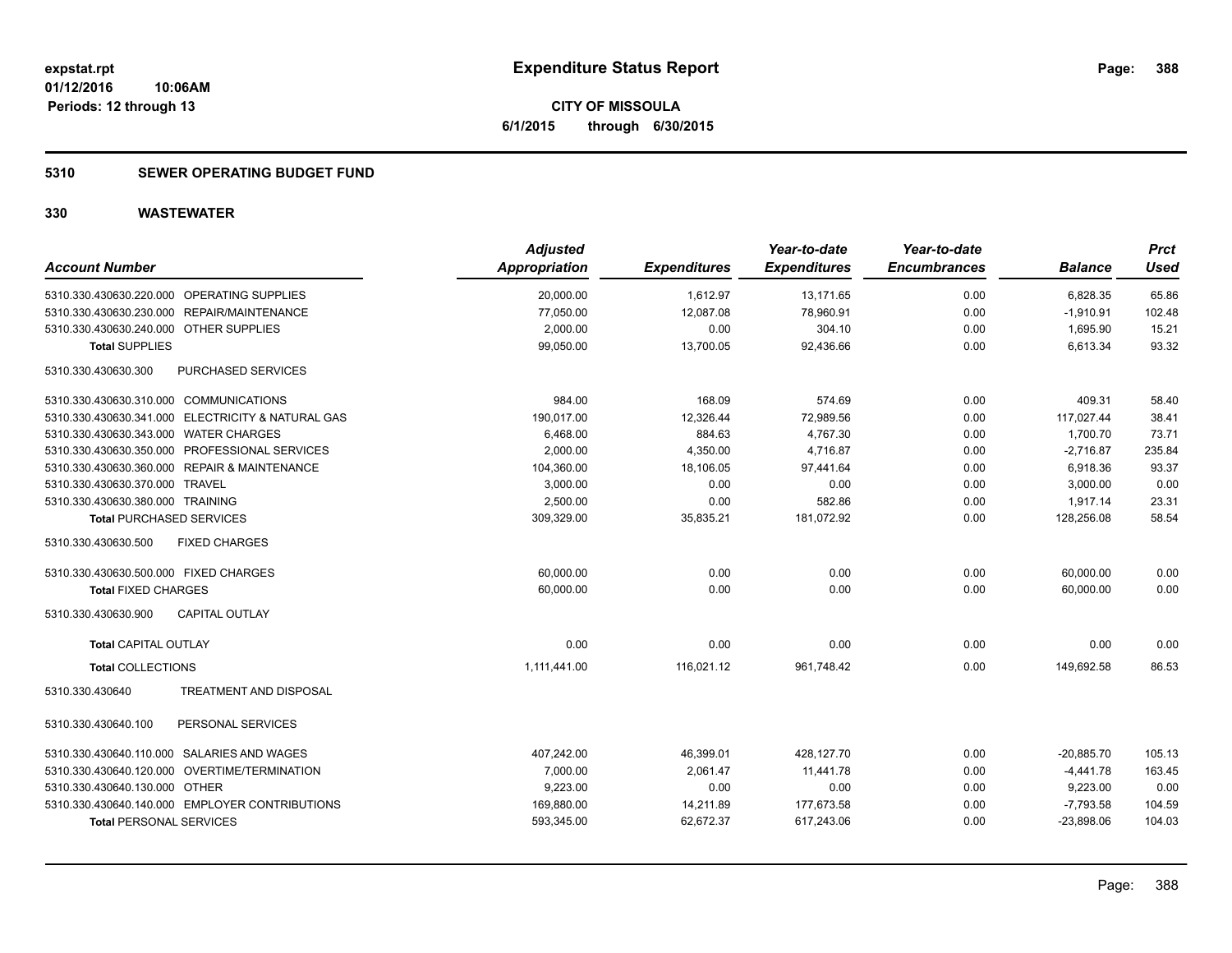### **5310 SEWER OPERATING BUDGET FUND**

| <b>Account Number</b>                             | <b>Adjusted</b><br><b>Appropriation</b> | <b>Expenditures</b> | Year-to-date<br><b>Expenditures</b> | Year-to-date<br><b>Encumbrances</b> | <b>Balance</b> | <b>Prct</b><br><b>Used</b> |
|---------------------------------------------------|-----------------------------------------|---------------------|-------------------------------------|-------------------------------------|----------------|----------------------------|
|                                                   |                                         |                     |                                     |                                     |                |                            |
| <b>SUPPLIES</b><br>5310.330.430640.200            |                                         |                     |                                     |                                     |                |                            |
| 5310.330.430640.220.000 OPERATING SUPPLIES        | 170,170.00                              | 25,840.83           | 133,067.44                          | 0.00                                | 37,102.56      | 78.20                      |
| 5310.330.430640.230.000 REPAIR/MAINTENANCE        | 73,000.00                               | 5,330.27            | 91,119.35                           | 0.00                                | $-18,119.35$   | 124.82                     |
| 5310.330.430640.240.000 OTHER SUPPLIES            | 2,000.00                                | 0.00                | 488.36                              | 0.00                                | 1,511.64       | 24.42                      |
| <b>Total SUPPLIES</b>                             | 245,170.00                              | 31,171.10           | 224,675.15                          | 0.00                                | 20,494.85      | 91.64                      |
| PURCHASED SERVICES<br>5310.330.430640.300         |                                         |                     |                                     |                                     |                |                            |
| 5310.330.430640.310.000 COMMUNICATIONS            | 1,500.00                                | 0.00                | 97.31                               | 0.00                                | 1,402.69       | 6.49                       |
| 5310.330.430640.341.000 ELECTRICITY & NATURAL GAS | 439.563.00                              | 95,820.68           | 556,378.28                          | 0.00                                | $-116.815.28$  | 126.58                     |
| 5310.330.430640.343.000 WATER CHARGES             | 3,780.00                                | 549.22              | 3,329.74                            | 0.00                                | 450.26         | 88.09                      |
| 5310.330.430640.345.000 GARBAGE                   | 20,804.00                               | 3,982.40            | 23,091.60                           | 0.00                                | $-2.287.60$    | 111.00                     |
| 5310.330.430640.350.000 PROFESSIONAL SERVICES     | 1,000.00                                | 0.00                | 3,861.00                            | 0.00                                | $-2,861.00$    | 386.10                     |
| 5310.330.430640.360.000 REPAIR & MAINTENANCE      | 57,000.00                               | 15,949.98           | 100,139.66                          | 0.00                                | $-43,139.66$   | 175.68                     |
| 5310.330.430640.370.000 TRAVEL                    | 6,000.00                                | 351.58              | 2,852.83                            | 0.00                                | 3.147.17       | 47.55                      |
| 5310.330.430640.380.000 TRAINING                  | 3,000.00                                | 0.00                | 2.489.00                            | 0.00                                | 511.00         | 82.97                      |
| 5310.330.430640.390.000 OTHER PURCHASED SERVICES  | 463,175.00                              | 79,439.00           | 463,129.00                          | 0.00                                | 46.00          | 99.99                      |
| <b>Total PURCHASED SERVICES</b>                   | 995,822.00                              | 196,092.86          | 1,155,368.42                        | 0.00                                | $-159,546.42$  | 116.02                     |
| 5310.330.430640.900<br><b>CAPITAL OUTLAY</b>      |                                         |                     |                                     |                                     |                |                            |
| <b>Total CAPITAL OUTLAY</b>                       | 0.00                                    | 0.00                | 0.00                                | 0.00                                | 0.00           | 0.00                       |
| <b>Total TREATMENT AND DISPOSAL</b>               | 1,834,337.00                            | 289,936.33          | 1,997,286.63                        | 0.00                                | $-162,949.63$  | 108.88                     |
| <b>LAB &amp; TESTING</b><br>5310.330.430650       |                                         |                     |                                     |                                     |                |                            |
| 5310.330.430650.100<br>PERSONAL SERVICES          |                                         |                     |                                     |                                     |                |                            |
| 5310.330.430650.110.000 SALARIES AND WAGES        | 156,694.00                              | 19,596.25           | 151,198.39                          | 0.00                                | 5,495.61       | 96.49                      |
| 5310.330.430650.120.000 OVERTIME/TERMINATION      | 0.00                                    | 0.00                | 212.22                              | 0.00                                | $-212.22$      | 0.00                       |
| 5310.330.430650.140.000 EMPLOYER CONTRIBUTIONS    | 62,137.00                               | 4,802.98            | 58,632.01                           | 0.00                                | 3,504.99       | 94.36                      |
| <b>Total PERSONAL SERVICES</b>                    | 218,831.00                              | 24,399.23           | 210,042.62                          | 0.00                                | 8,788.38       | 95.98                      |
| <b>SUPPLIES</b><br>5310.330.430650.200            |                                         |                     |                                     |                                     |                |                            |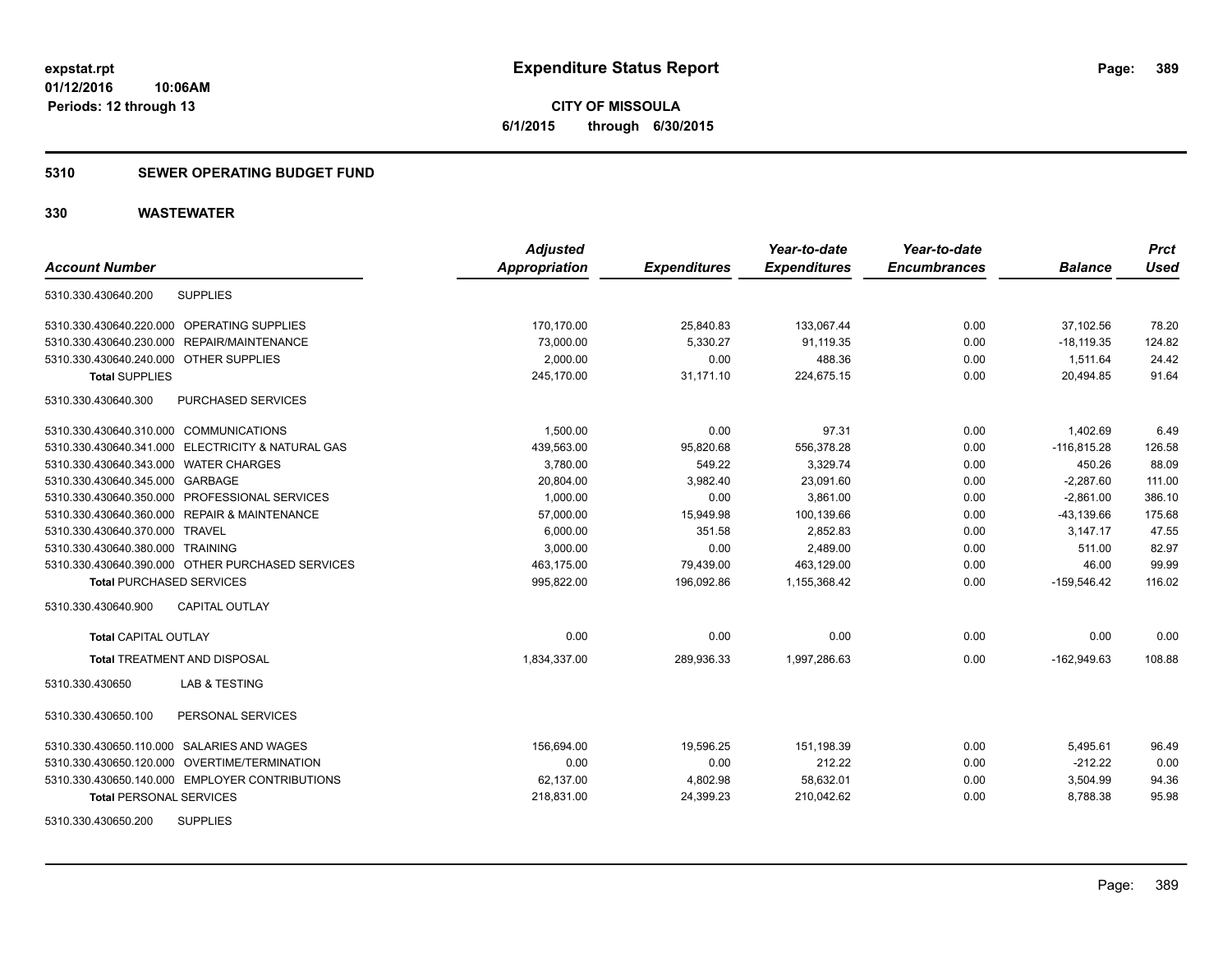### **5310 SEWER OPERATING BUDGET FUND**

| <b>Account Number</b>                  |                                               | <b>Adjusted</b><br><b>Appropriation</b> | <b>Expenditures</b> | Year-to-date<br><b>Expenditures</b> | Year-to-date<br><b>Encumbrances</b> | <b>Balance</b> | <b>Prct</b><br><b>Used</b> |
|----------------------------------------|-----------------------------------------------|-----------------------------------------|---------------------|-------------------------------------|-------------------------------------|----------------|----------------------------|
|                                        | 5310.330.430650.220.000 OPERATING SUPPLIES    | 23,000.00                               | 3,828.79            | 25,299.64                           | 0.00                                | $-2,299.64$    | 110.00                     |
|                                        | 5310.330.430650.230.000 REPAIR/MAINTENANCE    | 2,000.00                                | 0.00                | 4,675.73                            | 0.00                                | $-2,675.73$    | 233.79                     |
| <b>Total SUPPLIES</b>                  |                                               | 25,000.00                               | 3,828.79            | 29,975.37                           | 0.00                                | $-4,975.37$    | 119.90                     |
| 5310.330.430650.300                    | PURCHASED SERVICES                            |                                         |                     |                                     |                                     |                |                            |
| 5310.330.430650.310.000 COMMUNICATIONS |                                               | 1,000.00                                | 186.96              | 1,080.58                            | 0.00                                | $-80.58$       | 108.06                     |
|                                        | 5310.330.430650.350.000 PROFESSIONAL SERVICES | 29,000.00                               | 1,479.00            | 22,545.00                           | 0.00                                | 6,455.00       | 77.74                      |
|                                        | 5310.330.430650.360.000 REPAIR & MAINTENANCE  | 4,000.00                                | 127.50              | 5,266.85                            | 0.00                                | $-1,266.85$    | 131.67                     |
| 5310.330.430650.370.000 TRAVEL         |                                               | 2,000.00                                | 0.00                | 0.00                                | 0.00                                | 2,000.00       | 0.00                       |
| 5310.330.430650.380.000 TRAINING       |                                               | 1,000.00                                | 0.00                | 97.14                               | 0.00                                | 902.86         | 9.71                       |
| <b>Total PURCHASED SERVICES</b>        |                                               | 37,000.00                               | 1,793.46            | 28,989.57                           | 0.00                                | 8,010.43       | 78.35                      |
| 5310.330.430650.500                    | <b>FIXED CHARGES</b>                          |                                         |                     |                                     |                                     |                |                            |
| <b>Total FIXED CHARGES</b>             |                                               | 0.00                                    | 0.00                | 0.00                                | 0.00                                | 0.00           | 0.00                       |
| 5310.330.430650.900                    | CAPITAL OUTLAY                                |                                         |                     |                                     |                                     |                |                            |
| <b>Total CAPITAL OUTLAY</b>            |                                               | 0.00                                    | 0.00                | 0.00                                | 0.00                                | 0.00           | 0.00                       |
| <b>Total LAB &amp; TESTING</b>         |                                               | 280,831.00                              | 30,021.48           | 269,007.56                          | 0.00                                | 11,823.44      | 95.79                      |
| 5310.330.430660                        | <b>ENGINEEERING</b>                           |                                         |                     |                                     |                                     |                |                            |
| 5310.330.430660.300                    | PURCHASED SERVICES                            |                                         |                     |                                     |                                     |                |                            |
| <b>Total PURCHASED SERVICES</b>        |                                               | 0.00                                    | 0.00                | 0.00                                | 0.00                                | 0.00           | 0.00                       |
| 5310.330.430660.500                    | <b>FIXED CHARGES</b>                          |                                         |                     |                                     |                                     |                |                            |
| <b>Total FIXED CHARGES</b>             |                                               | 0.00                                    | 0.00                | 0.00                                | 0.00                                | 0.00           | 0.00                       |
| 5310.330.430660.900                    | <b>CAPITAL OUTLAY</b>                         |                                         |                     |                                     |                                     |                |                            |
| <b>Total ENGINEEERING</b>              |                                               | 0.00                                    | 0.00                | 0.00                                | 0.00                                | 0.00           | 0.00                       |
| 5310.330.490504                        | <b>DEBT SERVICE</b>                           |                                         |                     |                                     |                                     |                |                            |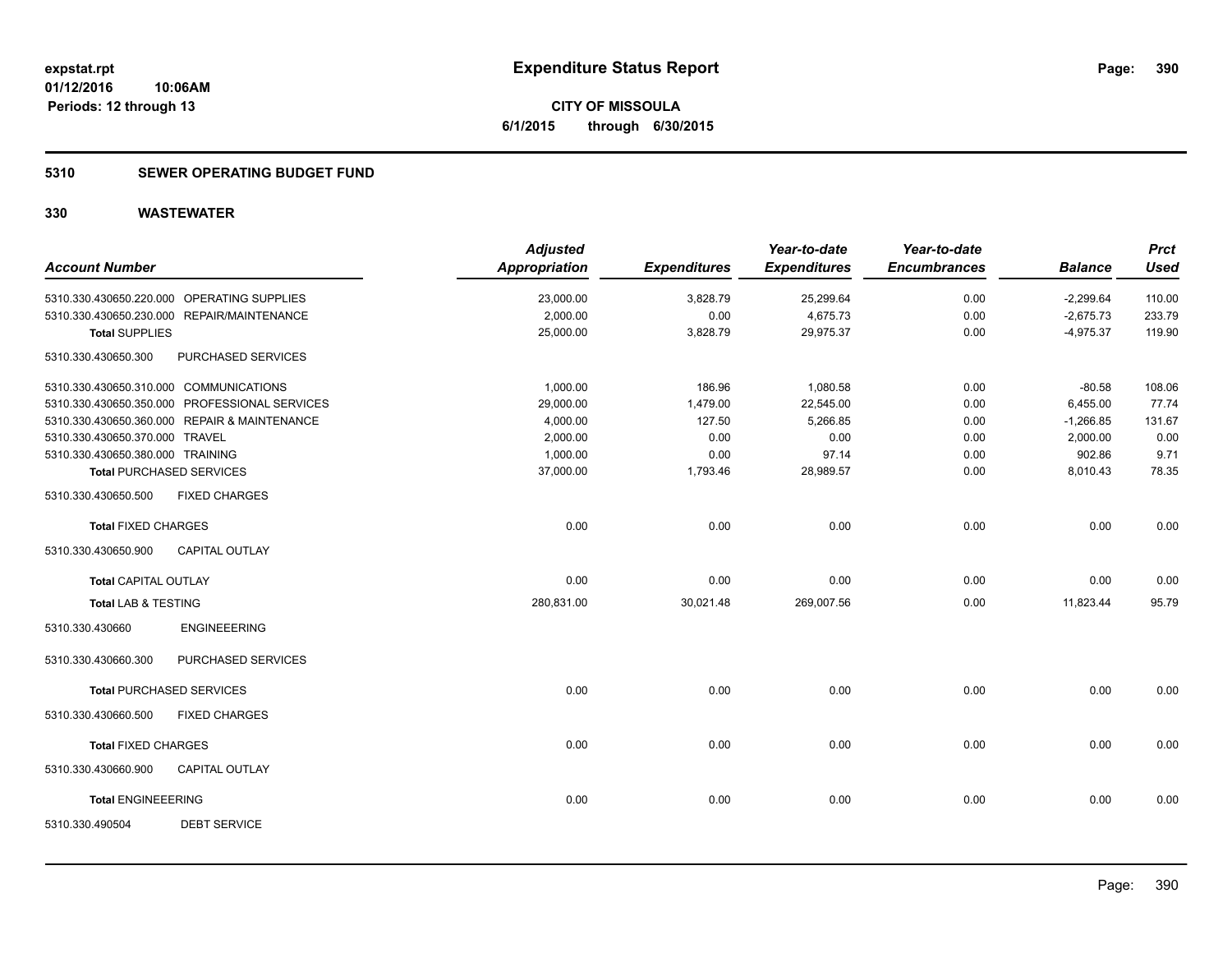**391**

**01/12/2016 10:06AM Periods: 12 through 13**

# **CITY OF MISSOULA 6/1/2015 through 6/30/2015**

#### **5310 SEWER OPERATING BUDGET FUND**

|                                   |                                                             | <b>Adjusted</b> |                     | Year-to-date        | Year-to-date        |                | <b>Prct</b> |
|-----------------------------------|-------------------------------------------------------------|-----------------|---------------------|---------------------|---------------------|----------------|-------------|
| <b>Account Number</b>             |                                                             | Appropriation   | <b>Expenditures</b> | <b>Expenditures</b> | <b>Encumbrances</b> | <b>Balance</b> | <b>Used</b> |
| 5310.330.490504.600               | <b>DEBT SERVICE</b>                                         |                 |                     |                     |                     |                |             |
| 5310.330.490504.610.000 PRINCIPAL |                                                             | 0.00            | $-7,788.03$         | 0.00                | 0.00                | 0.00           | 0.00        |
|                                   | 5310.330.490504.620.000 INTEREST / SERVICE FEES             | 0.00            | 78.58               | 196.15              | 0.00                | $-196.15$      | 0.00        |
| <b>Total DEBT SERVICE</b>         |                                                             | 0.00            | $-7,709.45$         | 196.15              | 0.00                | $-196.15$      | 0.00        |
| 5310.330.499999                   | <b>NEW REQUESTS</b>                                         |                 |                     |                     |                     |                |             |
| 5310.330.499999.100               | PERSONAL SERVICES                                           |                 |                     |                     |                     |                |             |
| <b>Total PERSONAL SERVICES</b>    |                                                             | 0.00            | 0.00                | 0.00                | 0.00                | 0.00           | 0.00        |
| 5310.330.499999.900               | <b>CAPITAL OUTLAY</b>                                       |                 |                     |                     |                     |                |             |
| <b>Total NEW REQUESTS</b>         |                                                             | 0.00            | 0.00                | 0.00                | 0.00                | 0.00           | 0.00        |
| 5310.330.510000                   | <b>MISCELLANEOUS</b>                                        |                 |                     |                     |                     |                |             |
| 5310.330.510000.900               | CAPITAL OUTLAY                                              |                 |                     |                     |                     |                |             |
| <b>Total MISCELLANEOUS</b>        |                                                             | 0.00            | 0.00                | 0.00                | 0.00                | 0.00           | 0.00        |
| 5310.330.510100                   | SPECIAL ASSESSMENTS                                         |                 |                     |                     |                     |                |             |
| 5310.330.510100.500               | <b>FIXED CHARGES</b>                                        |                 |                     |                     |                     |                |             |
|                                   | 5310.330.510100.550.000 MERCHANT SERVICE FEES               | 0.00            | 3,483.29            | 3,483.29            | 0.00                | $-3,483.29$    | 0.00        |
|                                   | <b>Total SPECIAL ASSESSMENTS</b>                            | 0.00            | 3,483.29            | 3,483.29            | 0.00                | $-3,483.29$    | 0.00        |
| 5310.330.510110                   | <b>MERCHANT SERVICES</b>                                    |                 |                     |                     |                     |                |             |
| 5310.330.510110.500               | <b>FIXED CHARGES</b>                                        |                 |                     |                     |                     |                |             |
|                                   | 5310.330.510110.500.000 MERCHANT SERVICE FEES/FIXED CHARGES | 34,500.00       | 35,261.72           | 35,261.72           | 0.00                | $-761.72$      | 102.21      |
| <b>Total MERCHANT SERVICES</b>    |                                                             | 34,500.00       | 35,261.72           | 35,261.72           | 0.00                | $-761.72$      | 102.21      |
| 5310.330.521000                   | INTERFUND OPERATING TRANSFERS                               |                 |                     |                     |                     |                |             |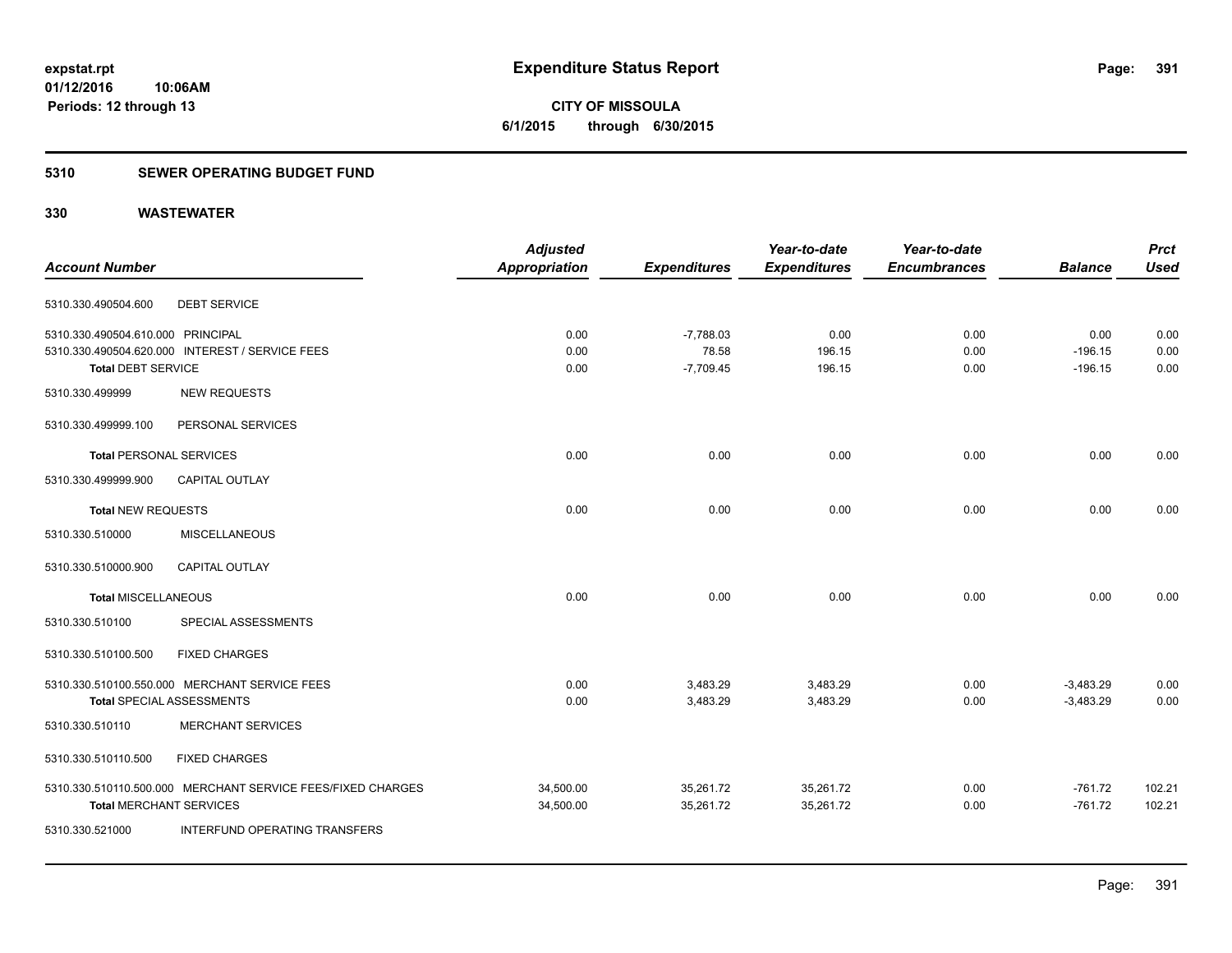**CITY OF MISSOULA 6/1/2015 through 6/30/2015**

### **5310 SEWER OPERATING BUDGET FUND**

| <b>Account Number</b>                            | <b>Adjusted</b><br>Appropriation | <b>Expenditures</b> | Year-to-date<br><b>Expenditures</b> | Year-to-date<br><b>Encumbrances</b> | <b>Balance</b> | Prct<br>Used |
|--------------------------------------------------|----------------------------------|---------------------|-------------------------------------|-------------------------------------|----------------|--------------|
| OTHER OBJECTS<br>5310.330.521000.800             |                                  |                     |                                     |                                     |                |              |
| 5310.330.521000.820.000 TRANSFERS TO OTHER FUNDS | 0.00                             | 14.901.01           | 14.901.01                           | 0.00                                | $-14.901.01$   | 0.00         |
| <b>Total INTERFUND OPERATING TRANSFERS</b>       | 0.00                             | 14.901.01           | 14.901.01                           | 0.00                                | $-14.901.01$   | 0.00         |
| <b>Total WASTEWATER</b>                          | 4,724,065.00                     | 3.810.403.80        | 7.469.953.65                        | 0.00                                | -2.745.888.65  | 158.13       |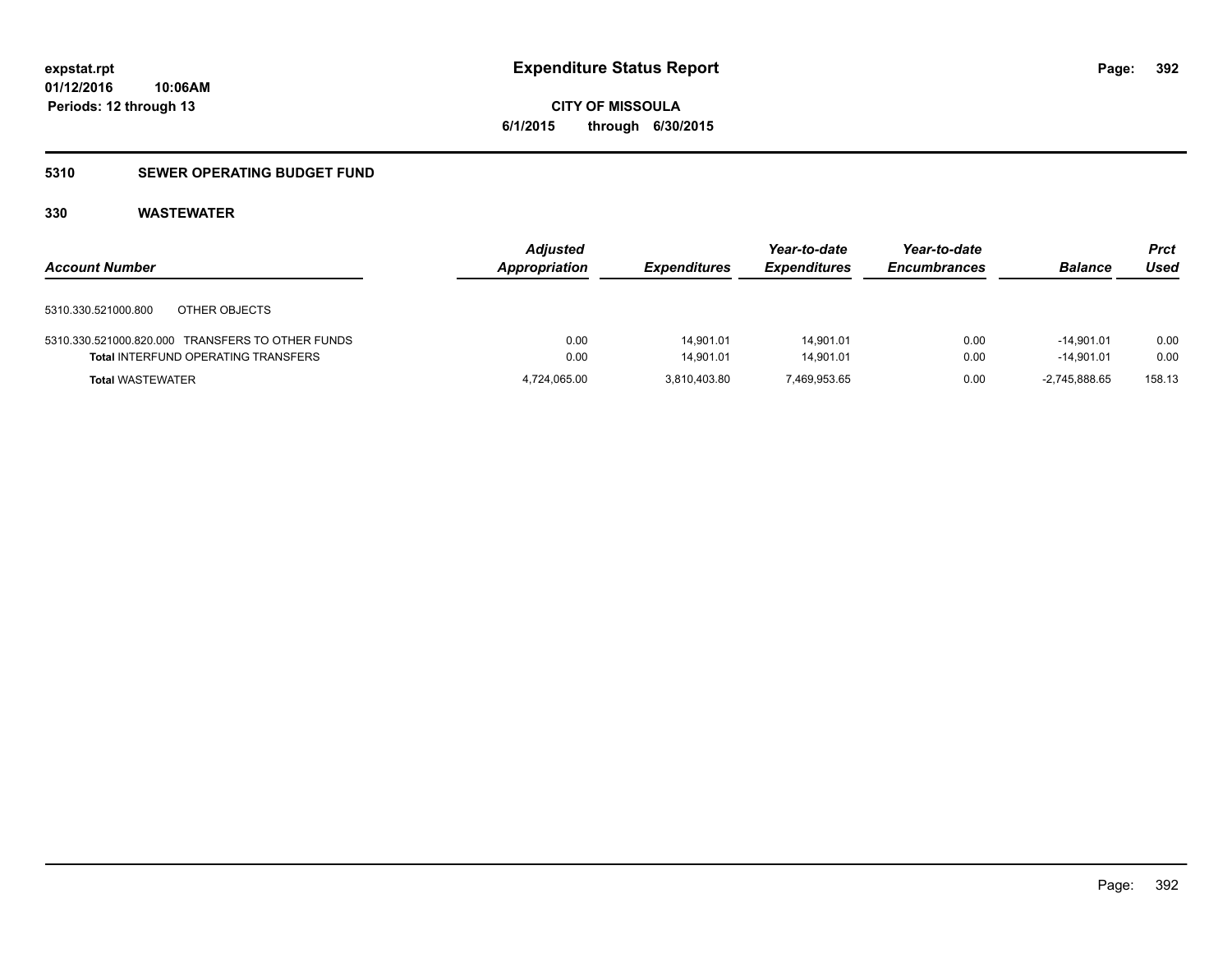**CITY OF MISSOULA 6/1/2015 through 6/30/2015**

### **5310 SEWER OPERATING BUDGET FUND**

### **900 DEPRECIATION**

| <b>Account Number</b>     |                                          | <b>Adjusted</b><br><b>Appropriation</b> | <b>Expenditures</b> | Year-to-date<br><b>Expenditures</b> | Year-to-date<br><b>Encumbrances</b> | <b>Balance</b>  | <b>Prct</b><br>Used |
|---------------------------|------------------------------------------|-----------------------------------------|---------------------|-------------------------------------|-------------------------------------|-----------------|---------------------|
| 5310.900.510000           | <b>MISCELLANEOUS</b>                     |                                         |                     |                                     |                                     |                 |                     |
| 5310.900.510000.800       | OTHER OBJECTS                            |                                         |                     |                                     |                                     |                 |                     |
| <b>Total DEPRECIATION</b> |                                          | 0.00                                    | 0.00                | 0.00                                | 0.00                                | 0.00            | 0.00                |
|                           | <b>Total SEWER OPERATING BUDGET FUND</b> | 4,724,065.00                            | 3,810,403.80        | 7,469,953.65                        | 0.00                                | $-2.745.888.65$ | 158.13              |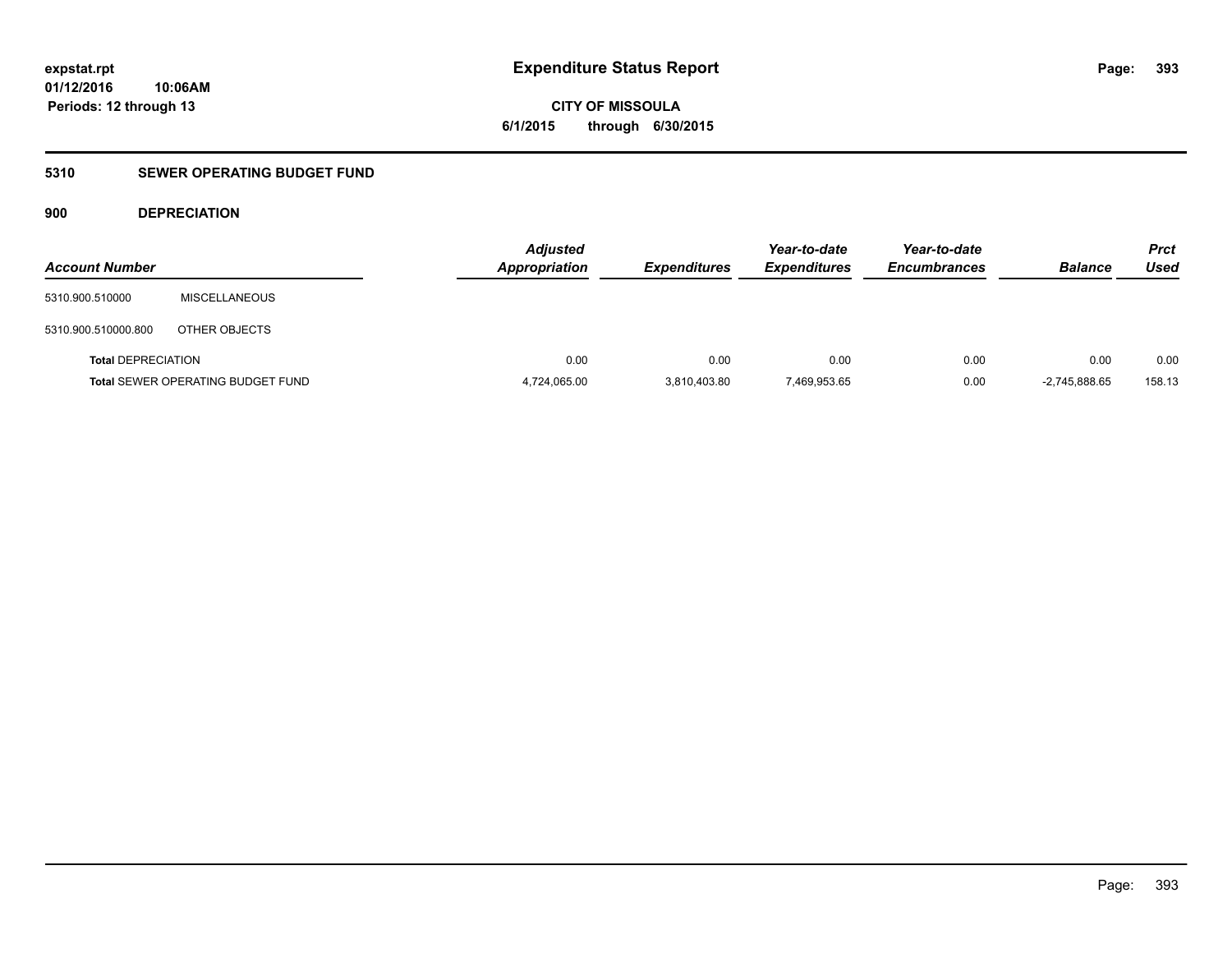**CITY OF MISSOULA 6/1/2015 through 6/30/2015**

### **5311 SEWER REVENUE COLLECTION & CLEARING FUND**

| <b>Account Number</b>      |                                                  | <b>Adjusted</b><br><b>Appropriation</b> | <b>Expenditures</b> | Year-to-date<br><b>Expenditures</b> | Year-to-date<br><b>Encumbrances</b> | <b>Balance</b> | <b>Prct</b><br><b>Used</b> |
|----------------------------|--------------------------------------------------|-----------------------------------------|---------------------|-------------------------------------|-------------------------------------|----------------|----------------------------|
| 5311.330.430670            | <b>CUSTOMER ACCOUNTING &amp; COLLECTION</b>      |                                         |                     |                                     |                                     |                |                            |
| 5311.330.430670.800        | <b>OTHER OBJECTS</b>                             |                                         |                     |                                     |                                     |                |                            |
|                            | Total CUSTOMER ACCOUNTING & COLLECTION           | 0.00                                    | 0.00                | 0.00                                | 0.00                                | 0.00           | 0.00                       |
| 5311.330.510000            | <b>MISCELLANEOUS</b>                             |                                         |                     |                                     |                                     |                |                            |
| 5311.330.510000.800        | <b>OTHER OBJECTS</b>                             |                                         |                     |                                     |                                     |                |                            |
| <b>Total MISCELLANEOUS</b> |                                                  | 0.00                                    | 0.00                | 0.00                                | 0.00                                | 0.00           | 0.00                       |
| 5311.330.510110            | <b>MERCHANT SERVICES</b>                         |                                         |                     |                                     |                                     |                |                            |
| 5311.330.510110.500        | <b>FIXED CHARGES</b>                             |                                         |                     |                                     |                                     |                |                            |
|                            | <b>Total MERCHANT SERVICES</b>                   | 0.00                                    | 0.00                | 0.00                                | 0.00                                | 0.00           | 0.00                       |
| 5311.330.521000            | SEWER REVENUE CLEARING                           |                                         |                     |                                     |                                     |                |                            |
| 5311.330.521000.500        | <b>FIXED CHARGES</b>                             |                                         |                     |                                     |                                     |                |                            |
| <b>Total FIXED CHARGES</b> |                                                  | 0.00                                    | 0.00                | 0.00                                | 0.00                                | 0.00           | 0.00                       |
| 5311.330.521000.600        | <b>DEBT SERVICE</b>                              |                                         |                     |                                     |                                     |                |                            |
| <b>Total DEBT SERVICE</b>  |                                                  | 0.00                                    | 0.00                | 0.00                                | 0.00                                | 0.00           | 0.00                       |
| 5311.330.521000.800        | <b>OTHER OBJECTS</b>                             |                                         |                     |                                     |                                     |                |                            |
|                            | 5311.330.521000.820.000 TRANSFERS TO OTHER FUNDS | 7,200,001.00                            | 7,401,470.32        | 7,401,470.32                        | 0.00                                | $-201,469.32$  | 102.80                     |
|                            | Total SEWER REVENUE CLEARING                     | 7,200,001.00                            | 7,401,470.32        | 7,401,470.32                        | 0.00                                | $-201,469.32$  | 102.80                     |
|                            | Total SEWER REVENUE COLLECTION & CLEARING FUND   | 7,200,001.00                            | 7,401,470.32        | 7,401,470.32                        | 0.00                                | $-201,469.32$  | 102.80                     |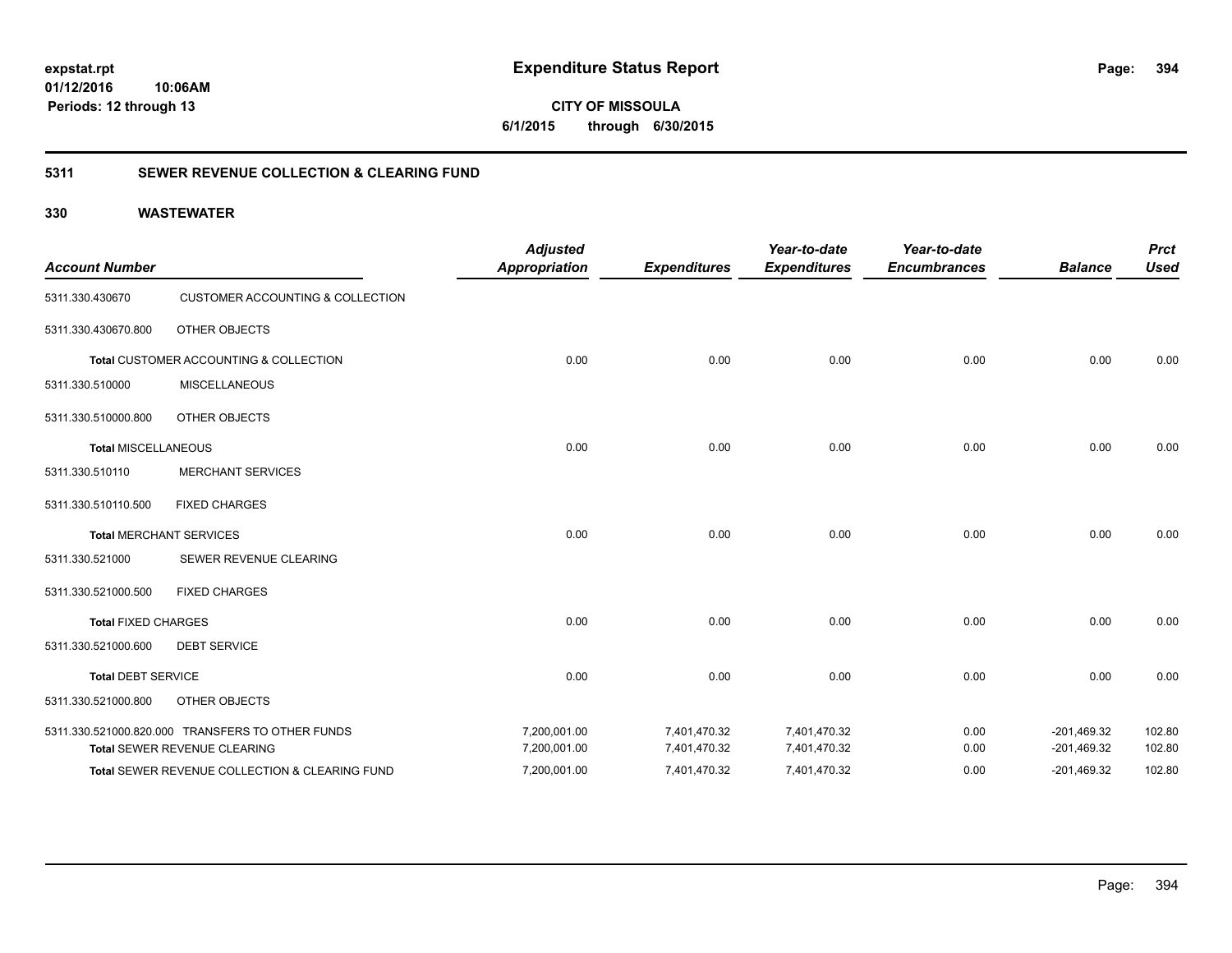**CITY OF MISSOULA 6/1/2015 through 6/30/2015**

#### **5315 SEWER LOAN FUND**

| <b>Account Number</b>          |                                                                                            | <b>Adjusted</b><br><b>Appropriation</b> | <b>Expenditures</b> | Year-to-date<br><b>Expenditures</b> | Year-to-date<br><b>Encumbrances</b> | <b>Balance</b>               | <b>Prct</b><br><b>Used</b> |
|--------------------------------|--------------------------------------------------------------------------------------------|-----------------------------------------|---------------------|-------------------------------------|-------------------------------------|------------------------------|----------------------------|
| 5315.330.430607                | *** Title Not Found ***                                                                    |                                         |                     |                                     |                                     |                              |                            |
| 5315.330.430607.300            | PURCHASED SERVICES                                                                         |                                         |                     |                                     |                                     |                              |                            |
| Total *** Title Not Found ***  | 5315.330.430607.390.000 OTHER PURCHASED SERVICES                                           | 0.00<br>0.00                            | 0.00<br>0.00        | 22,518.62<br>22,518.62              | 0.00<br>0.00                        | $-22,518.62$<br>$-22,518.62$ | 0.00<br>0.00               |
| 5315.330.430670                | <b>CUSTOMER ACCOUNTING &amp; COLLECTION</b>                                                |                                         |                     |                                     |                                     |                              |                            |
| 5315.330.430670.300            | PURCHASED SERVICES                                                                         |                                         |                     |                                     |                                     |                              |                            |
|                                | <b>Total PURCHASED SERVICES</b>                                                            | 0.00                                    | 0.00                | 0.00                                | 0.00                                | 0.00                         | 0.00                       |
| 5315.330.430670.600            | <b>DEBT SERVICE</b>                                                                        |                                         |                     |                                     |                                     |                              |                            |
| <b>Total DEBT SERVICE</b>      |                                                                                            | 0.00                                    | 0.00                | 0.00                                | 0.00                                | 0.00                         | 0.00                       |
| 5315.330.430670.800            | OTHER OBJECTS                                                                              |                                         |                     |                                     |                                     |                              |                            |
|                                | 5315.330.430670.820.000 TRANSFERS TO OTHER FUNDS<br>Total CUSTOMER ACCOUNTING & COLLECTION | 20,000.00<br>20,000.00                  | 0.00<br>0.00        | 0.00<br>0.00                        | 0.00<br>0.00                        | 20,000.00<br>20,000.00       | 0.00<br>0.00               |
| 5315.330.510110                | <b>MERCHANT SERVICES</b>                                                                   |                                         |                     |                                     |                                     |                              |                            |
| 5315.330.510110.500            | <b>FIXED CHARGES</b>                                                                       |                                         |                     |                                     |                                     |                              |                            |
| <b>Total MERCHANT SERVICES</b> |                                                                                            | 0.00                                    | 0.00                | 0.00                                | 0.00                                | 0.00                         | 0.00                       |
| <b>Total SEWER LOAN FUND</b>   |                                                                                            | 20,000.00                               | 0.00                | 22,518.62                           | 0.00                                | $-2,518.62$                  | 112.59                     |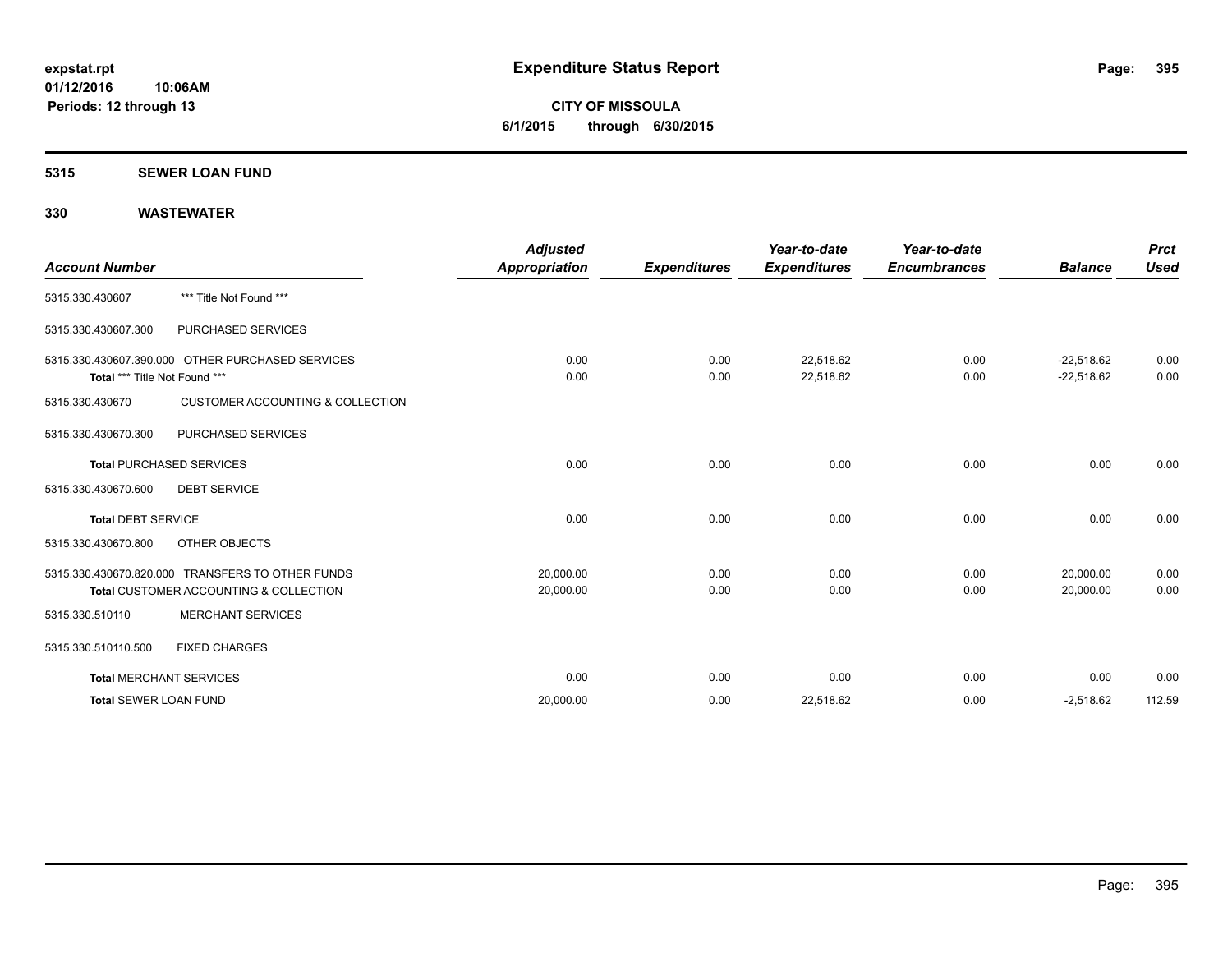**CITY OF MISSOULA 6/1/2015 through 6/30/2015**

### **5320 SEWER REPLACEMENT & DEPRECIATION FUND**

| <b>Account Number</b>           |                                        | <b>Adjusted</b><br><b>Appropriation</b> | <b>Expenditures</b> | Year-to-date<br><b>Expenditures</b> | Year-to-date<br><b>Encumbrances</b> | <b>Balance</b> | <b>Prct</b><br><b>Used</b> |
|---------------------------------|----------------------------------------|-----------------------------------------|---------------------|-------------------------------------|-------------------------------------|----------------|----------------------------|
| 5320.330.410400                 | <b>DEPRECIATION</b>                    |                                         |                     |                                     |                                     |                |                            |
| 5320.330.410400.800             | OTHER OBJECTS                          |                                         |                     |                                     |                                     |                |                            |
| <b>Total DEPRECIATION</b>       |                                        | 0.00                                    | 0.00                | 0.00                                | 0.00                                | 0.00           | 0.00                       |
| 5320.330.410551                 | <b>FINANCIAL SOFTWARE</b>              |                                         |                     |                                     |                                     |                |                            |
| 5320.330.410551.800             | OTHER OBJECTS                          |                                         |                     |                                     |                                     |                |                            |
| <b>Total FINANCIAL SOFTWARE</b> |                                        | 0.00                                    | 0.00                | 0.00                                | 0.00                                | 0.00           | 0.00                       |
| 5320.330.430611                 | FLOW BASED STUDY/CONSULTING            |                                         |                     |                                     |                                     |                |                            |
| 5320.330.430611.300             | PURCHASED SERVICES                     |                                         |                     |                                     |                                     |                |                            |
|                                 | Total FLOW BASED STUDY/CONSULTING      | 0.00                                    | 0.00                | 0.00                                | 0.00                                | 0.00           | 0.00                       |
| 5320.330.430612                 | STATE COMPLIANCE EDEN UPDATE           |                                         |                     |                                     |                                     |                |                            |
| 5320.330.430612.300             | PURCHASED SERVICES                     |                                         |                     |                                     |                                     |                |                            |
|                                 | Total STATE COMPLIANCE EDEN UPDATE     | 0.00                                    | 0.00                | 0.00                                | 0.00                                | 0.00           | 0.00                       |
| 5320.330.430613                 | <b>EQUIPMENT-TRUCKS</b>                |                                         |                     |                                     |                                     |                |                            |
| 5320.330.430613.900             | CAPITAL OUTLAY                         |                                         |                     |                                     |                                     |                |                            |
| <b>Total EQUIPMENT-TRUCKS</b>   |                                        | 0.00                                    | 0.00                | 0.00                                | 0.00                                | 0.00           | 0.00                       |
| 5320.330.430614                 | WW DEVELOPMENT FEE RECALCULATION       |                                         |                     |                                     |                                     |                |                            |
| 5320.330.430614.300             | PURCHASED SERVICES                     |                                         |                     |                                     |                                     |                |                            |
|                                 | Total WW DEVELOPMENT FEE RECALCULATION | 0.00                                    | 0.00                | 0.00                                | 0.00                                | 0.00           | 0.00                       |
| 5320.330.430615                 | WWTP OPTIMIZATION STUDY                |                                         |                     |                                     |                                     |                |                            |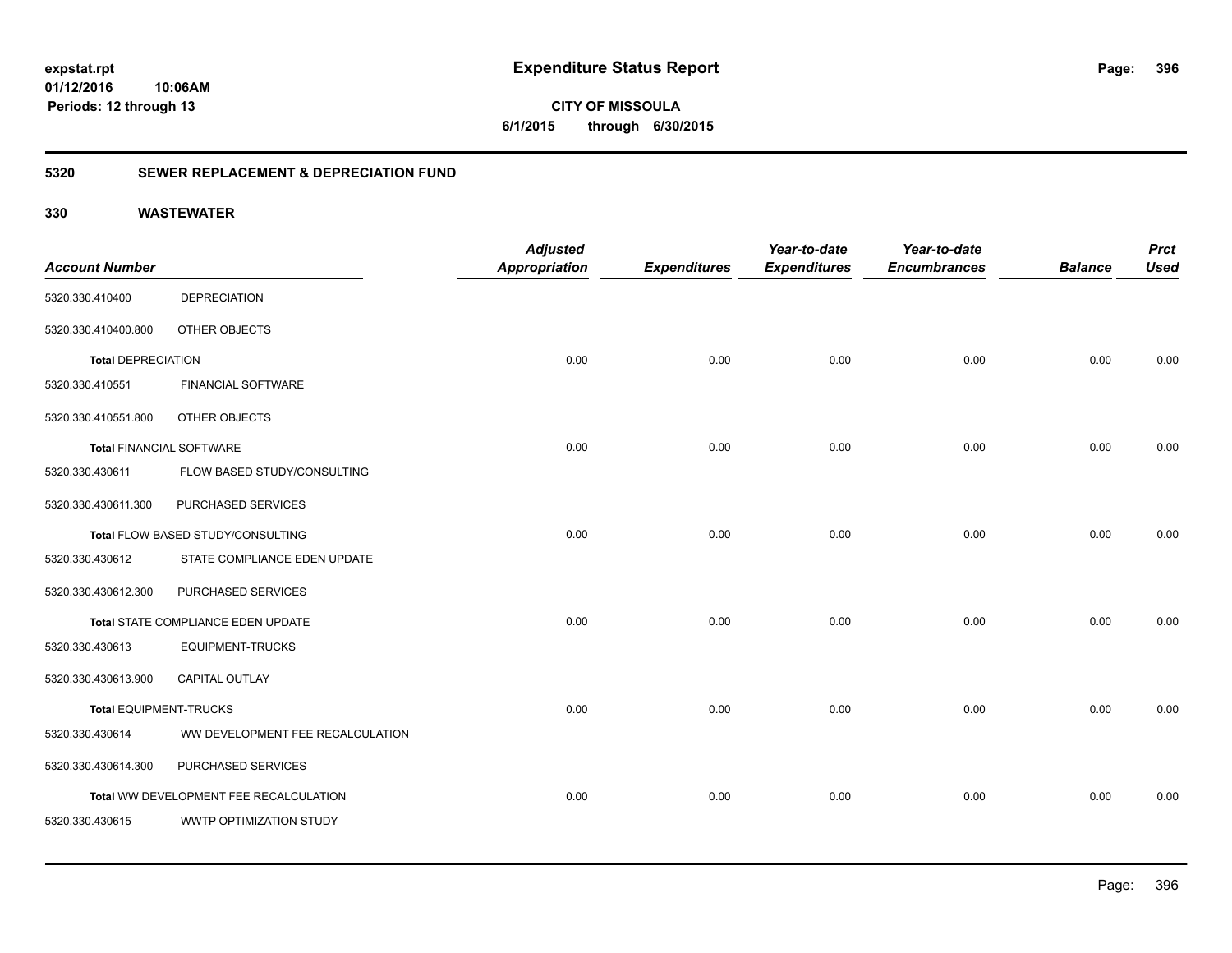**CITY OF MISSOULA 6/1/2015 through 6/30/2015**

### **5320 SEWER REPLACEMENT & DEPRECIATION FUND**

| <b>Used</b><br>0.00<br>0.00 |
|-----------------------------|
|                             |
|                             |
|                             |
|                             |
|                             |
|                             |
| 0.00                        |
| 0.00                        |
|                             |
|                             |
| 0.00                        |
|                             |
| 0.00                        |
| 0.00                        |
|                             |
|                             |
| 14.03                       |
| 14.03                       |
|                             |
|                             |
| 0.00                        |
|                             |
|                             |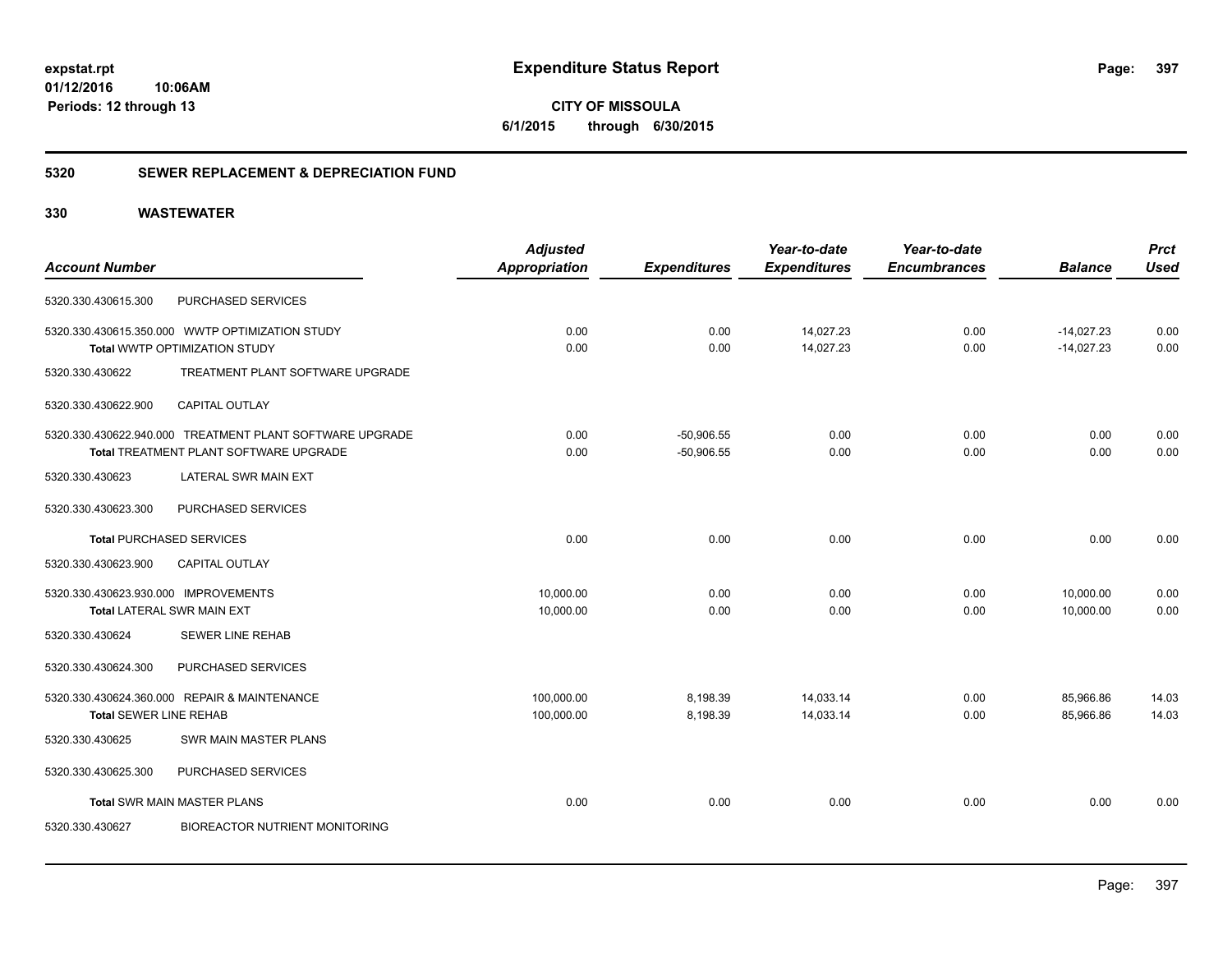**CITY OF MISSOULA 6/1/2015 through 6/30/2015**

### **5320 SEWER REPLACEMENT & DEPRECIATION FUND**

| <b>Account Number</b>                                  | <b>Adjusted</b><br><b>Appropriation</b> | <b>Expenditures</b> | Year-to-date<br><b>Expenditures</b> | Year-to-date<br><b>Encumbrances</b> | <b>Balance</b> | <b>Prct</b><br><b>Used</b> |
|--------------------------------------------------------|-----------------------------------------|---------------------|-------------------------------------|-------------------------------------|----------------|----------------------------|
|                                                        |                                         |                     |                                     |                                     |                |                            |
| <b>CAPITAL OUTLAY</b><br>5320.330.430627.900           |                                         |                     |                                     |                                     |                |                            |
| 5320.330.430627.940.000 BIOREACTOR NUTRIENT MONITORING | 0.00                                    | $-73,413.13$        | 0.00                                | 0.00                                | 0.00           | 0.00                       |
| Total BIOREACTOR NUTRIENT MONITORING                   | 0.00                                    | $-73,413.13$        | 0.00                                | 0.00                                | 0.00           | 0.00                       |
| 5320.330.430628<br>STEP ELEC RETROFIT                  |                                         |                     |                                     |                                     |                |                            |
| 5320.330.430628.300<br>PURCHASED SERVICES              |                                         |                     |                                     |                                     |                |                            |
| <b>Total STEP ELEC RETROFIT</b>                        | 0.00                                    | 0.00                | 0.00                                | 0.00                                | 0.00           | 0.00                       |
| <b>MISC PLANT REPAIRS</b><br>5320.330.430630           |                                         |                     |                                     |                                     |                |                            |
| PURCHASED SERVICES<br>5320.330.430630.300              |                                         |                     |                                     |                                     |                |                            |
| 5320.330.430630.360.000 REPAIR & MAINTENANCE           | 0.00                                    | 54,042.19           | 54,042.19                           | 0.00                                | $-54,042.19$   | 0.00                       |
| <b>Total PURCHASED SERVICES</b>                        | 0.00                                    | 54,042.19           | 54,042.19                           | 0.00                                | $-54,042.19$   | 0.00                       |
| <b>CAPITAL OUTLAY</b><br>5320.330.430630.900           |                                         |                     |                                     |                                     |                |                            |
| 5320.330.430630.930.000 IMPROVEMENTS                   | 150,000.00                              | 0.00                | 0.00                                | 0.00                                | 150,000.00     | 0.00                       |
| <b>Total CAPITAL OUTLAY</b>                            | 150,000.00                              | 0.00                | 0.00                                | 0.00                                | 150,000.00     | 0.00                       |
| <b>Total MISC PLANT REPAIRS</b>                        | 150,000.00                              | 54,042.19           | 54,042.19                           | 0.00                                | 95,957.81      | 36.03                      |
| 5320.330.430631<br>MISC SWR MAIN REPAIRS               |                                         |                     |                                     |                                     |                |                            |
| PURCHASED SERVICES<br>5320.330.430631.300              |                                         |                     |                                     |                                     |                |                            |
| 5320.330.430631.360.000 MISC SEWER LINE REPAIR         | 100,000.00                              | 2,492.17            | 78,736.86                           | 0.00                                | 21,263.14      | 78.74                      |
| <b>Total MISC SWR MAIN REPAIRS</b>                     | 100,000.00                              | 2,492.17            | 78,736.86                           | 0.00                                | 21,263.14      | 78.74                      |
| HYBRID POPLAR EFFLUENT APP<br>5320.330.430632          |                                         |                     |                                     |                                     |                |                            |
| <b>CAPITAL OUTLAY</b><br>5320.330.430632.900           |                                         |                     |                                     |                                     |                |                            |
| Total HYBRID POPLAR EFFLUENT APP                       | 0.00                                    | 0.00                | 0.00                                | 0.00                                | 0.00           | 0.00                       |
|                                                        |                                         |                     |                                     |                                     |                |                            |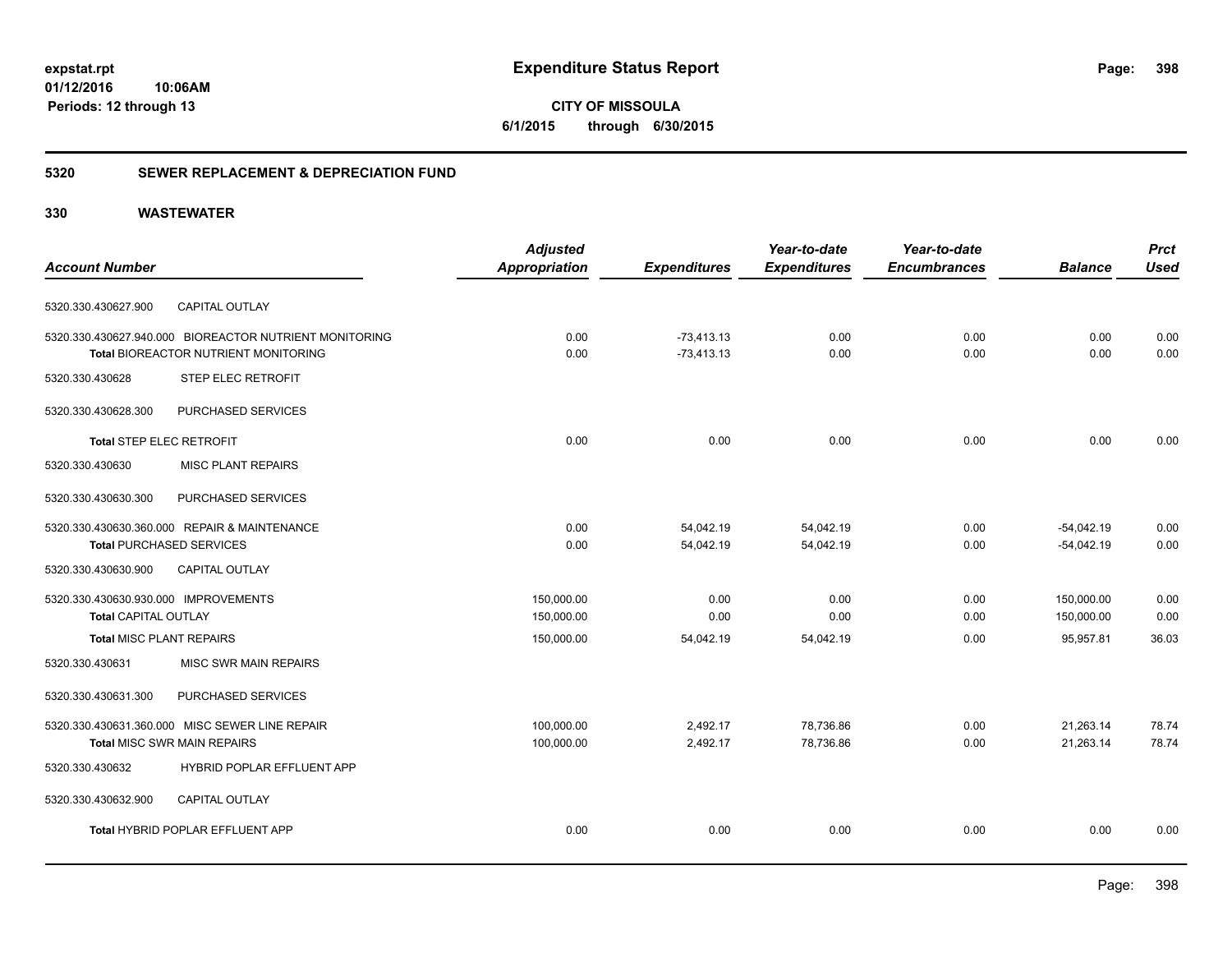**399**

**CITY OF MISSOULA 6/1/2015 through 6/30/2015**

### **5320 SEWER REPLACEMENT & DEPRECIATION FUND**

|                                |                                                        | <b>Adjusted</b>      |                     | Year-to-date        | Year-to-date        |                | <b>Prct</b> |
|--------------------------------|--------------------------------------------------------|----------------------|---------------------|---------------------|---------------------|----------------|-------------|
| <b>Account Number</b>          |                                                        | <b>Appropriation</b> | <b>Expenditures</b> | <b>Expenditures</b> | <b>Encumbrances</b> | <b>Balance</b> | <b>Used</b> |
| 5320.330.430637                | SEWAGE LIFT STATION UPGRADE/REHAB                      |                      |                     |                     |                     |                |             |
| 5320.330.430637.300            | PURCHASED SERVICES                                     |                      |                     |                     |                     |                |             |
|                                | Total SEWAGE LIFT STATION UPGRADE/REHAB                | 0.00                 | 0.00                | 0.00                | 0.00                | 0.00           | 0.00        |
| 5320.330.430643                | WWTP TELEMETRY UPGRADE PROJECT                         |                      |                     |                     |                     |                |             |
| 5320.330.430643.300            | PURCHASED SERVICES                                     |                      |                     |                     |                     |                |             |
|                                | 5320.330.430643.350.000 PROFESSIONAL SERVICES          | 0.00                 | 0.00                | 1.524.11            | 0.00                | $-1,524.11$    | 0.00        |
|                                | <b>Total PURCHASED SERVICES</b>                        | 0.00                 | 0.00                | 1,524.11            | 0.00                | $-1,524.11$    | 0.00        |
| 5320.330.430643.900            | CAPITAL OUTLAY                                         |                      |                     |                     |                     |                |             |
|                                | 5320.330.430643.940.000 WWTP TELEMETRY UPGRADE PROJECT | 0.00                 | $-10,000.00$        | 0.00                | 0.00                | 0.00           | 0.00        |
| <b>Total CAPITAL OUTLAY</b>    |                                                        | 0.00                 | $-10,000.00$        | 0.00                | 0.00                | 0.00           | 0.00        |
|                                | Total WWTP TELEMETRY UPGRADE PROJECT                   | 0.00                 | $-10,000.00$        | 1,524.11            | 0.00                | $-1,524.11$    | 0.00        |
| 5320.330.430650                | LAB & TESTING                                          |                      |                     |                     |                     |                |             |
| 5320.330.430650.300            | PURCHASED SERVICES                                     |                      |                     |                     |                     |                |             |
|                                | <b>Total PURCHASED SERVICES</b>                        | 0.00                 | 0.00                | 0.00                | 0.00                | 0.00           | 0.00        |
| 5320.330.430650.900            | CAPITAL OUTLAY                                         |                      |                     |                     |                     |                |             |
| <b>Total LAB &amp; TESTING</b> |                                                        | 0.00                 | 0.00                | 0.00                | 0.00                | 0.00           | 0.00        |
| 5320.330.430651                | TRANSFER TO SEWER LOAN                                 |                      |                     |                     |                     |                |             |
| 5320.330.430651.800            | OTHER OBJECTS                                          |                      |                     |                     |                     |                |             |
|                                | Total TRANSFER TO SEWER LOAN                           | 0.00                 | 0.00                | 0.00                | 0.00                | 0.00           | 0.00        |
| 5320.330.430660                | <b>ENGINEEERING</b>                                    |                      |                     |                     |                     |                |             |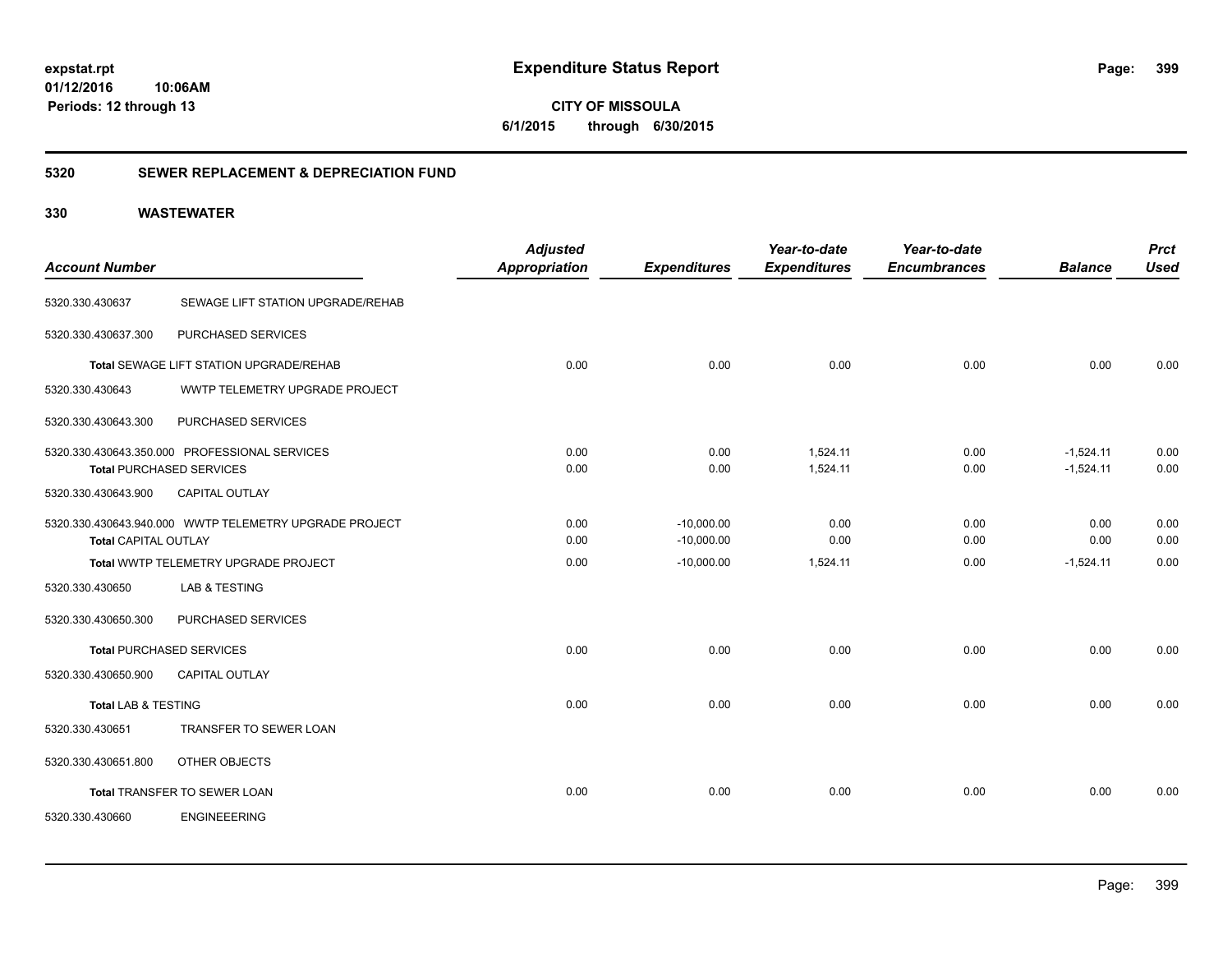### **5320 SEWER REPLACEMENT & DEPRECIATION FUND**

| <b>Account Number</b>                                             |                                                                                  | <b>Adjusted</b><br><b>Appropriation</b> | <b>Expenditures</b>          | Year-to-date<br><b>Expenditures</b> | Year-to-date<br><b>Encumbrances</b> | <b>Balance</b>         | <b>Prct</b><br><b>Used</b> |
|-------------------------------------------------------------------|----------------------------------------------------------------------------------|-----------------------------------------|------------------------------|-------------------------------------|-------------------------------------|------------------------|----------------------------|
| 5320.330.430660.900                                               | <b>CAPITAL OUTLAY</b>                                                            |                                         |                              |                                     |                                     |                        |                            |
| 5320.330.430660.930.000 IMPROVEMENTS<br><b>Total ENGINEEERING</b> |                                                                                  | 50,000.00<br>50,000.00                  | $-76,275.63$<br>$-76,275.63$ | $-19,538.88$<br>$-19,538.88$        | 0.00<br>0.00                        | 69,538.88<br>69,538.88 | 39.08<br>0.00              |
| 5320.330.430680                                                   | <b>WWTP REHAB</b>                                                                |                                         |                              |                                     |                                     |                        |                            |
| 5320.330.430680.300                                               | PURCHASED SERVICES                                                               |                                         |                              |                                     |                                     |                        |                            |
| <b>Total WWTP REHAB</b>                                           |                                                                                  | 0.00                                    | 0.00                         | 0.00                                | 0.00                                | 0.00                   | 0.00                       |
| 5320.330.430681                                                   | EAST BROADWAY LIFT STATION                                                       |                                         |                              |                                     |                                     |                        |                            |
| 5320.330.430681.300                                               | PURCHASED SERVICES                                                               |                                         |                              |                                     |                                     |                        |                            |
|                                                                   | <b>Total PURCHASED SERVICES</b>                                                  | 0.00                                    | 0.00                         | 0.00                                | 0.00                                | 0.00                   | 0.00                       |
| 5320.330.430681.900                                               | <b>CAPITAL OUTLAY</b>                                                            |                                         |                              |                                     |                                     |                        |                            |
| 5320.330.430681.930.000 IMPROVEMENTS                              | Total EAST BROADWAY LIFT STATION                                                 | 0.00<br>0.00                            | $-10,853.98$<br>$-10,853.98$ | 0.00<br>0.00                        | 0.00<br>0.00                        | 0.00<br>0.00           | 0.00<br>0.00               |
| 5320.330.430682                                                   | <b>RESERVE ST LIFT STATION</b>                                                   |                                         |                              |                                     |                                     |                        |                            |
| 5320.330.430682.300                                               | PURCHASED SERVICES                                                               |                                         |                              |                                     |                                     |                        |                            |
|                                                                   | <b>Total PURCHASED SERVICES</b>                                                  | 0.00                                    | 0.00                         | 0.00                                | 0.00                                | 0.00                   | 0.00                       |
| 5320.330.430682.900                                               | CAPITAL OUTLAY                                                                   |                                         |                              |                                     |                                     |                        |                            |
|                                                                   | 5320.330.430682.930.000 RESERVE ST LIFT STATION<br>Total RESERVE ST LIFT STATION | 0.00<br>0.00                            | $-12,900.98$<br>$-12,900.98$ | 0.00<br>0.00                        | 0.00<br>0.00                        | 0.00<br>0.00           | 0.00<br>0.00               |
| 5320.330.430683                                                   | DICKENS ST LIFT STATION                                                          |                                         |                              |                                     |                                     |                        |                            |
| 5320.330.430683.900                                               | <b>CAPITAL OUTLAY</b>                                                            |                                         |                              |                                     |                                     |                        |                            |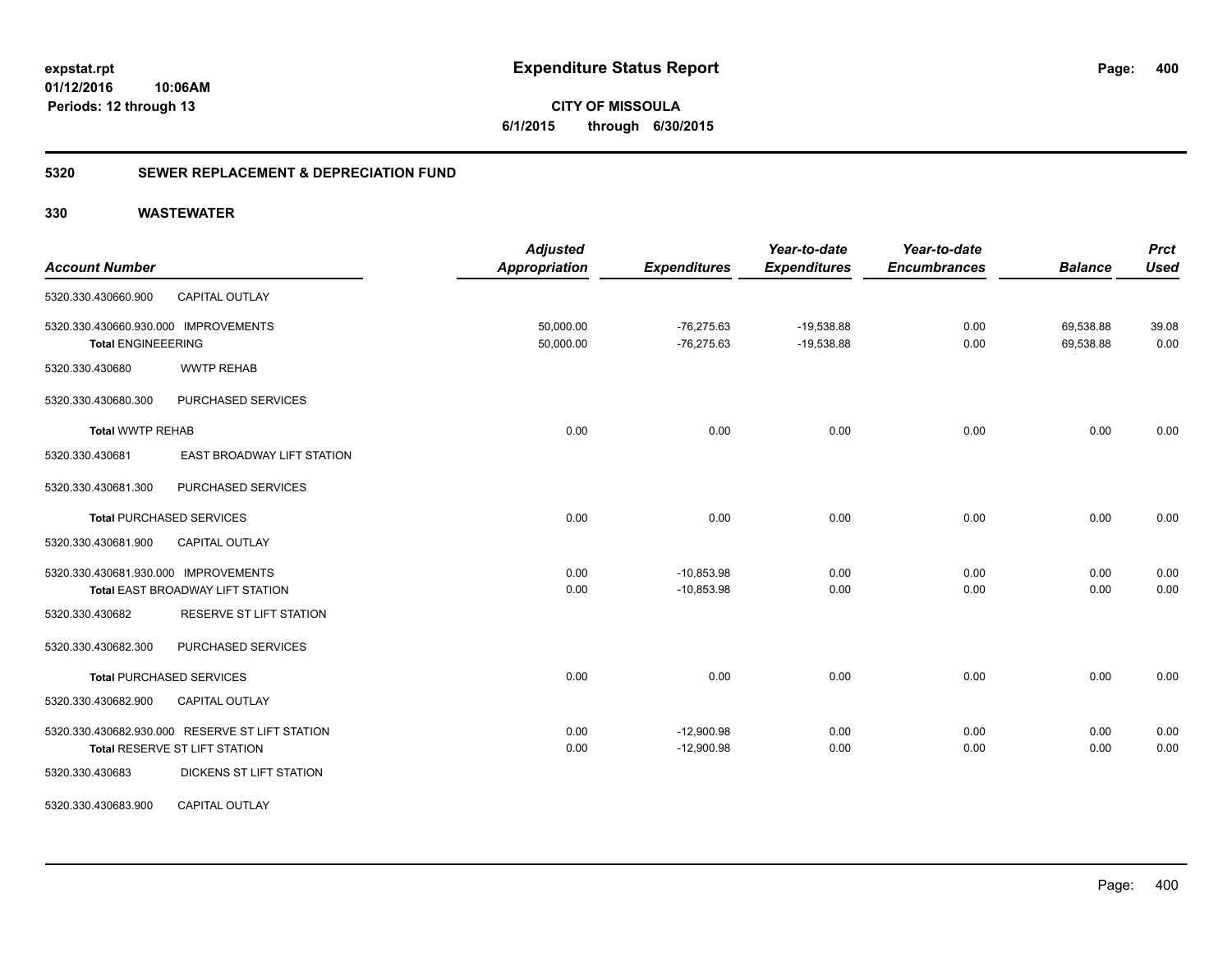**CITY OF MISSOULA 6/1/2015 through 6/30/2015**

### **5320 SEWER REPLACEMENT & DEPRECIATION FUND**

| <b>Account Number</b>         |                                            | <b>Adjusted</b><br><b>Appropriation</b> | <b>Expenditures</b> | Year-to-date<br><b>Expenditures</b> | Year-to-date<br><b>Encumbrances</b> | <b>Balance</b> | <b>Prct</b><br><b>Used</b> |
|-------------------------------|--------------------------------------------|-----------------------------------------|---------------------|-------------------------------------|-------------------------------------|----------------|----------------------------|
|                               | Total DICKENS ST LIFT STATION              | 0.00                                    | 0.00                | 0.00                                | 0.00                                | 0.00           | 0.00                       |
| 5320.330.430684               | MILLER CREEK SEWER INTERCEPTOR             |                                         |                     |                                     |                                     |                |                            |
| 5320.330.430684.300           | PURCHASED SERVICES                         |                                         |                     |                                     |                                     |                |                            |
|                               | <b>Total PURCHASED SERVICES</b>            | 0.00                                    | 0.00                | 0.00                                | 0.00                                | 0.00           | 0.00                       |
| 5320.330.430684.800           | OTHER OBJECTS                              |                                         |                     |                                     |                                     |                |                            |
|                               | Total MILLER CREEK SEWER INTERCEPTOR       | 0.00                                    | 0.00                | 0.00                                | 0.00                                | 0.00           | 0.00                       |
| 5320.330.430685               | TWAS ODOR CONTROL                          |                                         |                     |                                     |                                     |                |                            |
| 5320.330.430685.300           | PURCHASED SERVICES                         |                                         |                     |                                     |                                     |                |                            |
|                               | Total TWAS ODOR CONTROL                    | 0.00                                    | 0.00                | 0.00                                | 0.00                                | 0.00           | 0.00                       |
| 5320.330.430688               | *** Title Not Found ***                    |                                         |                     |                                     |                                     |                |                            |
| 5320.330.430688.300           | PURCHASED SERVICES                         |                                         |                     |                                     |                                     |                |                            |
| Total *** Title Not Found *** |                                            | 0.00                                    | 0.00                | 0.00                                | 0.00                                | 0.00           | 0.00                       |
| 5320.330.430689               | FY11 \$1.29M Sewer Bond Construction       |                                         |                     |                                     |                                     |                |                            |
| 5320.330.430689.800           | OTHER OBJECTS                              |                                         |                     |                                     |                                     |                |                            |
|                               | Total FY11 \$1.29M Sewer Bond Construction | 0.00                                    | 0.00                | 0.00                                | 0.00                                | 0.00           | 0.00                       |
| 5320.330.430690               | OTHER ACTIVITIES                           |                                         |                     |                                     |                                     |                |                            |
| 5320.330.430690.300           | PURCHASED SERVICES                         |                                         |                     |                                     |                                     |                |                            |
| <b>Total OTHER ACTIVITIES</b> |                                            | 0.00                                    | 0.00                | 0.00                                | 0.00                                | 0.00           | 0.00                       |
| 5320.330.430691               | HYBRID POPLAR SEWER PROJECT                |                                         |                     |                                     |                                     |                |                            |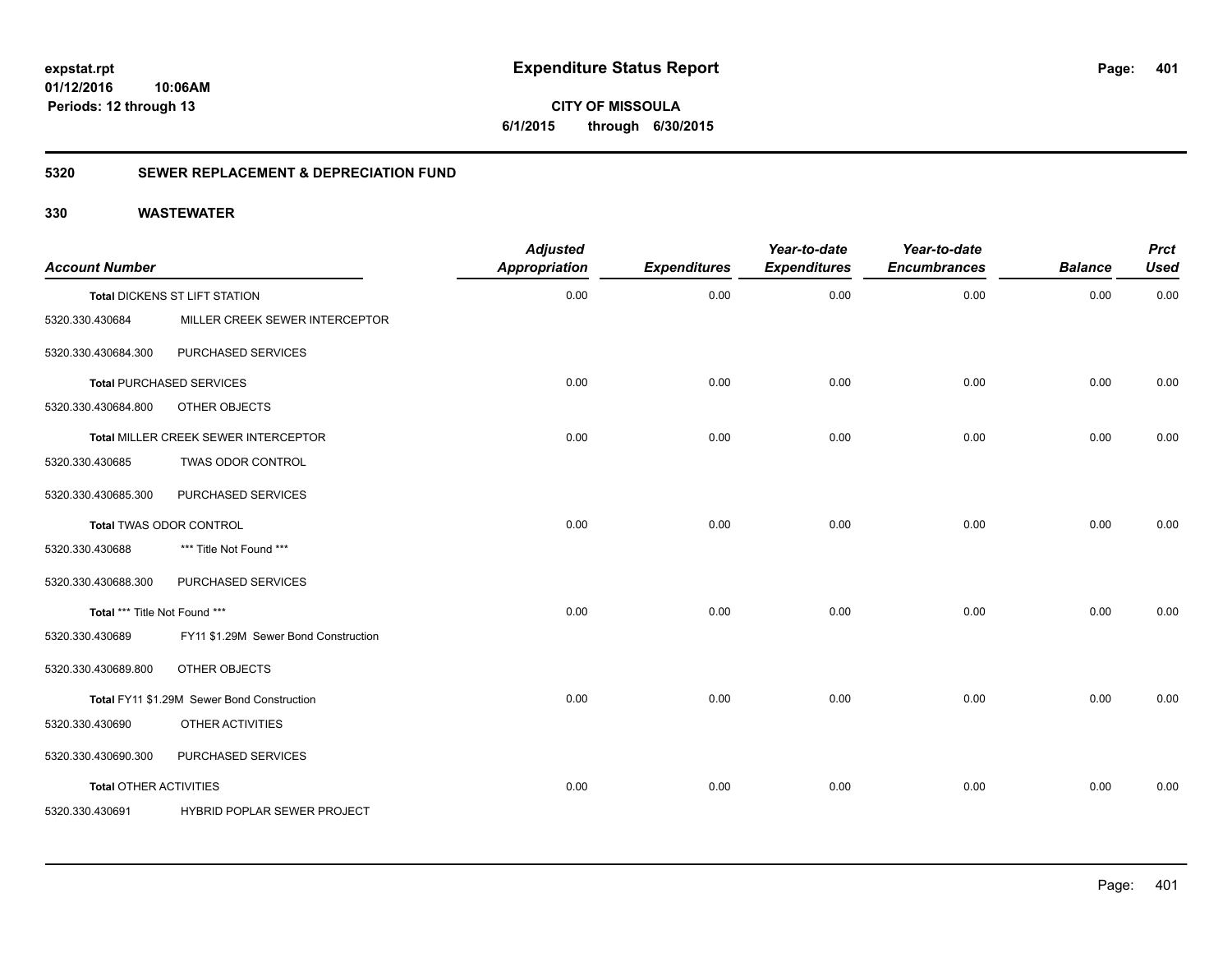**CITY OF MISSOULA 6/1/2015 through 6/30/2015**

### **5320 SEWER REPLACEMENT & DEPRECIATION FUND**

| <b>Account Number</b>     |                                                       | <b>Adjusted</b><br><b>Appropriation</b> | <b>Expenditures</b> | Year-to-date<br><b>Expenditures</b> | Year-to-date<br><b>Encumbrances</b> | <b>Balance</b> | <b>Prct</b><br><b>Used</b> |
|---------------------------|-------------------------------------------------------|-----------------------------------------|---------------------|-------------------------------------|-------------------------------------|----------------|----------------------------|
| 5320.330.430691.900       | <b>CAPITAL OUTLAY</b>                                 |                                         |                     |                                     |                                     |                |                            |
|                           | Total HYBRID POPLAR SEWER PROJECT                     | 0.00                                    | 0.00                | 0.00                                | 0.00                                | 0.00           | 0.00                       |
| 5320.330.430695           | FY13 SEWER REFUNDING                                  |                                         |                     |                                     |                                     |                |                            |
| 5320.330.430695.300       | PURCHASED SERVICES                                    |                                         |                     |                                     |                                     |                |                            |
|                           | Total FY13 SEWER REFUNDING                            | 0.00                                    | 0.00                | 0.00                                | 0.00                                | 0.00           | 0.00                       |
| 5320.330.430697           | <b>ALLEY PAVING</b>                                   |                                         |                     |                                     |                                     |                |                            |
| 5320.330.430697.300       | PURCHASED SERVICES                                    |                                         |                     |                                     |                                     |                |                            |
| <b>Total ALLEY PAVING</b> |                                                       | 0.00                                    | 0.00                | 0.00                                | 0.00                                | 0.00           | 0.00                       |
| 5320.330.430700           | LINDA VISTA/MALONEY RANCH CAPACITY CONST              |                                         |                     |                                     |                                     |                |                            |
| 5320.330.430700.900       | <b>CAPITAL OUTLAY</b>                                 |                                         |                     |                                     |                                     |                |                            |
|                           | 5320.330.430700.930.000 LINDA VISTA BLVD SEWER        | 0.00                                    | $-9,571.04$         | 0.00                                | 0.00                                | 0.00           | 0.00                       |
|                           | <b>Total LINDA VISTA/MALONEY RANCH CAPACITY CONST</b> | 0.00                                    | $-9,571.04$         | 0.00                                | 0.00                                | 0.00           | 0.00                       |
| 5320.330.430701           | <b>HEADWORKS PROJECT</b>                              |                                         |                     |                                     |                                     |                |                            |
| 5320.330.430701.900       | <b>CAPITAL OUTLAY</b>                                 |                                         |                     |                                     |                                     |                |                            |
|                           | Total HEADWORKS PROJECT                               | 0.00                                    | 0.00                | 0.00                                | 0.00                                | 0.00           | 0.00                       |
| 5320.330.430702           | COUNTY RSID WYE SEWER PROJECT                         |                                         |                     |                                     |                                     |                |                            |
| 5320.330.430702.300       | PURCHASED SERVICES                                    |                                         |                     |                                     |                                     |                |                            |
|                           | 5320.330.430702.360.000 REPAIR & MAINTENANCE          | 0.00                                    | 0.00                | 1,599.95                            | 0.00                                | $-1,599.95$    | 0.00                       |
|                           | <b>Total PURCHASED SERVICES</b>                       | 0.00                                    | 0.00                | 1,599.95                            | 0.00                                | $-1,599.95$    | 0.00                       |
| 5320.330.430702.900       | CAPITAL OUTLAY                                        |                                         |                     |                                     |                                     |                |                            |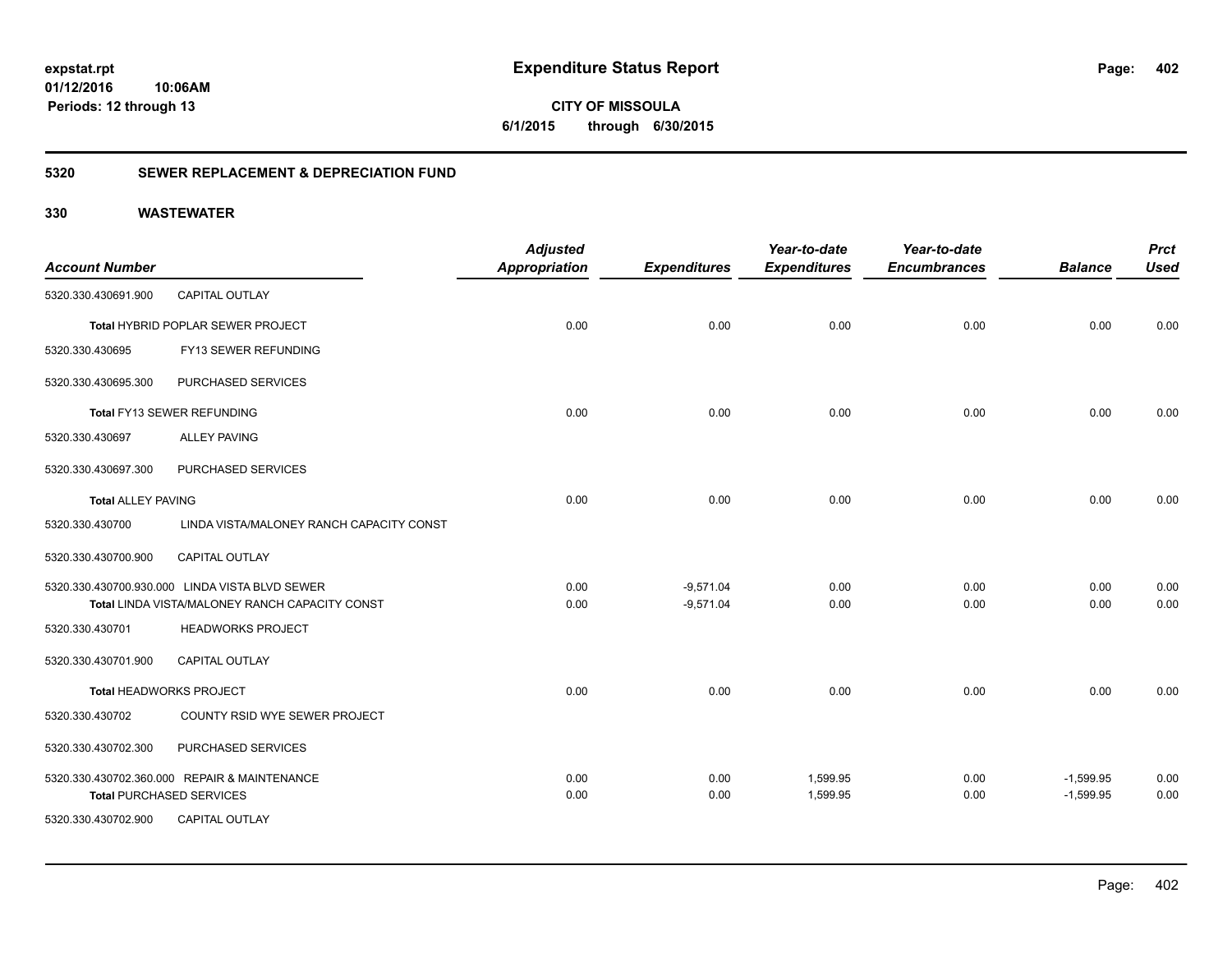**CITY OF MISSOULA 6/1/2015 through 6/30/2015**

### **5320 SEWER REPLACEMENT & DEPRECIATION FUND**

| <b>Account Number</b>       |                                                      | <b>Adjusted</b><br>Appropriation | <b>Expenditures</b> | Year-to-date<br><b>Expenditures</b> | Year-to-date<br><b>Encumbrances</b> | <b>Balance</b> | <b>Prct</b><br><b>Used</b> |
|-----------------------------|------------------------------------------------------|----------------------------------|---------------------|-------------------------------------|-------------------------------------|----------------|----------------------------|
| <b>Total CAPITAL OUTLAY</b> |                                                      | 0.00                             | 0.00                | 0.00                                | 0.00                                | 0.00           | 0.00                       |
|                             | Total COUNTY RSID WYE SEWER PROJECT                  | 0.00                             | 0.00                | 1.599.95                            | 0.00                                | $-1.599.95$    | 0.00                       |
| 5320.330.430706             | <b>RUSSELL ST INTERCEPTOR</b>                        |                                  |                     |                                     |                                     |                |                            |
| 5320.330.430706.300         | PURCHASED SERVICES                                   |                                  |                     |                                     |                                     |                |                            |
|                             | <b>Total RUSSELL ST INTERCEPTOR</b>                  | 0.00                             | 0.00                | 0.00                                | 0.00                                | 0.00           | 0.00                       |
| 5320.330.430707             | RATTLESNAKE COLLECTION SYSTEM                        |                                  |                     |                                     |                                     |                |                            |
| 5320.330.430707.900         | <b>CAPITAL OUTLAY</b>                                |                                  |                     |                                     |                                     |                |                            |
|                             | Total RATTLESNAKE COLLECTION SYSTEM                  | 0.00                             | 0.00                | 0.00                                | 0.00                                | 0.00           | 0.00                       |
| 5320.330.490505             | ACCELA LOAN DEBT SERVICE                             |                                  |                     |                                     |                                     |                |                            |
| 5320.330.490505.600         | <b>DEBT SERVICE</b>                                  |                                  |                     |                                     |                                     |                |                            |
|                             | 5320.330.490505.610.000 ACCELA LOAN DEBT/PRINCIPAL   | 50.213.00                        | $-44,446.63$        | 0.00                                | 0.00                                | 50,213.00      | 0.00                       |
|                             | 5320.330.490505.620.000 ACCELA LOAN DEBT/INTEREST    | 0.00                             | $-5,766.38$         | 0.00                                | 0.00                                | 0.00           | 0.00                       |
| <b>Total DEBT SERVICE</b>   |                                                      | 50,213.00                        | $-50,213.01$        | 0.00                                | 0.00                                | 50,213.00      | 0.00                       |
| 5320.330.490505.800         | <b>OTHER OBJECTS</b>                                 |                                  |                     |                                     |                                     |                |                            |
|                             | 5320.330.490505.820.000 TRANSFERS TO OTHER FUNDS     | 0.00                             | 50,213.01           | 50,213.01                           | 0.00                                | $-50,213.01$   | 0.00                       |
| <b>Total OTHER OBJECTS</b>  |                                                      | 0.00                             | 50,213.01           | 50,213.01                           | 0.00                                | $-50,213.01$   | 0.00                       |
|                             | Total ACCELA LOAN DEBT SERVICE                       | 50,213.00                        | 0.00                | 50,213.01                           | 0.00                                | $-0.01$        | 100.00                     |
| 5320.330.490506             | <b>CORE FINANCED EQUIPMENT</b>                       |                                  |                     |                                     |                                     |                |                            |
| 5320.330.490506.600         | <b>DEBT SERVICE</b>                                  |                                  |                     |                                     |                                     |                |                            |
|                             | 5320.330.490506.610.000 FINANCED EQUIPMENT/PRINCIPAL | 83.015.00                        | $-67,400.22$        | 0.00                                | 0.00                                | 83,015.00      | 0.00                       |
|                             | 5320.330.490506.620.000 INTEREST / SERVICE FEES      | 6,363.00                         | 0.00                | 6,166.36                            | 0.00                                | 196.64         | 96.91                      |
|                             | <b>Total CORE FINANCED EQUIPMENT</b>                 | 89,378.00                        | $-67,400.22$        | 6,166.36                            | 0.00                                | 83,211.64      | 6.90                       |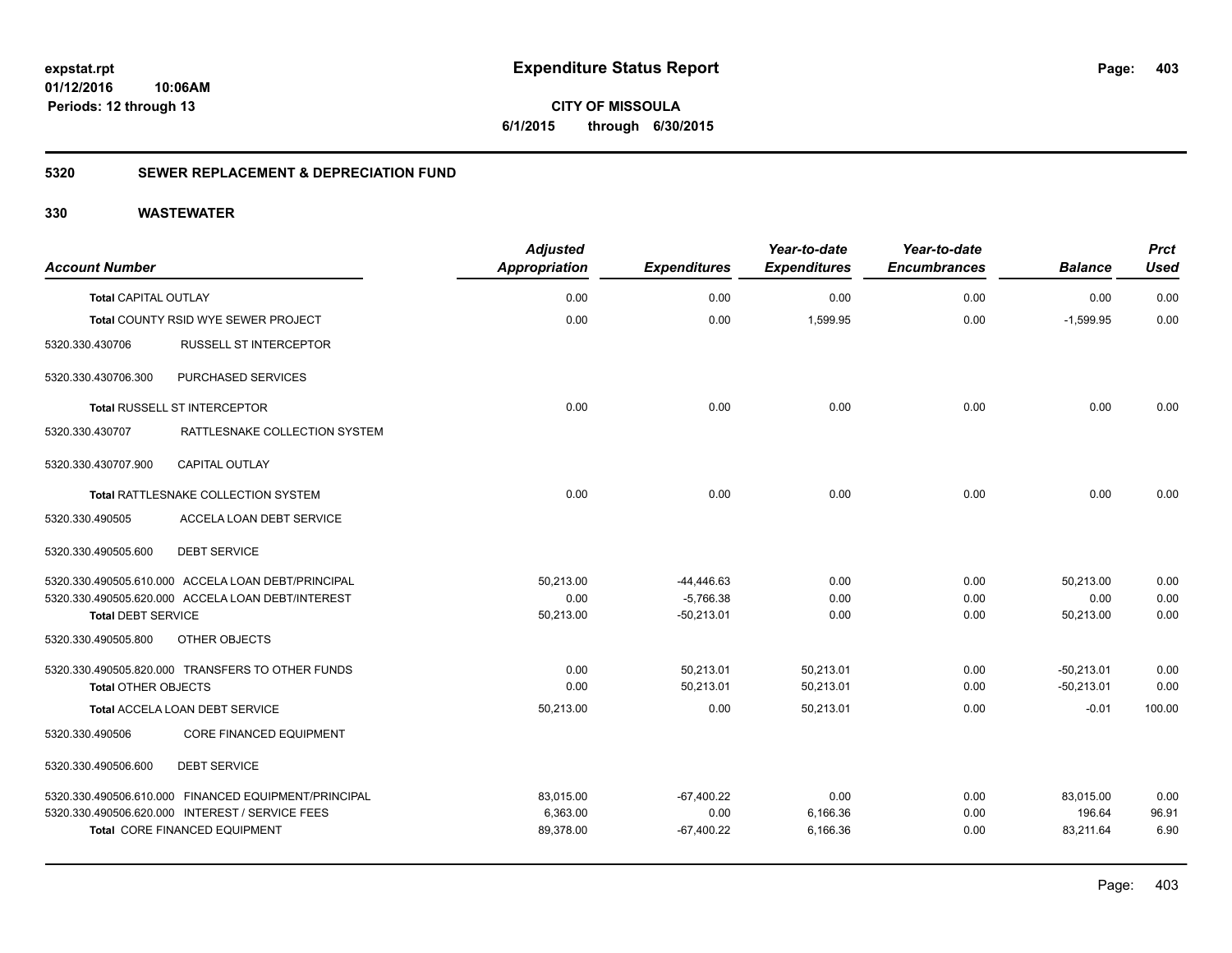**expstat.rpt Expenditure Status Report** 

**01/12/2016 10:06AM Periods: 12 through 13**

**CITY OF MISSOULA 6/1/2015 through 6/30/2015**

### **5320 SEWER REPLACEMENT & DEPRECIATION FUND**

| <b>Account Number</b>     |                                                        | <b>Adjusted</b><br><b>Appropriation</b> | <b>Expenditures</b> | Year-to-date<br><b>Expenditures</b> | Year-to-date<br><b>Encumbrances</b> | <b>Balance</b> | <b>Prct</b><br><b>Used</b> |
|---------------------------|--------------------------------------------------------|-----------------------------------------|---------------------|-------------------------------------|-------------------------------------|----------------|----------------------------|
| 5320.330.499999           | <b>NEW REQUESTS</b>                                    |                                         |                     |                                     |                                     |                |                            |
| 5320.330.499999.900       | <b>CAPITAL OUTLAY</b>                                  |                                         |                     |                                     |                                     |                |                            |
| <b>Total NEW REQUESTS</b> |                                                        | 0.00                                    | 0.00                | 0.00                                | 0.00                                | 0.00           | 0.00                       |
| 5320.330.510110           | <b>MERCHANT SERVICES</b>                               |                                         |                     |                                     |                                     |                |                            |
| 5320.330.510110.500       | <b>FIXED CHARGES</b>                                   |                                         |                     |                                     |                                     |                |                            |
|                           | <b>Total MERCHANT SERVICES</b>                         | 0.00                                    | 0.00                | 0.00                                | 0.00                                | 0.00           | 0.00                       |
| 5320.330.521000           | INTERFUND OPERATING TRANSFERS                          |                                         |                     |                                     |                                     |                |                            |
| 5320.330.521000.800       | OTHER OBJECTS                                          |                                         |                     |                                     |                                     |                |                            |
|                           | Total INTERFUND OPERATING TRANSFERS                    | 0.00                                    | 0.00                | 0.00                                | 0.00                                | 0.00           | 0.00                       |
|                           | <b>Total SEWER REPLACEMENT &amp; DEPRECIATION FUND</b> | 549,591.00                              | $-246,588.78$       | 200,803.97                          | 0.00                                | 348,787.03     | 36.54                      |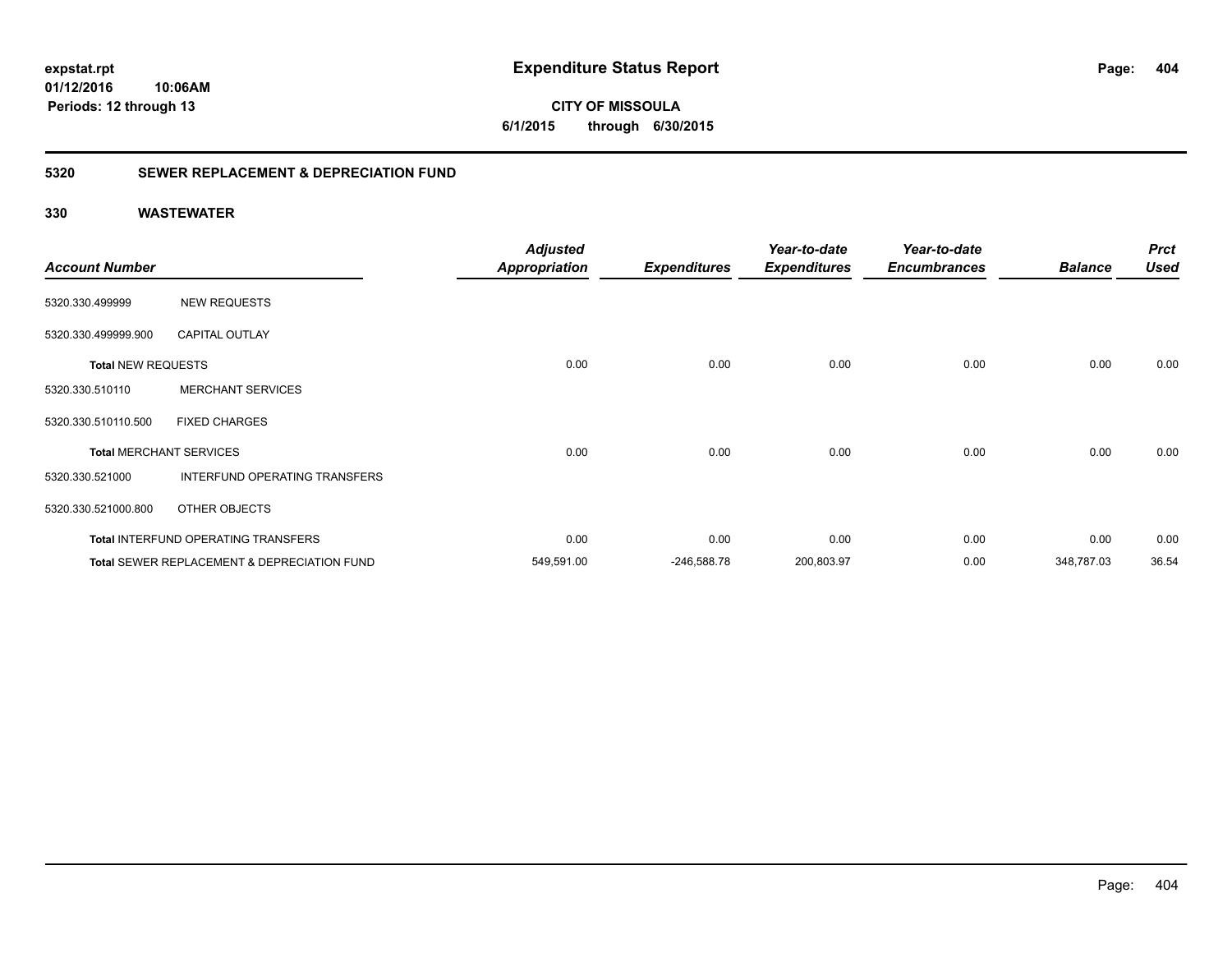**CITY OF MISSOULA 6/1/2015 through 6/30/2015**

### **5325 SEWER DEVELOPMENT FEE FUND**

**10:06AM**

### **330 WASTEWATER**

**Periods: 12 through 13**

| <b>Account Number</b>             |                                                            | <b>Adjusted</b><br>Appropriation | <b>Expenditures</b> | Year-to-date<br><b>Expenditures</b> | Year-to-date<br><b>Encumbrances</b> | <b>Balance</b> | <b>Prct</b><br><b>Used</b> |
|-----------------------------------|------------------------------------------------------------|----------------------------------|---------------------|-------------------------------------|-------------------------------------|----------------|----------------------------|
| 5325.330.430620                   | <b>FACILITIES</b>                                          |                                  |                     |                                     |                                     |                |                            |
| 5325.330.430620.900               | <b>CAPITAL OUTLAY</b>                                      |                                  |                     |                                     |                                     |                |                            |
| <b>Total FACILITIES</b>           |                                                            | 0.00                             | 0.00                | 0.00                                | 0.00                                | 0.00           | 0.00                       |
| 5325.330.430630                   | <b>COLLECTIONS</b>                                         |                                  |                     |                                     |                                     |                |                            |
| 5325.330.430630.300               | PURCHASED SERVICES                                         |                                  |                     |                                     |                                     |                |                            |
|                                   | <b>Total PURCHASED SERVICES</b>                            | 0.00                             | 0.00                | 0.00                                | 0.00                                | 0.00           | 0.00                       |
| 5325.330.430630.800               | OTHER OBJECTS                                              |                                  |                     |                                     |                                     |                |                            |
| <b>Total OTHER OBJECTS</b>        |                                                            | 0.00                             | 0.00                | 0.00                                | 0.00                                | 0.00           | 0.00                       |
| 5325.330.430630.900               | <b>CAPITAL OUTLAY</b>                                      |                                  |                     |                                     |                                     |                |                            |
| <b>Total COLLECTIONS</b>          |                                                            | 0.00                             | 0.00                | 0.00                                | 0.00                                | 0.00           | 0.00                       |
| 5325.330.430632                   | HYBRID POPLAR EFFLUENT APP                                 |                                  |                     |                                     |                                     |                |                            |
| 5325.330.430632.300               | PURCHASED SERVICES                                         |                                  |                     |                                     |                                     |                |                            |
|                                   | 5325.330.430632.360.000 HYBRID POPLAR EFFLUENT APPLICATION | 60,000.00                        | 0.00                | 62,456.16                           | 0.00                                | $-2,456.16$    | 104.09                     |
|                                   | <b>Total PURCHASED SERVICES</b>                            | 60,000.00                        | 0.00                | 62,456.16                           | 0.00                                | $-2,456.16$    | 104.09                     |
| 5325.330.430632.900               | <b>CAPITAL OUTLAY</b>                                      |                                  |                     |                                     |                                     |                |                            |
| 5325.330.430632.920.000 BUILDINGS |                                                            | 242,000.00                       | $-252,618.30$       | 0.00                                | 0.00                                | 242,000.00     | 0.00                       |
| <b>Total CAPITAL OUTLAY</b>       |                                                            | 242,000.00                       | $-252,618.30$       | 0.00                                | 0.00                                | 242,000.00     | 0.00                       |
|                                   | Total HYBRID POPLAR EFFLUENT APP                           | 302,000.00                       | $-252,618.30$       | 62,456.16                           | 0.00                                | 239,543.84     | 20.68                      |
| 5325.330.430636                   | OVERSIZING ASSISTANCE                                      |                                  |                     |                                     |                                     |                |                            |
| 5325.330.430636.900               | <b>CAPITAL OUTLAY</b>                                      |                                  |                     |                                     |                                     |                |                            |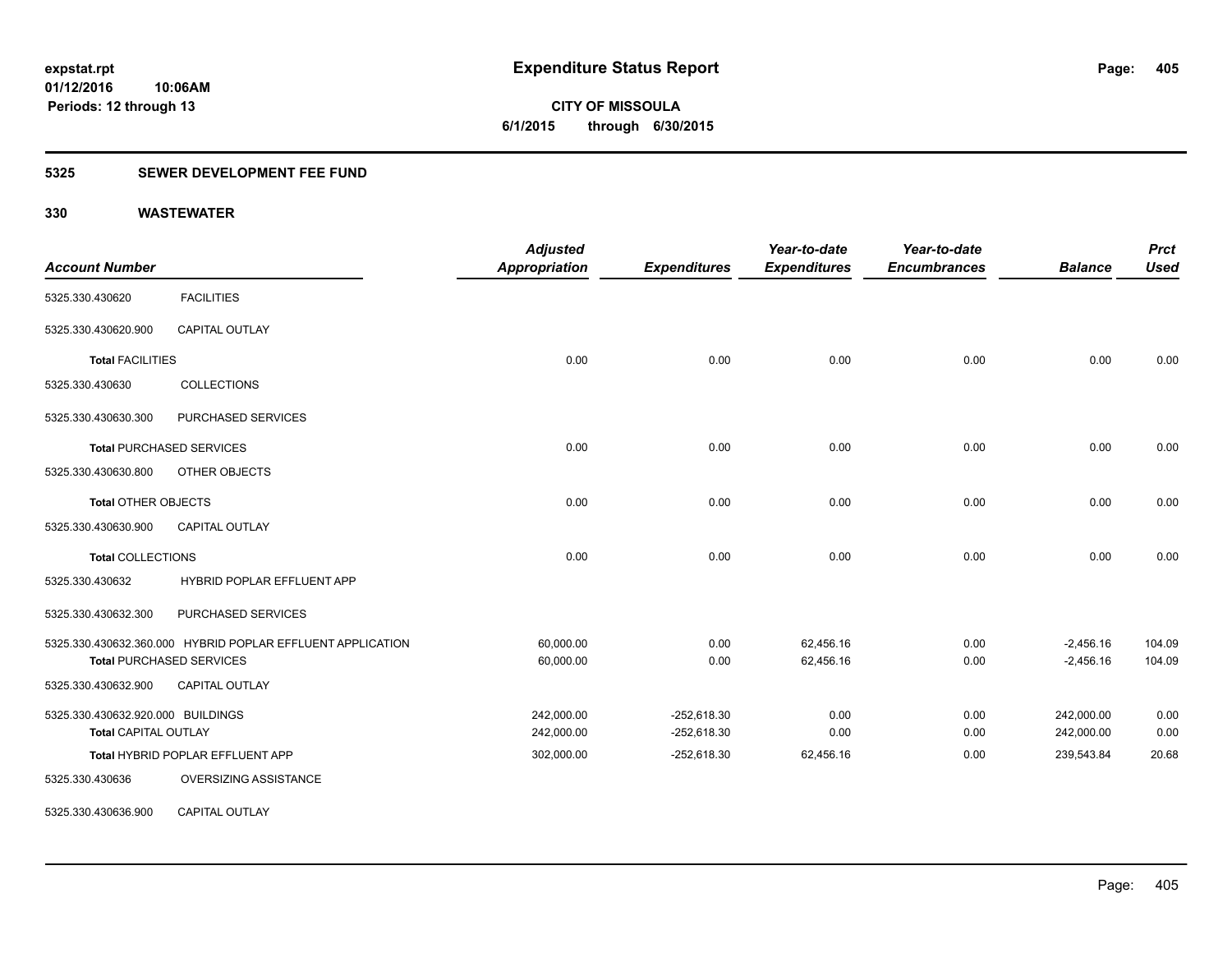**406**

**01/12/2016 10:06AM Periods: 12 through 13**

**CITY OF MISSOULA 6/1/2015 through 6/30/2015**

### **5325 SEWER DEVELOPMENT FEE FUND**

| <b>Account Number</b>           |                                                                              | <b>Adjusted</b><br><b>Appropriation</b> | <b>Expenditures</b> | Year-to-date<br><b>Expenditures</b> | Year-to-date<br><b>Encumbrances</b> | <b>Balance</b>         | <b>Prct</b><br><b>Used</b> |
|---------------------------------|------------------------------------------------------------------------------|-----------------------------------------|---------------------|-------------------------------------|-------------------------------------|------------------------|----------------------------|
|                                 | 5325.330.430636.930.000 OVERSIZING ASSISTANCE<br>Total OVERSIZING ASSISTANCE | 50,000.00<br>50,000.00                  | 0.00<br>0.00        | 0.00<br>0.00                        | 0.00<br>0.00                        | 50,000.00<br>50,000.00 | 0.00<br>0.00               |
| 5325.330.430637                 | SEWAGE LIFT STATION UPGRADE/REHAB                                            |                                         |                     |                                     |                                     |                        |                            |
| 5325.330.430637.300             | PURCHASED SERVICES                                                           |                                         |                     |                                     |                                     |                        |                            |
|                                 | Total SEWAGE LIFT STATION UPGRADE/REHAB                                      | 0.00                                    | 0.00                | 0.00                                | 0.00                                | 0.00                   | 0.00                       |
| 5325.330.430660                 | <b>ENGINEEERING</b>                                                          |                                         |                     |                                     |                                     |                        |                            |
| 5325.330.430660.300             | PURCHASED SERVICES                                                           |                                         |                     |                                     |                                     |                        |                            |
| <b>Total ENGINEEERING</b>       |                                                                              | 0.00                                    | 0.00                | 0.00                                | 0.00                                | 0.00                   | 0.00                       |
| 5325.330.430663                 | AIRPORT INTECEPTOR                                                           |                                         |                     |                                     |                                     |                        |                            |
| 5325.330.430663.300             | PURCHASED SERVICES                                                           |                                         |                     |                                     |                                     |                        |                            |
|                                 | <b>Total PURCHASED SERVICES</b>                                              | 0.00                                    | 0.00                | 0.00                                | 0.00                                | 0.00                   | 0.00                       |
| 5325.330.430663.900             | CAPITAL OUTLAY                                                               |                                         |                     |                                     |                                     |                        |                            |
|                                 | <b>Total AIRPORT INTECEPTOR</b>                                              | 0.00                                    | 0.00                | 0.00                                | 0.00                                | 0.00                   | 0.00                       |
| 5325.330.430683                 | TWITE PUMP STATION                                                           |                                         |                     |                                     |                                     |                        |                            |
| 5325.330.430683.900             | <b>CAPITAL OUTLAY</b>                                                        |                                         |                     |                                     |                                     |                        |                            |
| <b>Total TWITE PUMP STATION</b> | 5325.330.430683.930.000 TWITE PUMP STATION                                   | 58,559.00<br>58,559.00                  | 0.00<br>0.00        | 0.00<br>0.00                        | 0.00<br>0.00                        | 58,559.00<br>58,559.00 | 0.00<br>0.00               |
| 5325.330.430684                 | MILLER CREEK INTERCEPTOR                                                     |                                         |                     |                                     |                                     |                        |                            |
| 5325.330.430684.900             | CAPITAL OUTLAY                                                               |                                         |                     |                                     |                                     |                        |                            |
|                                 | <b>Total MILLER CREEK INTERCEPTOR</b>                                        | 0.00                                    | 0.00                | 0.00                                | 0.00                                | 0.00                   | 0.00                       |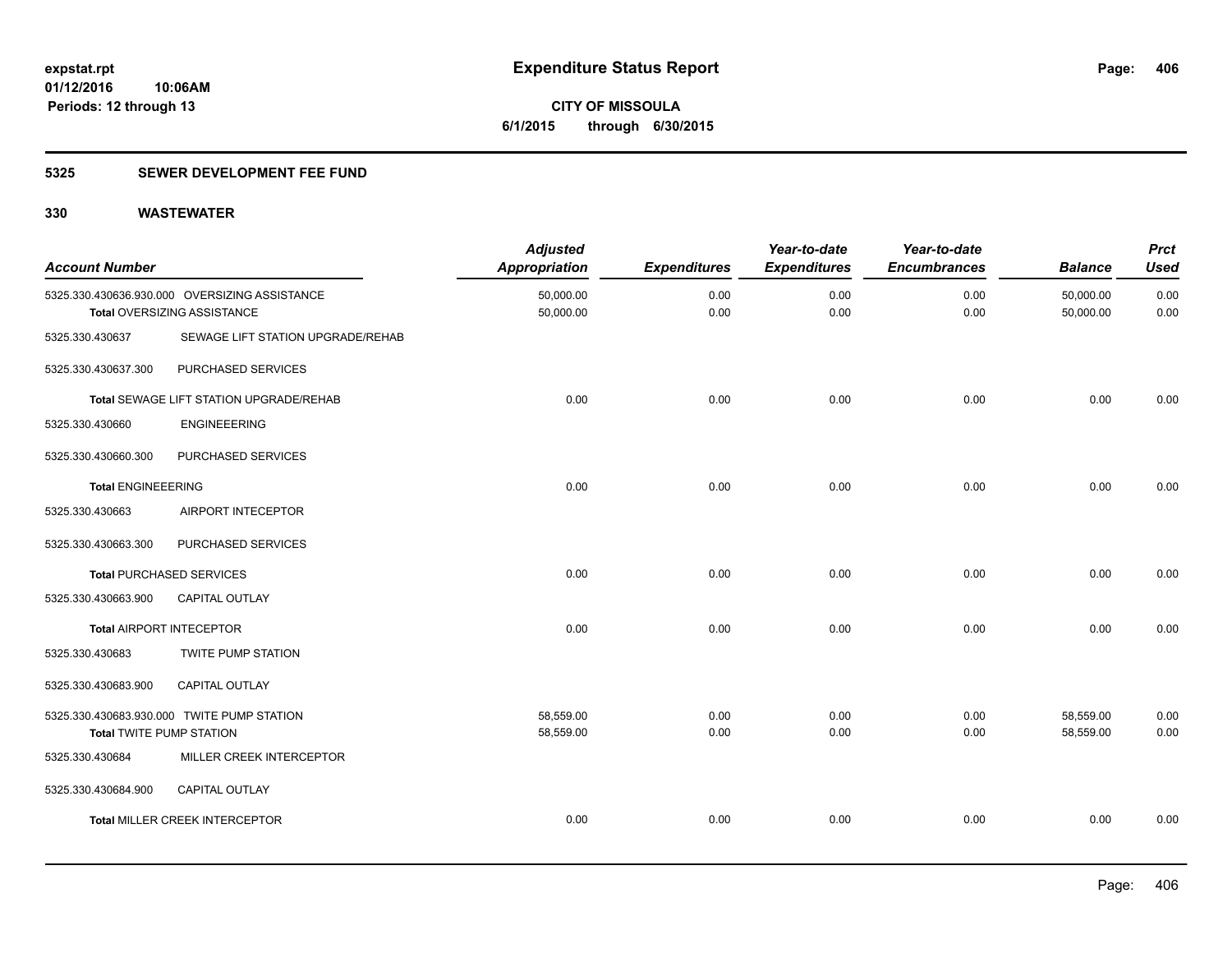**CITY OF MISSOULA 6/1/2015 through 6/30/2015**

### **5325 SEWER DEVELOPMENT FEE FUND**

**10:06AM**

### **330 WASTEWATER**

**Periods: 12 through 13**

|                               |                                                    | <b>Adjusted</b>      |                     | Year-to-date        | Year-to-date        |                | <b>Prct</b> |
|-------------------------------|----------------------------------------------------|----------------------|---------------------|---------------------|---------------------|----------------|-------------|
| <b>Account Number</b>         |                                                    | <b>Appropriation</b> | <b>Expenditures</b> | <b>Expenditures</b> | <b>Encumbrances</b> | <b>Balance</b> | <b>Used</b> |
| 5325.330.430690               | OTHER ACTIVITIES                                   |                      |                     |                     |                     |                |             |
| 5325.330.430690.300           | PURCHASED SERVICES                                 |                      |                     |                     |                     |                |             |
|                               | <b>Total PURCHASED SERVICES</b>                    | 0.00                 | 0.00                | 0.00                | 0.00                | 0.00           | 0.00        |
| 5325.330.430690.800           | OTHER OBJECTS                                      |                      |                     |                     |                     |                |             |
| Total OTHER OBJECTS           |                                                    | 0.00                 | 0.00                | 0.00                | 0.00                | 0.00           | 0.00        |
| 5325.330.430690.900           | <b>CAPITAL OUTLAY</b>                              |                      |                     |                     |                     |                |             |
| <b>Total OTHER ACTIVITIES</b> |                                                    | 0.00                 | 0.00                | 0.00                | 0.00                | 0.00           | 0.00        |
| 5325.330.430706               | <b>RUSSELL ST INTERCEPTOR</b>                      |                      |                     |                     |                     |                |             |
| 5325.330.430706.300           | PURCHASED SERVICES                                 |                      |                     |                     |                     |                |             |
|                               | Total RUSSELL ST INTERCEPTOR                       | 0.00                 | 0.00                | 0.00                | 0.00                | 0.00           | 0.00        |
| 5325.330.430711               | *** Title Not Found ***                            |                      |                     |                     |                     |                |             |
| 5325.330.430711.900           | <b>CAPITAL OUTLAY</b>                              |                      |                     |                     |                     |                |             |
| Total *** Title Not Found *** |                                                    | 0.00                 | 0.00                | 0.00                | 0.00                | 0.00           | 0.00        |
| 5325.330.490508               | EKO COMPOST LAND PURCHASE                          |                      |                     |                     |                     |                |             |
| 5325.330.490508.300           | PURCHASED SERVICES                                 |                      |                     |                     |                     |                |             |
|                               | 5325.330.490508.360.000 REPAIR & MAINTENANCE       | 5,000.00             | 0.00                | 0.00                | 0.00                | 5,000.00       | 0.00        |
|                               | <b>Total PURCHASED SERVICES</b>                    | 5,000.00             | 0.00                | 0.00                | 0.00                | 5,000.00       | 0.00        |
| 5325.330.490508.600           | <b>DEBT SERVICE</b>                                |                      |                     |                     |                     |                |             |
|                               | 5325.330.490508.610.000 EKO LAND/PRINCIPAL         | 247,185.00           | $-196,283.21$       | 0.00                | 0.00                | 247,185.00     | 0.00        |
|                               | 5325.330.490508.620.000 EKO LAND PURCHASE-INTEREST | 12,162.00            | $-1,237.92$         | 8,115.91            | 0.00                | 4,046.09       | 66.73       |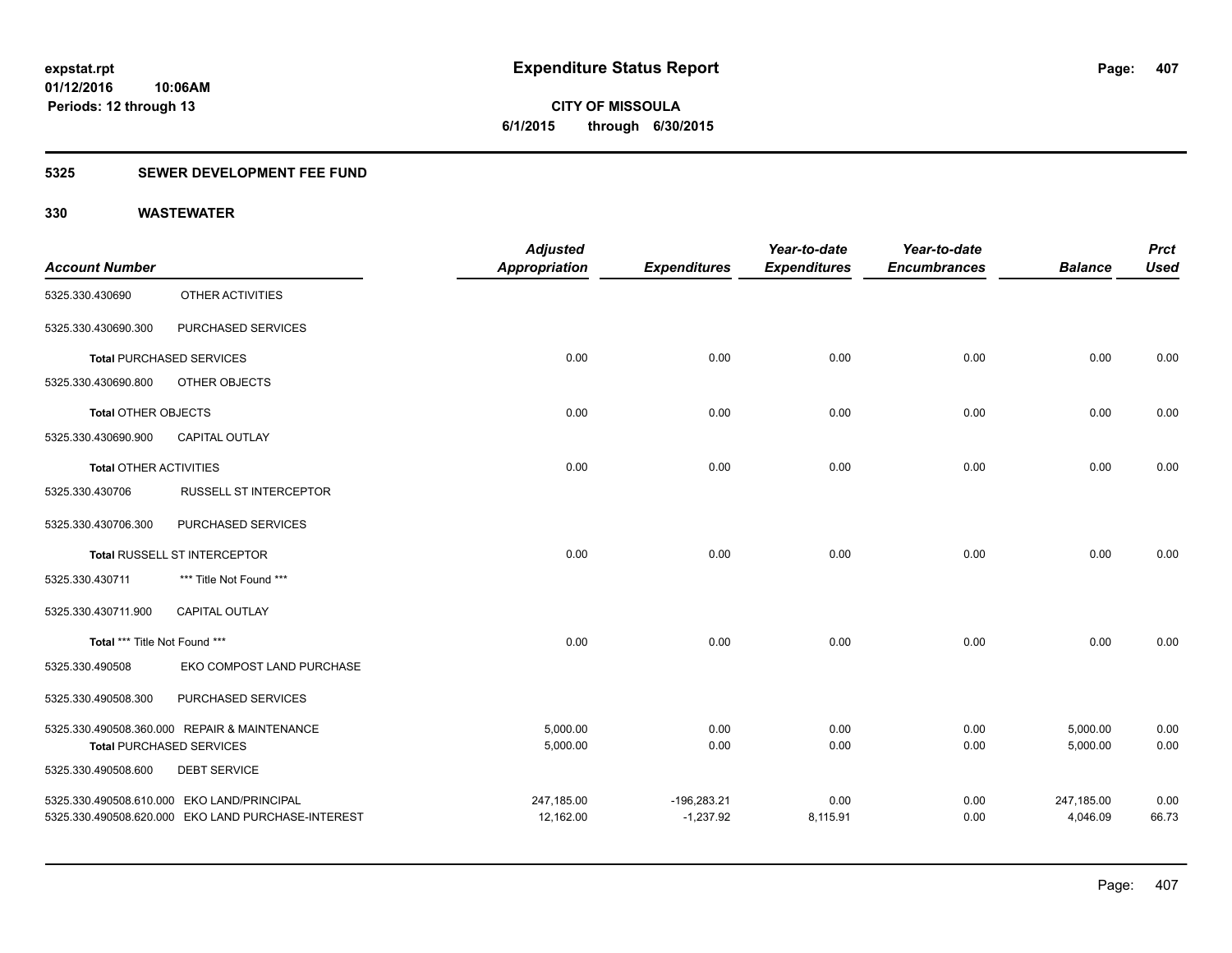**Periods: 12 through 13**

**CITY OF MISSOULA 6/1/2015 through 6/30/2015**

### **5325 SEWER DEVELOPMENT FEE FUND**

| <b>Account Number</b>       |                                  | <b>Adjusted</b><br><b>Appropriation</b> | <b>Expenditures</b> | Year-to-date<br><b>Expenditures</b> | Year-to-date<br><b>Encumbrances</b> | <b>Balance</b> | <b>Prct</b><br><b>Used</b> |
|-----------------------------|----------------------------------|-----------------------------------------|---------------------|-------------------------------------|-------------------------------------|----------------|----------------------------|
| <b>Total DEBT SERVICE</b>   |                                  | 259,347.00                              | $-197,521.13$       | 8,115.91                            | 0.00                                | 251,231.09     | 3.13                       |
| 5325.330.490508.900         | <b>CAPITAL OUTLAY</b>            |                                         |                     |                                     |                                     |                |                            |
| <b>Total CAPITAL OUTLAY</b> |                                  | 0.00                                    | 0.00                | 0.00                                | 0.00                                | 0.00           | 0.00                       |
|                             | Total EKO COMPOST LAND PURCHASE  | 264,347.00                              | $-197,521.13$       | 8,115.91                            | 0.00                                | 256,231.09     | 3.07                       |
| 5325.330.499999             | <b>NEW REQUESTS</b>              |                                         |                     |                                     |                                     |                |                            |
| 5325.330.499999.900         | <b>CAPITAL OUTLAY</b>            |                                         |                     |                                     |                                     |                |                            |
| <b>Total NEW REQUESTS</b>   |                                  | 0.00                                    | 0.00                | 0.00                                | 0.00                                | 0.00           | 0.00                       |
| 5325.330.510110             | <b>MERCHANT SERVICES</b>         |                                         |                     |                                     |                                     |                |                            |
| 5325.330.510110.500         | <b>FIXED CHARGES</b>             |                                         |                     |                                     |                                     |                |                            |
|                             | <b>Total MERCHANT SERVICES</b>   | 0.00                                    | 0.00                | 0.00                                | 0.00                                | 0.00           | 0.00                       |
|                             | Total SEWER DEVELOPMENT FEE FUND | 674,906.00                              | $-450, 139.43$      | 70,572.07                           | 0.00                                | 604,333.93     | 10.46                      |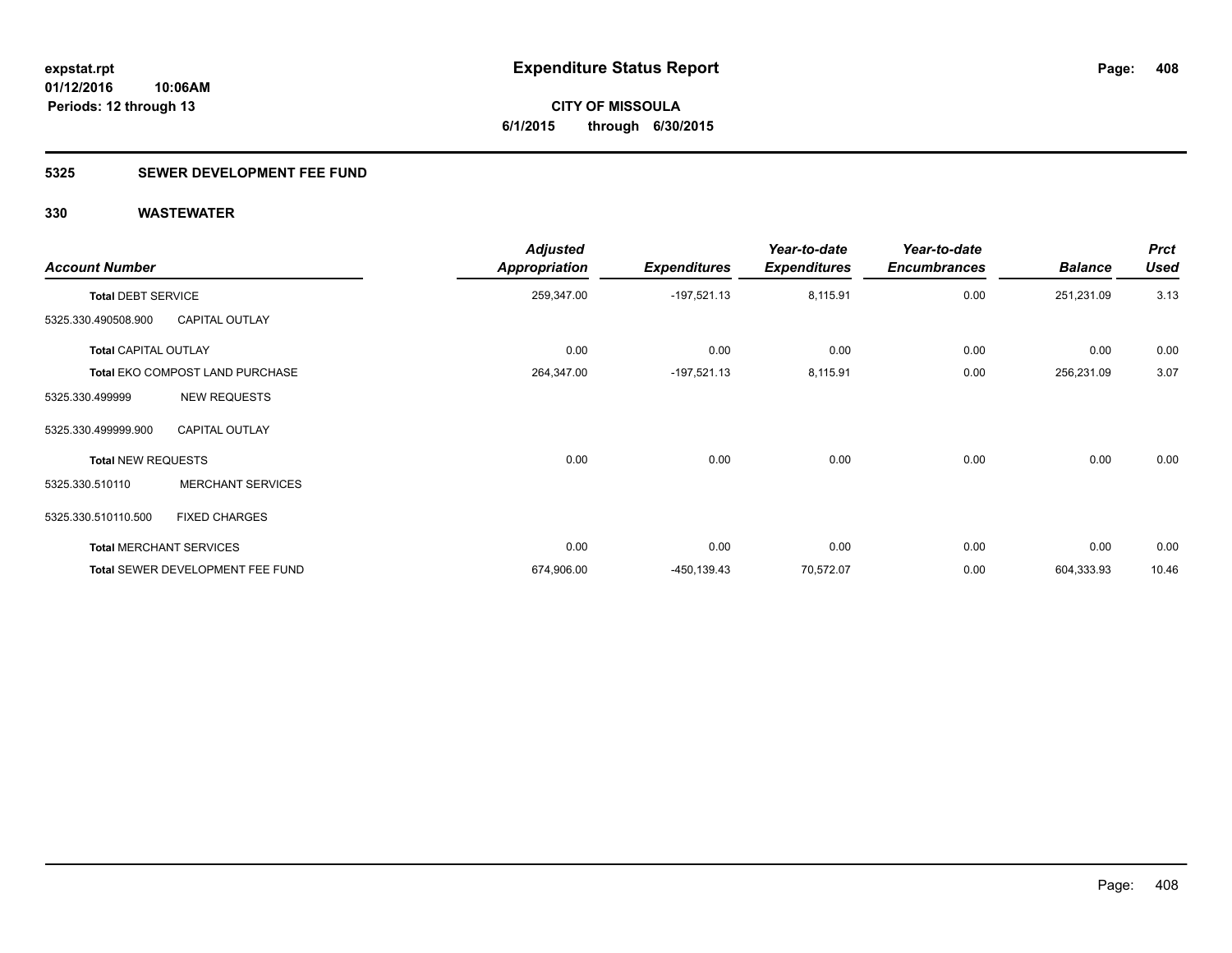**CITY OF MISSOULA 6/1/2015 through 6/30/2015**

#### **5340 SEWER CONSTRUCTION FUND**

| <b>Account Number</b>          |                                                                                           | <b>Adjusted</b><br><b>Appropriation</b> | <b>Expenditures</b>          | Year-to-date<br><b>Expenditures</b> | Year-to-date<br><b>Encumbrances</b> | <b>Balance</b>           | <b>Prct</b><br><b>Used</b> |
|--------------------------------|-------------------------------------------------------------------------------------------|-----------------------------------------|------------------------------|-------------------------------------|-------------------------------------|--------------------------|----------------------------|
| 5340.330.430632                | HYBRID POPLAR EFFLUENT APP                                                                |                                         |                              |                                     |                                     |                          |                            |
| 5340.330.430632.900            | CAPITAL OUTLAY                                                                            |                                         |                              |                                     |                                     |                          |                            |
|                                | 5340.330.430632.930.000 SOLIDS DEWATERING SCREW PRESS<br>Total HYBRID POPLAR EFFLUENT APP | 900,000.00<br>900,000.00                | $-15,012.93$<br>$-15,012.93$ | 0.00<br>0.00                        | 0.00<br>0.00                        | 900,000.00<br>900,000.00 | 0.00<br>0.00               |
| 5340.330.430697                | <b>ALLEY PAVING</b>                                                                       |                                         |                              |                                     |                                     |                          |                            |
| 5340.330.430697.300            | PURCHASED SERVICES                                                                        |                                         |                              |                                     |                                     |                          |                            |
| <b>Total ALLEY PAVING</b>      | 5340.330.430697.350.000 BROAWAY INTECEPTOR                                                | 20,000.00<br>20,000.00                  | 0.00<br>0.00                 | 0.00<br>0.00                        | 0.00<br>0.00                        | 20,000.00<br>20,000.00   | 0.00<br>0.00               |
| 5340.330.430701                | E RESERVE ST COLLECTOR                                                                    |                                         |                              |                                     |                                     |                          |                            |
| 5340.330.430701.800            | OTHER OBJECTS                                                                             |                                         |                              |                                     |                                     |                          |                            |
| <b>Total OTHER OBJECTS</b>     |                                                                                           | 0.00                                    | 0.00                         | 0.00                                | 0.00                                | 0.00                     | 0.00                       |
| 5340.330.430701.900            | <b>CAPITAL OUTLAY</b>                                                                     |                                         |                              |                                     |                                     |                          |                            |
|                                | Total E RESERVE ST COLLECTOR                                                              | 0.00                                    | 0.00                         | 0.00                                | 0.00                                | 0.00                     | 0.00                       |
| 5340.330.430707                | RATTLESNAKE COLLECTION SYSTEM                                                             |                                         |                              |                                     |                                     |                          |                            |
| 5340.330.430707.800            | OTHER OBJECTS                                                                             |                                         |                              |                                     |                                     |                          |                            |
|                                | Total RATTLESNAKE COLLECTION SYSTEM                                                       | 0.00                                    | 0.00                         | 0.00                                | 0.00                                | 0.00                     | 0.00                       |
| 5340.330.510110                | <b>MERCHANT SERVICES</b>                                                                  |                                         |                              |                                     |                                     |                          |                            |
| 5340.330.510110.500            | <b>FIXED CHARGES</b>                                                                      |                                         |                              |                                     |                                     |                          |                            |
| <b>Total MERCHANT SERVICES</b> |                                                                                           | 0.00                                    | 0.00                         | 0.00                                | 0.00                                | 0.00                     | 0.00                       |
| <b>Total WASTEWATER</b>        |                                                                                           | 920,000.00                              | $-15,012.93$                 | 0.00                                | 0.00                                | 920,000.00               | 0.00                       |
|                                |                                                                                           |                                         |                              |                                     |                                     |                          |                            |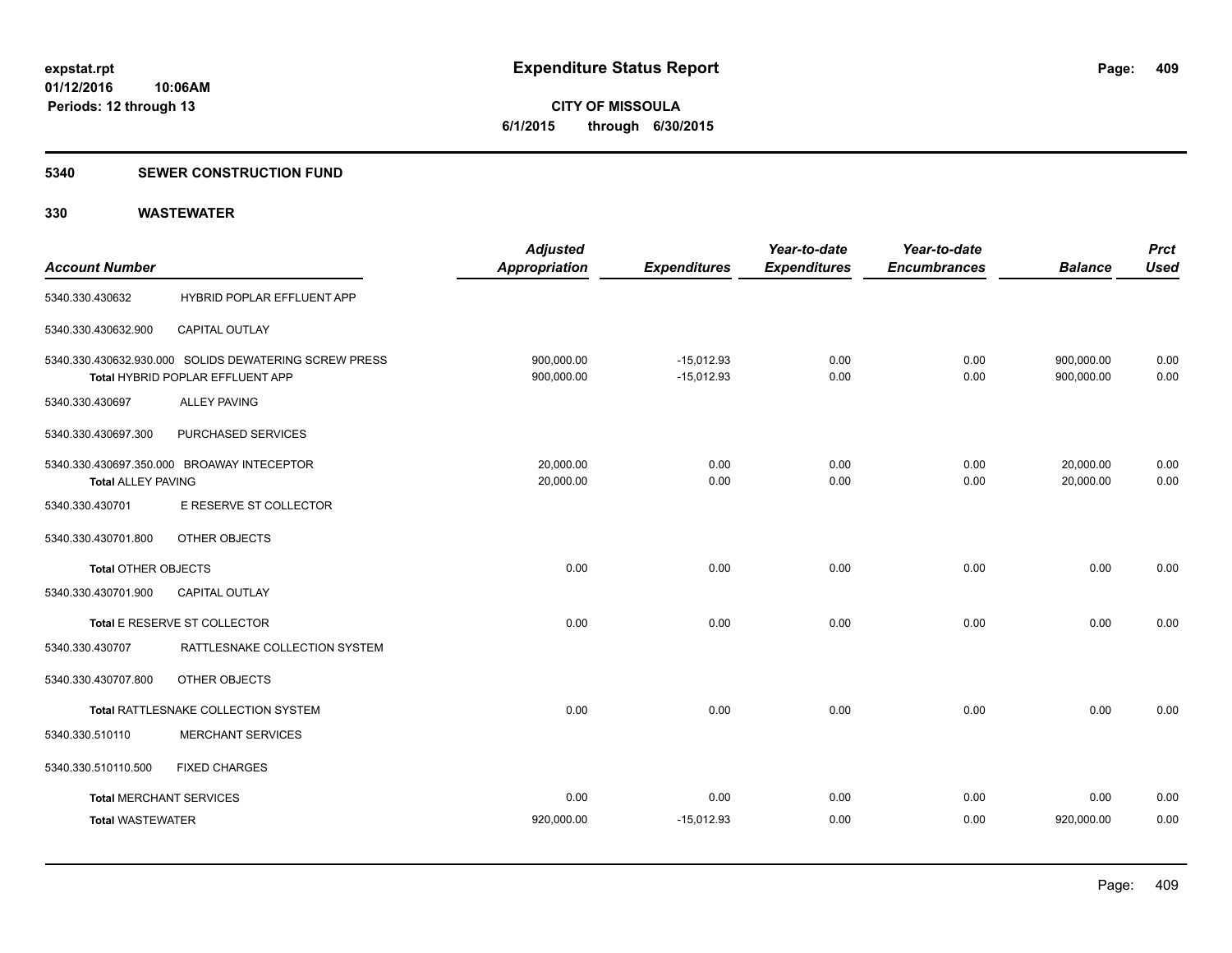# **CITY OF MISSOULA 6/1/2015 through 6/30/2015**

#### **5340 SEWER CONSTRUCTION FUND**

### **390 NON-DEPARTMENTAL**

| <b>Account Number</b>                |                                      | <b>Adjusted</b><br><b>Appropriation</b> | <b>Expenditures</b> | Year-to-date<br><b>Expenditures</b> | Year-to-date<br><b>Encumbrances</b> | <b>Balance</b> | <b>Prct</b><br>Used |
|--------------------------------------|--------------------------------------|-----------------------------------------|---------------------|-------------------------------------|-------------------------------------|----------------|---------------------|
| 5340.390.430963                      | <b>BIOGAS ELECTRICAL GENERATION</b>  |                                         |                     |                                     |                                     |                |                     |
| 5340.390.430963.900                  | <b>CAPITAL OUTLAY</b>                |                                         |                     |                                     |                                     |                |                     |
| 5340.390.430963.930.000 IMPROVEMENTS |                                      | 0.00                                    | $-13.382.82$        | 0.00                                | 0.00                                | 0.00           | 0.00                |
| Total NON-DEPARTMENTAL               |                                      | 0.00                                    | $-13.382.82$        | 0.00                                | 0.00                                | 0.00           | 0.00                |
|                                      | <b>Total SEWER CONSTRUCTION FUND</b> | 920,000.00                              | $-28.395.75$        | 0.00                                | 0.00                                | 920.000.00     | 0.00                |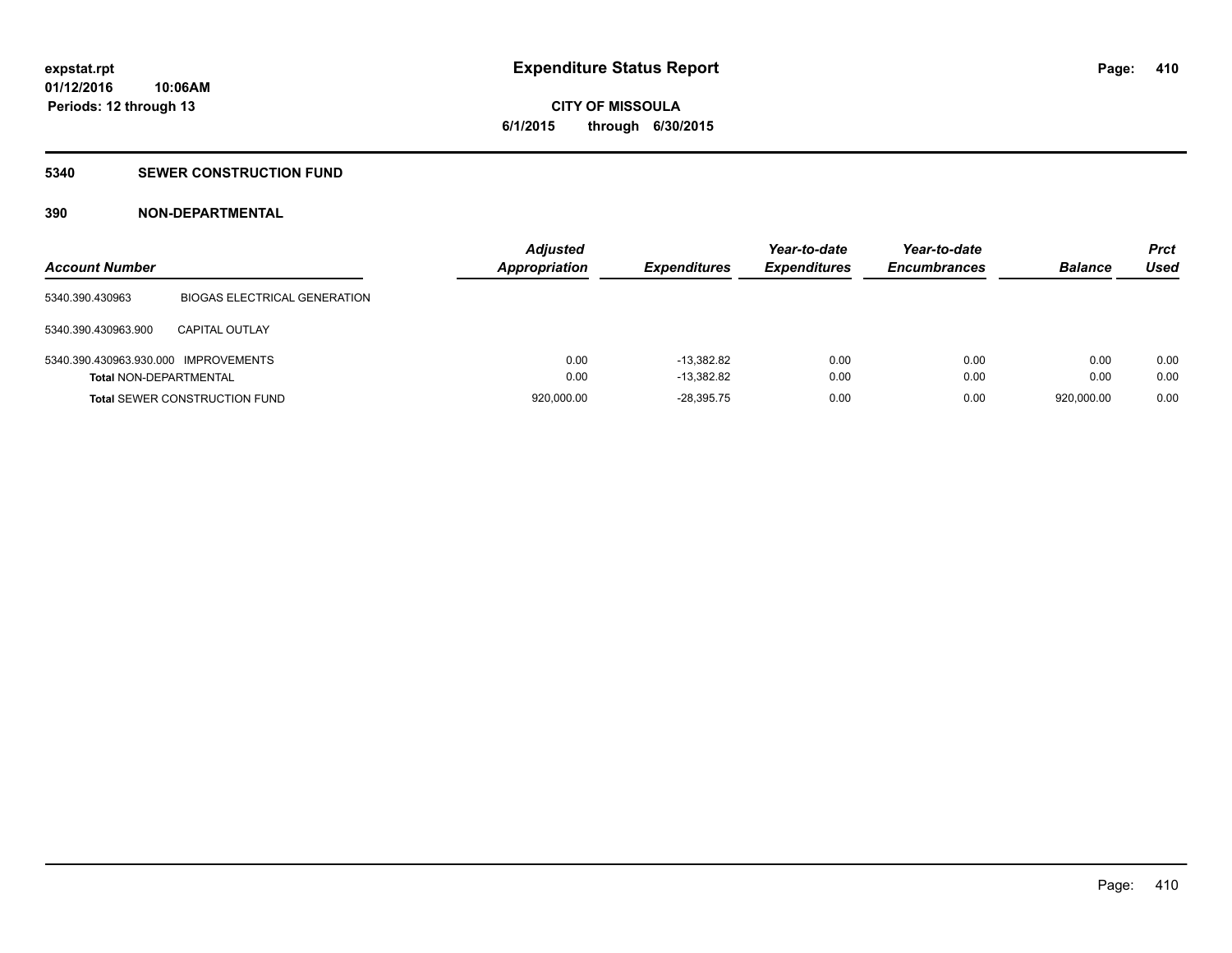**CITY OF MISSOULA 6/1/2015 through 6/30/2015**

#### **5361 2001 SEWER REVENUE BONDS-DEBT SERVICE**

|                                   |                                                    | <b>Adjusted</b>      |                     | Year-to-date        | Year-to-date        |                | <b>Prct</b> |
|-----------------------------------|----------------------------------------------------|----------------------|---------------------|---------------------|---------------------|----------------|-------------|
| <b>Account Number</b>             |                                                    | <b>Appropriation</b> | <b>Expenditures</b> | <b>Expenditures</b> | <b>Encumbrances</b> | <b>Balance</b> | <b>Used</b> |
| 5361.330.490200                   | REVENUE BOND DEBT SERVICE                          |                      |                     |                     |                     |                |             |
| 5361.330.490200.600               | <b>DEBT SERVICE</b>                                |                      |                     |                     |                     |                |             |
| 5361.330.490200.610.000 PRINCIPAL |                                                    | 27,000.00            | $-13.000.00$        | 0.00                | 0.00                | 27,000.00      | 0.00        |
|                                   | 5361.330.490200.620.000 INTEREST / SERVICE FEES    | 3,590.00             | 1,730.00            | 3,590.00            | 0.00                | 0.00           | 100.00      |
|                                   | <b>Total REVENUE BOND DEBT SERVICE</b>             | 30,590.00            | $-11.270.00$        | 3,590.00            | 0.00                | 27,000.00      | 11.74       |
| 5361.330.510110                   | <b>MERCHANT SERVICES</b>                           |                      |                     |                     |                     |                |             |
| 5361.330.510110.500               | <b>FIXED CHARGES</b>                               |                      |                     |                     |                     |                |             |
| <b>Total MERCHANT SERVICES</b>    |                                                    | 0.00                 | 0.00                | 0.00                | 0.00                | 0.00           | 0.00        |
|                                   | <b>Total 2001 SEWER REVENUE BONDS-DEBT SERVICE</b> | 30,590.00            | $-11.270.00$        | 3,590.00            | 0.00                | 27,000.00      | 11.74       |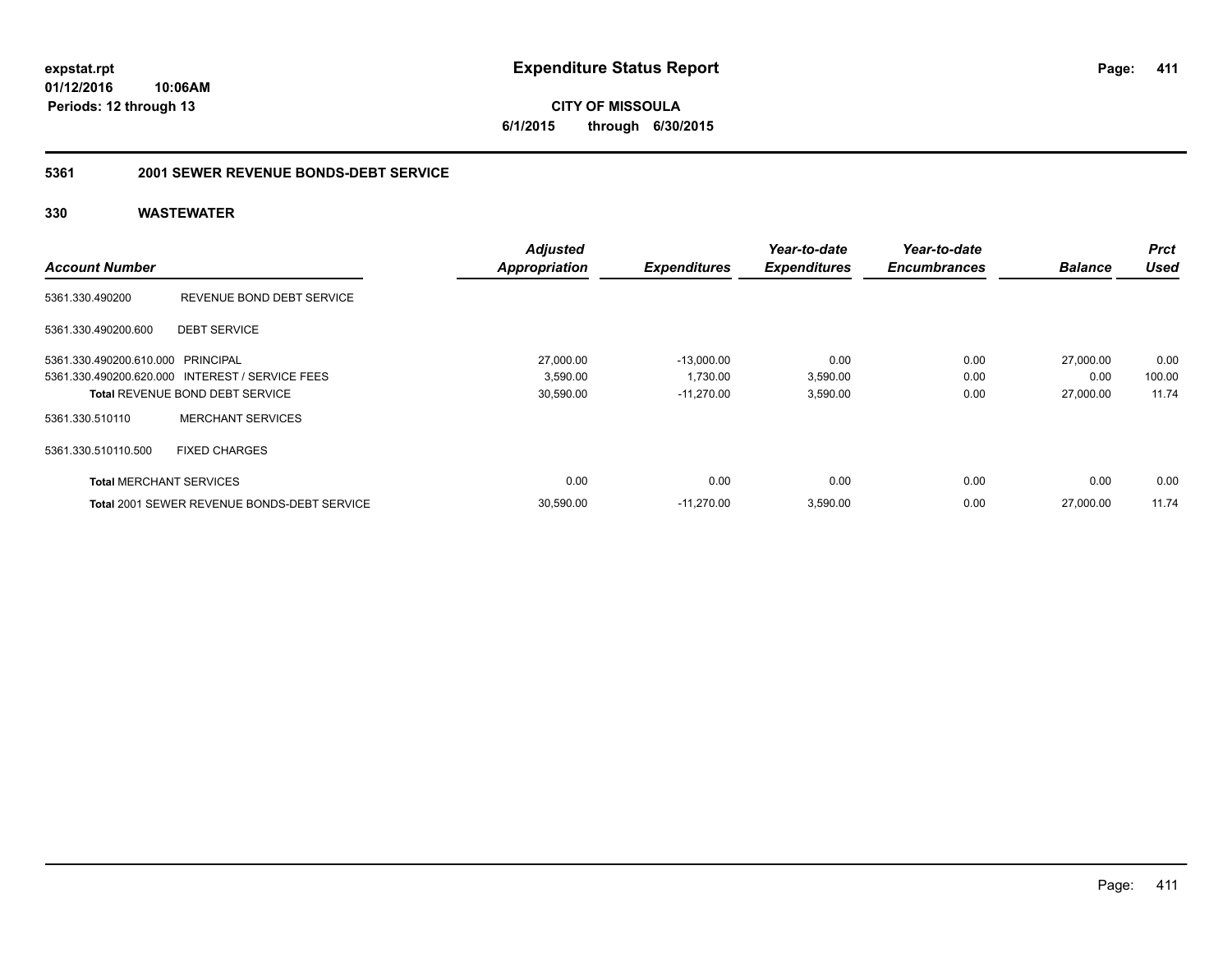### **5362 00 SEWER REVENUE BOND - SERIES B DEBT SE**

### **330 WASTEWATER**

|                                                 | <b>Adjusted</b>                                                                                                                                                                                                                                                                                                                                                                                                                          | Year-to-date        | Year-to-date   |             | <b>Prct</b> |
|-------------------------------------------------|------------------------------------------------------------------------------------------------------------------------------------------------------------------------------------------------------------------------------------------------------------------------------------------------------------------------------------------------------------------------------------------------------------------------------------------|---------------------|----------------|-------------|-------------|
| <b>Account Number</b>                           | Appropriation<br><b>Expenditures</b><br><b>Expenditures</b><br>REVENUE BOND DEBT SERVICE<br><b>DEBT SERVICE</b><br>44,000.00<br>$-22,000.00$<br>0.00<br>5,240.00<br>2,510.00<br>5,240.00<br>5,240.00<br>49,240.00<br>$-19,490.00$<br>OTHER OBJECTS<br>0.00<br>0.00<br>0.00<br>49,240.00<br>$-19,490.00$<br>5,240.00<br><b>MERCHANT SERVICES</b><br><b>FIXED CHARGES</b><br>0.00<br>0.00<br>0.00<br>49,240.00<br>$-19,490.00$<br>5,240.00 | <b>Encumbrances</b> | <b>Balance</b> | <b>Used</b> |             |
| 5362.330.490200                                 |                                                                                                                                                                                                                                                                                                                                                                                                                                          |                     |                |             |             |
| 5362.330.490200.600                             |                                                                                                                                                                                                                                                                                                                                                                                                                                          |                     |                |             |             |
| 5362.330.490200.610.000 PRINCIPAL               |                                                                                                                                                                                                                                                                                                                                                                                                                                          |                     | 0.00           | 44,000.00   | 0.00        |
| 5362.330.490200.620.000 INTEREST / SERVICE FEES |                                                                                                                                                                                                                                                                                                                                                                                                                                          |                     | 0.00           | 0.00        | 100.00      |
| <b>Total DEBT SERVICE</b>                       |                                                                                                                                                                                                                                                                                                                                                                                                                                          |                     | 0.00           | 44,000.00   | 10.64       |
| 5362.330.490200.800                             |                                                                                                                                                                                                                                                                                                                                                                                                                                          |                     |                |             |             |
| <b>Total OTHER OBJECTS</b>                      |                                                                                                                                                                                                                                                                                                                                                                                                                                          |                     | 0.00           | 0.00        | 0.00        |
| Total REVENUE BOND DEBT SERVICE                 |                                                                                                                                                                                                                                                                                                                                                                                                                                          |                     | 0.00           | 44,000.00   | 10.64       |
| 5362.330.510110                                 |                                                                                                                                                                                                                                                                                                                                                                                                                                          |                     |                |             |             |
| 5362.330.510110.500                             |                                                                                                                                                                                                                                                                                                                                                                                                                                          |                     |                |             |             |
| <b>Total MERCHANT SERVICES</b>                  |                                                                                                                                                                                                                                                                                                                                                                                                                                          |                     | 0.00           | 0.00        | 0.00        |
| Total 00 SEWER REVENUE BOND - SERIES B DEBT SE  |                                                                                                                                                                                                                                                                                                                                                                                                                                          |                     | 0.00           | 44,000.00   | 10.64       |

**412**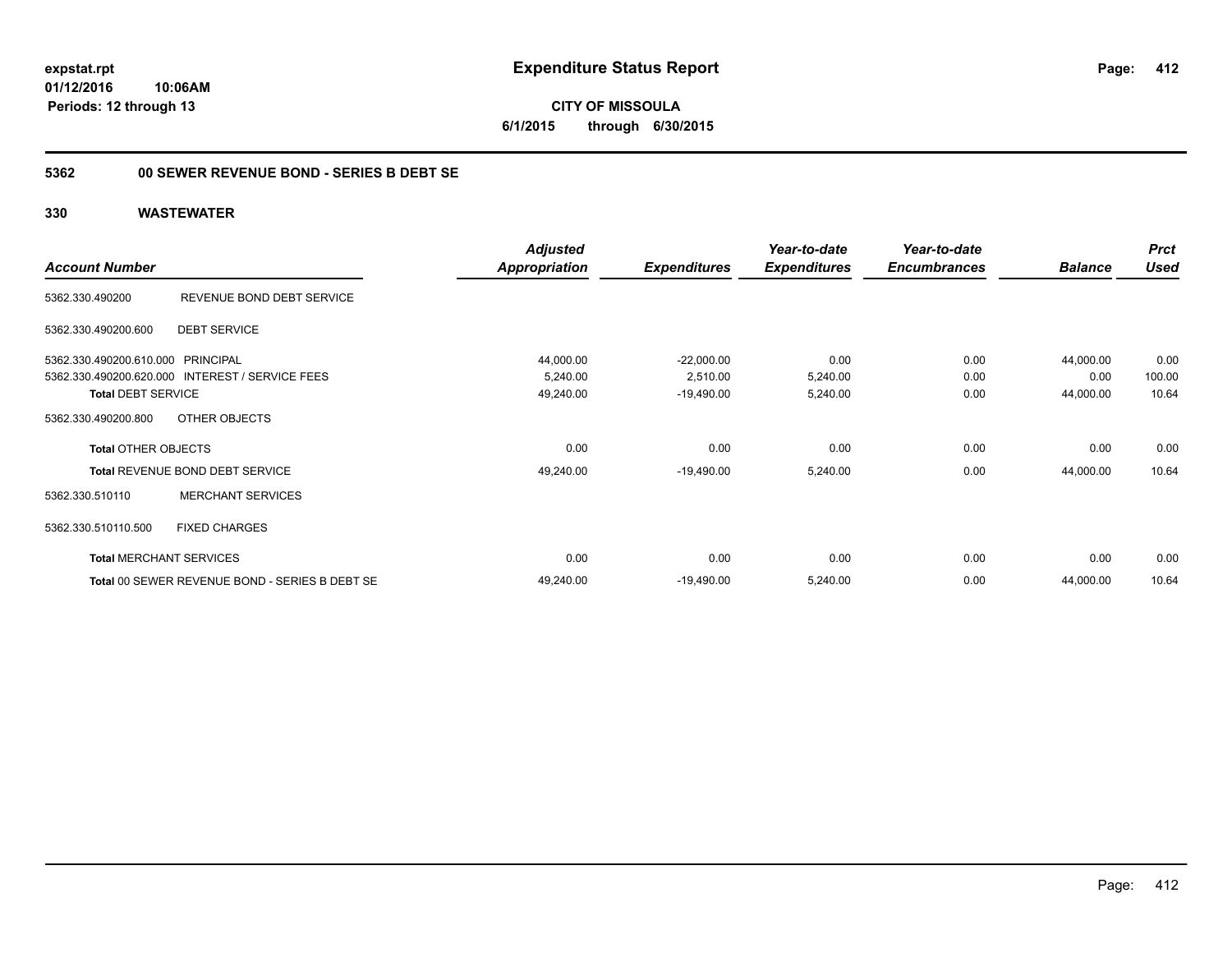**413**

**01/12/2016 10:06AM Periods: 12 through 13**

**CITY OF MISSOULA 6/1/2015 through 6/30/2015**

### **5363 92 SEWER REVENUE BOND SERIES A DEBT SERV**

| <b>Account Number</b> |                                                       | <b>Adjusted</b><br>Appropriation | <b>Expenditures</b> | Year-to-date<br><b>Expenditures</b> | Year-to-date<br><b>Encumbrances</b> | <b>Balance</b> | <b>Prct</b><br><b>Used</b> |
|-----------------------|-------------------------------------------------------|----------------------------------|---------------------|-------------------------------------|-------------------------------------|----------------|----------------------------|
| 5363.330.490200       | REVENUE BOND DEBT SERVICE                             |                                  |                     |                                     |                                     |                |                            |
| 5363.330.490200.600   | <b>DEBT SERVICE</b>                                   |                                  |                     |                                     |                                     |                |                            |
|                       | <b>Total REVENUE BOND DEBT SERVICE</b>                | 0.00                             | 0.00                | 0.00                                | 0.00                                | 0.00           | 0.00                       |
| 5363.330.510110       | <b>MERCHANT SERVICES</b>                              |                                  |                     |                                     |                                     |                |                            |
| 5363.330.510110.500   | <b>FIXED CHARGES</b>                                  |                                  |                     |                                     |                                     |                |                            |
|                       | <b>Total MERCHANT SERVICES</b>                        | 0.00                             | 0.00                | 0.00                                | 0.00                                | 0.00           | 0.00                       |
|                       | <b>Total 92 SEWER REVENUE BOND SERIES A DEBT SERV</b> | 0.00                             | 0.00                | 0.00                                | 0.00                                | 0.00           | 0.00                       |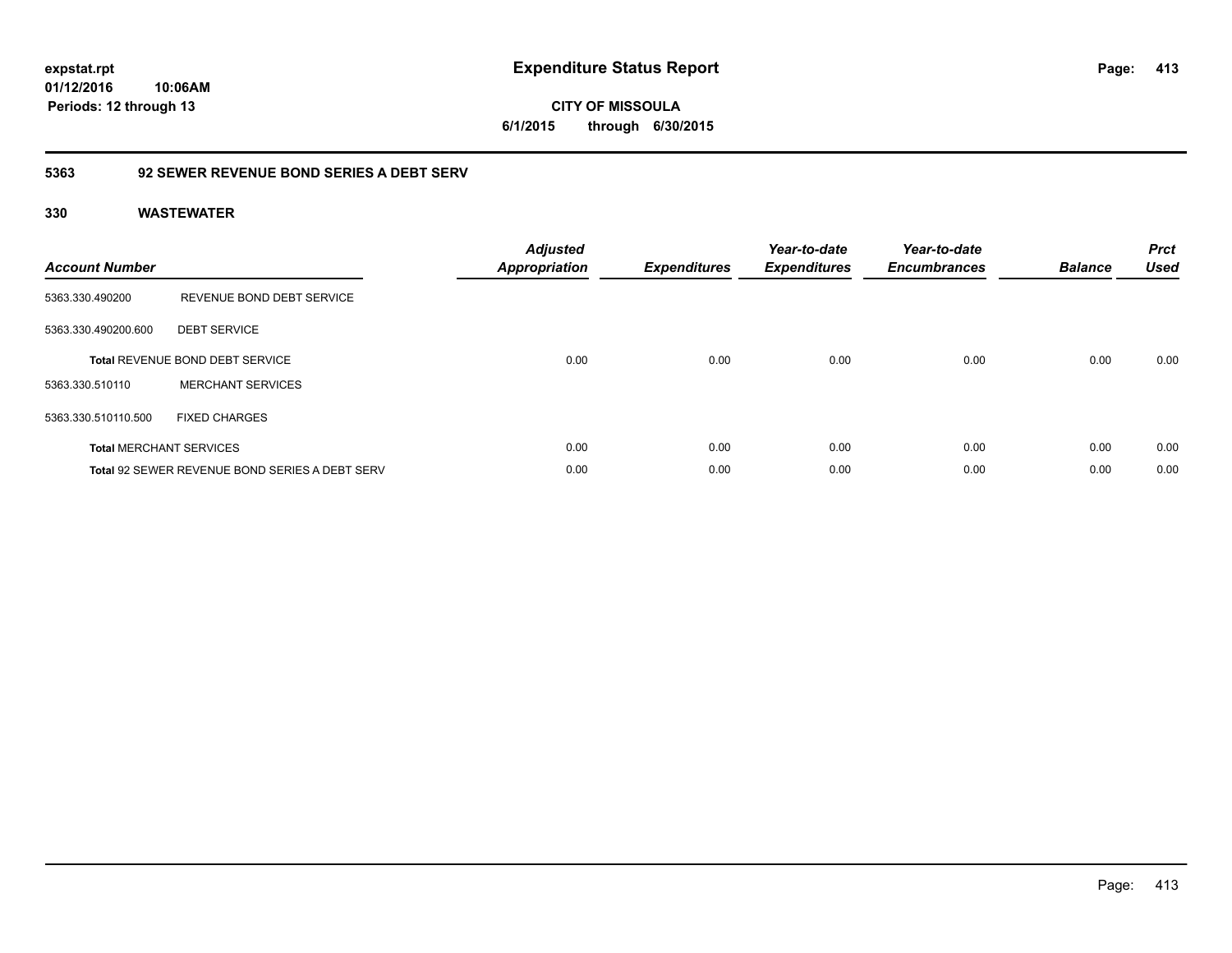**CITY OF MISSOULA 6/1/2015 through 6/30/2015**

### **5364 92 SEWER REVENUE BOND - SERIES B DEBT S**

| <b>Account Number</b> |                                               | <b>Adjusted</b><br><b>Appropriation</b> | <b>Expenditures</b> | Year-to-date<br><b>Expenditures</b> | Year-to-date<br><b>Encumbrances</b> | <b>Balance</b> | <b>Prct</b><br><b>Used</b> |
|-----------------------|-----------------------------------------------|-----------------------------------------|---------------------|-------------------------------------|-------------------------------------|----------------|----------------------------|
| 5364.330.490200       | REVENUE BOND DEBT SERVICE                     |                                         |                     |                                     |                                     |                |                            |
| 5364.330.490200.600   | <b>DEBT SERVICE</b>                           |                                         |                     |                                     |                                     |                |                            |
|                       | <b>Total REVENUE BOND DEBT SERVICE</b>        | 0.00                                    | 0.00                | 0.00                                | 0.00                                | 0.00           | 0.00                       |
| 5364.330.510110       | <b>MERCHANT SERVICES</b>                      |                                         |                     |                                     |                                     |                |                            |
| 5364.330.510110.500   | <b>FIXED CHARGES</b>                          |                                         |                     |                                     |                                     |                |                            |
|                       | <b>Total MERCHANT SERVICES</b>                | 0.00                                    | 0.00                | 0.00                                | 0.00                                | 0.00           | 0.00                       |
|                       | Total 92 SEWER REVENUE BOND - SERIES B DEBT S | 0.00                                    | 0.00                | 0.00                                | 0.00                                | 0.00           | 0.00                       |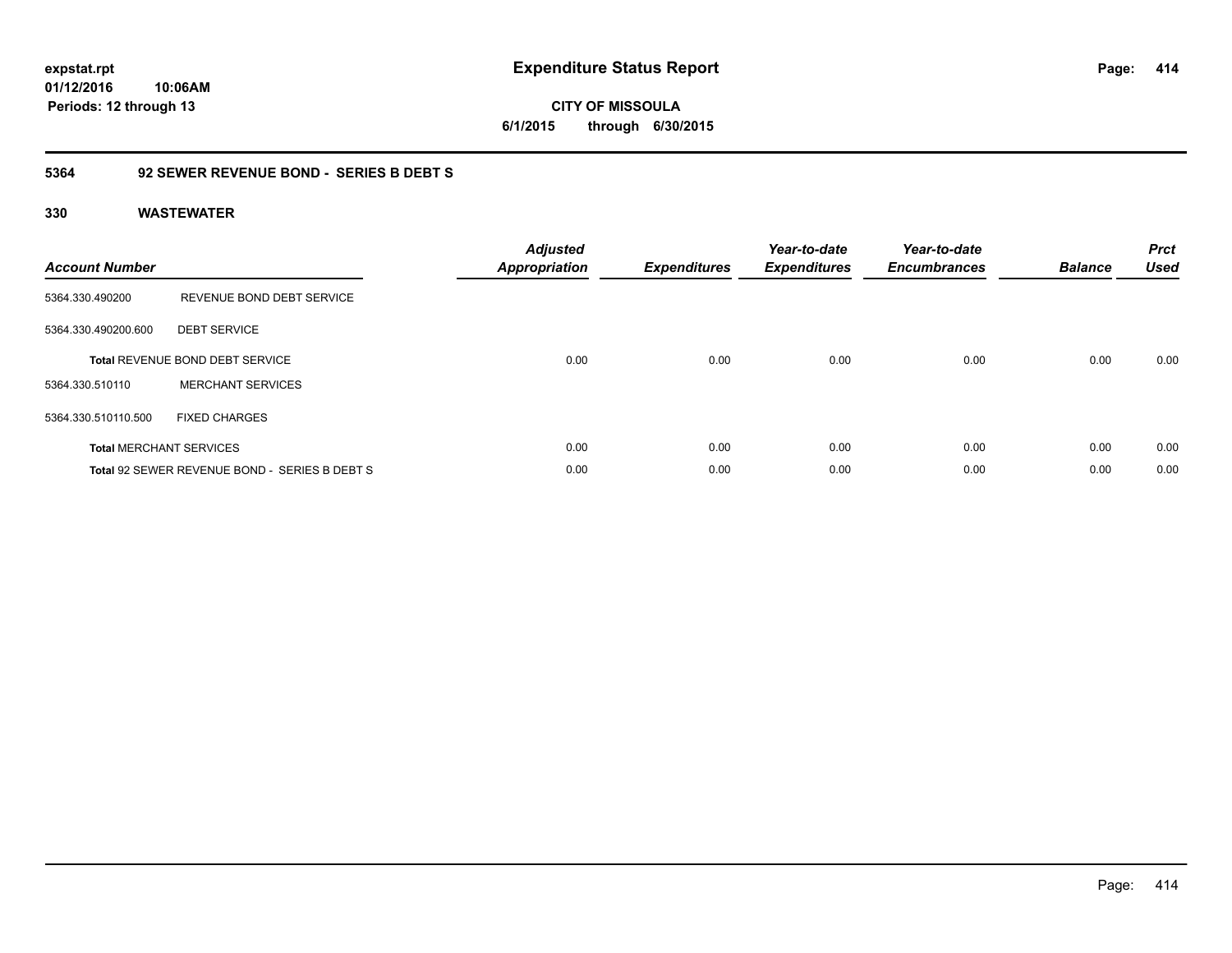### **5365 99 SEWER REVENUE BONDS DEBT SERVICE FUND**

| <b>Account Number</b>             |                                                 | <b>Adjusted</b><br><b>Appropriation</b> | <b>Expenditures</b> | Year-to-date<br><b>Expenditures</b> | Year-to-date<br><b>Encumbrances</b> | <b>Balance</b> | <b>Prct</b><br><b>Used</b> |
|-----------------------------------|-------------------------------------------------|-----------------------------------------|---------------------|-------------------------------------|-------------------------------------|----------------|----------------------------|
| 5365.330.490200                   | REVENUE BOND DEBT SERVICE                       |                                         |                     |                                     |                                     |                |                            |
| 5365.330.490200.600               | <b>DEBT SERVICE</b>                             |                                         |                     |                                     |                                     |                |                            |
| 5365.330.490200.610.000 PRINCIPAL |                                                 | 113,000.00                              | $-57,000.00$        | 0.00                                | 0.00                                | 113.000.00     | 0.00                       |
|                                   | 5365.330.490200.620.000 INTEREST / SERVICE FEES | 11,180.00                               | 6,310.00            | 11,180.00                           | 0.00                                | 0.00           | 100.00                     |
|                                   | <b>Total REVENUE BOND DEBT SERVICE</b>          | 124,180.00                              | $-50,690.00$        | 11,180.00                           | 0.00                                | 113,000.00     | 9.00                       |
| 5365.330.510110                   | <b>MERCHANT SERVICES</b>                        |                                         |                     |                                     |                                     |                |                            |
| 5365.330.510110.500               | <b>FIXED CHARGES</b>                            |                                         |                     |                                     |                                     |                |                            |
| <b>Total MERCHANT SERVICES</b>    |                                                 | 0.00                                    | 0.00                | 0.00                                | 0.00                                | 0.00           | 0.00                       |
|                                   | Total 99 SEWER REVENUE BONDS DEBT SERVICE FUND  | 124,180.00                              | $-50,690.00$        | 11,180.00                           | 0.00                                | 113,000.00     | 9.00                       |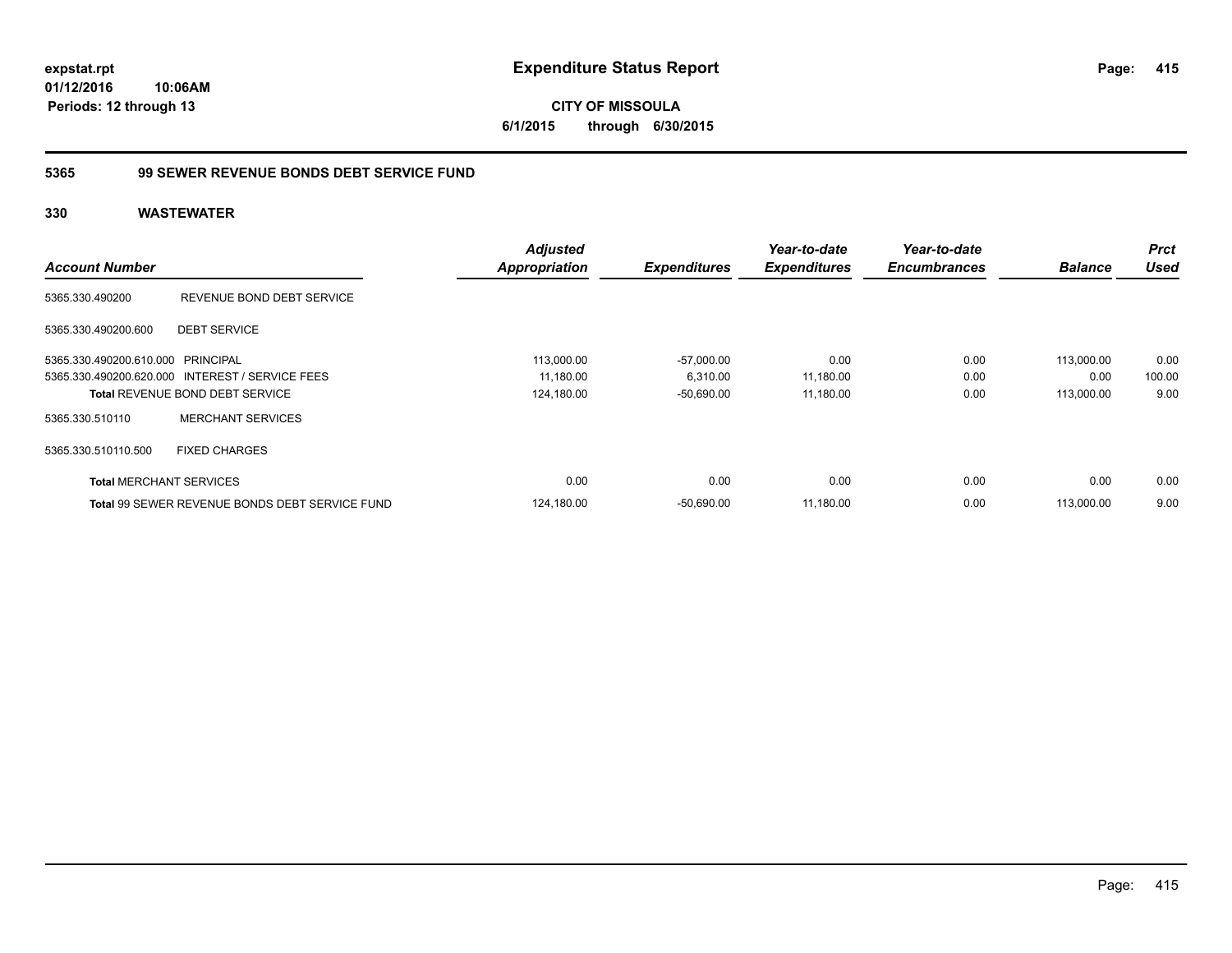**CITY OF MISSOULA 6/1/2015 through 6/30/2015**

### **5366 92 SEWER REVENUE BOND - SERIES A BOND RE**

| <b>Account Number</b>       |                                                | <b>Adjusted</b><br><b>Appropriation</b> | <b>Expenditures</b> | Year-to-date<br><b>Expenditures</b> | Year-to-date<br><b>Encumbrances</b> | <b>Balance</b> | <b>Prct</b><br><b>Used</b> |
|-----------------------------|------------------------------------------------|-----------------------------------------|---------------------|-------------------------------------|-------------------------------------|----------------|----------------------------|
| 5366.330.430610             | ADMINISTRATION                                 |                                         |                     |                                     |                                     |                |                            |
| 5366.330.430610.800         | OTHER OBJECTS                                  |                                         |                     |                                     |                                     |                |                            |
| <b>Total ADMINISTRATION</b> |                                                | 0.00                                    | 0.00                | 0.00                                | 0.00                                | 0.00           | 0.00                       |
| 5366.330.510110             | <b>MERCHANT SERVICES</b>                       |                                         |                     |                                     |                                     |                |                            |
| 5366.330.510110.500         | <b>FIXED CHARGES</b>                           |                                         |                     |                                     |                                     |                |                            |
|                             | <b>Total MERCHANT SERVICES</b>                 | 0.00                                    | 0.00                | 0.00                                | 0.00                                | 0.00           | 0.00                       |
|                             | Total 92 SEWER REVENUE BOND - SERIES A BOND RE | 0.00                                    | 0.00                | 0.00                                | 0.00                                | 0.00           | 0.00                       |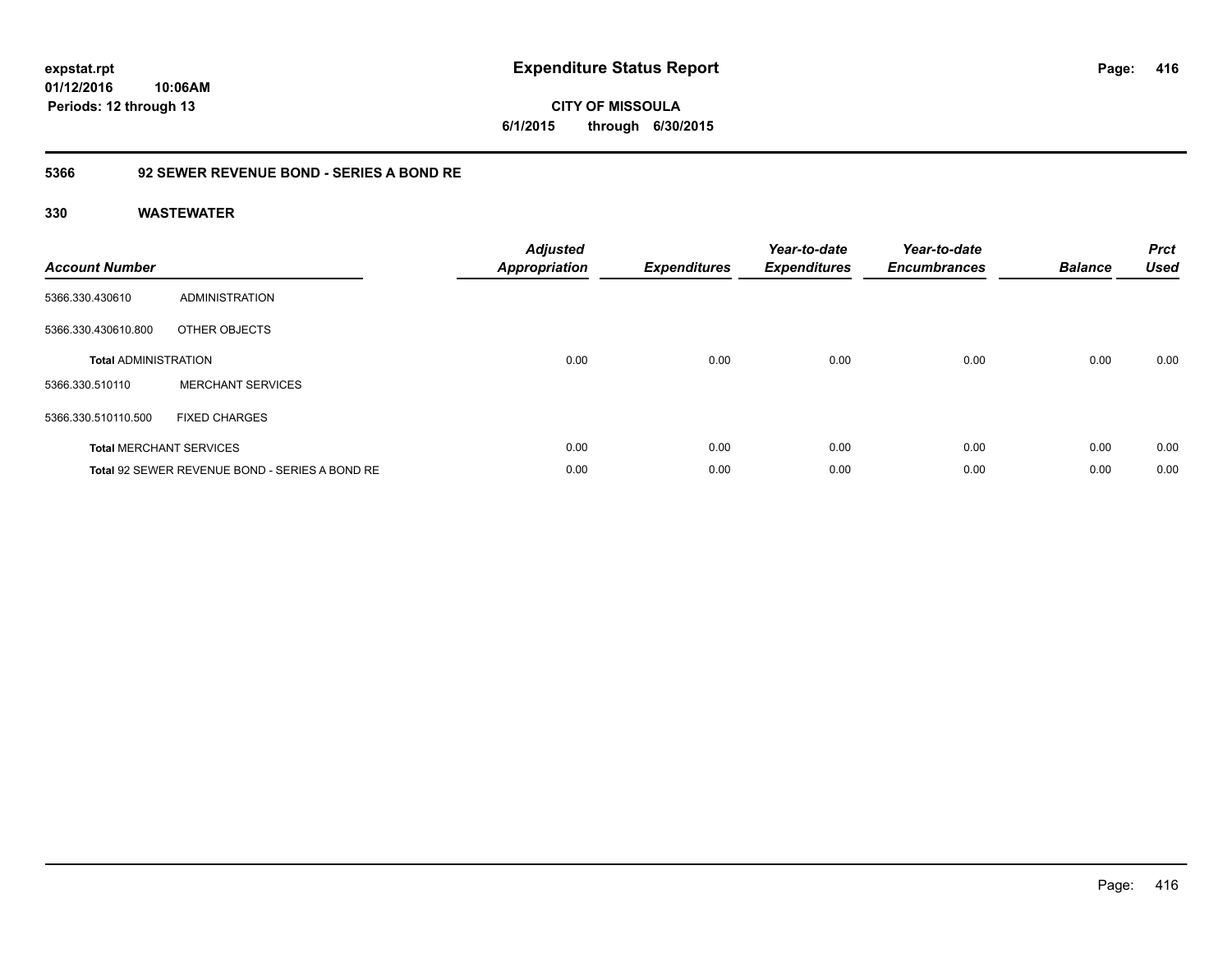### **5367 92 SEWER REVENUE BOND - SERIES B BOND RE**

| <b>Account Number</b>       |                                                | Adjusted<br><b>Appropriation</b> | <b>Expenditures</b> | Year-to-date<br><b>Expenditures</b> | Year-to-date<br><b>Encumbrances</b> | <b>Balance</b> | <b>Prct</b><br><b>Used</b> |
|-----------------------------|------------------------------------------------|----------------------------------|---------------------|-------------------------------------|-------------------------------------|----------------|----------------------------|
| 5367.330.430610             | ADMINISTRATION                                 |                                  |                     |                                     |                                     |                |                            |
| 5367.330.430610.800         | OTHER OBJECTS                                  |                                  |                     |                                     |                                     |                |                            |
| <b>Total ADMINISTRATION</b> |                                                | 0.00                             | 0.00                | 0.00                                | 0.00                                | 0.00           | 0.00                       |
| 5367.330.510110             | <b>MERCHANT SERVICES</b>                       |                                  |                     |                                     |                                     |                |                            |
| 5367.330.510110.500         | <b>FIXED CHARGES</b>                           |                                  |                     |                                     |                                     |                |                            |
|                             | <b>Total MERCHANT SERVICES</b>                 | 0.00                             | 0.00                | 0.00                                | 0.00                                | 0.00           | 0.00                       |
|                             | Total 92 SEWER REVENUE BOND - SERIES B BOND RE | 0.00                             | 0.00                | 0.00                                | 0.00                                | 0.00           | 0.00                       |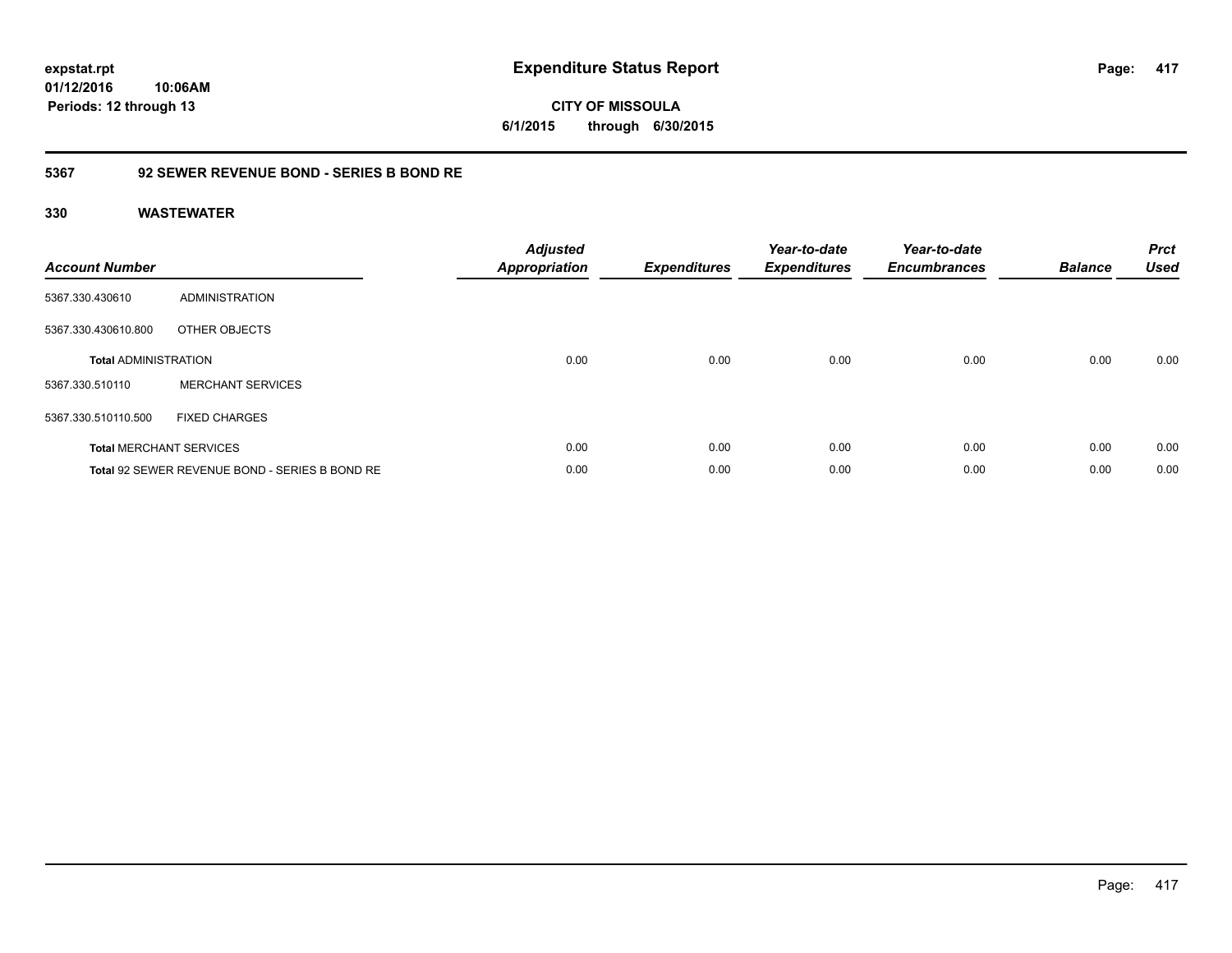# **5368 00 SEWER REVENUE BOND RESERVE FUND**

| <b>Account Number</b>          |                                                  | <b>Adjusted</b><br><b>Appropriation</b> | <b>Expenditures</b> | Year-to-date<br><b>Expenditures</b> | Year-to-date<br><b>Encumbrances</b> | <b>Balance</b>       | <b>Prct</b><br><b>Used</b> |
|--------------------------------|--------------------------------------------------|-----------------------------------------|---------------------|-------------------------------------|-------------------------------------|----------------------|----------------------------|
| 5368.330.430610                | ADMINISTRATION                                   |                                         |                     |                                     |                                     |                      |                            |
| 5368.330.430610.800            | OTHER OBJECTS                                    |                                         |                     |                                     |                                     |                      |                            |
| <b>Total ADMINISTRATION</b>    | 5368.330.430610.820.000 TRANSFERS TO OTHER FUNDS | 4.280.00<br>4,280.00                    | 310.00<br>310.00    | 310.00<br>310.00                    | 0.00<br>0.00                        | 3,970.00<br>3,970.00 | 7.24<br>7.24               |
| 5368.330.510110                | <b>MERCHANT SERVICES</b>                         |                                         |                     |                                     |                                     |                      |                            |
| 5368.330.510110.500            | <b>FIXED CHARGES</b>                             |                                         |                     |                                     |                                     |                      |                            |
| <b>Total MERCHANT SERVICES</b> |                                                  | 0.00                                    | 0.00                | 0.00                                | 0.00                                | 0.00                 | 0.00                       |
|                                | Total 00 SEWER REVENUE BOND RESERVE FUND         | 4,280.00                                | 310.00              | 310.00                              | 0.00                                | 3,970.00             | 7.24                       |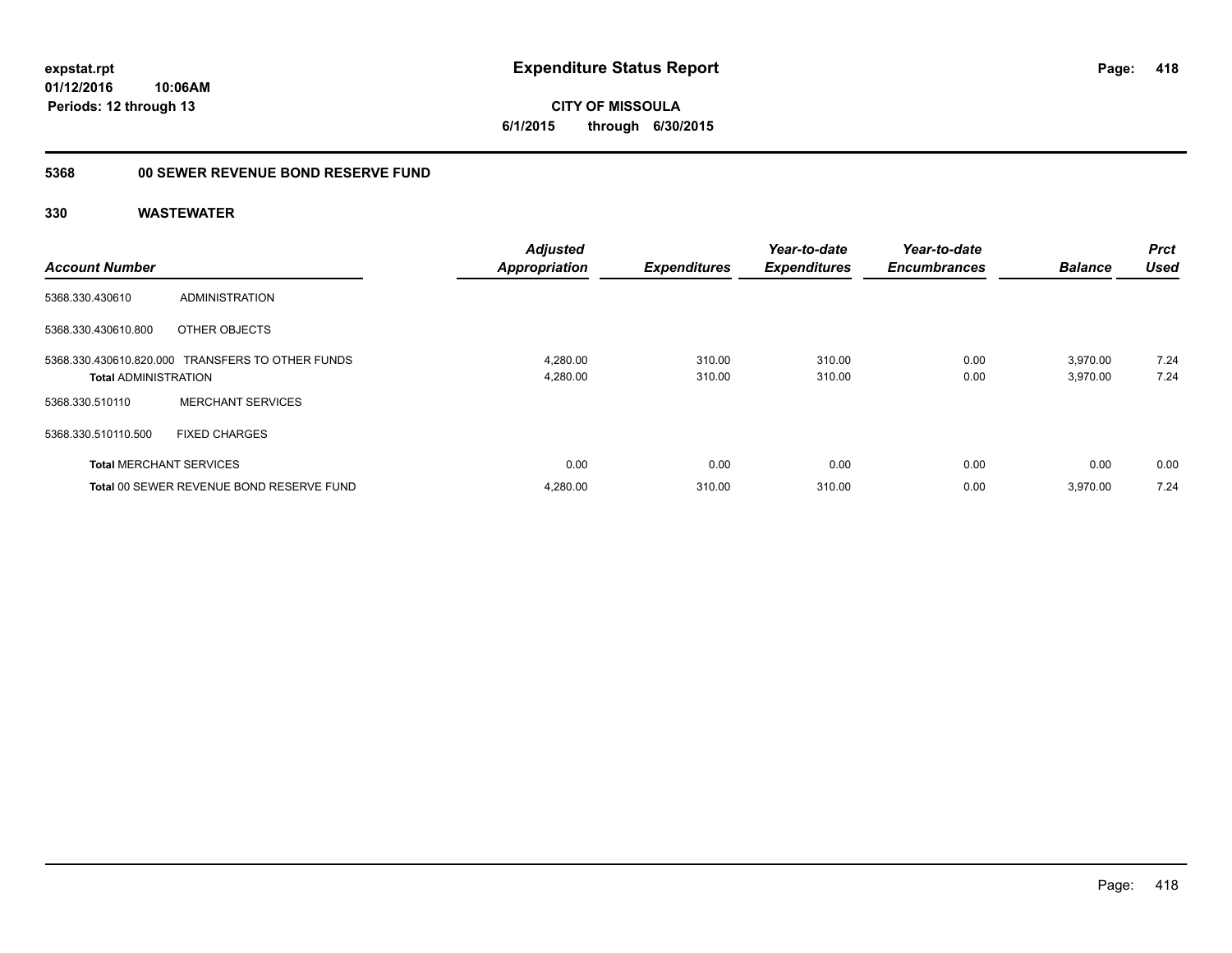**CITY OF MISSOULA 6/1/2015 through 6/30/2015**

### **5369 2001 SEWER REVENUE BOND**

| <b>Account Number</b>          |                                                  | <b>Adjusted</b><br><b>Appropriation</b> | <b>Expenditures</b> | Year-to-date<br><b>Expenditures</b> | Year-to-date<br><b>Encumbrances</b> | <b>Balance</b>       | Prct<br><b>Used</b> |
|--------------------------------|--------------------------------------------------|-----------------------------------------|---------------------|-------------------------------------|-------------------------------------|----------------------|---------------------|
| 5369.330.430610                | <b>ADMINISTRATION</b>                            |                                         |                     |                                     |                                     |                      |                     |
| 5369.330.430610.800            | OTHER OBJECTS                                    |                                         |                     |                                     |                                     |                      |                     |
| <b>Total ADMINISTRATION</b>    | 5369.330.430610.820.000 TRANSFERS TO OTHER FUNDS | 2,290.00<br>2,290.00                    | 0.00<br>0.00        | 0.00<br>0.00                        | 0.00<br>0.00                        | 2,290.00<br>2,290.00 | 0.00<br>0.00        |
| 5369.330.510110                | <b>MERCHANT SERVICES</b>                         |                                         |                     |                                     |                                     |                      |                     |
| 5369.330.510110.500            | <b>FIXED CHARGES</b>                             |                                         |                     |                                     |                                     |                      |                     |
| <b>Total MERCHANT SERVICES</b> |                                                  | 0.00                                    | 0.00                | 0.00                                | 0.00                                | 0.00                 | 0.00                |
|                                | <b>Total 2001 SEWER REVENUE BOND</b>             | 2,290.00                                | 0.00                | 0.00                                | 0.00                                | 2,290.00             | 0.00                |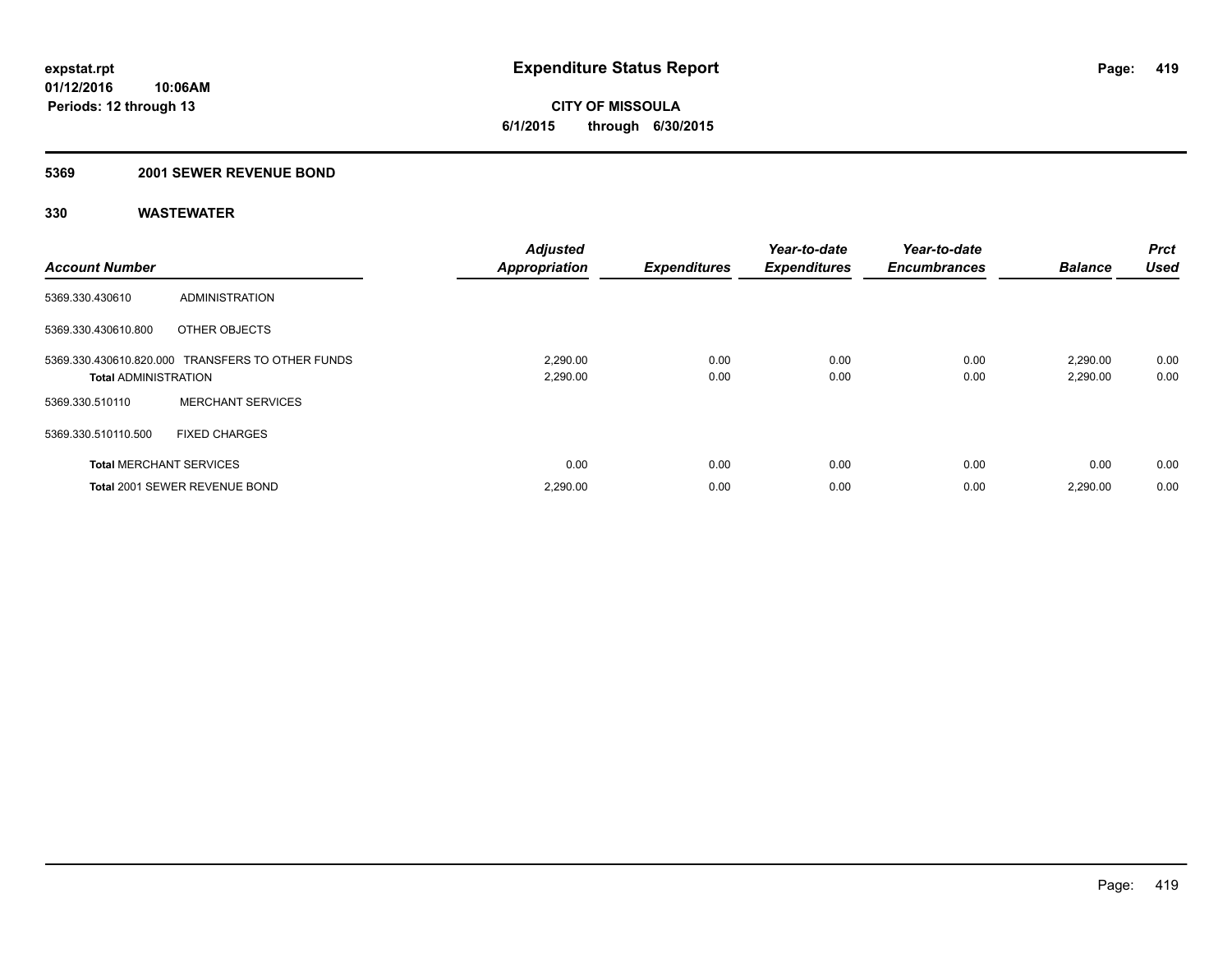### **5370 99 SEWER REVENUE BOND RESERVE FUND**

| <b>Account Number</b>          |                                                  | <b>Adjusted</b><br>Appropriation | <b>Expenditures</b> | Year-to-date<br><b>Expenditures</b> | Year-to-date<br><b>Encumbrances</b> | <b>Balance</b>       | <b>Prct</b><br><b>Used</b> |
|--------------------------------|--------------------------------------------------|----------------------------------|---------------------|-------------------------------------|-------------------------------------|----------------------|----------------------------|
| 5370.330.430610                | ADMINISTRATION                                   |                                  |                     |                                     |                                     |                      |                            |
| 5370.330.430610.800            | OTHER OBJECTS                                    |                                  |                     |                                     |                                     |                      |                            |
| <b>Total ADMINISTRATION</b>    | 5370.330.430610.820.000 TRANSFERS TO OTHER FUNDS | 8.970.00<br>8,970.00             | 0.00<br>0.00        | 0.00<br>0.00                        | 0.00<br>0.00                        | 8.970.00<br>8,970.00 | 0.00<br>0.00               |
| 5370.330.510110                | <b>MERCHANT SERVICES</b>                         |                                  |                     |                                     |                                     |                      |                            |
| 5370.330.510110.500            | <b>FIXED CHARGES</b>                             |                                  |                     |                                     |                                     |                      |                            |
| <b>Total MERCHANT SERVICES</b> |                                                  | 0.00                             | 0.00                | 0.00                                | 0.00                                | 0.00                 | 0.00                       |
|                                | Total 99 SEWER REVENUE BOND RESERVE FUND         | 8.970.00                         | 0.00                | 0.00                                | 0.00                                | 8.970.00             | 0.00                       |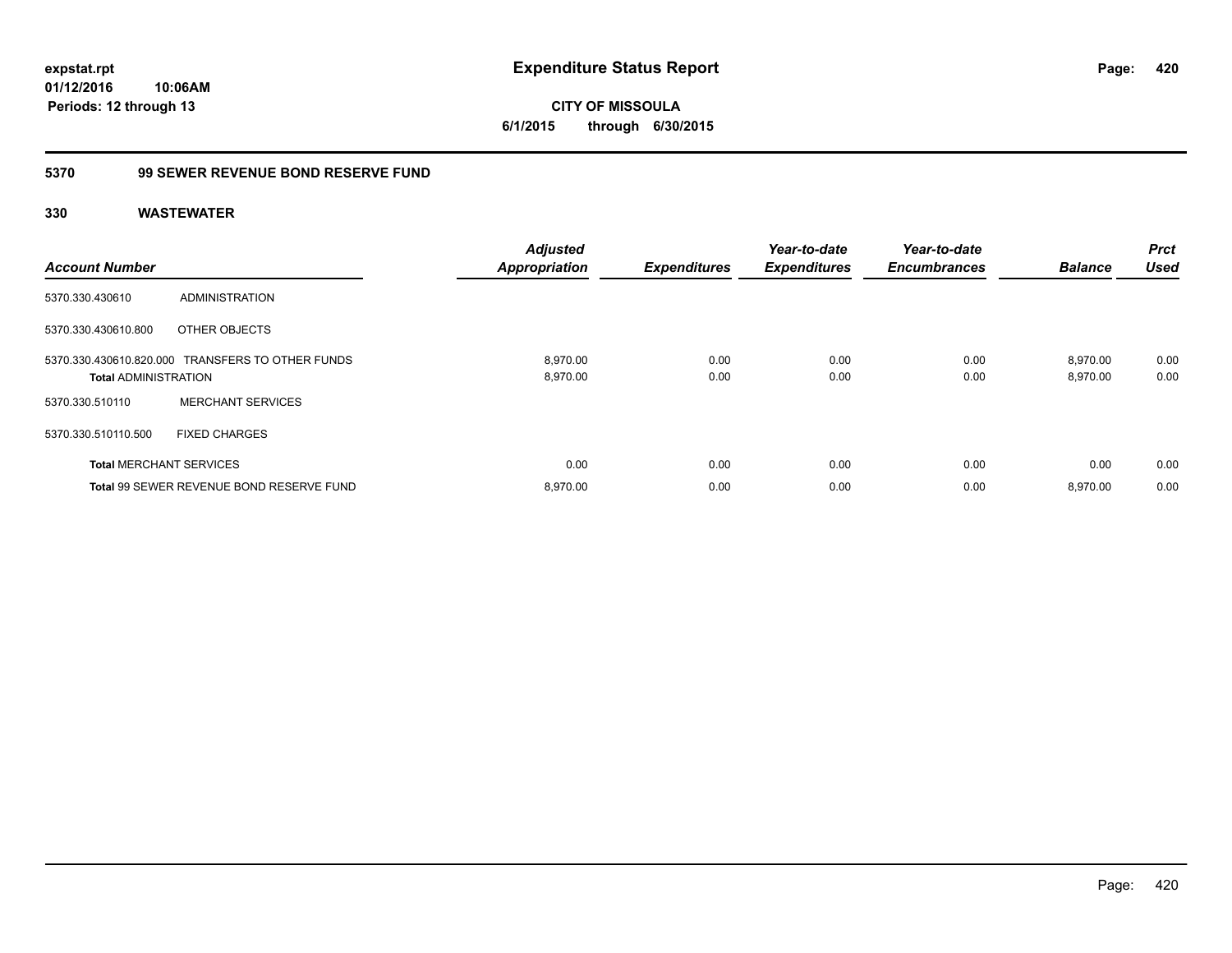**CITY OF MISSOULA 6/1/2015 through 6/30/2015**

#### **5371 2002 SEWER BONDS**

|                                   |                                                 | <b>Adjusted</b>      |                     | Year-to-date        | Year-to-date        |                | <b>Prct</b> |
|-----------------------------------|-------------------------------------------------|----------------------|---------------------|---------------------|---------------------|----------------|-------------|
| <b>Account Number</b>             |                                                 | <b>Appropriation</b> | <b>Expenditures</b> | <b>Expenditures</b> | <b>Encumbrances</b> | <b>Balance</b> | <b>Used</b> |
| 5371.330.490200                   | REVENUE BOND DEBT SERVICE                       |                      |                     |                     |                     |                |             |
| 5371.330.490200.600               | <b>DEBT SERVICE</b>                             |                      |                     |                     |                     |                |             |
| 5371.330.490200.610.000 PRINCIPAL |                                                 | 74,000.00            | $-37,000.00$        | 0.00                | 0.00                | 74,000.00      | 0.00        |
|                                   | 5371.330.490200.620.000 INTEREST / SERVICE FEES | 11,410.00            | 5,520.00            | 11,410.00           | 0.00                | 0.00           | 100.00      |
|                                   | <b>Total REVENUE BOND DEBT SERVICE</b>          | 85,410.00            | $-31,480.00$        | 11,410.00           | 0.00                | 74,000.00      | 13.36       |
| 5371.330.510110                   | <b>MERCHANT SERVICES</b>                        |                      |                     |                     |                     |                |             |
| 5371.330.510110.500               | <b>FIXED CHARGES</b>                            |                      |                     |                     |                     |                |             |
| <b>Total MERCHANT SERVICES</b>    |                                                 | 0.00                 | 0.00                | 0.00                | 0.00                | 0.00           | 0.00        |
| Total 2002 SEWER BONDS            |                                                 | 85.410.00            | $-31,480.00$        | 11,410.00           | 0.00                | 74,000.00      | 13.36       |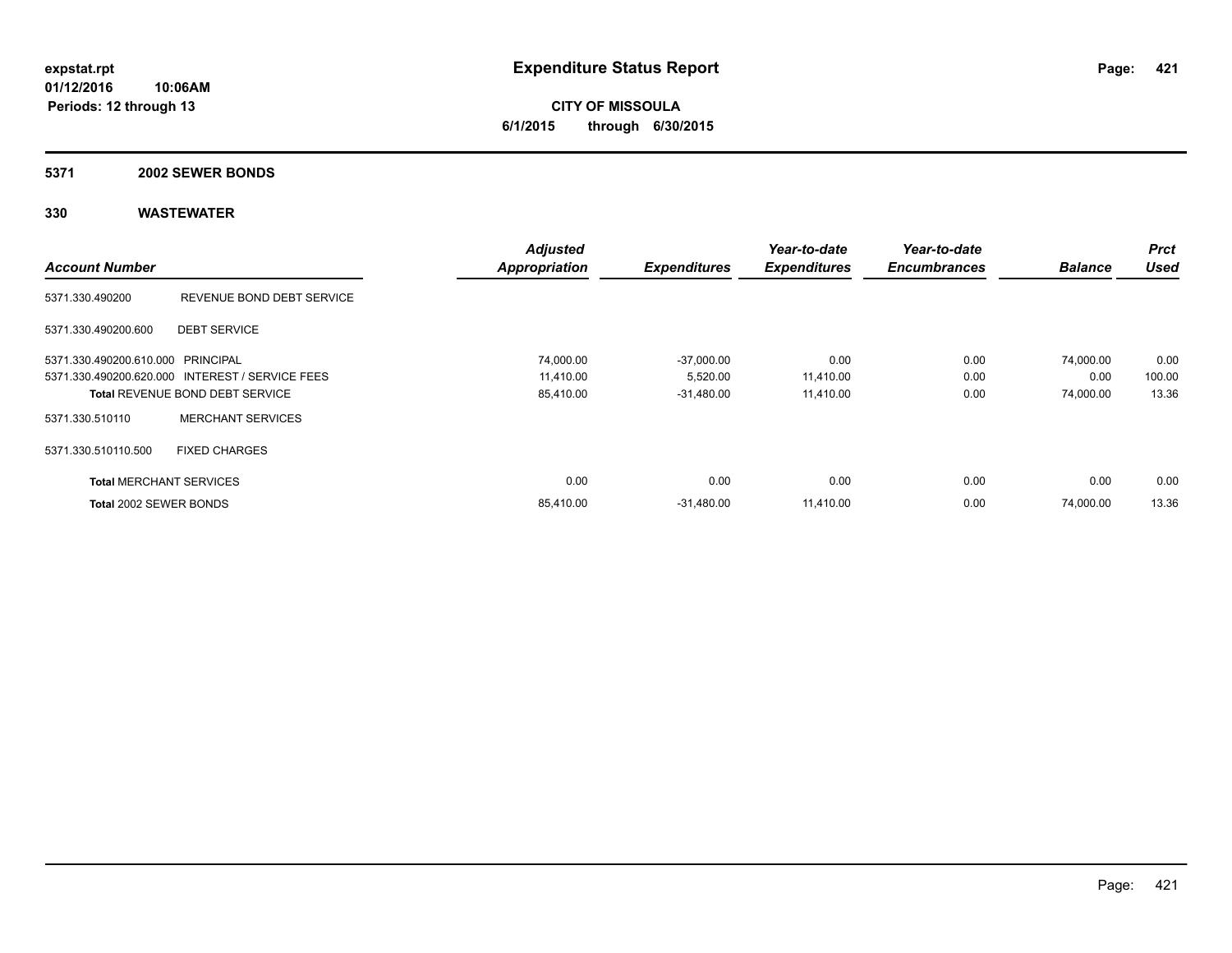**CITY OF MISSOULA 6/1/2015 through 6/30/2015**

#### **5372 2002 SEWER REVENUE BOND**

| <b>Account Number</b>          |                                                  | <b>Adjusted</b><br><b>Appropriation</b> | <b>Expenditures</b> | Year-to-date<br><b>Expenditures</b> | Year-to-date<br><b>Encumbrances</b> | <b>Balance</b>       | Prct<br><b>Used</b> |
|--------------------------------|--------------------------------------------------|-----------------------------------------|---------------------|-------------------------------------|-------------------------------------|----------------------|---------------------|
| 5372.330.430610                | ADMINISTRATION                                   |                                         |                     |                                     |                                     |                      |                     |
| 5372.330.430610.800            | OTHER OBJECTS                                    |                                         |                     |                                     |                                     |                      |                     |
| <b>Total ADMINISTRATION</b>    | 5372.330.430610.820.000 TRANSFERS TO OTHER FUNDS | 8,840.00<br>8,840.00                    | 0.00<br>0.00        | 0.00<br>0.00                        | 0.00<br>0.00                        | 8,840.00<br>8,840.00 | 0.00<br>0.00        |
| 5372.330.510110                | <b>MERCHANT SERVICES</b>                         |                                         |                     |                                     |                                     |                      |                     |
| 5372.330.510110.500            | <b>FIXED CHARGES</b>                             |                                         |                     |                                     |                                     |                      |                     |
| <b>Total MERCHANT SERVICES</b> |                                                  | 0.00                                    | 0.00                | 0.00                                | 0.00                                | 0.00                 | 0.00                |
|                                | Total 2002 SEWER REVENUE BOND                    | 8,840.00                                | 0.00                | 0.00                                | 0.00                                | 8,840.00             | 0.00                |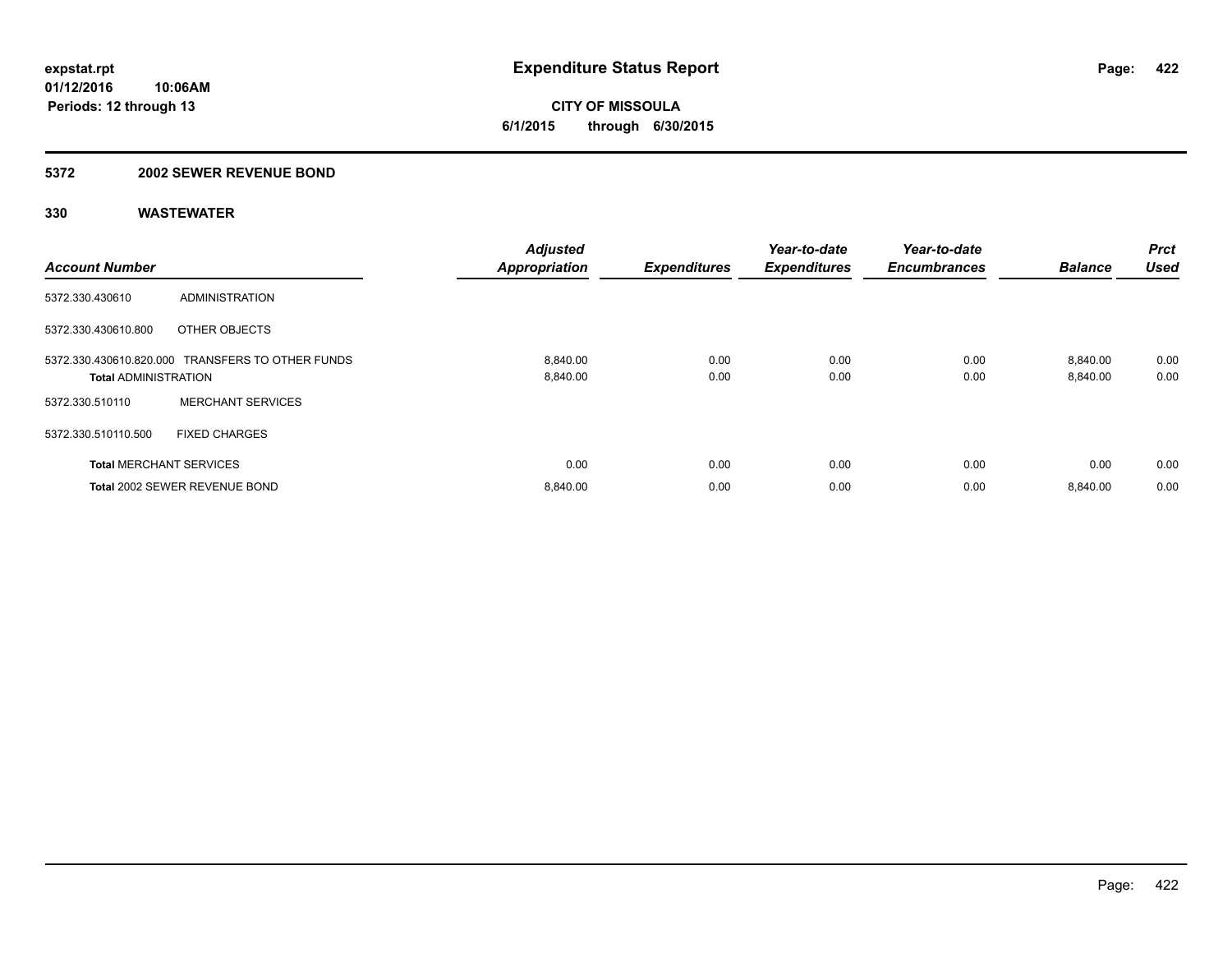**CITY OF MISSOULA 6/1/2015 through 6/30/2015**

#### **5373 2002 WWTP UPGRADE REVENUE BOND**

|                                   |                                                 | <b>Adjusted</b>      |                     | Year-to-date        | Year-to-date        |                | <b>Prct</b> |
|-----------------------------------|-------------------------------------------------|----------------------|---------------------|---------------------|---------------------|----------------|-------------|
| <b>Account Number</b>             |                                                 | <b>Appropriation</b> | <b>Expenditures</b> | <b>Expenditures</b> | <b>Encumbrances</b> | <b>Balance</b> | <b>Used</b> |
| 5373.330.490200                   | REVENUE BOND DEBT SERVICE                       |                      |                     |                     |                     |                |             |
| 5373.330.490200.600               | <b>DEBT SERVICE</b>                             |                      |                     |                     |                     |                |             |
| 5373.330.490200.610.000 PRINCIPAL |                                                 | 284,000.00           | $-141,000.00$       | 0.00                | 0.00                | 284.000.00     | 0.00        |
|                                   | 5373.330.490200.620.000 INTEREST / SERVICE FEES | 47,350.00            | 22,970.00           | 47,350.00           | 0.00                | 0.00           | 100.00      |
|                                   | <b>Total REVENUE BOND DEBT SERVICE</b>          | 331,350.00           | $-118,030.00$       | 47,350.00           | 0.00                | 284,000.00     | 14.29       |
| 5373.330.510110                   | <b>MERCHANT SERVICES</b>                        |                      |                     |                     |                     |                |             |
| 5373.330.510110.500               | <b>FIXED CHARGES</b>                            |                      |                     |                     |                     |                |             |
| <b>Total MERCHANT SERVICES</b>    |                                                 | 0.00                 | 0.00                | 0.00                | 0.00                | 0.00           | 0.00        |
|                                   | Total 2002 WWTP UPGRADE REVENUE BOND            | 331,350.00           | $-118.030.00$       | 47,350.00           | 0.00                | 284.000.00     | 14.29       |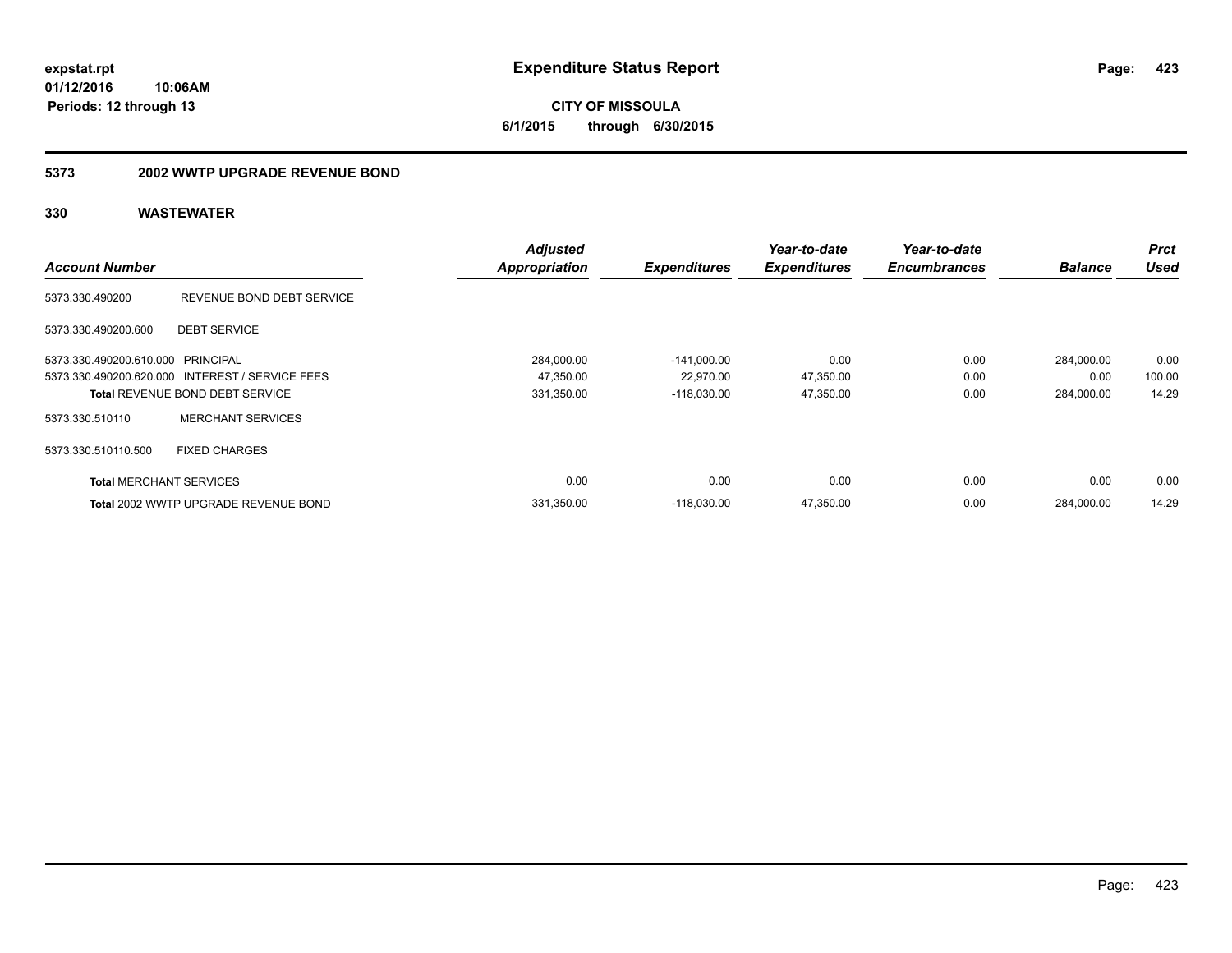### **5374 2002 WWTP UPGRADE RESERVE**

|                             |                                                  | <b>Adjusted</b>      |                     | Year-to-date        | Year-to-date        |                | <b>Prct</b> |
|-----------------------------|--------------------------------------------------|----------------------|---------------------|---------------------|---------------------|----------------|-------------|
| <b>Account Number</b>       |                                                  | <b>Appropriation</b> | <b>Expenditures</b> | <b>Expenditures</b> | <b>Encumbrances</b> | <b>Balance</b> | <b>Used</b> |
| 5374.330.430610             | <b>ADMINISTRATION</b>                            |                      |                     |                     |                     |                |             |
| 5374.330.430610.800         | OTHER OBJECTS                                    |                      |                     |                     |                     |                |             |
|                             | 5374.330.430610.820.000 TRANSFERS TO OTHER FUNDS | 30,132.00            | 0.00                | 0.00                | 0.00                | 30,132.00      | 0.00        |
| <b>Total ADMINISTRATION</b> |                                                  | 30,132.00            | 0.00                | 0.00                | 0.00                | 30,132.00      | 0.00        |
| 5374.330.490200             | REVENUE BOND DEBT SERVICE                        |                      |                     |                     |                     |                |             |
| 5374.330.490200.600         | <b>DEBT SERVICE</b>                              |                      |                     |                     |                     |                |             |
|                             | Total REVENUE BOND DEBT SERVICE                  | 0.00                 | 0.00                | 0.00                | 0.00                | 0.00           | 0.00        |
| 5374.330.510110             | <b>MERCHANT SERVICES</b>                         |                      |                     |                     |                     |                |             |
| 5374.330.510110.500         | <b>FIXED CHARGES</b>                             |                      |                     |                     |                     |                |             |
|                             | <b>Total MERCHANT SERVICES</b>                   | 0.00                 | 0.00                | 0.00                | 0.00                | 0.00           | 0.00        |
|                             | Total 2002 WWTP UPGRADE RESERVE                  | 30,132.00            | 0.00                | 0.00                | 0.00                | 30,132.00      | 0.00        |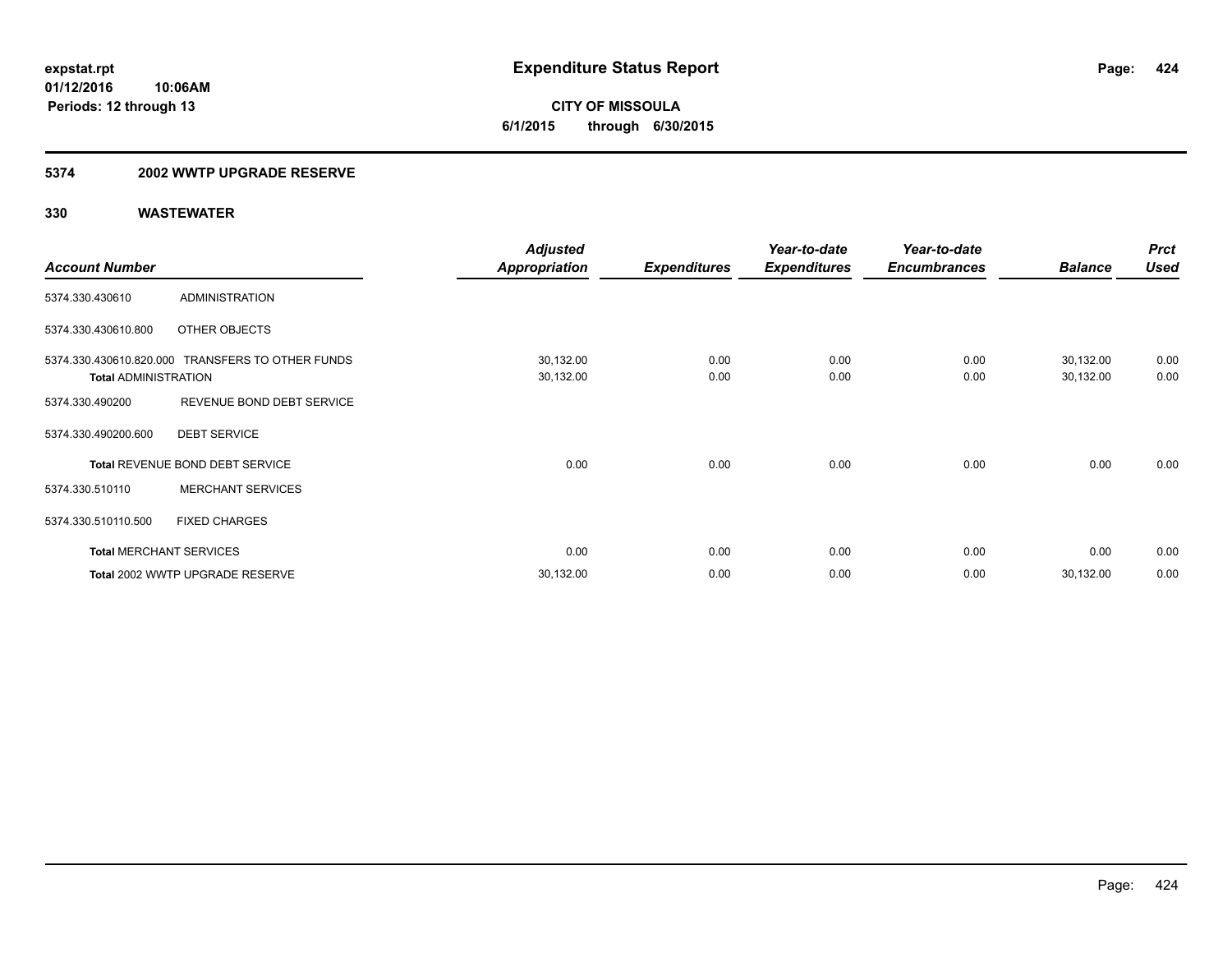**CITY OF MISSOULA 6/1/2015 through 6/30/2015**

### **5375 2003 WWTP SRF \$3.8M EPA DEBT**

|                                   |                                                 | <b>Adjusted</b>      |                     | Year-to-date        | Year-to-date        |                | <b>Prct</b> |
|-----------------------------------|-------------------------------------------------|----------------------|---------------------|---------------------|---------------------|----------------|-------------|
| <b>Account Number</b>             |                                                 | <b>Appropriation</b> | <b>Expenditures</b> | <b>Expenditures</b> | <b>Encumbrances</b> | <b>Balance</b> | <b>Used</b> |
| 5375.330.490200                   | REVENUE BOND DEBT SERVICE                       |                      |                     |                     |                     |                |             |
| 5375.330.490200.600               | <b>DEBT SERVICE</b>                             |                      |                     |                     |                     |                |             |
| 5375.330.490200.610.000 PRINCIPAL |                                                 | 206,000.00           | $-102,000.00$       | 0.00                | 0.00                | 206,000.00     | 0.00        |
|                                   | 5375.330.490200.620.000 INTEREST / SERVICE FEES | 44,595.00            | 21,723.75           | 44,595.00           | 0.00                | 0.00           | 100.00      |
|                                   | <b>Total REVENUE BOND DEBT SERVICE</b>          | 250,595.00           | $-80,276.25$        | 44,595.00           | 0.00                | 206.000.00     | 17.80       |
| 5375.330.510110                   | <b>MERCHANT SERVICES</b>                        |                      |                     |                     |                     |                |             |
| 5375.330.510110.500               | <b>FIXED CHARGES</b>                            |                      |                     |                     |                     |                |             |
| <b>Total MERCHANT SERVICES</b>    |                                                 | 0.00                 | 0.00                | 0.00                | 0.00                | 0.00           | 0.00        |
|                                   | Total 2003 WWTP SRF \$3.8M EPA DEBT             | 250.595.00           | $-80.276.25$        | 44.595.00           | 0.00                | 206.000.00     | 17.80       |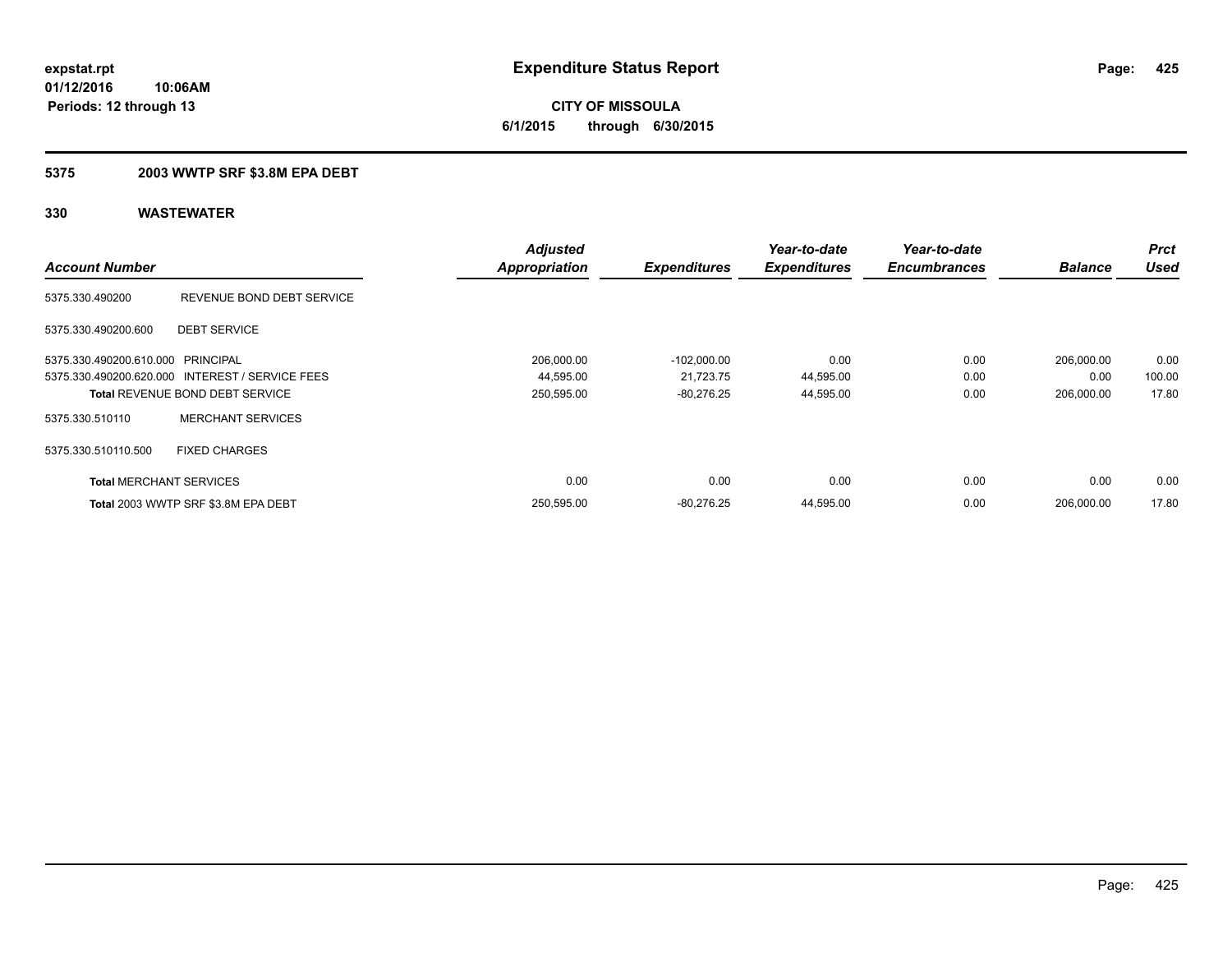**CITY OF MISSOULA 6/1/2015 through 6/30/2015**

### **5376 2003 WWTP SRF \$3.8M EPA RESERVE**

| <b>Account Number</b>          |                                                  | <b>Adjusted</b><br><b>Appropriation</b> | <b>Expenditures</b> | Year-to-date<br><b>Expenditures</b> | Year-to-date<br><b>Encumbrances</b> | <b>Balance</b>         | <b>Prct</b><br><b>Used</b> |
|--------------------------------|--------------------------------------------------|-----------------------------------------|---------------------|-------------------------------------|-------------------------------------|------------------------|----------------------------|
| 5376.330.430610                | ADMINISTRATION                                   |                                         |                     |                                     |                                     |                        |                            |
| 5376.330.430610.800            | OTHER OBJECTS                                    |                                         |                     |                                     |                                     |                        |                            |
| <b>Total ADMINISTRATION</b>    | 5376.330.430610.820.000 TRANSFERS TO OTHER FUNDS | 21,190.00<br>21,190.00                  | 34.00<br>34.00      | 34.00<br>34.00                      | 0.00<br>0.00                        | 21.156.00<br>21,156.00 | 0.16<br>0.16               |
| 5376.330.510110                | <b>MERCHANT SERVICES</b>                         |                                         |                     |                                     |                                     |                        |                            |
| 5376.330.510110.500            | <b>FIXED CHARGES</b>                             |                                         |                     |                                     |                                     |                        |                            |
| <b>Total MERCHANT SERVICES</b> |                                                  | 0.00                                    | 0.00                | 0.00                                | 0.00                                | 0.00                   | 0.00                       |
|                                | Total 2003 WWTP SRF \$3.8M EPA RESERVE           | 21,190.00                               | 34.00               | 34.00                               | 0.00                                | 21,156.00              | 0.16                       |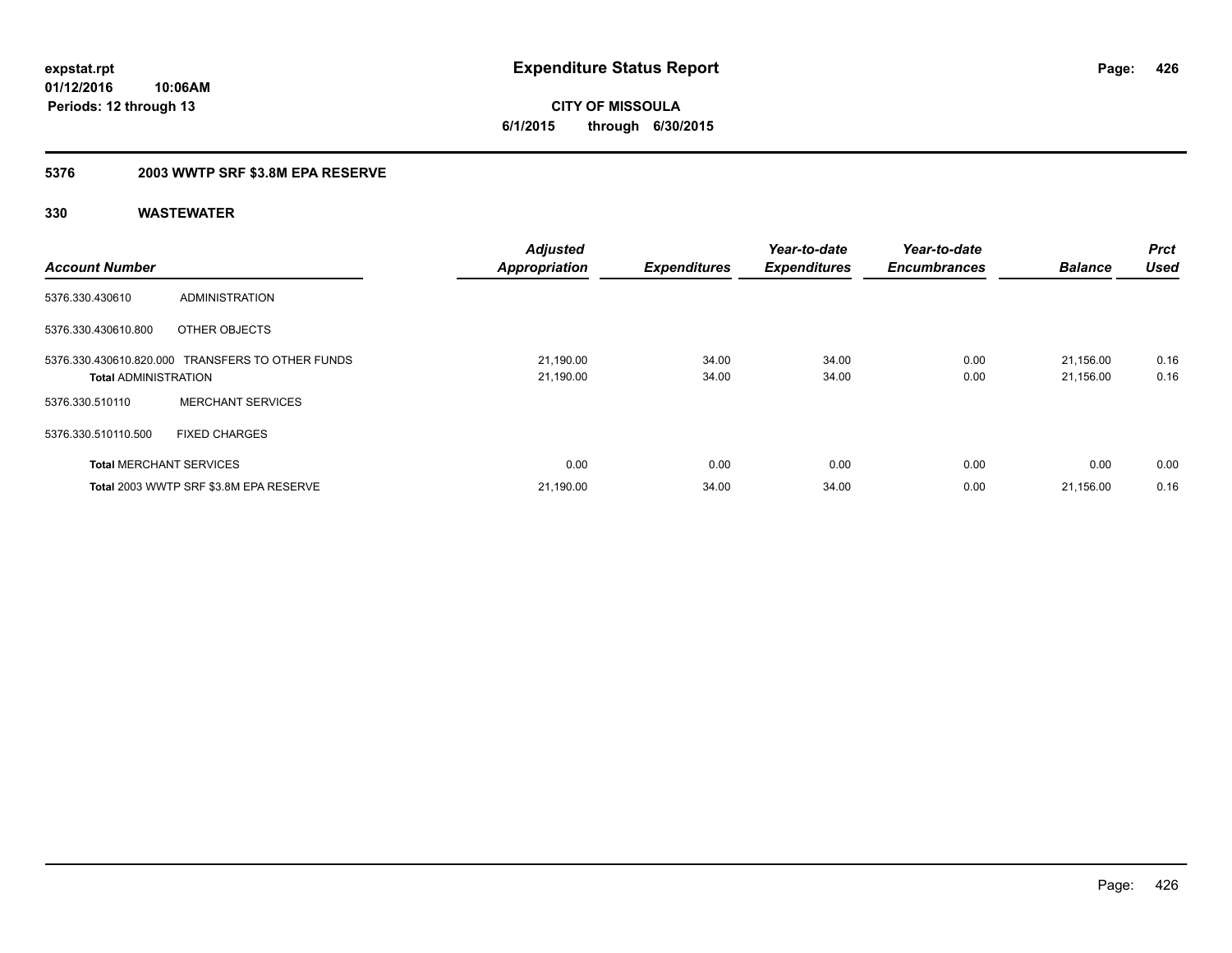**CITY OF MISSOULA 6/1/2015 through 6/30/2015**

# **5377 2004 WWTP \$3.023 LOAN DEBT SERVICE**

|                                   |                                                 | <b>Adjusted</b>      |                     | Year-to-date        | Year-to-date        |                | <b>Prct</b> |
|-----------------------------------|-------------------------------------------------|----------------------|---------------------|---------------------|---------------------|----------------|-------------|
| <b>Account Number</b>             |                                                 | <b>Appropriation</b> | <b>Expenditures</b> | <b>Expenditures</b> | <b>Encumbrances</b> | <b>Balance</b> | Used        |
| 5377.330.490200                   | REVENUE BOND DEBT SERVICE                       |                      |                     |                     |                     |                |             |
| 5377.330.490200.600               | <b>DEBT SERVICE</b>                             |                      |                     |                     |                     |                |             |
| 5377.330.490200.610.000 PRINCIPAL |                                                 | 197.000.00           | $-98.000.00$        | 0.00                | 0.00                | 197.000.00     | 0.00        |
|                                   | 5377.330.490200.620.000 INTEREST / SERVICE FEES | 45.473.00            | 22,185.00           | 45,472.50           | 0.00                | 0.50           | 100.00      |
|                                   | <b>Total REVENUE BOND DEBT SERVICE</b>          | 242,473.00           | $-75,815.00$        | 45,472.50           | 0.00                | 197,000.50     | 18.75       |
| 5377.330.510110                   | <b>MERCHANT SERVICES</b>                        |                      |                     |                     |                     |                |             |
| 5377.330.510110.500               | <b>FIXED CHARGES</b>                            |                      |                     |                     |                     |                |             |
| <b>Total MERCHANT SERVICES</b>    |                                                 | 0.00                 | 0.00                | 0.00                | 0.00                | 0.00           | 0.00        |
|                                   | Total 2004 WWTP \$3.023 LOAN DEBT SERVICE       | 242,473.00           | $-75,815.00$        | 45,472.50           | 0.00                | 197.000.50     | 18.75       |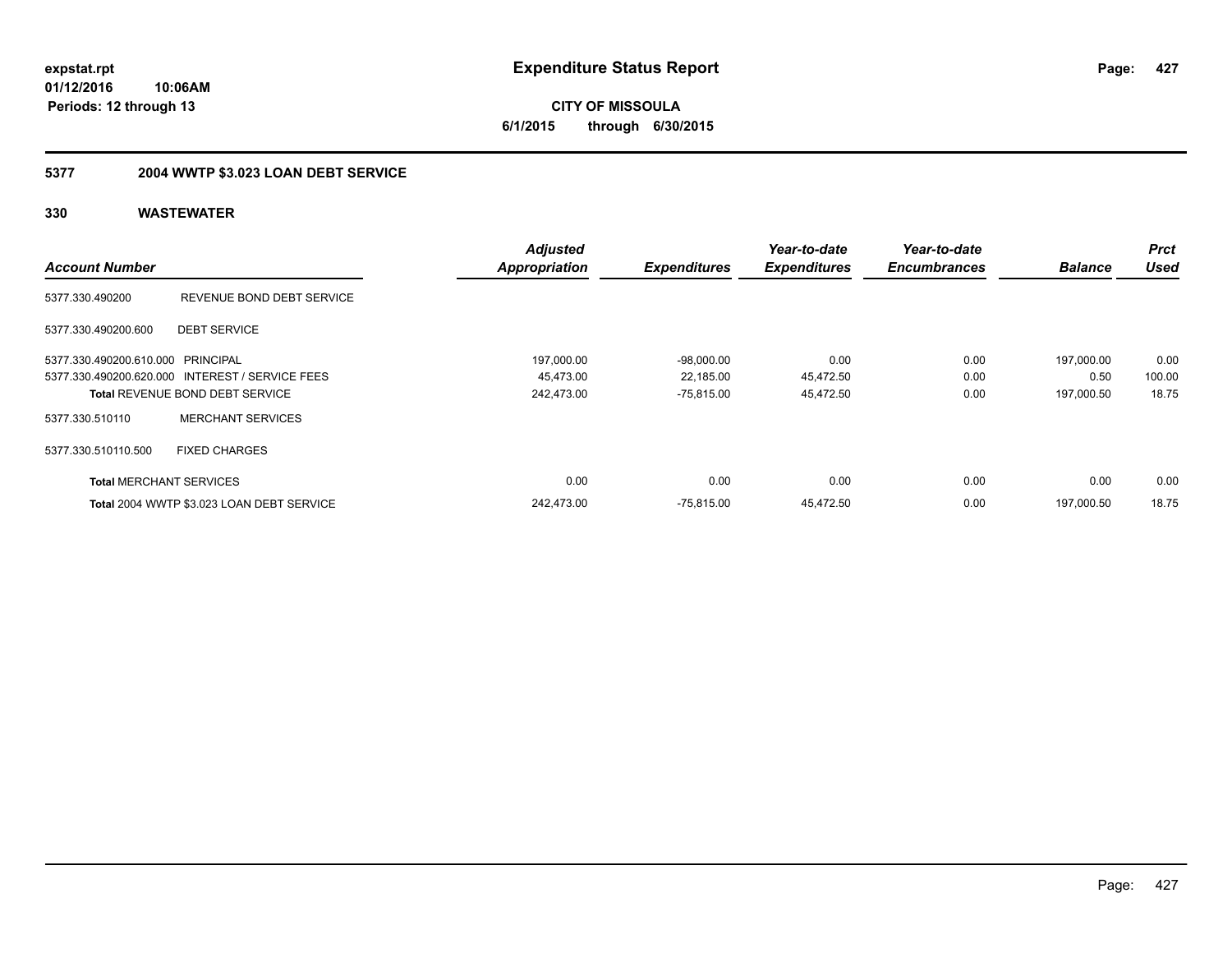**428**

**01/12/2016 10:06AM Periods: 12 through 13**

**CITY OF MISSOULA 6/1/2015 through 6/30/2015**

# **5378 2004 WWTP \$3.023 LOAN RESERVE**

|                             |                                                  | <b>Adjusted</b>      |                     | Year-to-date        | Year-to-date        |                | <b>Prct</b> |
|-----------------------------|--------------------------------------------------|----------------------|---------------------|---------------------|---------------------|----------------|-------------|
| <b>Account Number</b>       |                                                  | <b>Appropriation</b> | <b>Expenditures</b> | <b>Expenditures</b> | <b>Encumbrances</b> | <b>Balance</b> | <b>Used</b> |
| 5378.330.430610             | <b>ADMINISTRATION</b>                            |                      |                     |                     |                     |                |             |
| 5378.330.430610.800         | OTHER OBJECTS                                    |                      |                     |                     |                     |                |             |
|                             | 5378.330.430610.820.000 TRANSFERS TO OTHER FUNDS | 21,200.00            | 0.00                | 0.00                | 0.00                | 21,200.00      | 0.00        |
| <b>Total ADMINISTRATION</b> |                                                  | 21,200.00            | 0.00                | 0.00                | 0.00                | 21,200.00      | 0.00        |
| 5378.330.490200             | REVENUE BOND DEBT SERVICE                        |                      |                     |                     |                     |                |             |
| 5378.330.490200.600         | <b>DEBT SERVICE</b>                              |                      |                     |                     |                     |                |             |
|                             | Total REVENUE BOND DEBT SERVICE                  | 0.00                 | 0.00                | 0.00                | 0.00                | 0.00           | 0.00        |
| 5378.330.510110             | <b>MERCHANT SERVICES</b>                         |                      |                     |                     |                     |                |             |
| 5378.330.510110.500         | <b>FIXED CHARGES</b>                             |                      |                     |                     |                     |                |             |
|                             | <b>Total MERCHANT SERVICES</b>                   | 0.00                 | 0.00                | 0.00                | 0.00                | 0.00           | 0.00        |
|                             | Total 2004 WWTP \$3.023 LOAN RESERVE             | 21,200.00            | 0.00                | 0.00                | 0.00                | 21,200.00      | 0.00        |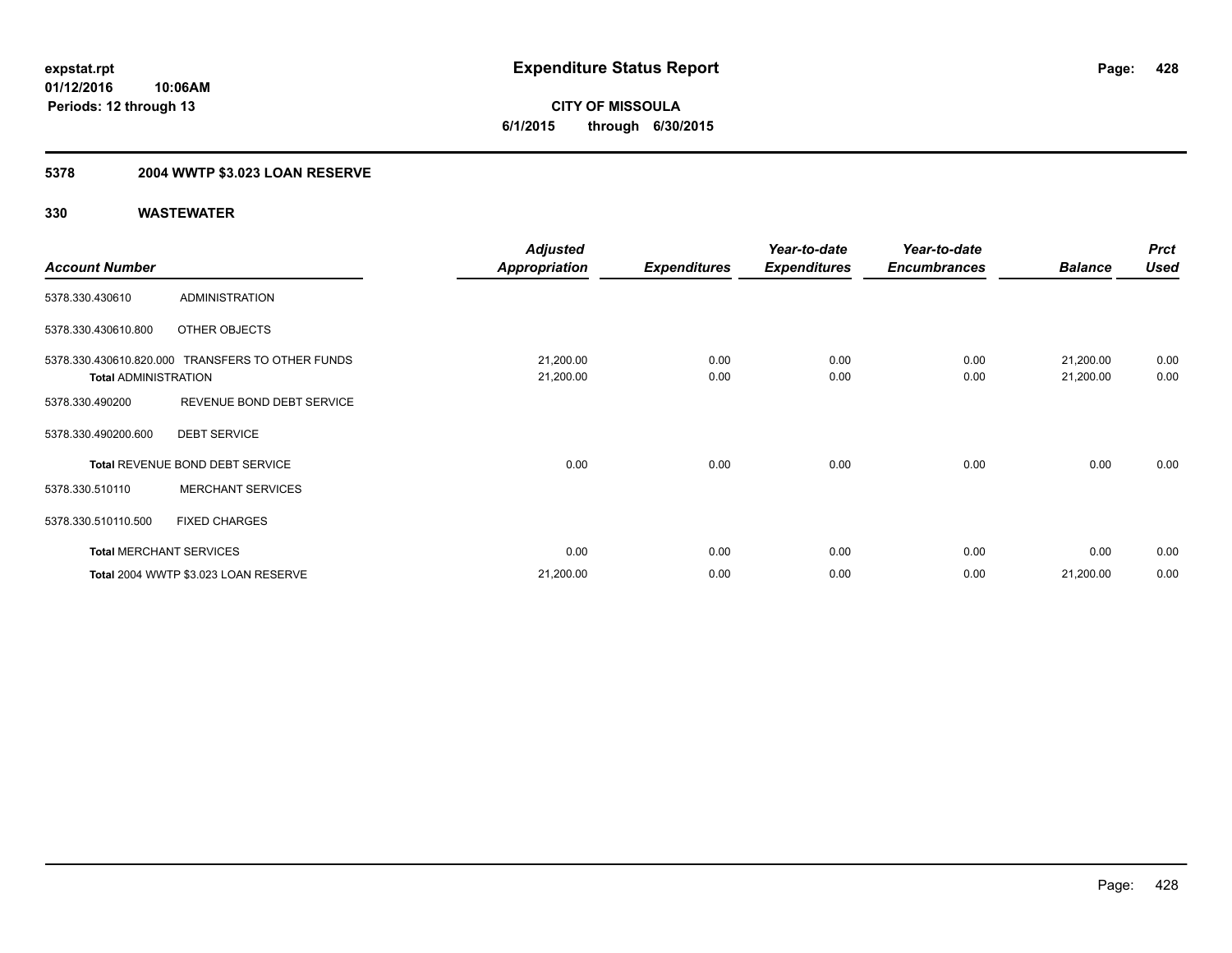**CITY OF MISSOULA 6/1/2015 through 6/30/2015**

### **5379 2005 BRICH/BRDY/LIN/GIL SRF DEBT**

| <b>Account Number</b>                                        |                                                                          | <b>Adjusted</b><br><b>Appropriation</b> | <b>Expenditures</b>                       | Year-to-date<br><b>Expenditures</b> | Year-to-date<br><b>Encumbrances</b> | <b>Balance</b>                 | <b>Prct</b><br><b>Used</b> |
|--------------------------------------------------------------|--------------------------------------------------------------------------|-----------------------------------------|-------------------------------------------|-------------------------------------|-------------------------------------|--------------------------------|----------------------------|
| 5379.330.430610                                              | <b>ADMINISTRATION</b>                                                    |                                         |                                           |                                     |                                     |                                |                            |
| 5379.330.430610.800                                          | OTHER OBJECTS                                                            |                                         |                                           |                                     |                                     |                                |                            |
| <b>Total ADMINISTRATION</b>                                  |                                                                          | 0.00                                    | 0.00                                      | 0.00                                | 0.00                                | 0.00                           | 0.00                       |
| 5379.330.490200                                              | REVENUE BOND DEBT SERVICE                                                |                                         |                                           |                                     |                                     |                                |                            |
| 5379.330.490200.600                                          | <b>DEBT SERVICE</b>                                                      |                                         |                                           |                                     |                                     |                                |                            |
| 5379.330.490200.610.000 PRINCIPAL<br>5379.330.490200.620.000 | <b>INTEREST / SERVICE FEES</b><br><b>Total REVENUE BOND DEBT SERVICE</b> | 86,000.00<br>23,389.00<br>109,389.00    | $-43,000.00$<br>11,452.50<br>$-31,547.50$ | 0.00<br>23,388.75<br>23,388.75      | 0.00<br>0.00<br>0.00                | 86,000.00<br>0.25<br>86,000.25 | 0.00<br>100.00<br>21.38    |
| 5379.330.510110                                              | <b>MERCHANT SERVICES</b>                                                 |                                         |                                           |                                     |                                     |                                |                            |
| 5379.330.510110.500                                          | <b>FIXED CHARGES</b>                                                     |                                         |                                           |                                     |                                     |                                |                            |
| <b>Total MERCHANT SERVICES</b>                               |                                                                          | 0.00                                    | 0.00                                      | 0.00                                | 0.00                                | 0.00                           | 0.00                       |
|                                                              | Total 2005 BRICH/BRDY/LIN/GIL SRF DEBT                                   | 109,389.00                              | $-31,547.50$                              | 23,388.75                           | 0.00                                | 86,000.25                      | 21.38                      |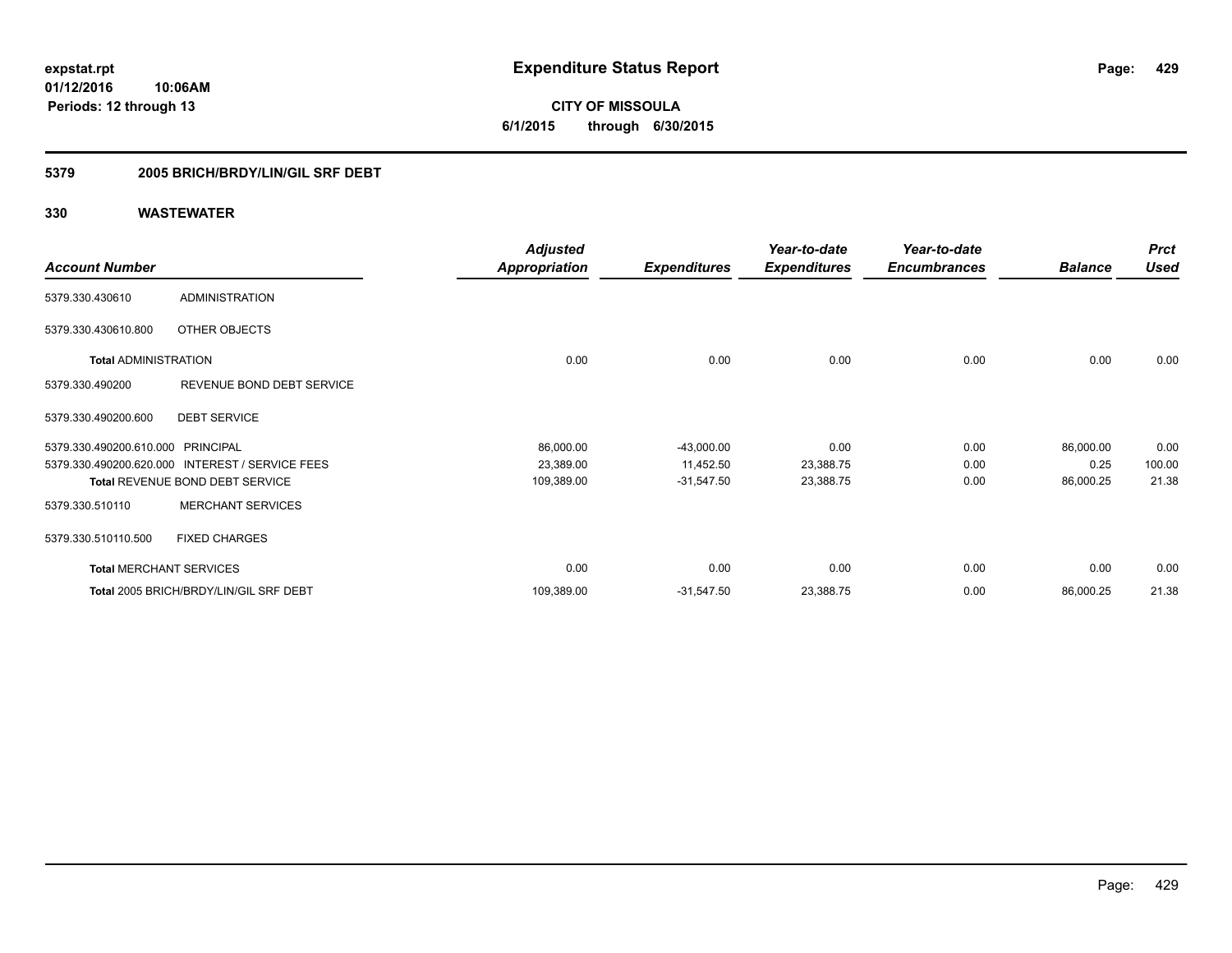**CITY OF MISSOULA 6/1/2015 through 6/30/2015**

#### **5380 BRDWY/BIRCH/GILBERT/LINCOLNWOOD**

|                                |                                                  | <b>Adjusted</b>        |                     | Year-to-date        | Year-to-date        |                        | <b>Prct</b>  |
|--------------------------------|--------------------------------------------------|------------------------|---------------------|---------------------|---------------------|------------------------|--------------|
| <b>Account Number</b>          |                                                  | Appropriation          | <b>Expenditures</b> | <b>Expenditures</b> | <b>Encumbrances</b> | <b>Balance</b>         | <b>Used</b>  |
| 5380.330.430610                | ADMINISTRATION                                   |                        |                     |                     |                     |                        |              |
| 5380.330.430610.800            | OTHER OBJECTS                                    |                        |                     |                     |                     |                        |              |
| <b>Total ADMINISTRATION</b>    | 5380.330.430610.820.000 TRANSFERS TO OTHER FUNDS | 10,840.00<br>10,840.00 | 203.00<br>203.00    | 203.00<br>203.00    | 0.00<br>0.00        | 10,637.00<br>10,637.00 | 1.87<br>1.87 |
| 5380.330.490200                | REVENUE BOND DEBT SERVICE                        |                        |                     |                     |                     |                        |              |
| 5380.330.490200.600            | <b>DEBT SERVICE</b>                              |                        |                     |                     |                     |                        |              |
|                                | Total REVENUE BOND DEBT SERVICE                  | 0.00                   | 0.00                | 0.00                | 0.00                | 0.00                   | 0.00         |
| 5380.330.510110                | <b>MERCHANT SERVICES</b>                         |                        |                     |                     |                     |                        |              |
| 5380.330.510110.500            | <b>FIXED CHARGES</b>                             |                        |                     |                     |                     |                        |              |
| <b>Total MERCHANT SERVICES</b> |                                                  | 0.00                   | 0.00                | 0.00                | 0.00                | 0.00                   | 0.00         |
|                                | Total BRDWY/BIRCH/GILBERT/LINCOLNWOOD            | 10,840.00              | 203.00              | 203.00              | 0.00                | 10,637.00              | 1.87         |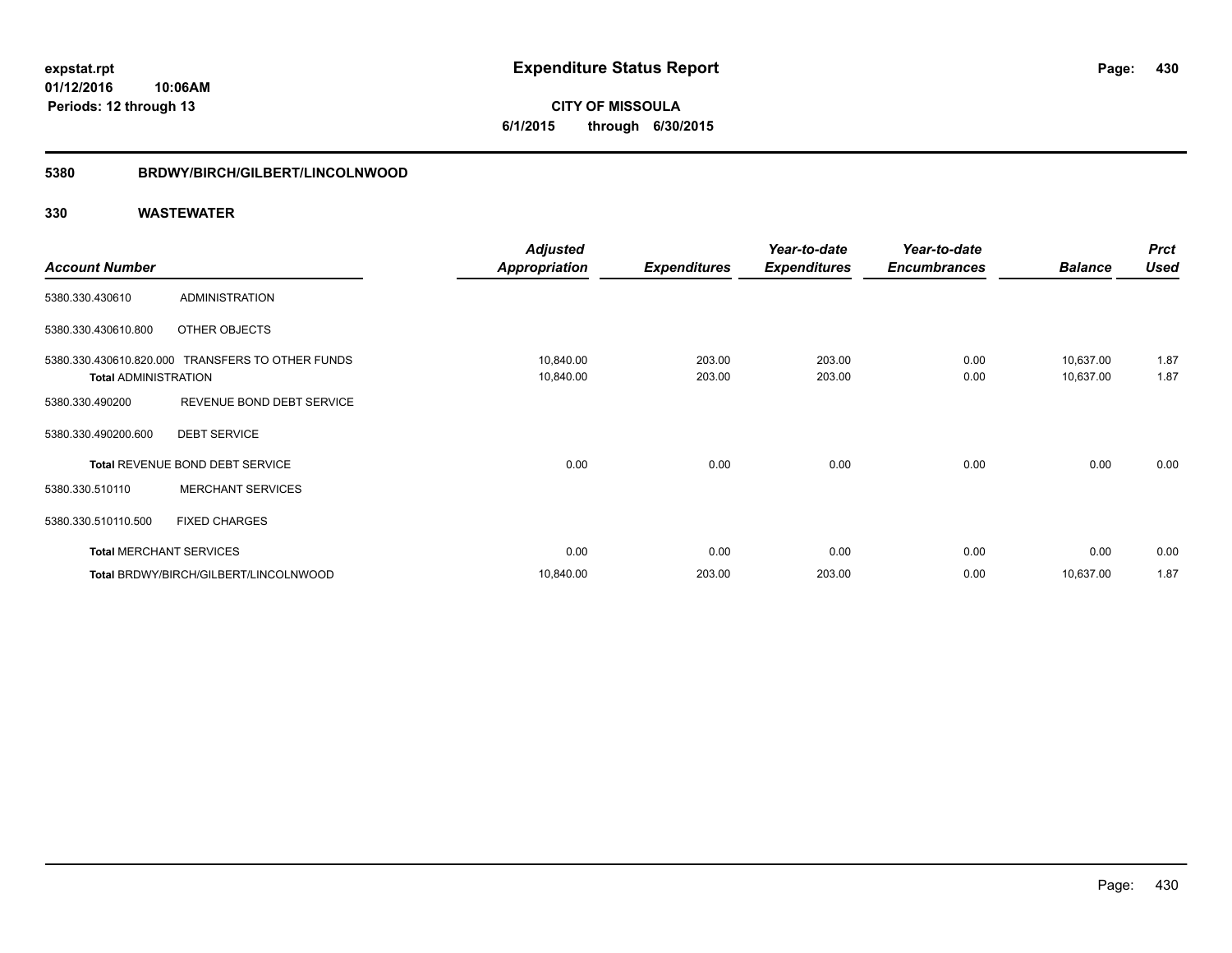# **CITY OF MISSOULA 6/1/2015 through 6/30/2015**

### **5381 LINCOLNWOOD PH2 DEBT SERVICE**

| <b>Account Number</b>       |                                    | <b>Adjusted</b><br><b>Appropriation</b> | <b>Expenditures</b> | Year-to-date<br><b>Expenditures</b> | Year-to-date<br><b>Encumbrances</b> | <b>Balance</b> | <b>Prct</b><br><b>Used</b> |
|-----------------------------|------------------------------------|-----------------------------------------|---------------------|-------------------------------------|-------------------------------------|----------------|----------------------------|
| 5381.330.430610             | ADMINISTRATION                     |                                         |                     |                                     |                                     |                |                            |
| 5381.330.430610.800         | OTHER OBJECTS                      |                                         |                     |                                     |                                     |                |                            |
| <b>Total ADMINISTRATION</b> |                                    | 0.00                                    | 0.00                | 0.00                                | 0.00                                | 0.00           | 0.00                       |
| 5381.330.490200             | REVENUE BOND DEBT SERVICE          |                                         |                     |                                     |                                     |                |                            |
| 5381.330.490200.600         | <b>DEBT SERVICE</b>                |                                         |                     |                                     |                                     |                |                            |
|                             | Total REVENUE BOND DEBT SERVICE    | 0.00                                    | 0.00                | 0.00                                | 0.00                                | 0.00           | 0.00                       |
| 5381.330.510110             | <b>MERCHANT SERVICES</b>           |                                         |                     |                                     |                                     |                |                            |
| 5381.330.510110.500         | <b>FIXED CHARGES</b>               |                                         |                     |                                     |                                     |                |                            |
|                             | <b>Total MERCHANT SERVICES</b>     | 0.00                                    | 0.00                | 0.00                                | 0.00                                | 0.00           | 0.00                       |
|                             | Total LINCOLNWOOD PH2 DEBT SERVICE | 0.00                                    | 0.00                | 0.00                                | 0.00                                | 0.00           | 0.00                       |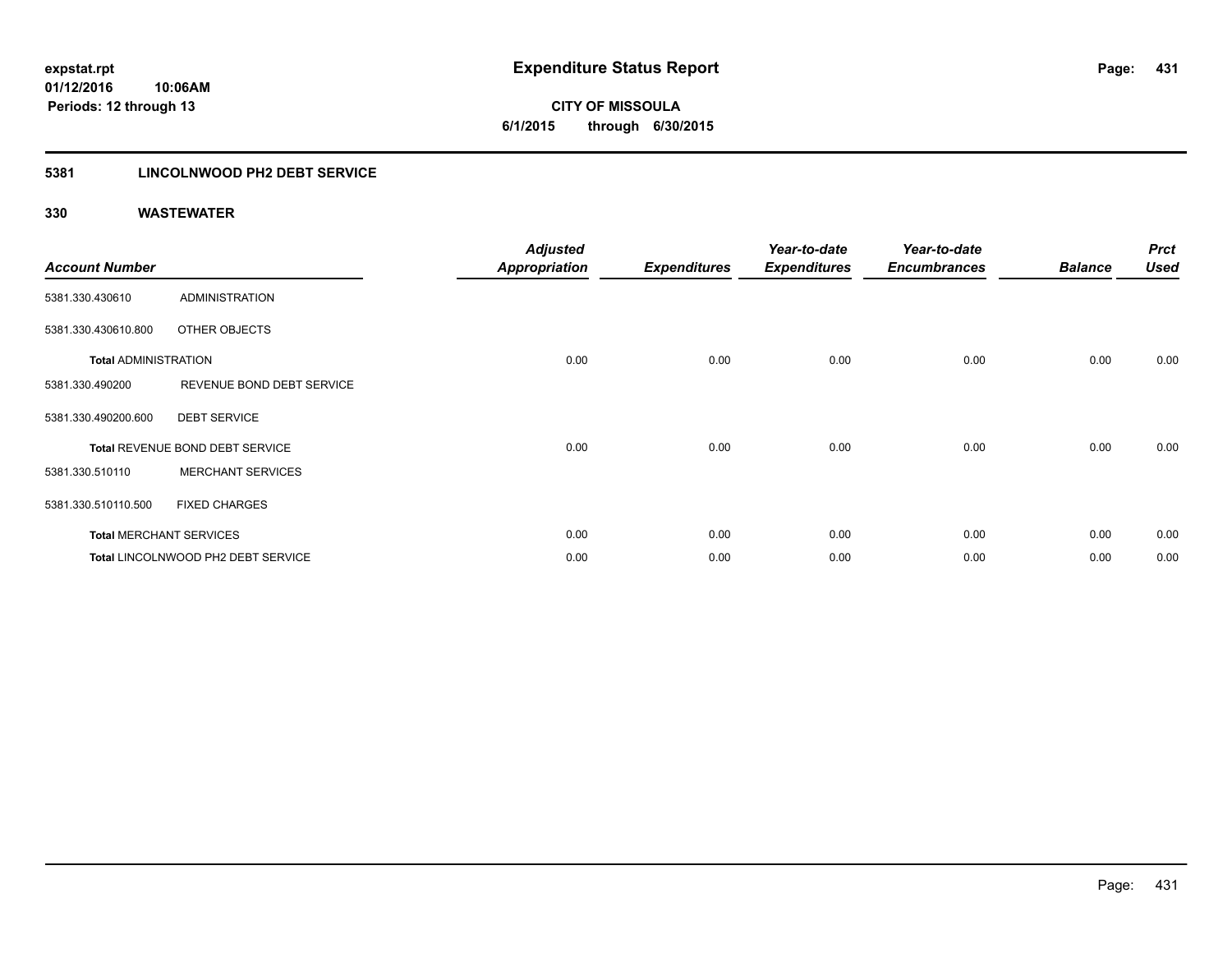**CITY OF MISSOULA 6/1/2015 through 6/30/2015**

### **5382 LINCOLNWOOD PH2 RESERVE FUND**

|                                |                                                  | <b>Adjusted</b>        |                     | Year-to-date        | Year-to-date        |                        | <b>Prct</b>  |
|--------------------------------|--------------------------------------------------|------------------------|---------------------|---------------------|---------------------|------------------------|--------------|
| <b>Account Number</b>          |                                                  | Appropriation          | <b>Expenditures</b> | <b>Expenditures</b> | <b>Encumbrances</b> | <b>Balance</b>         | <b>Used</b>  |
| 5382.330.430610                | ADMINISTRATION                                   |                        |                     |                     |                     |                        |              |
| 5382.330.430610.800            | OTHER OBJECTS                                    |                        |                     |                     |                     |                        |              |
| <b>Total ADMINISTRATION</b>    | 5382.330.430610.820.000 TRANSFERS TO OTHER FUNDS | 21,850.00<br>21,850.00 | 0.00<br>0.00        | 0.00<br>0.00        | 0.00<br>0.00        | 21,850.00<br>21,850.00 | 0.00<br>0.00 |
| 5382.330.490200                | REVENUE BOND DEBT SERVICE                        |                        |                     |                     |                     |                        |              |
| 5382.330.490200.600            | <b>DEBT SERVICE</b>                              |                        |                     |                     |                     |                        |              |
|                                | Total REVENUE BOND DEBT SERVICE                  | 0.00                   | 0.00                | 0.00                | 0.00                | 0.00                   | 0.00         |
| 5382.330.510110                | <b>MERCHANT SERVICES</b>                         |                        |                     |                     |                     |                        |              |
| 5382.330.510110.500            | <b>FIXED CHARGES</b>                             |                        |                     |                     |                     |                        |              |
| <b>Total MERCHANT SERVICES</b> |                                                  | 0.00                   | 0.00                | 0.00                | 0.00                | 0.00                   | 0.00         |
|                                | Total LINCOLNWOOD PH2 RESERVE FUND               | 21,850.00              | 0.00                | 0.00                | 0.00                | 21,850.00              | 0.00         |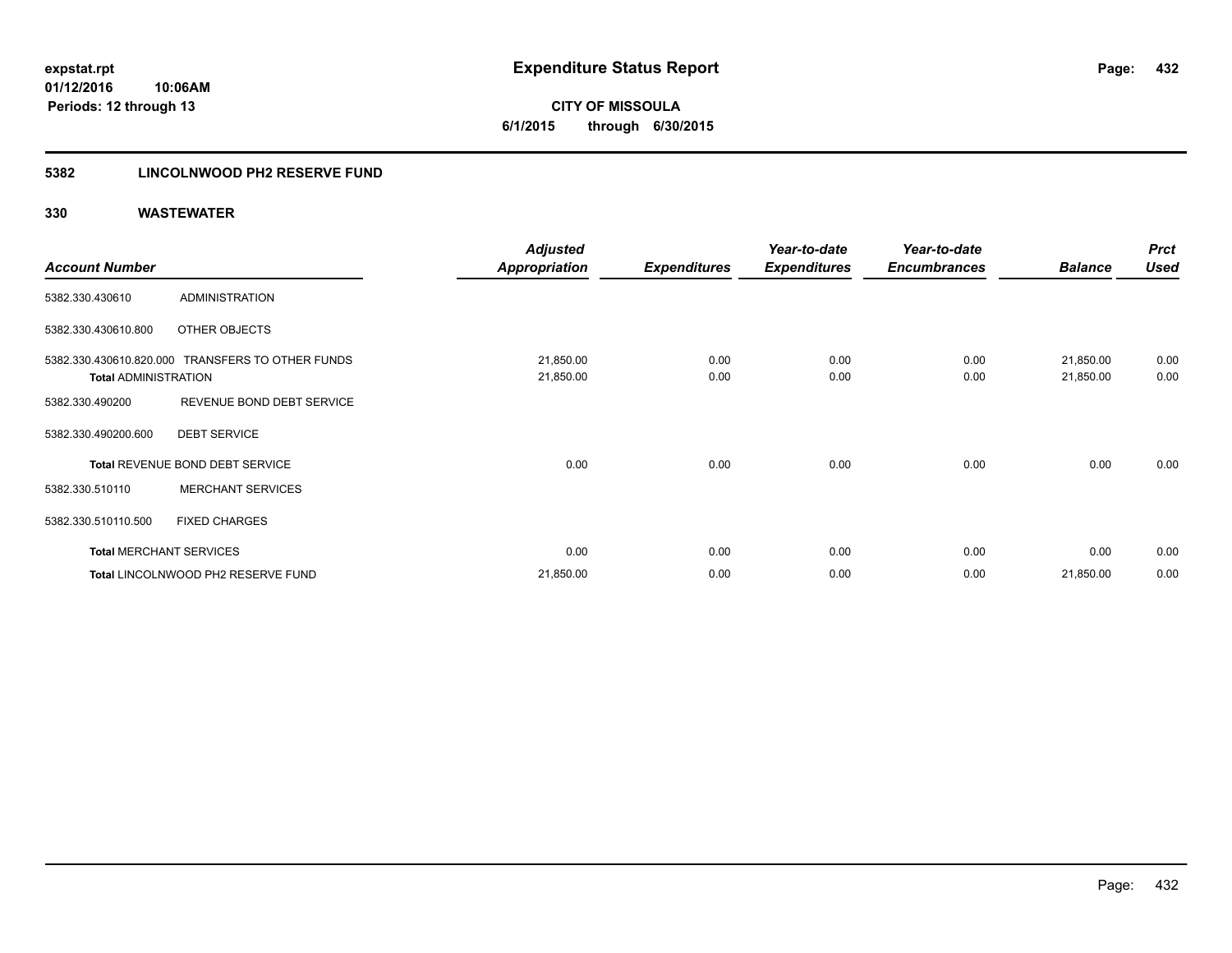**CITY OF MISSOULA 6/1/2015 through 6/30/2015**

## **5383 FY09 RATTLESNAKE SEWER DEBT SVS**

| <b>Account Number</b>       |                                        | <b>Adjusted</b><br><b>Appropriation</b> | <b>Expenditures</b> | Year-to-date<br><b>Expenditures</b> | Year-to-date<br><b>Encumbrances</b> | <b>Balance</b> | <b>Prct</b><br><b>Used</b> |
|-----------------------------|----------------------------------------|-----------------------------------------|---------------------|-------------------------------------|-------------------------------------|----------------|----------------------------|
| 5383.330.430610             | <b>ADMINISTRATION</b>                  |                                         |                     |                                     |                                     |                |                            |
| 5383.330.430610.800         | OTHER OBJECTS                          |                                         |                     |                                     |                                     |                |                            |
| <b>Total ADMINISTRATION</b> |                                        | 0.00                                    | 0.00                | 0.00                                | 0.00                                | 0.00           | 0.00                       |
| 5383.330.490200             | REVENUE BOND DEBT SERVICE              |                                         |                     |                                     |                                     |                |                            |
| 5383.330.490200.600         | <b>DEBT SERVICE</b>                    |                                         |                     |                                     |                                     |                |                            |
|                             | <b>Total REVENUE BOND DEBT SERVICE</b> | 0.00                                    | 0.00                | 0.00                                | 0.00                                | 0.00           | 0.00                       |
| 5383.330.510110             | <b>MERCHANT SERVICES</b>               |                                         |                     |                                     |                                     |                |                            |
| 5383.330.510110.500         | <b>FIXED CHARGES</b>                   |                                         |                     |                                     |                                     |                |                            |
| <b>Total WASTEWATER</b>     |                                        | 0.00                                    | 0.00                | 0.00                                | 0.00                                | 0.00           | 0.00                       |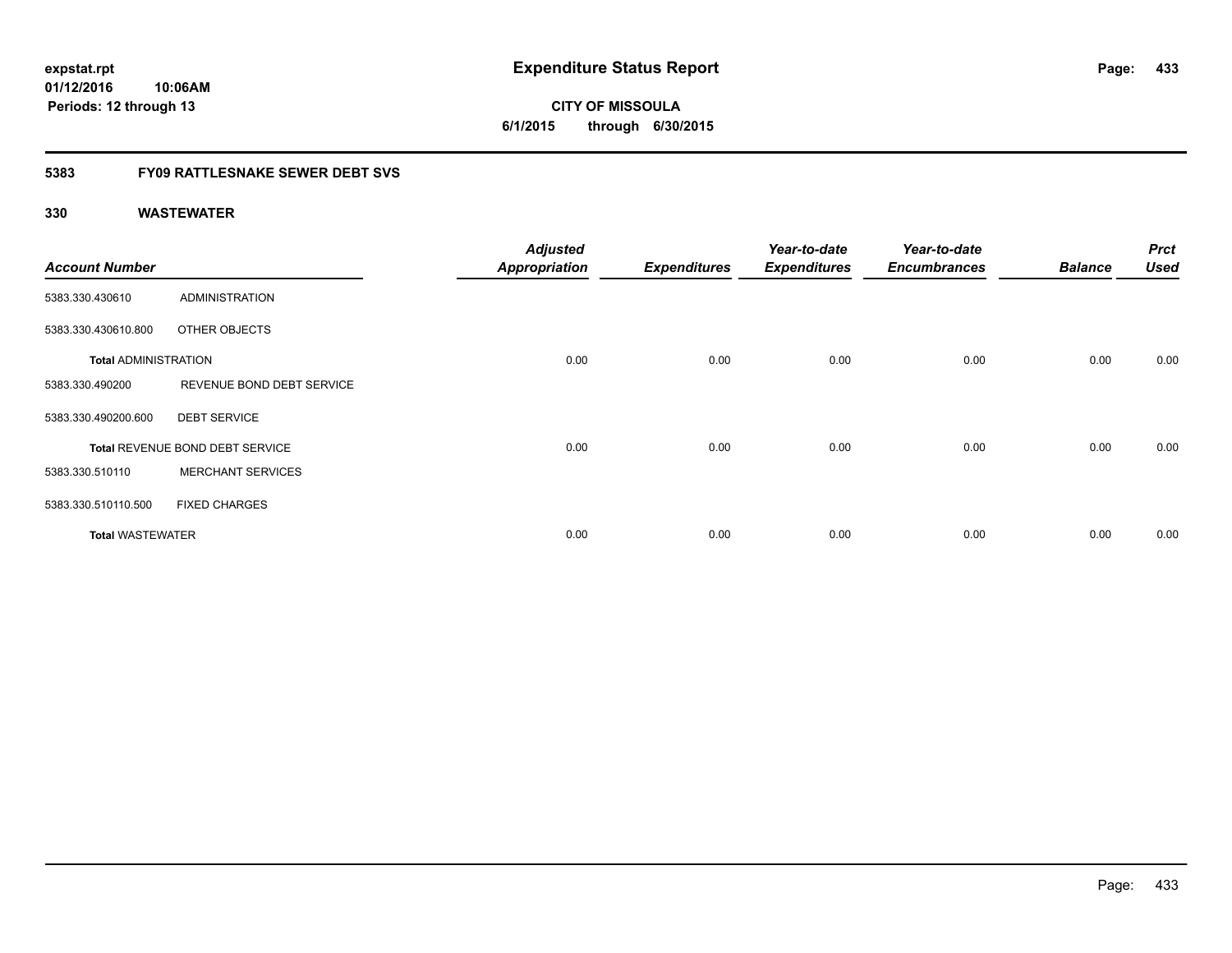**CITY OF MISSOULA 6/1/2015 through 6/30/2015**

### **5383 FY09 RATTLESNAKE SEWER DEBT SVS**

### **550 SID 544 PROJECT**

| <b>Account Number</b>             |                                                 | <b>Adjusted</b><br><b>Appropriation</b> | <b>Expenditures</b> | Year-to-date<br><b>Expenditures</b> | Year-to-date<br><b>Encumbrances</b> | <b>Balance</b> | <b>Prct</b><br><b>Used</b> |
|-----------------------------------|-------------------------------------------------|-----------------------------------------|---------------------|-------------------------------------|-------------------------------------|----------------|----------------------------|
| 5383.550.490200                   | REVENUE BOND DEBT SERVICE                       |                                         |                     |                                     |                                     |                |                            |
| 5383.550.490200.600               | <b>DEBT SERVICE</b>                             |                                         |                     |                                     |                                     |                |                            |
| 5383.550.490200.610.000 PRINCIPAL |                                                 | 20,000.00                               | $-10,000.00$        | 0.00                                | 0.00                                | 20,000.00      | 0.00                       |
|                                   | 5383.550.490200.620.000 INTEREST / SERVICE FEES | 11,550.00                               | 5,700.00            | 11,550.00                           | 0.00                                | 0.00           | 100.00                     |
|                                   | <b>Total REVENUE BOND DEBT SERVICE</b>          | 31,550.00                               | $-4,300.00$         | 11,550.00                           | 0.00                                | 20.000.00      | 36.61                      |
| 5383.550.510110                   | <b>MERCHANT SERVICES</b>                        |                                         |                     |                                     |                                     |                |                            |
| 5383.550.510110.500               | <b>FIXED CHARGES</b>                            |                                         |                     |                                     |                                     |                |                            |
| <b>Total MERCHANT SERVICES</b>    |                                                 | 0.00                                    | 0.00                | 0.00                                | 0.00                                | 0.00           | 0.00                       |
|                                   | <b>Total FY09 RATTLESNAKE SEWER DEBT SVS</b>    | 31,550.00                               | $-4.300.00$         | 11.550.00                           | 0.00                                | 20.000.00      | 36.61                      |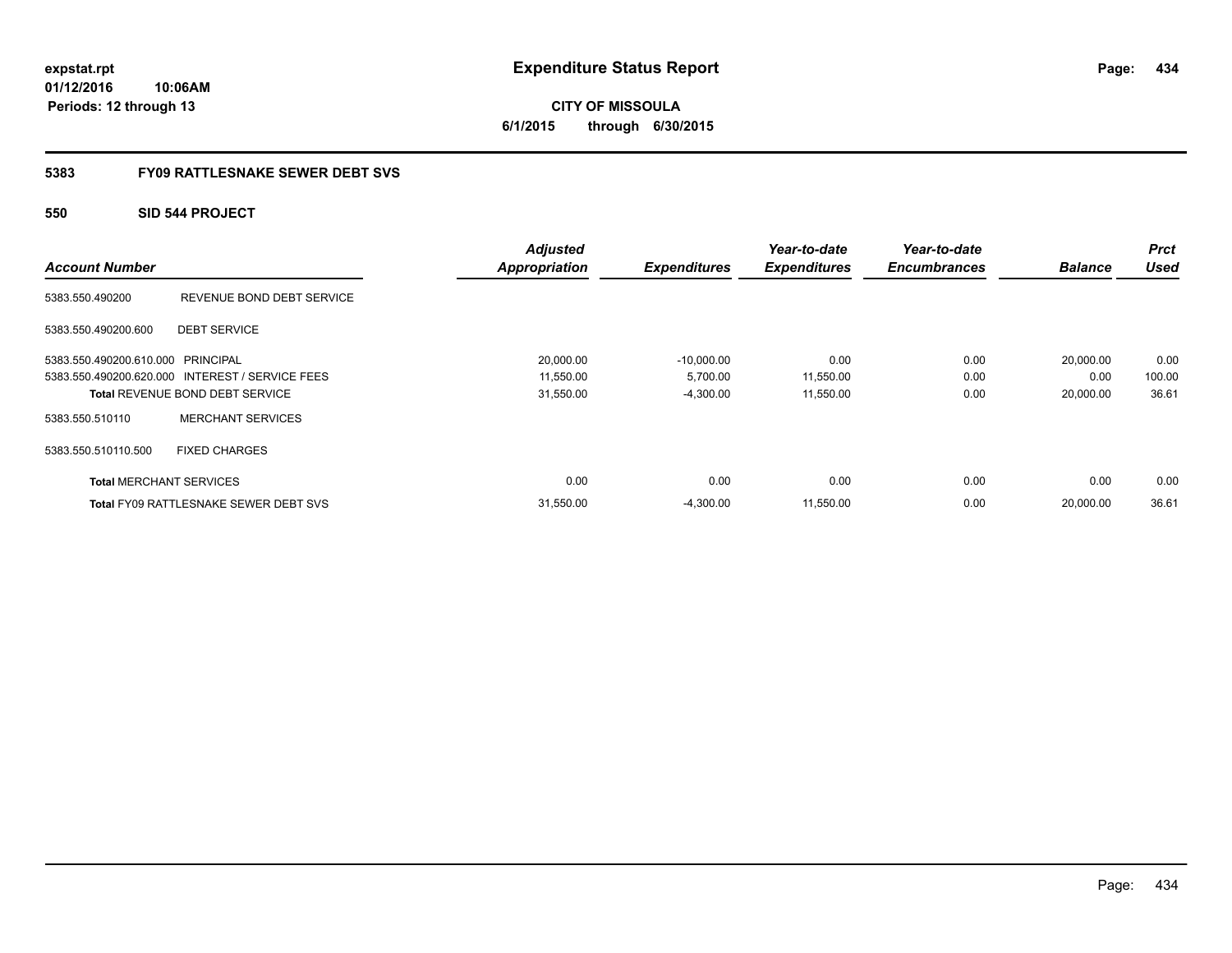**CITY OF MISSOULA 6/1/2015 through 6/30/2015**

### **5384 09 LOLO BOND RESERVE**

| <b>Account Number</b>          |                                                                                     | <b>Adjusted</b><br><b>Appropriation</b> | <b>Expenditures</b> | Year-to-date<br><b>Expenditures</b> | Year-to-date<br><b>Encumbrances</b> | <b>Balance</b>       | <b>Prct</b><br><b>Used</b> |
|--------------------------------|-------------------------------------------------------------------------------------|-----------------------------------------|---------------------|-------------------------------------|-------------------------------------|----------------------|----------------------------|
| 5384.330.490200                | REVENUE BOND DEBT SERVICE                                                           |                                         |                     |                                     |                                     |                      |                            |
| 5384.330.490200.800            | OTHER OBJECTS                                                                       |                                         |                     |                                     |                                     |                      |                            |
|                                | 5384.330.490200.820.000 TRANSFERS TO OTHER FUNDS<br>Total REVENUE BOND DEBT SERVICE | 4,644.00<br>4,644.00                    | 0.00<br>0.00        | 0.00<br>0.00                        | 0.00<br>0.00                        | 4,644.00<br>4,644.00 | 0.00<br>0.00               |
| 5384.330.510110                | <b>MERCHANT SERVICES</b>                                                            |                                         |                     |                                     |                                     |                      |                            |
| 5384.330.510110.500            | <b>FIXED CHARGES</b>                                                                |                                         |                     |                                     |                                     |                      |                            |
| <b>Total MERCHANT SERVICES</b> |                                                                                     | 0.00                                    | 0.00                | 0.00                                | 0.00                                | 0.00                 | 0.00                       |
|                                | Total 09 LOLO BOND RESERVE                                                          | 4,644.00                                | 0.00                | 0.00                                | 0.00                                | 4.644.00             | 0.00                       |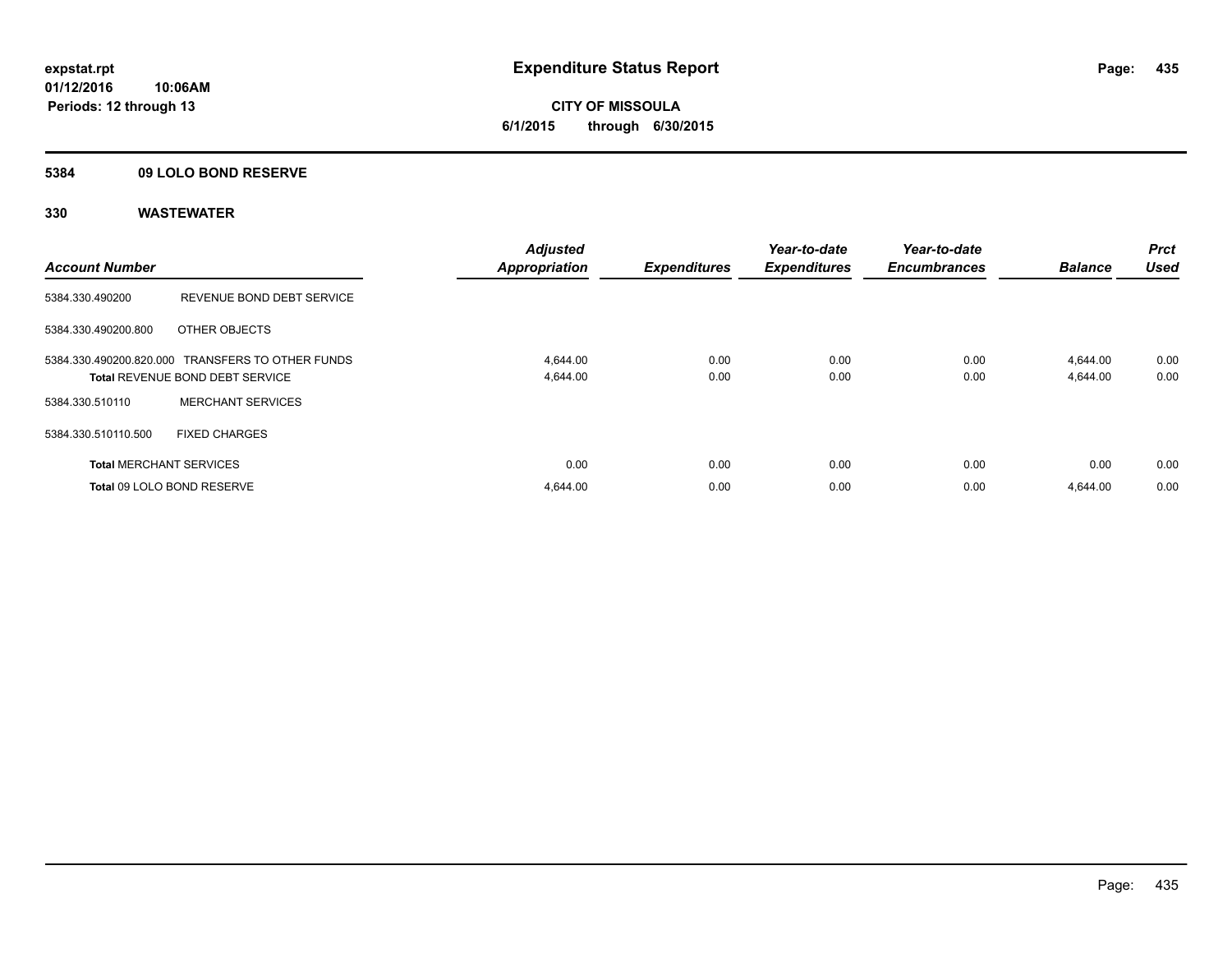**436**

**01/12/2016 10:06AM Periods: 12 through 13**

**CITY OF MISSOULA 6/1/2015 through 6/30/2015**

# **5386 FY10 HEADWORKS DEBT SERVICE**

|                                   |                                                 | <b>Adjusted</b>      |                     | Year-to-date        | Year-to-date        |                | <b>Prct</b> |
|-----------------------------------|-------------------------------------------------|----------------------|---------------------|---------------------|---------------------|----------------|-------------|
| <b>Account Number</b>             |                                                 | <b>Appropriation</b> | <b>Expenditures</b> | <b>Expenditures</b> | <b>Encumbrances</b> | <b>Balance</b> | <b>Used</b> |
| 5386.330.490200                   | REVENUE BOND DEBT SERVICE                       |                      |                     |                     |                     |                |             |
| 5386.330.490200.600               | <b>DEBT SERVICE</b>                             |                      |                     |                     |                     |                |             |
| 5386.330.490200.610.000 PRINCIPAL |                                                 | 130,000.00           | 0.00                | 0.00                | 0.00                | 130,000.00     | 0.00        |
|                                   | 5386.330.490200.620.000 INTEREST / SERVICE FEES | 566,949.00           | 283,174.34          | 567,048.68          | 0.00                | $-99.68$       | 100.02      |
|                                   | <b>Total REVENUE BOND DEBT SERVICE</b>          | 696,949.00           | 283,174.34          | 567,048.68          | 0.00                | 129,900.32     | 81.36       |
| 5386.330.510110                   | <b>MERCHANT SERVICES</b>                        |                      |                     |                     |                     |                |             |
| 5386.330.510110.500               | <b>FIXED CHARGES</b>                            |                      |                     |                     |                     |                |             |
| <b>Total MERCHANT SERVICES</b>    |                                                 | 0.00                 | 0.00                | 0.00                | 0.00                | 0.00           | 0.00        |
|                                   | <b>Total FY10 HEADWORKS DEBT SERVICE</b>        | 696,949.00           | 283,174.34          | 567,048.68          | 0.00                | 129,900.32     | 81.36       |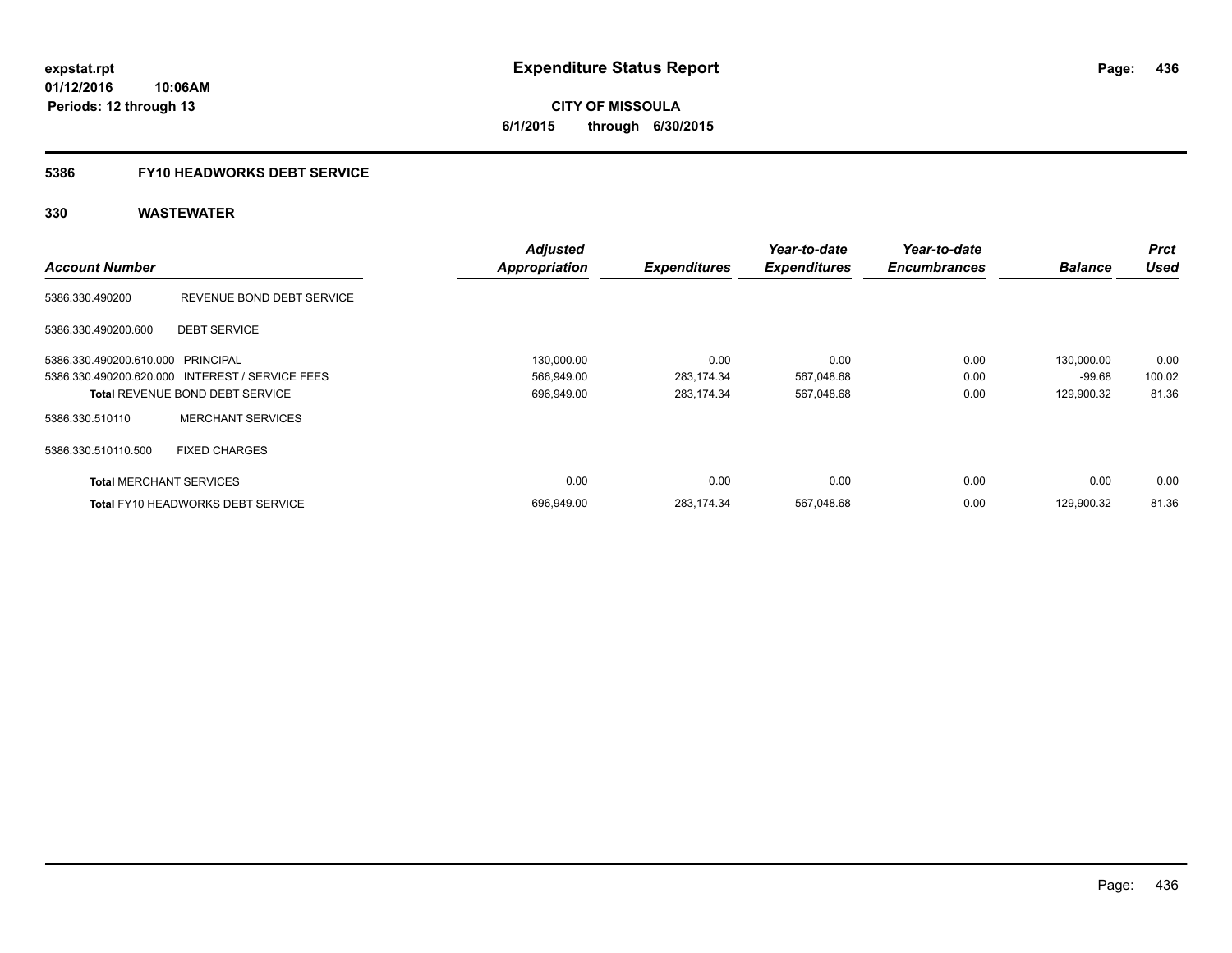## **5387 FY11 SEWER \$1.29M BOND DEBT SERVICE**

| <b>Account Number</b>             |                                                 | <b>Adjusted</b><br><b>Appropriation</b> | <b>Expenditures</b> | Year-to-date<br><b>Expenditures</b> | Year-to-date<br><b>Encumbrances</b> | <b>Balance</b> | <b>Prct</b><br><b>Used</b> |
|-----------------------------------|-------------------------------------------------|-----------------------------------------|---------------------|-------------------------------------|-------------------------------------|----------------|----------------------------|
| 5387.330.490200                   | REVENUE BOND DEBT SERVICE                       |                                         |                     |                                     |                                     |                |                            |
| 5387.330.490200.600               | <b>DEBT SERVICE</b>                             |                                         |                     |                                     |                                     |                |                            |
| 5387.330.490200.610.000 PRINCIPAL |                                                 | 45,000.00                               | 0.00                | 0.00                                | 0.00                                | 45,000.00      | 0.00                       |
|                                   | 5387.330.490200.620.000 INTEREST / SERVICE FEES | 58,430.00                               | 29,390.00           | 58,430.00                           | 0.00                                | 0.00           | 100.00                     |
|                                   | Total REVENUE BOND DEBT SERVICE                 | 103,430.00                              | 29,390.00           | 58,430.00                           | 0.00                                | 45,000.00      | 56.49                      |
| 5387.330.510110                   | <b>MERCHANT SERVICES</b>                        |                                         |                     |                                     |                                     |                |                            |
| 5387.330.510110.500               | <b>FIXED CHARGES</b>                            |                                         |                     |                                     |                                     |                |                            |
| <b>Total MERCHANT SERVICES</b>    |                                                 | 0.00                                    | 0.00                | 0.00                                | 0.00                                | 0.00           | 0.00                       |
|                                   | Total FY11 SEWER \$1.29M BOND DEBT SERVICE      | 103,430.00                              | 29,390.00           | 58,430.00                           | 0.00                                | 45,000.00      | 56.49                      |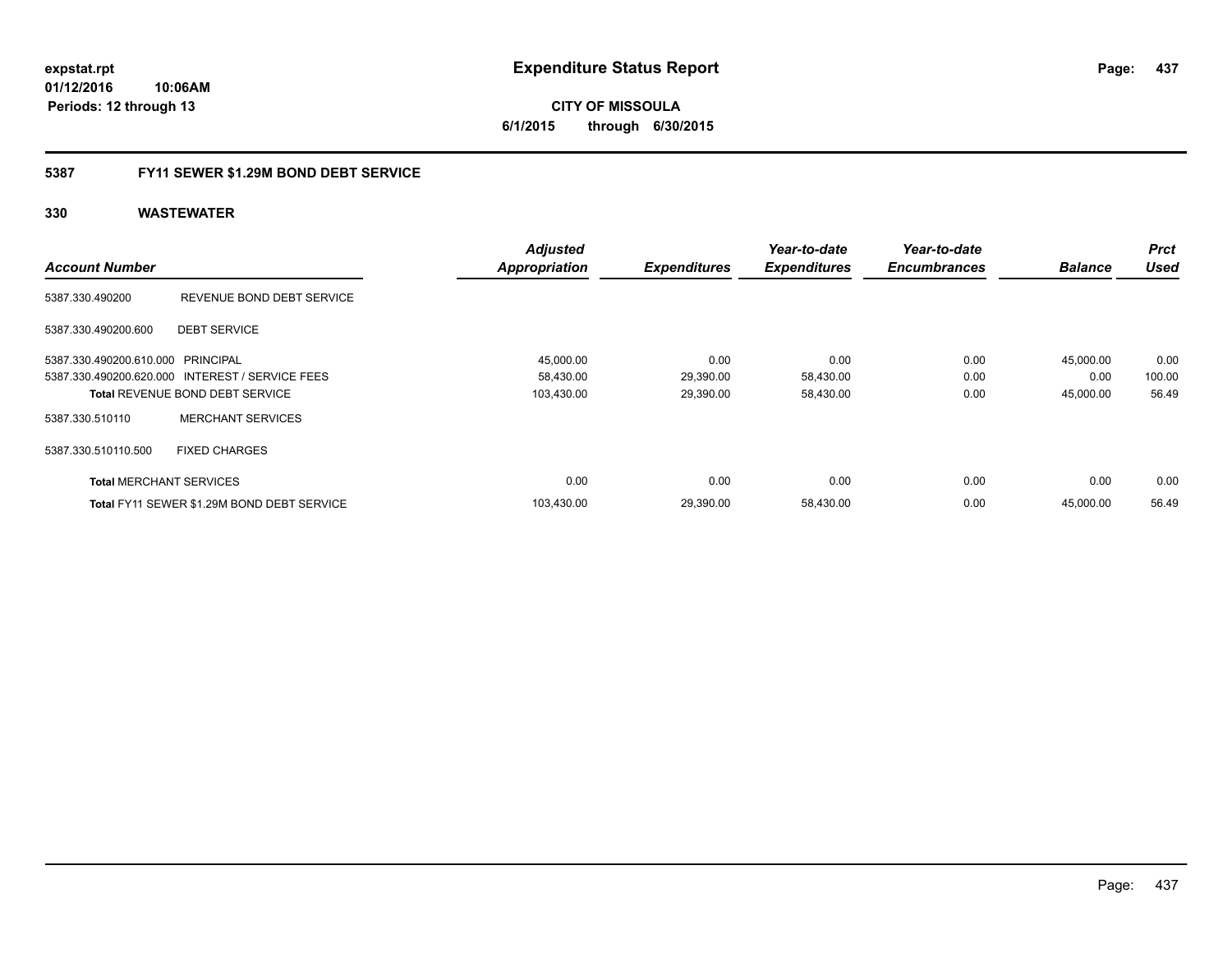**CITY OF MISSOULA 6/1/2015 through 6/30/2015**

### **5388 FY11 \$1.29M SEWER BOND RESERVE**

| <b>Account Number</b>       |                                       | <b>Adjusted</b><br><b>Appropriation</b> | <b>Expenditures</b> | Year-to-date<br><b>Expenditures</b> | Year-to-date<br><b>Encumbrances</b> | <b>Balance</b> | <b>Prct</b><br>Used |
|-----------------------------|---------------------------------------|-----------------------------------------|---------------------|-------------------------------------|-------------------------------------|----------------|---------------------|
| 5388.330.430610             | ADMINISTRATION                        |                                         |                     |                                     |                                     |                |                     |
| 5388.330.430610.800         | OTHER OBJECTS                         |                                         |                     |                                     |                                     |                |                     |
| <b>Total ADMINISTRATION</b> |                                       | 0.00                                    | 0.00                | 0.00                                | 0.00                                | 0.00           | 0.00                |
| 5388.330.510110             | <b>MERCHANT SERVICES</b>              |                                         |                     |                                     |                                     |                |                     |
| 5388.330.510110.500         | <b>FIXED CHARGES</b>                  |                                         |                     |                                     |                                     |                |                     |
|                             | <b>Total MERCHANT SERVICES</b>        | 0.00                                    | 0.00                | 0.00                                | 0.00                                | 0.00           | 0.00                |
|                             | Total FY11 \$1.29M SEWER BOND RESERVE | 0.00                                    | 0.00                | 0.00                                | 0.00                                | 0.00           | 0.00                |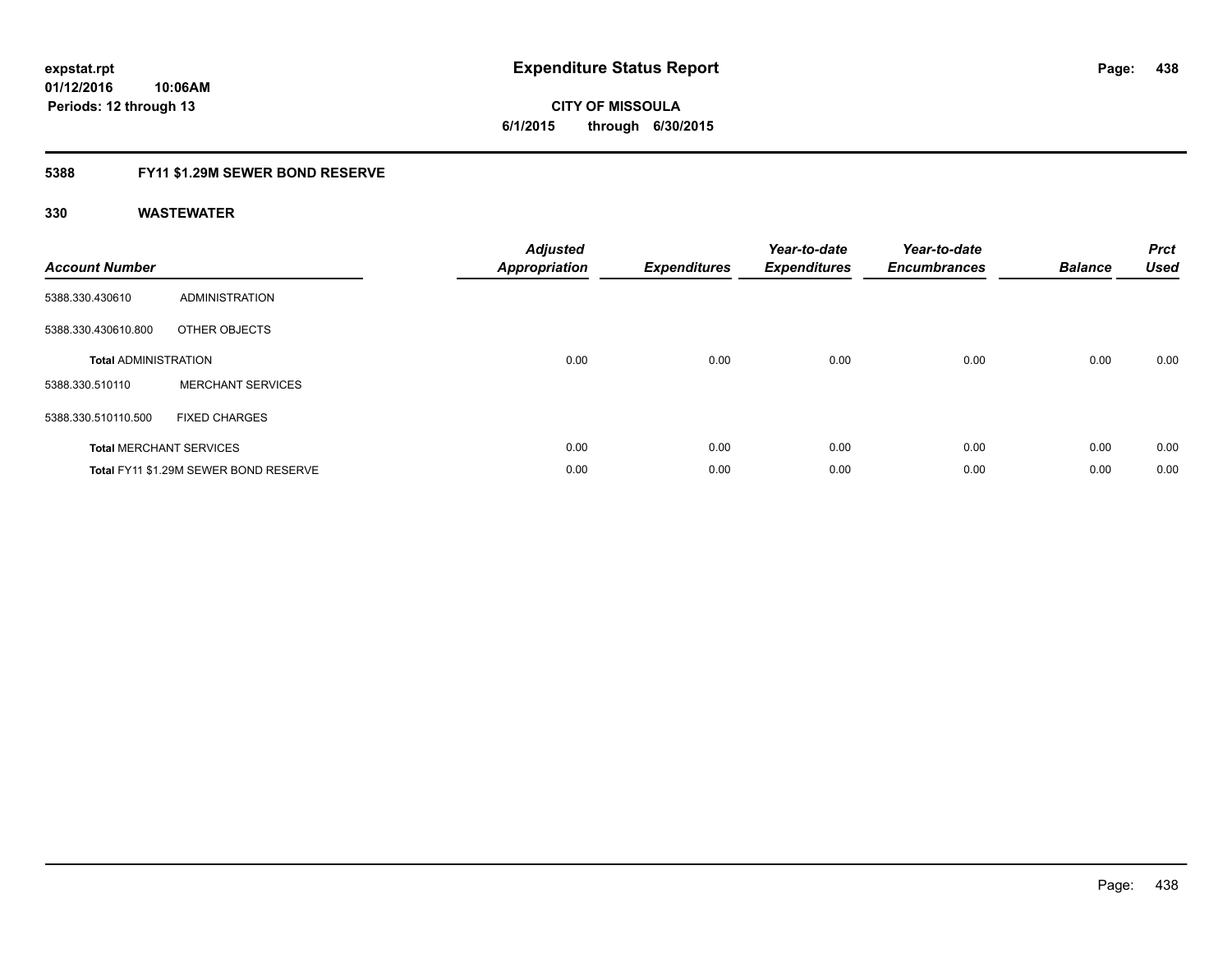**CITY OF MISSOULA 6/1/2015 through 6/30/2015**

### **5389 FY15 SEWER REVENUE BOND DEBT SVS**

| <b>Account Number</b> |                                               | <b>Adjusted</b><br>Appropriation | <b>Expenditures</b> | Year-to-date<br><b>Expenditures</b> | Year-to-date<br><b>Encumbrances</b> | <b>Balance</b> | <b>Prct</b><br><b>Used</b> |
|-----------------------|-----------------------------------------------|----------------------------------|---------------------|-------------------------------------|-------------------------------------|----------------|----------------------------|
| 5389.330.490200       | REVENUE BOND DEBT SERVICE                     |                                  |                     |                                     |                                     |                |                            |
| 5389.330.490200.600   | <b>DEBT SERVICE</b>                           |                                  |                     |                                     |                                     |                |                            |
|                       | <b>Total REVENUE BOND DEBT SERVICE</b>        | 0.00                             | 0.00                | 0.00                                | 0.00                                | 0.00           | 0.00                       |
| 5389.330.510110       | <b>MERCHANT SERVICES</b>                      |                                  |                     |                                     |                                     |                |                            |
| 5389.330.510110.500   | <b>FIXED CHARGES</b>                          |                                  |                     |                                     |                                     |                |                            |
|                       | <b>Total MERCHANT SERVICES</b>                | 0.00                             | 0.00                | 0.00                                | 0.00                                | 0.00           | 0.00                       |
|                       | <b>Total FY15 SEWER REVENUE BOND DEBT SVS</b> | 0.00                             | 0.00                | 0.00                                | 0.00                                | 0.00           | 0.00                       |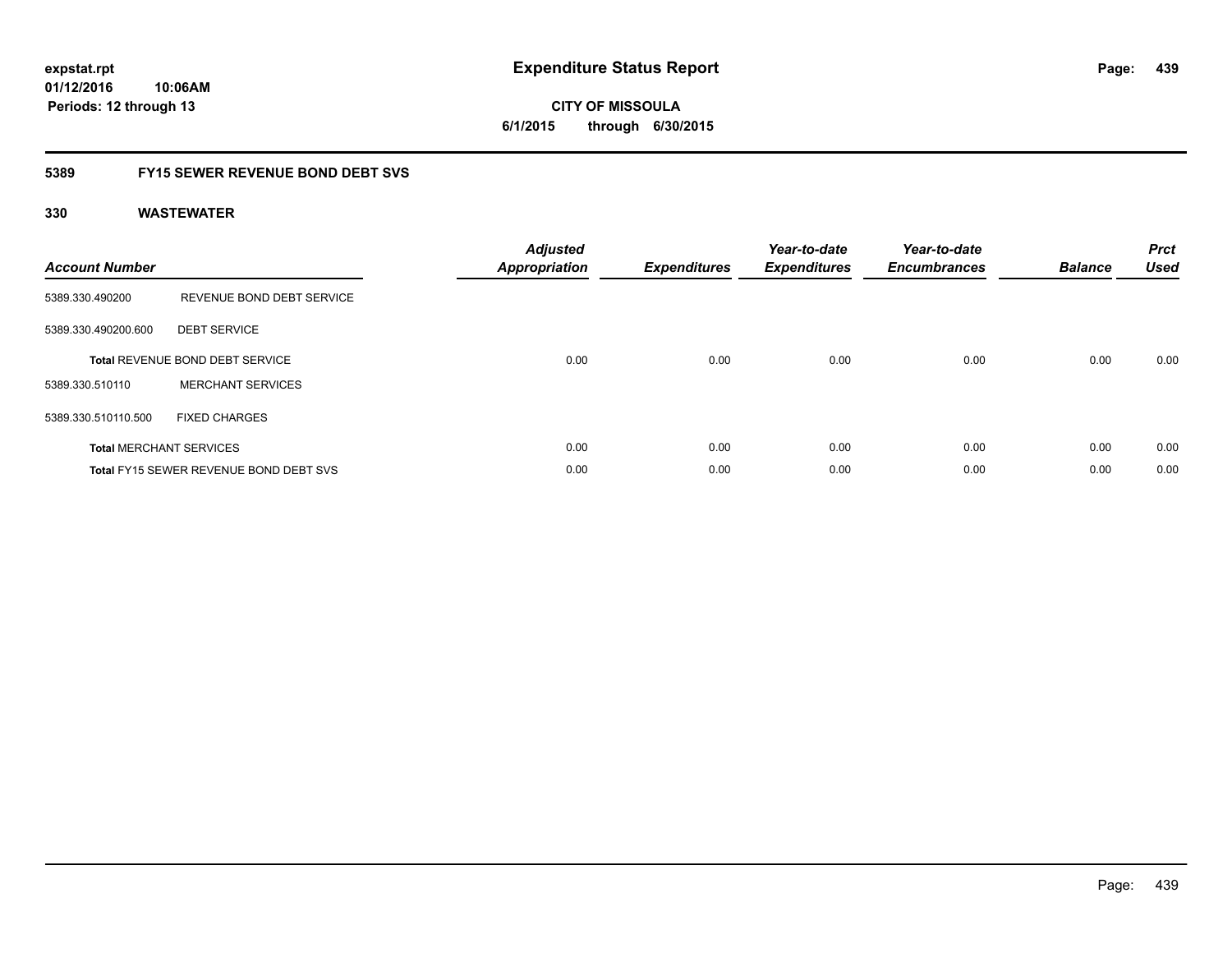**CITY OF MISSOULA 6/1/2015 through 6/30/2015**

#### **5390 FY15 SEWER BOND RESERVE**

| <b>Account Number</b>       |                                      | <b>Adjusted</b><br><b>Appropriation</b> | <b>Expenditures</b> | Year-to-date<br><b>Expenditures</b> | Year-to-date<br><b>Encumbrances</b> | <b>Balance</b> | <b>Prct</b><br><b>Used</b> |
|-----------------------------|--------------------------------------|-----------------------------------------|---------------------|-------------------------------------|-------------------------------------|----------------|----------------------------|
| 5390.330.430610             | ADMINISTRATION                       |                                         |                     |                                     |                                     |                |                            |
| 5390.330.430610.800         | OTHER OBJECTS                        |                                         |                     |                                     |                                     |                |                            |
| <b>Total ADMINISTRATION</b> |                                      | 0.00                                    | 0.00                | 0.00                                | 0.00                                | 0.00           | 0.00                       |
| 5390.330.510110             | <b>MERCHANT SERVICES</b>             |                                         |                     |                                     |                                     |                |                            |
| 5390.330.510110.500         | <b>FIXED CHARGES</b>                 |                                         |                     |                                     |                                     |                |                            |
|                             | <b>Total FY15 SEWER BOND RESERVE</b> | 0.00                                    | 0.00                | 0.00                                | 0.00                                | 0.00           | 0.00                       |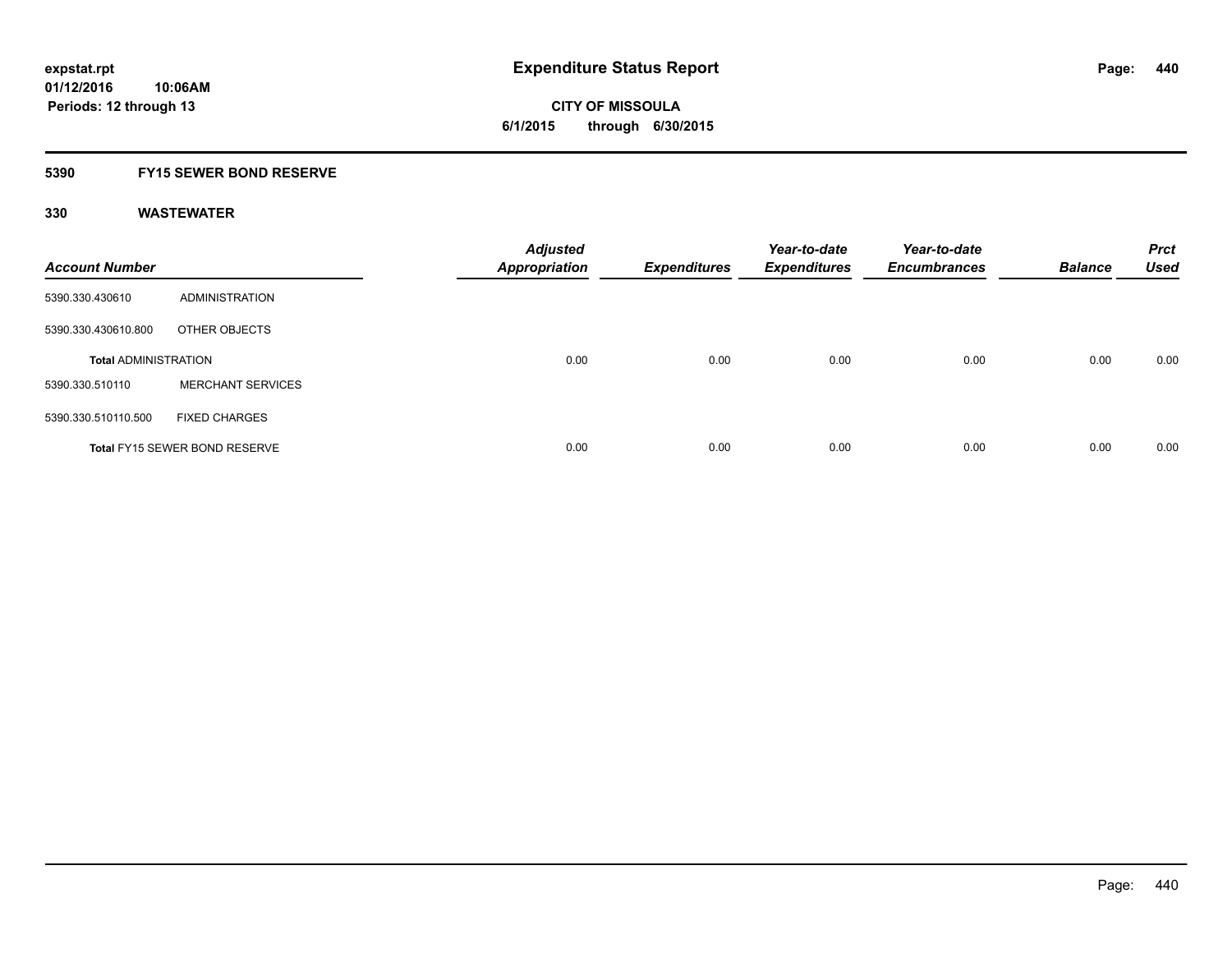# **CITY OF MISSOULA 6/1/2015 through 6/30/2015**

**5711 AQUATICS**

|                                      |                                                           | <b>Adjusted</b>      |                     | Year-to-date        | Year-to-date        |                | <b>Prct</b> |
|--------------------------------------|-----------------------------------------------------------|----------------------|---------------------|---------------------|---------------------|----------------|-------------|
| <b>Account Number</b>                |                                                           | <b>Appropriation</b> | <b>Expenditures</b> | <b>Expenditures</b> | <b>Encumbrances</b> | <b>Balance</b> | <b>Used</b> |
| 5711.370.460000                      | <b>CULTURE &amp; RECREATION</b>                           |                      |                     |                     |                     |                |             |
| 5711.370.460000.100                  | PERSONAL SERVICES                                         |                      |                     |                     |                     |                |             |
|                                      | 5711.370.460000.115.000 SALARIES/HEALTH INSURANCE BENEFIT | 0.00                 | 23,161.00           | 23,161.00           | 0.00                | $-23,161.00$   | 0.00        |
| 5711.370.460000.135.000 OPEB EXPENSE |                                                           | 0.00                 | 4,422.00            | 4,422.00            | 0.00                | $-4,422.00$    | 0.00        |
|                                      | Total CULTURE & RECREATION                                | 0.00                 | 27,583.00           | 27,583.00           | 0.00                | $-27,583.00$   | 0.00        |
| 5711.370.460449                      | <b>GRILL VAN</b>                                          |                      |                     |                     |                     |                |             |
| 5711.370.460449.100                  | PERSONAL SERVICES                                         |                      |                     |                     |                     |                |             |
| <b>Total PERSONAL SERVICES</b>       |                                                           | 0.00                 | 0.00                | 0.00                | 0.00                | 0.00           | 0.00        |
| 5711.370.460449.200                  | <b>SUPPLIES</b>                                           |                      |                     |                     |                     |                |             |
| <b>Total SUPPLIES</b>                |                                                           | 0.00                 | 0.00                | 0.00                | 0.00                | 0.00           | 0.00        |
| 5711.370.460449.300                  | PURCHASED SERVICES                                        |                      |                     |                     |                     |                |             |
| <b>Total GRILL VAN</b>               |                                                           | 0.00                 | 0.00                | 0.00                | 0.00                | 0.00           | 0.00        |
| 5711.370.460477                      | <b>VEHICLE MAINTENANCE</b>                                |                      |                     |                     |                     |                |             |
| 5711.370.460477.100                  | PERSONAL SERVICES                                         |                      |                     |                     |                     |                |             |
|                                      | 5711.370.460477.110.000 GRILL VAN/SALARIES AND WAGES      | 20,256.00            | 0.00                | 5,478.12            | 0.00                | 14,777.88      | 27.04       |
|                                      | 5711.370.460477.120.000 OVERTIME/TERMINATION              | 0.00                 | 0.00                | 7.91                | 0.00                | $-7.91$        | 0.00        |
|                                      | 5711.370.460477.140.000 EMPLOYER CONTRIBUTIONS            | 2,975.00             | 0.00                | 795.64              | 0.00                | 2,179.36       | 26.74       |
| <b>Total PERSONAL SERVICES</b>       |                                                           | 23,231.00            | 0.00                | 6,281.67            | 0.00                | 16,949.33      | 27.04       |
| 5711.370.460477.200                  | <b>SUPPLIES</b>                                           |                      |                     |                     |                     |                |             |
|                                      | 5711.370.460477.240.000 GRILL VAN/OTHER SUPPLIES          | 35,000.00            | 8,279.74            | 12,332.14           | 0.00                | 22,667.86      | 35.23       |
| <b>Total SUPPLIES</b>                |                                                           | 35,000.00            | 8,279.74            | 12,332.14           | 0.00                | 22,667.86      | 35.23       |
| 5711.370.460477.300                  | PURCHASED SERVICES                                        |                      |                     |                     |                     |                |             |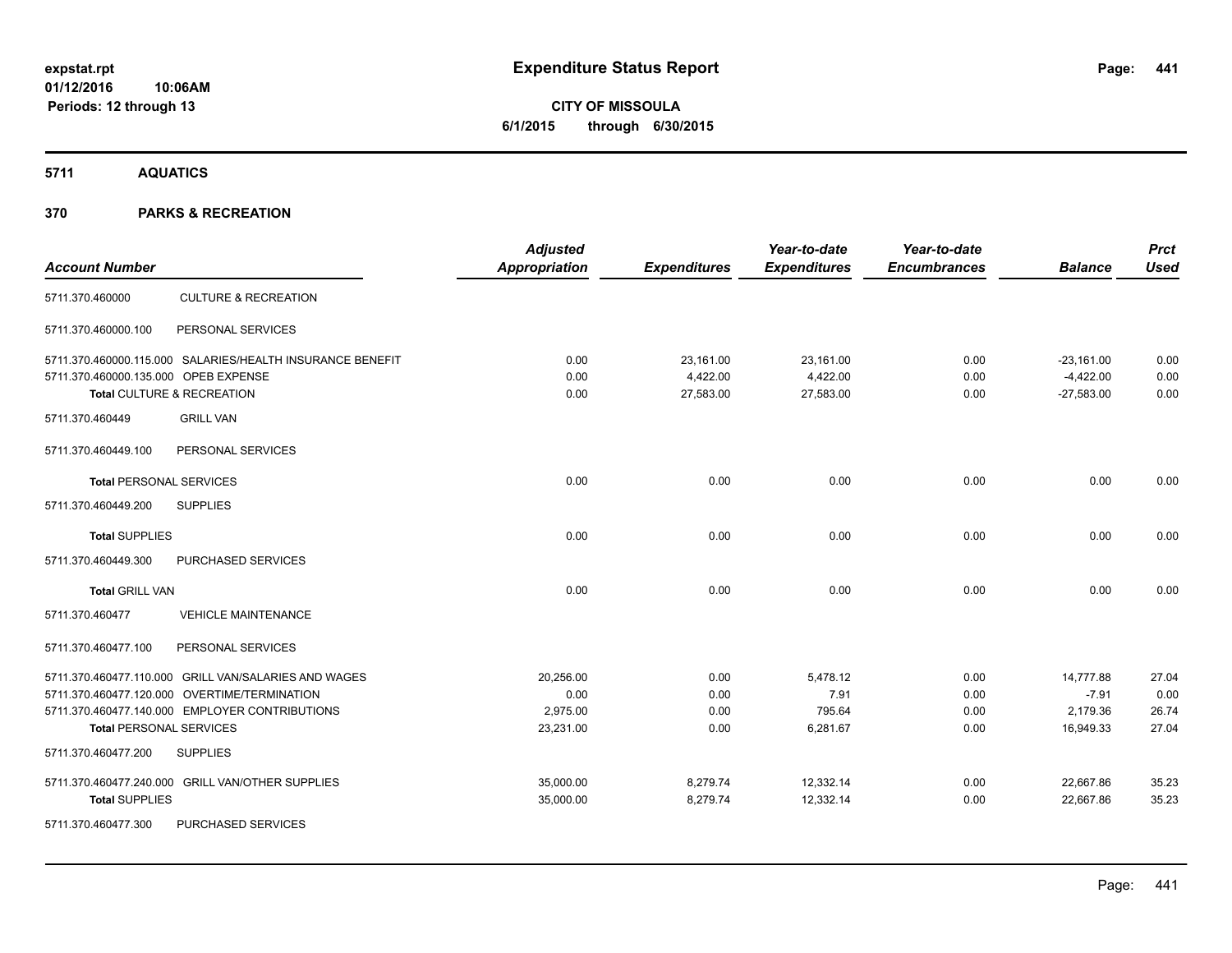**CITY OF MISSOULA 6/1/2015 through 6/30/2015**

**5711 AQUATICS**

|                                                             | <b>Adjusted</b>      |                     | Year-to-date        | Year-to-date        |                | <b>Prct</b> |
|-------------------------------------------------------------|----------------------|---------------------|---------------------|---------------------|----------------|-------------|
| <b>Account Number</b>                                       | <b>Appropriation</b> | <b>Expenditures</b> | <b>Expenditures</b> | <b>Encumbrances</b> | <b>Balance</b> | <b>Used</b> |
| 5711.370.460477.330.000 PUBLICITY, SUBSCRIPTIONS & DUES     | 0.00                 | 0.00                | 115.00              | 0.00                | $-115.00$      | 0.00        |
| 5711.370.460477.341.000 GRILL VAN/ELECTRICITY & NATURAL GAS | 5,000.00             | 0.00                | 0.00                | 0.00                | 5,000.00       | 0.00        |
| 5711.370.460477.360.000 GRILL VAN/REPAIR & MAINTENANCE      | 2,000.00             | 675.00              | 2,574.98            | 0.00                | $-574.98$      | 128.75      |
| <b>Total PURCHASED SERVICES</b>                             | 7,000.00             | 675.00              | 2,689.98            | 0.00                | 4,310.02       | 38.43       |
| CAPITAL OUTLAY<br>5711.370.460477.900                       |                      |                     |                     |                     |                |             |
| 5711.370.460477.940.000 MACHINERY & EQUIPMENT               | 0.00                 | 21.65               | 21.65               | 0.00                | $-21.65$       | 0.00        |
| <b>Total CAPITAL OUTLAY</b>                                 | 0.00                 | 21.65               | 21.65               | 0.00                | $-21.65$       | 0.00        |
| <b>Total VEHICLE MAINTENANCE</b>                            | 65,231.00            | 8,976.39            | 21,325.44           | 0.00                | 43,905.56      | 32.69       |
| <b>CURRENTS POOL EXPENSES</b><br>5711.370.460490            |                      |                     |                     |                     |                |             |
| PERSONAL SERVICES<br>5711.370.460490.100                    |                      |                     |                     |                     |                |             |
| 5711.370.460490.110.000 SALARIES AND WAGES                  | 304,220.00           | 41,061.50           | 374,146.69          | 0.00                | $-69,926.69$   | 122.99      |
| 5711.370.460490.120.000 OVERTIME/TERMINATION                | 500.00               | 44.52               | 145.55              | 0.00                | 354.45         | 29.11       |
| 5711.370.460490.140.000 EMPLOYER CONTRIBUTIONS              | 84,736.00            | 10,026.67           | 103,883.43          | 0.00                | $-19,147.43$   | 122.60      |
| 5711.370.460490.141.000 STATE RETIREMENT CONTRIBUTIONS      | 0.00                 | 92.88               | 690.14              | 0.00                | $-690.14$      | 0.00        |
| 5711.370.460490.190.000 PENSION EXPENSE                     | 0.00                 | $-1,362.77$         | $-1,362.77$         | 0.00                | 1,362.77       | 0.00        |
| <b>Total PERSONAL SERVICES</b>                              | 389,456.00           | 49.862.80           | 477.503.04          | 0.00                | $-88.047.04$   | 122.61      |
| 5711.370.460490.200<br><b>SUPPLIES</b>                      |                      |                     |                     |                     |                |             |
| 5711.370.460490.210.000 OFFICE SUPPLIES                     | 4,000.00             | 121.08              | 576.72              | 0.00                | 3,423.28       | 14.42       |
| 5711.370.460490.220.000 OPERATING SUPPLIES                  | 15,000.00            | $-10,512.62$        | $-4,272.79$         | 0.00                | 19,272.79      | 28.49       |
| 5711.370.460490.220.172 OPERATING SUPPLIES                  | 0.00                 | 18.50               | 655.41              | 0.00                | $-655.41$      | 0.00        |
| 5711.370.460490.220.173 OPERATING SUPPLIES                  | 0.00                 | 0.00                | 98.60               | 0.00                | $-98.60$       | 0.00        |
| 5711.370.460490.220.179 OPERATING SUPPLIES                  | 0.00                 | 60.65               | 60.65               | 0.00                | $-60.65$       | 0.00        |
| 5711.370.460490.230.000 REPAIR/MAINTENANCE                  | 28,750.00            | 15.00               | 259.43              | 0.00                | 28,490.57      | 0.90        |
| 5711.370.460490.230.171 REPAIR/MAINTENANCE                  | 0.00                 | 8,460.96            | 31,365.00           | 0.00                | $-31,365.00$   | 0.00        |
| 5711.370.460490.230.178 REPAIR/MAINTENANCE                  | 0.00                 | 1,558.88            | 6,462.70            | 0.00                | $-6,462.70$    | 0.00        |
| 5711.370.460490.230.194 REPAIR/MAINTENANCE                  | 0.00                 | 166.01              | 7,795.63            | 0.00                | $-7,795.63$    | 0.00        |
| 5711.370.460490.240.000 OTHER SUPPLIES                      | 12,000.00            | 144.86              | 5,703.65            | 0.00                | 6,296.35       | 47.53       |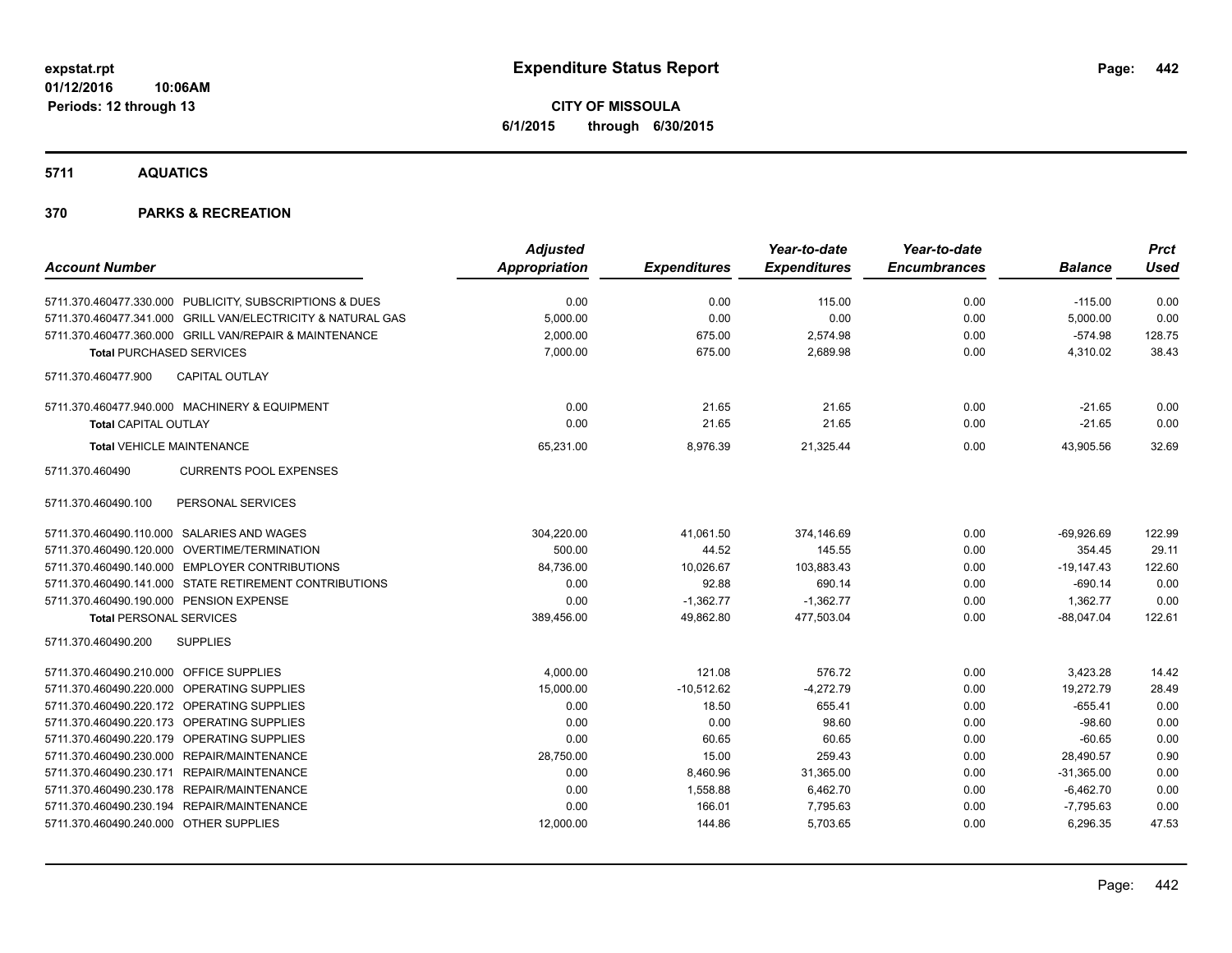**CITY OF MISSOULA 6/1/2015 through 6/30/2015**

**5711 AQUATICS**

| <b>Account Number</b>                                   | <b>Adjusted</b><br><b>Appropriation</b> | <b>Expenditures</b> | Year-to-date<br><b>Expenditures</b> | Year-to-date<br><b>Encumbrances</b> | <b>Balance</b> | <b>Prct</b><br><b>Used</b> |
|---------------------------------------------------------|-----------------------------------------|---------------------|-------------------------------------|-------------------------------------|----------------|----------------------------|
| 5711.370.460490.240.174 OTHER SUPPLIES                  | 0.00                                    | 2,602.26            | 5,123.88                            | 0.00                                | $-5,123.88$    | 0.00                       |
| 5711.370.460490.240.175 OTHER SUPPLIES                  | 0.00                                    | 484.89              | 1,568.29                            | 0.00                                | $-1,568.29$    | 0.00                       |
| 5711.370.460490.240.178 OTHER SUPPLIES                  | 0.00                                    | 144.18              | 144.18                              | 0.00                                | $-144.18$      | 0.00                       |
| 5711.370.460490.240.194 OTHER SUPPLIES                  | 0.00                                    | 0.00                | 56.93                               | 0.00                                | $-56.93$       | 0.00                       |
| <b>Total SUPPLIES</b>                                   | 59,750.00                               | 3,264.65            | 55,598.28                           | 0.00                                | 4,151.72       | 93.05                      |
| <b>PURCHASED SERVICES</b><br>5711.370.460490.300        |                                         |                     |                                     |                                     |                |                            |
| 5711.370.460490.310.000 COMMUNICATIONS                  | 250.00                                  | 0.00                | 0.00                                | 0.00                                | 250.00         | 0.00                       |
| 5711.370.460490.320.000 PRINTING & DUPLICATING          | 6,500.00                                | 778.88              | 1,835.72                            | 0.00                                | 4,664.28       | 28.24                      |
| 5711.370.460490.330.000 PUBLICITY, SUBSCRIPTIONS & DUES | 13,700.00                               | 1,050.00            | 9,915.42                            | 0.00                                | 3,784.58       | 72.38                      |
| 5711.370.460490.330.176 PUBLICITY, SUBSCRIPTIONS & DUES | 0.00                                    | 0.00                | 3,760.00                            | 0.00                                | $-3,760.00$    | 0.00                       |
| 5711.370.460490.340.000 SEWER                           | 3,245.00                                | 0.00                | 4,421.40                            | 0.00                                | $-1,176.40$    | 136.25                     |
| 5711.370.460490.341.000 ELECTRICITY & NATURAL GAS       | 121.000.00                              | 16,916.35           | 95,780.30                           | 0.00                                | 25,219.70      | 79.16                      |
| 5711.370.460490.343.000 WATER CHARGES                   | 5,556.00                                | 208.77              | 7,269.00                            | 0.00                                | $-1,713.00$    | 130.83                     |
| 5711.370.460490.344.000 TELEPHONE SERVICE               | 3,439.00                                | 665.36              | 4,529.03                            | 0.00                                | $-1,090.03$    | 131.70                     |
| 5711.370.460490.345.000 GARBAGE                         | 2,620.00                                | 179.98              | 1,553.21                            | 0.00                                | 1,066.79       | 59.28                      |
| 5711.370.460490.350.000 PROFESSIONAL SERVICES           | 20,000.00                               | 415.75              | 19,408.10                           | 0.00                                | 591.90         | 97.04                      |
| 5711.370.460490.350.194 PROFESSIONAL SERVICES           | 0.00                                    | 0.00                | 33.50                               | 0.00                                | $-33.50$       | 0.00                       |
| 5711.370.460490.360.000 REPAIR & MAINTENANCE            | 4,000.00                                | 0.00                | 831.79                              | 0.00                                | 3,168.21       | 20.79                      |
| 5711.370.460490.360.178 REPAIR & MAINTENANCE            | 0.00                                    | 0.00                | 1,490.90                            | 0.00                                | $-1,490.90$    | 0.00                       |
| 5711.370.460490.360.194 REPAIR & MAINTENANCE            | 0.00                                    | 0.00                | 6,868.14                            | 0.00                                | $-6,868.14$    | 0.00                       |
| 5711.370.460490.370.000 TRAVEL                          | 2,000.00                                | 0.00                | 0.00                                | 0.00                                | 2,000.00       | 0.00                       |
| 5711.370.460490.380.000 TRAINING                        | 2,000.00                                | 0.00                | 1,513.00                            | 0.00                                | 487.00         | 75.65                      |
| 5711.370.460490.390.000 OTHER PURCHASED SERVICES        | 9,000.00                                | 300.00              | 4,289.99                            | 0.00                                | 4,710.01       | 47.67                      |
| 5711.370.460490.390.194 OTHER PURCHASED SERVICES        | 0.00                                    | 0.00                | 1.011.26                            | 0.00                                | $-1,011.26$    | 0.00                       |
| <b>Total PURCHASED SERVICES</b>                         | 193,310.00                              | 20,515.09           | 164,510.76                          | 0.00                                | 28,799.24      | 85.10                      |
| 5711.370.460490.500<br><b>FIXED CHARGES</b>             |                                         |                     |                                     |                                     |                |                            |
| 5711.370.460490.500.000 FIXED CHARGES                   | 381.00                                  | 0.00                | 0.00                                | 0.00                                | 381.00         | 0.00                       |
| <b>Total FIXED CHARGES</b>                              | 381.00                                  | 0.00                | 0.00                                | 0.00                                | 381.00         | 0.00                       |
| <b>OTHER OBJECTS</b><br>5711.370.460490.800             |                                         |                     |                                     |                                     |                |                            |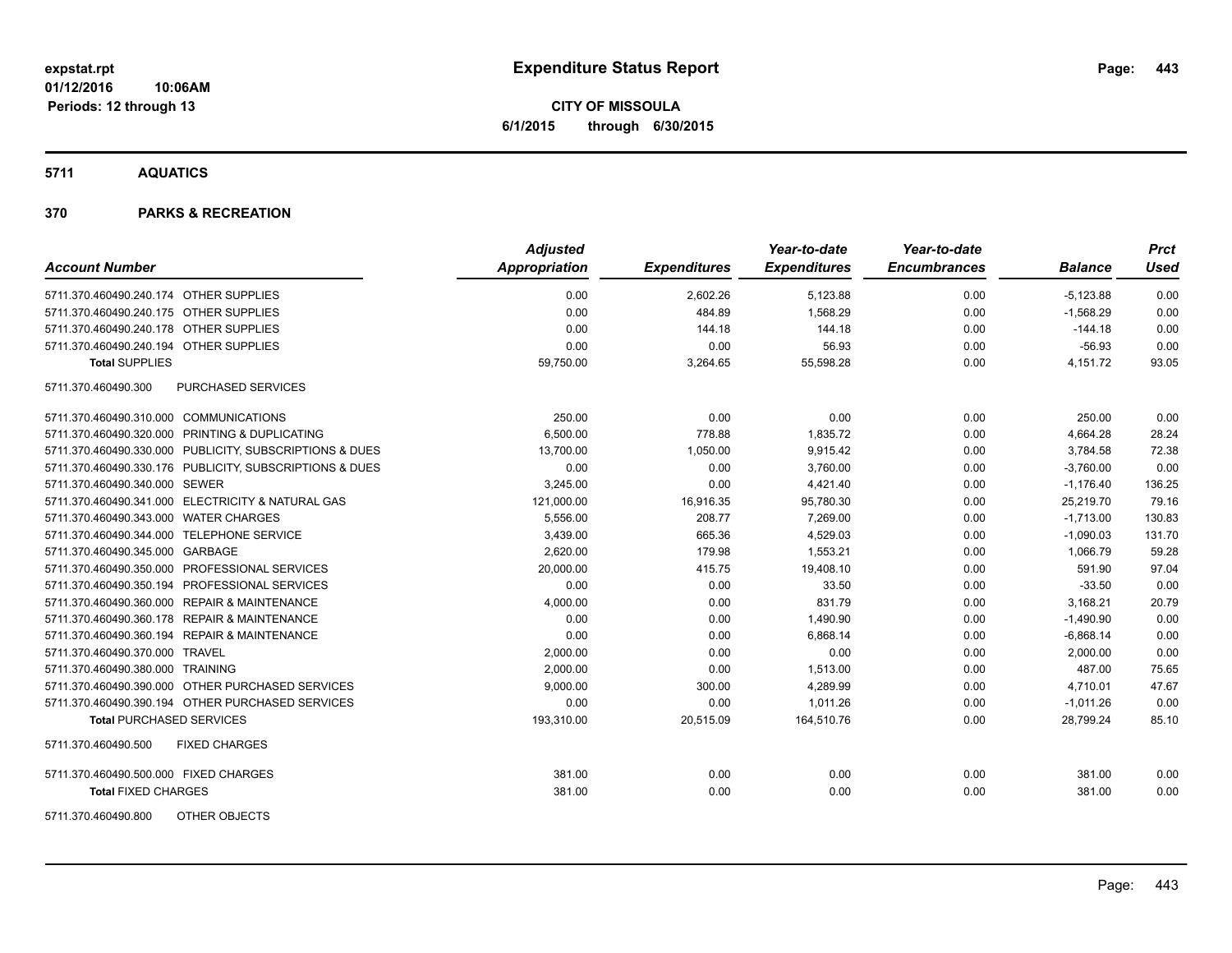**CITY OF MISSOULA 6/1/2015 through 6/30/2015**

**5711 AQUATICS**

| <b>Account Number</b>                   |                                                | <b>Adjusted</b><br><b>Appropriation</b> | <b>Expenditures</b> | Year-to-date<br><b>Expenditures</b> | Year-to-date<br><b>Encumbrances</b> | <b>Balance</b> | <b>Prct</b><br><b>Used</b> |
|-----------------------------------------|------------------------------------------------|-----------------------------------------|---------------------|-------------------------------------|-------------------------------------|----------------|----------------------------|
| <b>Total OTHER OBJECTS</b>              |                                                | 0.00                                    | 0.00                | 0.00                                | 0.00                                | 0.00           | 0.00                       |
| 5711.370.460490.900                     | <b>CAPITAL OUTLAY</b>                          |                                         |                     |                                     |                                     |                |                            |
| <b>Total CAPITAL OUTLAY</b>             |                                                | 0.00                                    | 0.00                | 0.00                                | 0.00                                | 0.00           | 0.00                       |
|                                         | <b>Total CURRENTS POOL EXPENSES</b>            | 642,897.00                              | 73,642.54           | 697,612.08                          | 0.00                                | $-54,715.08$   | 108.51                     |
| 5711.370.460491                         | <b>SPLASH POOLS EXPENSES</b>                   |                                         |                     |                                     |                                     |                |                            |
| 5711.370.460491.100                     | PERSONAL SERVICES                              |                                         |                     |                                     |                                     |                |                            |
|                                         | 5711.370.460491.110.000 SALARIES AND WAGES     | 204,088.00                              | 52,481.85           | 175,607.90                          | 0.00                                | 28,480.10      | 86.05                      |
|                                         | 5711.370.460491.120.000 OVERTIME/TERMINATION   | 500.00                                  | 65.29               | 150.43                              | 0.00                                | 349.57         | 30.09                      |
|                                         | 5711.370.460491.140.000 EMPLOYER CONTRIBUTIONS | 45,071.00                               | 8,517.52            | 32,764.71                           | 0.00                                | 12,306.29      | 72.70                      |
|                                         | 5711.370.460491.145.000 OPEB CONTRIBUTION      | 0.00                                    | $-1,600.00$         | $-1,600.00$                         | 0.00                                | 1,600.00       | 0.00                       |
| <b>Total PERSONAL SERVICES</b>          |                                                | 249,659.00                              | 59,464.66           | 206,923.04                          | 0.00                                | 42,735.96      | 82.88                      |
| 5711.370.460491.200                     | <b>SUPPLIES</b>                                |                                         |                     |                                     |                                     |                |                            |
| 5711.370.460491.210.000 OFFICE SUPPLIES |                                                | 500.00                                  | 52.53               | 55.52                               | 0.00                                | 444.48         | 11.10                      |
|                                         | 5711.370.460491.220.000 OPERATING SUPPLIES     | 15,000.00                               | $-12,367.68$        | $-10.786.07$                        | 0.00                                | 25.786.07      | 71.91                      |
|                                         | 5711.370.460491.220.172 OPERATING SUPPLIES     | 0.00                                    | 0.00                | 997.85                              | 0.00                                | $-997.85$      | 0.00                       |
|                                         | 5711.370.460491.220.174 OPERATING SUPPLIES     | 0.00                                    | 0.00                | 1,365.51                            | 0.00                                | $-1,365.51$    | 0.00                       |
|                                         | 5711.370.460491.220.179 OPERATING SUPPLIES     | 0.00                                    | 919.80              | 919.80                              | 0.00                                | $-919.80$      | 0.00                       |
|                                         | 5711.370.460491.220.180 OPERATING SUPPLIES     | 0.00                                    | 198.87              | 198.87                              | 0.00                                | $-198.87$      | 0.00                       |
|                                         | 5711.370.460491.220.194 OPERATING SUPPLIES     | 0.00                                    | 0.00                | 618.43                              | 0.00                                | $-618.43$      | 0.00                       |
|                                         | 5711.370.460491.230.000 REPAIR/MAINTENANCE     | 29,250.00                               | 143.08              | 288.88                              | 0.00                                | 28,961.12      | 0.99                       |
|                                         | 5711.370.460491.230.171 REPAIR/MAINTENANCE     | 0.00                                    | 12,263.56           | 29,952.02                           | 0.00                                | $-29,952.02$   | 0.00                       |
|                                         | 5711.370.460491.230.174 REPAIR/MAINTENANCE     | 0.00                                    | 0.00                | 150.42                              | 0.00                                | $-150.42$      | 0.00                       |
|                                         | 5711.370.460491.230.178 REPAIR/MAINTENANCE     | 0.00                                    | 1,926.04            | 4,343.23                            | 0.00                                | $-4,343.23$    | 0.00                       |
|                                         | 5711.370.460491.230.194 REPAIR/MAINTENANCE     | 0.00                                    | 2,654.24            | 6,888.56                            | 0.00                                | $-6,888.56$    | 0.00                       |
| 5711.370.460491.240.000 OTHER SUPPLIES  |                                                | 74,000.00                               | 86.81               | 112.52                              | 0.00                                | 73,887.48      | 0.15                       |
| 5711.370.460491.240.171 OTHER SUPPLIES  |                                                | 0.00                                    | 0.00                | 1,995.90                            | 0.00                                | $-1,995.90$    | 0.00                       |
| 5711.370.460491.240.174 OTHER SUPPLIES  |                                                | 0.00                                    | 21,137.60           | 67,277.40                           | 0.00                                | $-67,277.40$   | 0.00                       |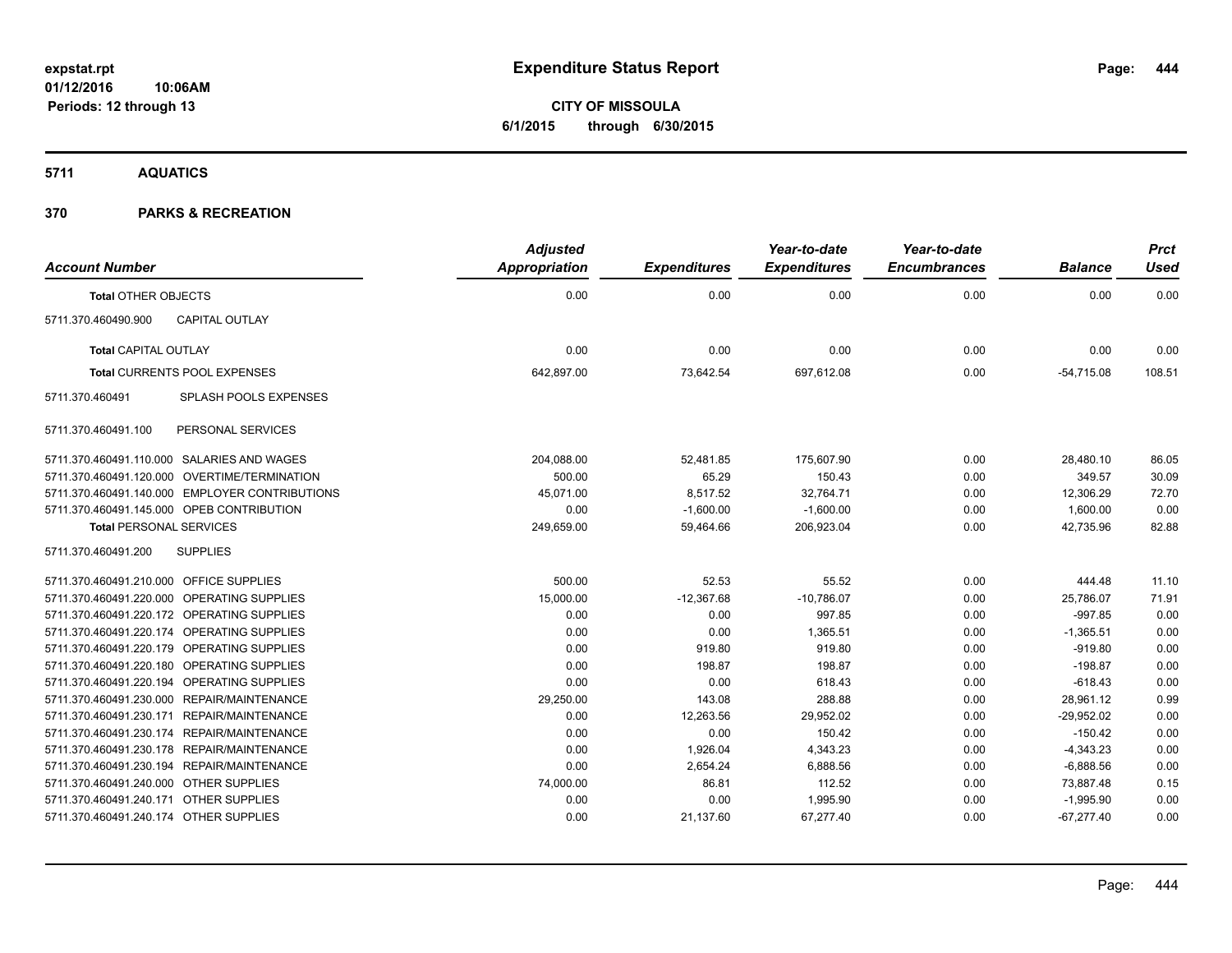**CITY OF MISSOULA 6/1/2015 through 6/30/2015**

**5711 AQUATICS**

| <b>Account Number</b>                                            | <b>Adjusted</b><br><b>Appropriation</b> | <b>Expenditures</b> | Year-to-date<br><b>Expenditures</b> | Year-to-date<br><b>Encumbrances</b> | <b>Balance</b> | <b>Prct</b><br>Used |
|------------------------------------------------------------------|-----------------------------------------|---------------------|-------------------------------------|-------------------------------------|----------------|---------------------|
| 5711.370.460491.240.175 OTHER SUPPLIES                           | 0.00                                    | 173.37              | 1,023.06                            | 0.00                                | $-1,023.06$    | 0.00                |
| 5711.370.460491.240.180 OTHER SUPPLIES-MERCHANDISE SALES FRNTDSK | 0.00                                    | 8,556.70            | 10,034.16                           | 0.00                                | $-10,034.16$   | 0.00                |
| <b>Total SUPPLIES</b>                                            | 118,750.00                              | 35,744.92           | 115,436.06                          | 0.00                                | 3,313.94       | 97.21               |
| 5711.370.460491.300<br><b>PURCHASED SERVICES</b>                 |                                         |                     |                                     |                                     |                |                     |
| 5711.370.460491.310.000 COMMUNICATIONS                           | 250.00                                  | 0.00                | 0.00                                | 0.00                                | 250.00         | 0.00                |
| 5711.370.460491.320.000 PRINTING & DUPLICATING                   | 4,000.00                                | 217.50              | 1,259.33                            | 0.00                                | 2,740.67       | 31.48               |
| 5711.370.460491.320.174 PRINTING & DUPLICATING                   | 0.00                                    | 127.00              | 532.00                              | 0.00                                | $-532.00$      | 0.00                |
| 5711.370.460491.330.000 PUBLICITY, SUBSCRIPTIONS & DUES          | 3,500.00                                | 1,150.00            | 4,812.16                            | 0.00                                | $-1,312.16$    | 137.49              |
| 5711.370.460491.330.174 PUBLICITY, SUBSCRIPTIONS & DUES          | 0.00                                    | 0.00                | 115.00                              | 0.00                                | $-115.00$      | 0.00                |
| 5711.370.460491.330.176 PUBLICITY, SUBSCRIPTIONS & DUES          | 0.00                                    | 0.00                | 500.00                              | 0.00                                | $-500.00$      | 0.00                |
| 5711.370.460491.340.000 SEWER                                    | 7,030.00                                | 0.00                | 8,611.14                            | 0.00                                | $-1,581.14$    | 122.49              |
| 5711.370.460491.341.000 ELECTRICITY & NATURAL GAS                | 65,000.00                               | 16,173.77           | 65,586.80                           | 0.00                                | $-586.80$      | 100.90              |
| 5711.370.460491.343.000 WATER CHARGES                            | 8,088.00                                | 3,187.39            | 12,328.03                           | 0.00                                | $-4,240.03$    | 152.42              |
| 5711.370.460491.344.000 TELEPHONE SERVICE                        | 4,100.00                                | 286.76              | 3,840.73                            | 0.00                                | 259.27         | 93.68               |
| 5711.370.460491.345.000 GARBAGE                                  | 2,031.00                                | 0.00                | 693.59                              | 0.00                                | 1,337.41       | 34.15               |
| 5711.370.460491.350.000 PROFESSIONAL SERVICES                    | 10,000.00                               | 331.00              | 1,211.00                            | 0.00                                | 8,789.00       | 12.11               |
| 5711.370.460491.360.000 REPAIR & MAINTENANCE                     | 4,500.00                                | 5,874.54            | 8,135.31                            | 0.00                                | $-3,635.31$    | 180.78              |
| 5711.370.460491.360.174 REPAIR & MAINTENANCE                     | 0.00                                    | 0.00                | 107.89                              | 0.00                                | $-107.89$      | 0.00                |
| 5711.370.460491.360.194 REPAIR & MAINTENANCE                     | 0.00                                    | 3,142.79            | 3,823.79                            | 0.00                                | $-3,823.79$    | 0.00                |
| 5711.370.460491.380.000 TRAINING                                 | 3,000.00                                | 0.00                | 430.50                              | 0.00                                | 2,569.50       | 14.35               |
| 5711.370.460491.390.000 OTHER PURCHASED SERVICES                 | 5,300.00                                | 1,005.00            | 4,471.52                            | 0.00                                | 828.48         | 84.37               |
| 5711.370.460491.390.174 OTHER PURCHASED SERVICES                 | 0.00                                    | 0.00                | 85.00                               | 0.00                                | $-85.00$       | 0.00                |
| <b>Total PURCHASED SERVICES</b>                                  | 116,799.00                              | 31,495.75           | 116,543.79                          | 0.00                                | 255.21         | 99.78               |
| OTHER OBJECTS<br>5711.370.460491.800                             |                                         |                     |                                     |                                     |                |                     |
| <b>Total OTHER OBJECTS</b>                                       | 0.00                                    | 0.00                | 0.00                                | 0.00                                | 0.00           | 0.00                |
| 5711.370.460491.900<br><b>CAPITAL OUTLAY</b>                     |                                         |                     |                                     |                                     |                |                     |
| 5711.370.460491.930.000 IMPROVEMENTS                             | 0.00                                    | 2,952.00            | 2,952.00                            | 0.00                                | $-2,952.00$    | 0.00                |
| <b>Total CAPITAL OUTLAY</b>                                      | 0.00                                    | 2,952.00            | 2,952.00                            | 0.00                                | $-2,952.00$    | 0.00                |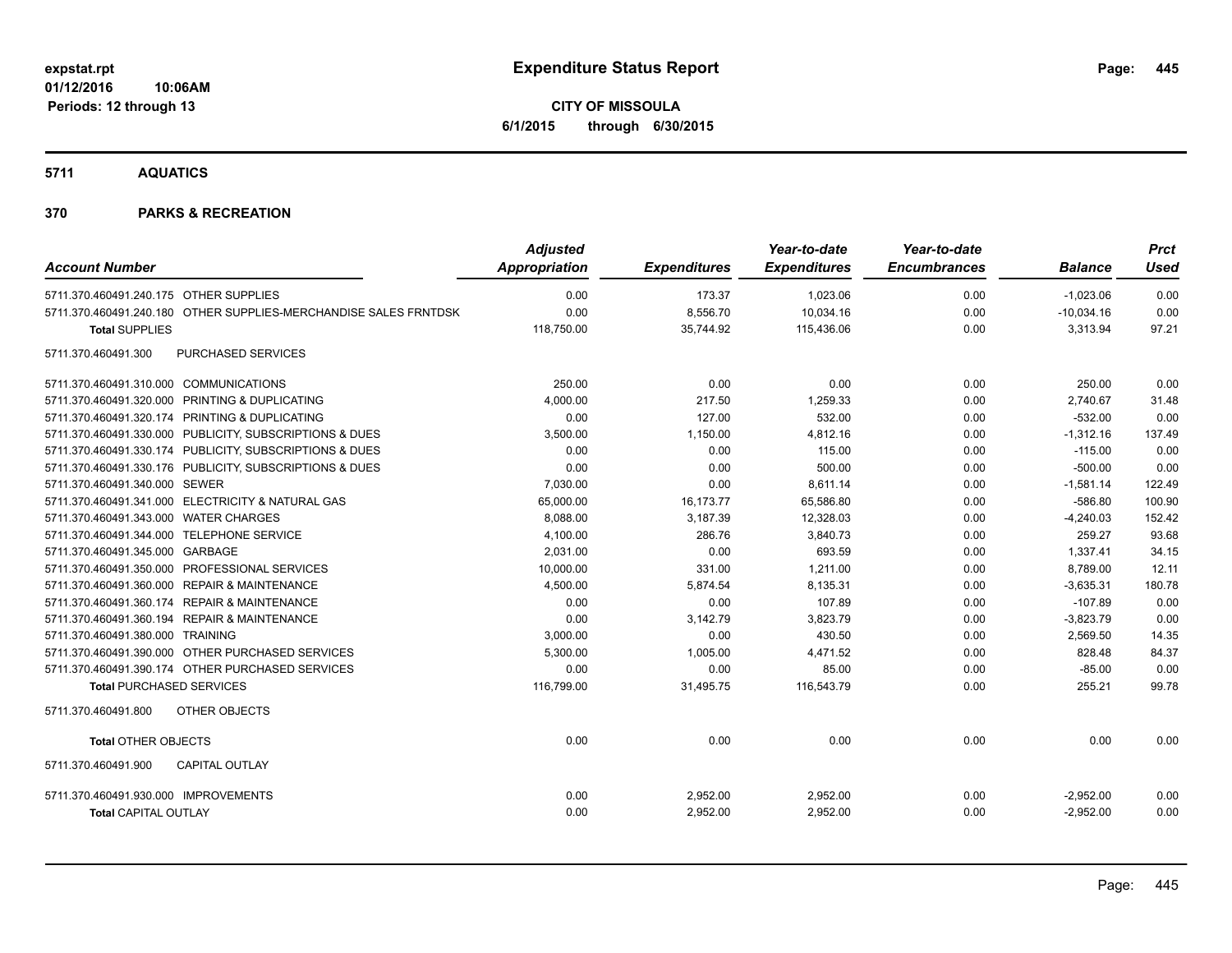**CITY OF MISSOULA 6/1/2015 through 6/30/2015**

**5711 AQUATICS**

| <b>Account Number</b>                                                     |                                                                                                                                                                                                                        | <b>Adjusted</b><br>Appropriation                | <b>Expenditures</b>                  | Year-to-date<br><b>Expenditures</b> | Year-to-date<br><b>Encumbrances</b> | <b>Balance</b>                                  | <b>Prct</b><br><b>Used</b>   |
|---------------------------------------------------------------------------|------------------------------------------------------------------------------------------------------------------------------------------------------------------------------------------------------------------------|-------------------------------------------------|--------------------------------------|-------------------------------------|-------------------------------------|-------------------------------------------------|------------------------------|
|                                                                           | Total SPLASH POOLS EXPENSES                                                                                                                                                                                            | 485,208.00                                      | 129,657.33                           | 441,854.89                          | 0.00                                | 43,353.11                                       | 91.07                        |
| 5711.370.460493                                                           | <b>AQUATICS MAINTENANCE</b>                                                                                                                                                                                            |                                                 |                                      |                                     |                                     |                                                 |                              |
| 5711.370.460493.300                                                       | PURCHASED SERVICES                                                                                                                                                                                                     |                                                 |                                      |                                     |                                     |                                                 |                              |
|                                                                           | <b>Total PURCHASED SERVICES</b>                                                                                                                                                                                        | 0.00                                            | 0.00                                 | 0.00                                | 0.00                                | 0.00                                            | 0.00                         |
| 5711.370.460493.500                                                       | <b>FIXED CHARGES</b>                                                                                                                                                                                                   |                                                 |                                      |                                     |                                     |                                                 |                              |
| <b>Total FIXED CHARGES</b>                                                |                                                                                                                                                                                                                        | 0.00                                            | 0.00                                 | 0.00                                | 0.00                                | 0.00                                            | 0.00                         |
| 5711.370.460493.900                                                       | <b>CAPITAL OUTLAY</b>                                                                                                                                                                                                  |                                                 |                                      |                                     |                                     |                                                 |                              |
| 5711.370.460493.920.000 BUILDINGS<br>5711.370.460493.930.000 IMPROVEMENTS | <b>Total AQUATICS MAINTENANCE</b>                                                                                                                                                                                      | 35,000.00<br>0.00<br>35,000.00                  | 0.00<br>$-26,569.40$<br>$-26,569.40$ | 0.00<br>0.00<br>0.00                | 0.00<br>0.00<br>0.00                | 35,000.00<br>0.00<br>35,000.00                  | 0.00<br>0.00<br>0.00         |
| 5711.370.460512                                                           | <b>PARK MEMORIALS</b>                                                                                                                                                                                                  |                                                 |                                      |                                     |                                     |                                                 |                              |
| 5711.370.460512.200                                                       | <b>SUPPLIES</b>                                                                                                                                                                                                        |                                                 |                                      |                                     |                                     |                                                 |                              |
| <b>Total SUPPLIES</b>                                                     | 5711.370.460512.220.000 PARTNERS IN PARK/OPERATING SUPPLIES<br>5711.370.460512.230.000 PARTNERS IN PARK/REPAIR/MAINTENANCE                                                                                             | 15,000.00<br>10,000.00<br>25,000.00             | 0.00<br>0.00<br>0.00                 | 0.00<br>0.00<br>0.00                | 0.00<br>0.00<br>0.00                | 15,000.00<br>10,000.00<br>25,000.00             | 0.00<br>0.00<br>0.00         |
| 5711.370.460512.300                                                       | PURCHASED SERVICES                                                                                                                                                                                                     |                                                 |                                      |                                     |                                     |                                                 |                              |
|                                                                           | 5711.370.460512.350.000 PARTNERS IN PARK/PROFESSIONAL SERVICES<br>5711.370.460512.360.000 PARTNERS IN PARK/REPAIR & MAINTENANCE<br>5711.370.460512.390.000 OTHER PURCHASED SERVICES<br><b>Total PURCHASED SERVICES</b> | 10,000.00<br>10,000.00<br>5,000.00<br>25,000.00 | 0.00<br>0.00<br>0.00<br>0.00         | 0.00<br>0.00<br>0.00<br>0.00        | 0.00<br>0.00<br>0.00<br>0.00        | 10,000.00<br>10,000.00<br>5,000.00<br>25,000.00 | 0.00<br>0.00<br>0.00<br>0.00 |
| 5711.370.460512.900                                                       | CAPITAL OUTLAY                                                                                                                                                                                                         |                                                 |                                      |                                     |                                     |                                                 |                              |
|                                                                           | 5711.370.460512.920.000 PARTNERS IN PARK/BUILDINGS<br>5711.370.460512.930.000 PARTNERS IN PARK/IMPROVEMENTS                                                                                                            | 10,000.00<br>70,000.00                          | 0.00<br>0.00                         | 0.00<br>0.00                        | 0.00<br>0.00                        | 10,000.00<br>70,000.00                          | 0.00<br>0.00                 |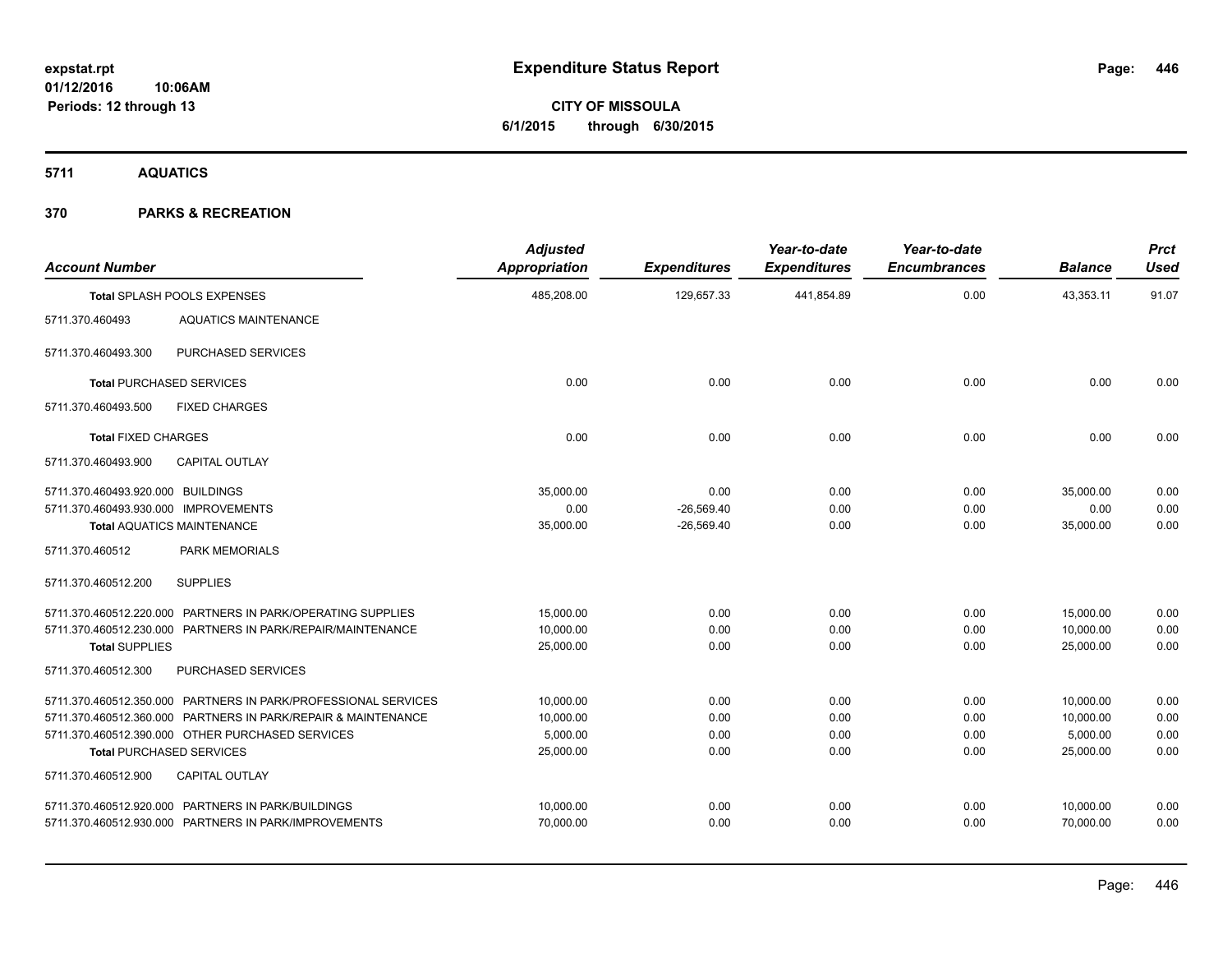**CITY OF MISSOULA 6/1/2015 through 6/30/2015**

**5711 AQUATICS**

| <b>Account Number</b>         |                                                    | <b>Adjusted</b><br>Appropriation | <b>Expenditures</b> | Year-to-date<br><b>Expenditures</b> | Year-to-date<br><b>Encumbrances</b> | <b>Balance</b> | <b>Prct</b><br><b>Used</b> |
|-------------------------------|----------------------------------------------------|----------------------------------|---------------------|-------------------------------------|-------------------------------------|----------------|----------------------------|
|                               | 5711.370.460512.940.000 PARTNERS IN PARK/EQUIPMENT | 20,000.00                        | 0.00                | 0.00                                | 0.00                                | 20,000.00      | 0.00                       |
| <b>Total CAPITAL OUTLAY</b>   |                                                    | 100,000.00                       | 0.00                | 0.00                                | 0.00                                | 100,000.00     | 0.00                       |
| <b>Total PARK MEMORIALS</b>   |                                                    | 150,000.00                       | 0.00                | 0.00                                | 0.00                                | 150,000.00     | 0.00                       |
| 5711.370.460519               | <b>AQUATICS CAPITAL</b>                            |                                  |                     |                                     |                                     |                |                            |
| 5711.370.460519.900           | <b>CAPITAL OUTLAY</b>                              |                                  |                     |                                     |                                     |                |                            |
| <b>Total AQUATICS CAPITAL</b> |                                                    | 0.00                             | 0.00                | 0.00                                | 0.00                                | 0.00           | 0.00                       |
| 5711.370.490500               | <b>DEBT PAYMENTS</b>                               |                                  |                     |                                     |                                     |                |                            |
| 5711.370.490500.600           | <b>DEBT SERVICE</b>                                |                                  |                     |                                     |                                     |                |                            |
| <b>Total DEBT PAYMENTS</b>    |                                                    | 0.00                             | 0.00                | 0.00                                | 0.00                                | 0.00           | 0.00                       |
| 5711.370.490506               | <b>CORE FINANCED EQUIPMENT</b>                     |                                  |                     |                                     |                                     |                |                            |
| 5711.370.490506.600           | <b>DEBT SERVICE</b>                                |                                  |                     |                                     |                                     |                |                            |
|                               | 5711.370.490506.610.000 GRILL VAN DEBT-PRINCIPAL   | 12.377.00                        | 0.00                | 0.00                                | 0.00                                | 12.377.00      | 0.00                       |
|                               | Total CORE FINANCED EQUIPMENT                      | 12,377.00                        | 0.00                | 0.00                                | 0.00                                | 12.377.00      | 0.00                       |
| 5711.370.510110               | <b>MERCHANT SERVICES</b>                           |                                  |                     |                                     |                                     |                |                            |
| 5711.370.510110.500           | <b>FIXED CHARGES</b>                               |                                  |                     |                                     |                                     |                |                            |
|                               | 5711.370.510110.550.000 MERCHANT SERVICE FEES      | 14,000.00                        | 17,475.67           | 17,475.67                           | 0.00                                | $-3,475.67$    | 124.83                     |
|                               | <b>Total MERCHANT SERVICES</b>                     | 14,000.00                        | 17,475.67           | 17,475.67                           | 0.00                                | $-3,475.67$    | 124.83                     |
|                               | <b>Total PARKS &amp; RECREATION</b>                | 1,404,713.00                     | 230,765.53          | 1,205,851.08                        | 0.00                                | 198,861.92     | 85.84                      |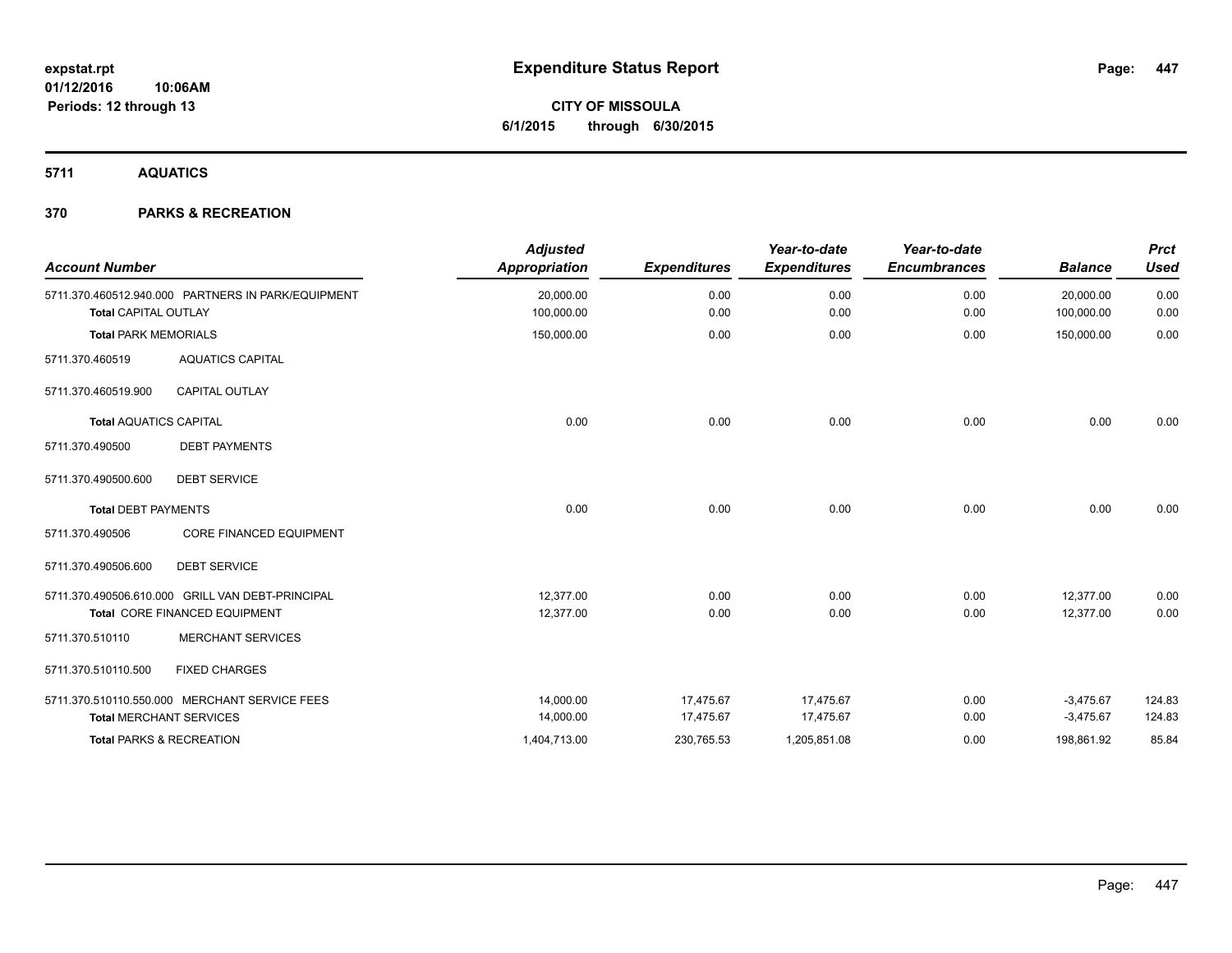# **CITY OF MISSOULA 6/1/2015 through 6/30/2015**

**5711 AQUATICS**

### **371 AQUATICS SALARIES**

| <b>Account Number</b>          |                                  | <b>Adjusted</b><br>Appropriation | <b>Expenditures</b> | Year-to-date<br><b>Expenditures</b> | Year-to-date<br><b>Encumbrances</b> | <b>Balance</b> | <b>Prct</b><br><b>Used</b> |
|--------------------------------|----------------------------------|----------------------------------|---------------------|-------------------------------------|-------------------------------------|----------------|----------------------------|
| 5711.371.460000                | <b>CULTURE &amp; RECREATION</b>  |                                  |                     |                                     |                                     |                |                            |
| 5711.371.460000.100            | PERSONAL SERVICES                |                                  |                     |                                     |                                     |                |                            |
|                                | Total CULTURE & RECREATION       | 0.00                             | 0.00                | 0.00                                | 0.00                                | 0.00           | 0.00                       |
| 5711.371.460477                | <b>VEHICLE MAINTENANCE</b>       |                                  |                     |                                     |                                     |                |                            |
| 5711.371.460477.100            | PERSONAL SERVICES                |                                  |                     |                                     |                                     |                |                            |
|                                | <b>Total VEHICLE MAINTENANCE</b> | 0.00                             | 0.00                | 0.00                                | 0.00                                | 0.00           | 0.00                       |
| 5711.371.460490                | <b>CURRENTS POOL EXPENSES</b>    |                                  |                     |                                     |                                     |                |                            |
| 5711.371.460490.100            | PERSONAL SERVICES                |                                  |                     |                                     |                                     |                |                            |
|                                | Total CURRENTS POOL EXPENSES     | 0.00                             | 0.00                | 0.00                                | 0.00                                | 0.00           | 0.00                       |
| 5711.371.460491                | SPLASH POOLS EXPENSES            |                                  |                     |                                     |                                     |                |                            |
| 5711.371.460491.100            | PERSONAL SERVICES                |                                  |                     |                                     |                                     |                |                            |
| <b>Total AQUATICS SALARIES</b> |                                  | 0.00                             | 0.00                | 0.00                                | 0.00                                | 0.00           | 0.00                       |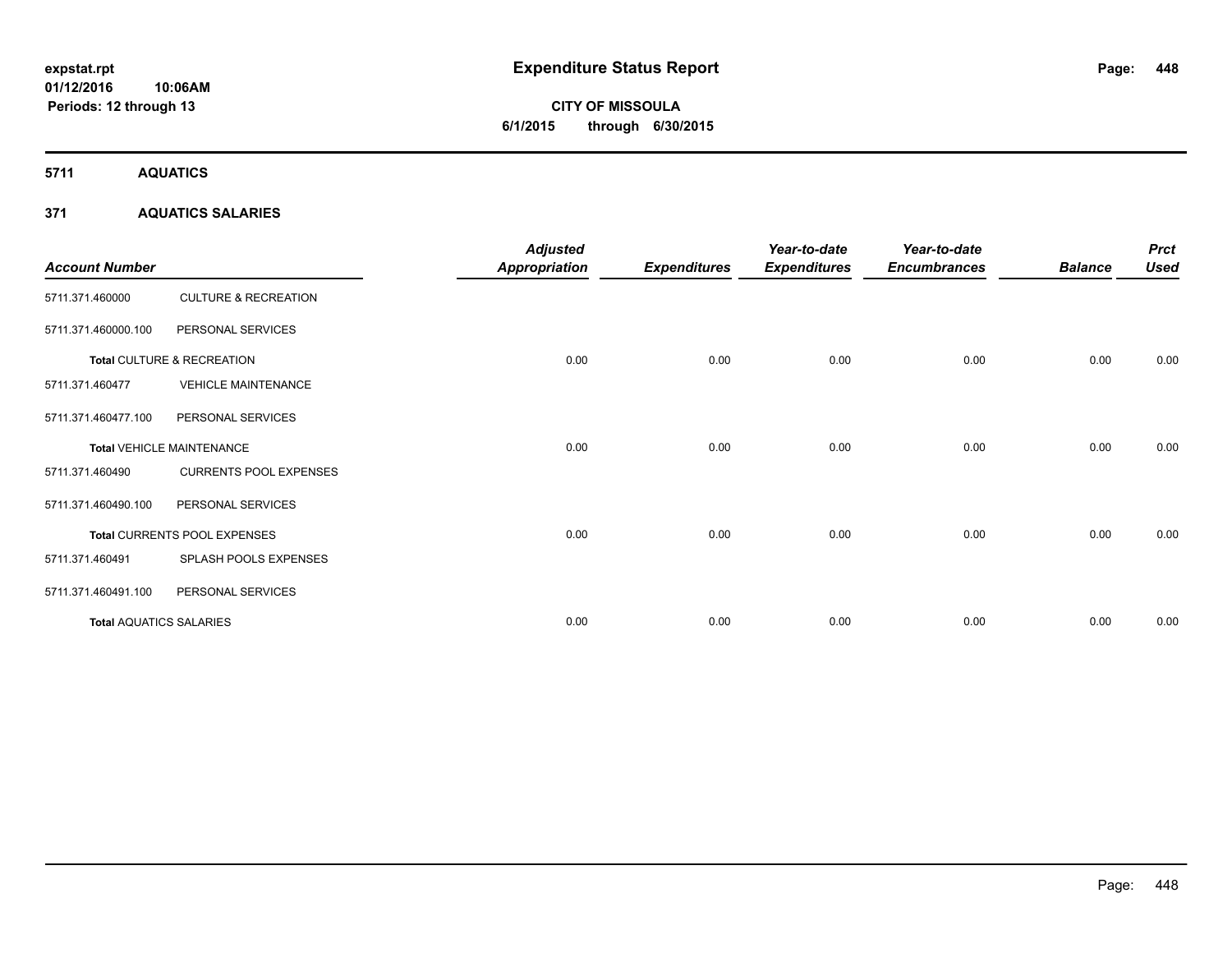# **CITY OF MISSOULA 6/1/2015 through 6/30/2015**

**5711 AQUATICS**

### **390 NON-DEPARTMENTAL**

|                                      |                       | <b>Adjusted</b>      |                     | Year-to-date        | Year-to-date        |                | <b>Prct</b> |
|--------------------------------------|-----------------------|----------------------|---------------------|---------------------|---------------------|----------------|-------------|
| <b>Account Number</b>                |                       | <b>Appropriation</b> | <b>Expenditures</b> | <b>Expenditures</b> | <b>Encumbrances</b> | <b>Balance</b> | <b>Used</b> |
| 5711.390.510000                      | <b>MISCELLANEOUS</b>  |                      |                     |                     |                     |                |             |
| 5711.390.510000.800                  | OTHER OBJECTS         |                      |                     |                     |                     |                |             |
| 5711.390.510000.830.000 DEPRECIATION |                       | 0.00                 | 592,320.42          | 592,320.42          | 0.00                | -592,320.42    | 0.00        |
| <b>Total OTHER OBJECTS</b>           |                       | 0.00                 | 592,320.42          | 592,320.42          | 0.00                | -592,320.42    | 0.00        |
| 5711.390.510000.900                  | <b>CAPITAL OUTLAY</b> |                      |                     |                     |                     |                |             |
| <b>Total CAPITAL OUTLAY</b>          |                       | 0.00                 | 0.00                | 0.00                | 0.00                | 0.00           | 0.00        |
| <b>Total MISCELLANEOUS</b>           |                       | 0.00                 | 592,320.42          | 592,320.42          | 0.00                | -592,320.42    | 0.00        |
| <b>Total NON-DEPARTMENTAL</b>        |                       | 0.00                 | 592,320.42          | 592,320.42          | 0.00                | -592,320.42    | 0.00        |
| <b>Total AQUATICS</b>                |                       | 1,404,713.00         | 823,085.95          | 1,798,171.50        | 0.00                | -393.458.50    | 128.01      |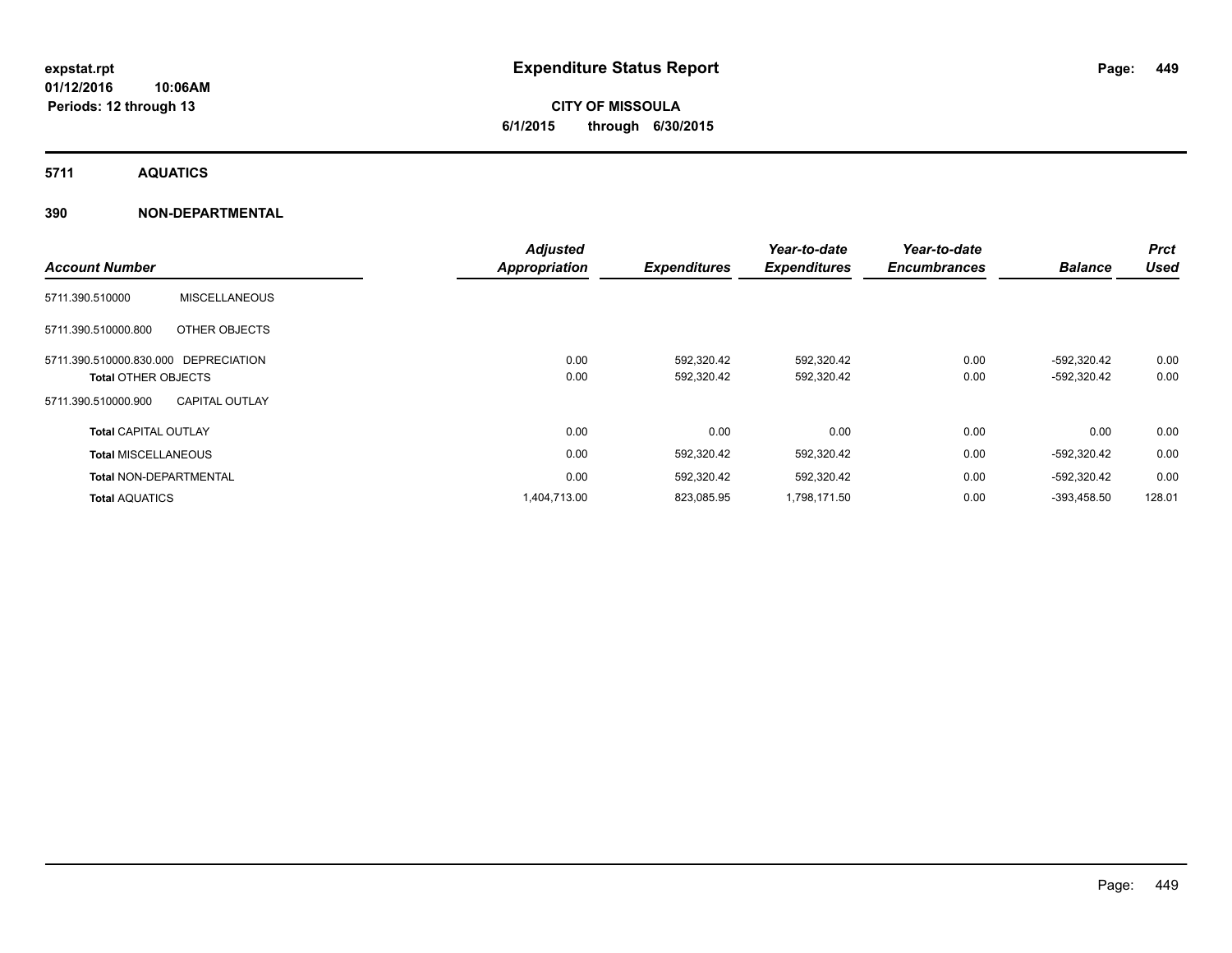**10:06AM Periods: 12 through 13**

**CITY OF MISSOULA 6/1/2015 through 6/30/2015**

#### **6050 EMPLOYEE BENEFIT PLAN FUND**

### **390 NON-DEPARTMENTAL**

|                                 |                                                          | <b>Adjusted</b>      |                     | Year-to-date        | Year-to-date        |                | <b>Prct</b> |
|---------------------------------|----------------------------------------------------------|----------------------|---------------------|---------------------|---------------------|----------------|-------------|
| <b>Account Number</b>           |                                                          | <b>Appropriation</b> | <b>Expenditures</b> | <b>Expenditures</b> | <b>Encumbrances</b> | <b>Balance</b> | <b>Used</b> |
| 6050.390.510110                 | <b>MERCHANT SERVICES</b>                                 |                      |                     |                     |                     |                |             |
| 6050.390.510110.500             | <b>FIXED CHARGES</b>                                     |                      |                     |                     |                     |                |             |
| <b>Total MERCHANT SERVICES</b>  |                                                          | 0.00                 | 0.00                | 0.00                | 0.00                | 0.00           | 0.00        |
| 6050.390.520800                 | <b>EMPLOYEE BENEFITS</b>                                 |                      |                     |                     |                     |                |             |
| 6050.390.520800.300             | <b>PURCHASED SERVICES</b>                                |                      |                     |                     |                     |                |             |
|                                 | 6050.390.520800.350.000 PROFESSIONAL SERVICES            | 51,840.00            | 10,765.25           | 15,481.55           | 0.00                | 36,358.45      | 29.86       |
| 6050.390.520800.351.000         | <b>INSURANCE CLAIMS</b>                                  | 5,091,229.00         | 661,813.29          | 4,816,128.94        | 0.00                | 275.100.06     | 94.60       |
|                                 | 6050.390.520800.352.000 HEALTH PROGRAMS                  | 80.000.00            | 23.719.33           | 85.850.00           | 0.00                | $-5.850.00$    | 107.31      |
|                                 | 6050.390.520800.353.000 ADMINISTRATION EXPENDITURES      | 582,161.00           | 54,269.00           | 653,754.53          | 0.00                | $-71,593.53$   | 112.30      |
|                                 | 6050.390.520800.354.000 TRANSITIONAL REINSURANCE PROGRAM | 0.00                 | 0.00                | 66,780.00           | 0.00                | $-66,780.00$   | 0.00        |
| <b>Total PURCHASED SERVICES</b> |                                                          | 5,805,230.00         | 750,566.87          | 5,637,995.02        | 0.00                | 167.234.98     | 97.12       |
| 6050.390.520800.700             | <b>GRANTS &amp; CONTRIBUTIONS</b>                        |                      |                     |                     |                     |                |             |
|                                 | 6050.390.520800.700.000 FY13 WELLNES GRANT               | 5.000.00             | $-5,000.00$         | 21.15               | 0.00                | 4,978.85       | 0.42        |
|                                 | <b>Total GRANTS &amp; CONTRIBUTIONS</b>                  | 5,000.00             | $-5,000.00$         | 21.15               | 0.00                | 4,978.85       | 0.42        |
| 6050.390.520800.800             | OTHER OBJECTS                                            |                      |                     |                     |                     |                |             |
|                                 | 6050.390.520800.820.000 TRANSFERS TO OTHER FUNDS         | 0.00                 | 6,594.73            | 6,594.73            | 0.00                | $-6,594.73$    | 0.00        |
| <b>Total OTHER OBJECTS</b>      |                                                          | 0.00                 | 6,594.73            | 6,594.73            | 0.00                | $-6,594.73$    | 0.00        |
|                                 | Total EMPLOYEE BENEFIT PLAN FUND                         | 5,810,230.00         | 752,161.60          | 5,644,610.90        | 0.00                | 165.619.10     | 97.15       |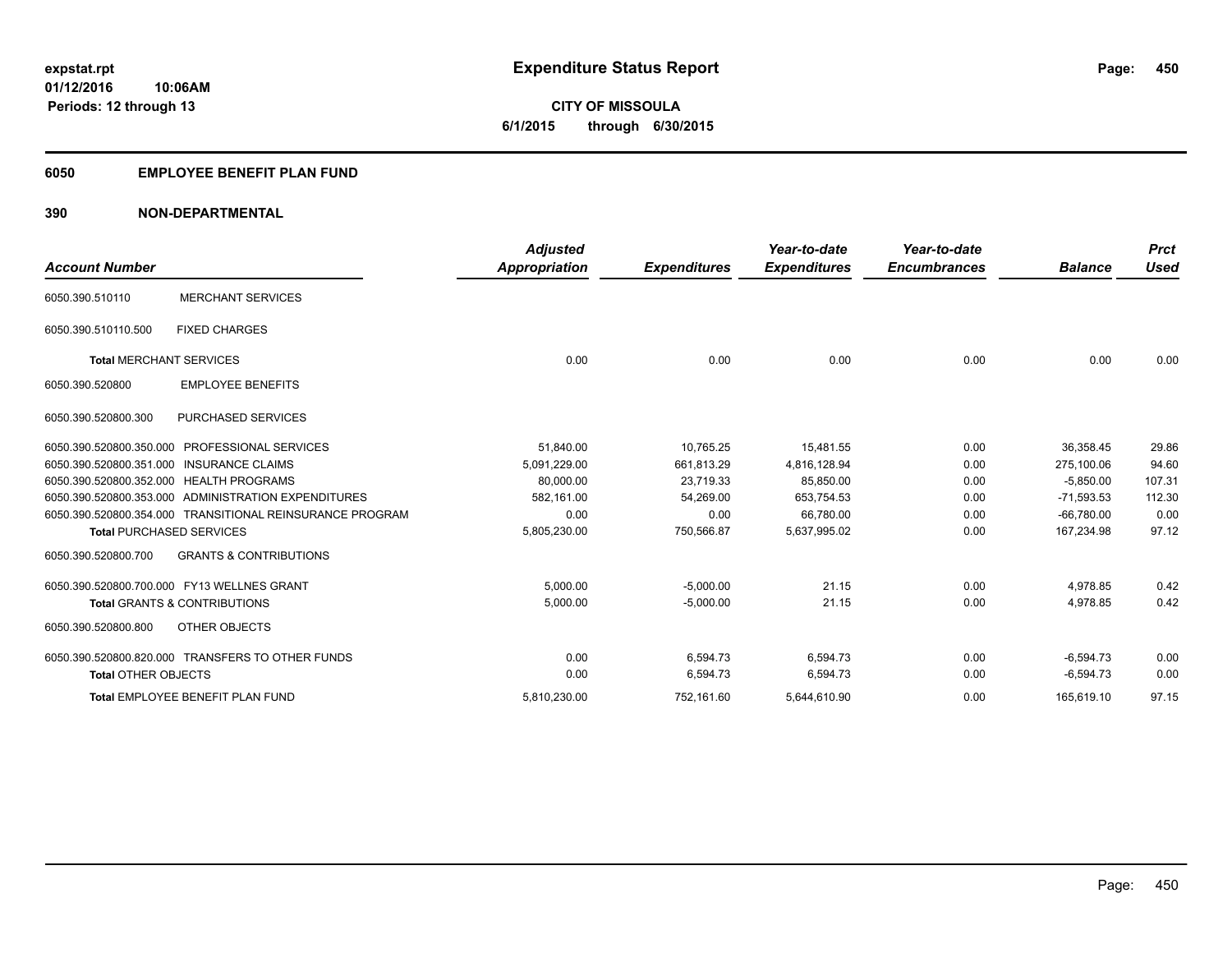**CITY OF MISSOULA 6/1/2015 through 6/30/2015**

#### **7370 PARKING COMMISSION FUND**

|                                            |                                                         | <b>Adjusted</b>      |                     | Year-to-date        | Year-to-date        |                | <b>Prct</b> |
|--------------------------------------------|---------------------------------------------------------|----------------------|---------------------|---------------------|---------------------|----------------|-------------|
| <b>Account Number</b>                      |                                                         | <b>Appropriation</b> | <b>Expenditures</b> | <b>Expenditures</b> | <b>Encumbrances</b> | <b>Balance</b> | <b>Used</b> |
| 7370.395.430266                            | PARKING DIVISION                                        |                      |                     |                     |                     |                |             |
| 7370.395.430266.100                        | PERSONAL SERVICES                                       |                      |                     |                     |                     |                |             |
| 7370.395.430266.110.000 SALARIES AND WAGES |                                                         | 417,868.00           | 42,215.14           | 428,909.17          | 0.00                | $-11,041.17$   | 102.64      |
| 7370.395.430266.115.000                    | SALARIES/HEALTH INSURANCE BENEFIT                       | 0.00                 | 48,262.00           | 48,262.00           | 0.00                | $-48,262.00$   | 0.00        |
|                                            | 7370.395.430266.120.000 OVERTIME/TERMINATION            | 7.234.00             | 0.00                | 295.76              | 0.00                | 6.938.24       | 4.09        |
| 7370.395.430266.135.000 OPEB EXPENSE       |                                                         | 0.00                 | 13,459.00           | 13,459.00           | 0.00                | $-13,459.00$   | 0.00        |
|                                            | 7370.395.430266.140.000 EMPLOYER CONTRIBUTIONS          | 198,517.00           | 9,567.19            | 187.855.03          | 0.00                | 10.661.97      | 94.63       |
|                                            | 7370.395.430266.141.000 STATE RETIREMENT CONTRIBUTIONS  | 0.00                 | 50.09               | 497.66              | 0.00                | $-497.66$      | 0.00        |
| 7370.395.430266.145.000 OPEB CONTRIBUTION  |                                                         | 0.00                 | $-4,994.00$         | $-4,994.00$         | 0.00                | 4,994.00       | 0.00        |
| <b>Total PERSONAL SERVICES</b>             |                                                         | 623,619.00           | 108,559.42          | 674,284.62          | 0.00                | $-50,665.62$   | 108.12      |
| 7370.395.430266.200                        | <b>SUPPLIES</b>                                         |                      |                     |                     |                     |                |             |
| 7370.395.430266.210.000 OFFICE SUPPLIES    |                                                         | 5,400.00             | 734.86              | 5,663.04            | 0.00                | $-263.04$      | 104.87      |
| 7370.395.430266.220.000 OPERATING SUPPLIES |                                                         | 15,000.00            | 93.55               | 9,790.27            | 0.00                | 5,209.73       | 65.27       |
| 7370.395.430266.220.311 CLOTHING SUPPLIES  |                                                         | 0.00                 | 0.00                | 3,631.46            | 0.00                | $-3,631.46$    | 0.00        |
|                                            | 7370.395.430266.230.000 REPAIR/MAINTENANCE              | 18,000.00            | 110.47              | 805.72              | 0.00                | 17,194.28      | 4.48        |
| 7370.395.430266.231.000 GASOLINE           |                                                         | 8,000.00             | 902.29              | 4,272.96            | 0.00                | 3,727.04       | 53.41       |
| <b>Total SUPPLIES</b>                      |                                                         | 46,400.00            | 1,841.17            | 24,163.45           | 0.00                | 22,236.55      | 52.08       |
| 7370.395.430266.300                        | <b>PURCHASED SERVICES</b>                               |                      |                     |                     |                     |                |             |
| 7370.395.430266.310.000 COMMUNICATIONS     |                                                         | 17,338.00            | 1,539.24            | 9,147.16            | 0.00                | 8,190.84       | 52.76       |
|                                            | 7370.395.430266.320.000 PRINTING & DUPLICATING          | 10,000.00            | 1,480.51            | 8,360.60            | 0.00                | 1,639.40       | 83.61       |
|                                            | 7370.395.430266.330.000 PUBLICITY, SUBSCRIPTIONS & DUES | 5,000.00             | 595.00              | 2,433.22            | 0.00                | 2,566.78       | 48.66       |
| 7370.395.430266.340.000 SEWER              |                                                         | 137.00               | 0.00                | 140.50              | 0.00                | $-3.50$        | 102.55      |
|                                            | 7370.395.430266.341.000 ELECTRICITY & NATURAL GAS       | 36,440.00            | 6,582.14            | 44,585.65           | 0.00                | $-8,145.65$    | 122.35      |
| 7370.395.430266.343.000 WATER CHARGES      |                                                         | 4,000.00             | 2,553.65            | 6,263.07            | 0.00                | $-2,263.07$    | 156.58      |
|                                            | 7370.395.430266.343.717 MARKET ON FRONT WATER CHARGES   | 0.00                 | 407.92              | 2,411.24            | 0.00                | $-2,411.24$    | 0.00        |
| 7370.395.430266.344.000 TELEPHONE SERVICE  |                                                         | 5,200.00             | 1,058.98            | 4,593.08            | 0.00                | 606.92         | 88.33       |
| 7370.395.430266.345.000 GARBAGE            |                                                         | 3,000.00             | 242.57              | 2,935.48            | 0.00                | 64.52          | 97.85       |
| 7370.395.430266.345.717 GARBAGE            |                                                         | 0.00                 | 117.65              | 1,125.63            | 0.00                | $-1,125.63$    | 0.00        |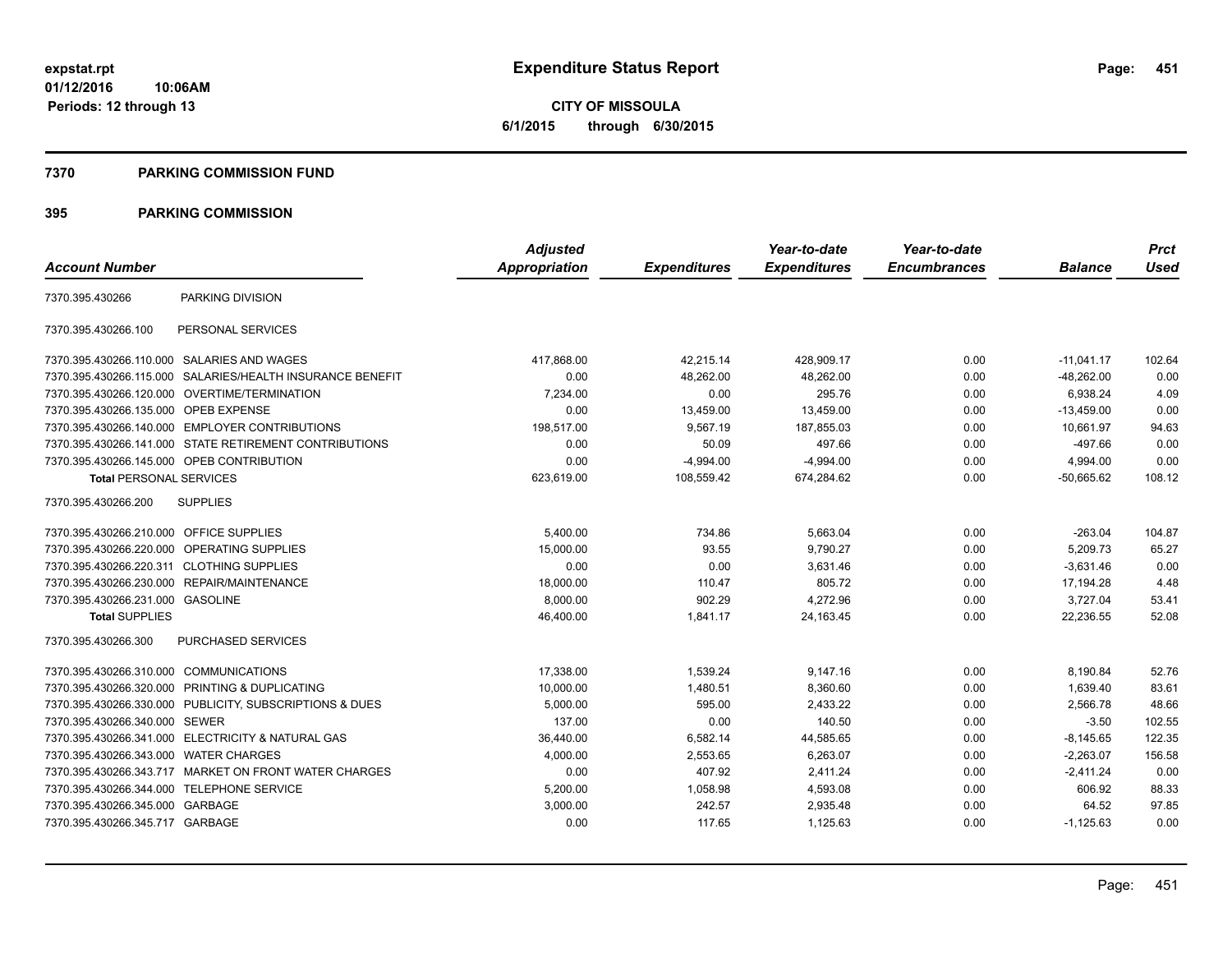**CITY OF MISSOULA 6/1/2015 through 6/30/2015**

#### **7370 PARKING COMMISSION FUND**

| <b>Account Number</b>                                | <b>Adjusted</b><br>Appropriation | <b>Expenditures</b> | Year-to-date<br><b>Expenditures</b> | Year-to-date<br><b>Encumbrances</b> | <b>Balance</b> | <b>Prct</b><br><b>Used</b> |
|------------------------------------------------------|----------------------------------|---------------------|-------------------------------------|-------------------------------------|----------------|----------------------------|
|                                                      |                                  |                     |                                     |                                     |                |                            |
| 7370.395.430266.350.000 PROFESSIONAL SERVICES        | 61,250.00                        | 100.00              | 259.00                              | 0.00                                | 60,991.00      | 0.42                       |
| 7370.395.430266.350.700 ACCOUNTING                   | 0.00                             | 1,940.50            | 13,031.69                           | 0.00                                | $-13,031.69$   | 0.00                       |
| 7370.395.430266.350.701 AUDIT                        | 0.00                             | 0.00                | 12,260.00                           | 0.00                                | $-12,260.00$   | 0.00                       |
| 7370.395.430266.350.702 SECURITY FOR GARAGES         | 0.00                             | 2,961.00            | 15,855.50                           | 0.00                                | $-15,855.50$   | 0.00                       |
| 7370.395.430266.350.703 STATE LICENSE INQUIRY        | 0.00                             | 220.32              | 965.60                              | 0.00                                | $-965.60$      | 0.00                       |
| 7370.395.430266.350.704 COLLECTION BUREAU EXPENSE    | 0.00                             | 94.97               | 144.89                              | 0.00                                | $-144.89$      | 0.00                       |
| 7370.395.430266.360.000 REPAIR & MAINTENANCE         | 72,500.00                        | 188.11              | 2,863.62                            | 0.00                                | 69,636.38      | 3.95                       |
| 7370.395.430266.360.710 REPAIR & MAINTENANCE         | 0.00                             | 0.00                | 654.11                              | 0.00                                | $-654.11$      | 0.00                       |
| 7370.395.430266.360.711 REPAIR & MAINTENANCE         | 0.00                             | 1,080.79            | 7,178.41                            | 0.00                                | $-7,178.41$    | 0.00                       |
| 7370.395.430266.360.712 REPAIR & MAINTENANCE         | 0.00                             | 482.20              | 11,316.98                           | 0.00                                | $-11,316.98$   | 0.00                       |
| 7370.395.430266.360.713 REPAIR & MAINTENANCE         | 0.00                             | $-6,323.75$         | 15,748.48                           | 0.00                                | $-15,748.48$   | 0.00                       |
| 7370.395.430266.360.714 BANK ST/REPAIR & MAINTENANCE | 0.00                             | 0.00                | 5,716.52                            | 0.00                                | $-5,716.52$    | 0.00                       |
| 7370.395.430266.360.715 REPAIR & MAINTENANCE         | 0.00                             | 698.34              | 22,480.19                           | 0.00                                | $-22,480.19$   | 0.00                       |
| 7370.395.430266.360.716 REPAIR & MAINTENANCE         | 0.00                             | 9,146.75            | 19,168.82                           | 0.00                                | $-19,168.82$   | 0.00                       |
| 7370.395.430266.370.000 TRAVEL                       | 1,600.00                         | 0.00                | 3,025.32                            | 0.00                                | $-1,425.32$    | 189.08                     |
| 7370.395.430266.380.000 TRAINING                     | 1,900.00                         | 34.00               | 244.43                              | 0.00                                | 1,655.57       | 12.86                      |
| 7370.395.430266.390.000 OTHER PURCHASED SERVICES     | 161,059.00                       | 86,840.00           | 174,600.00                          | 0.00                                | $-13,541.00$   | 108.41                     |
| 7370.395.430266.390.044 JANITORIAL                   | 0.00                             | 1,825.23            | 13,090.77                           | 0.00                                | $-13,090.77$   | 0.00                       |
| 7370.395.430266.390.720 OTHER PURCHASED SERVICES     | 0.00                             | 0.00                | 4,357.60                            | 0.00                                | $-4,357.60$    | 0.00                       |
| <b>Total PURCHASED SERVICES</b>                      | 379,424.00                       | 113,866.12          | 404,957.56                          | 0.00                                | $-25,533.56$   | 106.73                     |
| 7370.395.430266.400<br><b>BUILDING MATERIALS</b>     |                                  |                     |                                     |                                     |                |                            |
| <b>Total BUILDING MATERIALS</b>                      | 0.00                             | 0.00                | 0.00                                | 0.00                                | 0.00           | 0.00                       |
| 7370.395.430266.500<br><b>FIXED CHARGES</b>          |                                  |                     |                                     |                                     |                |                            |
| 7370.395.430266.500.000 FIXED CHARGES                | 190,121.00                       | 0.00                | 0.00                                | 0.00                                | 190,121.00     | 0.00                       |
| 7370.395.430266.500.731 FIXED CHARGES                | 0.00                             | 2,550.00            | 10,200.00                           | 0.00                                | $-10,200.00$   | 0.00                       |
| 7370.395.430266.500.732 FIXED CHARGES                | 0.00                             | 0.00                | 6,986.00                            | 0.00                                | $-6,986.00$    | 0.00                       |
| 7370.395.430266.500.733 FIXED CHARGES                | 0.00                             | 0.00                | 6,600.00                            | 0.00                                | $-6,600.00$    | 0.00                       |
| 7370.395.430266.500.734 FIXED CHARGES                | 0.00                             | 0.00                | 9,116.55                            | 0.00                                | $-9,116.55$    | 0.00                       |
| <b>Total FIXED CHARGES</b>                           | 190,121.00                       | 2,550.00            | 32,902.55                           | 0.00                                | 157,218.45     | 17.31                      |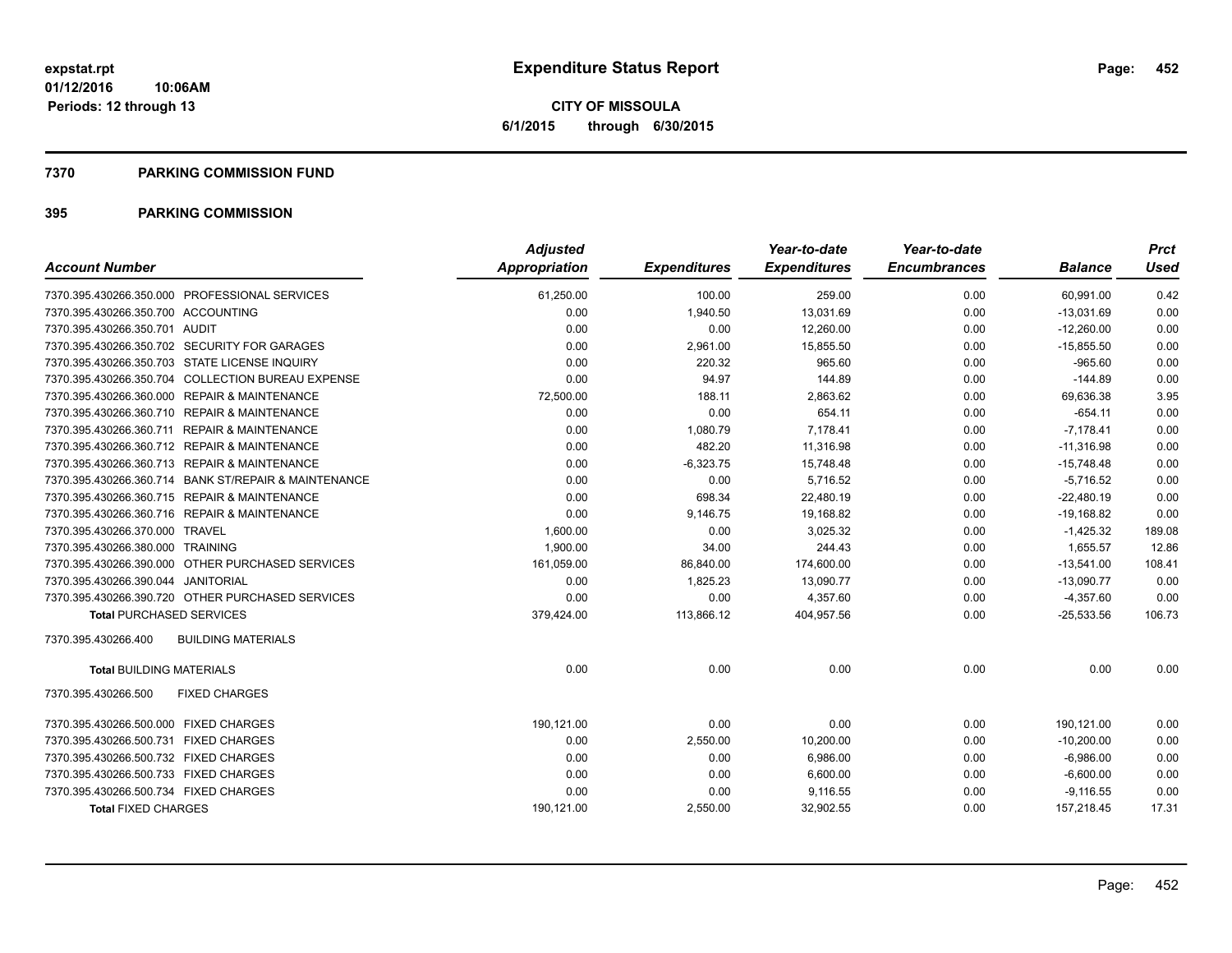**453**

**01/12/2016 10:06AM Periods: 12 through 13**

# **CITY OF MISSOULA 6/1/2015 through 6/30/2015**

#### **7370 PARKING COMMISSION FUND**

| <b>Account Number</b>                                                                                                 | <b>Adjusted</b><br>Appropriation      | <b>Expenditures</b>            | Year-to-date<br><b>Expenditures</b> | Year-to-date<br><b>Encumbrances</b> | <b>Balance</b>                             | <b>Prct</b><br><b>Used</b> |
|-----------------------------------------------------------------------------------------------------------------------|---------------------------------------|--------------------------------|-------------------------------------|-------------------------------------|--------------------------------------------|----------------------------|
| <b>DEBT SERVICE</b><br>7370.395.430266.600                                                                            |                                       |                                |                                     |                                     |                                            |                            |
| <b>Total DEBT SERVICE</b>                                                                                             | 0.00                                  | 0.00                           | 0.00                                | 0.00                                | 0.00                                       | 0.00                       |
| 7370.395.430266.700<br><b>GRANTS &amp; CONTRIBUTIONS</b>                                                              |                                       |                                |                                     |                                     |                                            |                            |
| 7370.395.430266.700.000 GRANTS & CONTRIBUTIONS<br><b>Total GRANTS &amp; CONTRIBUTIONS</b>                             | 74,000.00<br>74,000.00                | 19,021.00<br>19,021.00         | 116,157.00<br>116,157.00            | 0.00<br>0.00                        | $-42,157.00$<br>$-42, 157.00$              | 156.97<br>156.97           |
| 7370.395.430266.800<br>OTHER OBJECTS                                                                                  |                                       |                                |                                     |                                     |                                            |                            |
| 7370.395.430266.820.000 TRANSFERS TO OTHER FUNDS<br>7370.395.430266.845.000 CONTINGENCY<br><b>Total OTHER OBJECTS</b> | 162,328.00<br>48.965.00<br>211,293.00 | 22,971.25<br>0.00<br>22,971.25 | 309,639.09<br>0.00<br>309,639.09    | 0.00<br>0.00<br>0.00                | $-147,311.09$<br>48,965.00<br>$-98,346.09$ | 190.75<br>0.00<br>146.54   |
| 7370.395.430266.900<br><b>CAPITAL OUTLAY</b>                                                                          |                                       |                                |                                     |                                     |                                            |                            |
| 7370.395.430266.940.000 MACHINERY & EQUIPMENT<br><b>Total CAPITAL OUTLAY</b>                                          | 1,000,000.00<br>1,000,000.00          | 0.00<br>0.00                   | 5,326.00<br>5,326.00                | 0.00<br>0.00                        | 994,674.00<br>994,674.00                   | 0.53<br>0.53               |
| <b>Total PARKING DIVISION</b>                                                                                         | 2,524,857.00                          | 268,808.96                     | 1,567,430.27                        | 0.00                                | 957,426.73                                 | 62.08                      |
| ON STREET TECHNOLOGY PROJECT<br>7370.395.430267                                                                       |                                       |                                |                                     |                                     |                                            |                            |
| <b>CAPITAL OUTLAY</b><br>7370.395.430267.900                                                                          |                                       |                                |                                     |                                     |                                            |                            |
| 7370.395.430267.940.000 ON STREET TECHNOLOGY PROJECT<br>Total ON STREET TECHNOLOGY PROJECT                            | 0.00<br>0.00                          | $-25,996.30$<br>$-25.996.30$   | 0.00<br>0.00                        | 0.00<br>0.00                        | 0.00<br>0.00                               | 0.00<br>0.00               |
| <b>TICKET DIVISION</b><br>7370.395.430271                                                                             |                                       |                                |                                     |                                     |                                            |                            |
| 7370.395.430271.100<br>PERSONAL SERVICES                                                                              |                                       |                                |                                     |                                     |                                            |                            |
| <b>Total TICKET DIVISION</b>                                                                                          | 0.00                                  | 0.00                           | 0.00                                | 0.00                                | 0.00                                       | 0.00                       |
| REVISED STEP SEWER DESIGN<br>7370.395.430622                                                                          |                                       |                                |                                     |                                     |                                            |                            |
| <b>SUPPLIES</b><br>7370.395.430622.200                                                                                |                                       |                                |                                     |                                     |                                            |                            |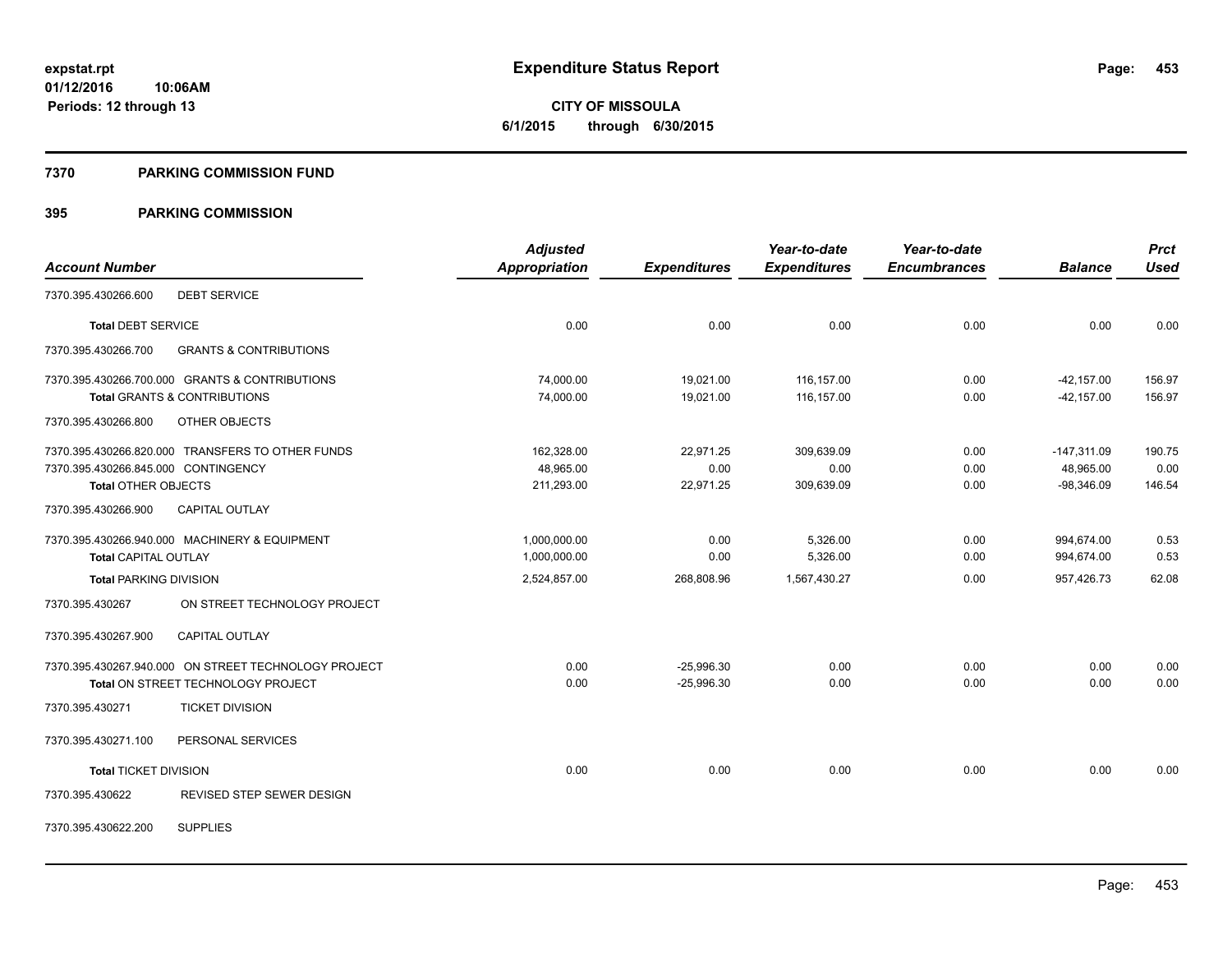**454**

**01/12/2016 10:06AM Periods: 12 through 13**

**CITY OF MISSOULA 6/1/2015 through 6/30/2015**

#### **7370 PARKING COMMISSION FUND**

| <b>Account Number</b>     |                                               | <b>Adjusted</b><br><b>Appropriation</b> | <b>Expenditures</b> | Year-to-date<br><b>Expenditures</b> | Year-to-date<br><b>Encumbrances</b> | <b>Balance</b> | <b>Prct</b><br><b>Used</b> |
|---------------------------|-----------------------------------------------|-----------------------------------------|---------------------|-------------------------------------|-------------------------------------|----------------|----------------------------|
|                           | Total REVISED STEP SEWER DESIGN               | 0.00                                    | 0.00                | 0.00                                | 0.00                                | 0.00           | 0.00                       |
| 7370.395.499999           | <b>NEW REQUESTS</b>                           |                                         |                     |                                     |                                     |                |                            |
| 7370.395.499999.100       | PERSONAL SERVICES                             |                                         |                     |                                     |                                     |                |                            |
| <b>Total NEW REQUESTS</b> |                                               | 0.00                                    | 0.00                | 0.00                                | 0.00                                | 0.00           | 0.00                       |
| 7370.395.510110           | <b>MERCHANT SERVICES</b>                      |                                         |                     |                                     |                                     |                |                            |
| 7370.395.510110.500       | <b>FIXED CHARGES</b>                          |                                         |                     |                                     |                                     |                |                            |
|                           | 7370.395.510110.550.000 MERCHANT SERVICE FEES | 0.00                                    | 13,617.09           | 13,617.09                           | 0.00                                | $-13,617.09$   | 0.00                       |
|                           | <b>Total MERCHANT SERVICES</b>                | 0.00                                    | 13.617.09           | 13,617.09                           | 0.00                                | $-13,617.09$   | 0.00                       |
|                           | <b>Total PARKING COMMISSION</b>               | 2,524,857.00                            | 256,429.75          | 1,581,047.36                        | 0.00                                | 943,809.64     | 62.62                      |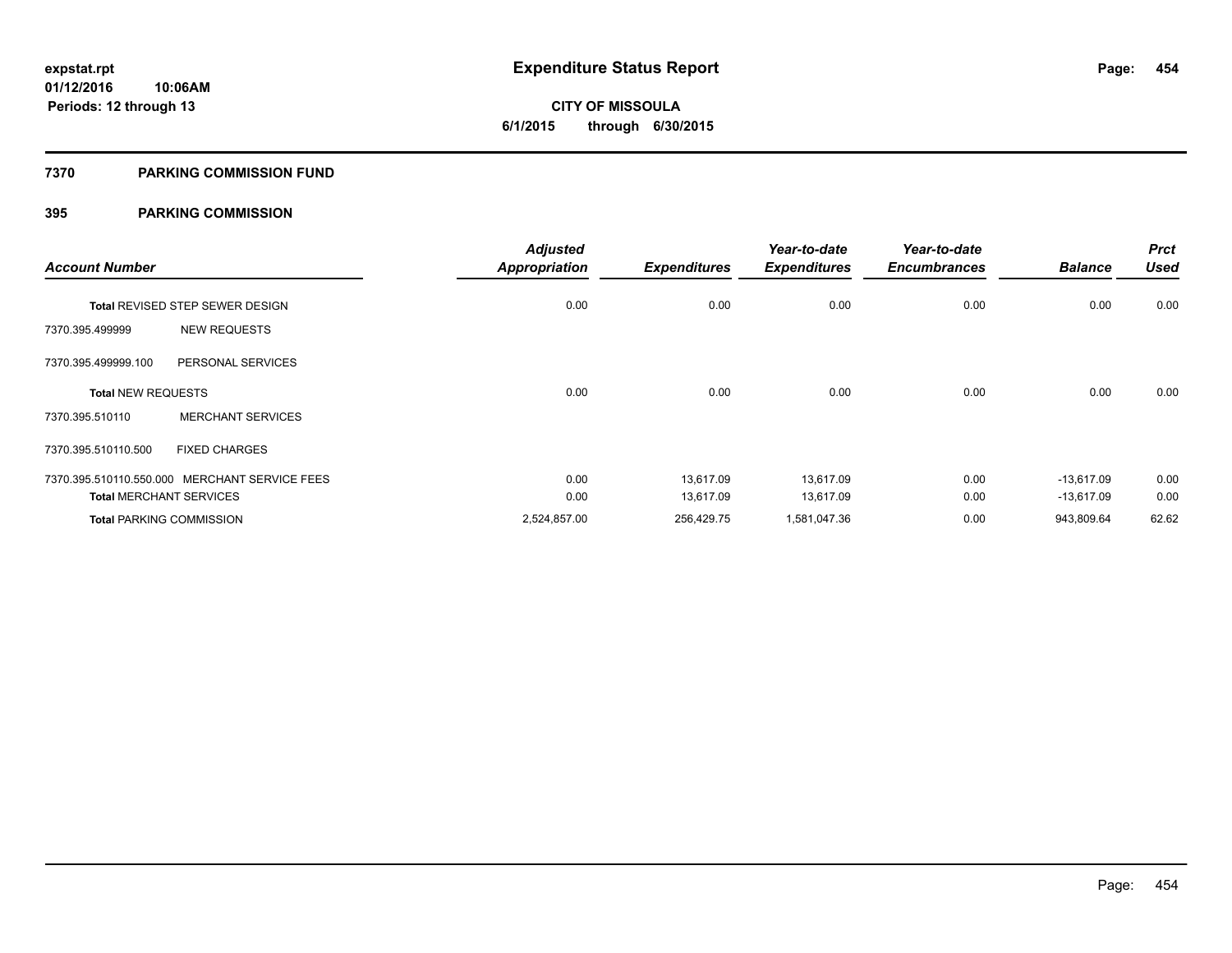**CITY OF MISSOULA 6/1/2015 through 6/30/2015**

#### **7370 PARKING COMMISSION FUND**

### **900 DEPRECIATION**

|                                      |                                      | <b>Adjusted</b> |                     | Year-to-date        | Year-to-date        |                | <b>Prct</b> |
|--------------------------------------|--------------------------------------|-----------------|---------------------|---------------------|---------------------|----------------|-------------|
| <b>Account Number</b>                |                                      | Appropriation   | <b>Expenditures</b> | <b>Expenditures</b> | <b>Encumbrances</b> | <b>Balance</b> | Used        |
| 7370.900.510000                      | <b>MISCELLANEOUS</b>                 |                 |                     |                     |                     |                |             |
| 7370.900.510000.800                  | OTHER OBJECTS                        |                 |                     |                     |                     |                |             |
| 7370.900.510000.830.000 DEPRECIATION |                                      | 0.00            | 134.231.17          | 134.231.17          | 0.00                | $-134.231.17$  | 0.00        |
| <b>Total OTHER OBJECTS</b>           |                                      | 0.00            | 134.231.17          | 134,231.17          | 0.00                | $-134.231.17$  | 0.00        |
| 7370.900.510000.900                  | <b>CAPITAL OUTLAY</b>                |                 |                     |                     |                     |                |             |
| <b>Total CAPITAL OUTLAY</b>          |                                      | 0.00            | 0.00                | 0.00                | 0.00                | 0.00           | 0.00        |
| <b>Total DEPRECIATION</b>            |                                      | 0.00            | 134,231.17          | 134,231.17          | 0.00                | $-134.231.17$  | 0.00        |
|                                      | <b>Total PARKING COMMISSION FUND</b> | 2,524,857.00    | 390,660.92          | 1,715,278.53        | 0.00                | 809,578.47     | 67.94       |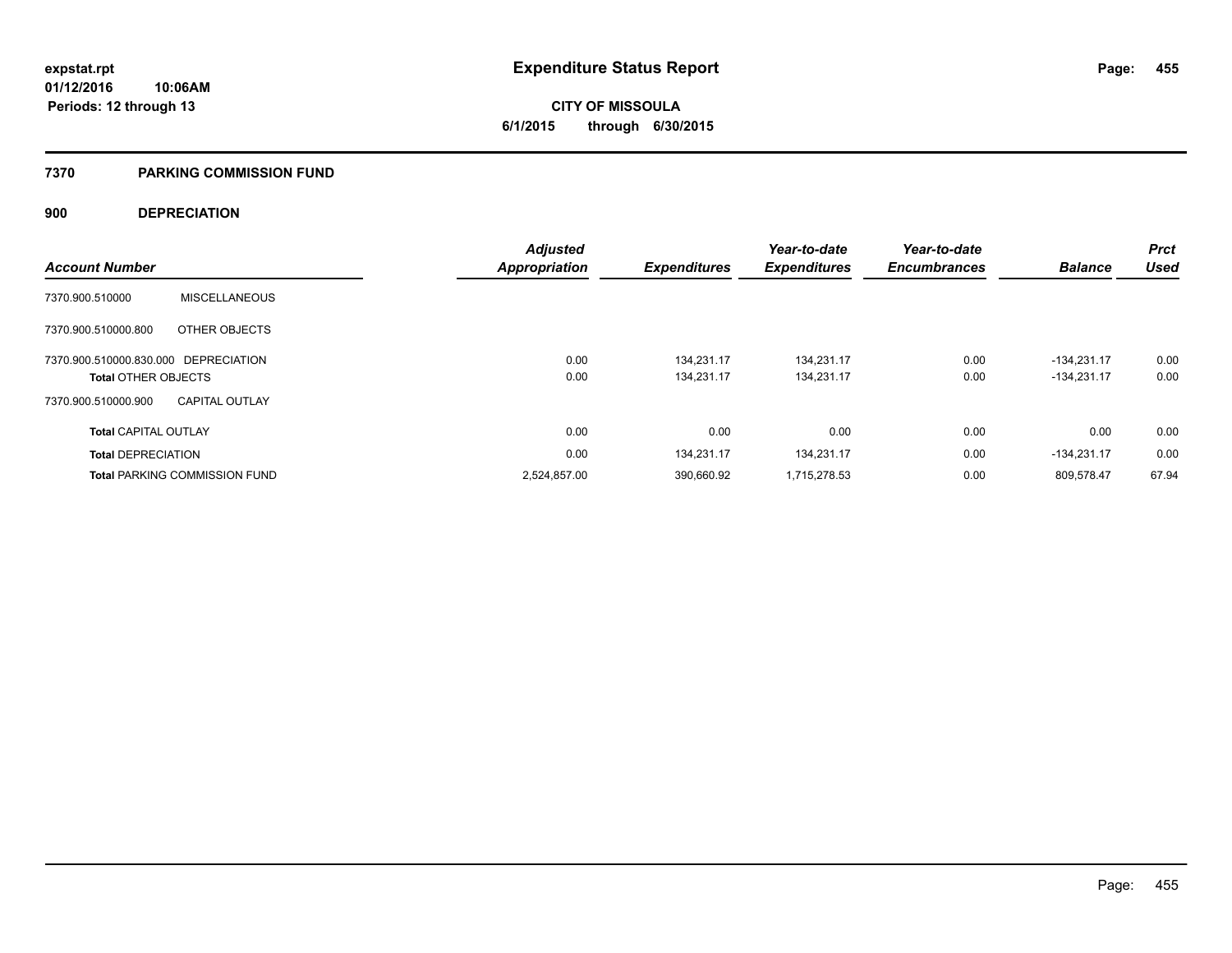**CITY OF MISSOULA 6/1/2015 through 6/30/2015**

## **7371 FRONT STREET PARKING BONDS**

| <b>Account Number</b>         |                                                                                    | <b>Adjusted</b><br><b>Appropriation</b> | <b>Expenditures</b>    | Year-to-date<br><b>Expenditures</b> | Year-to-date<br><b>Encumbrances</b> | <b>Balance</b>             | <b>Prct</b><br><b>Used</b> |
|-------------------------------|------------------------------------------------------------------------------------|-----------------------------------------|------------------------|-------------------------------------|-------------------------------------|----------------------------|----------------------------|
| 7371.395.430266               | PARKING DIVISION                                                                   |                                         |                        |                                     |                                     |                            |                            |
| 7371.395.430266.800           | OTHER OBJECTS                                                                      |                                         |                        |                                     |                                     |                            |                            |
| <b>Total PARKING DIVISION</b> |                                                                                    | 0.00                                    | 0.00                   | 0.00                                | 0.00                                | 0.00                       | 0.00                       |
| 7371.395.490200               | REVENUE BOND DEBT SERVICE                                                          |                                         |                        |                                     |                                     |                            |                            |
| 7371.395.490200.600           | <b>DEBT SERVICE</b>                                                                |                                         |                        |                                     |                                     |                            |                            |
|                               | 7371.395.490200.620.000 INTEREST / SERVICE FEES<br>Total REVENUE BOND DEBT SERVICE | 0.00<br>0.00                            | 67,852.34<br>67,852.34 | 6,236.89<br>6,236.89                | 0.00<br>0.00                        | $-6,236.89$<br>$-6,236.89$ | 0.00<br>0.00               |
| 7371.395.490201               | SERIES 2014 MPC DEBT                                                               |                                         |                        |                                     |                                     |                            |                            |
| 7371.395.490201.600           | <b>DEBT SERVICE</b>                                                                |                                         |                        |                                     |                                     |                            |                            |
|                               | 7371.395.490201.620.000 INTEREST / SERVICE FEES<br>Total SERIES 2014 MPC DEBT      | 269.059.00<br>269,059.00                | 350.00<br>350.00       | 269.058.90<br>269,058.90            | 0.00<br>0.00                        | 0.10<br>0.10               | 100.00<br>100.00           |
| 7371.395.490202               | *** Title Not Found ***                                                            |                                         |                        |                                     |                                     |                            |                            |
| 7371.395.490202.600           | <b>DEBT SERVICE</b>                                                                |                                         |                        |                                     |                                     |                            |                            |
| Total *** Title Not Found *** |                                                                                    | 0.00                                    | 0.00                   | 0.00                                | 0.00                                | 0.00                       | 0.00                       |
| 7371.395.510110               | <b>MERCHANT SERVICES</b>                                                           |                                         |                        |                                     |                                     |                            |                            |
| 7371.395.510110.500           | <b>FIXED CHARGES</b>                                                               |                                         |                        |                                     |                                     |                            |                            |
|                               | <b>Total MERCHANT SERVICES</b>                                                     | 0.00                                    | 0.00                   | 0.00                                | 0.00                                | 0.00                       | 0.00                       |
|                               | <b>Total FRONT STREET PARKING BONDS</b>                                            | 269,059.00                              | 68,202.34              | 275,295.79                          | 0.00                                | $-6,236.79$                | 102.32                     |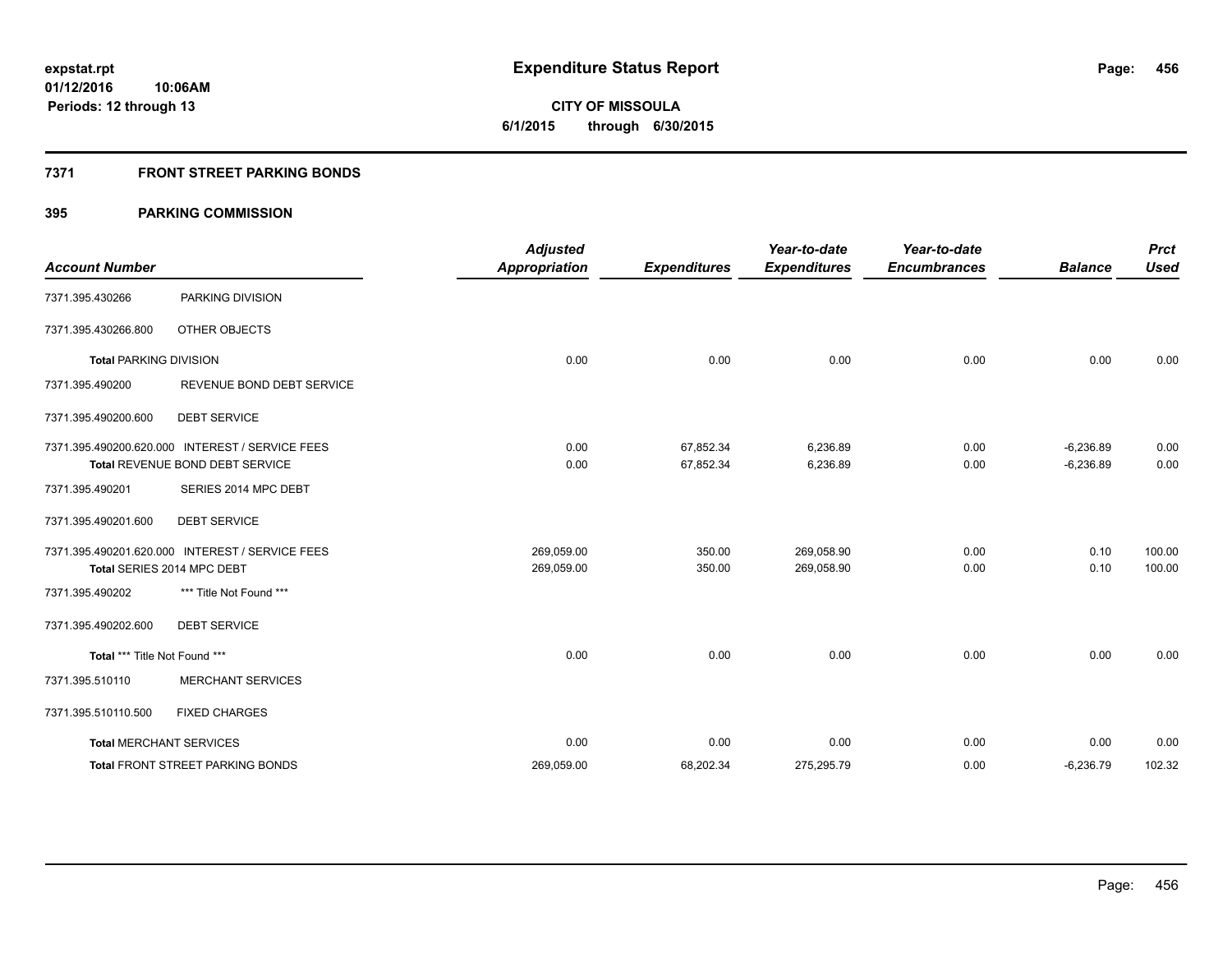**457**

**01/12/2016 10:06AM Periods: 12 through 13**

# **CITY OF MISSOULA 6/1/2015 through 6/30/2015**

### **7372 SINKING FUND/FRONT ST PARKING BONDS**

| <b>Account Number</b>         |                                                    | <b>Adjusted</b><br><b>Appropriation</b> | <b>Expenditures</b>    | Year-to-date<br><b>Expenditures</b> | Year-to-date<br><b>Encumbrances</b> | <b>Balance</b>               | <b>Prct</b><br><b>Used</b> |
|-------------------------------|----------------------------------------------------|-----------------------------------------|------------------------|-------------------------------------|-------------------------------------|------------------------------|----------------------------|
| 7372.395.430266               | PARKING DIVISION                                   |                                         |                        |                                     |                                     |                              |                            |
| 7372.395.430266.800           | <b>OTHER OBJECTS</b>                               |                                         |                        |                                     |                                     |                              |                            |
| <b>Total PARKING DIVISION</b> | 7372.395.430266.820.000 TRANSFERS TO OTHER FUNDS   | 0.00<br>0.00                            | 66,669.81<br>66,669.81 | 66,669.81<br>66,669.81              | 0.00<br>0.00                        | $-66,669.81$<br>$-66,669.81$ | 0.00<br>0.00               |
| 7372.395.490200               | REVENUE BOND DEBT SERVICE                          |                                         |                        |                                     |                                     |                              |                            |
| 7372.395.490200.600           | <b>DEBT SERVICE</b>                                |                                         |                        |                                     |                                     |                              |                            |
| 7372.395.490200.610.000       | <b>PRINCIPAL</b>                                   | 0.00                                    | $-40,000.00$           | $-40,000.00$                        | 0.00                                | 40,000.00                    | 0.00                       |
|                               | 7372.395.490200.620.000 INTEREST / SERVICE FEES    | 0.00                                    | 350.00                 | 350.00                              | 0.00                                | $-350.00$                    | 0.00                       |
|                               | Total REVENUE BOND DEBT SERVICE                    | 0.00                                    | $-39,650.00$           | $-39,650.00$                        | 0.00                                | 39,650.00                    | 0.00                       |
| 7372.395.490201               | SERIES 2014 MPC DEBT                               |                                         |                        |                                     |                                     |                              |                            |
| 7372.395.490201.600           | <b>DEBT SERVICE</b>                                |                                         |                        |                                     |                                     |                              |                            |
|                               | 7372.395.490201.610.000 SERIES 2014 BOND-PRINCIPAL | 40,000.00                               | 0.00                   | 40,000.00                           | 0.00                                | 0.00                         | 100.00                     |
|                               | Total SERIES 2014 MPC DEBT                         | 40,000.00                               | 0.00                   | 40,000.00                           | 0.00                                | 0.00                         | 100.00                     |
| 7372.395.510110               | <b>MERCHANT SERVICES</b>                           |                                         |                        |                                     |                                     |                              |                            |
| 7372.395.510110.500           | <b>FIXED CHARGES</b>                               |                                         |                        |                                     |                                     |                              |                            |
|                               | <b>Total MERCHANT SERVICES</b>                     | 0.00                                    | 0.00                   | 0.00                                | 0.00                                | 0.00                         | 0.00                       |
|                               | Total SINKING FUND/FRONT ST PARKING BONDS          | 40,000.00                               | 27,019.81              | 67,019.81                           | 0.00                                | $-27,019.81$                 | 167.55                     |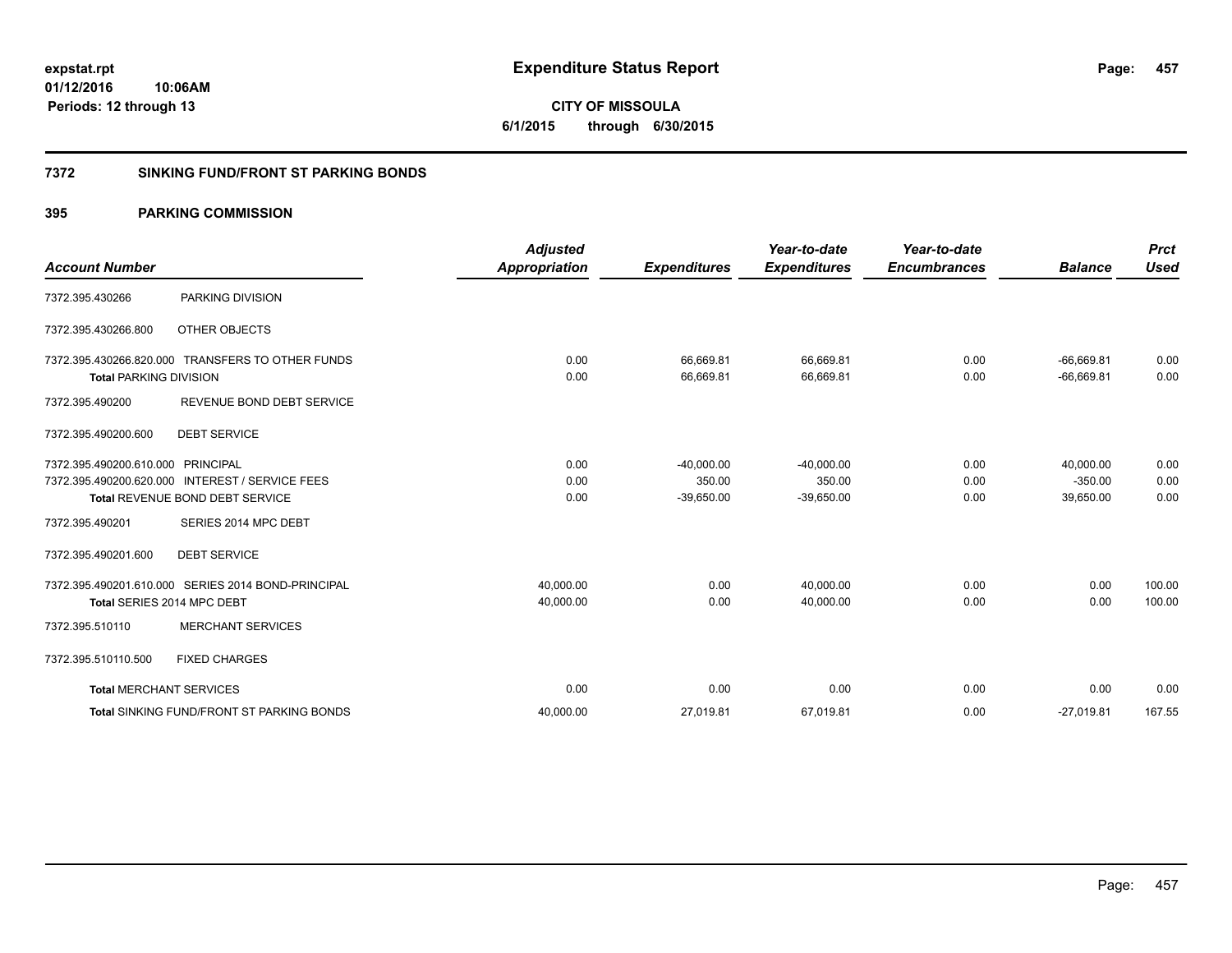**Periods: 12 through 13**

**CITY OF MISSOULA 6/1/2015 through 6/30/2015**

#### **7373 MPC SERIES 2010B CONSTRUCTION**

### **395 PARKING COMMISSION**

**10:06AM**

| <b>Account Number</b>         |                                 | <b>Adjusted</b><br><b>Appropriation</b> | <b>Expenditures</b> | Year-to-date<br><b>Expenditures</b> | Year-to-date<br><b>Encumbrances</b> | <b>Balance</b> | <b>Prct</b><br><b>Used</b> |
|-------------------------------|---------------------------------|-----------------------------------------|---------------------|-------------------------------------|-------------------------------------|----------------|----------------------------|
|                               |                                 |                                         |                     |                                     |                                     |                |                            |
| 7373.395.430266               | PARKING DIVISION                |                                         |                     |                                     |                                     |                |                            |
| 7373.395.430266.600           | <b>DEBT SERVICE</b>             |                                         |                     |                                     |                                     |                |                            |
| <b>Total DEBT SERVICE</b>     |                                 | 0.00                                    | 0.00                | 0.00                                | 0.00                                | 0.00           | 0.00                       |
| 7373.395.430266.800           | OTHER OBJECTS                   |                                         |                     |                                     |                                     |                |                            |
| <b>Total PARKING DIVISION</b> |                                 | 0.00                                    | 0.00                | 0.00                                | 0.00                                | 0.00           | 0.00                       |
| 7373.395.430273               | PARKING STRUCTURES              |                                         |                     |                                     |                                     |                |                            |
| 7373.395.430273.300           | PURCHASED SERVICES              |                                         |                     |                                     |                                     |                |                            |
|                               | <b>Total PURCHASED SERVICES</b> | 0.00                                    | 0.00                | 0.00                                | 0.00                                | 0.00           | 0.00                       |
| 7373.395.430273.900           | CAPITAL OUTLAY                  |                                         |                     |                                     |                                     |                |                            |
|                               | <b>Total PARKING STRUCTURES</b> | 0.00                                    | 0.00                | 0.00                                | 0.00                                | 0.00           | 0.00                       |
| 7373.395.490200               | REVENUE BOND DEBT SERVICE       |                                         |                     |                                     |                                     |                |                            |
| 7373.395.490200.300           | PURCHASED SERVICES              |                                         |                     |                                     |                                     |                |                            |
|                               | <b>Total PURCHASED SERVICES</b> | 0.00                                    | 0.00                | 0.00                                | 0.00                                | 0.00           | 0.00                       |
| 7373.395.490200.600           | <b>DEBT SERVICE</b>             |                                         |                     |                                     |                                     |                |                            |
|                               | Total REVENUE BOND DEBT SERVICE | 0.00                                    | 0.00                | 0.00                                | 0.00                                | 0.00           | 0.00                       |
| 7373.395.499999               | <b>NEW REQUESTS</b>             |                                         |                     |                                     |                                     |                |                            |
| 7373.395.499999.900           | CAPITAL OUTLAY                  |                                         |                     |                                     |                                     |                |                            |
| <b>Total NEW REQUESTS</b>     |                                 | 0.00                                    | 0.00                | 0.00                                | 0.00                                | 0.00           | 0.00                       |
| 7373.395.510110               | <b>MERCHANT SERVICES</b>        |                                         |                     |                                     |                                     |                |                            |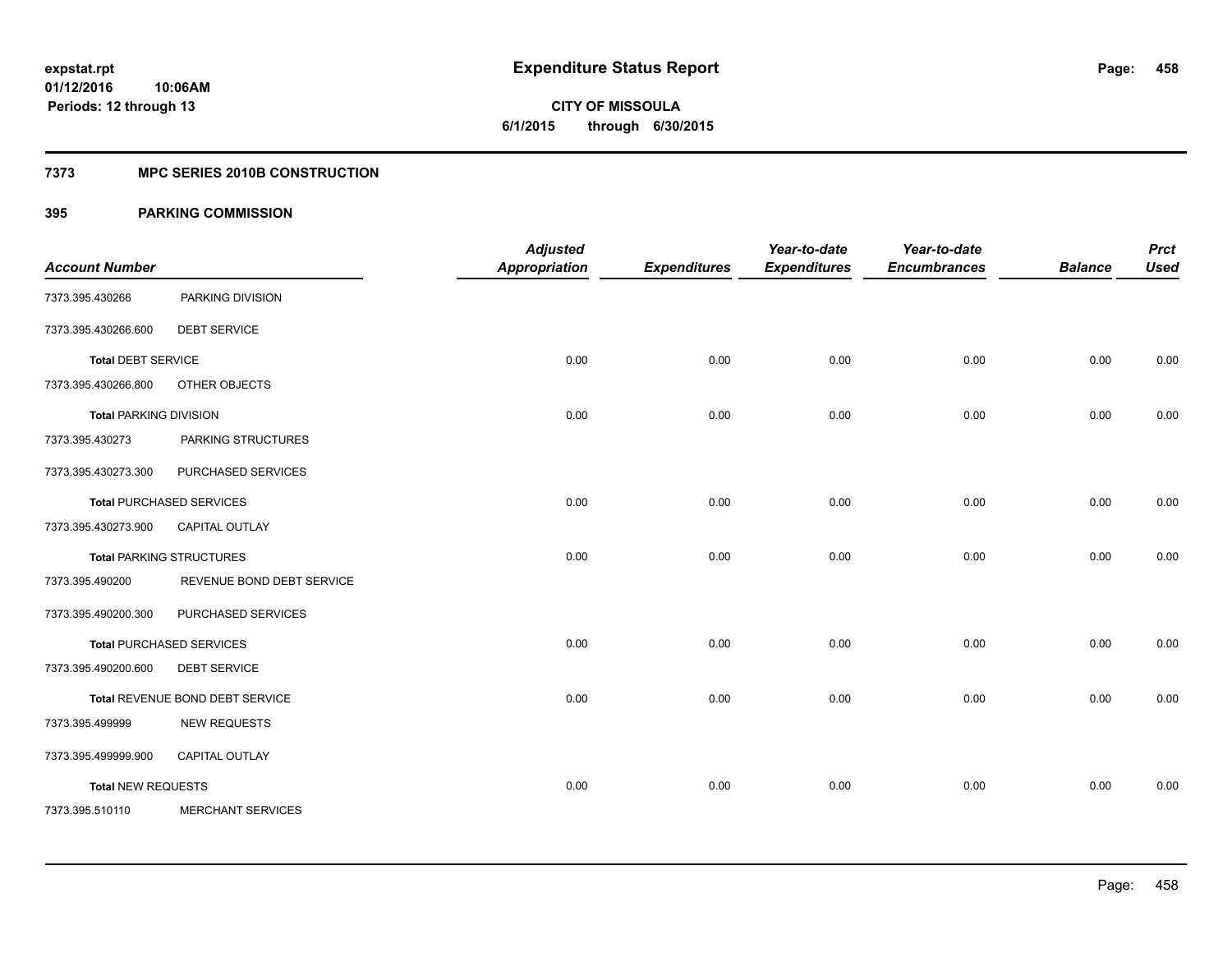**459**

**01/12/2016 10:06AM Periods: 12 through 13**

## **CITY OF MISSOULA 6/1/2015 through 6/30/2015**

### **7373 MPC SERIES 2010B CONSTRUCTION**

| <b>Account Number</b>           |                      | <b>Adjusted</b><br><b>Appropriation</b> | <b>Expenditures</b> | Year-to-date<br>Expenditures | Year-to-date<br><b>Encumbrances</b> | <b>Balance</b> | <b>Prct</b><br>Used |
|---------------------------------|----------------------|-----------------------------------------|---------------------|------------------------------|-------------------------------------|----------------|---------------------|
| 7373.395.510110.500             | <b>FIXED CHARGES</b> |                                         |                     |                              |                                     |                |                     |
| <b>Total MERCHANT SERVICES</b>  |                      | 0.00                                    | 0.00                | 0.00                         | 0.00                                | 0.00           | 0.00                |
| 7373.395.520000                 | OTHER FINANCING USES |                                         |                     |                              |                                     |                |                     |
| 7373.395.520000.600             | <b>DEBT SERVICE</b>  |                                         |                     |                              |                                     |                |                     |
| <b>Total PARKING COMMISSION</b> |                      | 0.00                                    | 0.00                | 0.00                         | 0.00                                | 0.00           | 0.00                |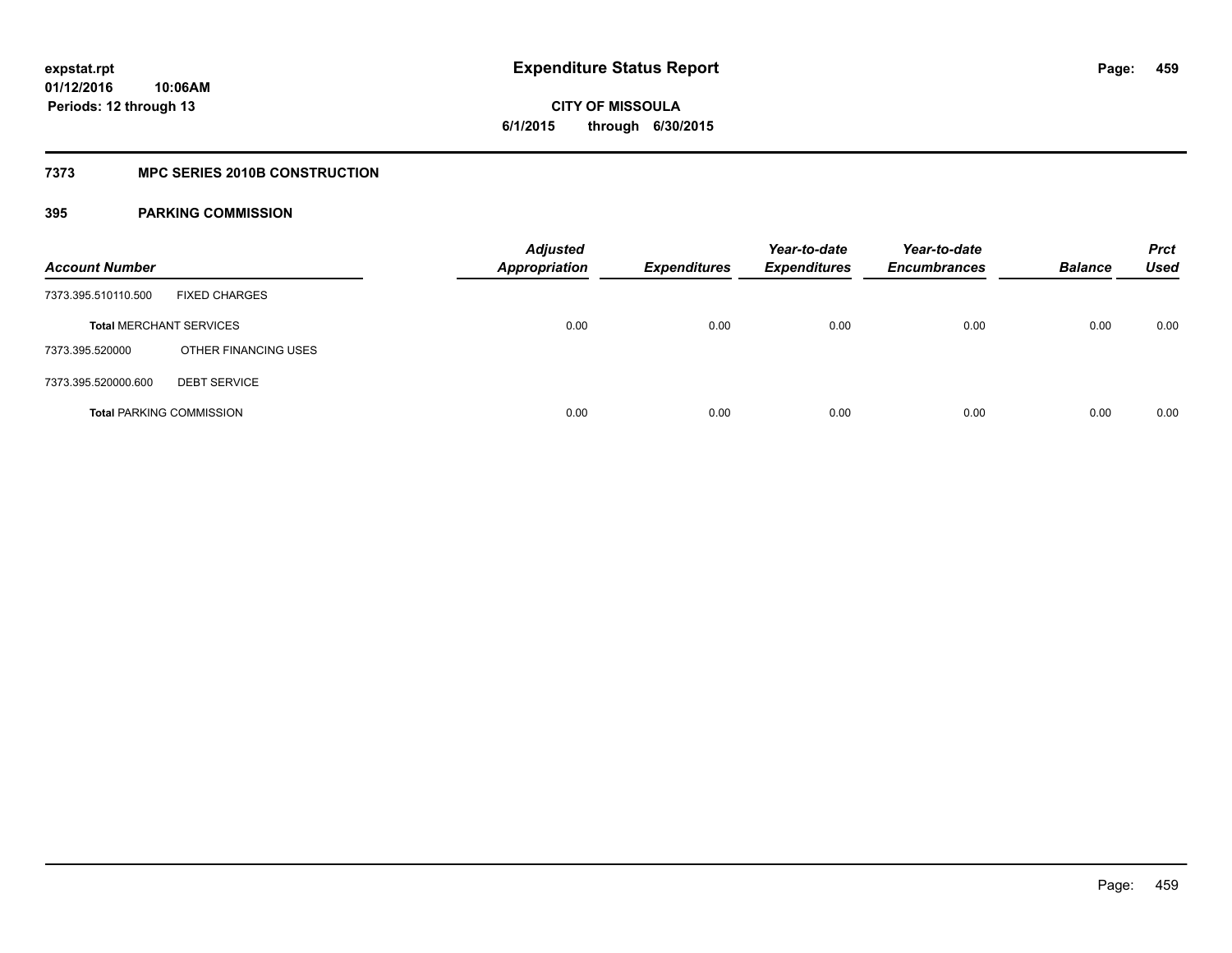**CITY OF MISSOULA 6/1/2015 through 6/30/2015**

### **7373 MPC SERIES 2010B CONSTRUCTION**

### **900 DEPRECIATION**

| <b>Account Number</b>                                              |                                            | <b>Adjusted</b><br><b>Appropriation</b> | <b>Expenditures</b>      | Year-to-date<br><b>Expenditures</b> | Year-to-date<br><b>Encumbrances</b> | <b>Balance</b>               | <b>Prct</b><br><b>Used</b> |
|--------------------------------------------------------------------|--------------------------------------------|-----------------------------------------|--------------------------|-------------------------------------|-------------------------------------|------------------------------|----------------------------|
| 7373.900.510000                                                    | <b>MISCELLANEOUS</b>                       |                                         |                          |                                     |                                     |                              |                            |
| 7373.900.510000.800                                                | OTHER OBJECTS                              |                                         |                          |                                     |                                     |                              |                            |
| 7373.900.510000.830.000 DEPRECIATION<br><b>Total MISCELLANEOUS</b> |                                            | 0.00<br>0.00                            | 269,825.35<br>269,825.35 | 269,825.35<br>269,825.35            | 0.00<br>0.00                        | -269.825.35<br>$-269,825.35$ | 0.00<br>0.00               |
| 7373.900.510110                                                    | <b>MERCHANT SERVICES</b>                   |                                         |                          |                                     |                                     |                              |                            |
| 7373.900.510110.500                                                | <b>FIXED CHARGES</b>                       |                                         |                          |                                     |                                     |                              |                            |
|                                                                    | <b>Total MERCHANT SERVICES</b>             | 0.00                                    | 0.00                     | 0.00                                | 0.00                                | 0.00                         | 0.00                       |
|                                                                    | <b>Total MPC SERIES 2010B CONSTRUCTION</b> | 0.00                                    | 269.825.35               | 269.825.35                          | 0.00                                | -269.825.35                  | 0.00                       |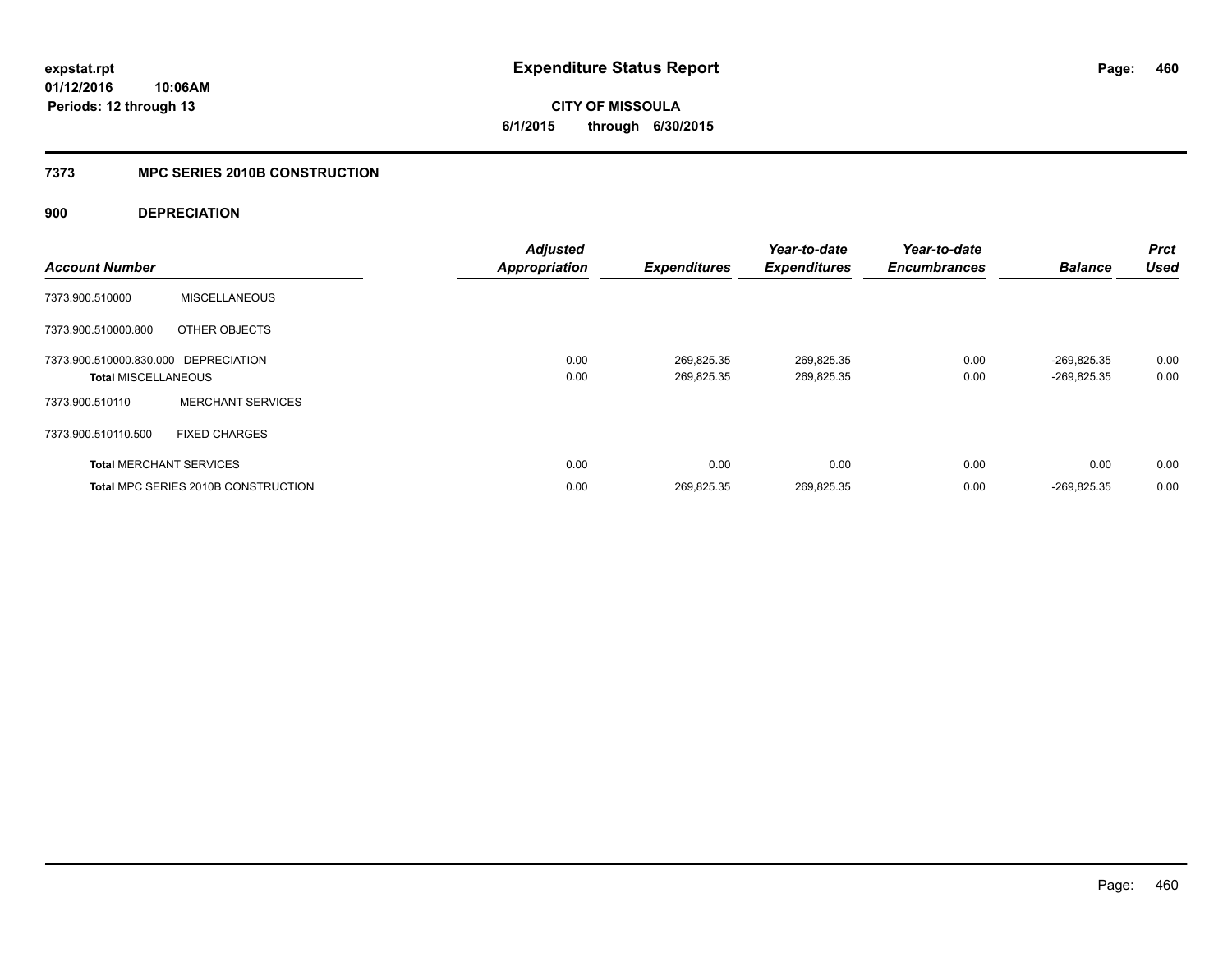# **CITY OF MISSOULA 6/1/2015 through 6/30/2015**

### **7374 RESERVE FUND-PARKING BONDS**

| <b>Account Number</b> |                                         | <b>Adjusted</b><br><b>Appropriation</b> | <b>Expenditures</b> | Year-to-date<br><b>Expenditures</b> | Year-to-date<br><b>Encumbrances</b> | <b>Balance</b> | <b>Prct</b><br><b>Used</b> |
|-----------------------|-----------------------------------------|-----------------------------------------|---------------------|-------------------------------------|-------------------------------------|----------------|----------------------------|
| 7374.395.430273       | PARKING STRUCTURES                      |                                         |                     |                                     |                                     |                |                            |
| 7374.395.430273.900   | <b>CAPITAL OUTLAY</b>                   |                                         |                     |                                     |                                     |                |                            |
|                       | <b>Total PARKING STRUCTURES</b>         | 0.00                                    | 0.00                | 0.00                                | 0.00                                | 0.00           | 0.00                       |
| 7374.395.510110       | <b>MERCHANT SERVICES</b>                |                                         |                     |                                     |                                     |                |                            |
| 7374.395.510110.500   | <b>FIXED CHARGES</b>                    |                                         |                     |                                     |                                     |                |                            |
|                       | <b>Total MERCHANT SERVICES</b>          | 0.00                                    | 0.00                | 0.00                                | 0.00                                | 0.00           | 0.00                       |
|                       | <b>Total RESERVE FUND-PARKING BONDS</b> | 0.00                                    | 0.00                | 0.00                                | 0.00                                | 0.00           | 0.00                       |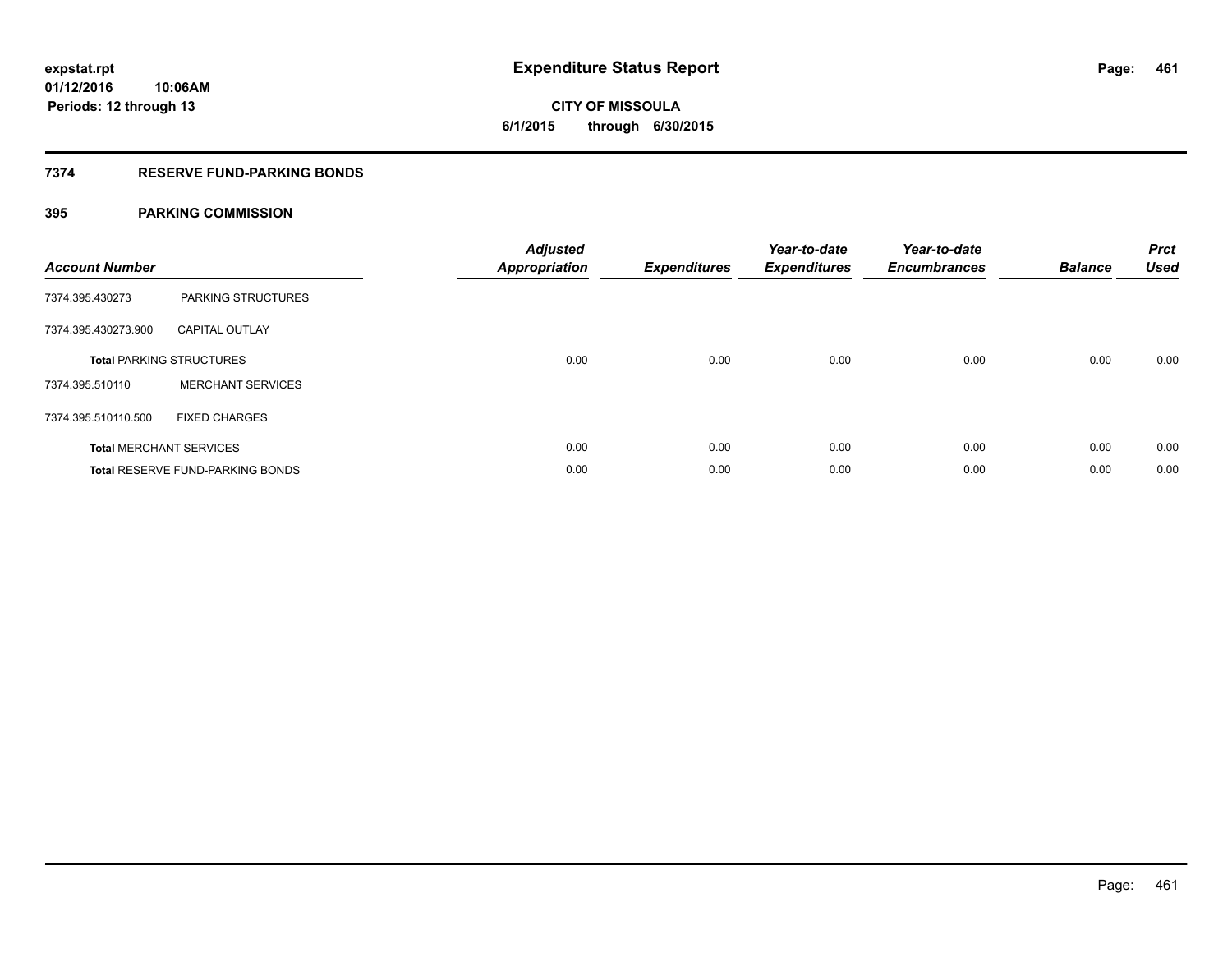**CITY OF MISSOULA 6/1/2015 through 6/30/2015**

#### **7375 PLEDGED TAX INCREMENT-2010B BOND**

|                                |                                                      | <b>Adjusted</b>      |                     | Year-to-date        | Year-to-date        |                | <b>Prct</b> |
|--------------------------------|------------------------------------------------------|----------------------|---------------------|---------------------|---------------------|----------------|-------------|
| <b>Account Number</b>          |                                                      | <b>Appropriation</b> | <b>Expenditures</b> | <b>Expenditures</b> | <b>Encumbrances</b> | <b>Balance</b> | <b>Used</b> |
| 7375.395.430266                | PARKING DIVISION                                     |                      |                     |                     |                     |                |             |
| 7375.395.430266.800            | OTHER OBJECTS                                        |                      |                     |                     |                     |                |             |
|                                | 7375.395.430266.820.000 TRANSFERS TO OTHER FUNDS     | 146,731.00           | 0.00                | 0.00                | 0.00                | 146,731.00     | 0.00        |
| <b>Total PARKING DIVISION</b>  |                                                      | 146,731.00           | 0.00                | 0.00                | 0.00                | 146,731.00     | 0.00        |
| 7375.395.490200                | REVENUE BOND DEBT SERVICE                            |                      |                     |                     |                     |                |             |
| 7375.395.490200.300            | <b>PURCHASED SERVICES</b>                            |                      |                     |                     |                     |                |             |
|                                | 7375.395.490200.390.000 EXCESS PLEDGED TAX INCREMENT | 121,431.00           | 0.00                | 64,826.73           | 0.00                | 56,604.27      | 53.39       |
|                                | <b>Total REVENUE BOND DEBT SERVICE</b>               | 121,431.00           | 0.00                | 64,826.73           | 0.00                | 56,604.27      | 53.39       |
| 7375.395.510110                | <b>MERCHANT SERVICES</b>                             |                      |                     |                     |                     |                |             |
| 7375.395.510110.500            | <b>FIXED CHARGES</b>                                 |                      |                     |                     |                     |                |             |
| <b>Total MERCHANT SERVICES</b> |                                                      | 0.00                 | 0.00                | 0.00                | 0.00                | 0.00           | 0.00        |
|                                | Total PLEDGED TAX INCREMENT-2010B BOND               | 268,162.00           | 0.00                | 64,826.73           | 0.00                | 203,335.27     | 24.17       |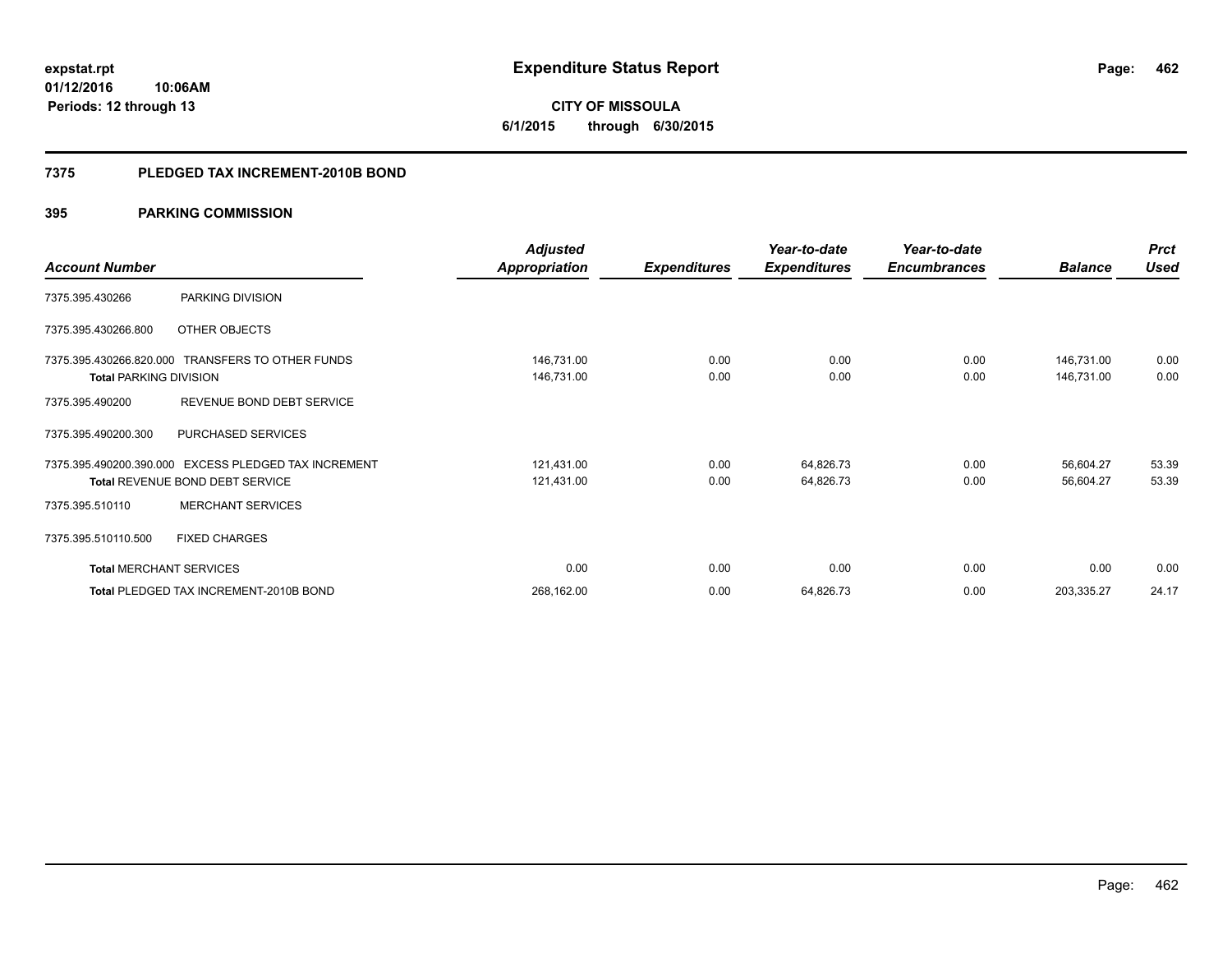# **CITY OF MISSOULA 6/1/2015 through 6/30/2015**

### **7376 MPC 2010A BONDS DEBT INTEREST**

|                                |                                                 | <b>Adjusted</b>      |                     | Year-to-date        | Year-to-date        |                | <b>Prct</b> |
|--------------------------------|-------------------------------------------------|----------------------|---------------------|---------------------|---------------------|----------------|-------------|
| <b>Account Number</b>          |                                                 | <b>Appropriation</b> | <b>Expenditures</b> | <b>Expenditures</b> | <b>Encumbrances</b> | <b>Balance</b> | <b>Used</b> |
| 7376.395.430266                | PARKING DIVISION                                |                      |                     |                     |                     |                |             |
| 7376.395.430266.800            | OTHER OBJECTS                                   |                      |                     |                     |                     |                |             |
| <b>Total PARKING DIVISION</b>  |                                                 | 0.00                 | 0.00                | 0.00                | 0.00                | 0.00           | 0.00        |
| 7376.395.490200                | REVENUE BOND DEBT SERVICE                       |                      |                     |                     |                     |                |             |
| 7376.395.490200.600            | <b>DEBT SERVICE</b>                             |                      |                     |                     |                     |                |             |
|                                | 7376.395.490200.620.000 INTEREST / SERVICE FEES | 0.00                 | $-350.00$           | 0.00                | 0.00                | 0.00           | 0.00        |
|                                | <b>Total REVENUE BOND DEBT SERVICE</b>          | 0.00                 | $-350.00$           | 0.00                | 0.00                | 0.00           | 0.00        |
| 7376.395.510110                | <b>MERCHANT SERVICES</b>                        |                      |                     |                     |                     |                |             |
| 7376.395.510110.500            | <b>FIXED CHARGES</b>                            |                      |                     |                     |                     |                |             |
| <b>Total MERCHANT SERVICES</b> |                                                 | 0.00                 | 0.00                | 0.00                | 0.00                | 0.00           | 0.00        |
|                                | Total MPC 2010A BONDS DEBT INTEREST             | 0.00                 | $-350.00$           | 0.00                | 0.00                | 0.00           | 0.00        |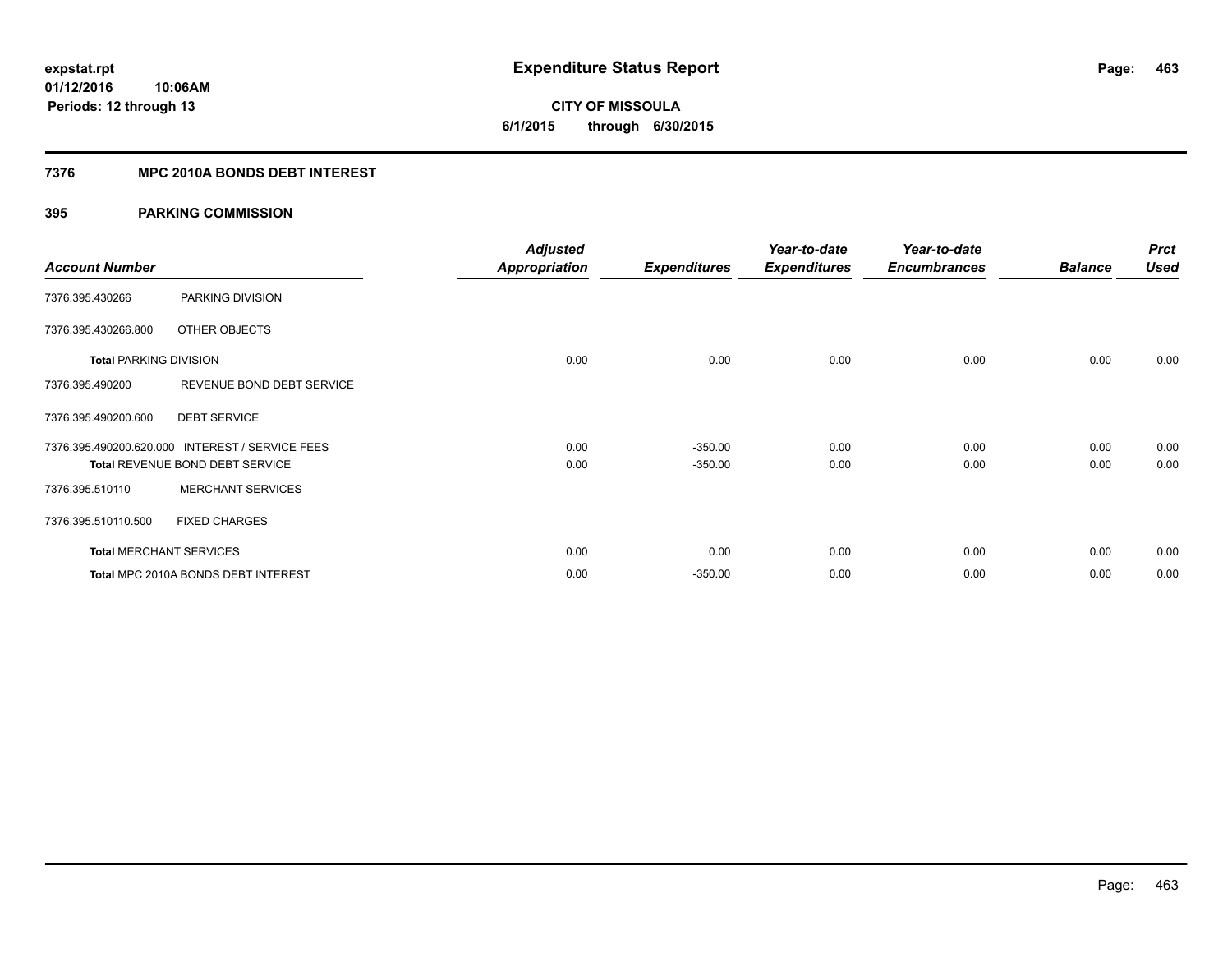**CITY OF MISSOULA 6/1/2015 through 6/30/2015**

#### **7377 MPC 2010A BONDS SINKING FUND**

| <b>Account Number</b>         |                                    | <b>Adjusted</b><br><b>Appropriation</b> | <b>Expenditures</b> | Year-to-date<br><b>Expenditures</b> | Year-to-date<br><b>Encumbrances</b> | <b>Balance</b> | <b>Prct</b><br><b>Used</b> |
|-------------------------------|------------------------------------|-----------------------------------------|---------------------|-------------------------------------|-------------------------------------|----------------|----------------------------|
| 7377.395.430266               | PARKING DIVISION                   |                                         |                     |                                     |                                     |                |                            |
| 7377.395.430266.800           | OTHER OBJECTS                      |                                         |                     |                                     |                                     |                |                            |
| <b>Total PARKING DIVISION</b> |                                    | 0.00                                    | 0.00                | 0.00                                | 0.00                                | 0.00           | 0.00                       |
| 7377.395.490200               | REVENUE BOND DEBT SERVICE          |                                         |                     |                                     |                                     |                |                            |
| 7377.395.490200.600           | <b>DEBT SERVICE</b>                |                                         |                     |                                     |                                     |                |                            |
|                               | Total REVENUE BOND DEBT SERVICE    | 0.00                                    | 0.00                | 0.00                                | 0.00                                | 0.00           | 0.00                       |
| 7377.395.510110               | <b>MERCHANT SERVICES</b>           |                                         |                     |                                     |                                     |                |                            |
| 7377.395.510110.500           | <b>FIXED CHARGES</b>               |                                         |                     |                                     |                                     |                |                            |
|                               | <b>Total MERCHANT SERVICES</b>     | 0.00                                    | 0.00                | 0.00                                | 0.00                                | 0.00           | 0.00                       |
|                               | Total MPC 2010A BONDS SINKING FUND | 0.00                                    | 0.00                | 0.00                                | 0.00                                | 0.00           | 0.00                       |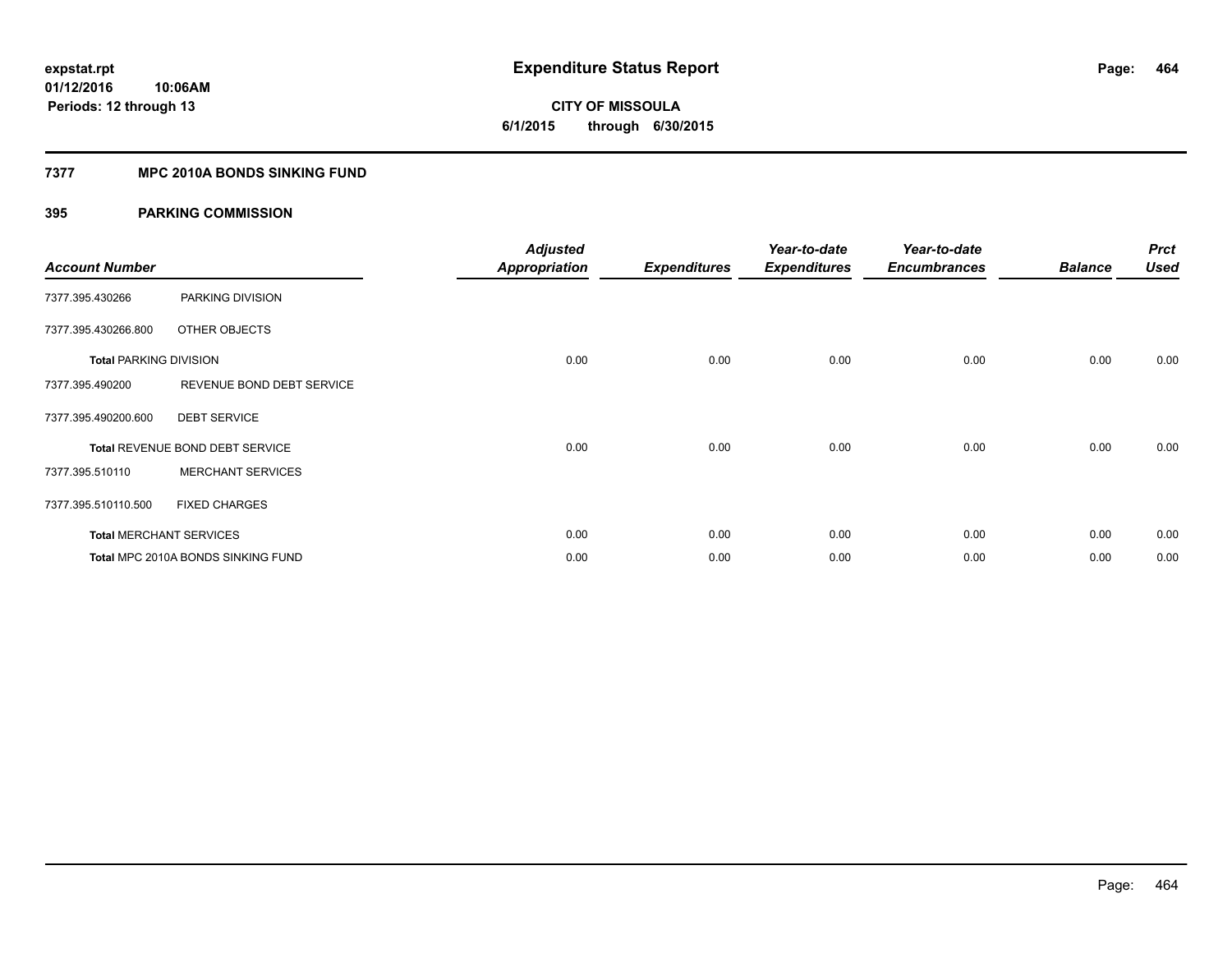**Periods: 12 through 13**

**CITY OF MISSOULA 6/1/2015 through 6/30/2015**

#### **7378 MPC 2010A BOND RESERVE**

**10:06AM**

| <b>Account Number</b>         |                                 | <b>Adjusted</b><br><b>Appropriation</b> | <b>Expenditures</b> | Year-to-date<br><b>Expenditures</b> | Year-to-date<br><b>Encumbrances</b> | <b>Balance</b> | <b>Prct</b><br><b>Used</b> |
|-------------------------------|---------------------------------|-----------------------------------------|---------------------|-------------------------------------|-------------------------------------|----------------|----------------------------|
| 7378.395.430266               | PARKING DIVISION                |                                         |                     |                                     |                                     |                |                            |
| 7378.395.430266.800           | <b>OTHER OBJECTS</b>            |                                         |                     |                                     |                                     |                |                            |
| <b>Total PARKING DIVISION</b> |                                 | 0.00                                    | 0.00                | 0.00                                | 0.00                                | 0.00           | 0.00                       |
| 7378.395.430273               | PARKING STRUCTURES              |                                         |                     |                                     |                                     |                |                            |
| 7378.395.430273.900           | <b>CAPITAL OUTLAY</b>           |                                         |                     |                                     |                                     |                |                            |
|                               | <b>Total PARKING STRUCTURES</b> | 0.00                                    | 0.00                | 0.00                                | 0.00                                | 0.00           | 0.00                       |
| 7378.395.510110               | <b>MERCHANT SERVICES</b>        |                                         |                     |                                     |                                     |                |                            |
| 7378.395.510110.500           | <b>FIXED CHARGES</b>            |                                         |                     |                                     |                                     |                |                            |
|                               | <b>Total MERCHANT SERVICES</b>  | 0.00                                    | 0.00                | 0.00                                | 0.00                                | 0.00           | 0.00                       |
|                               | Total MPC 2010A BOND RESERVE    | 0.00                                    | 0.00                | 0.00                                | 0.00                                | 0.00           | 0.00                       |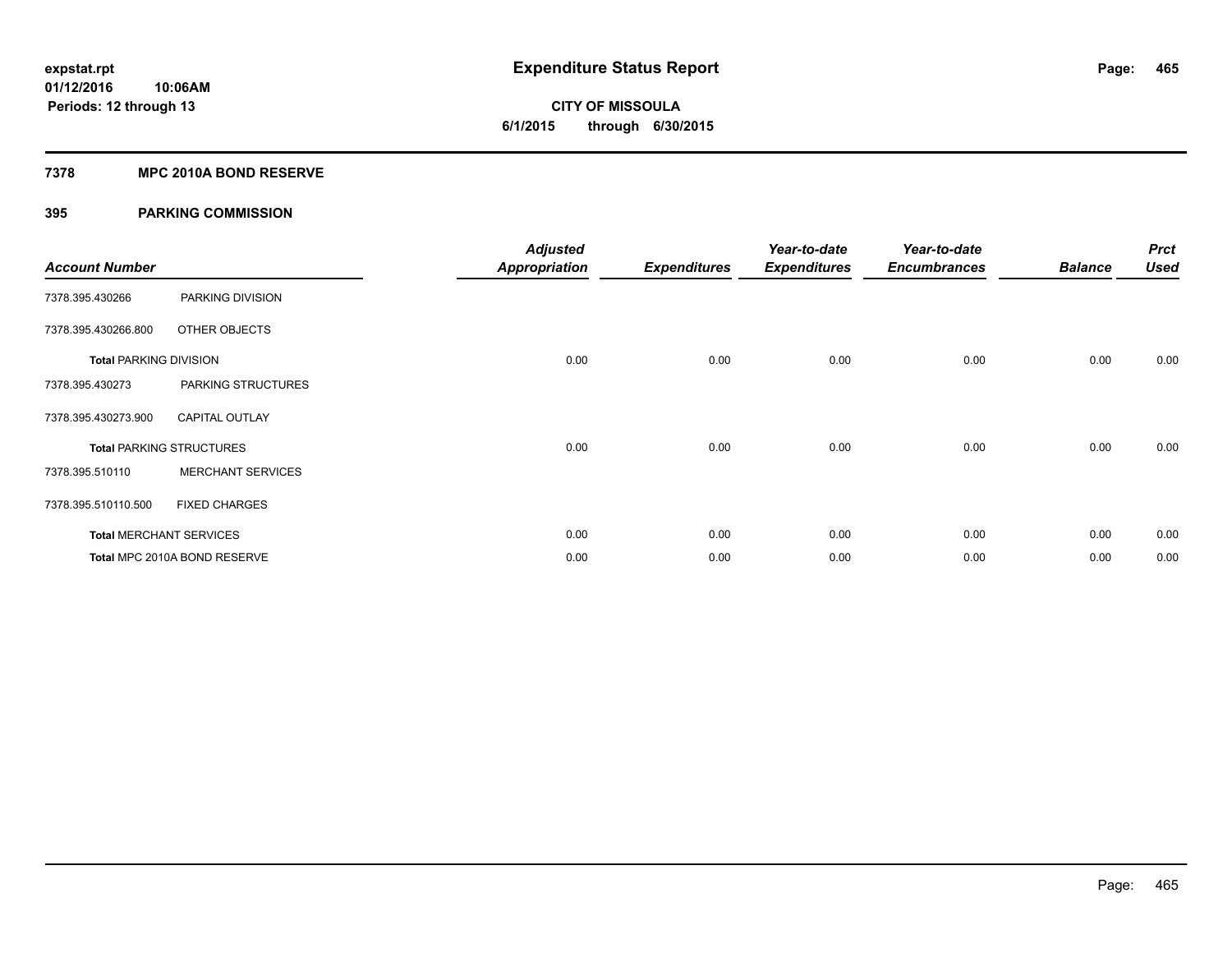# **CITY OF MISSOULA 6/1/2015 through 6/30/2015**

## **7379 MPC 2010A BOND CONSTRUCTION**

| <b>Account Number</b>         |                                   | <b>Adjusted</b><br><b>Appropriation</b> | <b>Expenditures</b> | Year-to-date<br><b>Expenditures</b> | Year-to-date<br><b>Encumbrances</b> | <b>Balance</b> | <b>Prct</b><br><b>Used</b> |
|-------------------------------|-----------------------------------|-----------------------------------------|---------------------|-------------------------------------|-------------------------------------|----------------|----------------------------|
| 7379.395.430266               | PARKING DIVISION                  |                                         |                     |                                     |                                     |                |                            |
| 7379.395.430266.800           | OTHER OBJECTS                     |                                         |                     |                                     |                                     |                |                            |
| <b>Total PARKING DIVISION</b> |                                   | 0.00                                    | 0.00                | 0.00                                | 0.00                                | 0.00           | 0.00                       |
| 7379.395.430273               | PARKING STRUCTURES                |                                         |                     |                                     |                                     |                |                            |
| 7379.395.430273.900           | <b>CAPITAL OUTLAY</b>             |                                         |                     |                                     |                                     |                |                            |
|                               | <b>Total PARKING STRUCTURES</b>   | 0.00                                    | 0.00                | 0.00                                | 0.00                                | 0.00           | 0.00                       |
| 7379.395.490200               | REVENUE BOND DEBT SERVICE         |                                         |                     |                                     |                                     |                |                            |
| 7379.395.490200.600           | <b>DEBT SERVICE</b>               |                                         |                     |                                     |                                     |                |                            |
|                               | Total REVENUE BOND DEBT SERVICE   | 0.00                                    | 0.00                | 0.00                                | 0.00                                | 0.00           | 0.00                       |
| 7379.395.510110               | <b>MERCHANT SERVICES</b>          |                                         |                     |                                     |                                     |                |                            |
| 7379.395.510110.500           | <b>FIXED CHARGES</b>              |                                         |                     |                                     |                                     |                |                            |
|                               | Total MPC 2010A BOND CONSTRUCTION | 0.00                                    | 0.00                | 0.00                                | 0.00                                | 0.00           | 0.00                       |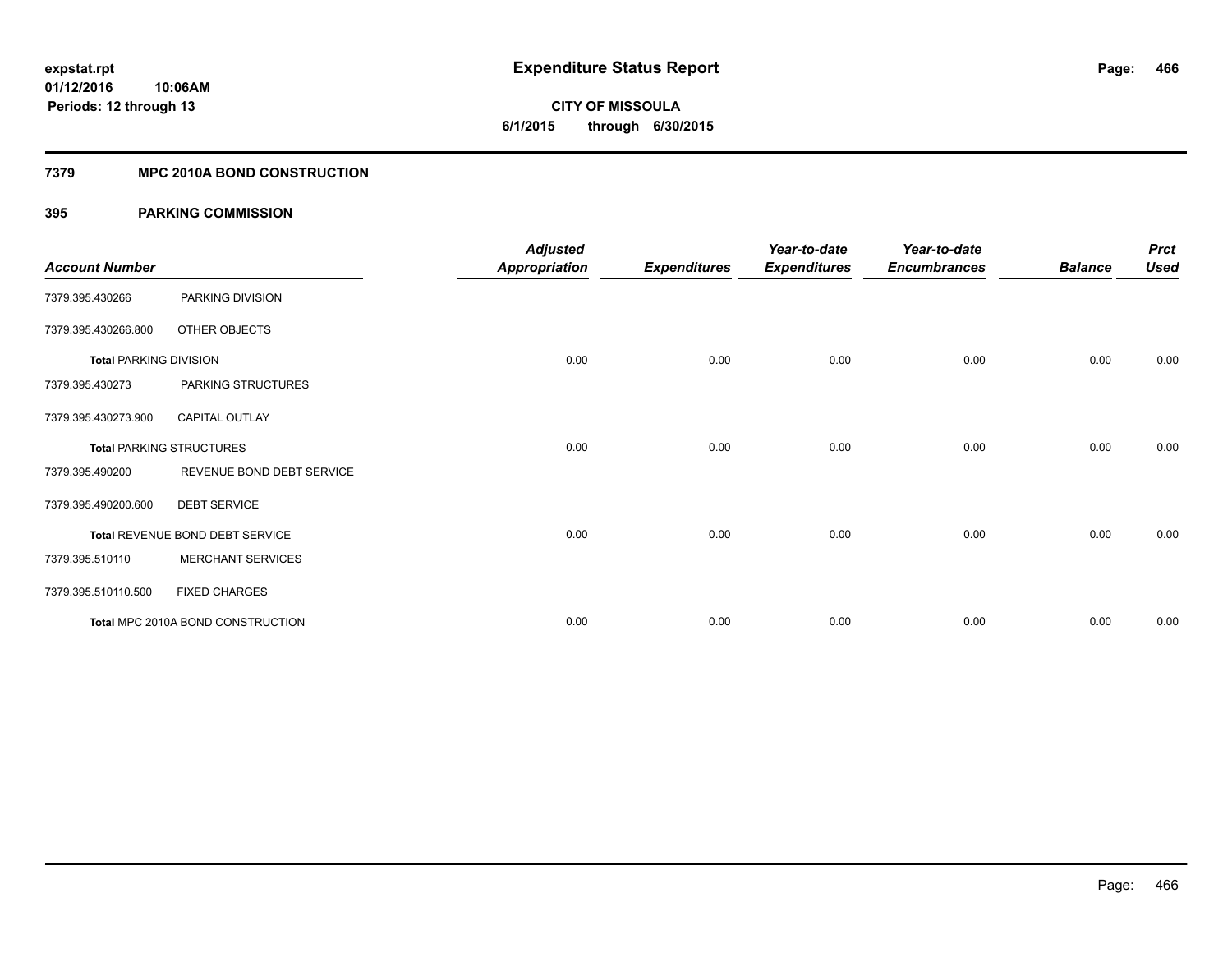**CITY OF MISSOULA 6/1/2015 through 6/30/2015**

#### **7380 BUSINESS IMPROVEMENT DISTRICT**

## **375 BUSINESS IMPROVEMENT DISTRICT**

| <b>Account Number</b>                                                                     | <b>Adjusted</b><br>Appropriation | <b>Expenditures</b> | Year-to-date<br><b>Expenditures</b> | Year-to-date<br><b>Encumbrances</b> | <b>Balance</b>                 | <b>Prct</b><br><b>Used</b> |
|-------------------------------------------------------------------------------------------|----------------------------------|---------------------|-------------------------------------|-------------------------------------|--------------------------------|----------------------------|
| <b>BUSINESS IMPROVEMENT DISTRICT</b><br>7380.375.471210                                   |                                  |                     |                                     |                                     |                                |                            |
| PURCHASED SERVICES<br>7380.375.471210.300                                                 |                                  |                     |                                     |                                     |                                |                            |
| 7380.375.471210.350.000 PROFESSIONAL SERVICES<br><b>Total PURCHASED SERVICES</b>          | 310,904.00<br>310,904.00         | 0.00<br>0.00        | 0.00<br>0.00                        | 0.00<br>0.00                        | 310,904.00<br>310,904.00       | 0.00<br>0.00               |
| 7380.375.471210.800<br>OTHER OBJECTS                                                      |                                  |                     |                                     |                                     |                                |                            |
| 7380.375.471210.845.000 CONTINGENCY<br>Total OTHER OBJECTS                                | 5,000.00<br>5,000.00             | 0.00<br>0.00        | 0.00<br>0.00                        | 0.00<br>0.00                        | 5,000.00<br>5,000.00           | 0.00<br>0.00               |
| Total BUSINESS IMPROVEMENT DISTRICT<br>7380.375.471220<br><b>BID MARKETING</b>            | 315,904.00                       | 0.00                | 0.00                                | 0.00                                | 315,904.00                     | 0.00                       |
| 7380.375.471220.300<br>PURCHASED SERVICES                                                 |                                  |                     |                                     |                                     |                                |                            |
| 7380.375.471220.350.000 PROFESSIONAL SERVICES<br><b>Total BID MARKETING</b>               | 45,100.00<br>45,100.00           | 0.00<br>0.00        | 0.00<br>0.00                        | 0.00<br>0.00                        | 45,100.00<br>45,100.00         | 0.00<br>0.00               |
| STREETSCAPE MAINTENANCE-BID<br>7380.375.471230                                            |                                  |                     |                                     |                                     |                                |                            |
| PURCHASED SERVICES<br>7380.375.471230.300                                                 |                                  |                     |                                     |                                     |                                |                            |
| 7380.375.471230.350.000 PROFESSIONAL SERVICES<br><b>Total STREETSCAPE MAINTENANCE-BID</b> | 60,000.00<br>60,000.00           | 0.00<br>0.00        | 0.00<br>0.00                        | 0.00<br>0.00                        | 60,000.00<br>60,000.00         | 0.00<br>0.00               |
| SAFETY-BID<br>7380.375.471240                                                             |                                  |                     |                                     |                                     |                                |                            |
| <b>PURCHASED SERVICES</b><br>7380.375.471240.300                                          |                                  |                     |                                     |                                     |                                |                            |
| 7380.375.471240.350.000 PROFESSIONAL SERVICES - BID SAFETY<br><b>Total SAFETY-BID</b>     | 0.00<br>0.00                     | 0.00<br>0.00        | 300,000.00<br>300,000.00            | 0.00<br>0.00                        | $-300,000.00$<br>$-300,000.00$ | 0.00<br>0.00               |
| 7380.375.510110<br><b>MERCHANT SERVICES</b>                                               |                                  |                     |                                     |                                     |                                |                            |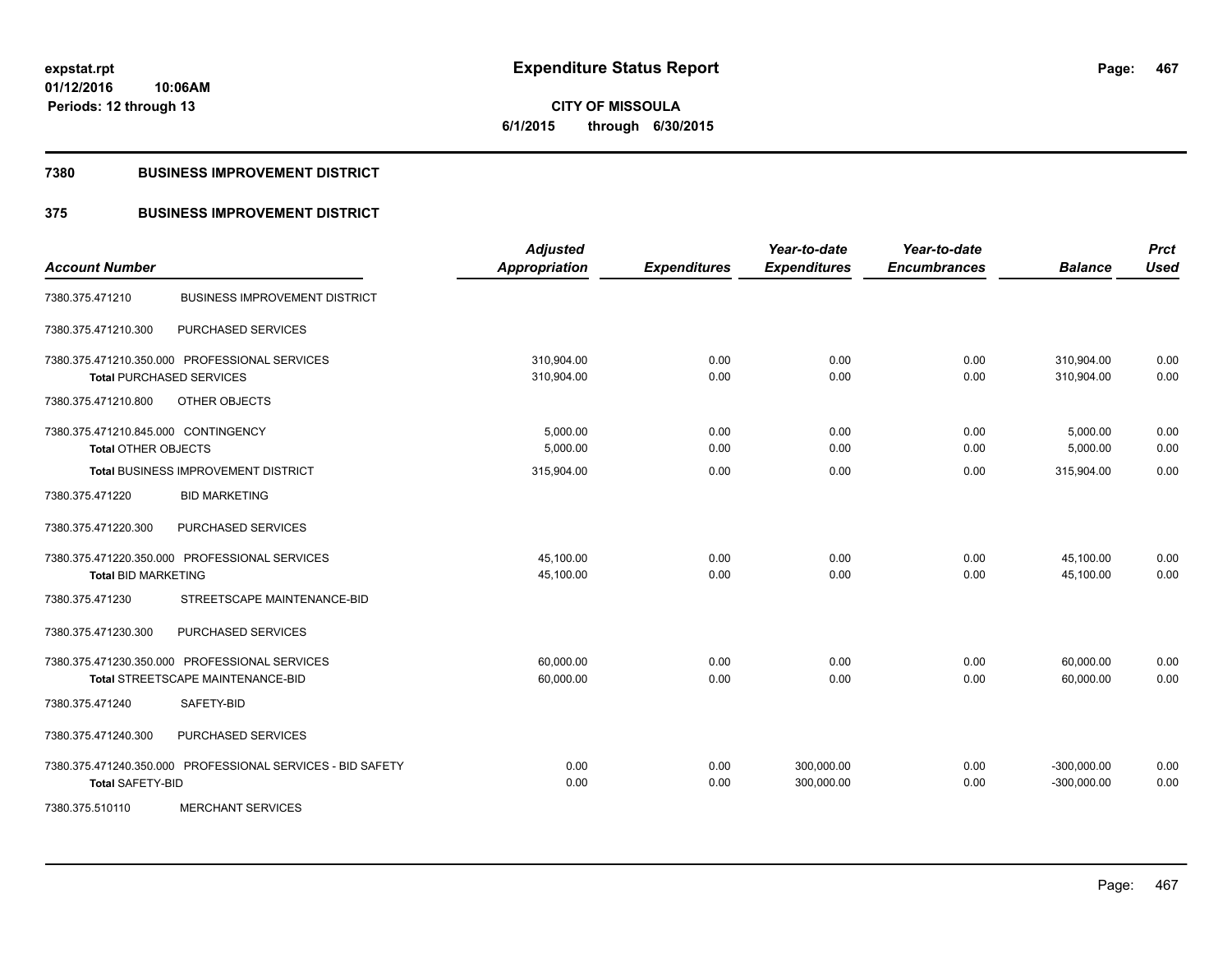## **CITY OF MISSOULA 6/1/2015 through 6/30/2015**

## **7380 BUSINESS IMPROVEMENT DISTRICT**

## **375 BUSINESS IMPROVEMENT DISTRICT**

| <b>Account Number</b>                       | <b>Adjusted</b><br>Appropriation | <b>Expenditures</b> | Year-to-date<br><b>Expenditures</b> | Year-to-date<br><b>Encumbrances</b> | <b>Balance</b> | Prct<br>Used |
|---------------------------------------------|----------------------------------|---------------------|-------------------------------------|-------------------------------------|----------------|--------------|
| <b>FIXED CHARGES</b><br>7380.375.510110.500 |                                  |                     |                                     |                                     |                |              |
| <b>Total MERCHANT SERVICES</b>              | 0.00                             | 0.00                | 0.00                                | 0.00                                | 0.00           | 0.00         |
| <b>Total BUSINESS IMPROVEMENT DISTRICT</b>  | 421,004.00                       | 0.00                | 300,000.00                          | 0.00                                | 121.004.00     | 71.26        |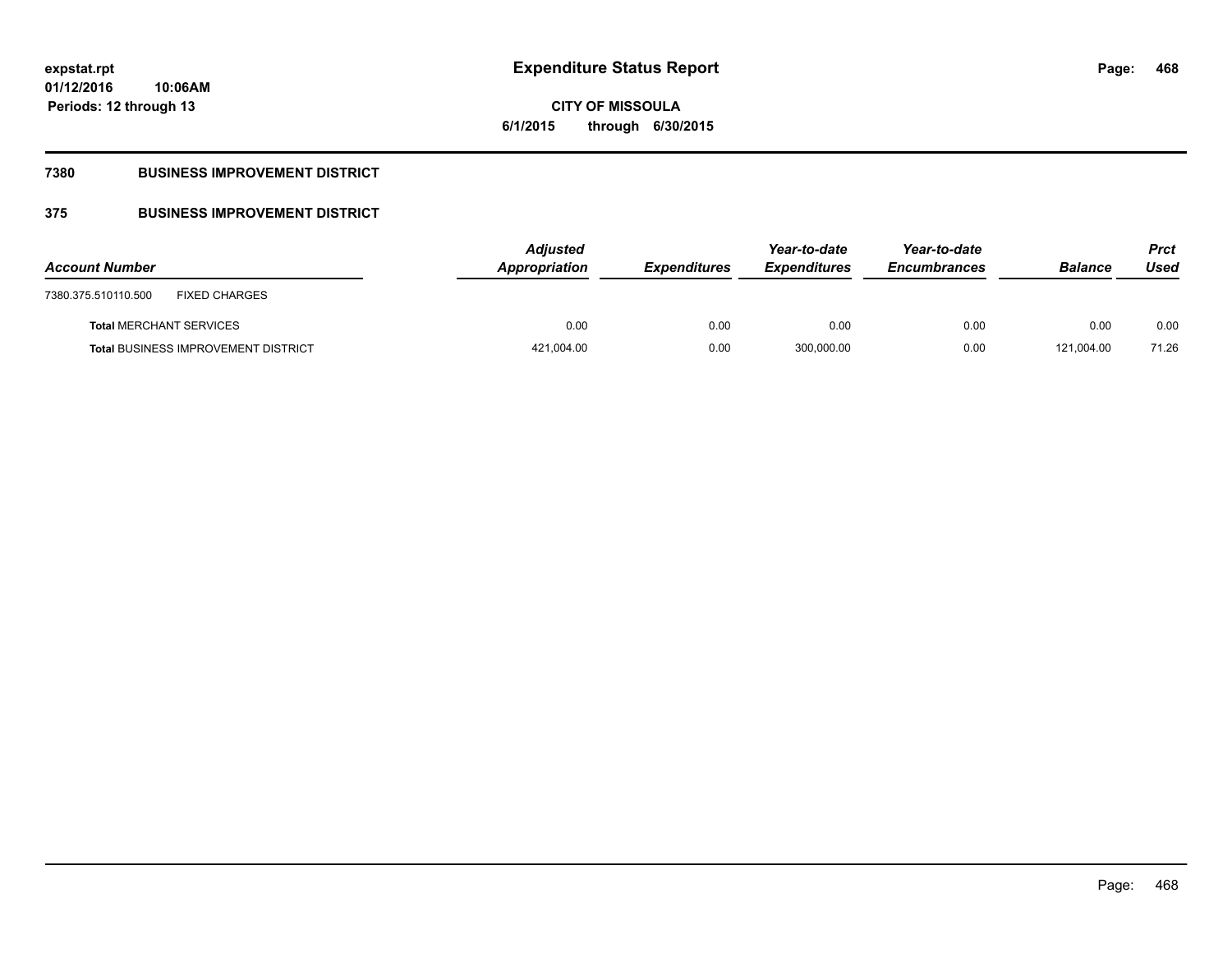**469**

**01/12/2016 10:06AM Periods: 12 through 13**

**CITY OF MISSOULA 6/1/2015 through 6/30/2015**

#### **7381 TOURISM BUSINESS IMPROVEMENT DISTRICT**

### **375 BUSINESS IMPROVEMENT DISTRICT**

| <b>Account Number</b>          |                                                                                                | <b>Adjusted</b><br><b>Appropriation</b> | <b>Expenditures</b> | Year-to-date<br><b>Expenditures</b> | Year-to-date<br><b>Encumbrances</b> | <b>Balance</b>           | <b>Prct</b><br><b>Used</b> |
|--------------------------------|------------------------------------------------------------------------------------------------|-----------------------------------------|---------------------|-------------------------------------|-------------------------------------|--------------------------|----------------------------|
| 7381.375.471210                | <b>BUSINESS IMPROVEMENT DISTRICT</b>                                                           |                                         |                     |                                     |                                     |                          |                            |
| 7381.375.471210.300            | PURCHASED SERVICES                                                                             |                                         |                     |                                     |                                     |                          |                            |
|                                | 7381.375.471210.390.000 OTHER PURCHASED SERVICES<br><b>Total BUSINESS IMPROVEMENT DISTRICT</b> | 620.494.00<br>620,494.00                | 0.00<br>0.00        | 0.00<br>0.00                        | 0.00<br>0.00                        | 620.494.00<br>620,494.00 | 0.00<br>0.00               |
| 7381.375.510110                | <b>MERCHANT SERVICES</b>                                                                       |                                         |                     |                                     |                                     |                          |                            |
| 7381.375.510110.500            | <b>FIXED CHARGES</b>                                                                           |                                         |                     |                                     |                                     |                          |                            |
| <b>Total MERCHANT SERVICES</b> |                                                                                                | 0.00                                    | 0.00                | 0.00                                | 0.00                                | 0.00                     | 0.00                       |
|                                | <b>Total TOURISM BUSINESS IMPROVEMENT DISTRICT</b>                                             | 620,494.00                              | 0.00                | 0.00                                | 0.00                                | 620.494.00               | 0.00                       |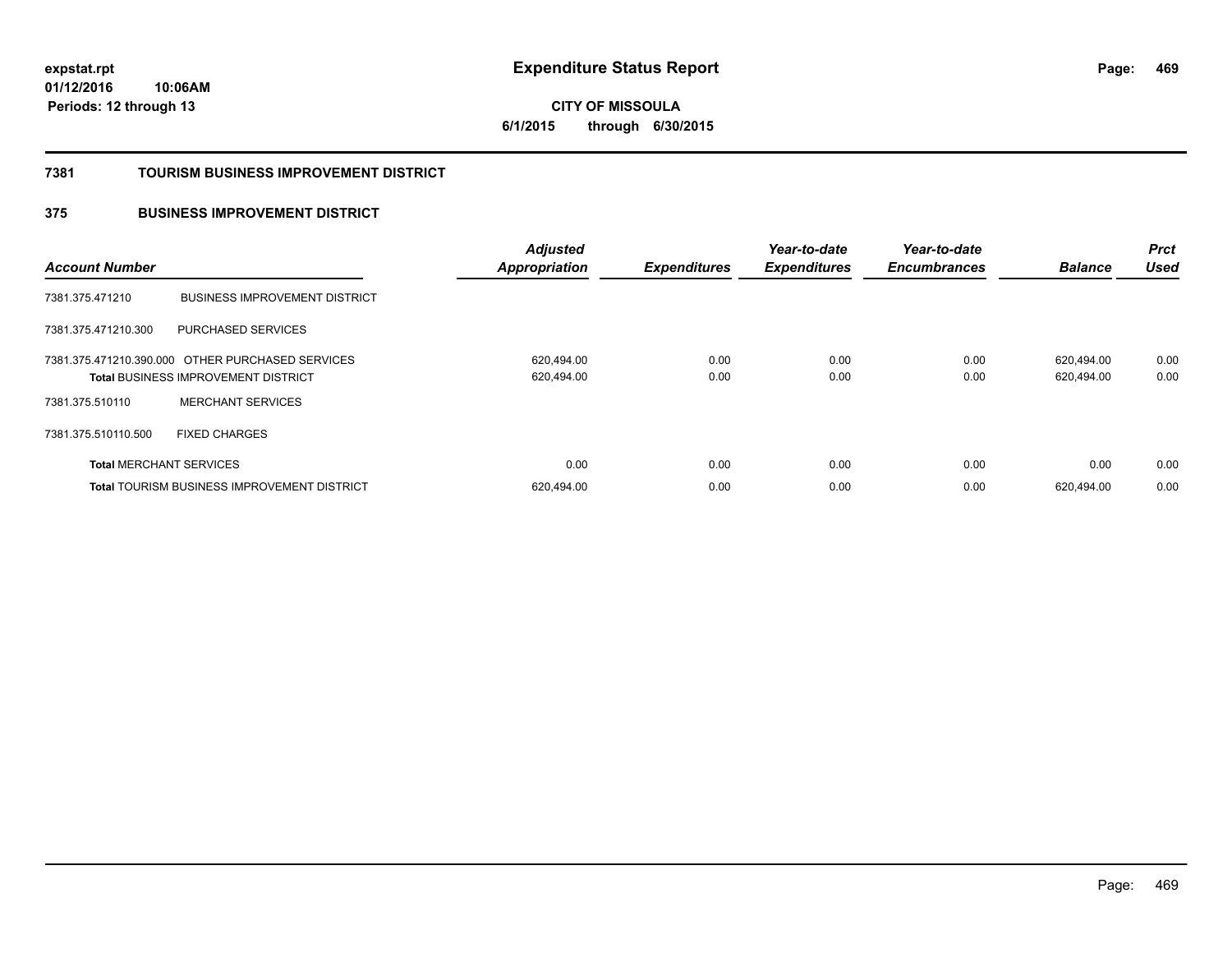### **7382 5.75M TIF RESERVE**

| <b>Account Number</b>   |                                | <b>Adjusted</b><br>Appropriation | <b>Expenditures</b> | Year-to-date<br><b>Expenditures</b> | Year-to-date<br><b>Encumbrances</b> | <b>Balance</b> | <b>Prct</b><br>Used |
|-------------------------|--------------------------------|----------------------------------|---------------------|-------------------------------------|-------------------------------------|----------------|---------------------|
| 7382.390.490607         | <b>TRANSFERS TO BROWNFIELD</b> |                                  |                     |                                     |                                     |                |                     |
| 7382.390.490607.800     | OTHER OBJECTS                  |                                  |                     |                                     |                                     |                |                     |
| Total 5.75M TIF RESERVE |                                | 0.00                             | 0.00                | 0.00                                | 0.00                                | 0.00           | 0.00                |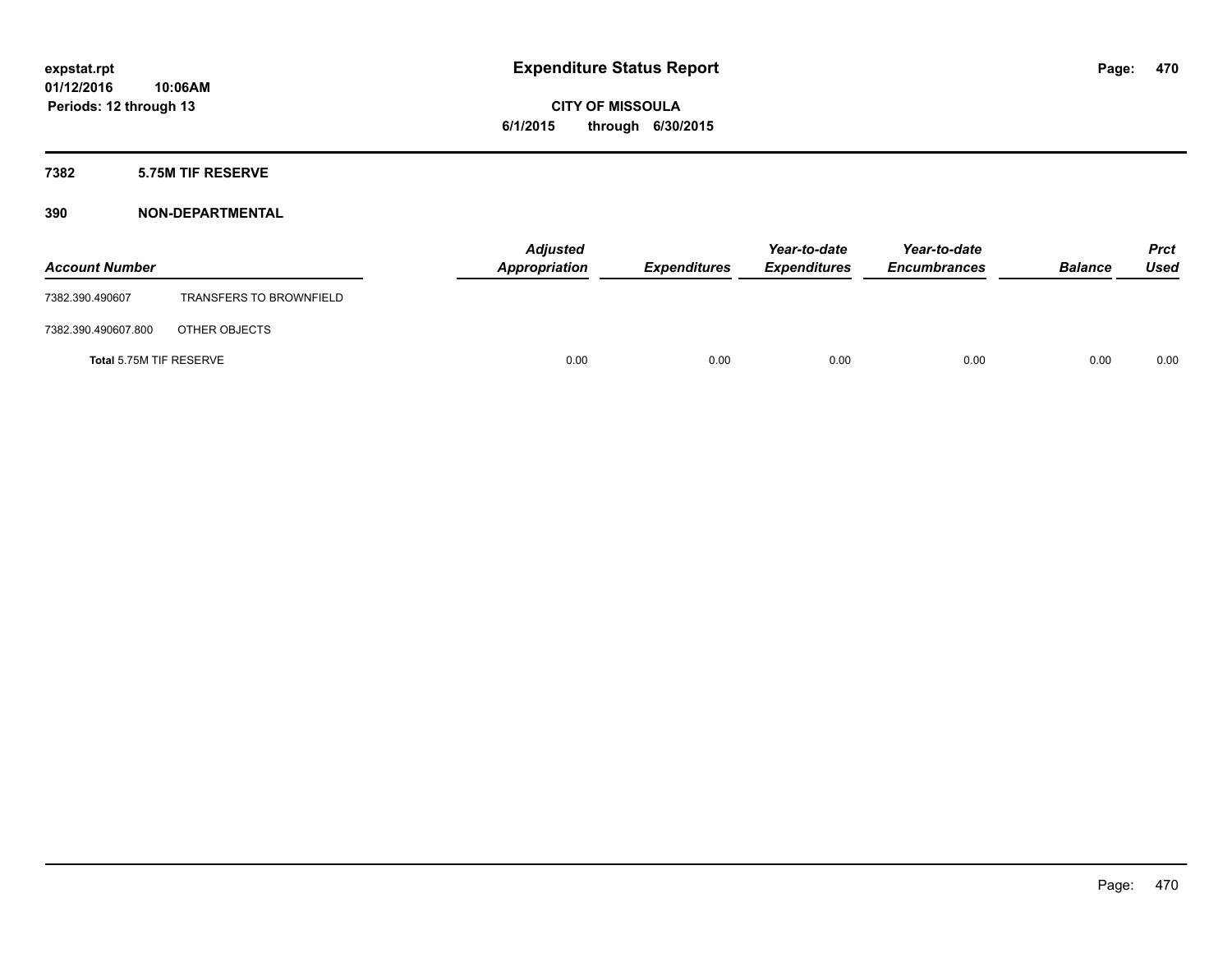### **7383 RIVERFRONT TRIANGLE URD**

| <b>Account Number</b>                                           |                                                | <b>Adjusted</b><br><b>Appropriation</b> | <b>Expenditures</b>  | Year-to-date<br><b>Expenditures</b> | Year-to-date<br><b>Encumbrances</b> | <b>Balance</b>         | <b>Prct</b><br><b>Used</b> |
|-----------------------------------------------------------------|------------------------------------------------|-----------------------------------------|----------------------|-------------------------------------|-------------------------------------|------------------------|----------------------------|
| 7383.385.470210                                                 | <b>ADMINISTRATION</b>                          |                                         |                      |                                     |                                     |                        |                            |
| 7383.385.470210.800                                             | OTHER OBJECTS                                  |                                         |                      |                                     |                                     |                        |                            |
| <b>Total ADMINISTRATION</b>                                     |                                                | 0.00                                    | 0.00                 | 0.00                                | 0.00                                | 0.00                   | 0.00                       |
| 7383.385.470230                                                 | PW FACILITY                                    |                                         |                      |                                     |                                     |                        |                            |
| 7383.385.470230.700                                             | <b>GRANTS &amp; CONTRIBUTIONS</b>              |                                         |                      |                                     |                                     |                        |                            |
|                                                                 | <b>Total GRANTS &amp; CONTRIBUTIONS</b>        | 0.00                                    | 0.00                 | 0.00                                | 0.00                                | 0.00                   | 0.00                       |
| 7383.385.470230.800                                             | OTHER OBJECTS                                  |                                         |                      |                                     |                                     |                        |                            |
| 7383.385.470230.845.000 CONTINGENCY<br><b>Total PW FACILITY</b> |                                                | 16.724.00<br>16,724.00                  | 0.00<br>0.00         | 0.00<br>0.00                        | 0.00<br>0.00                        | 16,724.00<br>16,724.00 | 0.00<br>0.00               |
| 7383.385.470260                                                 | <b>PLANNING &amp; MGMT</b>                     |                                         |                      |                                     |                                     |                        |                            |
| 7383.385.470260.300                                             | PURCHASED SERVICES                             |                                         |                      |                                     |                                     |                        |                            |
|                                                                 | <b>Total PURCHASED SERVICES</b>                | 0.00                                    | 0.00                 | 0.00                                | 0.00                                | 0.00                   | 0.00                       |
| 7383.385.470260.700                                             | <b>GRANTS &amp; CONTRIBUTIONS</b>              |                                         |                      |                                     |                                     |                        |                            |
| <b>Total PLANNING &amp; MGMT</b>                                | 7383.385.470260.700.000 GRANTS & CONTRIBUTIONS | 8,333.00<br>8,333.00                    | 6,000.00<br>6,000.00 | 8,333.00<br>8,333.00                | 0.00<br>0.00                        | 0.00<br>0.00           | 100.00<br>100.00           |
| 7383.385.510110                                                 | <b>MERCHANT SERVICES</b>                       |                                         |                      |                                     |                                     |                        |                            |
| 7383.385.510110.500                                             | <b>FIXED CHARGES</b>                           |                                         |                      |                                     |                                     |                        |                            |
| <b>Total MERCHANT SERVICES</b>                                  |                                                | 0.00                                    | 0.00                 | 0.00                                | 0.00                                | 0.00                   | 0.00                       |
|                                                                 | <b>Total RIVERFRONT TRIANGLE URD</b>           | 25,057.00                               | 6,000.00             | 8,333.00                            | 0.00                                | 16,724.00              | 33.26                      |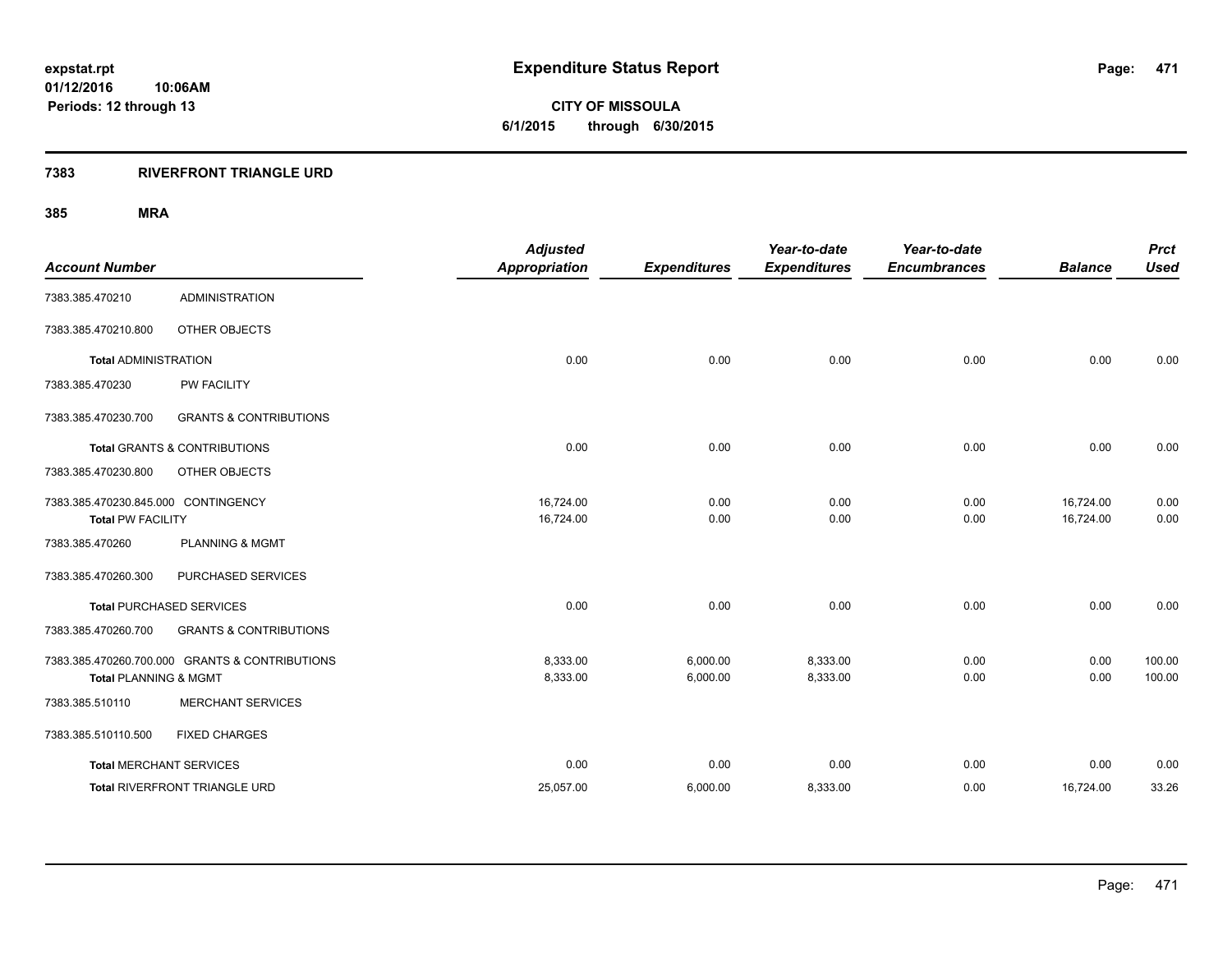**472**

**01/12/2016 10:06AM Periods: 12 through 13**

**CITY OF MISSOULA 6/1/2015 through 6/30/2015**

### **7384 MILLSITE TAX INCREMENT FUND**

| <b>Account Number</b>       |                                          | <b>Adjusted</b><br>Appropriation | <b>Expenditures</b> | Year-to-date<br><b>Expenditures</b> | Year-to-date<br><b>Encumbrances</b> | <b>Balance</b> | <b>Prct</b><br><b>Used</b> |
|-----------------------------|------------------------------------------|----------------------------------|---------------------|-------------------------------------|-------------------------------------|----------------|----------------------------|
| 7384.385.470210             | <b>ADMINISTRATION</b>                    |                                  |                     |                                     |                                     |                |                            |
| 7384.385.470210.800         | OTHER OBJECTS                            |                                  |                     |                                     |                                     |                |                            |
| <b>Total ADMINISTRATION</b> |                                          | 0.00                             | 0.00                | 0.00                                | 0.00                                | 0.00           | 0.00                       |
| 7384.385.490200             | REVENUE BOND DEBT SERVICE                |                                  |                     |                                     |                                     |                |                            |
| 7384.385.490200.600         | <b>DEBT SERVICE</b>                      |                                  |                     |                                     |                                     |                |                            |
|                             | Total REVENUE BOND DEBT SERVICE          | 0.00                             | 0.00                | 0.00                                | 0.00                                | 0.00           | 0.00                       |
| 7384.385.510110             | <b>MERCHANT SERVICES</b>                 |                                  |                     |                                     |                                     |                |                            |
| 7384.385.510110.500         | <b>FIXED CHARGES</b>                     |                                  |                     |                                     |                                     |                |                            |
|                             | <b>Total MERCHANT SERVICES</b>           | 0.00                             | 0.00                | 0.00                                | 0.00                                | 0.00           | 0.00                       |
|                             | <b>Total MILLSITE TAX INCREMENT FUND</b> | 0.00                             | 0.00                | 0.00                                | 0.00                                | 0.00           | 0.00                       |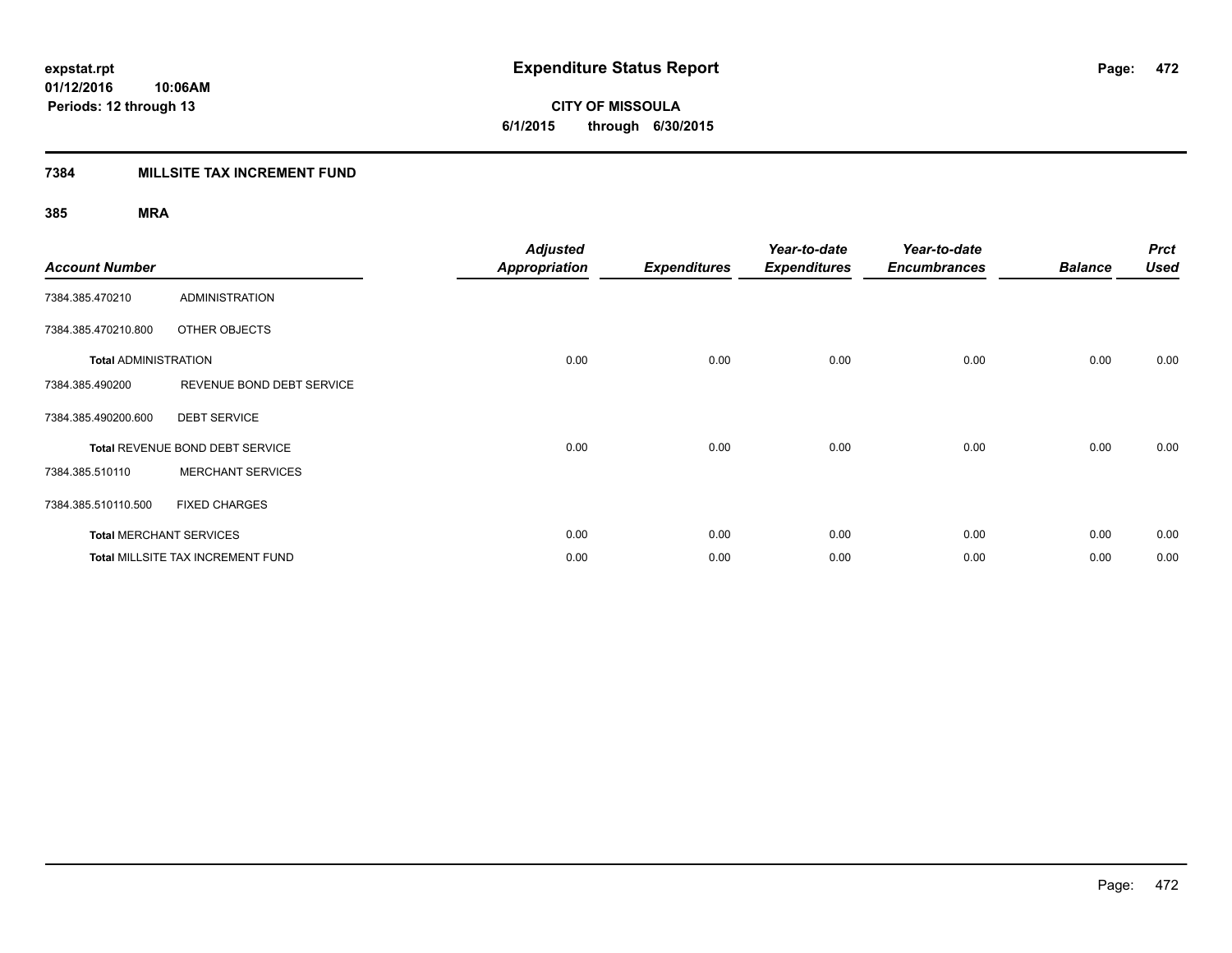**CITY OF MISSOULA 6/1/2015 through 6/30/2015**

### **7385 FRONT STREET URD**

| <b>Account Number</b>                                          | <b>Adjusted</b><br><b>Appropriation</b> | <b>Expenditures</b> | Year-to-date<br><b>Expenditures</b> | Year-to-date<br><b>Encumbrances</b> | <b>Balance</b> | <b>Prct</b><br><b>Used</b> |
|----------------------------------------------------------------|-----------------------------------------|---------------------|-------------------------------------|-------------------------------------|----------------|----------------------------|
| TENNIS COURT REBUILD<br>7385.385.460436                        |                                         |                     |                                     |                                     |                |                            |
| PURCHASED SERVICES<br>7385.385.460436.300                      |                                         |                     |                                     |                                     |                |                            |
| <b>Total TENNIS COURT REBUILD</b>                              | 0.00                                    | 0.00                | 0.00                                | 0.00                                | 0.00           | 0.00                       |
| PW FACILITY<br>7385.385.470230                                 |                                         |                     |                                     |                                     |                |                            |
| PURCHASED SERVICES<br>7385.385.470230.300                      |                                         |                     |                                     |                                     |                |                            |
| 7385.385.470230.350.000 PROFESSIONAL SERVICES                  | 0.00                                    | 2,054.46            | 65,347.89                           | 0.00                                | $-65,347.89$   | 0.00                       |
| <b>Total PURCHASED SERVICES</b>                                | 0.00                                    | 2,054.46            | 65,347.89                           | 0.00                                | $-65,347.89$   | 0.00                       |
| <b>GRANTS &amp; CONTRIBUTIONS</b><br>7385.385.470230.700       |                                         |                     |                                     |                                     |                |                            |
| 7385.385.470230.700.000 PROJECT EXPENSE-PUBLIC WORKS           | 71,189.00                               | 0.00                | 0.00                                | 0.00                                | 71,189.00      | 0.00                       |
| <b>Total GRANTS &amp; CONTRIBUTIONS</b>                        | 71,189.00                               | 0.00                | 0.00                                | 0.00                                | 71,189.00      | 0.00                       |
| OTHER OBJECTS<br>7385.385.470230.800                           |                                         |                     |                                     |                                     |                |                            |
| 7385.385.470230.845.000 CONTINGENCY                            | 490,401.00                              | 0.00                | 0.00                                | 0.00                                | 490,401.00     | 0.00                       |
| <b>Total OTHER OBJECTS</b>                                     | 490,401.00                              | 0.00                | 0.00                                | 0.00                                | 490,401.00     | 0.00                       |
| <b>Total PW FACILITY</b>                                       | 561,590.00                              | 2,054.46            | 65,347.89                           | 0.00                                | 496,242.11     | 11.64                      |
| <b>PLANNING &amp; MGMT</b><br>7385.385.470260                  |                                         |                     |                                     |                                     |                |                            |
| PURCHASED SERVICES<br>7385.385.470260.300                      |                                         |                     |                                     |                                     |                |                            |
| <b>Total PURCHASED SERVICES</b>                                | 0.00                                    | 0.00                | 0.00                                | 0.00                                | 0.00           | 0.00                       |
| <b>GRANTS &amp; CONTRIBUTIONS</b><br>7385.385.470260.700       |                                         |                     |                                     |                                     |                |                            |
| 7385.385.470260.700.000 PLANNING & MGMT/GRANTS & CONTRIBUTIONS | 10,000.00                               | 0.00                | 0.00                                | 0.00                                | 10,000.00      | 0.00                       |
| <b>Total GRANTS &amp; CONTRIBUTIONS</b>                        | 10,000.00                               | 0.00                | 0.00                                | 0.00                                | 10,000.00      | 0.00                       |
| 7385.385.470260.800<br>OTHER OBJECTS                           |                                         |                     |                                     |                                     |                |                            |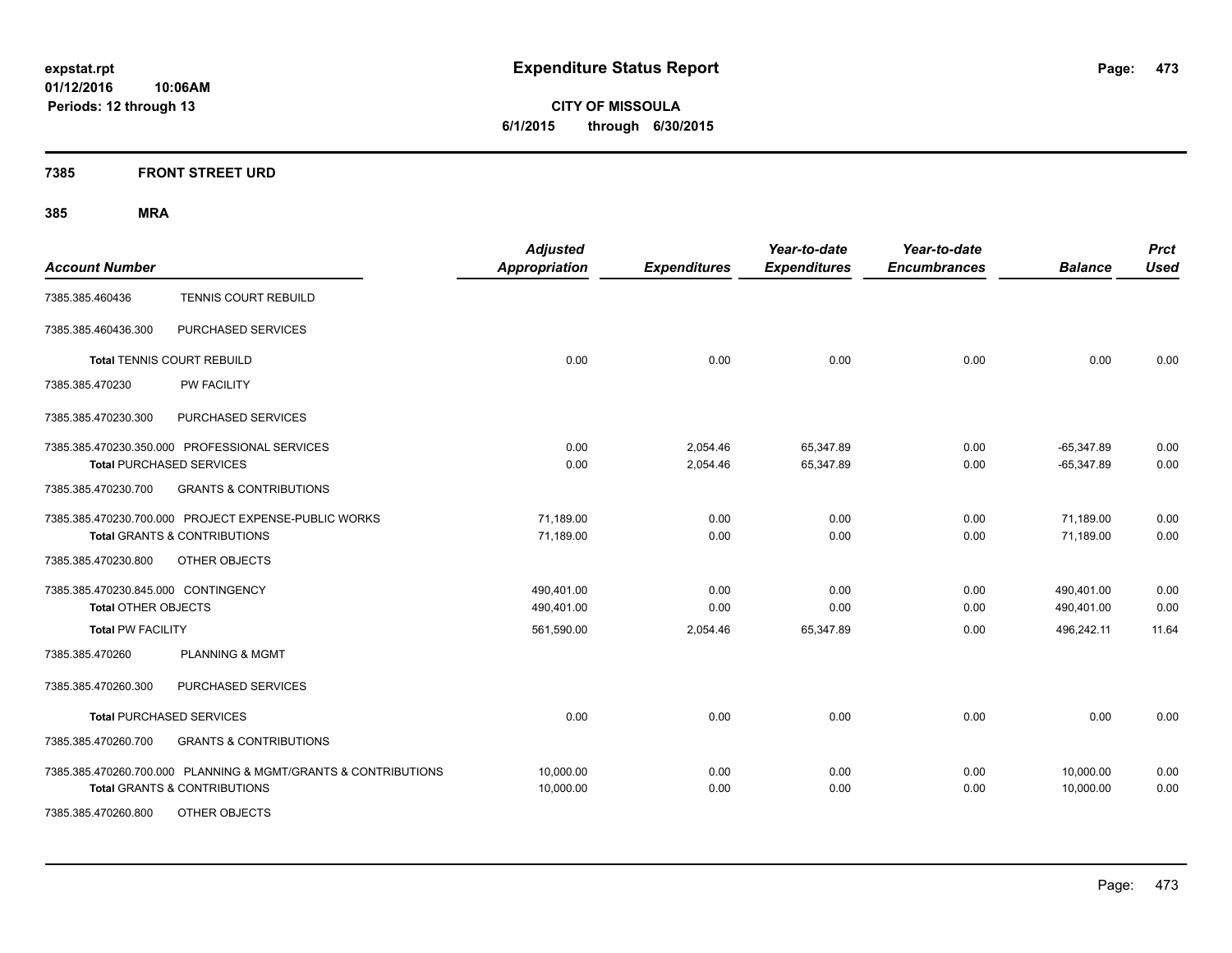**CITY OF MISSOULA 6/1/2015 through 6/30/2015**

### **7385 FRONT STREET URD**

| <b>Account Number</b>                                             |                                         | <b>Adjusted</b><br><b>Appropriation</b> | <b>Expenditures</b> | Year-to-date<br><b>Expenditures</b> | Year-to-date<br><b>Encumbrances</b> | <b>Balance</b>           | <b>Prct</b><br><b>Used</b> |
|-------------------------------------------------------------------|-----------------------------------------|-----------------------------------------|---------------------|-------------------------------------|-------------------------------------|--------------------------|----------------------------|
| 7385.385.470260.845.000 CONTINGENCY<br><b>Total OTHER OBJECTS</b> |                                         | 50,000.00<br>50,000.00                  | 0.00<br>0.00        | 0.00<br>0.00                        | 0.00<br>0.00                        | 50,000.00<br>50,000.00   | 0.00<br>0.00               |
| <b>Total PLANNING &amp; MGMT</b>                                  |                                         | 60,000.00                               | 0.00                | 0.00                                | 0.00                                | 60,000.00                | 0.00                       |
| 7385.385.470270                                                   | <b>CLEARING &amp; DEMO</b>              |                                         |                     |                                     |                                     |                          |                            |
| 7385.385.470270.700                                               | <b>GRANTS &amp; CONTRIBUTIONS</b>       |                                         |                     |                                     |                                     |                          |                            |
|                                                                   | <b>Total GRANTS &amp; CONTRIBUTIONS</b> | 0.00                                    | 0.00                | 0.00                                | 0.00                                | 0.00                     | 0.00                       |
| 7385.385.470270.800                                               | OTHER OBJECTS                           |                                         |                     |                                     |                                     |                          |                            |
| 7385.385.470270.845.000 CONTINGENCY<br>Total CLEARING & DEMO      |                                         | 100.000.00<br>100,000.00                | 0.00<br>0.00        | 0.00<br>0.00                        | 0.00<br>0.00                        | 100.000.00<br>100,000.00 | 0.00<br>0.00               |
| 7385.385.470281                                                   | FRONT STREET PARKING STRUCTURE          |                                         |                     |                                     |                                     |                          |                            |
| 7385.385.470281.900                                               | CAPITAL OUTLAY                          |                                         |                     |                                     |                                     |                          |                            |
|                                                                   | Total FRONT STREET PARKING STRUCTURE    | 0.00                                    | 0.00                | 0.00                                | 0.00                                | 0.00                     | 0.00                       |
| 7385.385.510110                                                   | <b>MERCHANT SERVICES</b>                |                                         |                     |                                     |                                     |                          |                            |
| 7385.385.510110.500                                               | <b>FIXED CHARGES</b>                    |                                         |                     |                                     |                                     |                          |                            |
| <b>Total MERCHANT SERVICES</b>                                    |                                         | 0.00                                    | 0.00                | 0.00                                | 0.00                                | 0.00                     | 0.00                       |
| <b>Total FRONT STREET URD</b>                                     |                                         | 721,590.00                              | 2,054.46            | 65,347.89                           | 0.00                                | 656,242.11               | 9.06                       |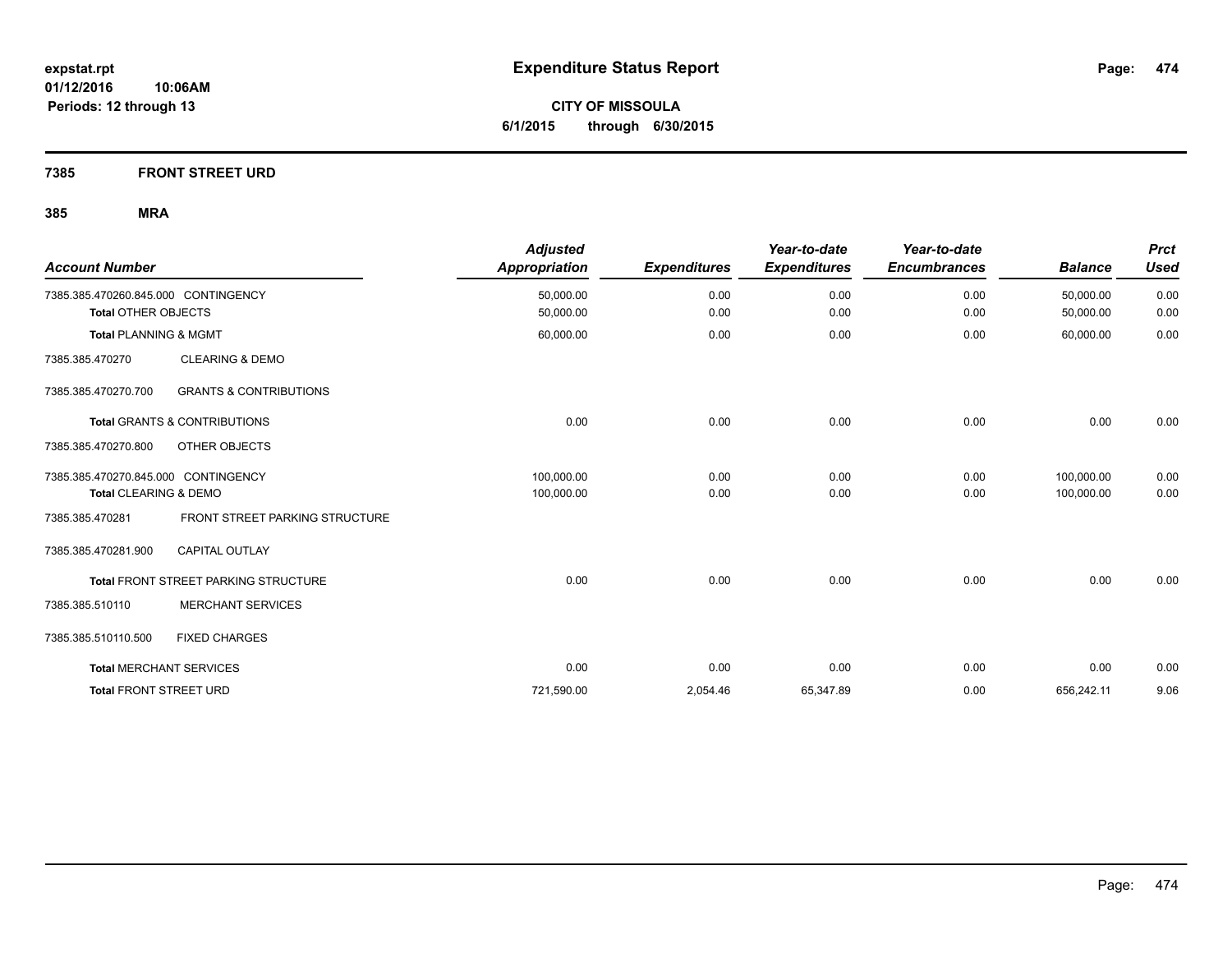**CITY OF MISSOULA 6/1/2015 through 6/30/2015**

#### **7386 DEBT SERVICE-SAFEWAY/ST PAT 1.5M**

| <b>Account Number</b> |                                   | <b>Adjusted</b><br><b>Appropriation</b> | <b>Expenditures</b> | Year-to-date<br><b>Expenditures</b> | Year-to-date<br><b>Encumbrances</b> | <b>Balance</b> | <b>Prct</b><br><b>Used</b> |
|-----------------------|-----------------------------------|-----------------------------------------|---------------------|-------------------------------------|-------------------------------------|----------------|----------------------------|
| 7386.385.470220       | PROPERTY ACQUISITION              |                                         |                     |                                     |                                     |                |                            |
| 7386.385.470220.900   | <b>CAPITAL OUTLAY</b>             |                                         |                     |                                     |                                     |                |                            |
|                       | <b>Total PROPERTY ACQUISITION</b> | 0.00                                    | 0.00                | 0.00                                | 0.00                                | 0.00           | 0.00                       |
| 7386.385.510110       | <b>MERCHANT SERVICES</b>          |                                         |                     |                                     |                                     |                |                            |
| 7386.385.510110.500   | <b>FIXED CHARGES</b>              |                                         |                     |                                     |                                     |                |                            |
| <b>Total MRA</b>      |                                   | 0.00                                    | 0.00                | 0.00                                | 0.00                                | 0.00           | 0.00                       |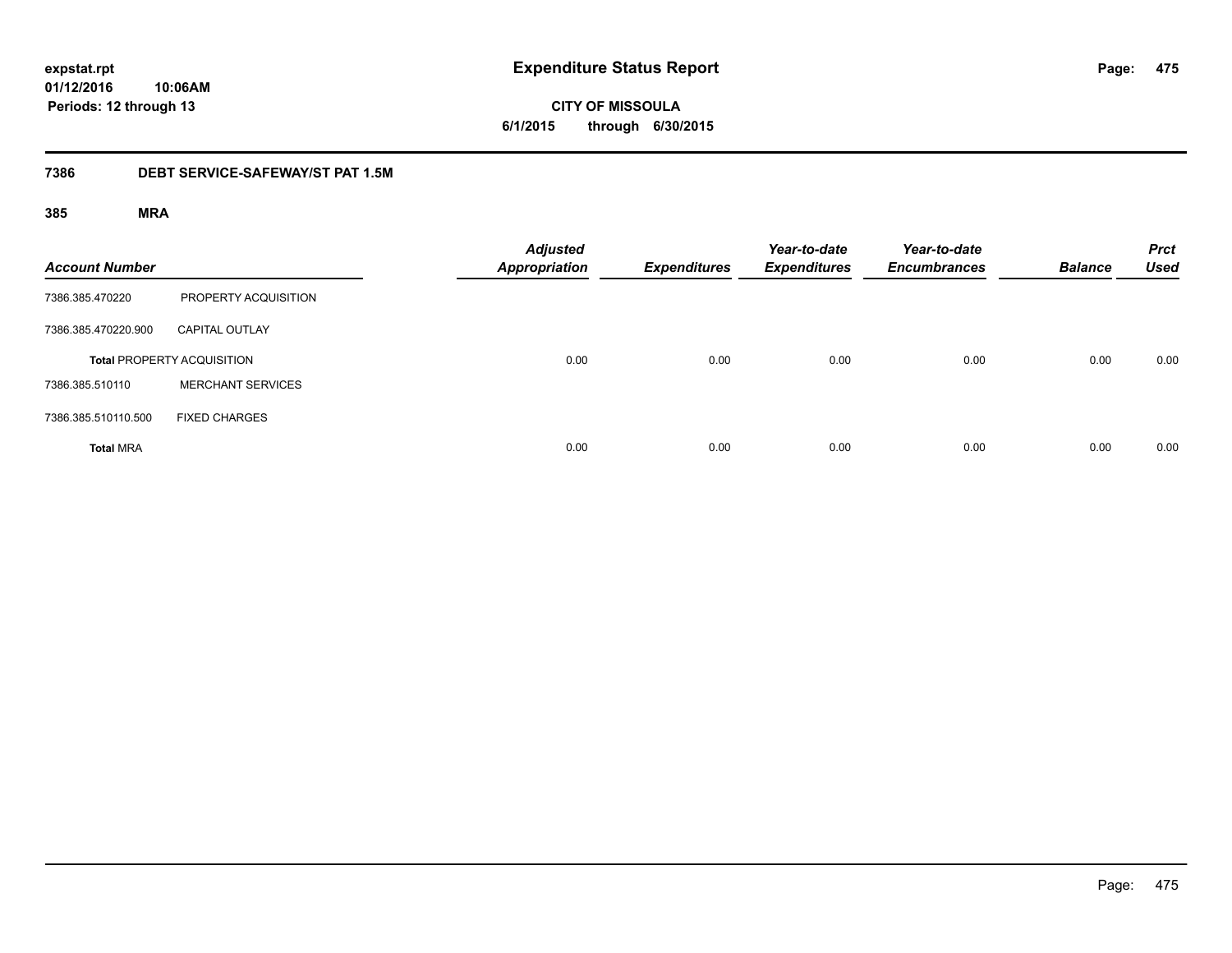# **01/12/2016**

**Periods: 12 through 13**

**CITY OF MISSOULA 6/1/2015 through 6/30/2015**

### **7386 DEBT SERVICE-SAFEWAY/ST PAT 1.5M**

|                                   |                                                 | Adjusted             |                     | Year-to-date        | Year-to-date        |                | <b>Prct</b> |
|-----------------------------------|-------------------------------------------------|----------------------|---------------------|---------------------|---------------------|----------------|-------------|
| <b>Account Number</b>             |                                                 | <b>Appropriation</b> | <b>Expenditures</b> | <b>Expenditures</b> | <b>Encumbrances</b> | <b>Balance</b> | Used        |
| 7386.390.490200                   | DEBT SERVICE-SAFEWAY/ST PAT 1.5M                |                      |                     |                     |                     |                |             |
| 7386.390.490200.600               | <b>DEBT SERVICE</b>                             |                      |                     |                     |                     |                |             |
| 7386.390.490200.610.000 PRINCIPAL |                                                 | 40,000.00            | 0.00                | 40,000.00           | 0.00                | 0.00           | 100.00      |
|                                   | 7386.390.490200.620.000 INTEREST / SERVICE FEES | 94,728.00            | 0.00                | 94,727.50           | 0.00                | 0.50           | 100.00      |
|                                   | Total DEBT SERVICE-SAFEWAY/ST PAT 1.5M          | 134,728.00           | 0.00                | 134,727.50          | 0.00                | 0.50           | 100.00      |
| 7386.390.490510                   | DS PAYMENTS TO GUARANTOR                        |                      |                     |                     |                     |                |             |
| 7386.390.490510.600               | <b>DEBT SERVICE</b>                             |                      |                     |                     |                     |                |             |
| 7386.390.490510.610.000 PRINCIPAL |                                                 | 18,168.00            | 0.00                | 18,060.75           | 0.00                | 107.25         | 99.41       |
|                                   | <b>Total DS PAYMENTS TO GUARANTOR</b>           | 18,168.00            | 0.00                | 18,060.75           | 0.00                | 107.25         | 99.41       |
| 7386.390.510110                   | <b>MERCHANT SERVICES</b>                        |                      |                     |                     |                     |                |             |
| 7386.390.510110.500               | <b>FIXED CHARGES</b>                            |                      |                     |                     |                     |                |             |
| <b>Total MERCHANT SERVICES</b>    |                                                 | 0.00                 | 0.00                | 0.00                | 0.00                | 0.00           | 0.00        |
|                                   | Total DEBT SERVICE-SAFEWAY/ST PAT 1.5M          | 152,896.00           | 0.00                | 152,788.25          | 0.00                | 107.75         | 99.93       |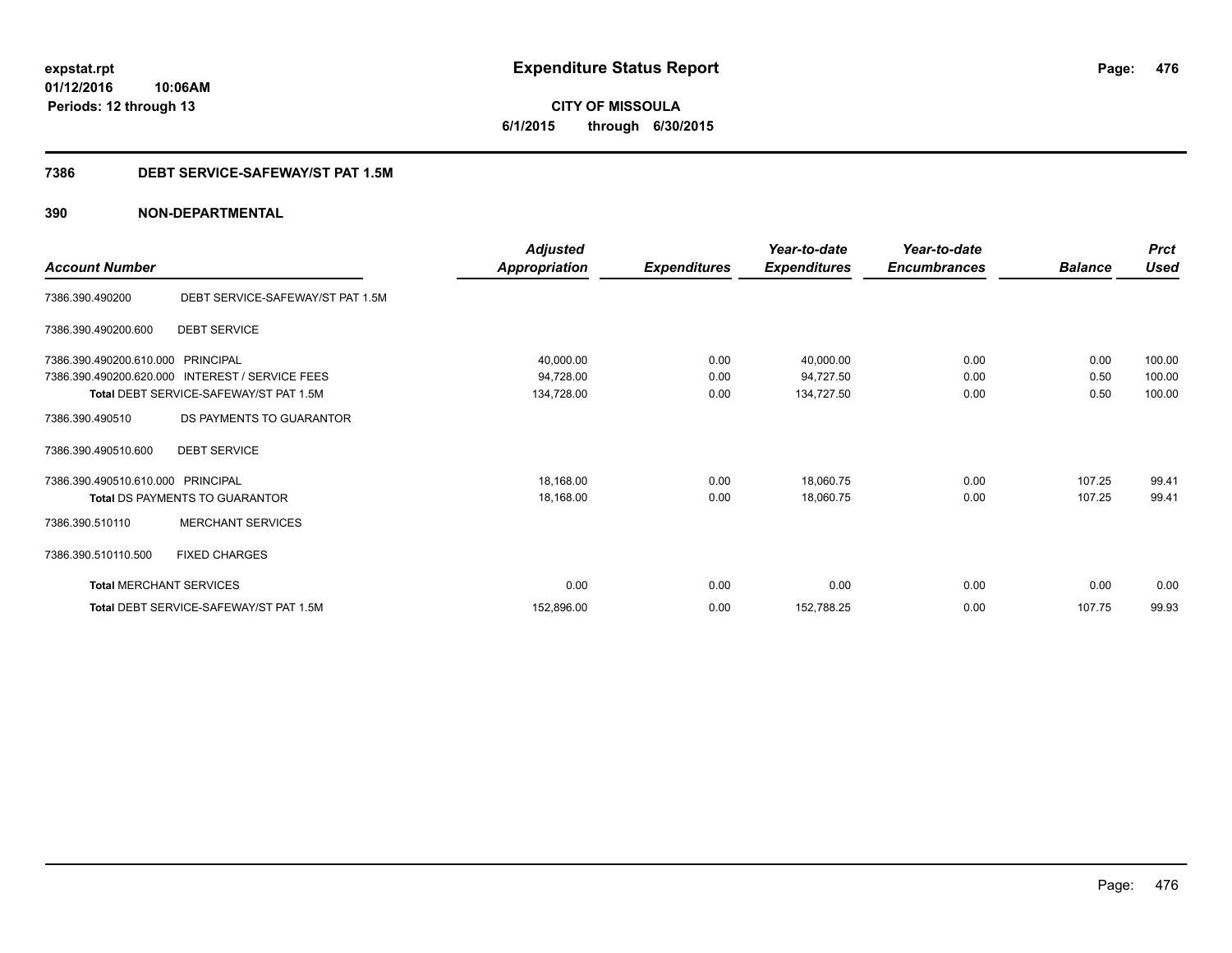**CITY OF MISSOULA 6/1/2015 through 6/30/2015**

#### **7387 DEBT SERVICE-BROWNFIELD RLF 1.125M**

| <b>Account Number</b>          |                                                                                             | <b>Adjusted</b><br><b>Appropriation</b> | <b>Expenditures</b>    | Year-to-date<br><b>Expenditures</b> | Year-to-date<br><b>Encumbrances</b> | <b>Balance</b> | <b>Prct</b><br><b>Used</b> |
|--------------------------------|---------------------------------------------------------------------------------------------|-----------------------------------------|------------------------|-------------------------------------|-------------------------------------|----------------|----------------------------|
| 7387.390.490200                | DEBT SERVICE-BROWNFIELD RLF 1.125M                                                          |                                         |                        |                                     |                                     |                |                            |
| 7387.390.490200.600            | <b>DEBT SERVICE</b>                                                                         |                                         |                        |                                     |                                     |                |                            |
|                                | 7387.390.490200.620.000 INTEREST / SERVICE FEES<br>Total DEBT SERVICE-BROWNFIELD RLF 1.125M | 24.781.00<br>24,781.00                  | 12.222.50<br>12,222.50 | 24.780.50<br>24,780.50              | 0.00<br>0.00                        | 0.50<br>0.50   | 100.00<br>100.00           |
| 7387.390.510110                | <b>MERCHANT SERVICES</b>                                                                    |                                         |                        |                                     |                                     |                |                            |
| 7387.390.510110.500            | <b>FIXED CHARGES</b>                                                                        |                                         |                        |                                     |                                     |                |                            |
| <b>Total MERCHANT SERVICES</b> |                                                                                             | 0.00                                    | 0.00                   | 0.00                                | 0.00                                | 0.00           | 0.00                       |
|                                | Total DEBT SERVICE-BROWNFIELD RLF 1.125M                                                    | 24,781.00                               | 12,222.50              | 24,780.50                           | 0.00                                | 0.50           | 100.00                     |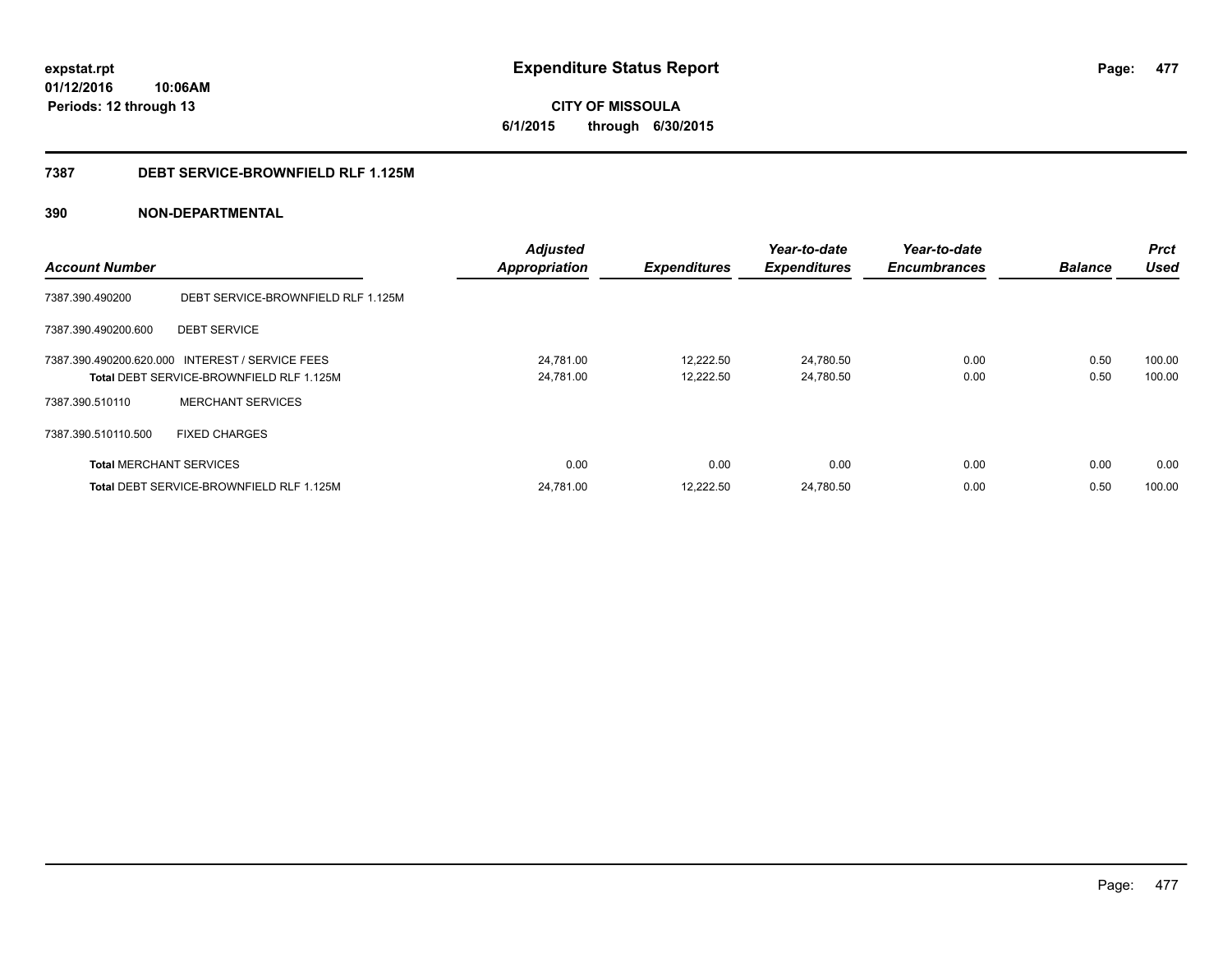**7388 RESERVE-3.6m TIF**

| <b>Account Number</b>  |                                      | <b>Adjusted</b><br><b>Appropriation</b> | <b>Expenditures</b> | Year-to-date<br><b>Expenditures</b> | Year-to-date<br><b>Encumbrances</b> | <b>Balance</b> | <b>Prct</b><br><b>Used</b> |
|------------------------|--------------------------------------|-----------------------------------------|---------------------|-------------------------------------|-------------------------------------|----------------|----------------------------|
| 7388.390.490607        | <b>TRANSFERS TO BROWNFIELD</b>       |                                         |                     |                                     |                                     |                |                            |
| 7388.390.490607.800    | OTHER OBJECTS                        |                                         |                     |                                     |                                     |                |                            |
|                        | <b>Total TRANSFERS TO BROWNFIELD</b> | 0.00                                    | 0.00                | 0.00                                | 0.00                                | 0.00           | 0.00                       |
| 7388.390.510110        | <b>MERCHANT SERVICES</b>             |                                         |                     |                                     |                                     |                |                            |
| 7388.390.510110.500    | <b>FIXED CHARGES</b>                 |                                         |                     |                                     |                                     |                |                            |
| Total RESERVE-3.6m TIF |                                      | 0.00                                    | 0.00                | 0.00                                | 0.00                                | 0.00           | 0.00                       |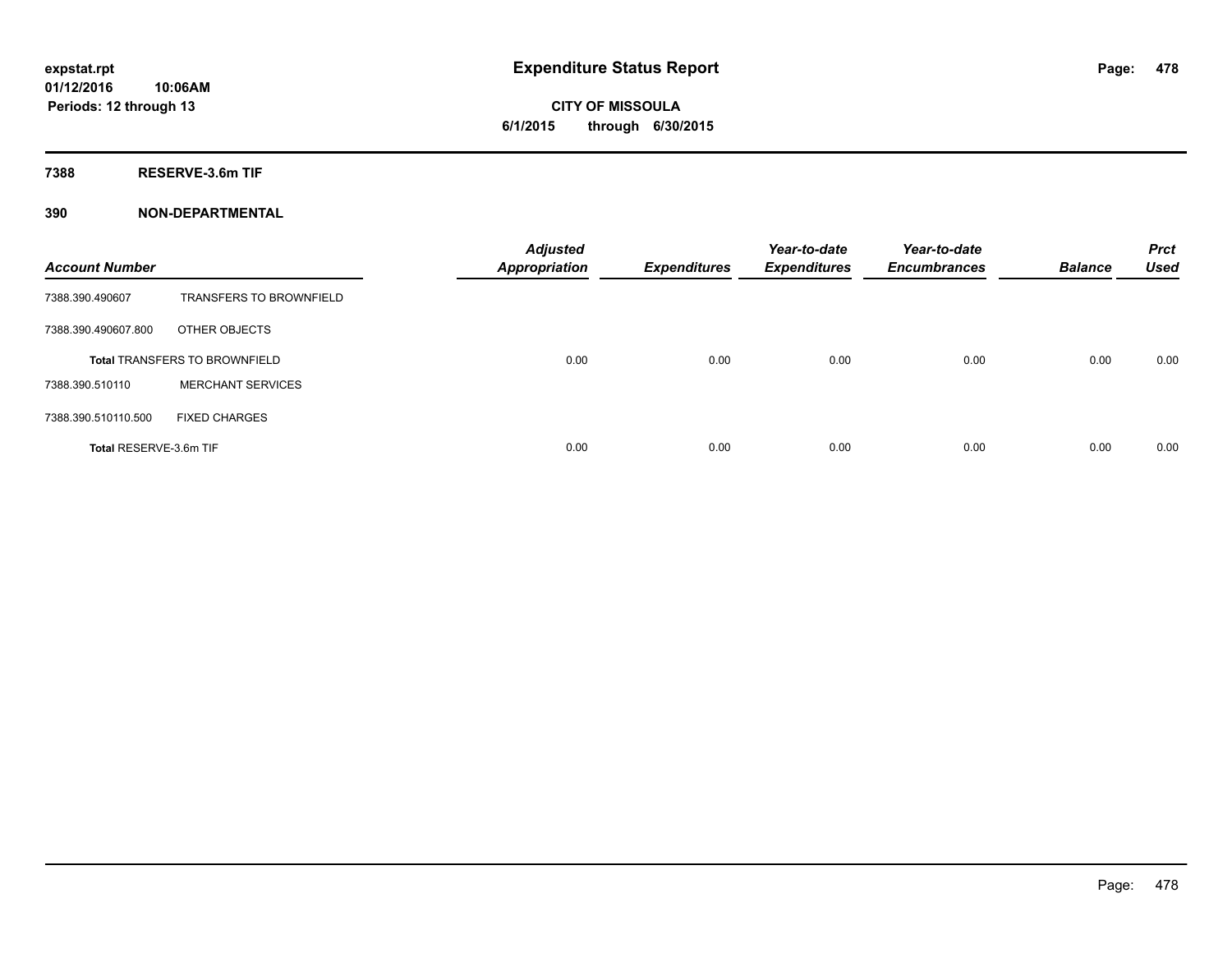### **7389 DEBT SERVICE - 3.6M/5.75M**

|                                   |                                               | <b>Adjusted</b>      |                     | Year-to-date        | Year-to-date        |                | <b>Prct</b> |
|-----------------------------------|-----------------------------------------------|----------------------|---------------------|---------------------|---------------------|----------------|-------------|
| <b>Account Number</b>             |                                               | <b>Appropriation</b> | <b>Expenditures</b> | <b>Expenditures</b> | <b>Encumbrances</b> | <b>Balance</b> | <b>Used</b> |
| 7389.385.470220                   | PROPERTY ACQUISITION                          |                      |                     |                     |                     |                |             |
| 7389.385.470220.600               | <b>DEBT SERVICE</b>                           |                      |                     |                     |                     |                |             |
| 7389.385.470220.610.000 PRINCIPAL |                                               | 500,000.00           | 0.00                | 500,000.00          | 0.00                | 0.00           | 100.00      |
|                                   | <b>Total PROPERTY ACQUISITION</b>             | 500,000.00           | 0.00                | 500,000.00          | 0.00                | 0.00           | 100.00      |
| 7389.385.470250                   | <b>RELOCATION PAYMENTS</b>                    |                      |                     |                     |                     |                |             |
| 7389.385.470250.700               | <b>GRANTS &amp; CONTRIBUTIONS</b>             |                      |                     |                     |                     |                |             |
|                                   | <b>Total RELOCATION PAYMENTS</b>              | 0.00                 | 0.00                | 0.00                | 0.00                | 0.00           | 0.00        |
| 7389.385.510110                   | <b>MERCHANT SERVICES</b>                      |                      |                     |                     |                     |                |             |
| 7389.385.510110.500               | <b>FIXED CHARGES</b>                          |                      |                     |                     |                     |                |             |
|                                   | 7389.385.510110.550.000 MERCHANT SERVICE FEES | 0.00                 | 91.66               | 91.66               | 0.00                | $-91.66$       | 0.00        |
|                                   | <b>Total MERCHANT SERVICES</b>                | 0.00                 | 91.66               | 91.66               | 0.00                | $-91.66$       | 0.00        |
| <b>Total MRA</b>                  |                                               | 500,000.00           | 91.66               | 500,091.66          | 0.00                | $-91.66$       | 100.02      |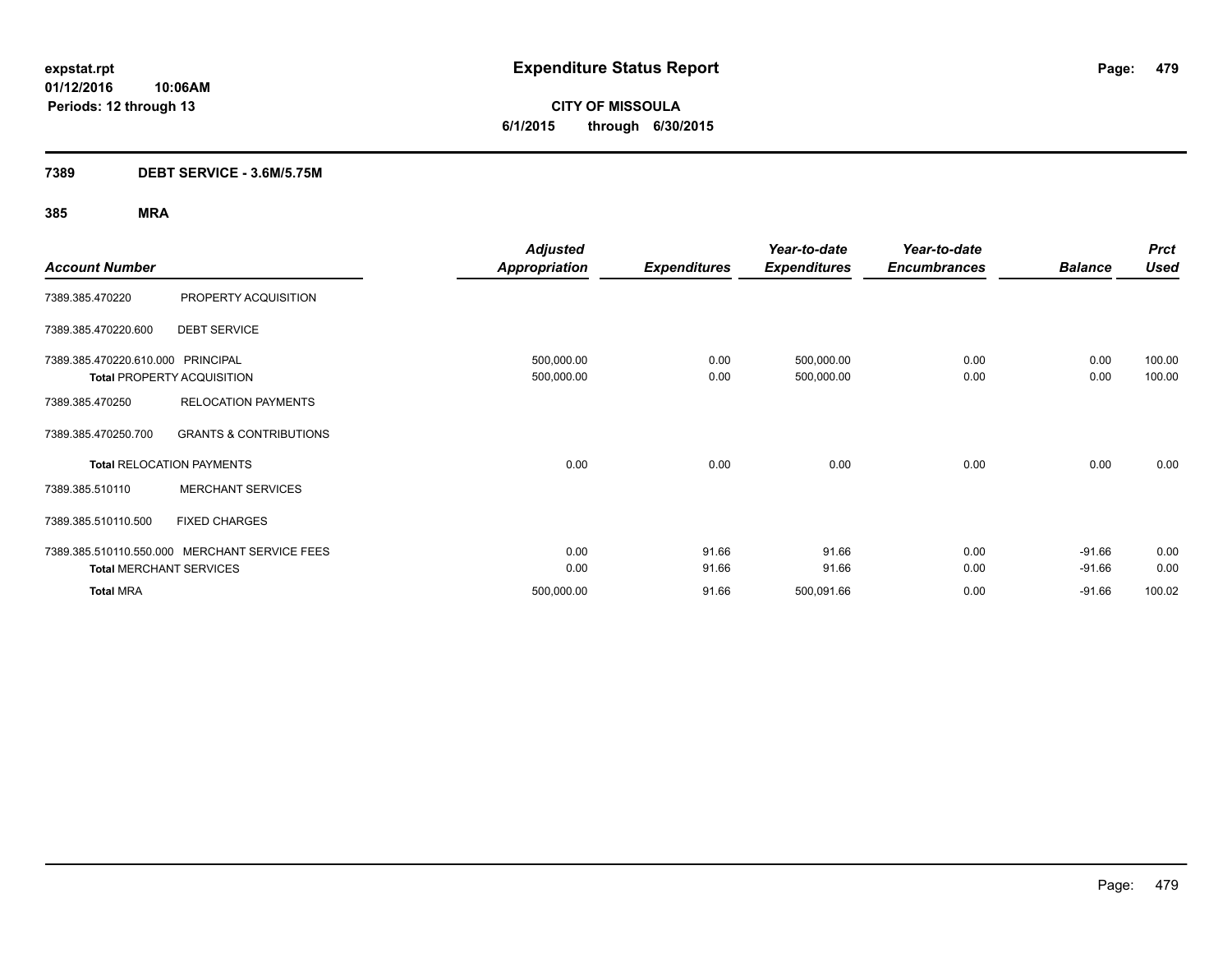#### **7389 DEBT SERVICE - 3.6M/5.75M**

|                                |                                                       | Adjusted      |                     | Year-to-date        | Year-to-date        |                | <b>Prct</b> |
|--------------------------------|-------------------------------------------------------|---------------|---------------------|---------------------|---------------------|----------------|-------------|
| <b>Account Number</b>          |                                                       | Appropriation | <b>Expenditures</b> | <b>Expenditures</b> | <b>Encumbrances</b> | <b>Balance</b> | Used        |
| 7389.390.490200                | REVENUE BOND DEBT SERVICE                             |               |                     |                     |                     |                |             |
| 7389.390.490200.600            | <b>DEBT SERVICE</b>                                   |               |                     |                     |                     |                |             |
| 7389.390.490200.610.000        | PRINCIPAL                                             | 110,000.00    | 110,000.00          | 110,000.00          | 0.00                | 0.00           | 100.00      |
| 7389.390.490200.620.000        | <b>INTEREST / SERVICE FEES</b>                        | 135,850.00    | 67,675.00           | 135,700.00          | 0.00                | 150.00         | 99.89       |
|                                | <b>Total REVENUE BOND DEBT SERVICE</b>                | 245,850.00    | 177,675.00          | 245,700.00          | 0.00                | 150.00         | 99.94       |
| 7389.390.490210                | FY13 \$5.75M DEBT SERVICE                             |               |                     |                     |                     |                |             |
| 7389.390.490210.600            | <b>DEBT SERVICE</b>                                   |               |                     |                     |                     |                |             |
|                                | 7389.390.490210.610.000 FY13 5.75M DEBT SVS/PRINCIPAL | 252,000.00    | 127,000.00          | 252,000.00          | 0.00                | 0.00           | 100.00      |
|                                | 7389.390.490210.620.000 INTEREST / SERVICE FEES       | 174,066.00    | 85.648.50           | 173,865.75          | 0.00                | 200.25         | 99.88       |
|                                | Total FY13 \$5.75M DEBT SERVICE                       | 426,066.00    | 212,648.50          | 425.865.75          | 0.00                | 200.25         | 99.95       |
| 7389.390.510110                | <b>MERCHANT SERVICES</b>                              |               |                     |                     |                     |                |             |
| 7389.390.510110.500            | <b>FIXED CHARGES</b>                                  |               |                     |                     |                     |                |             |
| <b>Total MERCHANT SERVICES</b> |                                                       | 0.00          | 0.00                | 0.00                | 0.00                | 0.00           | 0.00        |
| <b>Total NON-DEPARTMENTAL</b>  |                                                       | 671,916.00    | 390,323.50          | 671,565.75          | 0.00                | 350.25         | 99.95       |
|                                | Total DEBT SERVICE - 3.6M/5.75M                       | 1,171,916.00  | 390,415.16          | 1,171,657.41        | 0.00                | 258.59         | 99.98       |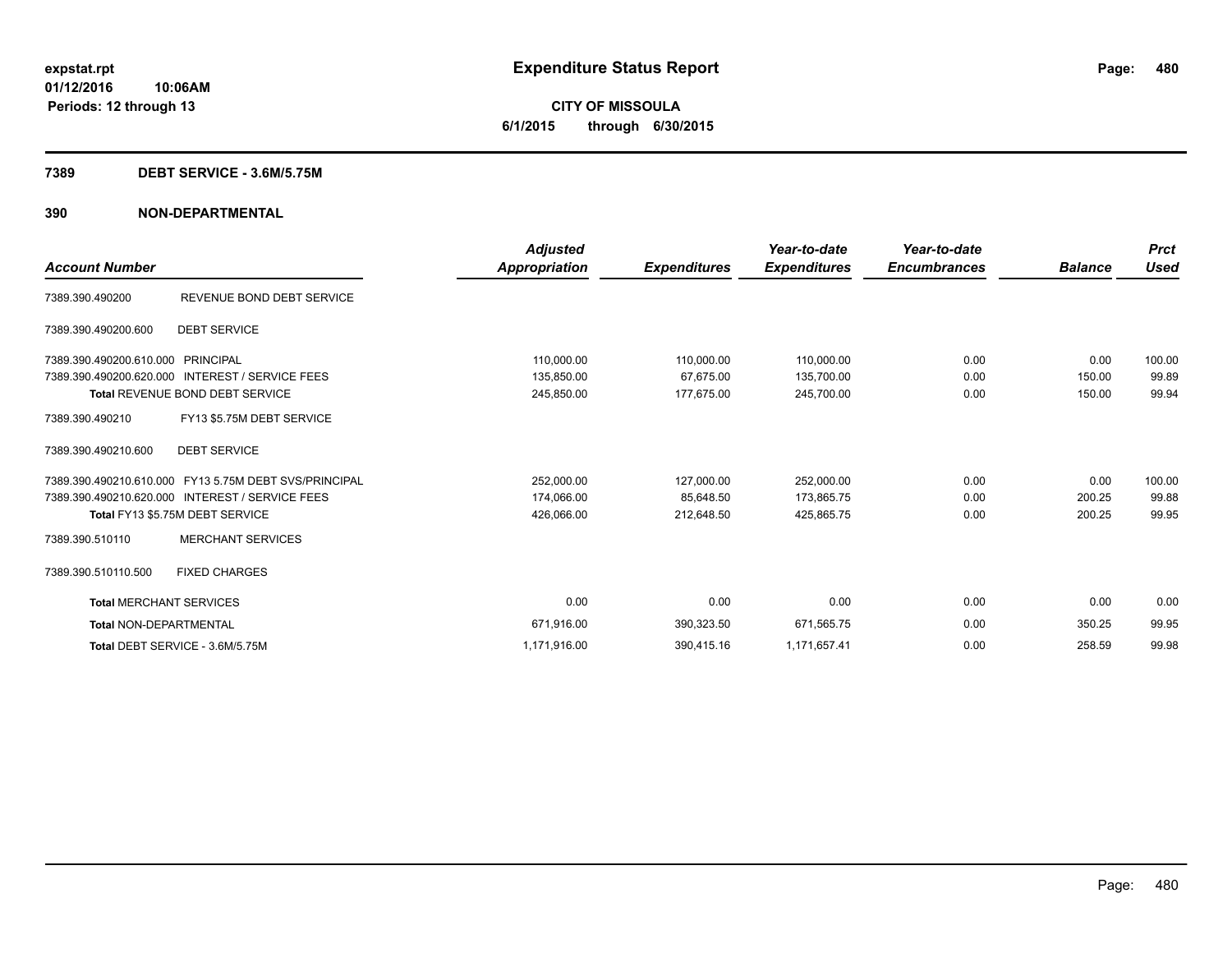### **7390 URDII CLEARING - 3.6M TIF**

| <b>Account Number</b> |                                      | <b>Adjusted</b><br><b>Appropriation</b> | <b>Expenditures</b> | Year-to-date<br><b>Expenditures</b> | Year-to-date<br><b>Encumbrances</b> | <b>Balance</b> | <b>Prct</b><br><b>Used</b> |
|-----------------------|--------------------------------------|-----------------------------------------|---------------------|-------------------------------------|-------------------------------------|----------------|----------------------------|
| 7390.385.490607       | <b>TRANSFERS TO BROWNFIELD</b>       |                                         |                     |                                     |                                     |                |                            |
| 7390.385.490607.800   | OTHER OBJECTS                        |                                         |                     |                                     |                                     |                |                            |
|                       | <b>Total TRANSFERS TO BROWNFIELD</b> | 0.00                                    | 0.00                | 0.00                                | 0.00                                | 0.00           | 0.00                       |
| 7390.385.510110       | <b>MERCHANT SERVICES</b>             |                                         |                     |                                     |                                     |                |                            |
| 7390.385.510110.500   | <b>FIXED CHARGES</b>                 |                                         |                     |                                     |                                     |                |                            |
| <b>Total MRA</b>      |                                      | 0.00                                    | 0.00                | 0.00                                | 0.00                                | 0.00           | 0.00                       |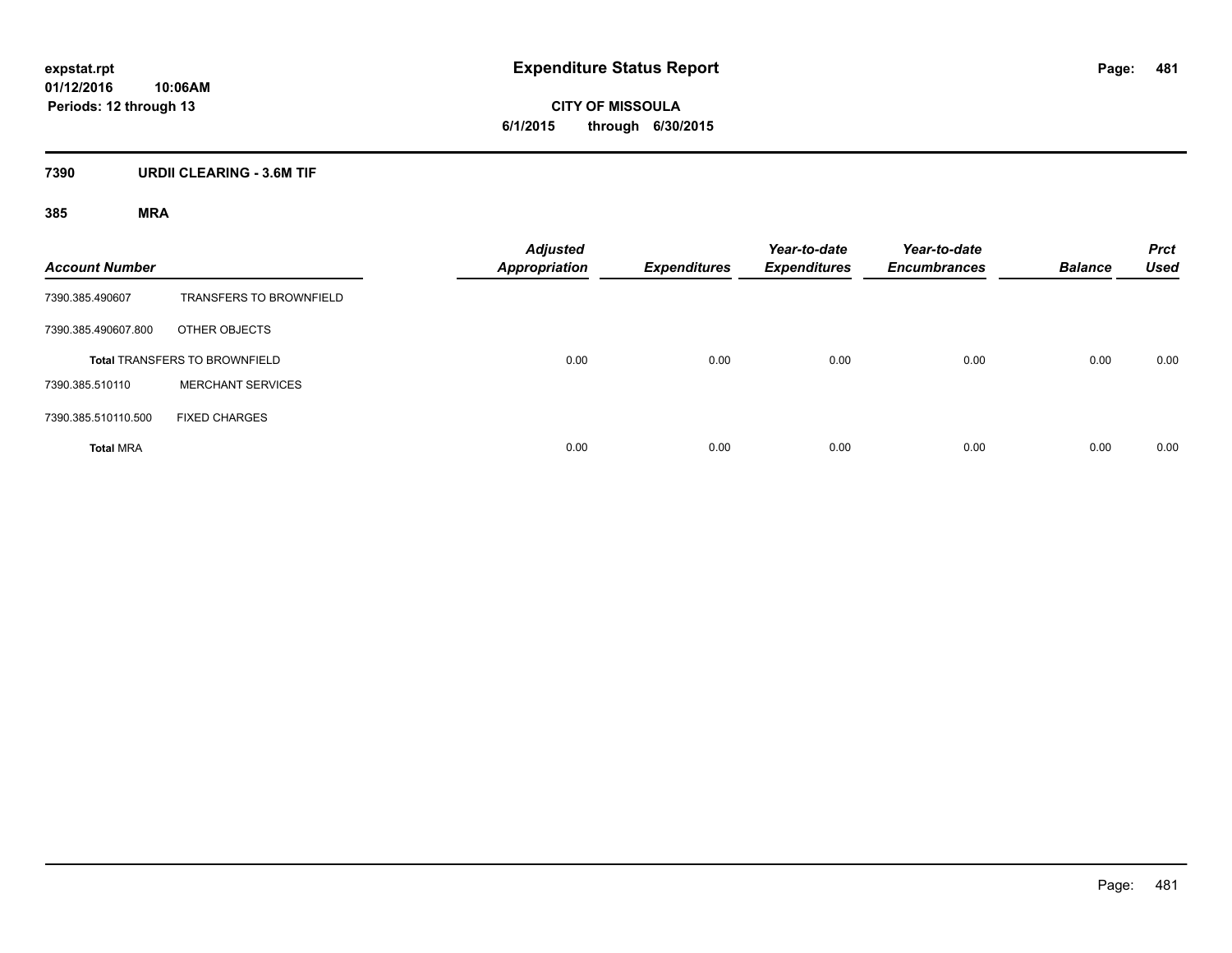# **CITY OF MISSOULA 6/1/2015 through 6/30/2015**

#### **7390 URDII CLEARING - 3.6M TIF**

| <b>Account Number</b>         |                                                                                               | <b>Adjusted</b><br><b>Appropriation</b> | <b>Expenditures</b>      | Year-to-date<br><b>Expenditures</b> | Year-to-date<br><b>Encumbrances</b> | <b>Balance</b>         | <b>Prct</b><br><b>Used</b> |
|-------------------------------|-----------------------------------------------------------------------------------------------|-----------------------------------------|--------------------------|-------------------------------------|-------------------------------------|------------------------|----------------------------|
| 7390.390.490601               | TI BOND CLEARING                                                                              |                                         |                          |                                     |                                     |                        |                            |
| 7390.390.490601.800           | OTHER OBJECTS                                                                                 |                                         |                          |                                     |                                     |                        |                            |
| <b>Total TI BOND CLEARING</b> |                                                                                               | 0.00                                    | 0.00                     | 0.00                                | 0.00                                | 0.00                   | 0.00                       |
| 7390.390.490604               | TI BOND RESERVE                                                                               |                                         |                          |                                     |                                     |                        |                            |
| 7390.390.490604.800           | OTHER OBJECTS                                                                                 |                                         |                          |                                     |                                     |                        |                            |
| Total TI BOND RESERVE         | 7390.390.490604.820.000 TRANSFER TO INTERMOUNTAIN BOND DS 7399                                | 154,123.00<br>154,123.00                | 0.00<br>0.00             | 154,123.00<br>154,123.00            | 0.00<br>0.00                        | 0.00<br>0.00           | 100.00<br>100.00           |
| 7390.390.490605               | TRANSFER TO DEBT SERVICE 7389                                                                 |                                         |                          |                                     |                                     |                        |                            |
| 7390.390.490605.800           | OTHER OBJECTS                                                                                 |                                         |                          |                                     |                                     |                        |                            |
|                               | 7390.390.490605.820.000 TRANSFERS TO DEBT SERVICE<br>Total TRANSFER TO DEBT SERVICE 7389      | 921,916.00<br>921,916.00                | 167,543.00<br>167,543.00 | 920,563.91<br>920,563.91            | 0.00<br>0.00                        | 1,352.09<br>1,352.09   | 99.85<br>99.85             |
| 7390.390.490606               | <b>DEVELOPMENT TRANSFERS</b>                                                                  |                                         |                          |                                     |                                     |                        |                            |
| 7390.390.490606.800           | OTHER OBJECTS                                                                                 |                                         |                          |                                     |                                     |                        |                            |
|                               | 7390.390.490606.820.000 TRANSFERS TO URD II DEVELOPMENT<br><b>Total DEVELOPMENT TRANSFERS</b> | 766,500.00<br>766,500.00                | 393,966.48<br>393,966.48 | 745,661.81<br>745,661.81            | 0.00<br>0.00                        | 20,838.19<br>20,838.19 | 97.28<br>97.28             |
| 7390.390.490607               | <b>TRANSFERS TO BROWNFIELD</b>                                                                |                                         |                          |                                     |                                     |                        |                            |
| 7390.390.490607.800           | OTHER OBJECTS                                                                                 |                                         |                          |                                     |                                     |                        |                            |
|                               | 7390.390.490607.820.000 TRANSFERS TO OTHER FUNDS<br><b>Total TRANSFERS TO BROWNFIELD</b>      | 22,600.00<br>22,600.00                  | 0.00<br>0.00             | 22,600.00<br>22,600.00              | 0.00<br>0.00                        | 0.00<br>0.00           | 100.00<br>100.00           |
| 7390.390.490608               | TRANSFERS TO SAFEWA/ST PAT                                                                    |                                         |                          |                                     |                                     |                        |                            |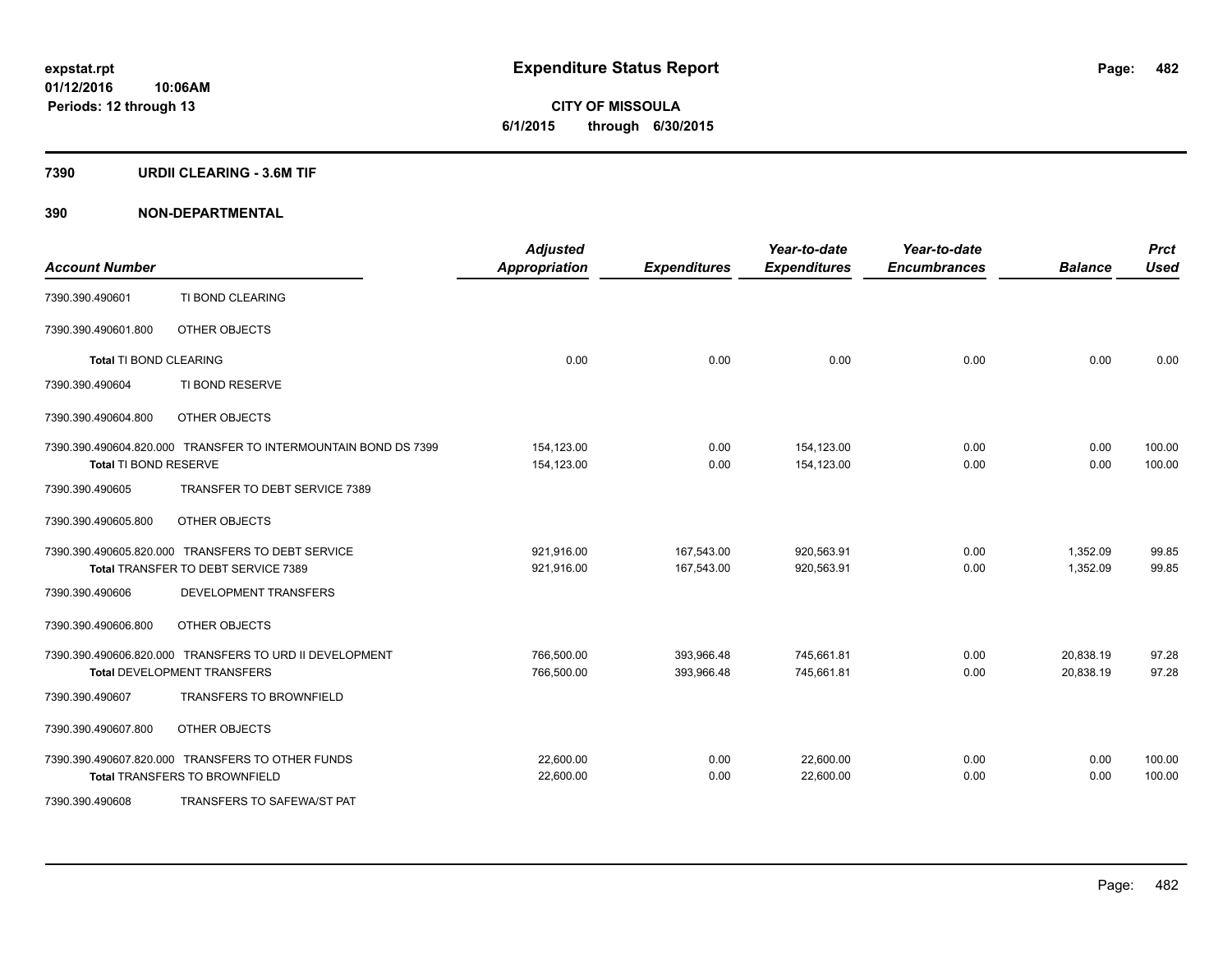#### **7390 URDII CLEARING - 3.6M TIF**

|                                                                  | Adjusted      |                     | Year-to-date        | Year-to-date        |                | <b>Prct</b> |
|------------------------------------------------------------------|---------------|---------------------|---------------------|---------------------|----------------|-------------|
| <b>Account Number</b>                                            | Appropriation | <b>Expenditures</b> | <b>Expenditures</b> | <b>Encumbrances</b> | <b>Balance</b> | <b>Used</b> |
| OTHER OBJECTS<br>7390.390.490608.800                             |               |                     |                     |                     |                |             |
| 7390.390.490608.820.000 TRANSFERS TO OTHER FUNDS-SAFEWAY/ST PATS | 149.702.00    | 0.00                | 149.702.00          | 0.00                | 0.00           | 100.00      |
| <b>Total TRANSFERS TO SAFEWA/ST PAT</b>                          | 149,702.00    | 0.00                | 149,702.00          | 0.00                | 0.00           | 100.00      |
| <b>MERCHANT SERVICES</b><br>7390.390.510110                      |               |                     |                     |                     |                |             |
| <b>FIXED CHARGES</b><br>7390.390.510110.500                      |               |                     |                     |                     |                |             |
| <b>Total FIXED CHARGES</b>                                       | 0.00          | 0.00                | 0.00                | 0.00                | 0.00           | 0.00        |
| <b>Total MERCHANT SERVICES</b>                                   | 0.00          | 0.00                | 0.00                | 0.00                | 0.00           | 0.00        |
| Total URDII CLEARING - 3.6M TIF                                  | 2.014.841.00  | 561,509.48          | 1,992,650.72        | 0.00                | 22.190.28      | 98.90       |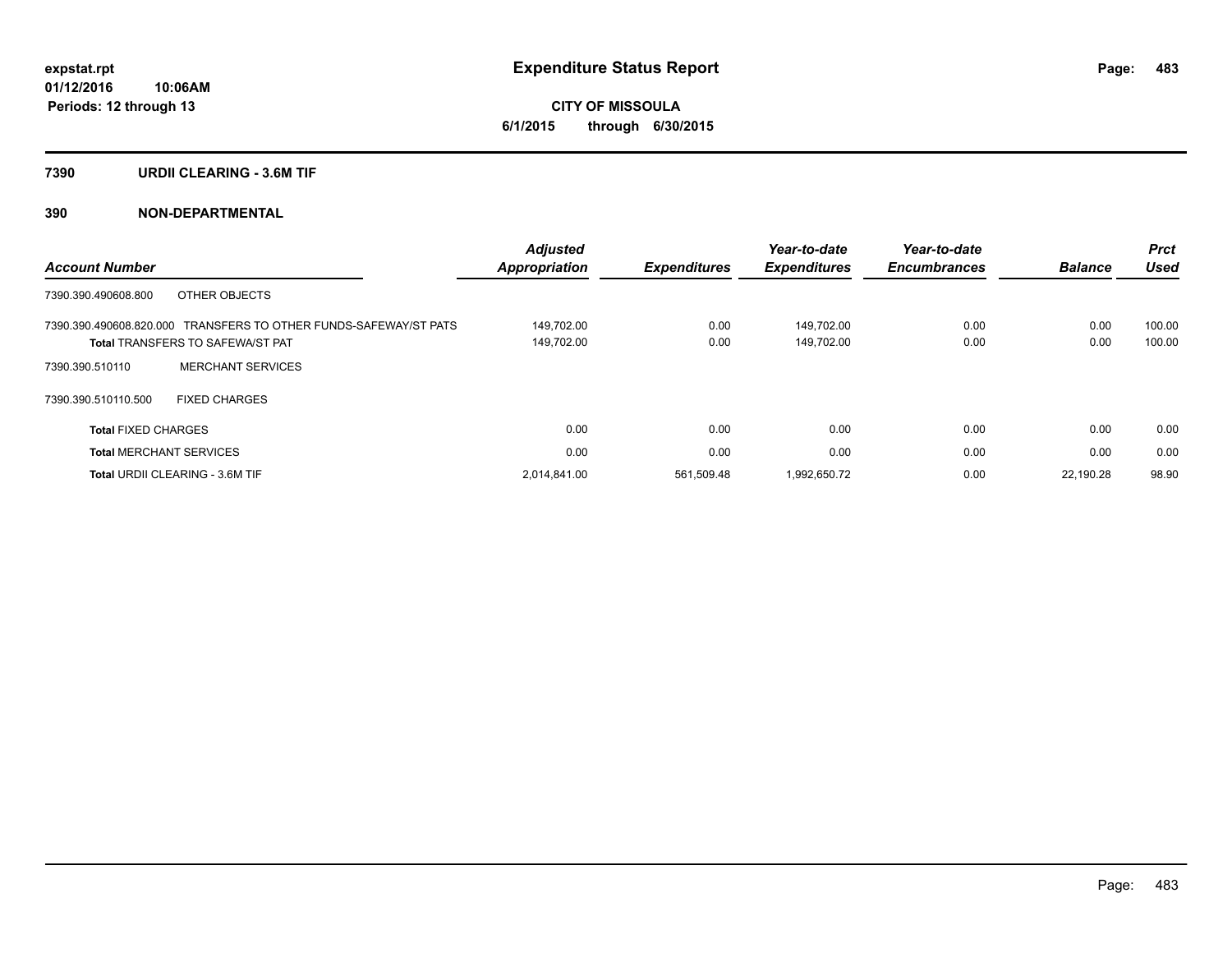**CITY OF MISSOULA 6/1/2015 through 6/30/2015**

**7391 MRA - URD I FUND**

| <b>Account Number</b>      |                          | <b>Adjusted</b><br><b>Appropriation</b> | <b>Expenditures</b> | Year-to-date<br><b>Expenditures</b> | Year-to-date<br><b>Encumbrances</b> | <b>Balance</b> | <b>Prct</b><br><b>Used</b> |
|----------------------------|--------------------------|-----------------------------------------|---------------------|-------------------------------------|-------------------------------------|----------------|----------------------------|
| 7391.385.510110            | <b>MERCHANT SERVICES</b> |                                         |                     |                                     |                                     |                |                            |
| 7391.385.510110.500        | <b>FIXED CHARGES</b>     |                                         |                     |                                     |                                     |                |                            |
| <b>Total FIXED CHARGES</b> |                          | 0.00                                    | 0.00                | 0.00                                | 0.00                                | 0.00           | 0.00                       |
| <b>Total MRA</b>           |                          | 0.00                                    | 0.00                | 0.00                                | 0.00                                | 0.00           | 0.00                       |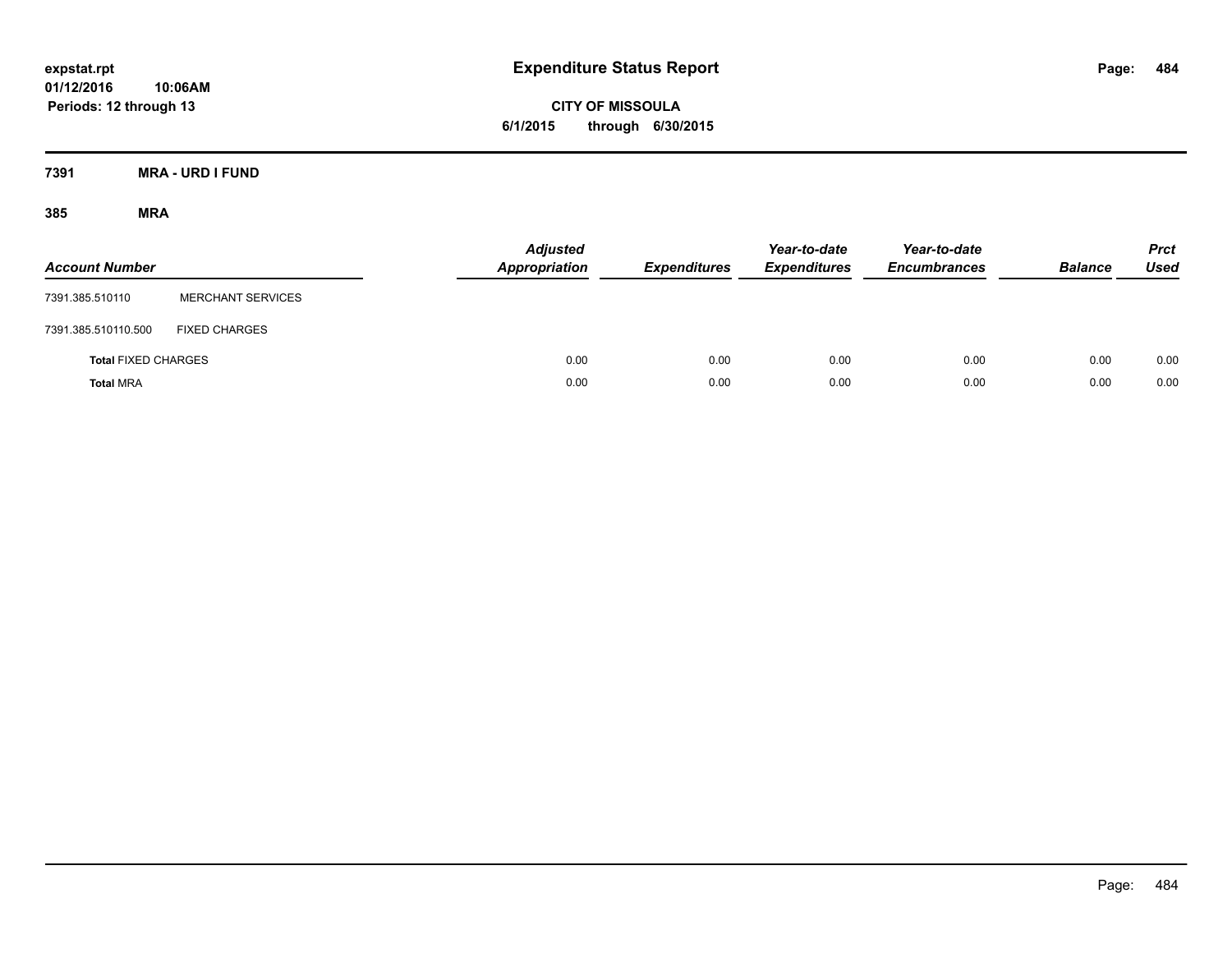**CITY OF MISSOULA 6/1/2015 through 6/30/2015**

**7391 MRA - URD I FUND**

**900 DEPRECIATION**

| <b>Account Number</b>  |                          | <b>Adjusted</b><br>Appropriation | <b>Expenditures</b> | Year-to-date<br><b>Expenditures</b> | Year-to-date<br><b>Encumbrances</b> | <b>Balance</b> | <b>Prct</b><br>Used |
|------------------------|--------------------------|----------------------------------|---------------------|-------------------------------------|-------------------------------------|----------------|---------------------|
| 7391.900.510110        | <b>MERCHANT SERVICES</b> |                                  |                     |                                     |                                     |                |                     |
| 7391.900.510110.500    | <b>FIXED CHARGES</b>     |                                  |                     |                                     |                                     |                |                     |
| Total MRA - URD I FUND |                          | 0.00                             | 0.00                | 0.00                                | 0.00                                | 0.00           | 0.00                |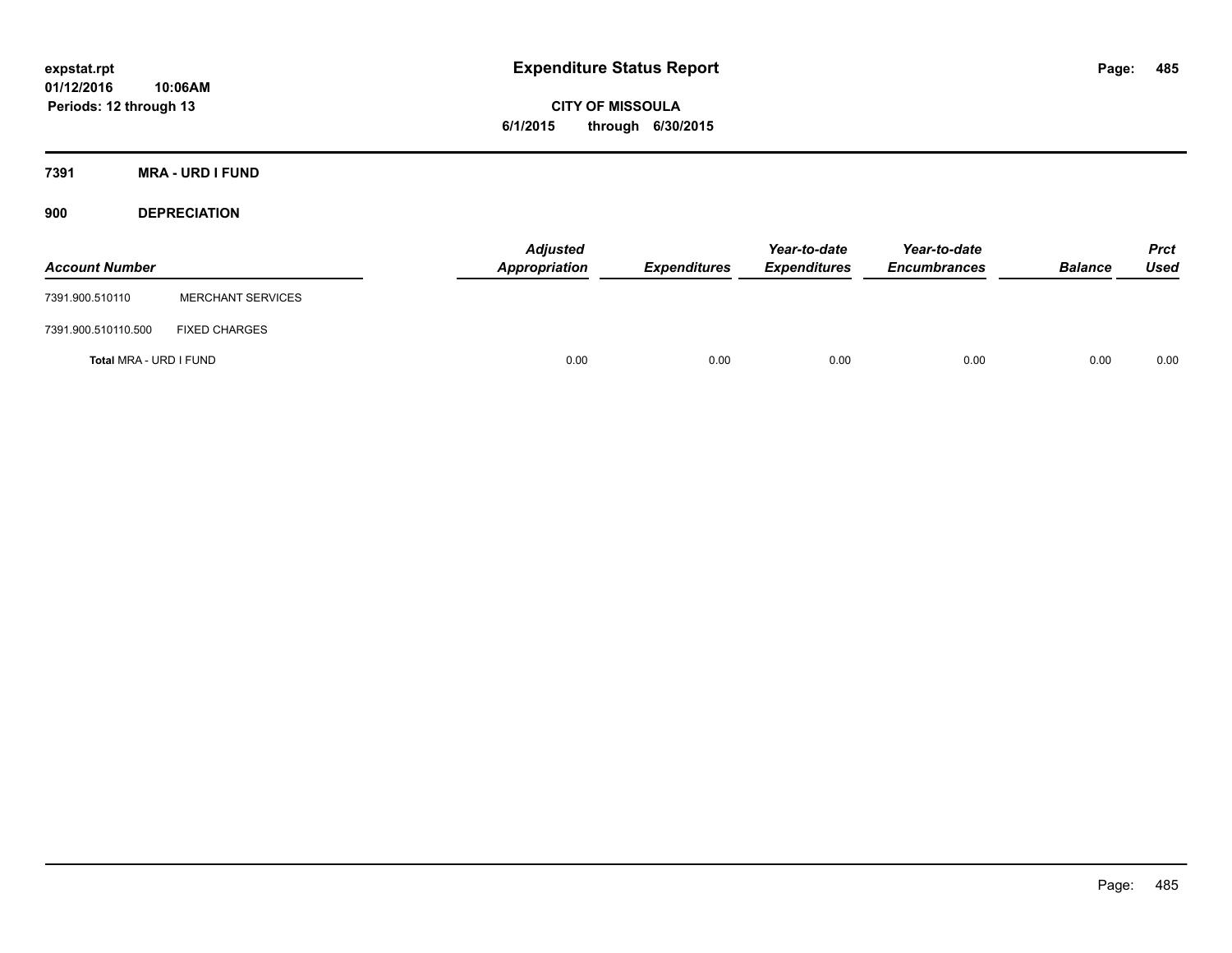**CITY OF MISSOULA 6/1/2015 through 6/30/2015**

**7392 MRA - URD II FUND**

| <b>Account Number</b>                                                           |                                               | <b>Adjusted</b><br><b>Appropriation</b> | <b>Expenditures</b>      | Year-to-date<br><b>Expenditures</b> | Year-to-date<br><b>Encumbrances</b> | <b>Balance</b> | <b>Prct</b><br><b>Used</b> |
|---------------------------------------------------------------------------------|-----------------------------------------------|-----------------------------------------|--------------------------|-------------------------------------|-------------------------------------|----------------|----------------------------|
| 7392.385.460436                                                                 | <b>MRA CTEP/CMAQ</b>                          |                                         |                          |                                     |                                     |                |                            |
| 7392.385.460436.300                                                             | PURCHASED SERVICES                            |                                         |                          |                                     |                                     |                |                            |
|                                                                                 | <b>Total PURCHASED SERVICES</b>               | 0.00                                    | 0.00                     | 0.00                                | 0.00                                | 0.00           | 0.00                       |
| 7392.385.460436.900                                                             | CAPITAL OUTLAY                                |                                         |                          |                                     |                                     |                |                            |
| <b>Total MRA CTEP/CMAQ</b>                                                      |                                               | 0.00                                    | 0.00                     | 0.00                                | 0.00                                | 0.00           | 0.00                       |
| 7392.385.470210                                                                 | <b>ADMINISTRATION</b>                         |                                         |                          |                                     |                                     |                |                            |
| 7392.385.470210.300                                                             | PURCHASED SERVICES                            |                                         |                          |                                     |                                     |                |                            |
|                                                                                 | <b>Total PURCHASED SERVICES</b>               | 0.00                                    | 0.00                     | 0.00                                | 0.00                                | 0.00           | 0.00                       |
| 7392.385.470210.800                                                             | OTHER OBJECTS                                 |                                         |                          |                                     |                                     |                |                            |
| 7392.385.470210.820.000 TRANSFERS TO OTHER FUNDS<br><b>Total ADMINISTRATION</b> |                                               | 250,000.00<br>250,000.00                | 250,000.00<br>250,000.00 | 250,000.00<br>250,000.00            | 0.00<br>0.00                        | 0.00<br>0.00   | 100.00<br>100.00           |
| 7392.385.470220                                                                 | PROPERTY ACQUISITION                          |                                         |                          |                                     |                                     |                |                            |
| 7392.385.470220.800                                                             | OTHER OBJECTS                                 |                                         |                          |                                     |                                     |                |                            |
| Total OTHER OBJECTS                                                             |                                               | 0.00                                    | 0.00                     | 0.00                                | 0.00                                | 0.00           | 0.00                       |
| 7392.385.470220.900                                                             | <b>CAPITAL OUTLAY</b>                         |                                         |                          |                                     |                                     |                |                            |
| 7392.385.470220.910.000 LAND                                                    | <b>Total PROPERTY ACQUISITION</b>             | 115,264.00<br>115,264.00                | 0.00<br>0.00             | 115,264.00<br>115,264.00            | 0.00<br>0.00                        | 0.00<br>0.00   | 100.00<br>100.00           |
| 7392.385.470230                                                                 | PW FACILITY                                   |                                         |                          |                                     |                                     |                |                            |
| 7392.385.470230.300                                                             | PURCHASED SERVICES                            |                                         |                          |                                     |                                     |                |                            |
|                                                                                 | 7392.385.470230.350.000 PROFESSIONAL SERVICES | 163,287.00                              | 23,142.05                | 99,779.11                           | 0.00                                | 63,507.89      | 61.11                      |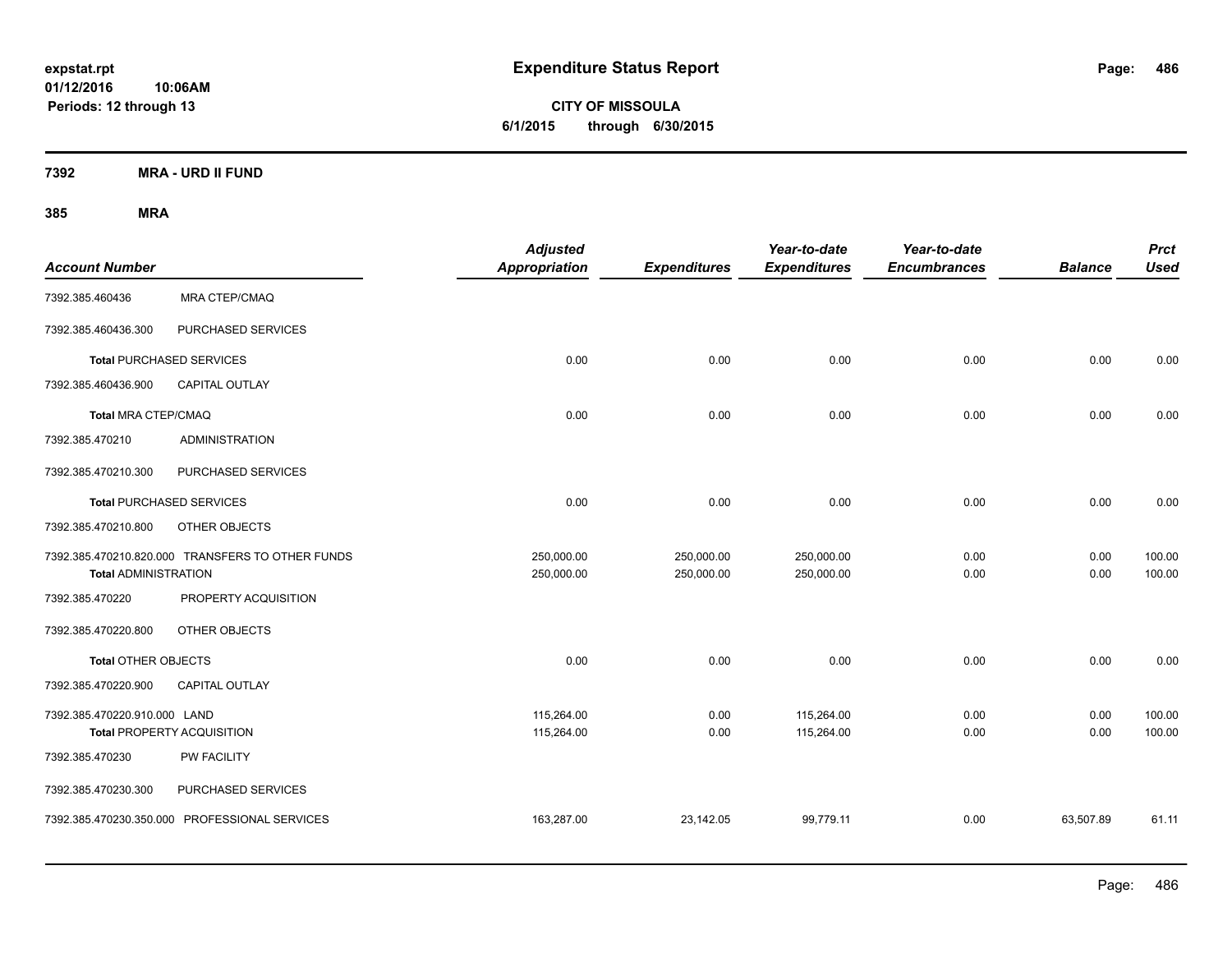**CITY OF MISSOULA 6/1/2015 through 6/30/2015**

**7392 MRA - URD II FUND**

| <b>Account Number</b>                                                                                      | <b>Adjusted</b><br>Appropriation         | <b>Expenditures</b>                  | Year-to-date<br><b>Expenditures</b>    | Year-to-date<br><b>Encumbrances</b> | <b>Balance</b>                       | <b>Prct</b><br><b>Used</b> |
|------------------------------------------------------------------------------------------------------------|------------------------------------------|--------------------------------------|----------------------------------------|-------------------------------------|--------------------------------------|----------------------------|
| <b>Total PURCHASED SERVICES</b>                                                                            | 163,287.00                               | 23,142.05                            | 99,779.11                              | 0.00                                | 63.507.89                            | 61.11                      |
| 7392.385.470230.700<br><b>GRANTS &amp; CONTRIBUTIONS</b>                                                   |                                          |                                      |                                        |                                     |                                      |                            |
| 7392.385.470230.700.000 GRANTS & CONTRIBUTIONS<br><b>Total GRANTS &amp; CONTRIBUTIONS</b>                  | 341,102.00<br>341,102.00                 | 114,005.88<br>114,005.88             | 184,562.01<br>184,562.01               | 0.00<br>0.00                        | 156,539.99<br>156,539.99             | 54.11<br>54.11             |
| OTHER OBJECTS<br>7392.385.470230.800                                                                       |                                          |                                      |                                        |                                     |                                      |                            |
| 7392.385.470230.845.000 CONTINGENCY<br><b>Total OTHER OBJECTS</b><br>CAPITAL OUTLAY<br>7392.385.470230.900 | 514,760.00<br>514,760.00                 | 0.00<br>0.00                         | 0.00<br>0.00                           | 0.00<br>0.00                        | 514,760.00<br>514,760.00             | 0.00<br>0.00               |
| 7392.385.470230.930.000 IMPROVEMENTS<br><b>Total CAPITAL OUTLAY</b><br><b>Total PW FACILITY</b>            | 604,809.00<br>604,809.00<br>1,623,958.00 | 10,163.37<br>10,163.37<br>147,311.30 | 574,855.25<br>574,855.25<br>859,196.37 | 0.00<br>0.00<br>0.00                | 29,953.75<br>29,953.75<br>764,761.63 | 95.05<br>95.05<br>52.91    |
| 7392.385.470240<br><b>REHAB LOANS</b>                                                                      |                                          |                                      |                                        |                                     |                                      |                            |
| <b>GRANTS &amp; CONTRIBUTIONS</b><br>7392.385.470240.700                                                   |                                          |                                      |                                        |                                     |                                      |                            |
| 7392.385.470240.700.000 GRANTS & CONTRIBUTIONS<br><b>Total REHAB LOANS</b>                                 | 75,000.00<br>75,000.00                   | 0.00<br>0.00                         | 0.00<br>0.00                           | 0.00<br>0.00                        | 75,000.00<br>75,000.00               | 0.00<br>0.00               |
| *** Title Not Found ***<br>7392.385.470241                                                                 |                                          |                                      |                                        |                                     |                                      |                            |
| PURCHASED SERVICES<br>7392.385.470241.300                                                                  |                                          |                                      |                                        |                                     |                                      |                            |
| <b>Total PURCHASED SERVICES</b>                                                                            | 0.00                                     | 0.00                                 | 0.00                                   | 0.00                                | 0.00                                 | 0.00                       |
| 7392.385.470241.700<br><b>GRANTS &amp; CONTRIBUTIONS</b>                                                   |                                          |                                      |                                        |                                     |                                      |                            |
| Total GRANTS & CONTRIBUTIONS                                                                               | 0.00                                     | 0.00                                 | 0.00                                   | 0.00                                | 0.00                                 | 0.00                       |
| 7392.385.470241.800<br><b>OTHER OBJECTS</b>                                                                |                                          |                                      |                                        |                                     |                                      |                            |
| <b>Total OTHER OBJECTS</b>                                                                                 | 0.00                                     | 0.00                                 | 0.00                                   | 0.00                                | 0.00                                 | 0.00                       |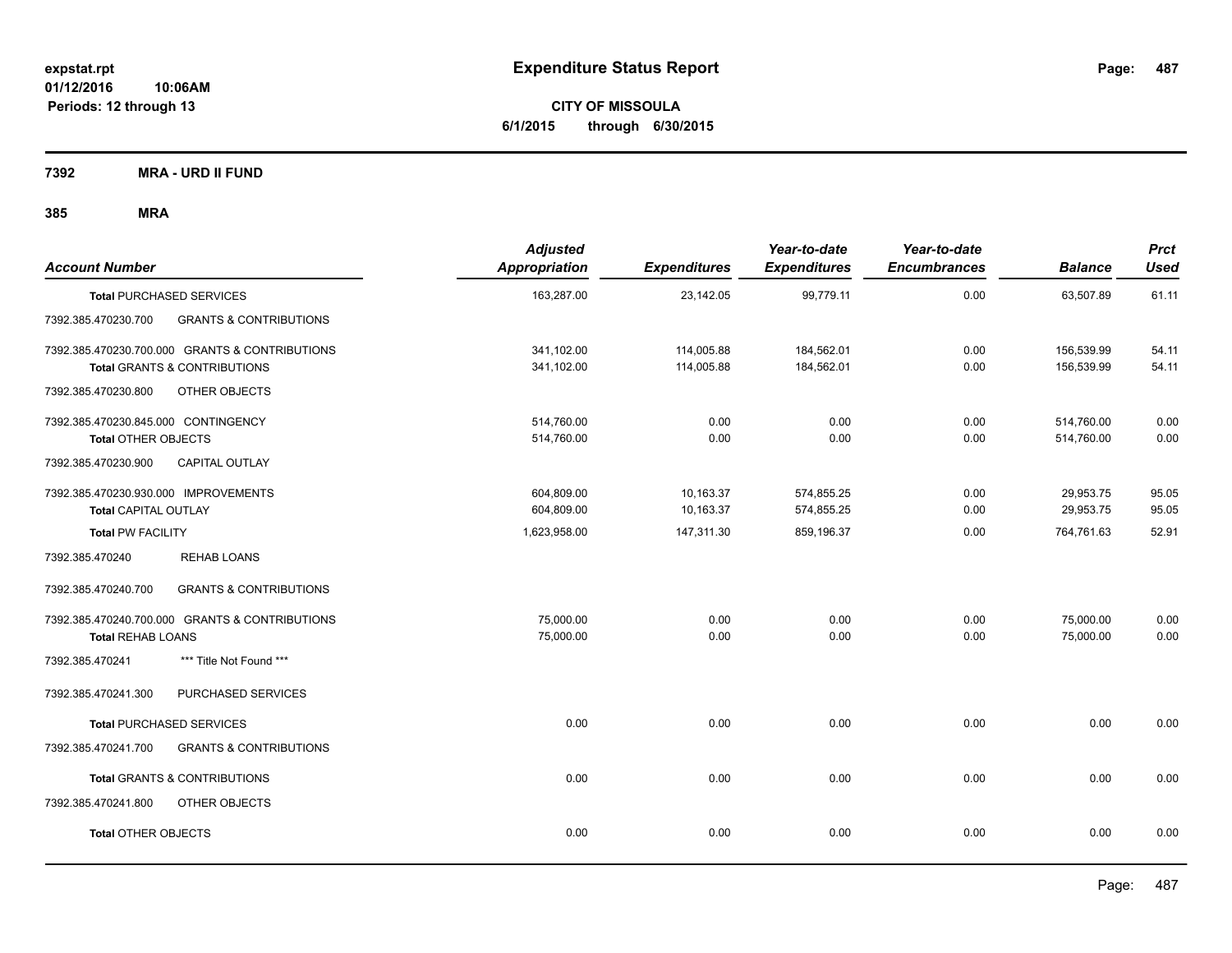**CITY OF MISSOULA 6/1/2015 through 6/30/2015**

**7392 MRA - URD II FUND**

| <b>Account Number</b>            |                                                                                           | <b>Adjusted</b><br>Appropriation | <b>Expenditures</b> | Year-to-date<br><b>Expenditures</b> | Year-to-date<br><b>Encumbrances</b> | <b>Balance</b>         | <b>Prct</b><br><b>Used</b> |
|----------------------------------|-------------------------------------------------------------------------------------------|----------------------------------|---------------------|-------------------------------------|-------------------------------------|------------------------|----------------------------|
| 7392.385.470241.900              | <b>CAPITAL OUTLAY</b>                                                                     |                                  |                     |                                     |                                     |                        |                            |
| Total *** Title Not Found ***    |                                                                                           | 0.00                             | 0.00                | 0.00                                | 0.00                                | 0.00                   | 0.00                       |
| 7392.385.470250                  | <b>RELOCATION PAYMENTS</b>                                                                |                                  |                     |                                     |                                     |                        |                            |
| 7392.385.470250.800              | OTHER OBJECTS                                                                             |                                  |                     |                                     |                                     |                        |                            |
|                                  | <b>Total RELOCATION PAYMENTS</b>                                                          | 0.00                             | 0.00                | 0.00                                | 0.00                                | 0.00                   | 0.00                       |
| 7392.385.470260                  | <b>PLANNING &amp; MGMT</b>                                                                |                                  |                     |                                     |                                     |                        |                            |
| 7392.385.470260.300              | PURCHASED SERVICES                                                                        |                                  |                     |                                     |                                     |                        |                            |
|                                  | 7392.385.470260.350.000 PROFESSIONAL SERVICES<br><b>Total PURCHASED SERVICES</b>          | 10,000.00<br>10,000.00           | 0.00<br>0.00        | 0.00<br>0.00                        | 0.00<br>0.00                        | 10,000.00<br>10,000.00 | 0.00<br>0.00               |
| 7392.385.470260.700              | <b>GRANTS &amp; CONTRIBUTIONS</b>                                                         |                                  |                     |                                     |                                     |                        |                            |
|                                  | <b>Total GRANTS &amp; CONTRIBUTIONS</b>                                                   | 0.00                             | 0.00                | 0.00                                | 0.00                                | 0.00                   | 0.00                       |
| 7392.385.470260.800              | OTHER OBJECTS                                                                             |                                  |                     |                                     |                                     |                        |                            |
| <b>Total OTHER OBJECTS</b>       |                                                                                           | 0.00                             | 0.00                | 0.00                                | 0.00                                | 0.00                   | 0.00                       |
| <b>Total PLANNING &amp; MGMT</b> |                                                                                           | 10,000.00                        | 0.00                | 0.00                                | 0.00                                | 10,000.00              | 0.00                       |
| 7392.385.470270                  | <b>CLEARING &amp; DEMO</b>                                                                |                                  |                     |                                     |                                     |                        |                            |
| 7392.385.470270.700              | <b>GRANTS &amp; CONTRIBUTIONS</b>                                                         |                                  |                     |                                     |                                     |                        |                            |
|                                  | 7392.385.470270.700.000 GRANTS & CONTRIBUTIONS<br><b>Total GRANTS &amp; CONTRIBUTIONS</b> | 17,400.00<br>17,400.00           | 0.00<br>0.00        | 0.00<br>0.00                        | 0.00<br>0.00                        | 17,400.00<br>17,400.00 | 0.00<br>0.00               |
| 7392.385.470270.800              | OTHER OBJECTS                                                                             |                                  |                     |                                     |                                     |                        |                            |
| <b>Total OTHER OBJECTS</b>       |                                                                                           | 0.00                             | 0.00                | 0.00                                | 0.00                                | 0.00                   | 0.00                       |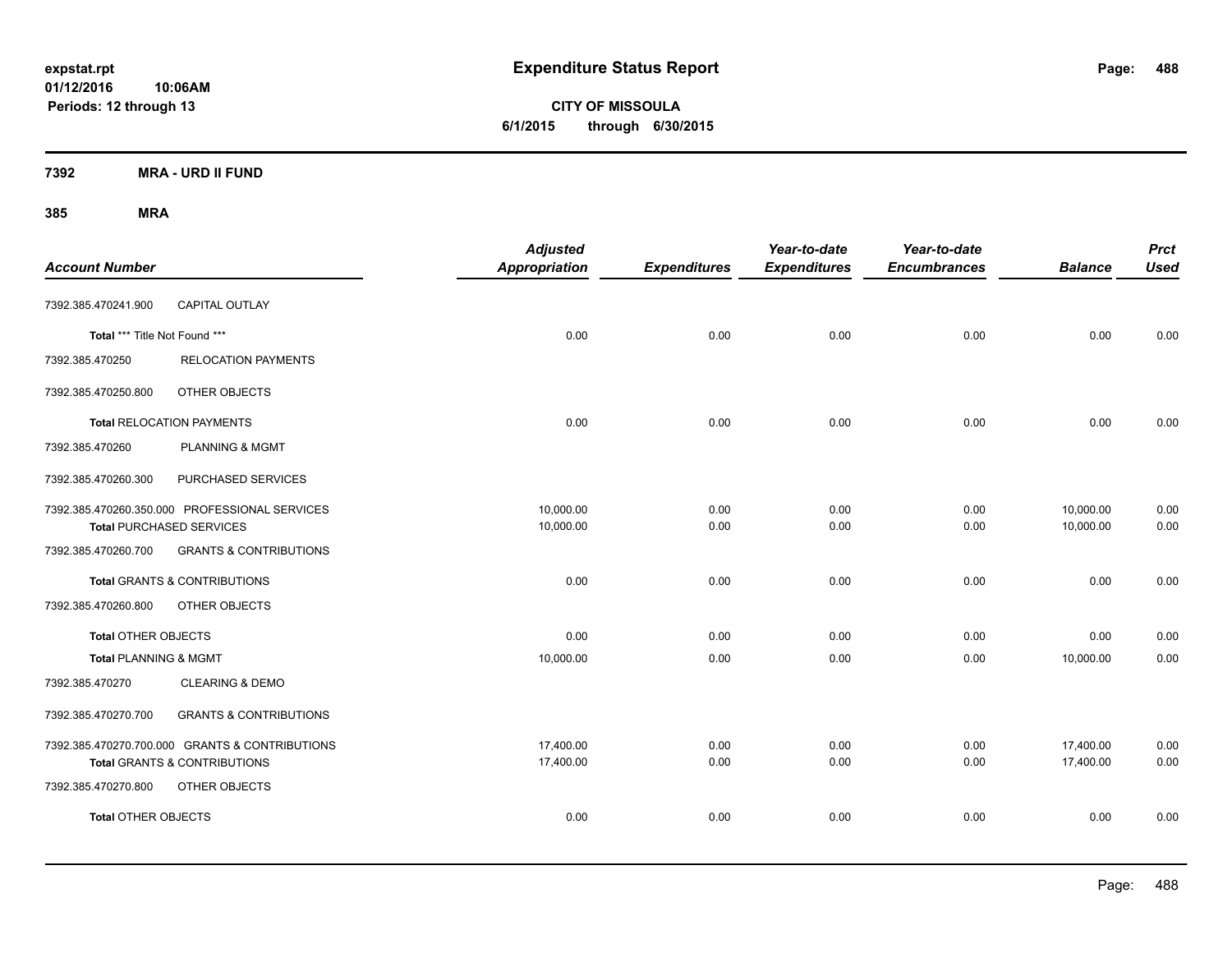**CITY OF MISSOULA 6/1/2015 through 6/30/2015**

**7392 MRA - URD II FUND**

| <b>Account Number</b>          |                                                   | <b>Adjusted</b><br>Appropriation | <b>Expenditures</b> | Year-to-date<br><b>Expenditures</b> | Year-to-date<br><b>Encumbrances</b> | <b>Balance</b> | <b>Prct</b><br><b>Used</b> |
|--------------------------------|---------------------------------------------------|----------------------------------|---------------------|-------------------------------------|-------------------------------------|----------------|----------------------------|
| 7392.385.470270.900            | <b>CAPITAL OUTLAY</b>                             |                                  |                     |                                     |                                     |                |                            |
| <b>Total CAPITAL OUTLAY</b>    |                                                   | 0.00                             | 0.00                | 0.00                                | 0.00                                | 0.00           | 0.00                       |
| Total CLEARING & DEMO          |                                                   | 17,400.00                        | 0.00                | 0.00                                | 0.00                                | 17,400.00      | 0.00                       |
| 7392.385.470280                | 2006 Millsite TIF - 3.6M                          |                                  |                     |                                     |                                     |                |                            |
| 7392.385.470280.900            | CAPITAL OUTLAY                                    |                                  |                     |                                     |                                     |                |                            |
| Total 2006 Millsite TIF - 3.6M |                                                   | 0.00                             | 0.00                | 0.00                                | 0.00                                | 0.00           | 0.00                       |
| 7392.385.470290                | BROWNFIELD RLF 1.125M                             |                                  |                     |                                     |                                     |                |                            |
| 7392.385.470290.700            | <b>GRANTS &amp; CONTRIBUTIONS</b>                 |                                  |                     |                                     |                                     |                |                            |
|                                | Total GRANTS & CONTRIBUTIONS                      | 0.00                             | 0.00                | 0.00                                | 0.00                                | 0.00           | 0.00                       |
| 7392.385.470290.900            | <b>CAPITAL OUTLAY</b>                             |                                  |                     |                                     |                                     |                |                            |
|                                | Total BROWNFIELD RLF 1.125M                       | 0.00                             | 0.00                | 0.00                                | 0.00                                | 0.00           | 0.00                       |
| 7392.385.470300                | SAFEWAY/ST PAT 1.5M                               |                                  |                     |                                     |                                     |                |                            |
| 7392.385.470300.900            | <b>CAPITAL OUTLAY</b>                             |                                  |                     |                                     |                                     |                |                            |
| Total SAFEWAY/ST PAT 1.5M      |                                                   | 0.00                             | 0.00                | 0.00                                | 0.00                                | 0.00           | 0.00                       |
| 7392.385.470301                | 5.75M SILVER PARK/WYOMIN/MRL                      |                                  |                     |                                     |                                     |                |                            |
| 7392.385.470301.300            | PURCHASED SERVICES                                |                                  |                     |                                     |                                     |                |                            |
|                                | 7392.385.470301.350.000 5.75M SILVER PARK/WYO/MRL | 13,083.00                        | 0.00                | 13,083.00                           | 0.00                                | 0.00           | 100.00                     |
|                                | <b>Total PURCHASED SERVICES</b>                   | 13,083.00                        | 0.00                | 13,083.00                           | 0.00                                | 0.00           | 100.00                     |
| 7392.385.470301.700            | <b>GRANTS &amp; CONTRIBUTIONS</b>                 |                                  |                     |                                     |                                     |                |                            |
|                                | 7392.385.470301.700.000 GRANTS & CONTRIBUTIONS    | 15,000.00                        | 0.00                | 15,000.00                           | 0.00                                | 0.00           | 100.00                     |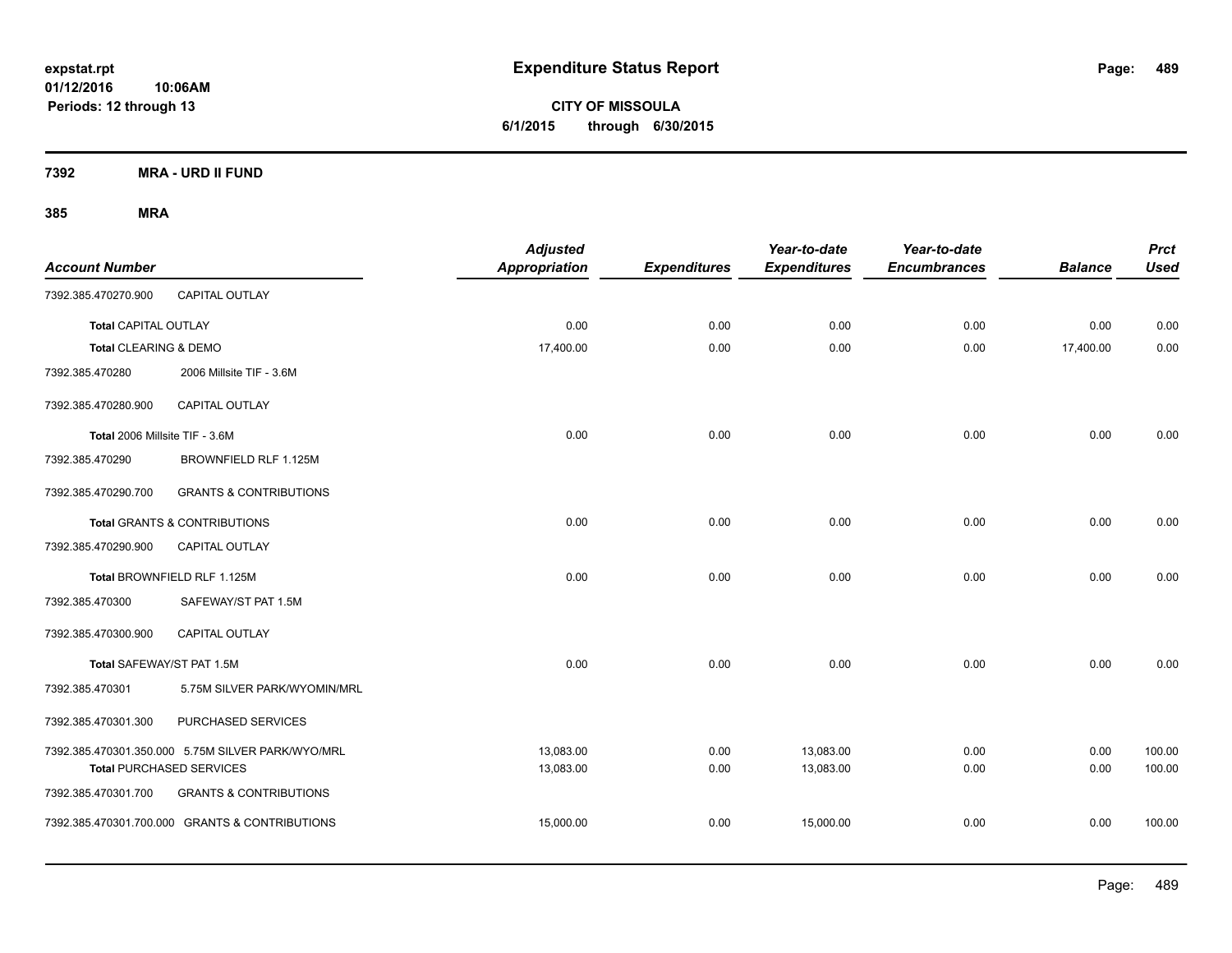**CITY OF MISSOULA 6/1/2015 through 6/30/2015**

**7392 MRA - URD II FUND**

| <b>Account Number</b>                            | <b>Adjusted</b><br><b>Appropriation</b> | <b>Expenditures</b> | Year-to-date<br><b>Expenditures</b> | Year-to-date<br><b>Encumbrances</b> | <b>Balance</b> | <b>Prct</b><br>Used |
|--------------------------------------------------|-----------------------------------------|---------------------|-------------------------------------|-------------------------------------|----------------|---------------------|
| <b>Total GRANTS &amp; CONTRIBUTIONS</b>          | 15,000.00                               | 0.00                | 15,000.00                           | 0.00                                | 0.00           | 100.00              |
| 7392.385.470301.800<br>OTHER OBJECTS             |                                         |                     |                                     |                                     |                |                     |
| <b>Total OTHER OBJECTS</b>                       | 0.00                                    | 0.00                | 0.00                                | 0.00                                | 0.00           | 0.00                |
| 7392.385.470301.900<br><b>CAPITAL OUTLAY</b>     |                                         |                     |                                     |                                     |                |                     |
| 7392.385.470301.930.000 5.75M SILVERPARK/WYO/MRL | 394,946.00                              | 14,919.00           | 51,009.12                           | 0.00                                | 343,936.88     | 12.92               |
| <b>Total CAPITAL OUTLAY</b>                      | 394,946.00                              | 14,919.00           | 51,009.12                           | 0.00                                | 343,936.88     | 12.92               |
| Total 5.75M SILVER PARK/WYOMIN/MRL               | 423,029.00                              | 14,919.00           | 79,092.12                           | 0.00                                | 343,936.88     | 18.70               |
| 7392.385.510110<br><b>MERCHANT SERVICES</b>      |                                         |                     |                                     |                                     |                |                     |
| <b>FIXED CHARGES</b><br>7392.385.510110.500      |                                         |                     |                                     |                                     |                |                     |
| <b>Total MERCHANT SERVICES</b>                   | 0.00                                    | 0.00                | 0.00                                | 0.00                                | 0.00           | 0.00                |
| Total MRA - URD II FUND                          | 2,514,651.00                            | 412,230.30          | 1,303,552.49                        | 0.00                                | 1,211,098.51   | 51.84               |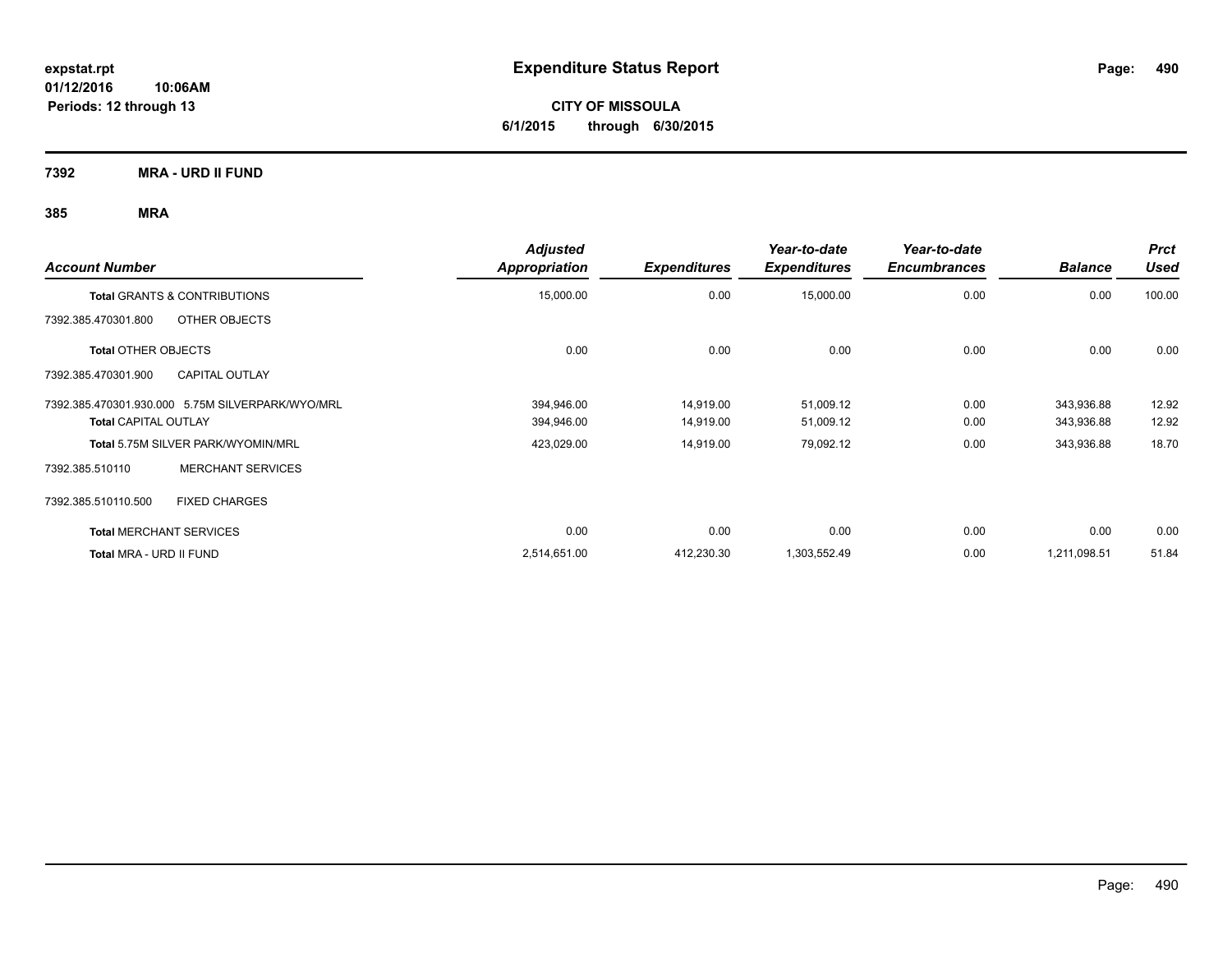**CITY OF MISSOULA 6/1/2015 through 6/30/2015**

**7393 MRA - URD III FUND**

| <b>Account Number</b>                   |                                                         | <b>Adjusted</b><br><b>Appropriation</b> | <b>Expenditures</b> | Year-to-date<br><b>Expenditures</b> | Year-to-date<br><b>Encumbrances</b> | <b>Balance</b> | <b>Prct</b><br><b>Used</b> |
|-----------------------------------------|---------------------------------------------------------|-----------------------------------------|---------------------|-------------------------------------|-------------------------------------|----------------|----------------------------|
| 7393.385.470210                         | <b>ADMINISTRATION</b>                                   |                                         |                     |                                     |                                     |                |                            |
| 7393.385.470210.100                     | PERSONAL SERVICES                                       |                                         |                     |                                     |                                     |                |                            |
|                                         | 7393.385.470210.110.000 SALARIES AND WAGES              | 331,208.00                              | 39,322.82           | 322,633.79                          | 0.00                                | 8,574.21       | 97.41                      |
| 7393.385.470210.115.000                 | SALARIES/HEALTH INSURANCE BENEFIT                       | 0.00                                    | 21,028.00           | 21,028.00                           | 0.00                                | $-21,028.00$   | 0.00                       |
|                                         | 7393.385.470210.120.000 OVERTIME/TERMINATION            | 5,000.00                                | 36.09               | 36.09                               | 0.00                                | 4,963.91       | 0.72                       |
|                                         | 7393.385.470210.140.000 EMPLOYER CONTRIBUTIONS          | 111,443.00                              | 7,424.34            | 102,293.01                          | 0.00                                | 9,149.99       | 91.79                      |
|                                         | 7393.385.470210.141.000 STATE RETIREMENT CONTRIBUTIONS  | 319.00                                  | 39.92               | 357.95                              | 0.00                                | $-38.95$       | 112.21                     |
| <b>Total PERSONAL SERVICES</b>          |                                                         | 447,970.00                              | 67,851.17           | 446,348.84                          | 0.00                                | 1,621.16       | 99.64                      |
| 7393.385.470210.200                     | <b>SUPPLIES</b>                                         |                                         |                     |                                     |                                     |                |                            |
| 7393.385.470210.210.000 OFFICE SUPPLIES |                                                         | 4,000.00                                | 1,612.97            | 2,443.39                            | 0.00                                | 1,556.61       | 61.08                      |
| 7393.385.470210.220.000                 | OPERATING SUPPLIES                                      | 500.00                                  | 0.00                | 0.00                                | 0.00                                | 500.00         | 0.00                       |
|                                         | 7393.385.470210.230.000 REPAIR/MAINTENANCE              | 828.00                                  | 0.00                | 124.72                              | 0.00                                | 703.28         | 15.06                      |
| 7393.385.470210.231.000 GASOLINE        |                                                         | 400.00                                  | 73.48               | 192.73                              | 0.00                                | 207.27         | 48.18                      |
| 7393.385.470210.240.000 OTHER SUPPLIES  |                                                         | 3,398.00                                | 0.00                | 745.82                              | 0.00                                | 2,652.18       | 21.95                      |
| <b>Total SUPPLIES</b>                   |                                                         | 9,126.00                                | 1,686.45            | 3,506.66                            | 0.00                                | 5,619.34       | 38.42                      |
| 7393.385.470210.300                     | PURCHASED SERVICES                                      |                                         |                     |                                     |                                     |                |                            |
| 7393.385.470210.310.000                 | <b>COMMUNICATIONS</b>                                   | 800.00                                  | 24.78               | 904.01                              | 0.00                                | $-104.01$      | 113.00                     |
|                                         | 7393.385.470210.320.000 PRINTING & DUPLICATING          | 3,000.00                                | 542.17              | 1.716.75                            | 0.00                                | 1,283.25       | 57.23                      |
|                                         | 7393.385.470210.330.000 PUBLICITY, SUBSCRIPTIONS & DUES | 3,000.00                                | 615.00              | 4,008.11                            | 0.00                                | $-1,008.11$    | 133.60                     |
|                                         | 7393.385.470210.344.000 TELEPHONE SERVICE               | 1,300.00                                | 137.00              | 943.78                              | 0.00                                | 356.22         | 72.60                      |
| 7393.385.470210.345.000                 | GARBAGE                                                 | 565.00                                  | 43.05               | 533.94                              | 0.00                                | 31.06          | 94.50                      |
| 7393.385.470210.350.000                 | PROFESSIONAL SERVICES                                   | 130,823.00                              | 58,526.50           | 129,553.00                          | 0.00                                | 1,270.00       | 99.03                      |
| 7393.385.470210.360.000                 | <b>REPAIR &amp; MAINTENANCE</b>                         | 6,990.00                                | 633.62              | 3,810.74                            | 0.00                                | 3,179.26       | 54.52                      |
| 7393.385.470210.370.000 TRAVEL          |                                                         | 3,500.00                                | 0.00                | 503.90                              | 0.00                                | 2,996.10       | 14.40                      |
| 7393.385.470210.380.000 TRAINING        |                                                         | 4,500.00                                | 0.00                | 296.45                              | 0.00                                | 4,203.55       | 6.59                       |
|                                         | 7393.385.470210.390.000 OTHER PURCHASED SERVICES        | 500.00                                  | 0.00                | 145.90                              | 0.00                                | 354.10         | 29.18                      |
| <b>Total PURCHASED SERVICES</b>         |                                                         | 154,978.00                              | 60,522.12           | 142,416.58                          | 0.00                                | 12,561.42      | 91.89                      |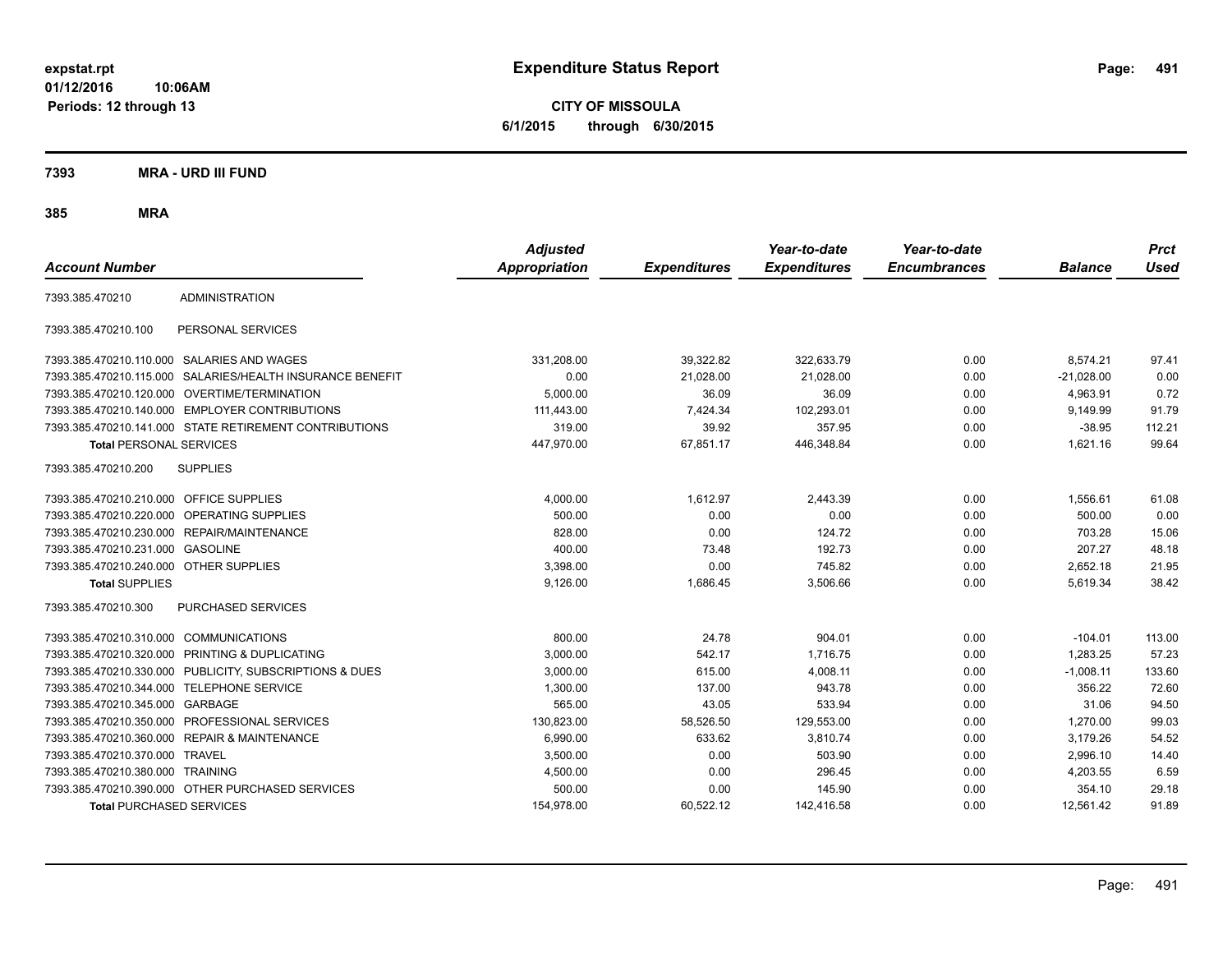**CITY OF MISSOULA 6/1/2015 through 6/30/2015**

**7393 MRA - URD III FUND**

| <b>Account Number</b>                                      |                                                                                           | <b>Adjusted</b><br><b>Appropriation</b> | <b>Expenditures</b>      | Year-to-date<br><b>Expenditures</b> | Year-to-date<br><b>Encumbrances</b> | <b>Balance</b>             | <b>Prct</b><br><b>Used</b> |
|------------------------------------------------------------|-------------------------------------------------------------------------------------------|-----------------------------------------|--------------------------|-------------------------------------|-------------------------------------|----------------------------|----------------------------|
| 7393.385.470210.700                                        | <b>GRANTS &amp; CONTRIBUTIONS</b>                                                         |                                         |                          |                                     |                                     |                            |                            |
|                                                            | <b>Total GRANTS &amp; CONTRIBUTIONS</b>                                                   | 0.00                                    | 0.00                     | 0.00                                | 0.00                                | 0.00                       | 0.00                       |
| 7393.385.470210.800                                        | OTHER OBJECTS                                                                             |                                         |                          |                                     |                                     |                            |                            |
| <b>Total OTHER OBJECTS</b>                                 |                                                                                           | 0.00                                    | 0.00                     | 0.00                                | 0.00                                | 0.00                       | 0.00                       |
| 7393.385.470210.900                                        | <b>CAPITAL OUTLAY</b>                                                                     |                                         |                          |                                     |                                     |                            |                            |
| <b>Total CAPITAL OUTLAY</b>                                | 7393.385.470210.940.000 MACHINERY & EQUIPMENT                                             | 30,000.00<br>30,000.00                  | 6,803.32<br>6,803.32     | 32,241.77<br>32,241.77              | 0.00<br>0.00                        | $-2,241.77$<br>$-2,241.77$ | 107.47<br>107.47           |
| <b>Total ADMINISTRATION</b>                                |                                                                                           | 642,074.00                              | 136,863.06               | 624,513.85                          | 0.00                                | 17.560.15                  | 97.27                      |
| 7393.385.470220                                            | PROPERTY ACQUISITION                                                                      |                                         |                          |                                     |                                     |                            |                            |
| 7393.385.470220.800                                        | OTHER OBJECTS                                                                             |                                         |                          |                                     |                                     |                            |                            |
| 7393.385.470220.845.000 CONTINGENCY                        | <b>Total PROPERTY ACQUISITION</b>                                                         | 100,000.00<br>100,000.00                | 0.00<br>0.00             | 0.00<br>0.00                        | 0.00<br>0.00                        | 100,000.00<br>100,000.00   | 0.00<br>0.00               |
| 7393.385.470230                                            | <b>PW FACILITY</b>                                                                        |                                         |                          |                                     |                                     |                            |                            |
| 7393.385.470230.300                                        | PURCHASED SERVICES                                                                        |                                         |                          |                                     |                                     |                            |                            |
|                                                            | 7393.385.470230.350.000 PROFESSIONAL SERVICES<br><b>Total PURCHASED SERVICES</b>          | 556,316.00<br>556,316.00                | 107,934.71<br>107,934.71 | 387,602.53<br>387,602.53            | 0.00<br>0.00                        | 168,713.47<br>168,713.47   | 69.67<br>69.67             |
| 7393.385.470230.700                                        | <b>GRANTS &amp; CONTRIBUTIONS</b>                                                         |                                         |                          |                                     |                                     |                            |                            |
|                                                            | 7393.385.470230.700.000 GRANTS & CONTRIBUTIONS<br><b>Total GRANTS &amp; CONTRIBUTIONS</b> | 2,233,109.00<br>2,233,109.00            | 305,888.34<br>305,888.34 | 1,284,914.83<br>1,284,914.83        | 0.00<br>0.00                        | 948,194.17<br>948,194.17   | 57.54<br>57.54             |
| 7393.385.470230.800                                        | OTHER OBJECTS                                                                             |                                         |                          |                                     |                                     |                            |                            |
| 7393.385.470230.845.000 CONTINGENCY<br>Total OTHER OBJECTS |                                                                                           | 785,214.00<br>785,214.00                | 0.00<br>0.00             | 0.00<br>0.00                        | 0.00<br>0.00                        | 785,214.00<br>785,214.00   | 0.00<br>0.00               |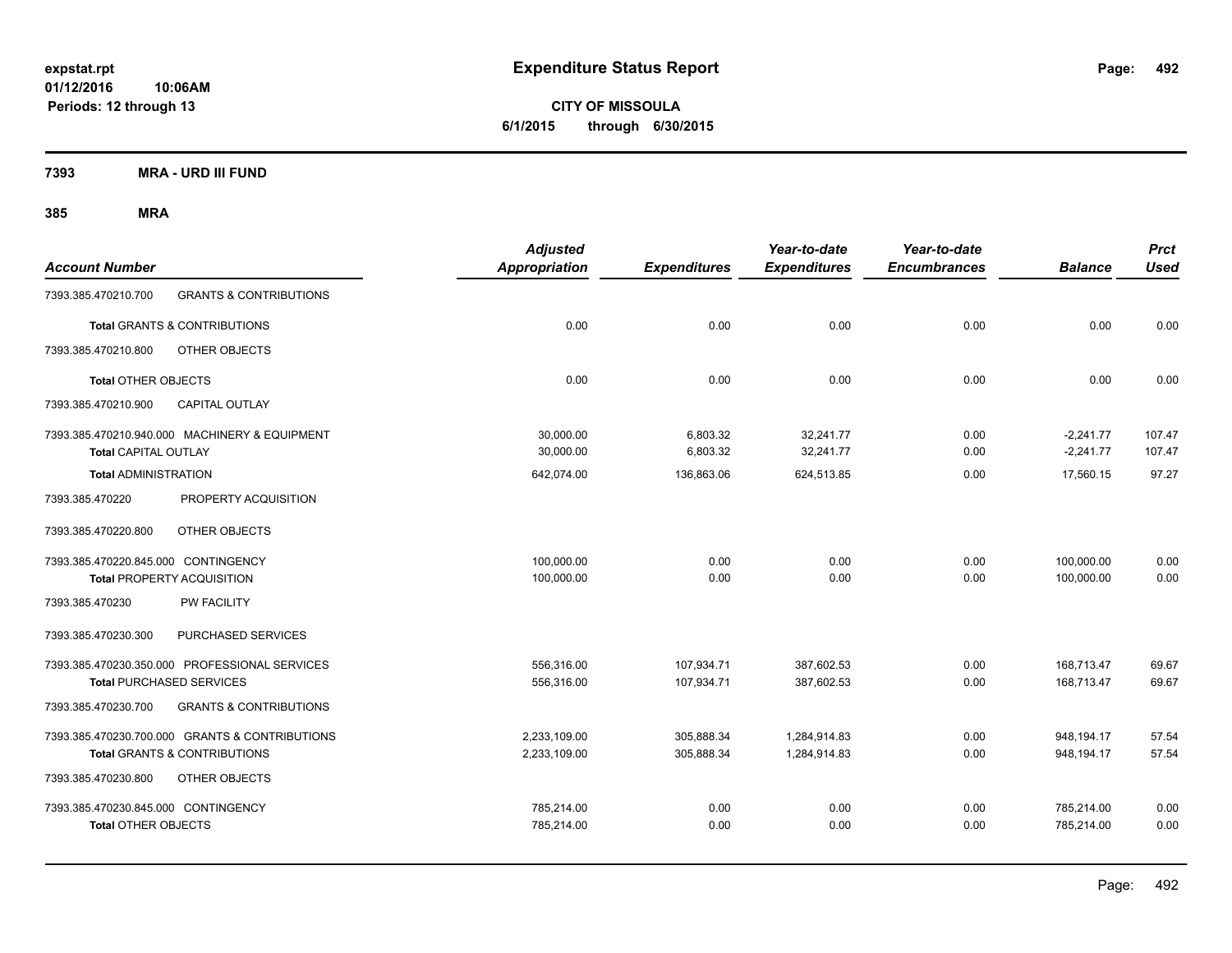**CITY OF MISSOULA 6/1/2015 through 6/30/2015**

**7393 MRA - URD III FUND**

| <b>Account Number</b>                                                            | <b>Adjusted</b><br><b>Appropriation</b> | <b>Expenditures</b>    | Year-to-date<br><b>Expenditures</b> | Year-to-date<br><b>Encumbrances</b> | <b>Balance</b>           | <b>Prct</b><br><b>Used</b> |
|----------------------------------------------------------------------------------|-----------------------------------------|------------------------|-------------------------------------|-------------------------------------|--------------------------|----------------------------|
| <b>CAPITAL OUTLAY</b><br>7393.385.470230.900                                     |                                         |                        |                                     |                                     |                          |                            |
| 7393.385.470230.930.000 IMPROVEMENTS<br><b>Total CAPITAL OUTLAY</b>              | 658.688.00<br>658,688.00                | 19,102.22<br>19,102.22 | 417,658.23<br>417,658.23            | 0.00<br>0.00                        | 241,029.77<br>241,029.77 | 63.41<br>63.41             |
| <b>Total PW FACILITY</b>                                                         | 4,233,327.00                            | 432,925.27             | 2,090,175.59                        | 0.00                                | 2,143,151.41             | 49.37                      |
| 7393.385.470240<br><b>REHAB LOANS</b>                                            |                                         |                        |                                     |                                     |                          |                            |
| <b>GRANTS &amp; CONTRIBUTIONS</b><br>7393.385.470240.700                         |                                         |                        |                                     |                                     |                          |                            |
| 7393.385.470240.700.000 GRANTS & CONTRIBUTIONS<br><b>Total REHAB LOANS</b>       | 292,231.00<br>292.231.00                | 0.00<br>0.00           | 56,906.66<br>56.906.66              | 0.00<br>0.00                        | 235,324.34<br>235,324.34 | 19.47<br>19.47             |
| <b>RELOCATION PAYMENTS</b><br>7393.385.470250                                    |                                         |                        |                                     |                                     |                          |                            |
| 7393.385.470250.800<br><b>OTHER OBJECTS</b>                                      |                                         |                        |                                     |                                     |                          |                            |
| <b>Total RELOCATION PAYMENTS</b>                                                 | 0.00                                    | 0.00                   | 0.00                                | 0.00                                | 0.00                     | 0.00                       |
| <b>PLANNING &amp; MGMT</b><br>7393.385.470260                                    |                                         |                        |                                     |                                     |                          |                            |
| 7393.385.470260.300<br>PURCHASED SERVICES                                        |                                         |                        |                                     |                                     |                          |                            |
| 7393.385.470260.350.000 PROFESSIONAL SERVICES<br><b>Total PURCHASED SERVICES</b> | 133,224.00<br>133,224.00                | 5,977.50<br>5,977.50   | 16,762.48<br>16,762.48              | 0.00<br>0.00                        | 116,461.52<br>116,461.52 | 12.58<br>12.58             |
| 7393.385.470260.700<br><b>GRANTS &amp; CONTRIBUTIONS</b>                         |                                         |                        |                                     |                                     |                          |                            |
| <b>Total GRANTS &amp; CONTRIBUTIONS</b>                                          | 0.00                                    | 0.00                   | 0.00                                | 0.00                                | 0.00                     | 0.00                       |
| 7393.385.470260.800<br>OTHER OBJECTS                                             |                                         |                        |                                     |                                     |                          |                            |
| 7393.385.470260.845.000 CONTINGENCY<br><b>Total OTHER OBJECTS</b>                | 100,000.00<br>100,000.00                | 0.00<br>0.00           | 0.00<br>0.00                        | 0.00<br>0.00                        | 100,000.00<br>100,000.00 | 0.00<br>0.00               |
| <b>Total PLANNING &amp; MGMT</b>                                                 | 233,224.00                              | 5,977.50               | 16,762.48                           | 0.00                                | 216,461.52               | 7.19                       |
|                                                                                  |                                         |                        |                                     |                                     |                          |                            |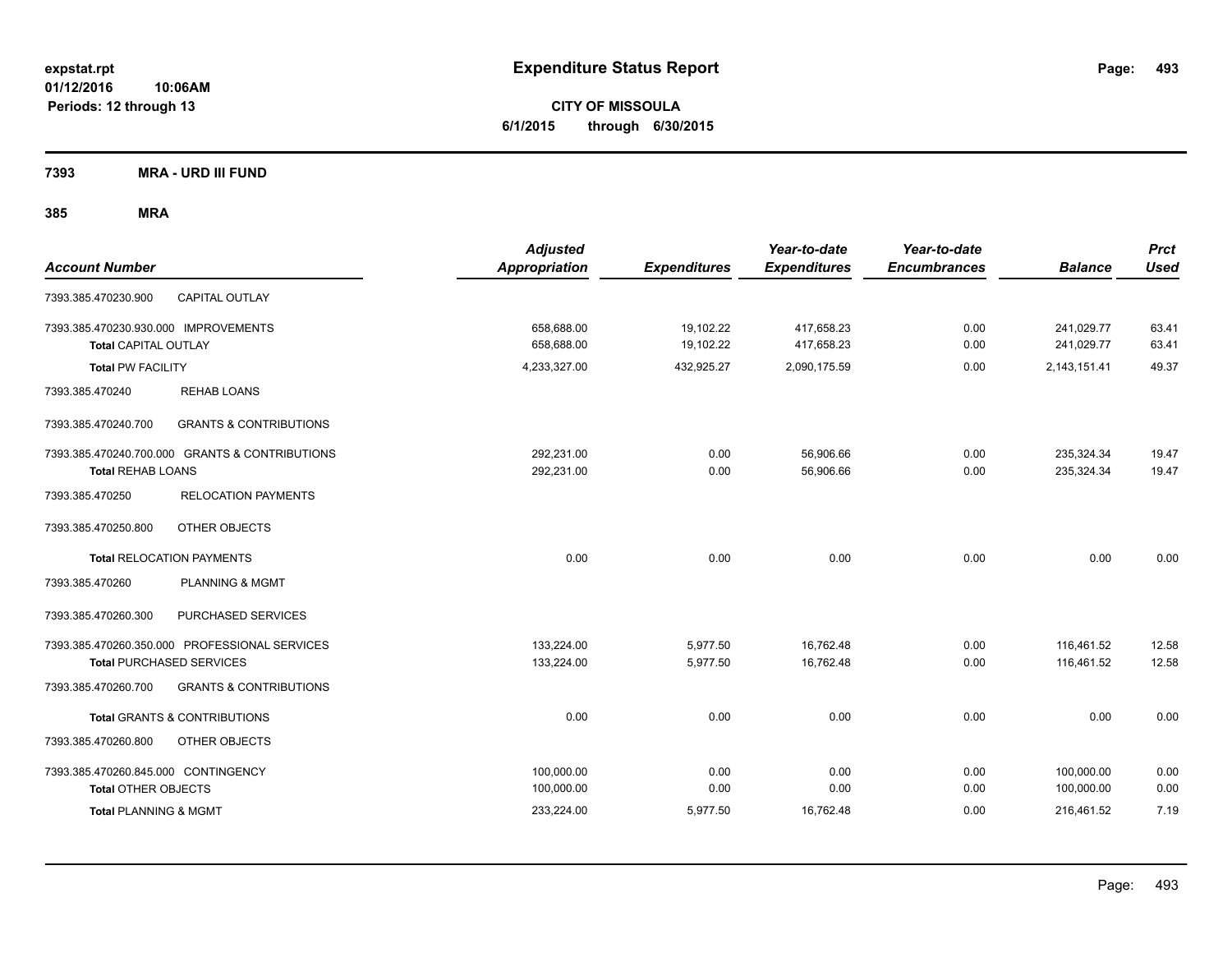**CITY OF MISSOULA 6/1/2015 through 6/30/2015**

**7393 MRA - URD III FUND**

|                                     |                                                | <b>Adjusted</b> |                     | Year-to-date        | Year-to-date        |                | <b>Prct</b> |
|-------------------------------------|------------------------------------------------|-----------------|---------------------|---------------------|---------------------|----------------|-------------|
| <b>Account Number</b>               |                                                | Appropriation   | <b>Expenditures</b> | <b>Expenditures</b> | <b>Encumbrances</b> | <b>Balance</b> | <b>Used</b> |
| 7393.385.470270                     | <b>CLEARING &amp; DEMO</b>                     |                 |                     |                     |                     |                |             |
| 7393.385.470270.300                 | PURCHASED SERVICES                             |                 |                     |                     |                     |                |             |
|                                     | <b>Total PURCHASED SERVICES</b>                | 0.00            | 0.00                | 0.00                | 0.00                | 0.00           | 0.00        |
| 7393.385.470270.700                 | <b>GRANTS &amp; CONTRIBUTIONS</b>              |                 |                     |                     |                     |                |             |
|                                     | 7393.385.470270.700.000 GRANTS & CONTRIBUTIONS | 322,522.00      | 0.00                | 46,037.50           | 0.00                | 276.484.50     | 14.27       |
|                                     | <b>Total GRANTS &amp; CONTRIBUTIONS</b>        | 322,522.00      | 0.00                | 46,037.50           | 0.00                | 276,484.50     | 14.27       |
| 7393.385.470270.800                 | OTHER OBJECTS                                  |                 |                     |                     |                     |                |             |
| 7393.385.470270.845.000 CONTINGENCY |                                                | 100,000.00      | 0.00                | 0.00                | 0.00                | 100,000.00     | 0.00        |
| <b>Total OTHER OBJECTS</b>          |                                                | 100,000.00      | 0.00                | 0.00                | 0.00                | 100,000.00     | 0.00        |
| Total CLEARING & DEMO               |                                                | 422,522.00      | 0.00                | 46,037.50           | 0.00                | 376,484.50     | 10.90       |
| 7393.385.510110                     | <b>MERCHANT SERVICES</b>                       |                 |                     |                     |                     |                |             |
| 7393.385.510110.500                 | <b>FIXED CHARGES</b>                           |                 |                     |                     |                     |                |             |
|                                     | <b>Total MERCHANT SERVICES</b>                 | 0.00            | 0.00                | 0.00                | 0.00                | 0.00           | 0.00        |
| <b>Total MRA</b>                    |                                                | 5,923,378.00    | 575,765.83          | 2,834,396.08        | 0.00                | 3,088,981.92   | 47.85       |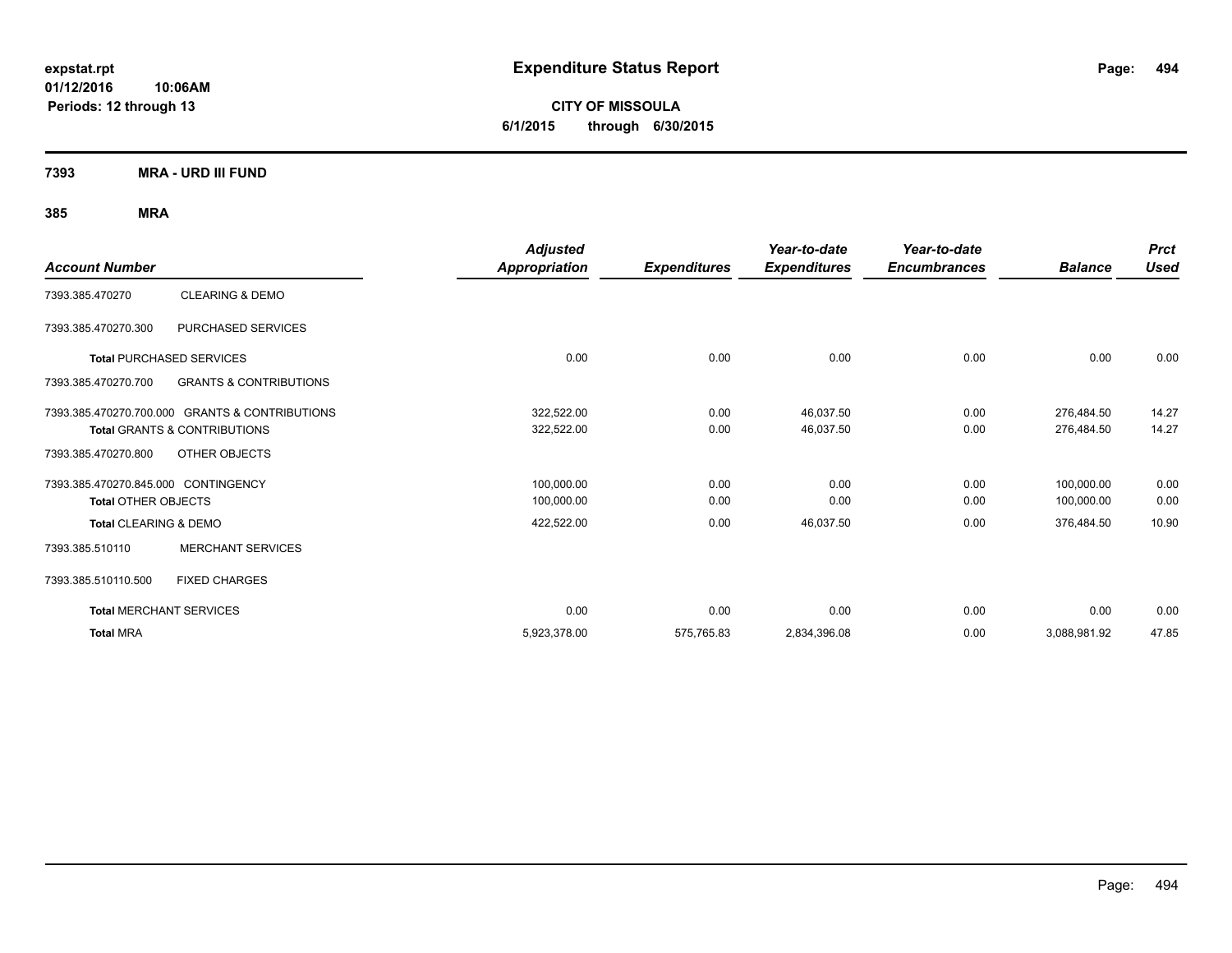# **CITY OF MISSOULA 6/1/2015 through 6/30/2015**

### **7393 MRA - URD III FUND**

### **395 PARKING COMMISSION**

| <b>Account Number</b>           |                   | <b>Adjusted</b><br>Appropriation | <b>Expenditures</b> | Year-to-date<br><b>Expenditures</b> | Year-to-date<br><b>Encumbrances</b> | <b>Balance</b> | <b>Prct</b><br>Used |
|---------------------------------|-------------------|----------------------------------|---------------------|-------------------------------------|-------------------------------------|----------------|---------------------|
| 7393.395.470210                 | ADMINISTRATION    |                                  |                     |                                     |                                     |                |                     |
| 7393.395.470210.100             | PERSONAL SERVICES |                                  |                     |                                     |                                     |                |                     |
| <b>Total PARKING COMMISSION</b> |                   | 0.00                             | 0.00                | 0.00                                | 0.00                                | 0.00           | 0.00                |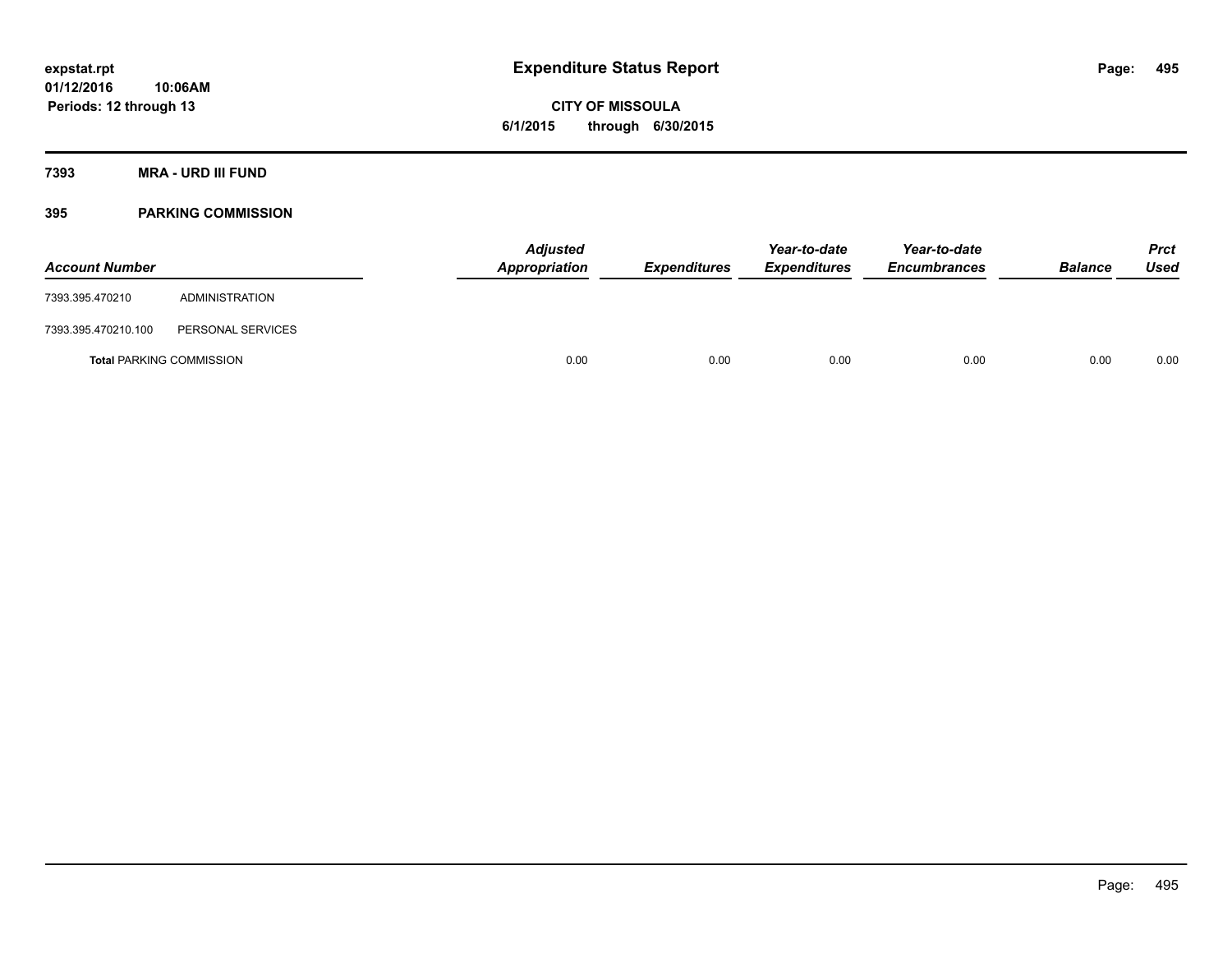**7393 MRA - URD III FUND**

**900 DEPRECIATION**

| <b>Account Number</b>      |                          | <b>Adjusted</b><br><b>Appropriation</b> | <b>Expenditures</b> | Year-to-date<br><b>Expenditures</b> | Year-to-date<br><b>Encumbrances</b> | <b>Balance</b> | <b>Prct</b><br><b>Used</b> |
|----------------------------|--------------------------|-----------------------------------------|---------------------|-------------------------------------|-------------------------------------|----------------|----------------------------|
| 7393.900.510000            | <b>MISCELLANEOUS</b>     |                                         |                     |                                     |                                     |                |                            |
| 7393.900.510000.800        | OTHER OBJECTS            |                                         |                     |                                     |                                     |                |                            |
| <b>Total MISCELLANEOUS</b> |                          | 0.00                                    | 0.00                | 0.00                                | 0.00                                | 0.00           | 0.00                       |
| 7393.900.510110            | <b>MERCHANT SERVICES</b> |                                         |                     |                                     |                                     |                |                            |
| 7393.900.510110.500        | <b>FIXED CHARGES</b>     |                                         |                     |                                     |                                     |                |                            |
| <b>Total DEPRECIATION</b>  |                          | 0.00                                    | 0.00                | 0.00                                | 0.00                                | 0.00           | 0.00                       |
| Total MRA - URD III FUND   |                          | 5,923,378.00                            | 575.765.83          | 2,834,396.08                        | 0.00                                | 3,088,981.92   | 47.85                      |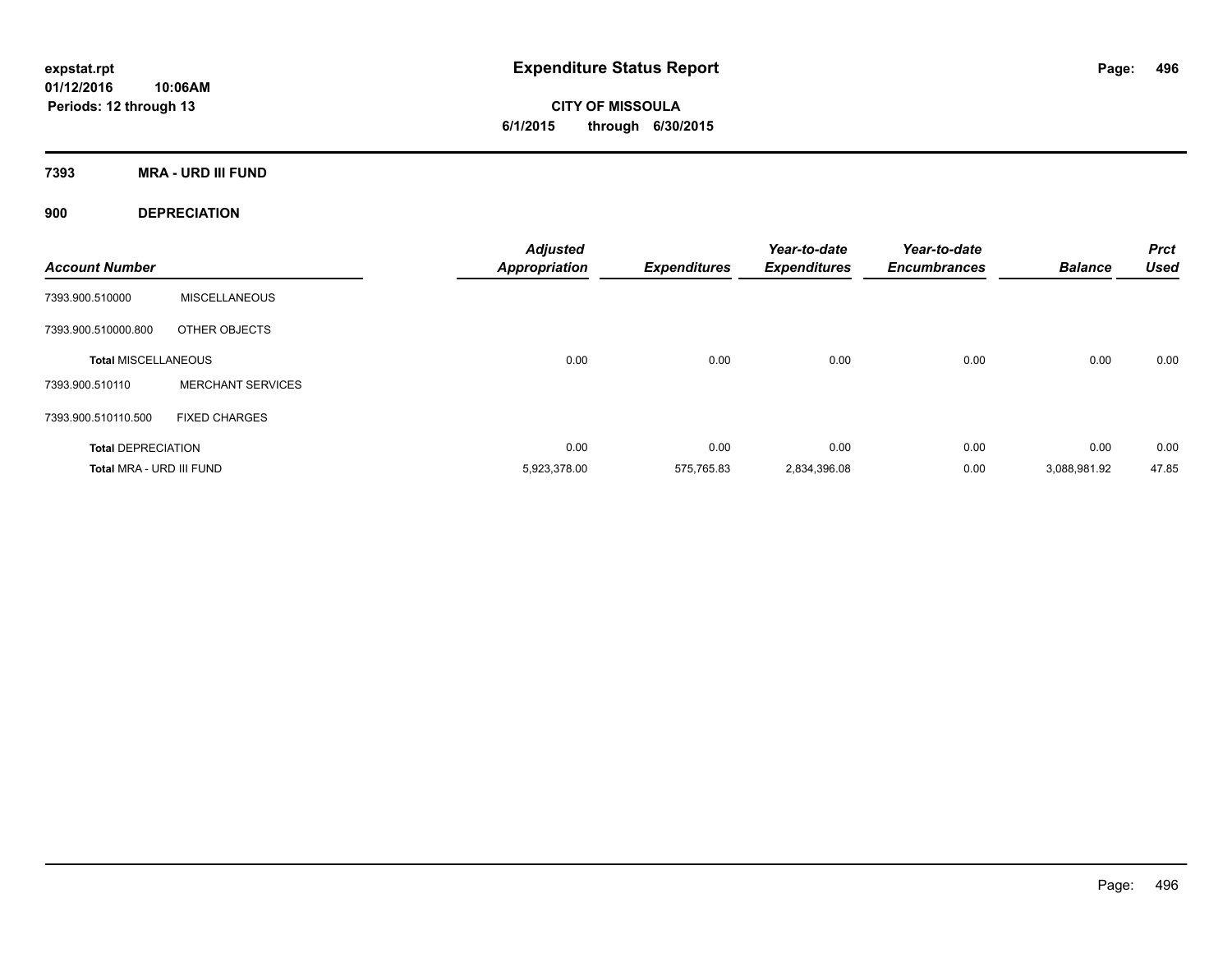**CITY OF MISSOULA 6/1/2015 through 6/30/2015**

### **7394 MRA TAX INCREMENT DEBT CLEARING FUND**

| <b>Account Number</b>         |                                                   | <b>Adjusted</b><br><b>Appropriation</b> | <b>Expenditures</b> | Year-to-date<br><b>Expenditures</b> | Year-to-date<br><b>Encumbrances</b> | <b>Balance</b> | <b>Prct</b><br><b>Used</b> |
|-------------------------------|---------------------------------------------------|-----------------------------------------|---------------------|-------------------------------------|-------------------------------------|----------------|----------------------------|
| 7394.390.490601               | TI BOND CLEARING                                  |                                         |                     |                                     |                                     |                |                            |
| 7394.390.490601.800           | OTHER OBJECTS                                     |                                         |                     |                                     |                                     |                |                            |
| <b>Total TI BOND CLEARING</b> |                                                   | 0.00                                    | 0.00                | 0.00                                | 0.00                                | 0.00           | 0.00                       |
| 7394.390.521000               | INTERFUND OPERATING TRANSFERS                     |                                         |                     |                                     |                                     |                |                            |
| 7394.390.521000.800           | OTHER OBJECTS                                     |                                         |                     |                                     |                                     |                |                            |
|                               | <b>Total INTERFUND OPERATING TRANSFERS</b>        | 0.00                                    | 0.00                | 0.00                                | 0.00                                | 0.00           | 0.00                       |
|                               | <b>Total MRA TAX INCREMENT DEBT CLEARING FUND</b> | 0.00                                    | 0.00                | 0.00                                | 0.00                                | 0.00           | 0.00                       |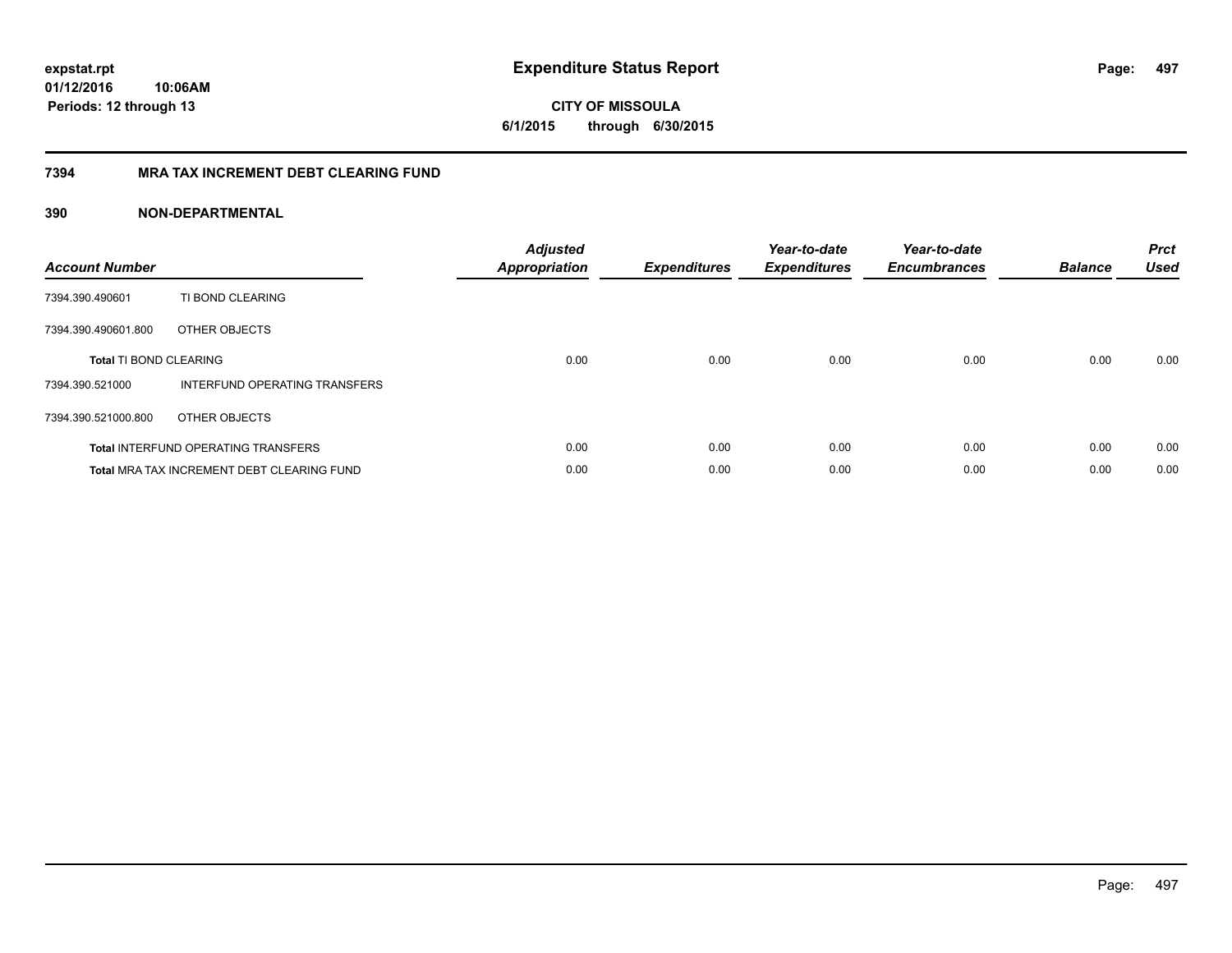### **7395 MRA TAX INCREMENT DEBT SERVICE INTEREST**

### **390 NON-DEPARTMENTAL**

| <b>Account Number</b>     |                                               | <b>Adjusted</b><br>Appropriation | <b>Expenditures</b> | Year-to-date<br><b>Expenditures</b> | Year-to-date<br><b>Encumbrances</b> | <b>Balance</b> | <b>Prct</b><br><b>Used</b> |
|---------------------------|-----------------------------------------------|----------------------------------|---------------------|-------------------------------------|-------------------------------------|----------------|----------------------------|
| 7395.390.490200           | REVENUE BOND DEBT SERVICE                     |                                  |                     |                                     |                                     |                |                            |
| 7395.390.490200.600       | <b>DEBT SERVICE</b>                           |                                  |                     |                                     |                                     |                |                            |
| <b>Total DEBT SERVICE</b> |                                               | 0.00                             | 0.00                | 0.00                                | 0.00                                | 0.00           | 0.00                       |
| 7395.390.490200.800       | OTHER OBJECTS                                 |                                  |                     |                                     |                                     |                |                            |
|                           | Total REVENUE BOND DEBT SERVICE               | 0.00                             | 0.00                | 0.00                                | 0.00                                | 0.00           | 0.00                       |
| 7395.390.490602           | TI BOND INTEREST                              |                                  |                     |                                     |                                     |                |                            |
| 7395.390.490602.600       | <b>DEBT SERVICE</b>                           |                                  |                     |                                     |                                     |                |                            |
| <b>Total DEBT SERVICE</b> |                                               | 0.00                             | 0.00                | 0.00                                | 0.00                                | 0.00           | 0.00                       |
| 7395.390.490602.800       | OTHER OBJECTS                                 |                                  |                     |                                     |                                     |                |                            |
| Total TI BOND INTEREST    |                                               | 0.00                             | 0.00                | 0.00                                | 0.00                                | 0.00           | 0.00                       |
|                           | Total MRA TAX INCREMENT DEBT SERVICE INTEREST | 0.00                             | 0.00                | 0.00                                | 0.00                                | 0.00           | 0.00                       |

**498**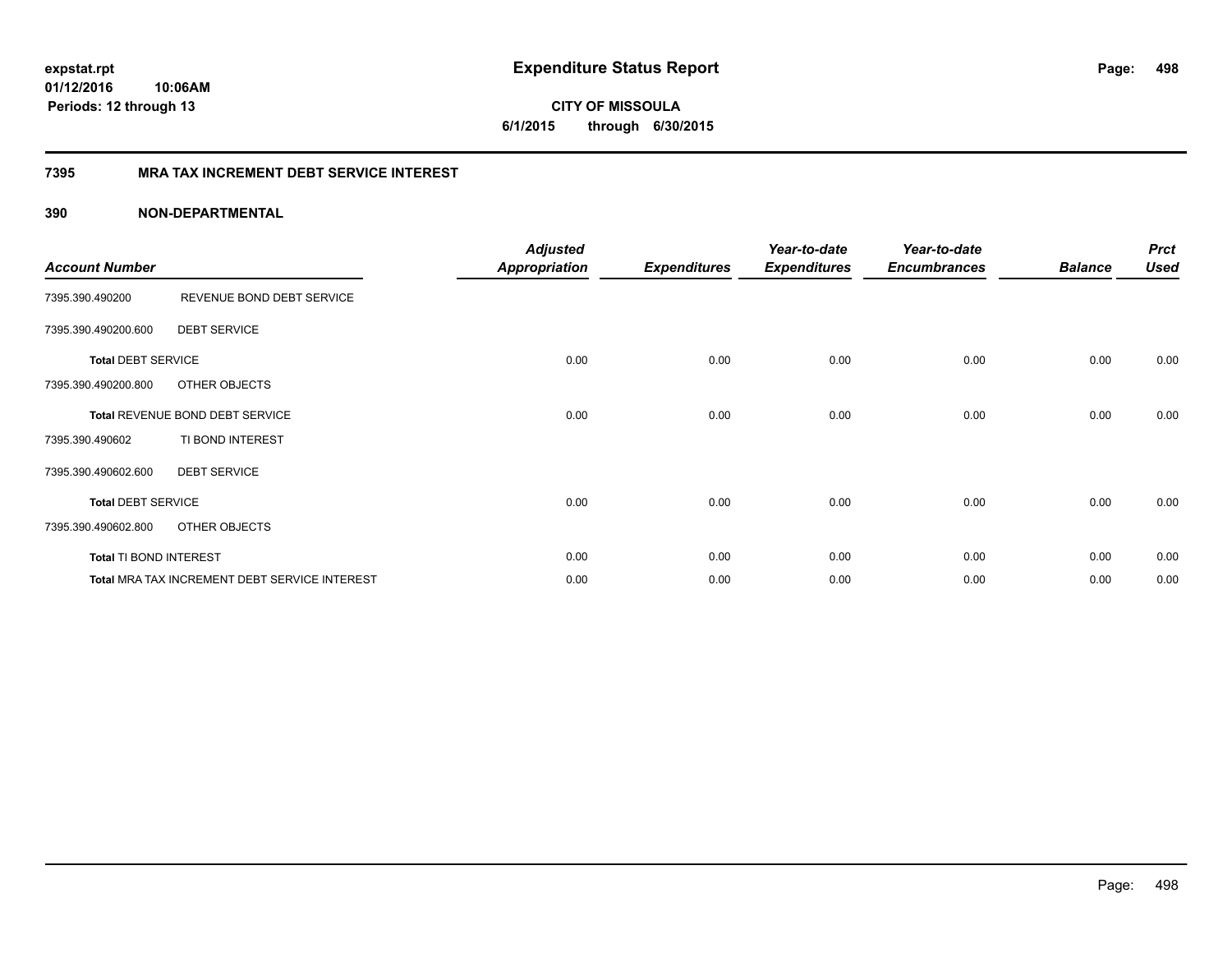### **7396 MRA TAX INCREMENT DEBT SERVICE SINKING F**

### **390 NON-DEPARTMENTAL**

| <b>Account Number</b>     |                                                | <b>Adjusted</b><br><b>Appropriation</b> | <b>Expenditures</b> | Year-to-date<br><b>Expenditures</b> | Year-to-date<br><b>Encumbrances</b> | <b>Balance</b> | <b>Prct</b><br><b>Used</b> |
|---------------------------|------------------------------------------------|-----------------------------------------|---------------------|-------------------------------------|-------------------------------------|----------------|----------------------------|
| 7396.390.490200           | REVENUE BOND DEBT SERVICE                      |                                         |                     |                                     |                                     |                |                            |
| 7396.390.490200.600       | <b>DEBT SERVICE</b>                            |                                         |                     |                                     |                                     |                |                            |
|                           | Total REVENUE BOND DEBT SERVICE                | 0.00                                    | 0.00                | 0.00                                | 0.00                                | 0.00           | 0.00                       |
| 7396.390.490603           | TI BOND SINKING                                |                                         |                     |                                     |                                     |                |                            |
| 7396.390.490603.600       | <b>DEBT SERVICE</b>                            |                                         |                     |                                     |                                     |                |                            |
| <b>Total DEBT SERVICE</b> |                                                | 0.00                                    | 0.00                | 0.00                                | 0.00                                | 0.00           | 0.00                       |
| 7396.390.490603.800       | OTHER OBJECTS                                  |                                         |                     |                                     |                                     |                |                            |
|                           | Total MRA TAX INCREMENT DEBT SERVICE SINKING F | 0.00                                    | 0.00                | 0.00                                | 0.00                                | 0.00           | 0.00                       |

Page: 499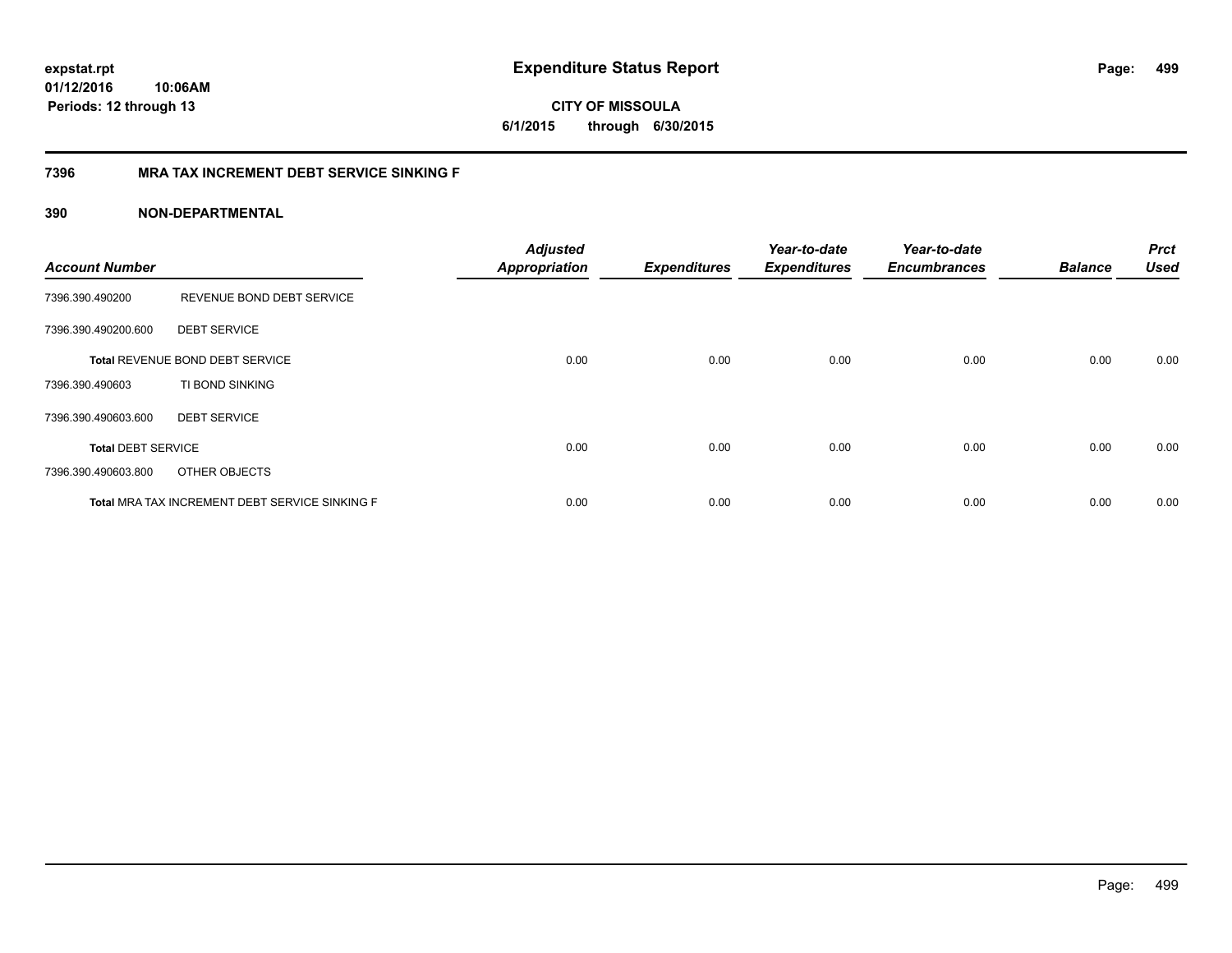**500**

**01/12/2016 10:06AM Periods: 12 through 13**

**CITY OF MISSOULA 6/1/2015 through 6/30/2015**

### **7397 NORTH RESERVE/SCOTT ST URD**

| <b>Account Number</b>       |                                      | <b>Adjusted</b><br><b>Appropriation</b> | <b>Expenditures</b> | Year-to-date<br><b>Expenditures</b> | Year-to-date<br><b>Encumbrances</b> | <b>Balance</b> | <b>Prct</b><br><b>Used</b> |
|-----------------------------|--------------------------------------|-----------------------------------------|---------------------|-------------------------------------|-------------------------------------|----------------|----------------------------|
| 7397.385.470210             | <b>ADMINISTRATION</b>                |                                         |                     |                                     |                                     |                |                            |
| 7397.385.470210.800         | OTHER OBJECTS                        |                                         |                     |                                     |                                     |                |                            |
| <b>Total ADMINISTRATION</b> |                                      | 0.00                                    | 0.00                | 0.00                                | 0.00                                | 0.00           | 0.00                       |
| 7397.385.470220             | BRETZ RV & MARINE IMPROVEMENTS       |                                         |                     |                                     |                                     |                |                            |
| 7397.385.470220.800         | OTHER OBJECTS                        |                                         |                     |                                     |                                     |                |                            |
| Total OTHER OBJECTS         |                                      | 0.00                                    | 0.00                | 0.00                                | 0.00                                | 0.00           | 0.00                       |
| 7397.385.470220.900         | <b>CAPITAL OUTLAY</b>                |                                         |                     |                                     |                                     |                |                            |
|                             | Total BRETZ RV & MARINE IMPROVEMENTS | 0.00                                    | 0.00                | 0.00                                | 0.00                                | 0.00           | 0.00                       |
| 7397.385.470230             | PW FACILITY                          |                                         |                     |                                     |                                     |                |                            |
| 7397.385.470230.300         | PURCHASED SERVICES                   |                                         |                     |                                     |                                     |                |                            |
|                             | <b>Total PURCHASED SERVICES</b>      | 0.00                                    | 0.00                | 0.00                                | 0.00                                | 0.00           | 0.00                       |
| 7397.385.470230.700         | <b>GRANTS &amp; CONTRIBUTIONS</b>    |                                         |                     |                                     |                                     |                |                            |
|                             | Total GRANTS & CONTRIBUTIONS         | 0.00                                    | 0.00                | 0.00                                | 0.00                                | 0.00           | 0.00                       |
| 7397.385.470230.800         | OTHER OBJECTS                        |                                         |                     |                                     |                                     |                |                            |
| <b>Total OTHER OBJECTS</b>  |                                      | 0.00                                    | 0.00                | 0.00                                | 0.00                                | 0.00           | 0.00                       |
| 7397.385.470230.900         | <b>CAPITAL OUTLAY</b>                |                                         |                     |                                     |                                     |                |                            |
| <b>Total PW FACILITY</b>    |                                      | 0.00                                    | 0.00                | 0.00                                | 0.00                                | 0.00           | 0.00                       |
| 7397.385.470240             | <b>REHAB LOANS</b>                   |                                         |                     |                                     |                                     |                |                            |
| 7397.385.470240.700         | <b>GRANTS &amp; CONTRIBUTIONS</b>    |                                         |                     |                                     |                                     |                |                            |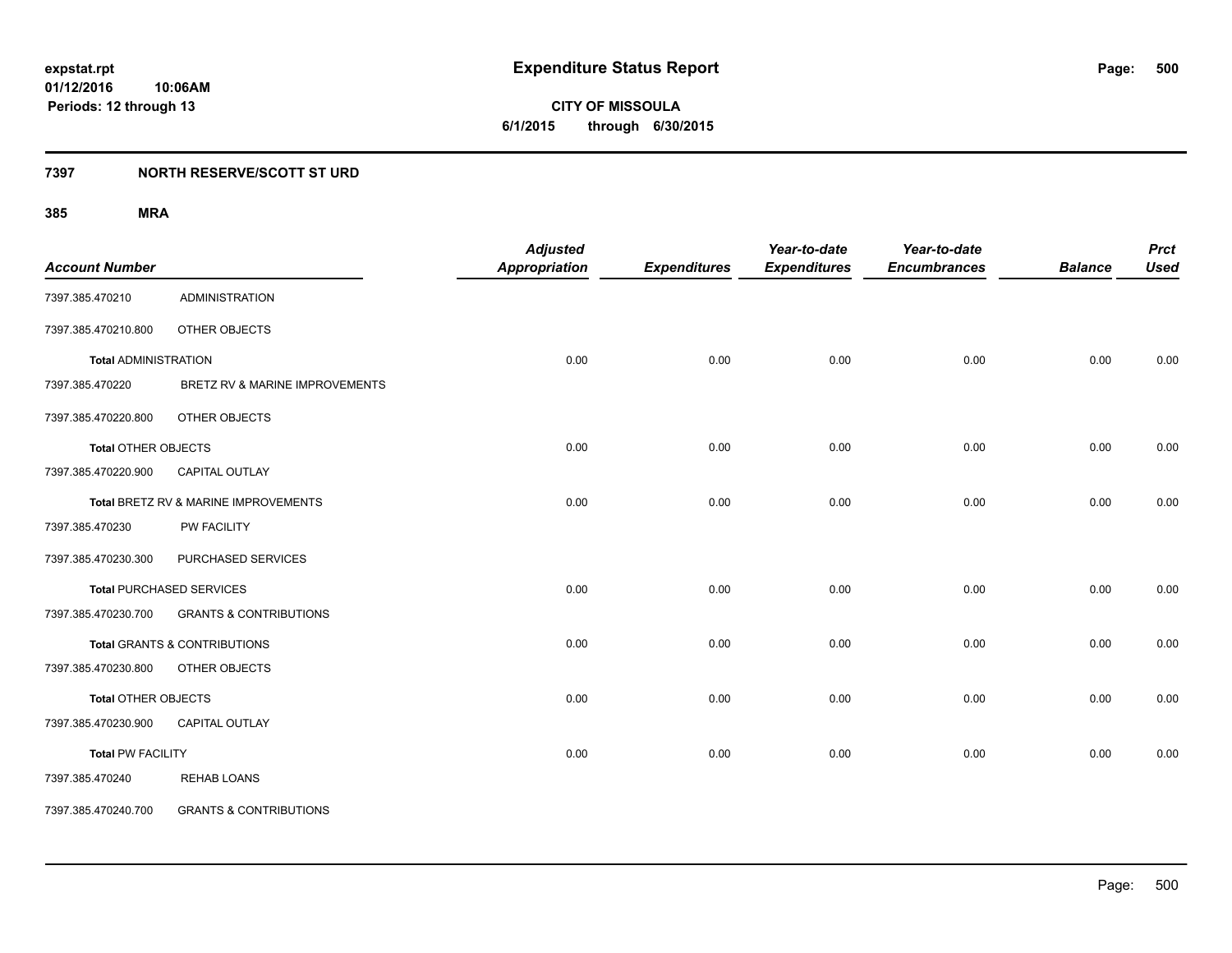**501**

**01/12/2016 10:06AM Periods: 12 through 13**

**CITY OF MISSOULA 6/1/2015 through 6/30/2015**

### **7397 NORTH RESERVE/SCOTT ST URD**

| <b>Account Number</b>            |                                         | <b>Adjusted</b><br><b>Appropriation</b> | <b>Expenditures</b> | Year-to-date<br><b>Expenditures</b> | Year-to-date<br><b>Encumbrances</b> | <b>Balance</b> | <b>Prct</b><br><b>Used</b> |
|----------------------------------|-----------------------------------------|-----------------------------------------|---------------------|-------------------------------------|-------------------------------------|----------------|----------------------------|
|                                  | <b>Total GRANTS &amp; CONTRIBUTIONS</b> | 0.00                                    | 0.00                | 0.00                                | 0.00                                | 0.00           | 0.00                       |
| 7397.385.470240.800              | OTHER OBJECTS                           |                                         |                     |                                     |                                     |                |                            |
| <b>Total REHAB LOANS</b>         |                                         | 0.00                                    | 0.00                | 0.00                                | 0.00                                | 0.00           | 0.00                       |
| 7397.385.470250                  | <b>RELOCATION PAYMENTS</b>              |                                         |                     |                                     |                                     |                |                            |
| 7397.385.470250.700              | <b>GRANTS &amp; CONTRIBUTIONS</b>       |                                         |                     |                                     |                                     |                |                            |
|                                  | Total GRANTS & CONTRIBUTIONS            | 0.00                                    | 0.00                | 0.00                                | 0.00                                | 0.00           | 0.00                       |
| 7397.385.470250.800              | OTHER OBJECTS                           |                                         |                     |                                     |                                     |                |                            |
|                                  | <b>Total RELOCATION PAYMENTS</b>        | 0.00                                    | 0.00                | 0.00                                | 0.00                                | 0.00           | 0.00                       |
| 7397.385.470260                  | <b>PLANNING &amp; MGMT</b>              |                                         |                     |                                     |                                     |                |                            |
| 7397.385.470260.300              | PURCHASED SERVICES                      |                                         |                     |                                     |                                     |                |                            |
|                                  | <b>Total PURCHASED SERVICES</b>         | 0.00                                    | 0.00                | 0.00                                | 0.00                                | 0.00           | 0.00                       |
| 7397.385.470260.700              | <b>GRANTS &amp; CONTRIBUTIONS</b>       |                                         |                     |                                     |                                     |                |                            |
|                                  | Total GRANTS & CONTRIBUTIONS            | 0.00                                    | 0.00                | 0.00                                | 0.00                                | 0.00           | 0.00                       |
| 7397.385.470260.800              | OTHER OBJECTS                           |                                         |                     |                                     |                                     |                |                            |
| <b>Total PLANNING &amp; MGMT</b> |                                         | 0.00                                    | 0.00                | 0.00                                | 0.00                                | 0.00           | 0.00                       |
| 7397.385.470270                  | <b>CLEARING &amp; DEMO</b>              |                                         |                     |                                     |                                     |                |                            |
| 7397.385.470270.300              | PURCHASED SERVICES                      |                                         |                     |                                     |                                     |                |                            |
|                                  | <b>Total PURCHASED SERVICES</b>         | 0.00                                    | 0.00                | 0.00                                | 0.00                                | 0.00           | 0.00                       |
| 7397.385.470270.700              | <b>GRANTS &amp; CONTRIBUTIONS</b>       |                                         |                     |                                     |                                     |                |                            |
|                                  | <b>Total GRANTS &amp; CONTRIBUTIONS</b> | 0.00                                    | 0.00                | 0.00                                | 0.00                                | 0.00           | 0.00                       |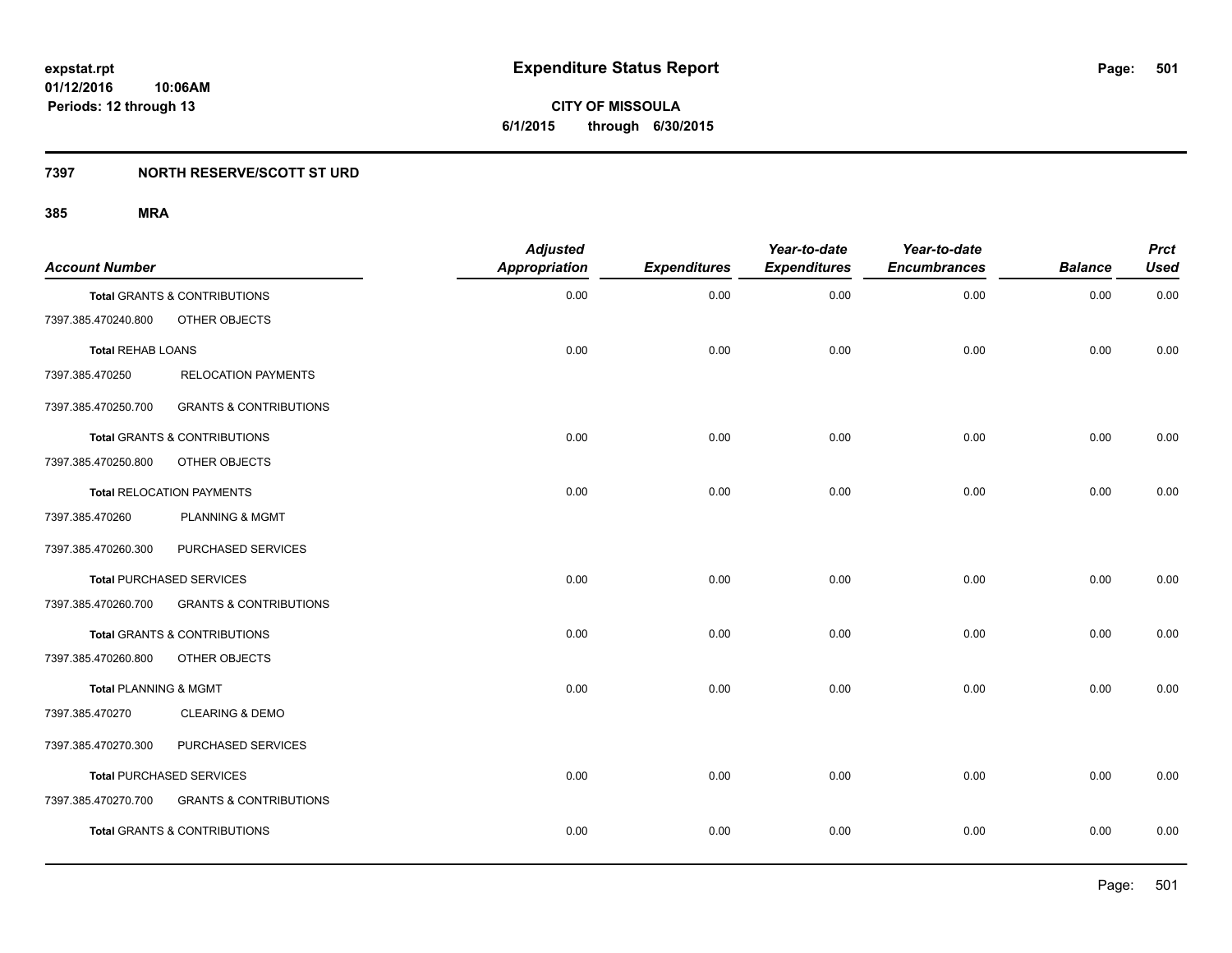**CITY OF MISSOULA 6/1/2015 through 6/30/2015**

### **7397 NORTH RESERVE/SCOTT ST URD**

| <b>Account Number</b>            |                          | <b>Adjusted</b><br>Appropriation | <b>Expenditures</b> | Year-to-date<br><b>Expenditures</b> | Year-to-date<br><b>Encumbrances</b> | <b>Balance</b> | <b>Prct</b><br><b>Used</b> |
|----------------------------------|--------------------------|----------------------------------|---------------------|-------------------------------------|-------------------------------------|----------------|----------------------------|
| 7397.385.470270.800              | OTHER OBJECTS            |                                  |                     |                                     |                                     |                |                            |
| <b>Total OTHER OBJECTS</b>       |                          | 0.00                             | 0.00                | 0.00                                | 0.00                                | 0.00           | 0.00                       |
| 7397.385.470270.900              | <b>CAPITAL OUTLAY</b>    |                                  |                     |                                     |                                     |                |                            |
| <b>Total CLEARING &amp; DEMO</b> |                          | 0.00                             | 0.00                | 0.00                                | 0.00                                | 0.00           | 0.00                       |
| 7397.385.510110                  | <b>MERCHANT SERVICES</b> |                                  |                     |                                     |                                     |                |                            |
| 7397.385.510110.500              | <b>FIXED CHARGES</b>     |                                  |                     |                                     |                                     |                |                            |
| <b>Total MRA</b>                 |                          | 0.00                             | 0.00                | 0.00                                | 0.00                                | 0.00           | 0.00                       |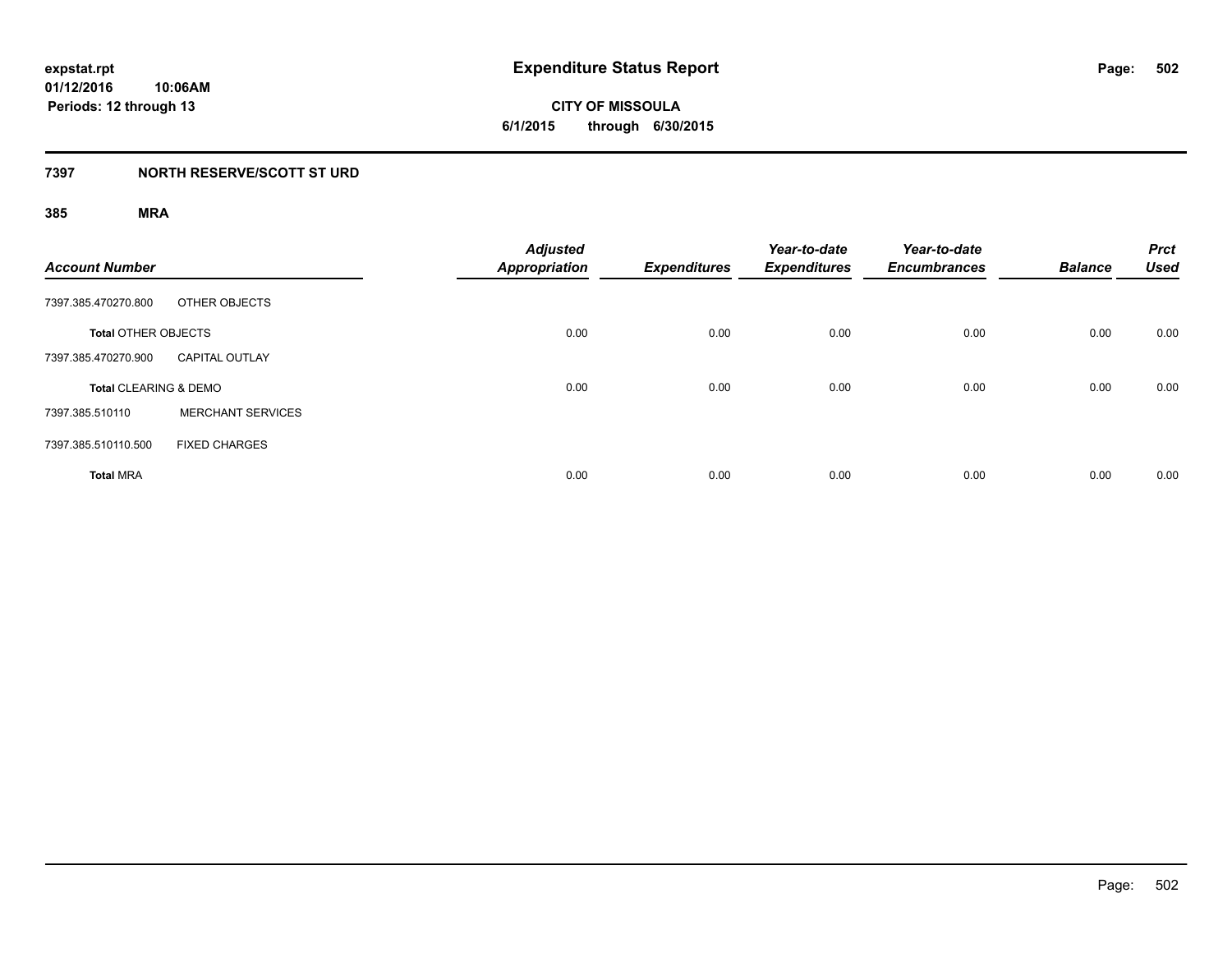**CITY OF MISSOULA 6/1/2015 through 6/30/2015**

### **7397 NORTH RESERVE/SCOTT ST URD**

| <b>Account Number</b> |                                         | <b>Adjusted</b><br>Appropriation | Expenditures | Year-to-date<br><b>Expenditures</b> | Year-to-date<br><b>Encumbrances</b> | <b>Balance</b> | <b>Prct</b><br>Used |
|-----------------------|-----------------------------------------|----------------------------------|--------------|-------------------------------------|-------------------------------------|----------------|---------------------|
| 7397.390.521000       | INTERFUND OPERATING TRANSFERS           |                                  |              |                                     |                                     |                |                     |
| 7397.390.521000.800   | OTHER OBJECTS                           |                                  |              |                                     |                                     |                |                     |
|                       | <b>Total NORTH RESERVE/SCOTT ST URD</b> | 0.00                             | 0.00         | 0.00                                | 0.00                                | 0.00           | 0.00                |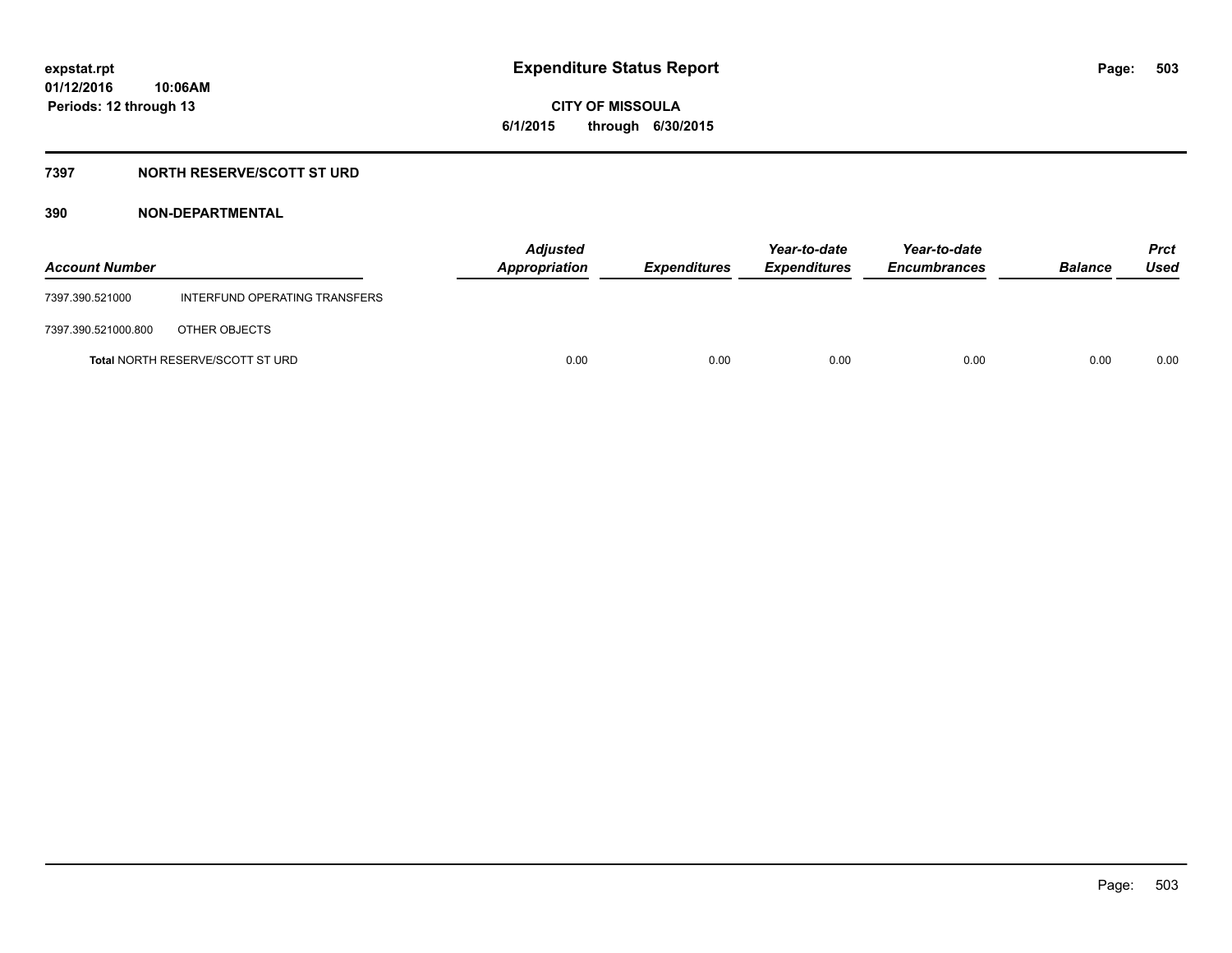**CITY OF MISSOULA 6/1/2015 through 6/30/2015**

**7398 HELLGATE URD**

| <b>Account Number</b>       |                                   | <b>Adjusted</b><br><b>Appropriation</b> | <b>Expenditures</b> | Year-to-date<br><b>Expenditures</b> | Year-to-date<br><b>Encumbrances</b> | <b>Balance</b> | <b>Prct</b><br><b>Used</b> |
|-----------------------------|-----------------------------------|-----------------------------------------|---------------------|-------------------------------------|-------------------------------------|----------------|----------------------------|
| 7398.385.470210             | <b>ADMINISTRATION</b>             |                                         |                     |                                     |                                     |                |                            |
| 7398.385.470210.800         | OTHER OBJECTS                     |                                         |                     |                                     |                                     |                |                            |
| <b>Total ADMINISTRATION</b> |                                   | 0.00                                    | 0.00                | 0.00                                | 0.00                                | 0.00           | 0.00                       |
| 7398.385.470220             | PROPERTY ACQUISITION              |                                         |                     |                                     |                                     |                |                            |
| 7398.385.470220.800         | OTHER OBJECTS                     |                                         |                     |                                     |                                     |                |                            |
| <b>Total OTHER OBJECTS</b>  |                                   | 0.00                                    | 0.00                | 0.00                                | 0.00                                | 0.00           | 0.00                       |
| 7398.385.470220.900         | <b>CAPITAL OUTLAY</b>             |                                         |                     |                                     |                                     |                |                            |
|                             | <b>Total PROPERTY ACQUISITION</b> | 0.00                                    | 0.00                | 0.00                                | 0.00                                | 0.00           | 0.00                       |
| 7398.385.470230             | <b>PW FACILITY</b>                |                                         |                     |                                     |                                     |                |                            |
| 7398.385.470230.300         | PURCHASED SERVICES                |                                         |                     |                                     |                                     |                |                            |
|                             | Total PURCHASED SERVICES          | 0.00                                    | 0.00                | 0.00                                | 0.00                                | 0.00           | 0.00                       |
| 7398.385.470230.700         | <b>GRANTS &amp; CONTRIBUTIONS</b> |                                         |                     |                                     |                                     |                |                            |
|                             | Total GRANTS & CONTRIBUTIONS      | 0.00                                    | 0.00                | 0.00                                | 0.00                                | 0.00           | 0.00                       |
| 7398.385.470230.800         | OTHER OBJECTS                     |                                         |                     |                                     |                                     |                |                            |
| <b>Total OTHER OBJECTS</b>  |                                   | 0.00                                    | 0.00                | 0.00                                | 0.00                                | 0.00           | 0.00                       |
| 7398.385.470230.900         | <b>CAPITAL OUTLAY</b>             |                                         |                     |                                     |                                     |                |                            |
| <b>Total PW FACILITY</b>    |                                   | 0.00                                    | 0.00                | 0.00                                | 0.00                                | 0.00           | 0.00                       |
| 7398.385.470240             | <b>REHAB LOANS</b>                |                                         |                     |                                     |                                     |                |                            |
| 7398.385.470240.700         | <b>GRANTS &amp; CONTRIBUTIONS</b> |                                         |                     |                                     |                                     |                |                            |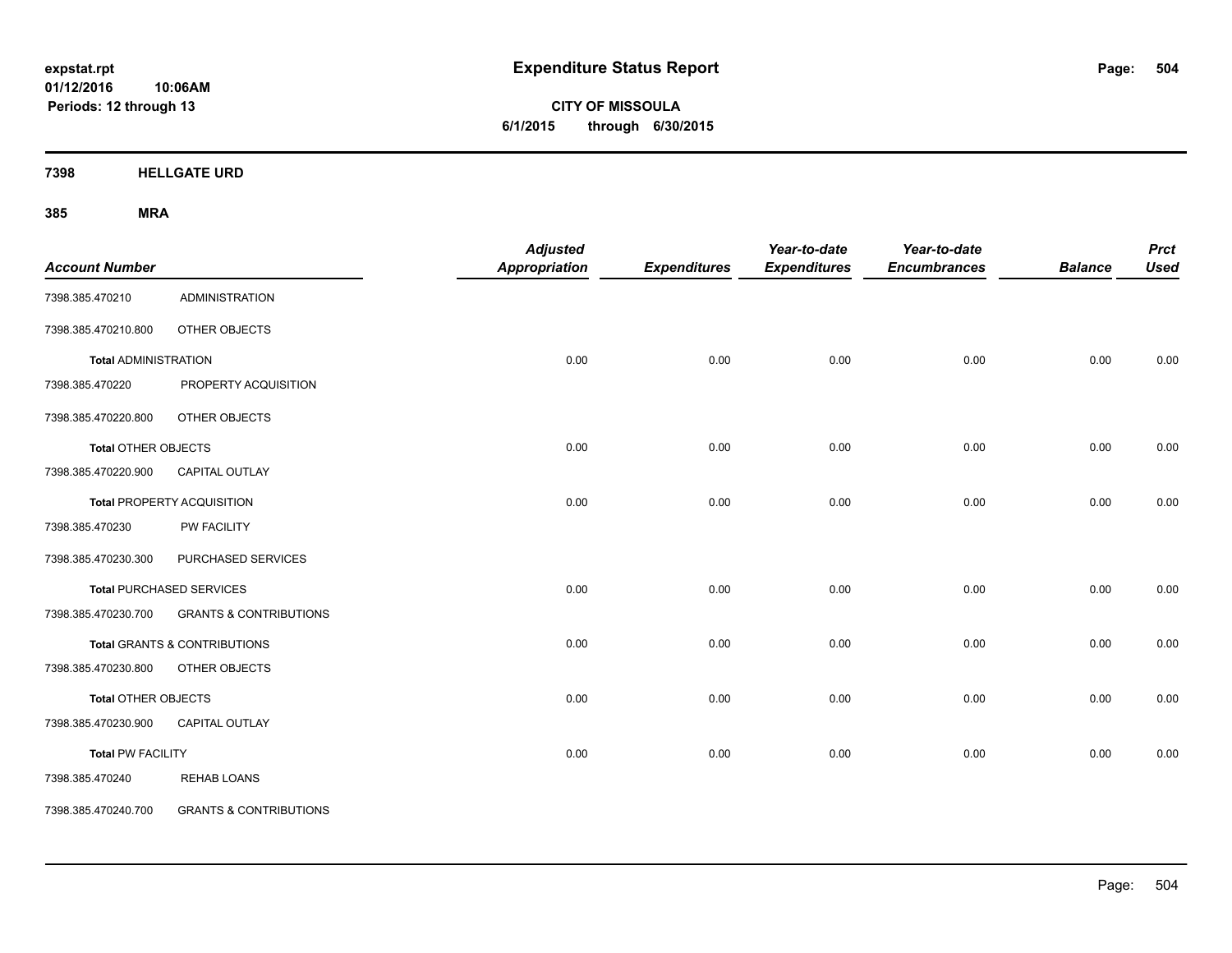**CITY OF MISSOULA 6/1/2015 through 6/30/2015**

**7398 HELLGATE URD**

| <b>Account Number</b>            |                                         | <b>Adjusted</b><br><b>Appropriation</b> | <b>Expenditures</b> | Year-to-date<br><b>Expenditures</b> | Year-to-date<br><b>Encumbrances</b> | <b>Balance</b> | <b>Prct</b><br><b>Used</b> |
|----------------------------------|-----------------------------------------|-----------------------------------------|---------------------|-------------------------------------|-------------------------------------|----------------|----------------------------|
|                                  | Total GRANTS & CONTRIBUTIONS            | 0.00                                    | 0.00                | 0.00                                | 0.00                                | 0.00           | 0.00                       |
| 7398.385.470240.800              | OTHER OBJECTS                           |                                         |                     |                                     |                                     |                |                            |
| <b>Total REHAB LOANS</b>         |                                         | 0.00                                    | 0.00                | 0.00                                | 0.00                                | 0.00           | 0.00                       |
| 7398.385.470250                  | <b>RELOCATION PAYMENTS</b>              |                                         |                     |                                     |                                     |                |                            |
| 7398.385.470250.700              | <b>GRANTS &amp; CONTRIBUTIONS</b>       |                                         |                     |                                     |                                     |                |                            |
|                                  | <b>Total GRANTS &amp; CONTRIBUTIONS</b> | 0.00                                    | 0.00                | 0.00                                | 0.00                                | 0.00           | 0.00                       |
| 7398.385.470250.800              | OTHER OBJECTS                           |                                         |                     |                                     |                                     |                |                            |
|                                  | <b>Total RELOCATION PAYMENTS</b>        | 0.00                                    | 0.00                | 0.00                                | 0.00                                | 0.00           | 0.00                       |
| 7398.385.470260                  | <b>PLANNING &amp; MGMT</b>              |                                         |                     |                                     |                                     |                |                            |
| 7398.385.470260.300              | PURCHASED SERVICES                      |                                         |                     |                                     |                                     |                |                            |
|                                  | <b>Total PURCHASED SERVICES</b>         | 0.00                                    | 0.00                | 0.00                                | 0.00                                | 0.00           | 0.00                       |
| 7398.385.470260.700              | <b>GRANTS &amp; CONTRIBUTIONS</b>       |                                         |                     |                                     |                                     |                |                            |
|                                  | Total GRANTS & CONTRIBUTIONS            | 0.00                                    | 0.00                | 0.00                                | 0.00                                | 0.00           | 0.00                       |
| 7398.385.470260.800              | OTHER OBJECTS                           |                                         |                     |                                     |                                     |                |                            |
| <b>Total PLANNING &amp; MGMT</b> |                                         | 0.00                                    | 0.00                | 0.00                                | 0.00                                | 0.00           | 0.00                       |
| 7398.385.470270                  | <b>CLEARING &amp; DEMO</b>              |                                         |                     |                                     |                                     |                |                            |
| 7398.385.470270.300              | PURCHASED SERVICES                      |                                         |                     |                                     |                                     |                |                            |
|                                  | <b>Total PURCHASED SERVICES</b>         | 0.00                                    | 0.00                | 0.00                                | 0.00                                | 0.00           | 0.00                       |
| 7398.385.470270.700              | <b>GRANTS &amp; CONTRIBUTIONS</b>       |                                         |                     |                                     |                                     |                |                            |
|                                  | <b>Total GRANTS &amp; CONTRIBUTIONS</b> | 0.00                                    | 0.00                | 0.00                                | 0.00                                | 0.00           | 0.00                       |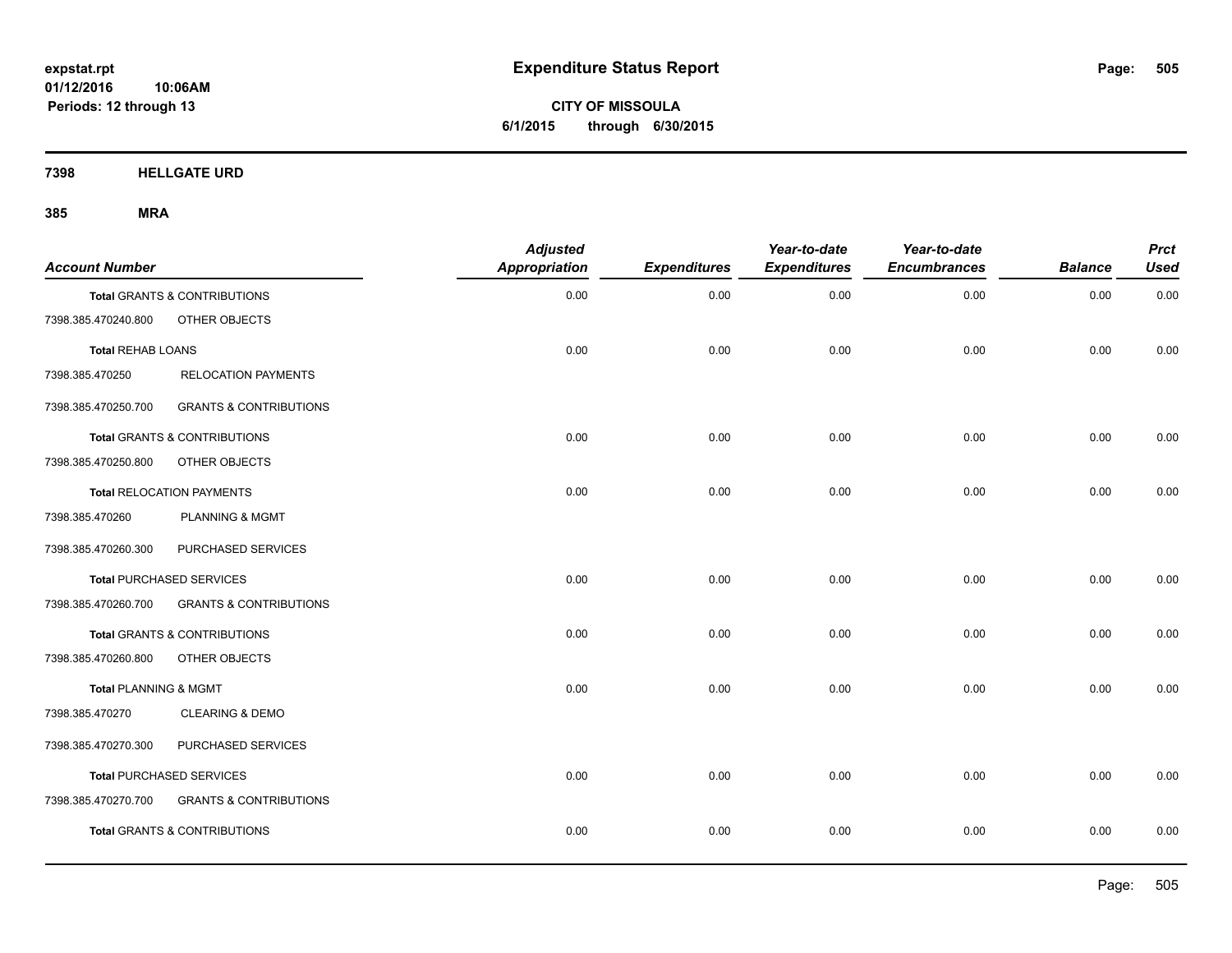**CITY OF MISSOULA 6/1/2015 through 6/30/2015**

**7398 HELLGATE URD**

| <b>Account Number</b>                        | <b>Adjusted</b><br><b>Appropriation</b> | <b>Expenditures</b> | Year-to-date<br><b>Expenditures</b> | Year-to-date<br><b>Encumbrances</b> | <b>Balance</b> | <b>Prct</b><br>Used |
|----------------------------------------------|-----------------------------------------|---------------------|-------------------------------------|-------------------------------------|----------------|---------------------|
| 7398.385.470270.800<br>OTHER OBJECTS         |                                         |                     |                                     |                                     |                |                     |
| <b>Total OTHER OBJECTS</b>                   | 0.00                                    | 0.00                | 0.00                                | 0.00                                | 0.00           | 0.00                |
| 7398.385.470270.900<br><b>CAPITAL OUTLAY</b> |                                         |                     |                                     |                                     |                |                     |
| <b>Total CLEARING &amp; DEMO</b>             | 0.00                                    | 0.00                | 0.00                                | 0.00                                | 0.00           | 0.00                |
| <b>Total HELLGATE URD</b>                    | 0.00                                    | 0.00                | 0.00                                | 0.00                                | 0.00           | 0.00                |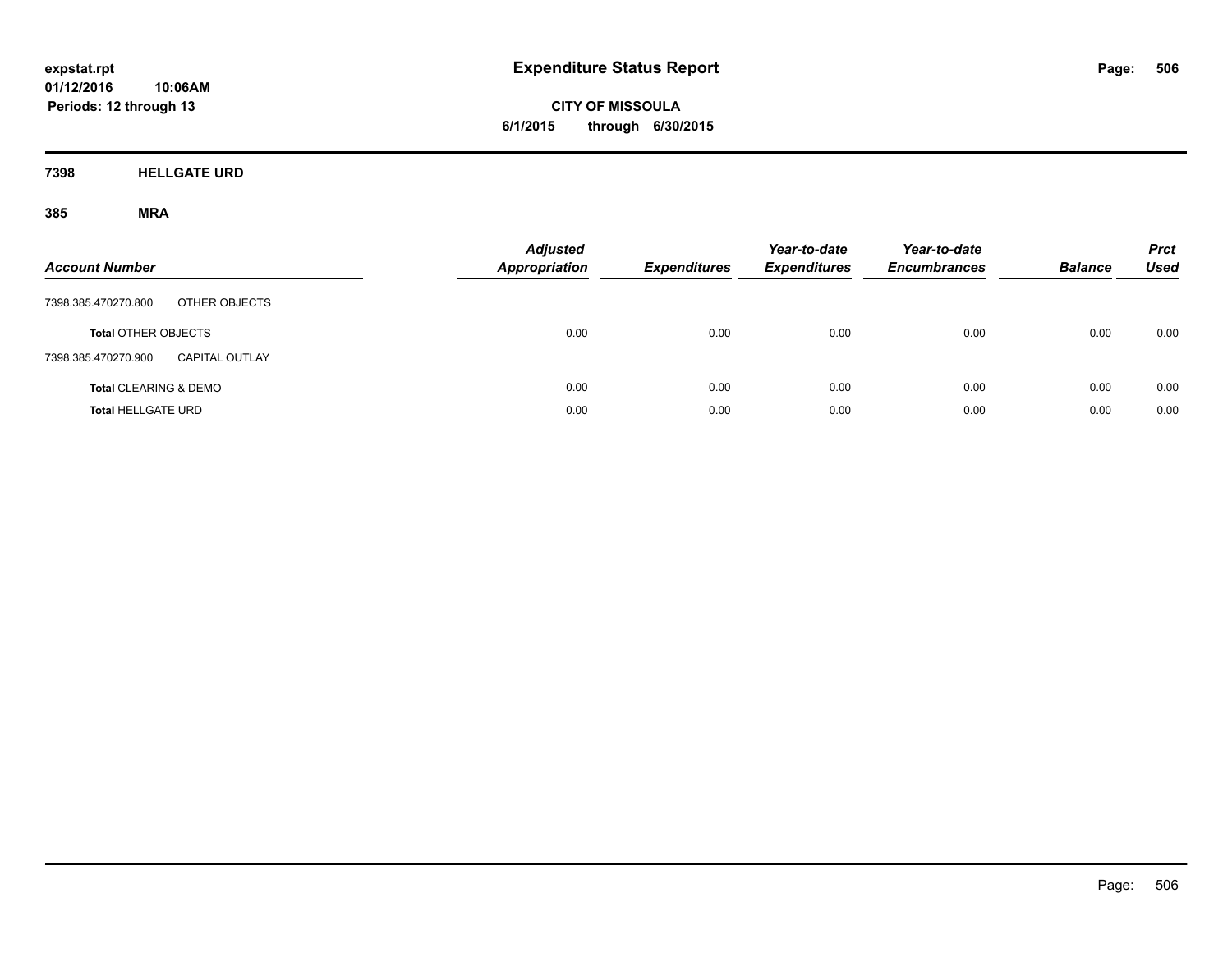**expstat.rpt Expenditure Status Report Page:**

**01/12/2016 10:06AM Periods: 12 through 13**

**CITY OF MISSOULA 6/1/2015 through 6/30/2015**

#### **7399 INTERMOUNTAIN BOND DEBT SERVICE**

| <b>Account Number</b>             |                                        | <b>Adjusted</b><br><b>Appropriation</b> | <b>Expenditures</b> | Year-to-date<br><b>Expenditures</b> | Year-to-date<br><b>Encumbrances</b> | <b>Balance</b> | <b>Prct</b><br><b>Used</b> |
|-----------------------------------|----------------------------------------|-----------------------------------------|---------------------|-------------------------------------|-------------------------------------|----------------|----------------------------|
| 7399.385.490200                   | REVENUE BOND DEBT SERVICE              |                                         |                     |                                     |                                     |                |                            |
| 7399.385.490200.600               | <b>DEBT SERVICE</b>                    |                                         |                     |                                     |                                     |                |                            |
| 7399.385.490200.610.000 PRINCIPAL |                                        | 72,000.00                               | 36,500.00           | 72,000.00                           | 0.00                                | 0.00           | 100.00                     |
| 7399.385.490200.620.000 INTEREST  |                                        | 73.769.00                               | 36,507.50           | 74,369.38                           | 0.00                                | $-600.38$      | 100.81                     |
|                                   | <b>Total REVENUE BOND DEBT SERVICE</b> | 145,769.00                              | 73,007.50           | 146,369.38                          | 0.00                                | $-600.38$      | 100.41                     |
| 7399.385.510110                   | <b>MERCHANT SERVICES</b>               |                                         |                     |                                     |                                     |                |                            |
| 7399.385.510110.500               | <b>FIXED CHARGES</b>                   |                                         |                     |                                     |                                     |                |                            |
| <b>Total MERCHANT SERVICES</b>    |                                        | 0.00                                    | 0.00                | 0.00                                | 0.00                                | 0.00           | 0.00                       |
| <b>Total MRA</b>                  |                                        | 145,769.00                              | 73,007.50           | 146,369.38                          | 0.00                                | $-600.38$      | 100.41                     |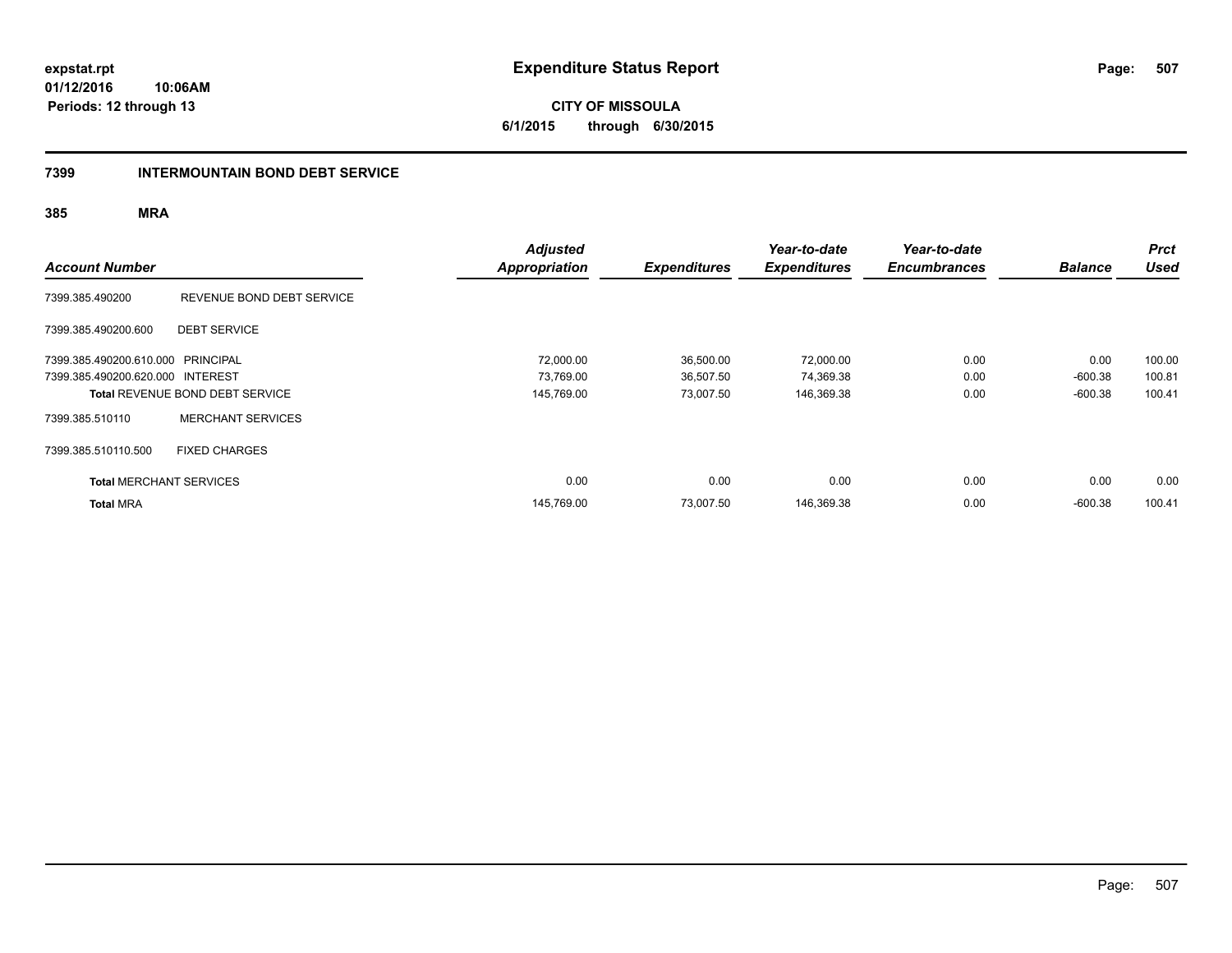# **CITY OF MISSOULA 6/1/2015 through 6/30/2015**

### **7399 INTERMOUNTAIN BOND DEBT SERVICE**

### **390 NON-DEPARTMENTAL**

| <b>Account Number</b>         |                                              | <b>Adjusted</b><br>Appropriation | <b>Expenditures</b> | Year-to-date<br><b>Expenditures</b> | Year-to-date<br><b>Encumbrances</b> | <b>Balance</b> | <b>Prct</b><br>Used |
|-------------------------------|----------------------------------------------|----------------------------------|---------------------|-------------------------------------|-------------------------------------|----------------|---------------------|
| 7399.390.490604               | TI BOND RESERVE                              |                                  |                     |                                     |                                     |                |                     |
| 7399.390.490604.800           | OTHER OBJECTS                                |                                  |                     |                                     |                                     |                |                     |
| <b>Total NON-DEPARTMENTAL</b> |                                              | 0.00                             | 0.00                | 0.00                                | 0.00                                | 0.00           | 0.00                |
|                               | <b>Total INTERMOUNTAIN BOND DEBT SERVICE</b> | 145,769.00                       | 73,007.50           | 146,369.38                          | 0.00                                | $-600.38$      | 100.41              |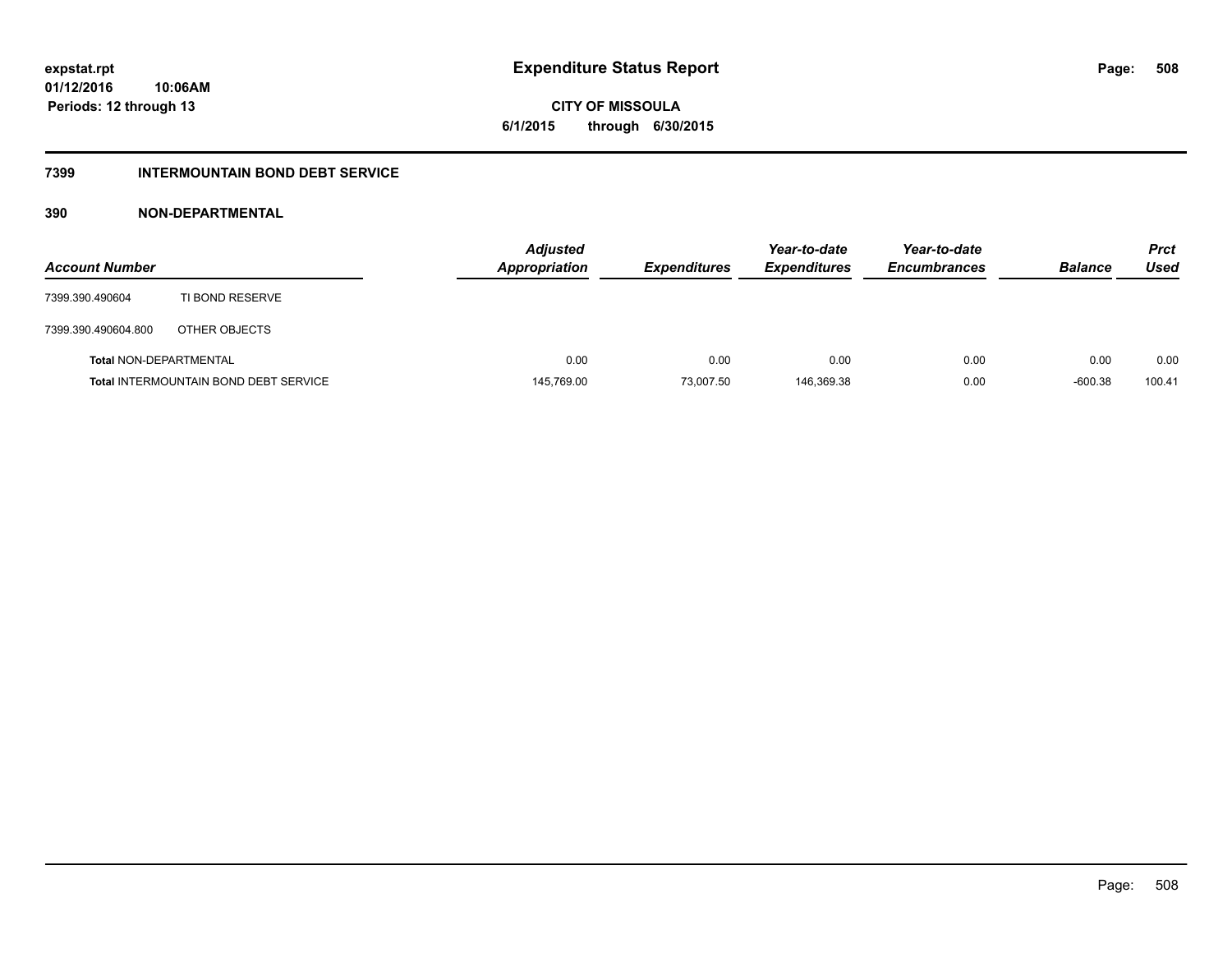**CITY OF MISSOULA 6/1/2015 through 6/30/2015**

#### **7400 FRONT ST BOND CLEARING**

| <b>Account Number</b>            |                                                  | <b>Adjusted</b><br><b>Appropriation</b> | <b>Expenditures</b> | Year-to-date<br><b>Expenditures</b> | Year-to-date<br><b>Encumbrances</b> | <b>Balance</b> | <b>Prct</b><br><b>Used</b> |
|----------------------------------|--------------------------------------------------|-----------------------------------------|---------------------|-------------------------------------|-------------------------------------|----------------|----------------------------|
| 7400.385.470210                  | <b>ADMINISTRATION</b>                            |                                         |                     |                                     |                                     |                |                            |
| 7400.385.470210.800              | OTHER OBJECTS                                    |                                         |                     |                                     |                                     |                |                            |
| 7400.385.470210.820.603          | <b>TRANSFERS TO OTHER FUNDS</b>                  | 130,312.00                              | 0.00                | 126,099.00                          | 0.00                                | 4,213.00       | 96.77                      |
| 7400.385.470210.820.604          | TRANSFERS TO OTHER FUNDS                         | 139,764.00                              | 25,514.23           | 188,325.84                          | 0.00                                | $-48,561.84$   | 134.75                     |
|                                  | 7400.385.470210.820.605 TRANSFERS TO OTHER FUNDS | 218,466.00                              | 147,843.39          | 147,843.39                          | 0.00                                | 70,622.61      | 67.67                      |
| <b>Total ADMINISTRATION</b>      |                                                  | 488,542.00                              | 173,357.62          | 462,268.23                          | 0.00                                | 26,273.77      | 94.62                      |
| 7400.385.470260                  | <b>PLANNING &amp; MGMT</b>                       |                                         |                     |                                     |                                     |                |                            |
| 7400.385.470260.700              | <b>GRANTS &amp; CONTRIBUTIONS</b>                |                                         |                     |                                     |                                     |                |                            |
| <b>Total PLANNING &amp; MGMT</b> |                                                  | 0.00                                    | 0.00                | 0.00                                | 0.00                                | 0.00           | 0.00                       |
| 7400.385.510110                  | <b>MERCHANT SERVICES</b>                         |                                         |                     |                                     |                                     |                |                            |
| 7400.385.510110.500              | <b>FIXED CHARGES</b>                             |                                         |                     |                                     |                                     |                |                            |
| <b>Total MERCHANT SERVICES</b>   |                                                  | 0.00                                    | 0.00                | 0.00                                | 0.00                                | 0.00           | 0.00                       |
|                                  | Total FRONT ST BOND CLEARING                     | 488,542.00                              | 173,357.62          | 462,268.23                          | 0.00                                | 26,273.77      | 94.62                      |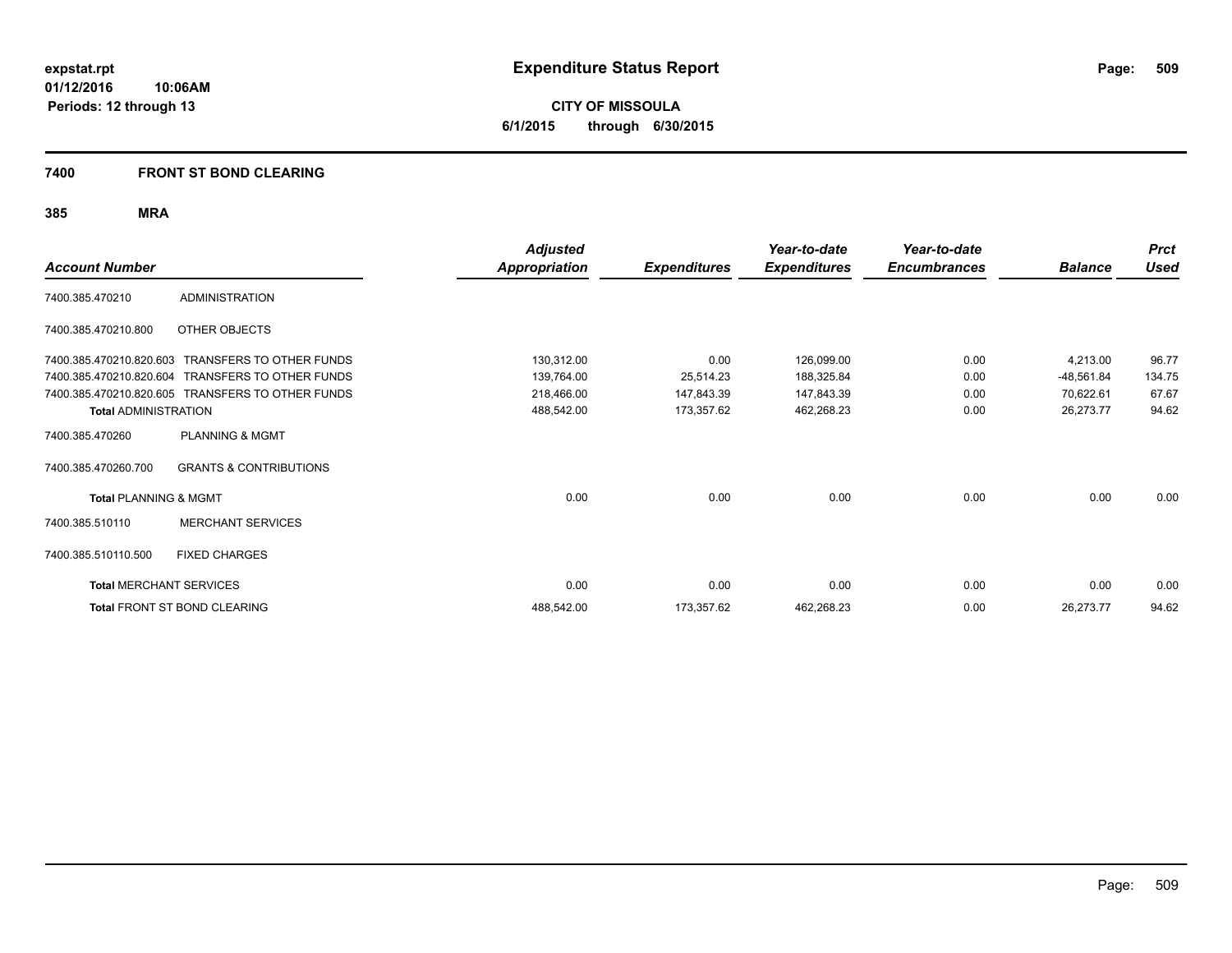**510**

**01/12/2016 10:06AM Periods: 12 through 13**

**CITY OF MISSOULA 6/1/2015 through 6/30/2015**

### **7401 FRONT ST PARKING STRUCTURE**

| <b>Account Number</b>             |                                                 | <b>Adjusted</b><br><b>Appropriation</b> | <b>Expenditures</b> | Year-to-date<br><b>Expenditures</b> | Year-to-date<br><b>Encumbrances</b> | <b>Balance</b> | <b>Prct</b><br><b>Used</b> |
|-----------------------------------|-------------------------------------------------|-----------------------------------------|---------------------|-------------------------------------|-------------------------------------|----------------|----------------------------|
| 7401.385.470210                   | <b>ADMINISTRATION</b>                           |                                         |                     |                                     |                                     |                |                            |
| 7401.385.470210.800               | OTHER OBJECTS                                   |                                         |                     |                                     |                                     |                |                            |
| <b>Total ADMINISTRATION</b>       |                                                 | 0.00                                    | 0.00                | 0.00                                | 0.00                                | 0.00           | 0.00                       |
| 7401.385.490000                   | <b>DEBT SERVICE</b>                             |                                         |                     |                                     |                                     |                |                            |
| 7401.385.490000.600               | <b>DEBT SERVICE</b>                             |                                         |                     |                                     |                                     |                |                            |
| 7401.385.490000.610.000 PRINCIPAL |                                                 | 16,000.00                               | 0.00                | 16,000.00                           | 0.00                                | 0.00           | 100.00                     |
|                                   | 7401.385.490000.620.000 INTEREST / SERVICE FEES | 107,484.00                              | 0.00                | 107,483.56                          | 0.00                                | 0.44           | 100.00                     |
| <b>Total DEBT SERVICE</b>         |                                                 | 123,484.00                              | 0.00                | 123,483.56                          | 0.00                                | 0.44           | 100.00                     |
| 7401.385.510110                   | <b>MERCHANT SERVICES</b>                        |                                         |                     |                                     |                                     |                |                            |
| 7401.385.510110.500               | <b>FIXED CHARGES</b>                            |                                         |                     |                                     |                                     |                |                            |
| <b>Total MERCHANT SERVICES</b>    |                                                 | 0.00                                    | 0.00                | 0.00                                | 0.00                                | 0.00           | 0.00                       |
| 7401.385.522000                   | PTI PAYMENT TO MPC                              |                                         |                     |                                     |                                     |                |                            |
| 7401.385.522000.300               | PURCHASED SERVICES                              |                                         |                     |                                     |                                     |                |                            |
| Total PTI PAYMENT TO MPC          |                                                 | 0.00                                    | 0.00                | 0.00                                | 0.00                                | 0.00           | 0.00                       |
|                                   | <b>Total FRONT ST PARKING STRUCTURE</b>         | 123,484.00                              | 0.00                | 123,483.56                          | 0.00                                | 0.44           | 100.00                     |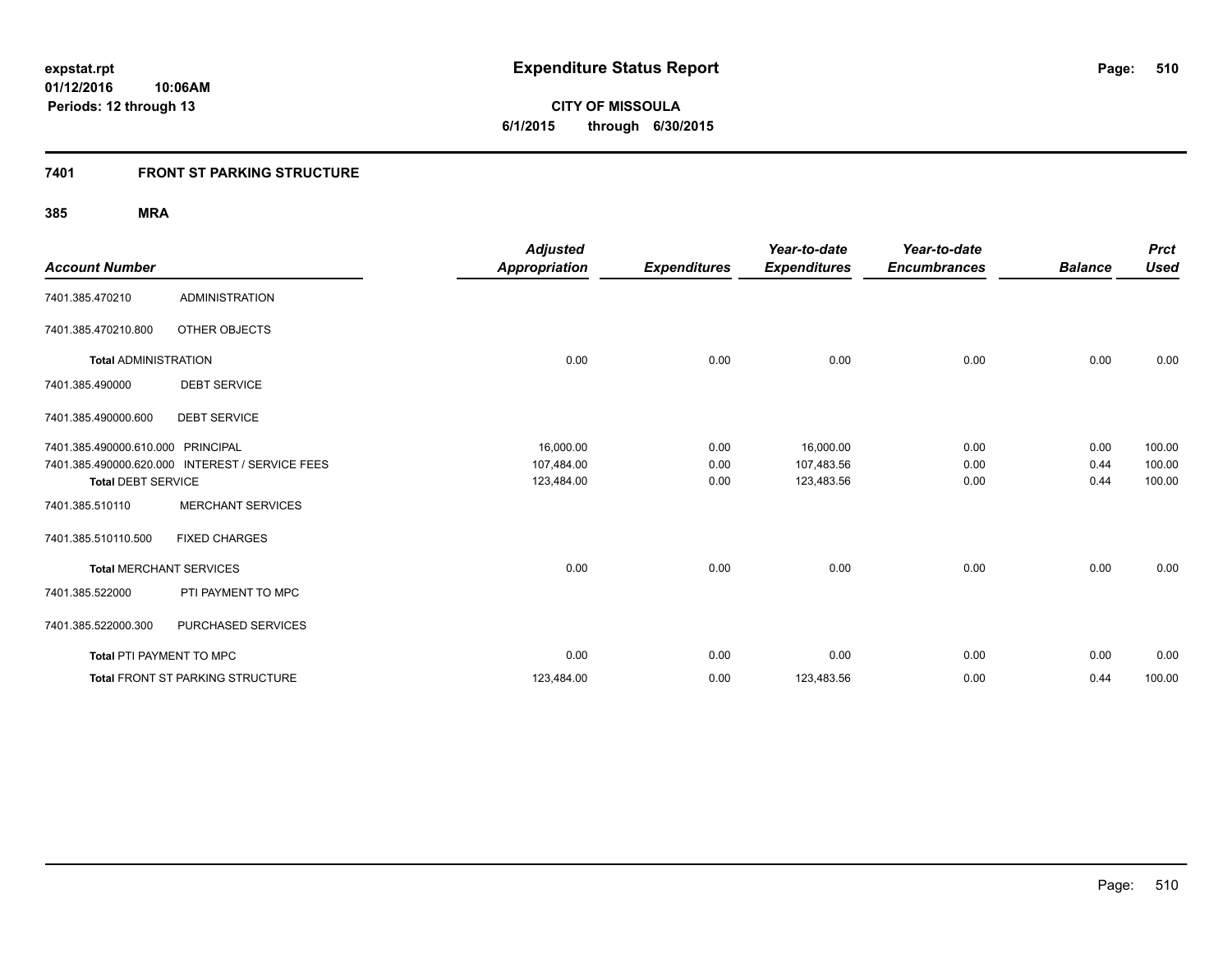**CITY OF MISSOULA 6/1/2015 through 6/30/2015**

### **7402 FRONT ST SUBORDINATE LIEN NOTE**

| <b>Account Number</b>             |                                                                                                                                                                       | <b>Adjusted</b><br><b>Appropriation</b> | <b>Expenditures</b>  | Year-to-date<br><b>Expenditures</b>  | Year-to-date<br><b>Encumbrances</b> | <b>Balance</b>                | <b>Prct</b><br><b>Used</b> |
|-----------------------------------|-----------------------------------------------------------------------------------------------------------------------------------------------------------------------|-----------------------------------------|----------------------|--------------------------------------|-------------------------------------|-------------------------------|----------------------------|
| 7402.385.470210                   | <b>ADMINISTRATION</b>                                                                                                                                                 |                                         |                      |                                      |                                     |                               |                            |
| 7402.385.470210.800               | OTHER OBJECTS                                                                                                                                                         |                                         |                      |                                      |                                     |                               |                            |
| <b>Total ADMINISTRATION</b>       |                                                                                                                                                                       | 0.00                                    | 0.00                 | 0.00                                 | 0.00                                | 0.00                          | 0.00                       |
| 7402.385.470333                   | THE WILMA NOTE                                                                                                                                                        |                                         |                      |                                      |                                     |                               |                            |
| 7402.385.470333.600               | <b>DEBT SERVICE</b>                                                                                                                                                   |                                         |                      |                                      |                                     |                               |                            |
| <b>Total DEBT SERVICE</b>         |                                                                                                                                                                       | 0.00                                    | 0.00                 | 0.00                                 | 0.00                                | 0.00                          | 0.00                       |
| 7402.385.470333.700               | <b>GRANTS &amp; CONTRIBUTIONS</b>                                                                                                                                     |                                         |                      |                                      |                                     |                               |                            |
| <b>Total THE WILMA NOTE</b>       |                                                                                                                                                                       | 0.00                                    | 0.00                 | 0.00                                 | 0.00                                | 0.00                          | 0.00                       |
| 7402.385.470334                   | <b>CARAS PARK OBLIGATION</b>                                                                                                                                          |                                         |                      |                                      |                                     |                               |                            |
| 7402.385.470334.700               | <b>GRANTS &amp; CONTRIBUTIONS</b>                                                                                                                                     |                                         |                      |                                      |                                     |                               |                            |
|                                   | <b>Total CARAS PARK OBLIGATION</b>                                                                                                                                    | 0.00                                    | 0.00                 | 0.00                                 | 0.00                                | 0.00                          | 0.00                       |
| 7402.385.490507                   | FIB SUBORDINATE LIEN NOTE PARKING STRUCT                                                                                                                              |                                         |                      |                                      |                                     |                               |                            |
| 7402.385.490507.600               | <b>DEBT SERVICE</b>                                                                                                                                                   |                                         |                      |                                      |                                     |                               |                            |
|                                   | 7402.385.490507.610.000 FIB SUB LIEN NOTE-PRINCIPAL<br>7402.385.490507.620.000 FIB SUB LIEN NOTE-INTEREST/ SVS FEES<br>Total FIB SUBORDINATE LIEN NOTE PARKING STRUCT | 32,783.00<br>98,523.00<br>131,306.00    | 0.00<br>0.00<br>0.00 | 32,782.62<br>98,522.90<br>131,305.52 | 0.00<br>0.00<br>0.00                | 0.38<br>0.10<br>0.48          | 100.00<br>100.00<br>100.00 |
| 7402.385.490509                   | WILMA NOTE DEBT SERVICE                                                                                                                                               |                                         |                      |                                      |                                     |                               |                            |
| 7402.385.490509.600               | <b>DEBT SERVICE</b>                                                                                                                                                   |                                         |                      |                                      |                                     |                               |                            |
| 7402.385.490509.610.000 PRINCIPAL | 7402.385.490509.620.000 INTEREST / SERVICE FEES<br>Total WILMA NOTE DEBT SERVICE                                                                                      | 35,251.00<br>0.00<br>35,251.00          | 0.00<br>0.00<br>0.00 | 34,526.26<br>561.05<br>35,087.31     | 0.00<br>0.00<br>0.00                | 724.74<br>$-561.05$<br>163.69 | 97.94<br>0.00<br>99.54     |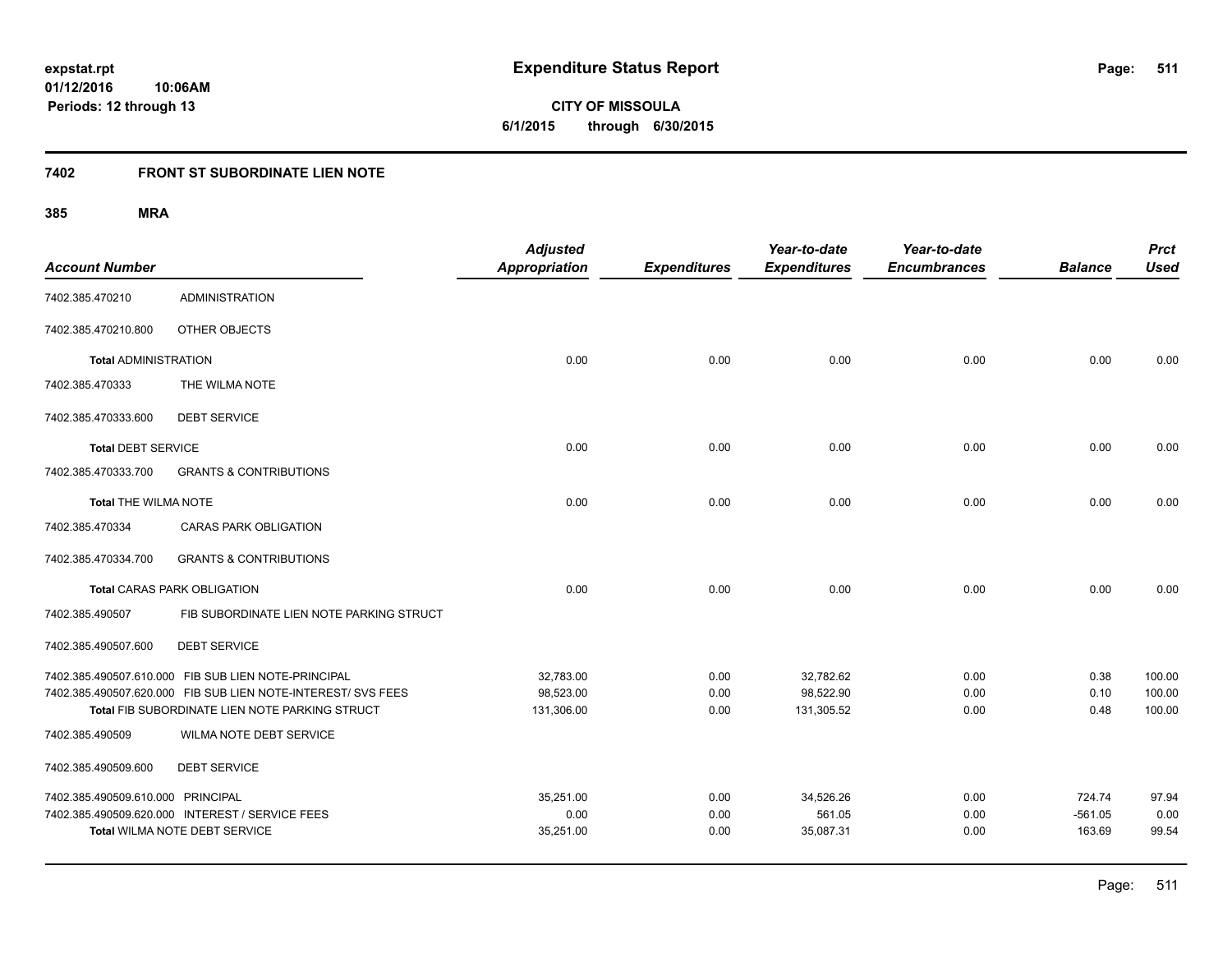**CITY OF MISSOULA 6/1/2015 through 6/30/2015**

# **7402 FRONT ST SUBORDINATE LIEN NOTE**

| <b>Account Number</b>          |                                             | <b>Adjusted</b><br>Appropriation | <b>Expenditures</b> | Year-to-date<br><b>Expenditures</b> | Year-to-date<br><b>Encumbrances</b> | <b>Balance</b> | <b>Prct</b><br>Used |
|--------------------------------|---------------------------------------------|----------------------------------|---------------------|-------------------------------------|-------------------------------------|----------------|---------------------|
| 7402.385.510110                | <b>MERCHANT SERVICES</b>                    |                                  |                     |                                     |                                     |                |                     |
| 7402.385.510110.500            | <b>FIXED CHARGES</b>                        |                                  |                     |                                     |                                     |                |                     |
| <b>Total MERCHANT SERVICES</b> |                                             | 0.00                             | 0.00                | 0.00                                | 0.00                                | 0.00           | 0.00                |
|                                | <b>Total FRONT ST SUBORDINATE LIEN NOTE</b> | 166,557.00                       | 0.00                | 166,392.83                          | 0.00                                | 164.17         | 99.90               |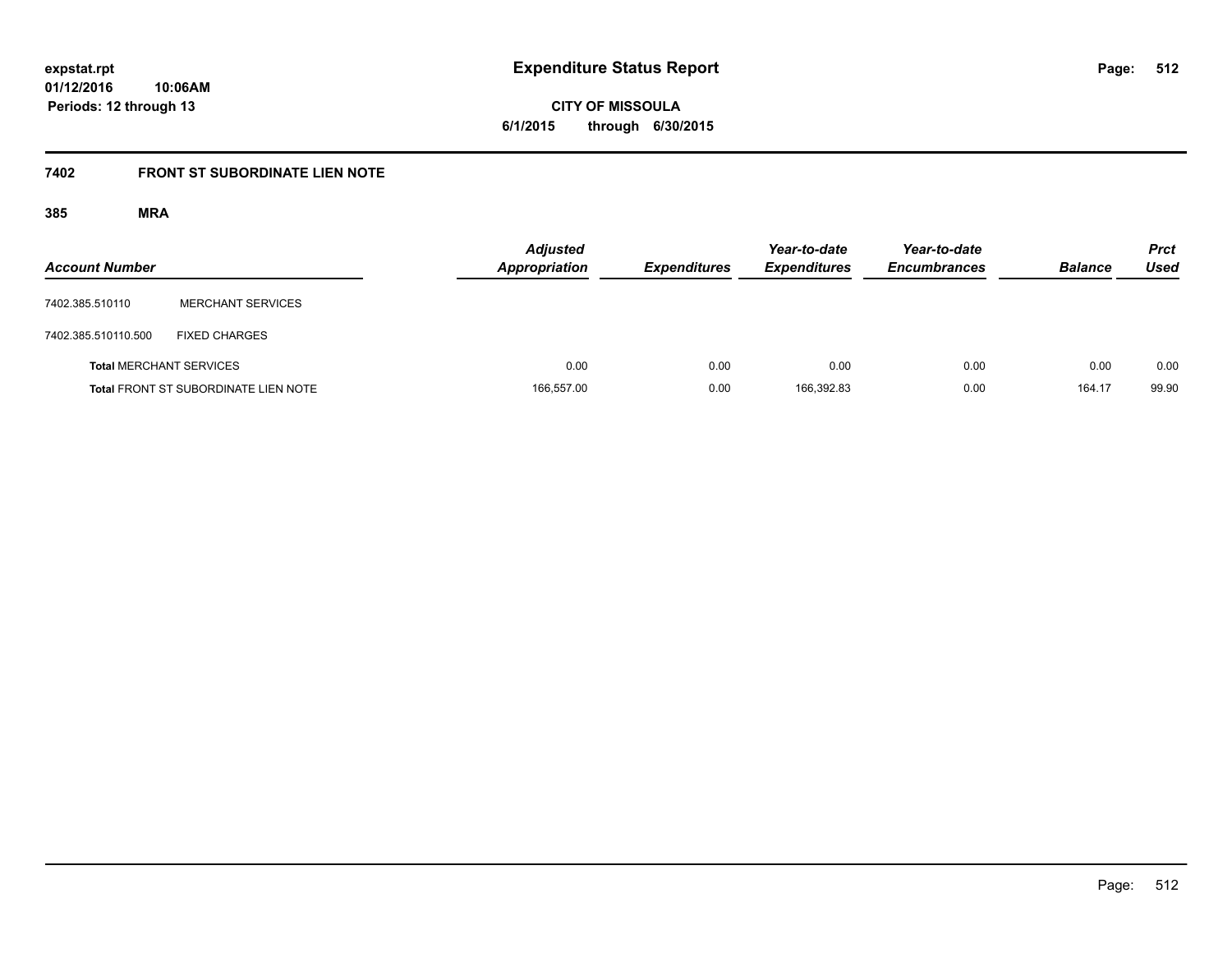**CITY OF MISSOULA 6/1/2015 through 6/30/2015**

### **7447 COURT COLLECTED PARKING FINES**

### **230 MUNICIPAL COURT**

| <b>Account Number</b> |                                            | <b>Adjusted</b><br>Appropriation | <b>Expenditures</b> | Year-to-date<br><b>Expenditures</b> | Year-to-date<br><b>Encumbrances</b> | <b>Balance</b> | <b>Prct</b><br><b>Used</b> |
|-----------------------|--------------------------------------------|----------------------------------|---------------------|-------------------------------------|-------------------------------------|----------------|----------------------------|
| 7447.230.410360       | CITY/MUNICIPAL COURT                       |                                  |                     |                                     |                                     |                |                            |
| 7447.230.410360.500   | <b>FIXED CHARGES</b>                       |                                  |                     |                                     |                                     |                |                            |
|                       | <b>Total CITY/MUNICIPAL COURT</b>          | 0.00                             | 0.00                | 0.00                                | 0.00                                | 0.00           | 0.00                       |
| 7447.230.510110       | <b>MERCHANT SERVICES</b>                   |                                  |                     |                                     |                                     |                |                            |
| 7447.230.510110.500   | <b>FIXED CHARGES</b>                       |                                  |                     |                                     |                                     |                |                            |
|                       | <b>Total MERCHANT SERVICES</b>             | 0.00                             | 0.00                | 0.00                                | 0.00                                | 0.00           | 0.00                       |
|                       | <b>Total COURT COLLECTED PARKING FINES</b> | 0.00                             | 0.00                | 0.00                                | 0.00                                | 0.00           | 0.00                       |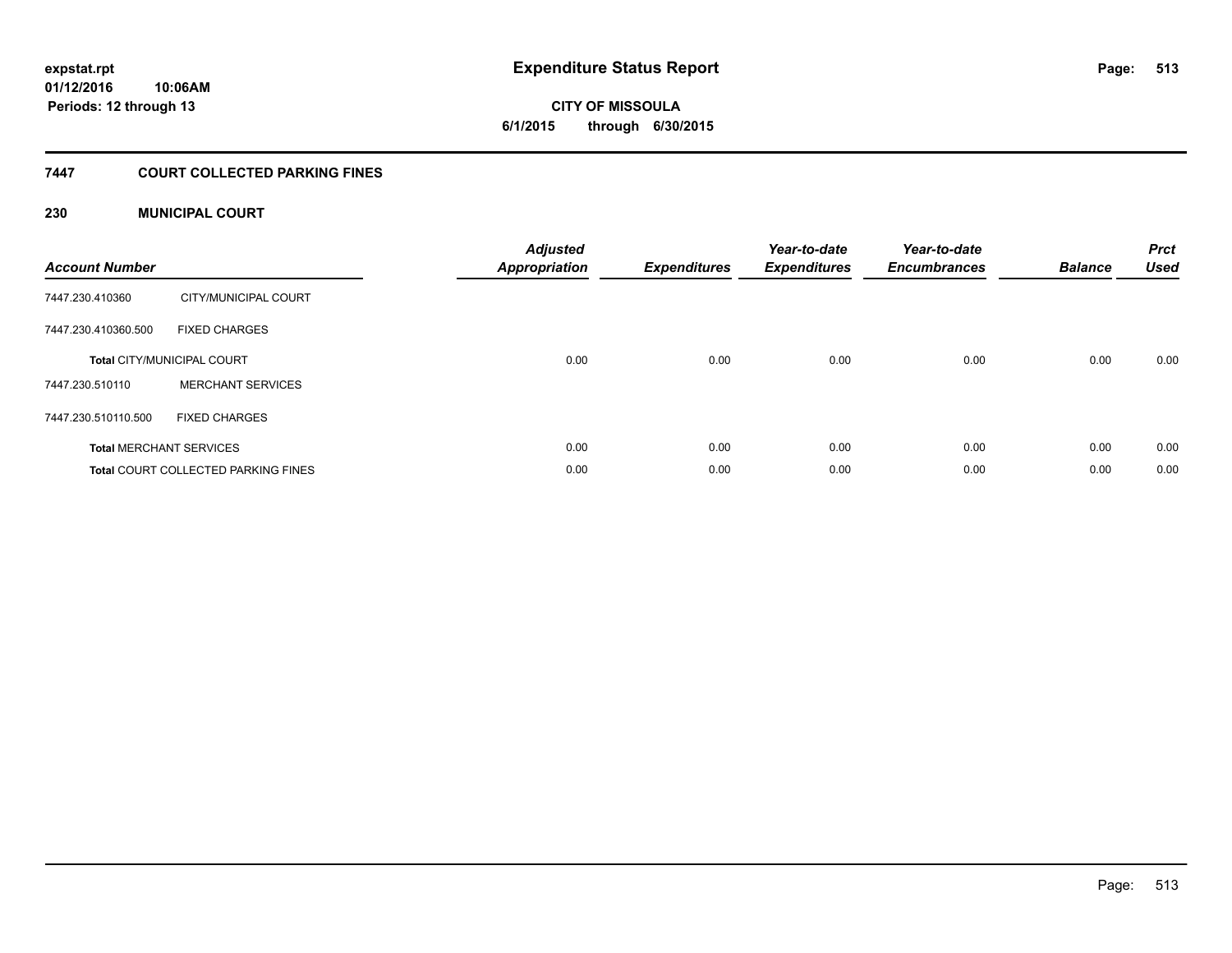### **7458 COURT SURCHARGE**

### **230 MUNICIPAL COURT**

| <b>Account Number</b>        |                                   | <b>Adjusted</b><br>Appropriation | <b>Expenditures</b> | Year-to-date<br><b>Expenditures</b> | Year-to-date<br><b>Encumbrances</b> | <b>Balance</b> | <b>Prct</b><br><b>Used</b> |
|------------------------------|-----------------------------------|----------------------------------|---------------------|-------------------------------------|-------------------------------------|----------------|----------------------------|
| 7458.230.410360              | CITY/MUNICIPAL COURT              |                                  |                     |                                     |                                     |                |                            |
| 7458.230.410360.500          | <b>FIXED CHARGES</b>              |                                  |                     |                                     |                                     |                |                            |
|                              | <b>Total CITY/MUNICIPAL COURT</b> | 0.00                             | 0.00                | 0.00                                | 0.00                                | 0.00           | 0.00                       |
| 7458.230.510110              | <b>MERCHANT SERVICES</b>          |                                  |                     |                                     |                                     |                |                            |
| 7458.230.510110.500          | <b>FIXED CHARGES</b>              |                                  |                     |                                     |                                     |                |                            |
|                              | <b>Total MERCHANT SERVICES</b>    | 0.00                             | 0.00                | 0.00                                | 0.00                                | 0.00           | 0.00                       |
| <b>Total COURT SURCHARGE</b> |                                   | 0.00                             | 0.00                | 0.00                                | 0.00                                | 0.00           | 0.00                       |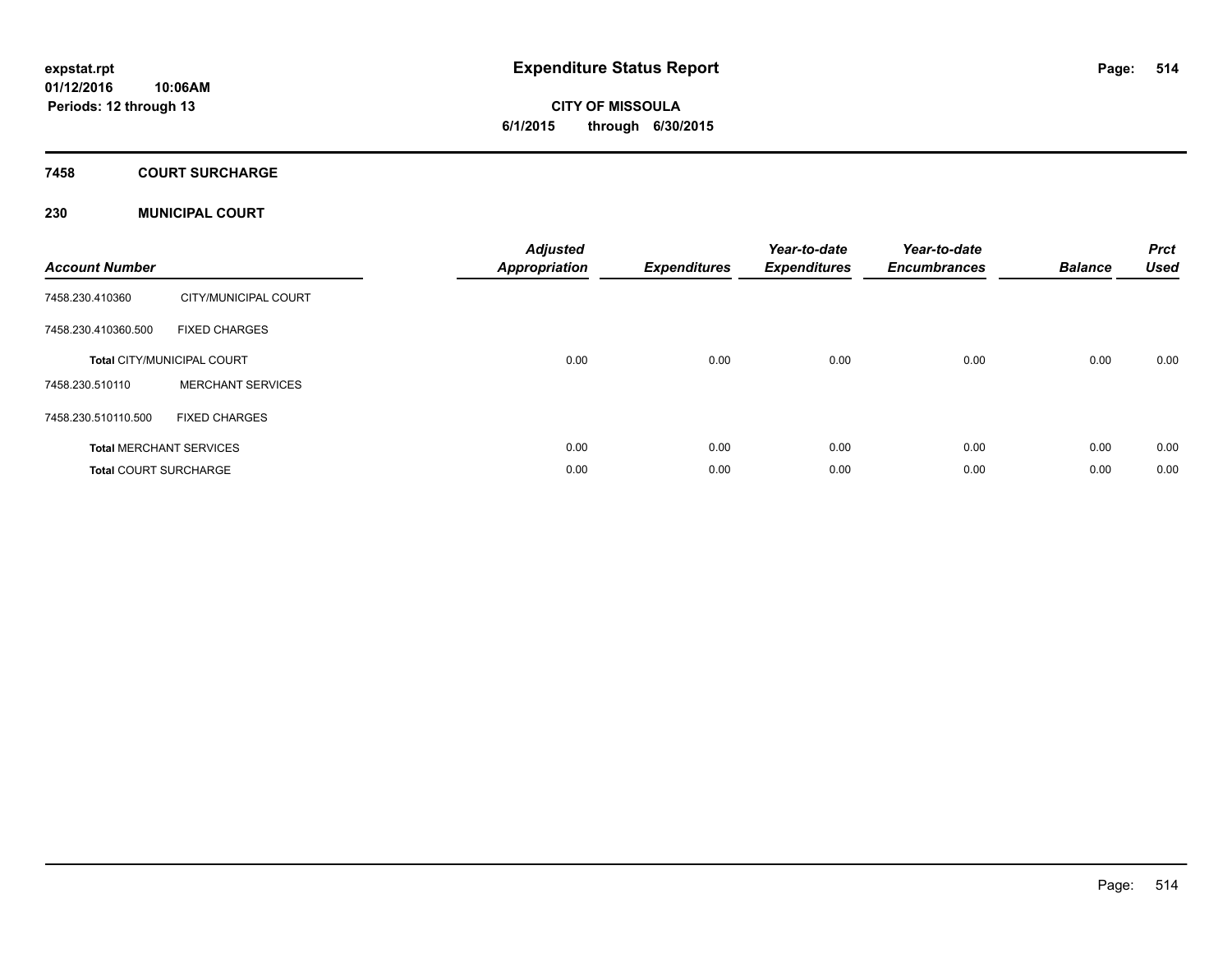#### **7469 PUBLIC DEFENDER FEES**

### **230 MUNICIPAL COURT**

| <b>Account Number</b> |                                   | <b>Adjusted</b><br><b>Appropriation</b> | <b>Expenditures</b> | Year-to-date<br><b>Expenditures</b> | Year-to-date<br><b>Encumbrances</b> | <b>Balance</b> | <b>Prct</b><br><b>Used</b> |
|-----------------------|-----------------------------------|-----------------------------------------|---------------------|-------------------------------------|-------------------------------------|----------------|----------------------------|
| 7469.230.410360       | CITY/MUNICIPAL COURT              |                                         |                     |                                     |                                     |                |                            |
| 7469.230.410360.500   | <b>FIXED CHARGES</b>              |                                         |                     |                                     |                                     |                |                            |
|                       | <b>Total CITY/MUNICIPAL COURT</b> | 0.00                                    | 0.00                | 0.00                                | 0.00                                | 0.00           | 0.00                       |
| 7469.230.510110       | <b>MERCHANT SERVICES</b>          |                                         |                     |                                     |                                     |                |                            |
| 7469.230.510110.500   | <b>FIXED CHARGES</b>              |                                         |                     |                                     |                                     |                |                            |
|                       | <b>Total PUBLIC DEFENDER FEES</b> | 0.00                                    | 0.00                | 0.00                                | 0.00                                | 0.00           | 0.00                       |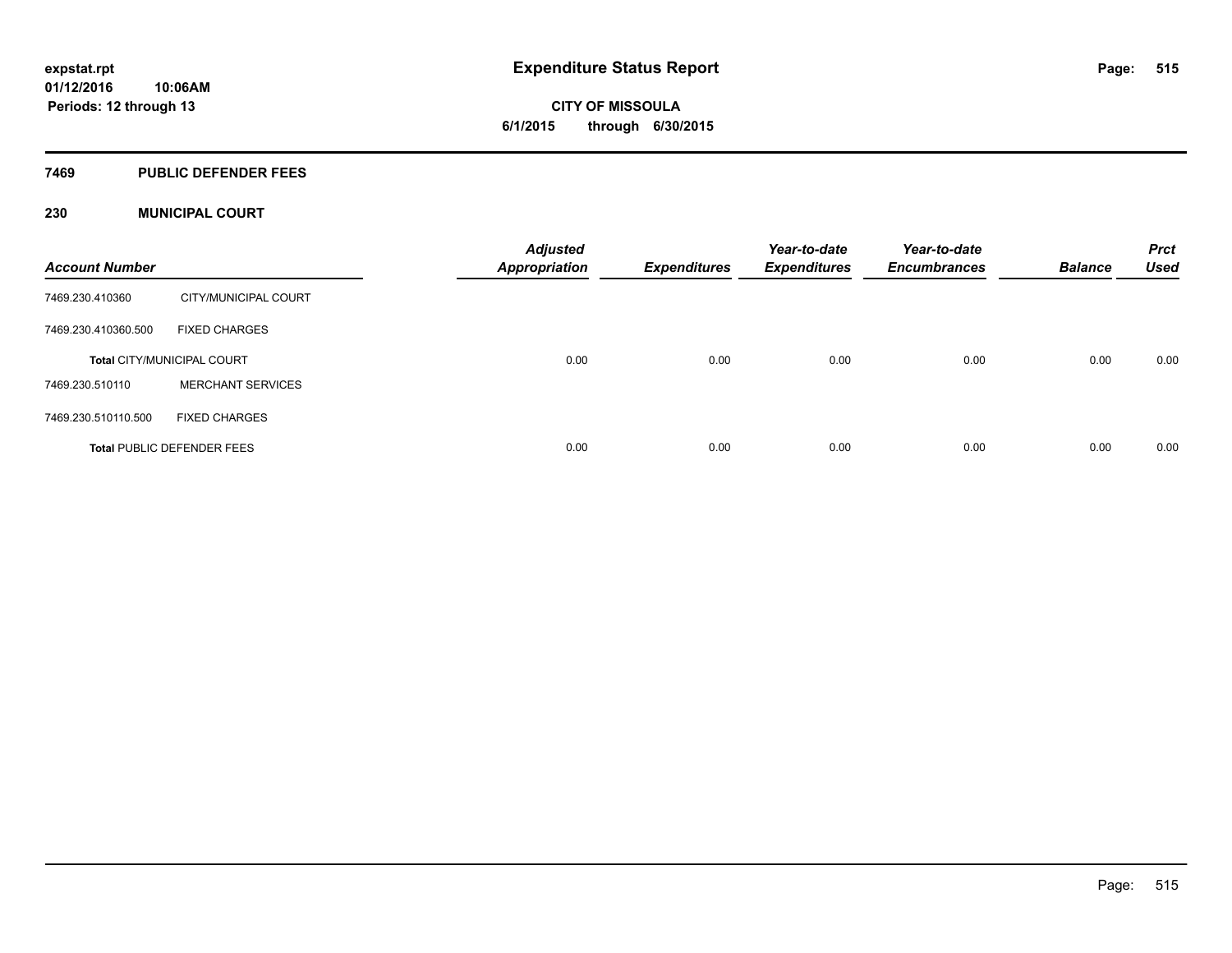**7903 COUNTY CLEARING**

### **390 NON-DEPARTMENTAL**

| <b>Account Number</b>          |                                                    | <b>Adjusted</b><br><b>Appropriation</b> | <b>Expenditures</b> | Year-to-date<br><b>Expenditures</b> | Year-to-date<br><b>Encumbrances</b> | <b>Balance</b> | <b>Prct</b><br><b>Used</b> |
|--------------------------------|----------------------------------------------------|-----------------------------------------|---------------------|-------------------------------------|-------------------------------------|----------------|----------------------------|
| 7903.390.440600                | ANIMAL CONTROL SERVICES                            |                                         |                     |                                     |                                     |                |                            |
| 7903.390.440600.800            | OTHER OBJECTS                                      |                                         |                     |                                     |                                     |                |                            |
|                                | 7903.390.440600.845.000 CONTINGENCY - DOG LICENSES | 0.00                                    | 1,987.00            | 7,819.00                            | 0.00                                | $-7,819.00$    | 0.00                       |
|                                | <b>Total ANIMAL CONTROL SERVICES</b>               | 0.00                                    | 1,987.00            | 7,819.00                            | 0.00                                | $-7,819.00$    | 0.00                       |
| 7903.390.510110                | <b>MERCHANT SERVICES</b>                           |                                         |                     |                                     |                                     |                |                            |
| 7903.390.510110.500            | <b>FIXED CHARGES</b>                               |                                         |                     |                                     |                                     |                |                            |
| <b>Total MERCHANT SERVICES</b> |                                                    | 0.00                                    | 0.00                | 0.00                                | 0.00                                | 0.00           | 0.00                       |
| <b>Total COUNTY CLEARING</b>   |                                                    | 0.00                                    | 1,987.00            | 7,819.00                            | 0.00                                | $-7,819.00$    | 0.00                       |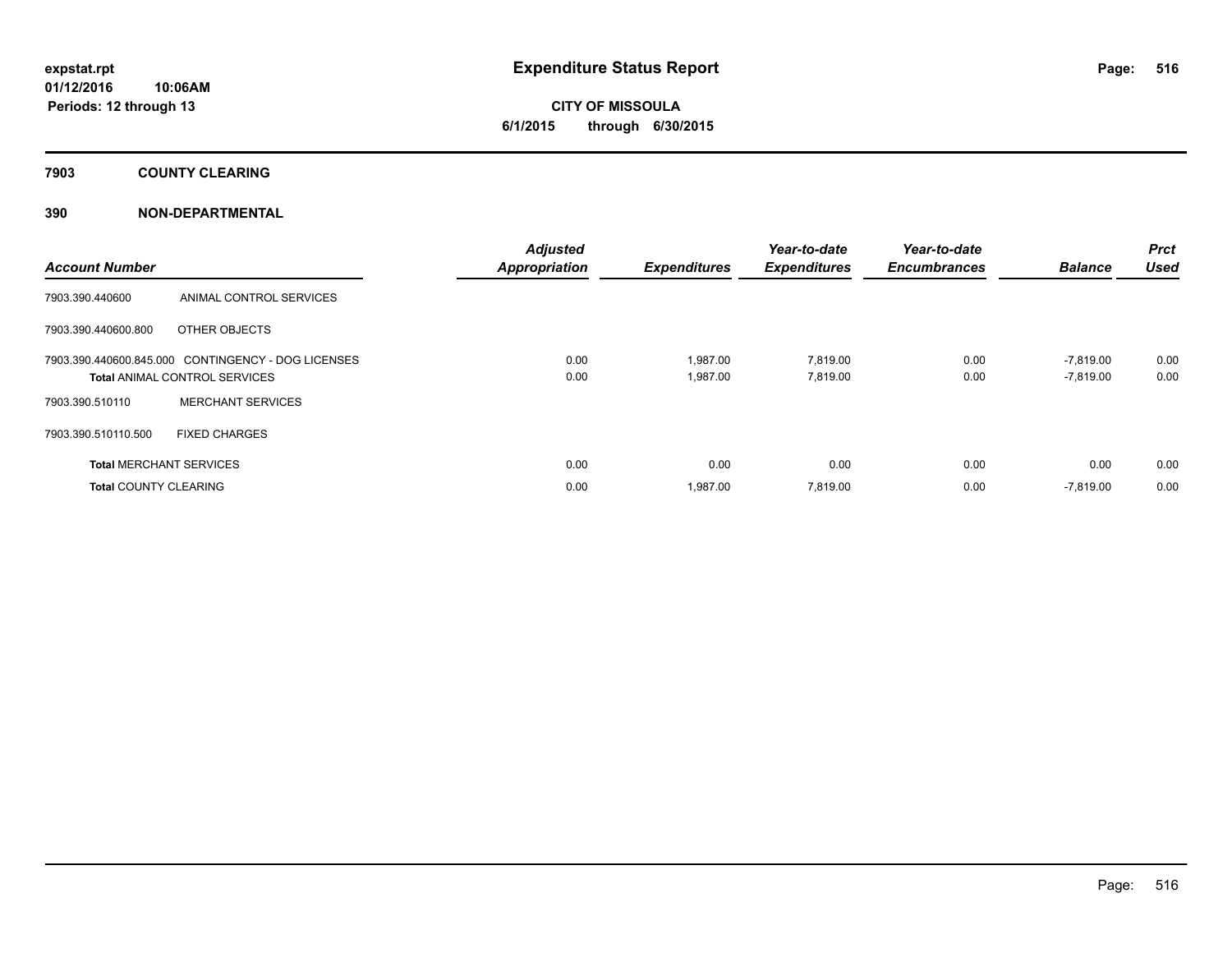**7904 SEWER REBATE**

**Periods: 12 through 13**

**10:06AM**

## **280 PUBLIC WORKS ADMIN/ENGINEERING**

| <b>Account Number</b>          |                          | <b>Adjusted</b><br><b>Appropriation</b> | <b>Expenditures</b> | Year-to-date<br><b>Expenditures</b> | Year-to-date<br><b>Encumbrances</b> | <b>Balance</b> | <b>Prct</b><br><b>Used</b> |
|--------------------------------|--------------------------|-----------------------------------------|---------------------|-------------------------------------|-------------------------------------|----------------|----------------------------|
| 7904.280.430600                | <b>SEWER UTILITIES</b>   |                                         |                     |                                     |                                     |                |                            |
| 7904.280.430600.500            | <b>FIXED CHARGES</b>     |                                         |                     |                                     |                                     |                |                            |
| <b>Total FIXED CHARGES</b>     |                          | 0.00                                    | 0.00                | 0.00                                | 0.00                                | 0.00           | 0.00                       |
| 7904.280.430600.800            | OTHER OBJECTS            |                                         |                     |                                     |                                     |                |                            |
| <b>Total SEWER UTILITIES</b>   |                          | 0.00                                    | 0.00                | 0.00                                | 0.00                                | 0.00           | 0.00                       |
| 7904.280.510110                | <b>MERCHANT SERVICES</b> |                                         |                     |                                     |                                     |                |                            |
| 7904.280.510110.500            | <b>FIXED CHARGES</b>     |                                         |                     |                                     |                                     |                |                            |
| <b>Total MERCHANT SERVICES</b> |                          | 0.00                                    | 0.00                | 0.00                                | 0.00                                | 0.00           | 0.00                       |
| <b>Total SEWER REBATE</b>      |                          | 0.00                                    | 0.00                | 0.00                                | 0.00                                | 0.00           | 0.00                       |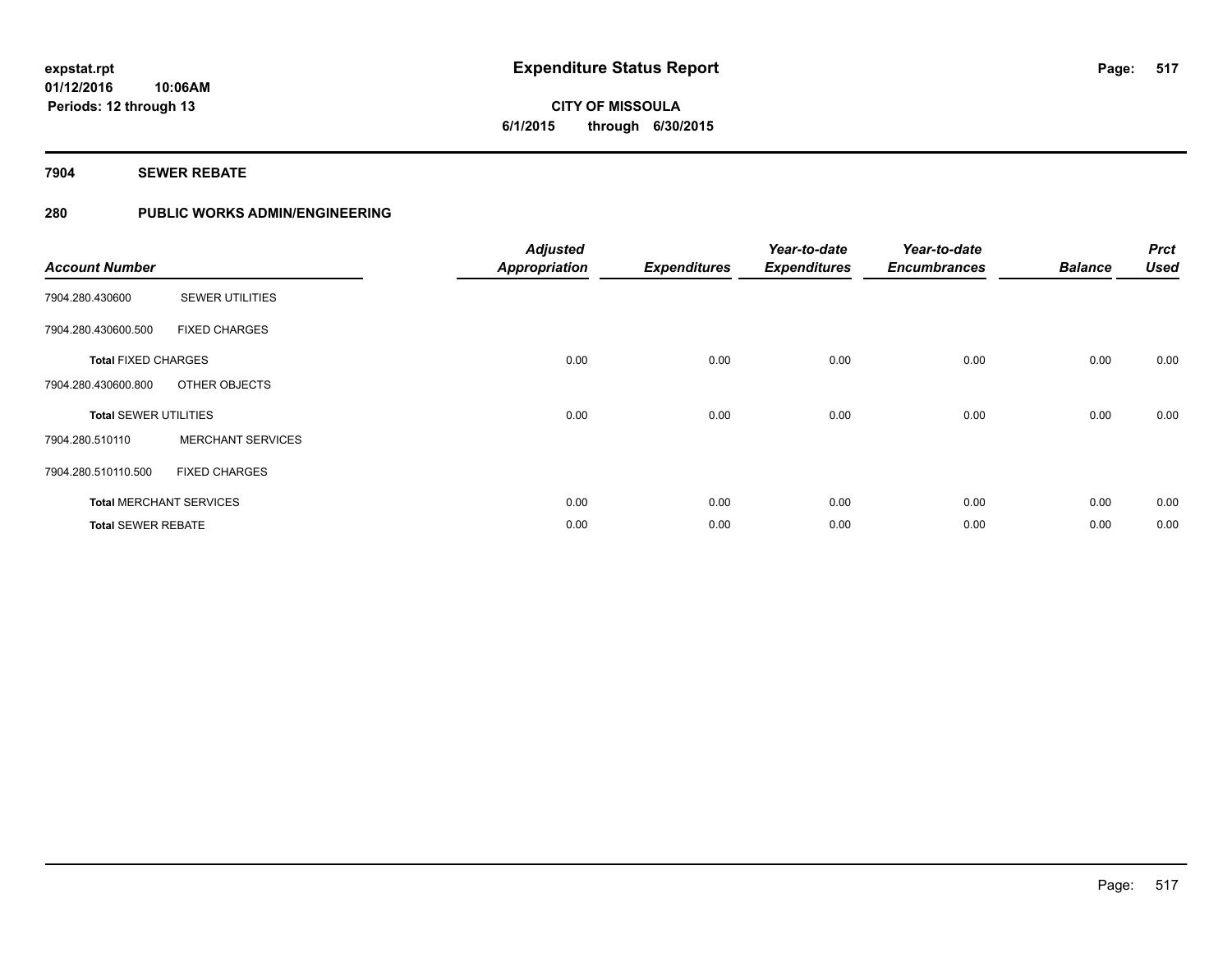**CITY OF MISSOULA 6/1/2015 through 6/30/2015**

**7905 WYE SEWER RSID 8489**

## **280 PUBLIC WORKS ADMIN/ENGINEERING**

| <b>Account Number</b>            |                          | <b>Adjusted</b><br><b>Appropriation</b> | <b>Expenditures</b> | Year-to-date<br><b>Expenditures</b> | Year-to-date<br><b>Encumbrances</b> | <b>Balance</b> | <b>Prct</b><br><b>Used</b> |
|----------------------------------|--------------------------|-----------------------------------------|---------------------|-------------------------------------|-------------------------------------|----------------|----------------------------|
| 7905.280.430600                  | <b>SEWER UTILITIES</b>   |                                         |                     |                                     |                                     |                |                            |
| 7905.280.430600.500              | <b>FIXED CHARGES</b>     |                                         |                     |                                     |                                     |                |                            |
| <b>Total SEWER UTILITIES</b>     |                          | 0.00                                    | 0.00                | 0.00                                | 0.00                                | 0.00           | 0.00                       |
| 7905.280.510110                  | <b>MERCHANT SERVICES</b> |                                         |                     |                                     |                                     |                |                            |
| 7905.280.510110.500              | <b>FIXED CHARGES</b>     |                                         |                     |                                     |                                     |                |                            |
| <b>Total WYE SEWER RSID 8489</b> |                          | 0.00                                    | 0.00                | 0.00                                | 0.00                                | 0.00           | 0.00                       |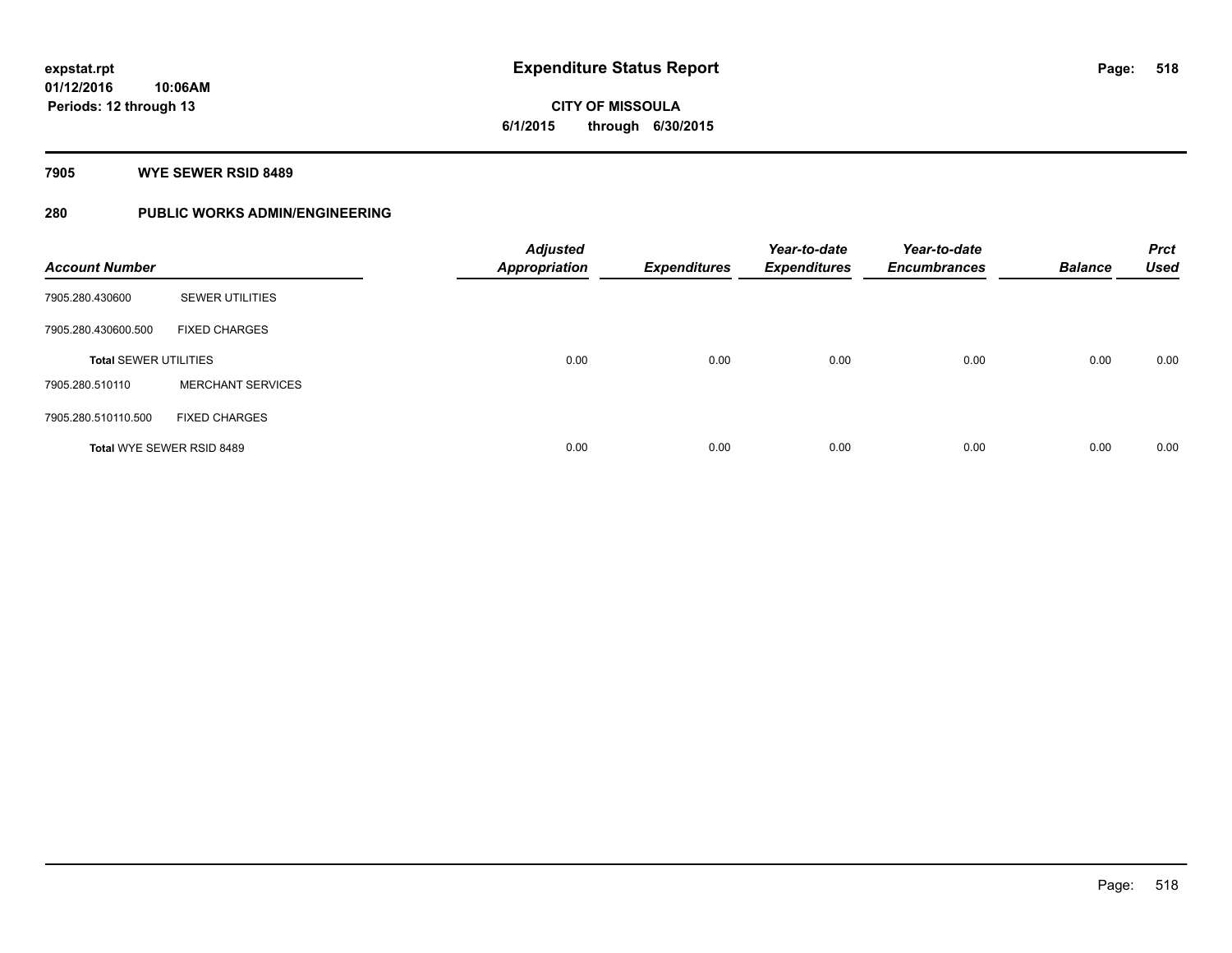# **CITY OF MISSOULA 6/1/2015 through 6/30/2015**

#### **7911 RESIDENTIAL INSPECTION FUND**

### **310 BUILDING INSPECTION**

| <b>Account Number</b>                                |                                        | <b>Adjusted</b><br><b>Appropriation</b> | <b>Expenditures</b> | Year-to-date<br><b>Expenditures</b> | Year-to-date<br><b>Encumbrances</b> | <b>Balance</b> | <b>Prct</b><br><b>Used</b> |
|------------------------------------------------------|----------------------------------------|-----------------------------------------|---------------------|-------------------------------------|-------------------------------------|----------------|----------------------------|
| 7911.310.420501                                      | CONTRACTUAL SERVICE AGRMNTS - BUILDING |                                         |                     |                                     |                                     |                |                            |
| 7911.310.420501.200                                  | <b>SUPPLIES</b>                        |                                         |                     |                                     |                                     |                |                            |
| <b>Total SUPPLIES</b>                                |                                        | 0.00                                    | 0.00                | 0.00                                | 0.00                                | 0.00           | 0.00                       |
| 7911.310.420501.300                                  | PURCHASED SERVICES                     |                                         |                     |                                     |                                     |                |                            |
| 7911.310.420501.310.000 COMMUNICATIONS-UOFM DONATION |                                        | 0.00                                    | 0.00                | 45.00                               | 0.00                                | $-45.00$       | 0.00                       |
| Total CONTRACTUAL SERVICE AGRMNTS - BUILDING         |                                        | 0.00                                    | 0.00                | 45.00                               | 0.00                                | $-45.00$       | 0.00                       |
| 7911.310.420502                                      | *** Title Not Found ***                |                                         |                     |                                     |                                     |                |                            |
| 7911.310.420502.200                                  | <b>SUPPLIES</b>                        |                                         |                     |                                     |                                     |                |                            |
| Total *** Title Not Found ***                        |                                        | 0.00                                    | 0.00                | 0.00                                | 0.00                                | 0.00           | 0.00                       |
| 7911.310.510110                                      | <b>MERCHANT SERVICES</b>               |                                         |                     |                                     |                                     |                |                            |
| 7911.310.510110.500                                  | <b>FIXED CHARGES</b>                   |                                         |                     |                                     |                                     |                |                            |
| <b>Total MERCHANT SERVICES</b>                       |                                        | 0.00                                    | 0.00                | 0.00                                | 0.00                                | 0.00           | 0.00                       |
| Total RESIDENTIAL INSPECTION FUND                    |                                        | 0.00                                    | 0.00                | 45.00                               | 0.00                                | $-45.00$       | 0.00                       |